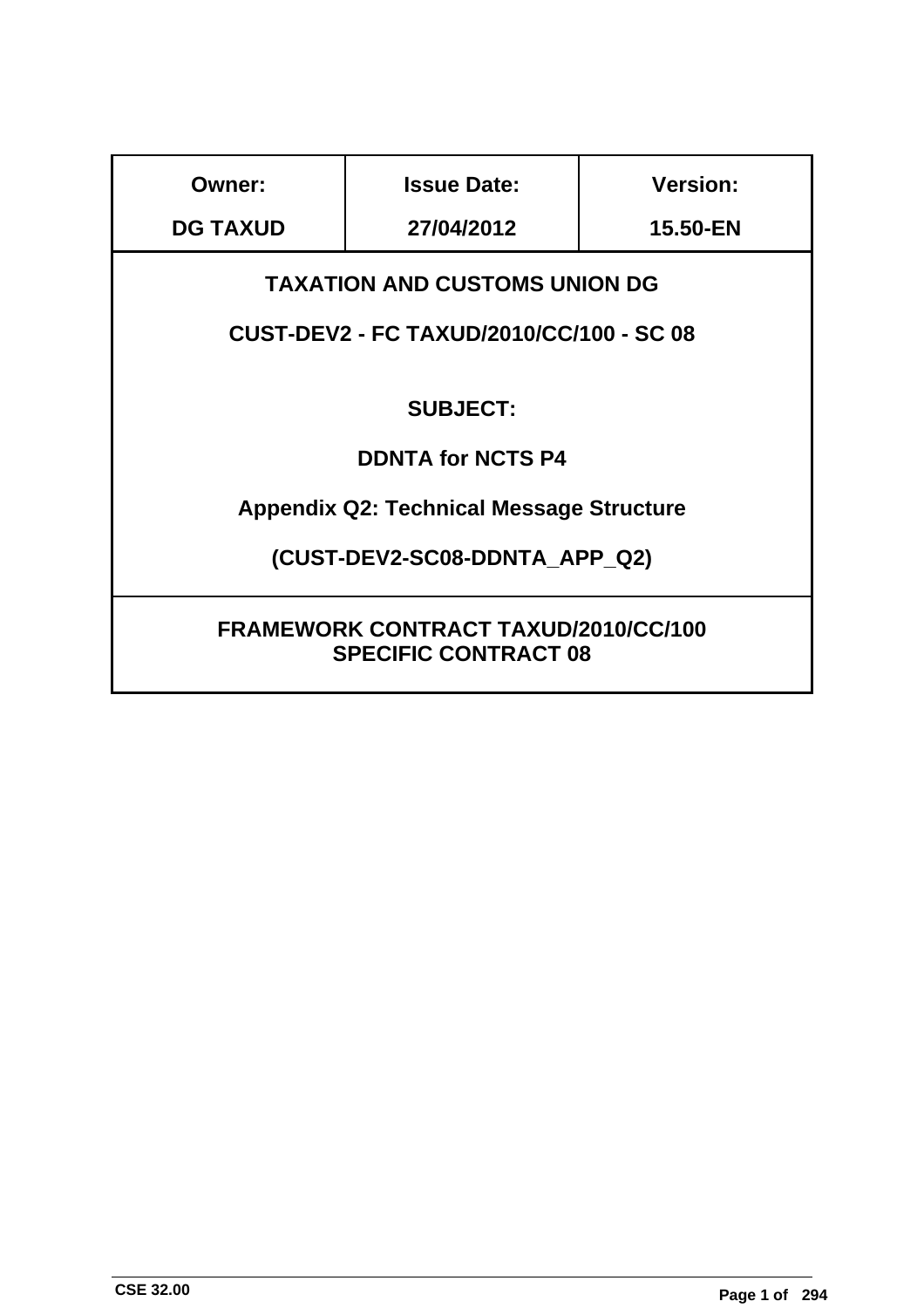# **REF:CUST-DEV2-SC08-DDNTA\_APP\_Q2**

**Appendix Q2: Technical Message Structure**

**1. Introduction**

#### **1. Introduction**

This appendix describes the detailed structure of each Functional Message Structure (FMS) identified in DDNTA for NCTS P4.

The introduction text for this appendix can be found in a separate file, referred to as Appendix Q - Part 1. Appendix Q - Part 1 provides the user an overview of amendments from SAM Mapping and FTSS-AES Addendum [A4]. Furthermore, it explains the usage of Technical Rules.

FMSs are organised into data groups that contain data items. A data group is not necessarily the equivalent of a database entity. The data items are grouped together in such a way that they build up coherent logical blocks within the scope of each FMS.

This appendix lists:

- the characteristics of the data groups belonging to the FMS: sequence, number of repetitions, a status value to indicate if the data group is mandatory (R: Required), optional (O: Optional) or conditional (D: Dependent)

- data group indentation indicates that the data group may contain not only data items but also other groups of data

- Rules and Conditions applying

- Applicable NCTS P4 Codelists

# **DDNA KEL Alignment**

The specific Appendix is aligned to DDNA KEL V0.24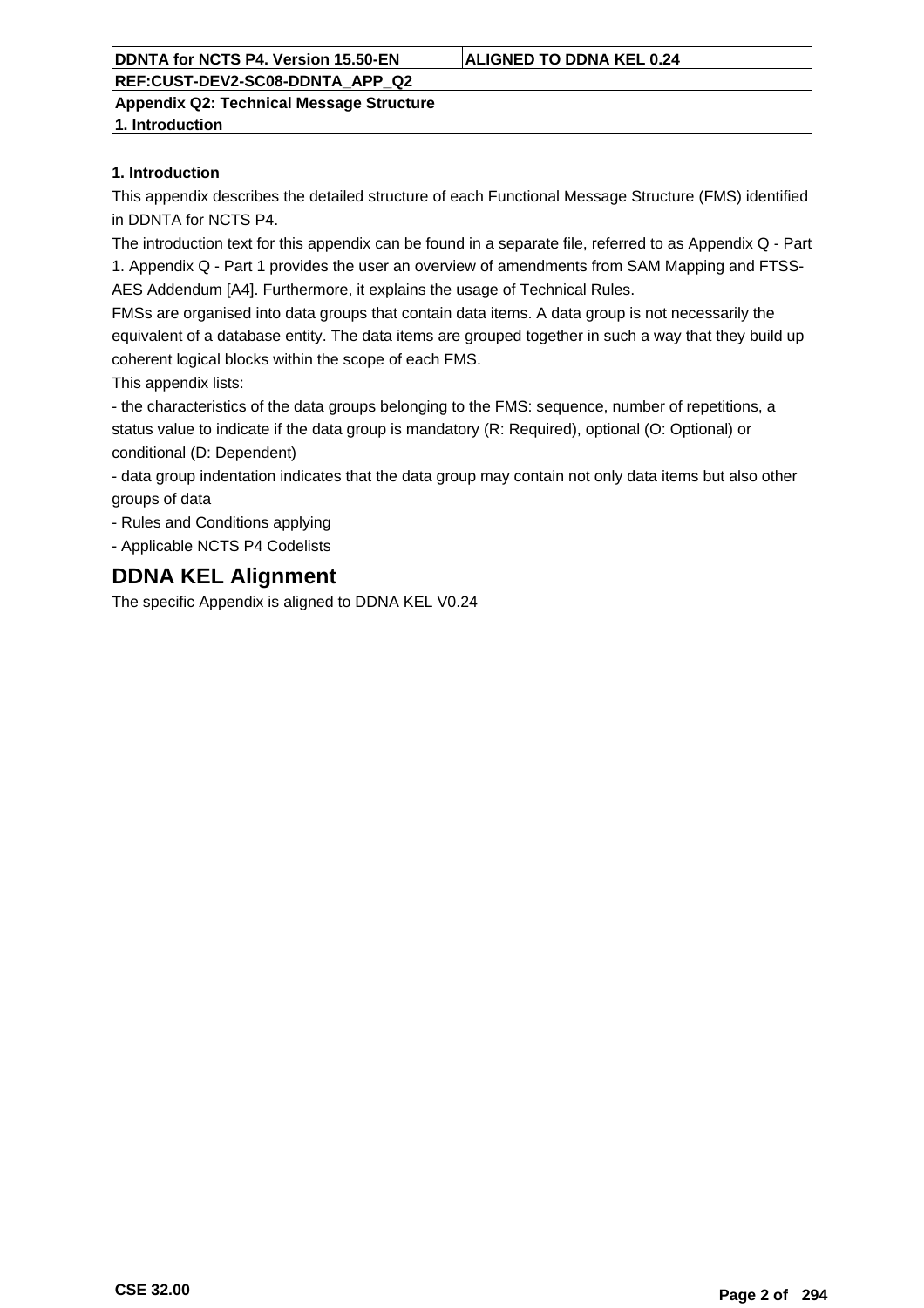**REF:CUST-DEV2-SC08-DDNTA\_APP\_Q2**

**Appendix Q2: Technical Message Structure**

**2. FORMAT DIFFERENCES**

# **2. FORMAT DIFFERENCES**

| <b>Data Group</b>                                         | <b>Data Item</b>                                  | <b>FMS</b><br>Format | <b>DDNA</b><br><b>Format</b> | <b>Reasons</b>                                                                                                                                                                                                                                                               |
|-----------------------------------------------------------|---------------------------------------------------|----------------------|------------------------------|------------------------------------------------------------------------------------------------------------------------------------------------------------------------------------------------------------------------------------------------------------------------------|
| <b>CONTAINERS</b>                                         | Container number(s)                               | an11                 | an17                         | SAM, agreed<br>SAM format was aligned with<br><b>UNTDED 8260</b>                                                                                                                                                                                                             |
| CUSTOMS OFFICE<br><b>INFORMATION</b>                      | phone/fax/telex number<br>email address           | an25<br>an70         | an35                         | SAM, agreed<br>an35 specified in SAM for<br>OTS only                                                                                                                                                                                                                         |
| <b>FUNCTIONAL ERROR</b>                                   | Error reason                                      | an4                  | an6                          | Technical Rules and<br>Conditions can be up to 6<br>characters.                                                                                                                                                                                                              |
| GOODS ITEM                                                | Textual description                               | an140                | an280                        | SAM, agreed                                                                                                                                                                                                                                                                  |
| <b>GOODS ITEM</b>                                         | Commodity code                                    | an8<br>n.8           | an22<br>an6                  | SAM, ECS.<br>ECS uses an22.<br>SAM. NCTS.<br>NCTS/ECS uses an10<br>(except for IE32).<br>Format an6 only used in<br>IE32 (taric code)                                                                                                                                        |
| <b>GUARANTEE REFERENCE</b>                                | GRN                                               | an24                 | an.24                        | Can also be an17 (in most<br>cases)                                                                                                                                                                                                                                          |
| <b>HEADER</b>                                             | Identity of means of transport<br>crossing border | an31                 | an27                         | SAM, agreed                                                                                                                                                                                                                                                                  |
| HEADER                                                    | MRN                                               | an18                 | an21                         | SAM. NCTS                                                                                                                                                                                                                                                                    |
| <b>HEADER &amp; GOODS ITEM</b>                            | Type of declaration                               | an5                  | an9                          | It has been agreed in the SAM<br>mapping<br>guide to concatenate the three<br>sub-fields of<br>Type of declaration to one<br>field. BUT NCTS<br>only uses 5 characters of this<br>field with the<br>proper code values for Transit.<br>Only IE32 will use the format<br>an.5 |
| <b>HEADER &amp; GOODS ITEM</b>                            | Type of declaration                               | an.5                 | an9                          | The format of Type of<br>declaration (Box 1.1) has<br>been aligned with this of ECS<br>P1 and NCTS. However, the<br>format an5 will be used in<br>IE32/IE932.                                                                                                                |
| <b>PACKAGE</b>                                            | Kind of packages                                  | an2                  | an.3                         | TAXUD/1271/2003                                                                                                                                                                                                                                                              |
| <b>PREVIOUS</b><br>ADMINISTRATIVE<br>REFERENCES           | Previous document reference                       | an.20                | an35                         | SAD, agreed                                                                                                                                                                                                                                                                  |
| <b>PRODUCED</b><br>DOCUMENTS/CERTIFICATE<br>S             | Document Reference                                | an20                 | an35                         | SAD, agreed                                                                                                                                                                                                                                                                  |
| <b>SPECIAL MENTIONS</b>                                   | Export from EC                                    | a1                   | n1                           | <b>SAM</b><br>All other flags are specified n1<br>(0=No, 1=yes)                                                                                                                                                                                                              |
| <b>SPECIAL MENTIONS</b>                                   | Additional information id                         | an3                  | an.5                         |                                                                                                                                                                                                                                                                              |
| UNIT OF MEASURE Sensitive Unit of measure<br>goods (IE32) |                                                   | a3                   | an.3                         | SAM2                                                                                                                                                                                                                                                                         |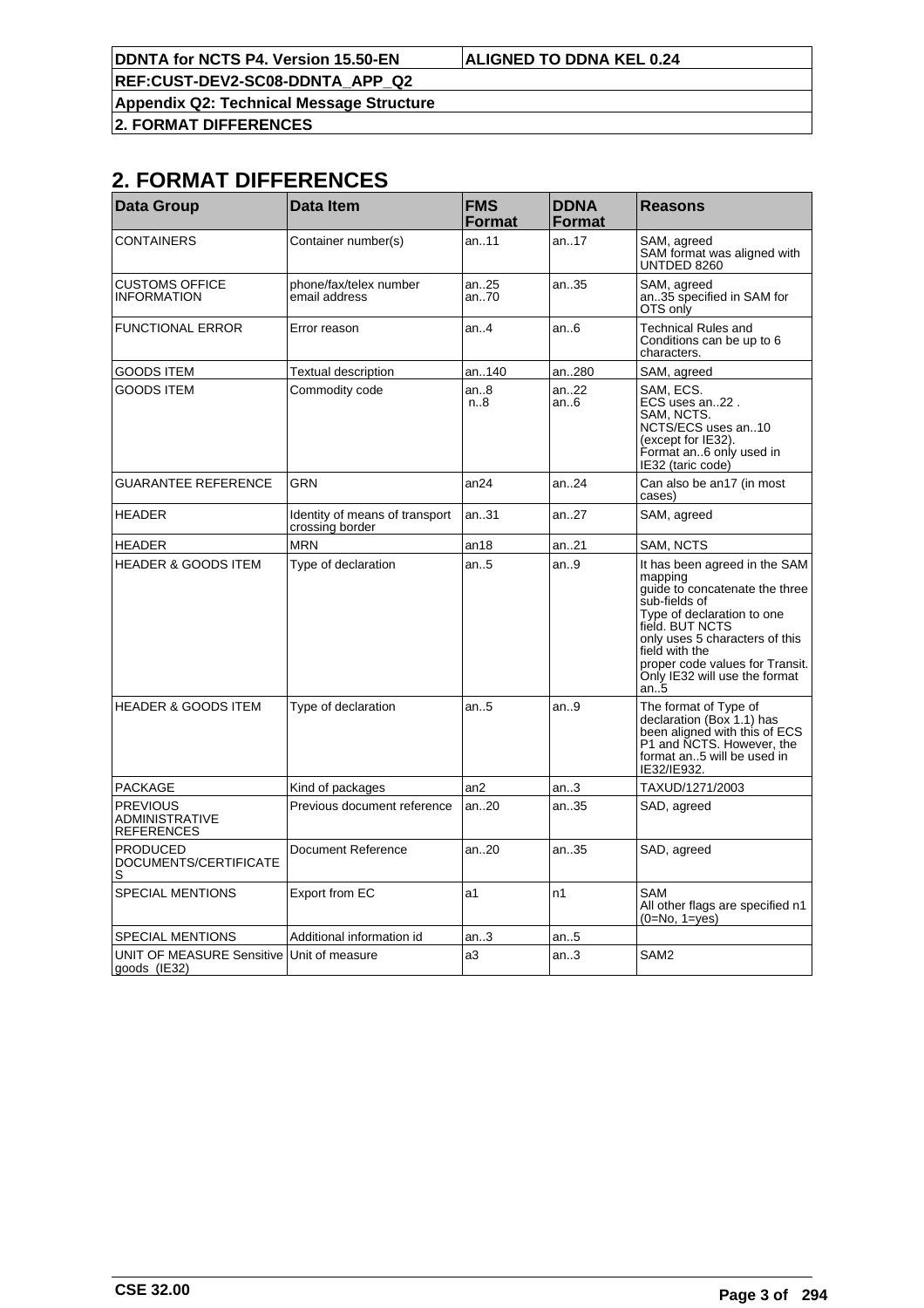**REF:CUST-DEV2-SC08-DDNTA\_APP\_Q2**

**Appendix Q2: Technical Message Structure**

**3. NAMING DIFFERENCES**

# **3. NAMING DIFFERENCES**

| Data Group                                            | <b>FTSS Data Item Name</b>                                                                                                                                                     | <b>SAM DDNA Data Item Name</b>                                                                                                                                                                                                                                                                                                                                                                                                                                                                                                                                                                                                                                                                                                                                                      |
|-------------------------------------------------------|--------------------------------------------------------------------------------------------------------------------------------------------------------------------------------|-------------------------------------------------------------------------------------------------------------------------------------------------------------------------------------------------------------------------------------------------------------------------------------------------------------------------------------------------------------------------------------------------------------------------------------------------------------------------------------------------------------------------------------------------------------------------------------------------------------------------------------------------------------------------------------------------------------------------------------------------------------------------------------|
| (AUTHORISED CONSIGNEE) TRADER                         | <b>TRADER Authorised Consignee</b>                                                                                                                                             |                                                                                                                                                                                                                                                                                                                                                                                                                                                                                                                                                                                                                                                                                                                                                                                     |
| (COMPETENT AUTHORITY OF<br>DEPARTURE) CUSTOMS OFFICE  | <b>COMPETENT AUTHORITY of Country</b><br>of Departure                                                                                                                          |                                                                                                                                                                                                                                                                                                                                                                                                                                                                                                                                                                                                                                                                                                                                                                                     |
| (GUARANTEE) COUNTRY                                   | <b>COUNTRY of Guarantee</b>                                                                                                                                                    |                                                                                                                                                                                                                                                                                                                                                                                                                                                                                                                                                                                                                                                                                                                                                                                     |
| (INVOLVED) COUNTRY                                    | <b>COUNTRY</b> involved                                                                                                                                                        |                                                                                                                                                                                                                                                                                                                                                                                                                                                                                                                                                                                                                                                                                                                                                                                     |
| (OWNER PRINICIPAL) TRADER                             | <b>TRADER Principal (owner)</b>                                                                                                                                                |                                                                                                                                                                                                                                                                                                                                                                                                                                                                                                                                                                                                                                                                                                                                                                                     |
| (PRESENTATION) CUSTOMS OFFICE                         | <b>CUSTOMS OFFICE Presentation Office</b>                                                                                                                                      |                                                                                                                                                                                                                                                                                                                                                                                                                                                                                                                                                                                                                                                                                                                                                                                     |
| (REQUESTED) CUSTOMS OFFICE                            | <b>CUSTOMS OFFICE requested</b>                                                                                                                                                |                                                                                                                                                                                                                                                                                                                                                                                                                                                                                                                                                                                                                                                                                                                                                                                     |
| (REQUESTER PRINCIPAL) TRADER                          | <b>TRADER Principal (requester)</b>                                                                                                                                            |                                                                                                                                                                                                                                                                                                                                                                                                                                                                                                                                                                                                                                                                                                                                                                                     |
| (TRANSIT) CUSTOMS OFFICE                              | Date and Time of arrival                                                                                                                                                       | <b>Arrival Time</b>                                                                                                                                                                                                                                                                                                                                                                                                                                                                                                                                                                                                                                                                                                                                                                 |
| AAR/AER REJECTION REASON                              | AAR REJECTION REASON and AER<br><b>REJECTION REASON</b>                                                                                                                        |                                                                                                                                                                                                                                                                                                                                                                                                                                                                                                                                                                                                                                                                                                                                                                                     |
| AAR/AER REJECTION REASON                              | AAR REJECTION REASON and<br>AER REJECTION REASON                                                                                                                               |                                                                                                                                                                                                                                                                                                                                                                                                                                                                                                                                                                                                                                                                                                                                                                                     |
| ADDITIONAL INFORMATION<br><b>RESPONSE</b>             | Additional_Information_Response_LNG                                                                                                                                            | Additional Information Response LNG                                                                                                                                                                                                                                                                                                                                                                                                                                                                                                                                                                                                                                                                                                                                                 |
| All LSD data groups on IE32                           |                                                                                                                                                                                | These are all renamed to "LANGUAGE<br><b>SPECIFIC DATA"</b>                                                                                                                                                                                                                                                                                                                                                                                                                                                                                                                                                                                                                                                                                                                         |
| All LSD data groups on IE32                           | All description fields in the LSD groups                                                                                                                                       | These are all renamed to "Description"                                                                                                                                                                                                                                                                                                                                                                                                                                                                                                                                                                                                                                                                                                                                              |
| All data groups                                       | All LNG fields                                                                                                                                                                 | These are renamed to the name of the<br>original free text field, followed by the<br>suffix LNG, without any underscores. An<br>exception are all the LNG fields in the<br>LSD data groups of IE32: these are all<br>renamed to "Language specific data<br>LNG"                                                                                                                                                                                                                                                                                                                                                                                                                                                                                                                     |
| <b>CONTAINERS</b>                                     | Container numbers                                                                                                                                                              | Container number                                                                                                                                                                                                                                                                                                                                                                                                                                                                                                                                                                                                                                                                                                                                                                    |
| <b>COUNTRY OF DEPARTURE</b>                           | <b>Country Code</b>                                                                                                                                                            | Country of departure<br>This group is always suppressed and<br>merged with the HEADER                                                                                                                                                                                                                                                                                                                                                                                                                                                                                                                                                                                                                                                                                               |
| <b>CUSTOMS OFFICE</b><br>'role-name'                  |                                                                                                                                                                                | (ROLENAME) CUSTOMS OFFICE for<br>roles: of Departure ('of' dropped)<br>of Destination ('of' dropped)<br>of Destination declared ('of' dropped)<br>of Transit ('of' dropped)<br>of Transit declared ('of' dropped)<br>of Guarantee<br>Office of Recovery<br><b>Actual Office of Transit</b><br><b>Presentation Office</b><br>Requester<br>Recording the OTS Diversion ('the'<br>dropped)<br>COMPETENT AUTHORITY for Recovery<br><b>COMPETENT AUTHORITY of Country</b><br>of Departure<br>Requested<br><b>Higher Authority of Destination</b><br>of Country of Destination/Requesting<br>of Country of Departure/Requested<br>COMPETENT AUTHORITY of Country<br>of Departure/Requested<br>COMPETENT AUTHORITY of<br>requesting Country<br>COMPETENT AUTHORITY of requested<br>Country |
| CUSTOMS OFFICE (on IE30)                              |                                                                                                                                                                                | <b>CUSTOMS OFFICE INFORMATION</b>                                                                                                                                                                                                                                                                                                                                                                                                                                                                                                                                                                                                                                                                                                                                                   |
| <b>CUSTOMS OFFICE Actual Office of</b><br>Destination |                                                                                                                                                                                | (PRESENTATION OFFICE) CUSTOMS<br>OFFICE                                                                                                                                                                                                                                                                                                                                                                                                                                                                                                                                                                                                                                                                                                                                             |
| <b>ENQUIRY</b>                                        | Info from principal available                                                                                                                                                  | Information from Principal available                                                                                                                                                                                                                                                                                                                                                                                                                                                                                                                                                                                                                                                                                                                                                |
| <b>ENQUIRY</b><br>GOODS ITEM                          | Date of 'Enguiry Request'<br>Destination country<br>Declaration type<br><b>Textual description</b><br>Textual description language code<br>Country of export<br>Commodity code | Enquiry request date<br>Country of Destination<br>Type of declaration<br>Goods description<br>Goods description LNG<br>Country of dispatch/export code<br>Commodity code (taric code)                                                                                                                                                                                                                                                                                                                                                                                                                                                                                                                                                                                               |
| <b>GUARANTEE</b>                                      | <b>GRN</b>                                                                                                                                                                     | Guarantee Reference Number (GRN)                                                                                                                                                                                                                                                                                                                                                                                                                                                                                                                                                                                                                                                                                                                                                    |
| GUARANTOR                                             | Address etc. in country of competent<br>authority                                                                                                                              | Contact details in country of competent<br>authority                                                                                                                                                                                                                                                                                                                                                                                                                                                                                                                                                                                                                                                                                                                                |
| GUARANTOR on IE150, IE151                             | Guarantor place                                                                                                                                                                | City                                                                                                                                                                                                                                                                                                                                                                                                                                                                                                                                                                                                                                                                                                                                                                                |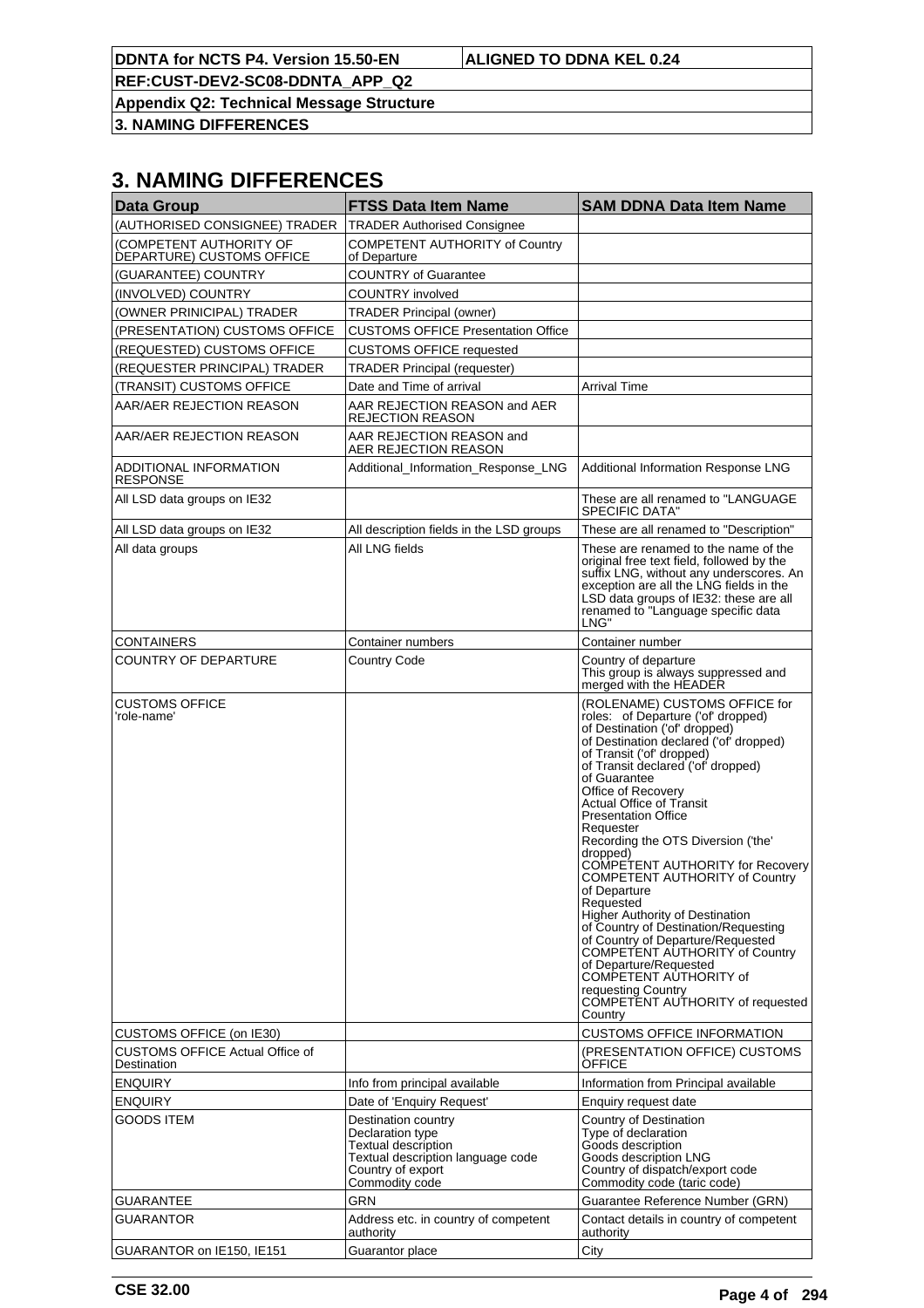# **Appendix Q2: Technical Message Structure**

## **3. NAMING DIFFERENCES**

| <b>Data Group</b>                     | <b>FTSS Data Item Name</b>                                                                                                                                                                                                                                                                                                                                                         | <b>SAM DDNA Data Item Name</b>                                                                                                                                                                                                                                                                                                                                                                                                                                                                        |
|---------------------------------------|------------------------------------------------------------------------------------------------------------------------------------------------------------------------------------------------------------------------------------------------------------------------------------------------------------------------------------------------------------------------------------|-------------------------------------------------------------------------------------------------------------------------------------------------------------------------------------------------------------------------------------------------------------------------------------------------------------------------------------------------------------------------------------------------------------------------------------------------------------------------------------------------------|
| <b>HEADER</b>                         | <b>MRN</b><br><b>LRN</b><br>Declaration type<br>Destination country<br>all 'Identity '<br>all 'Nationality'<br>all 'Country'<br>Container<br>Loading place<br>Unloading place<br>Country of dispatch<br>Declaration acceptance date<br>Type of transport crossing border<br>Agreed location code<br>Authorised location of goods<br>Enquiry engaged at destination<br>Release date | Document/reference number<br>Reference number<br>Type of declaration<br>Country of destination<br>Identity of means of transport<br>Nationality of means of transport<br>Country code<br>Containerised indicator<br>Place of loading, code<br>Place of unloading, code<br>Country of dispatch/export code<br>Acceptance date<br>Type of means of transport crossing<br>border<br>Agreed location of goods, code<br>Authorised location of goods, code<br>Enquiry at destination<br>Goods release date |
| <b>HEADER</b>                         | Cancel enquiry_notification_LNG                                                                                                                                                                                                                                                                                                                                                    | Cancel enquiry notification LNG                                                                                                                                                                                                                                                                                                                                                                                                                                                                       |
| <b>HEADER</b>                         |                                                                                                                                                                                                                                                                                                                                                                                    | Type of declaration                                                                                                                                                                                                                                                                                                                                                                                                                                                                                   |
| <b>INFORMATION</b>                    | all 'Contact Person'                                                                                                                                                                                                                                                                                                                                                               | <b>Contact Person Details</b>                                                                                                                                                                                                                                                                                                                                                                                                                                                                         |
| INFORMATION on IE150                  | Information (on paper)<br>Information_LNG                                                                                                                                                                                                                                                                                                                                          | Information text<br>Information text LNG                                                                                                                                                                                                                                                                                                                                                                                                                                                              |
| INFORMATION on IE151, IE152           | Information<br>Information LNG                                                                                                                                                                                                                                                                                                                                                     | Information text<br><b>Information text LNG</b>                                                                                                                                                                                                                                                                                                                                                                                                                                                       |
| <b>NEW CONTAINERS</b>                 |                                                                                                                                                                                                                                                                                                                                                                                    | Data group is renamed to<br>CONTAINERS'; the data item names are<br>those of 'CONTAINERS'                                                                                                                                                                                                                                                                                                                                                                                                             |
| <b>NEW SEALS ID</b>                   |                                                                                                                                                                                                                                                                                                                                                                                    | Data group is renamed to 'SEALS ID';<br>the data item names are those of<br>'SEALS ID'                                                                                                                                                                                                                                                                                                                                                                                                                |
| <b>NEW SEALS INFO</b>                 |                                                                                                                                                                                                                                                                                                                                                                                    | Data group is renamed to 'SEALS INFO';<br>the data item names are those of<br>'SEALS INFO'                                                                                                                                                                                                                                                                                                                                                                                                            |
| OFFICE TO RETURN COPIES               |                                                                                                                                                                                                                                                                                                                                                                                    | (RETURN COPIES) CUSTOMS OFFICE                                                                                                                                                                                                                                                                                                                                                                                                                                                                        |
| <b>RECOVERY</b>                       | Date of collection                                                                                                                                                                                                                                                                                                                                                                 | <b>Collection Date</b>                                                                                                                                                                                                                                                                                                                                                                                                                                                                                |
| <b>RECOVERY</b>                       | Acceptance                                                                                                                                                                                                                                                                                                                                                                         | Recovery Acceptance                                                                                                                                                                                                                                                                                                                                                                                                                                                                                   |
| RECOVERY                              | Date of Recovery Communication                                                                                                                                                                                                                                                                                                                                                     | Recovery communication date                                                                                                                                                                                                                                                                                                                                                                                                                                                                           |
| REQUEST FOR ADDITIONAL<br>INFORMATION | Requested_Additional_Information_LNG<br><b>Requested Additional Information Text</b>                                                                                                                                                                                                                                                                                               | Requested Additional Information LNG<br>Requested Additional Information                                                                                                                                                                                                                                                                                                                                                                                                                              |
| SPECIAL MENTIONS                      | Additional information id                                                                                                                                                                                                                                                                                                                                                          | Additional information coded                                                                                                                                                                                                                                                                                                                                                                                                                                                                          |
| <b>SPECIAL MENTIONS</b>               | Text                                                                                                                                                                                                                                                                                                                                                                               | Additional information                                                                                                                                                                                                                                                                                                                                                                                                                                                                                |
| <b>TRADER</b>                         | Country<br>Postcode                                                                                                                                                                                                                                                                                                                                                                | Country code<br>Postal code                                                                                                                                                                                                                                                                                                                                                                                                                                                                           |
| TRADER 'role-name'                    |                                                                                                                                                                                                                                                                                                                                                                                    | (ROLENAME) TRADER for roles:<br>Exporter, Principal, Consignee,<br>Authorised Consignee, Dedicated,<br>Consignee-Security, Consignor-Security,<br>Carrier, Actual Consignee                                                                                                                                                                                                                                                                                                                           |
| TRADER Authorised Consignee           | TIN Authorised Consignee                                                                                                                                                                                                                                                                                                                                                           | <b>TIN</b>                                                                                                                                                                                                                                                                                                                                                                                                                                                                                            |
| <b>TRADER Dedicated</b>               | Trader dedicated name<br>Trader dedicated name LNG                                                                                                                                                                                                                                                                                                                                 | Name<br>Language code                                                                                                                                                                                                                                                                                                                                                                                                                                                                                 |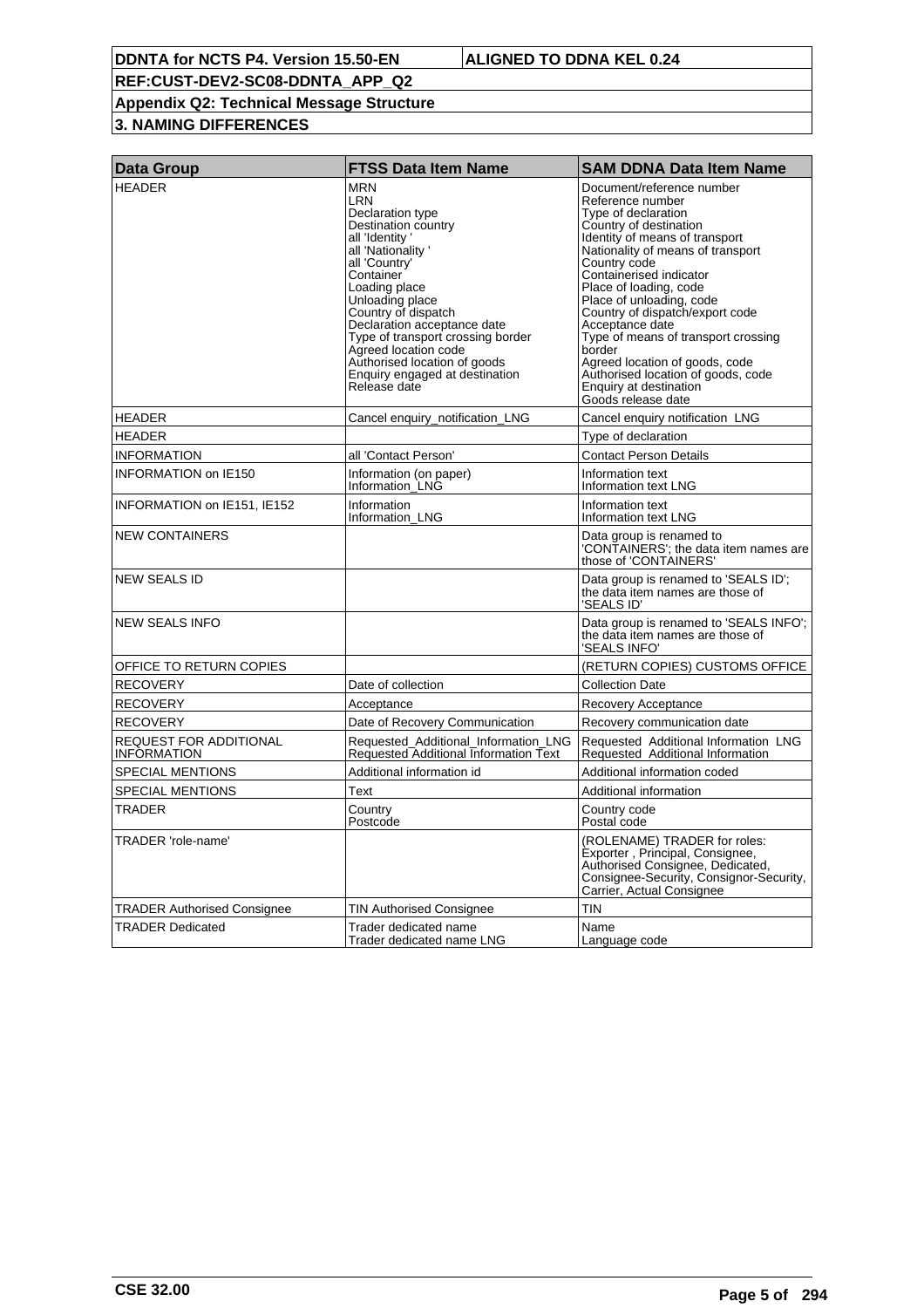**Appendix Q2: Technical Message Structure**

**4. Message Structure for: IE001**

| <b>IE001</b>             | (CD001B)                                 | <b>AAR</b> |      |         | (C AAR SND)      |
|--------------------------|------------------------------------------|------------|------|---------|------------------|
|                          |                                          |            |      |         |                  |
| <b>MESSAGE</b>           |                                          |            | 1x   | R       |                  |
| ---HEADER                |                                          |            | 1x   | R       | R <sub>143</sub> |
| --- (PRINCIPAL) TRADER   |                                          |            | 1x   | R       |                  |
| --- (CONSIGNOR) TRADER   |                                          |            | 1x   | $\circ$ | R010             |
| --- (CONSIGNEE) TRADER   |                                          |            | 1x   | D       | C001 R011        |
|                          | --- (AUTHORISED CONSIGNEE) TRADER        |            | 1x   | O       | R015             |
|                          | --- (DEPARTURE) CUSTOMS OFFICE           |            | 1x   | R       |                  |
|                          | --- (TRANSIT) CUSTOMS OFFICE             |            | 9x   | D       | C030 R902        |
|                          | --- (DESTINATION) CUSTOMS OFFICE         |            | 1x   | R       |                  |
| ---CONTROL RESULT        |                                          |            | 1x   | R       |                  |
| --- SEALS INFO           |                                          |            | 1x   | O       | TR1100           |
| ------SEALS ID           |                                          |            | 99x  | R       |                  |
| ---GOODS ITEM            |                                          |            | 999x | R       |                  |
|                          | ------PREVIOUS ADMINISTRATIVE REFERENCES |            | 9x   | D       | C035             |
|                          | ------PRODUCED DOCUMENTS/CERTIFICATES    |            | 99x  | D       | C547 C903        |
| ------SPECIAL MENTIONS   |                                          |            | 99x  | O       |                  |
| ------(CONSIGNOR) TRADER |                                          |            | 1x   | O       | R010             |
| ------(CONSIGNEE) TRADER |                                          |            | 1x   | D       | C002 R011        |
| ------CONTAINERS         |                                          |            | 99x  | D       | C055             |
| ------PACKAGES           |                                          |            | 99x  | R       |                  |
| ------SGI CODES          |                                          |            | 9x   | O       | R <sub>155</sub> |
|                          | ------(CONSIGNOR-SECURITY) TRADER        |            | 1x   | D       | C186 C187        |
|                          | ------(CONSIGNEE-SECURITY) TRADER        |            | 1x   | D       | C186 C188        |
| --- ITINERARY            |                                          |            | 99x  | D       | C186 C587        |
| ---RISK ANALYSIS         |                                          |            | 999x | D       | C186 R821        |
| --- (CARRIER) TRADER     |                                          |            | 1x   | D       | C186 R181        |
|                          | --- (CONSIGNOR-SECURITY) TRADER          |            | 1x   | D       | C186 C187        |
|                          | --- (CONSIGNEE-SECURITY) TRADER          |            | 1x   | D       | C186 C188        |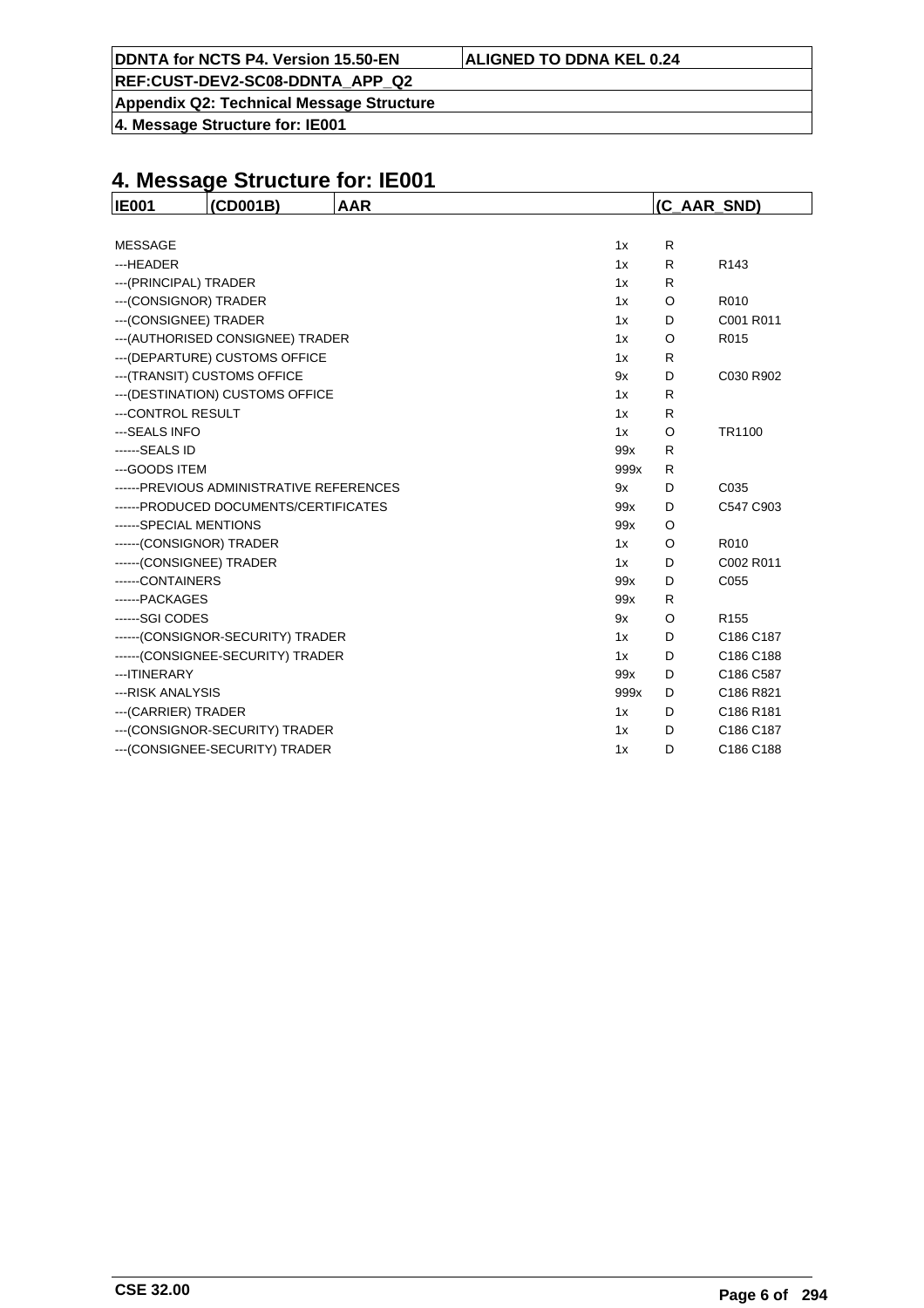**Appendix Q2: Technical Message Structure 4. Message Structure for: IE001**

| Syntax identifier                                       | R | a4             | 21  |                      |
|---------------------------------------------------------|---|----------------|-----|----------------------|
| Syntax version number                                   | R | n1             | 22  |                      |
| Message sender                                          | R | an35           |     |                      |
| Sender identification code qualifier                    | O | an4            |     |                      |
| Message recipient                                       | R | an35           |     |                      |
| Recipient identification code qualifier                 | O | an4            |     |                      |
| Date of preparation                                     | R | n6             |     |                      |
| Time of preparation                                     | R | n4             |     |                      |
| Interchange control reference                           | R | an14           |     |                      |
| Recipient's reference/password                          | O | an14           |     |                      |
| Recipient's reference/password qualifier                | O | an2            |     |                      |
| Application reference                                   | O | an.14          |     |                      |
| Priority                                                | O | a1             |     |                      |
| Acknowledgement request                                 | O | n1             | 27  |                      |
| Communications agreement id                             | O | an35           |     |                      |
| <b>Test indicator</b>                                   | O | n1             | 27  | TR9085               |
| Message identification                                  | R | an14           |     |                      |
| Message type                                            | R | an.6           | 60  |                      |
| Common access reference                                 | O | an35           |     |                      |
| ---HEADER                                               |   |                |     |                      |
| Document/reference number                               | R | an21           |     |                      |
| Type of declaration                                     | R | an9            | 31  | R909                 |
|                                                         |   |                |     | R911                 |
| Country of destination code                             | D | a2             | 8   | C140                 |
| Agreed location of goods, code                          | D | an17           |     | C186<br>R041         |
| Agreed location of goods                                | D | an35           |     | C186<br>R041         |
| Agreed location of goods LNG                            | O | a2             | 12  | TR0099               |
| Authorised location of goods, code                      | D | an17           |     | C186<br>R041         |
| Place of loading, code                                  | D | an17           |     | C191                 |
| Country of dispatch/export code                         | D | a2             | 8   | C135                 |
| Customs sub place                                       | D | an17           |     | C186<br>R041         |
| Transport mode at border                                | D | n2             | 18  | C599                 |
| Identity of means of transport at departure (exp/trans) | D | an27           |     | TR0035<br>TR9090     |
| Identity of means of transport at departure LNG         | O | a2             | 12  | TR0099               |
| Nationality of means of transport at departure          | D | a2             | 8   | TR0035<br>TR9095     |
| Identity of means of transport crossing border          | D | an27           |     | C011                 |
| Identity of means of transport crossing border LNG      | O | a2             | 12  | TR0099               |
| Nationality of means of transport crossing border       | D | a <sub>2</sub> | 8   | C010<br>R036         |
| Containerised indicator                                 | R | n1             | 27  | R230                 |
| Acceptance date                                         | R | n8             |     |                      |
| Issuing date                                            | R | n8             |     |                      |
| NCTS accompanying document language code                | R | a <sub>2</sub> | 12  |                      |
| Total number of items                                   | R | n.5            |     |                      |
| Total number of packages                                | O | n7             |     | R105                 |
| Total gross mass                                        | R | n.11,3         |     |                      |
| Specific Circumstance Indicator                         | D | a1             | 96  | C186<br>R825         |
| Transport charges/ Method of Payment                    | D | a1             | 116 | C186                 |
| <b>Commercial Reference Number</b>                      | D | an70           |     | C186<br>C547<br>R876 |
| Security                                                | O | n1             | 117 | R229                 |
| Conveyance reference number                             | D | an35           |     | C531                 |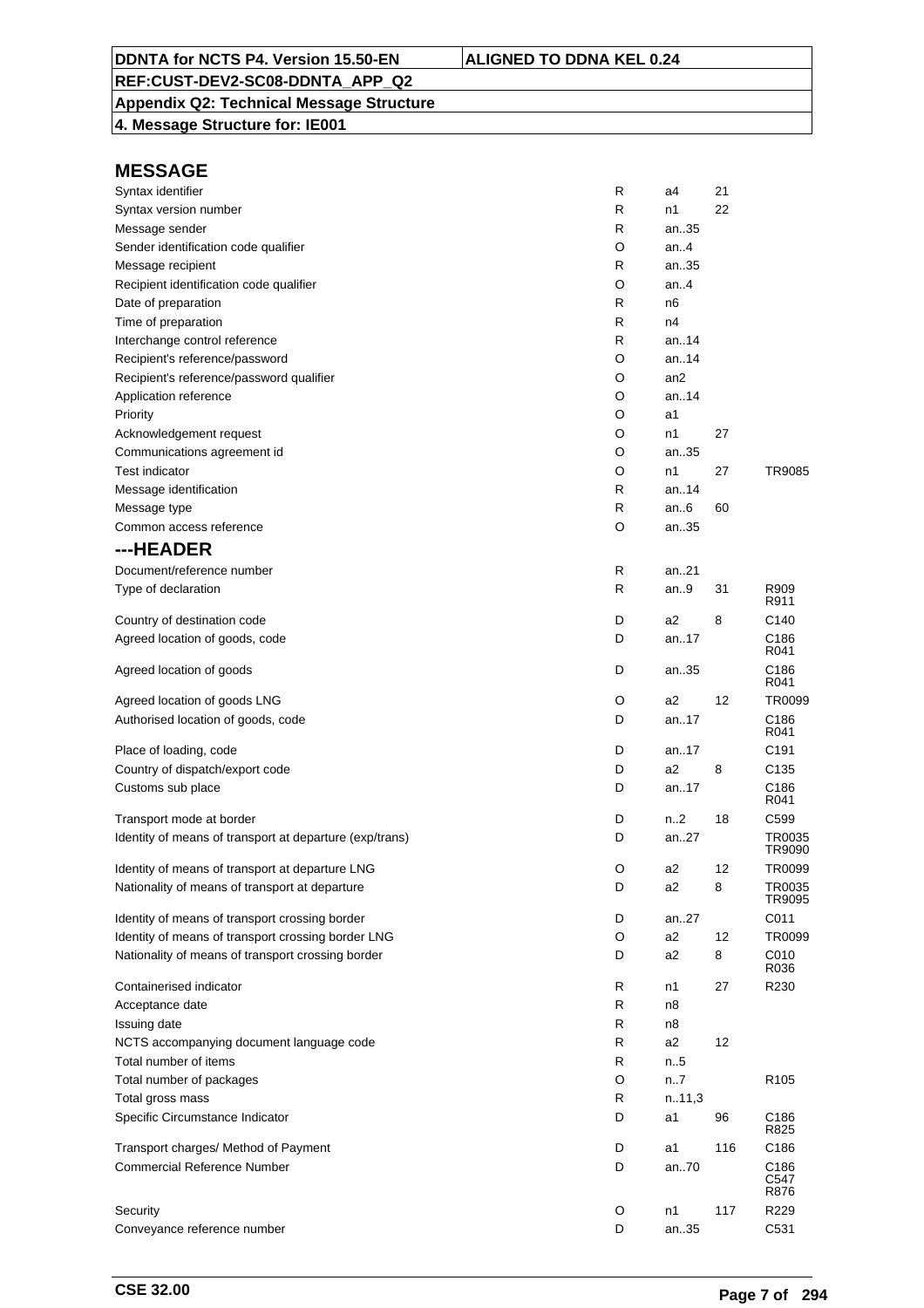| DDNTA for NCTS P4. Version 15.50-EN             | <b>ALIGNED TO DDNA KEL 0.24</b> |                                  |
|-------------------------------------------------|---------------------------------|----------------------------------|
| REF:CUST-DEV2-SC08-DDNTA_APP_Q2                 |                                 |                                  |
| <b>Appendix Q2: Technical Message Structure</b> |                                 |                                  |
| 4. Message Structure for: IE001                 |                                 |                                  |
|                                                 |                                 |                                  |
| Place of unloading, code                        | D                               | an35<br>C <sub>186</sub><br>C589 |
| Place of unloading LNG                          | O                               | a2<br>12<br>TR0099               |
| ---(PRINCIPAL) TRADER                           |                                 |                                  |
| Name                                            | R                               | an35                             |
| Street and number                               | R                               | an35                             |
| Postal code                                     | R                               | an.9                             |
| City                                            | R                               | an35                             |
| Country code                                    | R                               | a2<br>8                          |
| <b>NAD LNG</b>                                  | O                               | a2<br>12<br>TR0099               |
| <b>TIN</b>                                      | O                               | an.17                            |
| Holder ID TIR                                   | D                               | C904<br>an17                     |
| ---(CONSIGNOR) TRADER                           |                                 |                                  |
| Name                                            | R                               | an35                             |
| Street and number                               | R                               | an35                             |
| Postal code                                     | R                               | an.9                             |
| City                                            | R                               | an35                             |
| Country code                                    | R                               | a2<br>8                          |
| <b>NAD LNG</b>                                  | O                               | a2<br>12<br>TR0099               |
| <b>TIN</b>                                      | O                               | an17                             |
| ---(CONSIGNEE) TRADER                           |                                 |                                  |
| Name                                            | R                               | an35                             |
| Street and number                               | R                               | an35                             |
| Postal code                                     | R                               | an.9                             |
| City                                            | R                               | an35                             |
| Country code                                    | R                               | a2<br>8                          |
| <b>NAD LNG</b>                                  | O                               | a2<br>12<br>TR0099               |
| TIN                                             | O                               | an17                             |
| --- (AUTHORISED CONSIGNEE) TRADER               |                                 |                                  |
| <b>TIN</b>                                      | R                               | an. $.17$                        |
| ---(DEPARTURE) CUSTOMS OFFICE                   |                                 |                                  |
| Reference number                                | R                               | R901<br>an8                      |
| ---(TRANSIT) CUSTOMS OFFICE                     |                                 |                                  |
| Reference number                                | R                               | R906<br>an8                      |
|                                                 |                                 | R907<br>R908                     |
|                                                 |                                 | R910                             |
| <b>Arrival Time</b>                             | D                               | n12<br>C598                      |
|                                                 |                                 | R660                             |
| ---(DESTINATION) CUSTOMS OFFICE                 |                                 |                                  |
| Reference number                                | $\mathsf R$                     | R901<br>an8<br>R904              |
|                                                 |                                 | R905                             |
| ---CONTROL RESULT                               |                                 |                                  |
| Control result code                             | R                               | 47<br>R903<br>an2                |
| Date limit                                      | R                               | n8                               |
| ---SEALS INFO                                   |                                 |                                  |
| Seals number                                    | R                               | n.4                              |
| ------SEALS ID                                  |                                 |                                  |
|                                                 |                                 |                                  |
| Seals identity                                  | R<br>O                          | an20<br>a2<br>12<br>TR0099       |
| Seals identity LNG                              |                                 |                                  |
| ---GOODS ITEM                                   |                                 |                                  |
| Item number                                     | R                               | n.5<br>R <sub>005</sub><br>R007  |
| Commodity code                                  | D                               | an22<br>C015                     |
|                                                 |                                 | R470<br>TR0102                   |
| Type of declaration                             | D                               | 31<br>C045<br>an. $.9$           |
| Goods description                               | R                               | an280                            |

٦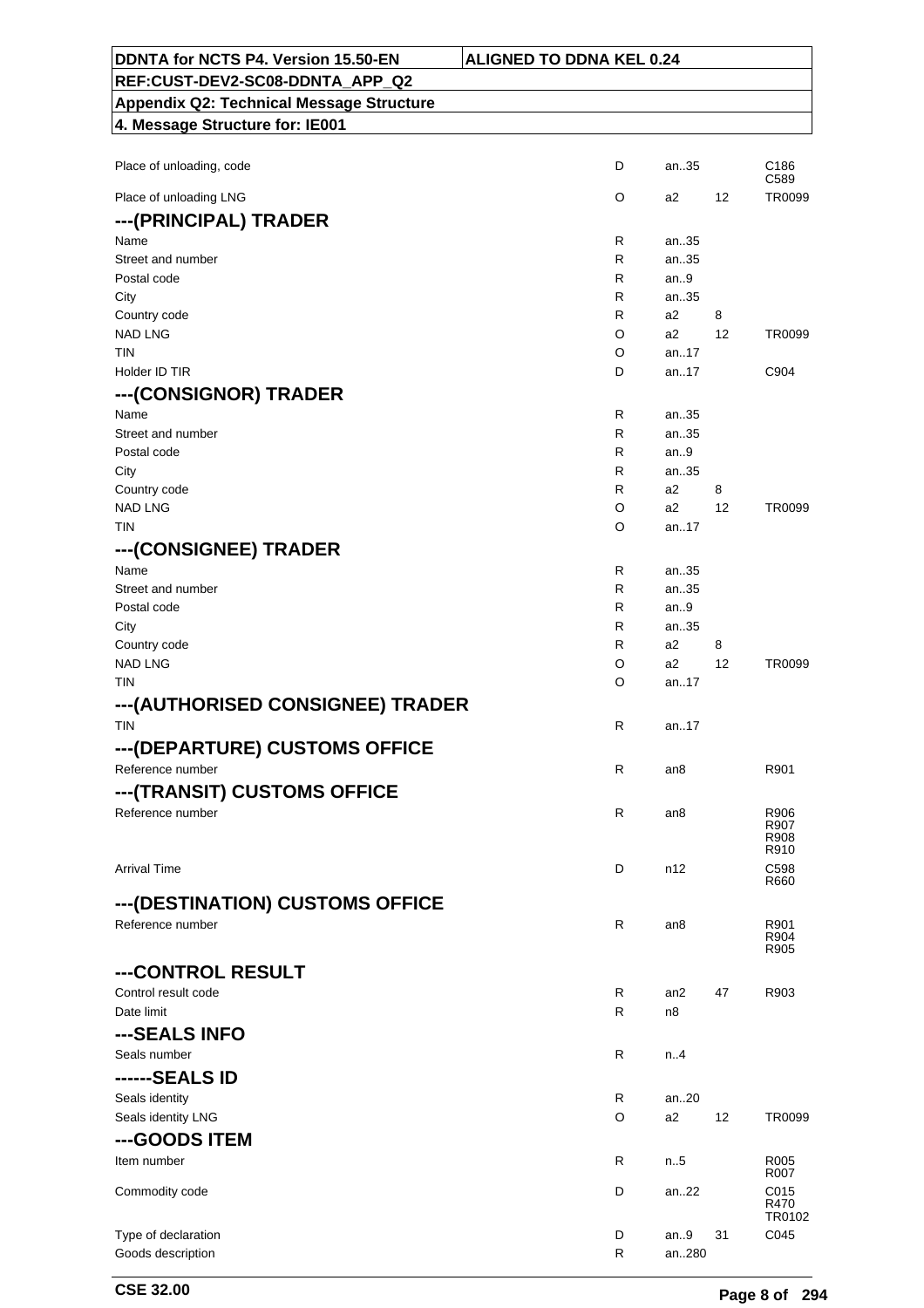| DDNTA for NCTS P4. Version 15.50-EN<br><b>ALIGNED TO DDNA KEL 0.24</b> |        |                          |     |                                    |
|------------------------------------------------------------------------|--------|--------------------------|-----|------------------------------------|
| REF:CUST-DEV2-SC08-DDNTA APP Q2                                        |        |                          |     |                                    |
| <b>Appendix Q2: Technical Message Structure</b>                        |        |                          |     |                                    |
| 4. Message Structure for: IE001                                        |        |                          |     |                                    |
|                                                                        |        |                          |     |                                    |
| Goods description LNG                                                  | O      | a <sub>2</sub>           | 12  | TR0099                             |
| Gross mass                                                             | O      | n.11,3                   |     |                                    |
| Net mass<br>Country of dispatch/export code                            | O<br>D | n.11,3<br>a <sub>2</sub> | 8   | C <sub>135</sub>                   |
| Country of destination code                                            | D      | a <sub>2</sub>           | 8   | C140                               |
| Transport charges/ Method of Payment                                   | D      | a1                       | 116 | C186<br>C576                       |
| <b>Commercial Reference Number</b>                                     | D      | an.70                    |     | TR9120<br>C186<br>C547             |
| UN dangerous goods code                                                | O      | an <sub>4</sub>          | 101 | R876<br>C186                       |
| ------PREVIOUS ADMINISTRATIVE REFERENCES                               |        |                          |     |                                    |
| Previous document type                                                 | R      | an $6$                   | 14  | R020<br>R <sub>079</sub><br>TR0100 |
| Previous document reference                                            | R      | an35                     |     |                                    |
| Previous document reference LNG                                        | O      | a2                       | 12  | TR0099                             |
| Complement of information                                              | O      | an.26                    |     |                                    |
| Complement of information LNG                                          | O      | a2                       | 12  | TR0099                             |
| ------PRODUCED DOCUMENTS/CERTIFICATES                                  |        |                          |     |                                    |
| Document type                                                          | R      | an.4                     | 13  | C901<br>R079<br>TR0103             |
| Document reference                                                     | D      | an35                     |     | C902<br>TR0015                     |
| Document reference LNG                                                 | O      | a <sub>2</sub>           | 12  | TR0099                             |
| Complement of information                                              | O      | an.26                    |     |                                    |
| Complement of information LNG                                          | O      | a <sub>2</sub>           | 12  | TR0099                             |
| ------SPECIAL MENTIONS                                                 |        |                          |     |                                    |
| Additional information coded                                           | R      | an $.5$                  | 39  | R080<br>TR0101                     |
| Export from EC                                                         | D      | n1                       | 27  | C075<br>R075                       |
| Export from country                                                    | D      | a2                       | 63  | C075<br>R075                       |
| ------(CONSIGNOR) TRADER                                               |        |                          |     |                                    |
| Name                                                                   | R      | an35                     |     |                                    |
| Street and number                                                      | R      | an35                     |     |                                    |
| Postal code                                                            | R      | an.9                     |     |                                    |
| City                                                                   | R      | an35                     |     |                                    |
| Country code                                                           | R      | a2                       | 8   |                                    |
| <b>NAD LNG</b>                                                         | O      | a2                       | 12  | TR0099                             |
| TIN                                                                    | O      | an17                     |     |                                    |
| ------(CONSIGNEE) TRADER                                               |        |                          |     |                                    |
| Name                                                                   | R      | an35                     |     |                                    |
| Street and number                                                      | R      | an35                     |     |                                    |
| Postal code                                                            | R      | an.9                     |     |                                    |
| City                                                                   | R      | an35                     |     |                                    |
| Country code                                                           | R      | a <sub>2</sub>           | 8   |                                    |
| <b>NAD LNG</b>                                                         | O      | a <sub>2</sub>           | 12  | TR0099                             |
| TIN                                                                    | O      | an17                     |     |                                    |
| ------CONTAINERS                                                       |        |                          |     |                                    |
| Container number                                                       | R      | an17                     |     |                                    |
| ------PACKAGES                                                         |        |                          |     |                                    |
| Marks & numbers of packages                                            | D      | an42                     |     | C060                               |
| Marks & numbers of packages LNG                                        | O      | a2                       | 12  | TR0099                             |
| Kind of packages<br>Number of packages                                 | R<br>D | an.3<br>n.5              | 17  | C060                               |
|                                                                        |        |                          |     | R021<br>TR0022                     |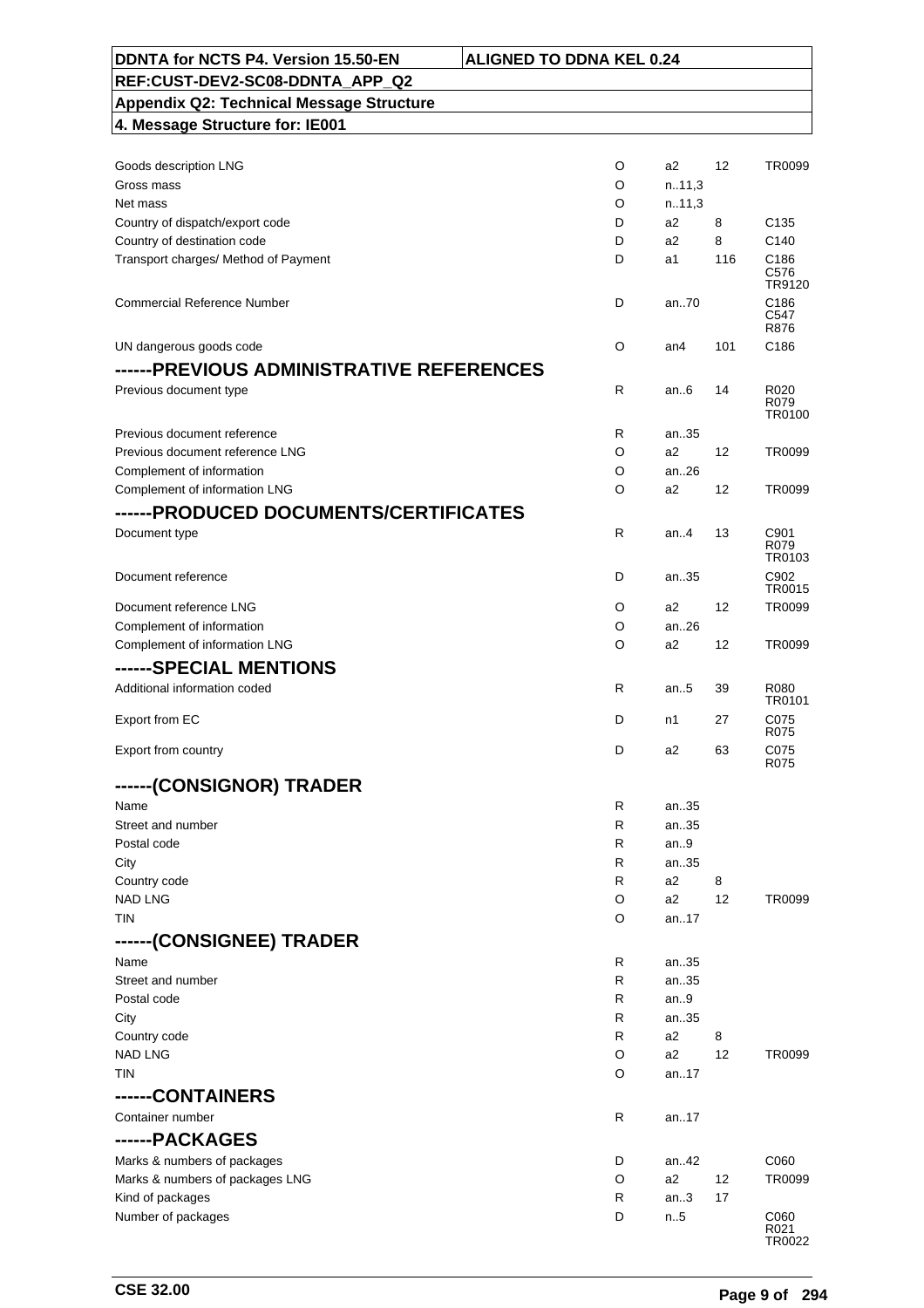| DDNTA for NCTS P4. Version 15.50-EN             | <b>ALIGNED TO DDNA KEL 0.24</b> |                |    |                  |
|-------------------------------------------------|---------------------------------|----------------|----|------------------|
| REF:CUST-DEV2-SC08-DDNTA_APP_Q2                 |                                 |                |    |                  |
| <b>Appendix Q2: Technical Message Structure</b> |                                 |                |    |                  |
| 4. Message Structure for: IE001                 |                                 |                |    |                  |
|                                                 |                                 |                |    |                  |
| Number of pieces                                | D                               | $n_{.}.5$      |    | C060             |
| ------SGI CODES                                 |                                 |                |    |                  |
| Sensitive goods code                            | O                               | n2             | 64 | R <sub>156</sub> |
| Sensitive quantity                              | R                               | n.11,3         |    |                  |
| ------(CONSIGNOR-SECURITY) TRADER               |                                 |                |    |                  |
| Name                                            | R                               | an35           |    |                  |
| Street and number                               | R                               | an35           |    |                  |
| Postal code                                     | R                               | an.9           |    |                  |
| City                                            | R                               | an35           |    |                  |
| Country code                                    | R                               | a <sub>2</sub> | 8  |                  |
| <b>NAD LNG</b>                                  | O                               | a <sub>2</sub> | 12 | TR0099           |
| TIN                                             | D                               | an17           |    | C <sub>572</sub> |
| ------(CONSIGNEE-SECURITY) TRADER               |                                 |                |    |                  |
| Name                                            | R                               | an35           |    |                  |
| Street and number                               | R                               | an35           |    |                  |
| Postal code                                     | R                               | an.9           |    |                  |
| City                                            | R                               | an35           |    |                  |
| Country code                                    | R                               | a2             | 8  |                  |
| <b>NAD LNG</b>                                  | O                               | a <sub>2</sub> | 12 | TR0099           |
| TIN                                             | D                               | an17           |    | C596             |
| ---ITINERARY                                    |                                 |                |    |                  |
| Country of routing code                         | R                               | a <sub>2</sub> | 8  |                  |
| ---RISK ANALYSIS                                |                                 |                |    |                  |
| Item Number involved                            | O                               | n.5            |    | R824<br>R875     |
| Risk Analysis result code                       | R                               | an $.5$        |    | TR9175           |
| Risk Analysis text                              | O                               | an350          |    |                  |
| <b>Risk Analysis LNG</b>                        | O                               | a <sub>2</sub> | 12 | TR0099           |
| ---(CARRIER) TRADER                             |                                 |                |    |                  |
| Name                                            | R                               | an.35          |    |                  |
| Street and number                               | R                               | an35           |    |                  |
| Postal code                                     | R                               | an.9           |    |                  |
| City                                            | R                               | an35           |    |                  |
| Country code                                    | R                               | a <sub>2</sub> | 8  |                  |
| <b>NAD LNG</b>                                  | O                               | a <sub>2</sub> | 12 | TR0099           |
| <b>TIN</b>                                      | O                               | an17           |    |                  |
| ---(CONSIGNOR-SECURITY) TRADER                  |                                 |                |    |                  |
| Name                                            | R                               | an35           |    |                  |
| Street and number                               | R                               | an35           |    |                  |
| Postal code                                     | R                               | an.9           |    |                  |
| City<br>Country code                            | R<br>R                          | an35<br>a2     | 8  |                  |
| <b>NAD LNG</b>                                  | O                               | a <sub>2</sub> | 12 | TR0099           |
| <b>TIN</b>                                      | D                               | an17           |    | C <sub>572</sub> |
| ---(CONSIGNEE-SECURITY) TRADER                  |                                 |                |    |                  |
| Name                                            | R                               | an35           |    |                  |
| Street and number                               | R                               | an35           |    |                  |
| Postal code                                     | R                               | an $9$         |    |                  |
| City                                            | R                               | an35           |    |                  |
| Country code                                    | R                               | a2             | 8  |                  |
| <b>NAD LNG</b>                                  | O                               | a <sub>2</sub> | 12 | TR0099           |
| <b>TIN</b>                                      | D                               | an17           |    | C596             |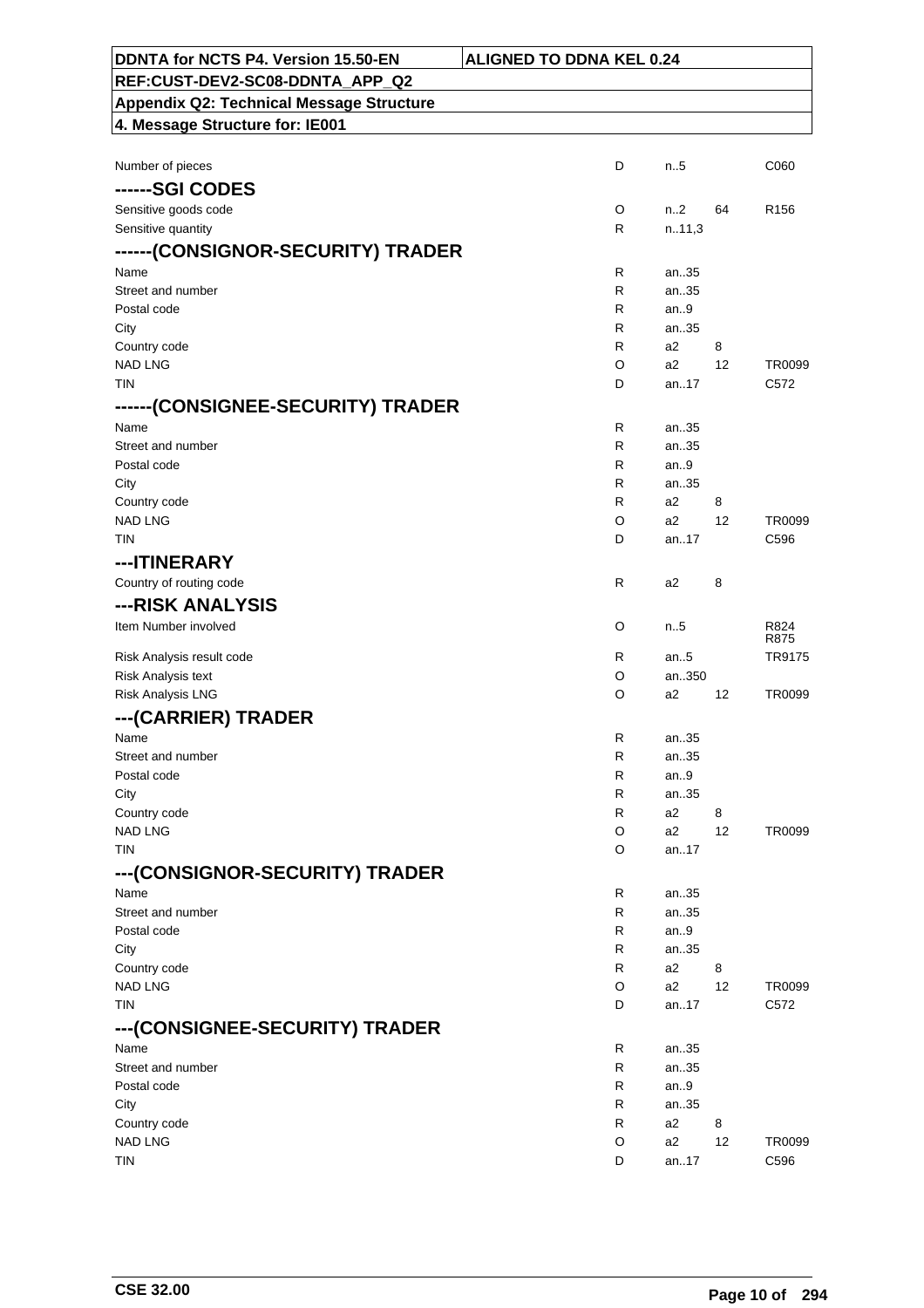| DDNTA for NCTS P4. Version 15.50-EN      | <b>ALIGNED TO DDNA KEL 0.24</b> |
|------------------------------------------|---------------------------------|
| <b>REF:CUST-DEV2-SC08-DDNTA APP Q2</b>   |                                 |
| Appendix Q2: Technical Message Structure |                                 |
| 4. Message Structure for: IE002          |                                 |

| <b>IE002</b> | (CD002A)                                | <b>AAR REQUEST</b> |    | $ $ (C_AAR_REQ) |
|--------------|-----------------------------------------|--------------------|----|-----------------|
| MESSAGE      |                                         |                    | 1x | R               |
| ---HEADER    |                                         |                    | 1x | R               |
|              | ---(PRESENTATION OFFICE) CUSTOMS OFFICE |                    | 1x | R               |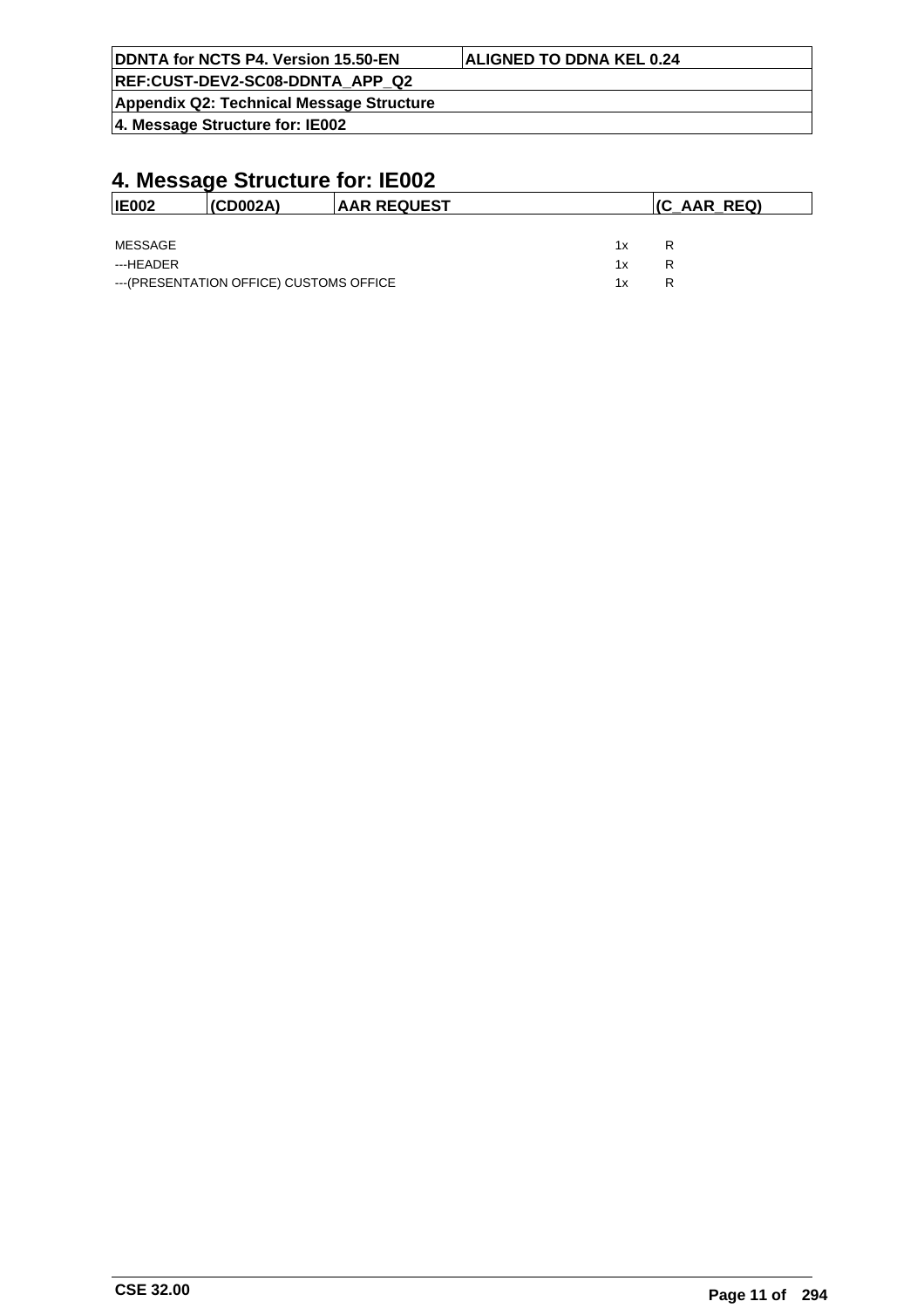#### **REF:CUST-DEV2-SC08-DDNTA\_APP\_Q2 Appendix Q2: Technical Message Structure**

**4. Message Structure for: IE002**

| Syntax identifier                        | R | a <sub>4</sub>  | 21 |        |
|------------------------------------------|---|-----------------|----|--------|
| Syntax version number                    | R | n <sub>1</sub>  | 22 |        |
| Message sender                           | R | an35            |    |        |
| Sender identification code qualifier     | O | an. $4$         |    |        |
| Message recipient                        | R | an35            |    |        |
| Recipient identification code qualifier  | O | an.4            |    |        |
| Date of preparation                      | R | n <sub>6</sub>  |    |        |
| Time of preparation                      | R | n4              |    |        |
| Interchange control reference            | R | an.14           |    |        |
| Recipient's reference/password           | O | an.14           |    |        |
| Recipient's reference/password qualifier | O | an2             |    |        |
| Application reference                    | O | an.14           |    |        |
| Priority                                 | O | a1              |    |        |
| Acknowledgement request                  | O | n1              | 27 |        |
| Communications agreement id              | O | an35            |    |        |
| <b>Test indicator</b>                    | O | n1              | 27 | TR9085 |
| Message identification                   | R | an.14           |    |        |
| Message type                             | R | an.6            | 60 |        |
| Common access reference                  | O | an35            |    |        |
| ---HEADER                                |   |                 |    |        |
| Document/reference number                | R | an.21           |    |        |
| Country of departure code                | R | a2              | 9  |        |
| ---(PRESENTATION OFFICE) CUSTOMS OFFICE  |   |                 |    |        |
| Reference number                         | R | an <sub>8</sub> |    |        |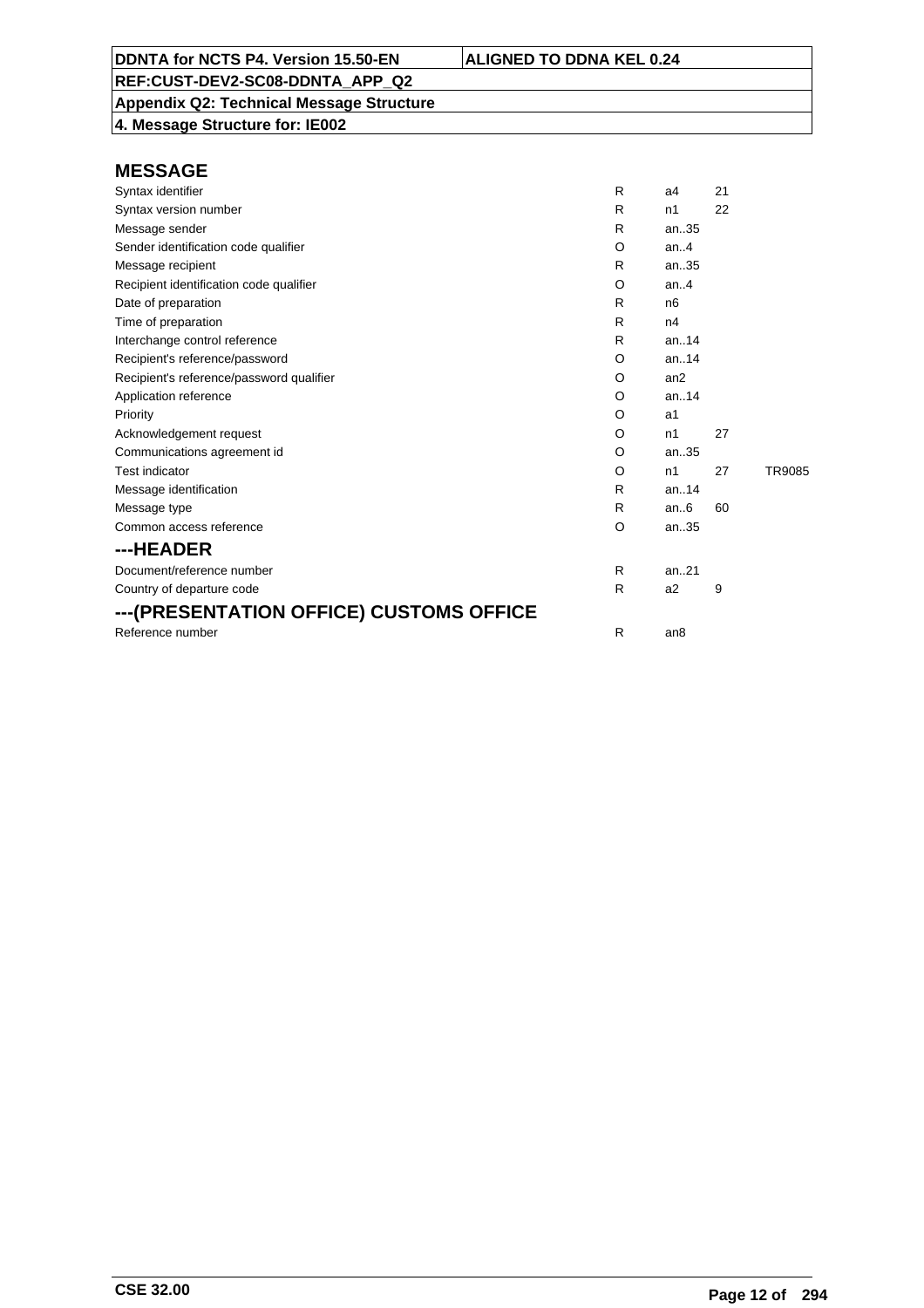**Appendix Q2: Technical Message Structure**

**4. Message Structure for: IE003**

| <b>IE003</b>             | (CD003B)                                 | <b>AAR RESPONSE</b> |      |   | (C_AAR_RSP)              |
|--------------------------|------------------------------------------|---------------------|------|---|--------------------------|
|                          |                                          |                     |      |   |                          |
| <b>MESSAGE</b>           |                                          |                     | 1x   | R |                          |
| ---HEADER                |                                          |                     | 1x   | R | R <sub>143</sub>         |
| --- (PRINCIPAL) TRADER   |                                          |                     | 1x   | D | TR0200                   |
| --- (CONSIGNOR) TRADER   |                                          |                     | 1x   | D | R010 TR0201              |
| --- (CONSIGNEE) TRADER   |                                          |                     | 1x   | D | C001 R011<br>TR0201      |
|                          | --- (AUTHORISED CONSIGNEE) TRADER        |                     | 1x   | D | R015 TR0201              |
|                          | --- (DEPARTURE) CUSTOMS OFFICE           |                     | 1x   | D | TR0215                   |
|                          | --- (PRESENTATION OFFICE) CUSTOMS OFFICE |                     | 1x   | R |                          |
|                          | --- (TRANSIT) CUSTOMS OFFICE             |                     | 9x   | D | C030 R902<br>TR0201      |
|                          | --- (DESTINATION) CUSTOMS OFFICE         |                     | 1x   | D | TR0200                   |
| ---CONTROL RESULT        |                                          |                     | 1x   | D | TR0200                   |
| --- SEALS INFO           |                                          |                     | 1x   | D | TR0201<br>TR1100         |
| ------SEALS ID           |                                          |                     | 99x  | R |                          |
| ---GOODS ITEM            |                                          |                     | 999x | D | TR0200                   |
|                          | ------PREVIOUS ADMINISTRATIVE REFERENCES |                     | 9x   | D | C <sub>035</sub>         |
|                          | ------ PRODUCED DOCUMENTS/CERTIFICATES   |                     | 99x  | D | C547 C903                |
| ------SPECIAL MENTIONS   |                                          |                     | 99x  | O |                          |
| ------(CONSIGNOR) TRADER |                                          |                     | 1x   | O | R010                     |
| ------(CONSIGNEE) TRADER |                                          |                     | 1x   | D | C002 R011                |
| ------CONTAINERS         |                                          |                     | 99x  | D | C <sub>055</sub>         |
| ------PACKAGES           |                                          |                     | 99x  | R |                          |
| ------SGI CODES          |                                          |                     | 9x   | O | R <sub>155</sub>         |
|                          | ------(CONSIGNOR-SECURITY) TRADER        |                     | 1x   | D | C186 C187                |
|                          | ------(CONSIGNEE-SECURITY) TRADER        |                     | 1x   | D | C186 C188                |
| --- ITINERARY            |                                          |                     | 99x  | D | C186 C587<br>TR0201      |
| ---RISK ANALYSIS         |                                          |                     | 999x | D | C186 R821<br>R846 TR0201 |
| --- (CARRIER) TRADER     |                                          |                     | 1x   | D | C186 R181<br>TR0201      |
|                          | --- (CONSIGNOR-SECURITY) TRADER          |                     | 1x   | D | C186 C187<br>TR0201      |
|                          | --- (CONSIGNEE-SECURITY) TRADER          |                     | 1x   | D | C186 C188<br>TR0201      |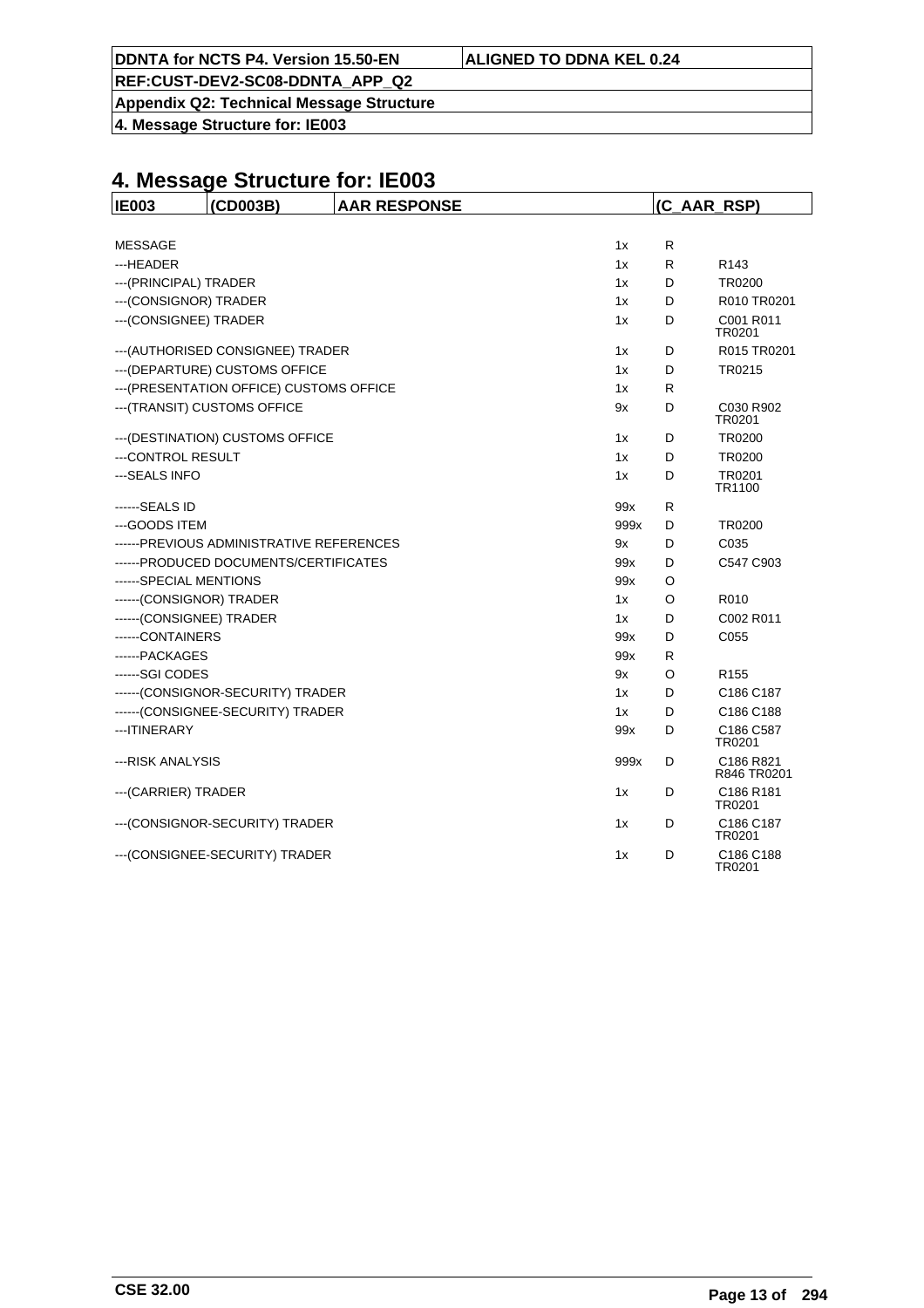**Appendix Q2: Technical Message Structure 4. Message Structure for: IE003**

| Syntax identifier                                       | R | a4             | 21 |                                    |
|---------------------------------------------------------|---|----------------|----|------------------------------------|
| Syntax version number                                   | R | n1             | 22 |                                    |
| Message sender                                          | R | an35           |    |                                    |
| Sender identification code qualifier                    | O | an4            |    |                                    |
| Message recipient                                       | R | an35           |    |                                    |
| Recipient identification code qualifier                 | O | an4            |    |                                    |
| Date of preparation                                     | R | n <sub>6</sub> |    |                                    |
| Time of preparation                                     | R | n4             |    |                                    |
| Interchange control reference                           | R | an14           |    |                                    |
| Recipient's reference/password                          | O | an14           |    |                                    |
| Recipient's reference/password qualifier                | O | an2            |    |                                    |
| Application reference                                   | O | an14           |    |                                    |
| Priority                                                | O | a1             |    |                                    |
| Acknowledgement request                                 | O | n1             | 27 |                                    |
| Communications agreement id                             | O | an35           |    |                                    |
| <b>Test indicator</b>                                   | O | n1             | 27 | TR9085                             |
| Message identification                                  | R | an14           |    |                                    |
| Message type                                            | R | an6            | 60 |                                    |
| Common access reference                                 | O | an35           |    |                                    |
| ---HEADER                                               |   |                |    |                                    |
| Document/reference number                               | R | an21           |    |                                    |
| Type of declaration                                     | D | an9            | 31 | R909                               |
|                                                         |   |                |    | R911<br>TR0200                     |
| Country of destination code                             | D | a2             | 8  | C <sub>140</sub><br>TR0201         |
| Agreed location of goods, code                          | D | an17           |    | C186<br>R041<br>TR0201             |
| Agreed location of goods                                | D | an35           |    | C <sub>186</sub><br>R041<br>TR0201 |
| Agreed location of goods LNG                            | O | a2             | 12 | TR0099                             |
| Authorised location of goods, code                      | D | an17           |    | C186                               |
|                                                         |   |                |    | R041<br>TR0201                     |
| Place of loading, code                                  | D | an17           |    | C <sub>191</sub><br>TR0201         |
| Country of dispatch/export code                         | D | a2             | 8  | C <sub>135</sub><br>TR0201         |
| Customs sub place                                       | D | an17           |    | C <sub>186</sub><br>R041<br>TR0201 |
| Transport mode at border                                | D | n.2            | 18 | C <sub>599</sub><br>TR0201         |
| Identity of means of transport at departure (exp/trans) | D | an27           |    | TR0035<br>TR0201<br>TR9090         |
| Identity of means of transport at departure LNG         | O | a2             | 12 | TR0099                             |
| Nationality of means of transport at departure          | D | a <sub>2</sub> | 8  | TR0035<br>TR0201<br>TR9095         |
| Identity of means of transport crossing border          | D | an.27          |    | C011<br>TR0201                     |
| Identity of means of transport crossing border LNG      | O | a2             | 12 | TR0099                             |
| Nationality of means of transport crossing border       | D | a <sub>2</sub> | 8  | C010<br>R036<br>TR0201             |
| Containerised indicator                                 | D | n1             | 27 | R230<br>TR0200                     |
| Acceptance date                                         | D | n8             |    | TR0200                             |
| Issuing date                                            | D | n8             |    | TR0200                             |
| NCTS accompanying document language code                | D | a <sub>2</sub> | 12 | TR0200                             |
| Total number of items                                   | D | n.5            |    | TR0200                             |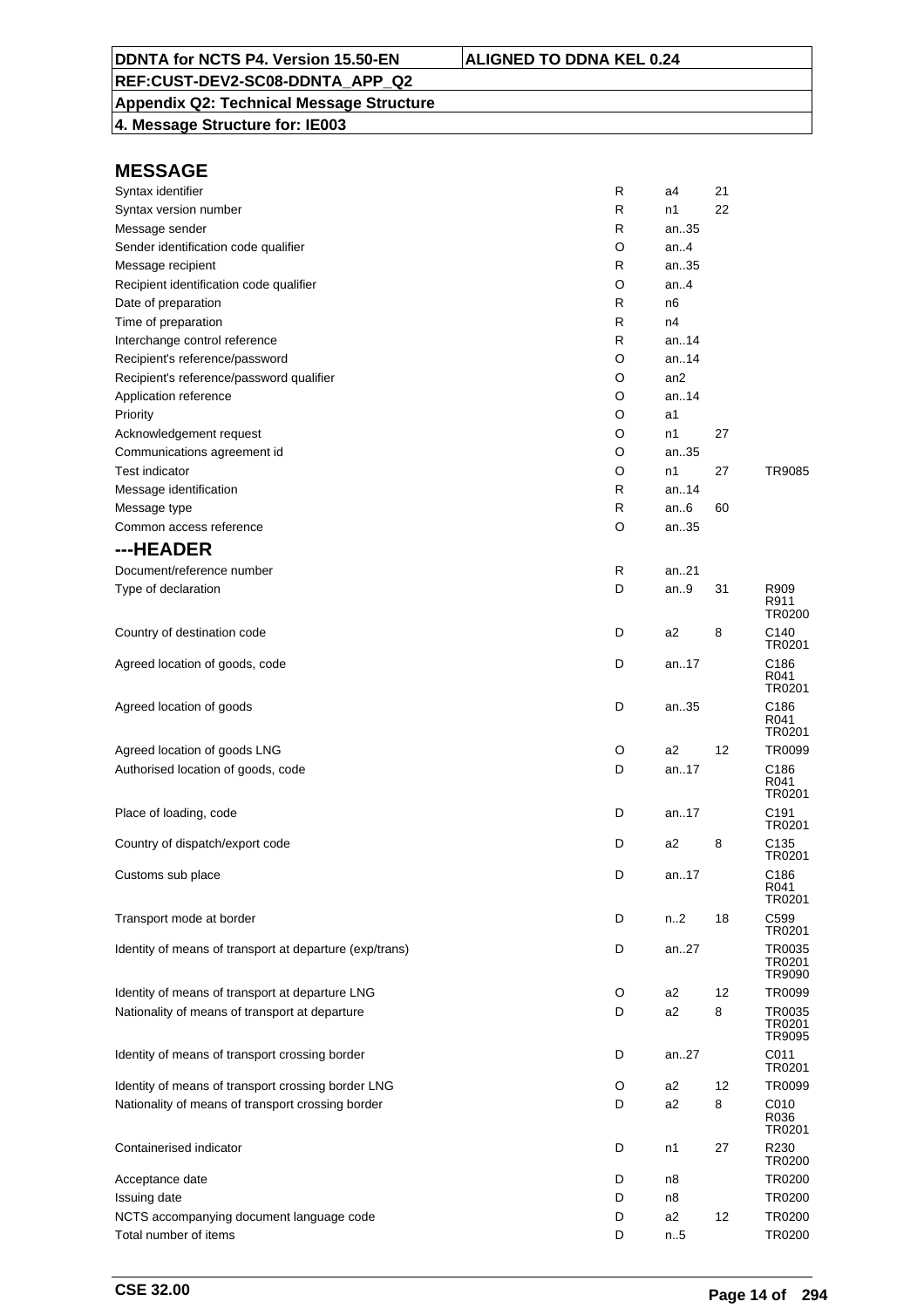| DDNTA for NCTS P4. Version 15.50-EN             | <b>ALIGNED TO DDNA KEL 0.24</b> |                     |                                   |
|-------------------------------------------------|---------------------------------|---------------------|-----------------------------------|
| REF:CUST-DEV2-SC08-DDNTA_APP_Q2                 |                                 |                     |                                   |
| <b>Appendix Q2: Technical Message Structure</b> |                                 |                     |                                   |
| 4. Message Structure for: IE003                 |                                 |                     |                                   |
|                                                 |                                 |                     |                                   |
| Total number of packages                        | D                               | n7                  | R <sub>105</sub><br>TR0201        |
| Total gross mass                                | D                               | n.11,3              | TR0200                            |
| Specific Circumstance Indicator                 | D                               | a1                  | C186<br>96<br>R825<br>TR0201      |
| Transport charges/ Method of Payment            | D                               | a1                  | 116<br>C <sub>186</sub><br>TR0201 |
| <b>Commercial Reference Number</b>              | D                               | an70                | C186<br>C547<br>R876<br>TR0201    |
| AAR rejection reason code                       | D                               | n2                  | 43<br>TR0202<br>TR0215            |
| AAR rejection reason                            | D                               | an350               | C305<br>TR0203<br>TR0215          |
| AAR rejection reason LNG                        | O                               | a <sub>2</sub>      | 12<br>TR0099                      |
| Security                                        | D                               | n1                  | 117<br>R229<br>TR0201             |
| Conveyance reference number                     | D                               | an35                | C531<br>TR0201                    |
| Place of unloading, code                        | D                               | an35                | C186<br>C589<br>TR0201            |
| Place of unloading LNG                          | O                               | a2                  | TR0099<br>12                      |
| ---(PRINCIPAL) TRADER                           |                                 |                     |                                   |
| Name                                            | R                               | an35                |                                   |
| Street and number                               | R                               | an35                |                                   |
| Postal code                                     | R                               | an.9                |                                   |
| City                                            | R                               | an35                |                                   |
| Country code                                    | R                               | a <sub>2</sub><br>8 |                                   |
| <b>NAD LNG</b>                                  | O                               | a <sub>2</sub>      | 12<br>TR0099                      |
| TIN                                             | O                               | an17                |                                   |
| Holder ID TIR                                   | D                               | an17                | C904                              |
| <b>--(CONSIGNOR) TRADER</b>                     |                                 |                     |                                   |
| Name                                            | R                               | an35                |                                   |
| Street and number                               | R                               | an35                |                                   |
| Postal code                                     | R                               | an.9                |                                   |
| City                                            | R                               | an35                |                                   |
| Country code                                    | R                               | a2<br>8             |                                   |
| <b>NAD LNG</b>                                  | O                               | a2                  | 12<br>TR0099                      |
| <b>TIN</b>                                      | O                               | an17                |                                   |
| ---(CONSIGNEE) TRADER                           |                                 |                     |                                   |
| Name                                            | R                               | an35                |                                   |
| Street and number                               |                                 |                     |                                   |
|                                                 | R                               | an35                |                                   |
| Postal code                                     | R                               | an.9                |                                   |
| City                                            | R                               | an35                |                                   |
| Country code                                    | R                               | a2<br>8             |                                   |
| <b>NAD LNG</b>                                  | O                               | a2                  | 12<br>TR0099                      |
| <b>TIN</b>                                      | O                               | an17                |                                   |
| ---(AUTHORISED CONSIGNEE) TRADER<br><b>TIN</b>  | R                               | an17                |                                   |
| ---(DEPARTURE) CUSTOMS OFFICE                   |                                 |                     |                                   |
| Reference number                                | R                               | an8                 | R901                              |
| --- (PRESENTATION OFFICE) CUSTOMS OFFICE        |                                 |                     |                                   |
| Reference number<br>---(TRANSIT) CUSTOMS OFFICE | R                               | an <sub>8</sub>     |                                   |
| Reference number                                | R                               | an8                 | R906                              |
|                                                 |                                 |                     | R907<br>R908                      |

٦

**Page 15 of 294**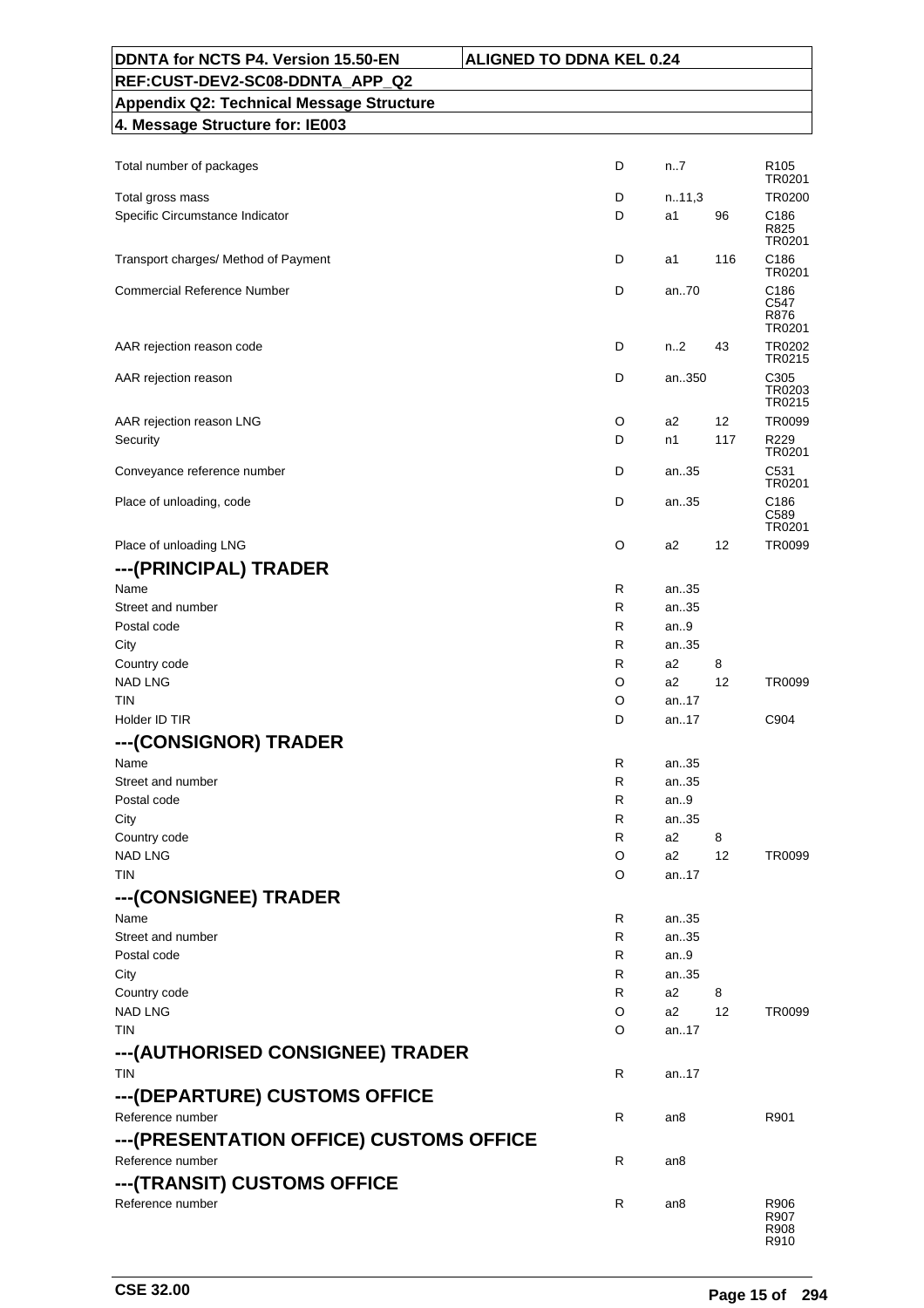| DDNTA for NCTS P4. Version 15.50-EN                                    | <b>ALIGNED TO DDNA KEL 0.24</b> |                 |     |                          |
|------------------------------------------------------------------------|---------------------------------|-----------------|-----|--------------------------|
| REF:CUST-DEV2-SC08-DDNTA_APP_Q2                                        |                                 |                 |     |                          |
| <b>Appendix Q2: Technical Message Structure</b>                        |                                 |                 |     |                          |
| 4. Message Structure for: IE003                                        |                                 |                 |     |                          |
| <b>Arrival Time</b>                                                    | D                               | n12             |     | C598<br>R660             |
| ---(DESTINATION) CUSTOMS OFFICE                                        |                                 |                 |     |                          |
| Reference number                                                       | R                               | an <sub>8</sub> |     | R901<br>R904<br>R905     |
| ---CONTROL RESULT                                                      |                                 |                 |     |                          |
| Control result code                                                    | R                               | an2             | 47  | R903                     |
| Date limit                                                             | R                               | n8              |     |                          |
| ---SEALS INFO                                                          |                                 |                 |     |                          |
| Seals number<br>------SEALS ID                                         | R                               | n.4             |     |                          |
| Seals identity                                                         | R                               | an.20           |     |                          |
| Seals identity LNG                                                     | O                               | a2              | 12  | TR0099                   |
| ---GOODS ITEM                                                          |                                 |                 |     |                          |
| Item number                                                            | R                               | n.5             |     | R <sub>005</sub>         |
| Commodity code                                                         | D                               | an22            |     | R007<br>C015<br>R470     |
|                                                                        |                                 |                 |     | TR0102                   |
| Type of declaration<br>Goods description                               | D<br>R                          | an9<br>an280    | 31  | C045                     |
| Goods description LNG                                                  | O                               | a <sub>2</sub>  | 12  | TR0099                   |
| Gross mass                                                             | O                               | n.11,3          |     |                          |
| Net mass                                                               | O                               | n.11,3          |     |                          |
| Country of dispatch/export code                                        | D                               | a2              | 8   | C <sub>135</sub>         |
| Country of destination code                                            | D                               | a2              | 8   | C140                     |
| Transport charges/ Method of Payment                                   | D                               | a1              | 116 | C186<br>C576<br>TR9120   |
| <b>Commercial Reference Number</b>                                     | D                               | an70            |     | C186<br>C547<br>R876     |
| UN dangerous goods code                                                | O                               | an4             | 101 | C186                     |
| ------PREVIOUS ADMINISTRATIVE REFERENCES                               |                                 |                 |     |                          |
| Previous document type                                                 | R                               | an $6$          | 14  | R020<br>R079<br>TR0100   |
| Previous document reference                                            | R                               | an35            |     |                          |
| Previous document reference LNG                                        | O                               | a2              | 12  | TR0099                   |
| Complement of information                                              | O<br>O                          | an26            |     |                          |
| Complement of information LNG<br>------PRODUCED DOCUMENTS/CERTIFICATES |                                 | a2              | 12  | TR0099                   |
| Document type                                                          | $\mathsf{R}$                    | an4             | 13  | C901<br>R079             |
| Document reference                                                     | D                               | an35            |     | TR0103<br>C902<br>TR0015 |
| Document reference LNG                                                 | O                               | a2              | 12  | TR0099                   |
| Complement of information                                              | O                               | an.26           |     |                          |
| Complement of information LNG                                          | O                               | a2              | 12  | TR0099                   |
| ------SPECIAL MENTIONS<br>Additional information coded                 | R                               | an $.5$         | 39  | R080                     |
| Export from EC                                                         | D                               | n1              | 27  | TR0101<br>C075<br>R075   |
| Export from country                                                    | D                               | a2              | 63  | C075<br>R075             |
| ------(CONSIGNOR) TRADER                                               |                                 |                 |     |                          |
| Name<br>Street and number                                              | R<br>$\mathsf{R}$               | an35<br>an35    |     |                          |
| Postal code                                                            | R                               | an.9            |     |                          |
|                                                                        |                                 |                 |     |                          |

 $\mathsf{r}$ 

٦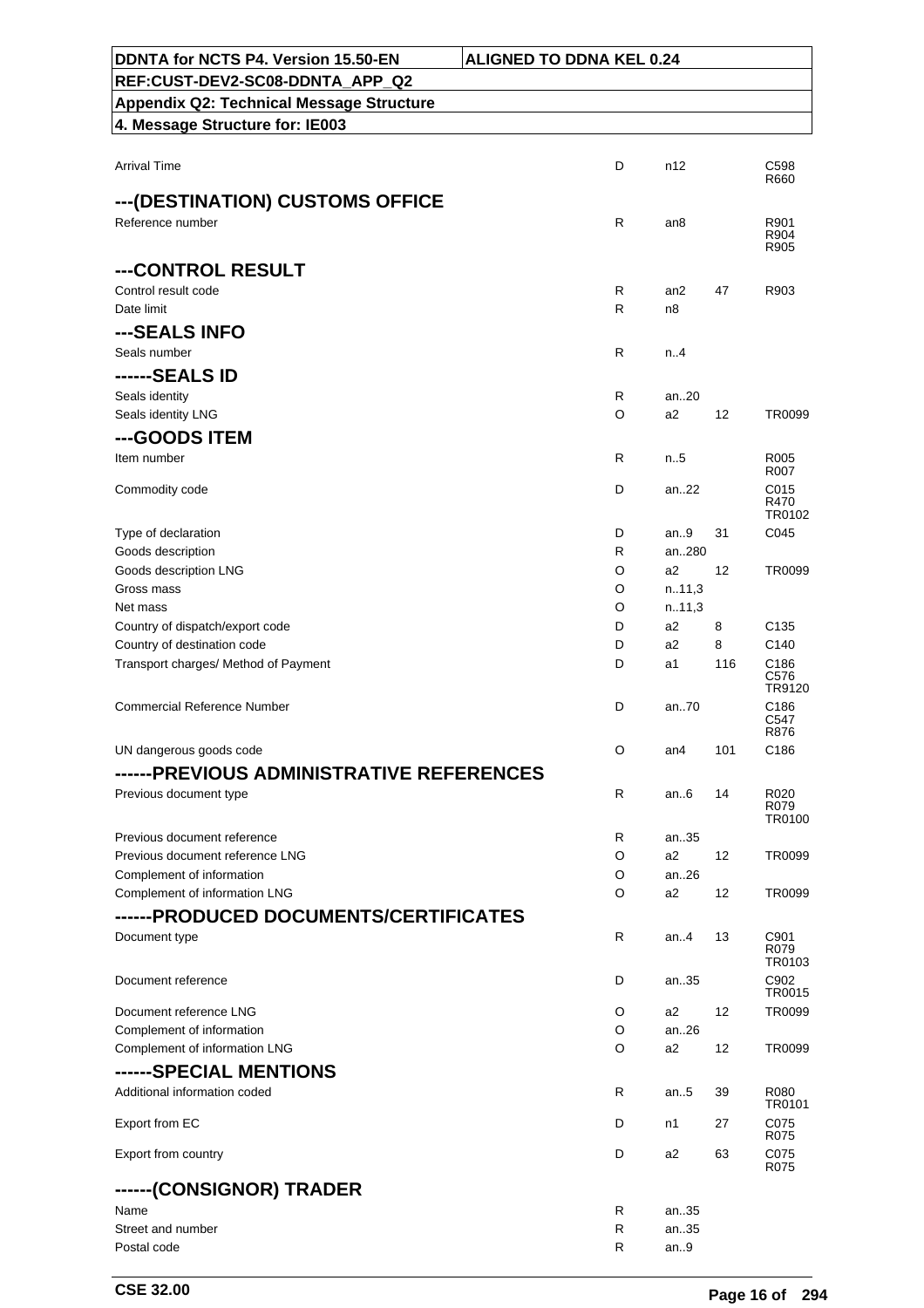| DDNTA for NCTS P4. Version 15.50-EN             | <b>ALIGNED TO DDNA KEL 0.24</b> |                        |    |                  |
|-------------------------------------------------|---------------------------------|------------------------|----|------------------|
| REF:CUST-DEV2-SC08-DDNTA_APP_Q2                 |                                 |                        |    |                  |
| <b>Appendix Q2: Technical Message Structure</b> |                                 |                        |    |                  |
| 4. Message Structure for: IE003                 |                                 |                        |    |                  |
|                                                 |                                 |                        |    |                  |
| City                                            | R                               | an35                   |    |                  |
| Country code                                    | R                               | a2                     | 8  |                  |
| <b>NAD LNG</b>                                  | O                               | a2                     | 12 | <b>TR0099</b>    |
| TIN                                             | O                               | an17                   |    |                  |
|                                                 |                                 |                        |    |                  |
| ------(CONSIGNEE) TRADER                        |                                 |                        |    |                  |
| Name                                            | R                               | an35                   |    |                  |
| Street and number                               | R                               | an35                   |    |                  |
| Postal code                                     | R                               | an.9                   |    |                  |
| City                                            | R                               | an35                   |    |                  |
| Country code                                    | R                               | a2                     | 8  |                  |
| <b>NAD LNG</b>                                  | O                               | a2                     | 12 | TR0099           |
| TIN                                             | O                               | an17                   |    |                  |
| ------CONTAINERS                                |                                 |                        |    |                  |
| Container number                                | R                               | an17                   |    |                  |
|                                                 |                                 |                        |    |                  |
| ------PACKAGES                                  |                                 |                        |    |                  |
| Marks & numbers of packages                     | D                               | an42                   |    | C060             |
| Marks & numbers of packages LNG                 | O                               | a2                     | 12 | TR0099           |
| Kind of packages                                | R                               | an.3                   | 17 |                  |
| Number of packages                              | D                               | n.5                    |    | C060<br>R021     |
|                                                 |                                 |                        |    | TR0022           |
| Number of pieces                                | D                               | n.5                    |    | C060             |
| ------SGI CODES                                 |                                 |                        |    |                  |
|                                                 |                                 |                        |    |                  |
| Sensitive goods code                            | O                               | n2                     | 64 | R <sub>156</sub> |
| Sensitive quantity                              | R                               | n.11,3                 |    |                  |
| ------(CONSIGNOR-SECURITY) TRADER               |                                 |                        |    |                  |
| Name                                            | $\mathsf{R}$                    | an35                   |    |                  |
| Street and number                               | $\mathsf{R}$                    | an35                   |    |                  |
| Postal code                                     | R                               | an9                    |    |                  |
| City                                            | $\mathsf{R}$                    | an35                   |    |                  |
| Country code                                    | R                               | a2                     | 8  |                  |
| <b>NAD LNG</b>                                  | O                               | a <sub>2</sub>         | 12 | TR0099           |
| <b>TIN</b>                                      | D                               | an17                   |    | C572             |
| ------(CONSIGNEE-SECURITY) TRADER               |                                 |                        |    |                  |
| Name                                            | R                               | an35                   |    |                  |
| Street and number                               | R                               | an35                   |    |                  |
| Postal code                                     | R                               | an.9                   |    |                  |
| City                                            | R                               | an35                   |    |                  |
| Country code                                    | R                               | a <sub>2</sub>         | 8  |                  |
| <b>NAD LNG</b>                                  | O                               | a2                     | 12 | TR0099           |
| TIN                                             |                                 |                        |    |                  |
|                                                 | D                               | an17                   |    | C596             |
| ---ITINERARY                                    |                                 |                        |    |                  |
| Country of routing code                         | R                               | a2                     | 8  |                  |
| ---RISK ANALYSIS                                |                                 |                        |    |                  |
| Item Number involved                            | O                               | n.5                    |    | R824             |
|                                                 |                                 |                        |    | R875             |
| Risk Analysis result code                       | R                               | an $.5$                |    | TR9175           |
| Risk Analysis text                              | O                               | an350                  |    |                  |
| <b>Risk Analysis LNG</b>                        | O                               | a2                     | 12 | TR0099           |
| ---(CARRIER) TRADER                             |                                 |                        |    |                  |
| Name                                            | R                               | an35                   |    |                  |
| Street and number                               | R                               | an35                   |    |                  |
| Postal code                                     | R                               | an9                    |    |                  |
|                                                 | R                               |                        |    |                  |
| City                                            | R                               | an35<br>a <sub>2</sub> | 8  |                  |
| Country code                                    |                                 |                        |    |                  |
| <b>NAD LNG</b><br><b>TIN</b>                    | O<br>O                          | a2                     | 12 | TR0099           |
|                                                 |                                 | an17                   |    |                  |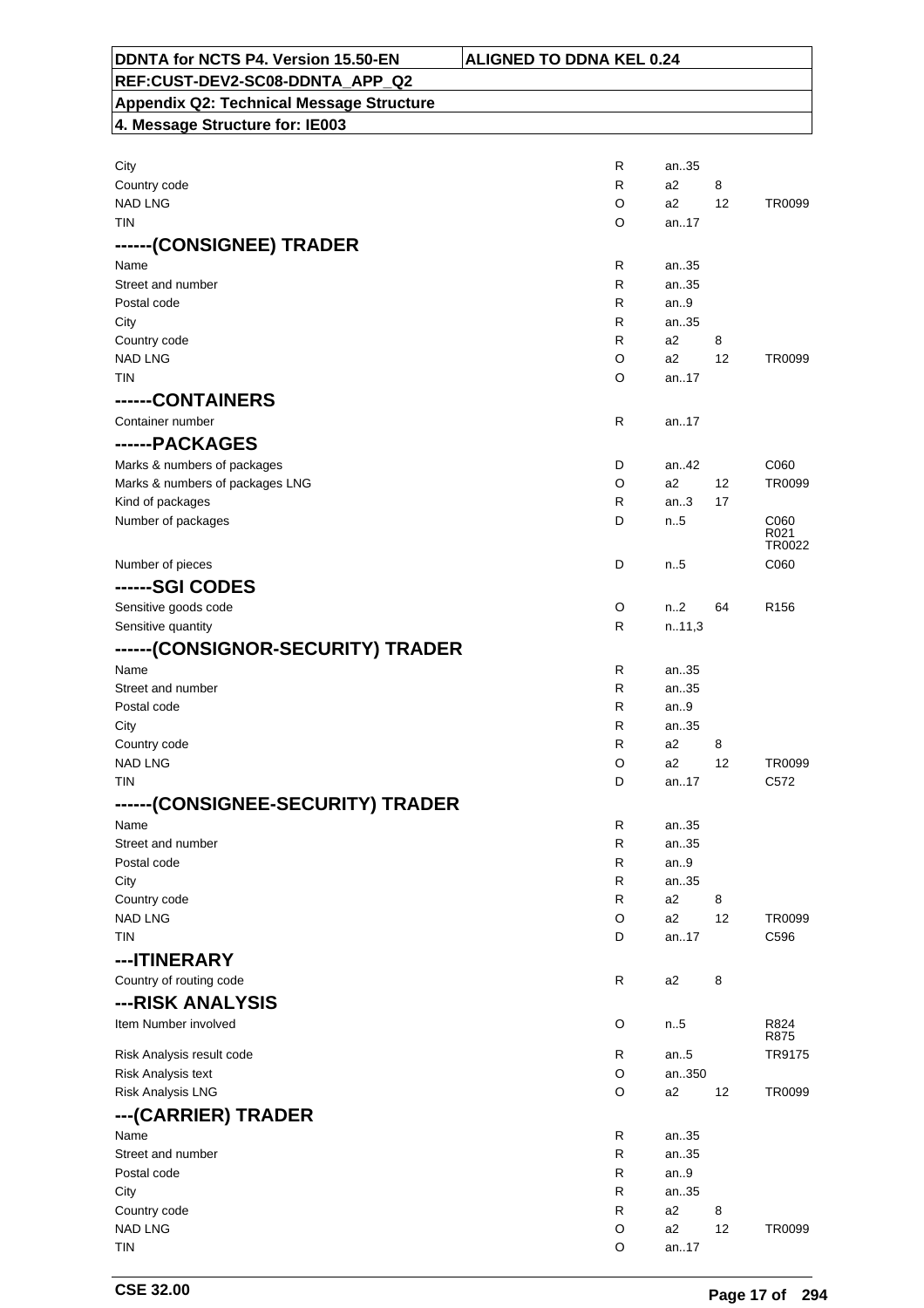| DDNTA for NCTS P4. Version 15.50-EN      | <b>ALIGNED TO DDNA KEL 0.24</b> |
|------------------------------------------|---------------------------------|
| REF:CUST-DEV2-SC08-DDNTA APP Q2          |                                 |
| Appendix Q2: Technical Message Structure |                                 |
| $ 4$ . Message Structure for: IE003      |                                 |

# **---(CONSIGNOR-SECURITY) TRADER**

| Name                           | R | an35           |    |        |
|--------------------------------|---|----------------|----|--------|
| Street and number              | R | an35           |    |        |
| Postal code                    | R | an $9$         |    |        |
| City                           | R | an35           |    |        |
| Country code                   | R | a <sub>2</sub> | 8  |        |
| <b>NAD LNG</b>                 | O | a2             | 12 | TR0099 |
| <b>TIN</b>                     | D | an17           |    | C572   |
| ---(CONSIGNEE-SECURITY) TRADER |   |                |    |        |
| Name                           | R | an35           |    |        |
| Street and number              | R | an35           |    |        |
| Postal code                    | R | an $9$         |    |        |
| City                           | R | an35           |    |        |
| Country code                   | R | a2             | 8  |        |
| <b>NAD LNG</b>                 | O | a2             | 12 | TR0099 |
| TIN                            | D | an17           |    | C596   |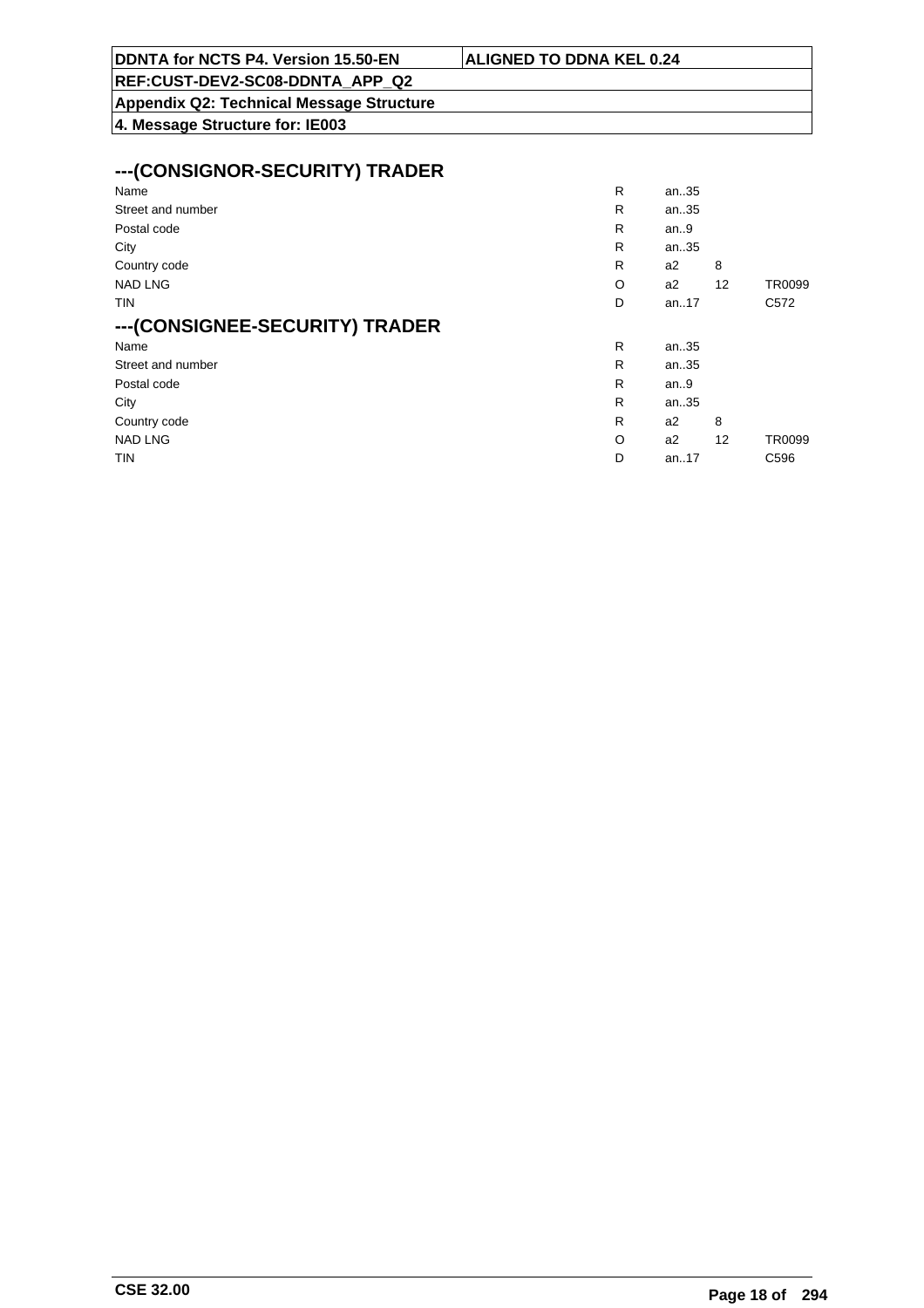| DDNTA for NCTS P4. Version 15.50-EN    | <b>ALIGNED TO DDNA KEL 0.24</b> |  |
|----------------------------------------|---------------------------------|--|
| <b>REF:CUST-DEV2-SC08-DDNTA APP Q2</b> |                                 |  |

**Appendix Q2: Technical Message Structure**

**4. Message Structure for: IE004**

| <b>IE004</b>          | (CC004A)                      | <b>AMENDMENT ACCEPTANCE</b> |    | $ E_{AMD_ACC} $ |
|-----------------------|-------------------------------|-----------------------------|----|-----------------|
|                       |                               |                             |    |                 |
| MESSAGE               |                               |                             | 1x | R               |
| ---HEADER             |                               |                             | 1x | R               |
| ---(PRINCIPAL) TRADER |                               |                             | 1x | R               |
|                       | ---(DEPARTURE) CUSTOMS OFFICE |                             | 1x | R               |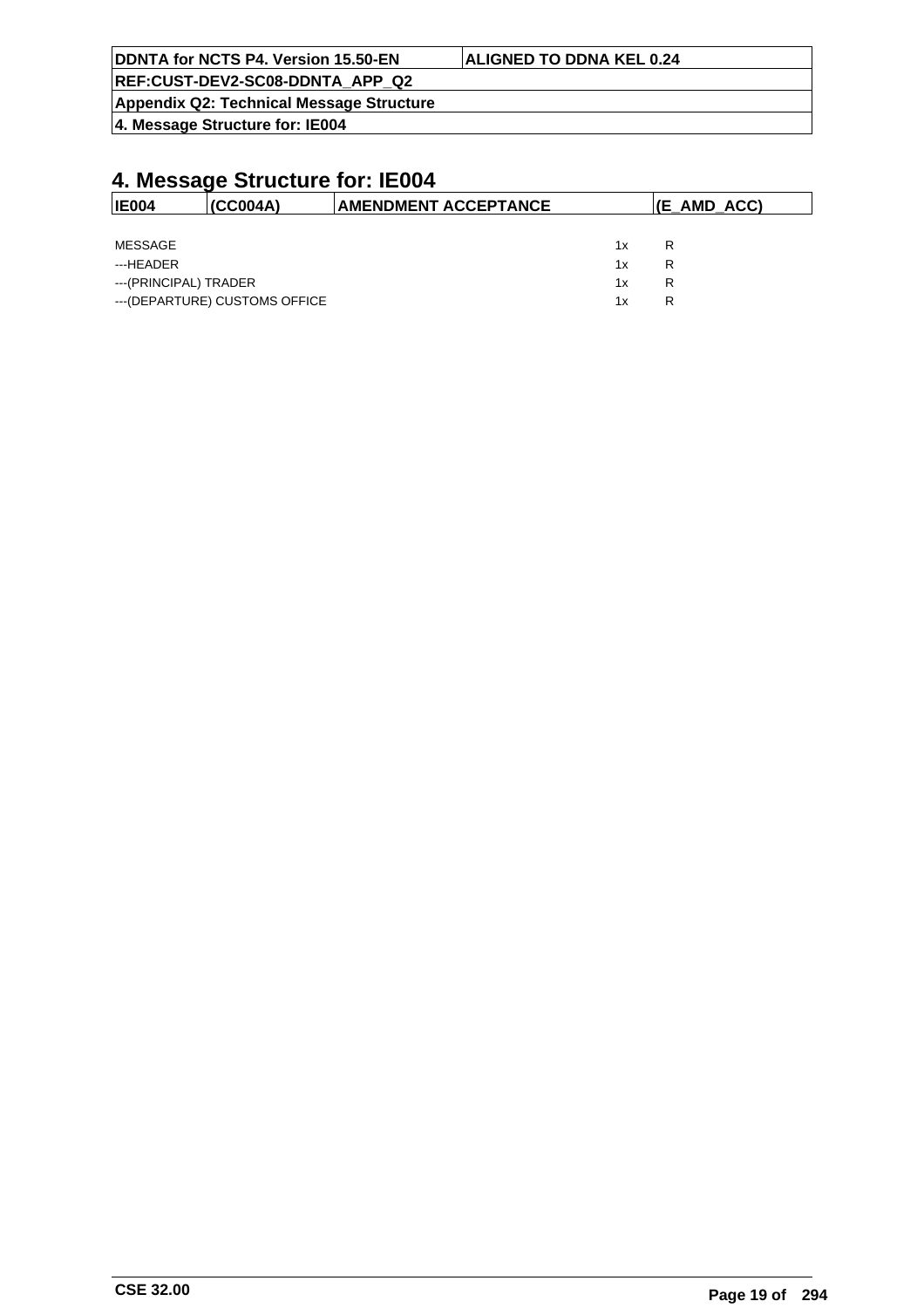**Appendix Q2: Technical Message Structure**

**4. Message Structure for: IE004**

| Syntax identifier                        | $\mathsf{R}$ | a4             | 21 |                  |
|------------------------------------------|--------------|----------------|----|------------------|
| Syntax version number                    | R            | n1             | 22 |                  |
| Message sender                           | R            | an35           |    |                  |
| Sender identification code qualifier     | O            | an.4           |    |                  |
| Message recipient                        | R            | an35           |    |                  |
| Recipient identification code qualifier  | O            | an.4           |    |                  |
| Date of preparation                      | R            | n <sub>6</sub> |    |                  |
| Time of preparation                      | R            | n4             |    |                  |
| Interchange control reference            | R            | an14           |    |                  |
| Recipient's reference/password           | O            | an14           |    |                  |
| Recipient's reference/password qualifier | O            | an2            |    |                  |
| Application reference                    | O            | an14           |    |                  |
| Priority                                 | O            | a1             |    |                  |
| Acknowledgement request                  | O            | n1             | 27 |                  |
| Communications agreement id              | O            | an35           |    |                  |
| <b>Test indicator</b>                    | O            | n1             | 27 | TR9085           |
| Message identification                   | R            | an14           |    |                  |
| Message type                             | R            | an.6           | 60 |                  |
| Common access reference                  | O            | an35           |    |                  |
| Message sequence number                  | O            | n <sub>2</sub> |    |                  |
| First and last transfer                  | O            | a1             | 28 |                  |
| ---HEADER                                |              |                |    |                  |
| Document/reference number                | R            | an.21          |    |                  |
| Date of amendment                        | R            | n8             |    |                  |
| Amendment acceptance date                | R            | n8             |    |                  |
| ---(PRINCIPAL) TRADER                    |              |                |    |                  |
| Name                                     | D            | an.35          |    | C <sub>160</sub> |
| Street and number                        | D            | an35           |    | C <sub>160</sub> |
| Postal code                              | D            | an.9           |    | C160             |
| City                                     | D            | an35           |    | C <sub>160</sub> |
| Country code                             | D            | a2             | 8  | C160             |
| <b>NAD LNG</b>                           | O            | a2             | 12 | TR0099           |
| <b>TIN</b>                               | O            | an.17          |    | R012             |
| Holder ID TIR                            | D            | an17           |    | C904             |
| ---(DEPARTURE) CUSTOMS OFFICE            |              |                |    |                  |
| Reference number                         | $\mathsf{R}$ | an8            |    |                  |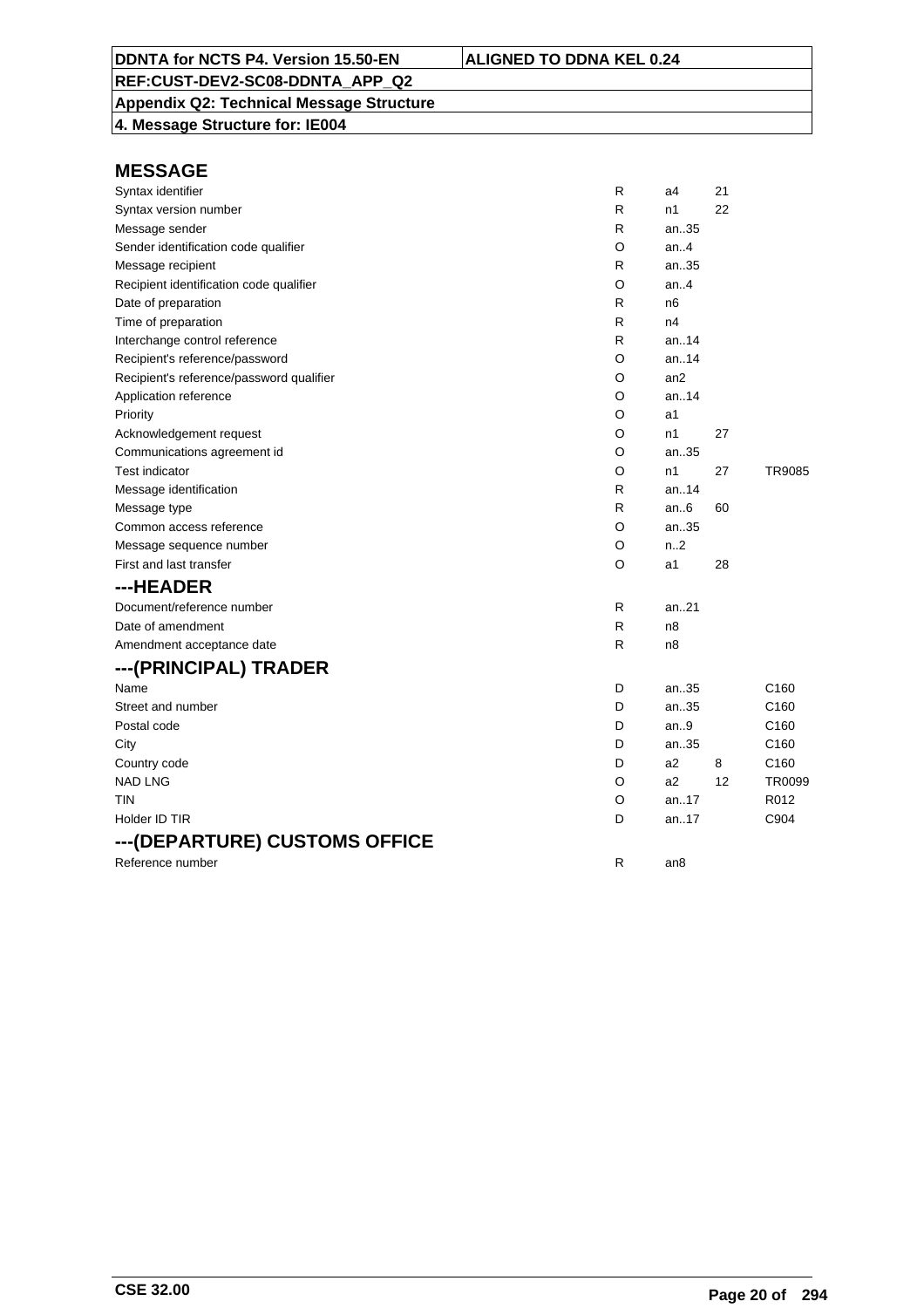| DDNTA for NCTS P4. Version 15.50-EN    | <b>ALIGNED TO DDNA KEL 0.24</b> |
|----------------------------------------|---------------------------------|
| <b>REF:CUST-DEV2-SC08-DDNTA APP Q2</b> |                                 |

**Appendix Q2: Technical Message Structure**

**4. Message Structure for: IE005**

| <b>IE005</b>          | (CC005A)                       | <b>AMENDMENT REJECTION</b> |     |   | $ E$ AMD REJ)    |
|-----------------------|--------------------------------|----------------------------|-----|---|------------------|
|                       |                                |                            |     |   |                  |
| MESSAGE               |                                |                            | 1x  | R |                  |
| ---HEADER             |                                |                            | 1x  | R |                  |
| ---(PRINCIPAL) TRADER |                                |                            | 1x  | R |                  |
|                       | --- (DEPARTURE) CUSTOMS OFFICE |                            | 1x  | R |                  |
| ---FUNCTIONAL ERROR   |                                |                            | 99x | O | R <sub>123</sub> |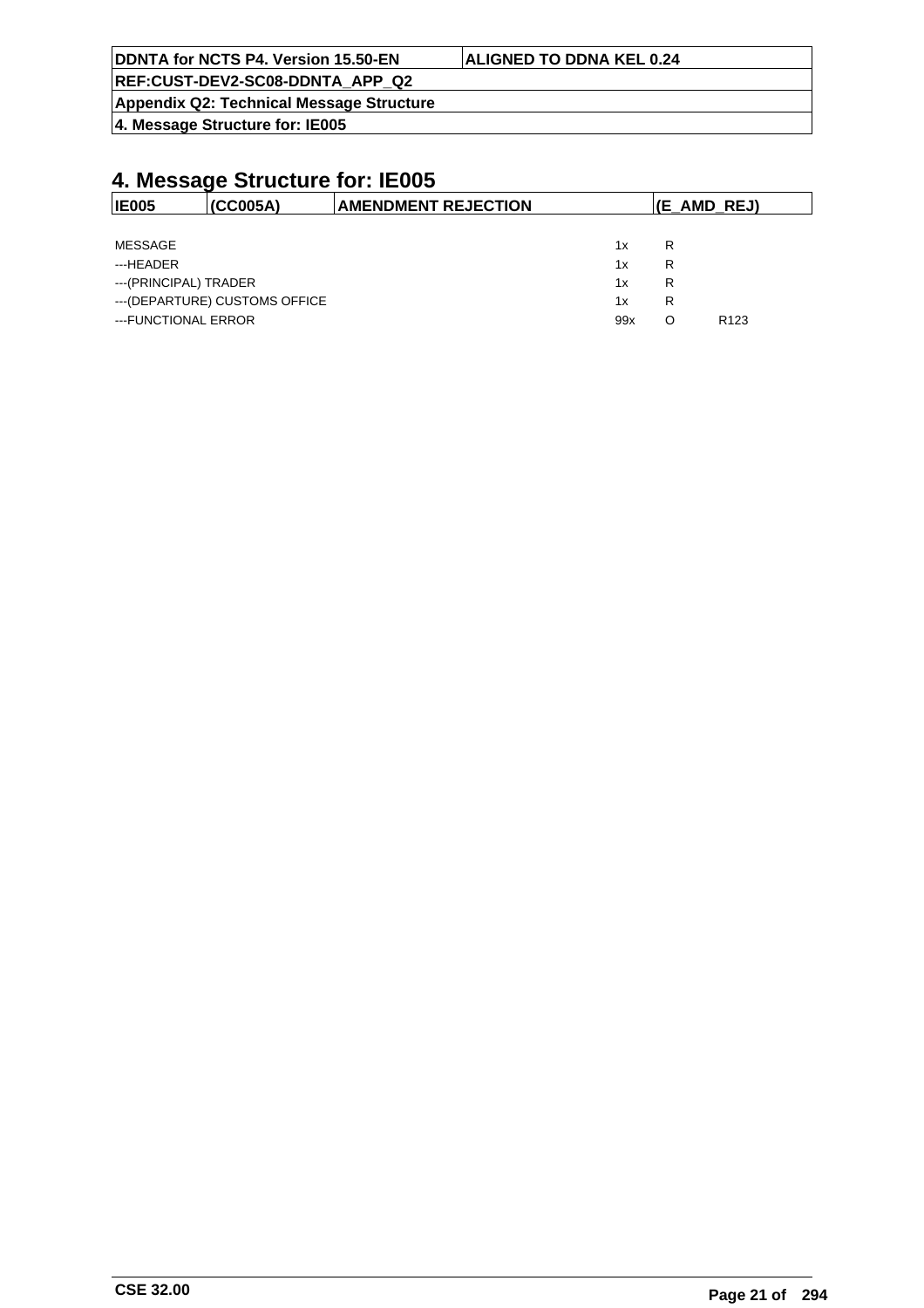# **Appendix Q2: Technical Message Structure**

**4. Message Structure for: IE005**

| Syntax identifier                        | R | a4             | 21 |                  |
|------------------------------------------|---|----------------|----|------------------|
| Syntax version number                    | R | n1             | 22 |                  |
| Message sender                           | R | an35           |    |                  |
| Sender identification code qualifier     | O | an.4           |    |                  |
| Message recipient                        | R | an35           |    |                  |
| Recipient identification code qualifier  | O | an.4           |    |                  |
| Date of preparation                      | R | n6             |    |                  |
| Time of preparation                      | R | n4             |    |                  |
| Interchange control reference            | R | an14           |    |                  |
| Recipient's reference/password           | O | an14           |    |                  |
| Recipient's reference/password qualifier | O | an2            |    |                  |
| Application reference                    | O | an.14          |    |                  |
| Priority                                 | O | a1             |    |                  |
| Acknowledgement request                  | O | n1             | 27 |                  |
| Communications agreement id              | O | an35           |    |                  |
| <b>Test indicator</b>                    | O | n1             | 27 | TR9085           |
| Message identification                   | R | an14           |    |                  |
| Message type                             | R | an $6$         | 60 |                  |
| Common access reference                  | O | an35           |    |                  |
| Message sequence number                  | O | n2             |    |                  |
| First and last transfer                  | O | a1             | 28 |                  |
| ---HEADER                                |   |                |    |                  |
| Document/reference number                | R | an21           |    |                  |
| Date of amendment                        | R | n8             |    |                  |
| Amendment rejection date                 | R | n8             |    |                  |
| Amendment rejection motivation code      | O | n1             | 45 |                  |
| Amendment rejection motivation text      | D | an350          |    | C310             |
| Amendment rejection motivation text LNG  | O | a2             | 12 | <b>TR0099</b>    |
| ---(PRINCIPAL) TRADER                    |   |                |    |                  |
| Name                                     | D | an35           |    | C160             |
| Street and number                        | D | an35           |    | C <sub>160</sub> |
| Postal code                              | D | an.9           |    | C <sub>160</sub> |
| City                                     | D | an35           |    | C <sub>160</sub> |
| Country code                             | D | a2             | 8  | C <sub>160</sub> |
| <b>NAD LNG</b>                           | O | a2             | 12 | TR0099           |
| tin                                      | D | an.17          |    | R012             |
| Holder ID TIR                            | D | an17           |    | C904             |
| ---(DEPARTURE) CUSTOMS OFFICE            |   |                |    |                  |
| Reference number                         | R | an8            |    |                  |
| ---FUNCTIONAL ERROR                      |   |                |    |                  |
| Error type                               | R | n <sub>2</sub> | 49 |                  |
| Error pointer                            | R | an210          |    |                  |
| Error reason                             | O | an $6$         |    |                  |
| Original attribute value                 | O | an140          |    |                  |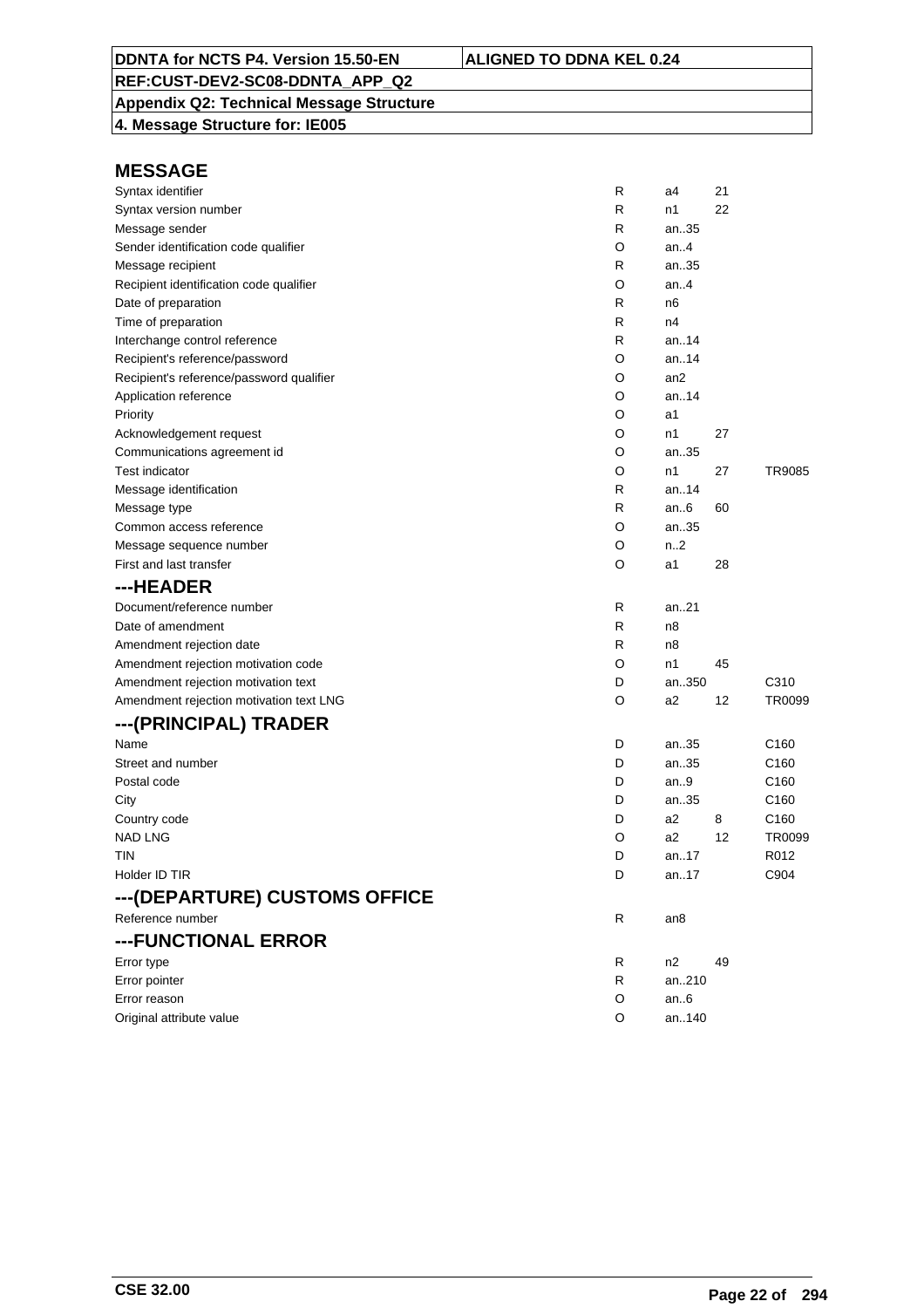| <b>ALIGNED TO DDNA KEL 0.24</b> |
|---------------------------------|
|                                 |
|                                 |

**Appendix Q2: Technical Message Structure**

**4. Message Structure for: IE006**

| <b>IE006</b> | (CD006A)                                 | <b>ARRIVAL ADVICE</b> |    | $(C$ ARR ADV) |
|--------------|------------------------------------------|-----------------------|----|---------------|
|              |                                          |                       |    |               |
| MESSAGE      |                                          |                       | 1x | R             |
| ---HEADER    |                                          |                       | 1x | R             |
|              | --- (DEPARTURE) CUSTOMS OFFICE           |                       | 1x | R             |
|              | --- (PRESENTATION OFFICE) CUSTOMS OFFICE |                       | 1x | R             |
|              |                                          |                       |    |               |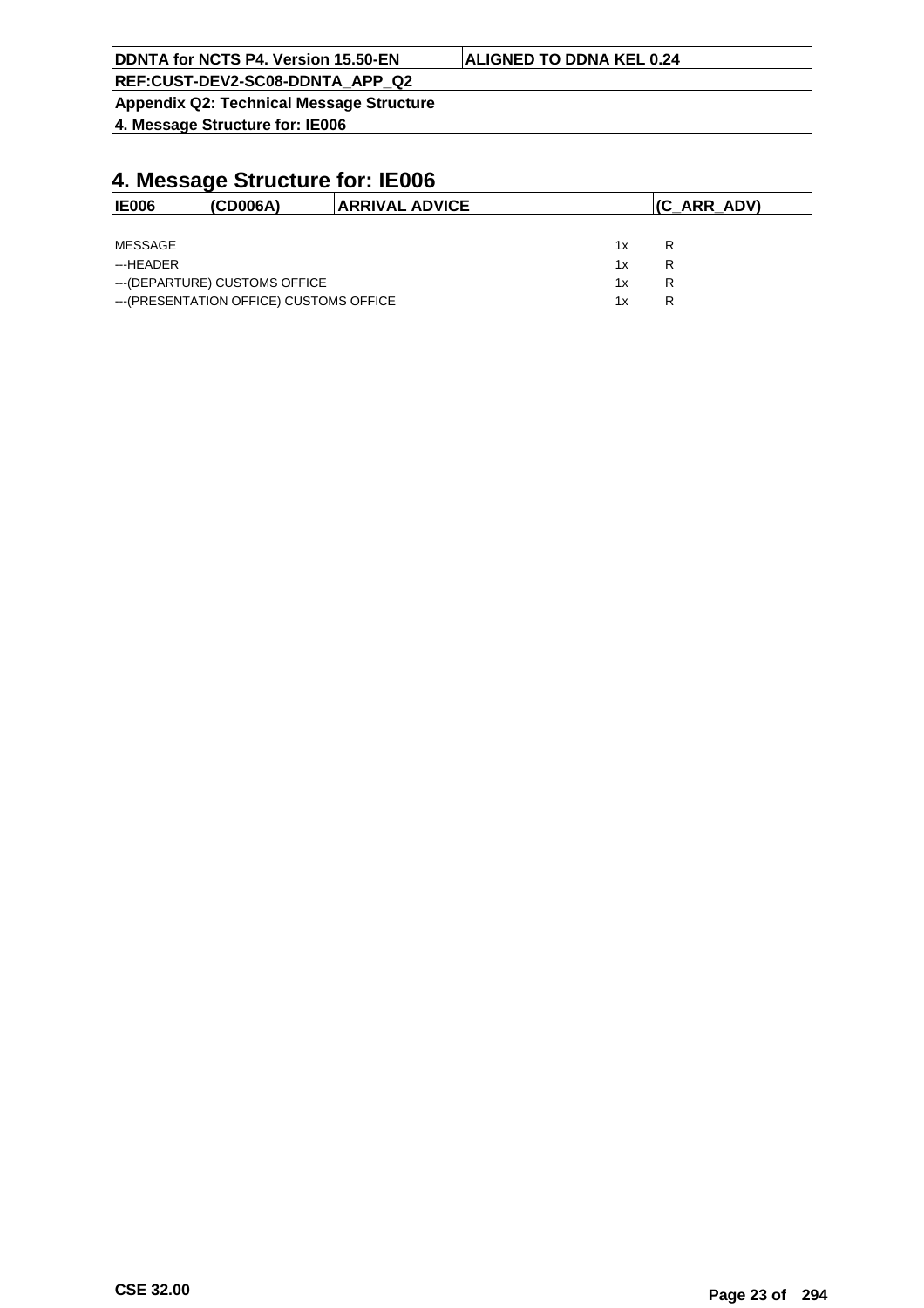#### **REF:CUST-DEV2-SC08-DDNTA\_APP\_Q2 Appendix Q2: Technical Message Structure**

**4. Message Structure for: IE006**

| R | a4              | 21 |        |
|---|-----------------|----|--------|
| R | n1              | 22 |        |
| R | an.35           |    |        |
| O | an. $4$         |    |        |
| R | an.35           |    |        |
| O | an.4            |    |        |
| R | n <sub>6</sub>  |    |        |
| R | n4              |    |        |
| R | an.14           |    |        |
| O | an.14           |    |        |
| O | an2             |    |        |
| O | an.14           |    |        |
| O | a1              |    |        |
| O | n1              | 27 |        |
| O | an35            |    |        |
| O | n1              | 27 | TR9085 |
| R | an14            |    |        |
| R | an.6            | 60 |        |
| O | an.35           |    |        |
|   |                 |    |        |
| R | an.21           |    |        |
| R | n <sub>8</sub>  |    |        |
|   |                 |    |        |
| R | an8             |    |        |
|   |                 |    |        |
| R | an <sub>8</sub> |    |        |
|   |                 |    |        |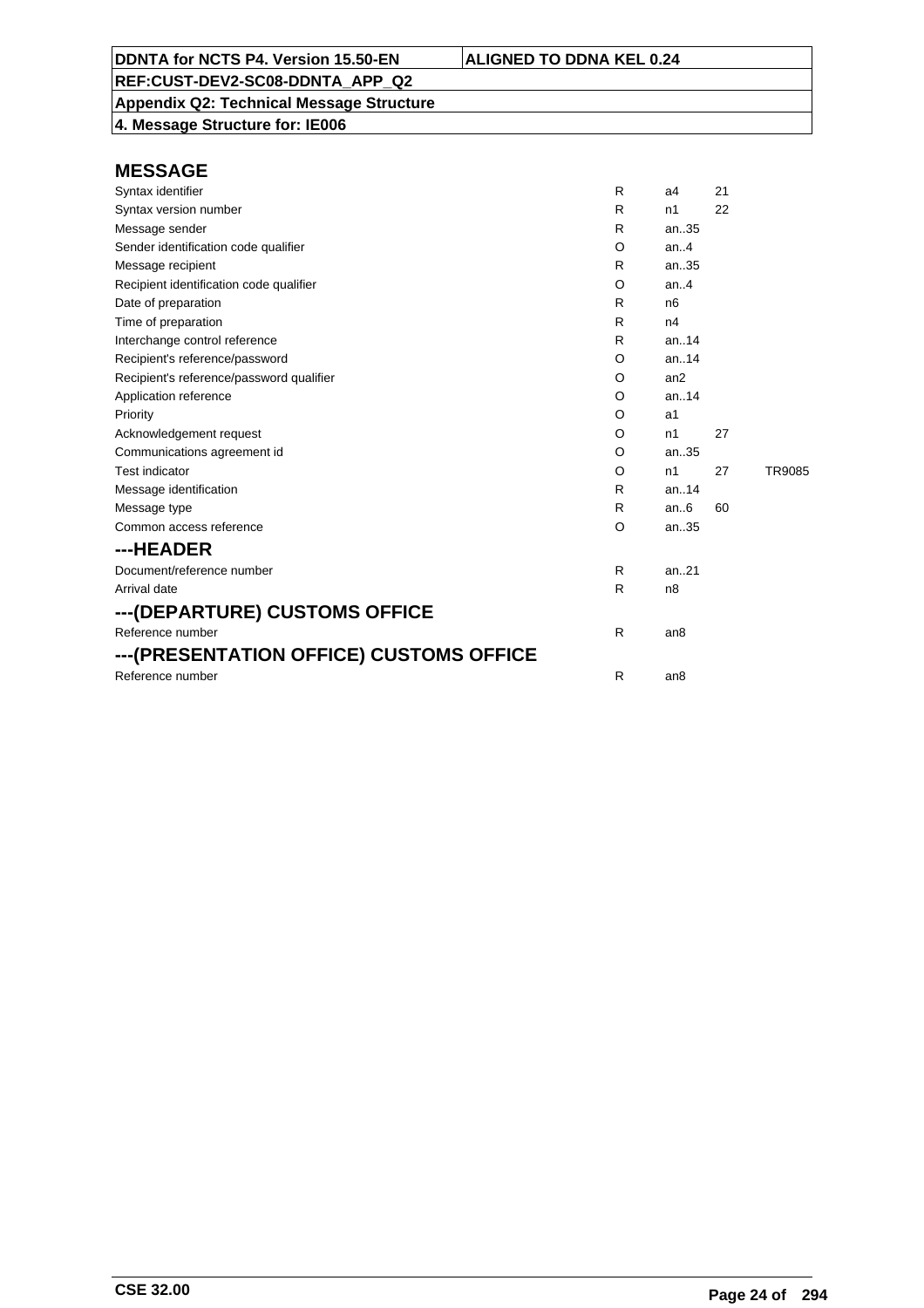|  |  | DDNTA for NCTS P4. Version 15.50-EN |
|--|--|-------------------------------------|
|  |  |                                     |

#### **ALIGNED TO DDNA KEL 0.24**

**REF:CUST-DEV2-SC08-DDNTA\_APP\_Q2**

**Appendix Q2: Technical Message Structure**

**4. Message Structure for: IE007**

| <b>IE007</b>                             | (CC007A) | <b>ARRIVAL NOTIFICATION</b> |     | (E_ARR_NOT) |                  |
|------------------------------------------|----------|-----------------------------|-----|-------------|------------------|
|                                          |          |                             |     |             |                  |
| MESSAGE                                  |          |                             | 1x  | R           |                  |
| ---HEADER                                |          |                             | 1x  | R           |                  |
| --- (DESTINATION) TRADER                 |          |                             | 1x  | R           |                  |
| --- (PRESENTATION OFFICE) CUSTOMS OFFICE |          |                             | 1x  | R           |                  |
| ---EN ROUTE EVENT                        |          |                             | 9x  | O           | R <sub>240</sub> |
| ------CTL CONTROL                        |          |                             | 1x  | R           |                  |
| ------INCIDENT                           |          |                             | 1x  | O           |                  |
| ------SEALS INFO                         |          |                             | 1x  | O           |                  |
| ---------SEALS ID                        |          |                             | 99x | R           |                  |
| ------TRANSHIPMENT                       |          |                             | 1x  | O           |                  |
| ---------CONTAINERS                      |          |                             | 99x | O           |                  |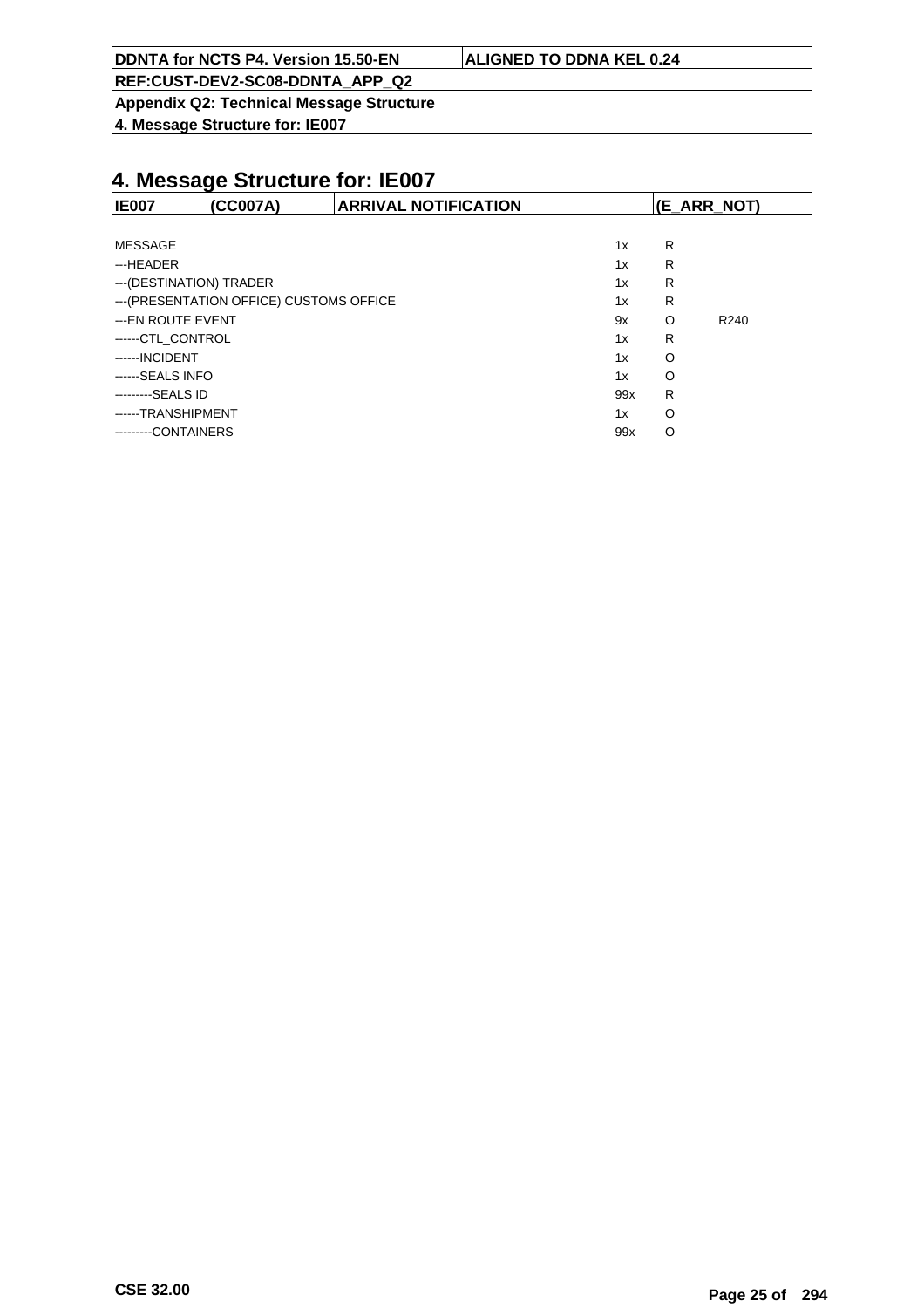**Appendix Q2: Technical Message Structure**

**4. Message Structure for: IE007**

| Syntax identifier                        | R | a4               | 21 |                          |
|------------------------------------------|---|------------------|----|--------------------------|
| Syntax version number                    | R | n1               | 22 |                          |
| Message sender                           | R | an35             |    |                          |
| Sender identification code qualifier     | O | an4              |    |                          |
| Message recipient                        | R | an35             |    |                          |
| Recipient identification code qualifier  | O | an.4             |    |                          |
| Date of preparation                      | R | n <sub>6</sub>   |    |                          |
| Time of preparation                      | R | n4               |    |                          |
| Interchange control reference            | R | an.14            |    |                          |
| Recipient's reference/password           | O | an14             |    |                          |
| Recipient's reference/password qualifier | O | an <sub>2</sub>  |    |                          |
| Application reference                    | O | an14             |    |                          |
| Priority                                 | O | a1               |    |                          |
| Acknowledgement request                  | O | n1               | 27 |                          |
| Communications agreement id              | O | an35             |    |                          |
| Test indicator                           | O | n1               | 27 | TR9085                   |
| Message identification                   | R | an14             |    |                          |
| Message type                             | R | an6              | 60 |                          |
| Common access reference                  | O | an35             |    |                          |
| Message sequence number                  | O | n <sub>1</sub> 2 |    |                          |
| First and last transfer                  | O | a1               | 28 |                          |
| ---HEADER                                |   |                  |    |                          |
| Document/reference number                | R | an21             |    |                          |
| Customs sub place                        | D | an17             |    | C155                     |
|                                          |   |                  |    | R245                     |
| Arrival notification place               | R | an35             |    |                          |
| Arrival notification place LNG           | O | a2               | 12 | TR0099                   |
| Arrival agreed Location code             | D | an17             |    | C155<br>R <sub>245</sub> |
| Arrival agreed Location of goods         | D | an35             |    | C155                     |
|                                          |   |                  |    | R245                     |
| Arrival agreed Location of goods LNG     | O | a2               | 12 | TR0099                   |
| Arrival authorised location of goods     | D | an17             |    | C155<br>R245             |
| Simplified procedure flag                | R | n1               | 27 | R230                     |
| Arrival notification date                | R | n8               |    |                          |
| Dialog language indicator at destination | O | a <sub>2</sub>   | 12 |                          |
|                                          |   |                  |    |                          |
| ---(DESTINATION) TRADER                  |   |                  |    |                          |
| Name                                     | D | an35             |    | C160                     |
| Street and number                        | D | an35             |    | C160                     |
| Postal code                              | D | an.9             |    | C160                     |
| City                                     | D | an35             |    | C160                     |
| Country code                             | D | a2               | 8  | C160                     |
| <b>NAD LNG</b>                           | O | a2               | 12 | TR0099                   |
| <b>TIN</b>                               | D | an17             |    | C112                     |
| ---(PRESENTATION OFFICE) CUSTOMS OFFICE  |   |                  |    |                          |
| Reference number                         | R | an8              |    |                          |
| ---EN ROUTE EVENT                        |   |                  |    |                          |
| Place                                    | R | an35             |    |                          |
| Place LNG                                | O | a2               | 12 | TR0099                   |
| Country code                             | R | a2               | 9  |                          |
| ------CTL CONTROL                        |   |                  |    |                          |
| Already in NCTS                          | R | n1               | 27 | R230                     |
|                                          |   |                  |    |                          |
| ------INCIDENT                           |   |                  |    |                          |
| Incident flag                            | D | n1               | 27 | R230<br>TR9030           |
| Incident information                     | O | an350            |    |                          |
|                                          |   |                  |    |                          |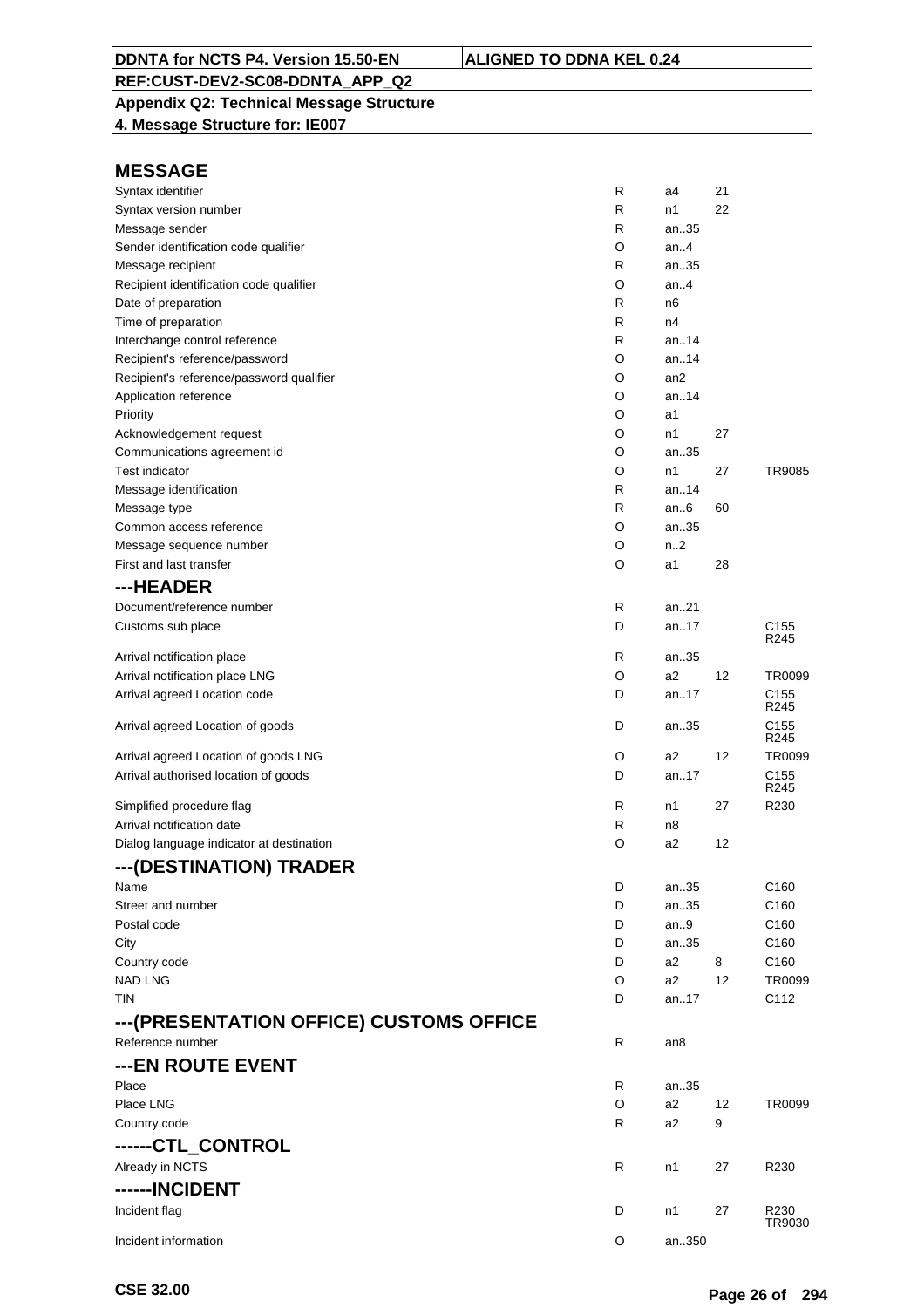| DDNTA for NCTS P4. Version 15.50-EN             | <b>ALIGNED TO DDNA KEL 0.24</b> |                |    |                  |
|-------------------------------------------------|---------------------------------|----------------|----|------------------|
| REF:CUST-DEV2-SC08-DDNTA APP Q2                 |                                 |                |    |                  |
| <b>Appendix Q2: Technical Message Structure</b> |                                 |                |    |                  |
| 4. Message Structure for: IE007                 |                                 |                |    |                  |
|                                                 |                                 |                |    |                  |
| Incident information LNG                        | O                               | a2             | 12 | <b>TR0099</b>    |
| Endorsement date                                | $\circ$                         | n <sub>8</sub> |    |                  |
| Endorsement authority                           | O                               | an35           |    |                  |
| Endorsement authority LNG                       | $\circ$                         | a2             | 12 | TR0099           |
| Endorsement place                               | O                               | an35           |    |                  |
| Endorsement place LNG                           | O                               | a2             | 12 | TR0099           |
| Endorsement country                             | O                               | a2             | 9  |                  |
| ------SEALS INFO                                |                                 |                |    |                  |
| Seals number                                    | R.                              | n.A            |    |                  |
| ---------SEALS ID                               |                                 |                |    |                  |
| Seals identity                                  | R                               | an.20          |    |                  |
| Seals identity LNG                              | O                               | a2             | 12 | <b>TR0099</b>    |
| ------TRANSHIPMENT                              |                                 |                |    |                  |
| New transport means identity                    | O                               | an.27          |    | R <sub>190</sub> |
| New transport means identity LNG                | O                               | a2             | 12 | TR0099           |
| New transport means nationality                 | O                               | a <sub>2</sub> | 8  | R <sub>190</sub> |
| Endorsement date                                | O                               | n <sub>8</sub> |    |                  |
| Endorsement authority                           | O                               | an35           |    |                  |
| Endorsement authority LNG                       | O                               | a2             | 12 | TR0099           |
| Endorsement place                               | O                               | an35           |    |                  |
| Endorsement place LNG                           | O                               | a2             | 12 | TR0099           |
| Endorsement country                             | O                               | a <sub>2</sub> | 9  |                  |
| ---------CONTAINERS                             |                                 |                |    |                  |
| Container number                                | R.                              | an17           |    | R <sub>190</sub> |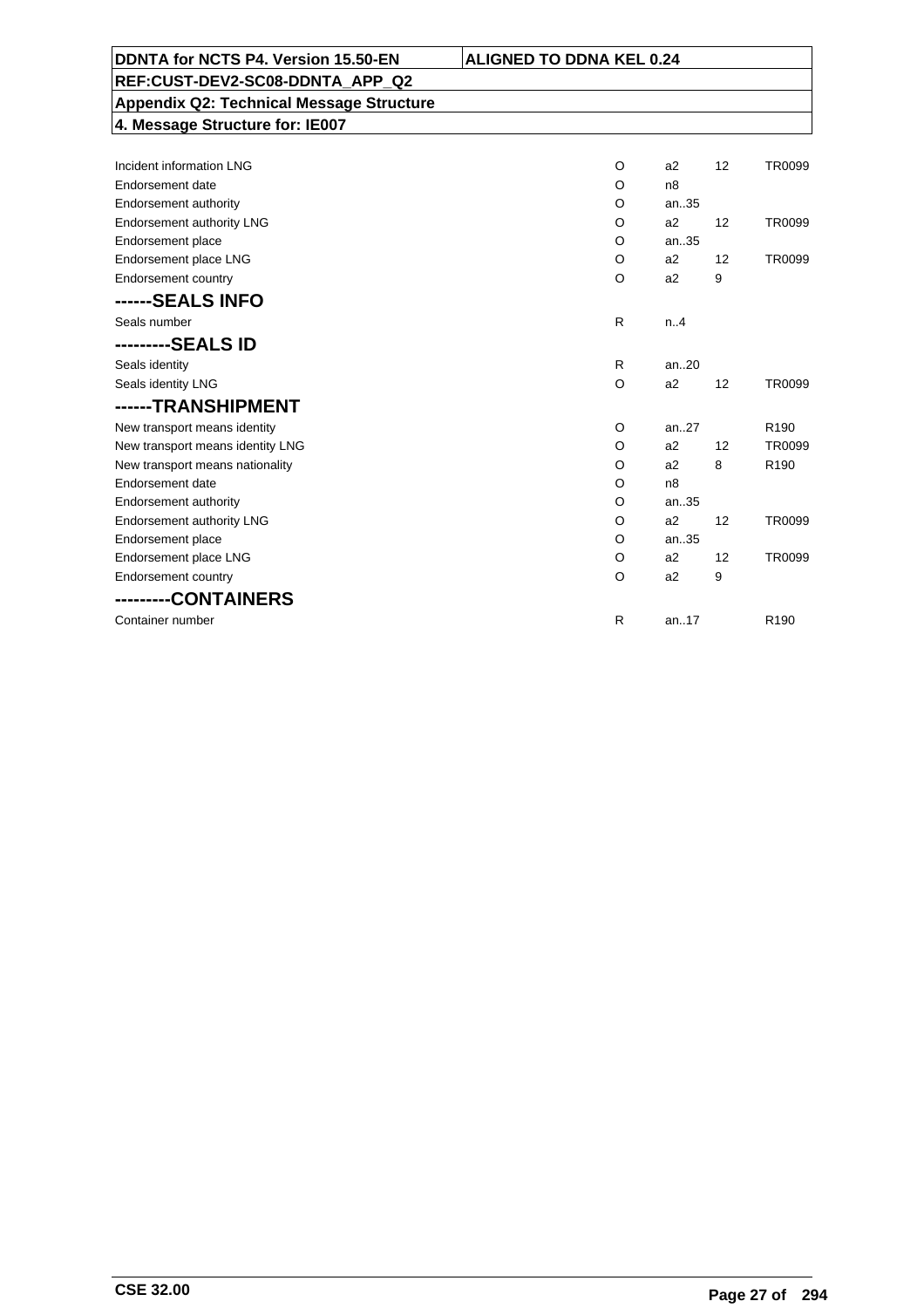| DDNTA for NCTS P4. Version 15.50-EN      | ALIGNED TO DDNA KEL 0.24 |
|------------------------------------------|--------------------------|
| REF:CUST-DEV2-SC08-DDNTA APP Q2          |                          |
| Appendix Q2: Technical Message Structure |                          |
| 4. Message Structure for: IE008          |                          |

#### **4. Message Structure for: IE008**

| <b>IE008</b>        | (CC008A) | <b>ARRIVAL NOTIFICATION REJECTION</b> | $ E_{ARR}$ $REJ $ |   |                  |
|---------------------|----------|---------------------------------------|-------------------|---|------------------|
|                     |          |                                       |                   |   |                  |
| MESSAGE             |          |                                       | 1x                | R |                  |
| ---HEADER           |          |                                       | 1x                | R |                  |
| ---FUNCTIONAL ERROR |          |                                       | 999x              | D | R <sub>123</sub> |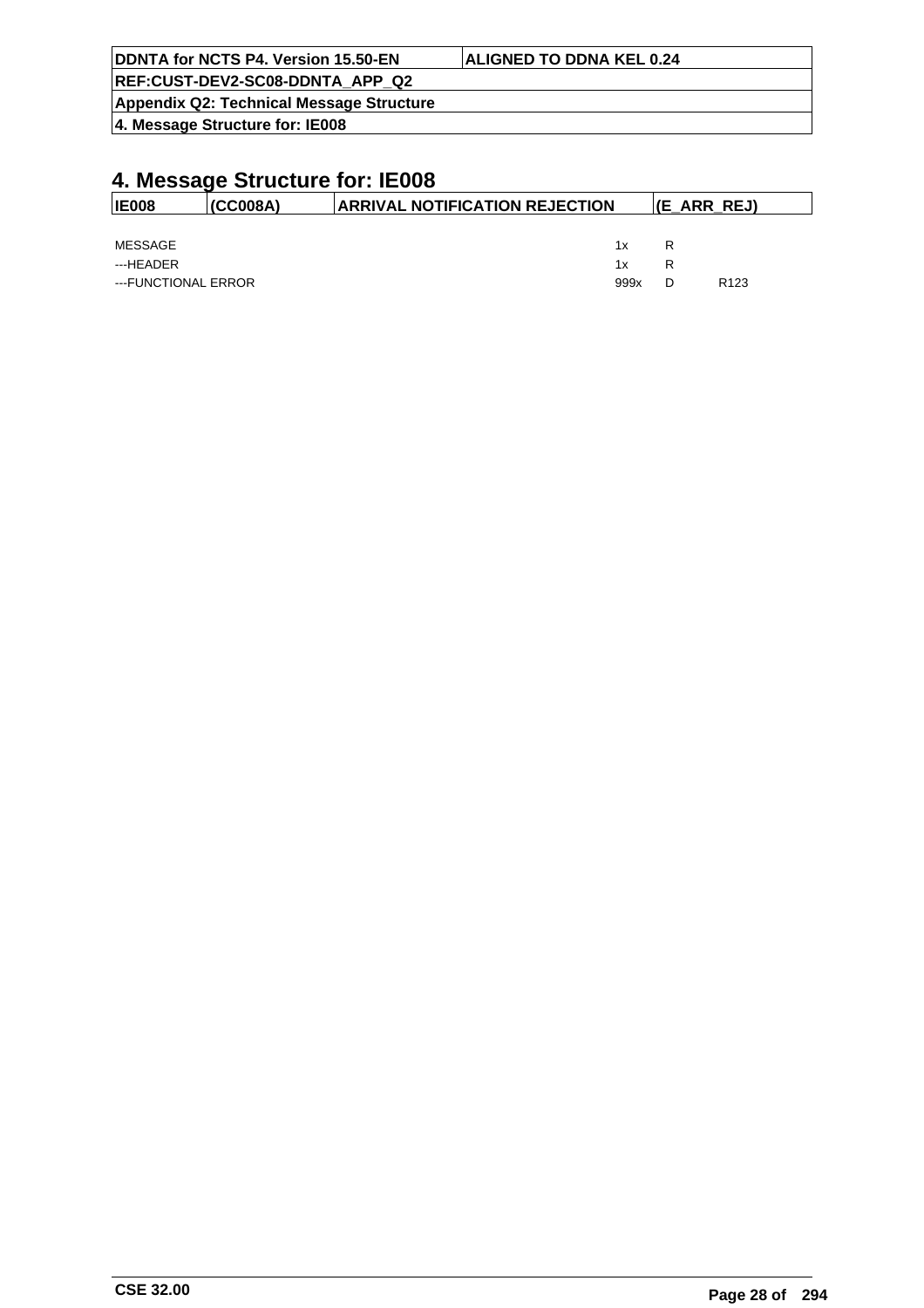**Appendix Q2: Technical Message Structure 4. Message Structure for: IE008**

| Syntax identifier                        | $\mathsf{R}$ | a4               | 21 |               |
|------------------------------------------|--------------|------------------|----|---------------|
| Syntax version number                    | R            | n1               | 22 |               |
| Message sender                           | R            | an35             |    |               |
| Sender identification code qualifier     | O            | an.4             |    |               |
| Message recipient                        | R            | an35             |    |               |
| Recipient identification code qualifier  | O            | an.4             |    |               |
| Date of preparation                      | R            | n <sub>6</sub>   |    |               |
| Time of preparation                      | R            | n4               |    |               |
| Interchange control reference            | R            | an.14            |    |               |
| Recipient's reference/password           | O            | an. $.14$        |    |               |
| Recipient's reference/password qualifier | O            | an2              |    |               |
| Application reference                    | O            | an.14            |    |               |
| Priority                                 | O            | a <sub>1</sub>   |    |               |
| Acknowledgement request                  | O            | n1               | 27 |               |
| Communications agreement id              | O            | an35             |    |               |
| <b>Test indicator</b>                    | O            | n1               | 27 | <b>TR9085</b> |
| Message identification                   | R            | an14             |    |               |
| Message type                             | R            | an.6             | 60 |               |
| Common access reference                  | O            | an35             |    |               |
| Message sequence number                  | O            | n <sub>1</sub> 2 |    |               |
| First and last transfer                  | O            | a1               | 28 |               |
| ---HEADER                                |              |                  |    |               |
| Document/reference number                | R            | an.21            |    |               |
| Arrival rejection date                   | R            | n <sub>8</sub>   |    |               |
| Action to be taken                       | O            | an350            |    |               |
| Action to be taken LNG                   | O            | a2               | 12 | <b>TR0099</b> |
| Arrival rejection reason                 | O            | an350            |    |               |
| Arrival rejection reason LNG             | O            | a2               | 12 | TR0099        |
| ---FUNCTIONAL ERROR                      |              |                  |    |               |
| Error type                               | R            | n2               | 49 |               |
| Error pointer                            | R            | an210            |    |               |
| Error reason                             | O            | an.6             |    |               |
| Original attribute value                 | O            | an140            |    |               |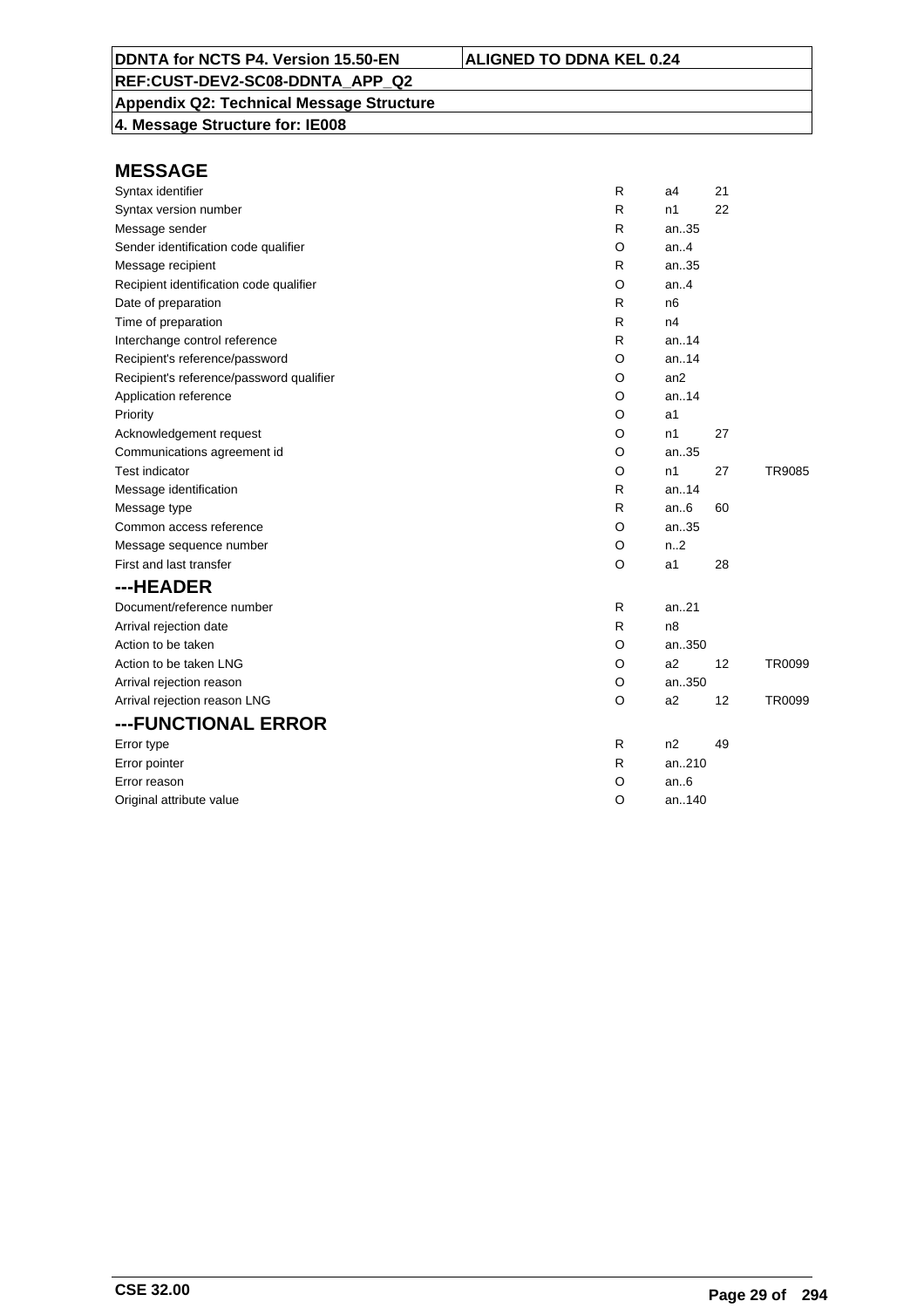| DDNTA for NCTS P4. Version 15.50-EN    | <b>ALIGNED TO DDNA KEL 0.24</b> |
|----------------------------------------|---------------------------------|
| <b>REF:CUST-DEV2-SC08-DDNTA APP Q2</b> |                                 |

**Appendix Q2: Technical Message Structure**

**4. Message Structure for: IE009**

| <b>IE009</b>          | I(CC009A)                      | <b>CANCELLATION DECISION</b> |    | (E_CAN_DEC) |
|-----------------------|--------------------------------|------------------------------|----|-------------|
|                       |                                |                              |    |             |
| MESSAGE               |                                |                              | 1x | R           |
| ---HEADER             |                                |                              | 1x | R           |
| ---(PRINCIPAL) TRADER |                                |                              | 1x | R           |
|                       | --- (DEPARTURE) CUSTOMS OFFICE |                              | 1x | R           |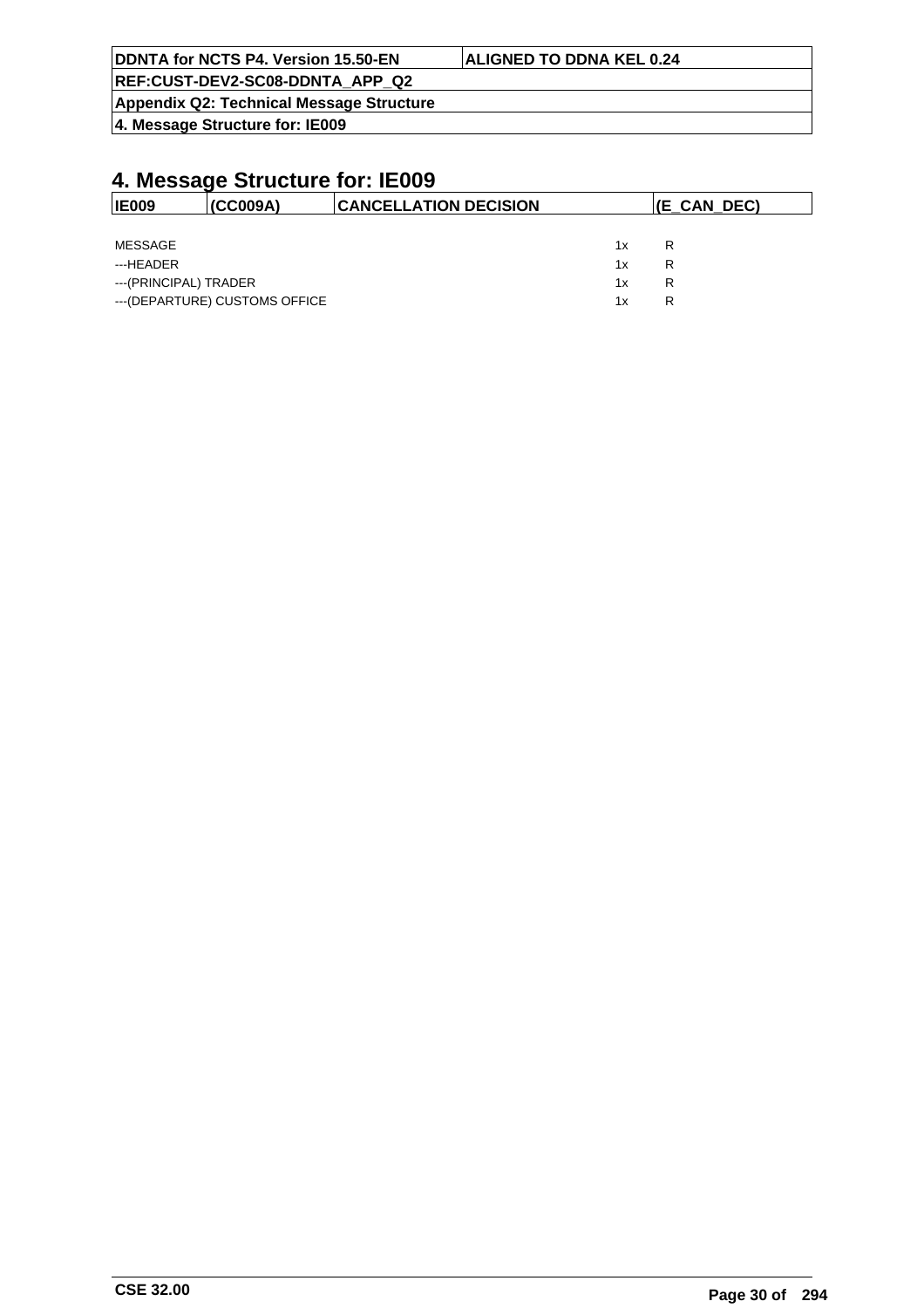**Appendix Q2: Technical Message Structure 4. Message Structure for: IE009**

| Syntax identifier                        | R      | a4              | 21 |                                      |
|------------------------------------------|--------|-----------------|----|--------------------------------------|
| Syntax version number                    | R      | n1              | 22 |                                      |
| Message sender                           | R      | an35            |    |                                      |
| Sender identification code qualifier     | O      | an.4            |    |                                      |
| Message recipient                        | R      | an35            |    |                                      |
| Recipient identification code qualifier  | O      | an.4            |    |                                      |
| Date of preparation                      | R      | n6              |    |                                      |
| Time of preparation                      | R      | n4              |    |                                      |
| Interchange control reference            | R      | an14            |    |                                      |
| Recipient's reference/password           | O      | an.14           |    |                                      |
| Recipient's reference/password qualifier | O      | an <sub>2</sub> |    |                                      |
| Application reference                    | O      | an14            |    |                                      |
| Priority                                 | O      | a1              |    |                                      |
| Acknowledgement request                  | O      | n1              | 27 |                                      |
| Communications agreement id              | O      | an35            |    |                                      |
| <b>Test indicator</b>                    | O      | n1              | 27 | TR9085                               |
| Message identification                   | R      | an14            |    |                                      |
| Message type                             | R      | an $6$          | 60 |                                      |
| Common access reference                  | O      | an35            |    |                                      |
| Message sequence number                  | O      | n.2             |    |                                      |
| First and last transfer                  | O      | a1              | 28 |                                      |
| ---HEADER                                |        |                 |    |                                      |
| Document/reference number                | R      | an.21           |    |                                      |
| Cancellation decision                    | D      | n1              | 27 | C <sub>170</sub><br>R <sub>180</sub> |
|                                          |        |                 |    | R <sub>230</sub><br>C <sub>180</sub> |
| Date of cancellation request             | D<br>R | n8<br>n1        | 27 | R <sub>175</sub>                     |
| Cancellation initiated by customs        |        |                 |    | R <sub>230</sub>                     |
| Date of cancellation decision            | R      | n8              |    |                                      |
| Cancellation justification               | D      | an350           |    | C <sub>175</sub>                     |
| Cancellation justification LNG           | O      | a2              | 12 | <b>TR0099</b>                        |
| ---(PRINCIPAL) TRADER                    |        |                 |    |                                      |
| Name                                     | D      | an35            |    | C <sub>160</sub>                     |
| Street and number                        | D      | an35            |    | C160                                 |
| Postal code                              | D      | an.9            |    | C <sub>160</sub>                     |
| City                                     | D      | an35            |    | C <sub>160</sub>                     |
| Country code                             | D      | a2              | 8  | C <sub>160</sub>                     |
| <b>NAD LNG</b>                           | O      | a2              | 12 | TR0099                               |
| TIN                                      | D      | an17            |    | R012<br>R <sub>174</sub>             |
| Holder ID TIR                            | D      | an17            |    | C904                                 |
| ---(DEPARTURE) CUSTOMS OFFICE            |        |                 |    |                                      |
| Reference number                         | R      | an8             |    |                                      |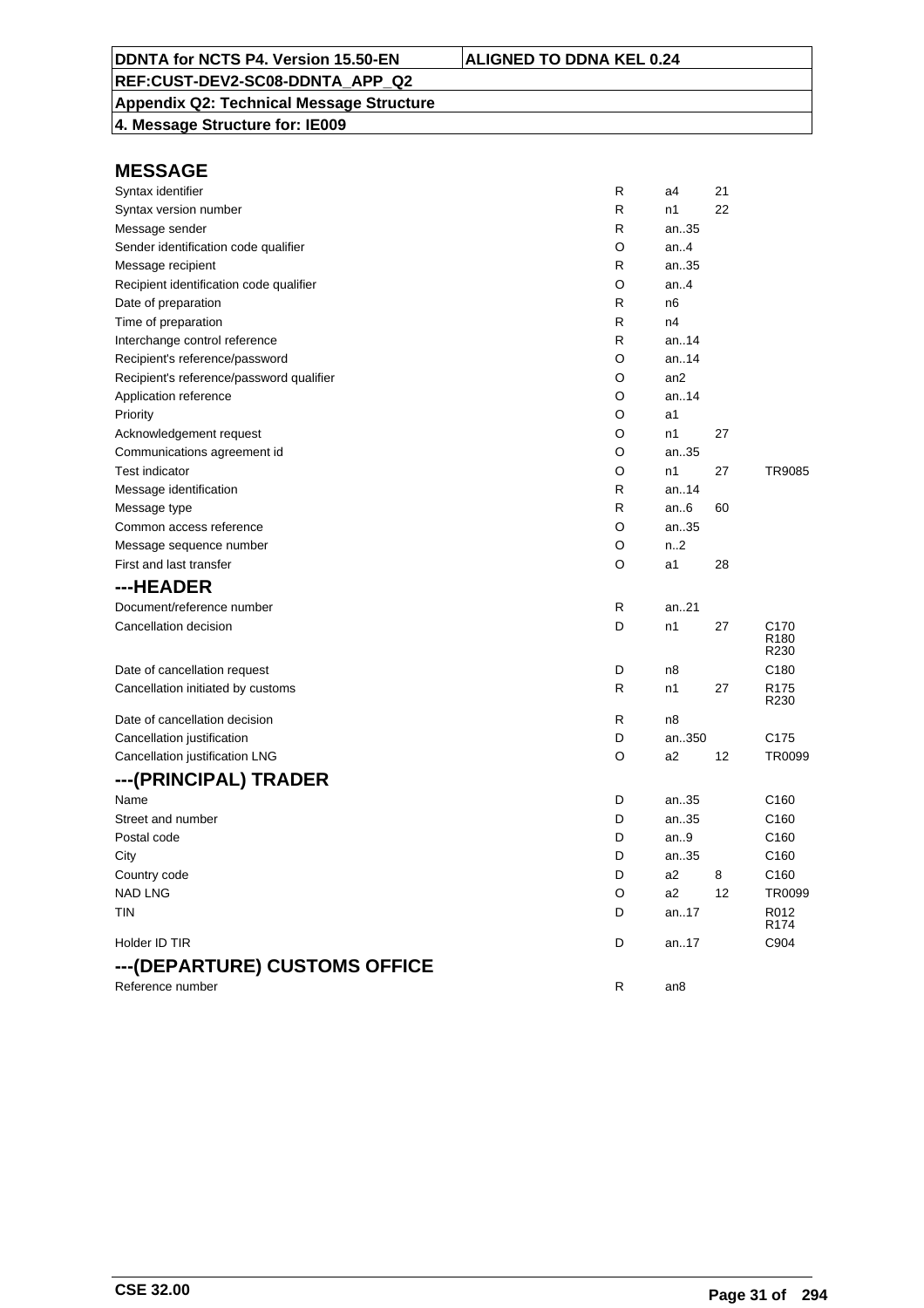| DDNTA for NCTS P4. Version 15.50-EN | <b>ALIGNED TO DDNA KEL 0.24</b> |
|-------------------------------------|---------------------------------|
| $D = 0.107 B = 0.000 A = 0.0117A$   |                                 |

**Appendix Q2: Technical Message Structure**

**4. Message Structure for: IE010**

| <b>IE010</b> | (CDO10A)                                  | <b>CANCELLATION NOTIFICATION</b> |   | (C_CAN_NOT)      |
|--------------|-------------------------------------------|----------------------------------|---|------------------|
|              |                                           |                                  |   |                  |
| MESSAGE      |                                           | 1x                               | R | R <sub>173</sub> |
| ---HFADFR    |                                           | 1x                               | R |                  |
|              | --- (DEPARTURE) CUSTOMS OFFICE            | 1x                               | R |                  |
|              | --- (TRANSIT DECLARED) CUSTOMS OFFICE     | 9x                               | O |                  |
|              | --- (DESTINATION DECLARED) CUSTOMS OFFICE | 1x                               | R |                  |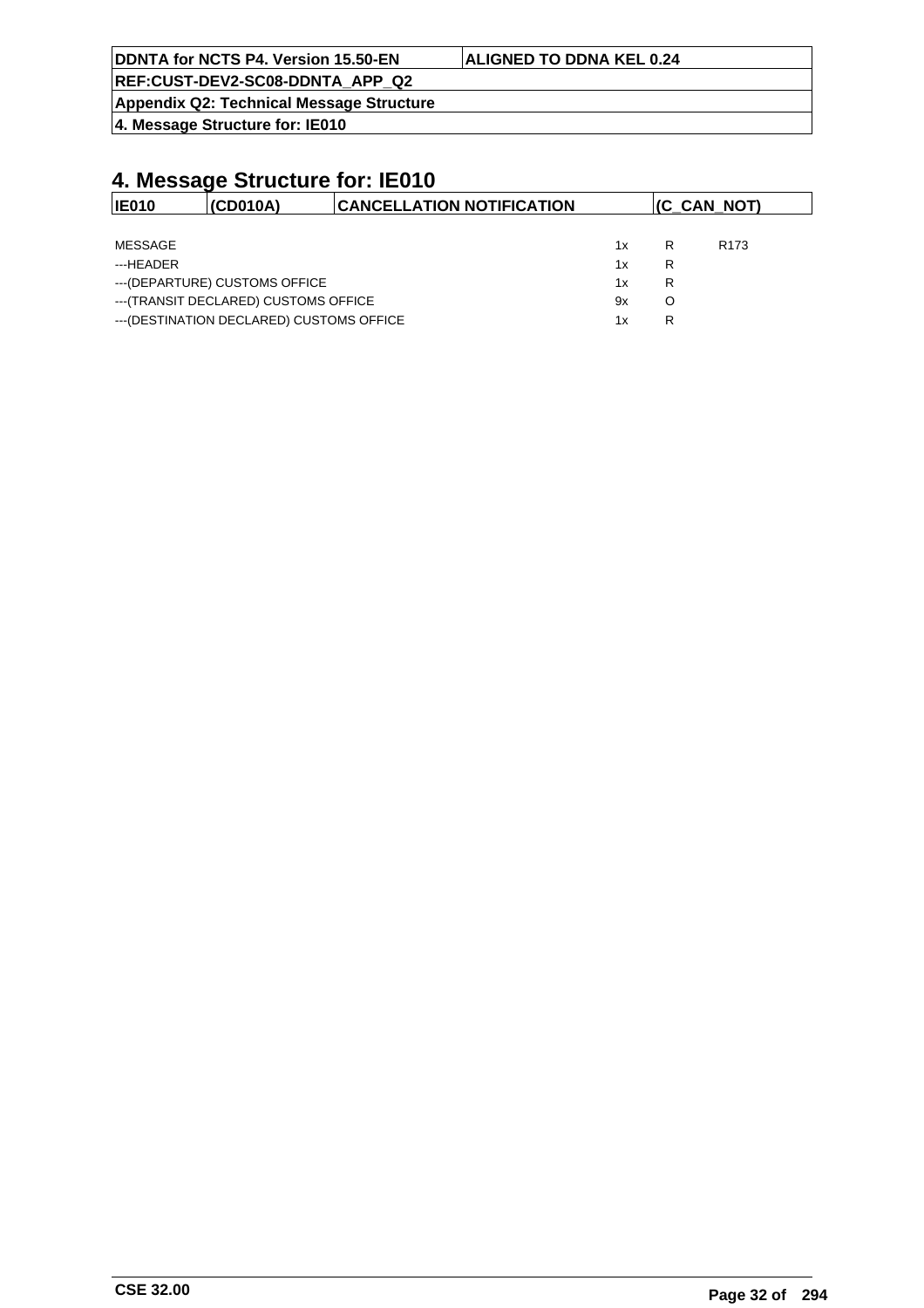#### **REF:CUST-DEV2-SC08-DDNTA\_APP\_Q2 Appendix Q2: Technical Message Structure**

**4. Message Structure for: IE010**

| Syntax identifier                        | R | a4              | 21 |        |
|------------------------------------------|---|-----------------|----|--------|
| Syntax version number                    | R | n1              | 22 |        |
| Message sender                           | R | an35            |    |        |
| Sender identification code qualifier     | O | an.4            |    |        |
| Message recipient                        | R | an35            |    |        |
| Recipient identification code qualifier  | O | an.4            |    |        |
| Date of preparation                      | R | n <sub>6</sub>  |    |        |
| Time of preparation                      | R | n4              |    |        |
| Interchange control reference            | R | an.14           |    |        |
| Recipient's reference/password           | O | an.14           |    |        |
| Recipient's reference/password qualifier | O | an2             |    |        |
| Application reference                    | O | an.14           |    |        |
| Priority                                 | O | a1              |    |        |
| Acknowledgement request                  | O | n1              | 27 |        |
| Communications agreement id              | O | an35            |    |        |
| <b>Test indicator</b>                    | O | n1              | 27 | TR9085 |
| Message identification                   | R | an.14           |    |        |
| Message type                             | R | an.6            | 60 |        |
| Common access reference                  | O | an35            |    |        |
| ---HEADER                                |   |                 |    |        |
| Document/reference number                | R | an.21           |    |        |
| Date of cancellation                     | R | n <sub>8</sub>  |    |        |
| ---(DEPARTURE) CUSTOMS OFFICE            |   |                 |    |        |
| Reference number                         | R | an8             |    |        |
| ---(TRANSIT DECLARED) CUSTOMS OFFICE     |   |                 |    |        |
| Reference number                         | R | an <sub>8</sub> |    |        |
| ---(DESTINATION DECLARED) CUSTOMS OFFICE |   |                 |    |        |
| Reference number                         | R | an <sub>8</sub> |    |        |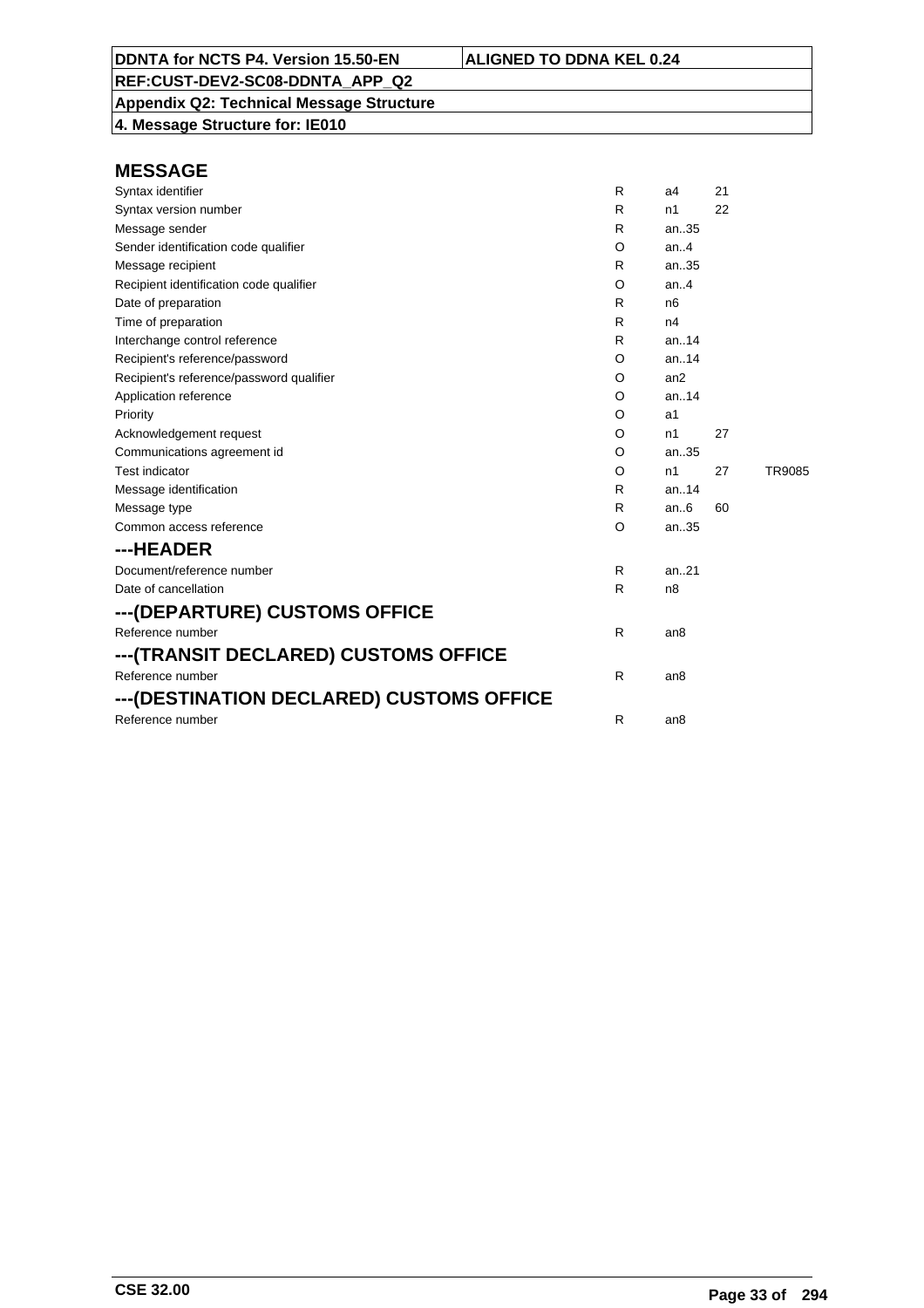|  |  | <b>DDNTA for NCTS P4. Version 15.50-EN</b> |
|--|--|--------------------------------------------|
|  |  |                                            |

#### **ALIGNED TO DDNA KEL 0.24**

**REF:CUST-DEV2-SC08-DDNTA\_APP\_Q2**

**Appendix Q2: Technical Message Structure**

**4. Message Structure for: IE011**

| <b>IE011</b>             | (CD011A)                                 | <b>SENSITIVE GOODS NOTIFICATION</b> |      | (C SGI NOT) |                  |
|--------------------------|------------------------------------------|-------------------------------------|------|-------------|------------------|
|                          |                                          |                                     |      |             |                  |
| <b>MESSAGE</b>           |                                          |                                     | 1x   | R           |                  |
| ---HEADER                |                                          |                                     | 1x   | R           | R <sub>143</sub> |
| --- (PRINCIPAL) TRADER   |                                          |                                     | 1x   | R           |                  |
| --- (CONSIGNOR) TRADER   |                                          |                                     | 1x   | $\circ$     | R010             |
| --- (CONSIGNEE) TRADER   |                                          |                                     | 1x   | D           | C001 R011        |
|                          | --- (AUTHORISED CONSIGNEE) TRADER        |                                     | 1x   | O           | R015             |
|                          | --- (DEPARTURE) CUSTOMS OFFICE           |                                     | 1x   | R           |                  |
|                          | --- (TRANSIT) CUSTOMS OFFICE             |                                     | 9x   | D           | C030 R902        |
|                          | --- (DESTINATION) CUSTOMS OFFICE         |                                     | 1x   | R           |                  |
| ---CONTROL RESULT        |                                          |                                     | 1x   | R           |                  |
| --- SEALS INFO           |                                          |                                     | 1x   | O           | TR1100           |
| ------SEALS ID           |                                          |                                     | 99x  | R           |                  |
| ---GOODS ITEM            |                                          |                                     | 999x | R           |                  |
|                          | ------PREVIOUS ADMINISTRATIVE REFERENCES |                                     | 9x   | D           | C035             |
|                          | ------PRODUCED DOCUMENTS/CERTIFICATES    |                                     | 99x  | D           | C547 C903        |
| ------SPECIAL MENTIONS   |                                          |                                     | 99x  | O           |                  |
| ------(CONSIGNOR) TRADER |                                          |                                     | 1x   | O           | R010             |
| ------(CONSIGNEE) TRADER |                                          |                                     | 1x   | D           | C002 R011        |
| ------CONTAINERS         |                                          |                                     | 99x  | D           | C055             |
| ------PACKAGES           |                                          |                                     | 99x  | R           |                  |
| ------SGI CODES          |                                          |                                     | 9x   | O           | R <sub>155</sub> |
|                          | ------(CONSIGNOR-SECURITY) TRADER        |                                     | 1x   | D           | C186 C187        |
|                          | ------(CONSIGNEE-SECURITY) TRADER        |                                     | 1x   | D           | C186 C188        |
| --- ITINERARY            |                                          |                                     | 99x  | D           | C186 C587        |
| ---RISK ANALYSIS         |                                          |                                     | 999x | D           | C186 R821        |
| --- (CARRIER) TRADER     |                                          |                                     | 1x   | D           | C186 R181        |
|                          | --- (CONSIGNOR-SECURITY) TRADER          |                                     | 1x   | D           | C186 C187        |
|                          | --- (CONSIGNEE-SECURITY) TRADER          |                                     | 1x   | D           | C186 C188        |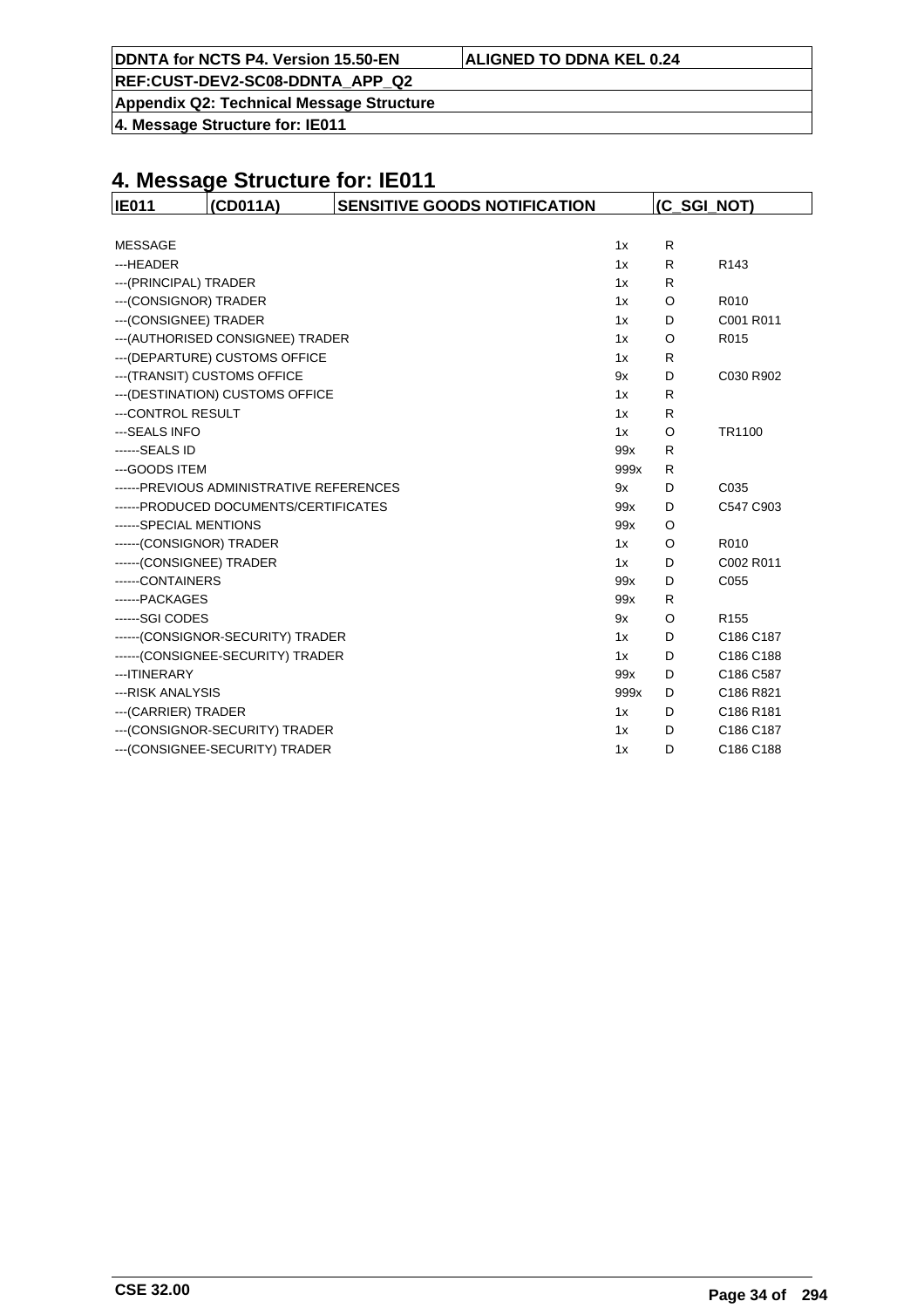**Appendix Q2: Technical Message Structure 4. Message Structure for: IE011**

| Syntax identifier                                       | R | a4              | 21  |                          |
|---------------------------------------------------------|---|-----------------|-----|--------------------------|
| Syntax version number                                   | R | n1              | 22  |                          |
| Message sender                                          | R | an35            |     |                          |
| Sender identification code qualifier                    | O | an $4$          |     |                          |
| Message recipient                                       | R | an35            |     |                          |
| Recipient identification code qualifier                 | O | an $4$          |     |                          |
| Date of preparation                                     | R | n6              |     |                          |
| Time of preparation                                     | R | n4              |     |                          |
| Interchange control reference                           | R | an14            |     |                          |
| Recipient's reference/password                          | O | an14            |     |                          |
| Recipient's reference/password qualifier                | O | an <sub>2</sub> |     |                          |
| Application reference                                   | O | an14            |     |                          |
| Priority                                                | O | a1              |     |                          |
| Acknowledgement request                                 | O | n1              | 27  |                          |
| Communications agreement id                             | O | an35            |     |                          |
| <b>Test indicator</b>                                   | O | n1              | 27  | <b>TR9085</b>            |
| Message identification                                  | R | an14            |     |                          |
| Message type                                            | R | an $6$          | 60  |                          |
| Common access reference                                 | O | an35            |     |                          |
| ---HEADER                                               |   |                 |     |                          |
| Document/reference number                               | R | an21            |     |                          |
| Type of declaration                                     | R | an.9            | 31  | R909                     |
|                                                         |   |                 |     | R911                     |
| Country of destination code                             | D | a2              | 8   | C <sub>140</sub>         |
| Agreed location of goods, code                          | D | an17            |     | C186<br>R041             |
| Agreed location of goods                                | D | an35            |     | C <sub>186</sub><br>R041 |
| Agreed location of goods LNG                            | O | a2              | 12  | TR0099                   |
| Authorised location of goods, code                      | D | an17            |     | C186<br>R041             |
| Place of loading, code                                  | D | an17            |     | C <sub>191</sub>         |
| Country of dispatch/export code                         | D | a2              | 8   | C <sub>135</sub>         |
| Customs sub place                                       | D | an17            |     | C <sub>186</sub><br>R041 |
| Transport mode at border                                | D | n.2             | 18  | C599                     |
| Identity of means of transport at departure (exp/trans) | D | an27            |     | TR0035<br>TR9090         |
| Identity of means of transport at departure LNG         | O | a2              | 12  | TR0099                   |
| Nationality of means of transport at departure          | D | a2              | 8   | TR0035<br>TR9095         |
| Identity of means of transport crossing border          | D | an27            |     | C011                     |
| Identity of means of transport crossing border LNG      | O | a2              | 12  | TR0099                   |
| Nationality of means of transport crossing border       | D | a2              | 8   | C010<br>R036             |
| Containerised indicator                                 | R | n1              | 27  | R230                     |
| Acceptance date                                         | R | n8              |     |                          |
| Issuing date                                            | R | n8              |     |                          |
| NCTS accompanying document language code                | R | a2              | 12  |                          |
| Total number of items                                   | R | n5              |     |                          |
| Total number of packages                                | O | n7              |     | R <sub>105</sub>         |
| Total gross mass                                        | R | n.11,3          |     |                          |
| Specific Circumstance Indicator                         | D | a1              | 96  | C186<br>R825             |
| Transport charges/ Method of Payment                    | D | a1              | 116 | C186                     |
| <b>Commercial Reference Number</b>                      | D | an70            |     | C186<br>C547<br>R876     |
| Security                                                | O | n1              | 117 | R229                     |
| Conveyance reference number                             | D | an35            |     | C531                     |
|                                                         |   |                 |     |                          |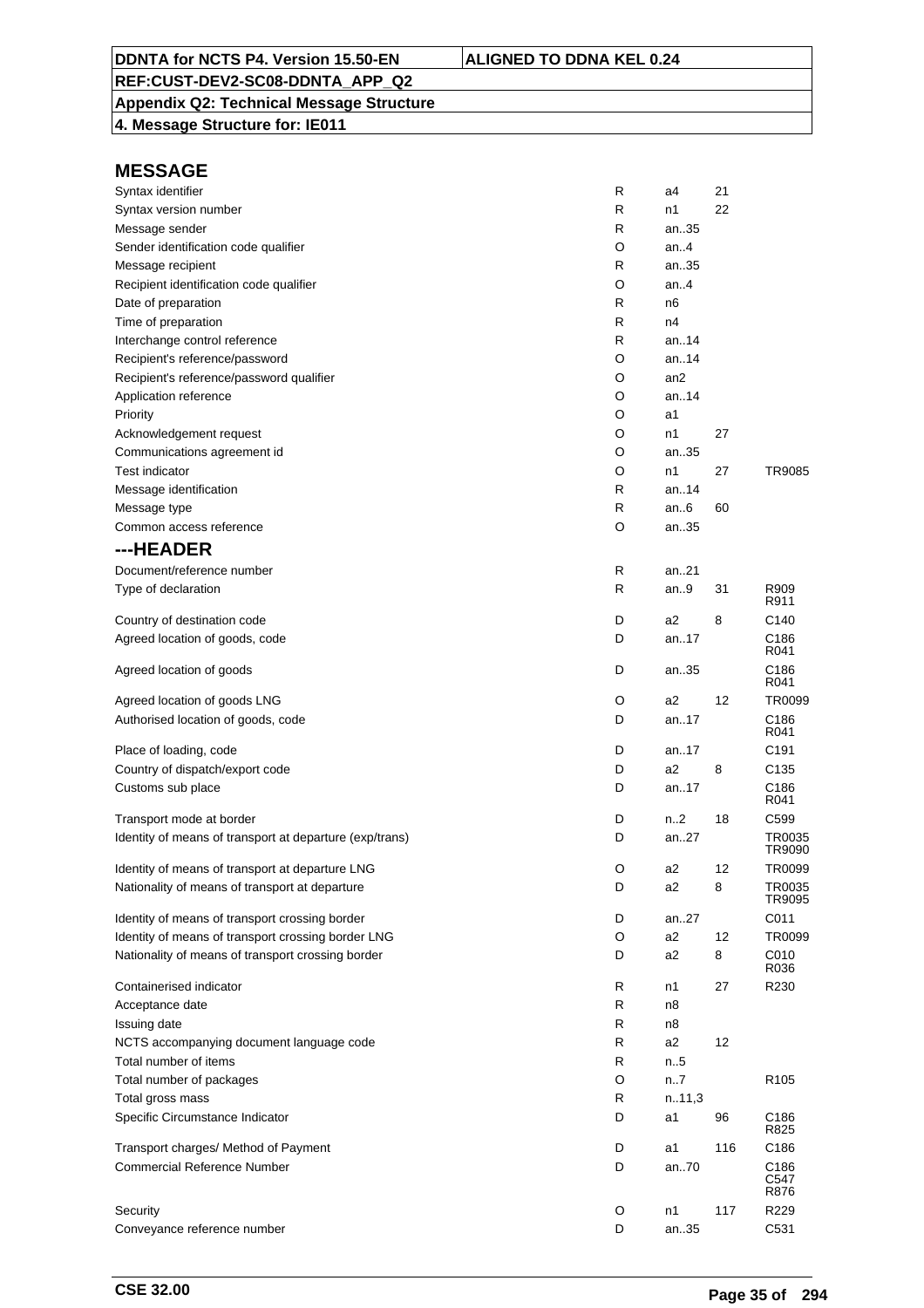| DDNTA for NCTS P4. Version 15.50-EN             | <b>ALIGNED TO DDNA KEL 0.24</b> |    |                          |
|-------------------------------------------------|---------------------------------|----|--------------------------|
| REF:CUST-DEV2-SC08-DDNTA_APP_Q2                 |                                 |    |                          |
| <b>Appendix Q2: Technical Message Structure</b> |                                 |    |                          |
| 4. Message Structure for: IE011                 |                                 |    |                          |
|                                                 |                                 |    |                          |
| Place of unloading, code                        | D<br>an35                       |    | C186<br>C <sub>589</sub> |
| Place of unloading LNG                          | O<br>a2                         | 12 | TR0099                   |
| ---(PRINCIPAL) TRADER                           |                                 |    |                          |
| Name                                            | R<br>an35                       |    |                          |
| Street and number                               | R<br>an35                       |    |                          |
| Postal code                                     | R<br>an.9                       |    |                          |
| City                                            | R<br>an35                       |    |                          |
| Country code                                    | R<br>a2                         | 8  |                          |
| <b>NAD LNG</b>                                  | O<br>a2                         | 12 | TR0099                   |
| <b>TIN</b>                                      | O<br>an17                       |    |                          |
| Holder ID TIR                                   | D<br>an17                       |    | C904                     |
| ---(CONSIGNOR) TRADER                           |                                 |    |                          |
| Name                                            | R<br>an35                       |    |                          |
| Street and number                               | R<br>an35                       |    |                          |
| Postal code                                     | R<br>an.9                       |    |                          |
| City                                            | R<br>an35                       |    |                          |
| Country code                                    | R<br>a2                         | 8  |                          |
| <b>NAD LNG</b>                                  | O<br>a2                         | 12 | TR0099                   |
| <b>TIN</b>                                      | O<br>an17                       |    |                          |
| ---(CONSIGNEE) TRADER<br>Name                   | R<br>an35                       |    |                          |
| Street and number                               | R<br>an35                       |    |                          |
| Postal code                                     | R<br>an9                        |    |                          |
| City                                            | R<br>an35                       |    |                          |
| Country code                                    | R<br>a2                         | 8  |                          |
| <b>NAD LNG</b>                                  | O<br>a2                         | 12 | TR0099                   |
| <b>TIN</b>                                      | O<br>an17                       |    |                          |
| --- (AUTHORISED CONSIGNEE) TRADER               |                                 |    |                          |
| <b>TIN</b>                                      | R<br>an.17                      |    |                          |
| ---(DEPARTURE) CUSTOMS OFFICE                   |                                 |    |                          |
| Reference number                                | R<br>an8                        |    | R901                     |
| ---(TRANSIT) CUSTOMS OFFICE                     |                                 |    |                          |
| Reference number                                | R<br>an <sub>8</sub>            |    | R906                     |
|                                                 |                                 |    | R907<br>R908             |
|                                                 |                                 |    | R910                     |
| <b>Arrival Time</b>                             | D<br>n12                        |    | C598                     |
|                                                 |                                 |    | R660                     |
| ---(DESTINATION) CUSTOMS OFFICE                 |                                 |    |                          |
| Reference number                                | $\mathsf{R}$<br>an <sub>8</sub> |    | R901<br>R904             |
|                                                 |                                 |    | R905                     |
| ---CONTROL RESULT                               |                                 |    |                          |
| Control result code                             | R<br>an <sub>2</sub>            | 47 | R903                     |
| Date limit                                      | R<br>n8                         |    |                          |
| ---SEALS INFO                                   |                                 |    |                          |
| Seals number                                    | R<br>n.4                        |    |                          |
|                                                 |                                 |    |                          |
| ------SEALS ID                                  |                                 |    |                          |
| Seals identity                                  | R<br>an20                       |    |                          |
| Seals identity LNG                              | O<br>a2                         | 12 | TR0099                   |
| ---GOODS ITEM                                   |                                 |    |                          |
| Item number                                     | R<br>n.5                        |    | R005                     |
| Commodity code                                  | D<br>an22                       |    | R007<br>C015             |
|                                                 |                                 |    | R470                     |
|                                                 |                                 |    | TR0102                   |
| Type of declaration                             | D<br>an.9                       | 31 | C045                     |
| Goods description                               | R<br>an280                      |    |                          |

٦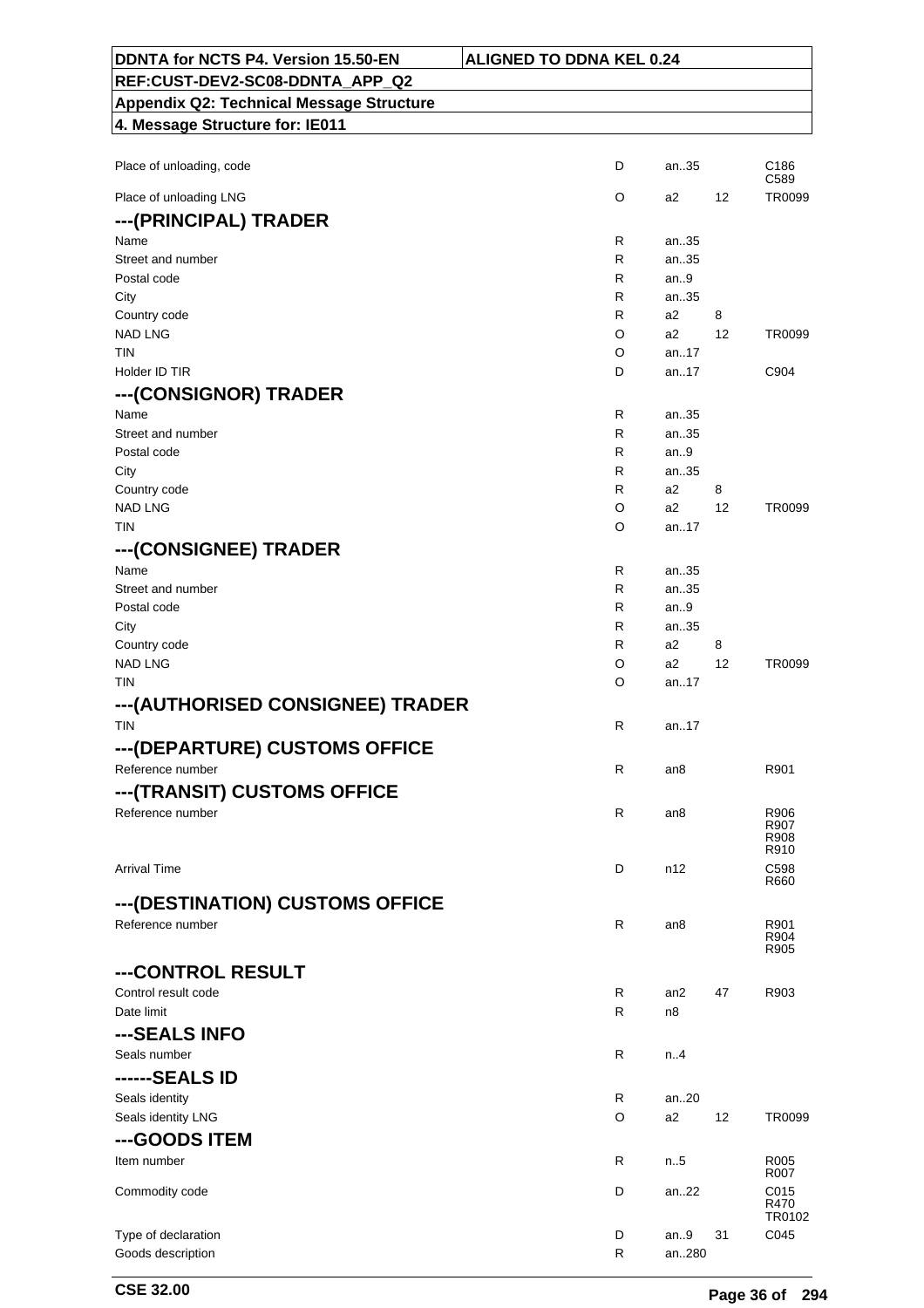| DDNTA for NCTS P4. Version 15.50-EN<br><b>ALIGNED TO DDNA KEL 0.24</b> |   |                |     |                          |
|------------------------------------------------------------------------|---|----------------|-----|--------------------------|
| REF:CUST-DEV2-SC08-DDNTA APP Q2                                        |   |                |     |                          |
| <b>Appendix Q2: Technical Message Structure</b>                        |   |                |     |                          |
| 4. Message Structure for: IE011                                        |   |                |     |                          |
|                                                                        | O |                | 12  | TR0099                   |
| Goods description LNG<br>Gross mass                                    | O | a2<br>n.11,3   |     |                          |
| Net mass                                                               | O | n.11,3         |     |                          |
| Country of dispatch/export code                                        | D | a <sub>2</sub> | 8   | C <sub>135</sub>         |
| Country of destination code                                            | D | a <sub>2</sub> | 8   | C140                     |
| Transport charges/ Method of Payment                                   | D | a1             | 116 | C186                     |
|                                                                        |   |                |     | C576<br>TR9120           |
| <b>Commercial Reference Number</b>                                     | D | an.70          |     | C186<br>C547<br>R876     |
| UN dangerous goods code                                                | O | an4            | 101 | C186                     |
| ------PREVIOUS ADMINISTRATIVE REFERENCES                               |   |                |     |                          |
| Previous document type                                                 | R | an.6           | 14  | R020<br>R079<br>TR0100   |
| Previous document reference                                            | R | an35           |     |                          |
| Previous document reference LNG                                        | O | a2             | 12  | TR0099                   |
| Complement of information                                              | O | an.26          |     |                          |
| Complement of information LNG                                          | O | a <sub>2</sub> | 12  | TR0099                   |
| ------PRODUCED DOCUMENTS/CERTIFICATES                                  |   |                |     |                          |
| Document type                                                          | R | an. $4$        | 13  | C901<br>R079             |
| Document reference                                                     | D | an35           |     | TR0103<br>C902<br>TR0015 |
| Document reference LNG                                                 | O | a <sub>2</sub> | 12  | TR0099                   |
| Complement of information                                              | O | an.26          |     |                          |
| Complement of information LNG                                          | O | a2             | 12  | TR0099                   |
| ------SPECIAL MENTIONS                                                 |   |                |     |                          |
| Additional information coded                                           | R | an.5           | 39  | R080<br>TR0101           |
| Export from EC                                                         | D | n1             | 27  | C075<br>R075             |
| Export from country                                                    | D | a2             | 63  | C075<br>R075             |
| ------(CONSIGNOR) TRADER                                               |   |                |     |                          |
| Name                                                                   | R | an35           |     |                          |
| Street and number                                                      | R | an35           |     |                          |
| Postal code                                                            | R | an.9           |     |                          |
| City                                                                   | R | an35           |     |                          |
| Country code                                                           | R | a2             | 8   |                          |
| <b>NAD LNG</b>                                                         | O | a2             | 12  | TR0099                   |
| TIN                                                                    | O | an17           |     |                          |
| ------(CONSIGNEE) TRADER                                               |   |                |     |                          |
| Name                                                                   | R | an35           |     |                          |
| Street and number                                                      | R | an35           |     |                          |
| Postal code                                                            | R | an.9           |     |                          |
| City                                                                   | R | an35           |     |                          |
| Country code                                                           | R | a <sub>2</sub> | 8   |                          |
| NAD LNG                                                                | O | a <sub>2</sub> | 12  | TR0099                   |
| TIN                                                                    | O | an17           |     |                          |
| ------CONTAINERS                                                       |   |                |     |                          |
| Container number<br>------PACKAGES                                     | R | an17           |     |                          |
| Marks & numbers of packages                                            | D | an42           |     | C060                     |
| Marks & numbers of packages LNG                                        | O | a2             | 12  | TR0099                   |
| Kind of packages                                                       | R | an.3           | 17  |                          |
| Number of packages                                                     | D | n.5            |     | C060<br>R021<br>TR0022   |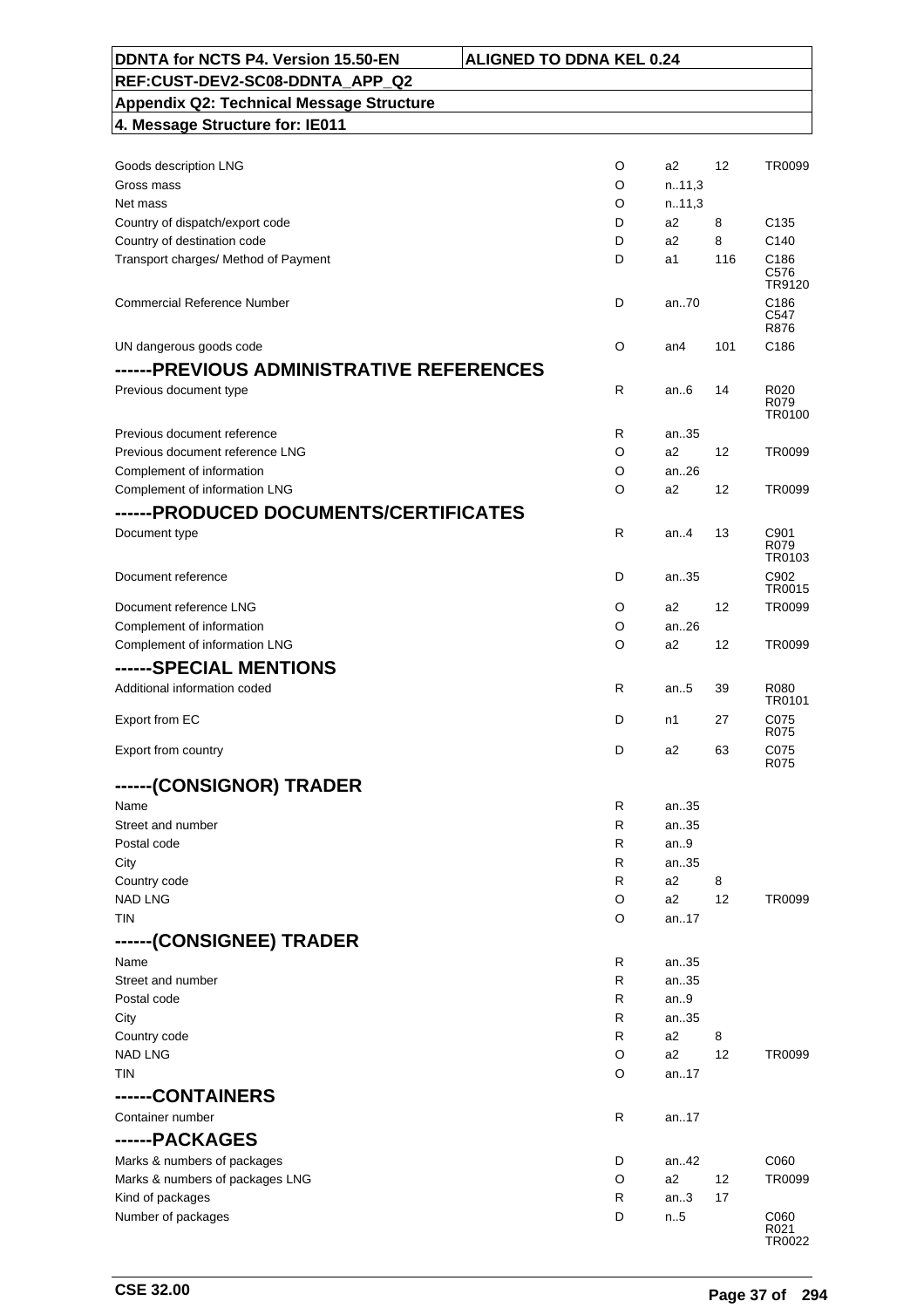| DDNTA for NCTS P4. Version 15.50-EN             | <b>ALIGNED TO DDNA KEL 0.24</b> |                         |    |                  |
|-------------------------------------------------|---------------------------------|-------------------------|----|------------------|
| REF:CUST-DEV2-SC08-DDNTA_APP_Q2                 |                                 |                         |    |                  |
| <b>Appendix Q2: Technical Message Structure</b> |                                 |                         |    |                  |
| 4. Message Structure for: IE011                 |                                 |                         |    |                  |
|                                                 |                                 |                         |    |                  |
| Number of pieces                                | D                               | $n_{.}.5$               |    | C060             |
| ------SGI CODES                                 |                                 |                         |    |                  |
| Sensitive goods code                            | O                               | n2                      | 64 | R <sub>156</sub> |
| Sensitive quantity                              | R                               | n.11,3                  |    |                  |
| ------(CONSIGNOR-SECURITY) TRADER               |                                 |                         |    |                  |
| Name                                            | R                               | an35                    |    |                  |
| Street and number                               | R                               | an35                    |    |                  |
| Postal code                                     | R                               | an.9                    |    |                  |
| City                                            | R                               | an35                    |    |                  |
| Country code                                    | R                               | a <sub>2</sub>          | 8  |                  |
| <b>NAD LNG</b>                                  | O                               | a <sub>2</sub>          | 12 | TR0099           |
| TIN                                             | D                               | an17                    |    | C <sub>572</sub> |
| ------(CONSIGNEE-SECURITY) TRADER               |                                 |                         |    |                  |
| Name                                            | R                               | an35                    |    |                  |
| Street and number                               | R                               | an35                    |    |                  |
| Postal code                                     | R                               | an.9                    |    |                  |
| City                                            | R                               | an35                    |    |                  |
| Country code                                    | R                               | a2                      | 8  |                  |
| <b>NAD LNG</b>                                  | O                               | a <sub>2</sub>          | 12 | TR0099           |
| TIN                                             | D                               | an17                    |    | C596             |
| ---ITINERARY                                    |                                 |                         |    |                  |
| Country of routing code                         | R                               | a <sub>2</sub>          | 8  |                  |
| ---RISK ANALYSIS                                |                                 |                         |    |                  |
| Item Number involved                            | O                               | n.5                     |    | R824             |
|                                                 |                                 |                         |    | R875             |
| Risk Analysis result code                       | R                               | an $.5$                 |    | TR9175           |
| Risk Analysis text<br><b>Risk Analysis LNG</b>  | O<br>O                          | an350<br>a <sub>2</sub> | 12 | TR0099           |
|                                                 |                                 |                         |    |                  |
| ---(CARRIER) TRADER                             |                                 |                         |    |                  |
| Name                                            | R                               | an.35                   |    |                  |
| Street and number<br>Postal code                | R<br>R                          | an35<br>an.9            |    |                  |
| City                                            | R                               | an35                    |    |                  |
| Country code                                    | R                               | a <sub>2</sub>          | 8  |                  |
| <b>NAD LNG</b>                                  | O                               | a <sub>2</sub>          | 12 | TR0099           |
| <b>TIN</b>                                      | O                               | an17                    |    |                  |
| ---(CONSIGNOR-SECURITY) TRADER                  |                                 |                         |    |                  |
| Name                                            | R                               | an35                    |    |                  |
| Street and number                               | R                               | an35                    |    |                  |
| Postal code                                     | R                               | an.9                    |    |                  |
| City                                            | R                               | an35                    |    |                  |
| Country code                                    | R                               | a2                      | 8  |                  |
| <b>NAD LNG</b>                                  | O                               | a <sub>2</sub>          | 12 | TR0099           |
| <b>TIN</b>                                      | D                               | an17                    |    | C <sub>572</sub> |
| ---(CONSIGNEE-SECURITY) TRADER                  |                                 |                         |    |                  |
| Name                                            | R                               | an35                    |    |                  |
| Street and number                               | R                               | an35                    |    |                  |
| Postal code                                     | R                               | an $9$                  |    |                  |
| City                                            | R                               | an35                    |    |                  |
| Country code                                    | R                               | a2                      | 8  |                  |
| <b>NAD LNG</b>                                  | O                               | a <sub>2</sub>          | 12 | TR0099           |
| <b>TIN</b>                                      | D                               | an17                    |    | C596             |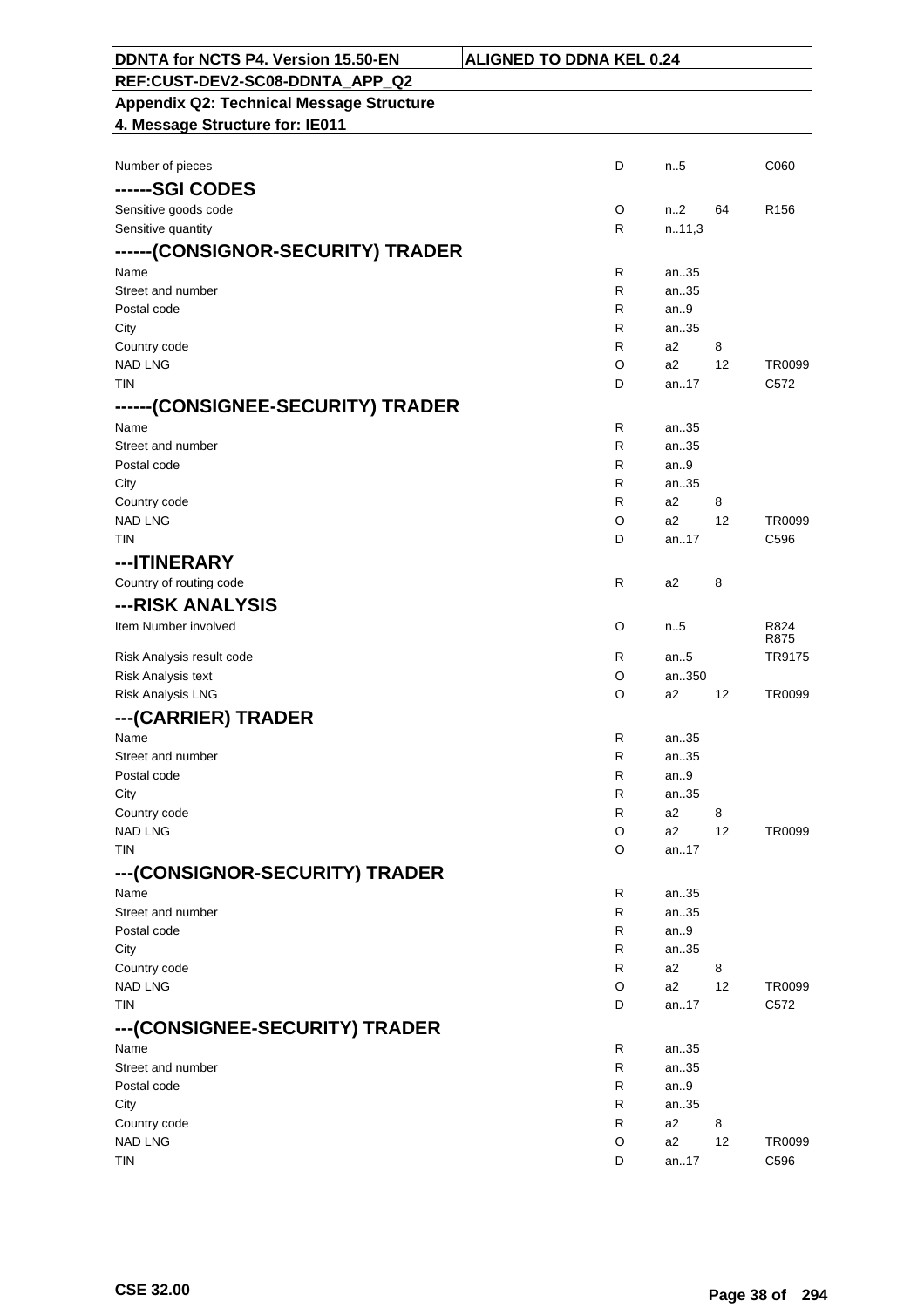**Appendix Q2: Technical Message Structure**

**4. Message Structure for: IE012**

| <b>IE012</b>             | (CD012B)                                 | <b>AAR-TIR-SPEED</b> |      | (C_AAR_SPD) |                  |  |  |
|--------------------------|------------------------------------------|----------------------|------|-------------|------------------|--|--|
|                          |                                          |                      |      |             |                  |  |  |
| <b>MESSAGE</b>           |                                          |                      | 1x   | R           |                  |  |  |
| ---HEADER                |                                          |                      | 1x   | R           | R <sub>143</sub> |  |  |
| --- (PRINCIPAL) TRADER   |                                          |                      | 1x   | R           |                  |  |  |
| --- (CONSIGNOR) TRADER   |                                          | 1x                   | O    | R010        |                  |  |  |
| --- (CONSIGNEE) TRADER   |                                          |                      | 1x   | D           | C001 R011        |  |  |
|                          | --- (AUTHORISED CONSIGNEE) TRADER        |                      | 1x   | O           | R015             |  |  |
|                          | --- (DEPARTURE) CUSTOMS OFFICE           |                      | 1x   | R           |                  |  |  |
|                          | --- (TRANSIT) CUSTOMS OFFICE             |                      | 9x   | D           | C030 R902        |  |  |
|                          | --- (DESTINATION) CUSTOMS OFFICE         |                      | 1x   | R           |                  |  |  |
| ---CONTROL RESULT        |                                          |                      | 1x   | R           |                  |  |  |
| --- SEALS INFO           |                                          |                      | 1x   | $\circ$     | TR1100           |  |  |
| ------SEALS ID           |                                          |                      | 99x  | R           |                  |  |  |
| ---GOODS ITEM            |                                          |                      | 999x | R           |                  |  |  |
|                          | ------PREVIOUS ADMINISTRATIVE REFERENCES |                      | 9x   | D           | C035             |  |  |
|                          | ------ PRODUCED DOCUMENTS/CERTIFICATES   |                      | 99x  | D           | C547 C903        |  |  |
| ------SPECIAL MENTIONS   |                                          |                      | 99x  | O           |                  |  |  |
| ------(CONSIGNOR) TRADER |                                          |                      | 1x   | O           | R010             |  |  |
| ------(CONSIGNEE) TRADER |                                          |                      | 1x   | D           | C002 R011        |  |  |
| ------CONTAINERS         |                                          |                      | 99x  | D           | C055             |  |  |
| ------PACKAGES           |                                          |                      | 99x  | R           |                  |  |  |
| ------SGI CODES          |                                          |                      | 9x   | O           | R <sub>155</sub> |  |  |
|                          | ------(CONSIGNOR-SECURITY) TRADER        |                      | 1x   | D           | C186 C187        |  |  |
|                          | ------(CONSIGNEE-SECURITY) TRADER        |                      | 1x   | D           | C186 C188        |  |  |
| --- ITINERARY            |                                          |                      | 99x  | D           | C186 C587        |  |  |
| ---RISK ANALYSIS         |                                          |                      | 999x | D           | C186 R821        |  |  |
| --- (CARRIER) TRADER     |                                          |                      | 1x   | D           | C186 R181        |  |  |
|                          | --- (CONSIGNOR-SECURITY) TRADER          |                      | 1x   | D           | C186 C187        |  |  |
|                          | --- (CONSIGNEE-SECURITY) TRADER          |                      | 1x   | D           | C186 C188        |  |  |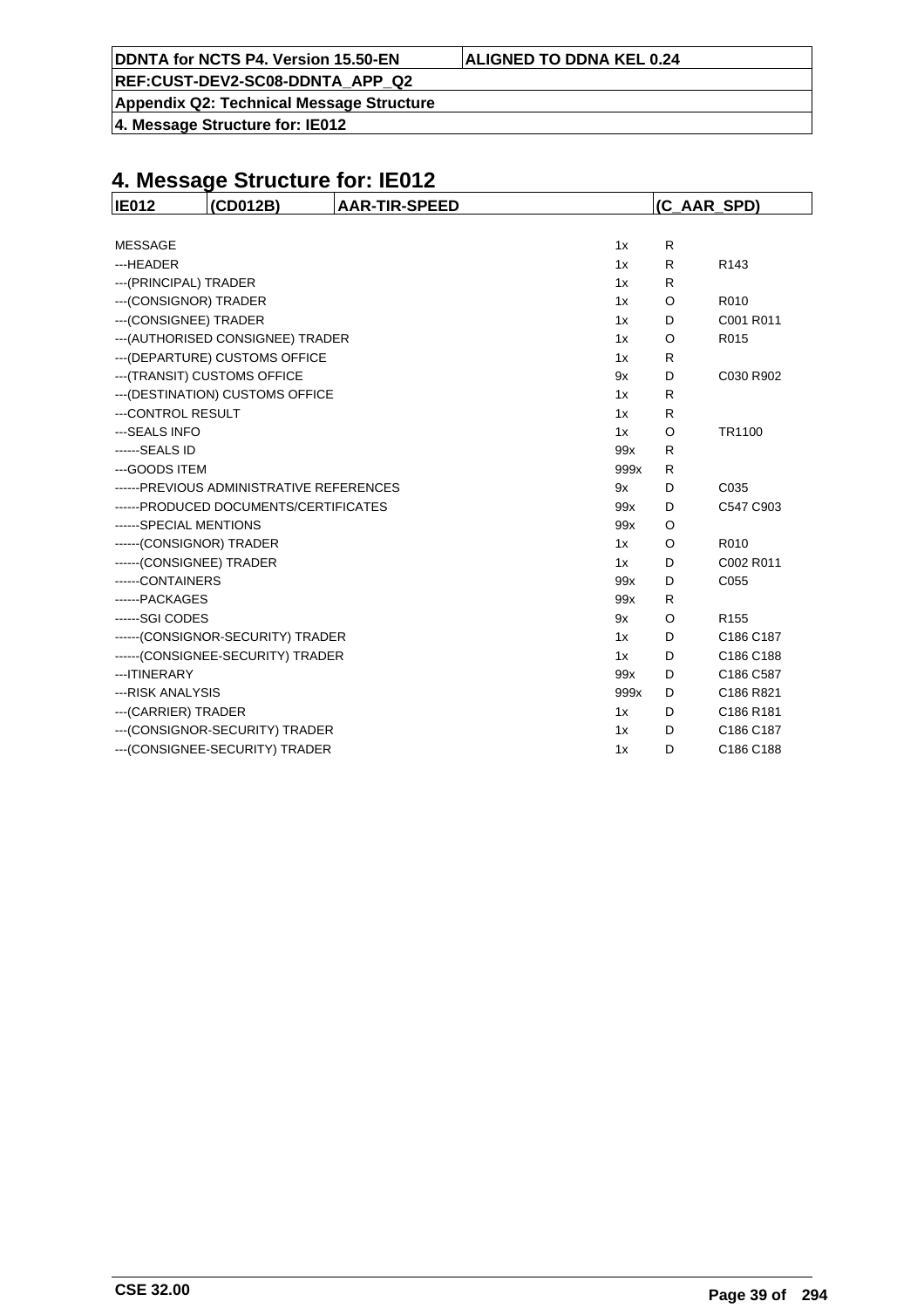## **Appendix Q2: Technical Message Structure**

**4. Message Structure for: IE012**

| Syntax identifier                                       | R | a4              | 21  |                      |
|---------------------------------------------------------|---|-----------------|-----|----------------------|
| Syntax version number                                   | R | n1              | 22  |                      |
| Message sender                                          | R | an35            |     |                      |
| Sender identification code qualifier                    | O | an4             |     |                      |
| Message recipient                                       | R | an35            |     |                      |
| Recipient identification code qualifier                 | O | an4             |     |                      |
| Date of preparation                                     | R | n6              |     |                      |
| Time of preparation                                     | R | n4              |     |                      |
| Interchange control reference                           | R | an. $.14$       |     |                      |
| Recipient's reference/password                          | O | an14            |     |                      |
| Recipient's reference/password qualifier                | O | an <sub>2</sub> |     |                      |
| Application reference                                   | O | an14            |     |                      |
| Priority                                                | O | a1              |     |                      |
| Acknowledgement request                                 | O | n1              | 27  |                      |
| Communications agreement id                             | O | an35            |     |                      |
| <b>Test indicator</b>                                   | O | n1              | 27  | TR9085               |
| Message identification                                  | R | an14            |     |                      |
| Message type                                            | R | an6             | 60  |                      |
| Common access reference                                 | O | an35            |     |                      |
|                                                         |   |                 |     |                      |
| ---HEADER                                               |   |                 |     |                      |
| Document/reference number                               | R | an21            |     |                      |
| Type of declaration                                     | R | an $9$          | 31  | R909<br>R911         |
| Country of destination code                             | D | a2              | 8   | C140                 |
|                                                         | D | an17            |     | C186                 |
| Agreed location of goods, code                          |   |                 |     | R041                 |
| Agreed location of goods                                | D | an35            |     | C186<br>R041         |
| Agreed location of goods LNG                            | O | a2              | 12  | TR0099               |
| Authorised location of goods, code                      | D | an17            |     | C186<br>R041         |
| Place of loading, code                                  | D | an17            |     | C <sub>191</sub>     |
| Country of dispatch/export code                         | D | a2              | 8   | C <sub>135</sub>     |
| Customs sub place                                       | D | an17            |     | C186                 |
|                                                         |   |                 |     | R041                 |
| Transport mode at border                                | D | n2              | 18  | C599                 |
| Identity of means of transport at departure (exp/trans) | D | an27            |     | TR0035<br>TR9090     |
| Identity of means of transport at departure LNG         | O | a2              | 12  | TR0099               |
| Nationality of means of transport at departure          | D | a2              | 8   | TR0035<br>TR9095     |
| Identity of means of transport crossing border          | D | an27            |     | C011                 |
| Identity of means of transport crossing border LNG      | O | a <sub>2</sub>  | 12  | TR0099               |
| Nationality of means of transport crossing border       | D | a <sub>2</sub>  | 8   | C010<br>R036         |
| Containerised indicator                                 | R | n1              | 27  | R230                 |
| Acceptance date                                         | R | n8              |     |                      |
| Issuing date                                            | R | n8              |     |                      |
| NCTS accompanying document language code                | R | a2              | 12  |                      |
| Total number of items                                   | R | n.5             |     |                      |
| Total number of packages                                | O | n7              |     | R <sub>105</sub>     |
| Total gross mass                                        | R | n.11,3          |     |                      |
| Specific Circumstance Indicator                         | D | a1              | 96  | C186                 |
|                                                         |   |                 |     | R825                 |
| Transport charges/ Method of Payment                    | D | a1              | 116 | C186                 |
| <b>Commercial Reference Number</b>                      | D | an70            |     | C186<br>C547<br>R876 |
| Security                                                | O | n1              | 117 | R229                 |
| Conveyance reference number                             | D | an35            |     | C531                 |
|                                                         |   |                 |     |                      |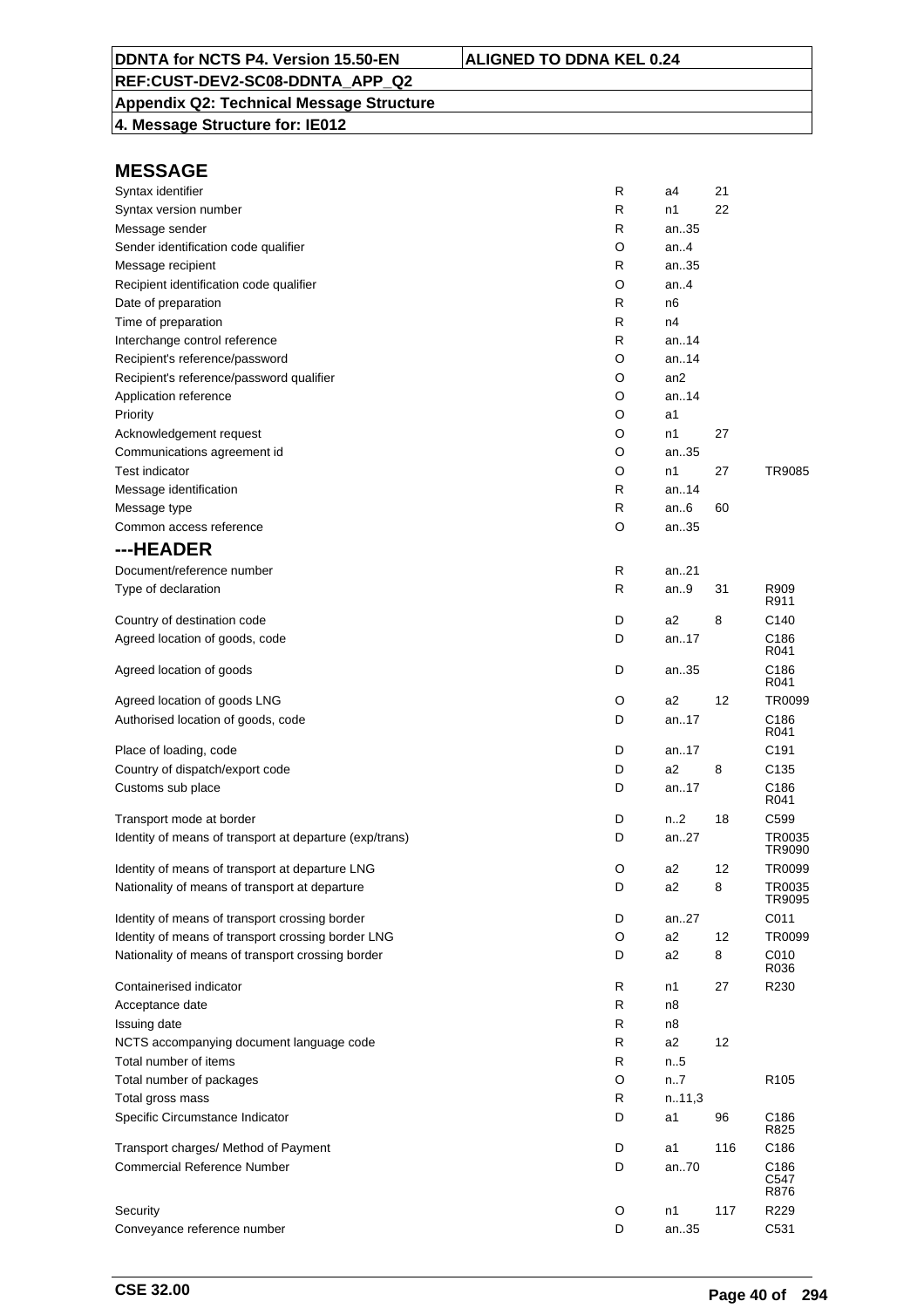| DDNTA for NCTS P4. Version 15.50-EN             | <b>ALIGNED TO DDNA KEL 0.24</b> |    |                          |
|-------------------------------------------------|---------------------------------|----|--------------------------|
| REF:CUST-DEV2-SC08-DDNTA_APP_Q2                 |                                 |    |                          |
| <b>Appendix Q2: Technical Message Structure</b> |                                 |    |                          |
| 4. Message Structure for: IE012                 |                                 |    |                          |
|                                                 |                                 |    |                          |
| Place of unloading, code                        | D<br>an35                       |    | C186<br>C <sub>589</sub> |
| Place of unloading LNG                          | O<br>a2                         | 12 | TR0099                   |
| ---(PRINCIPAL) TRADER                           |                                 |    |                          |
| Name                                            | R<br>an35                       |    |                          |
| Street and number                               | R<br>an35                       |    |                          |
| Postal code                                     | R<br>an.9                       |    |                          |
| City                                            | R<br>an35                       |    |                          |
| Country code                                    | R<br>a2                         | 8  |                          |
| <b>NAD LNG</b>                                  | O<br>a2                         | 12 | TR0099                   |
| <b>TIN</b>                                      | O<br>an17                       |    |                          |
| Holder ID TIR                                   | D<br>an17                       |    | C904                     |
| ---(CONSIGNOR) TRADER                           |                                 |    |                          |
| Name                                            | R<br>an35                       |    |                          |
| Street and number                               | R<br>an35                       |    |                          |
| Postal code                                     | R<br>an.9                       |    |                          |
| City                                            | R<br>an35                       |    |                          |
| Country code                                    | R<br>a2                         | 8  |                          |
| <b>NAD LNG</b>                                  | O<br>a2                         | 12 | TR0099                   |
| <b>TIN</b>                                      | O<br>an17                       |    |                          |
| ---(CONSIGNEE) TRADER<br>Name                   | R                               |    |                          |
| Street and number                               | an35<br>R<br>an35               |    |                          |
| Postal code                                     | R<br>an9                        |    |                          |
| City                                            | R<br>an35                       |    |                          |
| Country code                                    | R<br>a2                         | 8  |                          |
| <b>NAD LNG</b>                                  | O<br>a2                         | 12 | TR0099                   |
| <b>TIN</b>                                      | O<br>an17                       |    |                          |
| --- (AUTHORISED CONSIGNEE) TRADER               |                                 |    |                          |
| <b>TIN</b>                                      | R<br>an.17                      |    |                          |
| ---(DEPARTURE) CUSTOMS OFFICE                   |                                 |    |                          |
| Reference number                                | R<br>an8                        |    | R901                     |
| ---(TRANSIT) CUSTOMS OFFICE                     |                                 |    |                          |
| Reference number                                | R<br>an <sub>8</sub>            |    | R906                     |
|                                                 |                                 |    | R907<br>R908             |
|                                                 |                                 |    | R910                     |
| <b>Arrival Time</b>                             | D<br>n12                        |    | C598<br>R660             |
|                                                 |                                 |    |                          |
| ---(DESTINATION) CUSTOMS OFFICE                 |                                 |    |                          |
| Reference number                                | $\mathsf{R}$<br>an <sub>8</sub> |    | R901<br>R904             |
|                                                 |                                 |    | R905                     |
| ---CONTROL RESULT                               |                                 |    |                          |
| Control result code                             | R<br>an <sub>2</sub>            | 47 | R903                     |
| Date limit                                      | R<br>n8                         |    |                          |
| ---SEALS INFO                                   |                                 |    |                          |
| Seals number                                    | R<br>n.4                        |    |                          |
| ------SEALS ID                                  |                                 |    |                          |
|                                                 |                                 |    |                          |
| Seals identity<br>Seals identity LNG            | R<br>an20<br>O<br>a2            | 12 | TR0099                   |
|                                                 |                                 |    |                          |
| ---GOODS ITEM                                   |                                 |    |                          |
| Item number                                     | R<br>n.5                        |    | R005<br>R007             |
| Commodity code                                  | D<br>an22                       |    | C015                     |
|                                                 |                                 |    | R470                     |
|                                                 | D<br>an.9                       | 31 | TR0102<br>C045           |
| Type of declaration<br>Goods description        | R<br>an280                      |    |                          |
|                                                 |                                 |    |                          |

٦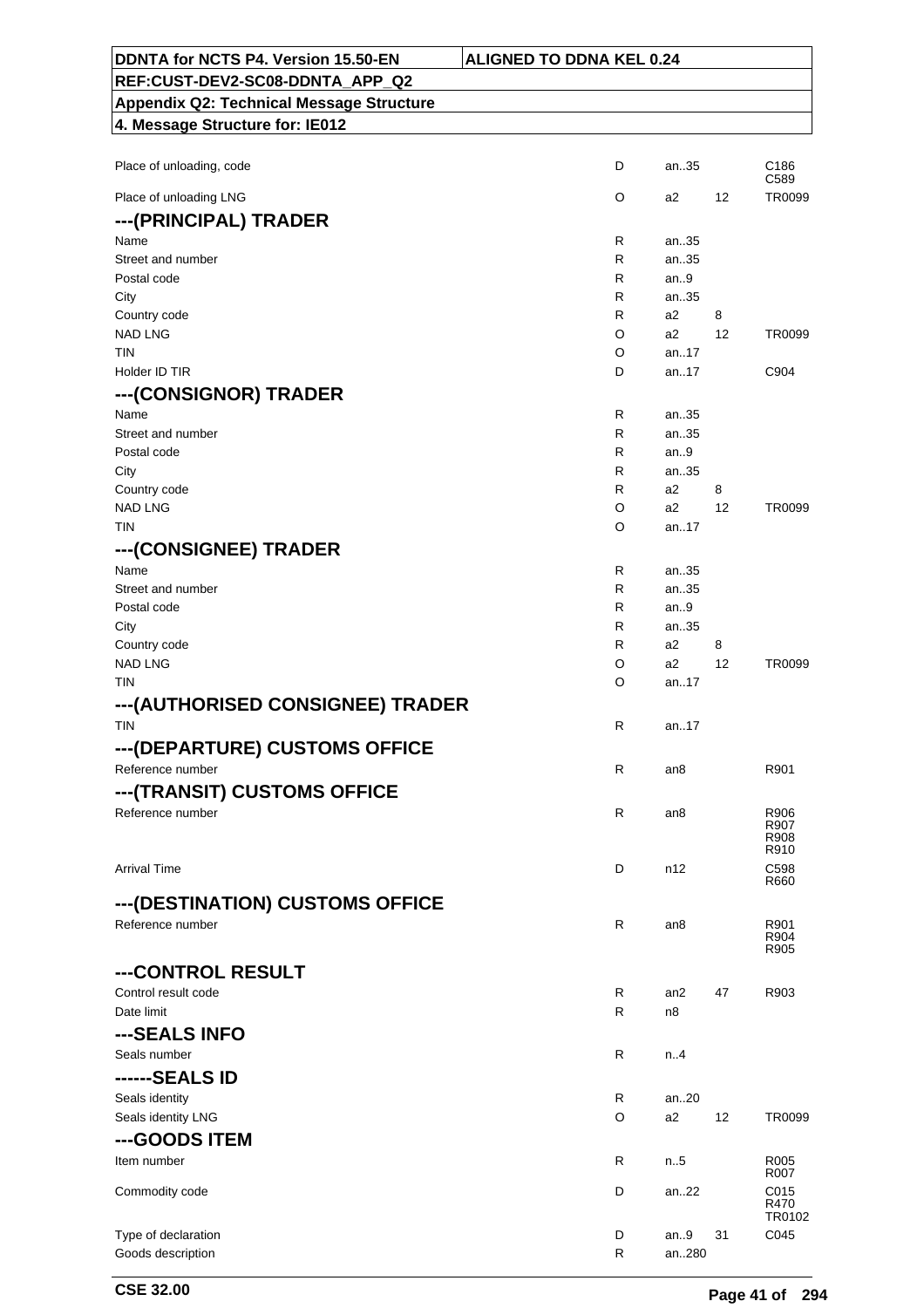| DDNTA for NCTS P4. Version 15.50-EN             | <b>ALIGNED TO DDNA KEL 0.24</b> |                |     |                          |
|-------------------------------------------------|---------------------------------|----------------|-----|--------------------------|
| REF:CUST-DEV2-SC08-DDNTA APP Q2                 |                                 |                |     |                          |
| <b>Appendix Q2: Technical Message Structure</b> |                                 |                |     |                          |
| 4. Message Structure for: IE012                 |                                 |                |     |                          |
|                                                 |                                 |                |     |                          |
| Goods description LNG                           | O                               | a2             | 12  | TR0099                   |
| Gross mass                                      | O                               | n.11,3         |     |                          |
| Net mass                                        | O                               | n.11,3         |     |                          |
| Country of dispatch/export code                 | D                               | a2             | 8   | C <sub>135</sub>         |
| Country of destination code                     | D                               | a2             | 8   | C140                     |
| Transport charges/ Method of Payment            | D                               | a1             | 116 | C186<br>C576<br>TR9120   |
| <b>Commercial Reference Number</b>              | D                               | an70           |     | C186<br>C547<br>R876     |
| UN dangerous goods code                         | O                               | an4            | 101 | C186                     |
| ------PREVIOUS ADMINISTRATIVE REFERENCES        |                                 |                |     |                          |
| Previous document type                          | R                               | an $6$         | 14  | R020<br>R079<br>TR0100   |
| Previous document reference                     | R                               | an35           |     |                          |
| Previous document reference LNG                 | O                               | a2             | 12  | TR0099                   |
| Complement of information                       | O                               | an26           |     |                          |
| Complement of information LNG                   | O                               | a <sub>2</sub> | 12  | TR0099                   |
| ------PRODUCED DOCUMENTS/CERTIFICATES           |                                 |                |     |                          |
| Document type                                   | R                               | an4            | 13  | C901<br>R079             |
| Document reference                              | D                               | an35           |     | TR0103<br>C902<br>TR0015 |
| Document reference LNG                          | O                               | a2             | 12  | TR0099                   |
| Complement of information                       | O                               | an26           |     |                          |
| Complement of information LNG                   | O                               | a2             | 12  | TR0099                   |
| ------SPECIAL MENTIONS                          |                                 |                |     |                          |
| Additional information coded                    | R                               | an.5           | 39  | R080<br>TR0101           |
| Export from EC                                  | D                               | n1             | 27  | C075<br>R075             |
| Export from country                             | D                               | a2             | 63  | C075<br>R075             |
| ------(CONSIGNOR) TRADER                        |                                 |                |     |                          |
| Name                                            | R                               | an35           |     |                          |
| Street and number                               | R                               | an35           |     |                          |
| Postal code                                     | R                               | an.9           |     |                          |
| City                                            | R                               | an35           |     |                          |
| Country code                                    | R                               | a2             | 8   |                          |
| <b>NAD LNG</b>                                  | O                               | a2             | 12  | TR0099                   |
| TIN                                             | O                               | an17           |     |                          |
| ------(CONSIGNEE) TRADER                        |                                 |                |     |                          |
| Name                                            | R                               | an35           |     |                          |
| Street and number                               | R                               | an35           |     |                          |
| Postal code                                     | R                               | an9            |     |                          |
| City                                            | R                               | an35           |     |                          |
| Country code                                    | R                               | a2             | 8   |                          |
| <b>NAD LNG</b>                                  | O                               | a2             | 12  | TR0099                   |
| TIN                                             | O                               | an17           |     |                          |
| ------CONTAINERS<br>Container number            | R                               | an17           |     |                          |
| ------PACKAGES                                  |                                 |                |     |                          |
| Marks & numbers of packages                     | D                               | an42           |     | C060                     |
| Marks & numbers of packages LNG                 | O                               | a2             | 12  | TR0099                   |
| Kind of packages                                | R                               | an.3           | 17  |                          |
| Number of packages                              | D                               | n.5            |     | C060<br>R021<br>TR0022   |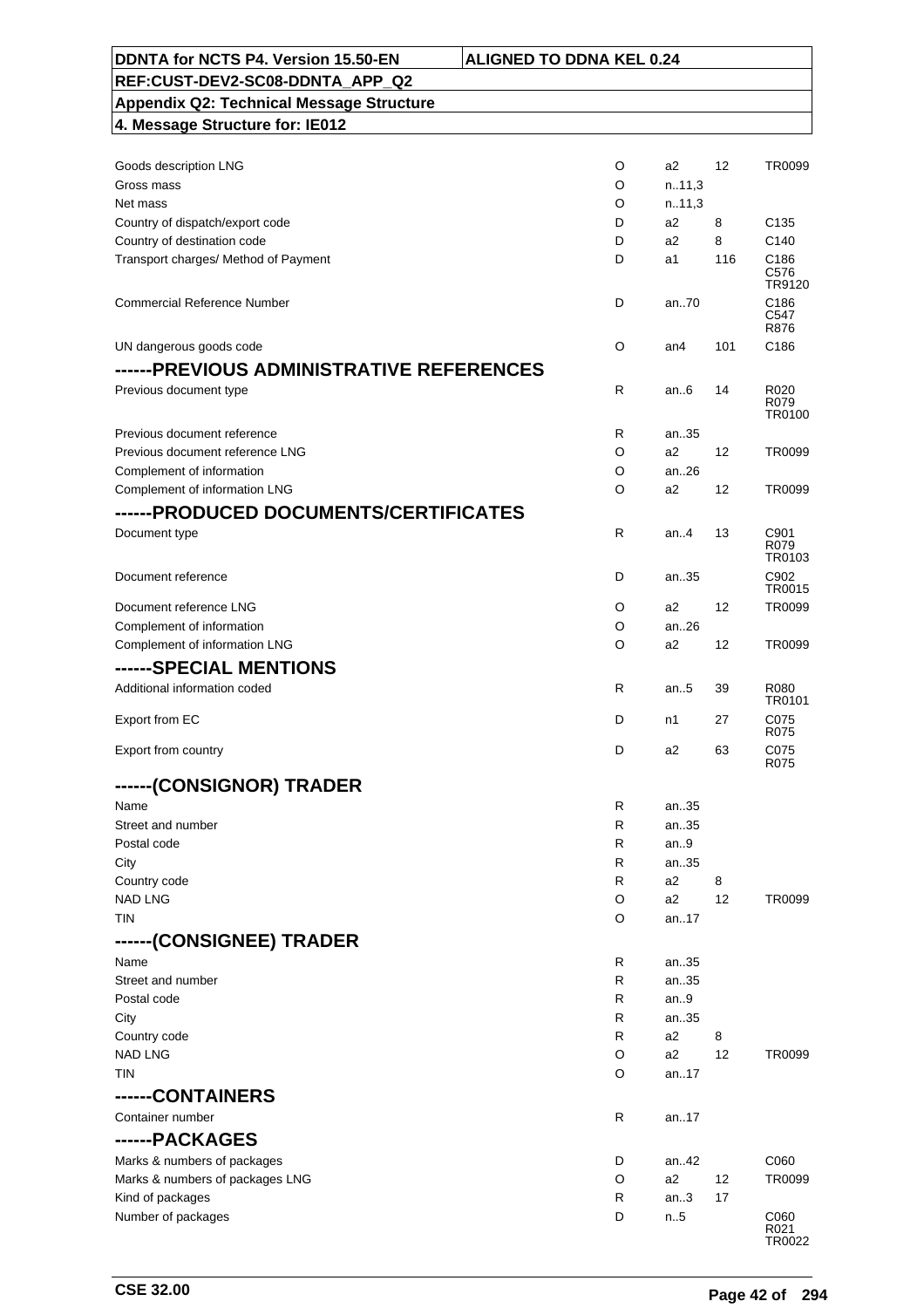| DDNTA for NCTS P4. Version 15.50-EN             | <b>ALIGNED TO DDNA KEL 0.24</b> |                |         |                  |
|-------------------------------------------------|---------------------------------|----------------|---------|------------------|
| REF:CUST-DEV2-SC08-DDNTA_APP_Q2                 |                                 |                |         |                  |
| <b>Appendix Q2: Technical Message Structure</b> |                                 |                |         |                  |
| 4. Message Structure for: IE012                 |                                 |                |         |                  |
|                                                 |                                 |                |         |                  |
| Number of pieces                                | D                               | n5             |         | C060             |
| ------SGI CODES                                 |                                 |                |         |                  |
| Sensitive goods code                            | O                               | n2             | 64      | R <sub>156</sub> |
| Sensitive quantity                              | R                               | n.11,3         |         |                  |
| ------(CONSIGNOR-SECURITY) TRADER               |                                 |                |         |                  |
| Name                                            | R                               | an35           |         |                  |
| Street and number                               | R                               | an35           |         |                  |
| Postal code                                     | R                               | an.9           |         |                  |
| City                                            | R                               | an35           |         |                  |
| Country code                                    | R                               | a2             | 8       |                  |
| <b>NAD LNG</b>                                  | O                               | a2             | 12      | TR0099           |
| TIN                                             | D                               | an17           |         | C572             |
| ------(CONSIGNEE-SECURITY) TRADER               |                                 |                |         |                  |
| Name                                            | R                               | an35           |         |                  |
| Street and number                               | R                               | an35           |         |                  |
| Postal code                                     | R                               | an.9           |         |                  |
| City                                            | R                               | an35           |         |                  |
| Country code                                    | R                               | a2             | 8       |                  |
| <b>NAD LNG</b>                                  | O                               | a2             | 12      | TR0099           |
| TIN                                             | D                               | an17           |         | C596             |
| ---ITINERARY                                    |                                 |                |         |                  |
| Country of routing code                         | R                               | a2             | 8       |                  |
| ---RISK ANALYSIS                                |                                 |                |         |                  |
| Item Number involved                            | O                               | n5             |         | R824<br>R875     |
| Risk Analysis result code                       | R                               | an $.5$        |         | TR9175           |
| Risk Analysis text                              | O                               | an350          |         |                  |
| <b>Risk Analysis LNG</b>                        | O                               | a2             | 12      | TR0099           |
| ---(CARRIER) TRADER                             |                                 |                |         |                  |
| Name                                            | R                               | an35           |         |                  |
| Street and number                               | R                               | an35           |         |                  |
| Postal code                                     | R                               | an.9           |         |                  |
| City                                            | R                               | an35           |         |                  |
| Country code                                    | R                               | a2             | 8       |                  |
| <b>NAD LNG</b>                                  | O                               | a2             | 12      | TR0099           |
| <b>TIN</b>                                      | O                               | an17           |         |                  |
| ---(CONSIGNOR-SECURITY) TRADER                  |                                 |                |         |                  |
| Name                                            | R                               | an35           |         |                  |
| Street and number                               | R                               | an35           |         |                  |
| Postal code                                     | R                               | an.9           |         |                  |
| City                                            | R<br>R                          | an35<br>a2     |         |                  |
| Country code<br><b>NAD LNG</b>                  | O                               | a2             | 8<br>12 | TR0099           |
| <b>TIN</b>                                      | D                               | an17           |         | C572             |
| --- (CONSIGNEE-SECURITY) TRADER                 |                                 |                |         |                  |
|                                                 |                                 |                |         |                  |
| Name<br>Street and number                       | R<br>R                          | an35<br>an35   |         |                  |
| Postal code                                     | R                               | an $9$         |         |                  |
| City                                            | R                               | an35           |         |                  |
| Country code                                    | R                               | a <sub>2</sub> | 8       |                  |
| <b>NAD LNG</b>                                  | O                               | a2             | 12      | TR0099           |
| TIN                                             | D                               | an17           |         | C596             |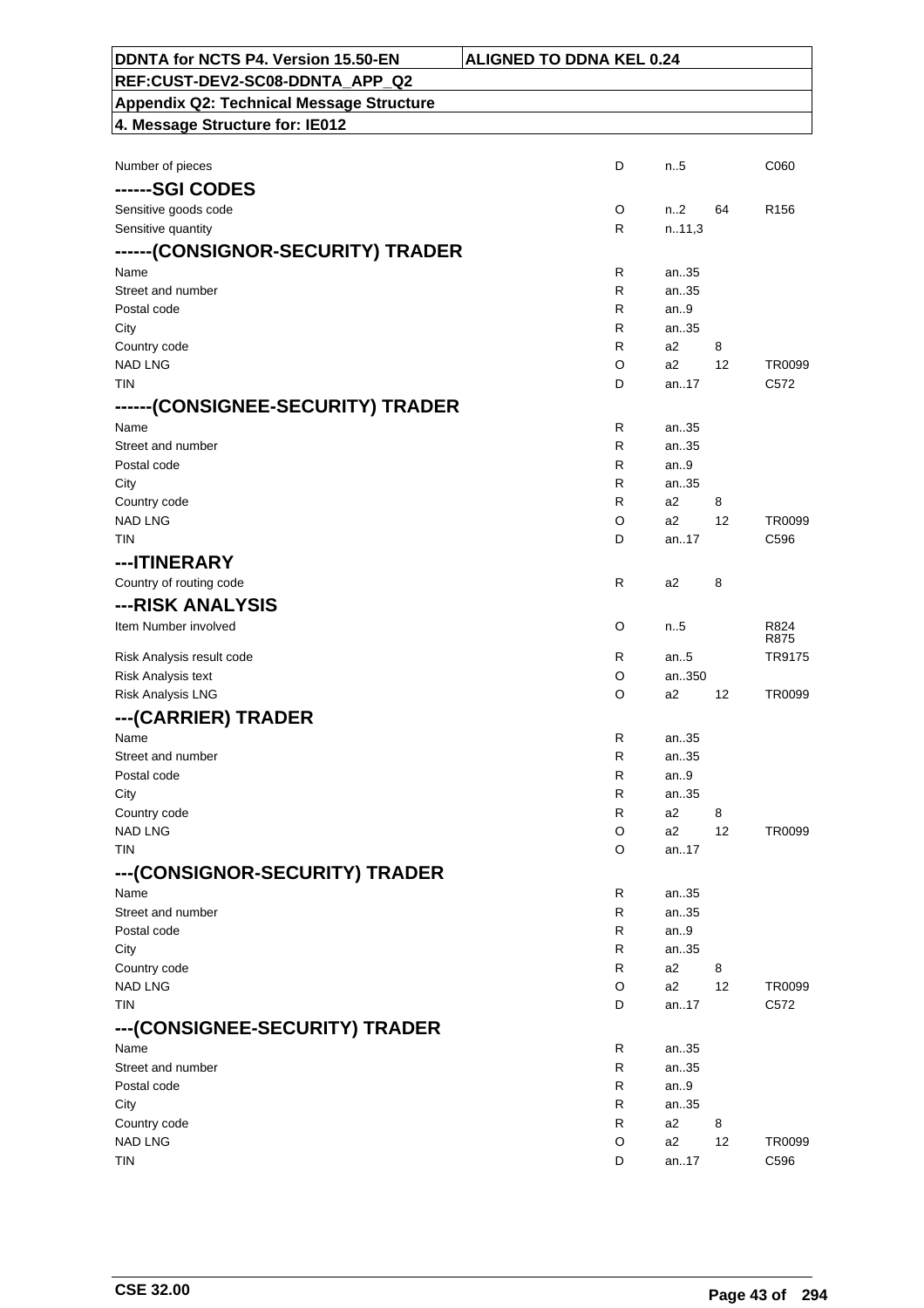|  |  | <b>DDNTA for NCTS P4. Version 15.50-EN</b> |
|--|--|--------------------------------------------|
|  |  |                                            |

#### **ALIGNED TO DDNA KEL 0.24**

**REF:CUST-DEV2-SC08-DDNTA\_APP\_Q2**

**Appendix Q2: Technical Message Structure**

**4. Message Structure for: IE013**

| <b>IE013</b>             | (CC013B)                                  | <b>DECLARATION AMENDMENT</b> | (E_DEC_AMD) |         |                  |  |
|--------------------------|-------------------------------------------|------------------------------|-------------|---------|------------------|--|
|                          |                                           |                              |             |         |                  |  |
| <b>MESSAGE</b>           |                                           |                              | 1x          | R       | R115 R520        |  |
| ---HEADER                |                                           |                              | 1x          | R       |                  |  |
| --- (PRINCIPAL) TRADER   |                                           |                              | 1x          | R       |                  |  |
| --- (CONSIGNOR) TRADER   |                                           |                              | 1x          | $\circ$ | R010             |  |
| --- (CONSIGNEE) TRADER   |                                           |                              | 1x          | D       | C001 R011        |  |
|                          | --- (AUTHORISED CONSIGNEE) TRADER         |                              | 1x          | $\circ$ | R015             |  |
|                          | --- (DEPARTURE) CUSTOMS OFFICE            |                              | 1x          | R       |                  |  |
|                          | --- (TRANSIT) CUSTOMS OFFICE              |                              | 9x          | D       | C030 R902        |  |
|                          | --- (DESTINATION) CUSTOMS OFFICE          |                              | 1x          | R       |                  |  |
| ---CTL_CONTROL           |                                           |                              | 1x          | R       |                  |  |
| ---CONTROL RESULT        |                                           |                              | 1x          | O       | R <sub>160</sub> |  |
| ---REPRESENTATIVE        |                                           |                              | 1x          | O       |                  |  |
| --- SEALS INFO           |                                           |                              | 1x          | O       | R <sub>165</sub> |  |
| ------SEALS ID           |                                           |                              | 99x         | R       |                  |  |
| ---GUARANTEE             |                                           |                              | 9x          | R       |                  |  |
|                          | ------ GUARANTEE REFERENCE                |                              | 99x         | D       | C085             |  |
|                          | ---------VALIDITY LIMITATION EC           |                              | 1x          | O       |                  |  |
|                          | ---------VALIDITY LIMITATION NON EC       |                              | 99x         | O       |                  |  |
| ---GOODS ITEM            |                                           |                              | 999x        | R       |                  |  |
|                          | ------ PREVIOUS ADMINISTRATIVE REFERENCES |                              | 9x          | D       | C035             |  |
|                          | ------ PRODUCED DOCUMENTS/CERTIFICATES    |                              | 99x         | D       | C547 C903        |  |
| ------SPECIAL MENTIONS   |                                           |                              | 99x         | $\circ$ | R027             |  |
| ------(CONSIGNOR) TRADER |                                           |                              | 1x          | $\circ$ | R010             |  |
| ------(CONSIGNEE) TRADER |                                           |                              | 1x          | D       | C002 R011        |  |
| ------CONTAINERS         |                                           |                              | 99x         | D       | C055             |  |
| ------PACKAGES           |                                           |                              | 99x         | R       |                  |  |
| -----SGI CODES           |                                           |                              | 9x          | O       | R <sub>155</sub> |  |
|                          | ------(CONSIGNOR-SECURITY) TRADER         |                              | 1x          | D       | C186 C187        |  |
|                          | ------(CONSIGNEE-SECURITY) TRADER         |                              | 1x          | D       | C186 C188        |  |
| --- ITINERARY            |                                           |                              | 99x         | D       | C186             |  |
| --- (CARRIER) TRADER     |                                           |                              | 1x          | D       | C186 R181        |  |
|                          | --- (CONSIGNOR-SECURITY) TRADER           |                              | 1x          | D       | C186 C187        |  |
|                          | --- (CONSIGNEE-SECURITY) TRADER           |                              | 1x          | D       | C186 C188        |  |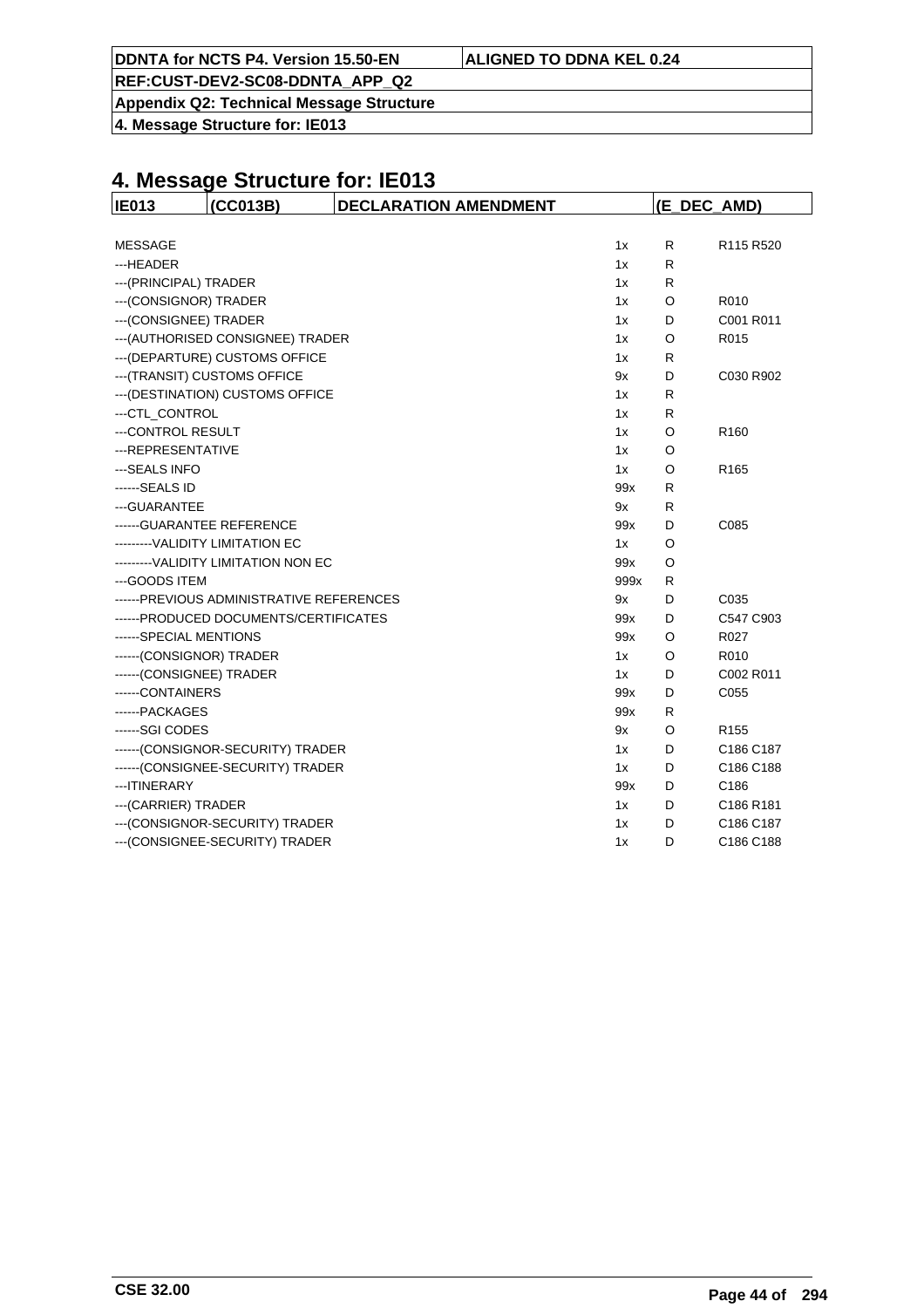**Appendix Q2: Technical Message Structure 4. Message Structure for: IE013**

| Syntax identifier                                       | R | a4             | 21 |                          |
|---------------------------------------------------------|---|----------------|----|--------------------------|
| Syntax version number                                   | R | n1             | 22 |                          |
| Message sender                                          | R | an35           |    |                          |
| Sender identification code qualifier                    | O | an.4           |    |                          |
| Message recipient                                       | R | an35           |    |                          |
| Recipient identification code qualifier                 | O | an.4           |    |                          |
| Date of preparation                                     | R | n <sub>6</sub> |    |                          |
| Time of preparation                                     | R | n4             |    |                          |
| Interchange control reference                           | R | an14           |    |                          |
| Recipient's reference/password                          | O | an14           |    |                          |
| Recipient's reference/password qualifier                | O | an2            |    |                          |
| Application reference                                   | O | an14           |    |                          |
| Priority                                                | O | a1             |    |                          |
| Acknowledgement request                                 | O | n1             | 27 |                          |
| Communications agreement id                             | O | an35           |    |                          |
| <b>Test indicator</b>                                   | O | n1             | 27 | TR9085                   |
| Message identification                                  | R | an14           |    |                          |
| Message type                                            | R | an6            | 60 |                          |
| Common access reference                                 | O | an35           |    |                          |
| Message sequence number                                 | O | n.2            |    |                          |
| First and last transfer                                 | O | a1             | 28 |                          |
| ---HEADER                                               |   |                |    |                          |
| Document/reference number                               | R | an21           |    |                          |
| Type of declaration                                     | R | an9            | 31 | R909                     |
|                                                         |   |                |    | R911                     |
| Country of destination code                             | D | a2             | 8  | C <sub>140</sub>         |
| Agreed location of goods, code                          | D | an17           |    | C100<br>R041             |
| Agreed location of goods                                | D | an35           |    | C100                     |
|                                                         |   |                |    | R041                     |
| Agreed location of goods LNG                            | O | a2             | 12 | TR0099                   |
| Authorised location of goods, code                      | D | an17           |    | C <sub>100</sub>         |
|                                                         |   |                |    | R041                     |
| Place of loading, code                                  | D | an17<br>a2     |    | C <sub>191</sub>         |
| Country of dispatch/export code                         | D |                | 8  | C135                     |
| Customs sub place                                       | D | an17           |    | C <sub>100</sub><br>R041 |
| Inland transport mode                                   | O | n2             | 18 |                          |
| Transport mode at border                                | D | n.2            | 18 | C599                     |
| Identity of means of transport at departure (exp/trans) | D | an27           |    | TR0035<br>TR9090         |
| Identity of means of transport at departure LNG         | O | a2             | 12 | TR0099                   |
| Nationality of means of transport at departure          | D | a2             | 8  | TR0035<br>TR9095         |
| Identity of means of transport crossing border          | D | an27           |    | C011                     |
| Identity of means of transport crossing border LNG      | O | a2             | 12 | TR0099                   |
| Nationality of means of transport crossing border       | D | a <sub>2</sub> | 8  | C010<br>R036             |
| Type of means of transport crossing border              | O | n2             |    |                          |
| Containerised indicator                                 | R | n1             | 27 | R230                     |
| Dialog language indicator at departure                  | O | a2             | 12 | R100                     |
| NCTS accompanying document language code                | R | a2             | 12 |                          |
| Total number of items                                   | R | n.5            |    |                          |
| Total number of packages                                | O | n7             |    | R <sub>105</sub>         |
| Total gross mass                                        | R | n.11,3         |    |                          |
| Amendment place                                         | R | an35           |    |                          |
| Amendment place LNG                                     | O | a <sub>2</sub> | 12 | TR0099                   |
| Date of amendment                                       | R | n8             |    |                          |
| Specific Circumstance Indicator                         | D | a1             | 96 | C186<br>R825             |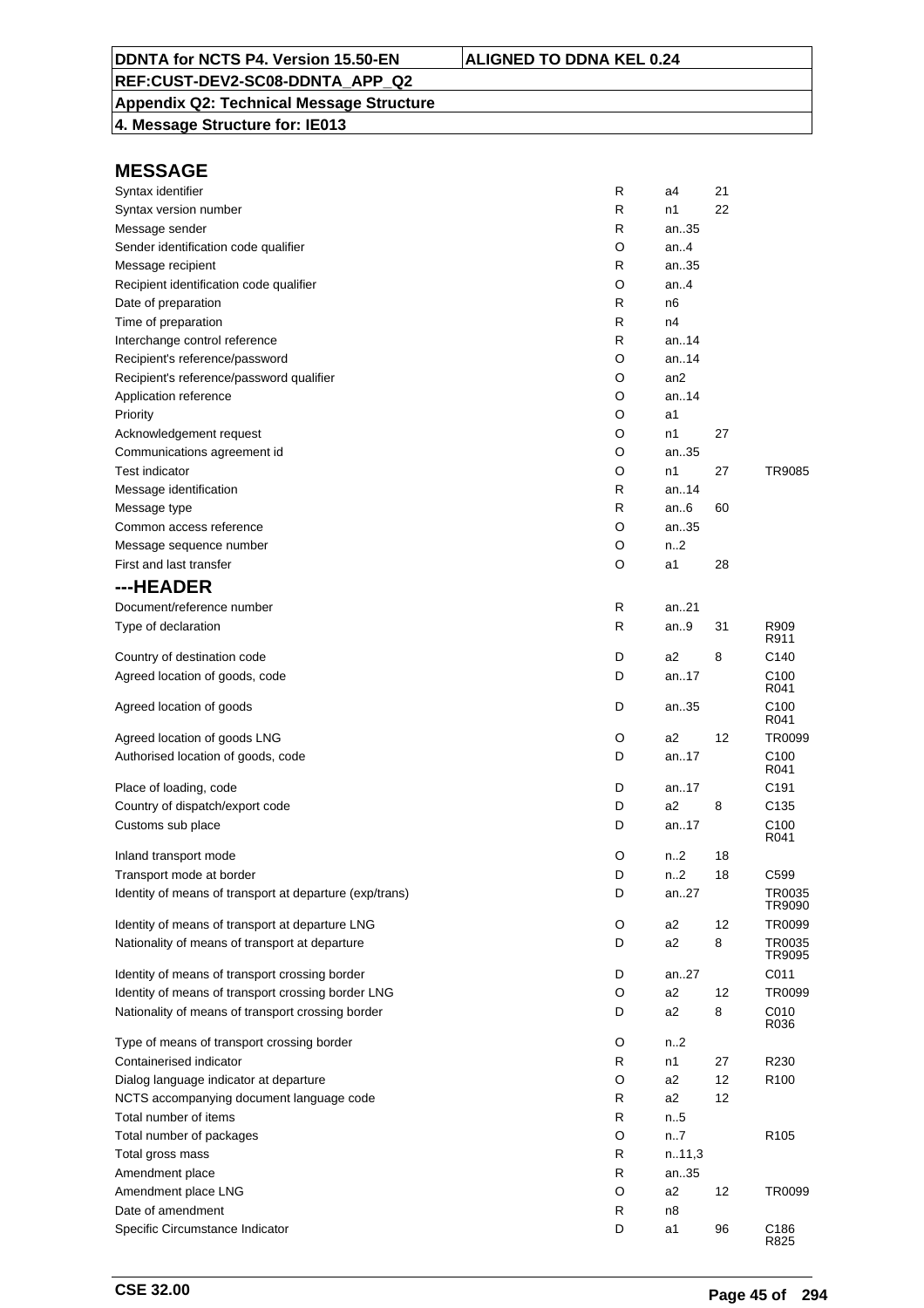| DDNTA for NCTS P4. Version 15.50-EN             | <b>ALIGNED TO DDNA KEL 0.24</b> |            |         |                          |
|-------------------------------------------------|---------------------------------|------------|---------|--------------------------|
| REF:CUST-DEV2-SC08-DDNTA_APP_Q2                 |                                 |            |         |                          |
| <b>Appendix Q2: Technical Message Structure</b> |                                 |            |         |                          |
| 4. Message Structure for: IE013                 |                                 |            |         |                          |
|                                                 |                                 |            |         |                          |
| Transport charges/ Method of Payment            | D                               | a1         | 116     | C186                     |
| <b>Commercial Reference Number</b>              | D                               | an70       |         | C186<br>C547<br>R876     |
| Security                                        | O                               | n1         | 117     | R229                     |
| Conveyance reference number                     | D                               | an35       |         | C531                     |
| Place of unloading, code                        | D                               | an35       |         | C186<br>C589             |
| Place of unloading LNG                          | O                               | a2         | 12      | TR0099                   |
| ---(PRINCIPAL) TRADER                           |                                 |            |         |                          |
| Name                                            | D                               | an35       |         | C050                     |
| Street and number                               | D                               | an35       |         | C050                     |
| Postal code                                     | D                               | an.9       |         | C050                     |
| City                                            | D                               | an35       |         | C050                     |
| Country code                                    | D                               | a2         | 8       | C050                     |
| <b>NAD LNG</b>                                  | O                               | a2         | 12      | TR0099                   |
| TIN                                             | D                               | an17       |         | C111<br>C236             |
| Holder ID TIR                                   | D                               | an17       |         | C904                     |
| ---(CONSIGNOR) TRADER                           |                                 |            |         |                          |
| Name                                            | R                               | an35       |         |                          |
| Street and number                               | R                               | an35       |         |                          |
| Postal code                                     | R                               | an.9       |         |                          |
| City                                            | R<br>R                          | an35<br>a2 |         |                          |
| Country code<br><b>NAD LNG</b>                  | O                               | a2         | 8<br>12 | TR0099                   |
| <b>TIN</b>                                      | O                               | an17       |         |                          |
| ---(CONSIGNEE) TRADER                           |                                 |            |         |                          |
| Name                                            | R                               | an35       |         |                          |
| Street and number                               | R                               | an35       |         |                          |
| Postal code                                     | R                               | an9        |         |                          |
| City                                            | R                               | an35       |         |                          |
| Country code                                    | R                               | a2         | 8       |                          |
| <b>NAD LNG</b>                                  | O                               | a2         | 12      | TR0099                   |
| <b>TIN</b>                                      | O                               | an17       |         |                          |
| --- (AUTHORISED CONSIGNEE) TRADER               |                                 |            |         |                          |
| <b>TIN</b>                                      | R                               | an17       |         |                          |
| --- (DEPARTURE) CUSTOMS OFFICE                  |                                 |            |         |                          |
| Reference number                                | R                               | an8        |         | R901                     |
| ---(TRANSIT) CUSTOMS OFFICE                     |                                 |            |         |                          |
| Reference number                                | R                               | an8        |         | R906<br>R907             |
|                                                 |                                 |            |         | R908<br>R910             |
| <b>Arrival Time</b>                             | D                               | n12        |         | C598                     |
|                                                 |                                 |            |         | R660                     |
| ---(DESTINATION) CUSTOMS OFFICE                 |                                 |            |         |                          |
| Reference number                                | R                               | an8        |         | R901<br>R904             |
|                                                 |                                 |            |         | R905                     |
| ---CTL_CONTROL                                  |                                 |            |         |                          |
| Amendment type flag                             | R                               | n1         | 27      | R230<br>R <sub>520</sub> |
| ---CONTROL RESULT                               |                                 |            |         |                          |
| Control result code                             | R                               | an2        | 47      | R903                     |
| Date limit                                      | R                               | n8         |         |                          |
| ---REPRESENTATIVE                               |                                 |            |         |                          |
| Name                                            | R                               | an35       |         |                          |
| Representative capacity                         | O                               | an35       |         |                          |
|                                                 |                                 |            |         |                          |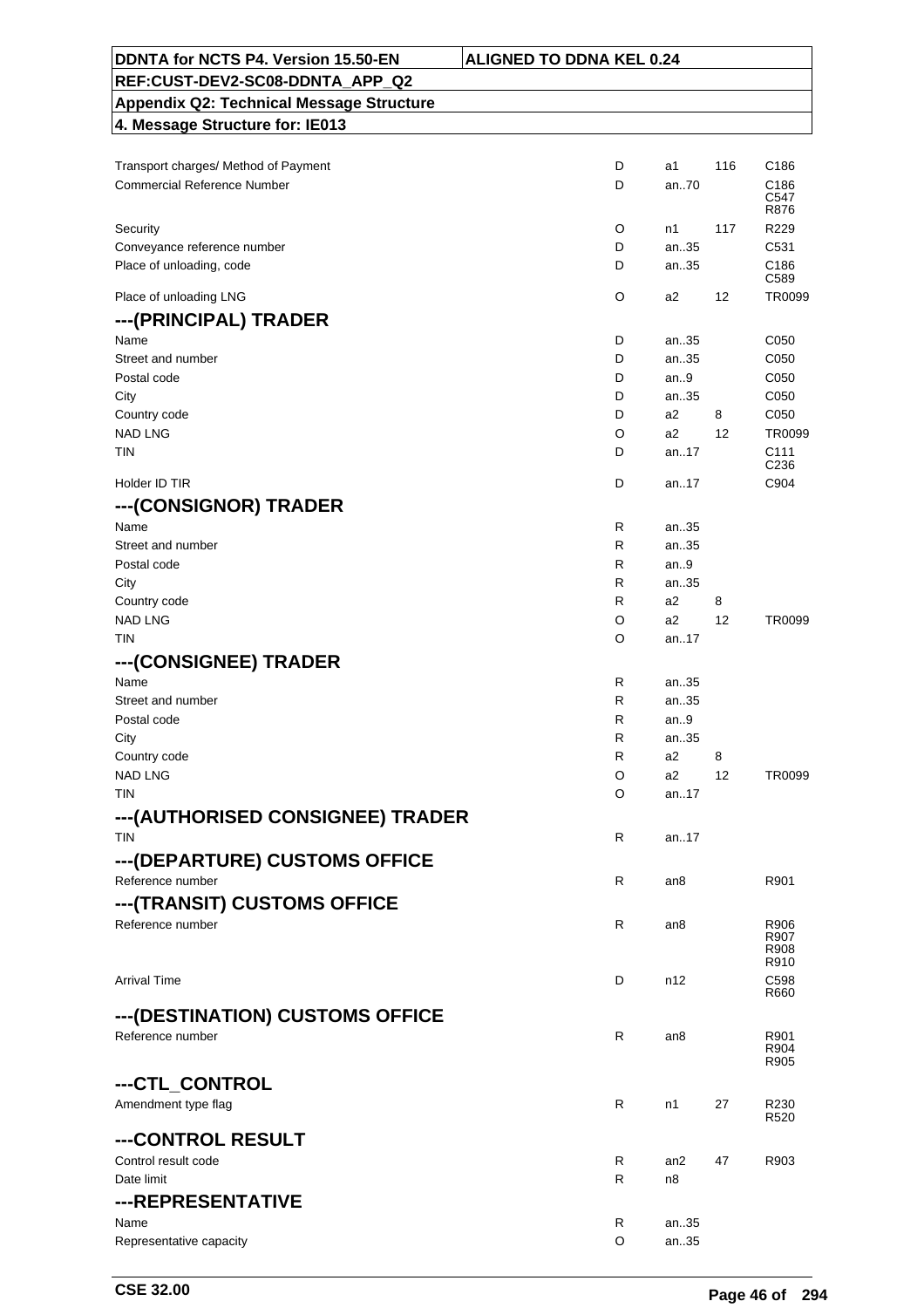| DDNTA for NCTS P4. Version 15.50-EN                            | <b>ALIGNED TO DDNA KEL 0.24</b> |                |          |                          |
|----------------------------------------------------------------|---------------------------------|----------------|----------|--------------------------|
| REF:CUST-DEV2-SC08-DDNTA APP Q2                                |                                 |                |          |                          |
| <b>Appendix Q2: Technical Message Structure</b>                |                                 |                |          |                          |
| 4. Message Structure for: IE013                                |                                 |                |          |                          |
|                                                                |                                 |                |          |                          |
| Representative capacity LNG                                    | O                               | a <sub>2</sub> | 12       | TR0099                   |
| ---SEALS INFO                                                  |                                 |                |          |                          |
| Seals number                                                   | R                               | n.4            |          |                          |
| ------SEALS ID                                                 |                                 |                |          |                          |
| Seals identity                                                 | R                               | an.20          |          |                          |
| Seals identity LNG                                             | O                               | a2             | 12       | TR0099                   |
| ---GUARANTEE                                                   |                                 |                |          |                          |
| Guarantee type                                                 | $\mathsf{R}$                    | an1            | 51       | C900                     |
| ------GUARANTEE REFERENCE                                      |                                 |                |          |                          |
| Guarantee reference number (GRN)                               | D                               | an24           |          | C <sub>125</sub>         |
|                                                                |                                 |                |          | TR0301                   |
| Other guarantee reference                                      | D                               | an35           |          | C <sub>130</sub><br>R900 |
| Access code                                                    | D                               | an4            |          | C086                     |
| --------VALIDITY LIMITATION EC                                 |                                 |                |          |                          |
| Not valid for EC                                               | $\mathsf{R}$                    | n1             | 27       | R230                     |
| --------VALIDITY LIMITATION NON EC                             |                                 |                |          |                          |
| Not valid for other contracting parties                        | R                               | a2             | 71       | R <sub>231</sub>         |
| ---GOODS ITEM                                                  |                                 |                |          |                          |
|                                                                | R                               | n.5            |          |                          |
| Item number                                                    |                                 |                |          | R005<br>R007             |
| Commodity code                                                 | D                               | an22           |          | C015                     |
|                                                                |                                 |                |          | R060<br>R470             |
| Type of declaration                                            | D                               | an.9           | 31       | C045                     |
| Goods description                                              | R                               | an280          |          |                          |
| Goods description LNG                                          | O                               | a2             | 12       | TR0099                   |
| Gross mass                                                     | O                               | n.11,3         |          | R700                     |
| Net mass                                                       | O                               | n.11,3<br>a2   |          |                          |
| Country of dispatch/export code<br>Country of destination code | D<br>D                          | a2             | 8<br>8   | C <sub>135</sub><br>C140 |
| Transport charges/ Method of Payment                           | D                               | a1             | 116      | C186                     |
|                                                                |                                 |                |          | C576<br>TR9120           |
| <b>Commercial Reference Number</b>                             | D                               | an.70          |          | C547                     |
| UN dangerous goods code                                        | O                               | an4            | 101      | C186                     |
| ------PREVIOUS ADMINISTRATIVE REFERENCES                       |                                 |                |          |                          |
| Previous document type                                         | R                               | an6            | 14       | R020                     |
|                                                                |                                 |                |          | TR0100                   |
| Previous document reference                                    | R                               | an35           |          |                          |
| Previous document reference LNG                                | O                               | a <sub>2</sub> | 12       | TR0099                   |
| Complement of information<br>Complement of information LNG     | O<br>O                          | an26<br>a2     | 12       | TR0099                   |
|                                                                |                                 |                |          |                          |
| ------PRODUCED DOCUMENTS/CERTIFICATES                          |                                 |                |          |                          |
| Document type                                                  | R                               | an4            | 13       | C901<br>TR0103           |
| Document reference                                             | D                               | an35           |          | C902                     |
| Document reference LNG                                         | O                               | a <sub>2</sub> | 12       | TR0099                   |
| Complement of information                                      | O                               | an26           |          |                          |
| Complement of information LNG                                  | O                               | a2             | 12       | TR0099                   |
| ------SPECIAL MENTIONS                                         |                                 |                |          |                          |
| Additional information                                         | O                               | an70           |          |                          |
| <b>Additional information LNG</b>                              | O                               | a <sub>2</sub> | 12       | TR0099                   |
| Additional information coded<br>Export from EC                 | O<br>D                          | an $.5$<br>n1  | 39<br>27 | TR0101<br>C075           |
|                                                                |                                 |                |          | R075                     |
| Export from country                                            | D                               | a2             | 63       | C075                     |
|                                                                |                                 |                |          | R075                     |

#### **------(CONSIGNOR) TRADER**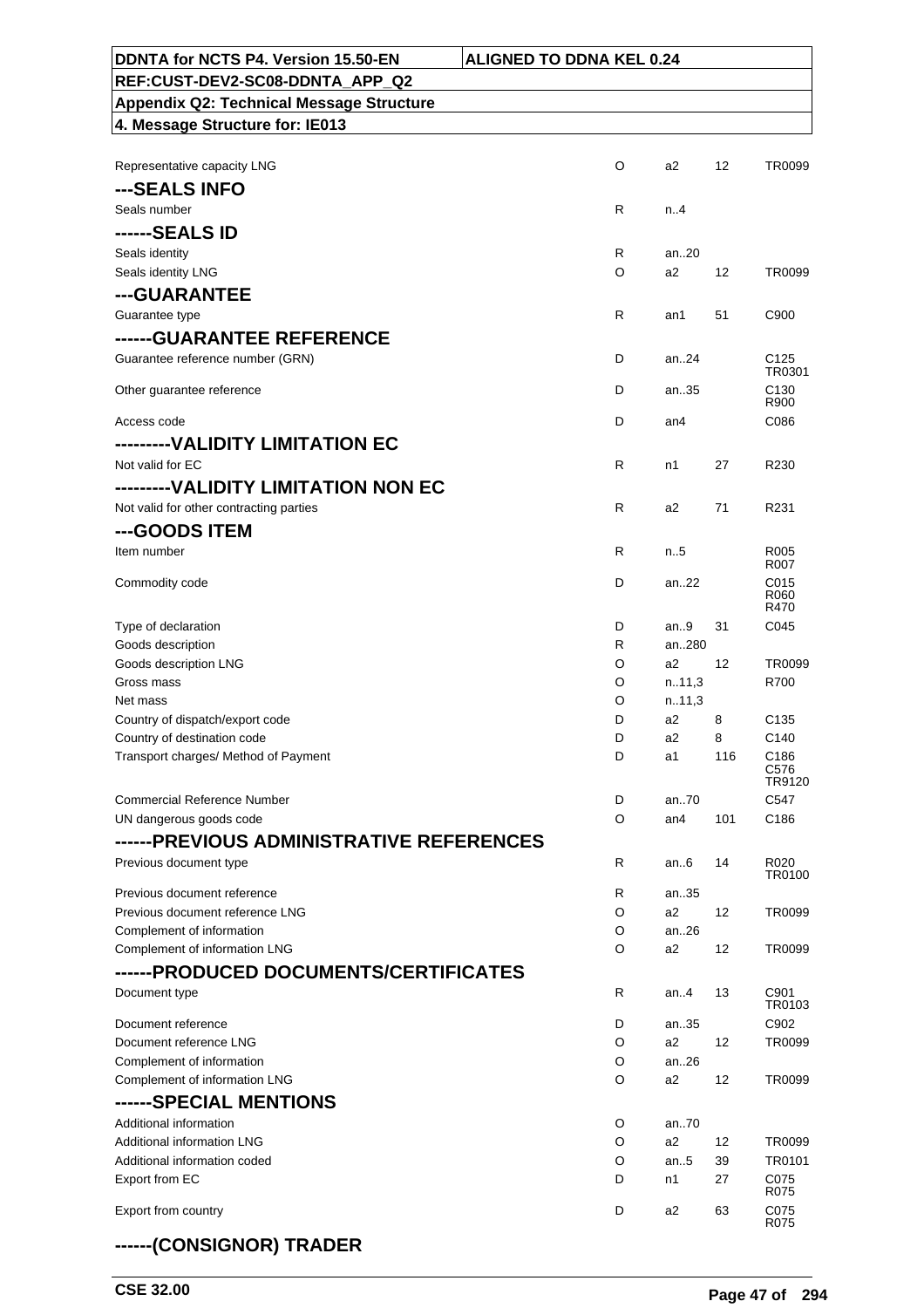| DDNTA for NCTS P4. Version 15.50-EN             | <b>ALIGNED TO DDNA KEL 0.24</b> |                |    |                  |
|-------------------------------------------------|---------------------------------|----------------|----|------------------|
| REF:CUST-DEV2-SC08-DDNTA_APP_Q2                 |                                 |                |    |                  |
| <b>Appendix Q2: Technical Message Structure</b> |                                 |                |    |                  |
| 4. Message Structure for: IE013                 |                                 |                |    |                  |
|                                                 |                                 |                |    |                  |
| Name                                            | R                               | an35           |    |                  |
| Street and number                               | R                               | an35           |    |                  |
| Postal code                                     | R                               | an.9           |    |                  |
| City                                            | R                               | an35           |    |                  |
| Country code                                    | R                               | a2             | 8  |                  |
| <b>NAD LNG</b>                                  | O                               | a2             | 12 | TR0099           |
| TIN                                             | O                               | an17           |    |                  |
| ------(CONSIGNEE) TRADER                        |                                 |                |    |                  |
| Name                                            | R                               | an35           |    |                  |
| Street and number                               | R                               | an35           |    |                  |
| Postal code                                     | R                               | an.9           |    |                  |
| City                                            | R                               | an35           |    |                  |
| Country code                                    | R                               | a2             | 8  |                  |
| <b>NAD LNG</b>                                  | O                               | a2             | 12 | TR0099           |
| <b>TIN</b>                                      | O                               | an.17          |    |                  |
| ------CONTAINERS                                |                                 |                |    |                  |
| Container number                                | R                               | an17           |    |                  |
|                                                 |                                 |                |    |                  |
| ------PACKAGES                                  |                                 |                |    |                  |
| Marks & numbers of packages                     | D                               | an42           |    | C060             |
| Marks & numbers of packages LNG                 | O                               | a2             | 12 | TR0099           |
| Kind of packages                                | R                               | an.3           | 17 |                  |
| Number of packages                              | D                               | n.5            |    | C060<br>R021     |
|                                                 |                                 |                |    | TR0022           |
| Number of pieces                                | D                               | n5             |    | C060             |
| -----SGI CODES                                  |                                 |                |    |                  |
| Sensitive goods code                            | O                               | n2             | 64 | R <sub>156</sub> |
| Sensitive quantity                              | R                               | n.11,3         |    |                  |
| ------(CONSIGNOR-SECURITY) TRADER               |                                 |                |    |                  |
| Name                                            | D                               | an35           |    | C501             |
| Street and number                               | D                               | an35           |    | C501             |
| Postal code                                     | D                               | an $9$         |    | C <sub>501</sub> |
| City                                            | D                               | an35           |    | C501             |
| Country code                                    | D                               | a <sub>2</sub> | 8  | C <sub>501</sub> |
| <b>NAD LNG</b>                                  | O                               | a2             | 12 | TR0099           |
| <b>TIN</b>                                      | D                               | an17           |    | C572             |
| ------(CONSIGNEE-SECURITY) TRADER               |                                 |                |    |                  |
| Name                                            | D                               | an35           |    | C501             |
| Street and number                               | D                               | an35           |    | C501             |
| Postal code                                     | D                               | an.9           |    | C501             |
| City                                            | D                               | an35           |    | C501             |
| Country code                                    | D                               | a <sub>2</sub> | 8  | C501             |
| <b>NAD LNG</b>                                  | O                               | a2             | 12 | TR0099           |
| <b>TIN</b>                                      | D                               | an17           |    | C596             |
| ---ITINERARY                                    |                                 |                |    |                  |
| Country of routing code                         | R                               | a2             | 8  |                  |
| ---(CARRIER) TRADER                             |                                 |                |    |                  |
| Name                                            | D                               | an35           |    | C501             |
| Street and number                               | D                               | an35           |    | C501             |
| Postal code                                     | D                               | an.9           |    | C501             |
| City                                            | D                               | an35           |    | C501             |
| Country code                                    | D                               | a2             | 8  | C501             |
| <b>NAD LNG</b>                                  | O                               | a2             | 12 | TR0099           |
| <b>TIN</b>                                      | O                               | an17           |    |                  |
| --- (CONSIGNOR-SECURITY) TRADER                 |                                 |                |    |                  |
| Name                                            | D                               | an35           |    | C501             |
| Street and number                               | D                               | an35           |    | C501             |
|                                                 |                                 |                |    |                  |

 $\overline{\phantom{a}}$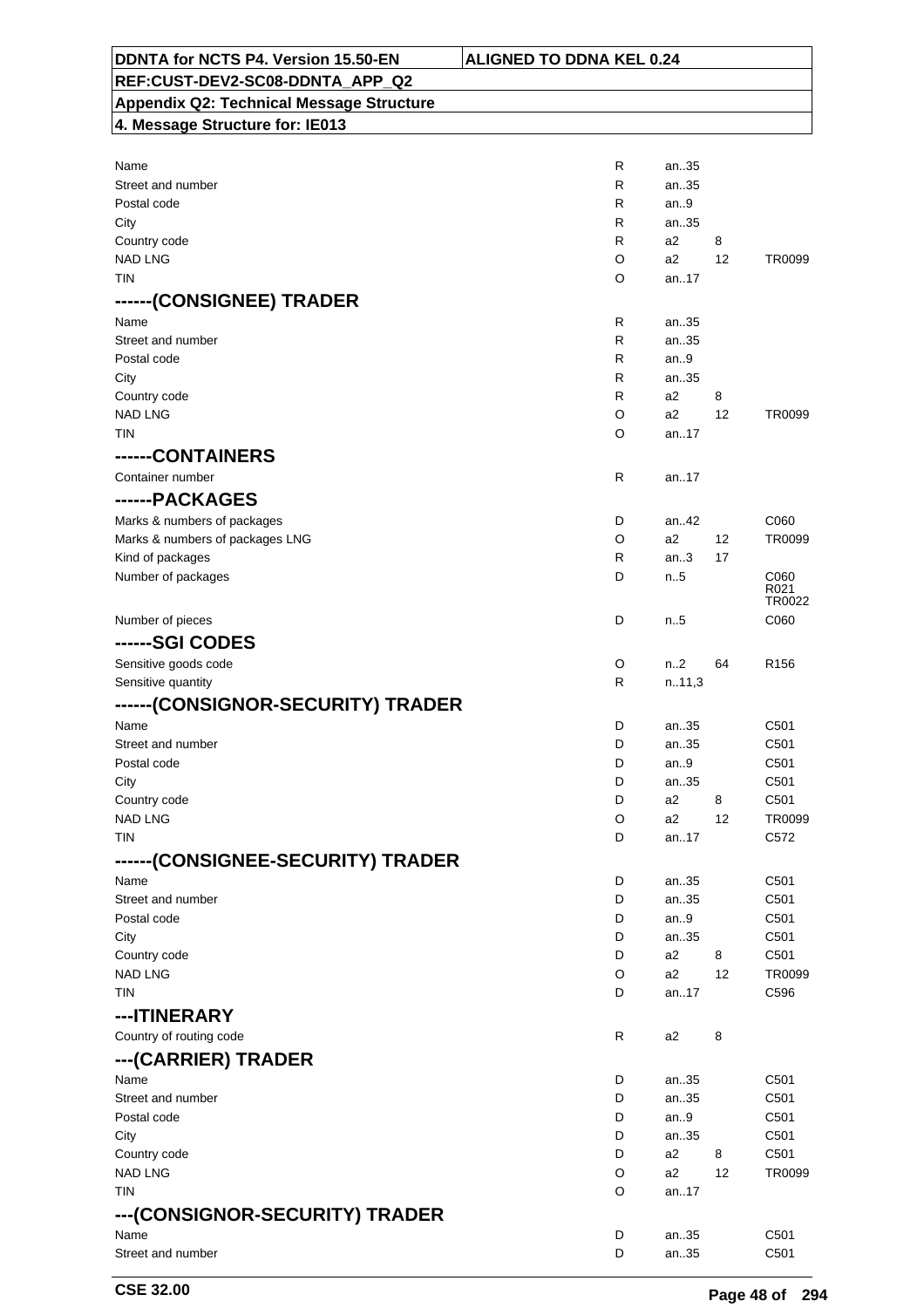| DDNTA for NCTS P4. Version 15.50-EN             | <b>ALIGNED TO DDNA KEL 0.24</b> |           |    |                  |
|-------------------------------------------------|---------------------------------|-----------|----|------------------|
| REF:CUST-DEV2-SC08-DDNTA APP Q2                 |                                 |           |    |                  |
| <b>Appendix Q2: Technical Message Structure</b> |                                 |           |    |                  |
| 4. Message Structure for: IE013                 |                                 |           |    |                  |
|                                                 |                                 |           |    |                  |
| Postal code                                     | D                               | an.9      |    | C <sub>501</sub> |
| City                                            | D                               | an.35     |    | C <sub>501</sub> |
| Country code                                    | D                               | a2        | 8  | C <sub>501</sub> |
| <b>NAD LNG</b>                                  | O                               | a2        | 12 | TR0099           |
| TIN                                             | D                               | an. $.17$ |    | C <sub>572</sub> |
| ---(CONSIGNEE-SECURITY) TRADER                  |                                 |           |    |                  |
| Name                                            | D                               | an35      |    | C <sub>501</sub> |
| Street and number                               | D                               | an35      |    | C <sub>501</sub> |
| Postal code                                     | D                               | an.9      |    | C <sub>501</sub> |

 City D an..35 C501 Country code Country code C501 NAD LNG 2 12 TR0099 TIN D an..17 C596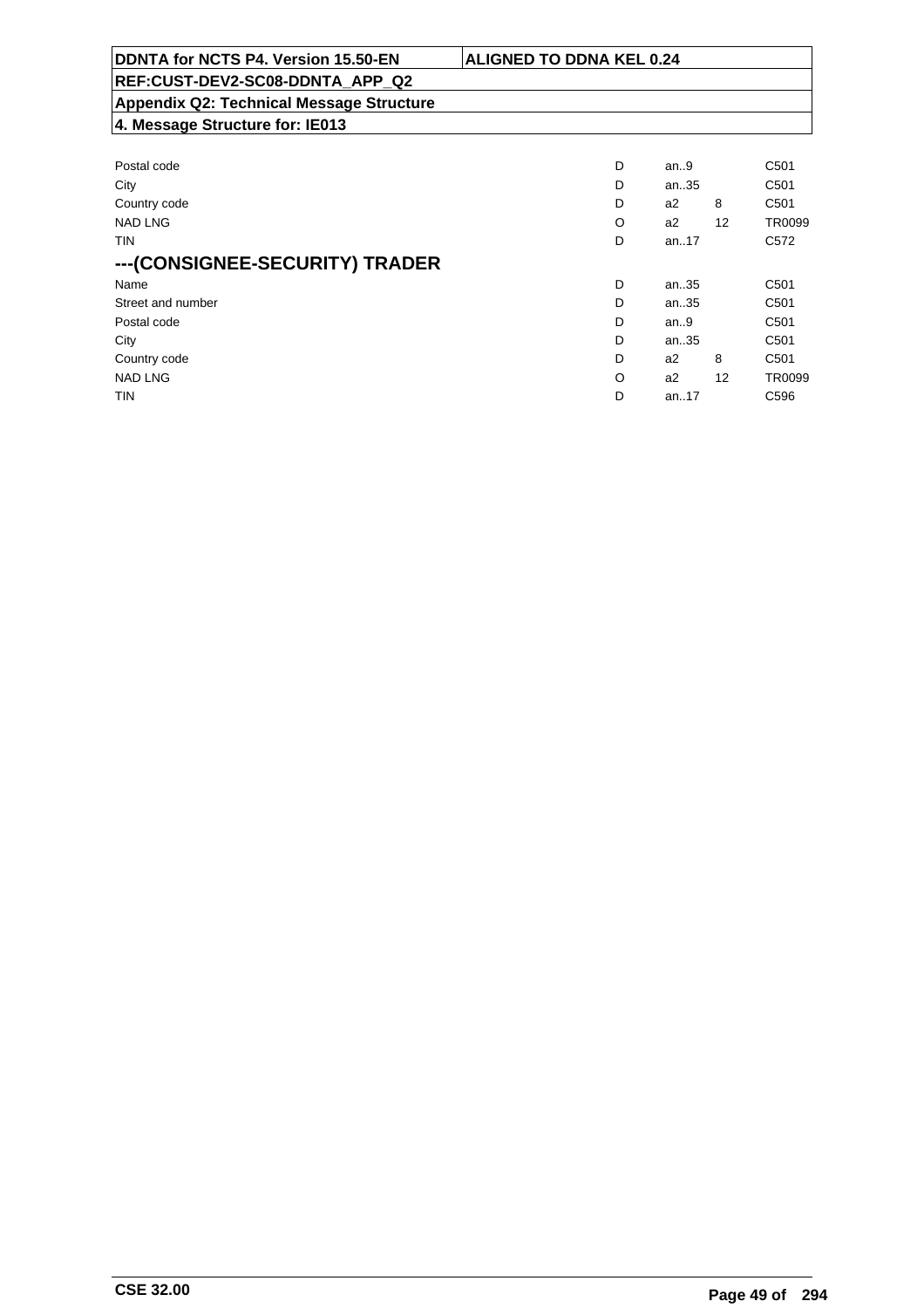| <b>DDNTA for NCTS P4. Version 15.50-EN</b> | <b>ALIGNED TO DDNA KEL 0.24</b> |
|--------------------------------------------|---------------------------------|
| <b>REF:CUST-DEV2-SC08-DDNTA APP Q2</b>     |                                 |
|                                            |                                 |

**Appendix Q2: Technical Message Structure**

**4. Message Structure for: IE014**

| <b>IE014</b>          | (CC014A)                       | <b>DECLARATION CANCELLATION</b><br><b>IREQUEST</b> |    | (E_DEC_CAN) |
|-----------------------|--------------------------------|----------------------------------------------------|----|-------------|
|                       |                                |                                                    |    |             |
| MESSAGE               |                                |                                                    | 1x | R           |
| ---HEADER             |                                |                                                    | 1x | R           |
| ---(PRINCIPAL) TRADER |                                |                                                    | 1x | R           |
|                       | --- (DEPARTURE) CUSTOMS OFFICE |                                                    | 1x | R           |
|                       |                                |                                                    |    |             |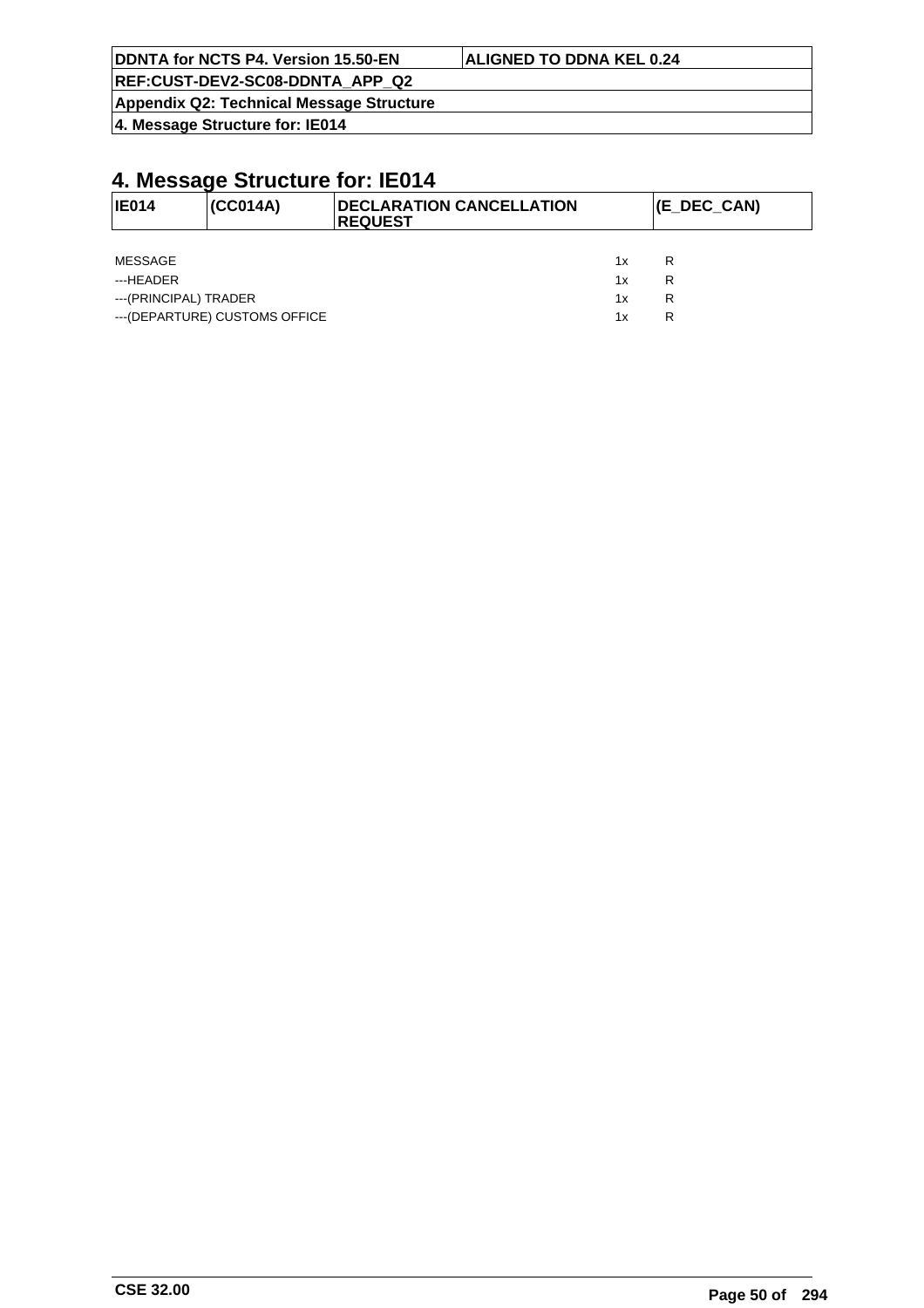**Appendix Q2: Technical Message Structure 4. Message Structure for: IE014**

| Syntax identifier                        | R | a4               | 21 |                  |
|------------------------------------------|---|------------------|----|------------------|
| Syntax version number                    | R | n1               | 22 |                  |
| Message sender                           | R | an35             |    |                  |
| Sender identification code qualifier     | O | an.4             |    |                  |
| Message recipient                        | R | an35             |    |                  |
| Recipient identification code qualifier  | O | an.4             |    |                  |
| Date of preparation                      | R | n <sub>6</sub>   |    |                  |
| Time of preparation                      | R | n4               |    |                  |
| Interchange control reference            | R | an14             |    |                  |
| Recipient's reference/password           | O | an.14            |    |                  |
| Recipient's reference/password qualifier | O | an <sub>2</sub>  |    |                  |
| Application reference                    | O | an.14            |    |                  |
| Priority                                 | O | a1               |    |                  |
| Acknowledgement request                  | O | n1               | 27 |                  |
| Communications agreement id              | O | an35             |    |                  |
| <b>Test indicator</b>                    | O | n1               | 27 | TR9085           |
| Message identification                   | R | an14             |    |                  |
| Message type                             | R | an.6             | 60 |                  |
| Common access reference                  | O | an35             |    |                  |
| Message sequence number                  | O | n <sub>1</sub> 2 |    |                  |
| First and last transfer                  | O | a1               | 28 |                  |
| ---HEADER                                |   |                  |    |                  |
| Document/reference number                | R | an.21            |    |                  |
| Date of cancellation request             | R | n <sub>8</sub>   |    |                  |
| Cancellation reason                      | R | an350            |    |                  |
| Cancellation reason LNG                  | O | a2               | 12 | TR0099           |
| ---(PRINCIPAL) TRADER                    |   |                  |    |                  |
| Name                                     | D | an35             |    | C <sub>160</sub> |
| Street and number                        | D | an35             |    | C <sub>160</sub> |
| Postal code                              | D | an.9             |    | C <sub>160</sub> |
| City                                     | D | an35             |    | C <sub>160</sub> |
| Country code                             | D | a2               | 8  | C <sub>160</sub> |
| <b>NAD LNG</b>                           | O | a2               | 12 | TR0099           |
| TIN                                      | O | an.17            |    | R <sub>174</sub> |
| Holder ID TIR                            | D | an17             |    | C904             |
| ---(DEPARTURE) CUSTOMS OFFICE            |   |                  |    |                  |
| Reference number                         | R | an <sub>8</sub>  |    |                  |
|                                          |   |                  |    |                  |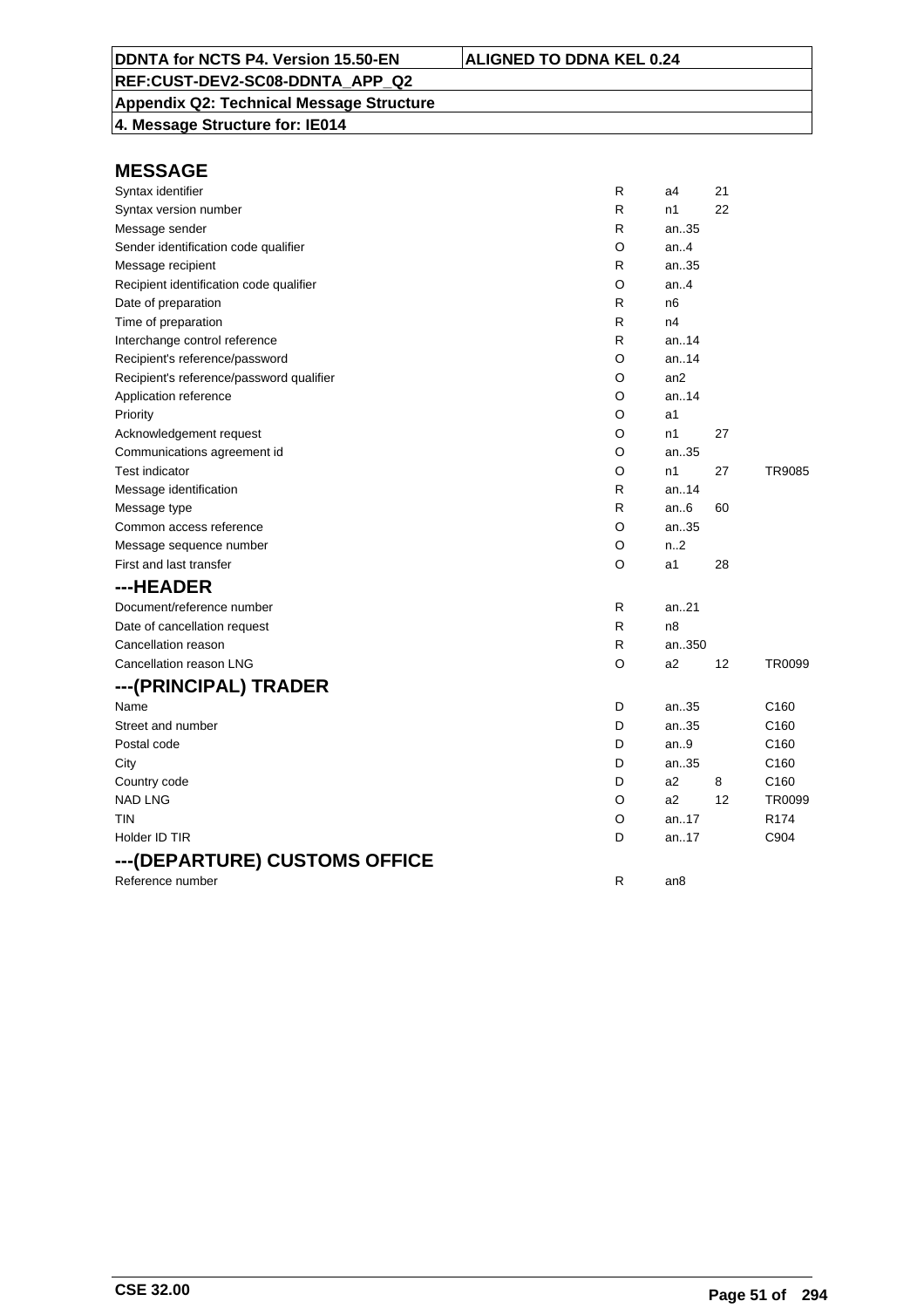**Appendix Q2: Technical Message Structure**

**4. Message Structure for: IE015**

| <b>IE015</b>             | (CC015B)                                 | <b>DECLARATION DATA</b> |      |         | (E DEC DAT)      |
|--------------------------|------------------------------------------|-------------------------|------|---------|------------------|
|                          |                                          |                         |      |         |                  |
| <b>MESSAGE</b>           |                                          |                         | 1x   | R       |                  |
| ---HEADER                |                                          |                         | 1x   | R       |                  |
| --- (PRINCIPAL) TRADER   |                                          |                         | 1x   | R       |                  |
| --- (CONSIGNOR) TRADER   |                                          |                         | 1x   | O       | R010             |
| --- (CONSIGNEE) TRADER   |                                          |                         | 1x   | D       | C001 R011        |
|                          | --- (AUTHORISED CONSIGNEE) TRADER        |                         | 1x   | O       | R015             |
|                          | --- (DEPARTURE) CUSTOMS OFFICE           |                         | 1x   | R       |                  |
|                          | --- (TRANSIT) CUSTOMS OFFICE             |                         | 9x   | D       | C030 R902        |
|                          | --- (DESTINATION) CUSTOMS OFFICE         |                         | 1x   | R       |                  |
| ---CONTROL RESULT        |                                          |                         | 1x   | O       | R <sub>160</sub> |
| ---REPRESENTATIVE        |                                          |                         | 1x   | O       |                  |
| --- SEALS INFO           |                                          |                         | 1x   | $\circ$ | R <sub>165</sub> |
| ------SEALS ID           |                                          |                         | 99x  | R.      |                  |
| ---GUARANTEE             |                                          |                         | 9x   | R       |                  |
|                          | ------ GUARANTEE REFERENCE               |                         | 99x  | D       | C085             |
|                          | ---------VALIDITY LIMITATION EC          |                         | 1x   | O       |                  |
|                          | --------VALIDITY LIMITATION NON EC       |                         | 99x  | O       |                  |
| --- GOODS ITEM           |                                          |                         | 999x | R       |                  |
|                          | ------PREVIOUS ADMINISTRATIVE REFERENCES |                         | 9x   | D       | C035             |
|                          | ------PRODUCED DOCUMENTS/CERTIFICATES    |                         | 99x  | D       | C547 C903        |
| ------SPECIAL MENTIONS   |                                          |                         | 99x  | O       | R027             |
| ------(CONSIGNOR) TRADER |                                          |                         | 1x   | O       | R010             |
| ------(CONSIGNEE) TRADER |                                          |                         | 1x   | D       | C002 R011        |
| -----CONTAINERS          |                                          |                         | 99x  | D       | C055             |
| ------PACKAGES           |                                          |                         | 99x  | R       |                  |
| ------SGI CODES          |                                          |                         | 9x   | O       | R <sub>155</sub> |
|                          | ------(CONSIGNOR-SECURITY) TRADER        |                         | 1x   | D       | C186 C187        |
|                          | ------(CONSIGNEE-SECURITY) TRADER        |                         | 1x   | D       | C186 C188        |
| --- ITINERARY            |                                          |                         | 99x  | D       | C186 C587        |
| --- (CARRIER) TRADER     |                                          |                         | 1x   | D       | C186 R181        |
|                          | --- (CONSIGNOR-SECURITY) TRADER          |                         | 1x   | D       | C186 C187        |
|                          | --- (CONSIGNEE-SECURITY) TRADER          |                         | 1x   | D       | C186 C188        |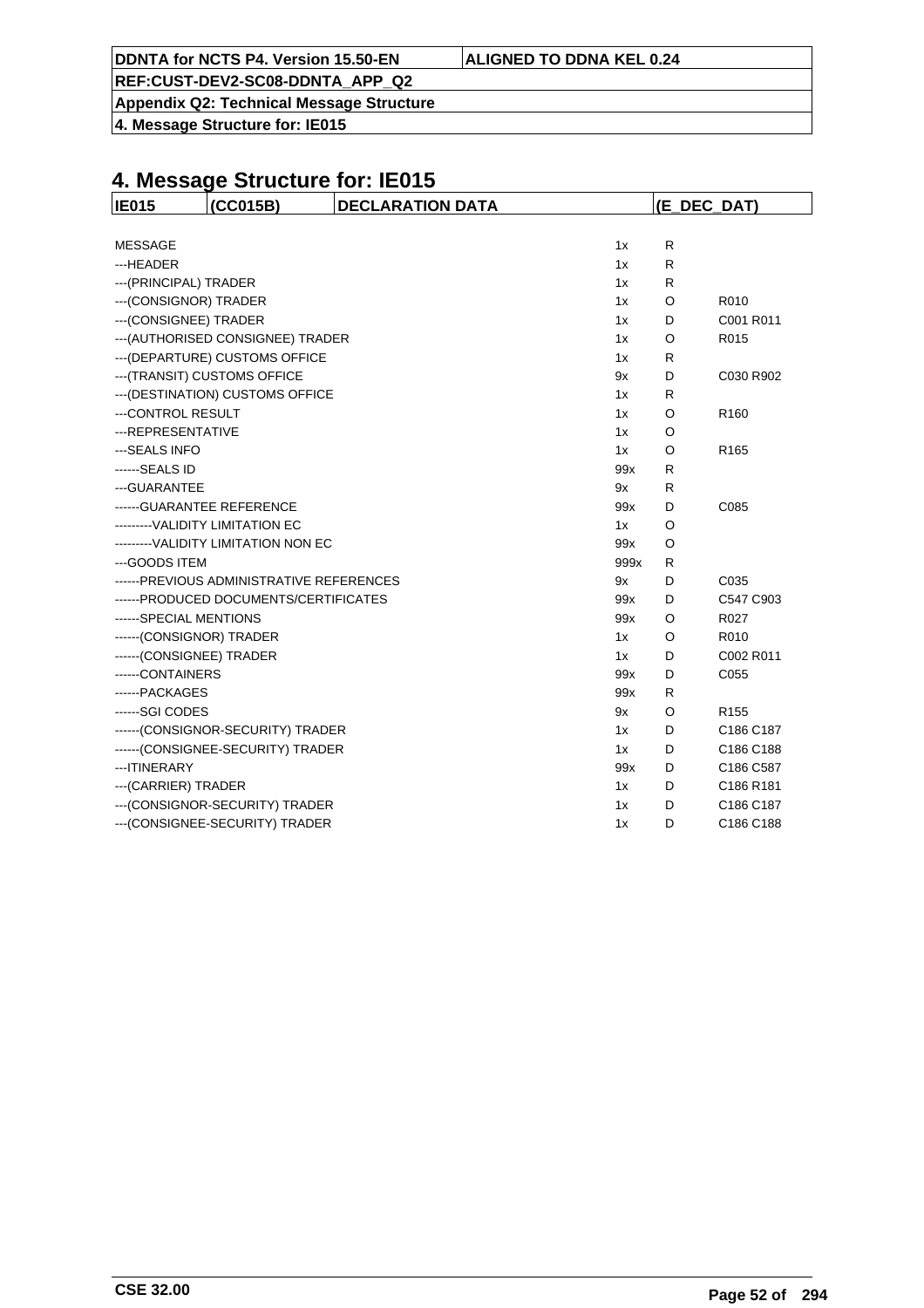#### **Appendix Q2: Technical Message Structure 4. Message Structure for: IE015**

| Syntax identifier                                        | R      | a4                   | 21       |                          |
|----------------------------------------------------------|--------|----------------------|----------|--------------------------|
| Syntax version number                                    | R      | n1                   | 22       |                          |
| Message sender                                           | R      | an35                 |          |                          |
| Sender identification code qualifier                     | O      | an4                  |          |                          |
| Message recipient                                        | R      | an35                 |          |                          |
| Recipient identification code qualifier                  | O      | an.4                 |          |                          |
| Date of preparation                                      | R      | n6                   |          |                          |
| Time of preparation                                      | R      | n4                   |          |                          |
| Interchange control reference                            | R      | an14                 |          |                          |
| Recipient's reference/password                           | O      | an14                 |          |                          |
| Recipient's reference/password qualifier                 | O      | an2                  |          |                          |
| Application reference                                    | O      | an. $.14$            |          |                          |
| Priority                                                 | O      | a1                   |          |                          |
| Acknowledgement request                                  | O      | n1                   | 27       |                          |
| Communications agreement id                              | O      | an35                 |          |                          |
| <b>Test indicator</b>                                    | O      | n1                   | 27       | TR9085                   |
| Message identification                                   | R      | an14                 |          |                          |
| Message type                                             | R      | an $6$               | 60       |                          |
| Common access reference                                  | O      | an35                 |          |                          |
| Message sequence number                                  | O      | n2                   |          |                          |
| First and last transfer                                  | O      | a1                   | 28       |                          |
| ---HEADER                                                |        |                      |          |                          |
| Reference number                                         | R      | an22                 |          |                          |
| Type of declaration                                      | R      | an9                  | 31       | R909<br>R911             |
| Country of destination code                              | D      | a2                   | 8        | C <sub>140</sub>         |
| Agreed location of goods, code                           | D      | an17                 |          | C <sub>100</sub><br>R041 |
| Agreed location of goods                                 | D      | an35                 |          | C <sub>100</sub><br>R041 |
| Agreed location of goods LNG                             | O      | a2                   | 12       | TR0099                   |
| Authorised location of goods, code                       | D      | an17                 |          | C <sub>100</sub><br>R041 |
| Place of loading, code                                   | D      | an17                 |          | C <sub>191</sub>         |
| Country of dispatch/export code                          | D      | a2                   | 8        | C <sub>135</sub>         |
| Customs sub place                                        | D      | an.17                |          | C <sub>100</sub><br>R041 |
| Inland transport mode                                    | O      | n2                   | 18       |                          |
| Transport mode at border                                 | D      | n.2                  | 18       | C599                     |
| Identity of means of transport at departure (exp/trans)  | D      | an27                 |          | TR0035<br>TR9090         |
| Identity of means of transport at departure LNG          | O      | a2                   | 12       | TR0099                   |
| Nationality of means of transport at departure           | D      | a <sub>2</sub>       | 8        | TR0035<br>TR9095         |
| Identity of means of transport crossing border           | D      | an27                 |          | C011                     |
| Identity of means of transport crossing border LNG       | O      | a <sub>2</sub>       | 12       | TR0099                   |
| Nationality of means of transport crossing border        | D      | a <sub>2</sub>       | 8        | C010<br>R036             |
| Type of means of transport crossing border               | O      | n.2                  |          |                          |
| Containerised indicator                                  | R      | n1                   | 27       | R230                     |
| Dialog language indicator at departure                   | O      | a <sub>2</sub>       | 12       | R <sub>100</sub>         |
| NCTS accompanying document language code                 | R      | a <sub>2</sub>       | 12       |                          |
| Total number of items                                    | R      | n.5                  |          |                          |
| Total number of packages                                 | O      | n7                   |          |                          |
| Total gross mass                                         | R      | n.11,3               |          |                          |
| Declaration date                                         | R      | n8                   |          |                          |
| Declaration place                                        | R      | an35                 |          |                          |
| Declaration place LNG<br>Specific Circumstance Indicator | O<br>D | a <sub>2</sub><br>a1 | 12<br>96 | TR0099<br>C186<br>R825   |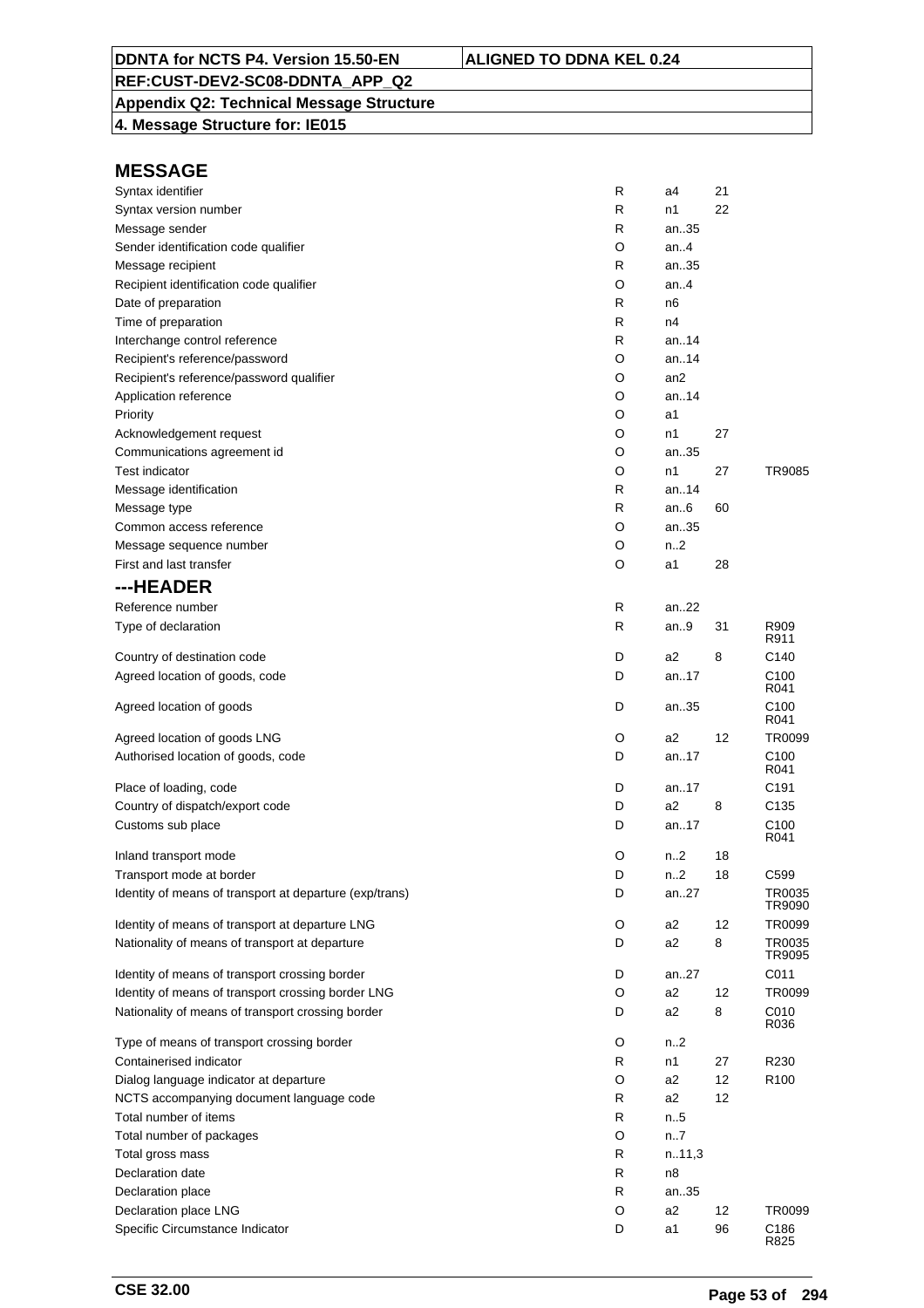| DDNTA for NCTS P4. Version 15.50-EN<br>REF:CUST-DEV2-SC08-DDNTA_APP_Q2 | <b>ALIGNED TO DDNA KEL 0.24</b> |              |                   |                          |
|------------------------------------------------------------------------|---------------------------------|--------------|-------------------|--------------------------|
| <b>Appendix Q2: Technical Message Structure</b>                        |                                 |              |                   |                          |
|                                                                        |                                 |              |                   |                          |
| 4. Message Structure for: IE015                                        |                                 |              |                   |                          |
|                                                                        |                                 |              |                   |                          |
| Transport charges/ Method of Payment                                   | D                               | a1           | 116               | C <sub>186</sub>         |
| <b>Commercial Reference Number</b>                                     | D                               | an70         |                   | C186<br>C547             |
|                                                                        |                                 |              |                   | R876                     |
| Security                                                               | O                               | n1           | 117               | R229                     |
| Conveyance reference number                                            | D                               | an35         |                   | C531                     |
| Place of unloading, code                                               | D                               | an35         |                   | C186<br>C <sub>589</sub> |
| Place of unloading LNG                                                 | O                               | a2           | 12                | TR0099                   |
| ---(PRINCIPAL) TRADER                                                  |                                 |              |                   |                          |
|                                                                        |                                 |              |                   |                          |
| Name<br>Street and number                                              | D<br>D                          | an35<br>an35 |                   | C050                     |
| Postal code                                                            | D                               | an.9         |                   | C050<br>C050             |
| City                                                                   | D                               | an35         |                   | C050                     |
| Country code                                                           | D                               | a2           | 8                 | C050                     |
| <b>NAD LNG</b>                                                         | O                               | a2           | 12                | TR0099                   |
| TIN                                                                    | D                               | an17         |                   | C <sub>111</sub>         |
|                                                                        |                                 |              |                   | C <sub>236</sub>         |
| Holder ID TIR                                                          | D                               | an17         |                   | C904                     |
| ---(CONSIGNOR) TRADER                                                  |                                 |              |                   |                          |
| Name                                                                   | R                               | an35         |                   |                          |
| Street and number                                                      | R                               | an35         |                   |                          |
| Postal code                                                            | R                               | an.9         |                   |                          |
| City                                                                   | R                               | an35         |                   |                          |
| Country code                                                           | R                               | a2           | 8                 |                          |
| <b>NAD LNG</b>                                                         | O                               | a2           | 12                | TR0099                   |
| <b>TIN</b>                                                             | O                               | an17         |                   |                          |
| ---(CONSIGNEE) TRADER                                                  |                                 |              |                   |                          |
| Name                                                                   | R                               | an35         |                   |                          |
| Street and number                                                      | R                               | an35         |                   |                          |
| Postal code                                                            | R                               | an.9         |                   |                          |
| City                                                                   | R                               | an35         |                   |                          |
| Country code                                                           | R                               | a2           | 8                 |                          |
| <b>NAD LNG</b>                                                         | O                               | a2           | 12                | TR0099                   |
| <b>TIN</b>                                                             | O                               | an17         |                   |                          |
| ---(AUTHORISED CONSIGNEE) TRADER                                       |                                 |              |                   |                          |
| <b>TIN</b>                                                             | R                               | an.17        |                   |                          |
|                                                                        |                                 |              |                   |                          |
| --- (DEPARTURE) CUSTOMS OFFICE                                         |                                 |              |                   |                          |
| Reference number                                                       | R                               | an8          |                   | R901                     |
| ---(TRANSIT) CUSTOMS OFFICE                                            |                                 |              |                   |                          |
| Reference number                                                       | R                               | an8          |                   | R906<br>R907             |
|                                                                        |                                 |              |                   | R908                     |
|                                                                        |                                 |              |                   | R910                     |
| <b>Arrival Time</b>                                                    | D                               | n12          |                   | C598<br>R660             |
|                                                                        |                                 |              |                   |                          |
| ---(DESTINATION) CUSTOMS OFFICE                                        |                                 |              |                   |                          |
| Reference number                                                       | R                               | an8          |                   | R901<br>R904             |
|                                                                        |                                 |              |                   | R905                     |
| ---CONTROL RESULT                                                      |                                 |              |                   |                          |
| Control result code                                                    | R                               | an2          | 47                | R903                     |
| Date limit                                                             | R                               | n8           |                   |                          |
| ---REPRESENTATIVE                                                      |                                 |              |                   |                          |
| Name                                                                   | R                               | an35         |                   |                          |
| Representative capacity                                                | O                               | an35         |                   |                          |
| Representative capacity LNG                                            | O                               | a2           | $12 \overline{ }$ | TR0099                   |
| ---SEALS INFO                                                          |                                 |              |                   |                          |
| Seals number                                                           |                                 |              |                   |                          |
|                                                                        | R                               | n.4          |                   |                          |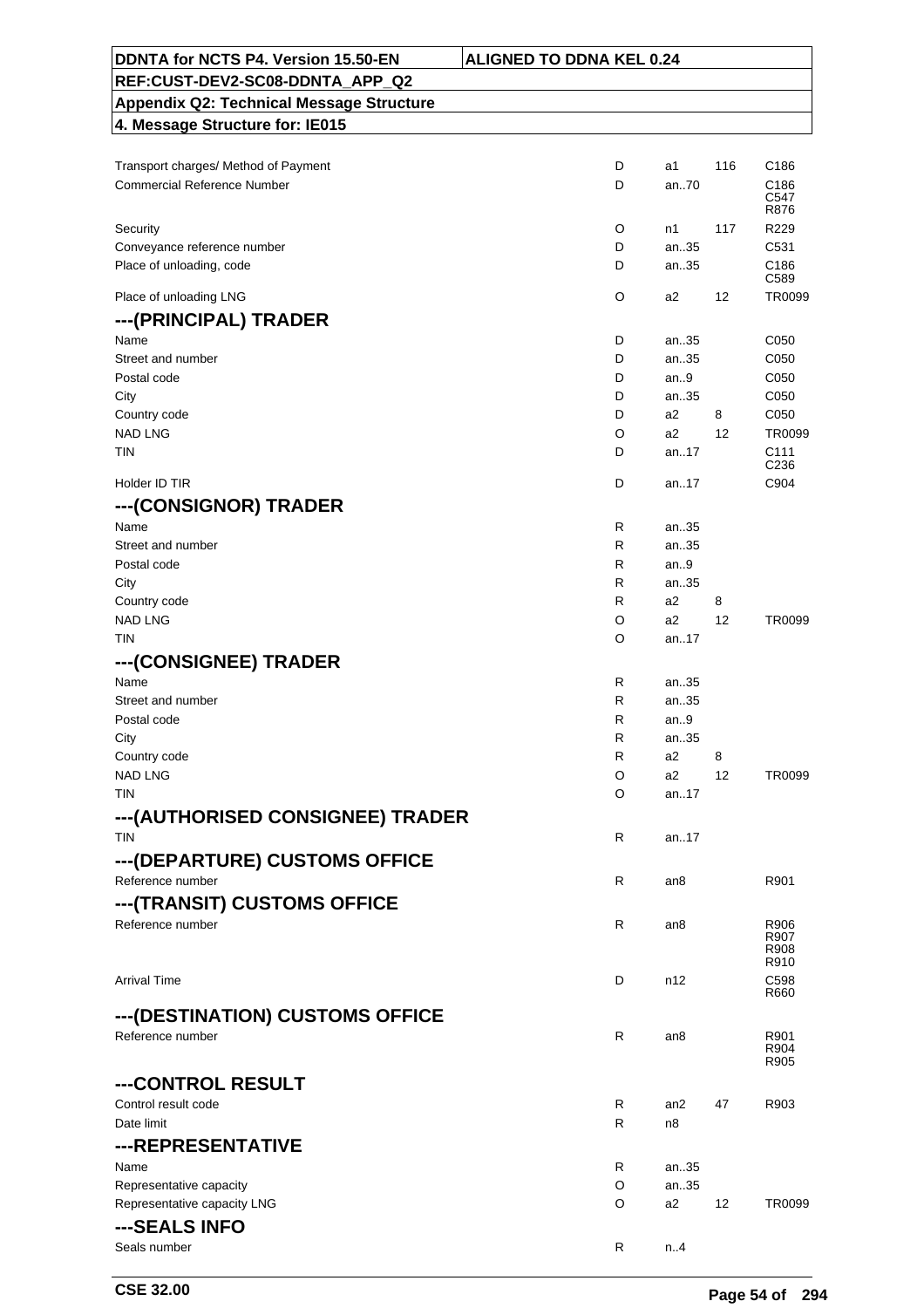# **Appendix Q2: Technical Message Structure**

| ------SEALS ID                           |              |                  |     |                  |
|------------------------------------------|--------------|------------------|-----|------------------|
| Seals identity                           | R            | an.20            |     |                  |
| Seals identity LNG                       | O            | a2               | 12  | TR0099           |
| ---GUARANTEE                             |              |                  |     |                  |
| Guarantee type                           | R            | an1              | 51  | C900             |
| ------GUARANTEE REFERENCE                |              |                  |     |                  |
| Guarantee reference number (GRN)         | D            | an24             |     | C <sub>125</sub> |
|                                          |              |                  |     | TR0301           |
| Other guarantee reference                | D            | an35             |     | C <sub>130</sub> |
| Access code                              | D            |                  |     | R900             |
|                                          |              | an <sub>4</sub>  |     | C086             |
| --------VALIDITY LIMITATION EC           |              |                  |     |                  |
| Not valid for EC                         | R            | n1               | 27  | R <sub>230</sub> |
| --------VALIDITY LIMITATION NON EC       |              |                  |     |                  |
| Not valid for other contracting parties  | $\mathsf{R}$ | a2               | 71  | R231             |
| ---GOODS ITEM                            |              |                  |     |                  |
| Item number                              | R            | n.5              |     | R005             |
|                                          |              |                  |     | R007             |
| Commodity code                           | D            | an22             |     | C015<br>R060     |
|                                          |              |                  |     | R470             |
| Type of declaration                      | D            | an.9             | 31  | C045             |
| Goods description                        | R            | an280            |     |                  |
| Goods description LNG                    | O            | a2               | 12  | TR0099<br>R700   |
| Gross mass<br>Net mass                   | O<br>O       | n.11,3<br>n.11,3 |     |                  |
| Country of dispatch/export code          | D            | a2               | 8   | C <sub>135</sub> |
| Country of destination code              | D            | a2               | 8   | C140             |
| Transport charges/ Method of Payment     | D            | a1               | 116 | C186             |
|                                          |              |                  |     | C576             |
| <b>Commercial Reference Number</b>       | D            | an70             |     | TR9120<br>C186   |
|                                          |              |                  |     | C547             |
|                                          |              |                  |     | R876             |
| UN dangerous goods code                  | O            | an4              | 101 | C186             |
| ------PREVIOUS ADMINISTRATIVE REFERENCES |              |                  |     |                  |
| Previous document type                   | R            | an $6$           | 14  | R020<br>TR0100   |
| Previous document reference              | R            | an35             |     |                  |
| Previous document reference LNG          | O            | a2               | 12  | TR0099           |
| Complement of information                | O            | an26             |     |                  |
| Complement of information LNG            | O            | a2               | 12  | TR0099           |
| ------PRODUCED DOCUMENTS/CERTIFICATES    |              |                  |     |                  |
| Document type                            | R            | an4              | 13  | C901             |
|                                          |              |                  |     | TR0103           |
| Document reference                       | D            | an35             |     | C902             |
| Document reference LNG                   | O            | a2               | 12  | TR0099           |
| Complement of information                | O            | an.26            |     |                  |
| Complement of information LNG            | O            | a2               | 12  | TR0099           |
| ------SPECIAL MENTIONS                   |              |                  |     |                  |
| Additional information                   | O            | an70             |     |                  |
| Additional information LNG               | O            | a2               | 12  | TR0099           |
| Additional information coded             | O            | an.5             | 39  | TR0101           |
| Export from EC                           | D            | n1               | 27  | C075<br>R075     |
| Export from country                      | D            | a2               | 63  | C075             |
|                                          |              |                  |     | R075             |
| ------(CONSIGNOR) TRADER                 |              |                  |     |                  |
| Name                                     | R            | an35             |     |                  |
| Street and number                        | R            | an35             |     |                  |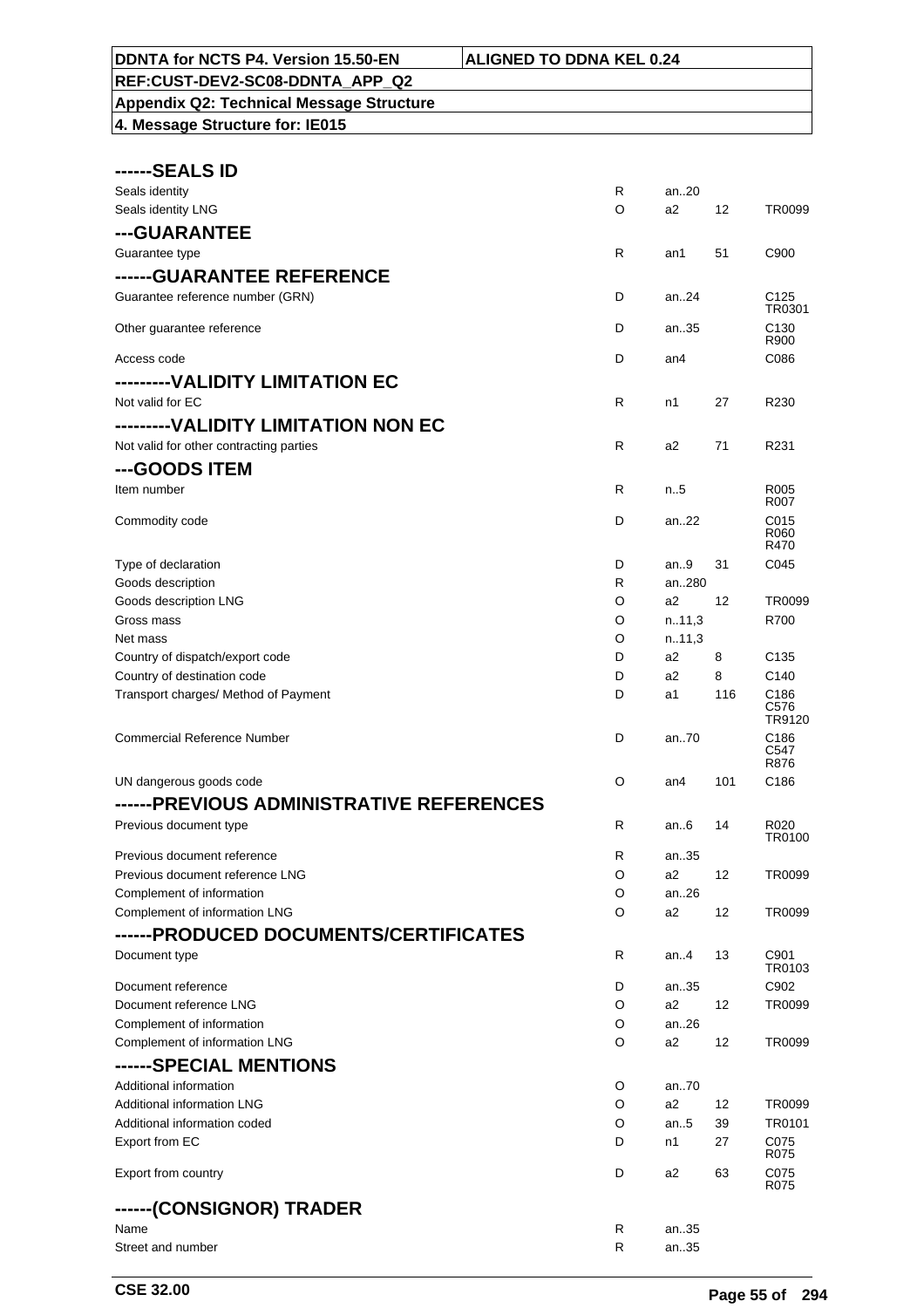| REF:CUST-DEV2-SC08-DDNTA_APP_Q2                                |   |                  |    |                  |
|----------------------------------------------------------------|---|------------------|----|------------------|
| <b>Appendix Q2: Technical Message Structure</b>                |   |                  |    |                  |
| 4. Message Structure for: IE015                                |   |                  |    |                  |
|                                                                |   |                  |    |                  |
| Postal code                                                    | R | an $9$           |    |                  |
| City                                                           | R | an35             |    |                  |
| Country code                                                   | R | a <sub>2</sub>   | 8  |                  |
| <b>NAD LNG</b>                                                 | O | a2               | 12 | <b>TR0099</b>    |
| <b>TIN</b>                                                     | O | an.17            |    |                  |
| ------(CONSIGNEE) TRADER                                       |   |                  |    |                  |
| Name                                                           | R | an35             |    |                  |
| Street and number                                              | R | an35             |    |                  |
| Postal code                                                    | R | an.9             |    |                  |
| City                                                           | R | an35             |    |                  |
| Country code                                                   | R | a2               | 8  |                  |
| <b>NAD LNG</b>                                                 | O | a2               | 12 | TR0099           |
| <b>TIN</b>                                                     | O | an17             |    |                  |
| ------CONTAINERS                                               |   |                  |    |                  |
| Container number                                               | R | an17             |    |                  |
| ------PACKAGES                                                 |   |                  |    |                  |
|                                                                | D |                  |    | C060             |
| Marks & numbers of packages<br>Marks & numbers of packages LNG | O | an42<br>a2       | 12 | <b>TR0099</b>    |
| Kind of packages                                               | R | an.3             | 17 |                  |
| Number of packages                                             | D | n5               |    | C060             |
|                                                                |   |                  |    | R021             |
|                                                                |   |                  |    | TR0022           |
| Number of pieces                                               | D | n.5              |    | C060             |
| -----SGI CODES                                                 |   |                  |    |                  |
| Sensitive goods code                                           | O | n <sub>1</sub> 2 | 64 | R <sub>156</sub> |
| Sensitive quantity                                             | R | n.11,3           |    |                  |
| ------(CONSIGNOR-SECURITY) TRADER                              |   |                  |    |                  |
| Name                                                           | D | an35             |    | C501             |
| Street and number                                              | D | an35             |    | C501             |
| Postal code                                                    | D | an $9$           |    | C501             |
| City                                                           | D | an35             |    | C501             |
| Country code                                                   | D | a2               | 8  | C501             |
| <b>NAD LNG</b>                                                 | O | a2               | 12 | TR0099           |
| <b>TIN</b>                                                     | D | an17             |    | C572             |
| ------(CONSIGNEE-SECURITY) TRADER                              |   |                  |    |                  |
| Name                                                           | D | an35             |    | C501             |
| Street and number                                              | D | an35             |    | C501             |
| Postal code                                                    | D | an.9             |    | C501             |
| City                                                           | D | an35             |    | C501             |
| Country code                                                   | D | a2               | 8  | C501             |
| <b>NAD LNG</b>                                                 | O | a2               | 12 | TR0099           |
| <b>TIN</b>                                                     | D | an17             |    | C596             |
| ---ITINERARY                                                   |   |                  |    |                  |
| Country of routing code                                        | R | a2               | 8  |                  |
| ---(CARRIER) TRADER                                            |   |                  |    |                  |
| Name                                                           | D | an35             |    | C501             |
| Street and number                                              | D | an35             |    | C501             |
| Postal code                                                    | D | an $9$           |    | C501             |
| City                                                           | D | an35             |    | C501             |
| Country code                                                   | D | a2               | 8  | C501             |
| <b>NAD LNG</b>                                                 | O | a2               | 12 | TR0099           |
| <b>TIN</b>                                                     | O | an17             |    |                  |
| ---(CONSIGNOR-SECURITY) TRADER                                 |   |                  |    |                  |
| Name                                                           | D | an35             |    | C501             |
| Street and number                                              | D | an35             |    | C501             |
| Postal code                                                    | D | an $9$           |    | C501             |
| City                                                           | D | an35             |    | C501             |
|                                                                |   |                  |    |                  |

**DDNTA for NCTS P4. Version 15.50-EN ALIGNED TO DDNA KEL 0.24**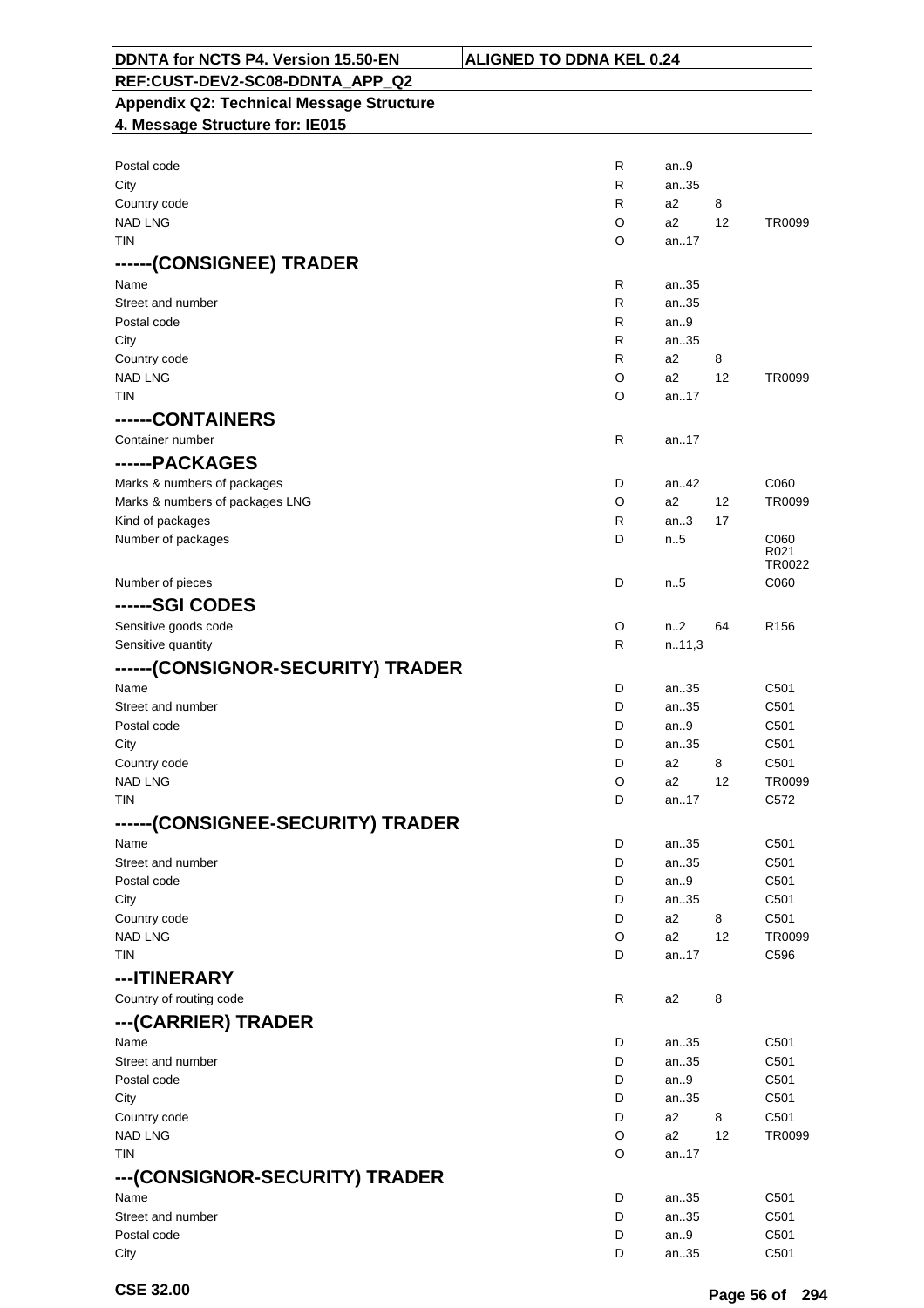| DDNTA for NCTS P4. Version 15.50-EN             | <b>ALIGNED TO DDNA KEL 0.24</b> |       |    |                  |
|-------------------------------------------------|---------------------------------|-------|----|------------------|
| REF:CUST-DEV2-SC08-DDNTA APP Q2                 |                                 |       |    |                  |
| <b>Appendix Q2: Technical Message Structure</b> |                                 |       |    |                  |
| 4. Message Structure for: IE015                 |                                 |       |    |                  |
|                                                 |                                 |       |    |                  |
| Country code                                    | D                               | a2    | 8  | C <sub>501</sub> |
| <b>NAD LNG</b>                                  | O                               | a2    | 12 | TR0099           |
| TIN                                             | D                               | an.17 |    | C <sub>572</sub> |
| ---(CONSIGNEE-SECURITY) TRADER                  |                                 |       |    |                  |
| Name                                            | D                               | an35  |    | C <sub>501</sub> |
| Street and number                               | D                               | an35  |    | C <sub>501</sub> |
| Postal code                                     | D                               | an.9  |    | C <sub>501</sub> |
| City                                            | D                               | an.35 |    | C <sub>501</sub> |
| Country code                                    | D                               | a2    | 8  | C <sub>501</sub> |
| <b>NAD LNG</b>                                  | O                               | a2    | 12 | TR0099           |

TIN D an..17 C596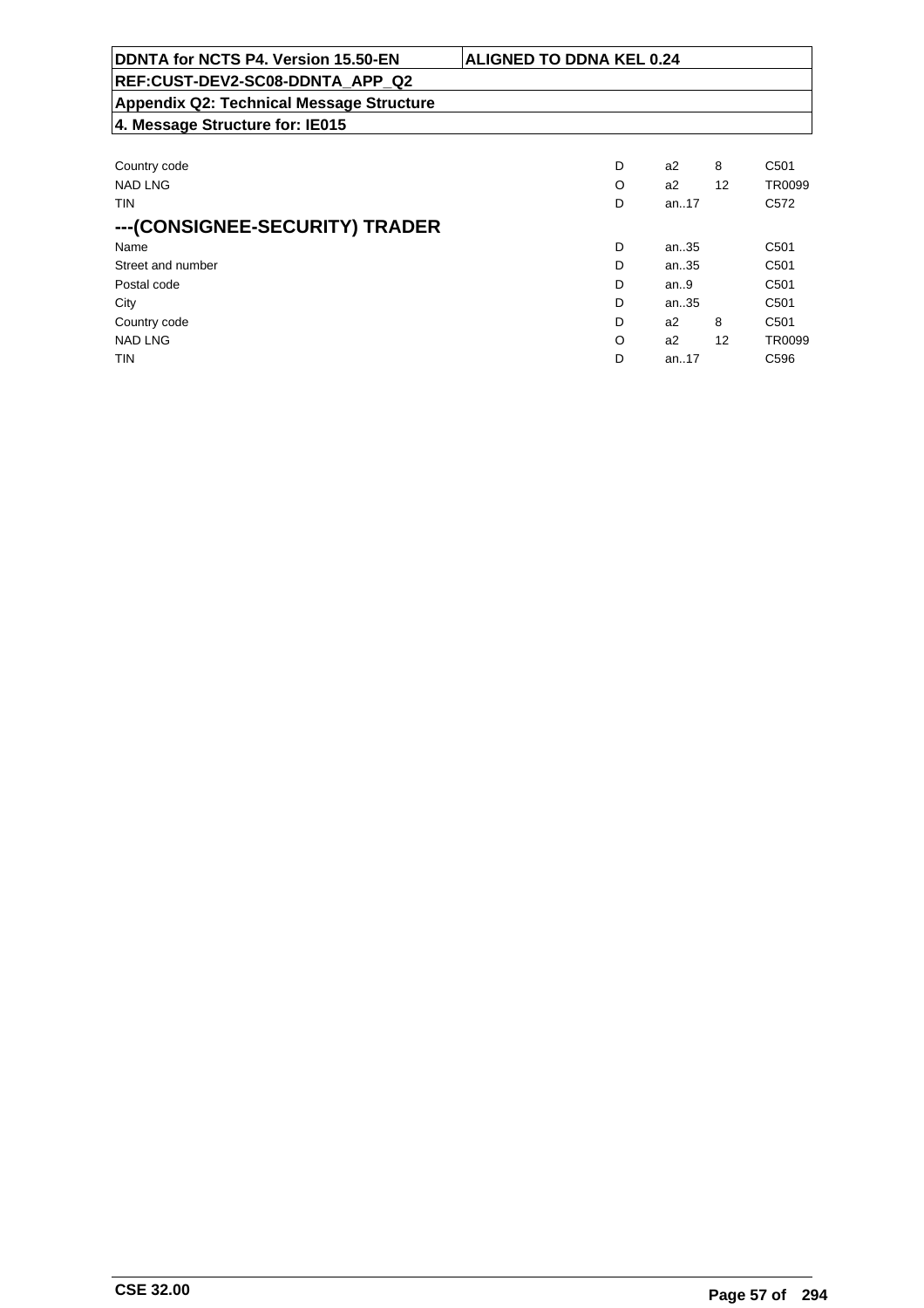| DDNTA for NCTS P4. Version 15.50-EN      | <b>ALIGNED TO DDNA KEL 0.24</b> |
|------------------------------------------|---------------------------------|
| REF:CUST-DEV2-SC08-DDNTA APP Q2          |                                 |
| Appendix Q2: Technical Message Structure |                                 |
| 4. Message Structure for: IE016          |                                 |

| <b>IE016</b>        | (CC016A) | <b>IDECLARATION REJECTED</b> |      | $ E_{DEC}$ $REJ $ |                  |  |
|---------------------|----------|------------------------------|------|-------------------|------------------|--|
|                     |          |                              |      |                   |                  |  |
| MESSAGE             |          |                              | 1x   | R                 |                  |  |
| ---HEADER           |          |                              | 1x   | R                 |                  |  |
| ---FUNCTIONAL ERROR |          |                              | 999x | D                 | R <sub>123</sub> |  |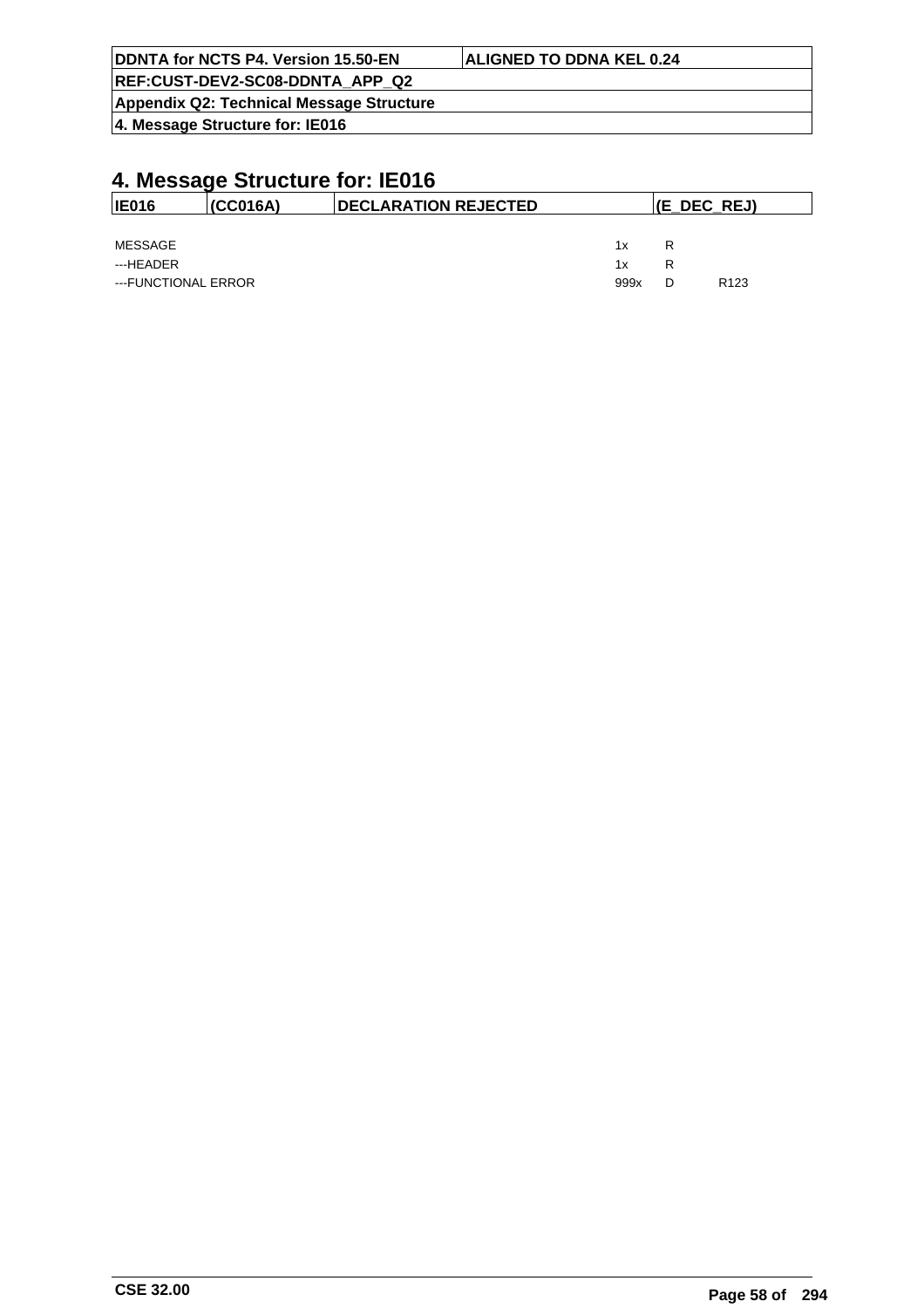**Appendix Q2: Technical Message Structure 4. Message Structure for: IE016**

| Syntax identifier                        | R  | a4               | 21 |        |
|------------------------------------------|----|------------------|----|--------|
| Syntax version number                    | R  | n1               | 22 |        |
| Message sender                           | R  | an35             |    |        |
| Sender identification code qualifier     | O  | an4              |    |        |
| Message recipient                        | R  | an35             |    |        |
| Recipient identification code qualifier  | O  | an.4             |    |        |
| Date of preparation                      | R. | n6               |    |        |
| Time of preparation                      | R  | n4               |    |        |
| Interchange control reference            | R  | an.14            |    |        |
| Recipient's reference/password           | O  | an.14            |    |        |
| Recipient's reference/password qualifier | O  | an2              |    |        |
| Application reference                    | O  | an14             |    |        |
| Priority                                 | O  | a1               |    |        |
| Acknowledgement request                  | O  | n1               | 27 |        |
| Communications agreement id              | O  | an35             |    |        |
| <b>Test indicator</b>                    | O  | n1               | 27 | TR9085 |
| Message identification                   | R  | an.14            |    |        |
| Message type                             | R. | an.6             | 60 |        |
| Common access reference                  | O  | an35             |    |        |
| Message sequence number                  | O  | n <sub>1</sub> 2 |    |        |
| First and last transfer                  | O  | a1               | 28 |        |
| ---HEADER                                |    |                  |    |        |
| Reference number                         | R  | an.22            |    |        |
| Type of declaration                      | R  | an.9             | 31 |        |
| Declaration rejection date               | R  | n <sub>8</sub>   |    |        |
| Declaration rejection reason             | O  | an350            |    |        |
| Declaration rejection reason LNG         | O  | a <sub>2</sub>   | 12 | TR0099 |
| ---FUNCTIONAL ERROR                      |    |                  |    |        |
| Error type                               | R  | n2               | 49 |        |
| Error pointer                            | R  | an210            |    |        |
| Error reason                             | O  | an.6             |    |        |
| Original attribute value                 | O  | an140            |    |        |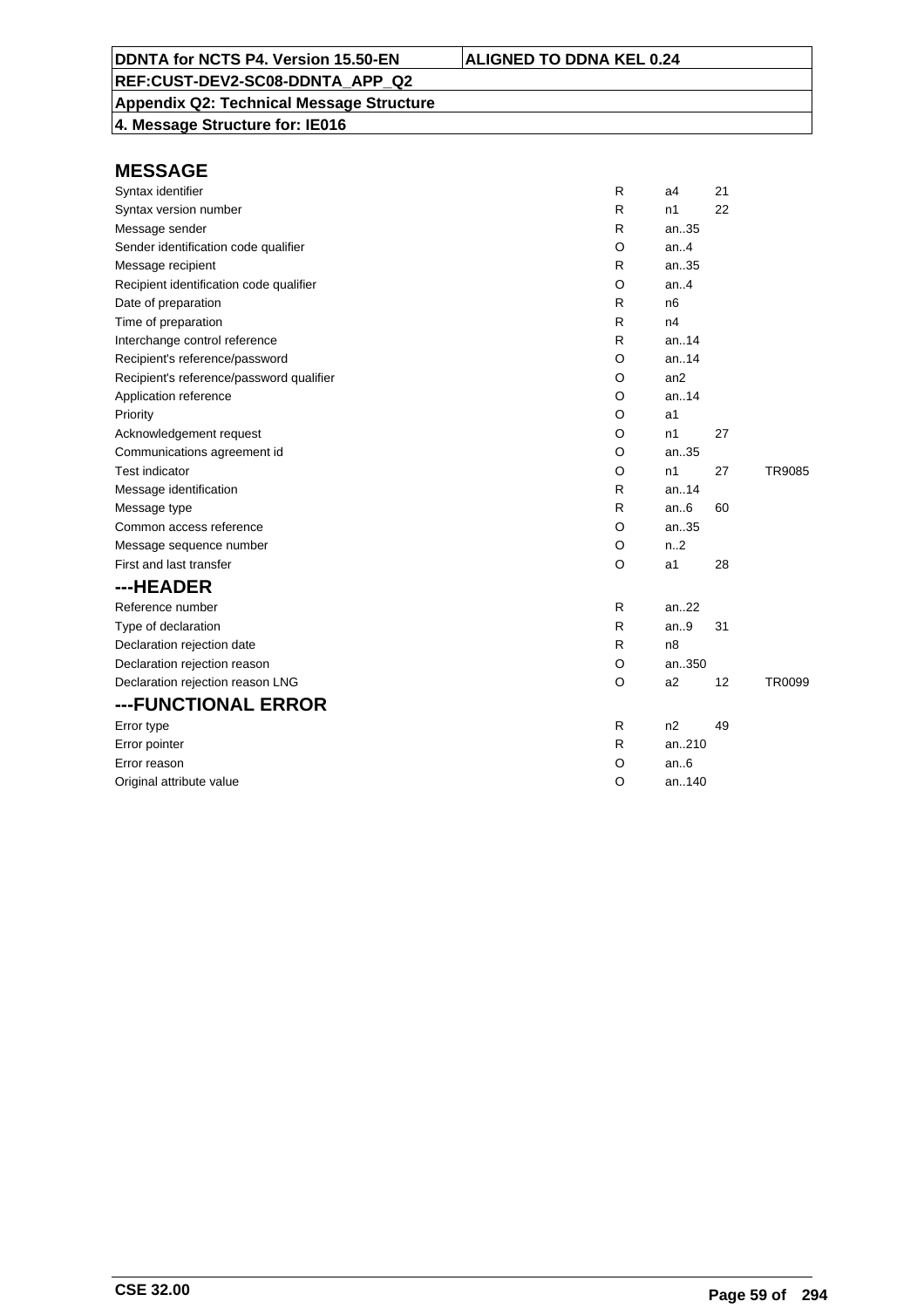**DDNTA for NCTS P4. Version 15.50-EN ALIGNED TO DDNA KEL 0.24**

**REF:CUST-DEV2-SC08-DDNTA\_APP\_Q2**

**Appendix Q2: Technical Message Structure**

**4. Message Structure for: IE017**

| <b>IE017</b>             | (CC017B)                                  | DEPARTURE CONTROL RESULTS |       | (N_DEP_CON)  |                            |
|--------------------------|-------------------------------------------|---------------------------|-------|--------------|----------------------------|
|                          |                                           |                           |       |              |                            |
| <b>MESSAGE</b>           |                                           |                           | 1x    | R            | R213                       |
| ---HEADER                |                                           |                           | 1x    | $\mathsf{R}$ |                            |
| --- (PRINCIPAL) TRADER   |                                           |                           | 1x    | $\mathsf{R}$ |                            |
| --- (CONSIGNOR) TRADER   |                                           |                           | 1x    | O            | R010 R157                  |
| --- (CONSIGNEE) TRADER   |                                           |                           | 1x    | O            | R011 R157                  |
|                          | --- (AUTHORISED CONSIGNEE) TRADER         |                           | 1x    | O            |                            |
|                          | --- (DEPARTURE) CUSTOMS OFFICE            |                           | 1x    | $\mathsf{R}$ |                            |
|                          | --- (TRANSIT) CUSTOMS OFFICE              |                           | 9x    | D            | C030 C186<br>R902          |
|                          | --- (DESTINATION) CUSTOMS OFFICE          |                           | 1x    | O            |                            |
| ---CONTROL RESULT        |                                           |                           | 1x    | R            |                            |
| --- RESULTS OF CONTROL   |                                           |                           | 9x    | O            | R212 TR0004                |
| --- SEALS INFO           |                                           |                           | 1x    | $\circ$      |                            |
| ------SEALS ID           |                                           |                           | 99x   | R            |                            |
| --- GOODS ITEM           |                                           |                           | 9999x | $\circ$      | <b>TR0007</b><br>TR0011    |
|                          | ------ PREVIOUS ADMINISTRATIVE REFERENCES |                           | 9x    | O            | R <sub>157</sub>           |
|                          | ------ PRODUCED DOCUMENTS/CERTIFICATES    |                           | 99x   | D            | C547 C903<br><b>TR0008</b> |
| ------SPECIAL MENTIONS   |                                           |                           | 99x   | O            | R <sub>157</sub>           |
| ------RESULTS OF CONTROL |                                           |                           | 199x  | R            | TR0012<br>TR0013 TR0014    |
| ------(CONSIGNOR) TRADER |                                           |                           | 1x    | O            | R010 R157                  |
| ------(CONSIGNEE) TRADER |                                           |                           | 1x    | $\circ$      | R011 R157                  |
| ------CONTAINERS         |                                           |                           | 99x   | O            | <b>TR0008</b>              |
| ------PACKAGES           |                                           |                           | 99x   | D            | <b>TR0008</b>              |
| ------SGI CODES          |                                           |                           | 9x    | O            | R157 TR0008                |
|                          | ------(CONSIGNOR-SECURITY) TRADER         |                           | 1x    | D            | C186 C187                  |
|                          | ------(CONSIGNEE-SECURITY) TRADER         |                           | 1x    | D            | C186 C188                  |
| --- ITINERARY            |                                           |                           | 99x   | D            | C186 C587                  |
| --- (CARRIER) TRADER     |                                           |                           | 1x    | D            | C186 R181                  |
|                          | --- (CONSIGNOR-SECURITY) TRADER           |                           | 1x    | D            | C186 C187                  |
|                          | --- (CONSIGNEE-SECURITY) TRADER           |                           | 1x    | D            | C186 C188                  |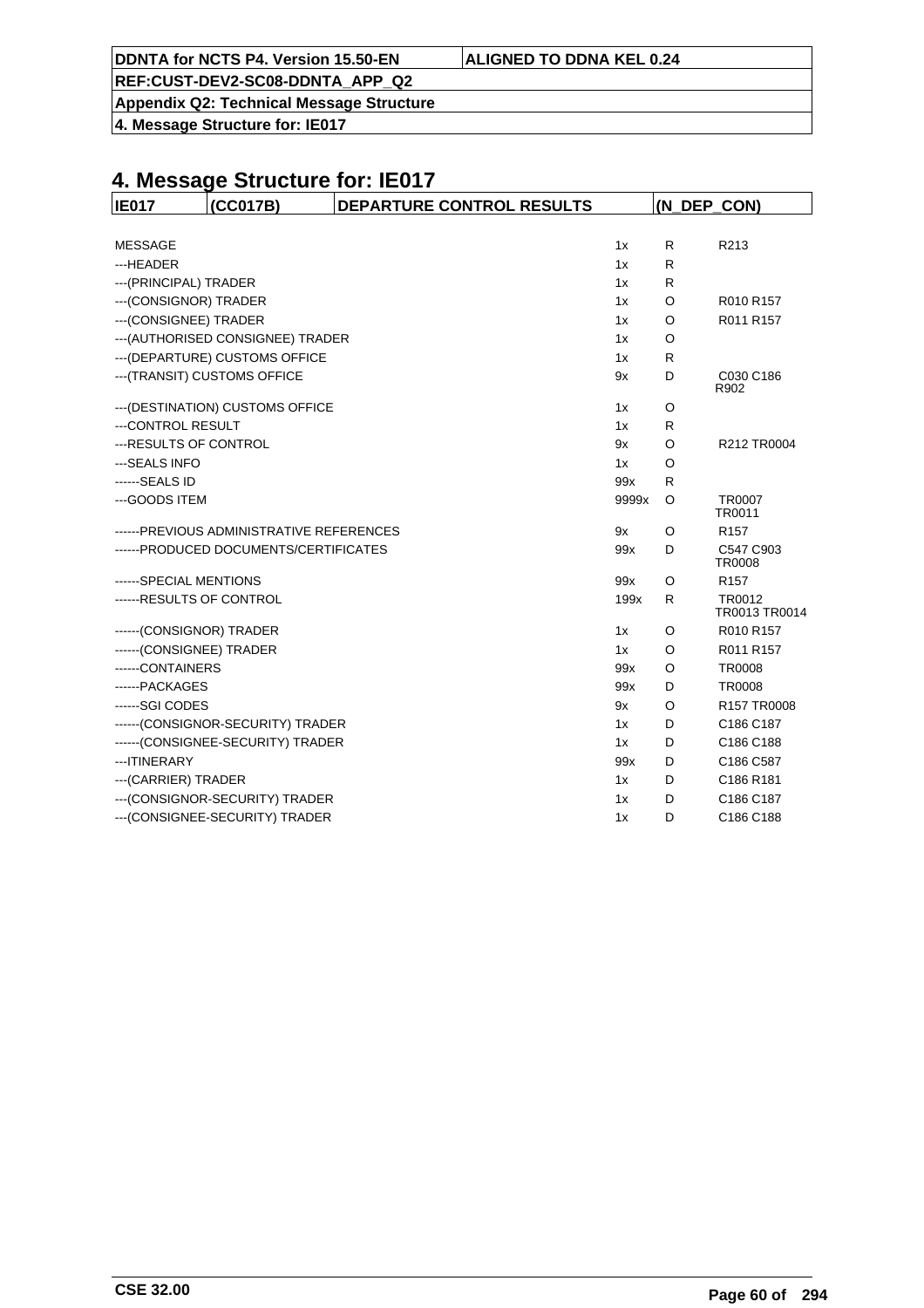## **Appendix Q2: Technical Message Structure**

**4. Message Structure for: IE017**

| Syntax identifier                                       | R | a4              | 21  |                  |
|---------------------------------------------------------|---|-----------------|-----|------------------|
| Syntax version number                                   | R | n1              | 22  |                  |
| Message sender                                          | R | an35            |     |                  |
| Sender identification code qualifier                    | O | an4             |     |                  |
| Message recipient                                       | R | an35            |     |                  |
| Recipient identification code qualifier                 | O | an.4            |     |                  |
| Date of preparation                                     | R | n6              |     |                  |
| Time of preparation                                     | R | n4              |     |                  |
| Interchange control reference                           | R | an14            |     |                  |
| Recipient's reference/password                          | O | an14            |     |                  |
| Recipient's reference/password qualifier                | O | an <sub>2</sub> |     |                  |
| Application reference                                   | O | an14            |     |                  |
| Priority                                                | O | a1              |     |                  |
| Acknowledgement request                                 | O | n1              | 27  |                  |
| Communications agreement id                             | O | an35            |     |                  |
| <b>Test indicator</b>                                   | O | n1              | 27  | TR9085           |
| Message identification                                  | R | an14            |     |                  |
| Message type                                            | R | an6             | 60  |                  |
| Common access reference                                 | O | an35            |     |                  |
| ---HEADER                                               |   |                 |     |                  |
| Document/reference number                               | R | an21            |     |                  |
| Type of declaration                                     | O | an9             | 31  | R909             |
| Country of destination code                             | O | a2              | 8   |                  |
| Agreed location of goods, code                          | O | an17            |     | R041             |
| Agreed location of goods                                | O | an35            |     | R041             |
| Agreed location of goods LNG                            | O | a2              | 12  | TR0099           |
| Authorised location of goods, code                      | O | an17            |     | R041             |
| Place of loading, code                                  | O | an17            |     |                  |
| Country of dispatch/export code                         | O | a2              | 8   |                  |
|                                                         | O | an17            |     | R041             |
| Customs sub place                                       |   |                 |     |                  |
| Inland transport mode                                   | O | n2              | 18  |                  |
| Transport mode at border                                | O | n2              | 18  |                  |
| Identity of means of transport at departure (exp/trans) | O | an27            |     | TR0002<br>TR0035 |
| Identity of means of transport at departure LNG         | O | a2              | 12  | TR0099           |
| Nationality of means of transport at departure          | O | a2              | 8   | TR0002<br>TR0035 |
| Identity of means of transport crossing border          | O | an27            |     |                  |
| Identity of means of transport crossing border LNG      | O | a2              | 12  | TR0099           |
| Nationality of means of transport crossing border       | O | a2              | 8   | R036             |
| Type of means of transport crossing border              | O | n2              |     |                  |
| Containerised indicator                                 | O | n1              | 27  | R230             |
| Release requested                                       | O | n1              | 27  | R230             |
| Date of release request                                 | O | n8              |     |                  |
| Total number of items                                   | O | n.5             |     |                  |
| Total number of packages                                | O | n7              |     | TR0002           |
| Total gross mass                                        | O | n.11,3          |     |                  |
| <b>Binding itinerary</b>                                | R | n1              | 27  | R230             |
| Security code                                           | R | an8             |     |                  |
| Specific Circumstance Indicator                         | O | a1              | 96  | R825             |
| Transport charges/ Method of Payment                    | O | a1              | 116 |                  |
| <b>Commercial Reference Number</b>                      | O | an70            |     |                  |
|                                                         |   | n1              |     |                  |
| Security                                                | O |                 | 117 | R229             |
| Conveyance reference number                             | D | an35            |     | C531             |
| Place of unloading, code                                | O | an35            |     |                  |
| Place of unloading LNG                                  | O | a2              | 12  | TR0099           |
| ---(PRINCIPAL) TRADER                                   |   |                 |     |                  |
| Name                                                    | D | an35            |     | C160             |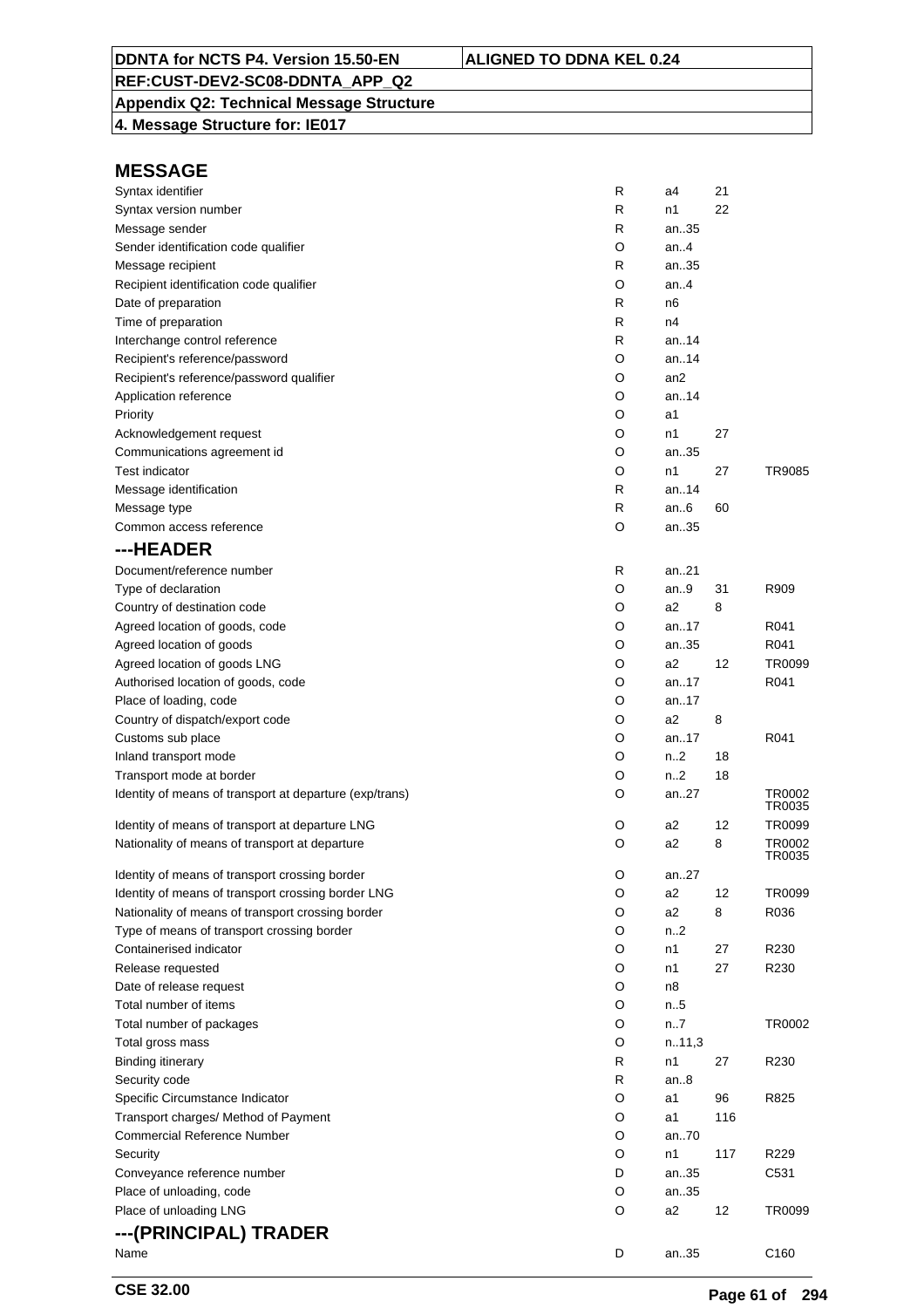| DDNTA for NCTS P4. Version 15.50-EN<br><b>ALIGNED TO DDNA KEL 0.24</b> |                     |                       |                  |  |
|------------------------------------------------------------------------|---------------------|-----------------------|------------------|--|
| REF:CUST-DEV2-SC08-DDNTA_APP_Q2                                        |                     |                       |                  |  |
| <b>Appendix Q2: Technical Message Structure</b>                        |                     |                       |                  |  |
| 4. Message Structure for: IE017                                        |                     |                       |                  |  |
|                                                                        |                     |                       |                  |  |
| Street and number                                                      | D                   | an35                  | C <sub>160</sub> |  |
| Postal code                                                            | D                   | an.9                  | C <sub>160</sub> |  |
| City                                                                   | D                   | an35                  | C <sub>160</sub> |  |
| Country code                                                           | D                   | a2<br>8               | C <sub>160</sub> |  |
| <b>NAD LNG</b>                                                         | O<br>a2             | $12 \overline{ }$     | TR0099           |  |
| TIN                                                                    | D                   | an17                  | C <sub>111</sub> |  |
| Holder ID TIR                                                          | D                   | an17                  | C904             |  |
| ---(CONSIGNOR) TRADER                                                  |                     |                       |                  |  |
| Name                                                                   | O                   | an35                  |                  |  |
| Street and number                                                      | O                   | an35                  |                  |  |
| Postal code                                                            | O                   | an.9                  |                  |  |
| City                                                                   | O                   | an35                  |                  |  |
| Country code                                                           | O<br>a2             | 8                     |                  |  |
| <b>NAD LNG</b><br><b>TIN</b>                                           | O<br>a2<br>O        | 12<br>an17            | TR0099           |  |
|                                                                        |                     |                       |                  |  |
| ---(CONSIGNEE) TRADER                                                  |                     |                       |                  |  |
| Name                                                                   | O                   | an35                  |                  |  |
| Street and number                                                      | O                   | an35                  |                  |  |
| Postal code                                                            | O<br>O              | an.9<br>an35          |                  |  |
| City<br>Country code                                                   | O<br>a2             | 8                     |                  |  |
| <b>NAD LNG</b>                                                         | O<br>a2             | 12                    | TR0099           |  |
| <b>TIN</b>                                                             | O                   | an17                  |                  |  |
| ---(AUTHORISED CONSIGNEE) TRADER                                       |                     |                       |                  |  |
| <b>TIN</b>                                                             | R                   | an17                  |                  |  |
|                                                                        |                     |                       |                  |  |
| ---(DEPARTURE) CUSTOMS OFFICE                                          |                     |                       |                  |  |
| Reference number                                                       | R                   | an8                   | R901             |  |
| ---(TRANSIT) CUSTOMS OFFICE                                            |                     |                       |                  |  |
| Reference number                                                       | R                   | an8                   | R906<br>R907     |  |
|                                                                        |                     |                       | R908             |  |
| <b>Arrival Time</b>                                                    |                     |                       | R910             |  |
|                                                                        | D                   | n12                   | C598<br>R660     |  |
| --- (DESTINATION) CUSTOMS OFFICE                                       |                     |                       |                  |  |
| Reference number                                                       | R                   | an8                   | R901             |  |
|                                                                        |                     |                       | R904<br>R905     |  |
|                                                                        |                     |                       |                  |  |
| ---CONTROL RESULT                                                      |                     |                       |                  |  |
| Control date<br>Control result code                                    | R<br>n8<br>R        | an2                   |                  |  |
| Controlled by                                                          | R                   | 47<br>an35            | R903             |  |
| Controlled by LNG                                                      | O<br>a2             | 12                    | TR0099           |  |
| Remark                                                                 | O                   | an350                 |                  |  |
| <b>Remark LNG</b>                                                      | O<br>a2             | 12                    | TR0099           |  |
| Date limit                                                             | R<br>n <sub>8</sub> |                       |                  |  |
| ---RESULTS OF CONTROL                                                  |                     |                       |                  |  |
| Description                                                            | O                   | an140                 | <b>TR0006</b>    |  |
| <b>Description LNG</b>                                                 | a2<br>O             | 12                    | TR0099           |  |
| Control indicator                                                      | R                   | an <sub>2</sub><br>41 | TR0003           |  |
| Pointer to the attribute                                               | D                   | an35                  | <b>TR0005</b>    |  |
| Corrected value                                                        | D                   | an27                  | R <sub>150</sub> |  |
|                                                                        |                     |                       | TR0005           |  |
| ---SEALS INFO                                                          |                     |                       |                  |  |
| Seals number                                                           | R                   | n.4                   |                  |  |
| ------SEALS ID                                                         |                     |                       |                  |  |
| Seals identity                                                         | R                   | an20                  |                  |  |
| Seals identity LNG                                                     | O<br>a2             | $12 \overline{ }$     | TR0099           |  |
|                                                                        |                     |                       |                  |  |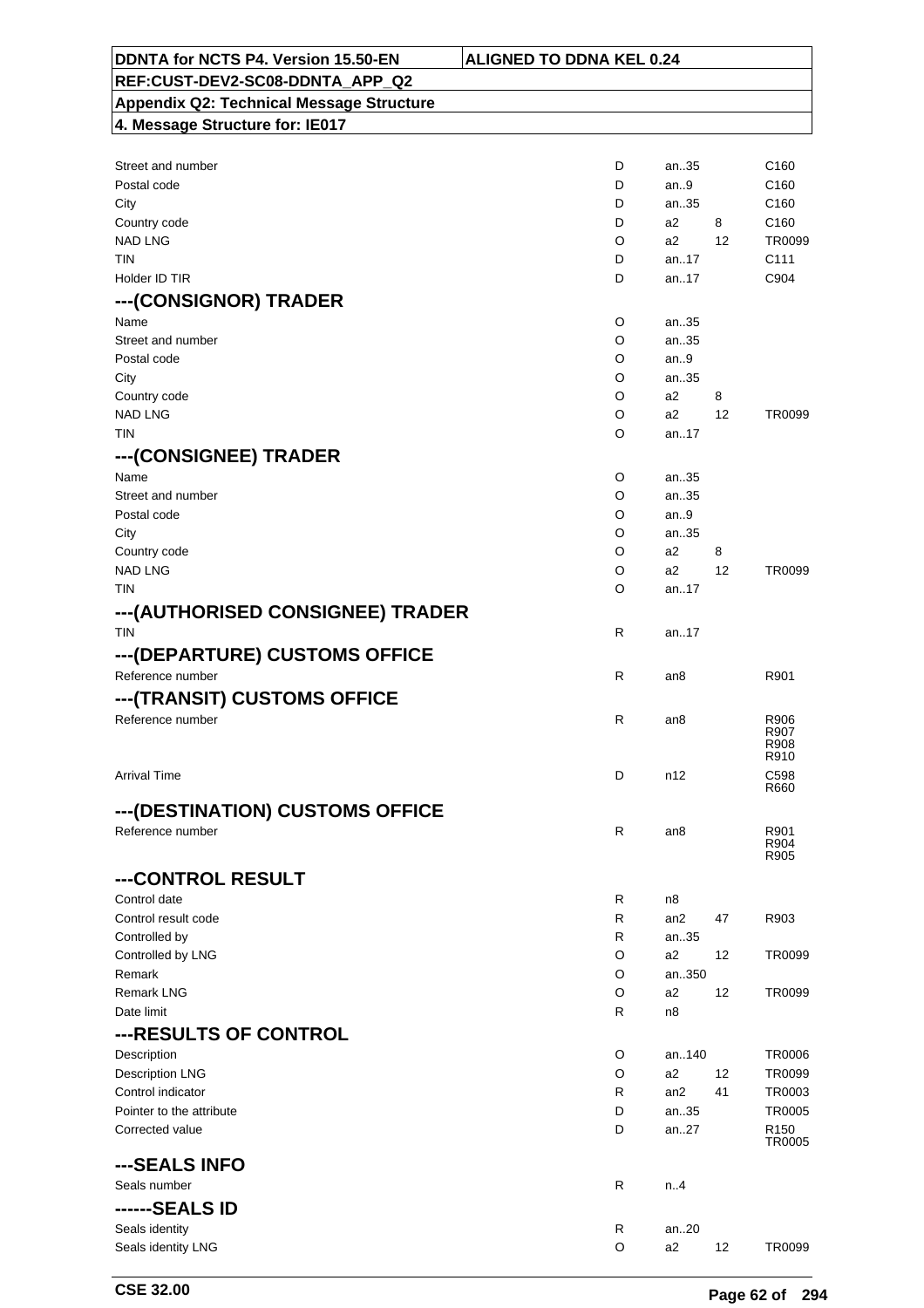**Appendix Q2: Technical Message Structure**

**4. Message Structure for: IE017**

| ---GOODS ITEM                                 |        |                        |          |                  |
|-----------------------------------------------|--------|------------------------|----------|------------------|
| Item number                                   | R      | n.5                    |          | TR0019           |
| Commodity code                                | O      | an22                   |          | TR0102           |
| Type of declaration                           | O      | an.9                   | 31       |                  |
| Goods description                             | O      | an280                  |          |                  |
| Goods description LNG                         | O      | a <sub>2</sub>         | 12       | TR0099           |
| Gross mass                                    | O      | n.11,3                 |          |                  |
| Net mass                                      | O      | n.11,3                 |          |                  |
| Country of dispatch/export code               | O      | a <sub>2</sub>         | 8        |                  |
| Country of destination code                   | O      | a2                     | 8        |                  |
| Transport charges/ Method of Payment          | O      | a1<br>an.70            | 116      |                  |
| <b>Commercial Reference Number</b>            | O<br>O | an <sub>4</sub>        | 101      |                  |
| UN dangerous goods code                       |        |                        |          |                  |
| ------PREVIOUS ADMINISTRATIVE REFERENCES      |        |                        |          |                  |
| Previous document type                        | O      | an $6$                 | 14       | TR0100           |
| Previous document reference                   | O      | an35                   |          |                  |
| Previous document reference LNG               | O      | a2                     | 12       | TR0099           |
| Complement of information                     | O      | an26                   |          |                  |
| Complement of information LNG                 | O      | a <sub>2</sub>         | 12       | TR0099           |
| Complete control                              | R      | n1                     | 27       | R230             |
| ------PRODUCED DOCUMENTS/CERTIFICATES         |        |                        |          |                  |
| Document type                                 | R      | an4                    | 13       | C901<br>TR0103   |
| Document reference                            |        |                        |          | C902             |
| Document reference LNG                        | D<br>O | an35<br>a <sub>2</sub> | 12       | TR0099           |
| Complement of information                     | O      | an26                   |          |                  |
| Complement of information LNG                 | O      | a <sub>2</sub>         | 12       | TR0099           |
| Complete control                              | R      | n1                     | 27       | R230             |
|                                               |        |                        |          |                  |
| ------SPECIAL MENTIONS                        |        |                        |          |                  |
| Additional information                        | O      | an70                   |          |                  |
| <b>Additional information LNG</b>             | O      | a <sub>2</sub>         | 12       | TR0099           |
| Additional information coded                  | O      | an.5                   | 39       | TR0101           |
| Export from EC                                | O<br>O | n1                     | 27<br>63 | R075<br>R075     |
| Export from country<br>Complete control       | R      | a2<br>n1               | 27       | R230             |
|                                               |        |                        |          |                  |
| ------RESULTS OF CONTROL                      |        |                        |          |                  |
| Description                                   | O      | an140                  |          | TR0009           |
| <b>Description LNG</b>                        | O      | a2                     | 12       | TR0099           |
| Control indicator<br>Pointer to the attribute | R      | an <sub>2</sub>        | 41       | TR0003           |
|                                               | O      | an35                   |          | TR0010<br>TR0014 |
|                                               |        |                        |          | TR0018           |
| ------(CONSIGNOR) TRADER                      |        |                        |          |                  |
| Name                                          | O      | an35                   |          |                  |
| Street and number                             | O      | an35                   |          |                  |
| Postal code                                   | O      | an $9$                 |          |                  |
| City                                          | O      | an35                   |          |                  |
| Country code                                  | O      | a2                     | 8        |                  |
| NAD LNG                                       | O      | a2                     | 12       | TR0099           |
| TIN                                           | O      | an17                   |          |                  |
| ------(CONSIGNEE) TRADER                      |        |                        |          |                  |
| Name                                          | O      | an35                   |          |                  |
| Street and number                             | O      | an35                   |          |                  |
| Postal code                                   | O      | an.9                   |          |                  |
| City                                          | O      | an35                   |          |                  |
| Country code                                  | O      | a <sub>2</sub>         | 8        |                  |
| <b>NAD LNG</b>                                | O      | a2                     | 12       | TR0099           |

 TIN O an..17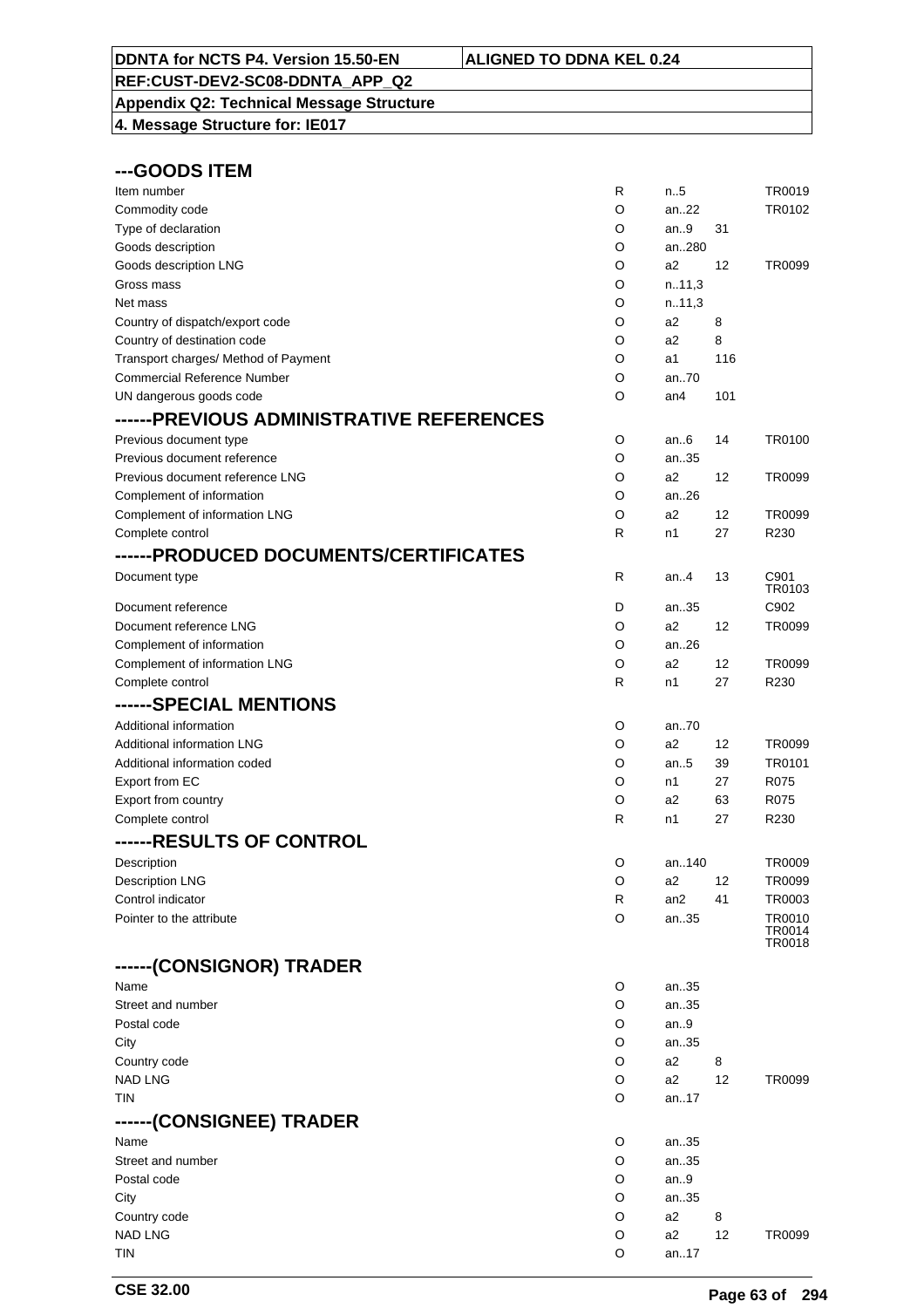## **Appendix Q2: Technical Message Structure**

| ------CONTAINERS                  |              |                  |    |                  |
|-----------------------------------|--------------|------------------|----|------------------|
| Container number                  | $\mathsf R$  | an17             |    |                  |
| Complete control                  | $\mathsf R$  | n1               | 27 | R230             |
| ------PACKAGES                    |              |                  |    |                  |
| Marks & numbers of packages       | O            | an42             |    |                  |
| Marks & numbers of packages LNG   | O            | a2               | 12 | TR0099           |
| Kind of packages                  | R            | an.3             | 17 |                  |
| Number of packages                | O            | n.5              |    | R021             |
| Number of pieces                  | O            | n.5              |    |                  |
| Controlled packages               | O            | an70             |    |                  |
| Controlled packages LNG           | O            | a2               | 12 | TR0099           |
| Complete control                  | $\mathsf{R}$ | n1               | 27 | R230             |
| ------SGI CODES                   |              |                  |    |                  |
| Sensitive goods code              | O            | n <sub>1</sub> 2 | 64 | R <sub>156</sub> |
| Sensitive quantity                | R            | n.11,3           |    |                  |
| Complete control                  | R            | n1               | 27 | R230             |
| ------(CONSIGNOR-SECURITY) TRADER |              |                  |    |                  |
| Name                              | D            | an35             |    | C501             |
| Street and number                 | D            | an35             |    | C501             |
| Postal code                       | D            | an.9             |    | C501             |
| City                              | D            | an35             |    | C501             |
| Country code                      | D            | a2               | 8  | C501             |
| <b>NAD LNG</b>                    | O            | a2               | 12 | TR0099           |
| <b>TIN</b>                        | D            | an17             |    | C572             |
| ------(CONSIGNEE-SECURITY) TRADER |              |                  |    |                  |
| Name                              | D            | an35             |    | C501             |
| Street and number                 | D            | an35             |    | C501             |
| Postal code                       | D            | an.9             |    | C501             |
| City                              | D            | an35             |    | C501             |
| Country code                      | D            | a2               | 8  | C501             |
| <b>NAD LNG</b>                    | O            | a2               | 12 | TR0099           |
| <b>TIN</b>                        | D            | an17             |    | C596             |
| ---ITINERARY                      |              |                  |    |                  |
| Country of routing code           | $\mathsf{R}$ | a2               | 8  |                  |
| ---(CARRIER) TRADER               |              |                  |    |                  |
| Name                              | D            | an35             |    | C501             |
| Street and number                 | D            | an35             |    | C501             |
| Postal code                       | D            | an $9$           |    | C501             |
| City                              | D            | an35             |    | C501             |
| Country code                      | D            | a2               | 8  | C501             |
| NAD LNG                           | O            | a2               | 12 | TR0099           |
| TIN                               | O            | an17             |    |                  |
| ---(CONSIGNOR-SECURITY) TRADER    |              |                  |    |                  |
| Name                              | D            | an35             |    | C501             |
| Street and number                 | D            | an35             |    | C501             |
| Postal code                       | D            | an.9             |    | C501             |
| City                              | D            | an35             |    | C501             |
| Country code                      | D            | a2               | 8  | C501             |
| <b>NAD LNG</b>                    | O            | a2               | 12 | TR0099           |
| TIN                               | D            | an17             |    | C572             |
| ---(CONSIGNEE-SECURITY) TRADER    |              |                  |    |                  |
| Name                              | D            | an35             |    | C501             |
| Street and number                 | D            | an35             |    | C501             |
| Postal code                       | D            | an $9$           |    | C501             |
| City                              | D            | an35             |    | C501             |
| Country code                      | D            | a <sub>2</sub>   | 8  | C501             |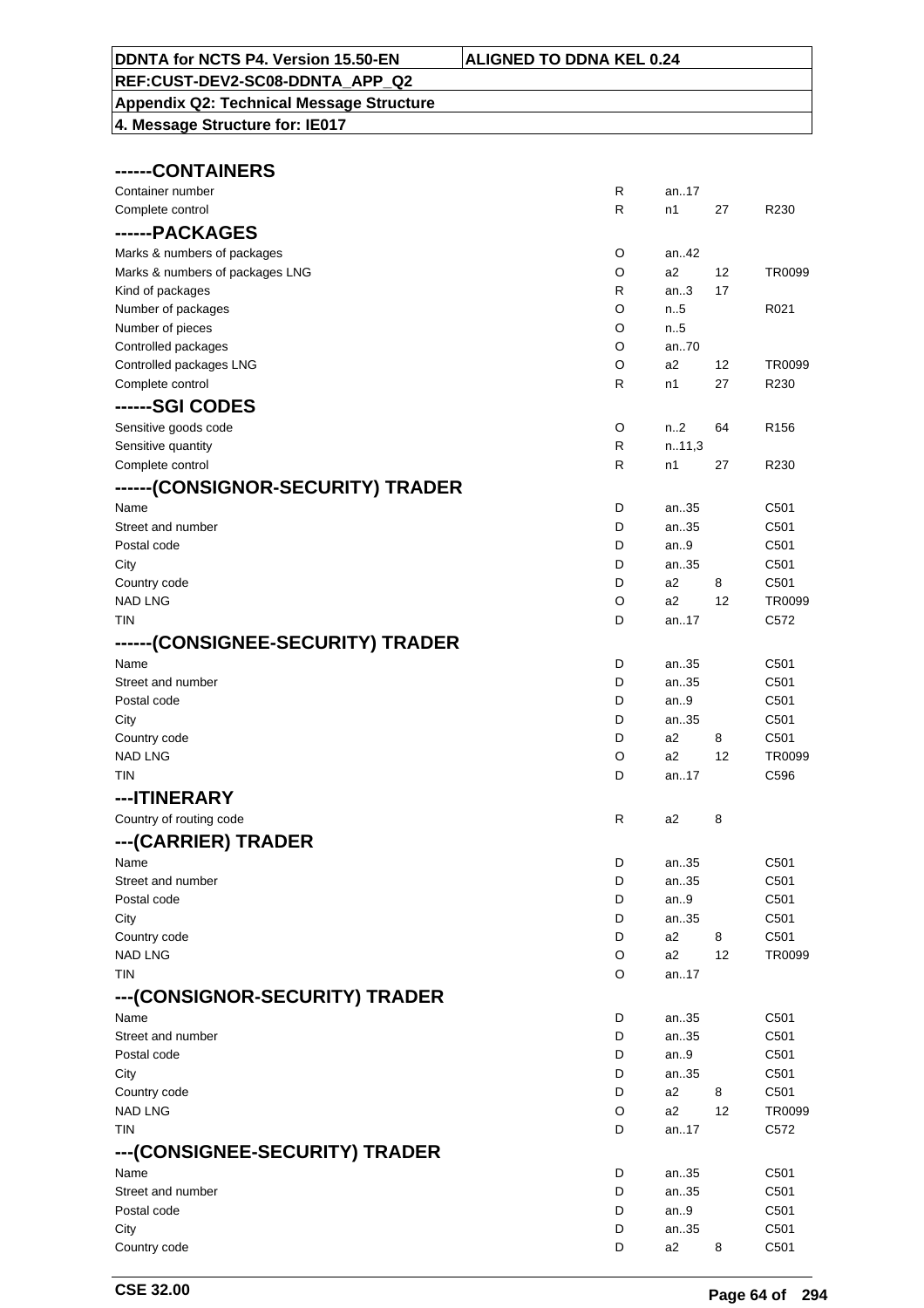| DDNTA for NCTS P4. Version 15.50-EN      | <b>ALIGNED TO DDNA KEL 0.24</b> |   |      |    |        |
|------------------------------------------|---------------------------------|---|------|----|--------|
| <b>REF:CUST-DEV2-SC08-DDNTA APP Q2</b>   |                                 |   |      |    |        |
| Appendix Q2: Technical Message Structure |                                 |   |      |    |        |
| 4. Message Structure for: IE017          |                                 |   |      |    |        |
|                                          |                                 |   |      |    |        |
| NAD LNG                                  |                                 | O | a2   | 12 | TR0099 |
| TIN                                      |                                 | D | an17 |    | C596   |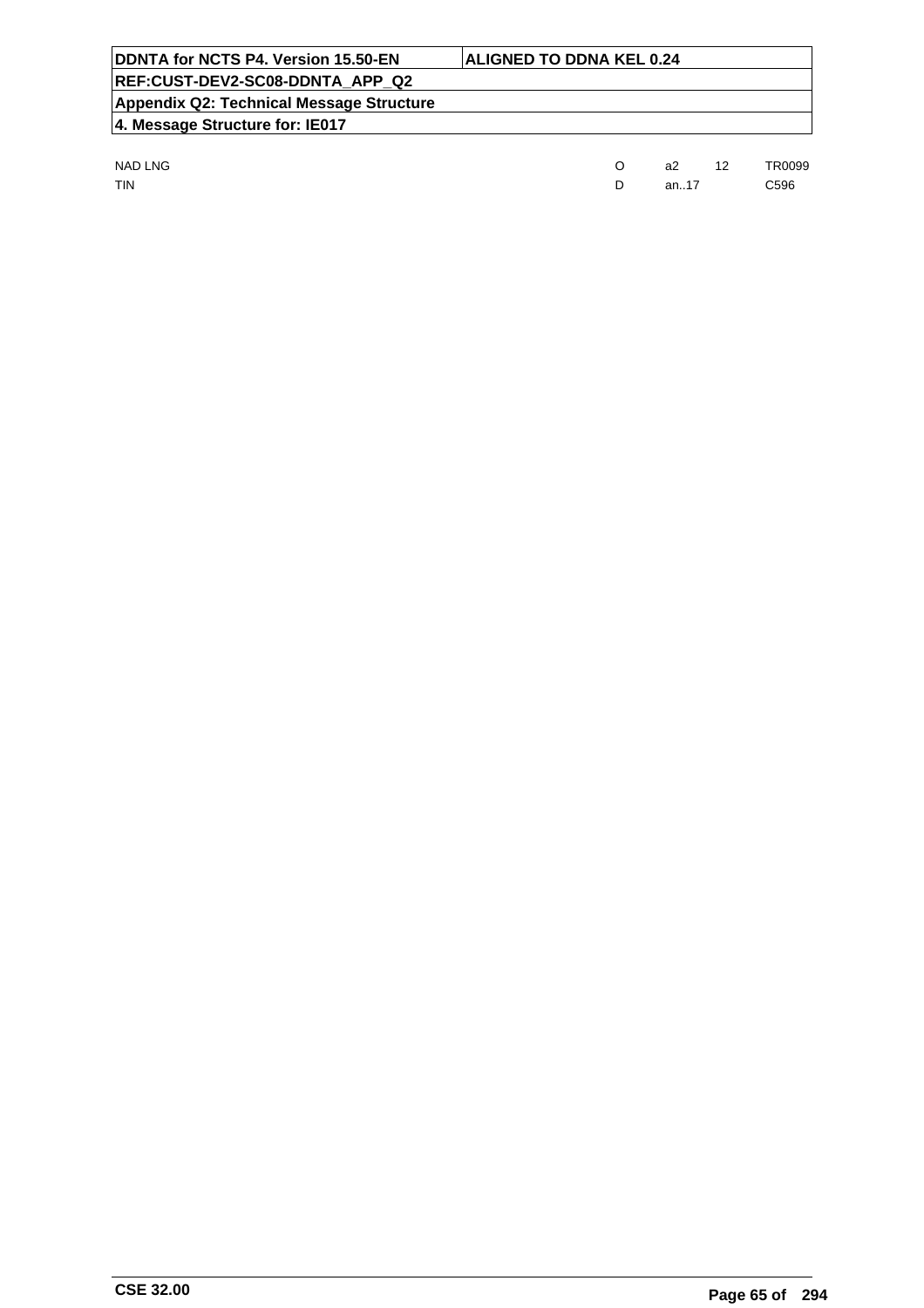| DDNTA for NCTS P4. Version 15.50-EN |  |  |
|-------------------------------------|--|--|
|                                     |  |  |

#### **ALIGNED TO DDNA KEL 0.24**

**REF:CUST-DEV2-SC08-DDNTA\_APP\_Q2**

**Appendix Q2: Technical Message Structure**

**4. Message Structure for: IE018**

| <b>IE018</b>             | (CD018B)                                 | <b>DESTINATION CONTROL RESULTS</b> |       | (C_DES_CON) |                         |
|--------------------------|------------------------------------------|------------------------------------|-------|-------------|-------------------------|
|                          |                                          |                                    |       |             |                         |
| MESSAGE                  |                                          |                                    | 1x    | R           |                         |
| ---HEADER                |                                          |                                    | 1x    | R           |                         |
|                          | --- (DEPARTURE) CUSTOMS OFFICE           |                                    | 1x    | R           |                         |
|                          | --- (PRESENTATION OFFICE) CUSTOMS OFFICE |                                    | 1x    | R           |                         |
| ---CONTROL RESULT        |                                          |                                    | 1x    | R           |                         |
| --- RESULTS OF CONTROL   |                                          |                                    | 9x    | $\circ$     | TR0004                  |
| --- EN ROUTE EVENT       |                                          |                                    | 9x    | O           | R <sub>217</sub>        |
| ------INCIDENT           |                                          |                                    | 1x    | O           |                         |
| ------SEALS INFO         |                                          |                                    | 1x    | O           |                         |
| ---------SEALS ID        |                                          |                                    | 99x   | R           |                         |
| ------TRANSHIPMENT       |                                          |                                    | 1x    | O           |                         |
| --------CONTAINERS       |                                          |                                    | 99x   | $\circ$     |                         |
| ---GOODS ITEM            |                                          |                                    | 9999x | $\Omega$    | R355 TR0007<br>TR0011   |
|                          | ------PRODUCED DOCUMENTS/CERTIFICATES    |                                    | 99x   | D           | <b>TR0008</b>           |
| ------RESULTS OF CONTROL |                                          |                                    | 199x  | O           | TR0012<br>TR0013 TR0014 |
| -----CONTAINERS          |                                          |                                    | 99x   | D           | TR0008                  |
| ------PACKAGES           |                                          |                                    | 99x   | D           | <b>TR0008</b>           |
| ------SGI CODES          |                                          |                                    | 9x    | O           | <b>TR0008</b>           |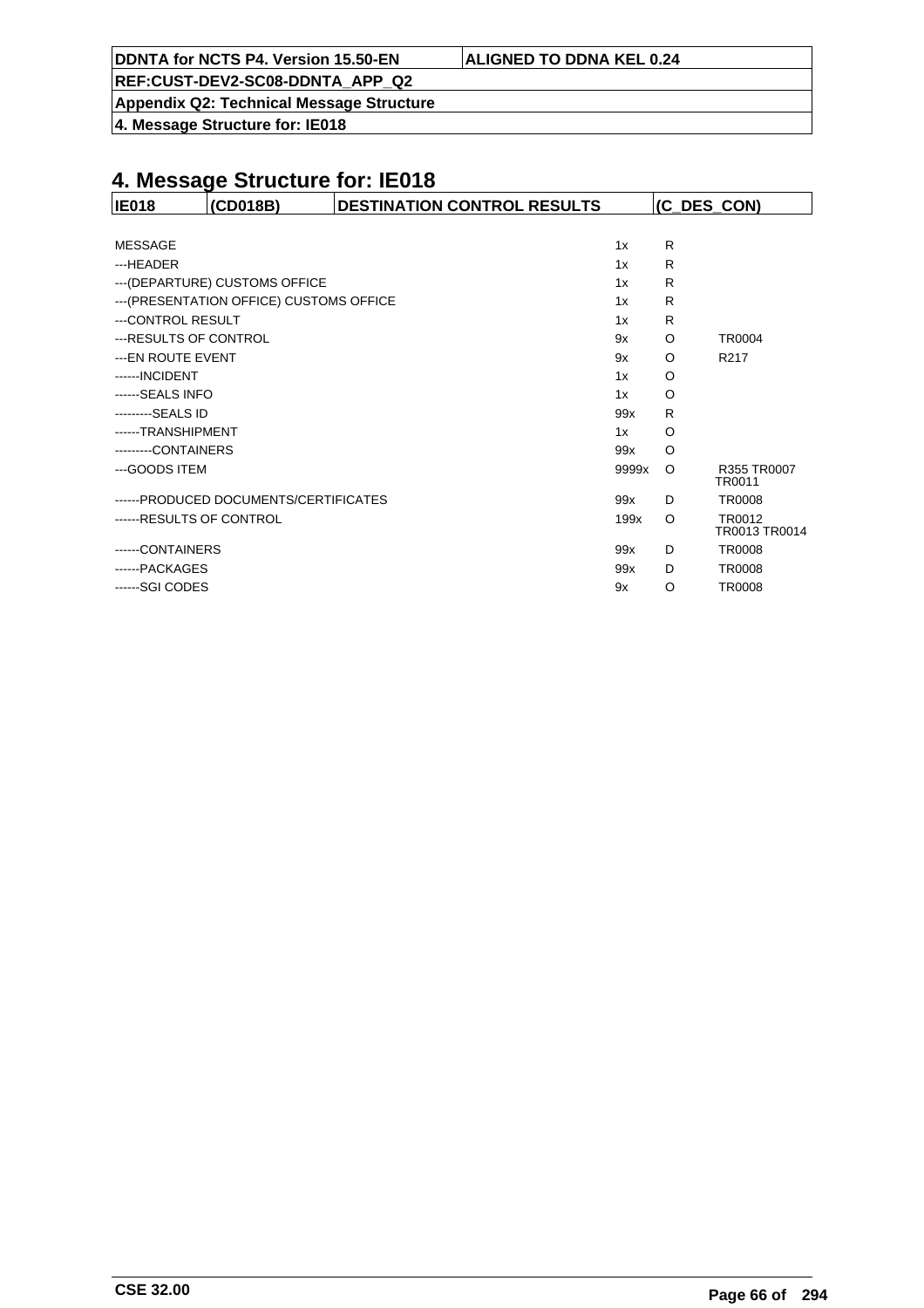**Appendix Q2: Technical Message Structure 4. Message Structure for: IE018**

| Syntax identifier                                       | R | a4              | 21 |                          |
|---------------------------------------------------------|---|-----------------|----|--------------------------|
| Syntax version number                                   | R | n1              | 22 |                          |
| Message sender                                          | R | an35            |    |                          |
| Sender identification code qualifier                    | O | an4             |    |                          |
| Message recipient                                       | R | an35            |    |                          |
| Recipient identification code qualifier                 | O | an.4            |    |                          |
| Date of preparation                                     | R | n6              |    |                          |
| Time of preparation                                     | R | n4              |    |                          |
| Interchange control reference                           | R | an14            |    |                          |
| Recipient's reference/password                          | O | an14            |    |                          |
| Recipient's reference/password qualifier                | O | an <sub>2</sub> |    |                          |
| Application reference                                   | O | an14            |    |                          |
| Priority                                                | O | a1              |    |                          |
| Acknowledgement request                                 | O | n1              | 27 |                          |
| Communications agreement id                             | O | an35            |    |                          |
| <b>Test indicator</b>                                   | O | n1              | 27 | <b>TR9085</b>            |
| Message identification                                  | R | an14            |    |                          |
| Message type                                            | R | an $6$          | 60 |                          |
| Common access reference                                 | O | an35            |    |                          |
| ---HEADER                                               |   |                 |    |                          |
|                                                         |   |                 |    |                          |
| Document/reference number                               | R | an.21           |    |                          |
| Identity of means of transport at departure (exp/trans) | D | an27            |    | TR0002                   |
| Identity of means of transport at departure LNG         | O | a2              | 12 | TR0099                   |
| Nationality of means of transport at departure          | D | a2              | 8  | TR0002                   |
| Total number of items                                   | R | $n_{.}.5$       |    |                          |
| Total number of packages                                | D | n7              |    | TR0002                   |
| Total gross mass                                        | R | n.11,3          |    |                          |
| ---(DEPARTURE) CUSTOMS OFFICE                           |   |                 |    |                          |
| Reference number                                        | R | an8             |    |                          |
| ---(PRESENTATION OFFICE) CUSTOMS OFFICE                 |   |                 |    |                          |
|                                                         |   |                 |    |                          |
|                                                         |   |                 |    |                          |
| Reference number                                        | R | an8             |    |                          |
| ---CONTROL RESULT                                       |   |                 |    |                          |
| Control date                                            | R | n8              |    |                          |
| Control result code                                     | R | an2             | 47 | TR0051                   |
| Waiting for discrepancies resolution                    | D | n1              | 27 | C090                     |
| State of seals ok                                       | O | n1              | 27 | R <sub>230</sub><br>R230 |
|                                                         |   |                 |    | R325                     |
| <b>---RESULTS OF CONTROL</b>                            |   |                 |    |                          |
| Description                                             | O | an140           |    | <b>TR0006</b>            |
| <b>Description LNG</b>                                  | O | a2              | 12 | TR0099                   |
| Control indicator                                       | R | an <sub>2</sub> | 41 | TR0003                   |
| Pointer to the attribute                                | D | an35            |    | <b>TR0005</b><br>TR0911  |
| Corrected value                                         | D | an27            |    |                          |
|                                                         |   |                 |    | TR0005                   |
| ---EN ROUTE EVENT                                       |   |                 |    |                          |
| Place                                                   | R | an35            |    |                          |
| Place LNG                                               | O | a2              | 12 | TR0099                   |
| Country code                                            | R | a2              | 9  |                          |
| ------INCIDENT                                          |   |                 |    |                          |
| Incident flag                                           | D | n1              | 27 | R230<br>TR9030           |
| Incident information                                    | O | an350           |    |                          |
| Incident information LNG                                | O | a2              | 12 | TR0099                   |
| Endorsement date                                        | O | n8              |    |                          |
| Endorsement authority                                   | O | an35            |    |                          |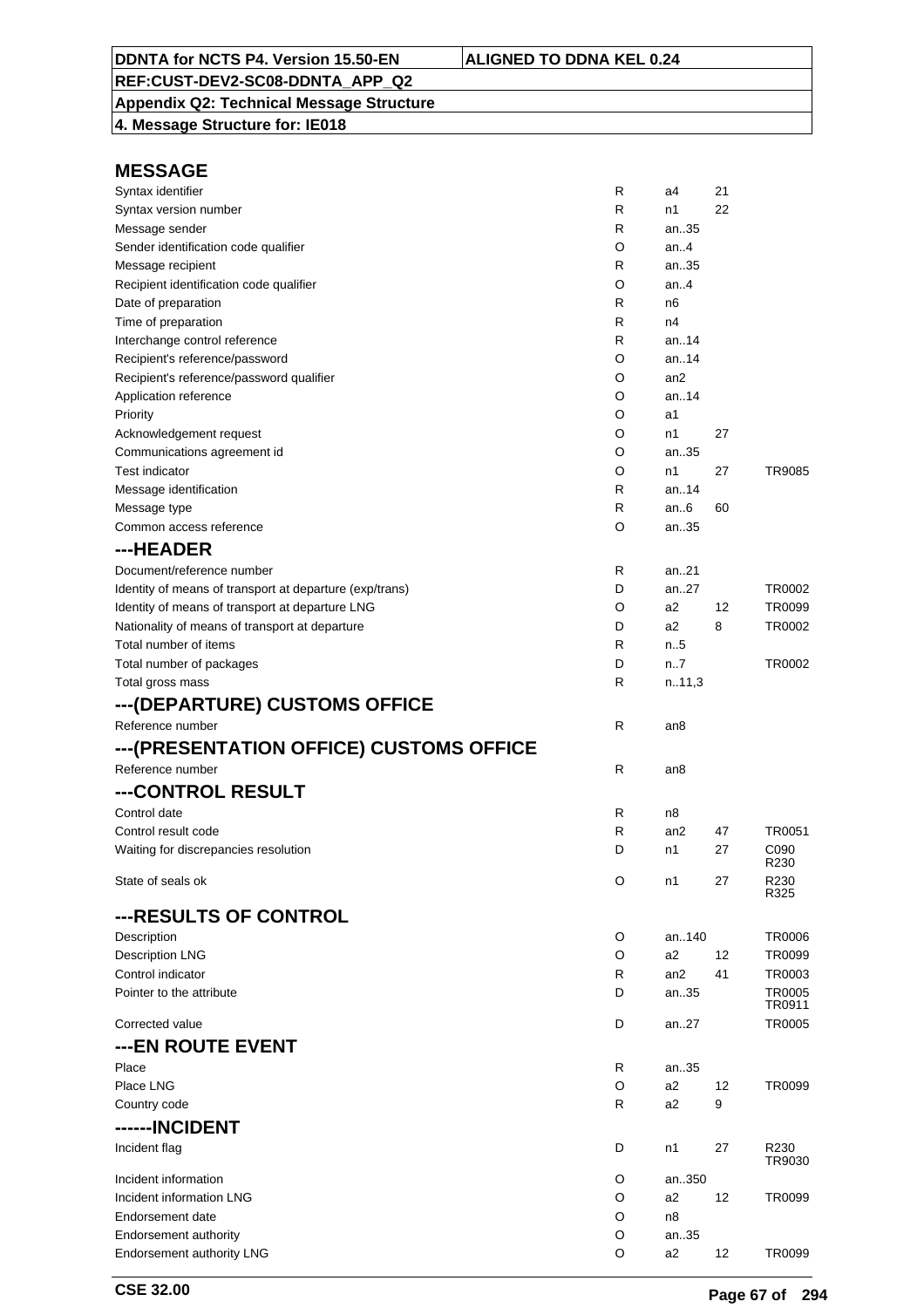| DDNTA for NCTS P4. Version 15.50-EN<br><b>ALIGNED TO DDNA KEL 0.24</b> |        |                |    |                  |
|------------------------------------------------------------------------|--------|----------------|----|------------------|
| REF:CUST-DEV2-SC08-DDNTA APP Q2                                        |        |                |    |                  |
| <b>Appendix Q2: Technical Message Structure</b>                        |        |                |    |                  |
| 4. Message Structure for: IE018                                        |        |                |    |                  |
|                                                                        |        |                |    |                  |
| Endorsement place                                                      | O      | an35           |    |                  |
| Endorsement place LNG                                                  | O      | a2             | 12 | TR0099           |
| Endorsement country                                                    | O      | a <sub>2</sub> | 9  |                  |
| ------SEALS INFO                                                       |        |                |    |                  |
| Seals number                                                           | R      | n.A            |    |                  |
| ---------SEALS ID                                                      |        |                |    |                  |
| Seals identity                                                         | R      | an20           |    |                  |
| Seals identity LNG                                                     | O      | a2             | 12 | TR0099           |
| ------TRANSHIPMENT                                                     |        |                |    |                  |
| New transport means identity                                           | O      | an27           |    | R <sub>190</sub> |
| New transport means identity LNG                                       | O      | a2             | 12 | TR0099           |
| New transport means nationality                                        | O      | a2             | 8  | R <sub>190</sub> |
| Endorsement date                                                       | O      | n8             |    |                  |
| Endorsement authority                                                  | O      | an35           |    |                  |
| Endorsement authority LNG                                              | O      | a2             | 12 | <b>TR0099</b>    |
| Endorsement place                                                      | O      | an35           |    |                  |
| Endorsement place LNG                                                  | O      | a2             | 12 | TR0099           |
| Endorsement country                                                    | O      | a2             | 9  |                  |
| ---------CONTAINERS                                                    |        |                |    |                  |
| Container number                                                       | R      | an.17          |    | R <sub>190</sub> |
| ---GOODS ITEM                                                          |        |                |    |                  |
| Item number                                                            | R      | n5             |    | TR0019           |
| Commodity code                                                         | D      | an22           |    | C015             |
|                                                                        |        |                |    | TR0102           |
| Goods description                                                      | O      | an280          |    |                  |
| Goods description LNG<br>Gross mass                                    | O<br>O | a2<br>n.11,3   | 12 | TR0099           |
| Net mass                                                               | O      | n.11,3         |    |                  |
| ------PRODUCED DOCUMENTS/CERTIFICATES                                  |        |                |    |                  |
|                                                                        |        |                |    |                  |
| Document type<br>Document reference                                    | R<br>O | an4<br>an35    | 13 | TR0103           |
| Document reference LNG                                                 | O      | a <sub>2</sub> | 12 | TR0099           |
| Complement of information                                              | O      | an26           |    |                  |
| Complement of information LNG                                          | O      | a2             | 12 | TR0099           |
| ------RESULTS OF CONTROL                                               |        |                |    |                  |
| Description                                                            | O      | an140          |    | <b>TR0009</b>    |
| <b>Description LNG</b>                                                 | O      | a2             | 12 | TR0099           |
| Control indicator                                                      | R      | an2            | 41 | TR0003           |
| Pointer to the attribute                                               | O      | an35           |    | TR0010           |
|                                                                        |        |                |    | TR0014<br>TR0018 |
|                                                                        |        |                |    |                  |
| <b>-CONTAINERS</b>                                                     |        |                |    |                  |
| Container number                                                       | R      | an17           |    |                  |
| ------PACKAGES                                                         |        |                |    |                  |
| Marks & numbers of packages                                            | D      | an42           |    | C060             |
| Marks & numbers of packages LNG                                        | O      | a2             | 12 | TR0099           |
| Kind of packages                                                       | R      | an.3           | 17 |                  |
| Number of packages                                                     | D      | n5             |    | C060<br>R021     |
| Number of pieces                                                       | D      | n.5            |    | C060             |
| ------SGI CODES                                                        |        |                |    |                  |
|                                                                        | O      | n.2            | 64 |                  |
| Sensitive goods code<br>Sensitive quantity                             | R      | n.11,3         |    |                  |
|                                                                        |        |                |    |                  |

 $\mathsf{r}$ 

٦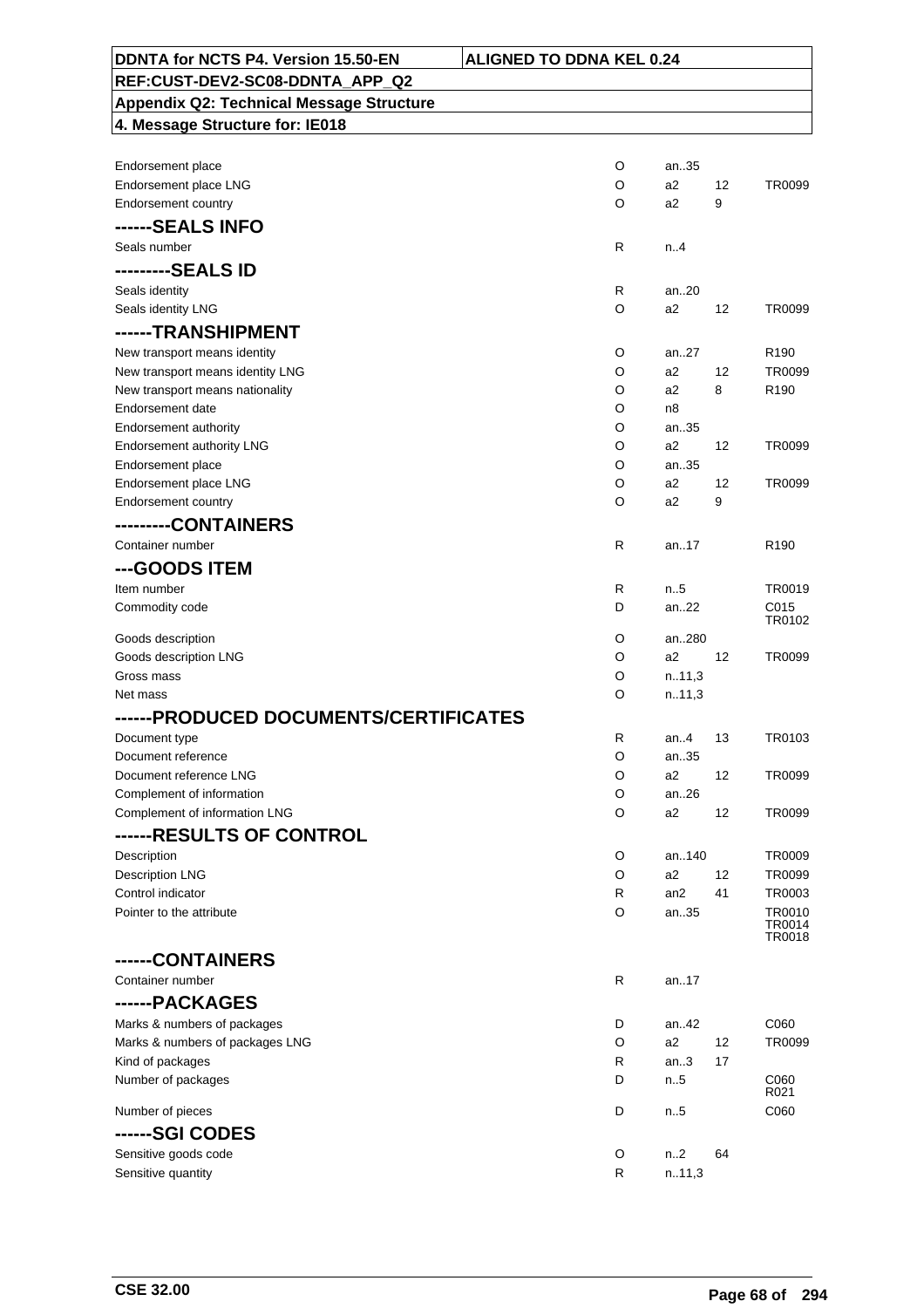| DDNTA for NCTS P4. Version 15.50-EN      | <b>ALIGNED TO DDNA KEL 0.24</b> |
|------------------------------------------|---------------------------------|
| <b>REF:CUST-DEV2-SC08-DDNTA APP Q2</b>   |                                 |
| Appendix Q2: Technical Message Structure |                                 |
| 4. Message Structure for: IE018          |                                 |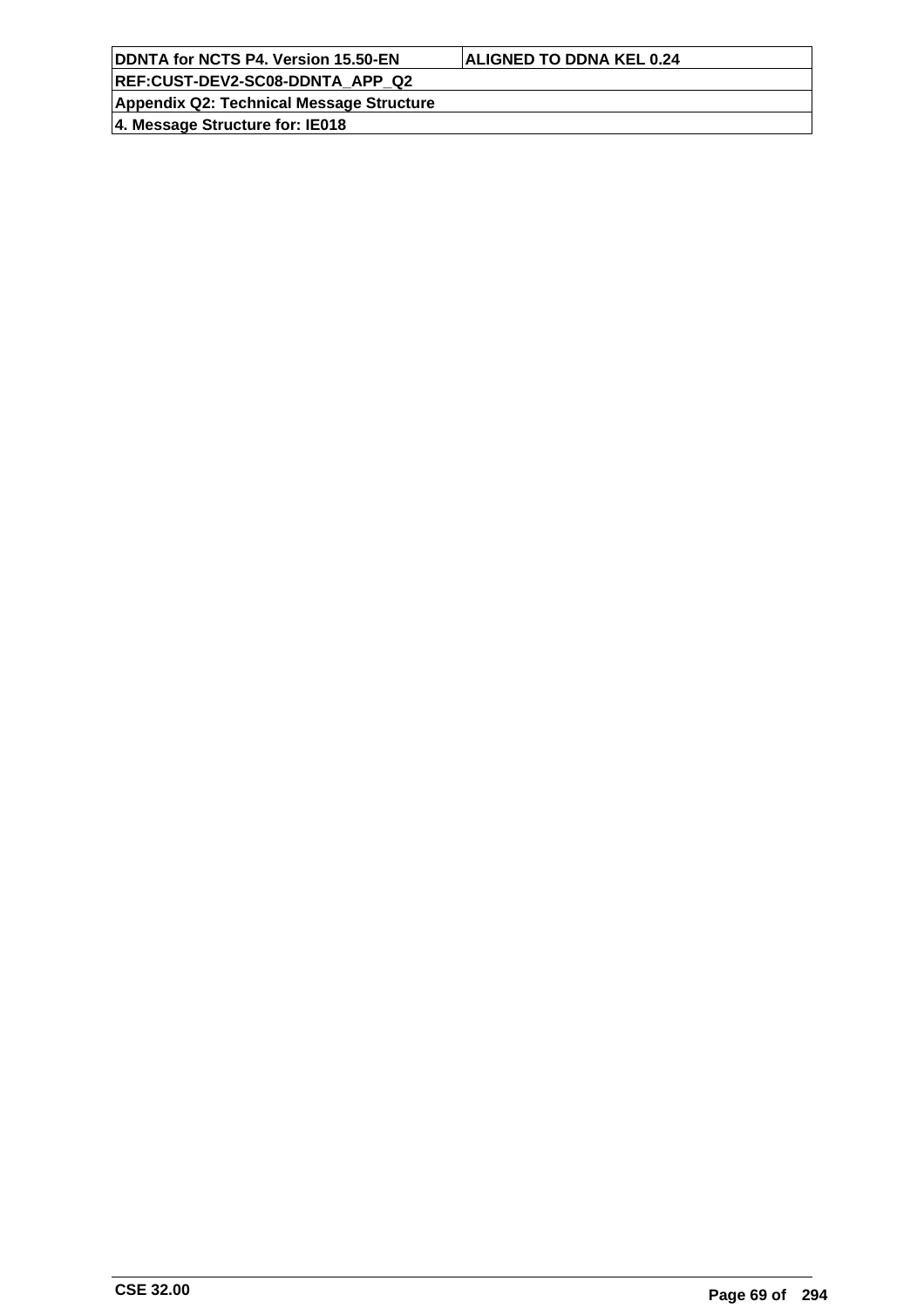| DDNTA for NCTS P4. Version 15.50-EN    | <b>ALIGNED TO DDNA KEL 0.24</b> |  |  |
|----------------------------------------|---------------------------------|--|--|
| <b>REF:CUST-DEV2-SC08-DDNTA_APP_Q2</b> |                                 |  |  |

**Appendix Q2: Technical Message Structure**

**4. Message Structure for: IE019**

| <b>IE019</b>                   | (CC019A)              | <b>IDISCREPANCIES</b> |    | (E_DIS_SND) |  |
|--------------------------------|-----------------------|-----------------------|----|-------------|--|
|                                |                       |                       |    |             |  |
| MESSAGE                        |                       |                       | 1x | R           |  |
| ---HEADER                      |                       |                       | 1x | R           |  |
|                                | ---(PRINCIPAL) TRADER |                       | 1x | R           |  |
| ---GUARANTOR                   |                       | 1x                    | O  |             |  |
| --- (DEPARTURE) CUSTOMS OFFICE |                       |                       | 1x | R           |  |
|                                |                       |                       |    |             |  |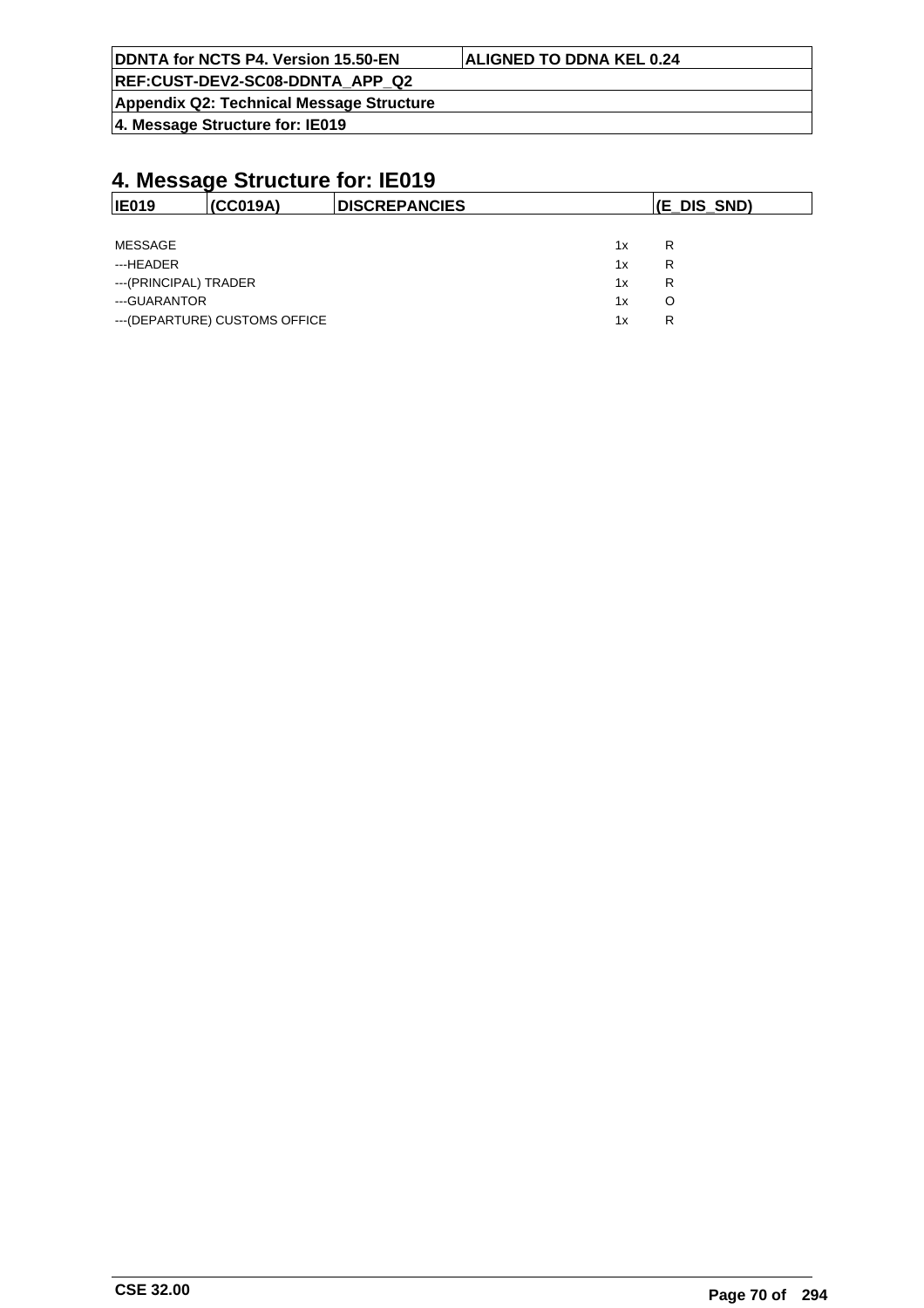**Appendix Q2: Technical Message Structure 4. Message Structure for: IE019**

| Syntax identifier                        | R | a4              | 21 |        |
|------------------------------------------|---|-----------------|----|--------|
| Syntax version number                    | R | n1              | 22 |        |
| Message sender                           | R | an35            |    |        |
| Sender identification code qualifier     | O | an4             |    |        |
| Message recipient                        | R | an35            |    |        |
| Recipient identification code qualifier  | O | an4             |    |        |
| Date of preparation                      | R | n6              |    |        |
| Time of preparation                      | R | n4              |    |        |
| Interchange control reference            | R | an14            |    |        |
| Recipient's reference/password           | O | an14            |    |        |
| Recipient's reference/password qualifier | O | an <sub>2</sub> |    |        |
| Application reference                    | O | an14            |    |        |
| Priority                                 | O | a1              |    |        |
| Acknowledgement request                  | O | n1              | 27 |        |
| Communications agreement id              | O | an35            |    |        |
| <b>Test indicator</b>                    | O | n1              | 27 | TR9085 |
| Message identification                   | R | an14            |    |        |
| Message type                             | R | an $6$          | 60 |        |
| Common access reference                  | O | an35            |    |        |
| Message sequence number                  | O | n.2             |    |        |
| First and last transfer                  | O | a1              | 28 |        |
| ---HEADER                                |   |                 |    |        |
| Document/reference number                | R | an21            |    |        |
| Discrepancies notification date          | R | n8              |    |        |
| Discrepancies notification text          | O | an350           |    |        |
| Discrepancies notification text LNG      | O | a2              | 12 | TR0099 |
| ---(PRINCIPAL) TRADER                    |   |                 |    |        |
| Name                                     | R | an35            |    |        |
| Street and number                        | R | an35            |    |        |
| Postal code                              | R | an.9            |    |        |
| City                                     | R | an35            |    |        |
| Country code                             | R | a2              | 8  |        |
| NAD LNG                                  | O | a2              | 12 | TR0099 |
| TIN                                      | O | an17            |    | R012   |
| Holder ID TIR                            | D | an17            |    | C904   |
| ---GUARANTOR                             |   |                 |    |        |
| Name                                     | R | an35            |    |        |
| Street and number                        | R | an35            |    |        |
| Postal code                              | R | an.9            |    |        |
| City                                     | R | an35            |    |        |
| Country code                             | R | a <sub>2</sub>  | 70 |        |
| <b>NAD LNG</b>                           | O | a2              | 12 | TR0099 |
| <b>TIN</b>                               | O | an17            |    | R012   |
| ---(DEPARTURE) CUSTOMS OFFICE            |   |                 |    |        |
| Reference number                         | R | an8             |    |        |
|                                          |   |                 |    |        |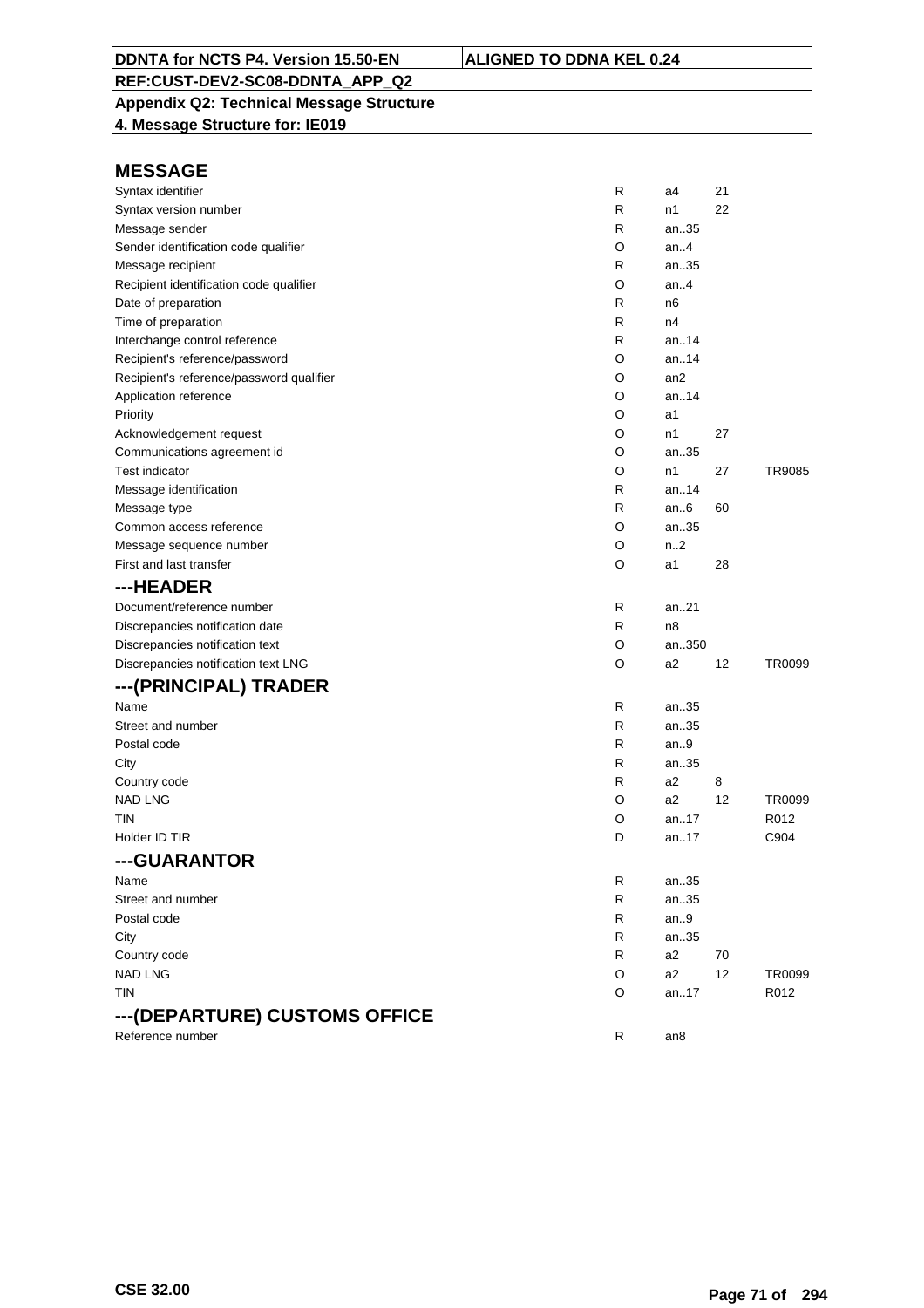| DDNTA for NCTS P4. Version 15.50-EN | <b>ALIGNED TO DDNA KEL 0.24</b> |
|-------------------------------------|---------------------------------|
|                                     |                                 |

**Appendix Q2: Technical Message Structure**

**4. Message Structure for: IE020**

| <b>IE020</b> | <b>(CD020A)</b>                          | DISCREPANCIES SOLVED NOTIFICATION (C DIS SOL) |     |  |
|--------------|------------------------------------------|-----------------------------------------------|-----|--|
|              |                                          |                                               |     |  |
| MESSAGE      |                                          |                                               | 1 x |  |
| ---HFADFR    |                                          |                                               | 1x  |  |
|              | --- (DEPARTURE) CUSTOMS OFFICE           |                                               | 1x  |  |
|              | --- (PRESENTATION OFFICE) CUSTOMS OFFICE |                                               | 1 x |  |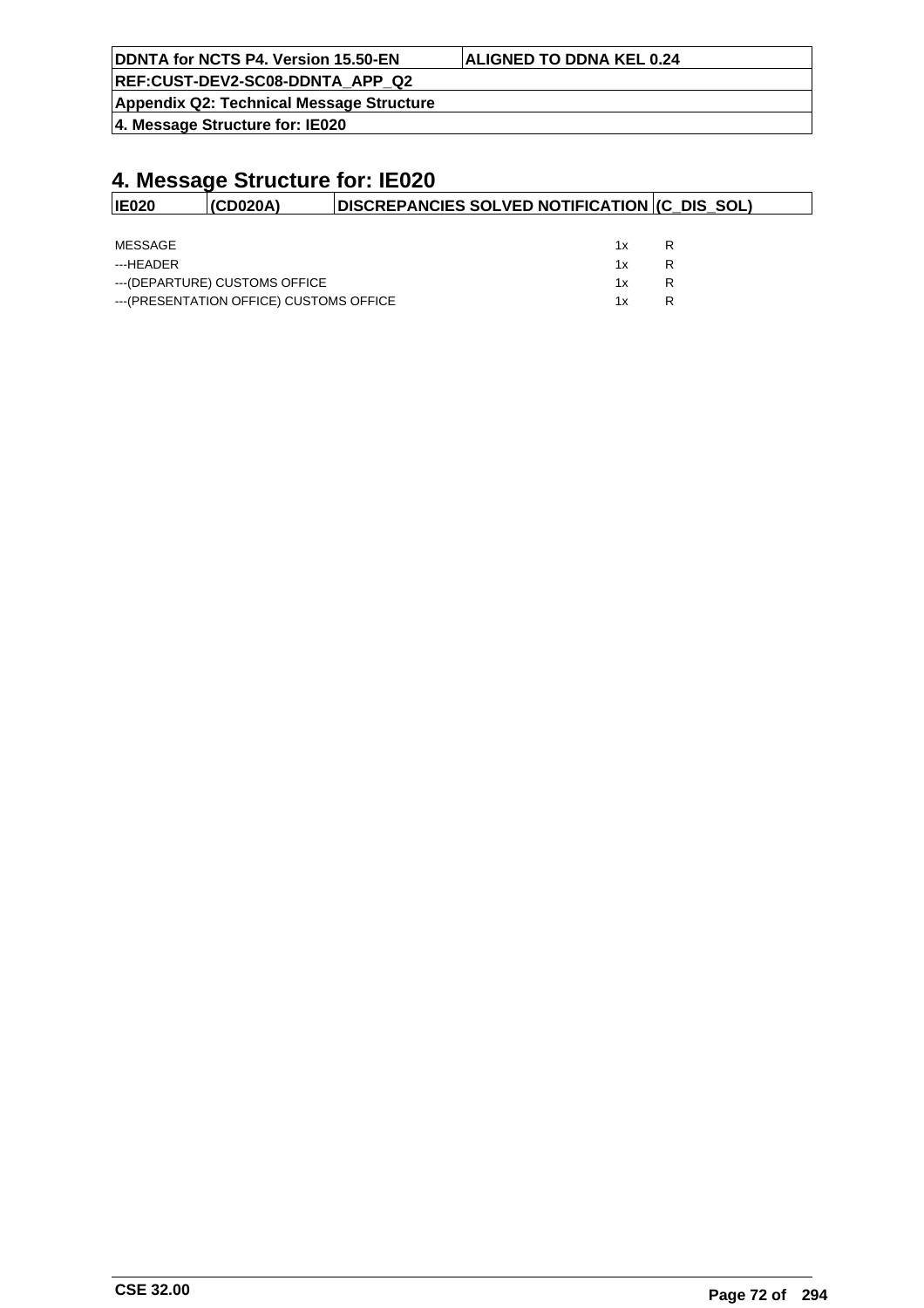# **REF:CUST-DEV2-SC08-DDNTA\_APP\_Q2**

**Appendix Q2: Technical Message Structure 4. Message Structure for: IE020**

| Syntax version number<br>R<br>n1<br>Message sender<br>R<br>an35<br>Sender identification code qualifier<br>O<br>an.4<br>R<br>Message recipient<br>an35<br>Recipient identification code qualifier<br>O<br>an.4<br>Date of preparation<br>R<br>n <sub>6</sub><br>Time of preparation<br>R<br>n4<br>Interchange control reference<br>R<br>an.14<br>Recipient's reference/password<br>O<br>an.14<br>Recipient's reference/password qualifier<br>an2<br>O<br>an14<br>Application reference<br>O<br>O<br>a1<br>Priority<br>Acknowledgement request<br>O<br>n1<br>Communications agreement id<br>O<br>an35<br><b>Test indicator</b><br>O<br>n <sub>1</sub><br>R<br>an.14<br>Message identification<br>R<br>Message type<br>an.6<br>Common access reference<br>O<br>an35<br>---HEADER<br>Document/reference number<br>R<br>an.21<br>R<br>n8<br>Discrepancies solved notification date<br>Discrepancies solved notification code<br>R<br>an.2<br>Discrepancies solved notification text<br>O<br>an350<br>Discrepancies solved notification text LNG<br>O<br>a <sub>2</sub><br>---(DEPARTURE) CUSTOMS OFFICE | 21 |        |
|-----------------------------------------------------------------------------------------------------------------------------------------------------------------------------------------------------------------------------------------------------------------------------------------------------------------------------------------------------------------------------------------------------------------------------------------------------------------------------------------------------------------------------------------------------------------------------------------------------------------------------------------------------------------------------------------------------------------------------------------------------------------------------------------------------------------------------------------------------------------------------------------------------------------------------------------------------------------------------------------------------------------------------------------------------------------------------------------------------|----|--------|
|                                                                                                                                                                                                                                                                                                                                                                                                                                                                                                                                                                                                                                                                                                                                                                                                                                                                                                                                                                                                                                                                                                     | 22 |        |
|                                                                                                                                                                                                                                                                                                                                                                                                                                                                                                                                                                                                                                                                                                                                                                                                                                                                                                                                                                                                                                                                                                     |    |        |
|                                                                                                                                                                                                                                                                                                                                                                                                                                                                                                                                                                                                                                                                                                                                                                                                                                                                                                                                                                                                                                                                                                     |    |        |
|                                                                                                                                                                                                                                                                                                                                                                                                                                                                                                                                                                                                                                                                                                                                                                                                                                                                                                                                                                                                                                                                                                     |    |        |
|                                                                                                                                                                                                                                                                                                                                                                                                                                                                                                                                                                                                                                                                                                                                                                                                                                                                                                                                                                                                                                                                                                     |    |        |
|                                                                                                                                                                                                                                                                                                                                                                                                                                                                                                                                                                                                                                                                                                                                                                                                                                                                                                                                                                                                                                                                                                     |    |        |
|                                                                                                                                                                                                                                                                                                                                                                                                                                                                                                                                                                                                                                                                                                                                                                                                                                                                                                                                                                                                                                                                                                     |    |        |
|                                                                                                                                                                                                                                                                                                                                                                                                                                                                                                                                                                                                                                                                                                                                                                                                                                                                                                                                                                                                                                                                                                     |    |        |
|                                                                                                                                                                                                                                                                                                                                                                                                                                                                                                                                                                                                                                                                                                                                                                                                                                                                                                                                                                                                                                                                                                     |    |        |
|                                                                                                                                                                                                                                                                                                                                                                                                                                                                                                                                                                                                                                                                                                                                                                                                                                                                                                                                                                                                                                                                                                     |    |        |
|                                                                                                                                                                                                                                                                                                                                                                                                                                                                                                                                                                                                                                                                                                                                                                                                                                                                                                                                                                                                                                                                                                     |    |        |
|                                                                                                                                                                                                                                                                                                                                                                                                                                                                                                                                                                                                                                                                                                                                                                                                                                                                                                                                                                                                                                                                                                     |    |        |
|                                                                                                                                                                                                                                                                                                                                                                                                                                                                                                                                                                                                                                                                                                                                                                                                                                                                                                                                                                                                                                                                                                     | 27 |        |
|                                                                                                                                                                                                                                                                                                                                                                                                                                                                                                                                                                                                                                                                                                                                                                                                                                                                                                                                                                                                                                                                                                     |    |        |
|                                                                                                                                                                                                                                                                                                                                                                                                                                                                                                                                                                                                                                                                                                                                                                                                                                                                                                                                                                                                                                                                                                     | 27 | TR9085 |
|                                                                                                                                                                                                                                                                                                                                                                                                                                                                                                                                                                                                                                                                                                                                                                                                                                                                                                                                                                                                                                                                                                     |    |        |
|                                                                                                                                                                                                                                                                                                                                                                                                                                                                                                                                                                                                                                                                                                                                                                                                                                                                                                                                                                                                                                                                                                     | 60 |        |
|                                                                                                                                                                                                                                                                                                                                                                                                                                                                                                                                                                                                                                                                                                                                                                                                                                                                                                                                                                                                                                                                                                     |    |        |
|                                                                                                                                                                                                                                                                                                                                                                                                                                                                                                                                                                                                                                                                                                                                                                                                                                                                                                                                                                                                                                                                                                     |    |        |
|                                                                                                                                                                                                                                                                                                                                                                                                                                                                                                                                                                                                                                                                                                                                                                                                                                                                                                                                                                                                                                                                                                     |    |        |
|                                                                                                                                                                                                                                                                                                                                                                                                                                                                                                                                                                                                                                                                                                                                                                                                                                                                                                                                                                                                                                                                                                     |    |        |
|                                                                                                                                                                                                                                                                                                                                                                                                                                                                                                                                                                                                                                                                                                                                                                                                                                                                                                                                                                                                                                                                                                     | 69 |        |
|                                                                                                                                                                                                                                                                                                                                                                                                                                                                                                                                                                                                                                                                                                                                                                                                                                                                                                                                                                                                                                                                                                     |    |        |
|                                                                                                                                                                                                                                                                                                                                                                                                                                                                                                                                                                                                                                                                                                                                                                                                                                                                                                                                                                                                                                                                                                     | 12 | TR0099 |
|                                                                                                                                                                                                                                                                                                                                                                                                                                                                                                                                                                                                                                                                                                                                                                                                                                                                                                                                                                                                                                                                                                     |    |        |
| Reference number<br>R<br>an8                                                                                                                                                                                                                                                                                                                                                                                                                                                                                                                                                                                                                                                                                                                                                                                                                                                                                                                                                                                                                                                                        |    |        |
| ---(PRESENTATION OFFICE) CUSTOMS OFFICE                                                                                                                                                                                                                                                                                                                                                                                                                                                                                                                                                                                                                                                                                                                                                                                                                                                                                                                                                                                                                                                             |    |        |
| Reference number<br>R<br>an <sub>8</sub>                                                                                                                                                                                                                                                                                                                                                                                                                                                                                                                                                                                                                                                                                                                                                                                                                                                                                                                                                                                                                                                            |    |        |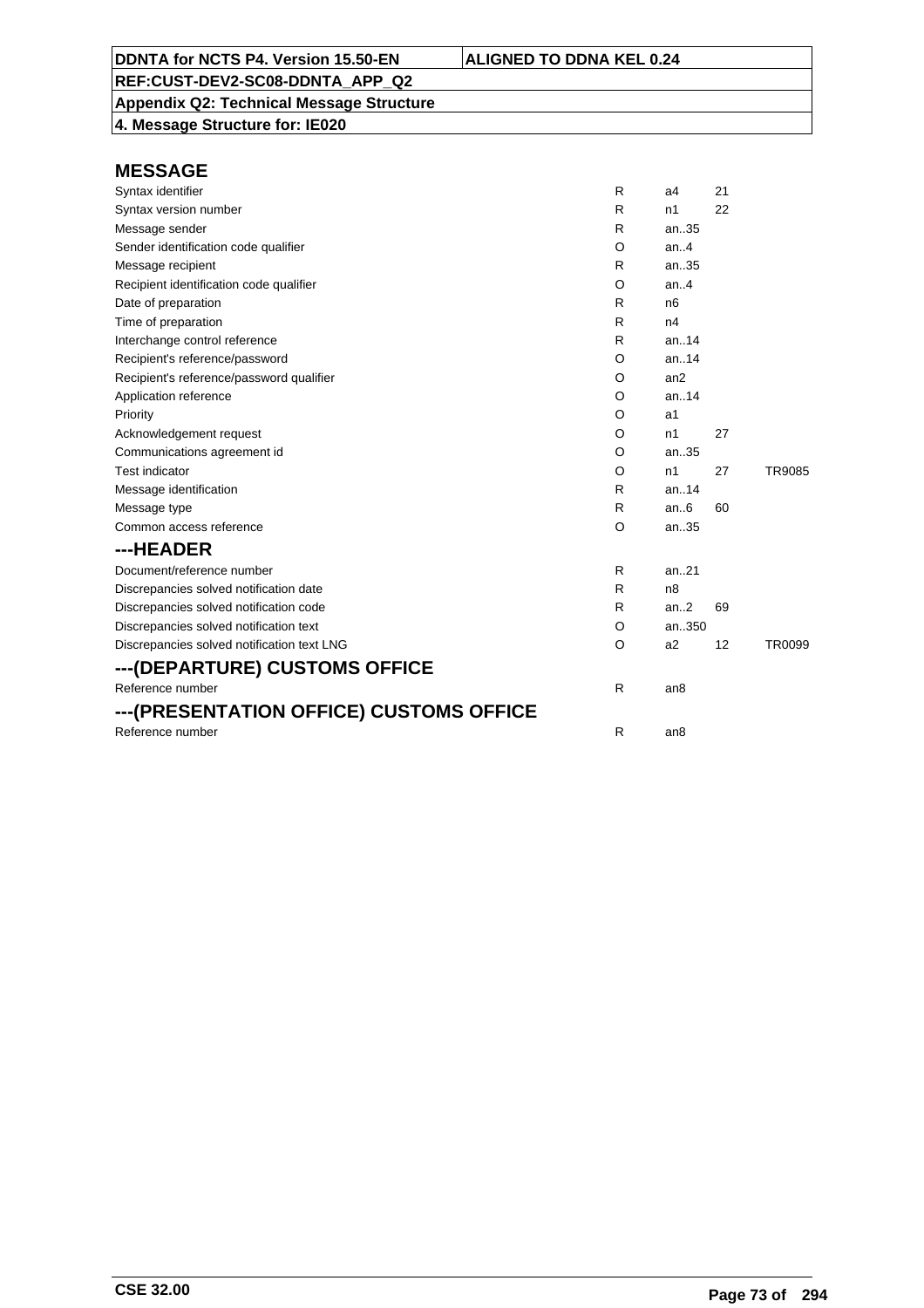| DDNTA for NCTS P4. Version 15.50-EN | <b>ALIGNED TO DDNA KEL 0.24</b> |
|-------------------------------------|---------------------------------|
| REF:CUST-DEV2-SC08-DDNTA APP Q2     |                                 |

**Appendix Q2: Technical Message Structure**

**4. Message Structure for: IE021**

| <b>IE021</b>            | (CC021A)                                 | <b>AAR REJECTION NOTIFICATION</b> |    | (E REJ NOT) |
|-------------------------|------------------------------------------|-----------------------------------|----|-------------|
|                         |                                          |                                   |    |             |
| MESSAGE                 |                                          |                                   | 1x | R           |
| ---HEADER               |                                          |                                   | 1x | R           |
| ---(DESTINATION) TRADER |                                          |                                   | 1x | R           |
|                         | --- (PRESENTATION OFFICE) CUSTOMS OFFICE |                                   | 1x | R           |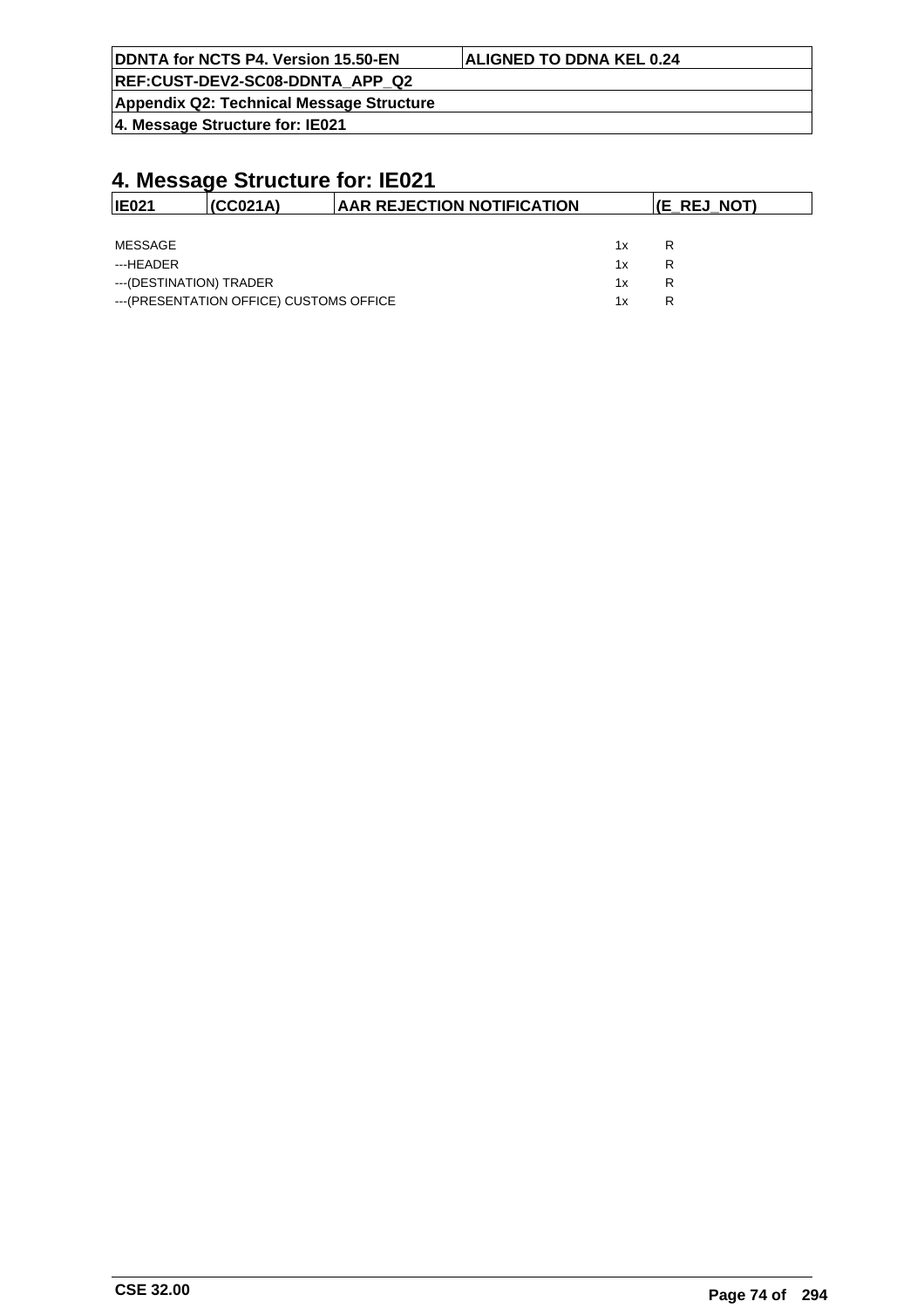**Appendix Q2: Technical Message Structure**

**4. Message Structure for: IE021**

| Syntax identifier                        | R | a4             | 21 |                  |
|------------------------------------------|---|----------------|----|------------------|
| Syntax version number                    | R | n1             | 22 |                  |
| Message sender                           | R | an35           |    |                  |
| Sender identification code qualifier     | O | an.4           |    |                  |
| Message recipient                        | R | an35           |    |                  |
| Recipient identification code qualifier  | O | an.4           |    |                  |
| Date of preparation                      | R | n <sub>6</sub> |    |                  |
| Time of preparation                      | R | n4             |    |                  |
| Interchange control reference            | R | an.14          |    |                  |
| Recipient's reference/password           | O | an.14          |    |                  |
| Recipient's reference/password qualifier | O | an2            |    |                  |
| Application reference                    | O | an14           |    |                  |
| Priority                                 | O | a1             |    |                  |
| Acknowledgement request                  | O | n1             | 27 |                  |
| Communications agreement id              | O | an35           |    |                  |
| <b>Test indicator</b>                    | O | n1             | 27 | TR9085           |
| Message identification                   | R | an14           |    |                  |
| Message type                             | R | an.6           | 60 |                  |
| Common access reference                  | O | an35           |    |                  |
| Message sequence number                  | O | n.2            |    |                  |
| First and last transfer                  | O | a1             | 28 |                  |
| ---HEADER                                |   |                |    |                  |
| Document/reference number                | R | an. $.21$      |    |                  |
| Diversion rejection code                 | R | n.2            | 46 |                  |
| Diversion rejection text                 | D | an350          |    | C312             |
| Diversion rejection text LNG             | O | a2             | 12 | TR0099           |
| ---(DESTINATION) TRADER                  |   |                |    |                  |
| Name                                     | D | an35           |    | C <sub>160</sub> |
| Street and number                        | D | an35           |    | C <sub>160</sub> |
| Postal code                              | D | an.9           |    | C160             |
| City                                     | D | an35           |    | C160             |
| Country code                             | D | a2             | 8  | C160             |
| <b>NAD LNG</b>                           | O | a2             | 12 | TR0099           |
| <b>TIN</b>                               | O | an17           |    | R012             |
| ---(PRESENTATION OFFICE) CUSTOMS OFFICE  |   |                |    |                  |
| Reference number                         | R | an8            |    |                  |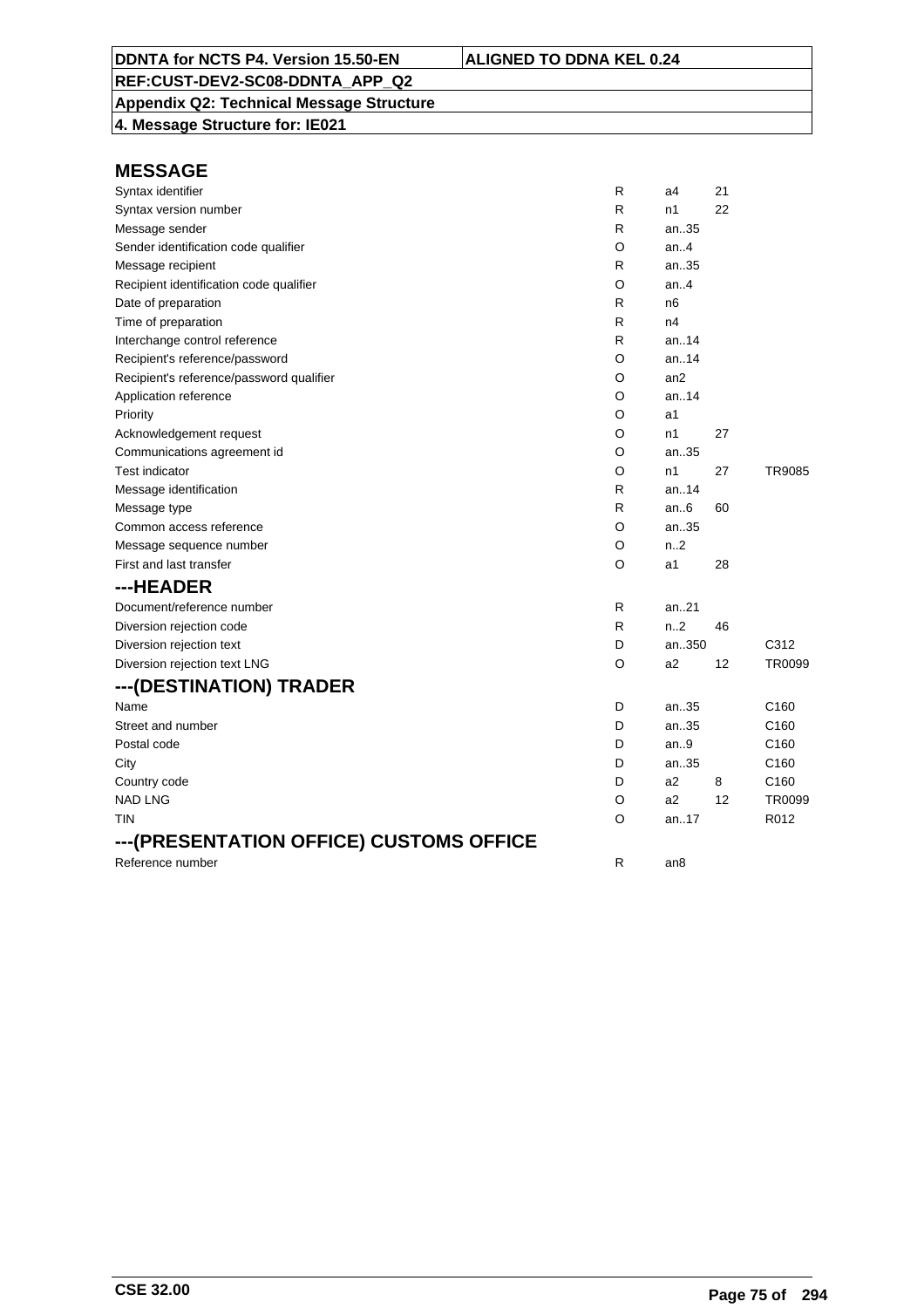|  | DDNTA for NCTS P4. Version 15.50-EN |  |  |  |  |
|--|-------------------------------------|--|--|--|--|
|--|-------------------------------------|--|--|--|--|

### **ALIGNED TO DDNA KEL 0.24**

**REF:CUST-DEV2-SC08-DDNTA\_APP\_Q2**

**Appendix Q2: Technical Message Structure**

**4. Message Structure for: IE023**

| IE023                 | (CCO <sub>23A</sub> )          | <b>GUARANTOR NOTIFICATION</b>                         |    | (E_GUA_NOT) |
|-----------------------|--------------------------------|-------------------------------------------------------|----|-------------|
|                       |                                |                                                       |    |             |
| MESSAGE               |                                |                                                       | 1x | R           |
| ---HEADER             |                                |                                                       | 1x | R           |
| ---(PRINCIPAL) TRADER |                                |                                                       | 1x | R           |
| ---GUARANTOR          |                                |                                                       | 1x | O           |
|                       | --- (DEPARTURE) CUSTOMS OFFICE |                                                       | 1x | R           |
|                       |                                | --- (COMPETENT AUTHORITY OF DEPARTURE) CUSTOMS OFFICE | 1x | R           |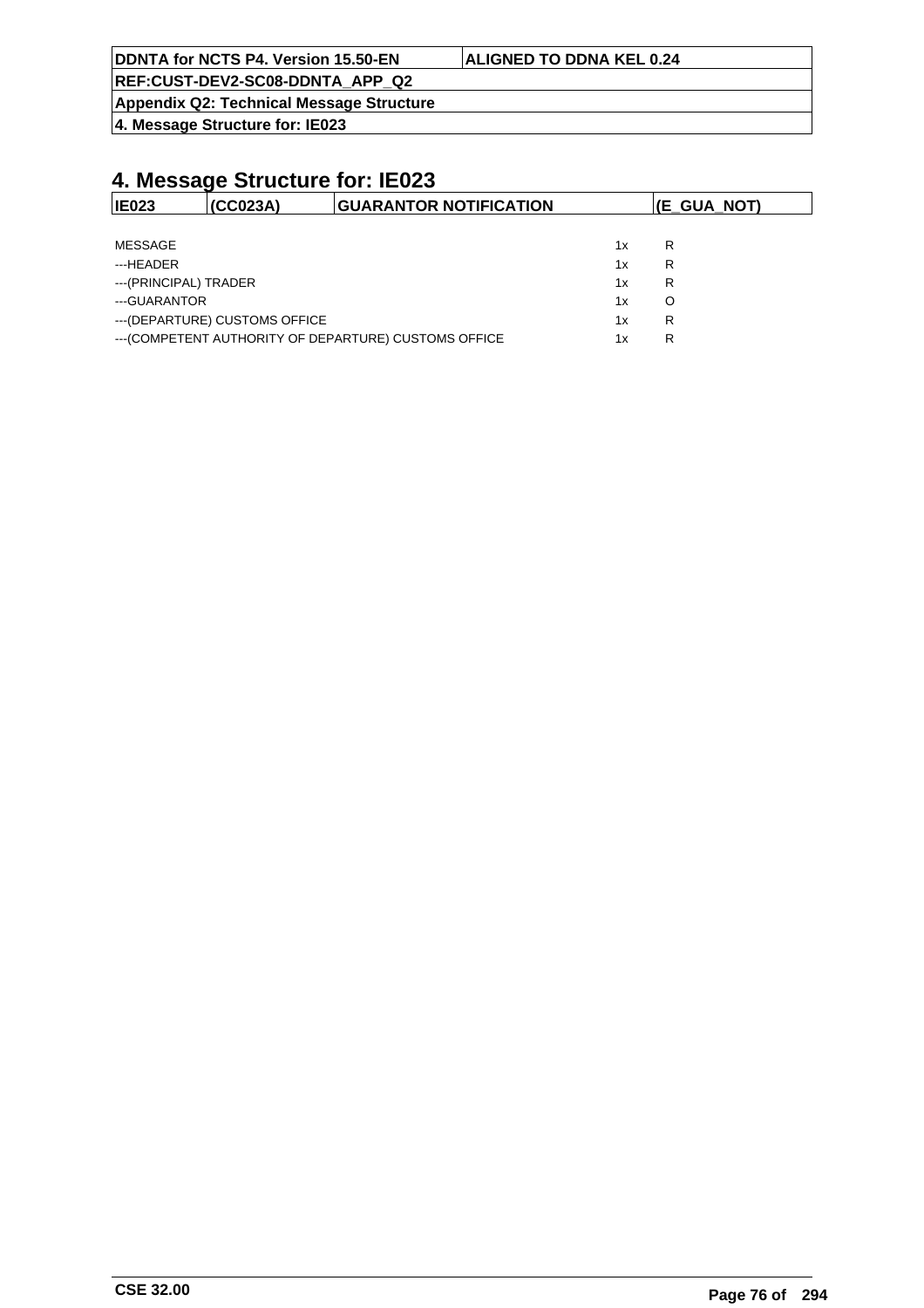**Appendix Q2: Technical Message Structure 4. Message Structure for: IE023**

| Syntax identifier                                    | R | a4               | 21 |        |
|------------------------------------------------------|---|------------------|----|--------|
| Syntax version number                                | R | n1               | 22 |        |
| Message sender                                       | R | an35             |    |        |
| Sender identification code qualifier                 | O | an.4             |    |        |
| Message recipient                                    | R | an35             |    |        |
| Recipient identification code qualifier              | O | an4              |    |        |
| Date of preparation                                  | R | n6               |    |        |
| Time of preparation                                  | R | n4               |    |        |
| Interchange control reference                        | R | an.14            |    |        |
| Recipient's reference/password                       | O | an14             |    |        |
| Recipient's reference/password qualifier             | O | an <sub>2</sub>  |    |        |
| Application reference                                | O | an.14            |    |        |
| Priority                                             | O | a1               |    |        |
| Acknowledgement request                              | O | n1               | 27 |        |
| Communications agreement id                          | O | an35             |    |        |
| <b>Test indicator</b>                                | O | n1               | 27 | TR9085 |
| Message identification                               | R | an14             |    |        |
| Message type                                         | R | an $6$           | 60 |        |
| Common access reference                              | O | an35             |    |        |
| Message sequence number                              | O | n <sub>1</sub> 2 |    |        |
| First and last transfer                              | O | a1               | 28 |        |
| ---HEADER                                            |   |                  |    |        |
| Document/reference number                            | R | an.21            |    |        |
| Acceptance date                                      | R | n8               |    |        |
| Guarantor notification text                          | O | an350            |    |        |
| Guarantor notification text LNG                      | O | a2               | 12 | TR0099 |
| Guarantor notification date                          | R | n8               |    |        |
| ---(PRINCIPAL) TRADER                                |   |                  |    |        |
| Name                                                 | R | an35             |    |        |
| Street and number                                    | R | an35             |    |        |
| Postal code                                          | R | an $9$           |    |        |
| City                                                 | R | an35             |    |        |
| Country code                                         | R | a2               | 8  |        |
| NAD LNG                                              | O | a2               | 12 | TR0099 |
| TIN                                                  | O | an17             |    | R012   |
| Holder ID TIR                                        | D | an17             |    | C904   |
| -GUARANTOR                                           |   |                  |    |        |
| Name                                                 | R | an35             |    |        |
| Street and number                                    | R | an35             |    |        |
| Postal code                                          | R | an9              |    |        |
| City                                                 | R | an35             |    |        |
| Country code                                         | R | a2               | 70 |        |
| <b>NAD LNG</b>                                       | O | a2               | 12 | TR0099 |
| <b>TIN</b>                                           | O | an17             |    | R012   |
| ---(DEPARTURE) CUSTOMS OFFICE                        |   |                  |    |        |
| Reference number                                     | R | an8              |    |        |
| ---(COMPETENT AUTHORITY OF DEPARTURE) CUSTOMS OFFICE |   |                  |    |        |
| Reference number                                     | R | an8              |    |        |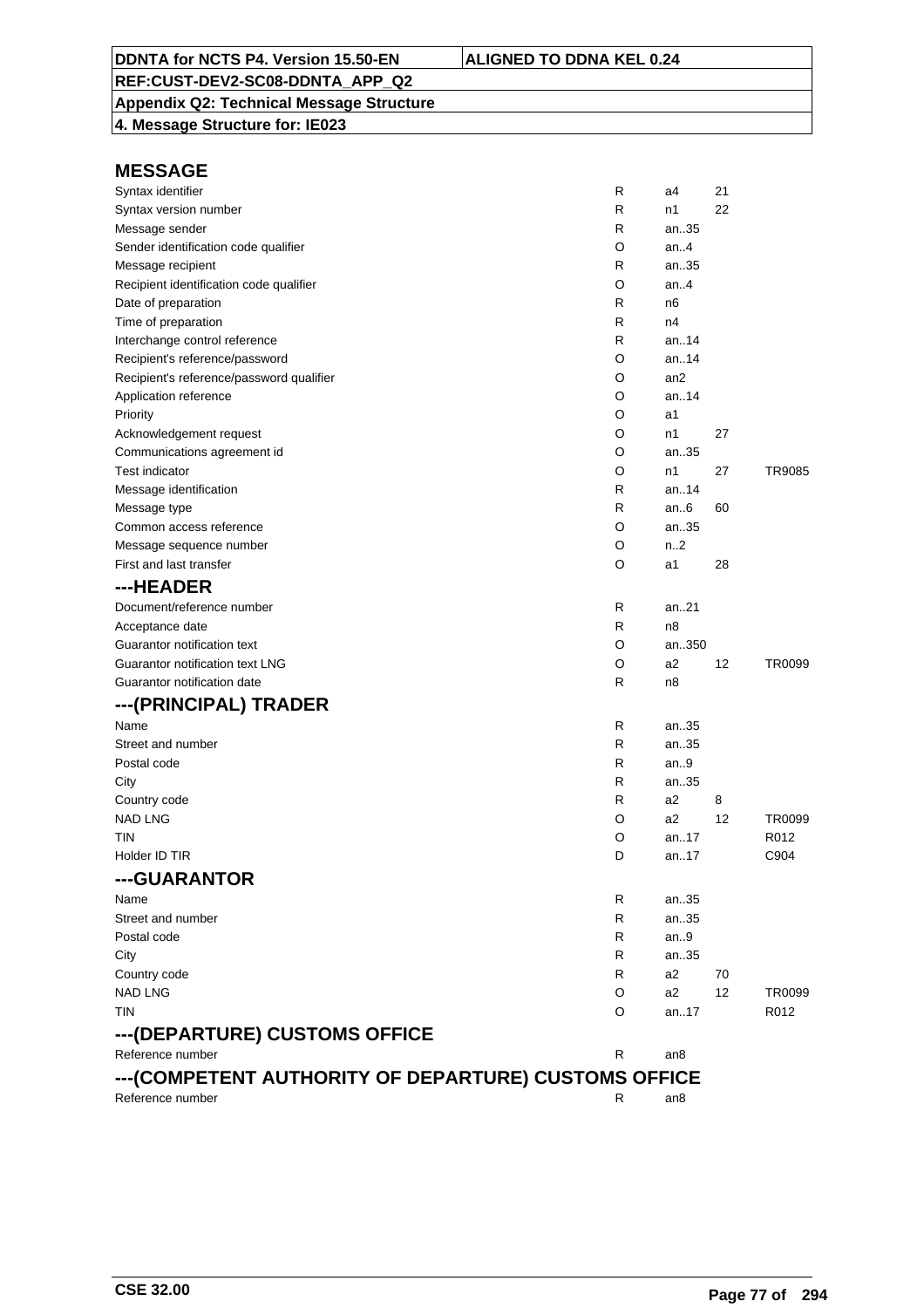|  |  | DDNTA for NCTS P4. Version 15.50-EN |
|--|--|-------------------------------------|
|  |  |                                     |

### **ALIGNED TO DDNA KEL 0.24**

**REF:CUST-DEV2-SC08-DDNTA\_APP\_Q2**

**Appendix Q2: Technical Message Structure**

**4. Message Structure for: IE024**

| <b>IE024</b> | (CD024A)                                  | <b>FORWARDED ARRIVAL ADVICE</b> |    |   | (C FWD ARR)      |
|--------------|-------------------------------------------|---------------------------------|----|---|------------------|
|              |                                           |                                 |    |   |                  |
| MESSAGE      |                                           |                                 | 1x | R | R <sub>170</sub> |
| ---HEADER    |                                           |                                 | 1x | R |                  |
|              | --- (DEPARTURE) CUSTOMS OFFICE            |                                 | 1x | R |                  |
|              | --- (PRESENTATION OFFICE) CUSTOMS OFFICE  |                                 | 1x | R |                  |
|              | --- (TRANSIT DECLARED) CUSTOMS OFFICE     |                                 | 9x | O |                  |
|              | --- (DESTINATION DECLARED) CUSTOMS OFFICE |                                 | 1x | R |                  |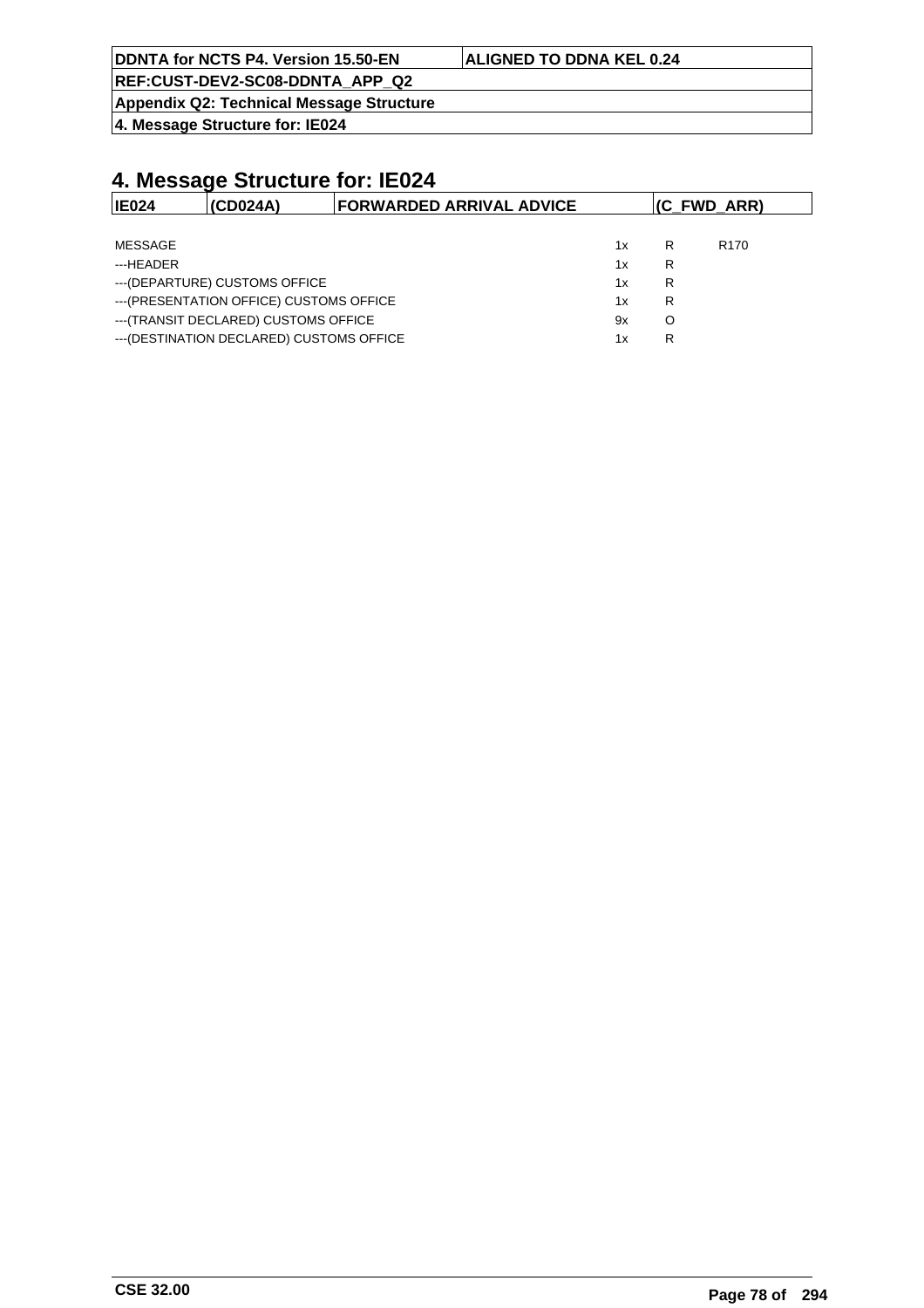### **REF:CUST-DEV2-SC08-DDNTA\_APP\_Q2 Appendix Q2: Technical Message Structure**

**4. Message Structure for: IE024**

| Syntax identifier                        | R | a4              | 21 |        |
|------------------------------------------|---|-----------------|----|--------|
| Syntax version number                    | R | n1              | 22 |        |
| Message sender                           | R | an35            |    |        |
| Sender identification code qualifier     | O | an4             |    |        |
| Message recipient                        | R | an35            |    |        |
| Recipient identification code qualifier  | O | an.4            |    |        |
| Date of preparation                      | R | n <sub>6</sub>  |    |        |
| Time of preparation                      | R | n4              |    |        |
| Interchange control reference            | R | an.14           |    |        |
| Recipient's reference/password           | O | an.14           |    |        |
| Recipient's reference/password qualifier | O | an <sub>2</sub> |    |        |
| Application reference                    | O | an.14           |    |        |
| Priority                                 | O | a1              |    |        |
| Acknowledgement request                  | O | n1              | 27 |        |
| Communications agreement id              | O | an35            |    |        |
| Test indicator                           | O | n1              | 27 | TR9085 |
| Message identification                   | R | an.14           |    |        |
| Message type                             | R | an.6            | 60 |        |
| Common access reference                  | O | an35            |    |        |
| ---HEADER                                |   |                 |    |        |
| Document/reference number                | R | an.21           |    |        |
| Arrival date                             | O | n <sub>8</sub>  |    |        |
| ---(DEPARTURE) CUSTOMS OFFICE            |   |                 |    |        |
| Reference number                         | R | an <sub>8</sub> |    |        |
| ---(PRESENTATION OFFICE) CUSTOMS OFFICE  |   |                 |    |        |
| Reference number                         | R | an8             |    |        |
| ---(TRANSIT DECLARED) CUSTOMS OFFICE     |   |                 |    |        |
| Reference number                         | R | an8             |    |        |
| ---(DESTINATION DECLARED) CUSTOMS OFFICE |   |                 |    |        |
| Reference number                         | R | an <sub>8</sub> |    |        |
|                                          |   |                 |    |        |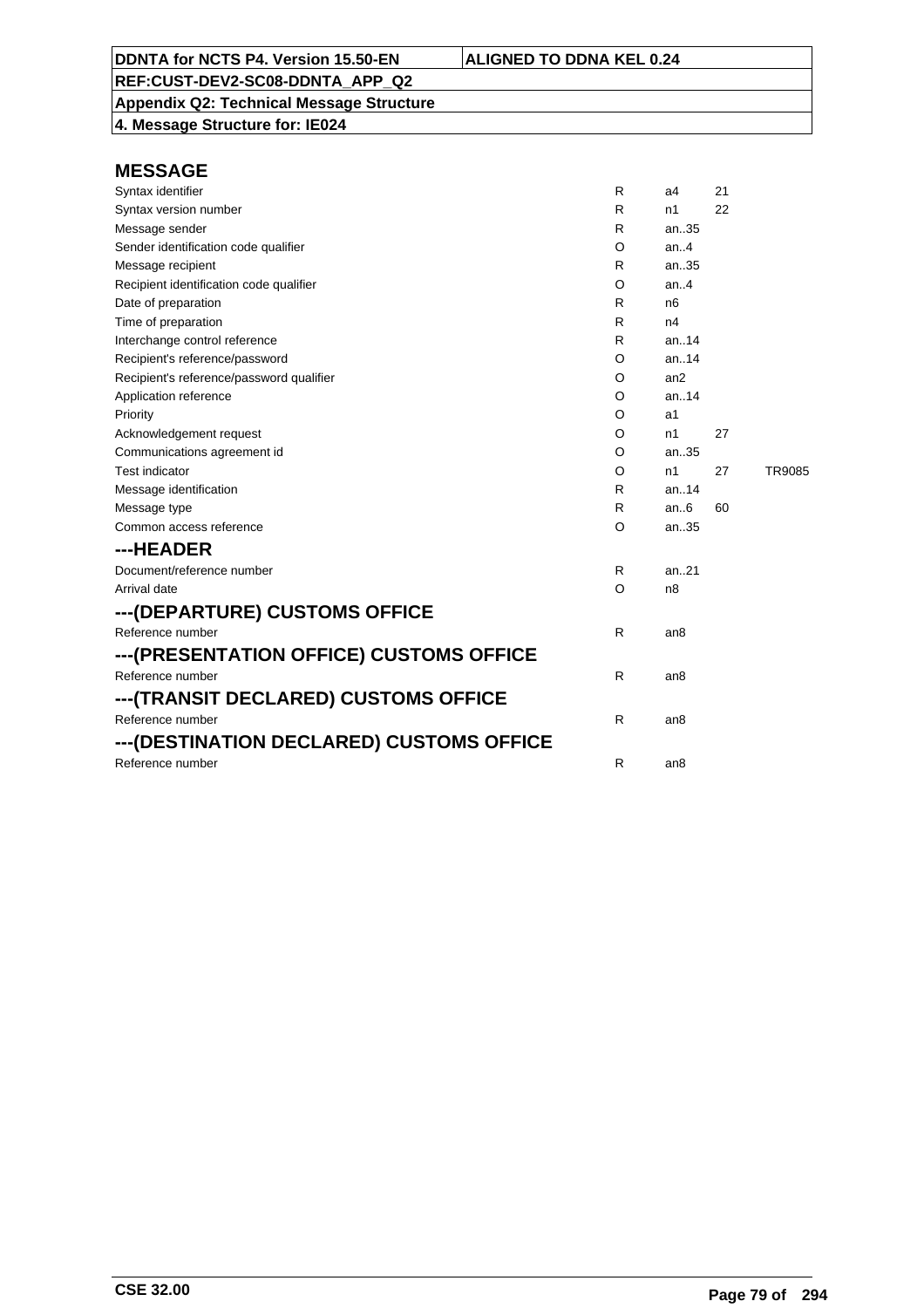| DDNTA for NCTS P4. Version 15.50-EN | <b>ALIGNED TO DDNA KEL 0.24</b> |
|-------------------------------------|---------------------------------|
| DEE.CHRT.DEV2.RCOR.DDNTA ADD 02     |                                 |

**REF:CUST-DEV2-SC08-DDNTA\_APP\_Q2 Appendix Q2: Technical Message Structure**

**4. Message Structure for: IE025**

| IE025                   | (CC025A)                                 | <b>GOODS RELEASE NOTIFICATION</b> |    | I(E GDS REL) |
|-------------------------|------------------------------------------|-----------------------------------|----|--------------|
|                         |                                          |                                   |    |              |
| MESSAGE                 |                                          |                                   | 1x | R            |
| ---HFADFR               |                                          |                                   | 1x | R            |
| ---(DESTINATION) TRADER |                                          |                                   | 1x | R            |
|                         | --- (PRESENTATION OFFICE) CUSTOMS OFFICE |                                   | 1x | R            |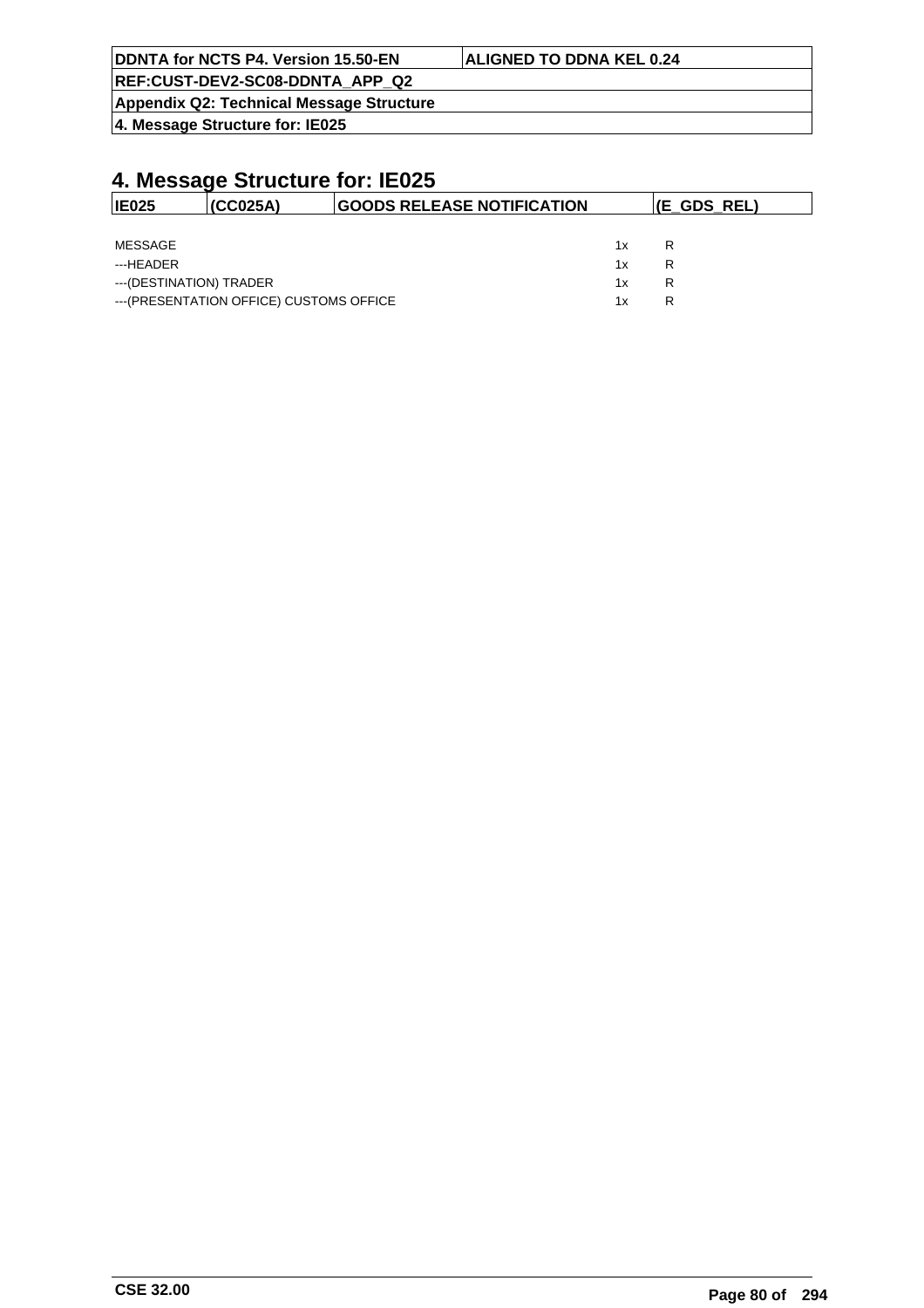# **Appendix Q2: Technical Message Structure**

**4. Message Structure for: IE025**

| Syntax identifier                        | R  | a4               | 21 |                  |
|------------------------------------------|----|------------------|----|------------------|
| Syntax version number                    | R  | n1               | 22 |                  |
| Message sender                           | R  | an35             |    |                  |
| Sender identification code qualifier     | O  | an.4             |    |                  |
| Message recipient                        | R  | an35             |    |                  |
| Recipient identification code qualifier  | O  | an.4             |    |                  |
| Date of preparation                      | R  | n <sub>6</sub>   |    |                  |
| Time of preparation                      | R  | n4               |    |                  |
| Interchange control reference            | R  | an. $.14$        |    |                  |
| Recipient's reference/password           | O  | an.14            |    |                  |
| Recipient's reference/password qualifier | O  | an2              |    |                  |
| Application reference                    | O  | an14             |    |                  |
| Priority                                 | O  | a1               |    |                  |
| Acknowledgement request                  | O  | n1               | 27 |                  |
| Communications agreement id              | O  | an35             |    |                  |
| <b>Test indicator</b>                    | O  | n1               | 27 | TR9085           |
| Message identification                   | R  | an.14            |    |                  |
| Message type                             | R  | an.6             | 60 |                  |
| Common access reference                  | O  | an35             |    |                  |
| Message sequence number                  | O  | n <sub>1</sub> 2 |    |                  |
| First and last transfer                  | O  | a <sub>1</sub>   | 28 |                  |
| ---HEADER                                |    |                  |    |                  |
| Document/reference number                | R  | an.21            |    |                  |
| Goods release date                       | R. | n8               |    |                  |
| ---(DESTINATION) TRADER                  |    |                  |    |                  |
| Name                                     | D  | an35             |    | C <sub>160</sub> |
| Street and number                        | D  | an35             |    | C <sub>160</sub> |
| Postal code                              | D  | an.9             |    | C <sub>160</sub> |
| City                                     | D  | an35             |    | C <sub>160</sub> |
| Country code                             | D  | a2               | 8  | C <sub>160</sub> |
| <b>NAD LNG</b>                           | O  | a2               | 12 | TR0099           |
| <b>TIN</b>                               | O  | an.17            |    | R012             |
| ---(PRESENTATION OFFICE) CUSTOMS OFFICE  |    |                  |    |                  |
| Reference number                         | R  | an8              |    |                  |
|                                          |    |                  |    |                  |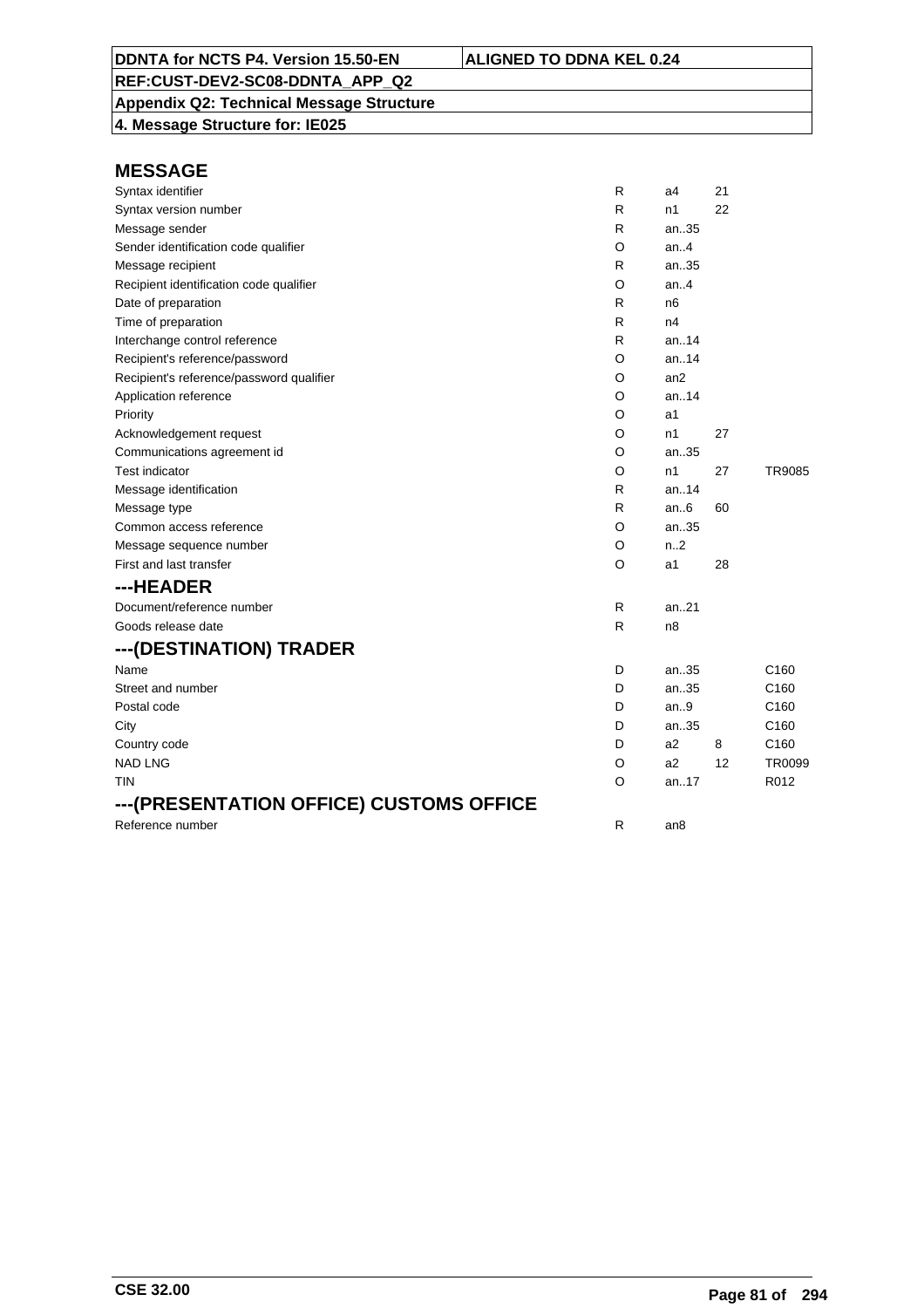| DDNTA for NCTS P4. Version 15.50-EN |  |  |
|-------------------------------------|--|--|
|                                     |  |  |

### **ALIGNED TO DDNA KEL 0.24**

**REF:CUST-DEV2-SC08-DDNTA\_APP\_Q2**

**Appendix Q2: Technical Message Structure**

**4. Message Structure for: IE026**

| <b>IE026</b>            | (CCO26A)                          | <b>GUARANTEE ACCESS CODES</b> |     | (E_ACC_COD) |
|-------------------------|-----------------------------------|-------------------------------|-----|-------------|
|                         |                                   |                               |     |             |
| MESSAGE                 |                                   |                               | 1x  | R           |
| ---(PRINCIPAL) TRADER   |                                   |                               | 1x  | R           |
|                         | --- (GUARANTEE) CUSTOMS OFFICE    |                               | 1x  | R           |
| --- GUARANTEE REFERENCE |                                   |                               | 1x  | R           |
| ------ACCESS CODE       |                                   |                               | 99x | O           |
|                         | ------PRINCIPAL ACCESS CODE (NEW) |                               | 1x  | R           |
|                         | ------PRINCIPAL ACCESS CODE (OLD) |                               | 1x  | R           |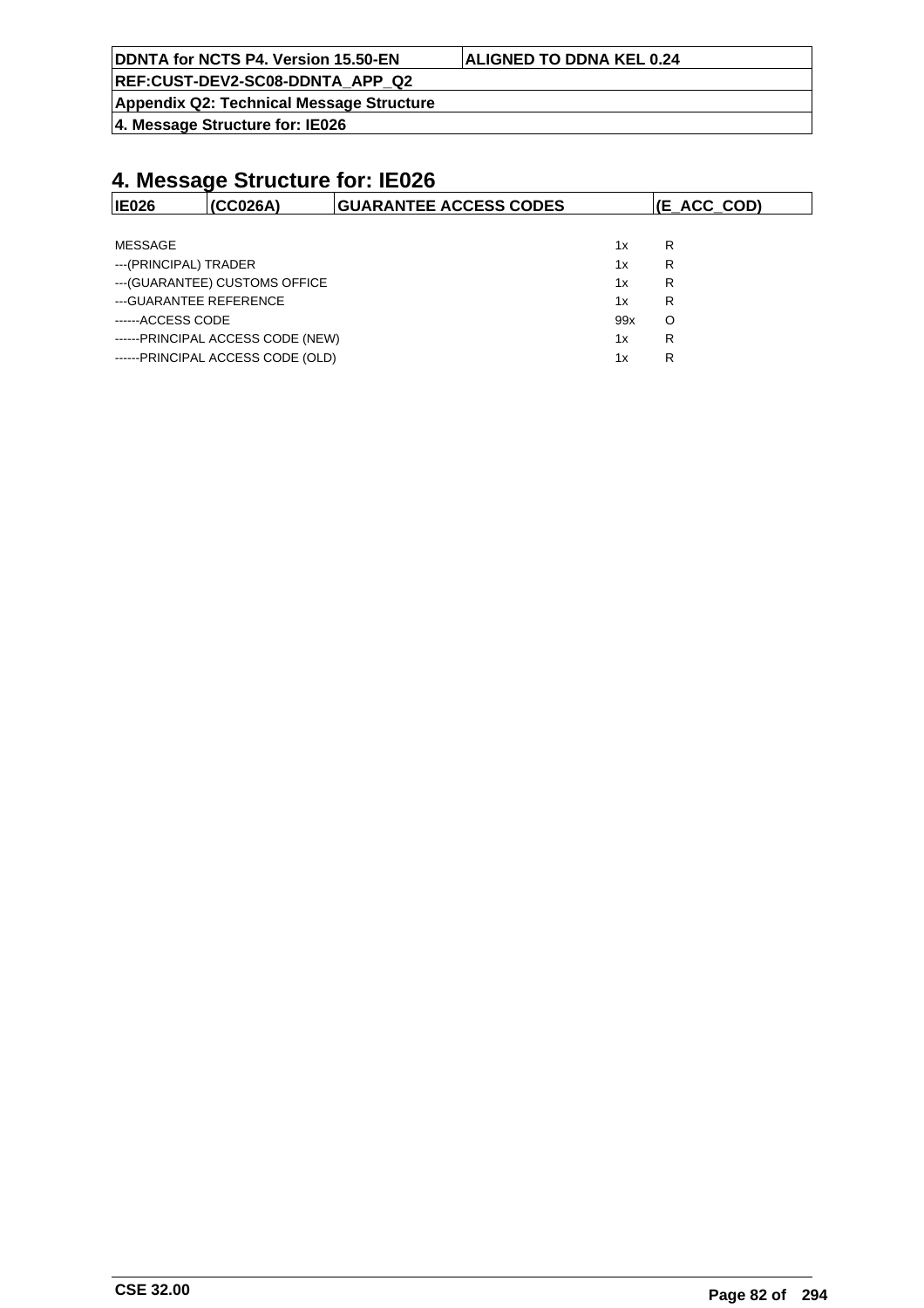### **REF:CUST-DEV2-SC08-DDNTA\_APP\_Q2 Appendix Q2: Technical Message Structure**

**4. Message Structure for: IE026**

| Syntax identifier                        | $\mathsf{R}$ | a4               | 21 |        |
|------------------------------------------|--------------|------------------|----|--------|
| Syntax version number                    | R            | n1               | 22 |        |
| Message sender                           | R            | an35             |    |        |
| Sender identification code qualifier     | O            | an.4             |    |        |
| Message recipient                        | R            | an35             |    |        |
| Recipient identification code qualifier  | O            | an.4             |    |        |
| Date of preparation                      | R            | n <sub>6</sub>   |    |        |
| Time of preparation                      | R            | n4               |    |        |
| Interchange control reference            | R            | an. $.14$        |    |        |
| Recipient's reference/password           | O            | an.14            |    |        |
| Recipient's reference/password qualifier | O            | an <sub>2</sub>  |    |        |
| Application reference                    | O            | an14             |    |        |
| Priority                                 | O            | a1               |    |        |
| Acknowledgement request                  | O            | n1               | 27 |        |
| Communications agreement id              | O            | an35             |    |        |
| <b>Test indicator</b>                    | O            | n1               | 27 | TR9085 |
| Message identification                   | R            | an14             |    |        |
| Message type                             | R            | an $6$           | 60 |        |
| Common access reference                  | O            | an35             |    |        |
| Message sequence number                  | O            | n <sub>1</sub> 2 |    |        |
| First and last transfer                  | O            | a1               | 28 |        |
| ---(PRINCIPAL) TRADER                    |              |                  |    |        |
| <b>TIN</b>                               | $\mathsf{R}$ | an17             |    | R012   |
| ---(GUARANTEE) CUSTOMS OFFICE            |              |                  |    |        |
| Reference number                         | $\mathsf{R}$ | an8              |    |        |
| ---GUARANTEE REFERENCE                   |              |                  |    |        |
| Guarantee reference number (GRN)         | R            | an24             |    |        |
| ------ACCESS CODE                        |              |                  |    |        |
| Access code                              | R            | an4              |    |        |
| ------PRINCIPAL ACCESS CODE (NEW)        |              |                  |    |        |
| Access code                              | R            | an <sub>4</sub>  |    | R350   |
|                                          |              |                  |    |        |
| ------PRINCIPAL ACCESS CODE (OLD)        |              |                  |    |        |
| Access code                              | R            | an <sub>4</sub>  |    |        |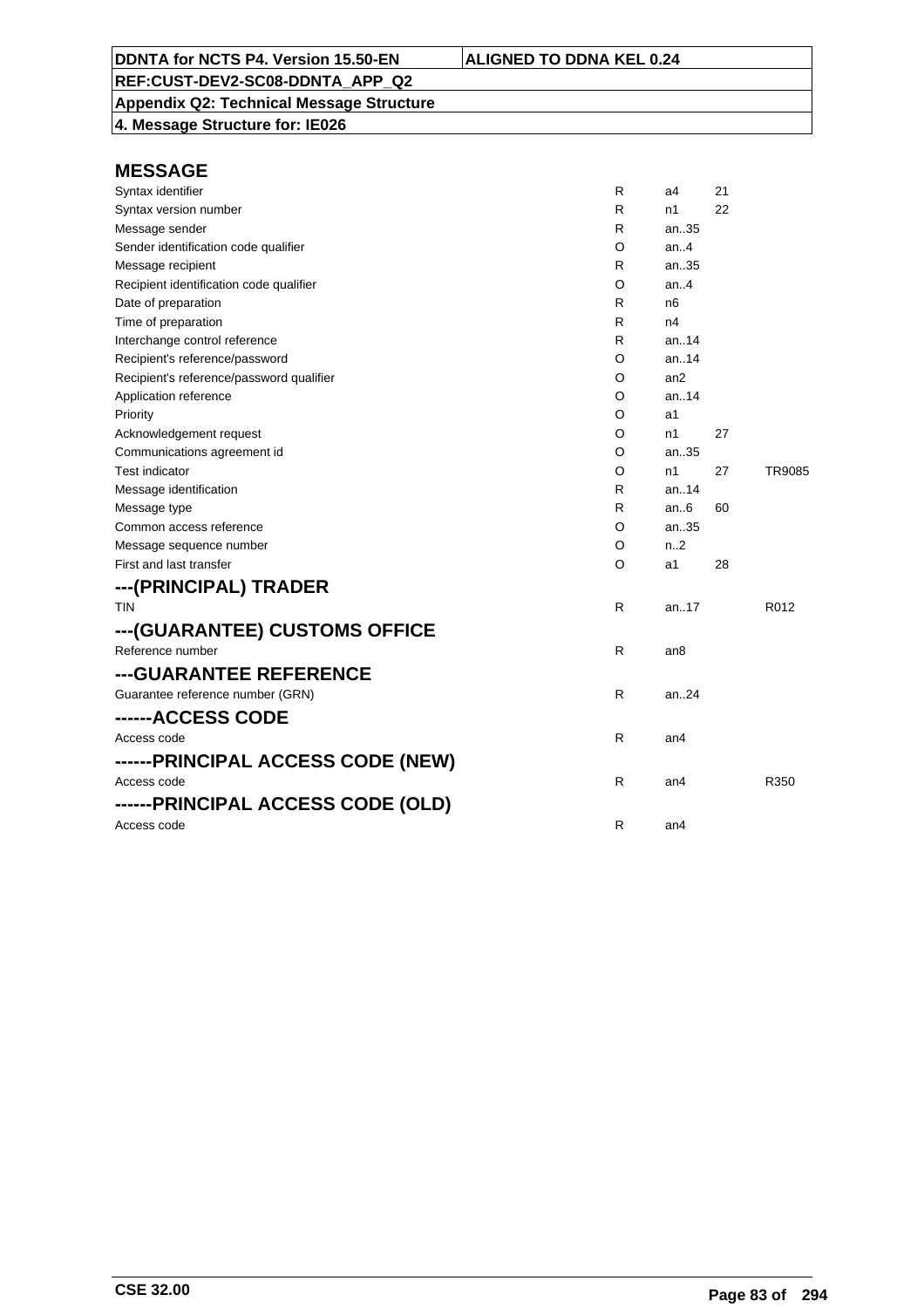| DDNTA for NCTS P4. Version 15.50-EN    | <b>ALIGNED TO DDNA KEL 0.24</b> |  |
|----------------------------------------|---------------------------------|--|
| <b>REF:CUST-DEV2-SC08-DDNTA APP Q2</b> |                                 |  |
|                                        |                                 |  |

**Appendix Q2: Technical Message Structure 4. Message Structure for: IE027**

| <b>IE027</b>   | (CD027A)                       | <b>IMOVEMENT QUERY</b> | (C_MVT_QUE) |   |
|----------------|--------------------------------|------------------------|-------------|---|
|                |                                |                        |             |   |
| MESSAGE        |                                |                        | 1x          | R |
| ---HEADER      |                                |                        | 1x          | R |
|                | --- (REQUESTER) CUSTOMS OFFICE |                        | 1x          | R |
| ---CTL CONTROL |                                |                        | 1x          | O |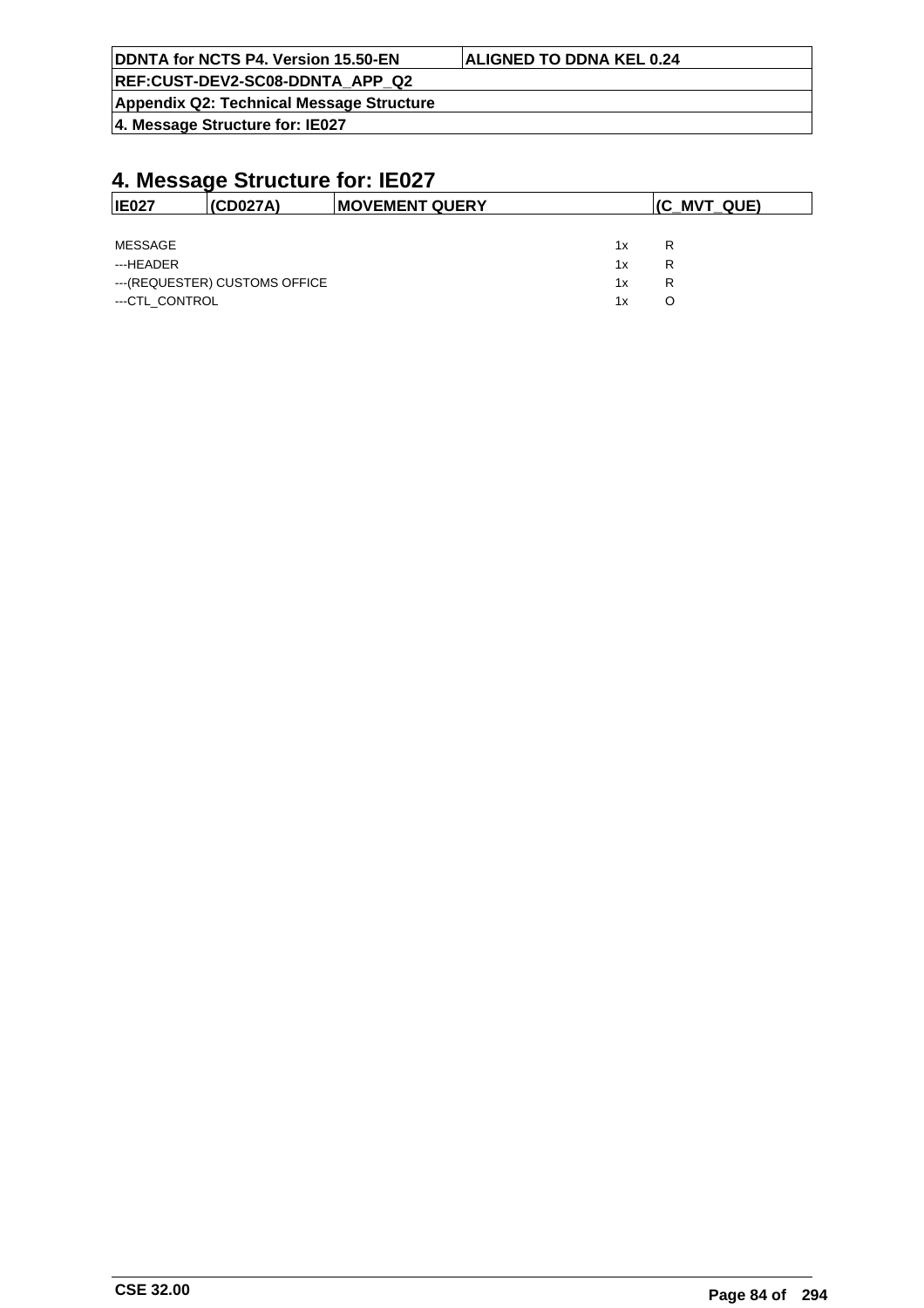# **Appendix Q2: Technical Message Structure**

**4. Message Structure for: IE027**

| Syntax identifier                        | R            | a4             | 21 |        |
|------------------------------------------|--------------|----------------|----|--------|
| Syntax version number                    | R            | n1             | 22 |        |
| Message sender                           | R            | an35           |    |        |
| Sender identification code qualifier     | O            | an.4           |    |        |
| Message recipient                        | R            | an35           |    |        |
| Recipient identification code qualifier  | O            | an.4           |    |        |
| Date of preparation                      | R            | n <sub>6</sub> |    |        |
| Time of preparation                      | R            | n4             |    |        |
| Interchange control reference            | R            | an.14          |    |        |
| Recipient's reference/password           | O            | an.14          |    |        |
| Recipient's reference/password qualifier | O            | an2            |    |        |
| Application reference                    | O            | an.14          |    |        |
| Priority                                 | O            | a1             |    |        |
| Acknowledgement request                  | O            | n1             | 27 |        |
| Communications agreement id              | O            | an35           |    |        |
| <b>Test indicator</b>                    | O            | n1             | 27 | TR9085 |
| Message identification                   | R            | an.14          |    |        |
| Message type                             | R            | an.6           | 60 |        |
| Common access reference                  | O            | an35           |    |        |
| ---HEADER                                |              |                |    |        |
| Document/reference number                | R            | an.21          |    |        |
| Country of departure code                | $\mathsf{R}$ | a2             | 9  |        |
| ---(REQUESTER) CUSTOMS OFFICE            |              |                |    |        |
| Reference number                         | R            | an8            |    |        |
| ---CTL_CONTROL                           |              |                |    |        |
| Transhipment notified                    | R            | n1             | 27 | R230   |
| Incident notified                        | R            | n <sub>1</sub> | 27 | R230   |
| Other movement information request       | O            | an350          |    |        |
| Other movement information request LNG   | O            | a <sub>2</sub> | 12 | TR0099 |
|                                          |              |                |    |        |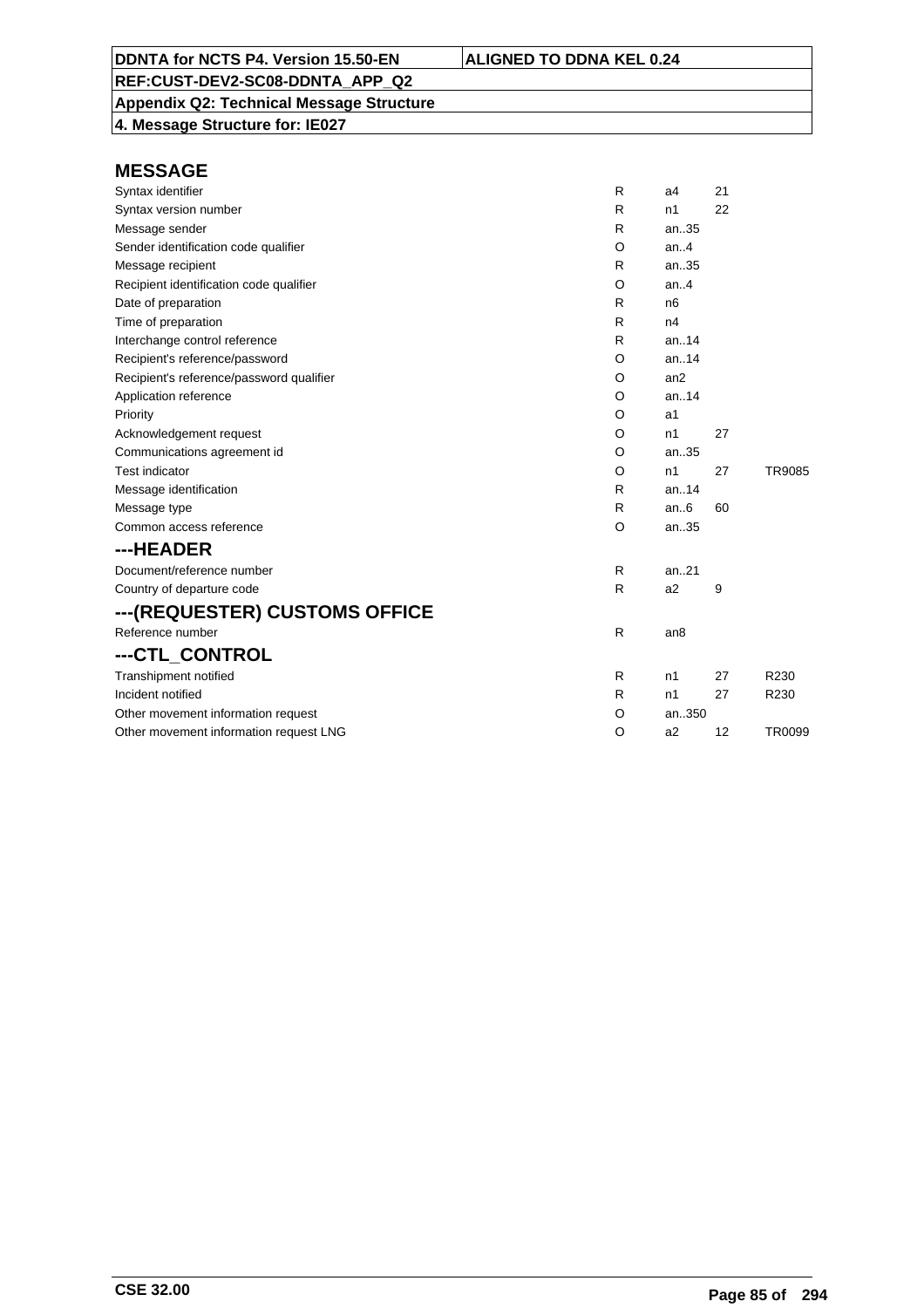| DDNTA for NCTS P4. Version 15.50-EN    | <b>ALIGNED TO DDNA KEL 0.24</b> |
|----------------------------------------|---------------------------------|
| <b>REF:CUST-DEV2-SC08-DDNTA APP Q2</b> |                                 |
|                                        |                                 |

**Appendix Q2: Technical Message Structure 4. Message Structure for: IE028**

| <b>IE028</b>          | (CC028A)                       | IMRN ALLOCATED |    | (E MRN ALL) |
|-----------------------|--------------------------------|----------------|----|-------------|
|                       |                                |                |    |             |
| MESSAGE               |                                |                | 1x | R           |
| ---HEADER             |                                |                | 1x | R           |
| ---(PRINCIPAL) TRADER |                                |                | 1x | R           |
|                       | --- (DEPARTURE) CUSTOMS OFFICE |                | 1x | R           |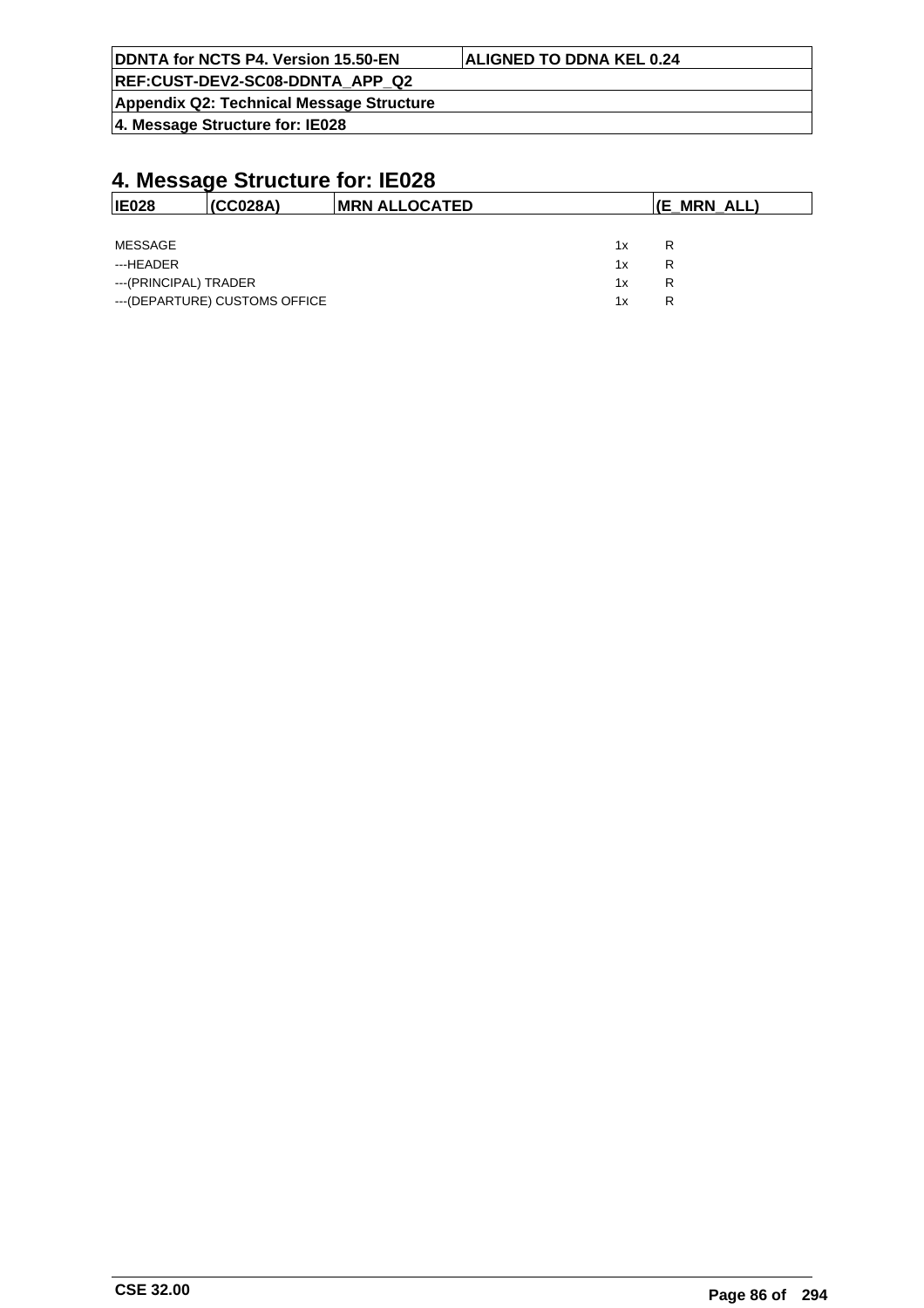**Appendix Q2: Technical Message Structure 4. Message Structure for: IE028**

| $\mathsf{R}$ | a4               | 21 |                  |
|--------------|------------------|----|------------------|
| $\mathsf{R}$ | n1               | 22 |                  |
| R            | an35             |    |                  |
| O            | an.4             |    |                  |
| R            | an35             |    |                  |
| O            | an.4             |    |                  |
| R            | n <sub>6</sub>   |    |                  |
| R            | n4               |    |                  |
| $\mathsf{R}$ | an.14            |    |                  |
| O            | an14             |    |                  |
| O            | an2              |    |                  |
| O            | an14             |    |                  |
| O            | a1               |    |                  |
| O            | n1               | 27 |                  |
| O            | an35             |    |                  |
| O            | n1               | 27 | TR9085           |
| R            | an.14            |    |                  |
| R            | an.6             | 60 |                  |
| O            | an35             |    |                  |
| O            | n <sub>1</sub> 2 |    |                  |
| O            | a1               | 28 |                  |
|              |                  |    |                  |
| R            | an.22            |    |                  |
| $\mathsf{R}$ | an.21            |    |                  |
| $\mathsf{R}$ | n8               |    |                  |
|              |                  |    |                  |
| D            | an35             |    | C <sub>160</sub> |
| D            | an35             |    | C160             |
| D            | an.9             |    | C <sub>160</sub> |
| D            | an35             |    | C <sub>160</sub> |
| D            | a2               | 8  | C <sub>160</sub> |
| O            | a2               | 12 | TR0099           |
| O            | an17             |    | R012             |
| D            | an17             |    | C904             |
|              |                  |    |                  |
| R            | an8              |    |                  |
|              |                  |    |                  |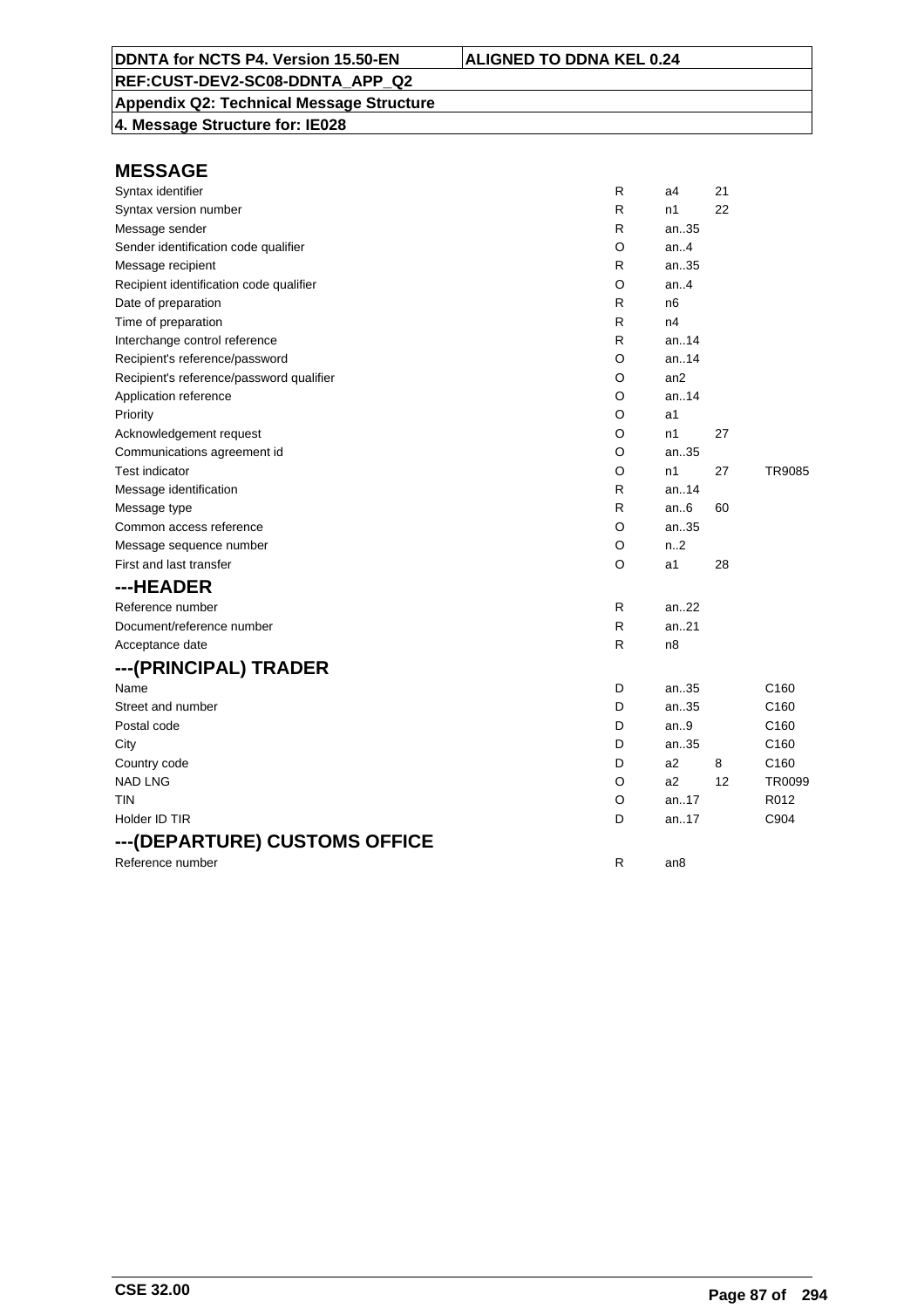| DDNTA for NCTS P4. Version 15.50-EN | <b>ALIGNED TO DDNA KEL 0.24</b> |
|-------------------------------------|---------------------------------|
|                                     |                                 |

**Appendix Q2: Technical Message Structure**

**4. Message Structure for: IE029**

| <b>IE029</b>             | (CC029B)                                  | <b>RELEASE FOR TRANSIT</b> |      | (E REL TRA)  |                  |  |
|--------------------------|-------------------------------------------|----------------------------|------|--------------|------------------|--|
|                          |                                           |                            |      |              |                  |  |
| <b>MESSAGE</b>           |                                           |                            | 1x   | R            | R <sub>143</sub> |  |
| ---HEADER                |                                           |                            | 1x   | R            |                  |  |
| --- (PRINCIPAL) TRADER   |                                           |                            | 1x   | R.           |                  |  |
| --- (CONSIGNOR) TRADER   |                                           |                            | 1x   | O            | R010             |  |
| --- (CONSIGNEE) TRADER   |                                           |                            | 1x   | D            | C001 R011        |  |
|                          | --- (AUTHORISED CONSIGNEE) TRADER         |                            | 1x   | O            | R015             |  |
|                          | --- (DEPARTURE) CUSTOMS OFFICE            |                            | 1x   | R            |                  |  |
|                          | --- (TRANSIT) CUSTOMS OFFICE              |                            | 9x   | D            | C030 R902        |  |
|                          | --- (DESTINATION) CUSTOMS OFFICE          |                            | 1x   | R            |                  |  |
|                          | --- (RETURN COPIES) CUSTOMS OFFICE        |                            | 1x   | O            | R330             |  |
| ---CONTROL RESULT        |                                           |                            | 1x   | O            | R335             |  |
| ---REPRESENTATIVE        |                                           |                            | 1x   | O            |                  |  |
| --- SEALS INFO           |                                           |                            | 1x   | $\circ$      | R <sub>165</sub> |  |
| ------SEALS ID           |                                           |                            | 99x  | R            |                  |  |
| --- GUARANTEE            |                                           |                            | 9x   | $\mathsf{R}$ |                  |  |
|                          | ------GUARANTEE REFERENCE                 |                            | 99x  | D            | C085             |  |
|                          | ---------VALIDITY LIMITATION EC           |                            | 1x   | O            |                  |  |
|                          | ---------VALIDITY LIMITATION NON EC       |                            | 99x  | O            |                  |  |
| --- GOODS ITEM           |                                           |                            | 999x | R            |                  |  |
|                          | ------ PREVIOUS ADMINISTRATIVE REFERENCES |                            | 9x   | D            | C035             |  |
|                          | ------PRODUCED DOCUMENTS/CERTIFICATES     |                            | 99x  | D            | C547 C903        |  |
| ------SPECIAL MENTIONS   |                                           |                            | 99x  | O            | R027             |  |
| ------(CONSIGNOR) TRADER |                                           |                            | 1x   | O            | R010             |  |
| ------(CONSIGNEE) TRADER |                                           |                            | 1x   | D            | C002 R011        |  |
| ------CONTAINERS         |                                           |                            | 99x  | D            | C055             |  |
| ------PACKAGES           |                                           |                            | 99x  | R            |                  |  |
| ------SGI CODES          |                                           |                            | 9x   | O            | R <sub>155</sub> |  |
|                          | ------(CONSIGNOR-SECURITY) TRADER         |                            | 1x   | D            | C186 C187        |  |
|                          | ------(CONSIGNEE-SECURITY) TRADER         |                            | 1x   | D            | C186 C188        |  |
| --- ITINERARY            |                                           |                            | 99x  | D            | C186 C587        |  |
| --- (CARRIER) TRADER     |                                           |                            | 1x   | D            | C186 R181        |  |
|                          | --- (CONSIGNOR-SECURITY) TRADER           |                            | 1x   | D            | C186 C187        |  |
|                          | --- (CONSIGNEE-SECURITY) TRADER           |                            | 1x   | D            | C186 C188        |  |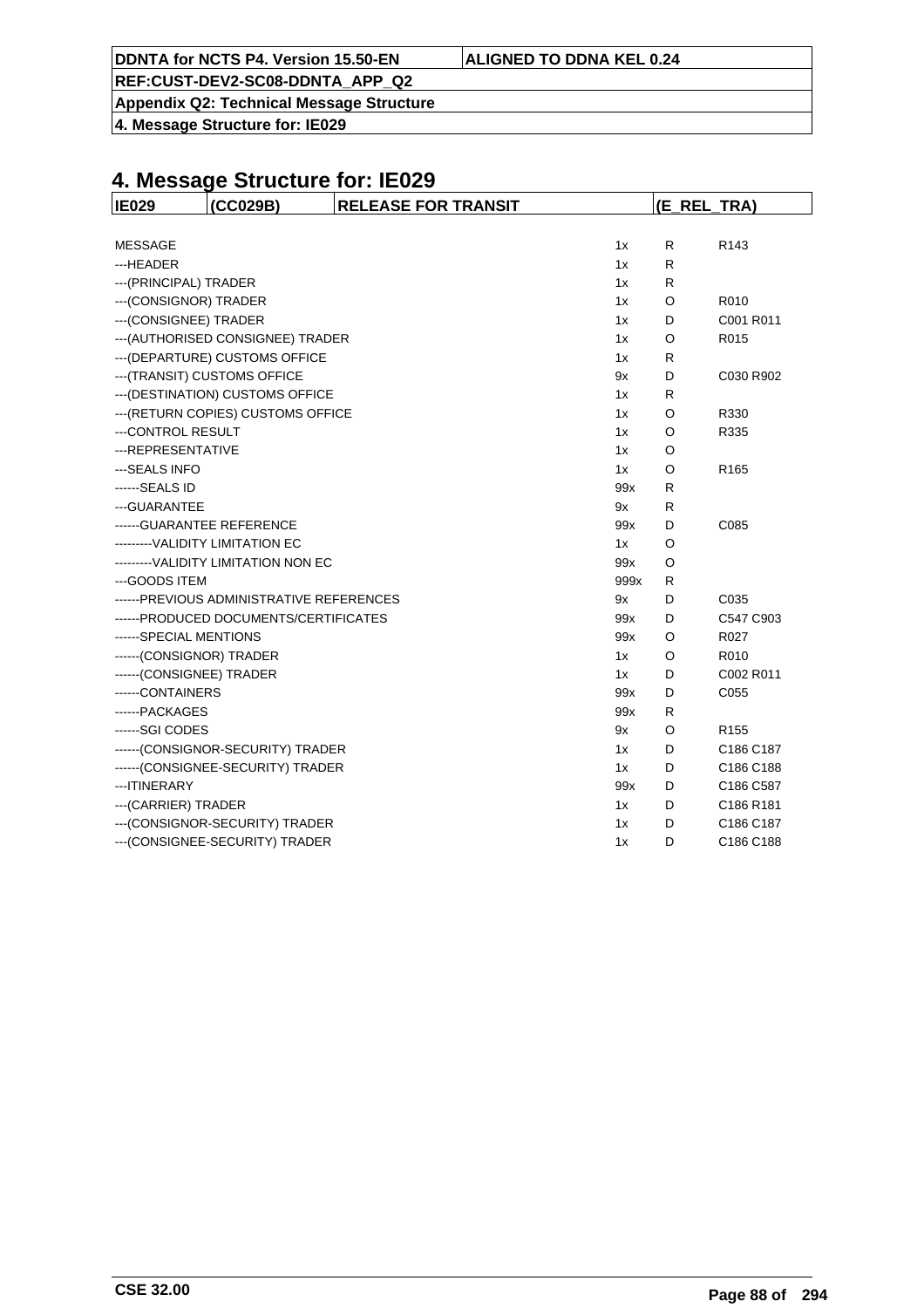**Appendix Q2: Technical Message Structure 4. Message Structure for: IE029**

| Syntax identifier                                       | R | a4             | 21 |                          |
|---------------------------------------------------------|---|----------------|----|--------------------------|
| Syntax version number                                   | R | n1             | 22 |                          |
| Message sender                                          | R | an35           |    |                          |
| Sender identification code qualifier                    | O | an4            |    |                          |
| Message recipient                                       | R | an35           |    |                          |
| Recipient identification code qualifier                 | O | an4            |    |                          |
| Date of preparation                                     | R | n <sub>6</sub> |    |                          |
| Time of preparation                                     | R | n4             |    |                          |
| Interchange control reference                           | R | an.14          |    |                          |
| Recipient's reference/password                          | O | an.14          |    |                          |
| Recipient's reference/password qualifier                | O | an2            |    |                          |
| Application reference                                   | O | an.14          |    |                          |
| Priority                                                | O | a1             |    |                          |
| Acknowledgement request                                 | O | n1             | 27 |                          |
| Communications agreement id                             | O | an35           |    |                          |
| <b>Test indicator</b>                                   | O | n1             | 27 | TR9085                   |
| Message identification                                  | R | an.14          |    |                          |
| Message type                                            | R | an.6           | 60 |                          |
| Common access reference                                 | O | an35           |    |                          |
| Message sequence number                                 | O | n.2            |    |                          |
| First and last transfer                                 | O | a1             | 28 |                          |
| ---HEADER                                               |   |                |    |                          |
|                                                         |   |                |    |                          |
| Reference number                                        | R | an.22          |    |                          |
| Document/reference number                               | R | an21           |    |                          |
| Type of declaration                                     | R | an $9$         | 31 | R909<br>R911             |
| Country of destination code                             | D | a2             | 8  | C <sub>140</sub>         |
| Agreed location of goods, code                          | D | an17           |    | C <sub>100</sub>         |
|                                                         |   |                |    | R041                     |
| Agreed location of goods                                | D | an35           |    | C <sub>100</sub><br>R041 |
| Agreed location of goods LNG                            | O | a2             | 12 | TR0099                   |
| Authorised location of goods, code                      | D | an17           |    | C <sub>100</sub>         |
|                                                         |   |                |    | R041                     |
| Place of loading, code                                  | D | an17           |    | C <sub>191</sub>         |
| Country of dispatch/export code                         | D | a2             | 8  | C <sub>135</sub>         |
| Customs sub place                                       | D | an17           |    | C <sub>100</sub>         |
|                                                         | O | n.2            | 18 | R041                     |
| Inland transport mode                                   |   |                |    |                          |
| Transport mode at border                                | D | n.2            | 18 | C599                     |
| Identity of means of transport at departure (exp/trans) | D | an27           |    | TR0035<br>TR9090         |
| Identity of means of transport at departure LNG         | O | a2             | 12 | TR0099                   |
| Nationality of means of transport at departure          | D | a <sub>2</sub> | 8  | TR0035                   |
|                                                         |   |                |    | TR9095                   |
| Identity of means of transport crossing border          | D | an27           |    | C011                     |
| Identity of means of transport crossing border LNG      | O | a2             | 12 | TR0099                   |
| Nationality of means of transport crossing border       | D | a <sub>2</sub> | 8  | C010<br>R036             |
| Type of means of transport crossing border              | O | n2             |    |                          |
| Containerised indicator                                 | R | n1             | 27 | R <sub>230</sub>         |
| NCTS return copy                                        | R | n1             | 27 | R330                     |
| Acceptance date                                         | R | n8             |    |                          |
| Issuing date                                            | R | n8             |    |                          |
| Dialog language indicator at departure                  | O | a2             | 12 | R <sub>100</sub>         |
| NCTS accompanying document language code                | R | a <sub>2</sub> | 12 |                          |
| Total number of items                                   | R | n.5            |    |                          |
| Total number of packages                                | O | n7             |    |                          |
| Total gross mass                                        | R | n.11,3         |    |                          |
| <b>Binding itinerary</b>                                | R | n1             | 27 | R230                     |
|                                                         |   |                |    |                          |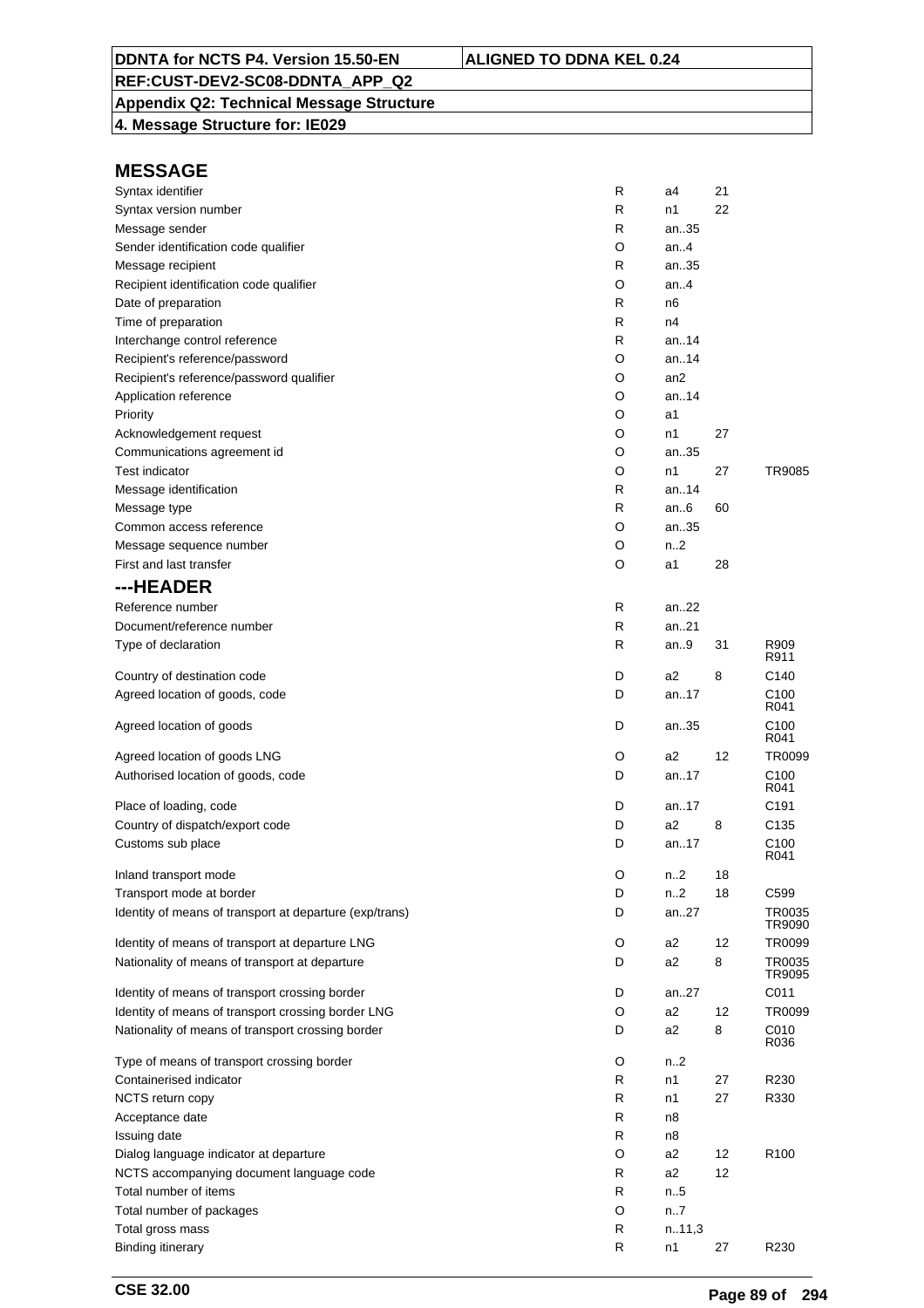### **REF:CUST-DEV2-SC08-DDNTA\_APP\_Q2 Appendix Q2: Technical Message Structure 4. Message Structure for: IE029**

| Authorisation id                     | O      | an17       |         |              |
|--------------------------------------|--------|------------|---------|--------------|
| Declaration date                     | R      | n8         |         |              |
| Declaration place                    | R      | an35       |         |              |
| Declaration place LNG                | O      | a2         | 12      | TR0099       |
| Specific Circumstance Indicator      | D      | a1         | 96      | C186<br>R825 |
| Transport charges/ Method of Payment | D      | a1         | 116     | C186         |
| <b>Commercial Reference Number</b>   | D      | an70       |         | C186         |
|                                      |        |            |         | C547<br>R876 |
| Security                             | O      | n1         | 117     | R229         |
| Conveyance reference number          | D      | an35       |         | C531         |
| Place of unloading, code             | D      | an35       |         | C186         |
|                                      |        |            |         | C589         |
| Place of unloading LNG               | O      | a2         | 12      | TR0099       |
| ---(PRINCIPAL) TRADER                |        |            |         |              |
| Name                                 | D      | an35       |         | C050         |
| Street and number                    | D      | an35       |         | C050         |
| Postal code                          | D      | an9        |         | C050         |
| City                                 | D      | an35       |         | C050         |
| Country code                         | D      | a2         | 8       | C050         |
| NAD LNG                              | O      | a2         | 12      | TR0099       |
| tin                                  | D      | an17       |         | C111<br>C236 |
| Holder ID TIR                        | D      | an17       |         | C904         |
| ---(CONSIGNOR) TRADER                |        |            |         |              |
| Name                                 | R      |            |         |              |
| Street and number                    | R      | an35       |         |              |
|                                      | R      | an35       |         |              |
| Postal code                          | R      | an9        |         |              |
| City                                 | R      | an35<br>a2 |         |              |
| Country code<br><b>NAD LNG</b>       |        | a2         | 8<br>12 |              |
| <b>TIN</b>                           | O<br>O | an17       |         | TR0099       |
|                                      |        |            |         |              |
| ---(CONSIGNEE) TRADER                |        |            |         |              |
| Name                                 | R      | an35       |         |              |
| Street and number                    | R      | an35       |         |              |
| Postal code                          | R      | an $9$     |         |              |
| City                                 | R      | an35       |         |              |
| Country code<br><b>NAD LNG</b>       | R      | a2         | 8<br>12 | TR0099       |
| <b>TIN</b>                           | O      | a2         |         |              |
|                                      | O      | an17       |         |              |
| ---(AUTHORISED CONSIGNEE) TRADER     |        |            |         |              |
| <b>TIN</b>                           | R      | an17       |         |              |
| --- (DEPARTURE) CUSTOMS OFFICE       |        |            |         |              |
| Reference number                     | R      | an8        |         | R901         |
| ---(TRANSIT) CUSTOMS OFFICE          |        |            |         |              |
| Reference number                     | R      | an8        |         | R906         |
|                                      |        |            |         | R907<br>R908 |
|                                      |        |            |         | R910         |
| <b>Arrival Time</b>                  | D      | n12        |         | C598         |
|                                      |        |            |         | R660         |
| ---(DESTINATION) CUSTOMS OFFICE      |        |            |         |              |
| Reference number                     | R      | an8        |         | R901         |
|                                      |        |            |         | R904<br>R905 |
| --- (RETURN COPIES) CUSTOMS OFFICE   |        |            |         |              |
| Reference number                     | R      | an8        |         |              |
| Customs office name                  | R      | an35       |         |              |
| Street and number                    | R      | an35       |         |              |
|                                      |        |            |         |              |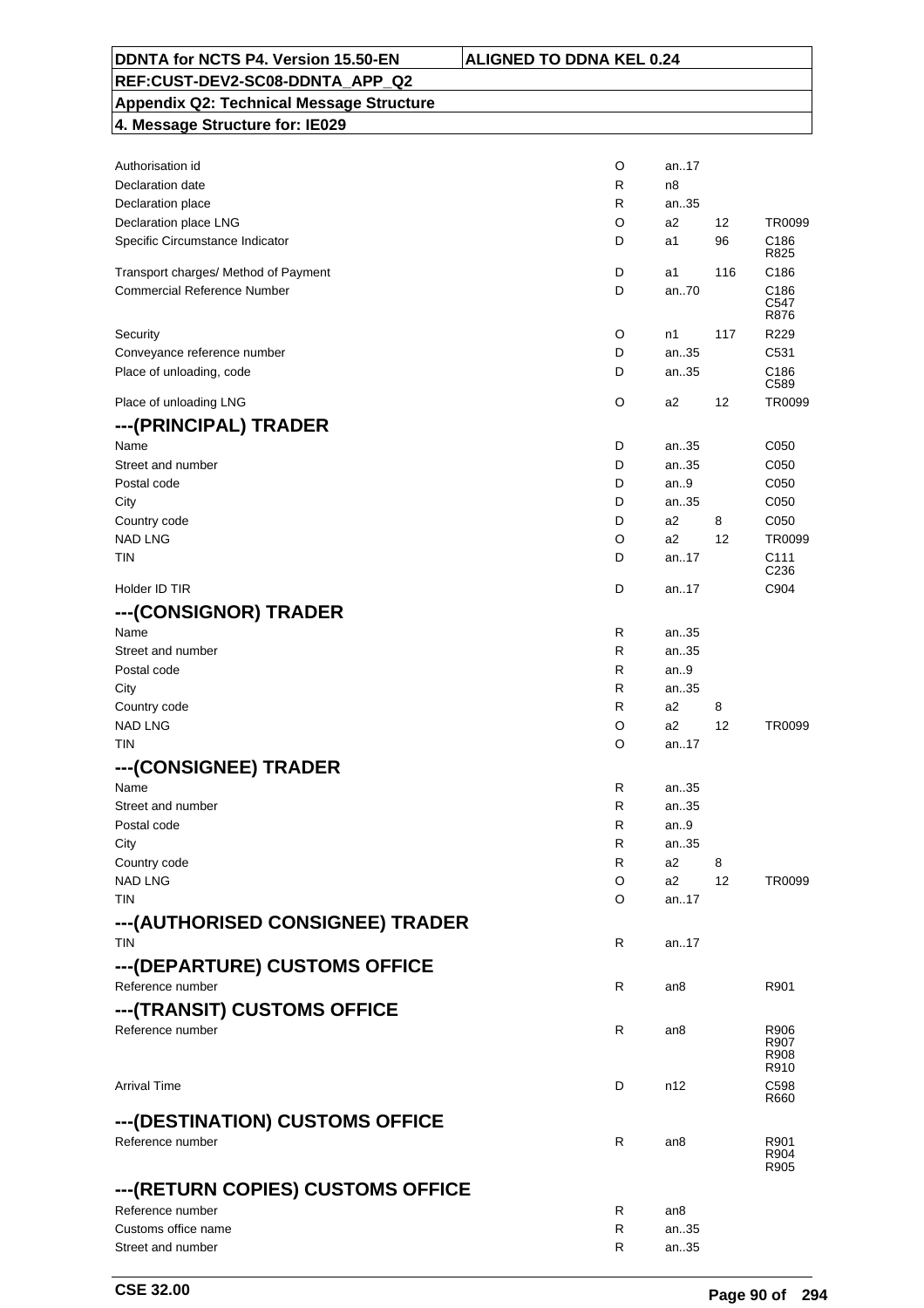| DDNTA for NCTS P4. Version 15.50-EN             | <b>ALIGNED TO DDNA KEL 0.24</b> |              |                          |
|-------------------------------------------------|---------------------------------|--------------|--------------------------|
| REF:CUST-DEV2-SC08-DDNTA APP Q2                 |                                 |              |                          |
| <b>Appendix Q2: Technical Message Structure</b> |                                 |              |                          |
| 4. Message Structure for: IE029                 |                                 |              |                          |
|                                                 |                                 |              |                          |
| Country code                                    | R<br>a2                         | 9            |                          |
| Postal code                                     | R                               | an.9         |                          |
| City                                            | R                               | an35         |                          |
| <b>NAD LNG</b>                                  | O<br>a2                         | 12           | TR0099                   |
| ---CONTROL RESULT                               |                                 |              |                          |
| Control date                                    | R<br>n8                         |              |                          |
| Control result code                             | R<br>an2                        | 47           | R903                     |
| Controlled by                                   | R                               | an35         |                          |
| Controlled by LNG                               | O<br>a2                         | 12           | TR0099                   |
| Date limit                                      | R<br>n8                         |              |                          |
| ---REPRESENTATIVE                               |                                 |              |                          |
| Name                                            | R                               | an35         |                          |
| Representative capacity                         | O                               | an35         |                          |
| Representative capacity LNG                     | a2<br>O                         | 12           | TR0099                   |
| ---SEALS INFO                                   |                                 |              |                          |
| Seals number                                    | R<br>n.A                        |              |                          |
|                                                 |                                 |              |                          |
| ------SEALS ID                                  |                                 |              |                          |
| Seals identity                                  | R                               | an20         |                          |
| Seals identity LNG                              | O<br>a2                         | 12           | TR0099                   |
| ---GUARANTEE                                    |                                 |              |                          |
| Guarantee type                                  | $\mathsf{R}$<br>an1             | 51           | C900                     |
| ------GUARANTEE REFERENCE                       |                                 |              |                          |
| Guarantee reference number (GRN)                | D                               | an.24        | C <sub>125</sub>         |
|                                                 |                                 |              | TR0301                   |
| Other guarantee reference                       | D                               | an35         | C <sub>130</sub><br>R900 |
| Access code                                     | D<br>an4                        |              | C086                     |
| --------VALIDITY LIMITATION EC                  |                                 |              |                          |
| Not valid for EC                                | R<br>n1                         | 27           | R230                     |
|                                                 |                                 |              |                          |
| <b>-VALIDITY LIMITATION NON EC</b>              |                                 |              |                          |
| Not valid for other contracting parties         | R<br>a2                         | 71           | R231                     |
| ---GOODS ITEM                                   |                                 |              |                          |
| Item number                                     | R<br>n.5                        |              | R005<br>R007             |
| Commodity code                                  | D                               | an22         | C015                     |
|                                                 |                                 |              | R060                     |
|                                                 |                                 | an.9         | R470                     |
| Type of declaration<br>Goods description        | D<br>R                          | 31<br>an280  | C045                     |
| Goods description LNG                           | a2<br>O                         | 12           | TR0099                   |
| Gross mass                                      | O                               | n.11,3       | R700                     |
| Net mass                                        | O                               | n.11,3       |                          |
| Country of dispatch/export code                 | a2<br>D                         | 8            | C <sub>135</sub>         |
| Country of destination code                     | a2<br>D                         | 8            | C140                     |
| Transport charges/ Method of Payment            | D<br>a1                         | 116          | C186                     |
|                                                 |                                 |              | C576<br>TR9120           |
| <b>Commercial Reference Number</b>              | D                               | an70         | C186                     |
|                                                 |                                 |              | C547                     |
|                                                 |                                 |              | R876                     |
| UN dangerous goods code                         | O<br>an4                        | 101          | C186                     |
| ------PREVIOUS ADMINISTRATIVE REFERENCES        |                                 |              |                          |
| Previous document type                          | R                               | an $6$<br>14 | R020                     |
| Previous document reference                     | R                               | an35         | TR0100                   |
| Previous document reference LNG                 | a2<br>O                         | 12           | TR0099                   |
| Complement of information                       | O                               | an26         |                          |
| Complement of information LNG                   | O<br>a2                         | 12           | TR0099                   |
| ------PRODUCED DOCUMENTS/CERTIFICATES           |                                 |              |                          |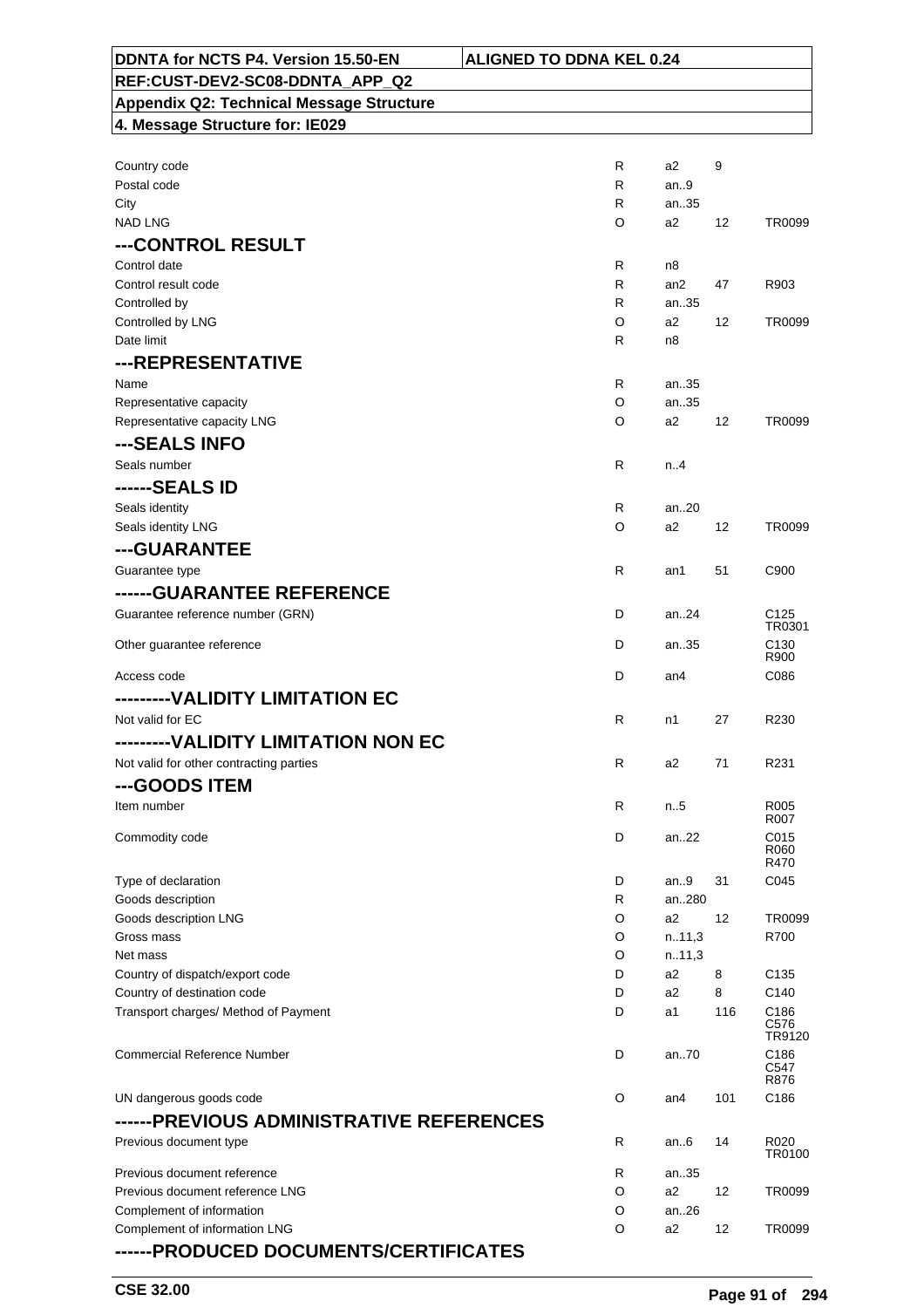| DDNTA for NCTS P4. Version 15.50-EN                               | <b>ALIGNED TO DDNA KEL 0.24</b> |                |          |                            |
|-------------------------------------------------------------------|---------------------------------|----------------|----------|----------------------------|
| REF:CUST-DEV2-SC08-DDNTA_APP_Q2                                   |                                 |                |          |                            |
| <b>Appendix Q2: Technical Message Structure</b>                   |                                 |                |          |                            |
| 4. Message Structure for: IE029                                   |                                 |                |          |                            |
|                                                                   |                                 |                |          |                            |
| Document type                                                     | R                               | an4            | 13       | C901<br>TR0103             |
| Document reference                                                | D                               | an35           |          | C902                       |
| Document reference LNG                                            | O                               | a2             | 12       | TR0099                     |
| Complement of information                                         | O                               | an.26          |          |                            |
| Complement of information LNG                                     | O                               | a2             | 12       | TR0099                     |
| ------SPECIAL MENTIONS                                            |                                 |                |          |                            |
| Additional information                                            | O                               | an70           |          |                            |
| <b>Additional information LNG</b><br>Additional information coded | O<br>O                          | a2             | 12       | TR0099<br>TR0101           |
| Export from EC                                                    | D                               | an.5<br>n1     | 39<br>27 | C075                       |
|                                                                   |                                 |                |          | R075                       |
| Export from country                                               | D                               | a2             | 63       | C075<br>R075               |
| ------(CONSIGNOR) TRADER                                          |                                 |                |          |                            |
| Name                                                              | R                               | an35           |          |                            |
| Street and number                                                 | R                               | an35           |          |                            |
| Postal code                                                       | R                               | an.9           |          |                            |
| City                                                              | R                               | an35           |          |                            |
| Country code<br><b>NAD LNG</b>                                    | R<br>O                          | a2<br>a2       | 8<br>12  | TR0099                     |
| TIN                                                               | O                               | an17           |          |                            |
|                                                                   |                                 |                |          |                            |
| ------(CONSIGNEE) TRADER                                          |                                 |                |          |                            |
| Name<br>Street and number                                         | R<br>R                          | an35<br>an35   |          |                            |
| Postal code                                                       | R                               | an9            |          |                            |
| City                                                              | R                               | an35           |          |                            |
| Country code                                                      | R                               | a2             | 8        |                            |
| <b>NAD LNG</b>                                                    | O                               | a2             | 12       | TR0099                     |
| <b>TIN</b>                                                        | O                               | an17           |          |                            |
| ------CONTAINERS                                                  |                                 |                |          |                            |
| Container number                                                  | R                               | an17           |          |                            |
| ------PACKAGES                                                    |                                 |                |          |                            |
| Marks & numbers of packages                                       | D                               | an42           |          | C060                       |
| Marks & numbers of packages LNG                                   | O                               | a2             | 12       | TR0099                     |
| Kind of packages                                                  | R                               | an.3           | 17       |                            |
| Number of packages                                                | D                               | n.5            |          | C060<br>R021               |
|                                                                   |                                 |                |          | TR0022                     |
| Number of pieces                                                  | D                               | n.5            |          | C060                       |
| ------SGI CODES                                                   |                                 |                |          |                            |
| Sensitive goods code                                              | O                               | n2             | 64       | R <sub>156</sub>           |
| Sensitive quantity                                                | R                               | n.11,3         |          |                            |
| ------(CONSIGNOR-SECURITY) TRADER                                 |                                 |                |          |                            |
| Name                                                              | D                               | an35           |          | C501                       |
| Street and number                                                 | D                               | an35           |          | C501                       |
| Postal code                                                       | D                               | an.9           |          | C501                       |
| City                                                              | D                               | an35           |          | C501                       |
| Country code                                                      | D                               | a2             | 8        | C501                       |
| <b>NAD LNG</b><br><b>TIN</b>                                      | O<br>D                          | a2<br>an17     | 12       | TR0099<br>C <sub>572</sub> |
| ------(CONSIGNEE-SECURITY) TRADER                                 |                                 |                |          |                            |
| Name                                                              | D                               | an35           |          | C501                       |
| Street and number                                                 | D                               | an35           |          | C501                       |
| Postal code                                                       | D                               | an.9           |          | C501                       |
| City                                                              | D                               | an35           |          | C501                       |
| Country code                                                      | D                               | a <sub>2</sub> | 8        | C501                       |
| <b>NAD LNG</b>                                                    | O                               | a2             | 12       | TR0099                     |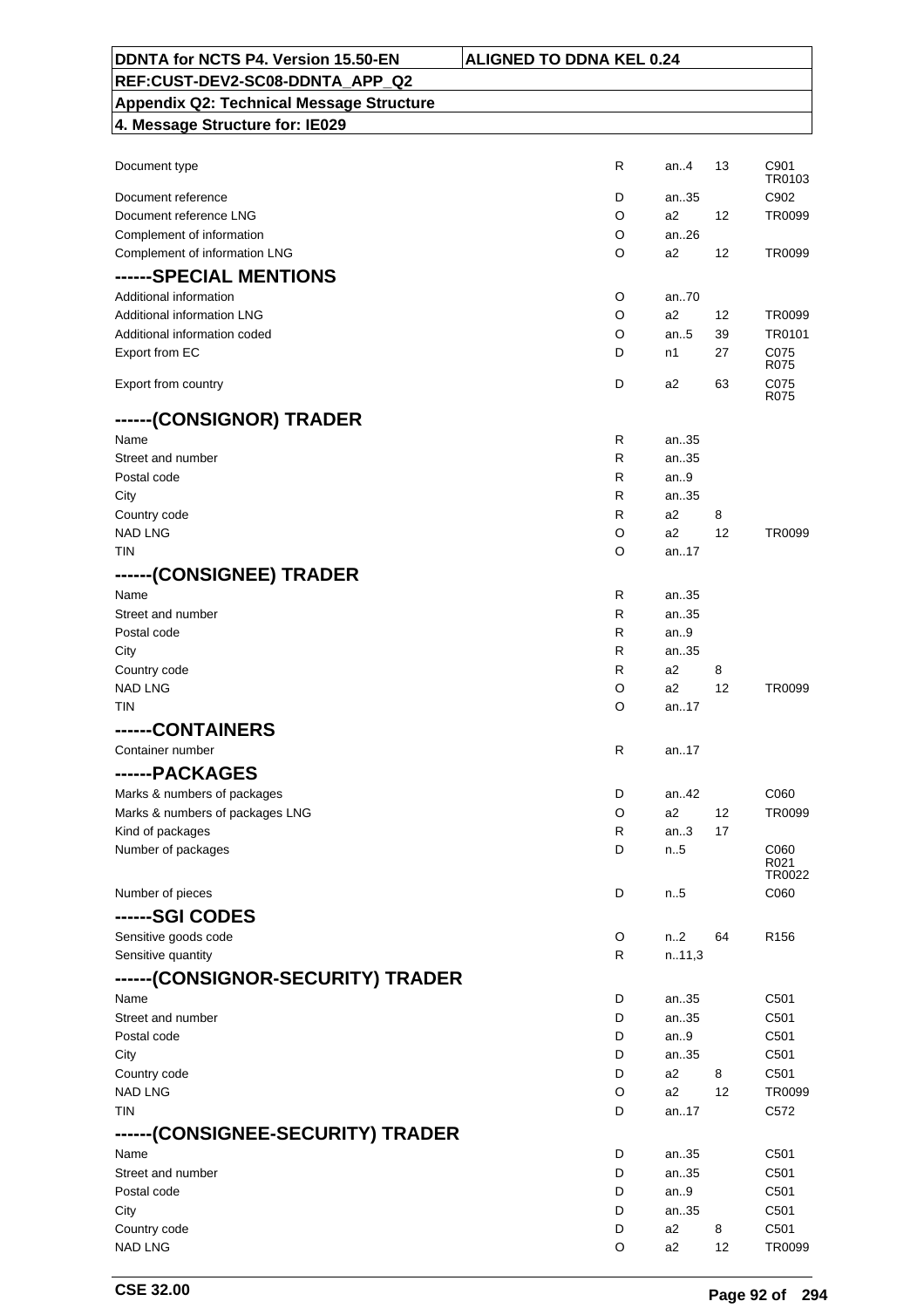| DDNTA for NCTS P4. Version 15.50-EN             | <b>ALIGNED TO DDNA KEL 0.24</b> |       |    |                  |
|-------------------------------------------------|---------------------------------|-------|----|------------------|
| REF:CUST-DEV2-SC08-DDNTA APP Q2                 |                                 |       |    |                  |
| <b>Appendix Q2: Technical Message Structure</b> |                                 |       |    |                  |
| 4. Message Structure for: IE029                 |                                 |       |    |                  |
|                                                 |                                 |       |    |                  |
| TIN                                             | D                               | an17  |    | C596             |
| ---ITINERARY                                    |                                 |       |    |                  |
| Country of routing code                         | R                               | a2    | 8  |                  |
| ---(CARRIER) TRADER                             |                                 |       |    |                  |
| Name                                            | D                               | an35  |    | C501             |
| Street and number                               | D                               | an35  |    | C501             |
| Postal code                                     | D                               | an9   |    | C501             |
| City                                            | D                               | an35  |    | C501             |
| Country code                                    | D                               | a2    | 8  | C501             |
| <b>NAD LNG</b>                                  | O                               | a2    | 12 | TR0099           |
| <b>TIN</b>                                      | O                               | an.17 |    |                  |
| ---(CONSIGNOR-SECURITY) TRADER                  |                                 |       |    |                  |
| Name                                            | D                               | an35  |    | C <sub>501</sub> |
| Street and number                               | D                               | an35  |    | C501             |
| Postal code                                     | D                               | an9   |    | C501             |
| City                                            | D                               | an35  |    | C501             |
| Country code                                    | D                               | a2    | 8  | C501             |
| <b>NAD LNG</b>                                  | O                               | a2    | 12 | TR0099           |
| <b>TIN</b>                                      | D                               | an17  |    | C <sub>572</sub> |
| --- (CONSIGNEE-SECURITY) TRADER                 |                                 |       |    |                  |
| Name                                            | D                               | an35  |    | C <sub>501</sub> |
| Street and number                               | D                               | an35  |    | C <sub>501</sub> |
| Postal code                                     | D                               | an.9  |    | C501             |
| City                                            | D                               | an35  |    | C501             |
| Country code                                    | D                               | a2    | 8  | C501             |
| <b>NAD LNG</b>                                  | O                               | a2    | 12 | TR0099           |
| TIN                                             | D                               | an17  |    | C596             |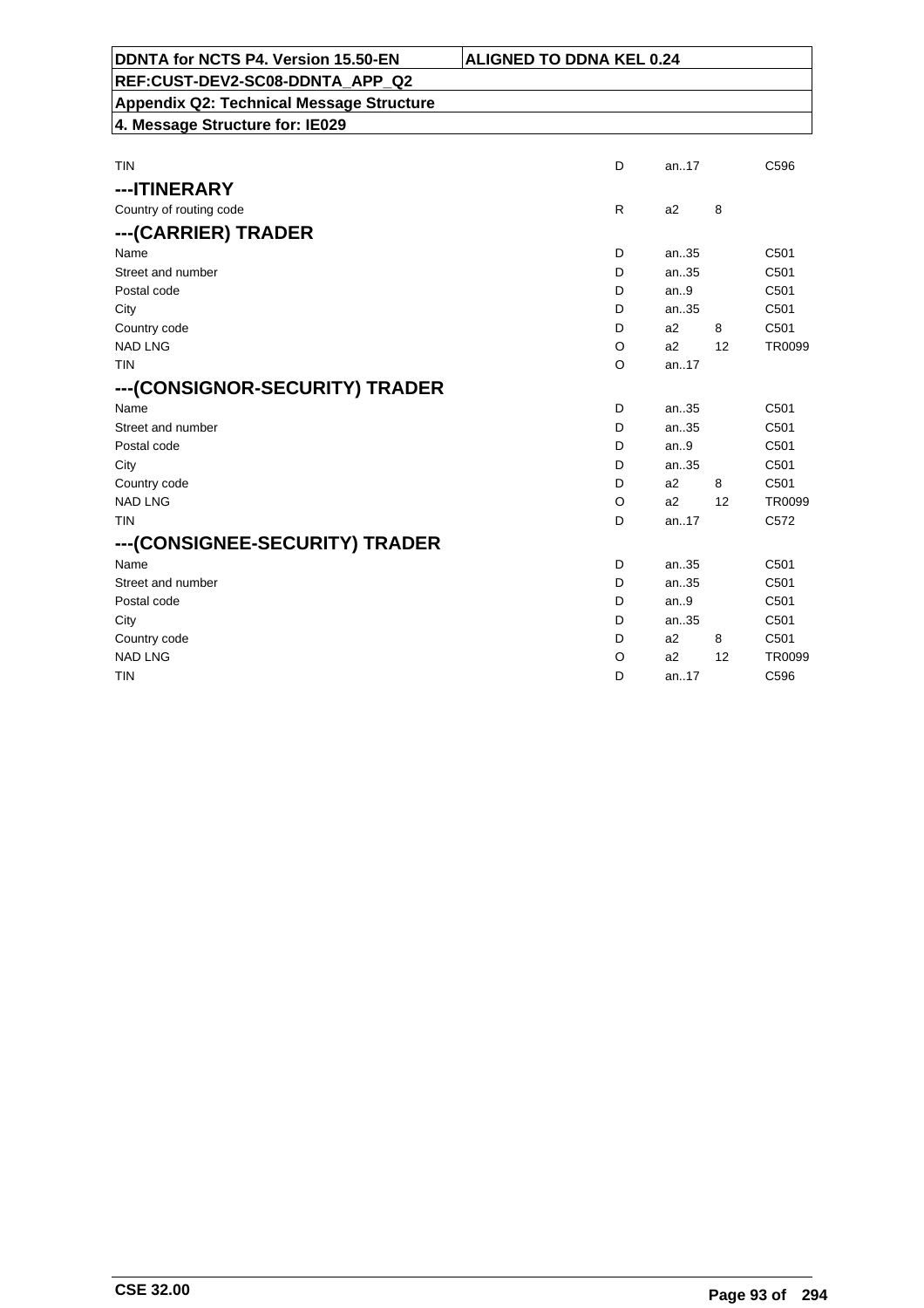**REF:CUST-DEV2-SC08-DDNTA\_APP\_Q2**

**Appendix Q2: Technical Message Structure**

**4. Message Structure for: IE030**

| <b>IE030</b>             | (CD030B)                               | <b>NOTIFICATION OF CUSTOMS OFFICES</b><br><b>MODIFICATION TO COMMON DOMAIN</b> | (C_COL_COM) |         |
|--------------------------|----------------------------------------|--------------------------------------------------------------------------------|-------------|---------|
|                          |                                        |                                                                                |             |         |
| MESSAGE                  |                                        |                                                                                | 1x          | R       |
|                          | ---CUSTOMS OFFICE INFORMATION          |                                                                                | 9999x       | $\circ$ |
| ------ACTION             |                                        |                                                                                | 1x          | R       |
| ------(DEDICATED) TRADER |                                        |                                                                                | 99x         | O       |
|                          | ------CUSTOMS OFFICE SPECIFIC NOTES    |                                                                                | 99x         | $\circ$ |
| ------CUSTOMS OFFICE LSD |                                        |                                                                                | 9x          | R       |
|                          | ------CUSTOMS OFFICE TIMETABLE         |                                                                                | 9x          | O       |
|                          | ---------CUSTOMS OFFICE TIMETABLE LINE |                                                                                | 9x          | R       |
|                          |                                        | ------------CUSTOMS OFFICE ROLE / TRAFFIC COMPETENCE                           | 99x         | R       |
| ---COUNTRY/REGION        |                                        |                                                                                | 99x         | $\circ$ |
| ------ACTION             |                                        |                                                                                | 1x          | R       |
| ------COUNTRY/REGION LSD |                                        |                                                                                | 9x          | R       |
|                          | ------COUNTRY/REGION HOLIDAYS          |                                                                                | 99x         | O       |
|                          | --------COUNTRY/REGION HOLIDAYS LSD    |                                                                                | 9x          | R       |
| ---COUNTRY HOLIDAYS      |                                        |                                                                                | 99x         | $\circ$ |
| ------ACTION             |                                        |                                                                                | 1x          | R       |
|                          | ------COUNTRY HOLIDAYS DATA            |                                                                                | 99x         | R       |
|                          | --------COUNTRY HOLIDAYS DATA LSD      |                                                                                | 9x          | R       |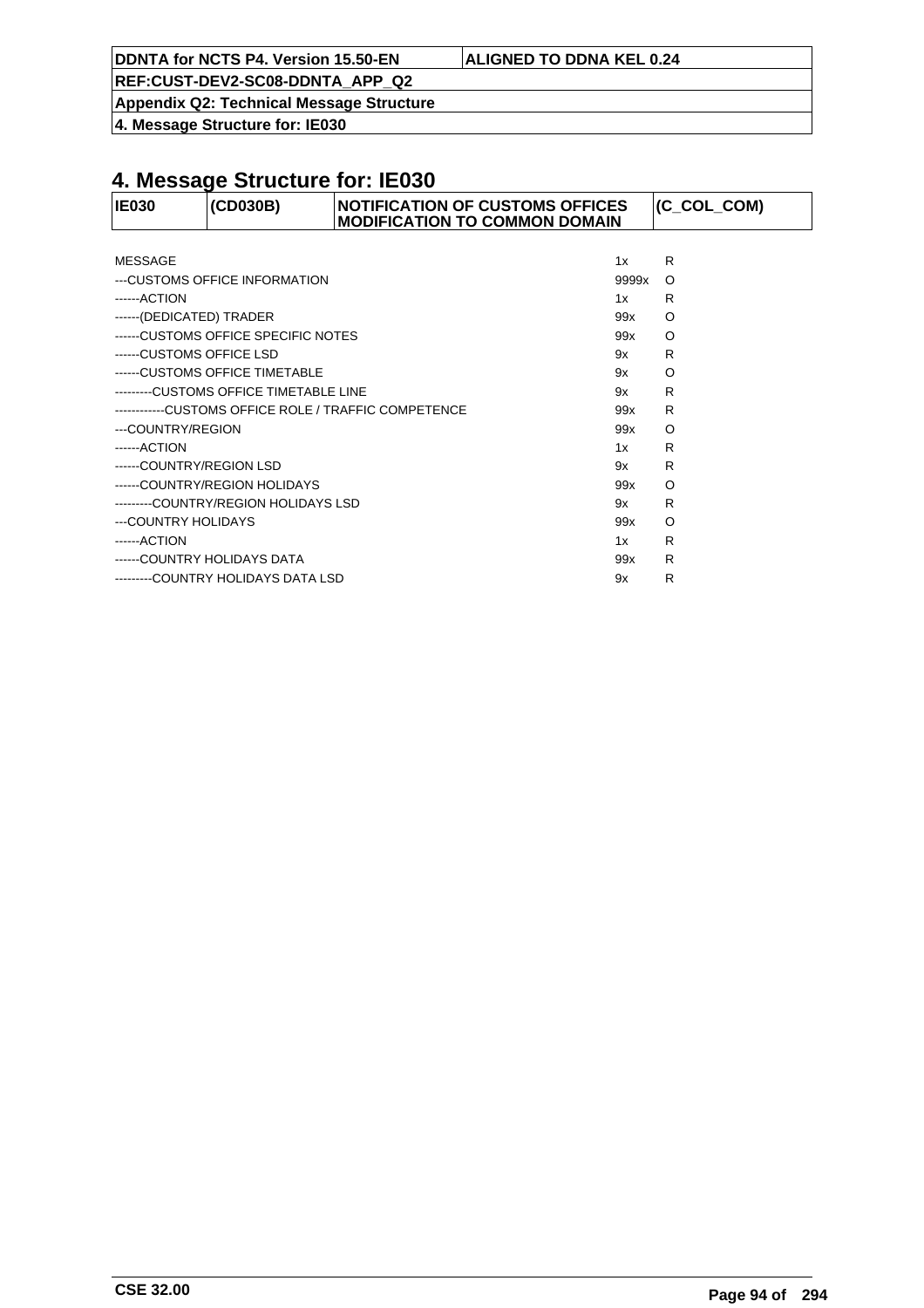### **Appendix Q2: Technical Message Structure**

**4. Message Structure for: IE030**

| Syntax identifier                                | R | a4              | 21 |                  |
|--------------------------------------------------|---|-----------------|----|------------------|
| Syntax version number                            | R | n1              | 22 |                  |
| Message sender                                   | R | an35            |    |                  |
| Sender identification code qualifier             | O | an.4            |    |                  |
| Message recipient                                | R | an35            |    |                  |
| Recipient identification code qualifier          | O | an.4            |    |                  |
| Date of preparation                              | R | n6              |    |                  |
| Time of preparation                              | R | n4              |    |                  |
| Interchange control reference                    | R | an.14           |    |                  |
| Recipient's reference/password                   | O | an.14           |    |                  |
| Recipient's reference/password qualifier         | O | an <sub>2</sub> |    |                  |
| <b>Test indicator</b>                            | O | n1              | 27 | TR9085           |
| Message identification                           | R | an14            |    |                  |
| Message type                                     | R | an6             | 60 |                  |
| ---CUSTOMS OFFICE INFORMATION                    |   |                 |    |                  |
| Reference number                                 | R | an8             |    |                  |
| Reference number main office                     | O | an8             |    | R489             |
| Reference number higher authority                | O | an8             |    | R490             |
| Reference number take-over                       | D |                 |    | R495             |
|                                                  |   | an8             |    | TR9201           |
| Reference number Competent Authority of Enquiry  | O | an8             |    | TR9160           |
| Reference number Competent Authority of Recovery | O | an8             |    | TR9170           |
| Country code                                     | R | a2              | 70 |                  |
| UN/LOCODE id                                     | O | a3              |    | R460             |
| Region code                                      | O | an.3            |    |                  |
| NCTS entry date                                  | O | n <sub>8</sub>  |    |                  |
| Nearest office                                   | D | an175           |    | C410             |
| Nearest office LNG                               | O | a2              | 12 | TR0099           |
| Postal code                                      | R | an.9            |    |                  |
| Phone number                                     | O | an35            |    | R <sub>500</sub> |
| Fax number                                       | O | an35            |    | R500             |
| Telex number                                     | O | an35            |    | R500             |
| E-mail address                                   | O | an70            |    | R500             |
| Geo info code                                    | O | an.6            | 15 |                  |
| Trader dedicated                                 | R | n1              | 27 |                  |
|                                                  |   |                 |    |                  |
| ------ACTION                                     |   |                 |    |                  |
| Operation                                        | R | a1              | 24 | R410             |
| Validity date                                    | D | n8              |    | C300<br>R410     |
|                                                  | D |                 |    | TR9200           |
| Modification subtype                             |   | n1              |    | C300<br>R410     |
| Action identification                            | R | an20            |    | TR9001           |
| ------(DEDICATED) TRADER                         |   |                 |    |                  |
| Name                                             | R | an35            |    |                  |
| Language code                                    | R | a2              | 12 |                  |
| <b>TIN</b>                                       | O | an17            |    |                  |
| ------CUSTOMS OFFICE SPECIFIC NOTES              |   |                 |    |                  |
|                                                  |   |                 |    |                  |
| Specific notes code                              | R | an6             | 67 | R486             |
| ------CUSTOMS OFFICE LSD                         |   |                 |    |                  |
| Language code                                    | R | a2              | 12 |                  |
| Customs office usual name                        | R | an35            |    |                  |
| Customs office usual name LNG                    | O | a2              | 12 | TR0099           |
| Street and number                                | R | an35            |    |                  |
| Street and number LNG                            | O | a2              | 12 | TR0099           |
| City                                             | R | an35            |    | R422             |
| <b>City LNG</b>                                  | O | a2              | 12 | TR0099           |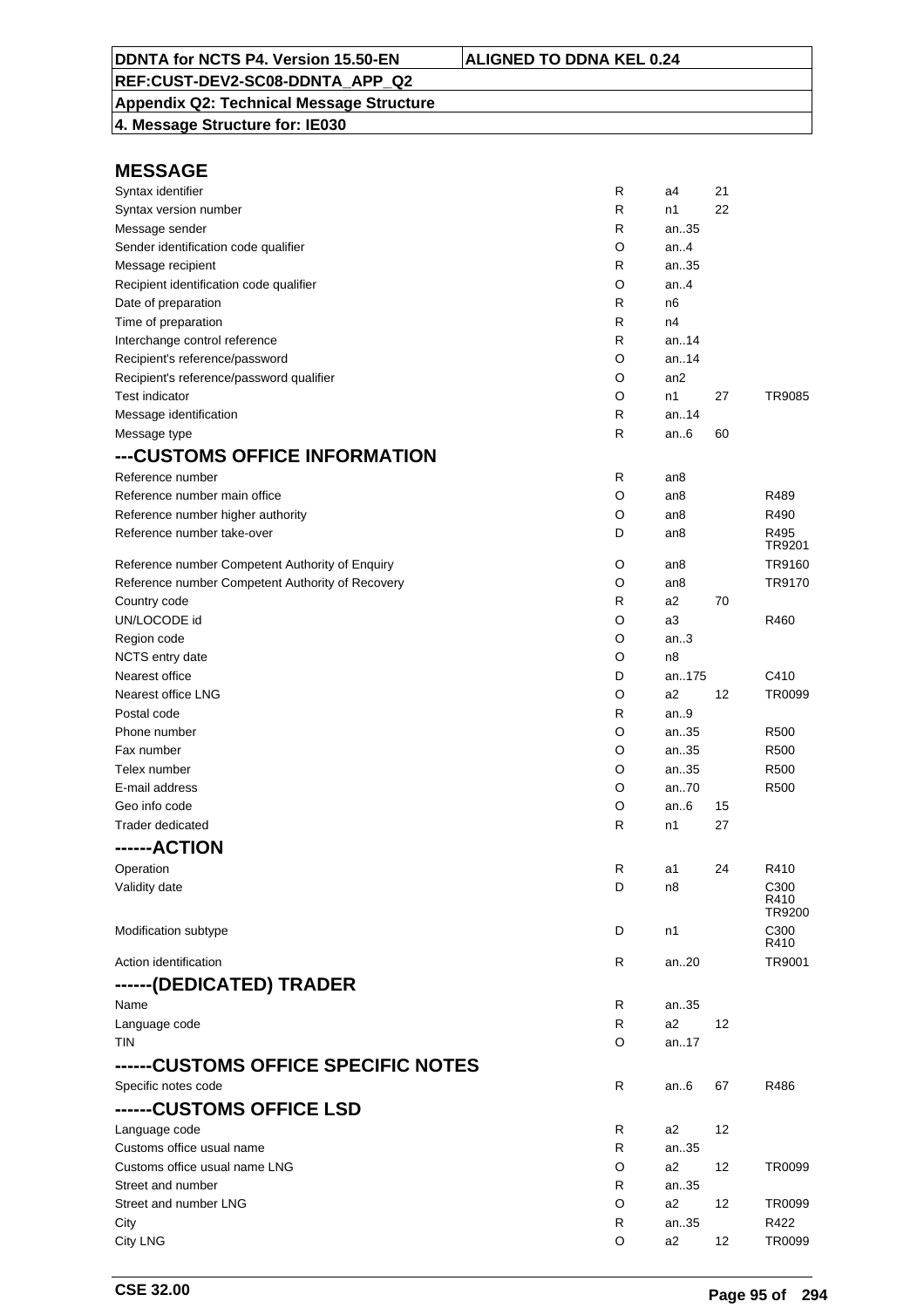| DDNTA for NCTS P4. Version 15.50-EN             | <b>ALIGNED TO DDNA KEL 0.24</b> |                 |     |                          |
|-------------------------------------------------|---------------------------------|-----------------|-----|--------------------------|
| REF:CUST-DEV2-SC08-DDNTA APP Q2                 |                                 |                 |     |                          |
| <b>Appendix Q2: Technical Message Structure</b> |                                 |                 |     |                          |
| 4. Message Structure for: IE030                 |                                 |                 |     |                          |
|                                                 |                                 |                 |     |                          |
| Prefix-suffix level                             | O                               | an1             | 53  |                          |
| Prefix-suffix flag                              | R                               | n1              | 27  |                          |
| Prefix-suffix name                              | O                               | an35            |     |                          |
| Prefix-suffix name LNG                          | O                               | a2              | 12  | TR0099                   |
| Space to add                                    | R                               | n1              | 27  |                          |
| ------CUSTOMS OFFICE TIMETABLE                  |                                 |                 |     |                          |
| Season code                                     | R                               | n1              |     | R425                     |
| Season name                                     | O                               | an35            |     |                          |
| Season name LNG                                 | O                               | a2              | 12  | TR0099                   |
| Season start date                               | R                               | n8              |     | TR0403                   |
| Season end date                                 | R                               | n8              |     | TR0403                   |
|                                                 |                                 |                 |     |                          |
| Day in the week (begin day)                     | R.                              | n1              | 105 | R430                     |
| Opening hours time first period from            | R.                              | n4              |     |                          |
| Opening hours time first period to              | R                               | n4              |     |                          |
| Day in the week (end day)                       | R                               | n1              | 105 |                          |
| Opening hours time second period from           | O                               | n4              |     |                          |
| Opening hours time second period to             | O                               | n4              |     |                          |
|                                                 |                                 |                 |     |                          |
| Role                                            | R                               | an.3            | 56  |                          |
| Traffic type                                    | R                               | an.3            | 20  |                          |
| ---COUNTRY/REGION                               |                                 |                 |     |                          |
| Country code                                    | R                               | a2              | 70  |                          |
| Country/region code                             | R                               | an3             |     |                          |
| ------ACTION                                    |                                 |                 |     |                          |
|                                                 | R                               |                 | 24  | R410                     |
| Operation<br>Validity date                      | D                               | a1<br>n8        |     | C <sub>300</sub>         |
|                                                 |                                 |                 |     | R410                     |
| Modification subtype                            | D                               | n1              |     | C300                     |
|                                                 |                                 |                 |     | R410                     |
| Action identification                           | R                               | an20            |     | TR9001                   |
| ------COUNTRY/REGION LSD                        |                                 |                 |     |                          |
| Language code                                   | R                               | a2              | 12  |                          |
| Country/region name                             | R                               | an35            |     |                          |
| Country/region name LNG                         | O                               | a2              | 12  | TR0099                   |
| ------COUNTRY/REGION HOLIDAYS                   |                                 |                 |     |                          |
| Variable holiday date                           | R                               | n1              | 27  | R232                     |
| Day                                             | R                               | an2             |     |                          |
| Month                                           | R                               | an <sub>2</sub> | 26  |                          |
| Year                                            | D                               | n4              |     | C <sub>295</sub>         |
| ---------COUNTRY/REGION HOLIDAYS LSD            |                                 |                 |     |                          |
| Language code                                   | R                               | a2              | 12  |                          |
| Public holiday name                             | R                               | an35            |     |                          |
| Public holiday name LNG                         | O                               | a2              | 12  | TR0099                   |
| ---COUNTRY HOLIDAYS                             |                                 |                 |     |                          |
| Country code                                    | R                               | a2              | 70  |                          |
| ------ACTION                                    |                                 |                 |     |                          |
| Operation                                       | R                               | a1              | 24  | R410                     |
| Validity date                                   | D                               | n8              |     | C <sub>300</sub>         |
|                                                 |                                 |                 |     | R410                     |
| Modification subtype                            | D                               | n1              |     | C <sub>300</sub><br>R410 |
| Action identification                           | R                               | an20            |     | TR9001                   |
|                                                 |                                 |                 |     |                          |
| ------COUNTRY HOLIDAYS DATA                     |                                 |                 |     |                          |
| Variable holiday date                           | R<br>R                          | n1              | 27  | R232                     |
| Day<br>Month                                    | R                               | an2<br>an2      | 26  |                          |
|                                                 |                                 |                 |     |                          |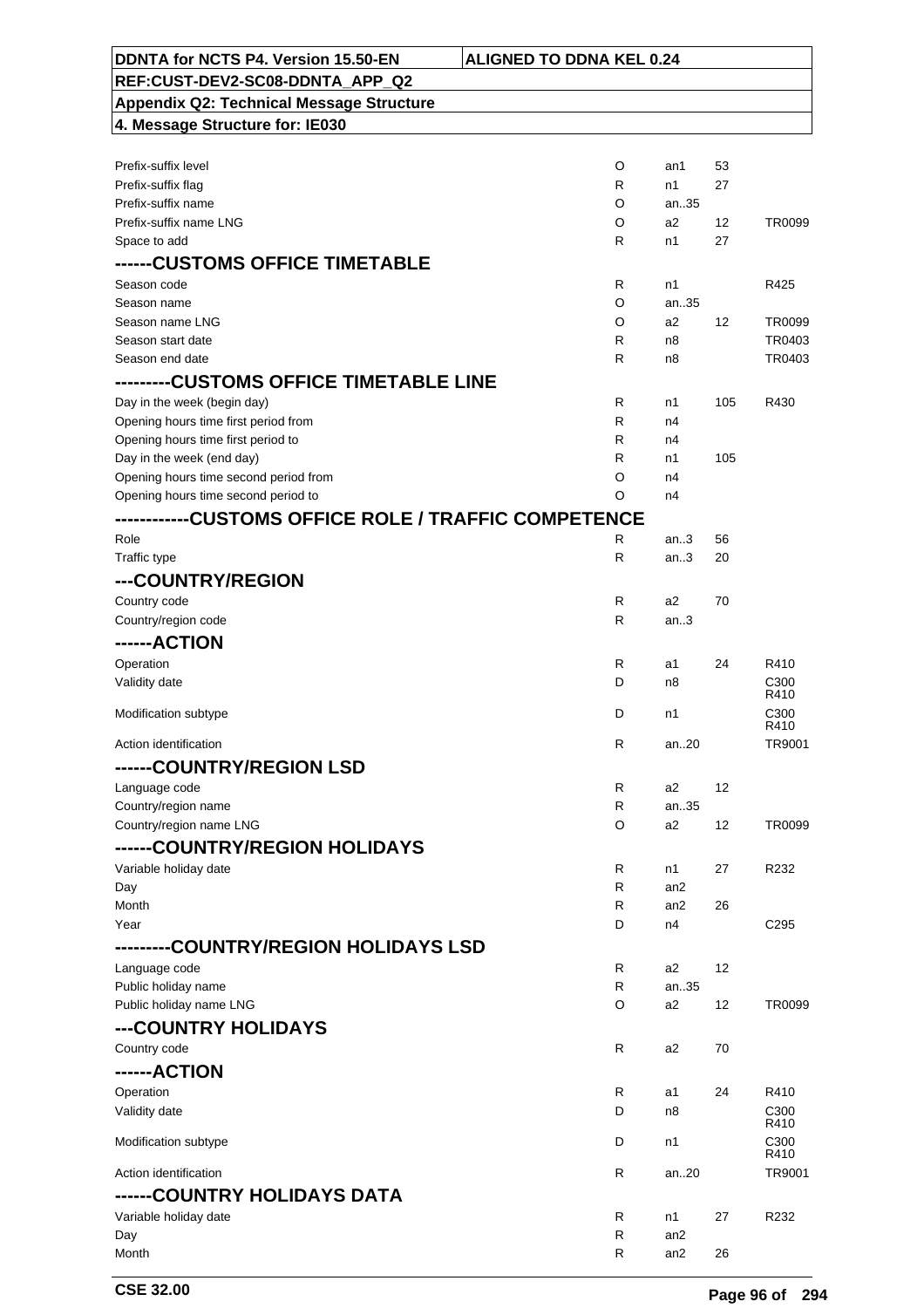| DDNTA for NCTS P4. Version 15.50-EN             | <b>ALIGNED TO DDNA KEL 0.24</b> |   |       |    |                  |
|-------------------------------------------------|---------------------------------|---|-------|----|------------------|
| <b>REF:CUST-DEV2-SC08-DDNTA APP Q2</b>          |                                 |   |       |    |                  |
| <b>Appendix Q2: Technical Message Structure</b> |                                 |   |       |    |                  |
| 4. Message Structure for: IE030                 |                                 |   |       |    |                  |
|                                                 |                                 |   |       |    |                  |
| Year                                            |                                 | D | n4    |    | C <sub>295</sub> |
| -COUNTRY HOLIDAYS DATA LSD                      |                                 |   |       |    |                  |
| Language code                                   |                                 | R | a2    | 12 |                  |
| Public holiday name                             |                                 | R | an.35 |    |                  |
| Public holiday name LNG                         |                                 | O | a2    | 12 | TR0099           |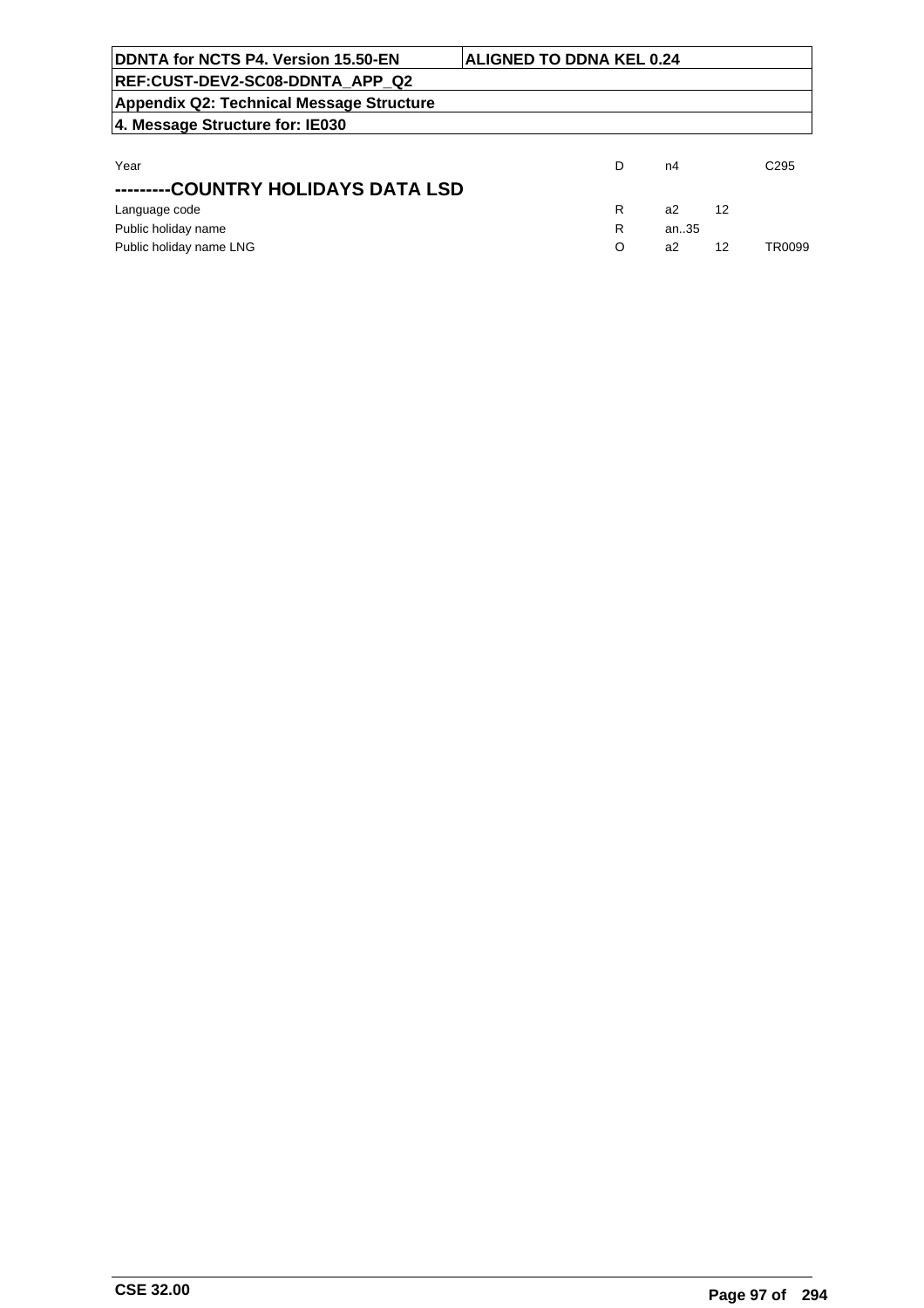**REF:CUST-DEV2-SC08-DDNTA\_APP\_Q2**

**Appendix Q2: Technical Message Structure**

**4. Message Structure for: IE031**

| <b>IE031</b>             | (CD031B)                               | <b>NOTIFICATION OF CUSTOMS OFFICES</b><br><b>MODIFICATION TO NATIONAL DOMAIN</b> |       | (C_COL_NAT) |
|--------------------------|----------------------------------------|----------------------------------------------------------------------------------|-------|-------------|
|                          |                                        |                                                                                  |       |             |
| MESSAGE                  |                                        |                                                                                  | 1x    | R           |
|                          | ---CUSTOMS OFFICE INFORMATION          |                                                                                  | 9999x | $\circ$     |
| ------ACTION             |                                        |                                                                                  | 1x    | R           |
| ------(DEDICATED) TRADER |                                        |                                                                                  | 99x   | $\circ$     |
|                          | ------CUSTOMS OFFICE SPECIFIC NOTES    |                                                                                  | 99x   | $\circ$     |
| ------CUSTOMS OFFICE LSD |                                        |                                                                                  | 9x    | R           |
|                          | ------ CUSTOMS OFFICE TIMETABLE        |                                                                                  | 9x    | $\circ$     |
|                          | ---------CUSTOMS OFFICE TIMETABLE LINE |                                                                                  | 9x    | R           |
|                          |                                        | ------------CUSTOMS OFFICE ROLE / TRAFFIC COMPETENCE                             | 99x   | R           |
| ---COUNTRY/REGION        |                                        |                                                                                  | 99x   | $\circ$     |
| $---ACITION$             |                                        |                                                                                  | 1x    | R           |
| ------COUNTRY/REGION LSD |                                        |                                                                                  | 9x    | R           |
|                          | ------COUNTRY/REGION HOLIDAYS          |                                                                                  | 99x   | O           |
|                          | ---------COUNTRY/REGION HOLIDAYS LSD   |                                                                                  | 9x    | R           |
| ---COUNTRY HOLIDAYS      |                                        |                                                                                  | 99x   | $\circ$     |
| ------ACTION             |                                        |                                                                                  | 1x    | R           |
|                          | ------COUNTRY HOLIDAYS DATA            |                                                                                  | 99x   | R           |
|                          | ---------COUNTRY HOLIDAYS DATA LSD     |                                                                                  | 9x    | R           |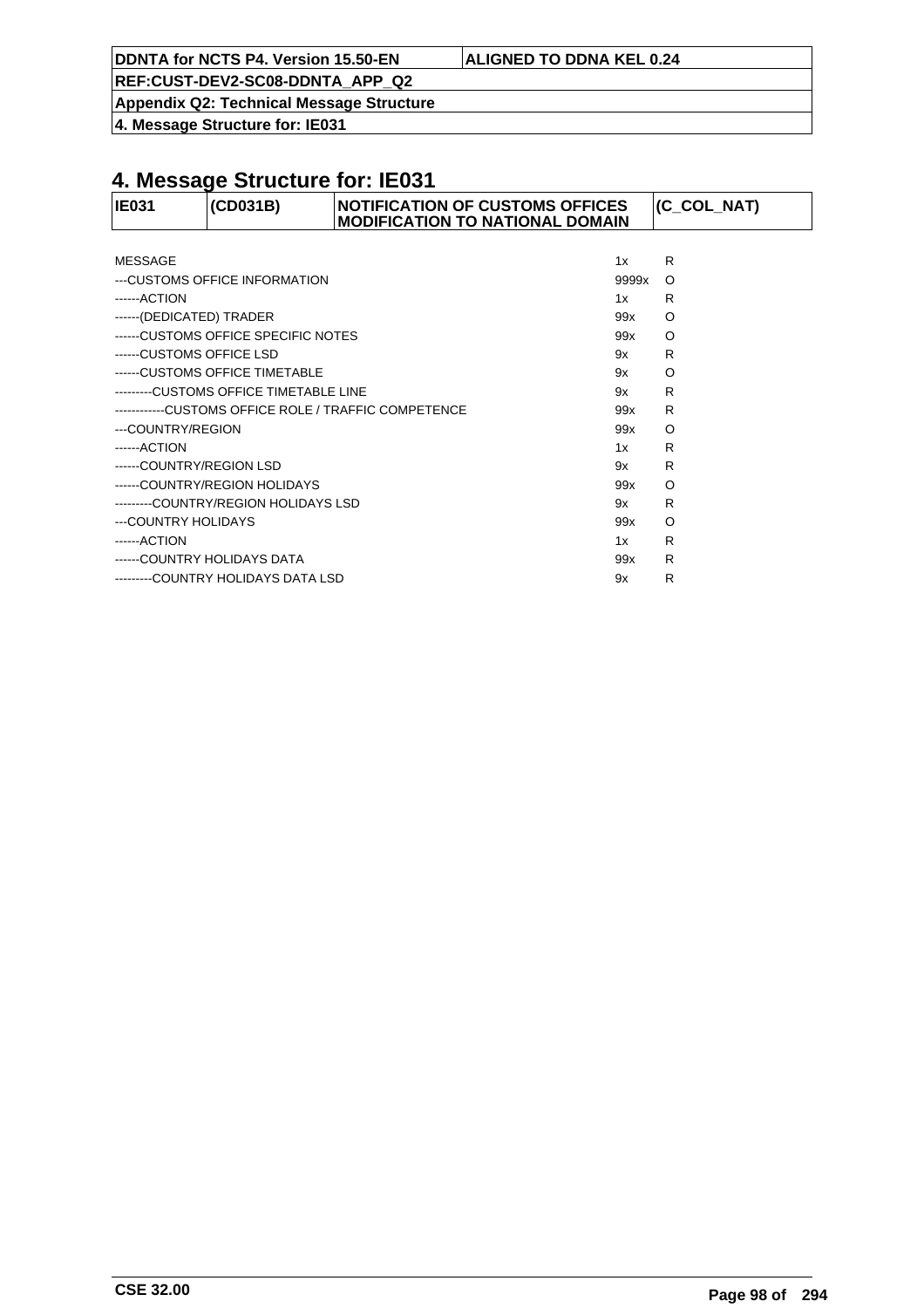# **REF:CUST-DEV2-SC08-DDNTA\_APP\_Q2**

**Appendix Q2: Technical Message Structure 4. Message Structure for: IE031**

| Syntax identifier                                | R | a4              | 21 |                  |
|--------------------------------------------------|---|-----------------|----|------------------|
| Syntax version number                            | R | n1              | 22 |                  |
| Message sender                                   | R | an35            |    |                  |
| Sender identification code qualifier             | O | an.4            |    |                  |
| Message recipient                                | R | an35            |    |                  |
| Recipient identification code qualifier          | O | an.4            |    |                  |
| Date of preparation                              | R | n6              |    |                  |
| Time of preparation                              | R | n4              |    |                  |
| Interchange control reference                    | R | an.14           |    |                  |
| Recipient's reference/password                   | O | an14            |    |                  |
| Recipient's reference/password qualifier         | O | an <sub>2</sub> |    |                  |
| <b>Test indicator</b>                            | O | n1              | 27 | TR9085           |
| Message identification                           | R | an.14           |    |                  |
| Message type                                     | R | an.6            | 60 |                  |
| ---CUSTOMS OFFICE INFORMATION                    |   |                 |    |                  |
| Reference number                                 | R | an8             |    |                  |
| Reference number main office                     | O | an8             |    | R489             |
| Reference number higher authority                | O | an8             |    | R490             |
| Reference number take-over                       | D | an8             |    | R495             |
|                                                  |   |                 |    | TR9201           |
| Reference number Competent Authority of Enquiry  | O | an8             |    | TR9160           |
| Reference number Competent Authority of Recovery | O | an8             |    | TR9170           |
| Country code                                     | R | a2              | 70 |                  |
| UN/LOCODE id                                     | O | a3              |    | R460             |
| Region code                                      | O | an.3            |    |                  |
| NCTS entry date                                  | O | n <sub>8</sub>  |    |                  |
| Nearest office                                   | D | an175           |    | C410             |
| Nearest office LNG                               | O | a2              | 12 | TR0099           |
| Postal code                                      | R | an.9            |    |                  |
| Phone number                                     | O | an35            |    | R <sub>500</sub> |
| Fax number                                       | O | an35            |    | R500             |
| Telex number                                     | O | an35            |    | R500             |
| E-mail address                                   | O | an70            |    | R500             |
| Geo info code                                    | O | an.6            | 15 |                  |
| Trader dedicated                                 | R | n1              | 27 |                  |
| ------ACTION                                     |   |                 |    |                  |
| Operation                                        | R | a1              | 24 | R410             |
| Validity date                                    | D | n8              |    | C300             |
|                                                  |   |                 |    | R410             |
| Modification subtype                             | D | n1              |    | C300<br>R410     |
| Action identification                            | R | an20            |    | TR9001           |
| ------(DEDICATED) TRADER                         |   |                 |    |                  |
| Name                                             | R | an35            |    |                  |
| Language code                                    | R | a2              | 12 |                  |
| <b>TIN</b>                                       | O | an17            |    |                  |
| ------CUSTOMS OFFICE SPECIFIC NOTES              |   |                 |    |                  |
| Specific notes code                              | R | an6             | 67 | R486             |
| ------CUSTOMS OFFICE LSD                         |   |                 |    |                  |
| Language code                                    | R | a2              | 12 |                  |
| Customs office usual name                        | R | an35            |    |                  |
| Customs office usual name LNG                    | O | a2              | 12 | TR0099           |
| Street and number                                | R | an35            |    |                  |
| Street and number LNG                            | O | a2              | 12 | TR0099           |
| City                                             | R | an35            |    | R422             |
| <b>City LNG</b>                                  | O | a2              | 12 | TR0099           |
| Prefix-suffix level                              | O | an1             | 53 |                  |
|                                                  |   |                 |    |                  |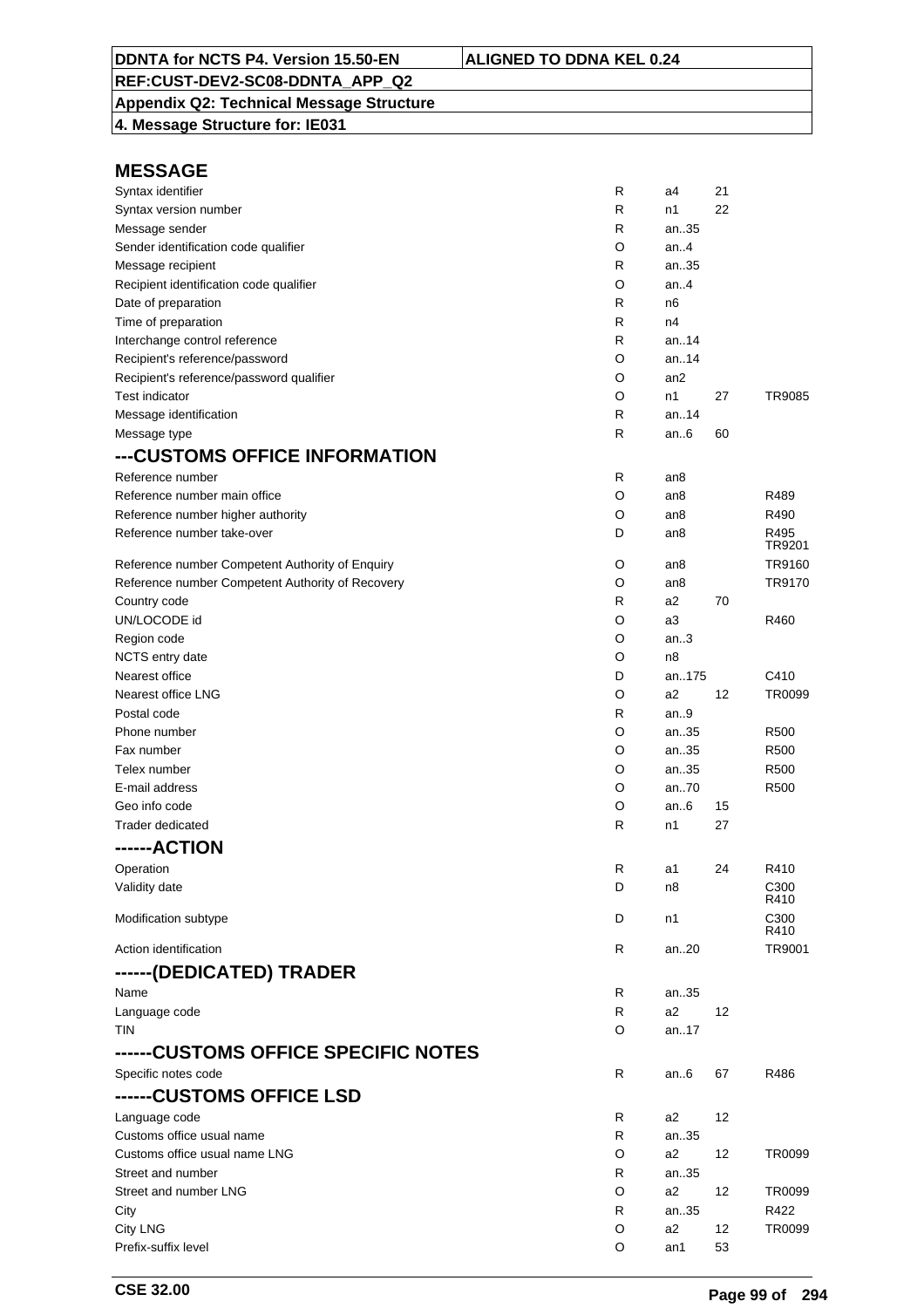| DDNTA for NCTS P4. Version 15.50-EN                                          | <b>ALIGNED TO DDNA KEL 0.24</b> |                                    |     |                          |
|------------------------------------------------------------------------------|---------------------------------|------------------------------------|-----|--------------------------|
| REF:CUST-DEV2-SC08-DDNTA APP Q2                                              |                                 |                                    |     |                          |
| <b>Appendix Q2: Technical Message Structure</b>                              |                                 |                                    |     |                          |
| 4. Message Structure for: IE031                                              |                                 |                                    |     |                          |
|                                                                              |                                 |                                    |     |                          |
| Prefix-suffix flag                                                           | R                               | n1                                 | 27  |                          |
| Prefix-suffix name                                                           | O                               | an35                               |     |                          |
| Prefix-suffix name LNG                                                       | O                               | a <sub>2</sub>                     | 12  | TR0099                   |
| Space to add                                                                 | R                               | n1                                 | 27  |                          |
| ------CUSTOMS OFFICE TIMETABLE                                               |                                 |                                    |     |                          |
| Season code                                                                  | R                               | n1                                 |     | R425                     |
| Season name                                                                  | O                               | an35                               |     |                          |
| Season name LNG                                                              | O                               | a2                                 | 12  | TR0099                   |
| Season start date                                                            | R                               | n <sub>8</sub>                     |     | TR0403                   |
| Season end date                                                              | R                               | n8                                 |     | TR0403                   |
| ---------CUSTOMS OFFICE TIMETABLE LINE                                       |                                 |                                    |     |                          |
| Day in the week (begin day)                                                  | R                               | n1                                 | 105 | R430                     |
| Opening hours time first period from                                         | R                               | n4                                 |     |                          |
| Opening hours time first period to                                           | R                               | n4                                 |     |                          |
| Day in the week (end day)                                                    | R                               | n1                                 | 105 |                          |
| Opening hours time second period from<br>Opening hours time second period to | O<br>O                          | n4<br>n4                           |     |                          |
|                                                                              |                                 |                                    |     |                          |
|                                                                              |                                 |                                    |     |                          |
| Role                                                                         | R                               | an.3                               | 56  |                          |
| Traffic type                                                                 | R                               | an.3                               | 20  |                          |
| ---COUNTRY/REGION                                                            |                                 |                                    |     |                          |
| Country code                                                                 | R                               | a <sub>2</sub>                     | 70  |                          |
| Country/region code                                                          | R                               | an.3                               |     |                          |
| ------ACTION                                                                 |                                 |                                    |     |                          |
| Operation                                                                    | R                               | a1                                 | 24  | R410                     |
| Validity date                                                                | D                               | n8                                 |     | C <sub>300</sub><br>R410 |
| Modification subtype                                                         | D                               | n1                                 |     | C <sub>300</sub>         |
|                                                                              |                                 |                                    |     | R410                     |
| Action identification                                                        | R                               | an20                               |     | TR9001                   |
| <b>COUNTRY/REGION LSD</b>                                                    |                                 |                                    |     |                          |
| Language code                                                                | R                               | a <sub>2</sub>                     | 12  |                          |
| Country/region name                                                          | R<br>O                          | an35                               | 12  | TR0099                   |
| Country/region name LNG                                                      |                                 | a2                                 |     |                          |
| ------COUNTRY/REGION HOLIDAYS                                                |                                 |                                    |     |                          |
| Variable holiday date                                                        | R                               | n1                                 | 27  | R232                     |
| Day<br>Month                                                                 | R<br>R                          | an <sub>2</sub><br>an <sub>2</sub> | 26  |                          |
| Year                                                                         | D                               | n4                                 |     | C <sub>295</sub>         |
|                                                                              |                                 |                                    |     |                          |
| --------COUNTRY/REGION HOLIDAYS LSD                                          |                                 |                                    |     |                          |
| Language code                                                                | R<br>R                          | a <sub>2</sub><br>an35             | 12  |                          |
| Public holiday name<br>Public holiday name LNG                               | O                               | a <sub>2</sub>                     | 12  | TR0099                   |
|                                                                              |                                 |                                    |     |                          |
| ---COUNTRY HOLIDAYS                                                          |                                 |                                    | 70  |                          |
| Country code                                                                 | R                               | a <sub>2</sub>                     |     |                          |
| ------ACTION                                                                 |                                 |                                    |     |                          |
| Operation                                                                    | R                               | a1                                 | 24  | R410                     |
| Validity date                                                                | D                               | n8                                 |     | C <sub>300</sub><br>R410 |
| Modification subtype                                                         | D                               | n1                                 |     | C300                     |
|                                                                              |                                 |                                    |     | R410                     |
| Action identification                                                        | R                               | an20                               |     | TR9001                   |
| ------COUNTRY HOLIDAYS DATA                                                  |                                 |                                    |     |                          |
| Variable holiday date                                                        | R                               | n1                                 | 27  | R232                     |
| Day                                                                          | R                               | an <sub>2</sub>                    |     |                          |
| Month<br>Year                                                                | R<br>D                          | an <sub>2</sub><br>n4              | 26  | C295                     |
|                                                                              |                                 |                                    |     |                          |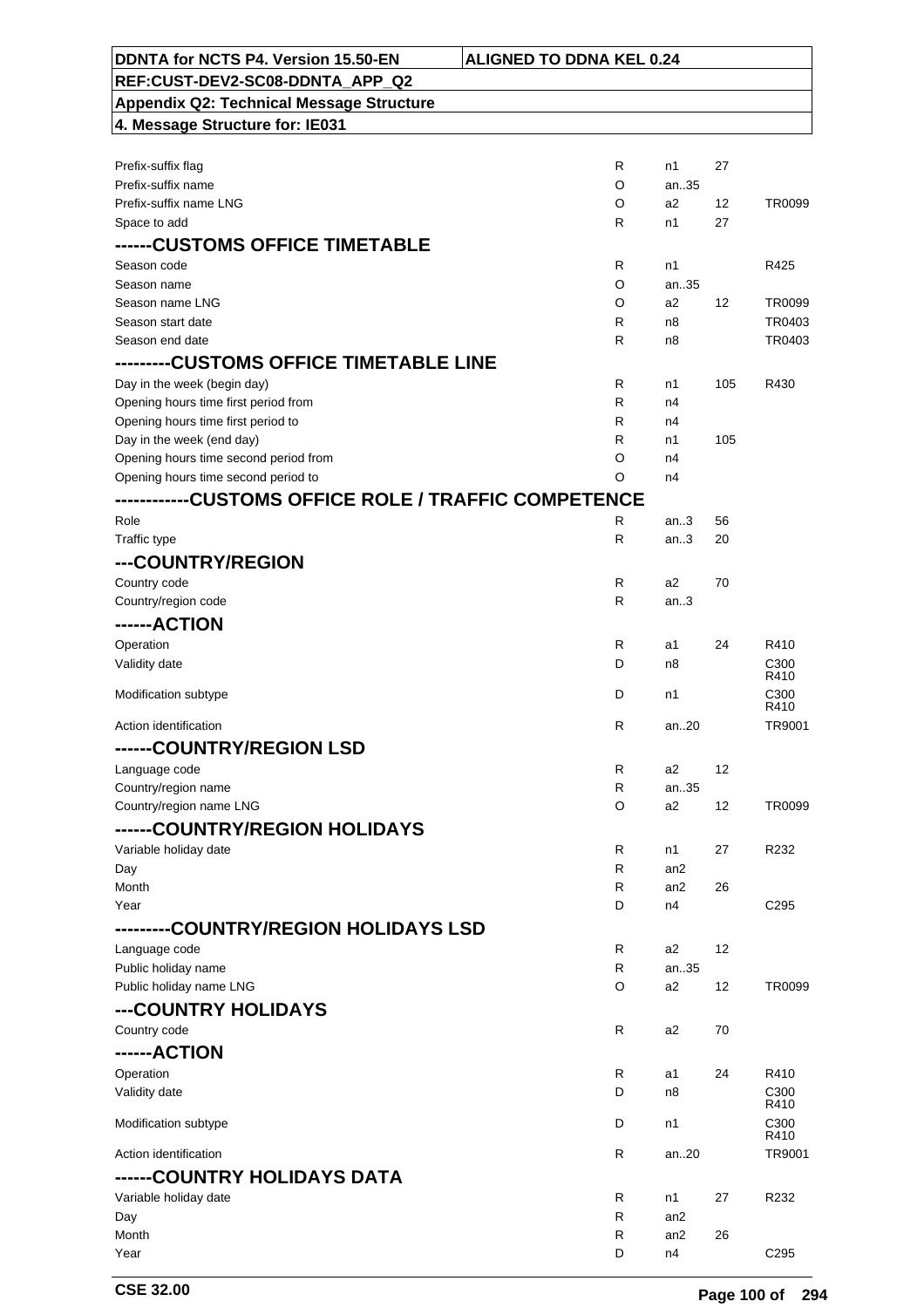| <b>DDNTA for NCTS P4. Version 15.50-EN</b> | <b>ALIGNED TO DDNA KEL 0.24</b> |
|--------------------------------------------|---------------------------------|
| <b>REF:CUST-DEV2-SC08-DDNTA APP Q2</b>     |                                 |
| Appendix Q2: Technical Message Structure   |                                 |
| 4. Message Structure for: IE031            |                                 |
|                                            |                                 |

### **---------COUNTRY HOLIDAYS DATA LSD**

| Language code           | а2   |    |        |
|-------------------------|------|----|--------|
| Public holiday name     | an35 |    |        |
| Public holiday name LNG | а2   | 12 | TR0099 |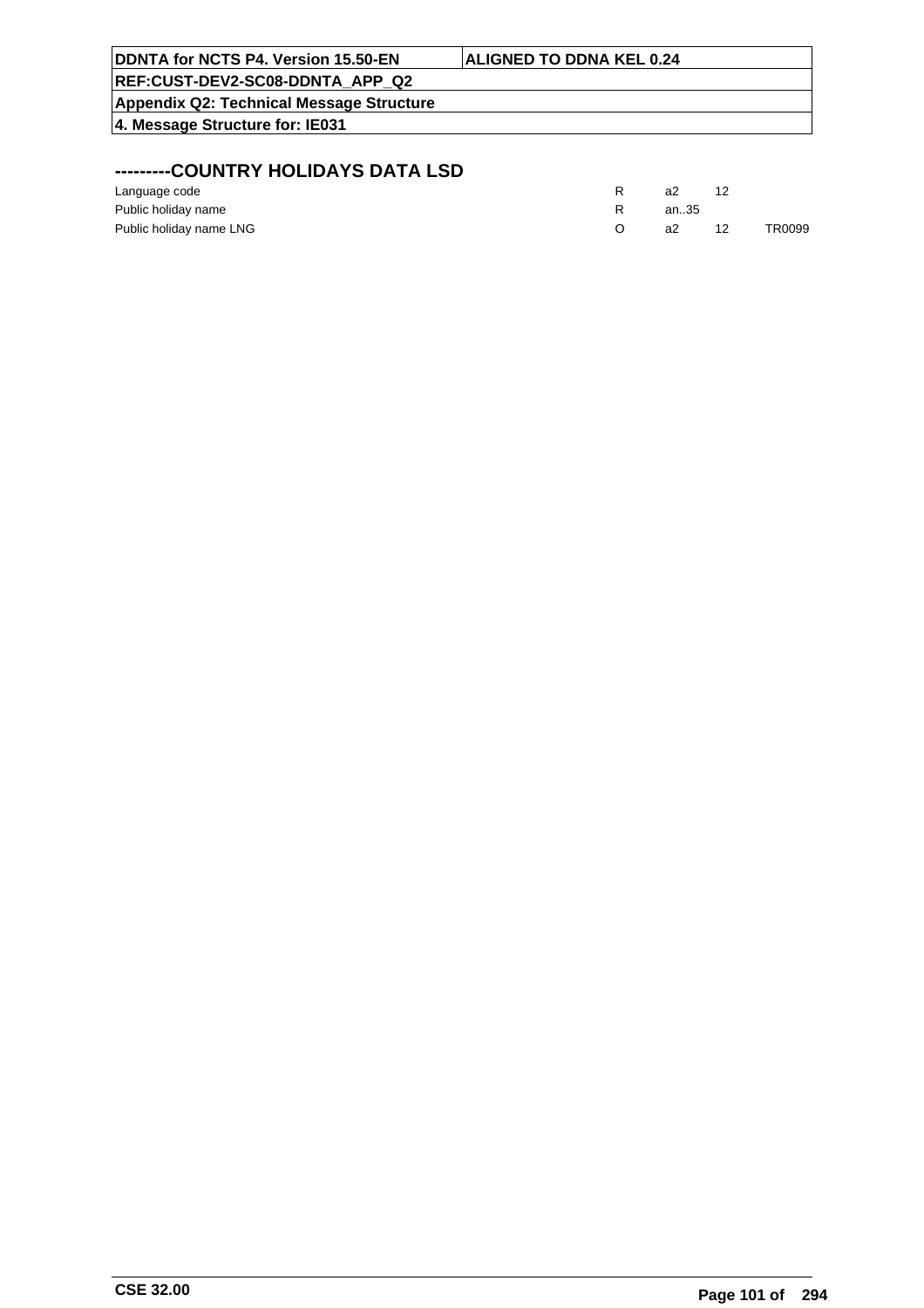**REF:CUST-DEV2-SC08-DDNTA\_APP\_Q2**

**Appendix Q2: Technical Message Structure**

**4. Message Structure for: IE032**

| (CD032B)<br><b>IE032</b><br><b>NOTIFICATION OF COMMON</b> |                                      | (C_REF_MOD)                                        |      |   |                    |
|-----------------------------------------------------------|--------------------------------------|----------------------------------------------------|------|---|--------------------|
|                                                           |                                      | <b>REFERENCE DATA MODIFICATION TO</b><br><b>ND</b> |      |   |                    |
|                                                           |                                      |                                                    |      |   |                    |
| <b>MESSAGE</b>                                            |                                      |                                                    | 1x   | R |                    |
| ---RESULTS OF CONTROL                                     |                                      |                                                    | 99x  | O | TR <sub>1012</sub> |
|                                                           | ------LANGUAGE SPECIFIC DATA         |                                                    | 99x  | R |                    |
| ------ACTION                                              |                                      |                                                    | 1x   | R |                    |
|                                                           | ---AMENDMENT REJECTION MOTIVATION    |                                                    | 9x   | O |                    |
|                                                           | ------LANGUAGE SPECIFIC DATA         |                                                    | 99x  | R |                    |
| ------ACTION                                              |                                      |                                                    | 1x   | R |                    |
|                                                           | ---AAR/AER REJECTION REASON          |                                                    | 99x  | O | TR <sub>1012</sub> |
|                                                           | ------LANGUAGE SPECIFIC DATA         |                                                    | 99x  | R |                    |
| ------ACTION                                              |                                      |                                                    | 1x   | R |                    |
| --- ATR REJECTION REASON                                  |                                      |                                                    | 99x  | O | TR1002             |
|                                                           | ------LANGUAGE SPECIFIC DATA         |                                                    | 99x  | R |                    |
| ------ACTION                                              |                                      |                                                    | 1x   | R |                    |
| ---CONTROL RESULT CODE                                    |                                      |                                                    | 99x  | O | TR <sub>1012</sub> |
| ------ACTION                                              |                                      |                                                    | 1x   | R |                    |
|                                                           | ------LANGUAGE SPECIFIC DATA         |                                                    | 99x  | R |                    |
| ---COUNTRY                                                |                                      |                                                    | 999x | O |                    |
| ------ACTION                                              |                                      |                                                    | 1x   | R |                    |
|                                                           | ------LANGUAGE SPECIFIC DATA         |                                                    | 99x  | R |                    |
| ---COUNTRY REGIME                                         |                                      |                                                    | 9x   | O |                    |
| ------ACTION                                              |                                      |                                                    | 1x   | R |                    |
|                                                           | ------LANGUAGE SPECIFIC DATA         |                                                    | 99x  | R |                    |
|                                                           | ---CUSTOMS OFFICE GEO INFO           |                                                    | 99x  | O |                    |
| ------ACTION                                              |                                      |                                                    | 1x   | R |                    |
|                                                           | ------LANGUAGE SPECIFIC DATA         |                                                    | 99x  | R |                    |
| ---CURRENCY CODE                                          |                                      |                                                    | 99x  | O | TR <sub>1012</sub> |
| ------ACTION                                              |                                      |                                                    | 1x   | R |                    |
|                                                           | ------LANGUAGE SPECIFIC DATA         |                                                    | 99x  | R |                    |
|                                                           | ---DISCREPANCIES SOLVED NOTIFICATION |                                                    | 99x  | O | TR <sub>1002</sub> |
|                                                           | ------LANGUAGE SPECIFIC DATA         |                                                    | 99x  | R |                    |
| ------ACTION                                              |                                      |                                                    | 1x   | R |                    |
|                                                           | ---DIVERSION REJECTION REASON        |                                                    | 99x  | O | TR1012             |
|                                                           | ------LANGUAGE SPECIFIC DATA         |                                                    | 99x  | R |                    |
| ------ ACTION                                             |                                      |                                                    | 1x   | R |                    |
| --- DOCUMENT TYPE                                         |                                      |                                                    | 999x | O |                    |
| ------ACTION                                              |                                      |                                                    | 1x   | R |                    |
|                                                           | ------LANGUAGE SPECIFIC DATA         |                                                    | 99x  | R |                    |
| ---GUARANTEE TYPE                                         |                                      |                                                    | 99x  | O | TR1002             |
| ------ACTION                                              |                                      |                                                    | 1x   | R |                    |
|                                                           | ------LANGUAGE SPECIFIC DATA         |                                                    | 99x  | R |                    |
| --- GUARANTEE MONITORING                                  |                                      |                                                    | 99x  | O | TR1002             |
| ------ACTION                                              |                                      |                                                    | 1x   | R |                    |
|                                                           | ------LANGUAGE SPECIFIC DATA         |                                                    | 99x  | R |                    |
|                                                           | --- INVALID GUARANTEE REASON         |                                                    | 99x  | O | TR1002             |
| ------ACTION                                              |                                      |                                                    | 1x   | R |                    |
|                                                           | ------LANGUAGE SPECIFIC DATA         |                                                    | 99x  | R |                    |
| ---LANGUAGE CODE                                          |                                      |                                                    | 999x | O |                    |
| ------ACTION                                              |                                      |                                                    | 1x   | R |                    |
|                                                           | ------LANGUAGE SPECIFIC DATA         |                                                    | 99x  | R |                    |
| --- PACKAGING CODE                                        |                                      |                                                    | 999x | O |                    |
| ------ACTION                                              |                                      |                                                    | 1x   | R |                    |
|                                                           | ------LANGUAGE SPECIFIC DATA         |                                                    | 99x  | R |                    |
| ---ROLE                                                   |                                      |                                                    | 99x  | O |                    |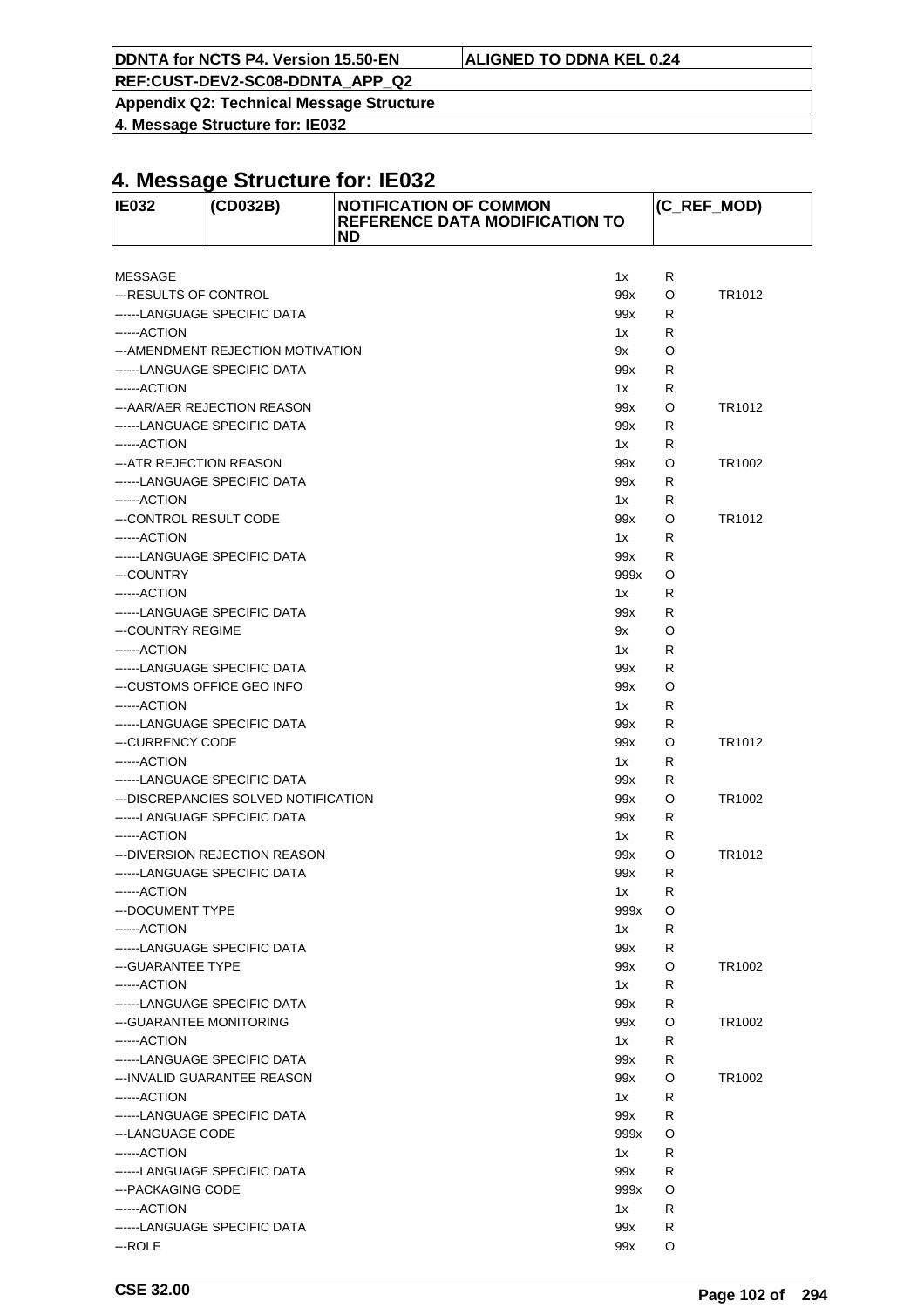### **REF:CUST-DEV2-SC08-DDNTA\_APP\_Q2 Appendix Q2: Technical Message Structure 4. Message Structure for: IE032**

| ------ACTION                                  | 1x    | R |        |
|-----------------------------------------------|-------|---|--------|
| ------LANGUAGE SPECIFIC DATA                  | 99x   | R |        |
| --- SENSITIVE GOODS CODE                      | 99x   | O | TR1002 |
| ------ACTION                                  | 1x    | R |        |
| ------LANGUAGE SPECIFIC DATA                  | 99x   | R |        |
| ---SPECIAL MENTION CODE                       | 99x   | O |        |
| ------ACTION                                  | 1x    | R |        |
| ------LANGUAGE SPECIFIC DATA                  | 99x   | R |        |
| ---STATISTICS TYPE                            | 99x   | O |        |
| ------ACTION                                  | 1x    | R |        |
| ------LANGUAGE SPECIFIC DATA                  | 99x   | R |        |
| ---TRAFFIC TYPE                               | 99x   | O |        |
| ------ACTION                                  | 1x    | R |        |
| ------LANGUAGE SPECIFIC DATA                  | 99x   | R |        |
| ---CUSTOMS OPERATION STATE TYPE               | 99x   | O |        |
| ------ACTION                                  | 1x    | R |        |
| ------LANGUAGE SPECIFIC DATA                  | 99x   | R |        |
| --- UNIT OF MEASURE                           | 99x   | O | TR1012 |
| ------ACTION                                  | 1x    | R |        |
| ------LANGUAGE SPECIFIC DATA                  | 99x   | R |        |
| ---UN/LOCODE                                  | 9999x | O |        |
| ------ ACTION                                 | 1x    | R |        |
| --- TRANSPORT MODE                            | 99x   | O |        |
| ------ACTION                                  | 1x    | R |        |
| ------LANGUAGE SPECIFIC DATA                  | 99x   | R |        |
| --- QUERY ON GUARANTEE TYPE                   | 99x   | O | TR1002 |
| ------ACTION                                  | 1x    | R |        |
| ------LANGUAGE SPECIFIC DATA                  | 99x   | R |        |
| ---SPECIFIC NOTES CODE                        | 99x   | O |        |
| ------ACTION                                  | 1x    | R |        |
| ------LANGUAGE SPECIFIC DATA                  | 99x   | R |        |
| ---COMPLEMENTARY CODE                         | 99x   | O | TR1003 |
| ------LANGUAGE SPECIFIC DATA                  | 99x   | R |        |
| ------ACTION                                  | 1x    | R |        |
| ---EXPORT QUERY REASON CODE                   | 99x   | O | TR1003 |
| ------LANGUAGE SPECIFIC DATA                  | 99x   | R |        |
| ------ACTION                                  | 1x    | R |        |
| --- INCOTERM CODE                             | 99x   | O | TR1003 |
| ------LANGUAGE SPECIFIC DATA                  | 99x   | R |        |
| ------ACTION                                  | 1x    | R |        |
| --- NATURE OF TRANSACTION CODE                | 99x   | O | TR1003 |
| ------LANGUAGE SPECIFIC DATA                  | 99x   | R |        |
| ------ACTION                                  | 1x    | R |        |
| --- PROCEDURE REQUESTED                       | 99x   | O | TR1003 |
| ------LANGUAGE SPECIFIC DATA                  | 99x   | R |        |
| ------ACTION                                  | 1x    | R |        |
| --- PREVIOUS PROCEDURE                        | 99x   | O | TR1003 |
| ------LANGUAGE SPECIFIC DATA                  | 99x   | R |        |
| ------ACTION                                  | 1x    | R |        |
| --- REPRESENTATIVE STATUS CODE                | 99x   | O | TR1003 |
| ------LANGUAGE SPECIFIC DATA                  | 99x   | R |        |
| ------ACTION                                  | 1x    | R |        |
| ---RISK ANALYSIS RESULT CODE                  | 99x   | O |        |
| ------ACTION                                  | 1x    | R |        |
| ------LANGUAGE SPECIFIC DATA                  | 99x   | R |        |
| ---SPECIFIC CIRCUMSTANCE INDICATOR            | 99x   | O |        |
| ------LANGUAGE SPECIFIC DATA                  | 99x   | R |        |
| ------ACTION                                  | 1x    | R |        |
| --- SUMMARY DECLARATION REJECTION REASON CODE | 99x   | O | TR1013 |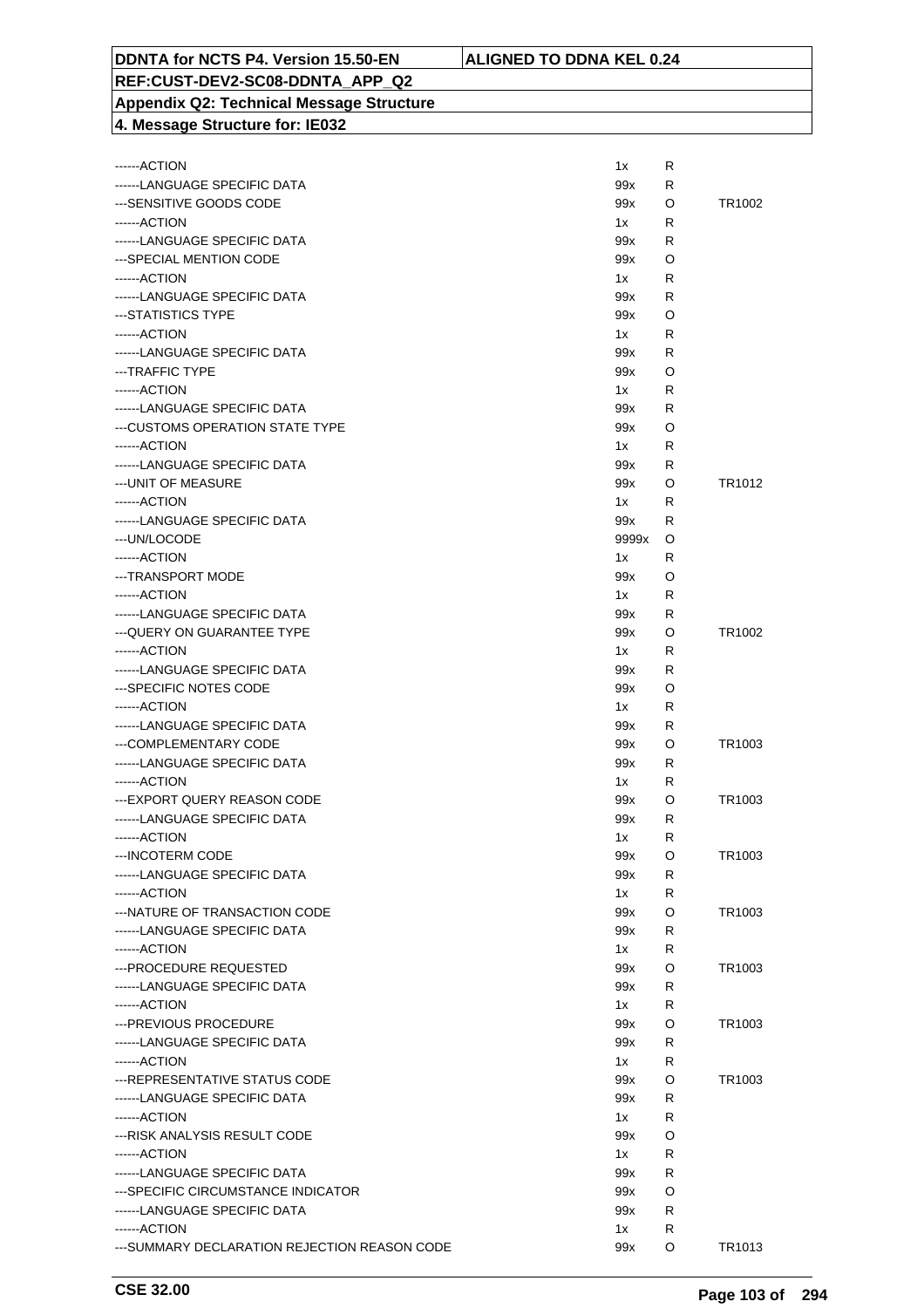### **Appendix Q2: Technical Message Structure 4. Message Structure for: IE032**

| ------ACTION                           | 1x   | R         |        |
|----------------------------------------|------|-----------|--------|
| ------LANGUAGE SPECIFIC DATA           | 99x  | R         |        |
| --- TYPE OF TAX                        | 99x  | O         | TR1003 |
| ------LANGUAGE SPECIFIC DATA           | 99x  | R         |        |
| ------ACTION                           | 1x   | R         |        |
| ---WAREHOUSE TYPE                      | 99x  | O         | TR1003 |
| ------ACTION                           | 1x   | R         |        |
| ------LANGUAGE SPECIFIC DATA           | 99x  | R         |        |
| --- UN DANGEROUS GOODS CODE            | 999x | O         |        |
| ------LANGUAGE SPECIFIC DATA           | 99x  | R         |        |
| ------ACTION                           | 1x   | R         |        |
| --- COMMUNITY NATIONAL PROCEDURE       | 99x  | O         | TR1003 |
| ------LANGUAGE SPECIFIC DATA           | 99x  | R         |        |
| ------ACTION                           | 1x   | R         |        |
| --- PREVIOUS DOCUMENT CATEGORY         | 99x  | O         | TR1003 |
| ------LANGUAGE SPECIFIC DATA           | 99x  | R         |        |
| ------ACTION                           | 1x   | R         |        |
| --- METHOD OF PAYMENT                  | 99x  | O         | TR1003 |
| ------ACTION                           | 1x   | R         |        |
| ------LANGUAGE SPECIFIC DATA           | 99x  | R         |        |
| ---TRANSPORT CHARGES METHOD OF PAYMENT | 99x  | O         |        |
| ------ACTION                           | 1x   | R         |        |
| ------LANGUAGE SPECIFIC DATA           | 99x  | R         |        |
| --- DECLARATION TYPE                   | 99x  | O         | TR1012 |
| ------ACTION                           | 1x   | R         |        |
| ------LANGUAGE SPECIFIC DATA           | 99x  | R         |        |
| --- DECLARATION TYPE (BOX 1.2)         | 99x  | O         | TR1003 |
| ------ACTION                           | 1x   | R         |        |
| ------LANGUAGE SPECIFIC DATA           | 99x  | R         |        |
| ---INFORMATION                         | 99x  | O         | TR1002 |
| ------ACTION                           | 1x   | R         |        |
| ------LANGUAGE SPECIFIC DATA           | 99x  | R         |        |
| --- PREVIOUS DOCUMENT TYPE             | 99x  | O         | TR1012 |
| ------ACTION                           | 1x   | R         |        |
| ------LANGUAGE SPECIFIC DATA           | 99x  | R         |        |
| --- REQUESTED INFORMATION              | 99x  | O         | TR1002 |
| ------LANGUAGE SPECIFIC DATA           | 99x  | R         |        |
| ------ACTION                           | 1x   | ${\sf R}$ |        |
| --- ITEM NUMBER REJECTION REASON CODE  | 99x  | O         | TR1006 |
| ------ACTION                           | 1x   | R         |        |
| ------LANGUAGE SPECIFIC DATA           | 99x  | R         |        |
| ---CUSTOMS INTERVENTION                | 99x  | O         | TR1006 |
| ------ACTION                           | 1x   | R         |        |
| ------LANGUAGE SPECIFIC DATA           | 99x  | R         |        |
| --- INFORMATION TYPE                   | 99x  | O         | TR1006 |
| ------ACTION                           | 1x   | R         |        |
| ------LANGUAGE SPECIFIC DATA           | 99x  | R         |        |
| ---RESPONSE CODE                       | 99x  | O         | TR1002 |
| ------LANGUAGE SPECIFIC DATA           | 99x  | R         |        |
| ------ACTION                           | 1x   | R         |        |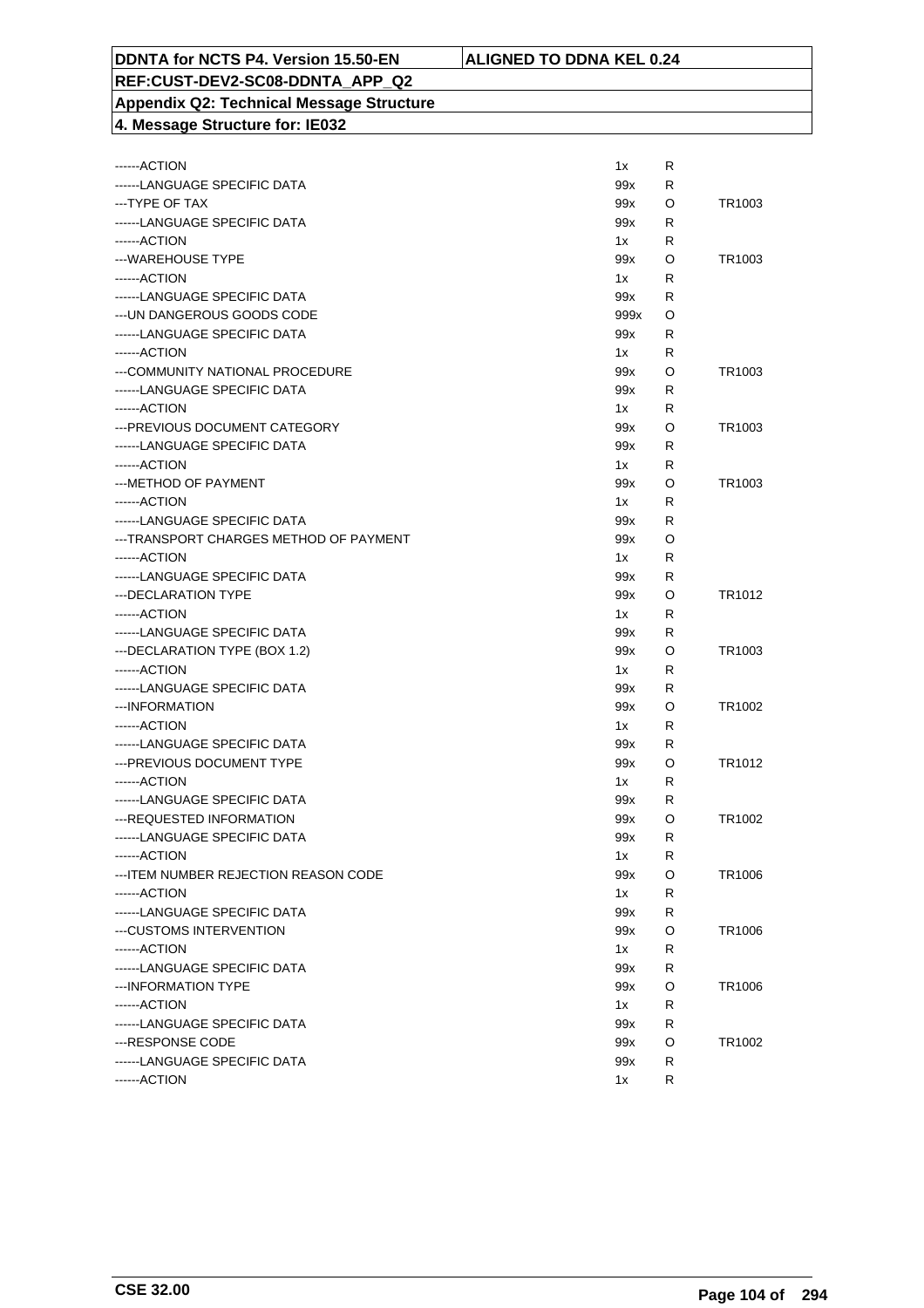### **REF:CUST-DEV2-SC08-DDNTA\_APP\_Q2 Appendix Q2: Technical Message Structure**

**4. Message Structure for: IE032**

| Syntax identifier                        | R | a4              | 21 |                  |
|------------------------------------------|---|-----------------|----|------------------|
| Syntax version number                    | R | n1              | 22 |                  |
| Message sender                           | R | an35            |    |                  |
| Sender identification code qualifier     | O | an4             |    |                  |
| Message recipient                        | R | an35            |    |                  |
| Recipient identification code qualifier  | O | an4             |    |                  |
| Date of preparation                      | R | n <sub>6</sub>  |    |                  |
| Time of preparation                      | R | n4              |    |                  |
| Interchange control reference            | R | an.14           |    |                  |
| Recipient's reference/password           | O | an.14           |    |                  |
| Recipient's reference/password qualifier | O | an <sub>2</sub> |    |                  |
| <b>Test indicator</b>                    | O | n1              | 27 | TR9085           |
| Message identification                   | R | an.14           |    |                  |
| Message type                             | R | an $6$          | 60 |                  |
| ---RESULTS OF CONTROL                    |   |                 |    |                  |
| Control indicator                        | R | an <sub>2</sub> | 41 |                  |
|                                          |   |                 |    |                  |
| ------LANGUAGE SPECIFIC DATA             |   |                 |    |                  |
| Language code                            | R | a2              | 12 |                  |
| Description                              | R | an140           |    |                  |
| Language specific data LNG               | O | a2              | 12 | TR0099           |
| ------ACTION                             |   |                 |    |                  |
| Operation                                | R | a1              | 24 | R410             |
| Validity date                            | D | n8              |    | C <sub>300</sub> |
|                                          |   |                 |    | R410             |
| Modification subtype                     | D | n1              |    | C300             |
|                                          |   |                 |    | R410             |
| Legal references                         | O | an.70           |    |                  |
| Responsible data manager                 | O | an35            |    |                  |
| Action identification                    | R | an20            |    | TR9001           |
| --- AMENDMENT REJECTION MOTIVATION       |   |                 |    |                  |
| Amendment rejection motivation code      | R | n1              | 45 |                  |
| ------LANGUAGE SPECIFIC DATA             |   |                 |    |                  |
|                                          |   |                 |    |                  |
| Language code                            | R | a2              | 12 |                  |
| Description                              | R | an140           |    |                  |
| Language specific data LNG               | O | a2              | 12 | TR0099           |
| ------ACTION                             |   |                 |    |                  |
| Operation                                | R | a1              | 24 | R410             |
| Validity date                            | D | n8              |    | C300             |
|                                          |   |                 |    | R410             |
| Modification subtype                     | D | n1              |    | C300<br>R410     |
| Legal references                         | O | an70            |    |                  |
| Responsible data manager                 | O | an35            |    |                  |
| Action identification                    | R | an20            |    | TR9001           |
|                                          |   |                 |    |                  |
| ---AAR/AER REJECTION REASON              |   |                 |    |                  |
| AAR/AER rejection reason code            | R | n2              | 43 |                  |
| ------LANGUAGE SPECIFIC DATA             |   |                 |    |                  |
| Language code                            | R | a2              | 12 |                  |
| Description                              | R | an140           |    |                  |
| Language specific data LNG               | O | a2              | 12 | TR0099           |
| ------ACTION                             |   |                 |    |                  |
|                                          |   |                 |    |                  |
| Operation                                | R | a1              | 24 | R410             |
| Validity date                            | D | n8              |    | C300<br>R410     |
| Modification subtype                     | D | n1              |    | C300             |
|                                          |   |                 |    | R410             |
| Legal references                         | O | an70            |    |                  |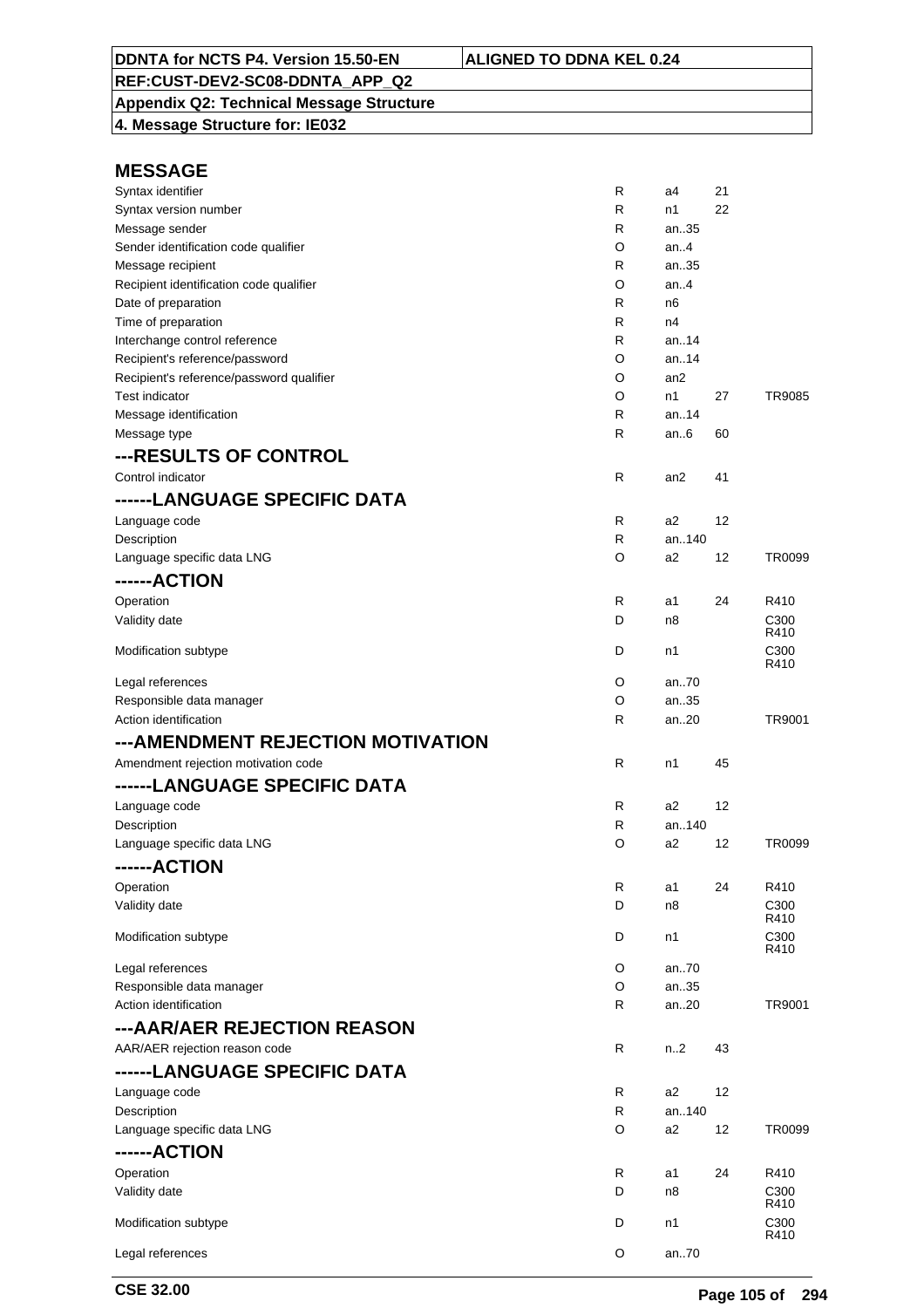| DDNTA for NCTS P4. Version 15.50-EN             | <b>ALIGNED TO DDNA KEL 0.24</b> |             |                          |
|-------------------------------------------------|---------------------------------|-------------|--------------------------|
| REF:CUST-DEV2-SC08-DDNTA_APP_Q2                 |                                 |             |                          |
| <b>Appendix Q2: Technical Message Structure</b> |                                 |             |                          |
| 4. Message Structure for: IE032                 |                                 |             |                          |
|                                                 |                                 |             |                          |
| Responsible data manager                        | O                               | an35        |                          |
| Action identification                           | R                               | an20        | TR9001                   |
| ---ATR REJECTION REASON                         |                                 |             |                          |
| ATR rejection reason code                       | R<br>n <sub>1</sub> 2           | 44          |                          |
| ------LANGUAGE SPECIFIC DATA                    |                                 |             |                          |
| Language code                                   | R<br>a2                         | 12<br>an140 |                          |
| Description<br>Language specific data LNG       | R<br>O<br>a2                    | 12          | TR0099                   |
| ------ACTION                                    |                                 |             |                          |
| Operation                                       | R<br>a1                         | 24          | R410                     |
| Validity date                                   | D<br>n8                         |             | C <sub>300</sub>         |
|                                                 |                                 |             | R410                     |
| Modification subtype                            | D<br>n1                         |             | C <sub>300</sub><br>R410 |
| Legal references                                | O                               | an.70       |                          |
| Responsible data manager                        | O                               | an35        |                          |
| Action identification                           | R                               | an20        | TR9001                   |
| ---CONTROL RESULT CODE                          |                                 |             |                          |
| Control result code                             | R<br>an2                        | 47          |                          |
| ------ACTION                                    |                                 |             |                          |
| Operation                                       | R<br>a1                         | 24          | R410                     |
| Validity date                                   | D<br>n8                         |             | C300<br>R410             |
| Modification subtype                            | D<br>n1                         |             | C <sub>300</sub>         |
| Legal references                                | O                               | an.70       | R410                     |
| Responsible data manager                        | O                               | an35        |                          |
| Action identification                           | R                               | an20        | TR9001                   |
| ------LANGUAGE SPECIFIC DATA                    |                                 |             |                          |
| Language code                                   | R<br>a2                         | 12          |                          |
| Description                                     | R                               | an140       |                          |
| Language specific data LNG                      | O<br>a2                         | 12          | TR0099                   |
| ---COUNTRY                                      |                                 |             |                          |
| Country code                                    | R<br>a2                         | 8           |                          |
| TCC entry date                                  | R<br>n8                         |             |                          |
| NCTS entry date<br>Geo-nomenclature code        | R<br>n8<br>O<br>n3              | 16          |                          |
| Country regime code                             | R<br>an3                        | 11          |                          |
| ------ACTION                                    |                                 |             |                          |
| Operation                                       | R<br>a1                         | 24          | R410                     |
| Validity date                                   | D<br>n8                         |             | C <sub>300</sub>         |
|                                                 |                                 |             | R410                     |
| Modification subtype                            | D<br>n1                         |             | C300<br>R410             |
| Legal references                                | O                               | an70        |                          |
| Responsible data manager                        | O                               | an35        |                          |
| Action identification                           | R                               | an20        | TR9001                   |
| ------LANGUAGE SPECIFIC DATA                    |                                 |             |                          |
| Language code                                   | R<br>a <sub>2</sub>             | 12          |                          |
| Description<br>Language specific data LNG       | R<br>O<br>a <sub>2</sub>        | an140<br>12 | TR0099                   |
| ---COUNTRY REGIME                               |                                 |             |                          |
| Country regime code                             | R<br>an3                        | 11          |                          |
| ------ACTION                                    |                                 |             |                          |
| Operation                                       | R<br>a1                         | 24          | R410                     |
| Validity date                                   | D<br>n8                         |             | C300                     |
|                                                 |                                 |             | R410                     |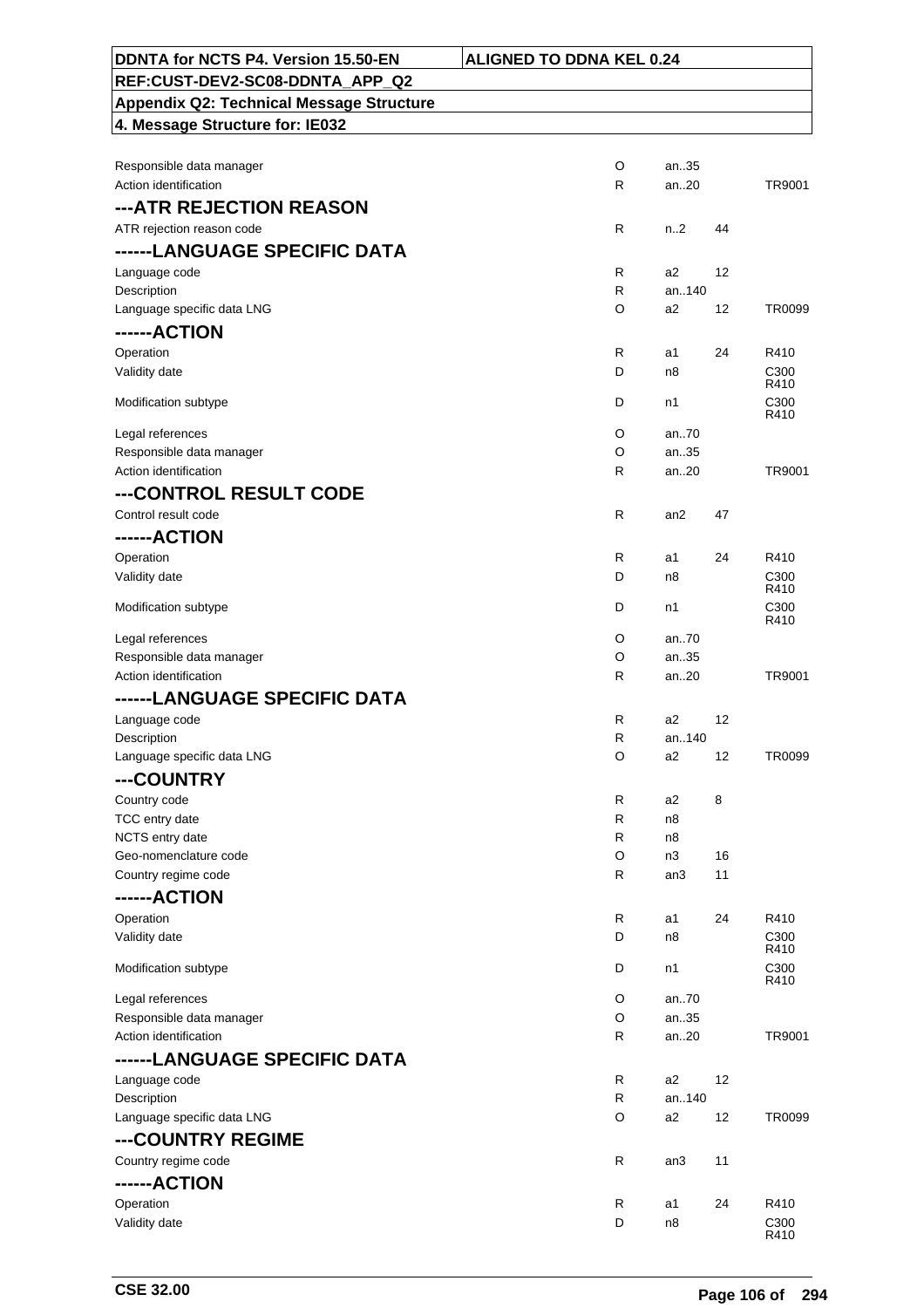| DDNTA for NCTS P4. Version 15.50-EN               | <b>ALIGNED TO DDNA KEL 0.24</b> |                |    |                          |
|---------------------------------------------------|---------------------------------|----------------|----|--------------------------|
| REF:CUST-DEV2-SC08-DDNTA APP Q2                   |                                 |                |    |                          |
| <b>Appendix Q2: Technical Message Structure</b>   |                                 |                |    |                          |
| 4. Message Structure for: IE032                   |                                 |                |    |                          |
|                                                   |                                 |                |    |                          |
| Modification subtype                              | D                               | n1             |    | C <sub>300</sub>         |
| Legal references                                  | O                               | an70           |    | R410                     |
| Responsible data manager                          | O                               | an35           |    |                          |
| Action identification                             | R                               | an20           |    | TR9001                   |
| ------LANGUAGE SPECIFIC DATA                      |                                 |                |    |                          |
| Language code                                     | R                               | a2             | 12 |                          |
| Description                                       | R                               | an140          |    |                          |
| Language specific data LNG                        | O                               | a <sub>2</sub> | 12 | TR0099                   |
| ---CUSTOMS OFFICE GEO INFO                        |                                 |                |    |                          |
| Geo info code                                     | R                               | an.6           | 15 |                          |
| ------ACTION                                      |                                 |                |    |                          |
| Operation                                         | R                               | a1             | 24 | R410                     |
| Validity date                                     | D                               | n8             |    | C <sub>300</sub>         |
|                                                   |                                 |                |    | R410                     |
| Modification subtype                              | D                               | n1             |    | C300<br>R410             |
| Legal references                                  | O                               | an70           |    |                          |
| Responsible data manager                          | O                               | an35           |    |                          |
| Action identification                             | $\mathsf{R}$                    | an20           |    | TR9001                   |
| ------LANGUAGE SPECIFIC DATA                      |                                 |                |    |                          |
| Language code                                     | R                               | a2             | 12 |                          |
| Description                                       | R                               | an140          |    |                          |
| Language specific data LNG                        | O                               | a2             | 12 | TR0099                   |
| ---CURRENCY CODE                                  |                                 |                |    |                          |
| Currency                                          | R                               | an3            | 48 |                          |
| Rate value                                        | R                               | n.8,6          |    |                          |
| ------ACTION                                      |                                 |                |    |                          |
| Operation                                         | R                               | a1             | 24 | R410                     |
| Validity date                                     | D                               | n8             |    | C300                     |
| Modification subtype                              | D                               | n1             |    | R410<br>C300             |
|                                                   |                                 |                |    | R410                     |
| Legal references                                  | O                               | an70           |    |                          |
| Responsible data manager                          | O                               | an35           |    |                          |
| Action identification                             | R                               | an20           |    | TR9001                   |
| ------LANGUAGE SPECIFIC DATA                      |                                 |                |    |                          |
| Language code                                     | R                               | a2             | 12 |                          |
| Description                                       | R                               | an140          |    |                          |
| Language specific data LNG                        | O                               | a2             | 12 | TR0099                   |
| ---DISCREPANCIES SOLVED NOTIFICATION              |                                 |                |    |                          |
| Discrepancies solved notification code            | R                               | an2            | 69 |                          |
| ------LANGUAGE SPECIFIC DATA                      |                                 |                |    |                          |
| Language code                                     | R                               | a2             | 12 |                          |
| Description                                       | R                               | an140          |    |                          |
| Language specific data LNG                        | O                               | a2             | 12 | TR0099                   |
| ------ACTION                                      |                                 |                |    |                          |
| Operation                                         | R                               | a1             | 24 | R410                     |
| Validity date                                     | D                               | n8             |    | C <sub>300</sub><br>R410 |
| Modification subtype                              | D                               | n1             |    | C <sub>300</sub>         |
|                                                   |                                 |                |    | R410                     |
| Legal references                                  | O                               | an70           |    |                          |
| Responsible data manager<br>Action identification | O<br>R                          | an35<br>an20   |    | TR9001                   |
|                                                   |                                 |                |    |                          |
| --- DIVERSION REJECTION REASON                    |                                 |                |    |                          |
| Diversion rejection reason code                   | R                               | n.2            | 46 |                          |

h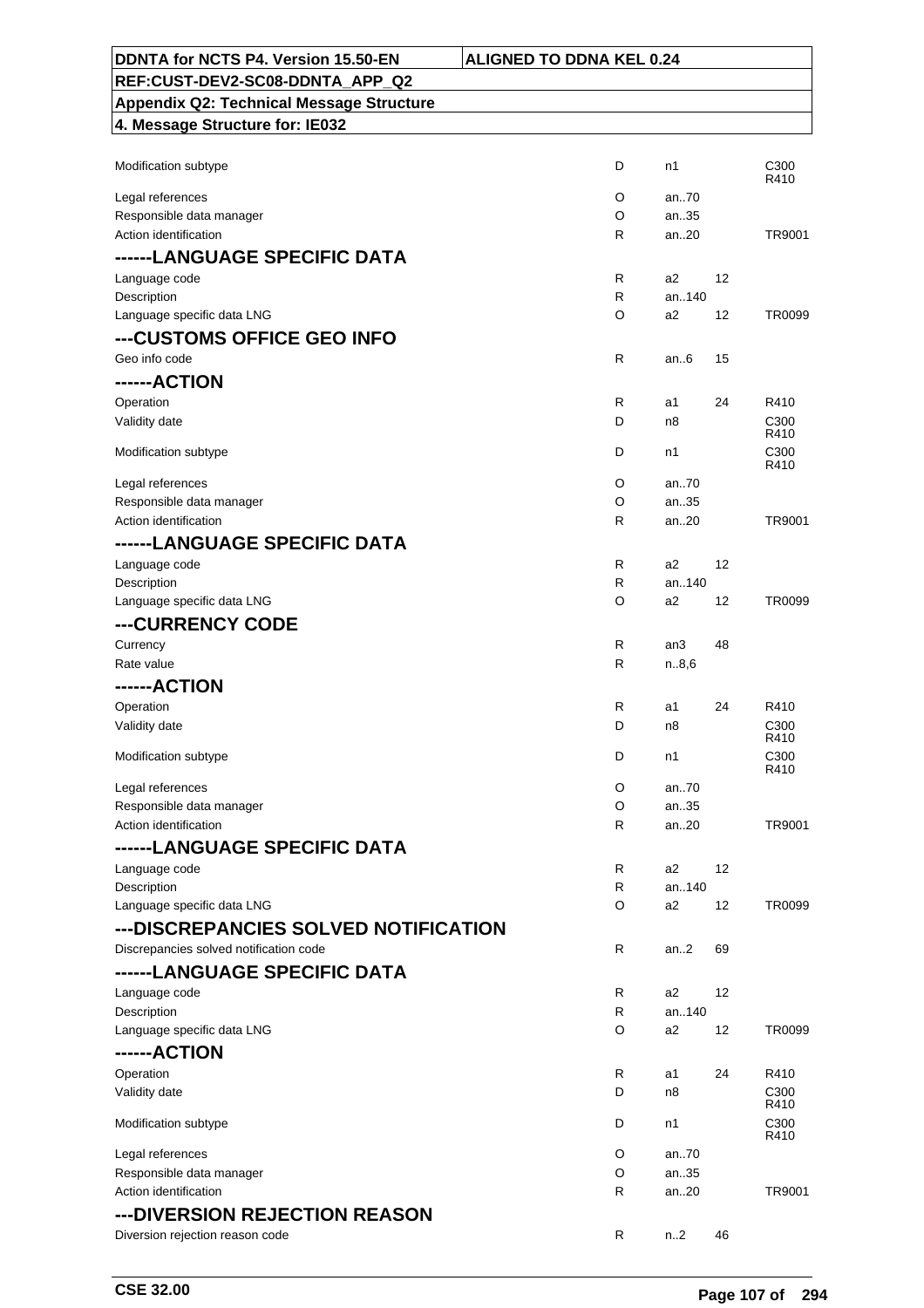| <b>ALIGNED TO DDNA KEL 0.24</b> |
|---------------------------------|
|---------------------------------|

### **DDNTA for NCTS P4. Version 15.50-EN**

### **REF:CUST-DEV2-SC08-DDNTA\_APP\_Q2 Appendix Q2: Technical Message Structure**

**4. Message Structure for: IE032**

### **------LANGUAGE SPECIFIC DATA**

| Language code                                     | R             | a <sub>2</sub> | 12 |               |
|---------------------------------------------------|---------------|----------------|----|---------------|
| Description                                       | $\mathsf{R}$  | an140          |    |               |
| Language specific data LNG                        | O             | a2             | 12 | TR0099        |
| ------ACTION                                      |               |                |    |               |
| Operation                                         | R             | a1             | 24 | R410          |
| Validity date                                     | D             | n <sub>8</sub> |    | C300          |
|                                                   |               |                |    | R410          |
| Modification subtype                              | D             | n1             |    | C300          |
|                                                   |               |                |    | R410          |
| Legal references                                  | O             | an.70          |    |               |
| Responsible data manager                          | O             | an35           |    |               |
| Action identification                             | R             | an20           |    | TR9001        |
| ---DOCUMENT TYPE                                  |               |                |    |               |
| Document type                                     | R             | an. $4$        | 13 |               |
| Transport document                                | $\mathsf{R}$  | n1             | 27 | R230          |
| ------ACTION                                      |               |                |    |               |
| Operation                                         | R             | a1             | 24 | R410          |
| Validity date                                     | D             | n8             |    | C300          |
|                                                   |               |                |    | R410          |
| Modification subtype                              | D             | n1             |    | C300          |
|                                                   |               |                |    | R410          |
| Legal references                                  | O             | an70           |    |               |
| Responsible data manager                          | O             | an35           |    |               |
| Action identification                             | R             | an20           |    | TR9001        |
| ------LANGUAGE SPECIFIC DATA                      |               |                |    |               |
| Language code                                     | R             | a <sub>2</sub> | 12 |               |
| Description                                       | $\mathsf{R}$  | an350          |    |               |
| Language specific data LNG                        | O             | a2             | 12 | <b>TR0099</b> |
| ---GUARANTEE TYPE                                 |               |                |    |               |
| Guarantee type                                    | $\mathsf{R}$  | an1            | 51 |               |
| ------ACTION                                      |               |                |    |               |
| Operation                                         | R             | a1             | 24 | R410          |
| Validity date                                     | D             | n8             |    | C300          |
|                                                   |               |                |    | R410          |
| Modification subtype                              | D             | n1             |    | C300          |
|                                                   |               |                |    | R410          |
| Legal references<br>Responsible data manager      | O<br>$\Omega$ | an70<br>an35   |    |               |
| Action identification                             | R             |                |    | TR9001        |
|                                                   |               | an20           |    |               |
| ------LANGUAGE SPECIFIC DATA                      |               |                |    |               |
| Language code                                     | R             | a2             | 12 |               |
| Description                                       | R             | an140          |    |               |
| Language specific data LNG                        | O             | a <sub>2</sub> | 12 | TR0099        |
| ---GUARANTEE MONITORING                           |               |                |    |               |
| Guarantee monitoring code                         | R             | n1             | 50 |               |
| ------ACTION                                      |               |                |    |               |
| Operation                                         | R             | a1             | 24 | R410          |
| Validity date                                     | D             | n8             |    | C300          |
|                                                   |               |                |    | R410          |
| Modification subtype                              | D             | n1             |    | C300          |
|                                                   |               |                |    | R410          |
| Legal references                                  | O             | an70           |    |               |
| Responsible data manager<br>Action identification | O             | an35           |    |               |
|                                                   | R             | an20           |    | TR9001        |
| ------LANGUAGE SPECIFIC DATA                      |               |                |    |               |
| Language code                                     | R             | a2             | 12 |               |
| Description                                       | R             | an140          |    |               |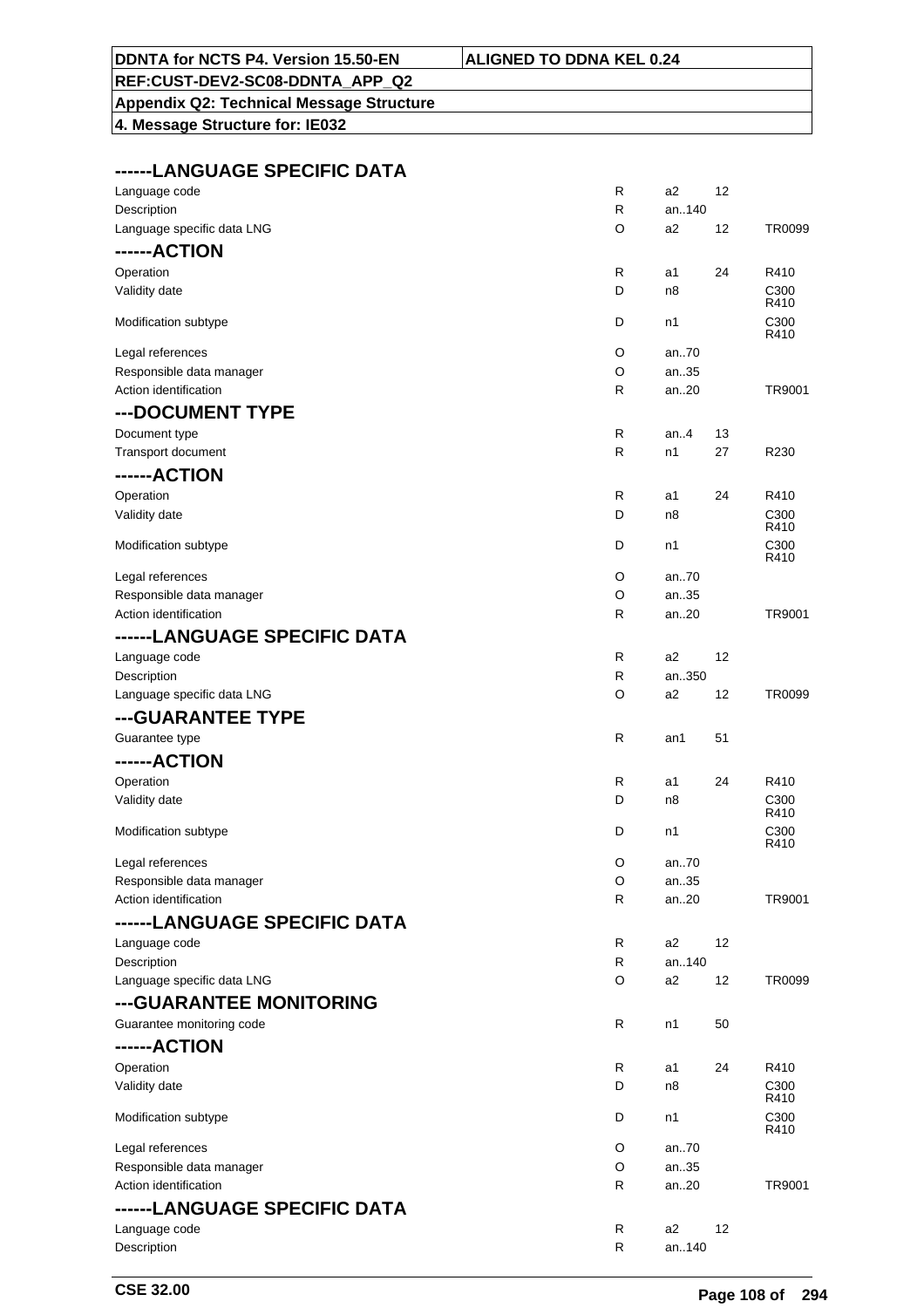| DDNTA for NCTS P4. Version 15.50-EN             | <b>ALIGNED TO DDNA KEL 0.24</b> |    |                          |
|-------------------------------------------------|---------------------------------|----|--------------------------|
| REF:CUST-DEV2-SC08-DDNTA APP Q2                 |                                 |    |                          |
| <b>Appendix Q2: Technical Message Structure</b> |                                 |    |                          |
| 4. Message Structure for: IE032                 |                                 |    |                          |
|                                                 |                                 |    |                          |
| Language specific data LNG                      | O<br>a2                         | 12 | TR0099                   |
| ---INVALID GUARANTEE REASON                     |                                 |    |                          |
| Invalid guarantee reason code                   | R<br>an.3                       | 52 |                          |
| ------ACTION                                    |                                 |    |                          |
| Operation                                       | R<br>a1                         | 24 | R410                     |
| Validity date                                   | D<br>n8                         |    | C <sub>300</sub><br>R410 |
| Modification subtype                            | D<br>n1                         |    | C <sub>300</sub><br>R410 |
| Legal references                                | O<br>an70                       |    |                          |
| Responsible data manager                        | O<br>an35                       |    |                          |
| Action identification                           | an20<br>R                       |    | TR9001                   |
| ------LANGUAGE SPECIFIC DATA                    |                                 |    |                          |
| Language code                                   | R<br>a2                         | 12 |                          |
| Description                                     | an140<br>R                      |    |                          |
| Language specific data LNG                      | O<br>a2                         | 12 | TR0099                   |
| ---LANGUAGE CODE                                |                                 |    |                          |
| Language code                                   | R<br>a2                         | 12 |                          |
| ------ACTION                                    |                                 |    |                          |
| Operation                                       | R<br>a1                         | 24 | R410                     |
| Validity date                                   | D<br>n8                         |    | C <sub>300</sub><br>R410 |
| Modification subtype                            | D<br>n1                         |    | C <sub>300</sub><br>R410 |
| Legal references                                | O<br>an70                       |    |                          |
| Responsible data manager                        | O<br>an35                       |    |                          |
| Action identification                           | R<br>an20                       |    | TR9001                   |
| ------LANGUAGE SPECIFIC DATA                    |                                 |    |                          |
| Language code                                   | R<br>a2                         | 12 |                          |
| Description                                     | R<br>an140                      |    | <b>TR0099</b>            |
| Language specific data LNG                      | O<br>a2                         | 12 |                          |
| ---PACKAGING CODE                               |                                 |    |                          |
| Kind of packages                                | R<br>an.3                       | 17 | R456                     |
| ------ACTION                                    |                                 |    |                          |
| Operation<br>Validity date                      | R<br>a1<br>D<br>n8              | 24 | R410<br>C <sub>300</sub> |
|                                                 |                                 |    | R410                     |
| Modification subtype                            | D<br>n1                         |    | C300<br>R410             |
| Legal references                                | O<br>an.70                      |    |                          |
| Responsible data manager                        | O<br>an35                       |    |                          |
| Action identification                           | R<br>an20                       |    | TR9001                   |
| ------LANGUAGE SPECIFIC DATA                    |                                 |    |                          |
| Language code                                   | R<br>a2                         | 12 |                          |
| Description                                     | R<br>an140                      |    |                          |
| Language specific data LNG                      | O<br>a2                         | 12 | TR0099                   |
| ---ROLE                                         |                                 |    |                          |
| Role                                            | R<br>an.3                       | 56 |                          |
| ------ACTION                                    |                                 |    |                          |
| Operation                                       | R<br>a1                         | 24 | R410                     |
| Validity date                                   | D<br>n8                         |    | C <sub>300</sub><br>R410 |
| Modification subtype                            | D<br>n1                         |    | C300<br>R410             |
| Legal references                                | O<br>an70                       |    |                          |
| Responsible data manager                        | O<br>an35                       |    |                          |
| Action identification                           | R<br>an20                       |    | TR9001                   |
| ------LANGUAGE SPECIFIC DATA                    |                                 |    |                          |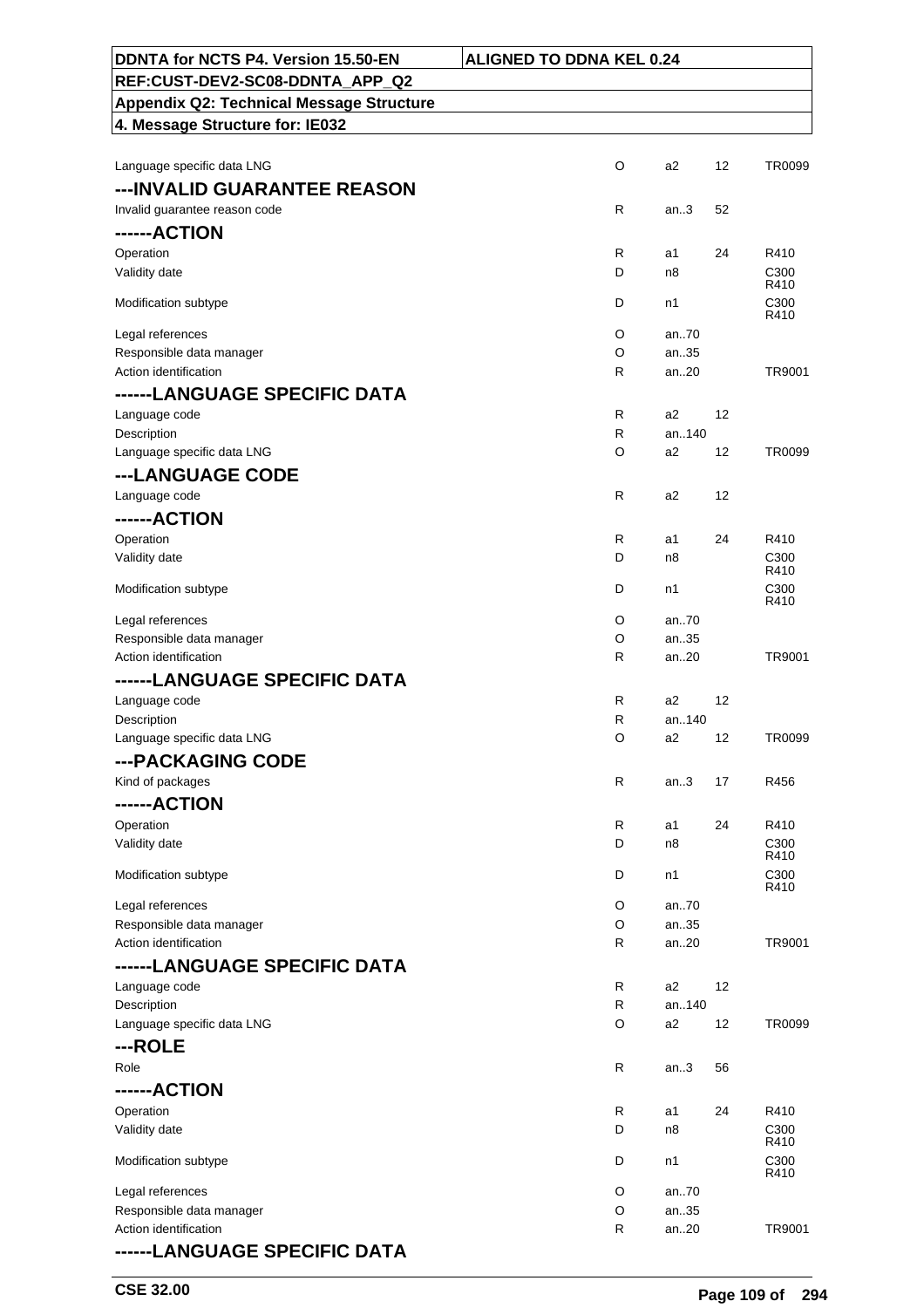| DDNTA for NCTS P4. Version 15.50-EN             | <b>ALIGNED TO DDNA KEL 0.24</b> |            |          |                          |
|-------------------------------------------------|---------------------------------|------------|----------|--------------------------|
| REF:CUST-DEV2-SC08-DDNTA_APP_Q2                 |                                 |            |          |                          |
| <b>Appendix Q2: Technical Message Structure</b> |                                 |            |          |                          |
| 4. Message Structure for: IE032                 |                                 |            |          |                          |
|                                                 |                                 |            |          |                          |
| Language code                                   | R                               | a2         | 12       |                          |
| Description                                     | $\mathsf{R}$                    | an140      |          |                          |
| Language specific data LNG                      | O                               | a2         | 12       | TR0099                   |
| ---SENSITIVE GOODS CODE                         |                                 |            |          |                          |
|                                                 | $\mathsf{R}$                    |            |          |                          |
| Commodity code (taric code)                     | O                               | an6<br>n.2 | 62<br>64 | R445<br>R445             |
| Sensitive goods code<br>Reference quantity      | O                               | n.6        |          |                          |
| Unit of measure code                            | O                               | an.3       | 59       |                          |
| <b>EEC</b> territory limitation                 | $\mathsf{R}$                    | n1         | 27       | R230                     |
|                                                 |                                 |            |          |                          |
| ------ACTION                                    |                                 |            |          |                          |
| Operation                                       | R                               | a1         | 24       | R410                     |
| Validity date                                   | D                               | n8         |          | C300<br>R410             |
| Modification subtype                            | D                               | n1         |          | C300                     |
|                                                 |                                 |            |          | R410                     |
| Legal references                                | O                               | an70       |          |                          |
| Responsible data manager                        | O                               | an35       |          |                          |
| Action identification                           | R                               | an20       |          | TR9001                   |
| ------LANGUAGE SPECIFIC DATA                    |                                 |            |          |                          |
| Language code                                   | $\mathsf{R}$                    | a2         | 12       |                          |
| Description                                     | $\mathsf{R}$                    | an140      |          |                          |
| Language specific data LNG                      | O                               | a2         | 12       | <b>TR0099</b>            |
| ---SPECIAL MENTION CODE                         |                                 |            |          |                          |
| Additional information coded                    | $\mathsf{R}$                    | an.5       | 39       |                          |
| ------ACTION                                    |                                 |            |          |                          |
|                                                 |                                 |            |          |                          |
| Operation                                       | R                               | a1         | 24       | R410                     |
| Validity date                                   | D                               | n8         |          | C <sub>300</sub><br>R410 |
| Modification subtype                            | D                               | n1         |          | C300                     |
|                                                 |                                 |            |          | R410                     |
| Legal references                                | O                               | an.70      |          |                          |
| Responsible data manager                        | O                               | an35       |          |                          |
| Action identification                           | $\mathsf{R}$                    | an20       |          | TR9001                   |
| ------LANGUAGE SPECIFIC DATA                    |                                 |            |          |                          |
| Language code                                   | R                               | a2         | 12       |                          |
| Description                                     | R                               | an140      |          |                          |
| Language specific data LNG                      | O                               | a2         | 12       | <b>TR0099</b>            |
| ---STATISTICS TYPE                              |                                 |            |          |                          |
| Statistics type                                 | R                               | an.4       | 57       |                          |
| ------ACTION                                    |                                 |            |          |                          |
| Operation                                       |                                 |            |          |                          |
|                                                 | $\mathsf{R}$<br>D               | a1<br>n8   | 24       | R410<br>C300             |
| Validity date                                   |                                 |            |          | R410                     |
| Modification subtype                            | D                               | n1         |          | C300                     |
|                                                 |                                 |            |          | R410                     |
| Legal references                                | O                               | an70       |          |                          |
| Responsible data manager                        | O                               | an35       |          |                          |
| Action identification                           | R                               | an20       |          | TR9001                   |
| ------LANGUAGE SPECIFIC DATA                    |                                 |            |          |                          |
| Language code                                   | R                               | a2         | 12       |                          |
| Description                                     | R                               | an140      |          |                          |
| Language specific data LNG                      | O                               | a2         | 12       | TR0099                   |
| ---TRAFFIC TYPE                                 |                                 |            |          |                          |
| Traffic type                                    | $\mathsf{R}$                    | an.3       | 20       |                          |
| ------ACTION                                    |                                 |            |          |                          |
|                                                 |                                 |            |          |                          |
| Operation<br>Validity date                      | R<br>D                          | a1<br>n8   | 24       | R410<br>C300             |
|                                                 |                                 |            |          | R410                     |
|                                                 |                                 |            |          |                          |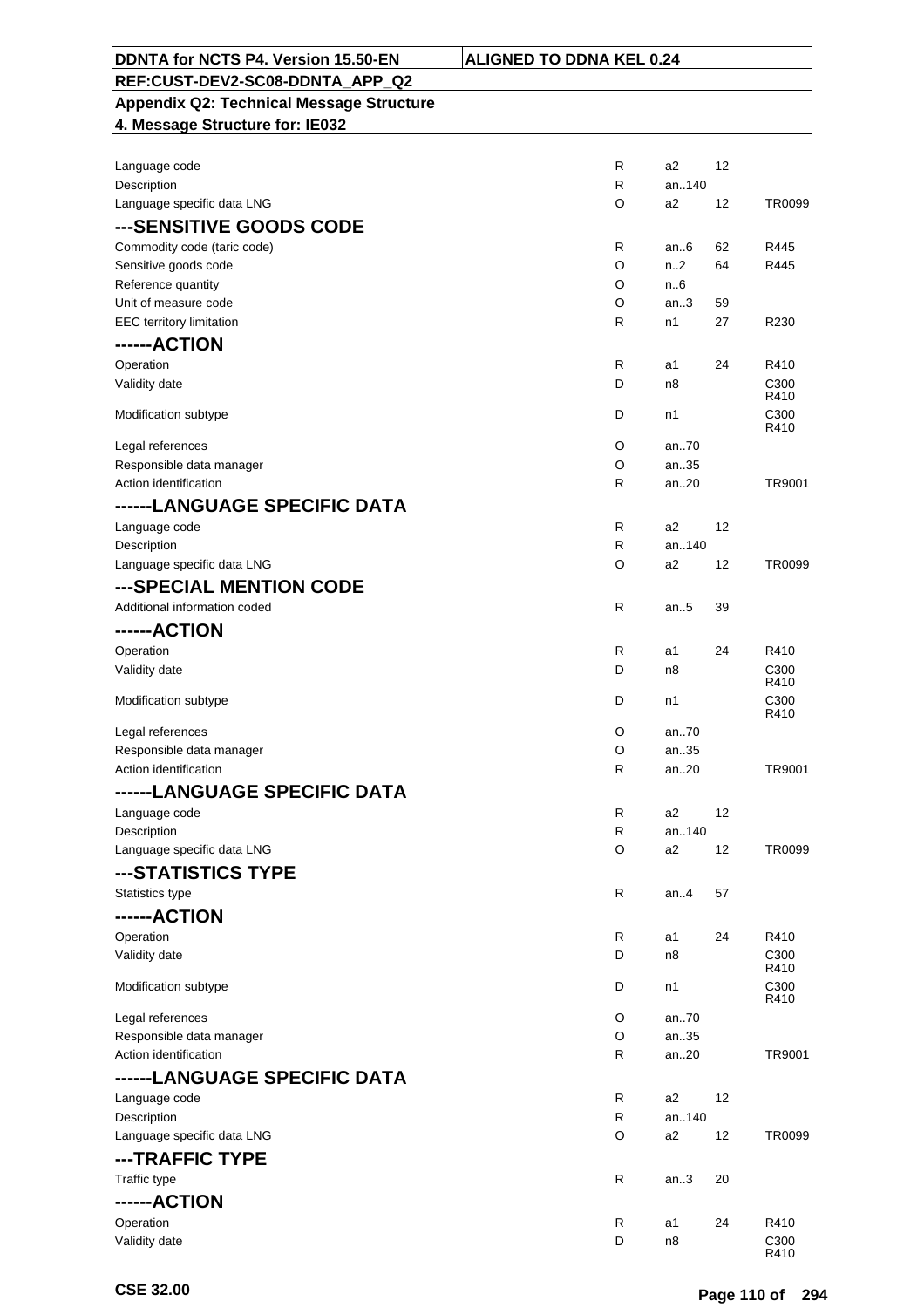| DDNTA for NCTS P4. Version 15.50-EN             | <b>ALIGNED TO DDNA KEL 0.24</b> |                      |                   |                          |
|-------------------------------------------------|---------------------------------|----------------------|-------------------|--------------------------|
| REF:CUST-DEV2-SC08-DDNTA APP Q2                 |                                 |                      |                   |                          |
| <b>Appendix Q2: Technical Message Structure</b> |                                 |                      |                   |                          |
| 4. Message Structure for: IE032                 |                                 |                      |                   |                          |
|                                                 |                                 |                      |                   |                          |
| Modification subtype                            | D                               | n1                   |                   | C <sub>300</sub><br>R410 |
| Legal references                                | O                               | an70                 |                   |                          |
| Responsible data manager                        | O                               | an35                 |                   |                          |
| Action identification                           | R                               | an20                 |                   | TR9001                   |
| ------LANGUAGE SPECIFIC DATA                    |                                 |                      |                   |                          |
| Language code                                   | R                               | a2                   | 12                |                          |
| Description                                     | R                               | an140                |                   |                          |
| Language specific data LNG                      | O                               | a2                   | $12 \overline{ }$ | TR0099                   |
| ---CUSTOMS OPERATION STATE TYPE                 |                                 |                      |                   |                          |
| <b>Customs Operation State Types</b>            | $\mathsf{R}$                    | an.3                 | 58                |                          |
| ------ACTION                                    |                                 |                      |                   |                          |
| Operation                                       | R                               | a1                   | 24                | R410                     |
| Validity date                                   | D                               | n8                   |                   | C <sub>300</sub>         |
|                                                 |                                 |                      |                   | R410                     |
| Modification subtype                            | D                               | n1                   |                   | C <sub>300</sub><br>R410 |
| Legal references                                | O                               | an70                 |                   |                          |
| Responsible data manager                        | O                               | an35                 |                   |                          |
| Action identification                           | $\mathsf{R}$                    | an20                 |                   | TR9001                   |
| ------LANGUAGE SPECIFIC DATA                    |                                 |                      |                   |                          |
| Language code                                   | R                               | a2                   | 12                |                          |
| Description                                     | R                               | an140                |                   |                          |
| Language specific data LNG                      | O                               | a2                   | 12                | TR0099                   |
| ---UNIT OF MEASURE                              |                                 |                      |                   |                          |
| Unit of measure code                            | R                               | an.3                 | 59                |                          |
| ------ACTION                                    |                                 |                      |                   |                          |
| Operation                                       | R                               | a1                   | 24                | R410                     |
| Validity date                                   | D                               | n8                   |                   | C <sub>300</sub><br>R410 |
| Modification subtype                            | D                               | n1                   |                   | C <sub>300</sub>         |
|                                                 |                                 |                      |                   | R410                     |
| Legal references                                | O                               | an70                 |                   |                          |
| Responsible data manager                        | O                               | an35                 |                   |                          |
| Action identification                           | R                               | an20                 |                   | TR9001                   |
| ------LANGUAGE SPECIFIC DATA                    |                                 |                      |                   |                          |
| Language code                                   | R                               | a2                   | 12                |                          |
| Description<br>Language specific data LNG       | R<br>O                          | an140<br>a2          | 12                | TR0099                   |
|                                                 |                                 |                      |                   |                          |
| ---UN/LOCODE                                    | $\mathsf{R}$                    |                      |                   |                          |
| Country code<br>UN/LOCODE id                    | R                               | a2<br>a <sub>3</sub> | 8                 | R460                     |
| UN/LOCODE name                                  | R                               | an29                 |                   | R422                     |
| ------ACTION                                    |                                 |                      |                   |                          |
| Operation                                       | $\mathsf{R}$                    | a1                   | 24                | R410                     |
| Validity date                                   | D                               | n8                   |                   | C <sub>300</sub>         |
|                                                 |                                 |                      |                   | R410                     |
| Modification subtype                            | D                               | n1                   |                   | C300<br>R410             |
| Legal references                                | O                               | an70                 |                   |                          |
| Responsible data manager                        | O                               | an35                 |                   |                          |
| Action identification                           | R                               | an20                 |                   | TR9001                   |
| ---TRANSPORT MODE                               |                                 |                      |                   |                          |
| Transport mode                                  | $\mathsf{R}$                    | n.2                  | 18                |                          |
| ------ACTION                                    |                                 |                      |                   |                          |
| Operation                                       | R                               | a1                   | 24                | R410                     |
| Validity date                                   | D                               | n8                   |                   | C300                     |
|                                                 |                                 |                      |                   | R410                     |

**r**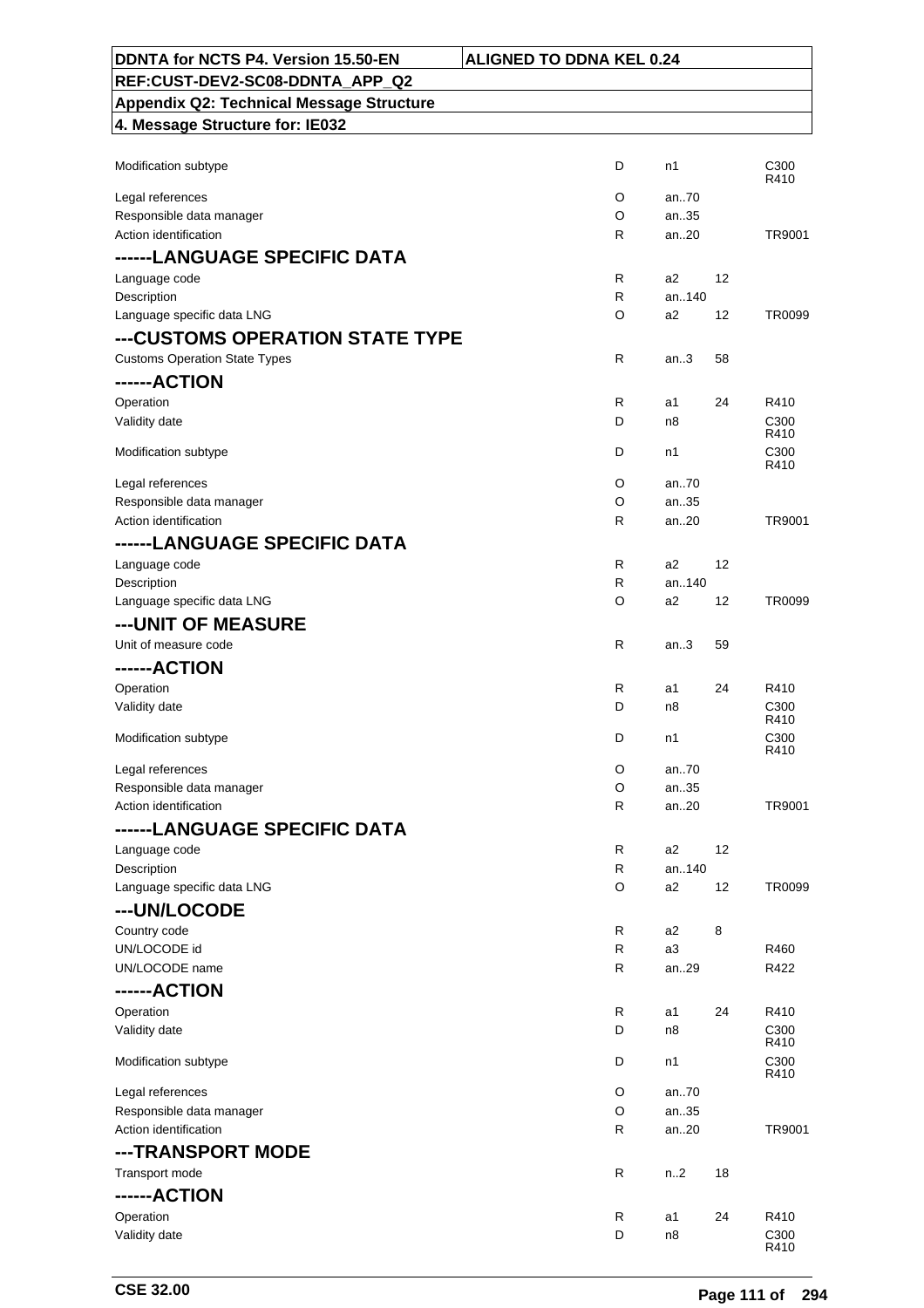| DDNTA for NCTS P4. Version 15.50-EN             | <b>ALIGNED TO DDNA KEL 0.24</b> |    |                          |
|-------------------------------------------------|---------------------------------|----|--------------------------|
| REF:CUST-DEV2-SC08-DDNTA APP Q2                 |                                 |    |                          |
| <b>Appendix Q2: Technical Message Structure</b> |                                 |    |                          |
| 4. Message Structure for: IE032                 |                                 |    |                          |
|                                                 |                                 |    |                          |
| Modification subtype                            | D<br>n1                         |    | C <sub>300</sub><br>R410 |
| Legal references                                | O<br>an70                       |    |                          |
| Responsible data manager                        | O<br>an35                       |    |                          |
| Action identification                           | an.20<br>R                      |    | TR9001                   |
| ------LANGUAGE SPECIFIC DATA                    |                                 |    |                          |
| Language code                                   | R<br>a2                         | 12 |                          |
| Description                                     | an140<br>R                      |    |                          |
| Language specific data LNG                      | a2<br>O                         | 12 | TR0099                   |
| --- QUERY ON GUARANTEE TYPE                     |                                 |    |                          |
| Query identifier                                | R<br>n1                         | 54 |                          |
|                                                 |                                 |    |                          |
| ------ACTION                                    |                                 |    |                          |
| Operation                                       | R<br>a1                         | 24 | R410                     |
| Validity date                                   | D<br>n8                         |    | C <sub>300</sub><br>R410 |
| Modification subtype                            | D<br>n1                         |    | C <sub>300</sub>         |
|                                                 |                                 |    | R410                     |
| Legal references                                | O<br>an70                       |    |                          |
| Responsible data manager                        | O<br>an35                       |    |                          |
| Action identification                           | R<br>an20                       |    | TR9001                   |
| ------LANGUAGE SPECIFIC DATA                    |                                 |    |                          |
| Language code                                   | R<br>a2                         | 12 |                          |
| Description                                     | an140<br>R                      |    |                          |
| Language specific data LNG                      | O<br>a2                         | 12 | TR0099                   |
| ---SPECIFIC NOTES CODE                          |                                 |    |                          |
| Specific notes code                             | R<br>an.6                       | 67 |                          |
| ------ACTION                                    |                                 |    |                          |
| Operation                                       | R<br>a1                         | 24 | R410                     |
| Validity date                                   | D<br>n8                         |    | C <sub>300</sub>         |
|                                                 |                                 |    | R410                     |
| Modification subtype                            | D<br>n1                         |    | C <sub>300</sub><br>R410 |
| Legal references                                | O<br>an70                       |    |                          |
| Responsible data manager                        | O<br>an35                       |    |                          |
| Action identification                           | R<br>an20                       |    | TR9001                   |
| ------LANGUAGE SPECIFIC DATA                    |                                 |    |                          |
| Language code                                   | R<br>a2                         | 12 |                          |
| Description                                     | R<br>an350                      |    |                          |
| Language specific data LNG                      | O<br>a2                         | 12 | TR0099                   |
| ---COMPLEMENTARY CODE                           |                                 |    |                          |
| Complementary code                              | R<br>n1                         | 86 |                          |
|                                                 |                                 |    |                          |
| ------LANGUAGE SPECIFIC DATA                    |                                 |    |                          |
| Language code                                   | R<br>a2                         | 12 |                          |
| Description                                     | R<br>an140                      |    |                          |
| Language specific data LNG                      | O<br>a2                         | 12 | TR0099                   |
| ------ACTION                                    |                                 |    |                          |
| Operation                                       | R<br>a1                         | 24 | R410                     |
| Validity date                                   | D<br>n8                         |    | C <sub>300</sub><br>R410 |
| Modification subtype                            | D<br>n1                         |    | C <sub>300</sub><br>R410 |
| Legal references                                | O<br>an70                       |    |                          |
| Responsible data manager                        | O<br>an35                       |    |                          |
| Action identification                           | R<br>an20                       |    | TR9001                   |
| ---EXPORT QUERY REASON CODE                     |                                 |    |                          |
| Export_Query Reason Code                        | R<br>an.3                       | 89 |                          |
| ------LANGUAGE SPECIFIC DATA                    |                                 |    |                          |
|                                                 |                                 |    |                          |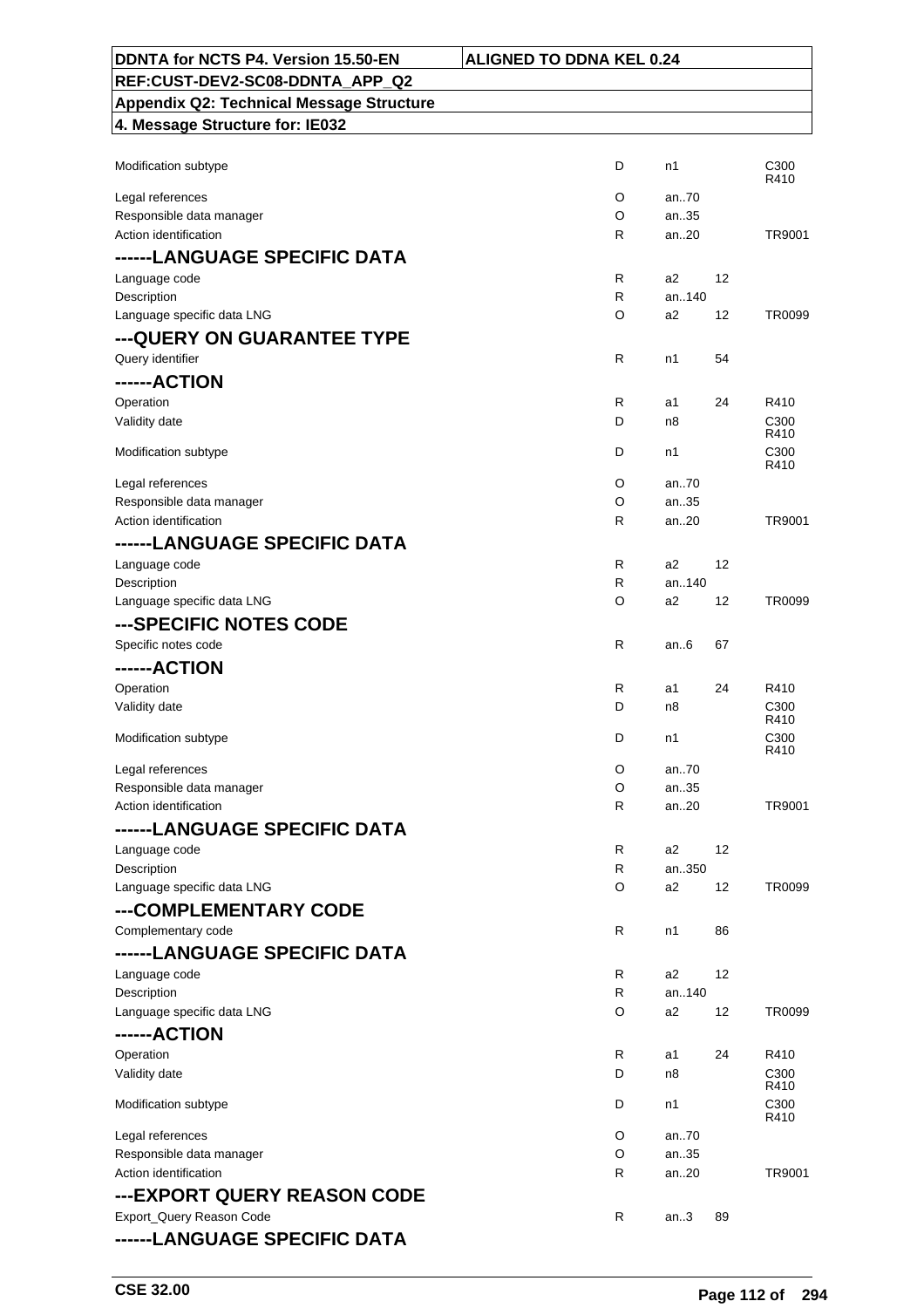| DDNTA for NCTS P4. Version 15.50-EN               | <b>ALIGNED TO DDNA KEL 0.24</b> |                  |    |                          |
|---------------------------------------------------|---------------------------------|------------------|----|--------------------------|
| REF:CUST-DEV2-SC08-DDNTA APP Q2                   |                                 |                  |    |                          |
| <b>Appendix Q2: Technical Message Structure</b>   |                                 |                  |    |                          |
| 4. Message Structure for: IE032                   |                                 |                  |    |                          |
|                                                   |                                 |                  |    |                          |
| Language code                                     | R                               | a <sub>2</sub>   | 12 |                          |
| Description                                       | $\mathsf{R}$                    | an140            |    |                          |
| Language specific data LNG                        | O                               | a2               | 12 | TR0099                   |
| ------ACTION                                      |                                 |                  |    |                          |
| Operation                                         | $\mathsf{R}$                    | a1               | 24 | R410                     |
| Validity date                                     | D                               | n8               |    | C300                     |
| Modification subtype                              | D                               | n1               |    | R410<br>C300             |
|                                                   |                                 |                  |    | R410                     |
| Legal references                                  | O<br>O                          | an.70<br>an35    |    |                          |
| Responsible data manager<br>Action identification | R                               | an20             |    | TR9001                   |
|                                                   |                                 |                  |    |                          |
| ---INCOTERM CODE                                  |                                 |                  |    |                          |
| <b>Incoterm Code</b>                              | $\mathsf{R}$                    | a3               | 90 |                          |
| ------LANGUAGE SPECIFIC DATA                      |                                 |                  |    |                          |
| Language code                                     | R                               | a2               | 12 |                          |
| Description                                       | $\mathsf{R}$                    | an140            |    |                          |
| Language specific data LNG                        | O                               | a2               | 12 | TR0099                   |
| ------ACTION                                      |                                 |                  |    |                          |
| Operation                                         | R                               | a1               | 24 | R410                     |
| Validity date                                     | D                               | n <sub>8</sub>   |    | C <sub>300</sub><br>R410 |
| Modification subtype                              | D                               | n1               |    | C <sub>300</sub>         |
|                                                   |                                 |                  |    | R410                     |
| Legal references                                  | O                               | an.70            |    |                          |
| Responsible data manager                          | O                               | an35             |    |                          |
| Action identification                             | R                               | an.20            |    | TR9001                   |
| ---NATURE OF TRANSACTION CODE                     |                                 |                  |    |                          |
| Nature of transaction code                        | $\mathsf{R}$                    | n <sub>1</sub> 2 | 91 |                          |
| ------LANGUAGE SPECIFIC DATA                      |                                 |                  |    |                          |
| Language code                                     | R                               | a2               | 12 |                          |
| Description                                       | $\mathsf R$                     | an350            |    |                          |
| Language specific data LNG                        | O                               | a2               | 12 | TR0099                   |
| ------ACTION                                      |                                 |                  |    |                          |
| Operation                                         | R                               | a1               | 24 | R410                     |
| Validity date                                     | D                               | n8               |    | C300                     |
| Modification subtype                              | D                               | n1               |    | R410<br>C300             |
|                                                   |                                 |                  |    | R410                     |
| Legal references                                  | O                               | an70             |    |                          |
| Responsible data manager                          | O                               | an35             |    |                          |
| Action identification                             | R                               | an20             |    | TR9001                   |
| ---PROCEDURE REQUESTED                            |                                 |                  |    |                          |
| Procedure requested                               | R                               | an2              | 92 |                          |
| ------LANGUAGE SPECIFIC DATA                      |                                 |                  |    |                          |
| Language code                                     | R                               | a <sub>2</sub>   | 12 |                          |
| Description                                       | R                               | an350            |    |                          |
| Language specific data LNG                        | O                               | a <sub>2</sub>   | 12 | TR0099                   |
| ------ACTION                                      |                                 |                  |    |                          |
| Operation                                         | R                               | a1               | 24 | R410                     |
| Validity date                                     | D                               | n8               |    | C <sub>300</sub>         |
|                                                   |                                 |                  |    | R410                     |
| Modification subtype                              | D                               | n1               |    | C300<br>R410             |
| Legal references                                  | O                               | an70             |    |                          |
| Responsible data manager                          | O                               | an35             |    |                          |
| Action identification                             | R                               | an20             |    | TR9001                   |
| --- PREVIOUS PROCEDURE                            |                                 |                  |    |                          |

T.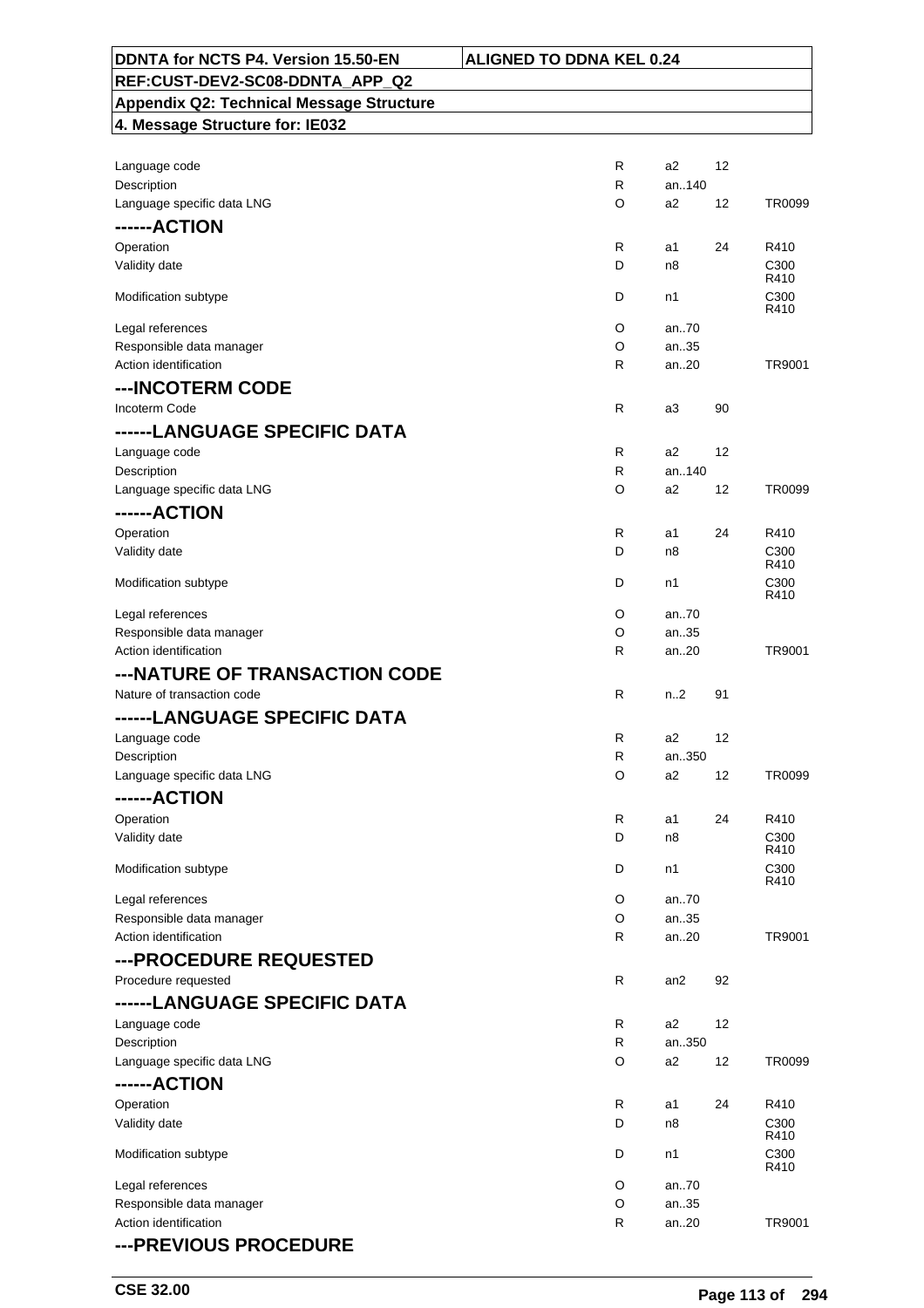| <b>ALIGNED TO DDNA KEL 0.24</b> |  |
|---------------------------------|--|
|---------------------------------|--|

## **DDNTA for NCTS P4. Version 15.50-EN REF:CUST-DEV2-SC08-DDNTA\_APP\_Q2 Appendix Q2: Technical Message Structure**

| Previous Procedure                 | R | an <sub>2</sub> | 93 |                          |
|------------------------------------|---|-----------------|----|--------------------------|
| ------LANGUAGE SPECIFIC DATA       |   |                 |    |                          |
| Language code                      | R | a2              | 12 |                          |
| Description                        | R | an350           |    |                          |
| Language specific data LNG         | O | a2              | 12 | TR0099                   |
| ------ACTION                       |   |                 |    |                          |
| Operation                          | R | a1              | 24 | R410                     |
| Validity date                      | D | n8              |    | C <sub>300</sub>         |
|                                    |   |                 |    | R410                     |
| Modification subtype               | D | n1              |    | C300<br>R410             |
| Legal references                   | O | an70            |    |                          |
| Responsible data manager           | O | an35            |    |                          |
| Action identification              | R | an20            |    | TR9001                   |
| ---REPRESENTATIVE STATUS CODE      |   |                 |    |                          |
| Representative status code         | R | n1              | 94 |                          |
|                                    |   |                 |    |                          |
| ------LANGUAGE SPECIFIC DATA       |   |                 |    |                          |
| Language code                      | R | a2              | 12 |                          |
| Description                        | R | an140           |    |                          |
| Language specific data LNG         | O | a2              | 12 | TR0099                   |
| ------ACTION                       |   |                 |    |                          |
| Operation                          | R | a1              | 24 | R410                     |
| Validity date                      | D | n8              |    | C <sub>300</sub><br>R410 |
| Modification subtype               | D | n1              |    | C300                     |
|                                    |   |                 |    | R410                     |
| Legal references                   | O | an.70           |    |                          |
| Responsible data manager           | O | an35            |    |                          |
| Action identification              | R | an20            |    | TR9001                   |
| ---RISK ANALYSIS RESULT CODE       |   |                 |    |                          |
| Risk Analysis result code          | R | an1             | 95 |                          |
| ------ACTION                       |   |                 |    |                          |
| Operation                          | R | a1              | 24 | R410                     |
| Validity date                      | D | n8              |    | C300                     |
|                                    |   |                 |    | R410                     |
| Modification subtype               | D | n1              |    | C300<br>R410             |
| Legal references                   | O | an70            |    |                          |
| Responsible data manager           | O | an35            |    |                          |
| Action identification              | R | an.20           |    | TR9001                   |
| ------LANGUAGE SPECIFIC DATA       |   |                 |    |                          |
| Language code                      | R | a2              | 12 |                          |
| Description                        | R | an140           |    |                          |
| Language specific data LNG         | O | a2              | 12 | TR0099                   |
| ---SPECIFIC CIRCUMSTANCE INDICATOR |   |                 |    |                          |
|                                    | R |                 | 96 |                          |
| Specific Circumstance Indicator    |   | a1              |    |                          |
| ------LANGUAGE SPECIFIC DATA       |   |                 |    |                          |
| Language code                      | R | a2              | 12 |                          |
| Description                        | R | an140           |    |                          |
| Language specific data LNG         | O | a2              | 12 | TR0099                   |
| ------ACTION                       |   |                 |    |                          |
| Operation                          | R | a1              | 24 | R410                     |
| Validity date                      | D | n8              |    | C <sub>300</sub><br>R410 |
| Modification subtype               | D | n1              |    | C300                     |
|                                    |   |                 |    | R410                     |
| Legal references                   | O | an70            |    |                          |
| Responsible data manager           | O | an35            |    |                          |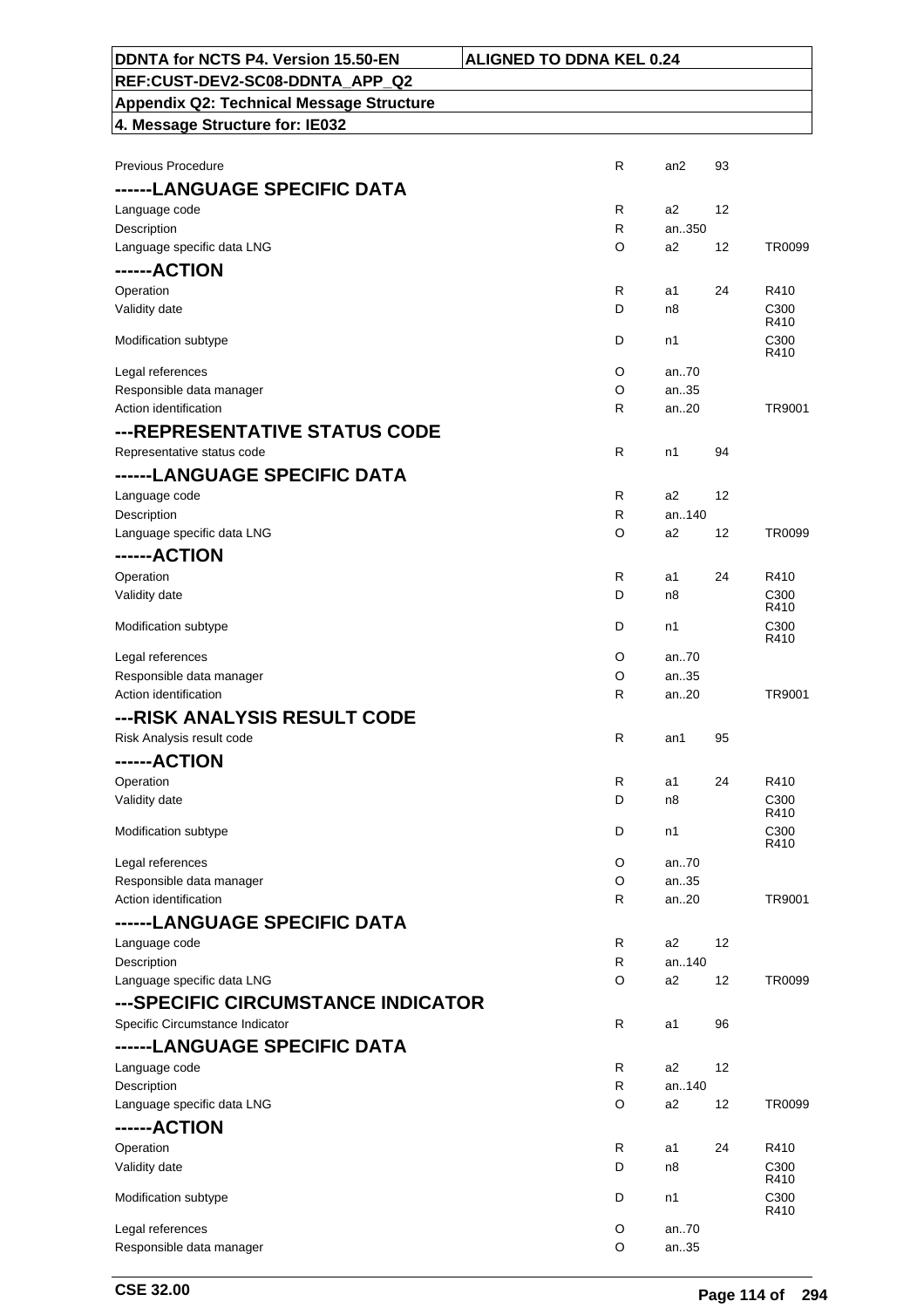| <b>Appendix Q2: Technical Message Structure</b> |              |                |     |                          |
|-------------------------------------------------|--------------|----------------|-----|--------------------------|
| 4. Message Structure for: IE032                 |              |                |     |                          |
| Action identification                           | R            | an20           |     | TR9001                   |
| ---SUMMARY DECLARATION REJECTION REASON CODE    |              |                |     |                          |
| Summary Declaration rejection reason code       | R            | n.2            | 97  |                          |
| ------ACTION                                    |              |                |     |                          |
| Operation                                       | R            | a1             | 24  | R410                     |
| Validity date                                   | D            | n <sub>8</sub> |     | C <sub>300</sub>         |
| Modification subtype                            | D            | n1             |     | R410<br>C300             |
|                                                 |              |                |     | R410                     |
| Legal references                                | O            | an70           |     |                          |
| Responsible data manager                        | O            | an35           |     |                          |
| Action identification                           | R            | an20           |     | TR9001                   |
| ------LANGUAGE SPECIFIC DATA                    |              |                |     |                          |
| Language code                                   | R            | a <sub>2</sub> | 12  |                          |
| Description                                     | R            | an140          |     |                          |
| Language specific data LNG                      | O            | a2             | 12  | TR0099                   |
| --- TYPE OF TAX                                 |              |                |     |                          |
| Type of tax                                     | R            | an3            | 98  |                          |
| ------LANGUAGE SPECIFIC DATA                    |              |                |     |                          |
| Language code                                   | R            | a2             | 12  |                          |
| Description                                     | R            | an140          |     |                          |
| Language specific data LNG                      | O            | a2             | 12  | TR0099                   |
| ------ACTION                                    |              |                |     |                          |
| Operation                                       | R            | a1             | 24  | R410                     |
| Validity date                                   | D            | n8             |     | C <sub>300</sub><br>R410 |
| Modification subtype                            | D            | n1             |     | C300<br>R410             |
| Legal references                                | O            | an.70          |     |                          |
| Responsible data manager                        | O            | an.35          |     |                          |
| Action identification                           | R            | an20           |     | TR9001                   |
| ---WAREHOUSE TYPE                               |              |                |     |                          |
| Warehouse type                                  | R            | a1             | 99  |                          |
| ------ACTION                                    |              |                |     |                          |
| Operation                                       | $\mathsf{R}$ | a1             | 24  | R410                     |
| Validity date                                   | D            | n8             |     | C <sub>300</sub><br>R410 |
| Modification subtype                            | D            | n1             |     | C <sub>300</sub><br>R410 |
| Legal references                                | O            | an70           |     |                          |
| Responsible data manager                        | O            | an35           |     |                          |
| Action identification                           | R            | an20           |     | TR9001                   |
| ------LANGUAGE SPECIFIC DATA                    |              |                |     |                          |
| Language code                                   | R            | a2             | 12  |                          |
| Description                                     | R            | an140          |     |                          |
| Language specific data LNG                      | O            | a2             | 12  | TR0099                   |
| --- UN DANGEROUS GOODS CODE                     |              |                |     |                          |
| UN dangerous goods code                         | R            | an4            | 101 |                          |
| ------LANGUAGE SPECIFIC DATA                    |              |                |     |                          |

**DDNTA for NCTS P4. Version 15.50-EN ALIGNED TO DDNA KEL 0.24**

**REF:CUST-DEV2-SC08-DDNTA\_APP\_Q2**

#### **------LANGUAGE SPECIFIC DATA** Language code **R** a 2 12 Description R an..350 Language specific data LNG and the Control of the Control of the Control of the Control of the Control of the TR0099 **------ACTION** Operation **Contract Contract Contract Contract Contract Contract Contract Contract Contract Contract Contract Contract Contract Contract Contract Contract Contract Contract Contract Contract Contract Contract Contract Cont** Validity date D n8 C300<br>R410 Modification subtype **D** n1 C300<br>R410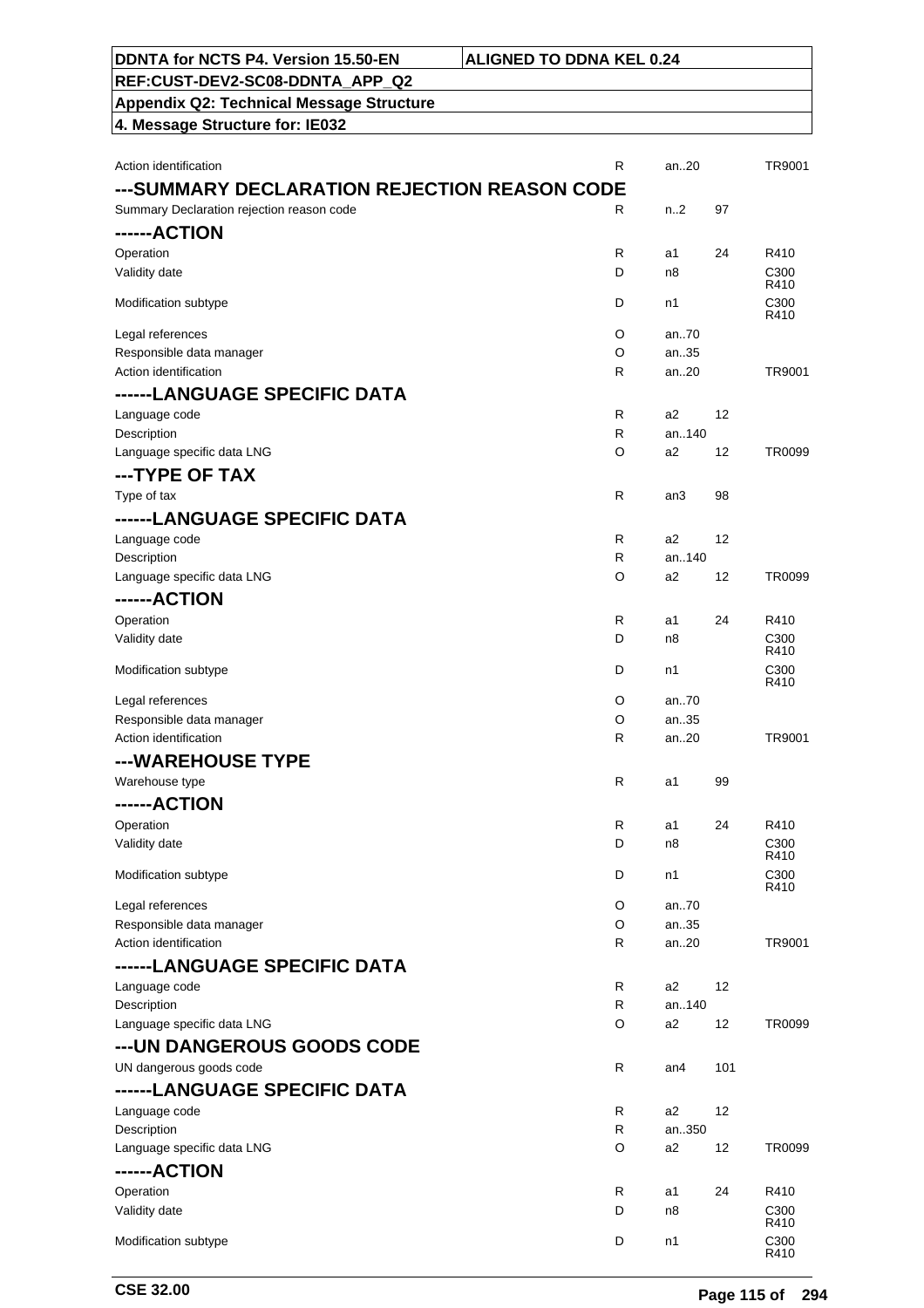| DDNTA for NCTS P4. Version 15.50-EN<br><b>ALIGNED TO DDNA KEL 0.24</b> |              |             |     |                          |
|------------------------------------------------------------------------|--------------|-------------|-----|--------------------------|
| REF:CUST-DEV2-SC08-DDNTA_APP_Q2                                        |              |             |     |                          |
| <b>Appendix Q2: Technical Message Structure</b>                        |              |             |     |                          |
| 4. Message Structure for: IE032                                        |              |             |     |                          |
|                                                                        |              |             |     |                          |
| Legal references                                                       | O            | an70        |     |                          |
| Responsible data manager                                               | O            | an35        |     |                          |
| Action identification                                                  | $\mathsf{R}$ | an20        |     | TR9001                   |
| ---COMMUNITY NATIONAL PROCEDURE                                        |              |             |     |                          |
| Community / National Procedure                                         | $\mathsf{R}$ | an3         | 102 |                          |
| ------LANGUAGE SPECIFIC DATA                                           |              |             |     |                          |
| Language code                                                          | R            | a2          | 12  |                          |
| Description                                                            | R            | an350       |     |                          |
| Language specific data LNG                                             | O            | a2          | 12  | TR0099                   |
| ------ACTION                                                           |              |             |     |                          |
| Operation                                                              | R            | a1          | 24  | R410                     |
| Validity date                                                          | D            | n8          |     | C <sub>300</sub><br>R410 |
| Modification subtype                                                   | D            | n1          |     | C300                     |
|                                                                        |              |             |     | R410                     |
| Legal references                                                       | O            | an.70       |     |                          |
| Responsible data manager                                               | O            | an35        |     |                          |
| Action identification                                                  | R            | an20        |     | TR9001                   |
| ---PREVIOUS DOCUMENT CATEGORY                                          |              |             |     |                          |
| <b>Previous Document Category</b>                                      | R            | a1          | 103 |                          |
| ------LANGUAGE SPECIFIC DATA                                           |              |             |     |                          |
| Language code                                                          | $\mathsf{R}$ | a2          | 12  |                          |
| Description                                                            | $\mathsf{R}$ | an140       |     |                          |
| Language specific data LNG                                             | O            | a2          | 12  | TR0099                   |
| ------ACTION                                                           |              |             |     |                          |
| Operation                                                              | R            | a1          | 24  | R410                     |
| Validity date                                                          | D            | n8          |     | C <sub>300</sub><br>R410 |
| Modification subtype                                                   | D            | n1          |     | C300                     |
|                                                                        |              |             |     | R410                     |
| Legal references                                                       | O            | an.70       |     |                          |
| Responsible data manager                                               | O            | an35        |     |                          |
| Action identification                                                  | R            | an20        |     | TR9001                   |
| ---METHOD OF PAYMENT                                                   |              |             |     |                          |
| Method of payment                                                      | $\mathsf{R}$ | a1          | 104 |                          |
| ------ACTION                                                           |              |             |     |                          |
| Operation                                                              | R            | a1          | 24  | R410                     |
| Validity date                                                          | D            | n8          |     | C <sub>300</sub><br>R410 |
| Modification subtype                                                   | D            | n1          |     | C <sub>300</sub>         |
|                                                                        |              |             |     | R410                     |
| Legal references                                                       | O            | an.70       |     |                          |
| Responsible data manager<br>Action identification                      | O            | an35        |     |                          |
|                                                                        | R            | an20        |     | TR9001                   |
| ------LANGUAGE SPECIFIC DATA                                           |              |             |     |                          |
| Language code                                                          | R            | a2          | 12  |                          |
| Description<br>Language specific data LNG                              | R<br>O       | an140<br>a2 | 12  | TR0099                   |
|                                                                        |              |             |     |                          |
| ---TRANSPORT CHARGES METHOD OF PAYMENT                                 |              |             |     |                          |
| Transport charges/ Method of Payment                                   | $\mathsf{R}$ | a1          | 116 |                          |
| ------ACTION                                                           |              |             |     |                          |
| Operation                                                              | R            | a1          | 24  | R410                     |
| Validity date                                                          | D            | n8          |     | C <sub>300</sub><br>R410 |
| Modification subtype                                                   | D            | n1          |     | C300                     |
|                                                                        |              |             |     | R410                     |
| Legal references                                                       | O<br>O       | an70        |     |                          |
| Responsible data manager                                               |              | an35        |     |                          |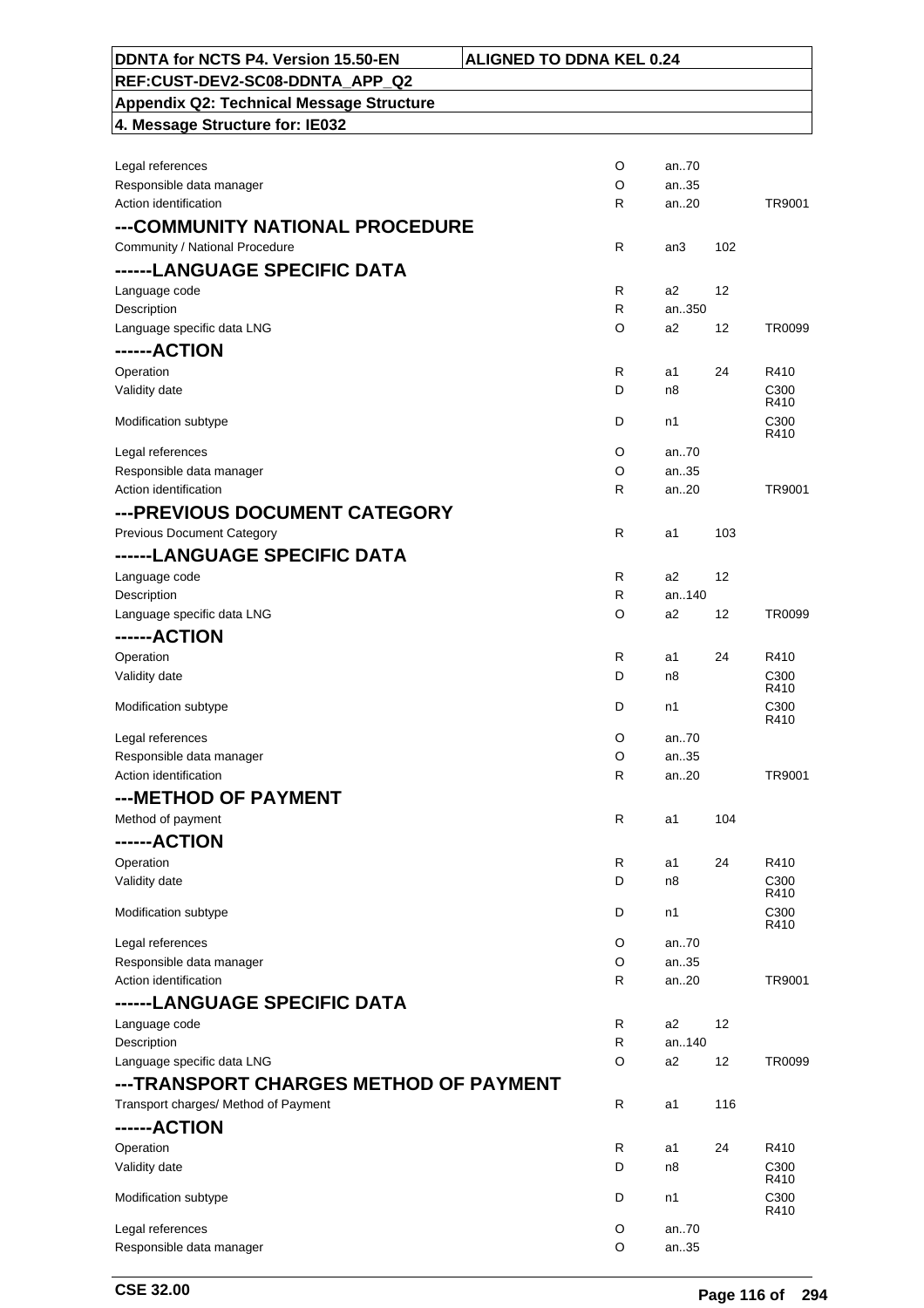| DDNTA for NCTS P4. Version 15.50-EN             | <b>ALIGNED TO DDNA KEL 0.24</b>   |     |                          |
|-------------------------------------------------|-----------------------------------|-----|--------------------------|
| REF:CUST-DEV2-SC08-DDNTA_APP_Q2                 |                                   |     |                          |
| <b>Appendix Q2: Technical Message Structure</b> |                                   |     |                          |
| 4. Message Structure for: IE032                 |                                   |     |                          |
|                                                 |                                   |     |                          |
| Action identification                           | R<br>an20                         |     | TR9001                   |
| ------LANGUAGE SPECIFIC DATA                    |                                   |     |                          |
| Language code                                   | R<br>a <sub>2</sub>               | 12  |                          |
| Description                                     | R<br>an140                        |     |                          |
| Language specific data LNG                      | O<br>a2                           | 12  | TR0099                   |
| ---DECLARATION TYPE                             |                                   |     |                          |
| Type of declaration                             | R<br>an.9                         | 31  |                          |
| ------ACTION                                    |                                   |     |                          |
| Operation                                       | R<br>a1                           | 24  | R410                     |
| Validity date                                   | D<br>n8                           |     | C <sub>300</sub>         |
| Modification subtype                            | D<br>n1                           |     | R410<br>C <sub>300</sub> |
|                                                 |                                   |     | R410                     |
| Legal references                                | O<br>an.70                        |     |                          |
| Responsible data manager                        | O<br>an.35                        |     |                          |
| Action identification                           | an20<br>R                         |     | TR9001                   |
| ------LANGUAGE SPECIFIC DATA                    |                                   |     |                          |
| Language code                                   | $\mathsf{R}$<br>a <sub>2</sub>    | 12  |                          |
| Description<br>Language specific data LNG       | R<br>an140<br>O<br>a <sub>2</sub> | 12  | TR0099                   |
|                                                 |                                   |     |                          |
| ---DECLARATION TYPE (BOX 1.2)                   | $\mathsf{R}$<br>a1                | 87  |                          |
| Type of declaration (Box 1.2)<br>------ACTION   |                                   |     |                          |
|                                                 | R<br>a1                           | 24  | R410                     |
| Operation<br>Validity date                      | D<br>n8                           |     | C <sub>300</sub>         |
|                                                 |                                   |     | R410                     |
| Modification subtype                            | D<br>n1                           |     | C300<br>R410             |
| Legal references                                | O<br>an70                         |     |                          |
| Responsible data manager                        | O<br>an35                         |     |                          |
| Action identification                           | R<br>an20                         |     | TR9001                   |
| ------LANGUAGE SPECIFIC DATA                    |                                   |     |                          |
| Language code                                   | R<br>a2                           | 12  |                          |
| Description<br>Language specific data LNG       | R<br>an140<br>O<br>a2             | 12  | TR0099                   |
| ---INFORMATION                                  |                                   |     |                          |
| <b>Information Code</b>                         | R<br>n <sub>2</sub>               | 119 |                          |
| ------ACTION                                    |                                   |     |                          |
| Operation                                       | $\mathsf{R}$<br>a1                | 24  | R410                     |
| Validity date                                   | D<br>n8                           |     | C <sub>300</sub>         |
|                                                 |                                   |     | R410                     |
| Modification subtype                            | D<br>n1                           |     | C300<br>R410             |
| Legal references                                | O<br>an70                         |     |                          |
| Responsible data manager                        | O<br>an35                         |     |                          |
| Action identification                           | R<br>an20                         |     | TR9001                   |
| ------LANGUAGE SPECIFIC DATA                    |                                   |     |                          |
| Language code                                   | R<br>a2                           | 12  |                          |
| Description                                     | R<br>an140                        |     |                          |
| Language specific data LNG                      | O<br>a2                           | 12  | TR0099                   |
| --- PREVIOUS DOCUMENT TYPE                      |                                   |     |                          |
| Previous document type                          | $\mathsf{R}$<br>an $6$            | 14  |                          |
| ------ACTION                                    |                                   |     |                          |
| Operation                                       | $\mathsf{R}$<br>a1                | 24  | R410                     |
| Validity date                                   | D<br>n8                           |     | C300<br>R410             |
| Modification subtype                            | D<br>n1                           |     | C300                     |
|                                                 |                                   |     | R410                     |

I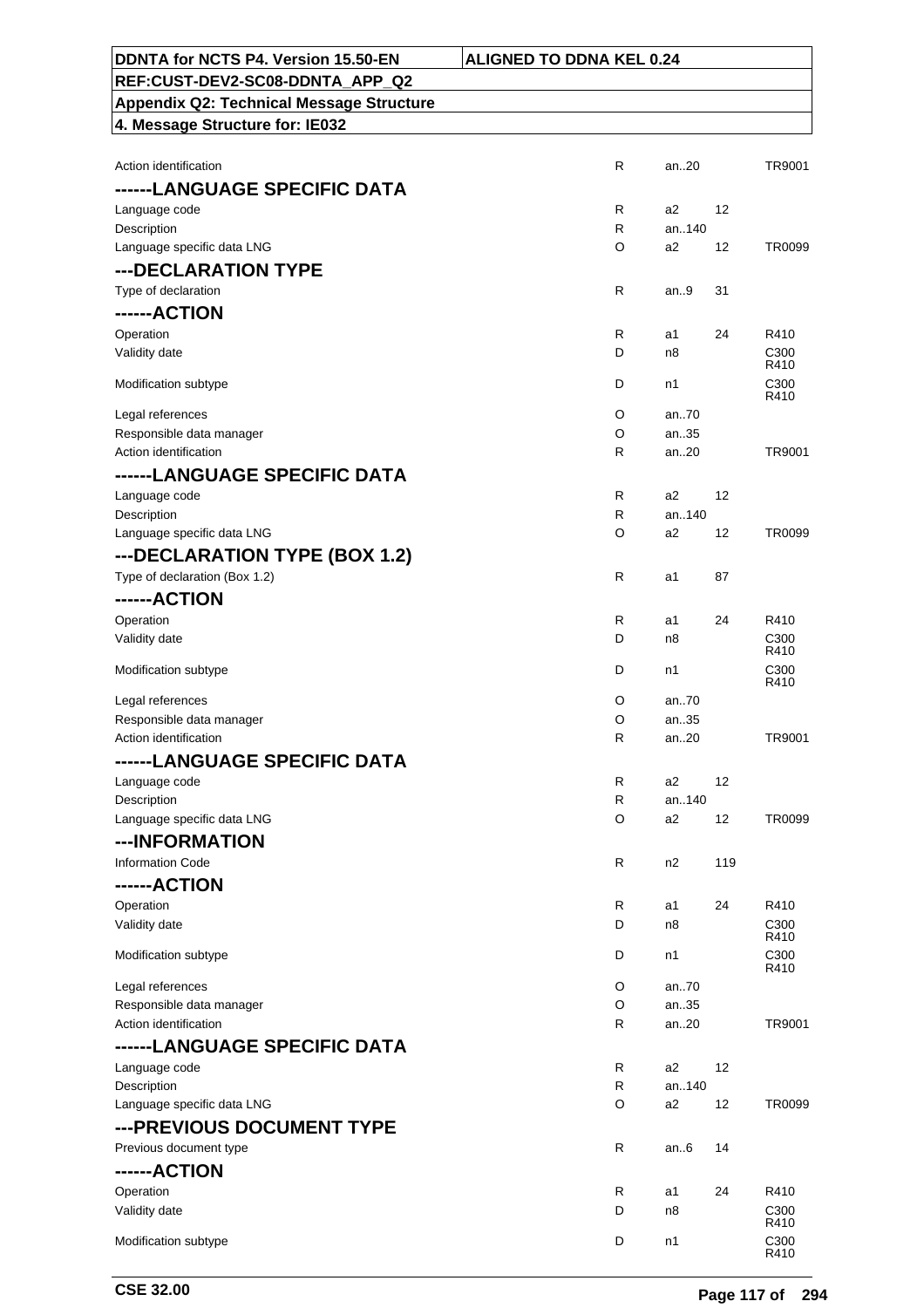| DDNTA for NCTS P4. Version 15.50-EN             | <b>ALIGNED TO DDNA KEL 0.24</b> |                  |     |                          |
|-------------------------------------------------|---------------------------------|------------------|-----|--------------------------|
| REF:CUST-DEV2-SC08-DDNTA APP Q2                 |                                 |                  |     |                          |
| <b>Appendix Q2: Technical Message Structure</b> |                                 |                  |     |                          |
| 4. Message Structure for: IE032                 |                                 |                  |     |                          |
|                                                 |                                 |                  |     |                          |
| Legal references                                | O                               | an.70            |     |                          |
| Responsible data manager                        | O                               | an35             |     |                          |
| Action identification                           | R                               | an20             |     | TR9001                   |
| ------LANGUAGE SPECIFIC DATA                    |                                 |                  |     |                          |
| Language code                                   | R                               | a2               | 12  |                          |
| Description                                     | R                               | an140            |     |                          |
| Language specific data LNG                      | O                               | a2               | 12  | TR0099                   |
| ---REQUESTED INFORMATION                        |                                 |                  |     |                          |
| Requested Information Code                      | R                               | n1               | 118 |                          |
|                                                 |                                 |                  |     |                          |
| ------LANGUAGE SPECIFIC DATA                    |                                 |                  |     |                          |
| Language code                                   | $\mathsf{R}$                    | a <sub>2</sub>   | 12  |                          |
| Description                                     | $\mathsf{R}$                    | an140            |     | TR0099                   |
| Language specific data LNG                      | O                               | a <sub>2</sub>   | 12  |                          |
| ------ACTION                                    |                                 |                  |     |                          |
| Operation                                       | R                               | a1               | 24  | R410                     |
| Validity date                                   | D                               | n <sub>8</sub>   |     | C <sub>300</sub><br>R410 |
| Modification subtype                            | D                               | n1               |     | C300                     |
|                                                 |                                 |                  |     | R410                     |
| Legal references                                | O                               | an.70            |     |                          |
| Responsible data manager                        | O                               | an35             |     |                          |
| Action identification                           | R                               | an20             |     | TR9001                   |
| --- ITEM NUMBER REJECTION REASON CODE           |                                 |                  |     |                          |
| Item number rejection reason code               | $\mathsf{R}$                    | n <sub>1</sub> 2 | 106 |                          |
| ------ACTION                                    |                                 |                  |     |                          |
| Operation                                       | R                               | a1               | 24  | R410                     |
| Validity date                                   | D                               | n <sub>8</sub>   |     | C <sub>300</sub>         |
|                                                 |                                 |                  |     | R410                     |
| Modification subtype                            | D                               | n1               |     | C300<br>R410             |
| Legal references                                | O                               | an.70            |     |                          |
| Responsible data manager                        | O                               | an35             |     |                          |
| Action identification                           | R                               | an20             |     | TR9001                   |
| ------LANGUAGE SPECIFIC DATA                    |                                 |                  |     |                          |
| Language code                                   | $\mathsf{R}$                    | a2               | 12  |                          |
| Description                                     | $\mathsf{R}$                    | an140            |     |                          |
| Language specific data LNG                      | O                               | a2               | 12  | <b>TR0099</b>            |
| ---CUSTOMS INTERVENTION                         |                                 |                  |     |                          |
| Customs Intervention code                       | R                               | an $4$           | 108 |                          |
| ------ACTION                                    |                                 |                  |     |                          |
| Operation                                       | R                               | a1               | 24  | R410                     |
| Validity date                                   | D                               | n8               |     | C <sub>300</sub>         |
|                                                 |                                 |                  |     | R410                     |
| Modification subtype                            | D                               | n1               |     | C <sub>300</sub>         |
| Legal references                                | O                               | an70             |     | R410                     |
| Responsible data manager                        | O                               | an35             |     |                          |
| Action identification                           | R                               | an20             |     | TR9001                   |
|                                                 |                                 |                  |     |                          |
| ------LANGUAGE SPECIFIC DATA                    |                                 |                  |     |                          |
| Language code                                   | R                               | a <sub>2</sub>   | 12  |                          |
| Description                                     | R<br>O                          | an140<br>a2      | 12  | TR0099                   |
| Language specific data LNG                      |                                 |                  |     |                          |
| ---INFORMATION TYPE                             |                                 |                  |     |                          |
| Information type                                | R                               | n <sub>2</sub>   | 109 |                          |
| ------ACTION                                    |                                 |                  |     |                          |
| Operation                                       | $\mathsf{R}$                    | a1               | 24  | R410                     |
|                                                 |                                 |                  |     |                          |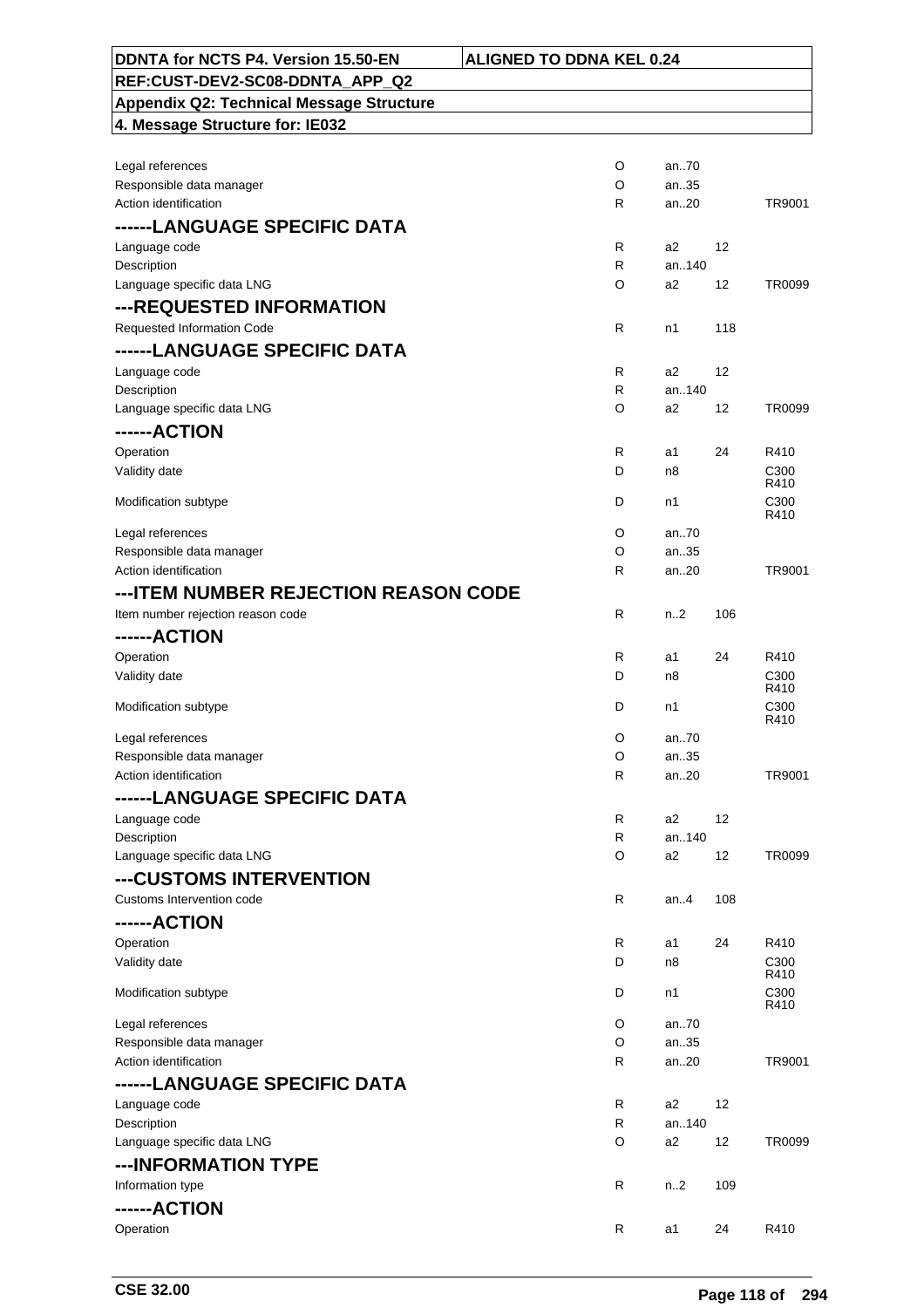| DDNTA for NCTS P4. Version 15.50-EN             | <b>ALIGNED TO DDNA KEL 0.24</b> |                  |    |                          |
|-------------------------------------------------|---------------------------------|------------------|----|--------------------------|
| REF:CUST-DEV2-SC08-DDNTA APP Q2                 |                                 |                  |    |                          |
| <b>Appendix Q2: Technical Message Structure</b> |                                 |                  |    |                          |
| 4. Message Structure for: IE032                 |                                 |                  |    |                          |
|                                                 |                                 |                  |    |                          |
| Validity date                                   | D                               | n8               |    | C <sub>300</sub><br>R410 |
| Modification subtype                            | D                               | n1               |    | C300<br>R410             |
| Legal references                                | O                               | an.70            |    |                          |
| Responsible data manager                        | O                               | an.35            |    |                          |
| Action identification                           | R                               | an.20            |    | TR9001                   |
| ------LANGUAGE SPECIFIC DATA                    |                                 |                  |    |                          |
| Language code                                   | R                               | a2               | 12 |                          |
| Description                                     | R                               | an140            |    |                          |
| Language specific data LNG                      | $\circ$                         | a2               | 12 | TR0099                   |
| <b>---RESPONSE CODE</b>                         |                                 |                  |    |                          |
| <b>Response Code</b>                            | R                               | n <sub>1</sub> 2 | 29 |                          |
| ------LANGUAGE SPECIFIC DATA                    |                                 |                  |    |                          |
| Language code                                   | R                               | a2               | 12 |                          |
| Description                                     | R                               | an140            |    |                          |
| Language specific data LNG                      | O                               | a2               | 12 | <b>TR0099</b>            |
| ------ACTION                                    |                                 |                  |    |                          |
| Operation                                       | R                               | a1               | 24 | R410                     |
| Validity date                                   | D                               | n8               |    | C300<br>R410             |
| Modification subtype                            | D                               | n1               |    | C300<br>R410             |
| Legal references                                | O                               | an.70            |    |                          |
| Responsible data manager                        | $\circ$                         | an35             |    |                          |
| Action identification                           | R                               | an.20            |    | TR9001                   |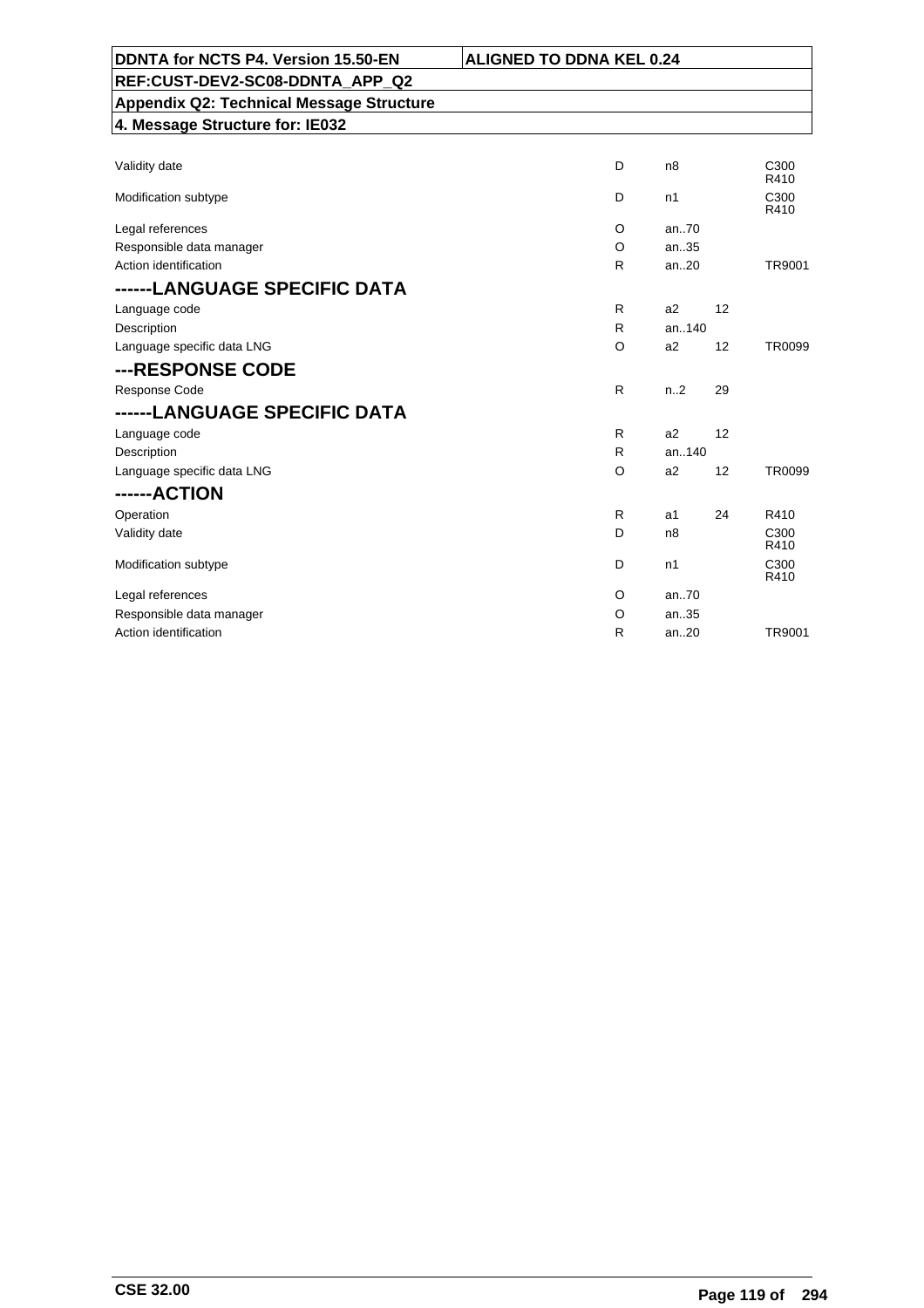**DDNTA for NCTS P4. Version 15.50-EN ALIGNED TO DDNA KEL 0.24**

**REF:CUST-DEV2-SC08-DDNTA\_APP\_Q2**

**Appendix Q2: Technical Message Structure**

**4. Message Structure for: IE034**

| <b>IE034</b>                     | (CD034A)                                      | <b>QUERY ON GUARANTEES</b> |     |   | (C_GUA_QUE)                                           |  |  |
|----------------------------------|-----------------------------------------------|----------------------------|-----|---|-------------------------------------------------------|--|--|
|                                  |                                               |                            |     |   |                                                       |  |  |
| MESSAGE                          |                                               |                            | 1x  | R |                                                       |  |  |
| --- (REQUESTER PRINCIPAL) TRADER |                                               |                            |     | D | R <sub>265</sub> R <sub>266</sub><br>R <sub>275</sub> |  |  |
| --- (GUARANTEE) COUNTRY          |                                               |                            |     | D | C <sub>227</sub>                                      |  |  |
| --- (REQUESTER) CUSTOMS OFFICE   |                                               |                            | 1x  | D | R265 R266                                             |  |  |
|                                  | --- (GUARANTEE SIMPLIFICATION) CUSTOMS OFFICE |                            | 1x  | D | R <sub>265</sub> R <sub>266</sub>                     |  |  |
|                                  | --- (RECOVERY) CUSTOMS OFFICE                 |                            | 1x  | D | R262 R265                                             |  |  |
| --- GUARANTEE REFERENCE          |                                               |                            | 99x | R |                                                       |  |  |
| ------ GUARANTEE QUERY           |                                               |                            | 1x  | R |                                                       |  |  |
|                                  | ------ (OWNER PRINCIPAL) TRADER               |                            | 1x  | O |                                                       |  |  |
| ------ACCESS CODE                |                                               |                            | 1x  | O | R <sub>270</sub>                                      |  |  |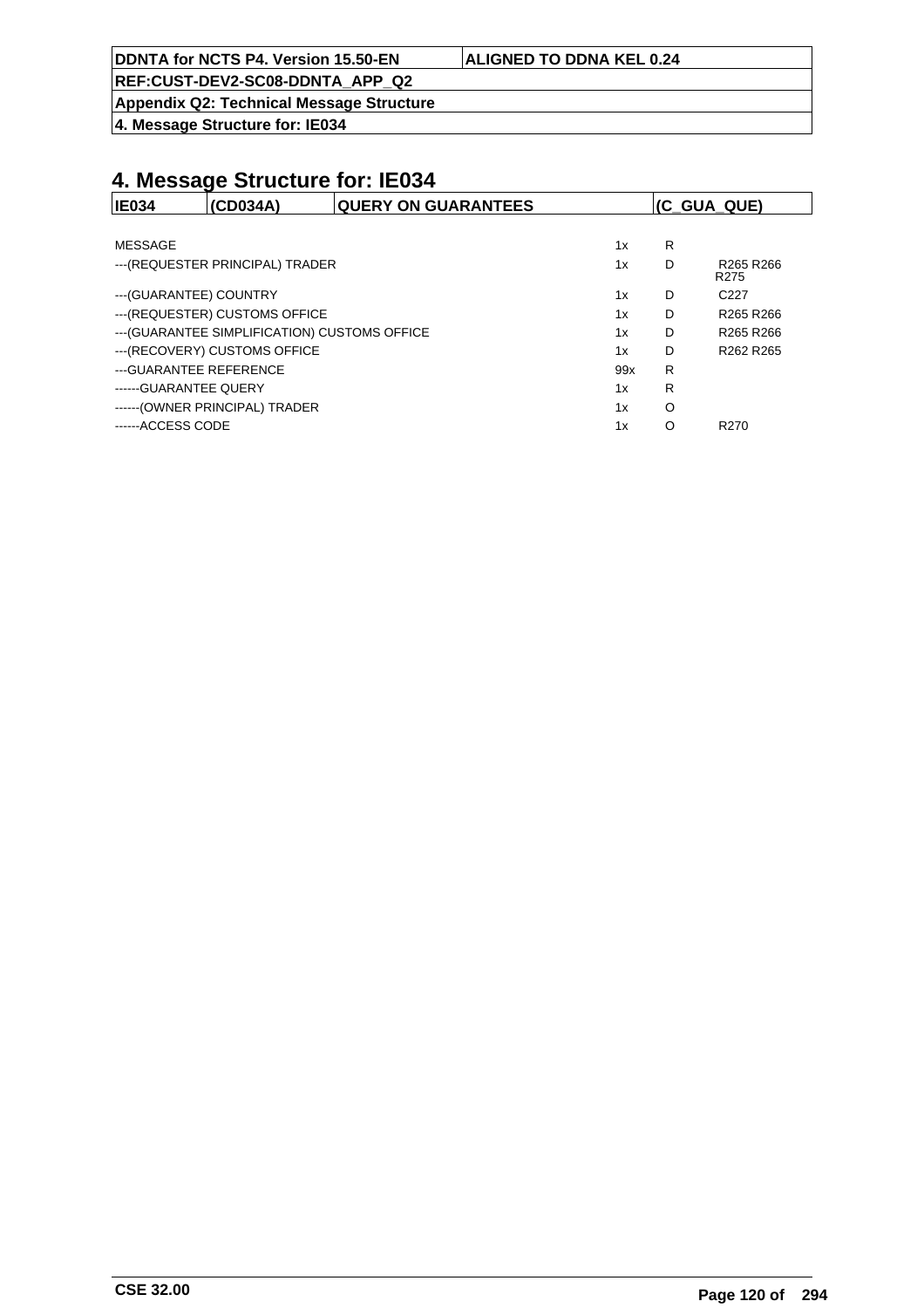# **Appendix Q2: Technical Message Structure**

**4. Message Structure for: IE034**

| Syntax identifier                            | R  | a4              | 21 |                            |
|----------------------------------------------|----|-----------------|----|----------------------------|
| Syntax version number                        | R  | n1              | 22 |                            |
| Message sender                               | R  | an35            |    |                            |
| Sender identification code qualifier         | O  | an.4            |    |                            |
| Message recipient                            | R  | an35            |    |                            |
| Recipient identification code qualifier      | O  | an.4            |    |                            |
| Date of preparation                          | R  | n6              |    |                            |
| Time of preparation                          | R  | n4              |    |                            |
| Interchange control reference                | R  | an14            |    |                            |
| Recipient's reference/password               | O  | an14            |    |                            |
| Recipient's reference/password qualifier     | O  | an <sub>2</sub> |    |                            |
| Application reference                        | O  | an.14           |    |                            |
| Priority                                     | O  | a1              |    |                            |
| Acknowledgement request                      | O  | n1              | 27 |                            |
| Communications agreement id                  | O  | an35            |    |                            |
| <b>Test indicator</b>                        | O  | n1              | 27 | TR9085                     |
| Message identification                       | R  | an14            |    |                            |
| Message type                                 | R  | an.6            | 60 |                            |
| Common access reference                      | O  | an35            |    |                            |
| ---(REQUESTER PRINCIPAL) TRADER              |    |                 |    |                            |
| <b>TIN</b>                                   | R  | an17            |    |                            |
| --- (GUARANTEE) COUNTRY                      |    |                 |    |                            |
| Country code                                 | R. | a2              | 70 |                            |
| ---(REQUESTER) CUSTOMS OFFICE                |    |                 |    |                            |
| Reference number                             | R  | an8             |    |                            |
| ---(GUARANTEE SIMPLIFICATION) CUSTOMS OFFICE |    |                 |    |                            |
| Reference number                             | R  | an <sub>8</sub> |    |                            |
| ---(RECOVERY) CUSTOMS OFFICE                 |    |                 |    |                            |
| Reference number                             | R  | an <sub>8</sub> |    |                            |
| ---GUARANTEE REFERENCE                       |    |                 |    |                            |
| Guarantee reference number (GRN)             | R  | an24            |    | TR0301                     |
| ------GUARANTEE QUERY                        |    |                 |    |                            |
| Query identifier                             | R  | n1              | 54 | R <sub>261</sub>           |
| Period from date                             | O  | n8              |    | R <sub>263</sub>           |
|                                              |    |                 |    | TR0705                     |
| Period to date                               | O  | n8              |    | R <sub>263</sub><br>TR0705 |
| ------(OWNER PRINCIPAL) TRADER               |    |                 |    |                            |
| <b>TIN</b>                                   | R  | an17            |    |                            |
|                                              |    |                 |    |                            |
| ------ACCESS CODE                            |    |                 |    |                            |
| Access code                                  | R  | an4             |    |                            |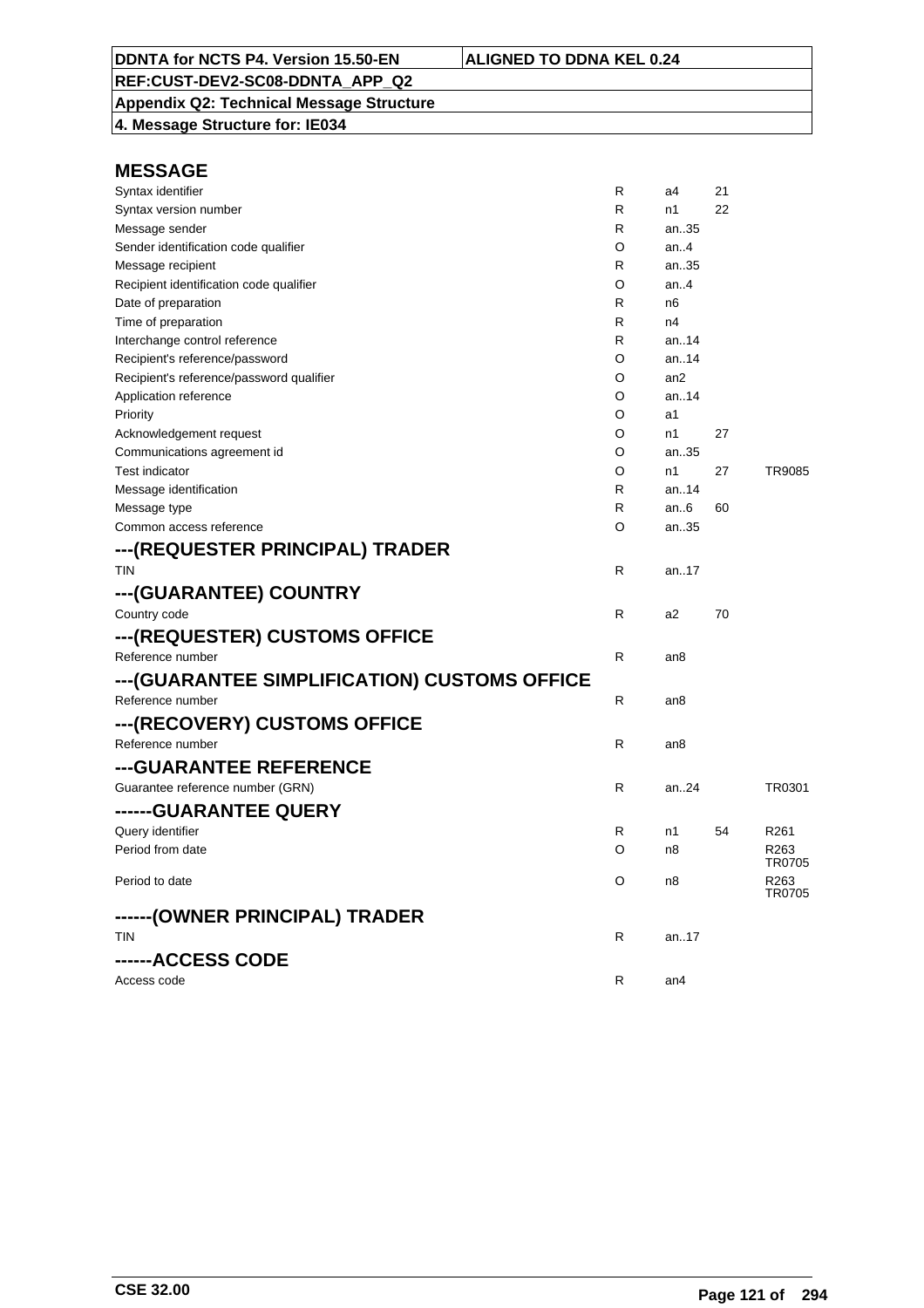|  |  |  |  | DDNTA for NCTS P4. Version 15.50-EN |
|--|--|--|--|-------------------------------------|
|--|--|--|--|-------------------------------------|

#### **ALIGNED TO DDNA KEL 0.24**

**REF:CUST-DEV2-SC08-DDNTA\_APP\_Q2**

**Appendix Q2: Technical Message Structure**

**4. Message Structure for: IE035**

| <b>IE035</b>          | (CC035A)                       | <b>RECOVERY NOTIFICATION</b>                          |    | (E_REC_NOT) |
|-----------------------|--------------------------------|-------------------------------------------------------|----|-------------|
|                       |                                |                                                       |    |             |
| <b>MESSAGE</b>        |                                |                                                       | 1x | R           |
| ---HEADER             |                                |                                                       | 1x | R           |
| ---(PRINCIPAL) TRADER |                                |                                                       | 1x | R           |
| ---GUARANTOR          |                                |                                                       | 1x | O           |
|                       | --- (DEPARTURE) CUSTOMS OFFICE |                                                       | 1x | R           |
|                       |                                | --- (COMPETENT AUTHORITY FOR RECOVERY) CUSTOMS OFFICE | 1x | R           |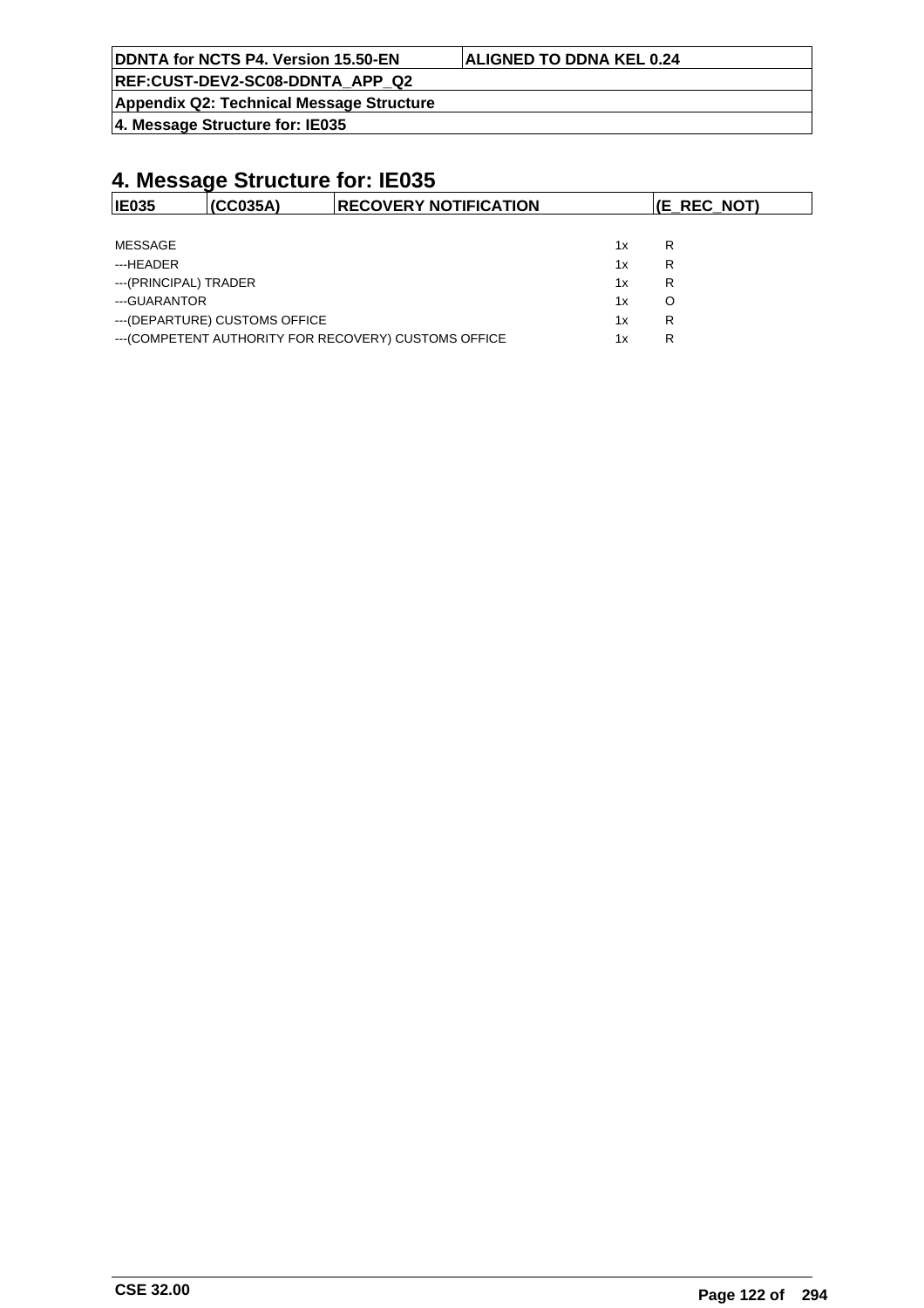**Appendix Q2: Technical Message Structure 4. Message Structure for: IE035**

| Syntax identifier                                    | R | a4     | 21 |                  |
|------------------------------------------------------|---|--------|----|------------------|
| Syntax version number                                | R | n1     | 22 |                  |
| Message sender                                       | R | an35   |    |                  |
| Sender identification code qualifier                 | O | an4    |    |                  |
| Message recipient                                    | R | an35   |    |                  |
| Recipient identification code qualifier              | O | an4    |    |                  |
| Date of preparation                                  | R | n6     |    |                  |
| Time of preparation                                  | R | n4     |    |                  |
| Interchange control reference                        | R | an14   |    |                  |
| Recipient's reference/password                       | O | an14   |    |                  |
| Recipient's reference/password qualifier             | O | an2    |    |                  |
| Application reference                                | O | an.14  |    |                  |
| Priority                                             | O | a1     |    |                  |
| Acknowledgement request                              | O | n1     | 27 |                  |
| Communications agreement id                          | O | an35   |    |                  |
| <b>Test indicator</b>                                | O | n1     | 27 | TR9085           |
| Message identification                               | R | an14   |    |                  |
| Message type                                         | R | an6    | 60 |                  |
| Common access reference                              | O | an35   |    |                  |
| Message sequence number                              | O | n.2    |    |                  |
| First and last transfer                              | O | a1     | 28 |                  |
| ---HEADER                                            |   |        |    |                  |
| Document/reference number                            | R | an21   |    |                  |
| Acceptance date                                      | R | n8     |    |                  |
| Recovery notification date                           | R | n8     |    |                  |
| Recovery notification text                           | O | an350  |    |                  |
| Recovery notification text LNG                       | O | a2     | 12 | TR0099           |
| Amount claimed                                       | R | n.15,2 |    | R021             |
| Currency                                             | R | an3    | 48 | R <sub>267</sub> |
| ---(PRINCIPAL) TRADER                                |   |        |    |                  |
| Name                                                 | R | an35   |    |                  |
| Street and number                                    | R | an35   |    |                  |
| Postal code                                          | R | an9    |    |                  |
| City                                                 | R | an35   |    |                  |
| Country code                                         | R | a2     | 8  |                  |
| NAD LNG                                              | O | a2     | 12 | TR0099           |
| <b>TIN</b>                                           | O | an17   |    |                  |
| Holder ID TIR                                        | D | an17   |    | C904             |
| ---GUARANTOR                                         |   |        |    |                  |
| Name                                                 | R | an35   |    |                  |
| Street and number                                    | R | an35   |    |                  |
| Postal code                                          | R | an $9$ |    |                  |
| City                                                 | R | an35   |    |                  |
| Country code                                         | R | a2     | 70 |                  |
| <b>NAD LNG</b>                                       | O | a2     | 12 | TR0099           |
| <b>TIN</b>                                           | O | an17   |    | R012             |
| ---(DEPARTURE) CUSTOMS OFFICE                        |   |        |    |                  |
| Reference number                                     | R | an8    |    |                  |
| ---(COMPETENT AUTHORITY FOR RECOVERY) CUSTOMS OFFICE |   |        |    |                  |
| Reference number                                     | R | an8    |    |                  |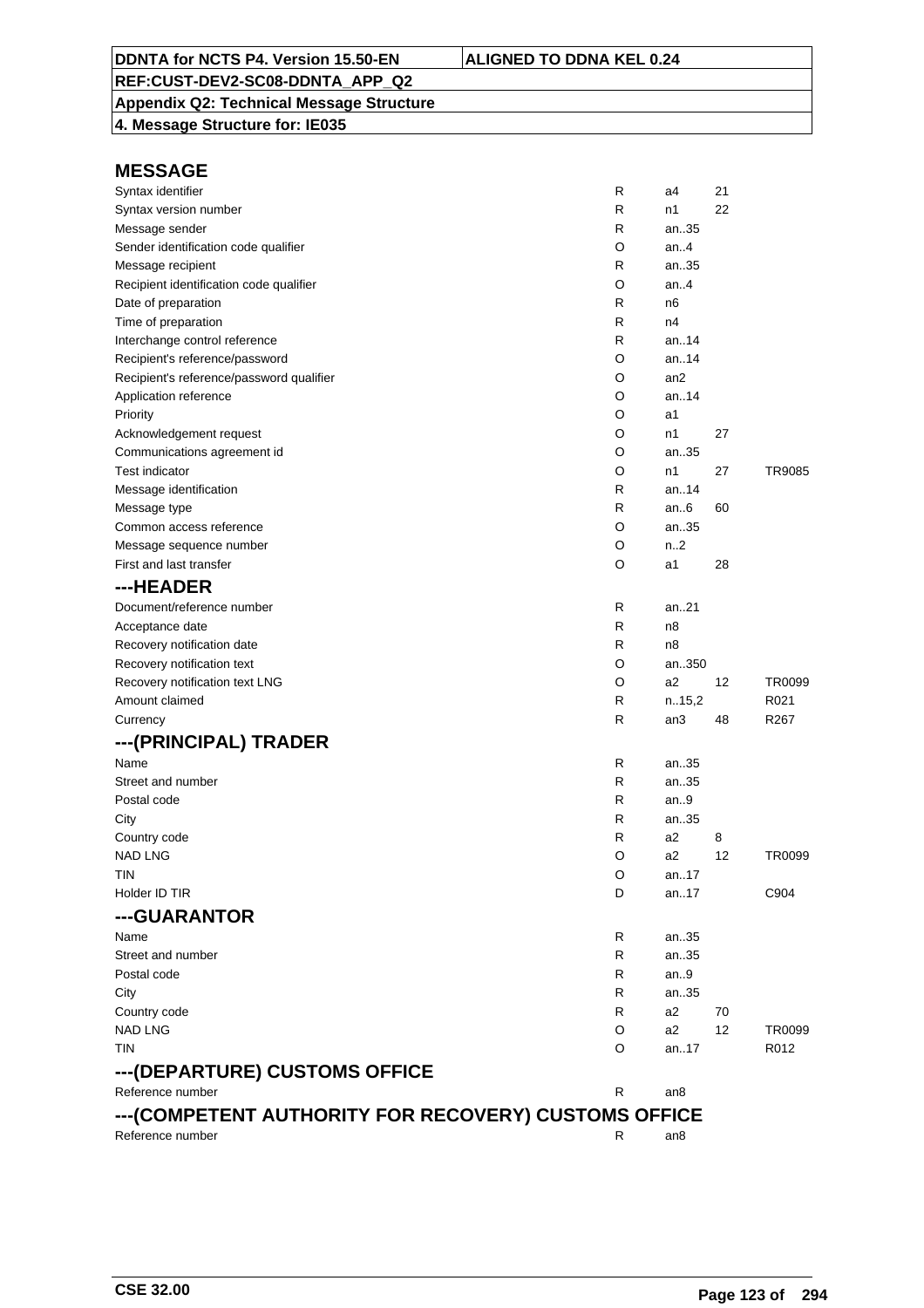**DDNTA for NCTS P4. Version 15.50-EN ALIGNED TO DDNA KEL 0.24**

**REF:CUST-DEV2-SC08-DDNTA\_APP\_Q2**

**Appendix Q2: Technical Message Structure**

**4. Message Structure for: IE037**

| <b>IE037</b>            | (CD037A)                                      | <b>RESPONSE QUERY ON GUARANTEES</b> |       |         | (C GUA RSP)                                 |
|-------------------------|-----------------------------------------------|-------------------------------------|-------|---------|---------------------------------------------|
|                         |                                               |                                     |       |         |                                             |
| <b>MESSAGE</b>          |                                               |                                     | 1x    | R       |                                             |
|                         | --- (REQUESTER PRINCIPAL) TRADER              |                                     | 1x    | D       | R265                                        |
|                         | --- (GUARANTEE) CUSTOMS OFFICE                |                                     | 1x    | R       |                                             |
|                         | --- (REQUESTER) CUSTOMS OFFICE                |                                     | 1x    | D       | R <sub>265</sub>                            |
|                         | --- (GUARANTEE SIMPLIFICATION) CUSTOMS OFFICE |                                     | 1x    | D       | R265                                        |
|                         | --- (RECOVERY) CUSTOMS OFFICE                 |                                     | 1x    | D       | R <sub>265</sub>                            |
| --- GUARANTEE REFERENCE |                                               |                                     | 99x   | R       |                                             |
| ------ GUARANTEE QUERY  |                                               |                                     | 1x    | R.      |                                             |
|                         | ------ (OWNER PRINCIPAL) TRADER               |                                     | 1x    | D       | C <sub>270</sub>                            |
| ------USAGE             |                                               |                                     | 9999x | D       | TR0280                                      |
| ------EXPOSURE          |                                               |                                     | 1x    | D       | C <sub>285</sub>                            |
| ------GUARANTOR         |                                               |                                     | 1x    | D       | C <sub>234</sub>                            |
|                         | ---------GUARANTOR OTHER ADDRESSES            |                                     | 99x   | D       | C <sub>270</sub>                            |
|                         | ------COMPREHENSIVE GUARANTEE                 |                                     | 1x    | D       | C270 R280<br>TR9055                         |
| ---------GOODS ITEM     |                                               |                                     | 99x   | D       | C <sub>235</sub>                            |
|                         | ---------VALIDITY LIMITATION EC               |                                     | 1x    | O       |                                             |
|                         | ---------VALIDITY LIMITATION NON EC           |                                     | 99x   | O       |                                             |
|                         | ------ INDIVIDUAL GUARANTEE BY GUARANTOR      |                                     | 1x    | D       | C <sub>270</sub> R <sub>280</sub><br>TR9055 |
| ---------GOODS ITEM     |                                               |                                     | 99x   | R       |                                             |
|                         | ---------(DEPARTURE) CUSTOMS OFFICE           |                                     | 1x    | R       |                                             |
|                         | --------(DESTINATION) CUSTOMS OFFICE          |                                     | 1x    | R       |                                             |
|                         | ---------VALIDITY LIMITATION EC               |                                     | 1x    | $\circ$ |                                             |
|                         | --------- VALIDITY LIMITATION NON EC          |                                     | 99x   | O       |                                             |
|                         | ------ INDIVIDUAL GUARANTEE VOUCHER           |                                     | 1x    | D       | C270 R280<br>TR9055                         |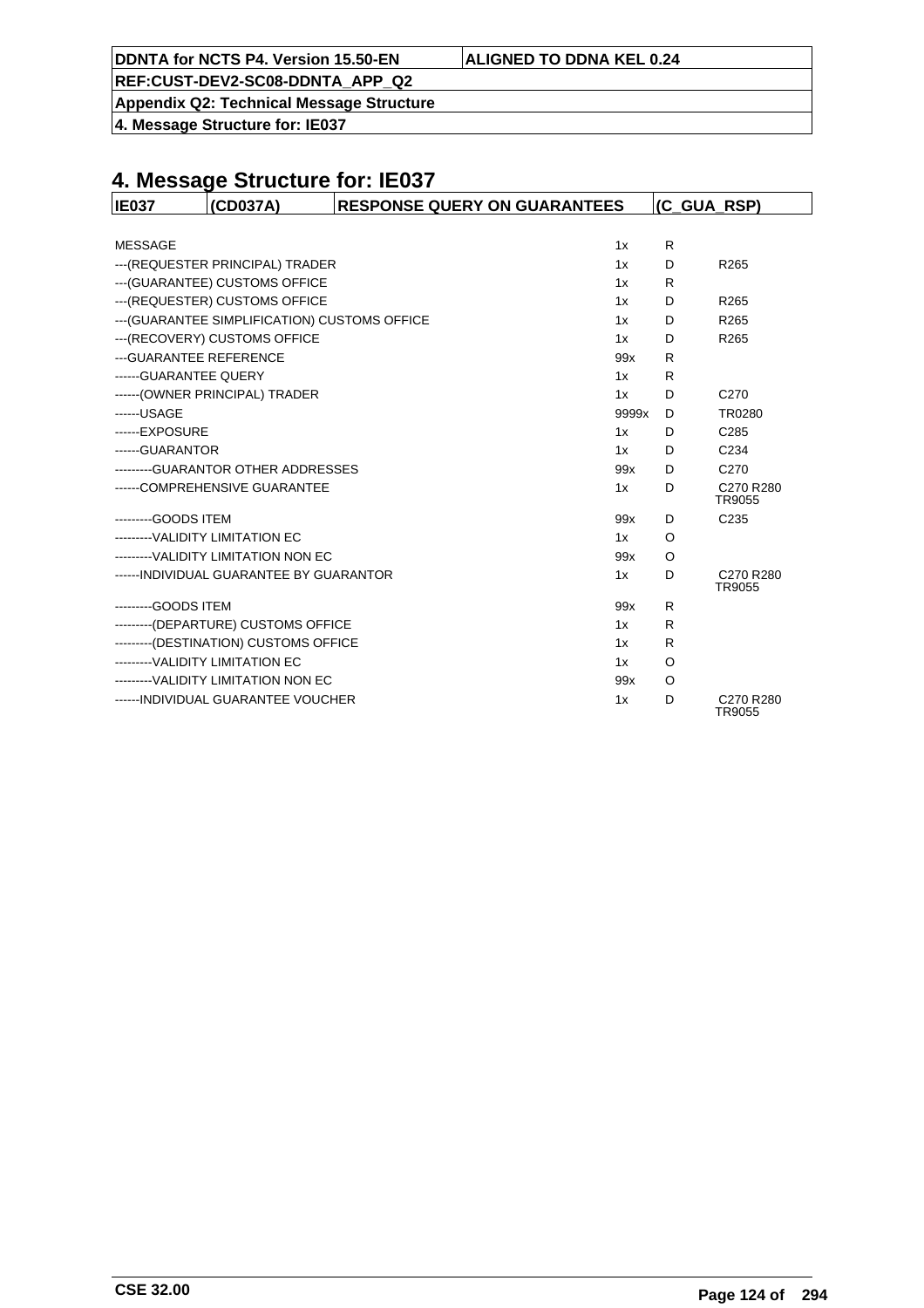#### **DDNTA for NCTS P4. Version 15.50-EN ALIGNED TO DDNA KEL 0.24**

#### **REF:CUST-DEV2-SC08-DDNTA\_APP\_Q2 Appendix Q2: Technical Message Structure**

**4. Message Structure for: IE037**

| Syntax identifier                             | R            | a4              | 21 |                            |
|-----------------------------------------------|--------------|-----------------|----|----------------------------|
| Syntax version number                         | R            | n1              | 22 |                            |
| Message sender                                | R            | an35            |    |                            |
| Sender identification code qualifier          | O            | an.4            |    |                            |
| Message recipient                             | R            | an35            |    |                            |
| Recipient identification code qualifier       | O            | an.4            |    |                            |
| Date of preparation                           | R            | n6              |    |                            |
| Time of preparation                           | R            | n4              |    |                            |
| Interchange control reference                 | R            | an14            |    |                            |
| Recipient's reference/password                | O            | an14            |    |                            |
| Recipient's reference/password qualifier      | O            | an <sub>2</sub> |    |                            |
| Application reference                         | O            | an14            |    |                            |
| Priority                                      | O            | a1              |    |                            |
| Acknowledgement request                       | O            | n1              | 27 |                            |
| Communications agreement id                   | O            | an35            |    |                            |
| <b>Test indicator</b>                         | O            | n1              | 27 | <b>TR9085</b>              |
| Message identification                        | R            | an14            |    |                            |
| Message type                                  | R            | an6             | 60 |                            |
| Common access reference                       | O            | an35            |    |                            |
| ---(REQUESTER PRINCIPAL) TRADER               |              |                 |    |                            |
| <b>TIN</b>                                    | R            | an.17           |    |                            |
| --- (GUARANTEE) CUSTOMS OFFICE                |              |                 |    |                            |
| Reference number                              | R            | an8             |    |                            |
|                                               |              |                 |    |                            |
| ---(REQUESTER) CUSTOMS OFFICE                 |              |                 |    |                            |
| Reference number                              | $\mathsf{R}$ | an8             |    |                            |
| --- (GUARANTEE SIMPLIFICATION) CUSTOMS OFFICE |              |                 |    |                            |
| Reference number                              | R            | an8             |    |                            |
| ---(RECOVERY) CUSTOMS OFFICE                  |              |                 |    |                            |
| Reference number                              | R            | an8             |    |                            |
| --- GUARANTEE REFERENCE                       |              |                 |    |                            |
| Guarantee reference number (GRN)              | R            | an24            |    | TR0301                     |
| Acceptance date                               | R            | n8              |    |                            |
| Guarantee type                                | R            | an1             | 51 |                            |
| Guarantee monitoring code                     | R            | n1              | 50 |                            |
| ------ GUARANTEE QUERY                        |              |                 |    |                            |
|                                               |              |                 |    |                            |
| Query identifier                              | ${\sf R}$    | n1              | 54 |                            |
| Period from date                              | D            | n8              |    | C <sub>226</sub><br>TR0705 |
| Period to date                                | D            | n8              |    | C226                       |
|                                               |              |                 |    | <b>TR0705</b>              |
| ------(OWNER PRINCIPAL) TRADER                |              |                 |    |                            |
| Name                                          | R            | an35            |    |                            |
| Street and number                             | R            | an35            |    |                            |
| Postal code                                   | R            | an.9            |    |                            |
| City                                          | R            | an35            |    |                            |
| Country code                                  | R            | a2              | 8  |                            |
| <b>NAD LNG</b>                                | O            | a2              | 12 | TR0099                     |
| <b>TIN</b>                                    | R            | an17            |    | R012                       |
| ------USAGE                                   |              |                 |    |                            |
| Document/reference number                     | R            | an21            |    |                            |
| Covered amount                                | R            | n.15,2          |    | R021                       |
| Currency                                      | R            | an3             | 48 | R267                       |
| Lock date                                     | R            | n8              |    |                            |
| Arrival date                                  | O            | n8              |    | R264                       |
| Date of release                               | O            | n8              |    |                            |
|                                               |              |                 |    |                            |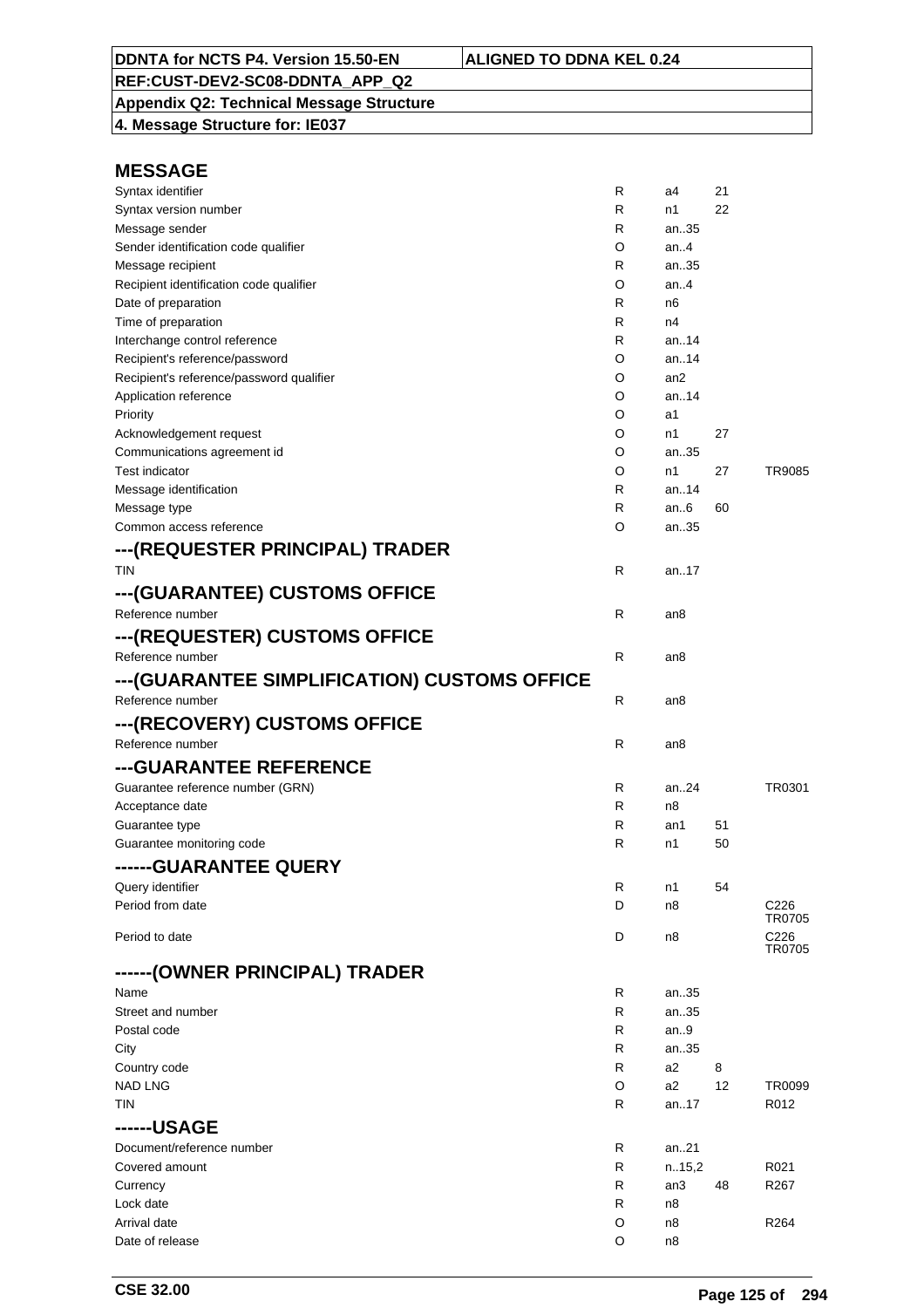## **Appendix Q2: Technical Message Structure**

| ------EXPOSURE                                 |              |        |    |                          |
|------------------------------------------------|--------------|--------|----|--------------------------|
| Exposure                                       | $\mathsf{R}$ | n.15,2 |    | R021                     |
| Exposure counter                               | $\mathsf{R}$ | n.8    |    |                          |
| <b>Balance</b>                                 | D            | n.15,2 |    | C286<br>R021             |
| Currency                                       | $\mathsf{R}$ | an3    | 48 | R267                     |
| ------GUARANTOR                                |              |        |    |                          |
| Name                                           | R            | an35   |    |                          |
| Street and number                              | R            | an35   |    |                          |
| Postal code                                    | R            | an.9   |    |                          |
| City                                           | R            | an35   |    |                          |
| Country code                                   | R            | a2     | 70 |                          |
| <b>NAD LNG</b>                                 | O            | a2     | 12 | TR0099                   |
| Contact person                                 | O            | an35   |    |                          |
| Phone number                                   | O            | an35   |    |                          |
| Fax number                                     | O            | an35   |    |                          |
| Telex number                                   | O            | an35   |    |                          |
| E-mail address                                 | O            | an70   |    |                          |
| Language code                                  | O            | a2     | 12 |                          |
| <b>TIN</b>                                     | O            | an17   |    | R012                     |
| <b>--GUARANTOR OTHER ADDRESSES</b><br>-------- |              |        |    |                          |
| Address type                                   | R            | a1     | 25 |                          |
| Name                                           | $\mathsf{R}$ | an35   |    |                          |
| Street and number                              | R            | an35   |    |                          |
| Postal code                                    | R            | an.9   |    |                          |
| City                                           | R            | an35   |    |                          |
| Country code                                   | R            | a2     | 70 |                          |
| <b>NAD LNG</b>                                 | O            | a2     | 12 | TR0099                   |
| Contact person                                 | O            | an35   |    |                          |
| Phone number                                   | O            | an35   |    |                          |
| Fax number                                     | O            | an35   |    |                          |
| Telex number                                   | O            | an35   |    |                          |
| E-mail address                                 | O            | an70   |    |                          |
| Language code                                  | O            | a2     | 12 |                          |
| ------COMPREHENSIVE GUARANTEE                  |              |        |    |                          |
| Reference amount                               | D            | n.15,2 |    | C <sub>231</sub><br>R021 |
| Percentage of reference amount                 | D            | n3     |    | C <sub>231</sub>         |
|                                                |              |        |    | R269<br>TR9060           |
| Guarantee amount                               | O            | n.15,2 |    | R021                     |
|                                                |              |        |    | R271                     |
| Currency                                       | R            | an3    | 48 | R267                     |
| Number of certificates                         | R            | n.8    |    | R021                     |
| Validity date                                  | R            | n8     |    |                          |
| Invalidity date                                | O            | n8     |    |                          |
| Invalidity reason code                         | O            | an3    |    |                          |
| Invalidity reason                              | O            | an350  |    |                          |
| Invalidity reason LNG                          | O            | a2     | 12 | TR0099                   |
| Liability liberation date                      | O            | n8     |    |                          |
| Limited validity (sensitive goods)             | R            | n1     | 27 | R230                     |
| Restricted use (suspended goods)               | R            | n1     | 27 | R230                     |
| ---------GOODS ITEM                            |              |        |    |                          |
| Commodity code                                 | D            | an22   |    | C230<br>TR0102<br>TR9050 |
| Sensitive goods code                           | O            | n.2    | 64 | R <sub>156</sub>         |
| Goods description                              | R            | an280  |    |                          |
| Goods description LNG                          | O            | a2     | 12 | TR0099                   |
|                                                |              |        |    |                          |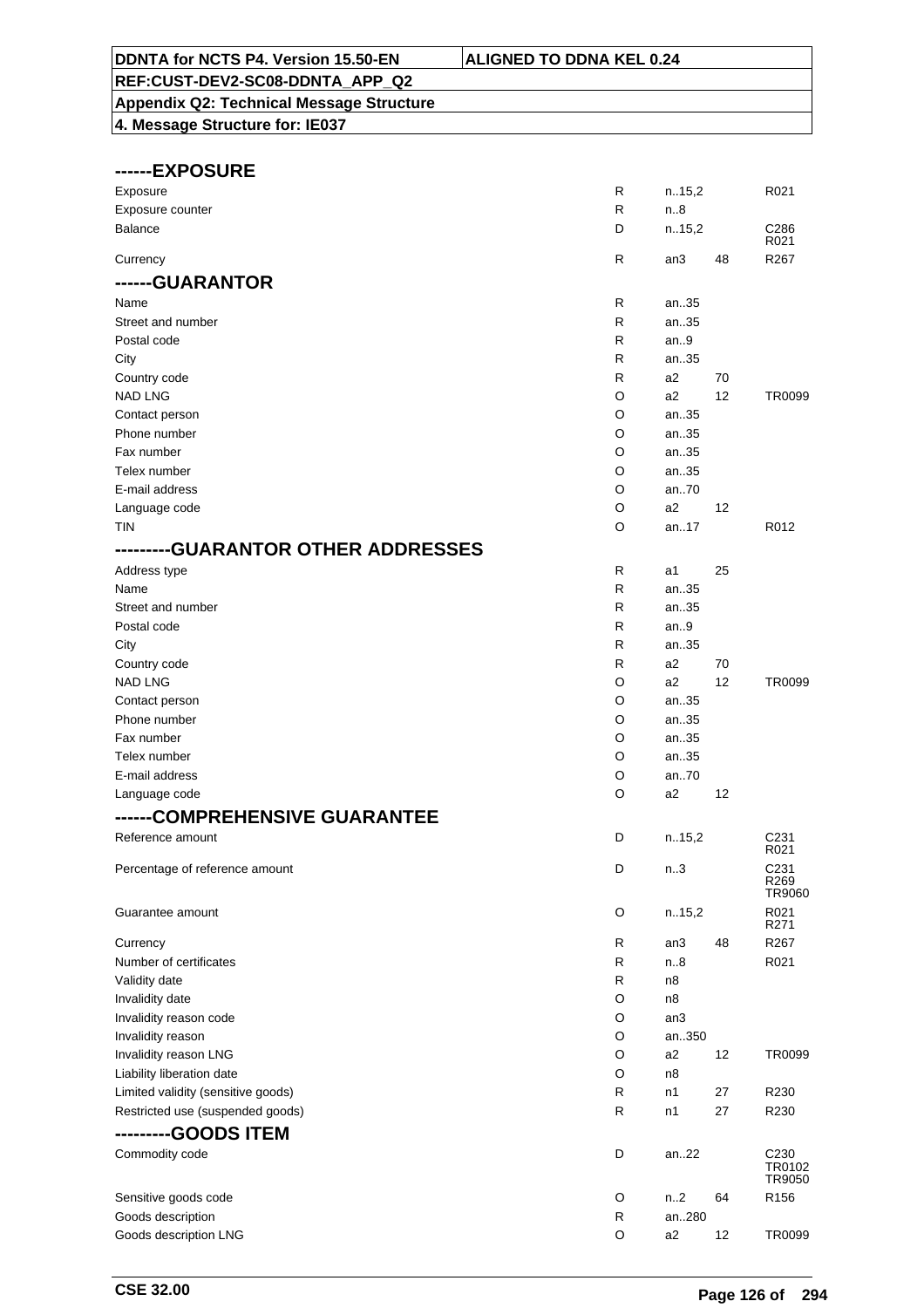| DDNTA for NCTS P4. Version 15.50-EN             | <b>ALIGNED TO DDNA KEL 0.24</b> |         |                  |    |                         |
|-------------------------------------------------|---------------------------------|---------|------------------|----|-------------------------|
| REF:CUST-DEV2-SC08-DDNTA APP Q2                 |                                 |         |                  |    |                         |
| <b>Appendix Q2: Technical Message Structure</b> |                                 |         |                  |    |                         |
| 4. Message Structure for: IE037                 |                                 |         |                  |    |                         |
|                                                 |                                 |         |                  |    |                         |
| ---------VALIDITY LIMITATION EC                 |                                 |         |                  |    |                         |
| Not valid for EC                                |                                 | R.      | n1               | 27 | R230                    |
| ---------VALIDITY LIMITATION NON EC             |                                 |         |                  |    |                         |
| Not valid for other contracting parties         |                                 | R.      | a2               | 71 | R231                    |
| ------INDIVIDUAL GUARANTEE BY GUARANTOR         |                                 |         |                  |    |                         |
| Guarantee amount                                |                                 | R.      | n.15,2           |    | R <sub>021</sub>        |
| Currency                                        |                                 | R.      | an3              | 48 | R <sub>267</sub>        |
| ---------GOODS ITEM                             |                                 |         |                  |    |                         |
| Commodity code                                  |                                 | D       | an.22            |    | C <sub>230</sub>        |
|                                                 |                                 |         |                  |    | <b>TR0102</b><br>TR9050 |
| Sensitive goods code                            |                                 | $\circ$ | n <sub>1</sub> 2 | 64 | R <sub>156</sub>        |
| Goods description                               |                                 | R       | an280            |    |                         |
| Goods description LNG                           |                                 | $\circ$ | a2               | 12 | <b>TR0099</b>           |
| --------(DEPARTURE) CUSTOMS OFFICE              |                                 |         |                  |    |                         |
| Reference number                                |                                 | R.      | an <sub>8</sub>  |    |                         |
| ---------(DESTINATION) CUSTOMS OFFICE           |                                 |         |                  |    |                         |
| Reference number                                |                                 | R.      | an <sub>8</sub>  |    |                         |
| --------VALIDITY LIMITATION EC                  |                                 |         |                  |    |                         |
| Not valid for EC                                |                                 | R       | n1               | 27 | R230                    |
| ---------VALIDITY LIMITATION NON EC             |                                 |         |                  |    |                         |
| Not valid for other contracting parties         |                                 | R       | a2               | 71 | R231                    |
| ------INDIVIDUAL GUARANTEE VOUCHER              |                                 |         |                  |    |                         |
| Date of issue                                   |                                 | R       | n <sub>8</sub>   |    |                         |
| Expiry date                                     |                                 | R       | n8               |    |                         |
| Hard copy given to Principal                    |                                 | R.      | n1               | 27 | R <sub>230</sub>        |

Limited validity (sensitive goods) and the control of the control of the control of the control of the control of the control of the control of the control of the control of the control of the control of the control of the TIR carnet **R** n1 27 R230

 Currency D an3 48 C232

Voucher amount D n..15,2

C<sub>232</sub><br>R021

C<sub>232</sub><br>R<sub>267</sub>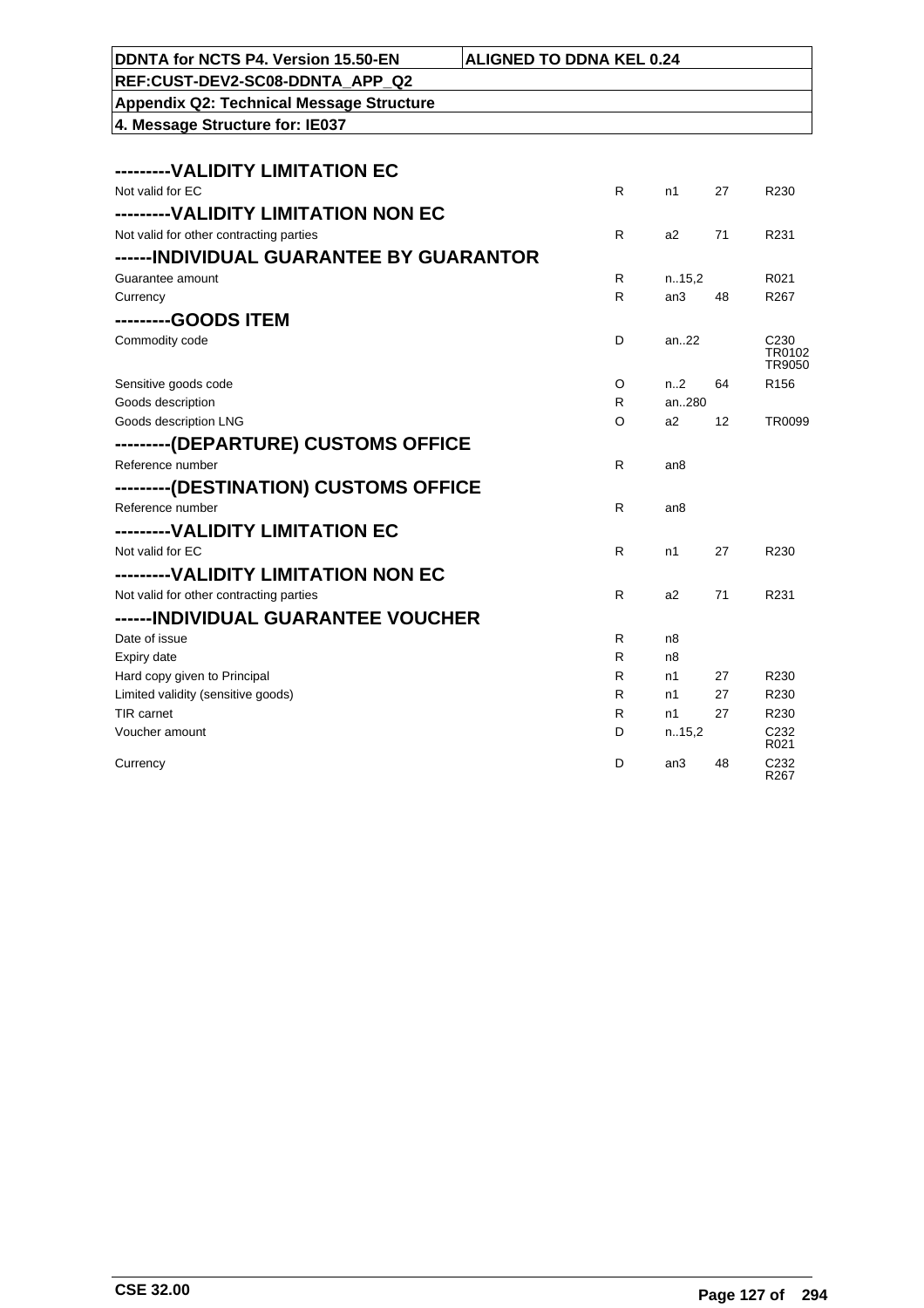|  |  | DDNTA for NCTS P4. Version 15.50-EN |
|--|--|-------------------------------------|
|  |  |                                     |

#### **ALIGNED TO DDNA KEL 0.24**

**REF:CUST-DEV2-SC08-DDNTA\_APP\_Q2**

**Appendix Q2: Technical Message Structure**

**4. Message Structure for: IE038**

| <b>IE038</b>             | (CD038B)                                 | <b>RESPONSE TO MOVEMENT QUERY</b> |      |         | (C_MVT_RSP)       |  |  |  |
|--------------------------|------------------------------------------|-----------------------------------|------|---------|-------------------|--|--|--|
|                          |                                          |                                   |      |         |                   |  |  |  |
| <b>MESSAGE</b>           |                                          |                                   | 1x   | R       |                   |  |  |  |
| ---HEADER                |                                          |                                   | 1x   | R       | R <sub>143</sub>  |  |  |  |
| --- (PRINCIPAL) TRADER   |                                          |                                   | 1x   | R       |                   |  |  |  |
| --- (CONSIGNOR) TRADER   |                                          |                                   | 1x   | O       | R010              |  |  |  |
| --- (CONSIGNEE) TRADER   |                                          |                                   | 1x   | D       | C001 R011         |  |  |  |
|                          | --- (AUTHORISED CONSIGNEE) TRADER        |                                   | 1x   | O       | R015              |  |  |  |
|                          | --- (DEPARTURE) CUSTOMS OFFICE           |                                   | 1x   | R       |                   |  |  |  |
|                          | --- (TRANSIT) CUSTOMS OFFICE             |                                   | 9x   | D       | C030 R902         |  |  |  |
|                          | --- (DESTINATION) CUSTOMS OFFICE         |                                   | 1x   | R       |                   |  |  |  |
|                          | --- (REQUESTER) CUSTOMS OFFICE           |                                   | 1x   | R       |                   |  |  |  |
| ---CTL_CONTROL           |                                          |                                   | 1x   | R       |                   |  |  |  |
| ---CONTROL RESULT        |                                          |                                   | 1x   | R       |                   |  |  |  |
| ---SEALS INFO            |                                          |                                   | 1x   | O       | TR1100            |  |  |  |
| ------SEALS ID           |                                          |                                   | 99x  | R       |                   |  |  |  |
| ---EN ROUTE EVENT        |                                          |                                   | 9x   | D       | R240 R241         |  |  |  |
| ------INCIDENT           |                                          |                                   | 1x   | O       |                   |  |  |  |
| ------SEALS INFO         |                                          |                                   | 1x   | O       |                   |  |  |  |
| ---------SEALS ID        |                                          |                                   | 99x  | R       |                   |  |  |  |
| ------TRANSHIPMENT       |                                          |                                   | 1x   | O       |                   |  |  |  |
| ---------CONTAINERS      |                                          |                                   | 99x  | $\circ$ |                   |  |  |  |
| ---GOODS ITEM            |                                          |                                   | 999x | R       |                   |  |  |  |
|                          | ------PREVIOUS ADMINISTRATIVE REFERENCES |                                   | 9x   | D       | C035              |  |  |  |
|                          | ------PRODUCED DOCUMENTS/CERTIFICATES    |                                   | 99x  | D       | C547 C903         |  |  |  |
| ------SPECIAL MENTIONS   |                                          |                                   | 99x  | O       |                   |  |  |  |
| ------(CONSIGNOR) TRADER |                                          |                                   | 1x   | O       | R010              |  |  |  |
| ------(CONSIGNEE) TRADER |                                          |                                   | 1x   | D       | C002 R011         |  |  |  |
| -----CONTAINERS          |                                          |                                   | 99x  | D       | C055              |  |  |  |
| ------PACKAGES           |                                          |                                   | 99x  | R       |                   |  |  |  |
| ------SGI CODES          |                                          |                                   | 9x   | O       | R <sub>155</sub>  |  |  |  |
|                          | ------ (CONSIGNOR-SECURITY) TRADER       |                                   | 1x   | D       | C186 C187         |  |  |  |
|                          | ------(CONSIGNEE-SECURITY) TRADER        |                                   | 1x   | D       | C186 C188         |  |  |  |
| --- ITINERARY            |                                          |                                   | 99x  | D       | C186 C587         |  |  |  |
| --- RISK ANALYSIS        |                                          |                                   | 999x | D       | C186 R821<br>R846 |  |  |  |
| --- (CARRIER) TRADER     |                                          |                                   | 1x   | D       | C186 R181         |  |  |  |
|                          | --- (CONSIGNOR-SECURITY) TRADER          |                                   | 1x   | D       | C186 C187         |  |  |  |
|                          | --- (CONSIGNEE-SECURITY) TRADER          |                                   | 1x   | D       | C186 C188         |  |  |  |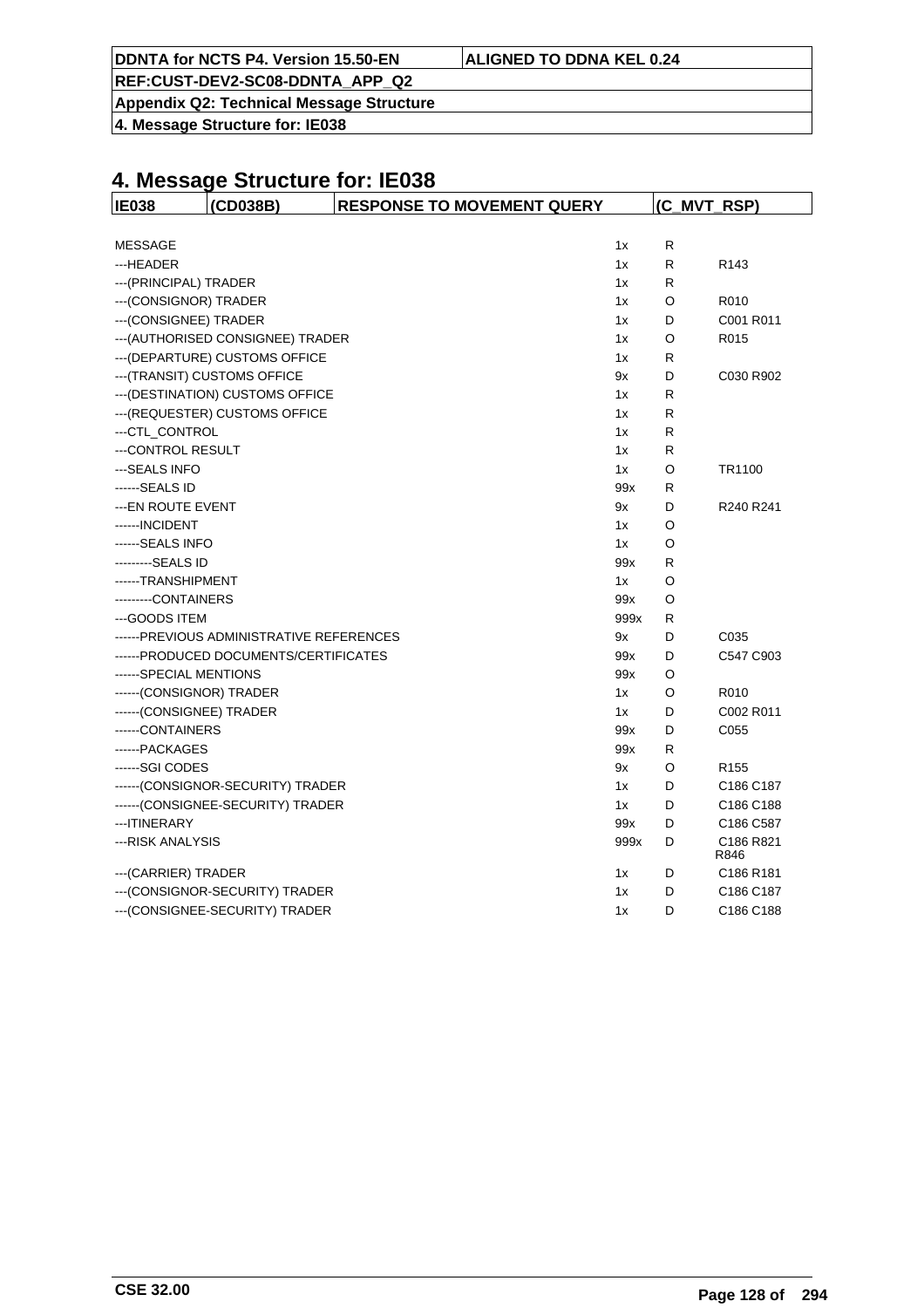## **Appendix Q2: Technical Message Structure**

**4. Message Structure for: IE038**

| Syntax identifier                                       | R | a4              | 21  |                      |
|---------------------------------------------------------|---|-----------------|-----|----------------------|
| Syntax version number                                   | R | n1              | 22  |                      |
| Message sender                                          | R | an35            |     |                      |
| Sender identification code qualifier                    | O | an4             |     |                      |
| Message recipient                                       | R | an35            |     |                      |
| Recipient identification code qualifier                 | O | an4             |     |                      |
| Date of preparation                                     | R | n6              |     |                      |
| Time of preparation                                     | R | n4              |     |                      |
| Interchange control reference                           | R | an. $.14$       |     |                      |
| Recipient's reference/password                          | O | an14            |     |                      |
| Recipient's reference/password qualifier                | O | an <sub>2</sub> |     |                      |
| Application reference                                   | O | an14            |     |                      |
| Priority                                                | O | a1              |     |                      |
| Acknowledgement request                                 | O | n1              | 27  |                      |
| Communications agreement id                             | O | an35            |     |                      |
| <b>Test indicator</b>                                   | O | n1              | 27  | TR9085               |
| Message identification                                  | R | an14            |     |                      |
| Message type                                            | R | an6             | 60  |                      |
| Common access reference                                 | O | an35            |     |                      |
|                                                         |   |                 |     |                      |
| ---HEADER                                               |   |                 |     |                      |
| Document/reference number                               | R | an21            |     |                      |
| Type of declaration                                     | R | an $9$          | 31  | R909<br>R911         |
| Country of destination code                             | D | a2              | 8   | C140                 |
|                                                         | D | an17            |     | C186                 |
| Agreed location of goods, code                          |   |                 |     | R041                 |
| Agreed location of goods                                | D | an35            |     | C186<br>R041         |
| Agreed location of goods LNG                            | O | a2              | 12  | TR0099               |
| Authorised location of goods, code                      | D | an17            |     | C186<br>R041         |
| Place of loading, code                                  | D | an17            |     | C <sub>191</sub>     |
| Country of dispatch/export code                         | D | a2              | 8   | C <sub>135</sub>     |
| Customs sub place                                       | D | an17            |     | C186                 |
|                                                         |   |                 |     | R041                 |
| Transport mode at border                                | D | n2              | 18  | C599                 |
| Identity of means of transport at departure (exp/trans) | D | an27            |     | TR0035<br>TR9090     |
| Identity of means of transport at departure LNG         | O | a2              | 12  | TR0099               |
| Nationality of means of transport at departure          | D | a2              | 8   | TR0035<br>TR9095     |
| Identity of means of transport crossing border          | D | an27            |     | C011                 |
| Identity of means of transport crossing border LNG      | O | a <sub>2</sub>  | 12  | TR0099               |
| Nationality of means of transport crossing border       | D | a <sub>2</sub>  | 8   | C010<br>R036         |
| Containerised indicator                                 | R | n1              | 27  | R230                 |
| Acceptance date                                         | R | n8              |     |                      |
| Issuing date                                            | R | n8              |     |                      |
| NCTS accompanying document language code                | R | a2              | 12  |                      |
| Total number of items                                   | R | n.5             |     |                      |
| Total number of packages                                | O | n7              |     | R <sub>105</sub>     |
| Total gross mass                                        | R | n.11,3          |     |                      |
| Specific Circumstance Indicator                         | D | a1              | 96  | C186                 |
|                                                         |   |                 |     | R825                 |
| Transport charges/ Method of Payment                    | D | a1              | 116 | C186                 |
| <b>Commercial Reference Number</b>                      | D | an70            |     | C186<br>C547<br>R876 |
| Security                                                | O | n1              | 117 | R229                 |
| Conveyance reference number                             | D | an35            |     | C531                 |
|                                                         |   |                 |     |                      |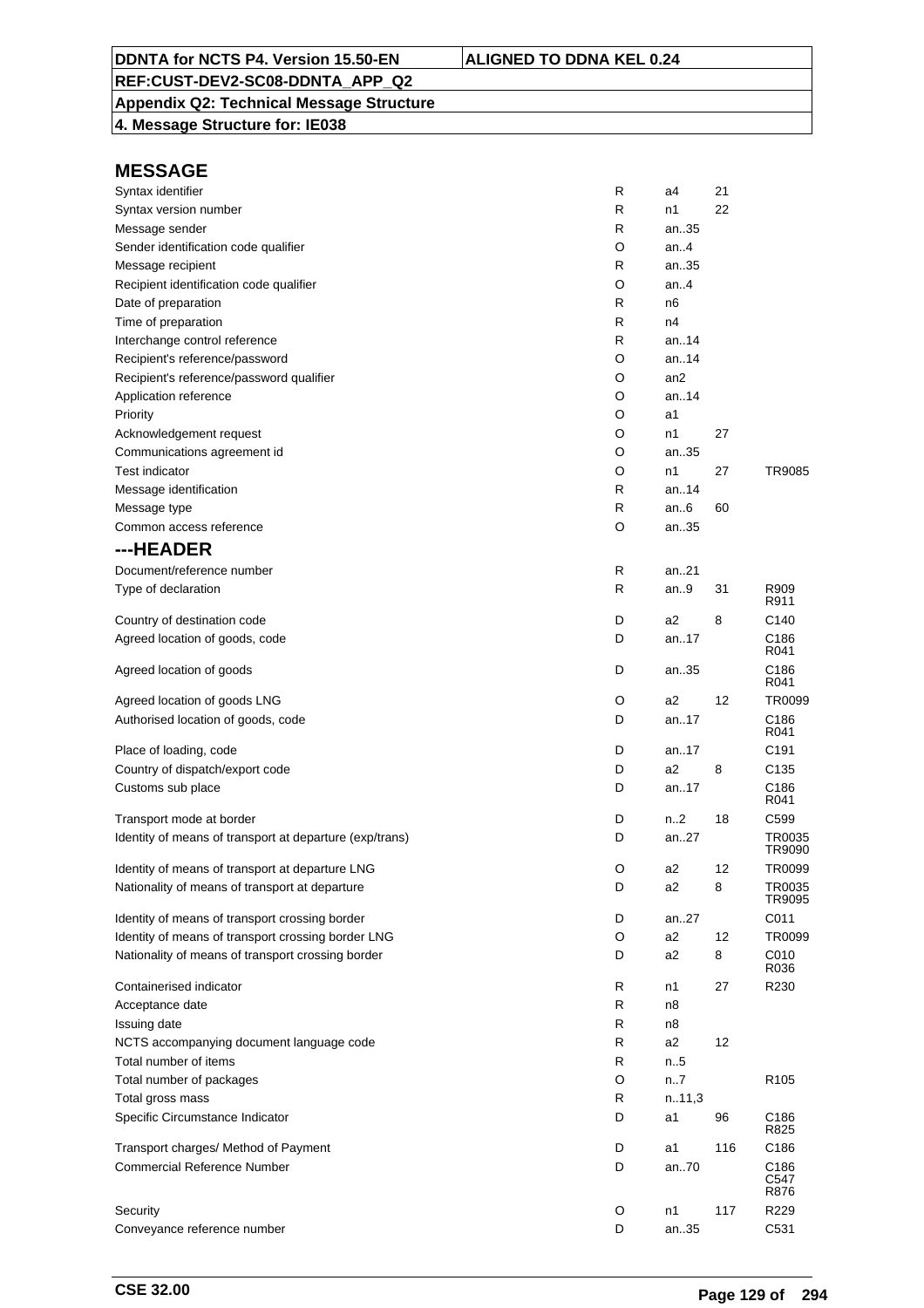| DDNTA for NCTS P4. Version 15.50-EN               | <b>ALIGNED TO DDNA KEL 0.24</b> |              |    |                          |
|---------------------------------------------------|---------------------------------|--------------|----|--------------------------|
| REF:CUST-DEV2-SC08-DDNTA_APP_Q2                   |                                 |              |    |                          |
| <b>Appendix Q2: Technical Message Structure</b>   |                                 |              |    |                          |
| 4. Message Structure for: IE038                   |                                 |              |    |                          |
| Place of unloading, code                          | D                               | an35         |    | C <sub>186</sub><br>C589 |
| Place of unloading LNG                            | O                               | a2           | 12 | TR0099                   |
| ---(PRINCIPAL) TRADER                             |                                 |              |    |                          |
| Name                                              | R                               | an35         |    |                          |
| Street and number                                 | R                               | an35         |    |                          |
| Postal code                                       | R<br>R                          | an.9         |    |                          |
| City<br>Country code                              | R                               | an35<br>a2   | 8  |                          |
| <b>NAD LNG</b>                                    | O                               | a2           | 12 | TR0099                   |
| <b>TIN</b>                                        | O                               | an17         |    |                          |
| Holder ID TIR                                     | D                               | an17         |    | C904                     |
| ---(CONSIGNOR) TRADER                             |                                 |              |    |                          |
| Name                                              | R                               | an35         |    |                          |
| Street and number                                 | R                               | an35         |    |                          |
| Postal code<br>City                               | R<br>R                          | an.9<br>an35 |    |                          |
| Country code                                      | R                               | a2           | 8  |                          |
| <b>NAD LNG</b>                                    | O                               | a2           | 12 | TR0099                   |
| <b>TIN</b>                                        | O                               | an17         |    |                          |
| ---(CONSIGNEE) TRADER                             |                                 |              |    |                          |
| Name                                              | R                               | an35         |    |                          |
| Street and number                                 | R                               | an35         |    |                          |
| Postal code                                       | R                               | an.9         |    |                          |
| City<br>Country code                              | R<br>R                          | an35<br>a2   | 8  |                          |
| <b>NAD LNG</b>                                    | O                               | a2           | 12 | TR0099                   |
| TIN                                               | O                               | an17         |    |                          |
| ---(AUTHORISED CONSIGNEE) TRADER                  |                                 |              |    |                          |
| <b>TIN</b>                                        | R                               | an17         |    |                          |
| ---(DEPARTURE) CUSTOMS OFFICE<br>Reference number | R.                              | an8          |    | R901                     |
| ---(TRANSIT) CUSTOMS OFFICE                       |                                 |              |    |                          |
| Reference number                                  | R                               | an8          |    | R906                     |
|                                                   |                                 |              |    | R907<br>R908             |
|                                                   |                                 |              |    | R910                     |
| <b>Arrival Time</b>                               | D                               | n12          |    | C598<br>R660             |
| --- (DESTINATION) CUSTOMS OFFICE                  |                                 |              |    |                          |
| Reference number                                  | R                               | an8          |    | R901                     |
|                                                   |                                 |              |    | R904<br>R905             |
| ---(REQUESTER) CUSTOMS OFFICE                     |                                 |              |    |                          |
| Reference number                                  | R                               | an8          |    |                          |
| ---CTL_CONTROL                                    |                                 |              |    |                          |
| Transit operation state type                      | R                               | an.3         | 58 | R605                     |
| Other movement information response               | O                               | an350        |    |                          |
| Other movement information response LNG           | O                               | a2           | 12 | TR0099                   |
| ---CONTROL RESULT                                 |                                 |              |    |                          |
| Control result code                               | R                               | an2          | 47 | R903                     |
| Date limit                                        | $\mathsf{R}$                    | n8           |    |                          |
| ---SEALS INFO                                     |                                 |              |    |                          |
| Seals number                                      | R                               | n.4          |    |                          |
| ------SEALS ID                                    |                                 |              |    |                          |
| Seals identity                                    | R                               | an20         |    |                          |
| Seals identity LNG                                | O                               | a2           | 12 | TR0099                   |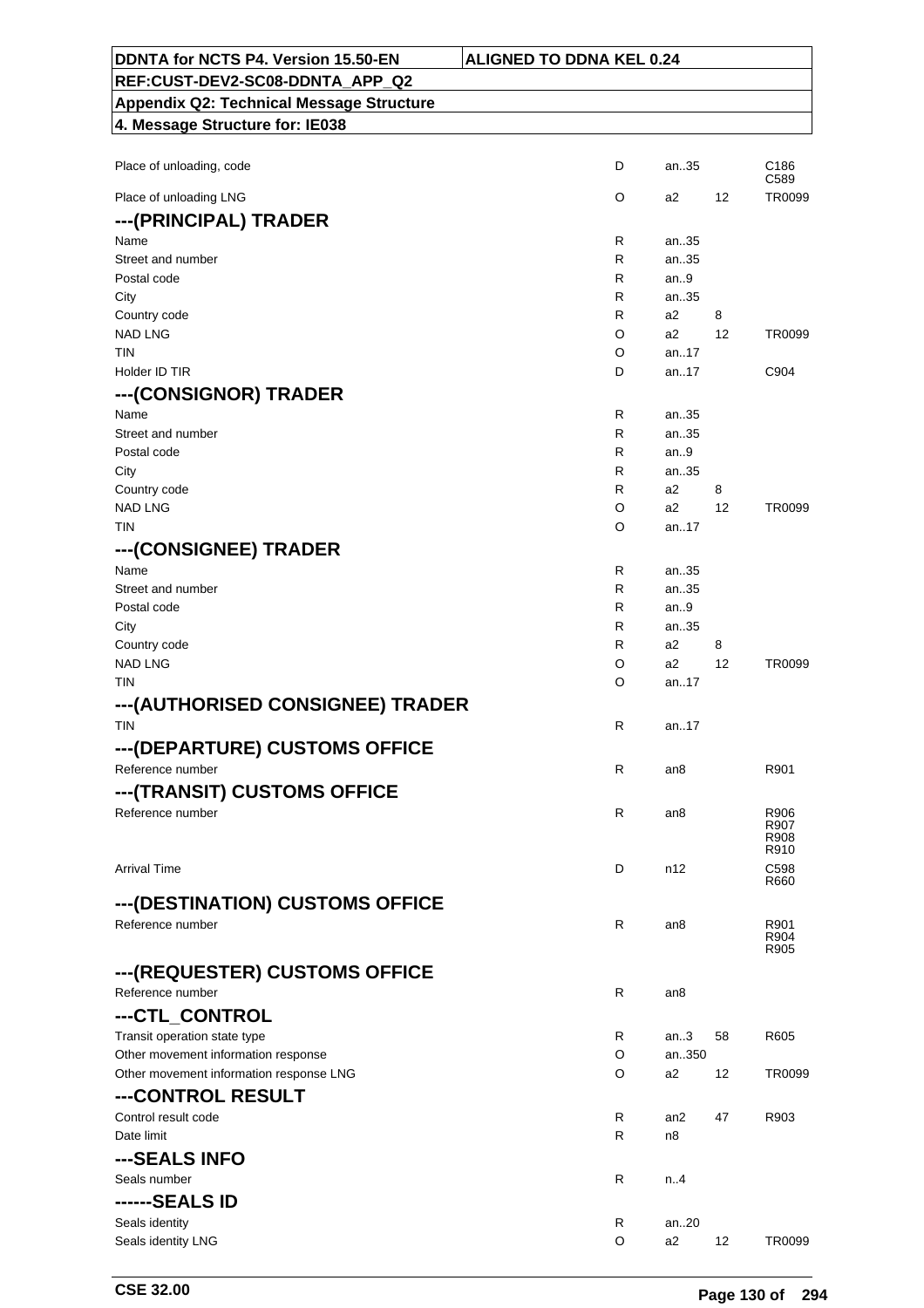**DDNTA for NCTS P4. Version 15.50-EN ALIGNED TO DDNA KEL 0.24**

## **REF:CUST-DEV2-SC08-DDNTA\_APP\_Q2**

**Appendix Q2: Technical Message Structure**

**4. Message Structure for: IE038**

#### **---EN ROUTE EVENT**

| Place                                    | R      | an35                             |         |                          |
|------------------------------------------|--------|----------------------------------|---------|--------------------------|
| Place LNG                                | O      | a <sub>2</sub>                   | 12      | TR0099                   |
| Country code                             | R      | a <sub>2</sub>                   | 9       |                          |
| ------INCIDENT                           |        |                                  |         |                          |
| Incident flag                            | D      | n1                               | 27      | TR9030                   |
| Incident information                     | O      | an350                            |         |                          |
| Incident information LNG                 | O      | a <sub>2</sub>                   | 12      | TR0099                   |
| Endorsement date                         | O      | n8                               |         |                          |
| Endorsement authority                    | O      | an35                             |         |                          |
| <b>Endorsement authority LNG</b>         | O      | a <sub>2</sub>                   | 12      | TR0099                   |
| Endorsement place                        | O      | an35                             |         |                          |
| Endorsement place LNG                    | O      | a <sub>2</sub>                   | 12      | TR0099                   |
| Endorsement country                      | O      | a <sub>2</sub>                   | 9       |                          |
| ------SEALS INFO                         |        |                                  |         |                          |
| Seals number                             | R      | n.4                              |         |                          |
| ---------SEALS ID                        |        |                                  |         |                          |
| Seals identity                           | R      | an20                             |         |                          |
| Seals identity LNG                       | O      | a <sub>2</sub>                   | 12      | <b>TR0099</b>            |
| ------TRANSHIPMENT                       |        |                                  |         |                          |
| New transport means identity             | O      | an27                             |         | R <sub>190</sub>         |
|                                          | O      | a <sub>2</sub>                   | 12      | TR0099                   |
| New transport means identity LNG         | O      | a <sub>2</sub>                   | 8       | R <sub>190</sub>         |
| New transport means nationality          | O      | n8                               |         |                          |
| Endorsement date                         | O      |                                  |         |                          |
| Endorsement authority                    | O      | an35<br>a <sub>2</sub>           | 12      | TR0099                   |
| <b>Endorsement authority LNG</b>         |        |                                  |         |                          |
| Endorsement place                        | O      | an35                             |         |                          |
| Endorsement place LNG                    | O<br>O | a <sub>2</sub><br>a <sub>2</sub> | 12<br>9 | TR0099                   |
| Endorsement country                      |        |                                  |         |                          |
| ---------CONTAINERS                      |        |                                  |         |                          |
| Container number                         | R      | an17                             |         | R <sub>190</sub>         |
| ---GOODS ITEM                            |        |                                  |         |                          |
| Item number                              | R      | n.5                              |         | R <sub>005</sub><br>R007 |
| Commodity code                           | D      | an22                             |         | C015<br>R470<br>TR0102   |
| Type of declaration                      | D      | an.9                             | 31      | C045                     |
| Goods description                        | R      | an280                            |         |                          |
| Goods description LNG                    | O      | a <sub>2</sub>                   | 12      | TR0099                   |
| Gross mass                               | O      | n.11,3                           |         |                          |
| Net mass                                 | O      | n.11,3                           |         |                          |
| Country of dispatch/export code          | D      | a <sub>2</sub>                   | 8       | C <sub>135</sub>         |
| Country of destination code              | D      | a2                               | 8       | C140                     |
| Transport charges/ Method of Payment     | D      | a1                               | 116     | C186<br>C576<br>TR9120   |
| <b>Commercial Reference Number</b>       | D      | an70                             |         | C186<br>C547<br>R876     |
| UN dangerous goods code                  | O      | an4                              | 101     | C186                     |
| ------PREVIOUS ADMINISTRATIVE REFERENCES |        |                                  |         |                          |
| Previous document type                   | R      | an.6                             | 14      | R020                     |
|                                          |        |                                  |         | R079<br>TR0100           |
| Previous document reference              | R      | an35                             |         |                          |
| Previous document reference LNG          | O      | a <sub>2</sub>                   | 12      | TR0099                   |
| Complement of information                | O      | an26                             |         |                          |
| Complement of information LNG            | O      | a2                               | 12      | TR0099                   |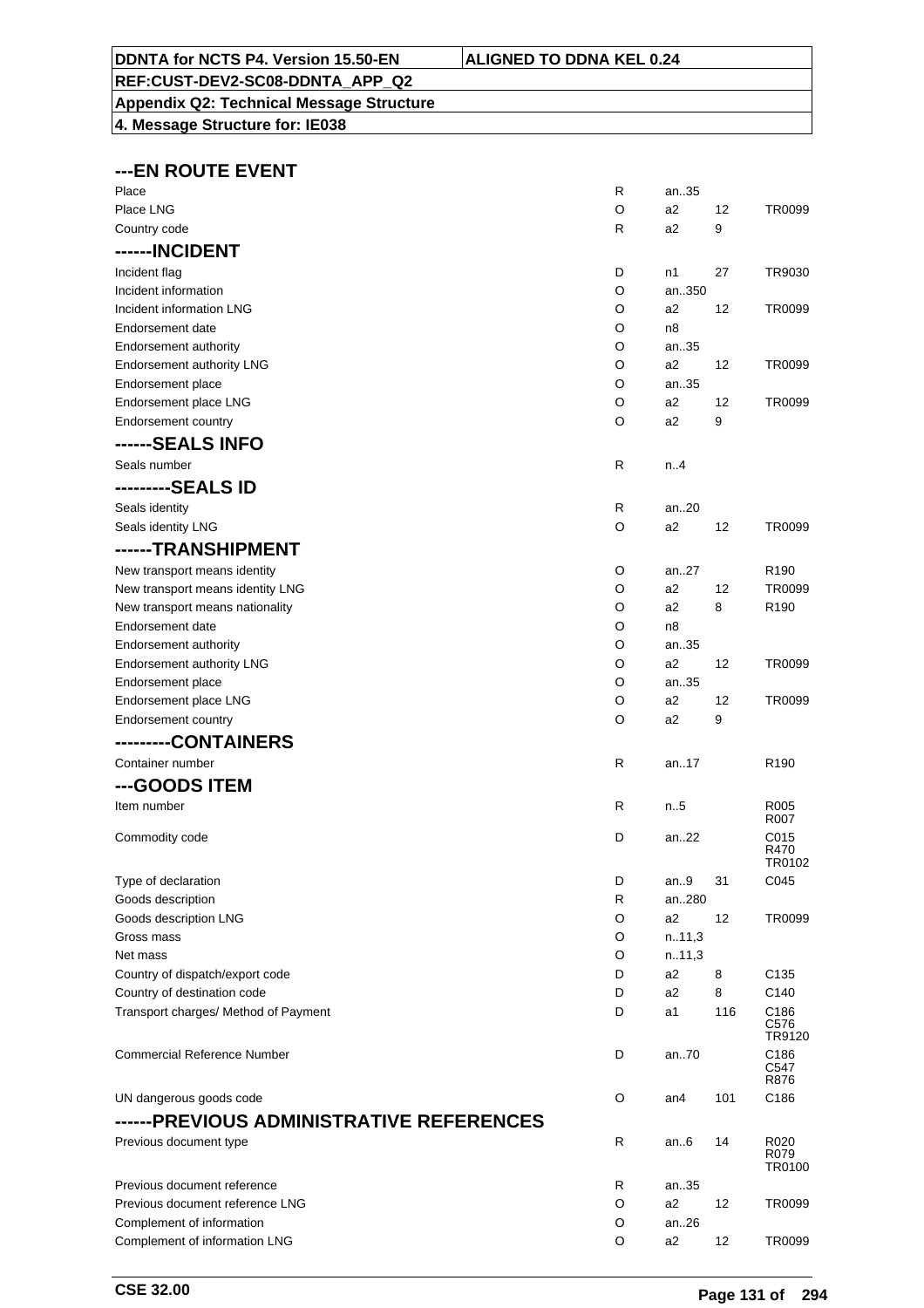| DDNTA for NCTS P4. Version 15.50-EN | <b>ALIGNED TO DDNA KEL 0.24</b> |
|-------------------------------------|---------------------------------|
|                                     |                                 |

**Appendix Q2: Technical Message Structure**

**4. Message Structure for: IE038**

#### **------PRODUCED DOCUMENTS/CERTIFICATES**

| Document type                     | R      | an4              | 13 | C901<br>R079<br>TR0103 |
|-----------------------------------|--------|------------------|----|------------------------|
| Document reference                | D      | an35             |    | C902<br>TR0015         |
| Document reference LNG            | O      | a2               | 12 | TR0099                 |
| Complement of information         | O      | an26             |    |                        |
| Complement of information LNG     | O      | a2               | 12 | TR0099                 |
| ------SPECIAL MENTIONS            |        |                  |    |                        |
| Additional information coded      | R      | an5              | 39 | R080<br>TR0101         |
| Export from EC                    | D      | n1               | 27 | C075<br>R075           |
| Export from country               | D      | a2               | 63 | C075<br>R075           |
| ------(CONSIGNOR) TRADER          |        |                  |    |                        |
| Name                              | R      | an35             |    |                        |
| Street and number                 | R      | an35             |    |                        |
| Postal code                       | R      | an.9             |    |                        |
| City                              | R      | an35             |    |                        |
| Country code                      | R      | a2               | 8  |                        |
| <b>NAD LNG</b>                    | O      | a2               | 12 | TR0099                 |
| <b>TIN</b>                        | O      | an17             |    |                        |
| ------(CONSIGNEE) TRADER          |        |                  |    |                        |
| Name                              | R      | an.35            |    |                        |
| Street and number                 | R      | an35             |    |                        |
| Postal code                       | R      | an.9             |    |                        |
| City                              | R      | an35             |    |                        |
| Country code                      | R      | a2               | 8  |                        |
| <b>NAD LNG</b>                    | O      | a2               | 12 | TR0099                 |
| TIN                               | O      | an17             |    |                        |
| ------CONTAINERS                  |        |                  |    |                        |
| Container number                  | R      | an17             |    |                        |
| ------PACKAGES                    |        |                  |    |                        |
| Marks & numbers of packages       | D      | an42             |    | C060                   |
| Marks & numbers of packages LNG   | O      | a2               | 12 | TR0099                 |
| Kind of packages                  | R      | an.3             | 17 |                        |
| Number of packages                | D      | n.5              |    | C060<br>R021           |
| Number of pieces                  | D      | n.5              |    | TR0022<br>C060         |
| ------SGI CODES                   |        |                  |    |                        |
| Sensitive goods code              | O      | n <sub>1</sub> 2 | 64 | R <sub>156</sub>       |
| Sensitive quantity                | R      | n.11,3           |    |                        |
| ------(CONSIGNOR-SECURITY) TRADER |        |                  |    |                        |
|                                   |        |                  |    |                        |
| Name<br>Street and number         | R<br>R | an35<br>an35     |    |                        |
| Postal code                       | R      | an.9             |    |                        |
| City                              | R      | an35             |    |                        |
| Country code                      | R      | a2               | 8  |                        |
| <b>NAD LNG</b>                    | O      | a2               | 12 | TR0099                 |
| TIN                               | D      | an17             |    | C <sub>572</sub>       |
| ------(CONSIGNEE-SECURITY) TRADER |        |                  |    |                        |
| Name                              | R      | an35             |    |                        |
| Street and number                 | R      | an35             |    |                        |
| Postal code                       | R      | an.9             |    |                        |
| City                              | R      | an35             |    |                        |
| Country code                      | R      | a2               | 8  |                        |
|                                   |        |                  |    |                        |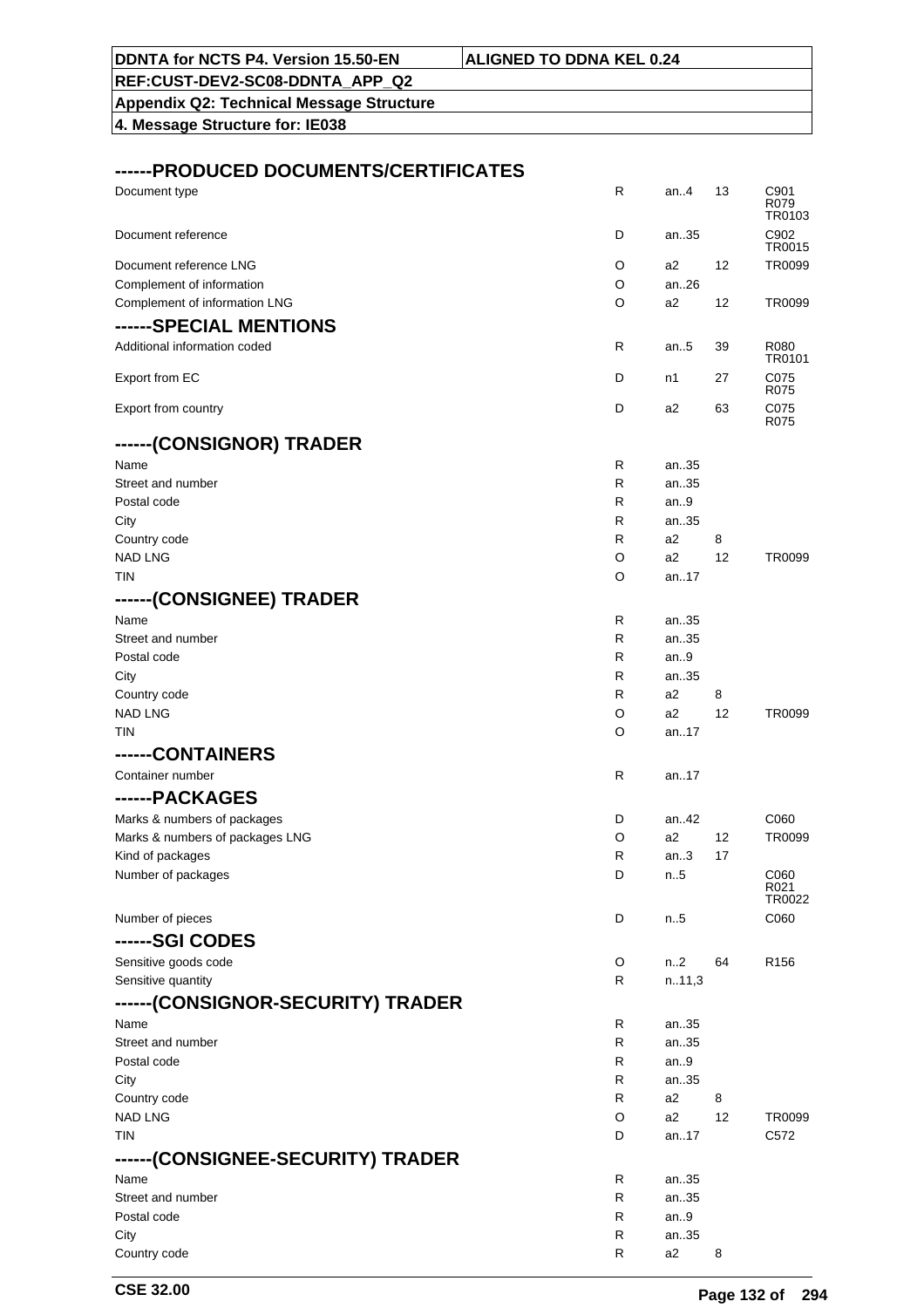| DDNTA for NCTS P4. Version 15.50-EN             | <b>ALIGNED TO DDNA KEL 0.24</b> |                |    |               |
|-------------------------------------------------|---------------------------------|----------------|----|---------------|
| REF:CUST-DEV2-SC08-DDNTA APP Q2                 |                                 |                |    |               |
| <b>Appendix Q2: Technical Message Structure</b> |                                 |                |    |               |
| 4. Message Structure for: IE038                 |                                 |                |    |               |
|                                                 |                                 |                |    |               |
| <b>NAD LNG</b>                                  | O                               | a2             | 12 | TR0099        |
| <b>TIN</b>                                      | D                               | an17           |    | C596          |
| ---ITINERARY                                    |                                 |                |    |               |
| Country of routing code                         | R                               | a2             | 8  |               |
| ---RISK ANALYSIS                                |                                 |                |    |               |
| Item Number involved                            | O                               | n.5            |    | R824          |
|                                                 |                                 |                |    | R875          |
| Risk Analysis result code                       | R                               | an.5           |    | TR9175        |
| Risk Analysis text                              | O                               | an350          |    |               |
| <b>Risk Analysis LNG</b>                        | O                               | a2             | 12 | <b>TR0099</b> |
| ---(CARRIER) TRADER                             |                                 |                |    |               |
| Name                                            | R                               | an35           |    |               |
| Street and number                               | R.                              | an35           |    |               |
| Postal code                                     | R                               | an.9           |    |               |
| City                                            | R                               | an35           |    |               |
| Country code                                    | R                               | a <sub>2</sub> | 8  |               |
| <b>NAD LNG</b>                                  | O                               | a2             | 12 | <b>TR0099</b> |
| <b>TIN</b>                                      | O                               | an17           |    |               |
| ---(CONSIGNOR-SECURITY) TRADER                  |                                 |                |    |               |
| Name                                            | R                               | an35           |    |               |
| Street and number                               | R                               | an35           |    |               |
| Postal code                                     | R                               | an.9           |    |               |
| City                                            | R                               | an35           |    |               |
| Country code                                    | R                               | a2             | 8  |               |
| <b>NAD LNG</b>                                  | O                               | a <sub>2</sub> | 12 | <b>TR0099</b> |
| <b>TIN</b>                                      | D                               | an17           |    | C572          |
| ---(CONSIGNEE-SECURITY) TRADER                  |                                 |                |    |               |
| Name                                            | R                               | an35           |    |               |
| Street and number                               | R.                              | an35           |    |               |
| Postal code                                     | R                               | an9            |    |               |
| City                                            | R                               | an35           |    |               |
| Country code                                    | R                               | a2             | 8  |               |
| <b>NAD LNG</b>                                  | O                               | a2             | 12 | TR0099        |
| <b>TIN</b>                                      | D                               | an17           |    | C596          |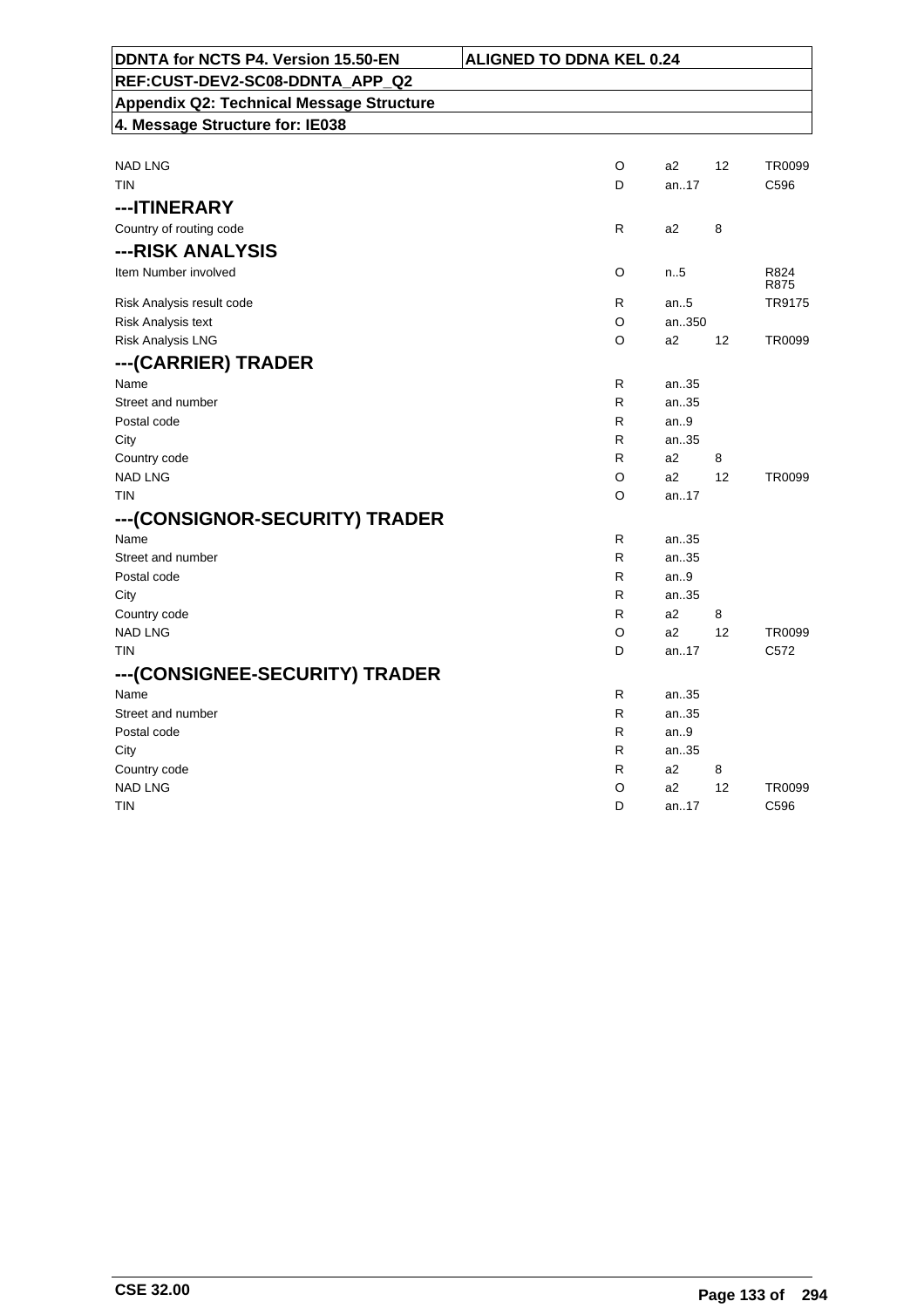**Appendix Q2: Technical Message Structure**

**4. Message Structure for: IE043**

| <b>IE043</b>             | (CC043A)                                 | <b>UNLOADING PERMISSION</b> | (E ULD PER) |         |                   |
|--------------------------|------------------------------------------|-----------------------------|-------------|---------|-------------------|
|                          |                                          |                             |             |         |                   |
| <b>MESSAGE</b>           |                                          |                             | 1x          | R       | R <sub>195</sub>  |
| ---HEADER                |                                          |                             | 1x          | R       |                   |
| ---(PRINCIPAL) TRADER    |                                          |                             | 1x          | D       | C <sub>027</sub>  |
| --- (CONSIGNOR) TRADER   |                                          |                             | 1x          | D       | C026 R010         |
| --- (CONSIGNEE) TRADER   |                                          |                             | 1x          | D       | C001 C026<br>R011 |
| --- (DESTINATION) TRADER |                                          |                             | 1x          | R       |                   |
|                          | --- (DEPARTURE) CUSTOMS OFFICE           |                             | 1x          | D       | C027              |
|                          | --- (PRESENTATION OFFICE) CUSTOMS OFFICE |                             | 1x          | R       |                   |
| ---CTL_CONTROL           |                                          |                             | 1x          | $\circ$ |                   |
| --- SEALS INFO           |                                          |                             | 1x          | D       | C026              |
| ------SEALS ID           |                                          |                             | 99x         | R       |                   |
| ---GOODS ITEM            |                                          |                             | 999x        | D       | C027              |
|                          | ------PRODUCED DOCUMENTS/CERTIFICATES    |                             | 99x         | O       |                   |
| ------SPECIAL MENTIONS   |                                          |                             | 99x         | O       |                   |
| ------(CONSIGNOR) TRADER |                                          |                             | 1x          | O       | R010              |
| ------(CONSIGNEE) TRADER |                                          |                             | 1x          | D       | C002 R011         |
| -----CONTAINERS          |                                          |                             | 99x         | D       | C <sub>055</sub>  |
| ------PACKAGES           |                                          |                             | 99x         | R       |                   |
| -----SGI CODES           |                                          |                             | 9x          | O       | R <sub>155</sub>  |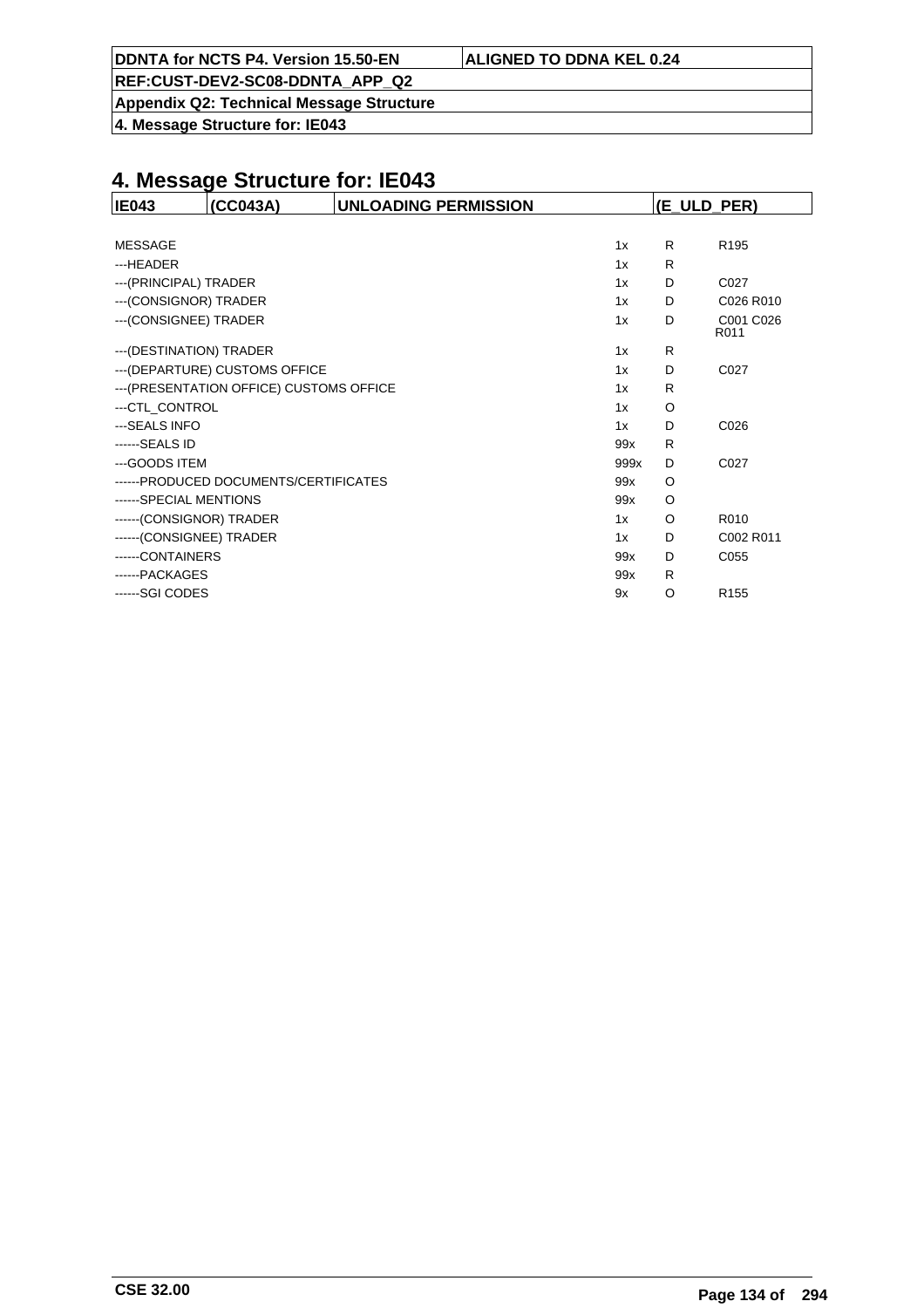**Appendix Q2: Technical Message Structure 4. Message Structure for: IE043**

| Syntax identifier                                       | R | a4              | 21 |                |
|---------------------------------------------------------|---|-----------------|----|----------------|
| Syntax version number                                   | R | n1              | 22 |                |
| Message sender                                          | R | an35            |    |                |
| Sender identification code qualifier                    | O | an4             |    |                |
| Message recipient                                       | R | an35            |    |                |
| Recipient identification code qualifier                 | O | an.4            |    |                |
| Date of preparation                                     | R | n6              |    |                |
| Time of preparation                                     | R | n4              |    |                |
| Interchange control reference                           | R | an14            |    |                |
| Recipient's reference/password                          | O | an14            |    |                |
| Recipient's reference/password qualifier                | O | an <sub>2</sub> |    |                |
| Application reference                                   | O | an14            |    |                |
| Priority                                                | O | a1              |    |                |
| Acknowledgement request                                 | O | n1              | 27 |                |
| Communications agreement id                             | O | an35            |    |                |
| <b>Test indicator</b>                                   | O | n1              | 27 | TR9085         |
| Message identification                                  | R | an14            |    |                |
| Message type                                            | R | an6             | 60 |                |
| Common access reference                                 | O | an35            |    |                |
| Message sequence number                                 | O | n2              |    |                |
| First and last transfer                                 | O | a1              | 28 |                |
| ---HEADER                                               |   |                 |    |                |
| Document/reference number                               | R | an21            |    |                |
| Type of declaration                                     | D | an.9            | 31 | C027           |
| Country of destination code                             | D | a2              | 8  | C026           |
|                                                         |   |                 |    | C140           |
| Country of dispatch/export code                         | D | a2              | 8  | C026<br>C135   |
| Identity of means of transport at departure (exp/trans) | D | an27            |    | C026           |
|                                                         |   |                 |    | TR0035         |
|                                                         |   |                 |    | TR9090         |
| Identity of means of transport at departure LNG         | O | a2              | 12 | TR0099         |
| Nationality of means of transport at departure          | D | a2              | 8  | C026<br>TR0035 |
|                                                         |   |                 |    | TR9095         |
| Containerised indicator                                 | D | n1              | 27 | C027           |
|                                                         |   |                 |    | R230           |
| Acceptance date                                         | D | n8              |    | C027           |
| Total number of items                                   | D | n.5             |    | C027           |
| Total number of packages                                | D | n7              |    | C027           |
| Total gross mass                                        | D | n.11,3          |    | C027           |
| ---(PRINCIPAL) TRADER                                   |   |                 |    |                |
| Name                                                    | R | an35            |    |                |
| Street and number                                       | R | an35            |    |                |
| Postal code                                             | R | an9             |    |                |
| City                                                    | R | an35            |    |                |
| Country code                                            | R | a2              | 8  |                |
| <b>NAD LNG</b>                                          | O | a2              | 12 | TR0099         |
| TIN                                                     | O | an17            |    | R012           |
| Holder ID TIR                                           | D | an17            |    | C904           |
| ---(CONSIGNOR) TRADER                                   |   |                 |    |                |
| Name                                                    | R | an35            |    |                |
| Street and number                                       | R | an35            |    |                |
| Postal code                                             | R | an $9$          |    |                |
| City                                                    | R | an35            |    |                |
| Country code                                            | R | a2              | 8  |                |
| <b>NAD LNG</b>                                          | O | a2              | 12 | TR0099         |
| TIN                                                     | O | an17            |    | R012           |
| ---(CONSIGNEE) TRADER                                   |   |                 |    |                |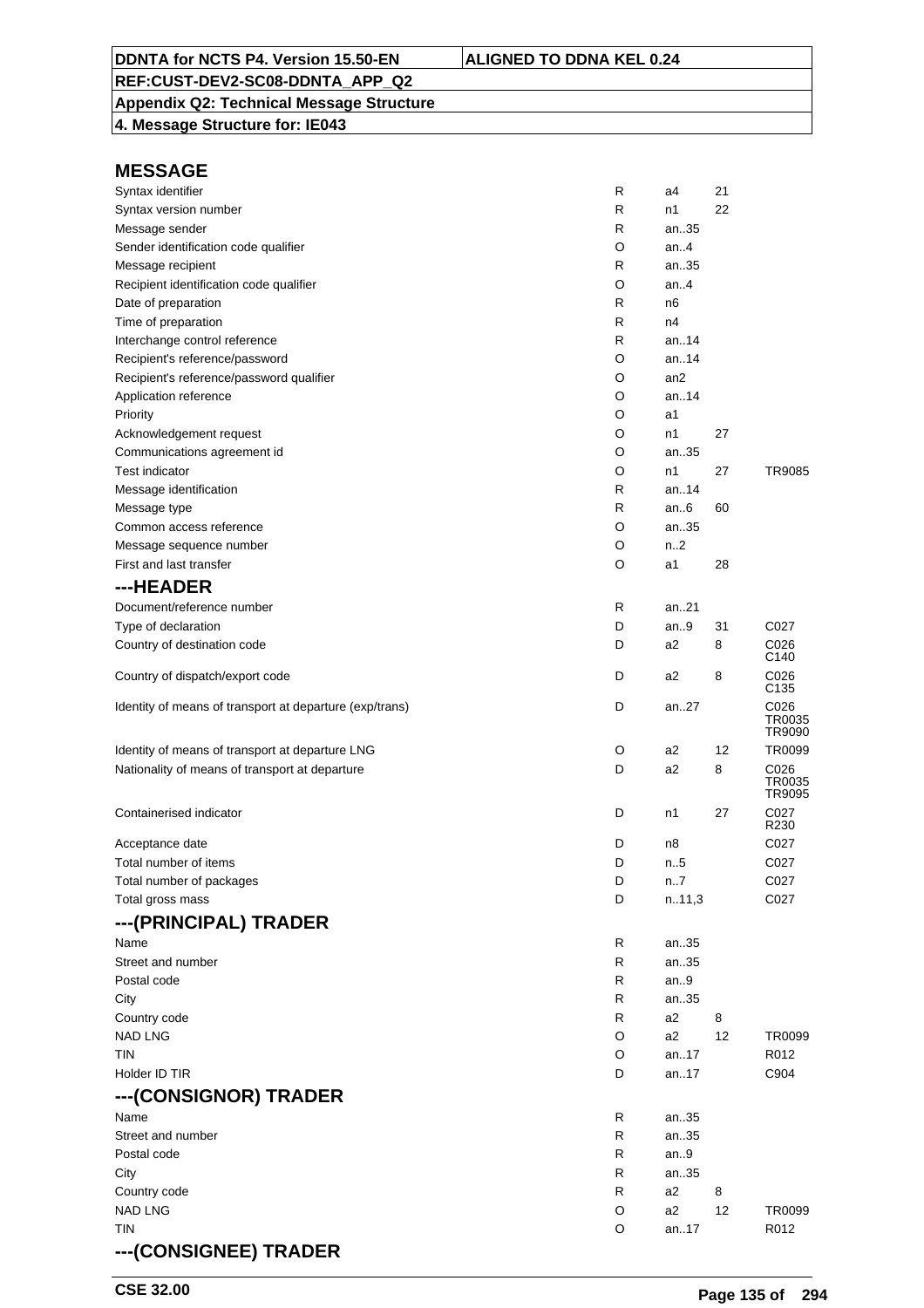| DDNTA for NCTS P4. Version 15.50-EN             | <b>ALIGNED TO DDNA KEL 0.24</b> |        |    |                          |
|-------------------------------------------------|---------------------------------|--------|----|--------------------------|
| REF:CUST-DEV2-SC08-DDNTA_APP_Q2                 |                                 |        |    |                          |
| <b>Appendix Q2: Technical Message Structure</b> |                                 |        |    |                          |
| 4. Message Structure for: IE043                 |                                 |        |    |                          |
|                                                 |                                 |        |    |                          |
| Name                                            | R                               | an35   |    |                          |
| Street and number                               | R                               | an35   |    |                          |
| Postal code                                     | R                               | an.9   |    |                          |
| City                                            | R                               | an35   |    |                          |
| Country code                                    | R                               | a2     | 8  |                          |
| <b>NAD LNG</b>                                  | O                               | a2     | 12 | TR0099                   |
| TIN                                             | O                               | an17   |    | R012                     |
| ---(DESTINATION) TRADER                         |                                 |        |    |                          |
| Name                                            | D                               | an35   |    | C <sub>160</sub>         |
| Street and number                               | D                               | an35   |    | C160                     |
| Postal code                                     | D                               | an.9   |    | C <sub>160</sub>         |
| City                                            | D                               | an35   |    | C <sub>160</sub>         |
| Country code                                    | D                               | a2     | 8  | C160                     |
| <b>NAD LNG</b>                                  | O                               | a2     | 12 | TR0099                   |
| <b>TIN</b>                                      | O                               | an17   |    | R012                     |
| --- (DEPARTURE) CUSTOMS OFFICE                  |                                 |        |    |                          |
| Reference number                                | R                               | an8    |    |                          |
|                                                 |                                 |        |    |                          |
| ---(PRESENTATION OFFICE) CUSTOMS OFFICE         |                                 |        |    |                          |
| Reference number                                | R                               | an8    |    |                          |
| ---CTL_CONTROL                                  |                                 |        |    |                          |
| Continue unloading                              | R                               | n1     |    | R510                     |
| ---SEALS INFO                                   |                                 |        |    |                          |
| Seals number                                    | R                               | n.4    |    |                          |
| ------SEALS ID                                  |                                 |        |    |                          |
| Seals identity                                  | R                               | an20   |    |                          |
| Seals identity LNG                              | O                               | a2     | 12 | TR0099                   |
|                                                 |                                 |        |    |                          |
| ---GOODS ITEM                                   |                                 |        |    |                          |
| Item number                                     | R                               | n.5    |    | R <sub>005</sub><br>R007 |
| Commodity code                                  | D                               | an22   |    | C015                     |
|                                                 |                                 |        |    | R060                     |
| Type of declaration                             | D                               | an.9   | 31 | C045                     |
| Goods description                               | R                               | an280  |    |                          |
| Goods description LNG                           | O                               | a2     | 12 | TR0099                   |
| Gross mass                                      | O                               | n.11,3 |    |                          |
| Net mass                                        | O                               | n.11,3 |    |                          |
| Country of dispatch/export code                 | D                               | a2     | 8  | C <sub>135</sub>         |
| Country of destination code                     | D                               | a2     | 8  | C140                     |
| ------PRODUCED DOCUMENTS/CERTIFICATES           |                                 |        |    |                          |
| Document type                                   | R                               | an4    | 13 | TR0103                   |
| Document reference                              | O                               | an35   |    |                          |
| Document reference LNG                          | O                               | a2     | 12 | TR0099                   |
| Complement of information                       | O                               | an26   |    |                          |
| Complement of information LNG                   | O                               | a2     | 12 | TR0099                   |
| ------SPECIAL MENTIONS                          |                                 |        |    |                          |
| Additional information coded                    | $\mathsf R$                     | an5    | 39 | TR0101                   |
| Export from EC                                  | D                               | n1     | 27 | C075                     |
|                                                 | D                               | a2     |    | R075                     |
| Export from country                             |                                 |        | 63 | C075<br>R075             |
| ------(CONSIGNOR) TRADER                        |                                 |        |    |                          |
| Name                                            | R                               | an35   |    |                          |
| Street and number                               | R                               | an35   |    |                          |
| Postal code                                     | R                               | an.9   |    |                          |
| City                                            | R                               | an35   |    |                          |
| Country code                                    | R                               | a2     | 8  |                          |
| <b>NAD LNG</b>                                  | O                               | a2     | 12 | TR0099                   |

 $\overline{\phantom{a}}$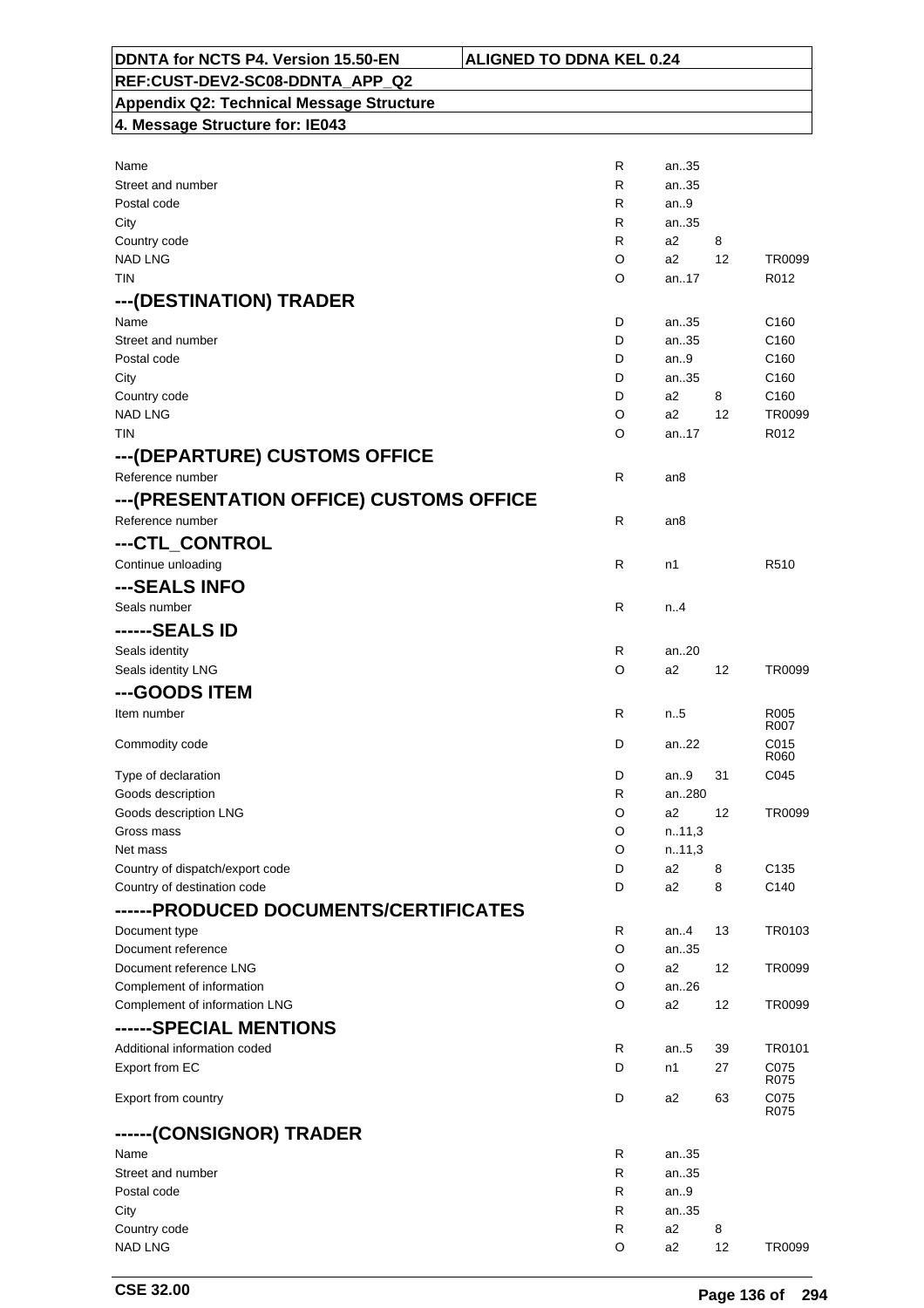| DDNTA for NCTS P4. Version 15.50-EN      | <b>ALIGNED TO DDNA KEL 0.24</b> |
|------------------------------------------|---------------------------------|
| <b>REF:CUST-DEV2-SC08-DDNTA APP Q2</b>   |                                 |
| Appendix Q2: Technical Message Structure |                                 |
| 4. Message Structure for: IE043          |                                 |
|                                          |                                 |

| TIN                             | O            | an17           |    | R012             |
|---------------------------------|--------------|----------------|----|------------------|
| ------(CONSIGNEE) TRADER        |              |                |    |                  |
| Name                            | $\mathsf{R}$ | an35           |    |                  |
| Street and number               | $\mathsf{R}$ | an35           |    |                  |
| Postal code                     | R            | an.9           |    |                  |
| City                            | R            | an35           |    |                  |
| Country code                    | R            | a2             | 8  |                  |
| <b>NAD LNG</b>                  | O            | a2             | 12 | <b>TR0099</b>    |
| <b>TIN</b>                      | O            | an17           |    | R012             |
| -CONTAINERS                     |              |                |    |                  |
| Container number                | $\mathsf{R}$ | an17           |    |                  |
| ------PACKAGES                  |              |                |    |                  |
| Marks & numbers of packages     | D            | an.42          |    | C060             |
| Marks & numbers of packages LNG | O            | a2             | 12 | <b>TR0099</b>    |
| Kind of packages                | $\mathsf{R}$ | an.3           | 17 |                  |
| Number of packages              | D            | n.5            |    | C060<br>R021     |
| Number of pieces                | D            | n.5            |    | C060             |
| ------SGI CODES                 |              |                |    |                  |
| Sensitive goods code            | O            | n <sub>2</sub> | 64 | R <sub>156</sub> |
| Sensitive quantity              | $\mathsf{R}$ | n.11,3         |    |                  |
|                                 |              |                |    |                  |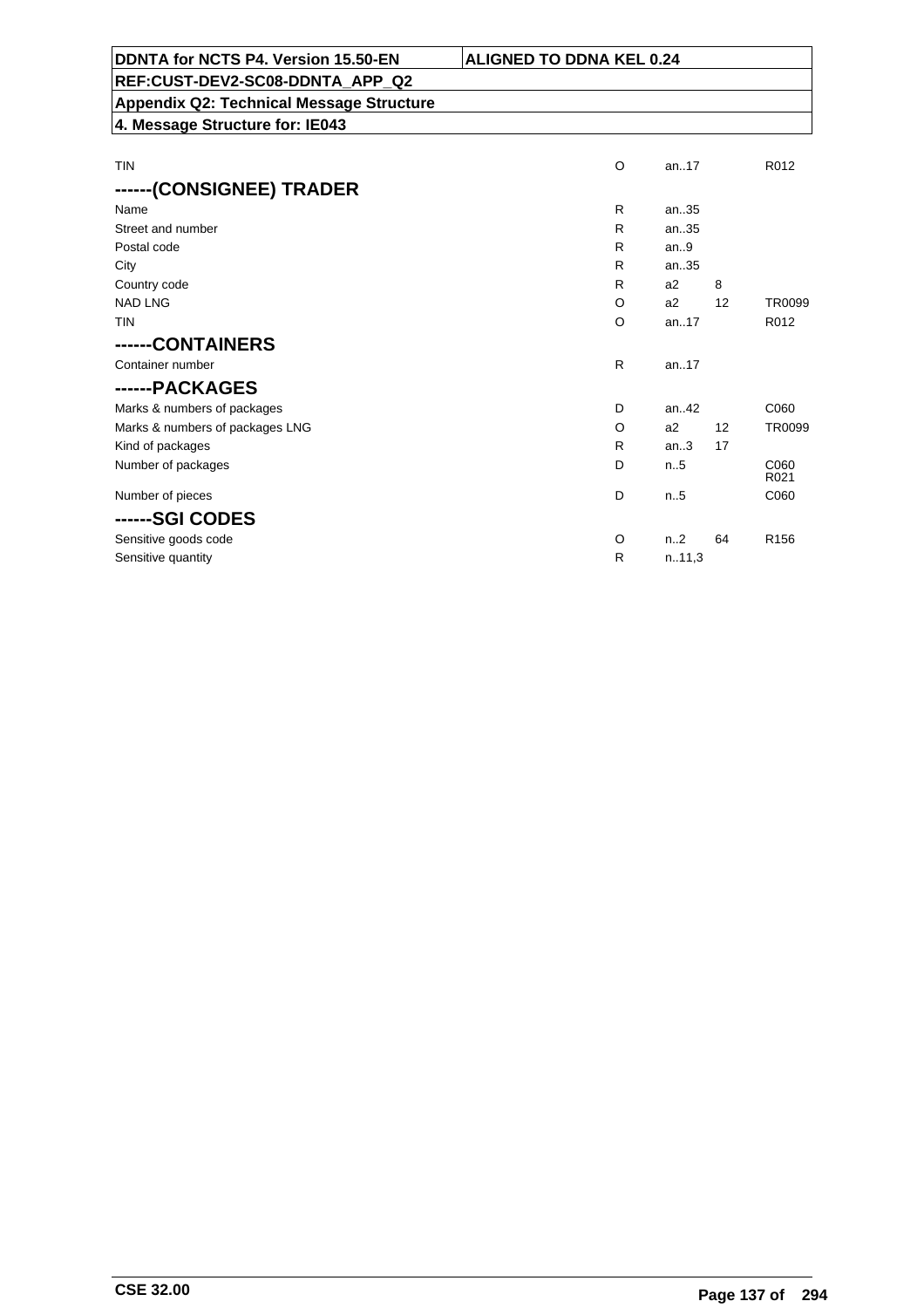**Appendix Q2: Technical Message Structure**

**4. Message Structure for: IE044**

| <b>IE044</b>             | (CC044A)                                 | <b>UNLOADING REMARKS</b> |       | $ E$ ULD REM) |                                     |
|--------------------------|------------------------------------------|--------------------------|-------|---------------|-------------------------------------|
|                          |                                          |                          |       |               |                                     |
| <b>MESSAGE</b>           |                                          |                          | 1x    | R             |                                     |
| ---HEADER                |                                          |                          | 1x    | R             |                                     |
| --- (DESTINATION) TRADER |                                          |                          | 1x    | R             |                                     |
|                          | --- (PRESENTATION OFFICE) CUSTOMS OFFICE |                          | 1x    | R             |                                     |
| ---UNLOADING REMARK      |                                          |                          | 1x    | R             |                                     |
| ---RESULTS OF CONTROL    |                                          |                          | 9x    | D             | C <sub>210</sub>                    |
| ---SEALS INFO            |                                          |                          | 1x    | D             | C <sub>200</sub>                    |
| ------SEALS ID           |                                          |                          | 99x   | D             | R <sub>206</sub>                    |
| ---GOODS ITEM            |                                          |                          | 9999x | D             | C210 TR0007<br>TR0011               |
|                          | ------PRODUCED DOCUMENTS/CERTIFICATES    |                          | 99x   | O             | <b>TR0008</b>                       |
| ------RESULTS OF CONTROL |                                          |                          | 199x  | D             | C210 TR0012<br>TR0013 TR0014        |
| ------CONTAINERS         |                                          |                          | 99x   | $\circ$       | TR0008                              |
| ------PACKAGES           |                                          |                          | 99x   | D             | <b>TR0008</b>                       |
| ------SGI CODES          |                                          |                          | 9x    | O             | R <sub>155</sub> TR <sub>0008</sub> |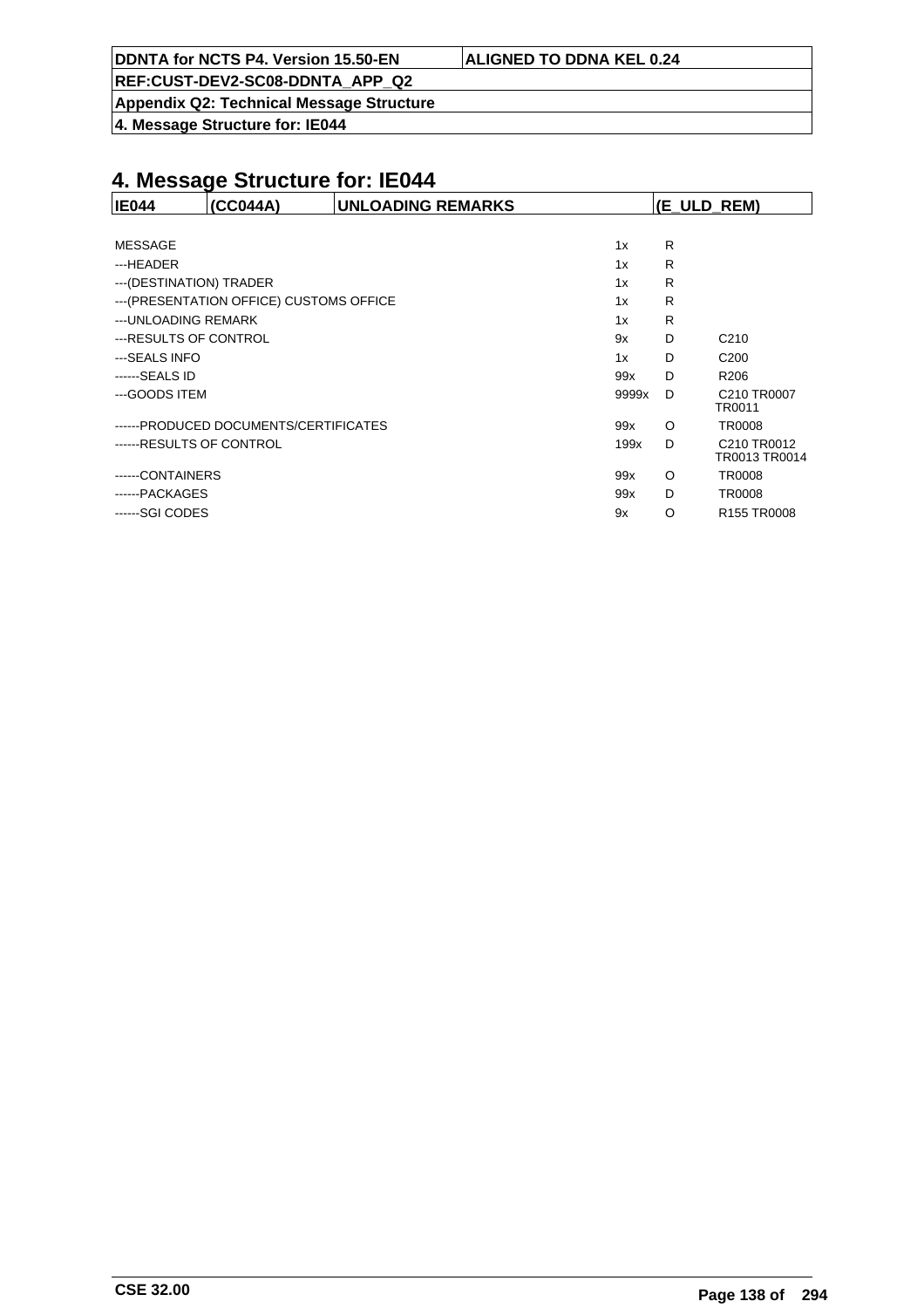**Appendix Q2: Technical Message Structure 4. Message Structure for: IE044**

| Syntax identifier                                       | R | a4              | 21 |                          |
|---------------------------------------------------------|---|-----------------|----|--------------------------|
| Syntax version number                                   | R | n1              | 22 |                          |
| Message sender                                          | R | an35            |    |                          |
| Sender identification code qualifier                    | O | an4             |    |                          |
| Message recipient                                       | R | an35            |    |                          |
| Recipient identification code qualifier                 | O | an4             |    |                          |
| Date of preparation                                     | R | n6              |    |                          |
| Time of preparation                                     | R | n4              |    |                          |
| Interchange control reference                           | R | an14            |    |                          |
| Recipient's reference/password                          | O | an14            |    |                          |
| Recipient's reference/password qualifier                | O | an <sub>2</sub> |    |                          |
| Application reference                                   | O | an14            |    |                          |
| Priority                                                | O | a1              |    |                          |
| Acknowledgement request                                 | O | n1              | 27 |                          |
| Communications agreement id                             | O | an35            |    |                          |
| <b>Test indicator</b>                                   | O | n1              | 27 | TR9085                   |
| Message identification                                  | R | an14            |    |                          |
| Message type                                            | R | an $6$          | 60 |                          |
| Common access reference                                 | O | an35            |    |                          |
| Message sequence number                                 | O | n2              |    |                          |
| First and last transfer                                 | O | a1              | 28 |                          |
| ---HEADER                                               |   |                 |    |                          |
| Document/reference number                               | R | an21            |    |                          |
| Identity of means of transport at departure (exp/trans) | D | an.27           |    | TR0002                   |
| Identity of means of transport at departure LNG         | O | a2              | 12 | TR0099                   |
| Nationality of means of transport at departure          | D | a2              | 8  | TR0002                   |
| Total number of items                                   | R | $n_{.}.5$       |    |                          |
| Total number of packages                                | D | n7              |    | TR0002                   |
| Total gross mass                                        | R | n.11,3          |    |                          |
| ---(DESTINATION) TRADER                                 |   |                 |    |                          |
| Name                                                    | D | an35            |    | C <sub>160</sub>         |
| Street and number                                       | D | an35            |    | C <sub>160</sub>         |
| Postal code                                             | D | an9             |    | C <sub>160</sub>         |
| City                                                    | D | an35            |    | C <sub>160</sub>         |
| Country code                                            | D | a2              | 8  | C <sub>160</sub>         |
| NAD LNG                                                 | O | a2              | 12 | TR0099                   |
| tin                                                     | D | an17            |    | C <sub>113</sub>         |
| --- (PRESENTATION OFFICE) CUSTOMS OFFICE                |   |                 |    |                          |
| Reference number                                        | R | an8             |    |                          |
|                                                         |   |                 |    |                          |
| ---UNLOADING REMARK                                     |   |                 |    |                          |
| State of seals ok                                       | O | n1              | 27 | R <sub>200</sub><br>R340 |
| Unloading remark                                        | O | an350           |    |                          |
| Unloading remark LNG                                    | O | a2              | 12 | TR0099                   |
| Conform                                                 | R | n1              |    | R <sub>205</sub>         |
| Unloading completion                                    | R | n1              | 27 | R186                     |
| Unloading date                                          | R | n8              |    |                          |
| ---RESULTS OF CONTROL                                   |   |                 |    |                          |
|                                                         | O | an140           |    | <b>TR0006</b>            |
| Description<br><b>Description LNG</b>                   | O | a2              | 12 | TR0099                   |
| Control indicator                                       | R | an2             | 41 | TR0003                   |
| Pointer to the attribute                                | D | an35            |    | <b>TR0005</b>            |
| Corrected value                                         | D | an27            |    | R <sub>150</sub>         |
|                                                         |   |                 |    | TR0005                   |
| ---SEALS INFO                                           |   |                 |    |                          |
| Seals number                                            | R | n.4             |    |                          |
|                                                         |   |                 |    |                          |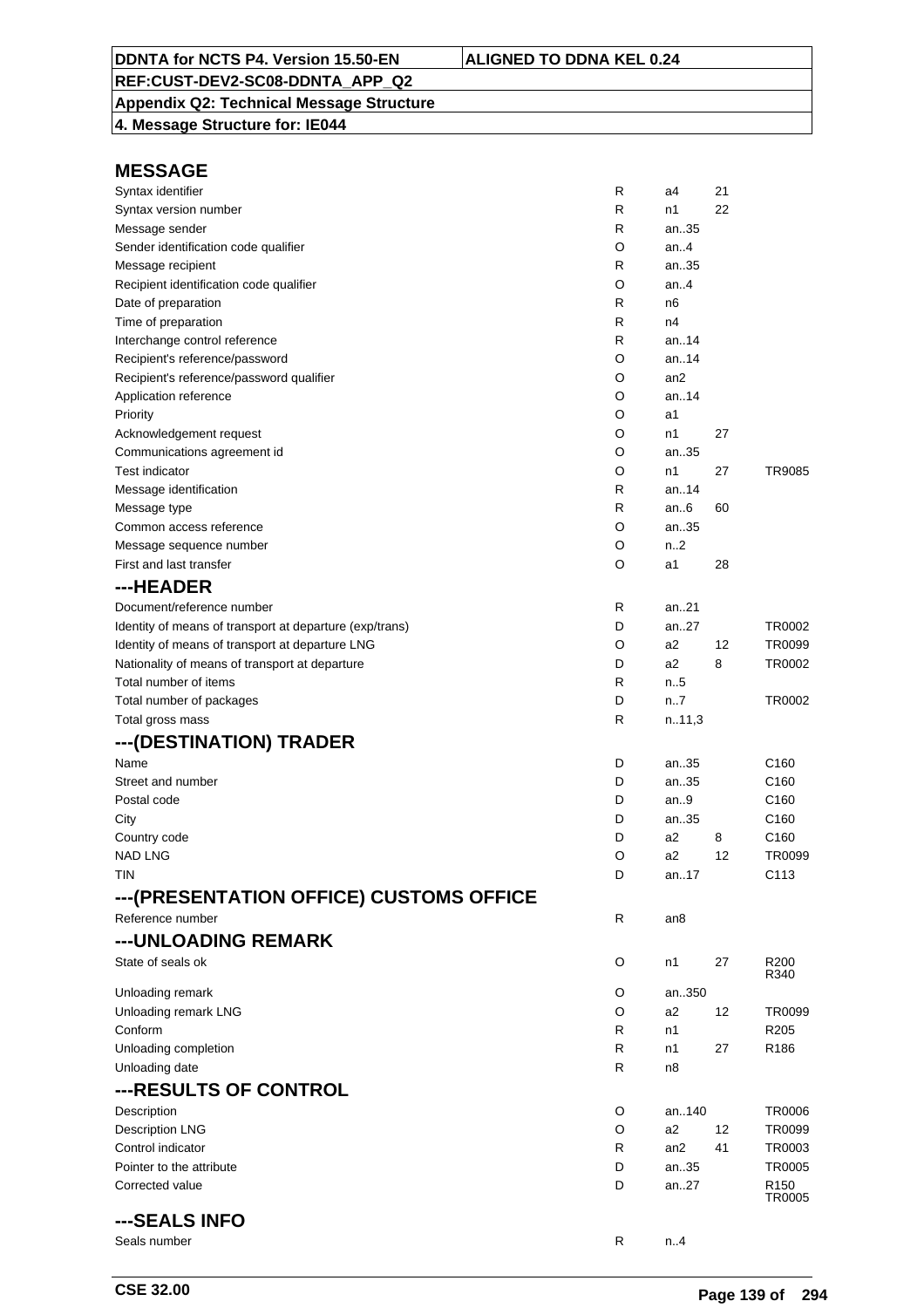# **Appendix Q2: Technical Message Structure**

| ------SEALS ID                        |              |                |    |                            |
|---------------------------------------|--------------|----------------|----|----------------------------|
| Seals identity                        | R            | an20           |    |                            |
| Seals identity LNG                    | O            | a2             | 12 | TR0099                     |
| ---GOODS ITEM                         |              |                |    |                            |
| Item number                           | R            | n.5            |    | TR0019                     |
| Commodity code                        | D            | an22           |    | C015<br>R060               |
| Goods description                     | O            | an280          |    |                            |
| Goods description LNG                 | O            | a2             | 12 | TR0099                     |
| Gross mass                            | O            | n.11,3         |    |                            |
| Net mass                              | O            | n.11,3         |    |                            |
| ------PRODUCED DOCUMENTS/CERTIFICATES |              |                |    |                            |
| Document type                         | R            | an.4           | 13 | TR0103                     |
| Document reference                    | D            | an35           |    | C902                       |
| Document reference LNG                | O            | a2             | 12 | TR0099                     |
| Complement of information             | O            | an26           |    |                            |
| Complement of information LNG         | O            | a2             | 12 | <b>TR0099</b>              |
| ------RESULTS OF CONTROL              |              |                |    |                            |
| Description                           | O            | an140          |    | <b>TR0009</b>              |
| <b>Description LNG</b>                | O            | a2             | 12 | <b>TR0099</b>              |
| Control indicator                     | R.           | an2            | 41 | TR0003                     |
| Pointer to the attribute              | O            | an35           |    | TR0010<br>TR0014<br>TR0018 |
| ------CONTAINERS                      |              |                |    |                            |
| Container number                      | R            | an17           |    |                            |
| ------PACKAGES                        |              |                |    |                            |
| Marks & numbers of packages           | D            | an.42          |    | C060                       |
| Marks & numbers of packages LNG       | O            | a2             | 12 | <b>TR0099</b>              |
| Kind of packages                      | R            | an.3           | 17 |                            |
| Number of packages                    | D            | n.5            |    | C060<br>R021               |
| Number of pieces                      | D            | n.5            |    | C060                       |
| ------SGI CODES                       |              |                |    |                            |
| Sensitive goods code                  | O            | n <sub>2</sub> | 64 | R <sub>156</sub>           |
| Sensitive quantity                    | $\mathsf{R}$ | n.11,3         |    |                            |
|                                       |              |                |    |                            |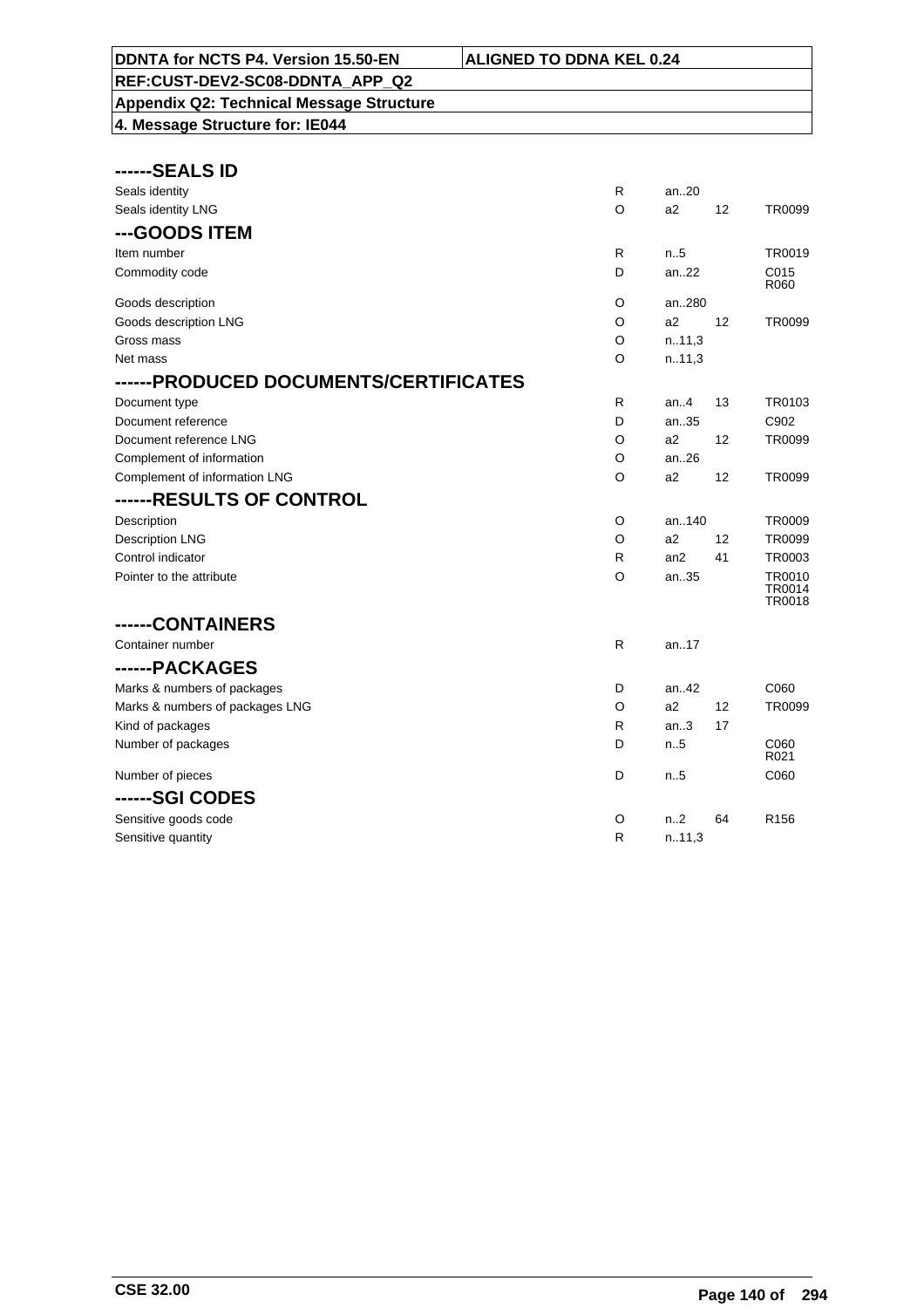| DDNTA for NCTS P4. Version 15.50-EN    | <b>ALIGNED TO DDNA KEL 0.24</b> |
|----------------------------------------|---------------------------------|
| <b>DEE-CHRT_DEV2-RCOR_DDNTA ADD 02</b> |                                 |

**REF:CUST-DEV2-SC08-DDNTA\_APP\_Q2 Appendix Q2: Technical Message Structure**

**4. Message Structure for: IE045**

| <b>IE045</b>          | (CC045A)                       | <b>IWRITE-OFF NOTIFICATION</b> |    | (E_WRT_NOT) |
|-----------------------|--------------------------------|--------------------------------|----|-------------|
|                       |                                |                                |    |             |
| MESSAGE               |                                |                                | 1x | R           |
| ---HEADER             |                                |                                | 1x | R           |
| ---(PRINCIPAL) TRADER |                                |                                | 1x | R           |
| ---GUARANTOR          |                                |                                | 1x | O           |
|                       | --- (DEPARTURE) CUSTOMS OFFICE |                                | 1x | R           |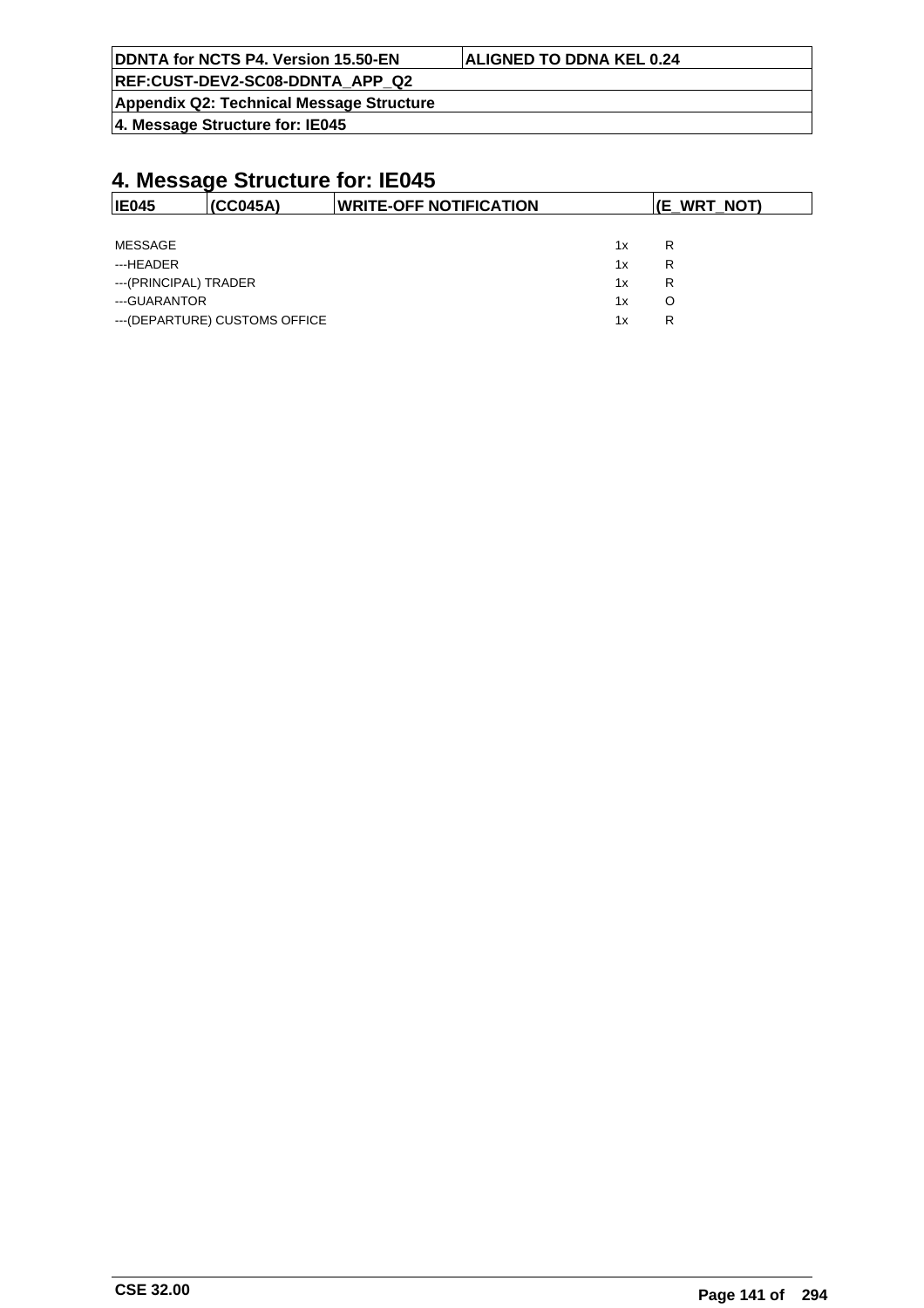**Appendix Q2: Technical Message Structure 4. Message Structure for: IE045**

| Syntax identifier                        | R | a4              | 21 |        |
|------------------------------------------|---|-----------------|----|--------|
| Syntax version number                    | R | n1              | 22 |        |
| Message sender                           | R | an35            |    |        |
| Sender identification code qualifier     | O | an.4            |    |        |
| Message recipient                        | R | an35            |    |        |
| Recipient identification code qualifier  | O | an.4            |    |        |
| Date of preparation                      | R | n6              |    |        |
| Time of preparation                      | R | n4              |    |        |
| Interchange control reference            | R | an14            |    |        |
| Recipient's reference/password           | O | an14            |    |        |
| Recipient's reference/password qualifier | O | an <sub>2</sub> |    |        |
| Application reference                    | O | an14            |    |        |
| Priority                                 | O | a1              |    |        |
| Acknowledgement request                  | O | n1              | 27 |        |
| Communications agreement id              | O | an35            |    |        |
| <b>Test indicator</b>                    | O | n1              | 27 | TR9085 |
| Message identification                   | R | an14            |    |        |
| Message type                             | R | an $6$          | 60 |        |
| Common access reference                  | O | an35            |    |        |
| Message sequence number                  | O | n.2             |    |        |
| First and last transfer                  | O | a1              | 28 |        |
| ---HEADER                                |   |                 |    |        |
| Document/reference number                | R | an21            |    |        |
| Write-off date                           | R | n <sub>8</sub>  |    |        |
| ---(PRINCIPAL) TRADER                    |   |                 |    |        |
| Name                                     | R | an35            |    |        |
| Street and number                        | R | an35            |    |        |
| Postal code                              | R | an.9            |    |        |
| City                                     | R | an35            |    |        |
| Country code                             | R | a2              | 8  |        |
| <b>NAD LNG</b>                           | O | a2              | 12 | TR0099 |
| TIN                                      | O | an17            |    | R012   |
| Holder ID TIR                            | D | an17            |    | C904   |
| ---GUARANTOR                             |   |                 |    |        |
| Name                                     | R | an35            |    |        |
| Street and number                        | R | an35            |    |        |
| Postal code                              | R | an $9$          |    |        |
| City                                     | R | an35            |    |        |
| Country code                             | R | a <sub>2</sub>  | 70 |        |
| <b>NAD LNG</b>                           | O | a2              | 12 | TR0099 |
| <b>TIN</b>                               | O | an17            |    | R012   |
| ---(DEPARTURE) CUSTOMS OFFICE            |   |                 |    |        |
| Reference number                         | R | an <sub>8</sub> |    |        |
|                                          |   |                 |    |        |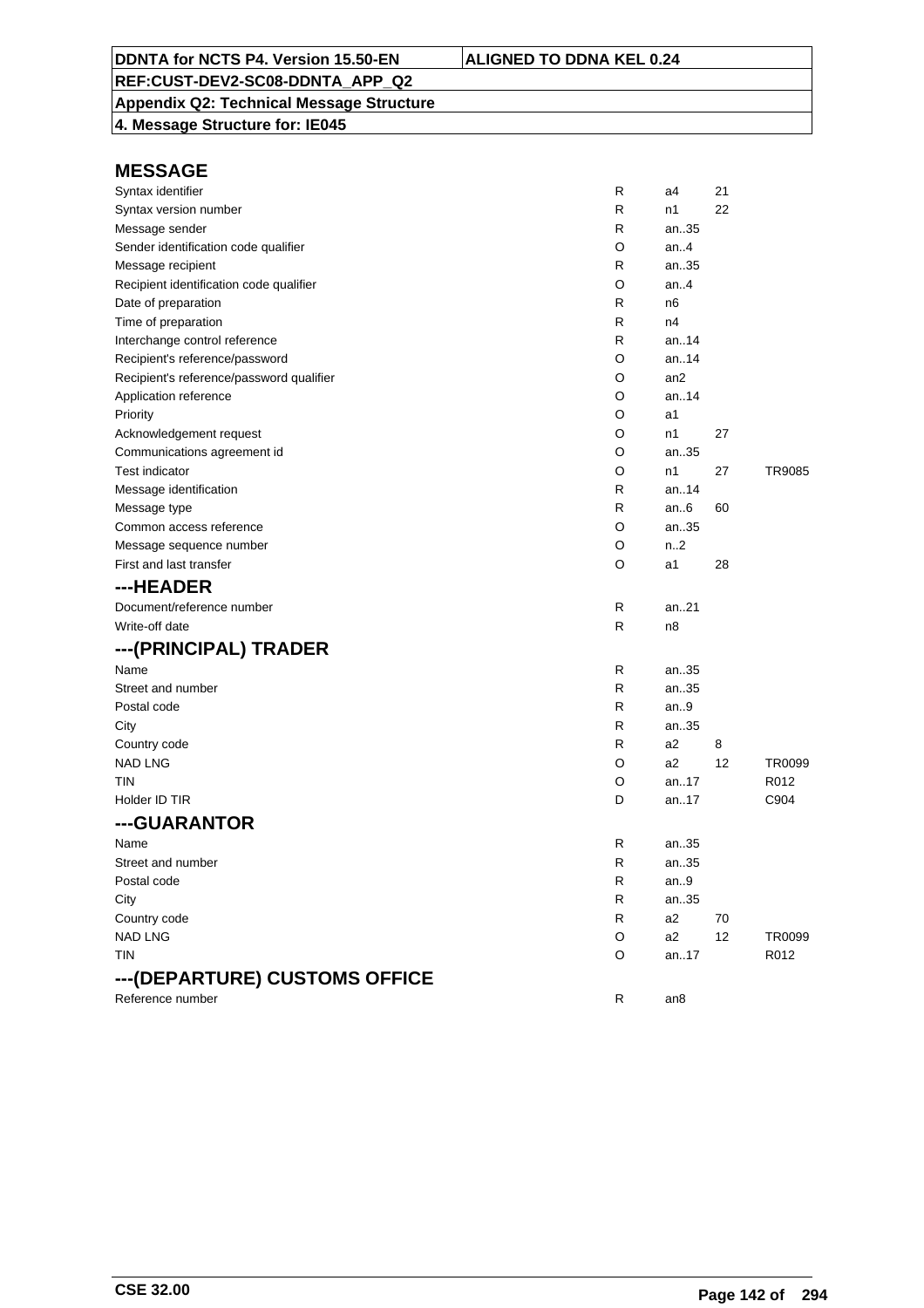**Appendix Q2: Technical Message Structure**

**4. Message Structure for: IE050**

| <b>IE050</b>             | (CD050B)                                 | <b>ATR</b> |      | (C_ATR_SND) |                  |  |  |
|--------------------------|------------------------------------------|------------|------|-------------|------------------|--|--|
|                          |                                          |            |      |             |                  |  |  |
| <b>MESSAGE</b>           |                                          |            | 1x   | R           |                  |  |  |
| ---HEADER                |                                          |            | 1x   | R           | R130 R143        |  |  |
| --- (PRINCIPAL) TRADER   |                                          |            | 1x   | R           |                  |  |  |
| --- (CONSIGNOR) TRADER   |                                          |            | 1x   | $\Omega$    | R010             |  |  |
| --- (CONSIGNEE) TRADER   |                                          |            | 1x   | D           | C001 R011        |  |  |
|                          | --- (AUTHORISED CONSIGNEE) TRADER        |            | 1x   | $\circ$     | R015             |  |  |
|                          | --- (DEPARTURE) CUSTOMS OFFICE           |            | 1x   | R           |                  |  |  |
|                          | --- (TRANSIT) CUSTOMS OFFICE             |            | 9x   | D           | C030 R902        |  |  |
|                          | --- (DESTINATION) CUSTOMS OFFICE         |            | 1x   | R           |                  |  |  |
| ---CONTROL RESULT        |                                          |            | 1x   | R           |                  |  |  |
| --- SEALS INFO           |                                          |            | 1x   | $\circ$     | TR1100           |  |  |
| ------SEALS ID           |                                          |            | 99x  | R           |                  |  |  |
| --- GOODS ITEM           |                                          |            | 999x | R           |                  |  |  |
|                          | ------PREVIOUS ADMINISTRATIVE REFERENCES |            | 9x   | D           | C035             |  |  |
|                          | ------PRODUCED DOCUMENTS/CERTIFICATES    |            | 99x  | D           | C547 C903        |  |  |
| ------SPECIAL MENTIONS   |                                          |            | 99x  | O           |                  |  |  |
| ------(CONSIGNOR) TRADER |                                          |            | 1x   | O           | R010             |  |  |
| ------(CONSIGNEE) TRADER |                                          |            | 1x   | D           | C002 R011        |  |  |
| ------CONTAINERS         |                                          |            | 99x  | D           | C055             |  |  |
| ------PACKAGES           |                                          |            | 99x  | R           |                  |  |  |
| ------SGI CODES          |                                          |            | 9x   | O           | R <sub>155</sub> |  |  |
|                          | ------(CONSIGNOR-SECURITY) TRADER        |            | 1x   | D           | C186 C187        |  |  |
|                          | ------(CONSIGNEE-SECURITY) TRADER        |            | 1x   | D           | C186 C188        |  |  |
| --- ITINERARY            |                                          |            | 99x  | D           | C186 C587        |  |  |
| ---RISK ANALYSIS         |                                          |            | 999x | D           | C186 R821        |  |  |
| --- (CARRIER) TRADER     |                                          |            | 1x   | D           | C186 R181        |  |  |
|                          | --- (CONSIGNOR-SECURITY) TRADER          |            | 1x   | D           | C186 C187        |  |  |
|                          | --- (CONSIGNEE-SECURITY) TRADER          |            | 1x   | D           | C186 C188        |  |  |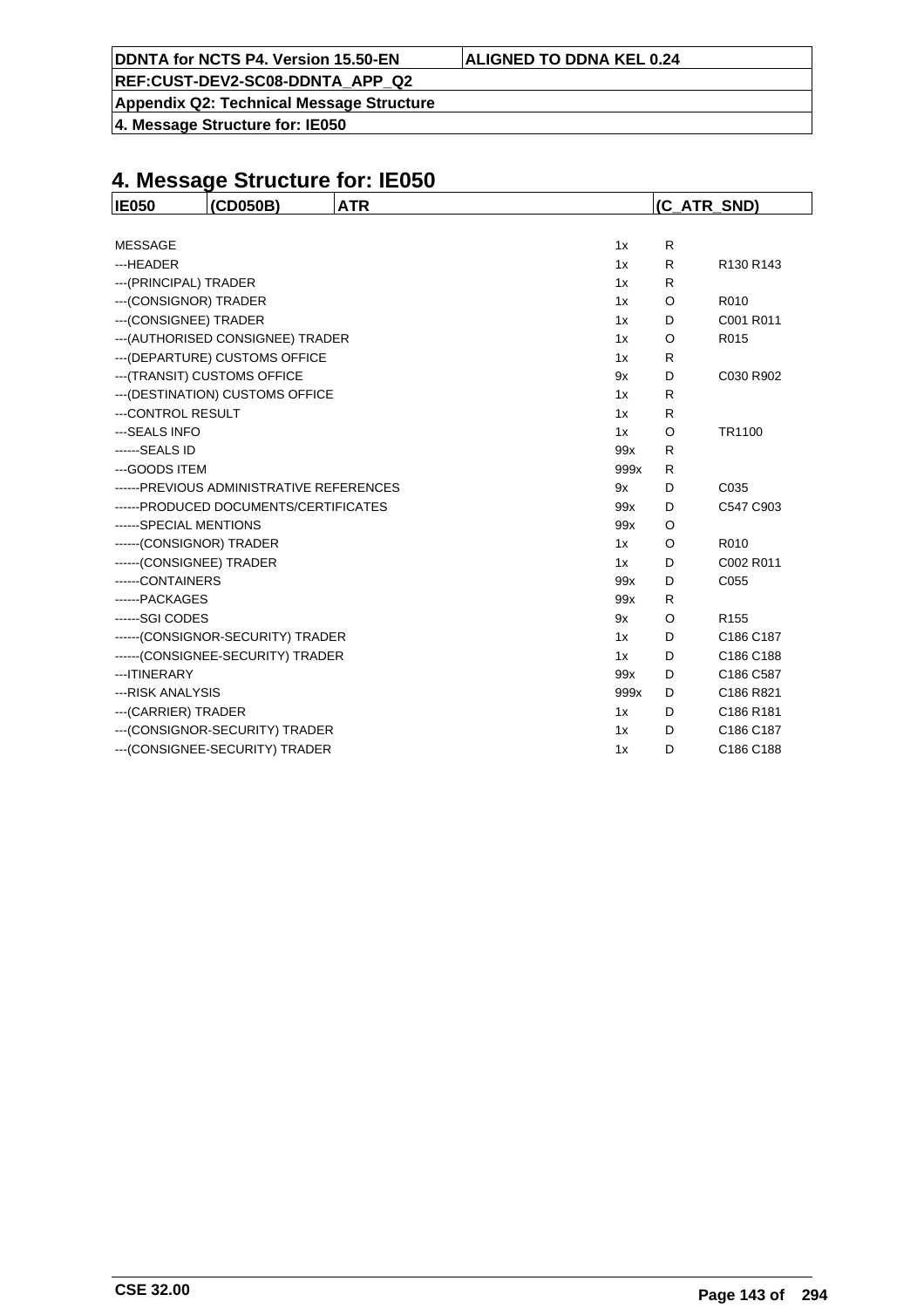# **Appendix Q2: Technical Message Structure**

**4. Message Structure for: IE050**

| Syntax identifier                                       | R | a4              | 21  |                      |
|---------------------------------------------------------|---|-----------------|-----|----------------------|
| Syntax version number                                   | R | n1              | 22  |                      |
| Message sender                                          | R | an35            |     |                      |
| Sender identification code qualifier                    | O | an. $4$         |     |                      |
| Message recipient                                       | R | an35            |     |                      |
| Recipient identification code qualifier                 | O | an.4            |     |                      |
| Date of preparation                                     | R | n6              |     |                      |
| Time of preparation                                     | R | n4              |     |                      |
| Interchange control reference                           | R | an. $.14$       |     |                      |
| Recipient's reference/password                          | O | an. $.14$       |     |                      |
| Recipient's reference/password qualifier                | O | an <sub>2</sub> |     |                      |
| Application reference                                   | O | an.14           |     |                      |
| Priority                                                | O | a1              |     |                      |
| Acknowledgement request                                 | O | n1              | 27  |                      |
| Communications agreement id                             | O | an35            |     |                      |
| <b>Test indicator</b>                                   | O | n1              | 27  | TR9085               |
| Message identification                                  | R | an. $.14$       |     |                      |
| Message type                                            | R | an.6            | 60  |                      |
| Common access reference                                 | O | an35            |     |                      |
| ---HEADER                                               |   |                 |     |                      |
|                                                         |   |                 |     |                      |
| Document/reference number                               | R | an21            |     |                      |
| Type of declaration                                     | R | an9             | 31  | R909<br>R911         |
| Country of destination code                             | D | a <sub>2</sub>  | 8   | C140                 |
| Agreed location of goods, code                          | D | an17            |     | C186                 |
|                                                         |   |                 |     | R041                 |
| Agreed location of goods                                | D | an35            |     | C186<br>R041         |
| Agreed location of goods LNG                            | O | a2              | 12  | TR0099               |
| Authorised location of goods, code                      | D | an17            |     | C186                 |
|                                                         |   |                 |     | R041                 |
| Place of loading, code                                  | D | an17            |     | C <sub>191</sub>     |
| Country of dispatch/export code                         | D | a <sub>2</sub>  | 8   | C <sub>135</sub>     |
| Customs sub place                                       | D | an17            |     | C186                 |
|                                                         |   |                 |     | R041                 |
| Transport mode at border                                | D | n <sub>2</sub>  | 18  | C <sub>599</sub>     |
| Identity of means of transport at departure (exp/trans) | D | an27            |     | TR0035<br>TR9090     |
| Identity of means of transport at departure LNG         | O | a2              | 12  | TR0099               |
| Nationality of means of transport at departure          | D | a2              | 8   | TR0035               |
|                                                         |   |                 |     | TR9095               |
| Identity of means of transport crossing border          | D | an27            |     | C011                 |
| Identity of means of transport crossing border LNG      | O | a2              | 12  | TR0099               |
| Nationality of means of transport crossing border       | D | a2              | 8   | C010                 |
|                                                         |   |                 |     | R036                 |
| Containerised indicator                                 | R | n1              | 27  | R230                 |
| Acceptance date                                         | R | n8              |     |                      |
| Issuing date                                            | R | n8              |     |                      |
| NCTS accompanying document language code                | R | a <sub>2</sub>  | 12  |                      |
| Total number of items                                   | R | n.5             |     |                      |
| Total number of packages                                | O | n.7             |     | R <sub>105</sub>     |
| Total gross mass                                        | R | n.11,3          |     |                      |
| <b>Binding itinerary</b>                                | R | n1              | 27  | R230                 |
| Specific Circumstance Indicator                         | D | a1              | 96  | C186                 |
|                                                         |   |                 |     | R825                 |
| Transport charges/ Method of Payment                    | D | a1              | 116 | C186                 |
| <b>Commercial Reference Number</b>                      | D | an70            |     | C186<br>C547<br>R876 |
| Security                                                | O | n1              | 117 | R229                 |
| Conveyance reference number                             | D | an35            |     | C531                 |
|                                                         |   |                 |     |                      |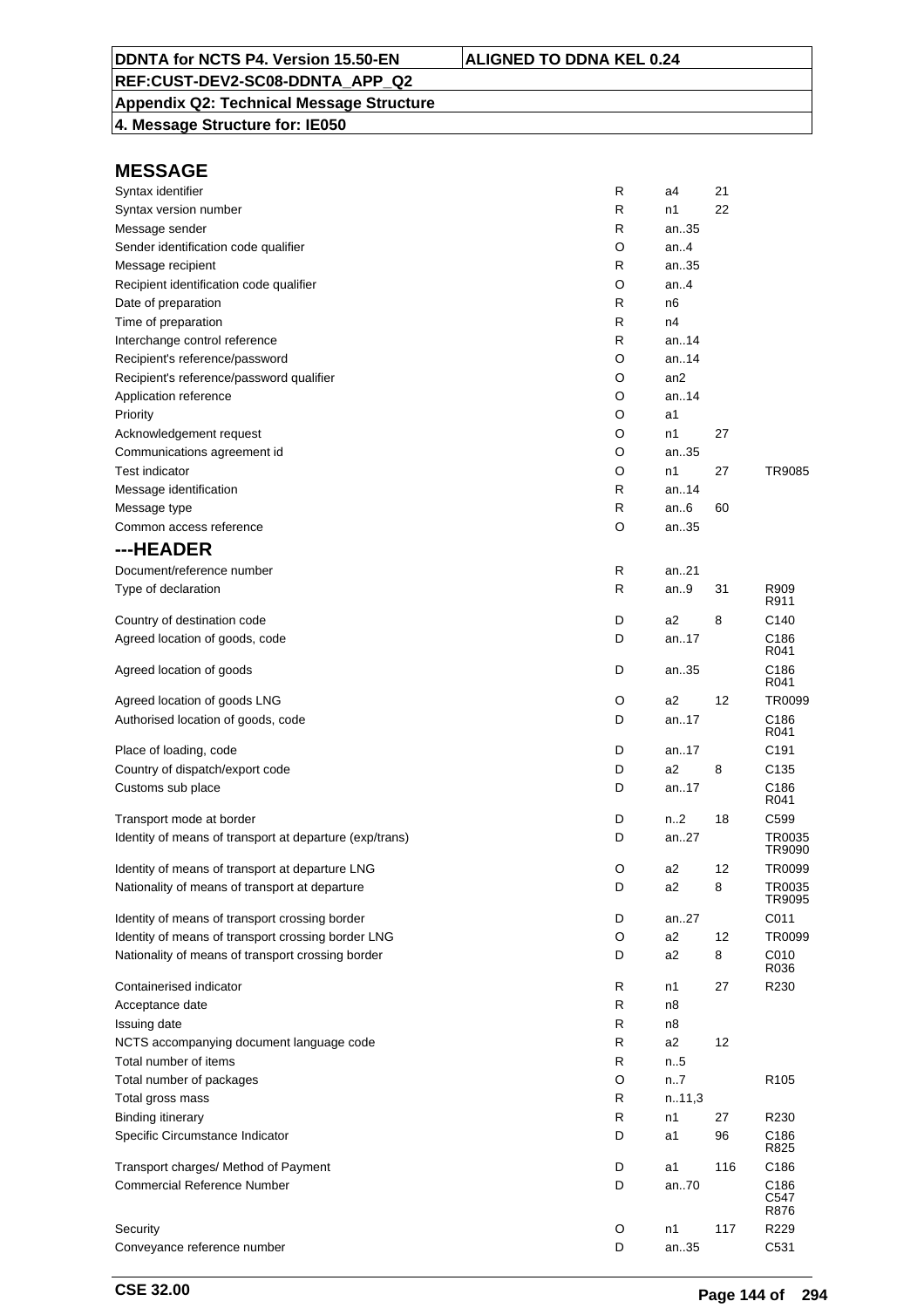| DDNTA for NCTS P4. Version 15.50-EN               | <b>ALIGNED TO DDNA KEL 0.24</b> |                                  |
|---------------------------------------------------|---------------------------------|----------------------------------|
| REF:CUST-DEV2-SC08-DDNTA_APP_Q2                   |                                 |                                  |
| <b>Appendix Q2: Technical Message Structure</b>   |                                 |                                  |
| 4. Message Structure for: IE050                   |                                 |                                  |
|                                                   |                                 |                                  |
| Place of unloading, code                          | D                               | an35<br>C <sub>186</sub><br>C589 |
| Place of unloading LNG                            | O<br>a2                         | 12<br>TR0099                     |
| ---(PRINCIPAL) TRADER                             |                                 |                                  |
| Name                                              | R                               | an35                             |
| Street and number                                 | R                               | an35                             |
| Postal code                                       | R                               | an.9                             |
| City                                              | R                               | an35                             |
| Country code                                      | R<br>a2                         | 8                                |
| <b>NAD LNG</b>                                    | O<br>a2                         | 12<br>TR0099                     |
| <b>TIN</b>                                        | O                               | an.17                            |
| Holder ID TIR                                     | D                               | C904<br>an17                     |
| ---(CONSIGNOR) TRADER                             |                                 |                                  |
| Name                                              | R                               | an35                             |
| Street and number                                 | R                               | an35                             |
| Postal code                                       | R                               | an.9                             |
| City                                              | R                               | an35                             |
| Country code                                      | R<br>a2                         | 8                                |
| <b>NAD LNG</b>                                    | O<br>a2                         | 12<br>TR0099                     |
| <b>TIN</b>                                        | O                               | an17                             |
| ---(CONSIGNEE) TRADER                             |                                 |                                  |
| Name                                              | R                               | an35                             |
| Street and number                                 | R                               | an35                             |
| Postal code                                       | R                               | an.9                             |
| City                                              | R                               | an35                             |
| Country code                                      | R<br>a2                         | 8                                |
| <b>NAD LNG</b>                                    | O<br>a2                         | 12<br>TR0099                     |
| TIN                                               | O                               | an17                             |
| --- (AUTHORISED CONSIGNEE) TRADER                 |                                 |                                  |
| <b>TIN</b>                                        | R                               | an. $.17$                        |
| ---(DEPARTURE) CUSTOMS OFFICE<br>Reference number | R<br>an8                        | R901                             |
|                                                   |                                 |                                  |
| ---(TRANSIT) CUSTOMS OFFICE                       |                                 |                                  |
| Reference number                                  | R<br>an8                        | R906<br>R907                     |
|                                                   |                                 | R908                             |
| <b>Arrival Time</b>                               | D<br>n12                        | R910<br>C598                     |
|                                                   |                                 | R660                             |
| ---(DESTINATION) CUSTOMS OFFICE                   |                                 |                                  |
| Reference number                                  | $\mathsf R$<br>an8              | R901                             |
|                                                   |                                 | R904                             |
|                                                   |                                 | R905                             |
| ---CONTROL RESULT                                 |                                 |                                  |
| Control result code                               | R<br>an2                        | 47<br>R903                       |
| Date limit                                        | R<br>n8                         |                                  |
| ---SEALS INFO                                     |                                 |                                  |
| Seals number                                      | R<br>n.4                        |                                  |
| ------SEALS ID                                    |                                 |                                  |
| Seals identity                                    | R                               | an20                             |
| Seals identity LNG                                | O<br>a2                         | 12<br>TR0099                     |
| ---GOODS ITEM                                     |                                 |                                  |
| Item number                                       | R<br>n.5                        | R <sub>005</sub>                 |
|                                                   |                                 | R007                             |
| Commodity code                                    | D                               | an22<br>C015<br>R470             |
|                                                   |                                 | TR0102                           |
| Type of declaration                               | D                               | 31<br>C045<br>an. $.9$           |
| Goods description                                 | R                               | an280                            |

٦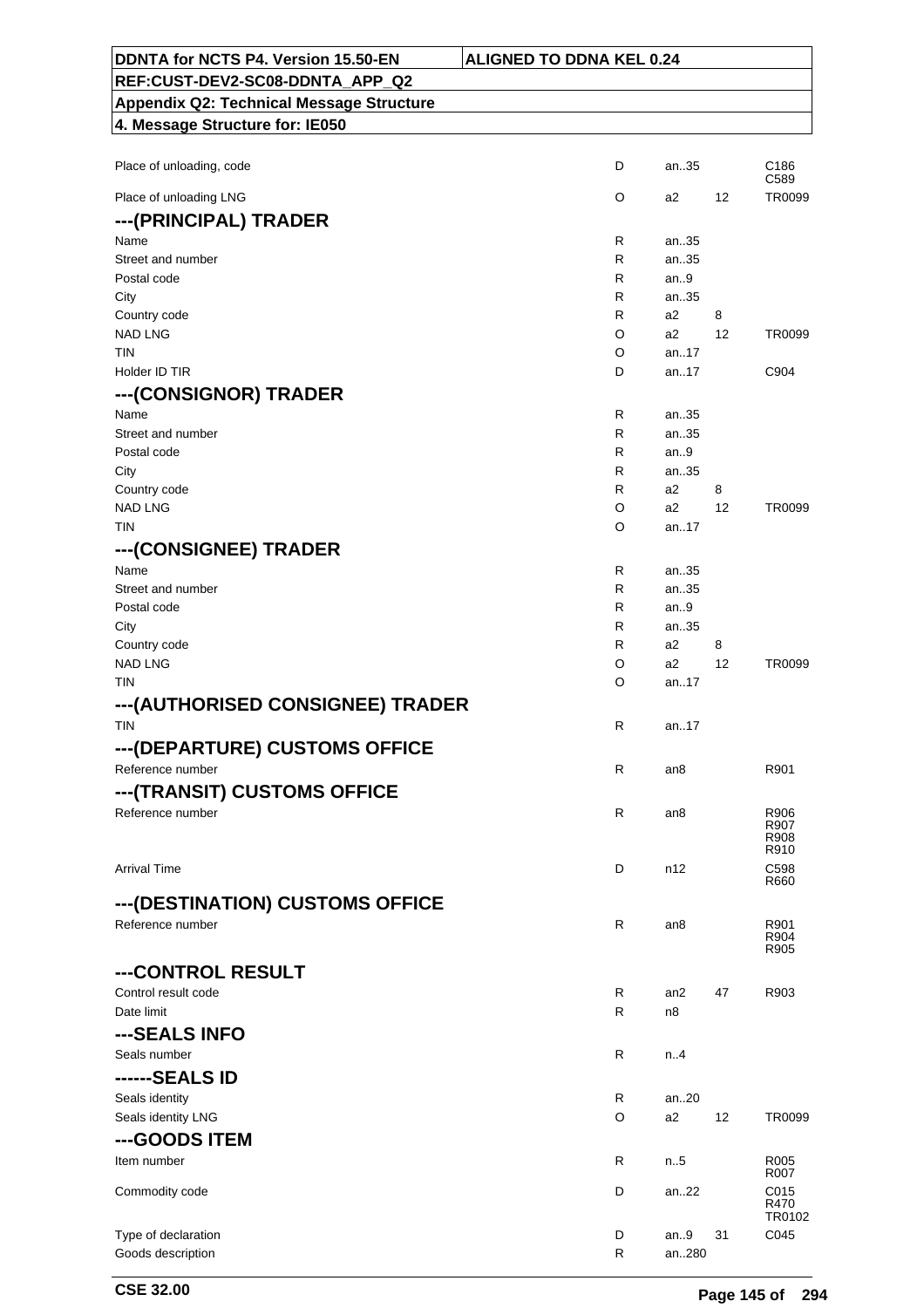| DDNTA for NCTS P4. Version 15.50-EN<br><b>ALIGNED TO DDNA KEL 0.24</b> |        |                |     |                        |
|------------------------------------------------------------------------|--------|----------------|-----|------------------------|
| REF:CUST-DEV2-SC08-DDNTA APP Q2                                        |        |                |     |                        |
| <b>Appendix Q2: Technical Message Structure</b>                        |        |                |     |                        |
| 4. Message Structure for: IE050                                        |        |                |     |                        |
|                                                                        |        |                | 12  |                        |
| Goods description LNG<br>Gross mass                                    | O<br>O | a2<br>n.11,3   |     | TR0099                 |
| Net mass                                                               | O      | n.11,3         |     |                        |
| Country of dispatch/export code                                        | D      | a <sub>2</sub> | 8   | C <sub>135</sub>       |
| Country of destination code                                            | D      | a <sub>2</sub> | 8   | C140                   |
| Transport charges/ Method of Payment                                   | D      | a1             | 116 | C186<br>C576<br>TR9120 |
| <b>Commercial Reference Number</b>                                     | D      | an.70          |     | C186<br>C547<br>R876   |
| UN dangerous goods code                                                | O      | an4            | 101 | C186                   |
| ------PREVIOUS ADMINISTRATIVE REFERENCES                               |        |                |     |                        |
| Previous document type                                                 | R      | an $6$         | 14  | R020                   |
|                                                                        |        |                |     | R079<br>TR0100         |
| Previous document reference                                            | R      | an35           |     |                        |
| Previous document reference LNG                                        | O      | a2             | 12  | TR0099                 |
| Complement of information                                              | O      | an.26          |     |                        |
| Complement of information LNG                                          | O      | a <sub>2</sub> | 12  | TR0099                 |
| ------PRODUCED DOCUMENTS/CERTIFICATES                                  |        |                |     |                        |
| Document type                                                          | R      | an. $4$        | 13  | C901<br>R079<br>TR0103 |
| Document reference                                                     | D      | an35           |     | C902<br>TR0015         |
| Document reference LNG                                                 | O      | a2             | 12  | TR0099                 |
| Complement of information                                              | O      | an. $.26$      |     |                        |
| Complement of information LNG                                          | O      | a2             | 12  | TR0099                 |
| ------SPECIAL MENTIONS                                                 |        |                |     |                        |
| Additional information coded                                           | R      | an.5           | 39  | R080<br>TR0101         |
| Export from EC                                                         | D      | n1             | 27  | C075<br>R075           |
| Export from country                                                    | D      | a2             | 63  | C075<br>R075           |
| ------(CONSIGNOR) TRADER                                               |        |                |     |                        |
| Name                                                                   | R      | an35           |     |                        |
| Street and number                                                      | R      | an35           |     |                        |
| Postal code                                                            | R      | an.9           |     |                        |
| City                                                                   | R      | an35           |     |                        |
| Country code                                                           | R      | a2             | 8   |                        |
| <b>NAD LNG</b>                                                         | O      | a2             | 12  | TR0099                 |
| TIN                                                                    | O      | an17           |     |                        |
| ------(CONSIGNEE) TRADER                                               |        |                |     |                        |
| Name                                                                   | R      | an35           |     |                        |
| Street and number                                                      | R      | an35           |     |                        |
| Postal code                                                            | R      | an.9           |     |                        |
| City                                                                   | R      | an35           |     |                        |
| Country code                                                           | R      | a <sub>2</sub> | 8   |                        |
| NAD LNG                                                                | O      | a <sub>2</sub> | 12  | TR0099                 |
| TIN                                                                    | O      | an17           |     |                        |
| ------CONTAINERS                                                       |        |                |     |                        |
| Container number<br>------PACKAGES                                     | R      | an17           |     |                        |
| Marks & numbers of packages                                            | D      | an42           |     | C060                   |
| Marks & numbers of packages LNG                                        | O      | a2             | 12  | TR0099                 |
| Kind of packages                                                       | R      | an.3           | 17  |                        |
| Number of packages                                                     | D      | n.5            |     | C060                   |
|                                                                        |        |                |     | R021<br>TR0022         |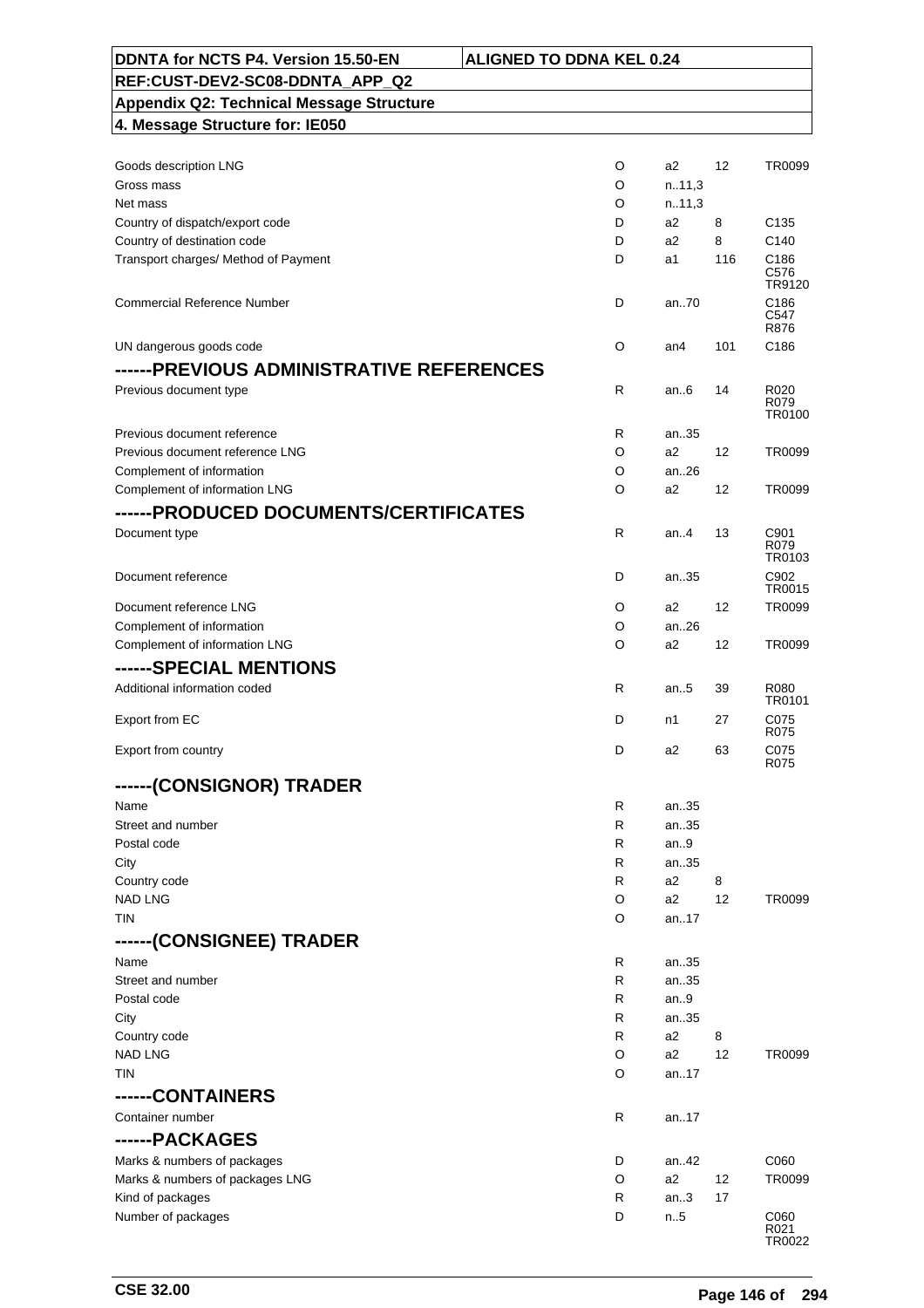| DDNTA for NCTS P4. Version 15.50-EN             | <b>ALIGNED TO DDNA KEL 0.24</b> |              |         |                  |
|-------------------------------------------------|---------------------------------|--------------|---------|------------------|
| REF:CUST-DEV2-SC08-DDNTA_APP_Q2                 |                                 |              |         |                  |
| <b>Appendix Q2: Technical Message Structure</b> |                                 |              |         |                  |
| 4. Message Structure for: IE050                 |                                 |              |         |                  |
|                                                 |                                 |              |         |                  |
| Number of pieces                                | D                               | $n_{.}.5$    |         | C060             |
| ------SGI CODES                                 |                                 |              |         |                  |
| Sensitive goods code                            | O                               | n2           | 64      | R <sub>156</sub> |
| Sensitive quantity                              | R                               | n.11,3       |         |                  |
|                                                 |                                 |              |         |                  |
| ------(CONSIGNOR-SECURITY) TRADER<br>Name       | R                               | an35         |         |                  |
| Street and number                               | R                               | an35         |         |                  |
| Postal code                                     | R                               | an.9         |         |                  |
| City                                            | R                               | an35         |         |                  |
| Country code                                    | R                               | a2           | 8       |                  |
| <b>NAD LNG</b>                                  | O                               | a2           | 12      | TR0099           |
| TIN                                             | D                               | an17         |         | C572             |
| ------(CONSIGNEE-SECURITY) TRADER               |                                 |              |         |                  |
| Name                                            | R                               | an35         |         |                  |
| Street and number                               | R                               | an35         |         |                  |
| Postal code                                     | R                               | an.9         |         |                  |
| City                                            | R                               | an35         |         |                  |
| Country code                                    | R                               | a2           | 8       |                  |
| <b>NAD LNG</b>                                  | O                               | a2           | 12      | TR0099           |
| TIN                                             | D                               | an17         |         | C596             |
| ---ITINERARY                                    |                                 |              |         |                  |
| Country of routing code                         | R                               | a2           | 8       |                  |
| ---RISK ANALYSIS                                |                                 |              |         |                  |
| Item Number involved                            | O                               | n.5          |         | R824             |
|                                                 |                                 |              |         | R875             |
| Risk Analysis result code                       | R                               | an $.5$      |         | TR9175           |
| Risk Analysis text                              | O                               | an350        |         |                  |
| <b>Risk Analysis LNG</b>                        | O                               | a2           | 12      | TR0099           |
| ---(CARRIER) TRADER                             |                                 |              |         |                  |
| Name                                            | R                               | an35         |         |                  |
| Street and number                               | R                               | an35         |         |                  |
| Postal code                                     | R                               | an.9         |         |                  |
| City                                            | R                               | an35         |         |                  |
| Country code<br><b>NAD LNG</b>                  | R<br>O                          | a2<br>a2     | 8<br>12 | TR0099           |
| <b>TIN</b>                                      | O                               | an17         |         |                  |
|                                                 |                                 |              |         |                  |
| ---(CONSIGNOR-SECURITY) TRADER<br>Name          |                                 |              |         |                  |
| Street and number                               | R<br>R                          | an35<br>an35 |         |                  |
| Postal code                                     | R                               | an.9         |         |                  |
| City                                            | R                               | an35         |         |                  |
| Country code                                    | R                               | a2           | 8       |                  |
| <b>NAD LNG</b>                                  | O                               | a2           | 12      | TR0099           |
| <b>TIN</b>                                      | D                               | an17         |         | C572             |
| ---(CONSIGNEE-SECURITY) TRADER                  |                                 |              |         |                  |
| Name                                            | R                               | an35         |         |                  |
| Street and number                               | R                               | an35         |         |                  |
| Postal code                                     | R                               | an.9         |         |                  |
| City                                            | R                               | an35         |         |                  |
| Country code                                    | R                               | a2           | 8       |                  |
| <b>NAD LNG</b>                                  | O                               | a2           | 12      | TR0099           |
| <b>TIN</b>                                      | D                               | an17         |         | C596             |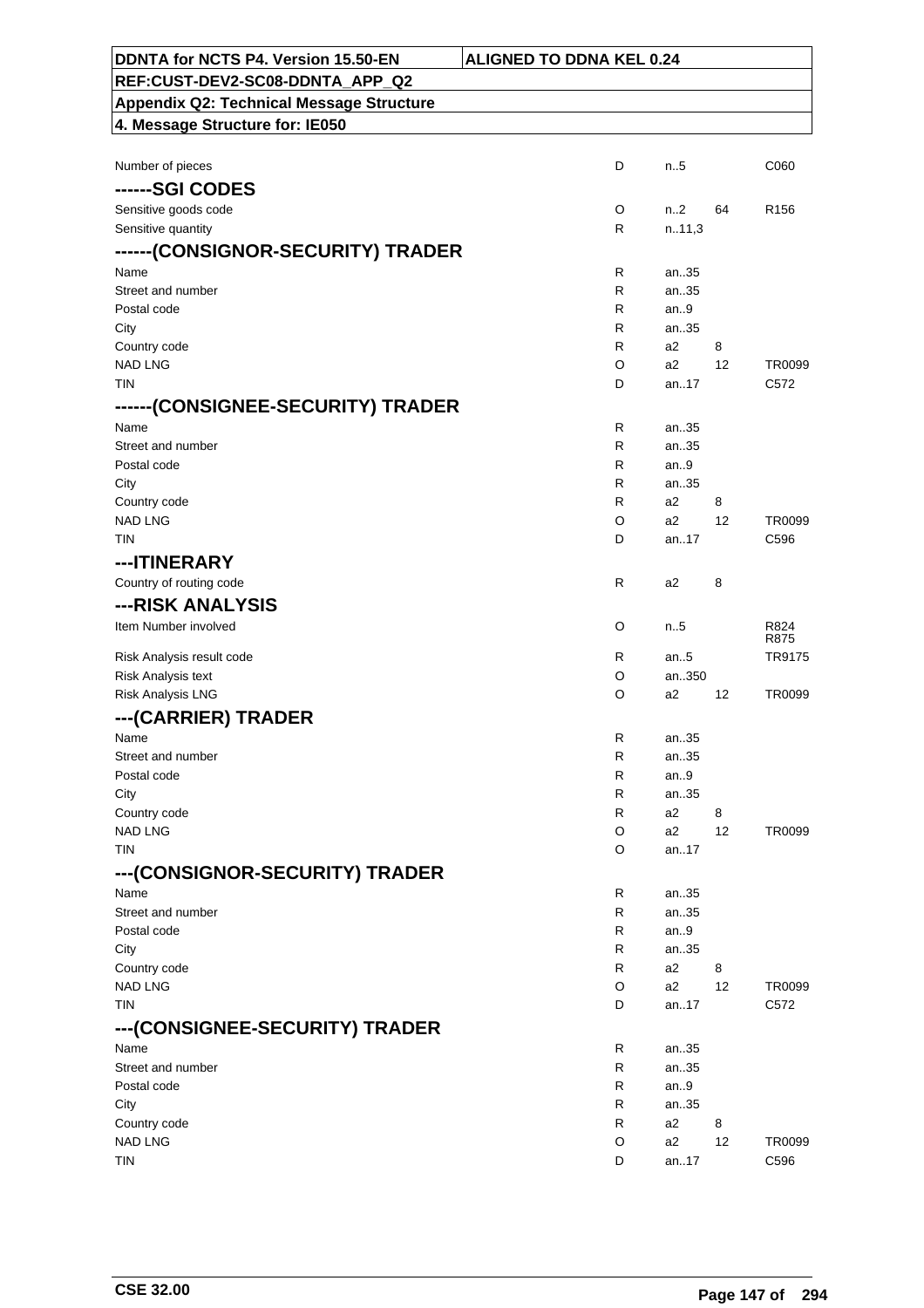| DDNTA for NCTS P4. Version 15.50-EN | <b>ALIGNED TO DDNA KEL 0.24</b> |
|-------------------------------------|---------------------------------|
|                                     |                                 |

**Appendix Q2: Technical Message Structure**

**4. Message Structure for: IE051**

| <b>IE051</b>             | (CC051B)                                 | <b>NO RELEASE FOR TRANSIT</b> |      |    | (E REL NOT)                       |
|--------------------------|------------------------------------------|-------------------------------|------|----|-----------------------------------|
|                          |                                          |                               |      |    |                                   |
| <b>MESSAGE</b>           |                                          |                               | 1x   | R  |                                   |
| ---HEADER                |                                          |                               | 1x   | R  | R <sub>135</sub> R <sub>143</sub> |
| --- (PRINCIPAL) TRADER   |                                          |                               | 1x   | R  |                                   |
| --- (CONSIGNOR) TRADER   |                                          |                               | 1x   | O  | R010                              |
| --- (CONSIGNEE) TRADER   |                                          |                               | 1x   | D  | C001 R011                         |
|                          | --- (AUTHORISED CONSIGNEE) TRADER        |                               | 1x   | O  | R015                              |
|                          | --- (DEPARTURE) CUSTOMS OFFICE           |                               | 1x   | R  |                                   |
|                          | --- (TRANSIT) CUSTOMS OFFICE             |                               | 9x   | D  | C030 R902                         |
|                          | --- (DESTINATION) CUSTOMS OFFICE         |                               | 1x   | R  |                                   |
| ---CONTROL RESULT        |                                          |                               | 1x   | R  |                                   |
| ---RESULTS OF CONTROL    |                                          |                               | 9x   | O  | R <sub>145</sub>                  |
| ---REPRESENTATIVE        |                                          |                               | 1x   | O  |                                   |
| --- SEALS INFO           |                                          |                               | 1x   | O  | R <sub>165</sub>                  |
| ------SEALS ID           |                                          |                               | 99x  | R  |                                   |
| ---GUARANTEE             |                                          |                               | 9x   | R. |                                   |
|                          | ------GUARANTEE REFERENCE                |                               | 99x  | D  | C085                              |
|                          | --------VALIDITY LIMITATION EC           |                               | 1x   | O  |                                   |
|                          | ---------VALIDITY LIMITATION NON EC      |                               | 99x  | O  |                                   |
| --- GOODS ITEM           |                                          |                               | 999x | R  |                                   |
|                          | ------PREVIOUS ADMINISTRATIVE REFERENCES |                               | 9x   | D  | C035                              |
|                          | ------ PRODUCED DOCUMENTS/CERTIFICATES   |                               | 99x  | D  | C547 C903                         |
| ------SPECIAL MENTIONS   |                                          |                               | 99x  | O  | R027                              |
| ------RESULTS OF CONTROL |                                          |                               | 1x   | R  |                                   |
| ------(CONSIGNOR) TRADER |                                          |                               | 1x   | O  | R010                              |
| ------(CONSIGNEE) TRADER |                                          |                               | 1x   | D  | C002 R011                         |
| ------CONTAINERS         |                                          |                               | 99x  | D  | C055                              |
| ------PACKAGES           |                                          |                               | 99x  | R  |                                   |
| ------SGI CODES          |                                          |                               | 9x   | O  | R <sub>155</sub>                  |
|                          | ------(CONSIGNOR-SECURITY) TRADER        |                               | 1x   | D  | C186 C187                         |
|                          | ------(CONSIGNEE-SECURITY) TRADER        |                               | 1x   | D  | C186 C188                         |
| --- ITINERARY            |                                          |                               | 99x  | D  | C186 C587                         |
| --- (CARRIER) TRADER     |                                          |                               | 1x   | D  | C <sub>186</sub> R <sub>181</sub> |
|                          | --- (CONSIGNOR-SECURITY) TRADER          |                               | 1x   | D  | C <sub>186</sub> C <sub>187</sub> |
|                          | --- (CONSIGNEE-SECURITY) TRADER          |                               | 1x   | D  | C186 C188                         |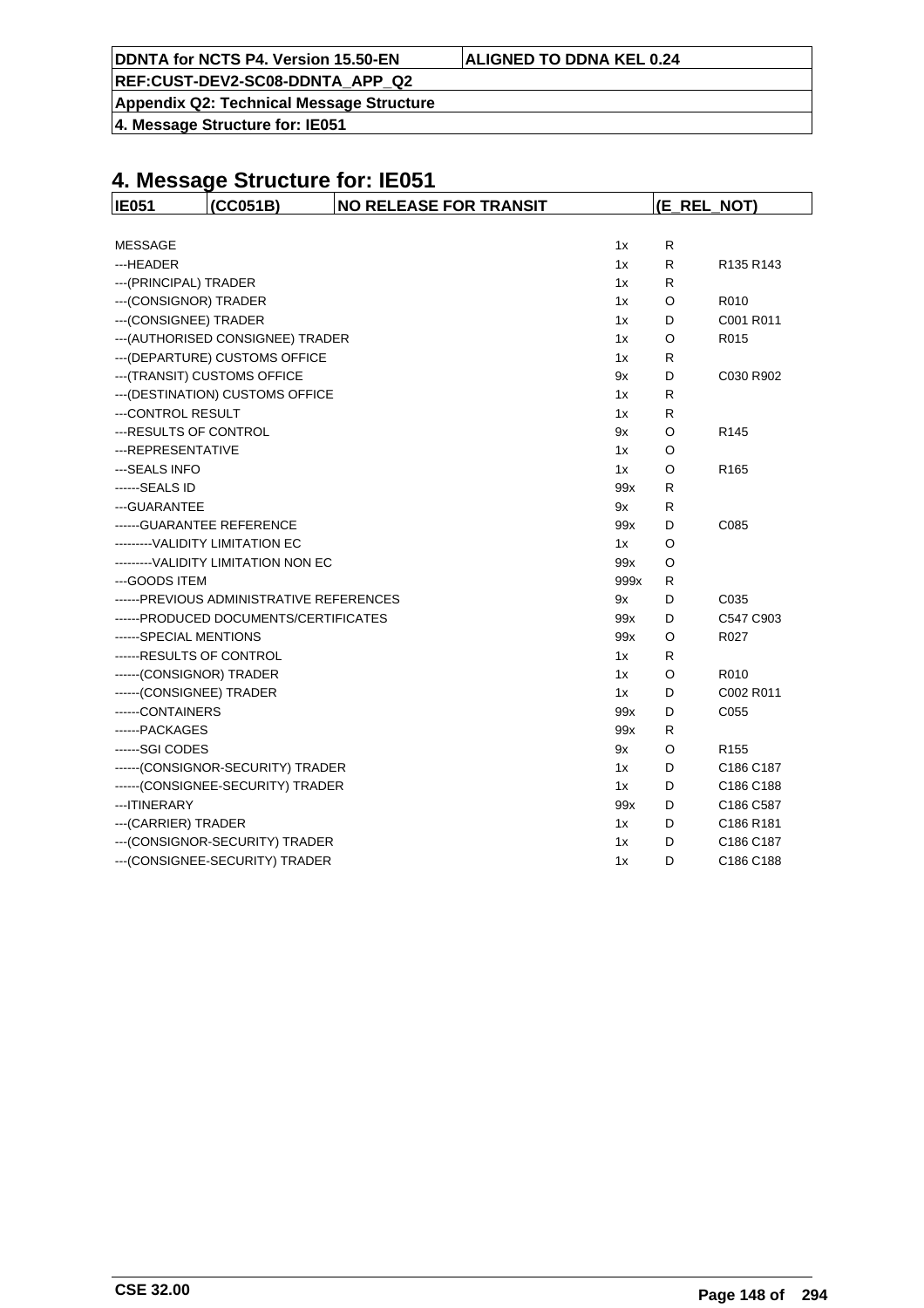**Appendix Q2: Technical Message Structure 4. Message Structure for: IE051**

| Syntax identifier                                       | R | a4             | 21 |                  |
|---------------------------------------------------------|---|----------------|----|------------------|
| Syntax version number                                   | R | n1             | 22 |                  |
| Message sender                                          | R | an35           |    |                  |
| Sender identification code qualifier                    | O | an4            |    |                  |
| Message recipient                                       | R | an35           |    |                  |
| Recipient identification code qualifier                 | O | an.4           |    |                  |
| Date of preparation                                     | R | n6             |    |                  |
| Time of preparation                                     | R | n4             |    |                  |
| Interchange control reference                           | R | an. $.14$      |    |                  |
| Recipient's reference/password                          | O | an. $.14$      |    |                  |
| Recipient's reference/password qualifier                | O | an2            |    |                  |
| Application reference                                   | O | an.14          |    |                  |
| Priority                                                | O | a1             |    |                  |
| Acknowledgement request                                 | O | n1             | 27 |                  |
| Communications agreement id                             | O | an35           |    |                  |
| <b>Test indicator</b>                                   | O | n1             | 27 | TR9085           |
|                                                         |   |                |    |                  |
| Message identification                                  | R | an14           |    |                  |
| Message type                                            | R | an6            | 60 |                  |
| Common access reference                                 | O | an35           |    |                  |
| Message sequence number                                 | O | n2             |    |                  |
| First and last transfer                                 | O | a1             | 28 |                  |
| ---HEADER                                               |   |                |    |                  |
| Reference number                                        | R | an22           |    |                  |
| Document/reference number                               | R | an21           |    |                  |
| Type of declaration                                     | R | an9            | 31 | R909             |
|                                                         |   |                |    | R911             |
| Country of destination code                             | D | a2             | 8  | C140             |
| Agreed location of goods, code                          | D | an17           |    | C100             |
|                                                         |   |                |    | R041             |
| Agreed location of goods                                | D | an35           |    | C100<br>R041     |
| Agreed location of goods LNG                            | O | a2             | 12 | TR0099           |
|                                                         | D |                |    | C <sub>100</sub> |
| Authorised location of goods, code                      |   | an17           |    | R041             |
| Place of loading, code                                  | D | an17           |    | C191             |
| Country of dispatch/export code                         | D | a2             | 8  | C135             |
| Customs sub place                                       | D | an17           |    | C <sub>100</sub> |
|                                                         |   |                |    | R041             |
| Inland transport mode                                   | O | n <sub>2</sub> | 18 |                  |
| Transport mode at border                                | D | n.2            | 18 | C599             |
| Identity of means of transport at departure (exp/trans) | D | an27           |    | TR0002           |
|                                                         |   |                |    | TR0035           |
|                                                         |   |                |    | TR9090           |
| Identity of means of transport at departure LNG         | O | a2             | 12 | TR0099           |
| Nationality of means of transport at departure          | D | a <sub>2</sub> | 8  | TR0002<br>TR0035 |
|                                                         |   |                |    | TR9095           |
| Identity of means of transport crossing border          | D | an27           |    | C011             |
| Identity of means of transport crossing border LNG      | O | a2             | 12 | TR0099           |
| Nationality of means of transport crossing border       | D | a2             | 8  | C010             |
|                                                         |   |                |    | R036             |
| Type of means of transport crossing border              | O | n2             |    |                  |
| Containerised indicator                                 | R | n1             | 27 | R230             |
| Dialog language indicator at departure                  | O | a2             | 12 | R <sub>100</sub> |
| NCTS accompanying document language code                | R | a2             | 12 |                  |
| Total number of items                                   | R | n.5            |    |                  |
| Total number of packages                                | O | n7             |    | TR0002           |
| Total gross mass                                        | R | n.11,3         |    |                  |
| Declaration date                                        | R | n8             |    |                  |
| Declaration place                                       | R | an35           |    |                  |
| Declaration place LNG                                   | O | a2             | 12 | TR0099           |
|                                                         |   |                |    |                  |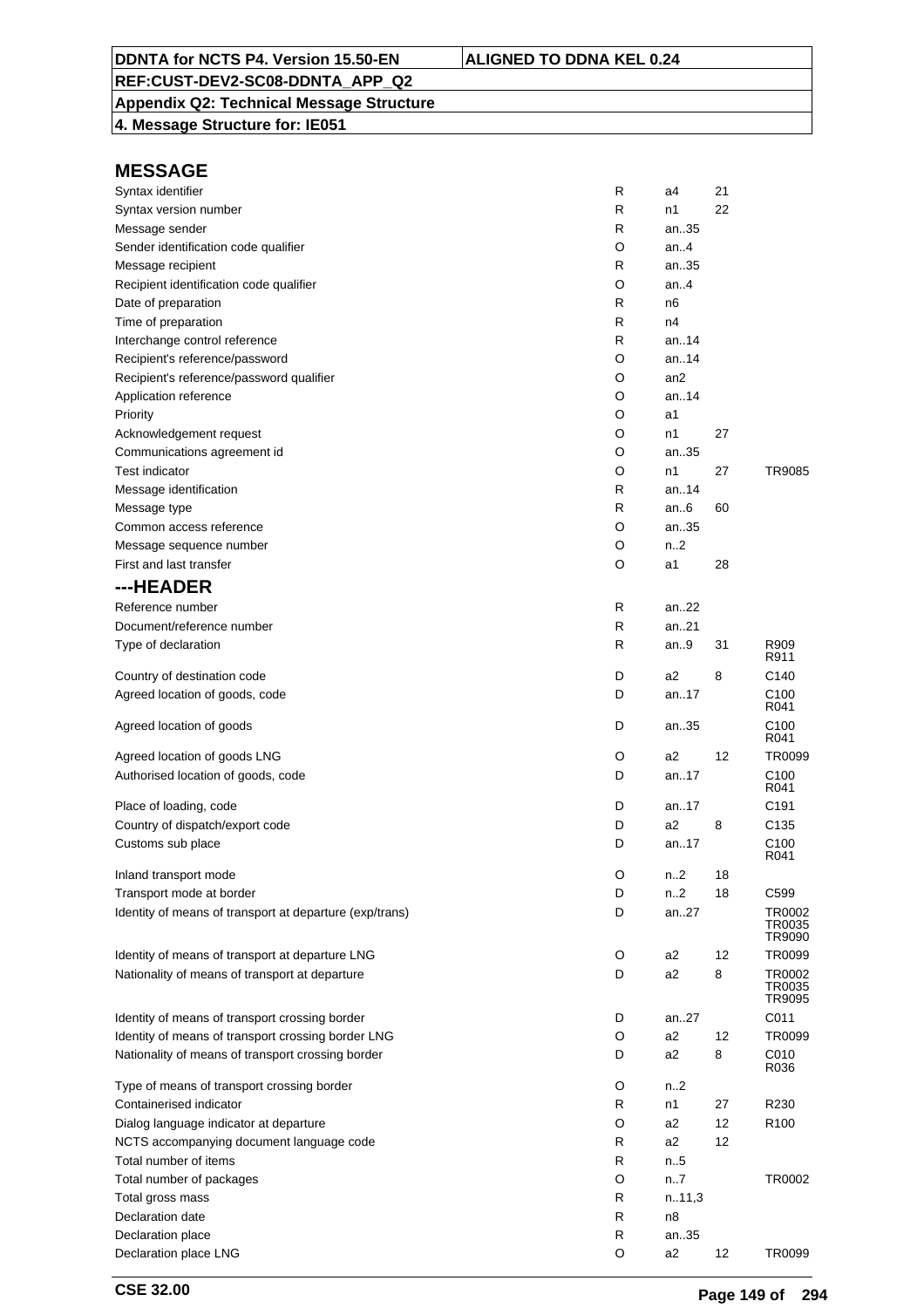| DDNTA for NCTS P4. Version 15.50-EN             | <b>ALIGNED TO DDNA KEL 0.24</b> |       |     |                          |
|-------------------------------------------------|---------------------------------|-------|-----|--------------------------|
| REF:CUST-DEV2-SC08-DDNTA_APP_Q2                 |                                 |       |     |                          |
| <b>Appendix Q2: Technical Message Structure</b> |                                 |       |     |                          |
|                                                 |                                 |       |     |                          |
| 4. Message Structure for: IE051                 |                                 |       |     |                          |
| No release motivation                           | O                               | an350 |     |                          |
| No release motivation LNG                       | O                               | a2    | 12  | TR0099                   |
| Specific Circumstance Indicator                 | D                               | a1    | 96  | C186                     |
|                                                 |                                 |       |     | R825                     |
| Transport charges/ Method of Payment            | D                               | a1    | 116 | C186                     |
| <b>Commercial Reference Number</b>              | D                               | an70  |     | C186                     |
|                                                 |                                 |       |     | C547<br>R876             |
| Security                                        | O                               | n1    | 117 | R229                     |
| Conveyance reference number                     | D                               | an35  |     | C531                     |
| Place of unloading, code                        | D                               | an35  |     | C186                     |
|                                                 |                                 |       |     | C589                     |
| Place of unloading LNG                          | O                               | a2    | 12  | TR0099                   |
| ---(PRINCIPAL) TRADER                           |                                 |       |     |                          |
| Name                                            | D                               | an35  |     | C050                     |
| Street and number                               | D                               | an35  |     | C050                     |
| Postal code                                     | D                               | an.9  |     | C050                     |
| City                                            | D                               | an35  |     | C050                     |
| Country code                                    | D                               | a2    | 8   | C050                     |
| <b>NAD LNG</b>                                  | O                               | a2    | 12  | TR0099                   |
| TIN                                             | D                               | an.17 |     | C111                     |
| Holder ID TIR                                   |                                 |       |     | C <sub>236</sub>         |
|                                                 | D                               | an17  |     | C904                     |
| ---(CONSIGNOR) TRADER                           |                                 |       |     |                          |
| Name                                            | R                               | an35  |     |                          |
| Street and number                               | R                               | an35  |     |                          |
| Postal code                                     | R                               | an.9  |     |                          |
| City                                            | R                               | an35  |     |                          |
| Country code                                    | R                               | a2    | 8   |                          |
| <b>NAD LNG</b>                                  | O                               | a2    | 12  | TR0099                   |
| <b>TIN</b>                                      | O                               | an17  |     |                          |
| ---(CONSIGNEE) TRADER                           |                                 |       |     |                          |
| Name                                            | R                               | an35  |     |                          |
| Street and number                               | R                               | an35  |     |                          |
| Postal code                                     | R                               | an9   |     |                          |
| City                                            | R                               | an35  |     |                          |
| Country code                                    | R                               | a2    | 8   |                          |
| <b>NAD LNG</b>                                  | O                               | a2    | 12  | TR0099                   |
| <b>TIN</b>                                      | O                               | an17  |     |                          |
| ---(AUTHORISED CONSIGNEE) TRADER                |                                 |       |     |                          |
| <b>TIN</b>                                      | R                               | an17  |     |                          |
| --- (DEPARTURE) CUSTOMS OFFICE                  |                                 |       |     |                          |
| Reference number                                | R                               | an8   |     | R901                     |
| ---(TRANSIT) CUSTOMS OFFICE                     |                                 |       |     |                          |
|                                                 |                                 |       |     |                          |
| Reference number                                | R                               | an8   |     | R906<br>R907             |
|                                                 |                                 |       |     | R908                     |
| <b>Arrival Time</b>                             |                                 |       |     | R910                     |
|                                                 | D                               | n12   |     | C <sub>598</sub><br>R660 |
| ---(DESTINATION) CUSTOMS OFFICE                 |                                 |       |     |                          |
| Reference number                                | $\mathsf{R}$                    | an8   |     | R901                     |
|                                                 |                                 |       |     | R904                     |
|                                                 |                                 |       |     | R905                     |
| ---CONTROL RESULT                               |                                 |       |     |                          |
| Control date                                    | R                               | n8    |     |                          |
| Control result code                             | R                               | an2   | 47  | R903                     |
| Date limit                                      | O                               | n8    |     |                          |
| ---RESULTS OF CONTROL                           |                                 |       |     |                          |
| Description                                     | O                               | an140 |     | <b>TR0006</b>            |

T.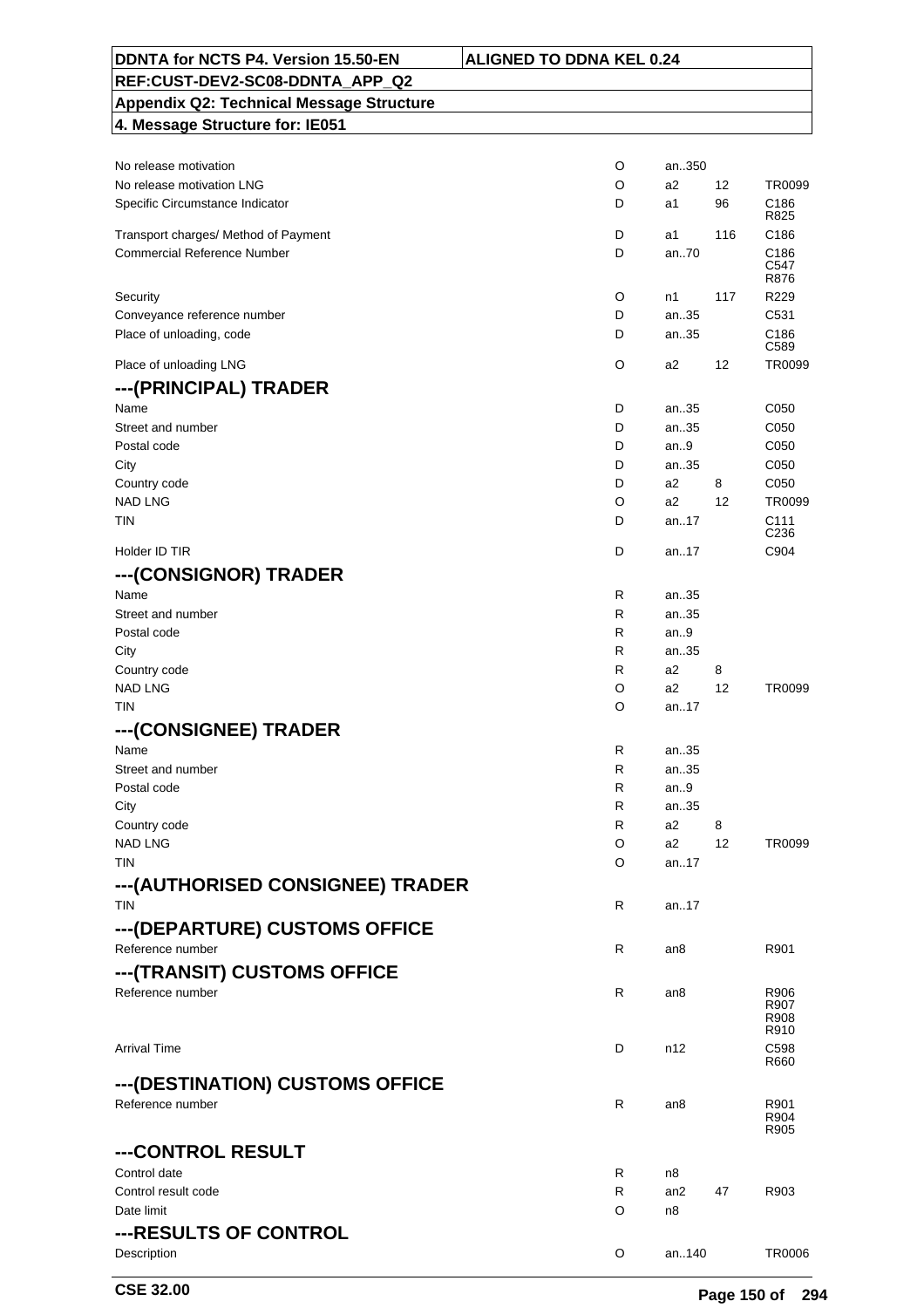| DDNTA for NCTS P4. Version 15.50-EN             | <b>ALIGNED TO DDNA KEL 0.24</b> |            |     |                  |
|-------------------------------------------------|---------------------------------|------------|-----|------------------|
| REF:CUST-DEV2-SC08-DDNTA APP Q2                 |                                 |            |     |                  |
| <b>Appendix Q2: Technical Message Structure</b> |                                 |            |     |                  |
| 4. Message Structure for: IE051                 |                                 |            |     |                  |
|                                                 |                                 |            |     |                  |
| <b>Description LNG</b>                          | O                               | a2         | 12  | TR0099           |
| Control indicator                               | $\mathsf{R}$                    | an2        | 41  | TR0003           |
| ---REPRESENTATIVE                               |                                 |            |     |                  |
| Name                                            | R                               | an35       |     |                  |
| Representative capacity                         | O                               | an35       |     |                  |
| Representative capacity LNG                     | O                               | a2         | 12  | TR0099           |
| ---SEALS INFO                                   |                                 |            |     |                  |
| Seals number                                    | R                               | n.4        |     |                  |
| ------SEALS ID                                  |                                 |            |     |                  |
|                                                 |                                 |            |     |                  |
| Seals identity<br>Seals identity LNG            | R<br>O                          | an20<br>a2 | 12  | TR0099           |
|                                                 |                                 |            |     |                  |
| --- GUARANTEE                                   |                                 |            |     |                  |
| Guarantee type                                  | R.                              | an1        | 51  | C900             |
| ------GUARANTEE REFERENCE                       |                                 |            |     |                  |
| Guarantee reference number (GRN)                | D                               | an $.24$   |     | C125<br>TR0301   |
| Other guarantee reference                       | D                               | an35       |     | C <sub>130</sub> |
|                                                 |                                 |            |     | R900             |
| Access code                                     | D                               | an4        |     | C086             |
| --------VALIDITY LIMITATION EC                  |                                 |            |     |                  |
| Not valid for EC                                | R                               | n1         | 27  | R230             |
| --------VALIDITY LIMITATION NON EC              |                                 |            |     |                  |
| Not valid for other contracting parties         | R                               | a2         | 71  | R231             |
| ---GOODS ITEM                                   |                                 |            |     |                  |
| Item number                                     | R                               | $n_{.}.5$  |     | R005             |
|                                                 |                                 |            |     | R007             |
| Commodity code                                  | D                               | an22       |     | C015             |
|                                                 |                                 |            |     | R060<br>R470     |
| Type of declaration                             | D                               | an9        | 31  | C045             |
| Goods description                               | R                               | an280      |     |                  |
| Goods description LNG                           | O                               | a2         | 12  | TR0099           |
| Gross mass                                      | O                               | n.11,3     |     | R700             |
| Net mass                                        | O                               | n.11,3     |     |                  |
| Country of dispatch/export code                 | D                               | a2         | 8   | C <sub>135</sub> |
| Country of destination code                     | D                               | a2         | 8   | C140             |
| Transport charges/ Method of Payment            | D                               | a1         | 116 | C186<br>C576     |
|                                                 |                                 |            |     | TR9120           |
| <b>Commercial Reference Number</b>              | D                               | an70       |     | C186             |
|                                                 |                                 |            |     | C547<br>R876     |
| UN dangerous goods code                         | O                               | an4        | 101 | C186             |
| ------PREVIOUS ADMINISTRATIVE REFERENCES        |                                 |            |     |                  |
| Previous document type                          | R                               | an6        | 14  | R020             |
|                                                 |                                 |            |     | TR0100           |
| Previous document reference                     | R                               | an35       |     |                  |
| Previous document reference LNG                 | O                               | a2         | 12  | TR0099           |
| Complement of information                       | O                               | an26       |     |                  |
| Complement of information LNG                   | O                               | a2         | 12  | TR0099           |
| ------PRODUCED DOCUMENTS/CERTIFICATES           |                                 |            |     |                  |
| Document type                                   | R                               | an4        | 13  | C901<br>TR0103   |
| Document reference                              | D                               | an35       |     | C902             |
| Document reference LNG                          | O                               | a2         | 12  | TR0099           |
| Complement of information                       | O                               | an26       |     |                  |
| Complement of information LNG                   | O                               | a2         | 12  | TR0099           |
| ------SPECIAL MENTIONS                          |                                 |            |     |                  |
| Additional information                          | O                               | an70       |     |                  |
|                                                 |                                 |            |     |                  |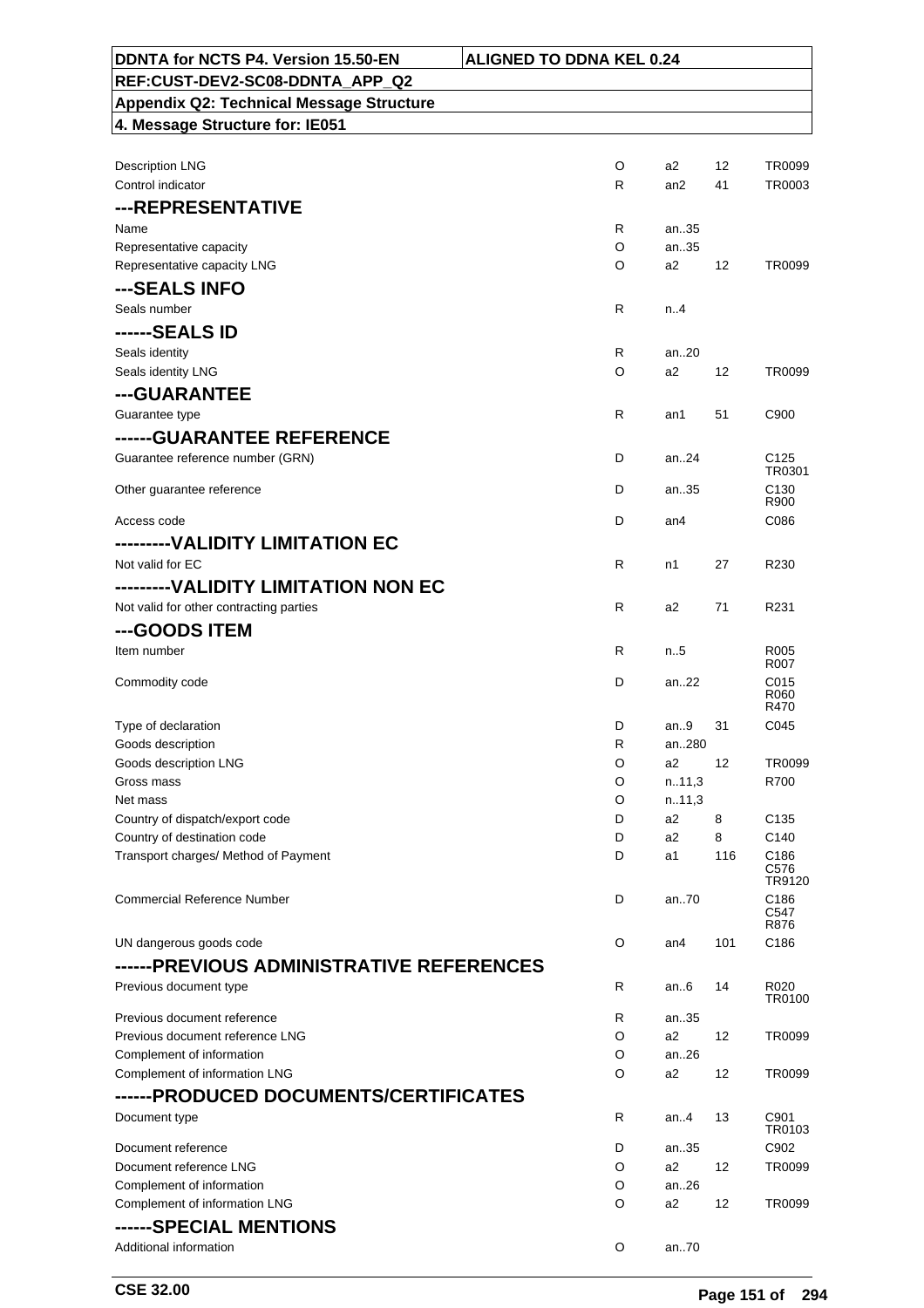| DDNTA for NCTS P4. Version 15.50-EN             | <b>ALIGNED TO DDNA KEL 0.24</b> |                |    |                  |
|-------------------------------------------------|---------------------------------|----------------|----|------------------|
| REF:CUST-DEV2-SC08-DDNTA_APP_Q2                 |                                 |                |    |                  |
| <b>Appendix Q2: Technical Message Structure</b> |                                 |                |    |                  |
| 4. Message Structure for: IE051                 |                                 |                |    |                  |
|                                                 |                                 |                |    |                  |
| Additional information LNG                      | O                               | a2             | 12 | TR0099           |
| Additional information coded                    | O                               | an5            | 39 | TR0101           |
| Export from EC                                  | D                               | n1             | 27 | C075             |
|                                                 |                                 |                |    | R075             |
| Export from country                             | D                               | a2             | 63 | C075<br>R075     |
| ------RESULTS OF CONTROL                        |                                 |                |    |                  |
| Description                                     | O                               | an140          |    | TR0009           |
| <b>Description LNG</b>                          | O                               | a2             | 12 | TR0099           |
| Control indicator                               | R                               | an2            | 41 | TR0003           |
| Pointer to the attribute                        | O                               | an35           |    | TR0010           |
|                                                 |                                 |                |    | TR0014           |
| ------(CONSIGNOR) TRADER                        |                                 |                |    |                  |
| Name                                            | R                               | an35           |    |                  |
| Street and number                               | R                               | an35           |    |                  |
| Postal code                                     | R                               | an9            |    |                  |
| City                                            | R                               | an35           |    |                  |
| Country code                                    | R                               | a2             | 8  |                  |
| <b>NAD LNG</b>                                  | O                               | a <sub>2</sub> | 12 | TR0099           |
| <b>TIN</b>                                      | O                               | an17           |    |                  |
| ------(CONSIGNEE) TRADER                        |                                 |                |    |                  |
| Name                                            | R                               | an35           |    |                  |
| Street and number                               | R                               | an35           |    |                  |
| Postal code                                     | R                               | an9            |    |                  |
| City                                            | R                               | an35           |    |                  |
| Country code                                    | R                               | a2             | 8  |                  |
| <b>NAD LNG</b>                                  | O                               | a2             | 12 | TR0099           |
| <b>TIN</b>                                      | O                               | an17           |    |                  |
|                                                 |                                 |                |    |                  |
| ------CONTAINERS                                |                                 |                |    |                  |
| Container number                                | R                               | an17           |    | C060             |
| ------PACKAGES                                  |                                 |                |    |                  |
| Marks & numbers of packages                     | D                               | an42           |    | C060             |
| Marks & numbers of packages LNG                 | O                               | a2             | 12 | TR0099           |
| Kind of packages                                | R                               | an3            | 17 |                  |
| Number of packages                              | D                               | n.5            |    | C060             |
|                                                 |                                 |                |    | R021<br>TR0022   |
| Number of pieces                                | D                               | n5             |    | C060             |
| ------SGI CODES                                 |                                 |                |    |                  |
|                                                 | O                               | n.2            | 64 | R <sub>156</sub> |
| Sensitive goods code<br>Sensitive quantity      | R                               | n.11,3         |    |                  |
|                                                 |                                 |                |    |                  |
| ------(CONSIGNOR-SECURITY) TRADER               |                                 |                |    |                  |
| Name                                            | D                               | an35           |    | C501             |
| Street and number                               | D                               | an35           |    | C501             |
| Postal code                                     | D                               | an9            |    | C501             |
| City                                            | D                               | an35           |    | C501             |
| Country code                                    | D                               | a <sub>2</sub> | 8  | C501             |
| <b>NAD LNG</b>                                  | O                               | a2             | 12 | TR0099           |
| <b>TIN</b>                                      | D                               | an17           |    | C572             |
| ------(CONSIGNEE-SECURITY) TRADER               |                                 |                |    |                  |
| Name                                            | D                               | an35           |    | C501             |
| Street and number                               | D                               | an35           |    | C <sub>501</sub> |
| Postal code                                     | D                               | an9            |    | C501             |
| City                                            | D                               | an35           |    | C501             |
| Country code                                    | D                               | a2             | 8  | C501             |
| NAD LNG                                         | O                               | a2             | 12 | TR0099           |
| TIN                                             | D                               | an17           |    | C596             |
| ---ITINERARY                                    |                                 |                |    |                  |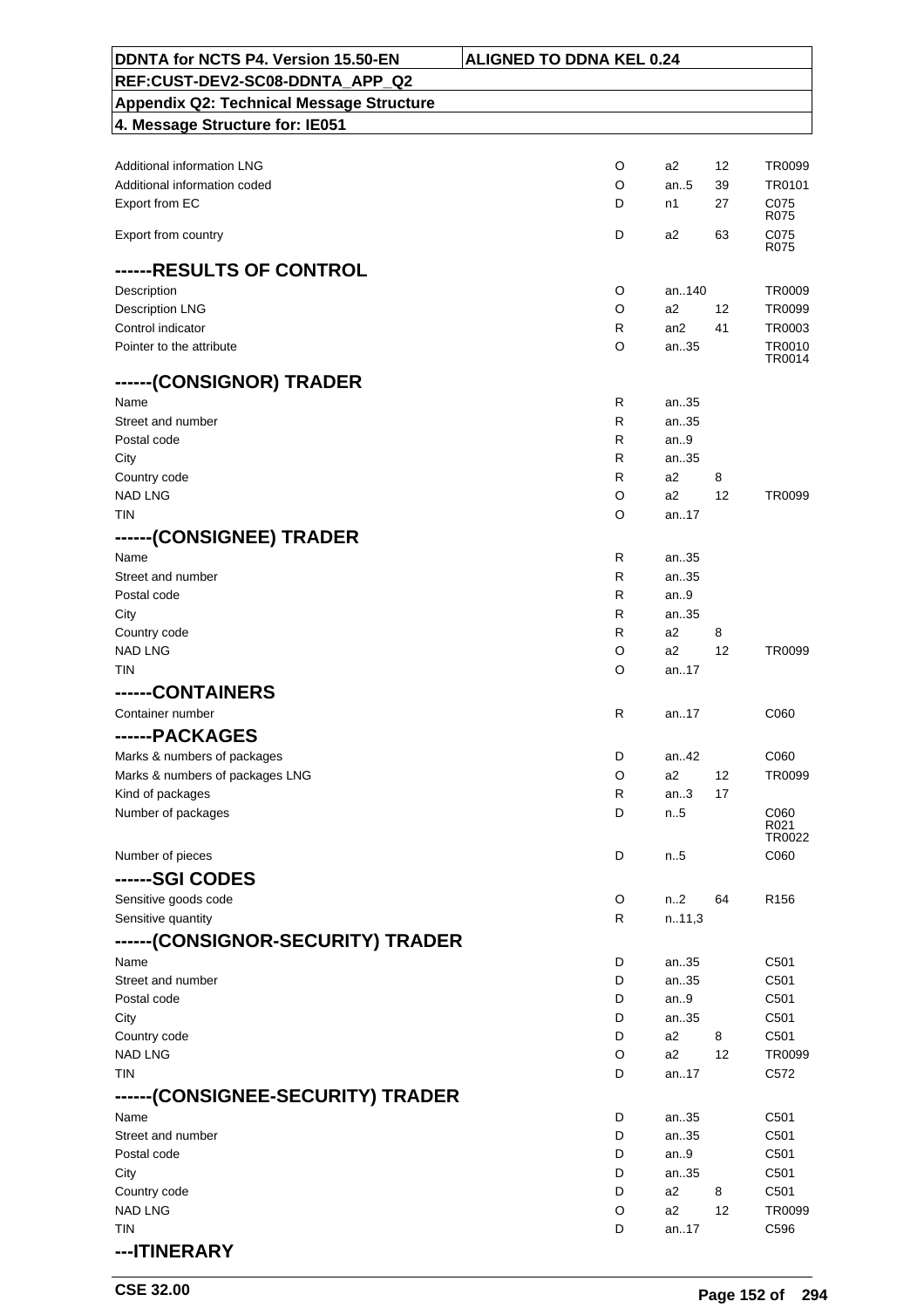| DDNTA for NCTS P4. Version 15.50-EN             | <b>ALIGNED TO DDNA KEL 0.24</b> |                |    |                  |
|-------------------------------------------------|---------------------------------|----------------|----|------------------|
| REF:CUST-DEV2-SC08-DDNTA APP Q2                 |                                 |                |    |                  |
| <b>Appendix Q2: Technical Message Structure</b> |                                 |                |    |                  |
| 4. Message Structure for: IE051                 |                                 |                |    |                  |
|                                                 |                                 |                |    |                  |
| Country of routing code                         | R.                              | a <sub>2</sub> | 8  |                  |
| ---(CARRIER) TRADER                             |                                 |                |    |                  |
| Name                                            | D                               | an35           |    | C501             |
| Street and number                               | D                               | an35           |    | C501             |
| Postal code                                     | D                               | an.9           |    | C501             |
| City                                            | D                               | an35           |    | C501             |
| Country code                                    | D                               | a2             | 8  | C501             |
| <b>NAD LNG</b>                                  | O                               | a2             | 12 | <b>TR0099</b>    |
| <b>TIN</b>                                      | $\circ$                         | an17           |    |                  |
| ---(CONSIGNOR-SECURITY) TRADER                  |                                 |                |    |                  |
| Name                                            | D                               | an35           |    | C501             |
| Street and number                               | D                               | an35           |    | C501             |
| Postal code                                     | D                               | an.9           |    | C501             |
| City                                            | D                               | an35           |    | C501             |
| Country code                                    | D                               | a2             | 8  | C501             |
| <b>NAD LNG</b>                                  | O                               | a2             | 12 | <b>TR0099</b>    |
| <b>TIN</b>                                      | D                               | an17           |    | C <sub>572</sub> |
| ---(CONSIGNEE-SECURITY) TRADER                  |                                 |                |    |                  |
| Name                                            | D                               | an35           |    | C501             |
| Street and number                               | D                               | an35           |    | C501             |
| Postal code                                     | D                               | an.9           |    | C501             |
| City                                            | D                               | an35           |    | C501             |
| Country code                                    | D                               | a <sub>2</sub> | 8  | C501             |
| <b>NAD LNG</b>                                  | O                               | a2             | 12 | <b>TR0099</b>    |
| <b>TIN</b>                                      | D                               | an17           |    | C596             |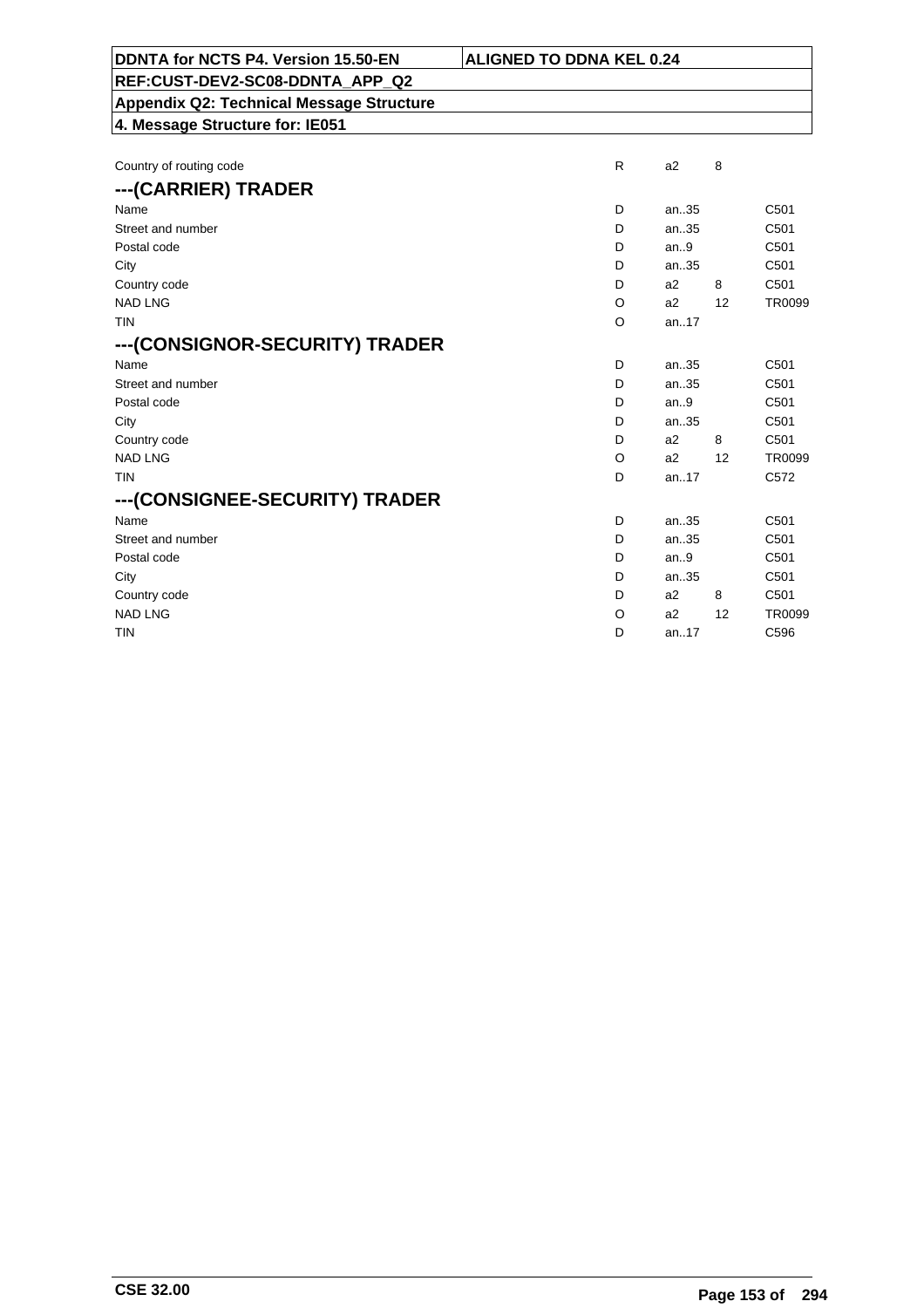| DDNTA for NCTS P4. Version 15.50-EN    | <b>ALIGNED TO DDNA KEL 0.24</b> |
|----------------------------------------|---------------------------------|
| <b>REF:CUST-DEV2-SC08-DDNTA APP Q2</b> |                                 |
|                                        |                                 |

**Appendix Q2: Technical Message Structure 4. Message Structure for: IE054**

| <b>IE054</b>          | (CC054A)                       | <b>IREQUEST OF RELEASE</b> |    | (E_REQ_REL) |
|-----------------------|--------------------------------|----------------------------|----|-------------|
|                       |                                |                            |    |             |
| MESSAGE               |                                |                            | 1x | R           |
| ---HEADER             |                                |                            | 1x | R           |
| ---(PRINCIPAL) TRADER |                                |                            | 1x | R           |
|                       | --- (DEPARTURE) CUSTOMS OFFICE |                            | 1x | R           |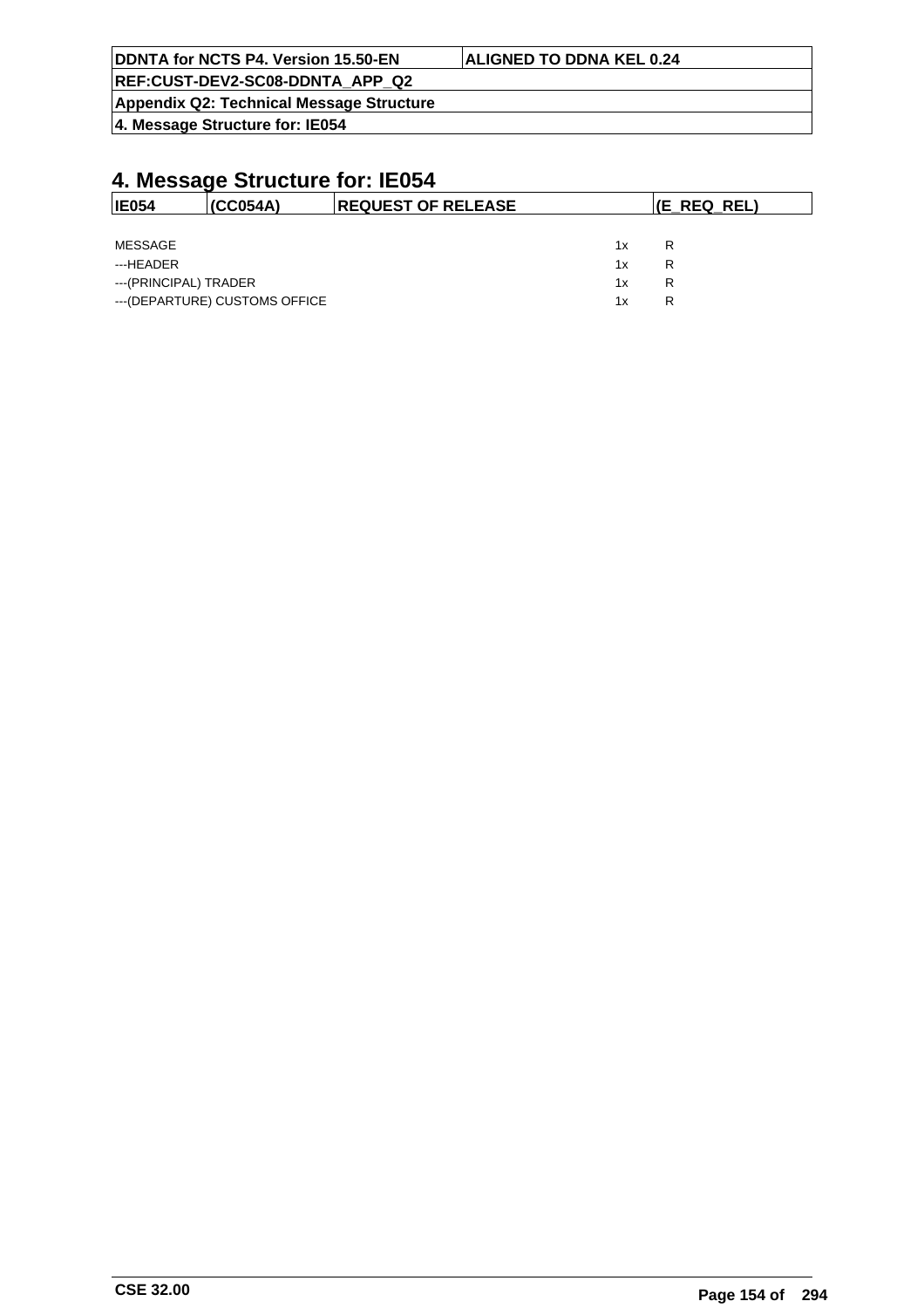**Appendix Q2: Technical Message Structure 4. Message Structure for: IE054**

| Syntax identifier                        | R | a4              | 21 |                          |
|------------------------------------------|---|-----------------|----|--------------------------|
| Syntax version number                    | R | n1              | 22 |                          |
| Message sender                           | R | an35            |    |                          |
| Sender identification code qualifier     | O | an.4            |    |                          |
| Message recipient                        | R | an35            |    |                          |
| Recipient identification code qualifier  | O | an.4            |    |                          |
| Date of preparation                      | R | n6              |    |                          |
| Time of preparation                      | R | n4              |    |                          |
| Interchange control reference            | R | an.14           |    |                          |
| Recipient's reference/password           | O | an14            |    |                          |
| Recipient's reference/password qualifier | O | an2             |    |                          |
| Application reference                    | O | an.14           |    |                          |
| Priority                                 | O | a1              |    |                          |
| Acknowledgement request                  | O | n <sub>1</sub>  | 27 |                          |
| Communications agreement id              | O | an35            |    |                          |
| <b>Test indicator</b>                    | O | n1              | 27 | TR9085                   |
| Message identification                   | R | an.14           |    |                          |
| Message type                             | R | an.6            | 60 |                          |
| Common access reference                  | O | an35            |    |                          |
| Message sequence number                  | O | n.2             |    |                          |
| First and last transfer                  | O | a1              | 28 |                          |
| ---HEADER                                |   |                 |    |                          |
| Document/reference number                | R | an.21           |    |                          |
| Release requested                        | R | n1              | 27 | R <sub>230</sub>         |
| Date of release request                  | R | n <sub>8</sub>  |    |                          |
| ---(PRINCIPAL) TRADER                    |   |                 |    |                          |
| Name                                     | D | an35            |    | C <sub>160</sub>         |
| Street and number                        | D | an35            |    | C <sub>160</sub>         |
| Postal code                              | D | an.9            |    | C160                     |
| City                                     | D | an35            |    | C <sub>160</sub>         |
| Country code                             | D | a2              | 8  | C160                     |
| <b>NAD LNG</b>                           | O | a <sub>2</sub>  | 12 | TR0099                   |
| tin                                      | D | an17            |    | R012<br>R <sub>174</sub> |
| Holder ID TIR                            | D | an17            |    | C904                     |
| ---(DEPARTURE) CUSTOMS OFFICE            |   |                 |    |                          |
| Reference number                         | R | an <sub>8</sub> |    |                          |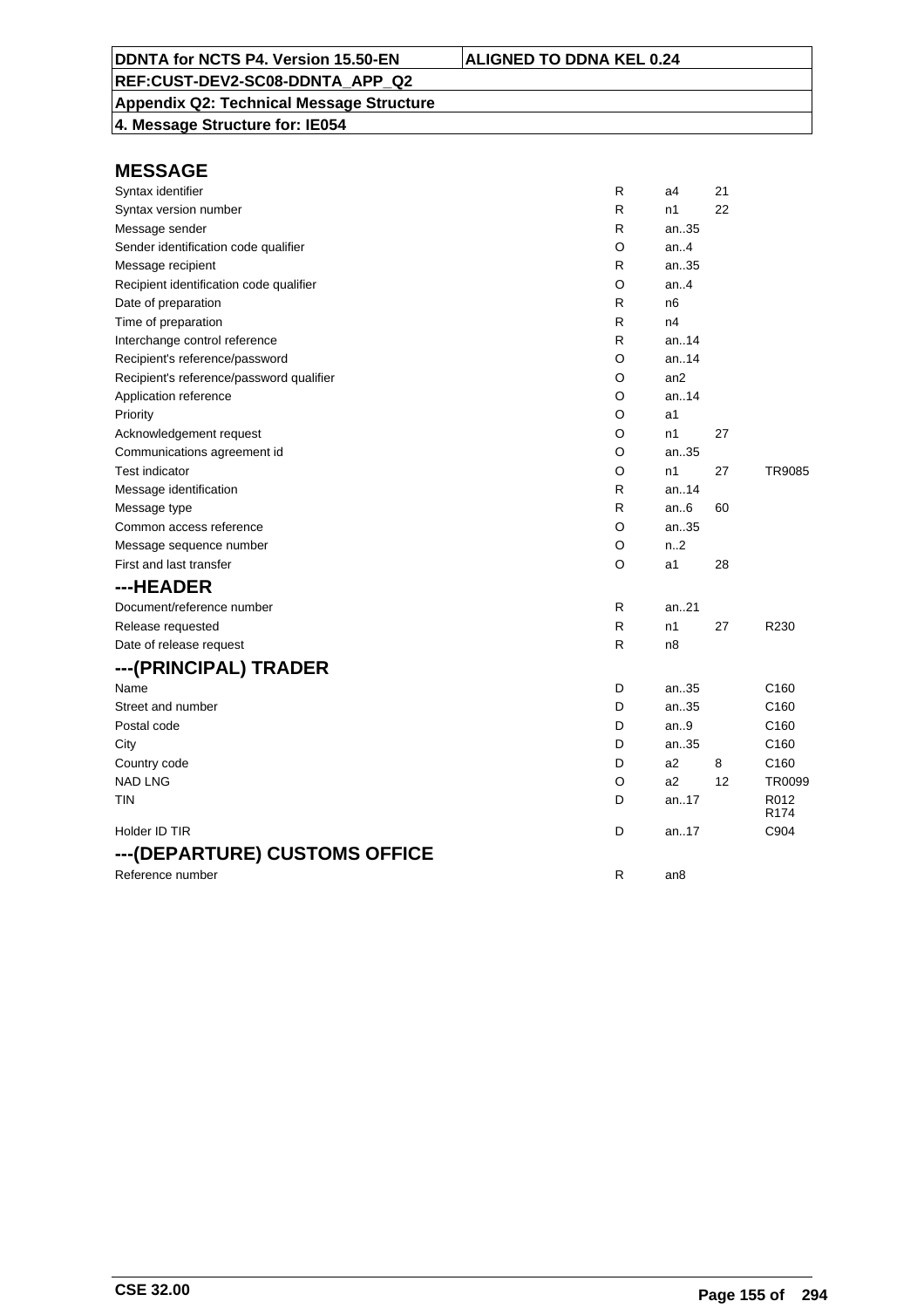| <b>DDNTA for NCTS P4. Version 15.50-EN</b> | <b>ALIGNED TO DDNA KEL 0.24</b> |
|--------------------------------------------|---------------------------------|
|                                            |                                 |

**Appendix Q2: Technical Message Structure**

**4. Message Structure for: IE055**

| <b>IE055</b>           | (CCO55A)                       | <b>GUARANTEE NOT VALID</b> |     | (E_GUA_INV) |
|------------------------|--------------------------------|----------------------------|-----|-------------|
|                        |                                |                            |     |             |
| MESSAGE                |                                |                            | 1x  | R           |
| ---HEADER              |                                |                            | 1x  | R           |
| ---(PRINCIPAL) TRADER  |                                |                            | 1x  | R           |
|                        | --- (DEPARTURE) CUSTOMS OFFICE |                            | 1x  | R           |
| ---GUARANTEE REFERENCE |                                |                            | 99x | R           |
|                        | ------INVALID GUARANTEE REASON |                            | 1x  | R           |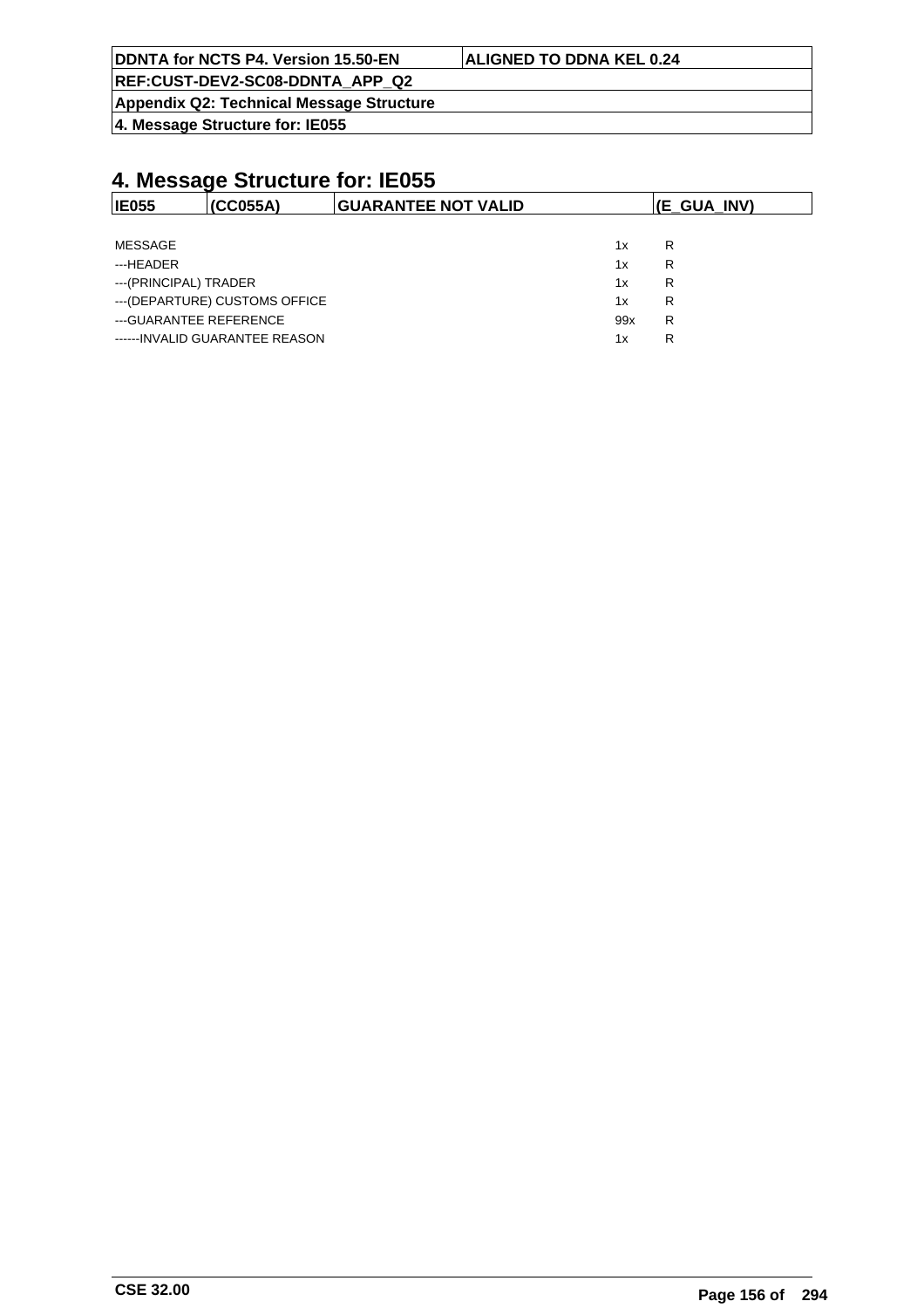## **Appendix Q2: Technical Message Structure**

**4. Message Structure for: IE055**

| Syntax identifier                        | R | a4               | 21 |                  |
|------------------------------------------|---|------------------|----|------------------|
| Syntax version number                    | R | n1               | 22 |                  |
| Message sender                           | R | an35             |    |                  |
| Sender identification code qualifier     | O | an.4             |    |                  |
| Message recipient                        | R | an35             |    |                  |
| Recipient identification code qualifier  | O | an.4             |    |                  |
| Date of preparation                      | R | n6               |    |                  |
| Time of preparation                      | R | n4               |    |                  |
| Interchange control reference            | R | an. $.14$        |    |                  |
| Recipient's reference/password           | O | an14             |    |                  |
| Recipient's reference/password qualifier | O | an2              |    |                  |
| Application reference                    | O | an.14            |    |                  |
| Priority                                 | O | a1               |    |                  |
| Acknowledgement request                  | O | n1               | 27 |                  |
| Communications agreement id              | O | an35             |    |                  |
| <b>Test indicator</b>                    | O | n1               | 27 | TR9085           |
| Message identification                   | R | an.14            |    |                  |
| Message type                             | R | an.6             | 60 |                  |
| Common access reference                  | O | an35             |    |                  |
| Message sequence number                  | O | n <sub>1.2</sub> |    |                  |
| First and last transfer                  | O | a1               | 28 |                  |
| ---HEADER                                |   |                  |    |                  |
| Document/reference number                | R | an21             |    |                  |
| ---(PRINCIPAL) TRADER                    |   |                  |    |                  |
| Name                                     | D | an35             |    | C <sub>160</sub> |
| Street and number                        | D | an35             |    | C <sub>160</sub> |
| Postal code                              | D | an.9             |    | C <sub>160</sub> |
| City                                     | D | an35             |    | C <sub>160</sub> |
| Country code                             | D | a <sub>2</sub>   | 8  | C <sub>160</sub> |
| <b>NAD LNG</b>                           | O | a2               | 12 | TR0099           |
| TIN                                      | D | an17             |    | R012             |
| ---(DEPARTURE) CUSTOMS OFFICE            |   |                  |    |                  |
| Reference number                         | R | an <sub>8</sub>  |    |                  |
| ---GUARANTEE REFERENCE                   |   |                  |    |                  |
| Guarantee reference number (GRN)         | R | an24             |    |                  |
| ------INVALID GUARANTEE REASON           |   |                  |    |                  |
| Invalid guarantee reason code            | R | an.3             | 52 |                  |
| Invalid guarantee reason                 | O | an350            |    |                  |
| Invalid guarantee reason LNG             | O | a2               | 12 | TR0099           |
|                                          |   |                  |    |                  |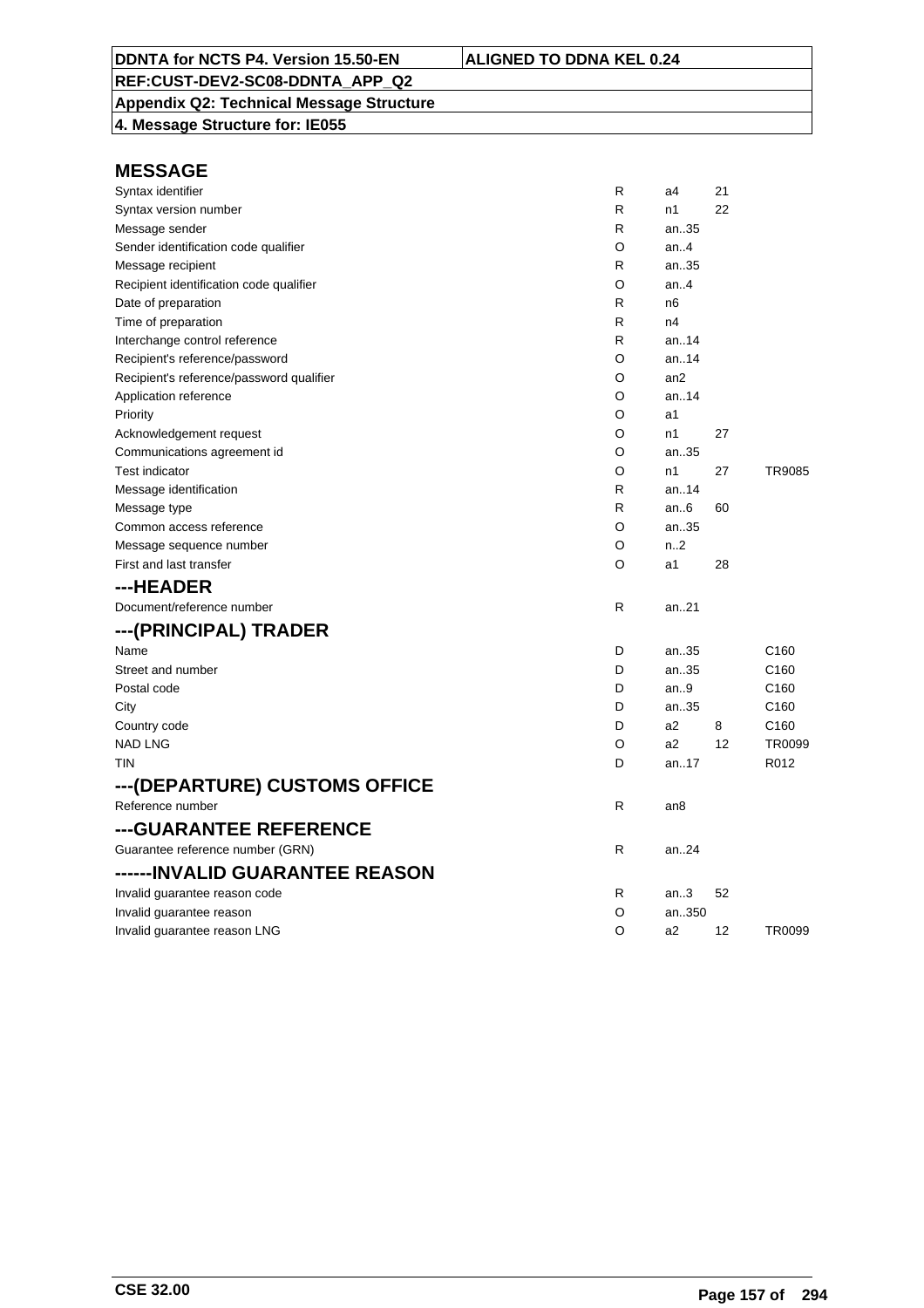| DDNTA for NCTS P4. Version 15.50-EN      | ALIGNED TO DDNA KEL 0.24 |
|------------------------------------------|--------------------------|
| REF:CUST-DEV2-SC08-DDNTA APP Q2          |                          |
| Appendix Q2: Technical Message Structure |                          |
| 4. Message Structure for: IE058          |                          |

#### **4. Message Structure for: IE058**

| <b>IE058</b>        | I(CC058A) | <b>UNLOADING REMARKS REJECTION</b> |      | $ E_ULD_REJ\rangle$ |                  |
|---------------------|-----------|------------------------------------|------|---------------------|------------------|
|                     |           |                                    |      |                     |                  |
| MESSAGE             |           |                                    | 1x   | R                   |                  |
| ---HEADER           |           |                                    | 1x   | R                   |                  |
| ---FUNCTIONAL ERROR |           |                                    | 999x |                     | R <sub>123</sub> |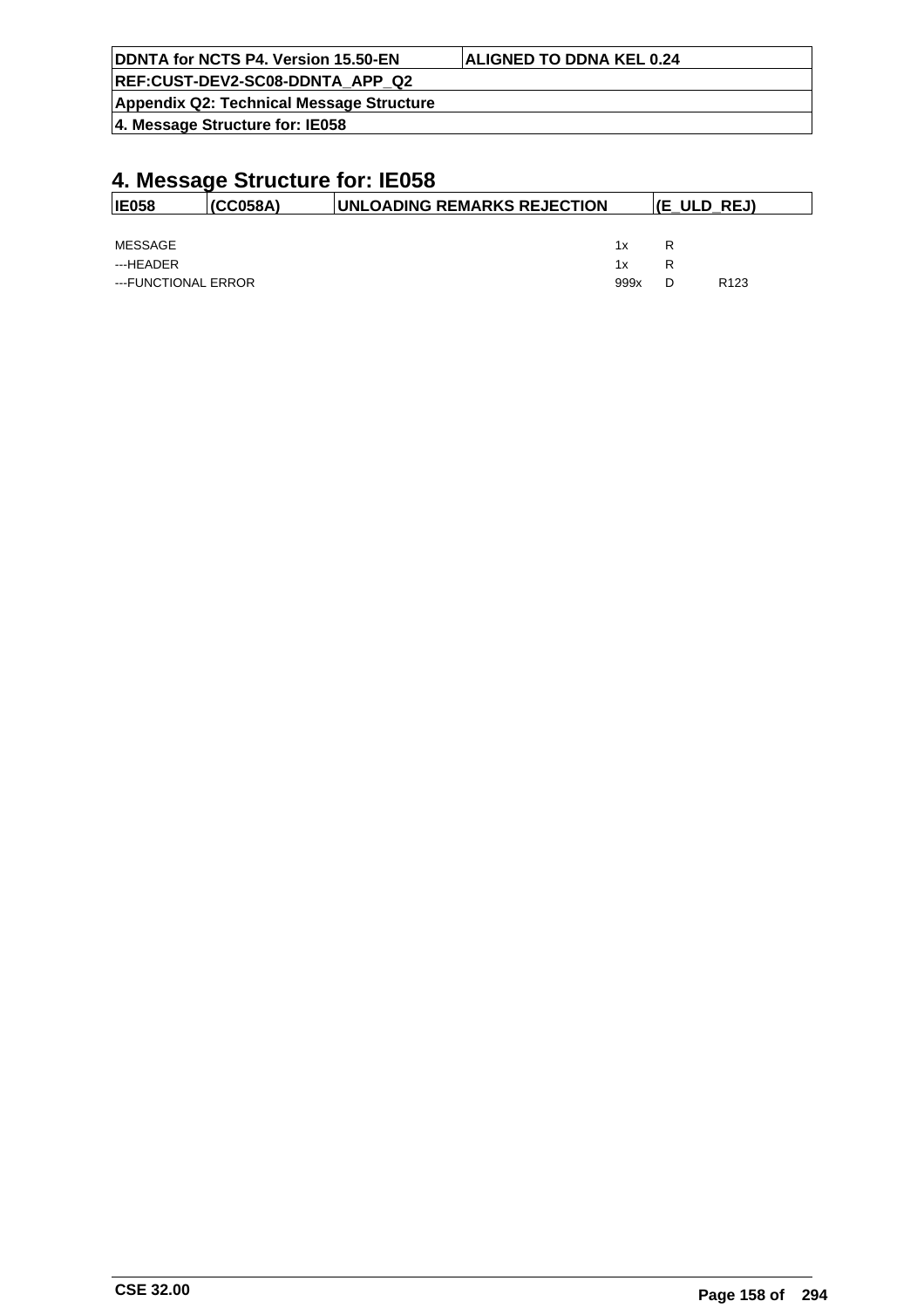**Appendix Q2: Technical Message Structure 4. Message Structure for: IE058**

| Syntax identifier                        | R | a <sub>4</sub> | 21 |        |
|------------------------------------------|---|----------------|----|--------|
| Syntax version number                    | R | n1             | 22 |        |
| Message sender                           | R | an35           |    |        |
| Sender identification code qualifier     | O | an.4           |    |        |
| Message recipient                        | R | an35           |    |        |
| Recipient identification code qualifier  | O | an.4           |    |        |
| Date of preparation                      | R | n <sub>6</sub> |    |        |
| Time of preparation                      | R | n4             |    |        |
| Interchange control reference            | R | an. $.14$      |    |        |
| Recipient's reference/password           | O | an.14          |    |        |
| Recipient's reference/password qualifier | O | an2            |    |        |
| Application reference                    | O | an.14          |    |        |
| Priority                                 | O | a1             |    |        |
| Acknowledgement request                  | O | n1             | 27 |        |
| Communications agreement id              | O | an35           |    |        |
| <b>Test indicator</b>                    | O | n <sub>1</sub> | 27 | TR9085 |
| Message identification                   | R | an.14          |    |        |
| Message type                             | R | an.6           | 60 |        |
| Common access reference                  | O | an35           |    |        |
| Message sequence number                  | O | n.2            |    |        |
| First and last transfer                  | O | a1             | 28 |        |
| ---HEADER                                |   |                |    |        |
| Document/reference number                | R | an.21          |    |        |
| Unloading remarks rejection date         | R | n <sub>8</sub> |    |        |
| Unloading remarks rejection reason       | O | an350          |    |        |
| Unloading remarks rejection reason LNG   | O | a <sub>2</sub> | 12 | TR0099 |
| ---FUNCTIONAL ERROR                      |   |                |    |        |
| Error type                               | R | n2             | 49 |        |
| Error pointer                            | R | an210          |    |        |
| Error reason                             | O | an.6           |    |        |
| Original attribute value                 | O | an140          |    |        |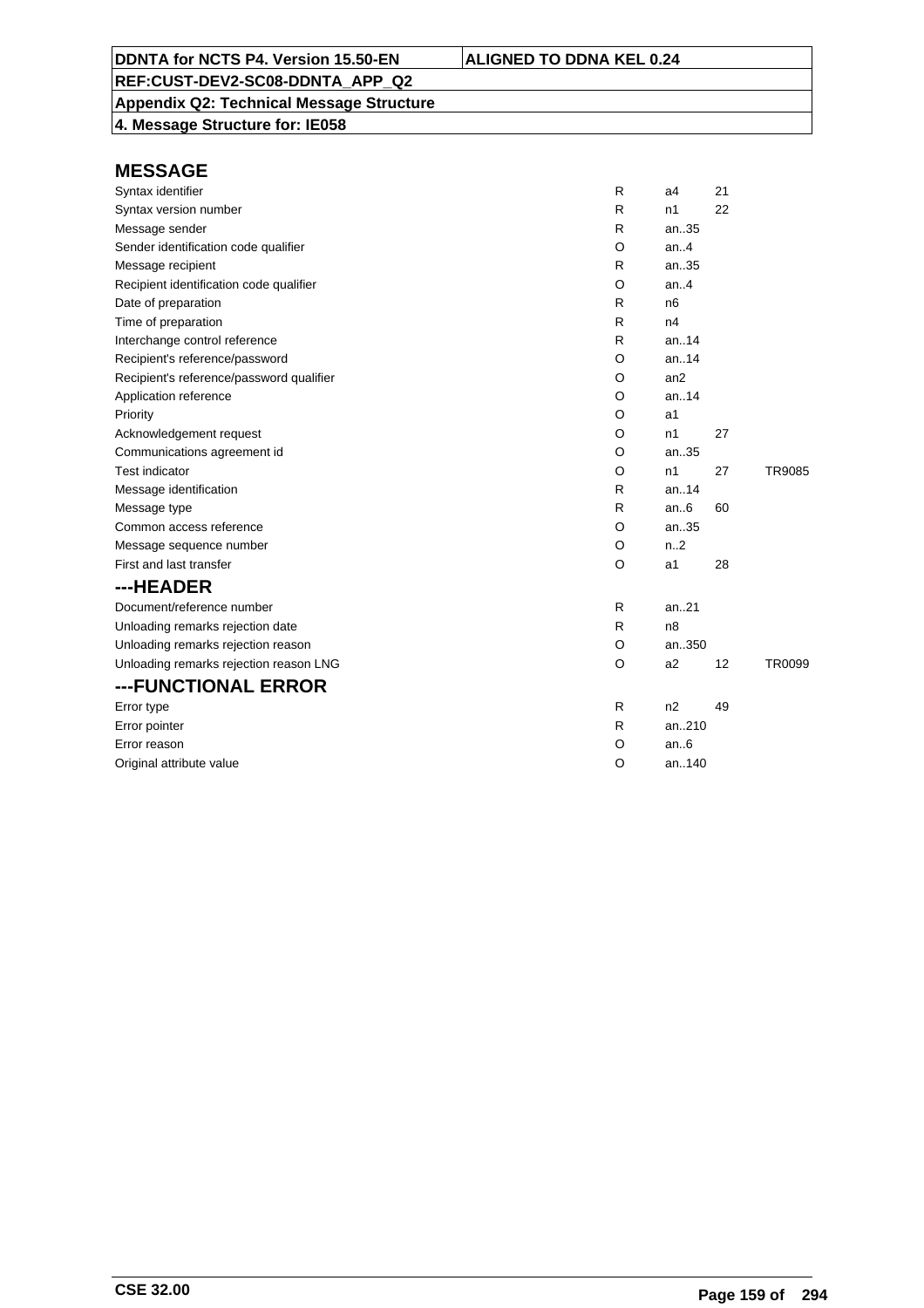| DDNTA for NCTS P4. Version 15.50-EN    | <b>ALIGNED TO DDNA KEL 0.24</b> |
|----------------------------------------|---------------------------------|
| <b>REF:CUST-DEV2-SC08-DDNTA APP Q2</b> |                                 |

**Appendix Q2: Technical Message Structure**

**4. Message Structure for: IE059**

| <b>IE059</b> | (CD059A)                       | <b>CANCEL ENQUIRY NOTIFICATION</b> |    | (C_CAN_ENQ) |
|--------------|--------------------------------|------------------------------------|----|-------------|
|              |                                |                                    |    |             |
| MESSAGE      |                                |                                    | 1x | R           |
| ---HEADER    |                                |                                    | 1x | R           |
|              | --- (DEPARTURE) CUSTOMS OFFICE |                                    | 1x | R           |
|              | --- (REQUESTED) CUSTOMS OFFICE |                                    | 1x | R           |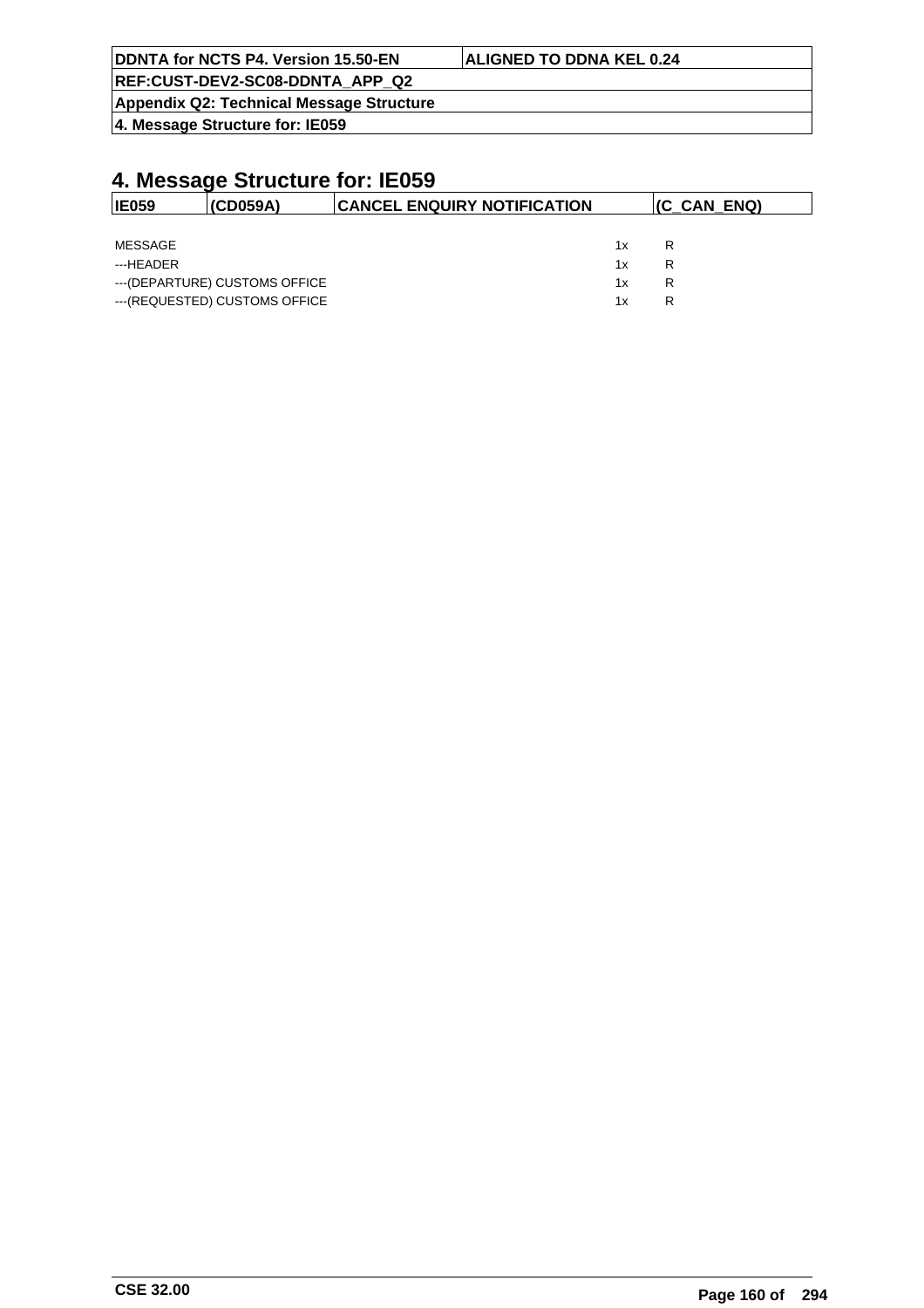**Appendix Q2: Technical Message Structure 4. Message Structure for: IE059**

| Syntax identifier                        | R | a4              | 21 |               |
|------------------------------------------|---|-----------------|----|---------------|
| Syntax version number                    | R | n1              | 22 |               |
| Message sender                           | R | an35            |    |               |
| Sender identification code qualifier     | O | an.4            |    |               |
| Message recipient                        | R | an35            |    |               |
| Recipient identification code qualifier  | O | an.4            |    |               |
| Date of preparation                      | R | n <sub>6</sub>  |    |               |
| Time of preparation                      | R | n4              |    |               |
| Interchange control reference            | R | an.14           |    |               |
| Recipient's reference/password           | O | an14            |    |               |
| Recipient's reference/password qualifier | O | an2             |    |               |
| Application reference                    | O | an14            |    |               |
| Priority                                 | O | a1              |    |               |
| Acknowledgement request                  | O | n1              | 27 |               |
| Communications agreement id              | O | an35            |    |               |
| <b>Test indicator</b>                    | O | n1              | 27 | <b>TR9085</b> |
| Message identification                   | R | an.14           |    |               |
| Message type                             | R | an.6            | 60 |               |
| Common access reference                  | O | an35            |    |               |
| ---HEADER                                |   |                 |    |               |
| Document/reference number                | R | an.21           |    |               |
| Cancel enquiry notification date         | R | n8              |    |               |
| Cancel enquiry notification remarks      | O | an350           |    |               |
| Cancel enquiry notification remarks LNG  | O | a2              | 12 | TR0099        |
| ---(DEPARTURE) CUSTOMS OFFICE            |   |                 |    |               |
| Reference number                         | R | an <sub>8</sub> |    |               |
| ---(REQUESTED) CUSTOMS OFFICE            |   |                 |    |               |
| Reference number                         | R | an <sub>8</sub> |    |               |
|                                          |   |                 |    |               |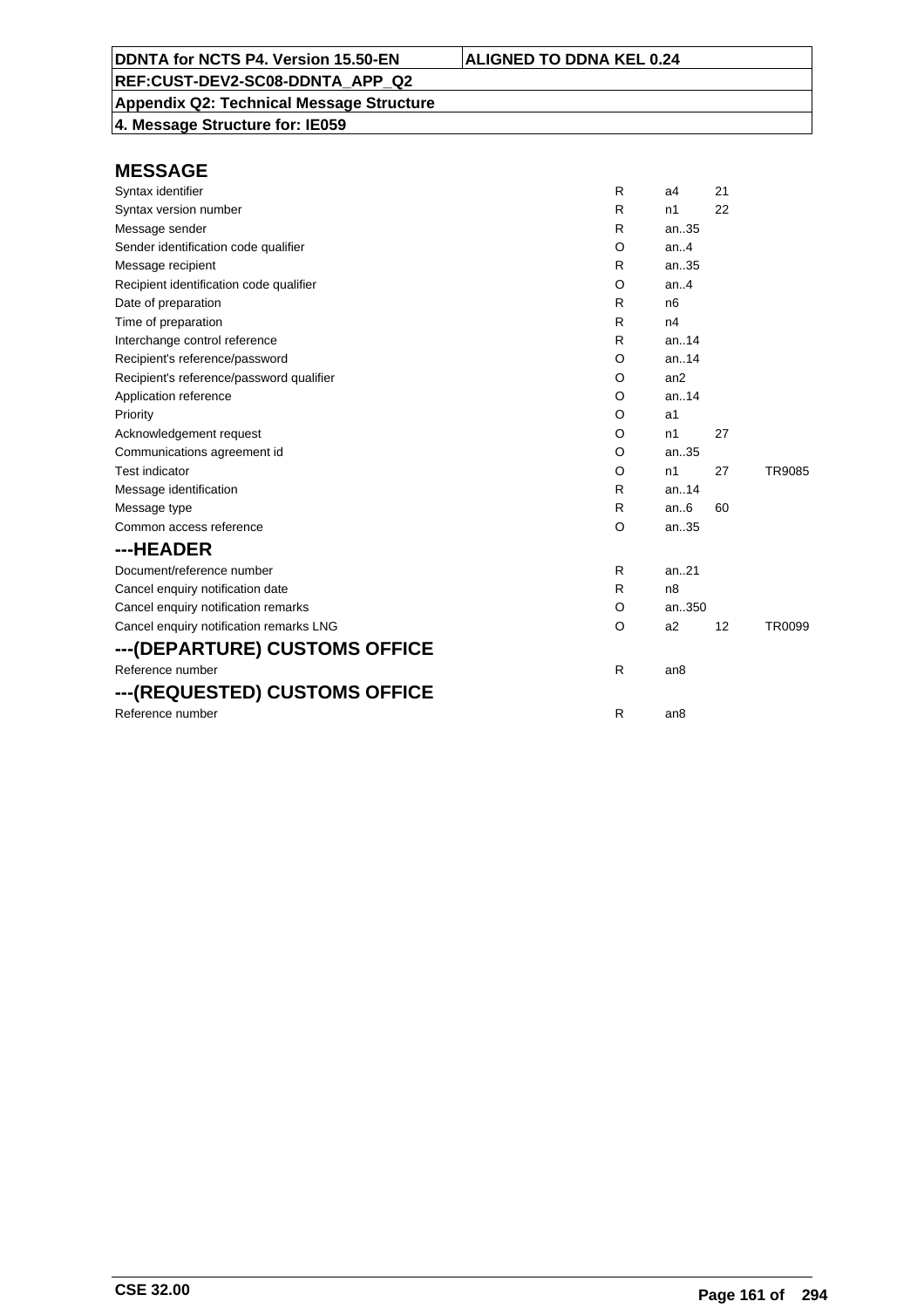| DDNTA for NCTS P4. Version 15.50-EN | <b>ALIGNED TO DDNA KEL 0.24</b> |
|-------------------------------------|---------------------------------|
| REF:CUST-DEV2-SC08-DDNTA_APP_Q2     |                                 |
|                                     |                                 |

**Appendix Q2: Technical Message Structure 4. Message Structure for: IE060**

| <b>IE060</b>          | (CCO60A)                       | <b>CONTROL DECISION NOTIFICATION</b> | $ E$ CTR DEC) |
|-----------------------|--------------------------------|--------------------------------------|---------------|
|                       |                                |                                      |               |
| MESSAGE               |                                | 1x                                   | R             |
| ---HEADER             |                                | 1x                                   | R             |
| ---(PRINCIPAL) TRADER |                                | 1x                                   | R             |
|                       | --- (DEPARTURE) CUSTOMS OFFICE | 1x                                   | R             |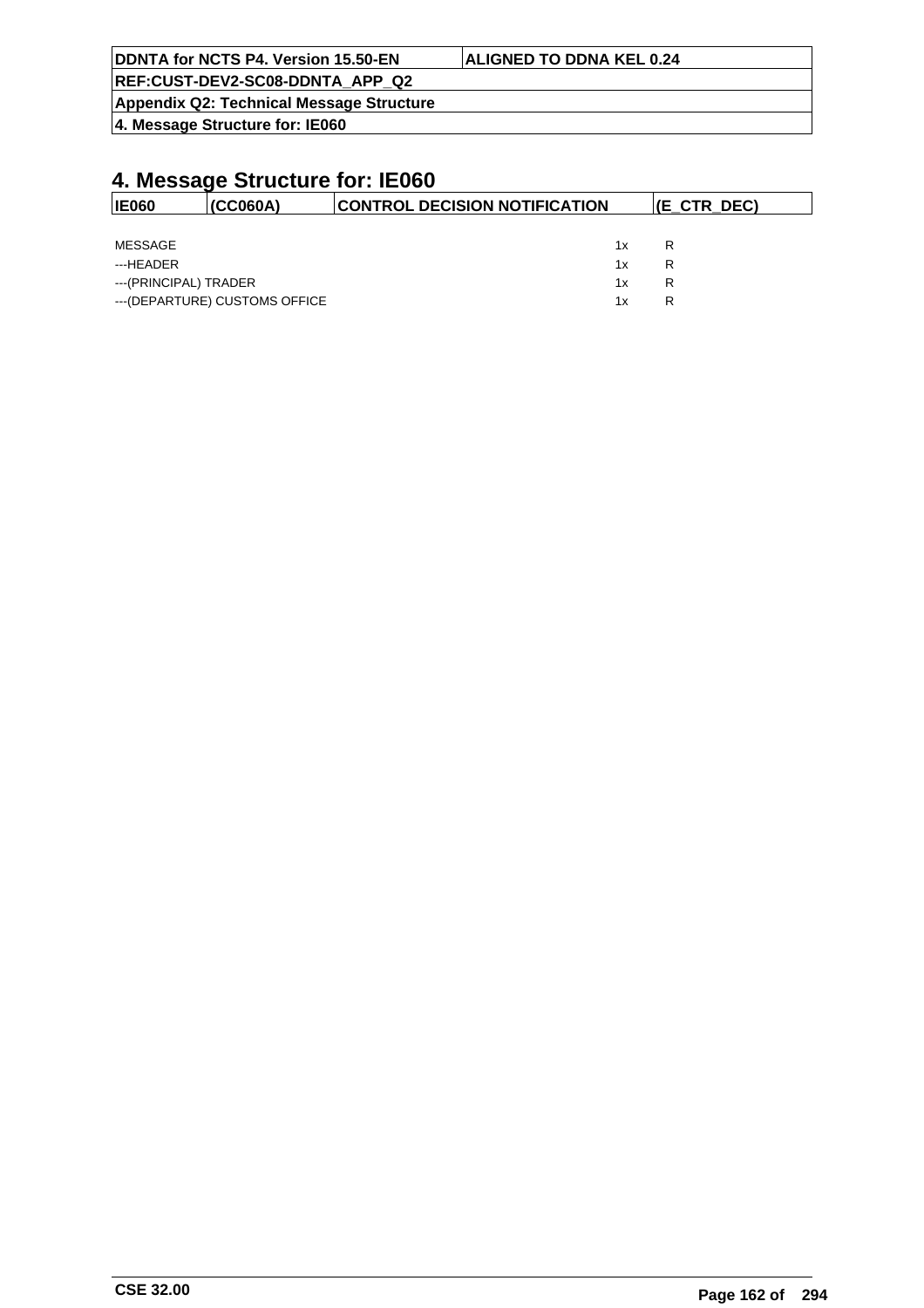**Appendix Q2: Technical Message Structure 4. Message Structure for: IE060**

| <b>MESSAGE</b>                           |              |                 |    |        |
|------------------------------------------|--------------|-----------------|----|--------|
| Syntax identifier                        | R            | a4              | 21 |        |
| Syntax version number                    | R            | n1              | 22 |        |
| Message sender                           | R            | an35            |    |        |
| Sender identification code qualifier     | O            | an.4            |    |        |
| Message recipient                        | R            | an35            |    |        |
| Recipient identification code qualifier  | O            | an.4            |    |        |
| Date of preparation                      | R            | n <sub>6</sub>  |    |        |
| Time of preparation                      | R            | n4              |    |        |
| Interchange control reference            | R            | an. $.14$       |    |        |
| Recipient's reference/password           | O            | an.14           |    |        |
| Recipient's reference/password qualifier | O            | an2             |    |        |
| Application reference                    | O            | an14            |    |        |
| Priority                                 | O            | a1              |    |        |
| Acknowledgement request                  | O            | n1              | 27 |        |
| Communications agreement id              | O            | an35            |    |        |
| <b>Test indicator</b>                    | O            | n1              | 27 | TR9085 |
| Message identification                   | R            | an.14           |    |        |
| Message type                             | R            | an.6            | 60 |        |
| Common access reference                  | O            | an35            |    |        |
| Message sequence number                  | O            | n <sub>2</sub>  |    |        |
| First and last transfer                  | O            | a1              | 28 |        |
| ---HEADER                                |              |                 |    |        |
| Document/reference number                | R            | an.21           |    |        |
| Date of control notification             | R            | n <sub>8</sub>  |    |        |
| ---(PRINCIPAL) TRADER                    |              |                 |    |        |
| Name                                     | R            | an35            |    |        |
| Street and number                        | R            | an35            |    |        |
| Postal code                              | R            | an.9            |    |        |
| City                                     | $\mathsf{R}$ | an35            |    |        |
| Country code                             | $\mathsf{R}$ | a <sub>2</sub>  | 8  |        |
| <b>NAD LNG</b>                           | O            | a2              | 12 | TR0099 |
| <b>TIN</b>                               | O            | an.17           |    | R012   |
| Holder ID TIR                            | D            | an17            |    | C904   |
| ---(DEPARTURE) CUSTOMS OFFICE            |              |                 |    |        |
| Reference number                         | R            | an <sub>8</sub> |    |        |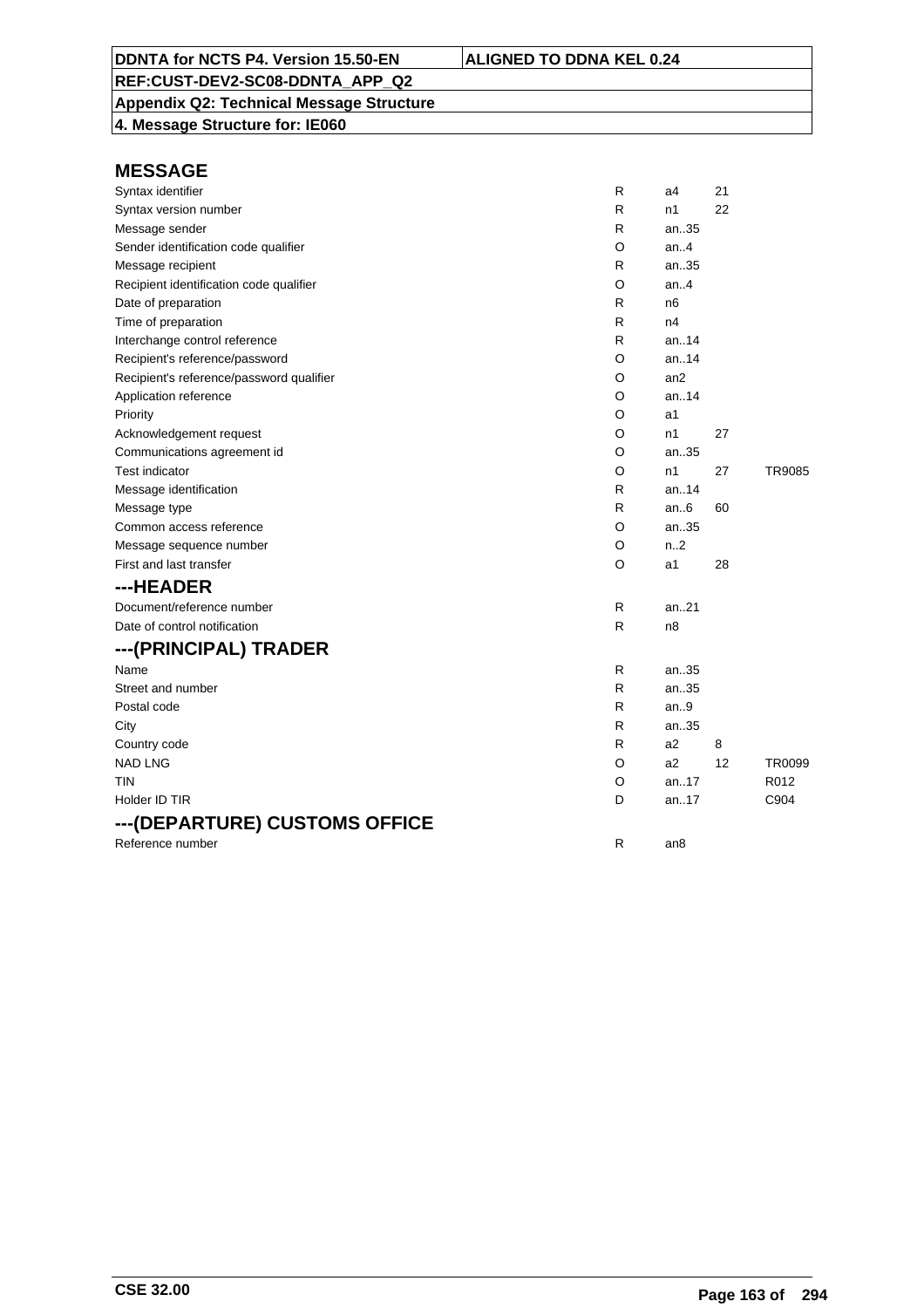| DDNTA for NCTS P4. Version 15.50-EN    | <b>ALIGNED TO DDNA KEL 0.24</b> |
|----------------------------------------|---------------------------------|
| <b>REF:CUST-DEV2-SC08-DDNTA APP Q2</b> |                                 |

**Appendix Q2: Technical Message Structure**

**4. Message Structure for: IE062**

| <b>IE062</b>          | (CCO62A)                       | <b>RELEASE REQUEST REJECTION</b> |      | $ E$ REQ REJ) |                  |
|-----------------------|--------------------------------|----------------------------------|------|---------------|------------------|
|                       |                                |                                  |      |               |                  |
| MESSAGE               |                                |                                  | 1x   | R             |                  |
| ---HEADER             |                                |                                  | 1x   | R             |                  |
| ---(PRINCIPAL) TRADER |                                |                                  | 1x   | R             |                  |
|                       | --- (DEPARTURE) CUSTOMS OFFICE |                                  | 1x   | R             |                  |
| ---FUNCTIONAL ERROR   |                                |                                  | 999x | D             | R <sub>123</sub> |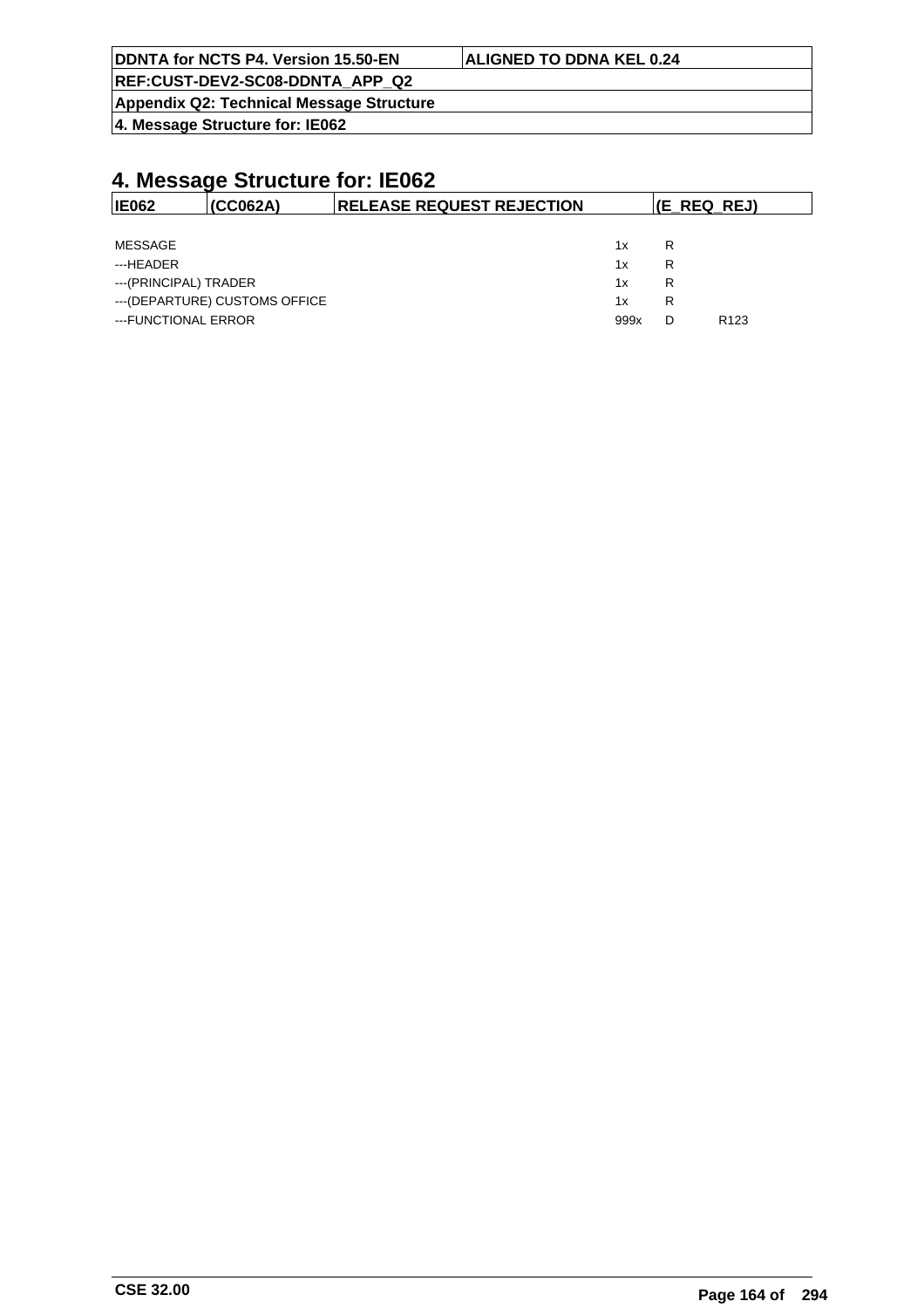# **Appendix Q2: Technical Message Structure**

**4. Message Structure for: IE062**

| Syntax identifier                        | R | a4             | 21 |                  |
|------------------------------------------|---|----------------|----|------------------|
| Syntax version number                    | R | n1             | 22 |                  |
| Message sender                           | R | an35           |    |                  |
| Sender identification code qualifier     | O | an.4           |    |                  |
| Message recipient                        | R | an35           |    |                  |
| Recipient identification code qualifier  | O | an.4           |    |                  |
| Date of preparation                      | R | n6             |    |                  |
| Time of preparation                      | R | n4             |    |                  |
| Interchange control reference            | R | an14           |    |                  |
| Recipient's reference/password           | O | an.14          |    |                  |
| Recipient's reference/password qualifier | O | an2            |    |                  |
| Application reference                    | O | an.14          |    |                  |
| Priority                                 | O | a1             |    |                  |
| Acknowledgement request                  | O | n1             | 27 |                  |
| Communications agreement id              | O | an35           |    |                  |
| <b>Test indicator</b>                    | O | n1             | 27 | TR9085           |
| Message identification                   | R | an14           |    |                  |
| Message type                             | R | an $6$         | 60 |                  |
| Common access reference                  | O | an35           |    |                  |
| Message sequence number                  | O | n2             |    |                  |
| First and last transfer                  | O | a1             | 28 |                  |
| ---HEADER                                |   |                |    |                  |
| Document/reference number                | R | an21           |    |                  |
| Release requested                        | R | n1             | 27 |                  |
| Date of release request                  | R | n8             |    |                  |
| Date of release request rejection        | R | n8             |    |                  |
| Release request rejection reason         | O | an350          |    |                  |
| Release request rejection reason LNG     | O | a2             | 12 | TR0099           |
| ---(PRINCIPAL) TRADER                    |   |                |    |                  |
| Name                                     | D | an35           |    | C <sub>160</sub> |
| Street and number                        | D | an35           |    | C160             |
| Postal code                              | D | an.9           |    | C <sub>160</sub> |
| City                                     | D | an35           |    | C160             |
| Country code                             | D | a <sub>2</sub> | 8  | C160             |
| <b>NAD LNG</b>                           | O | a2             | 12 | TR0099           |
| TIN                                      | O | an17           |    | R <sub>174</sub> |
| ---(DEPARTURE) CUSTOMS OFFICE            |   |                |    |                  |
| Reference number                         | R | an8            |    |                  |
| ---FUNCTIONAL ERROR                      |   |                |    |                  |
| Error type                               | R | n2             | 49 |                  |
| Error pointer                            | R | an210          |    |                  |
| Error reason                             | O | an.6           |    |                  |
| Original attribute value                 | O | an140          |    |                  |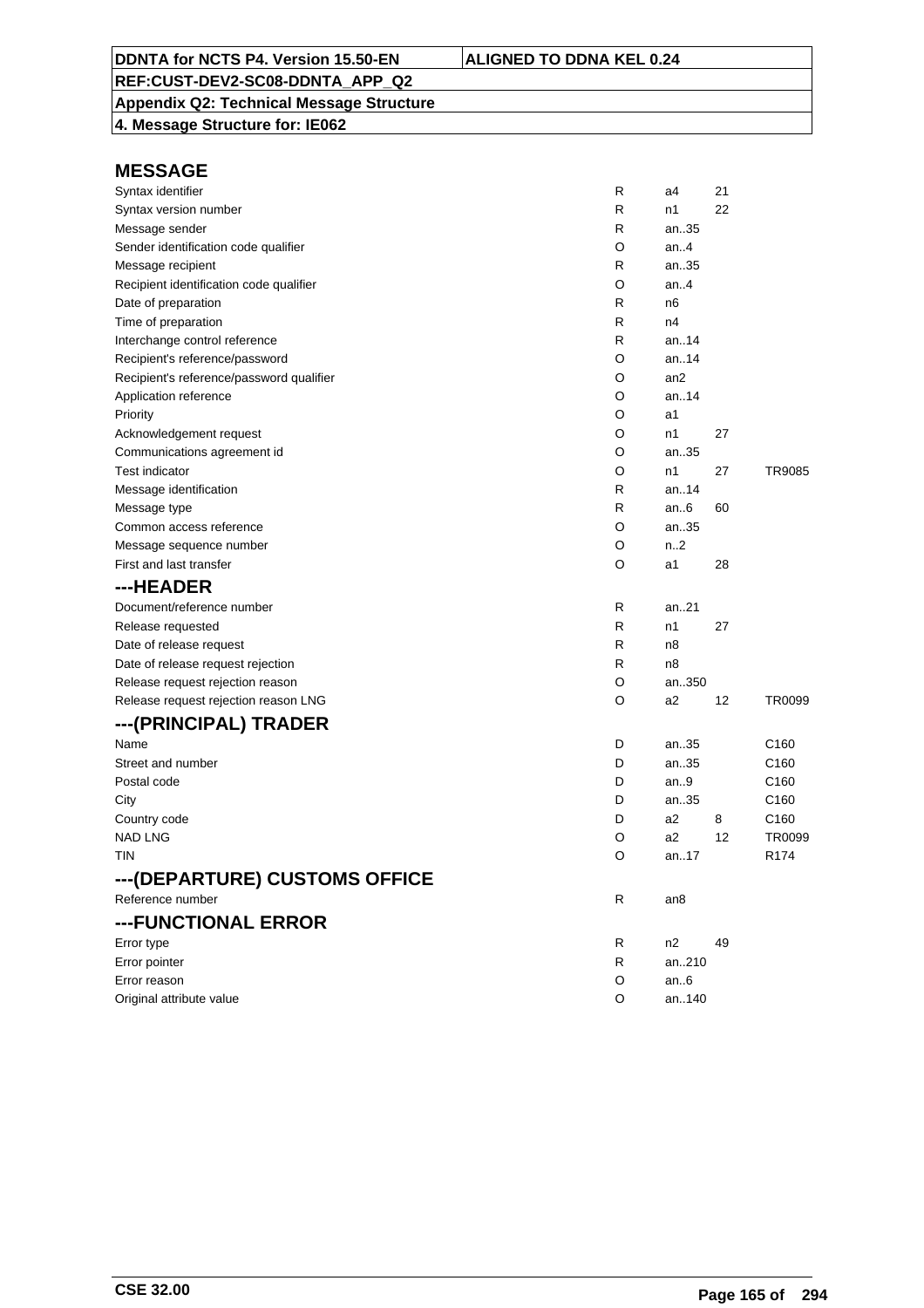| DDNTA for NCTS P4. Version 15.50-EN | <b>ALIGNED TO DDNA KEL 0.24</b> |
|-------------------------------------|---------------------------------|
|                                     |                                 |

**Appendix Q2: Technical Message Structure**

**4. Message Structure for: IE063**

| <b>IE063</b> | (CD063A)                                  | <b>RECOVERY COMMUNICATION</b>                         |    |   | $(C$ REC COM)    |
|--------------|-------------------------------------------|-------------------------------------------------------|----|---|------------------|
|              |                                           |                                                       |    |   |                  |
| MESSAGE      |                                           |                                                       | 1x | R |                  |
| ---HFADFR    |                                           |                                                       | 1x | R | R <sub>170</sub> |
|              |                                           | --- (COMPETENT AUTHORITY OF DEPARTURE) CUSTOMS OFFICE | 1x | R |                  |
|              | --- (TRANSIT DECLARED) CUSTOMS OFFICE     |                                                       | 9x | O |                  |
|              | --- (DESTINATION DECLARED) CUSTOMS OFFICE |                                                       | 1x | R |                  |
|              |                                           |                                                       |    |   |                  |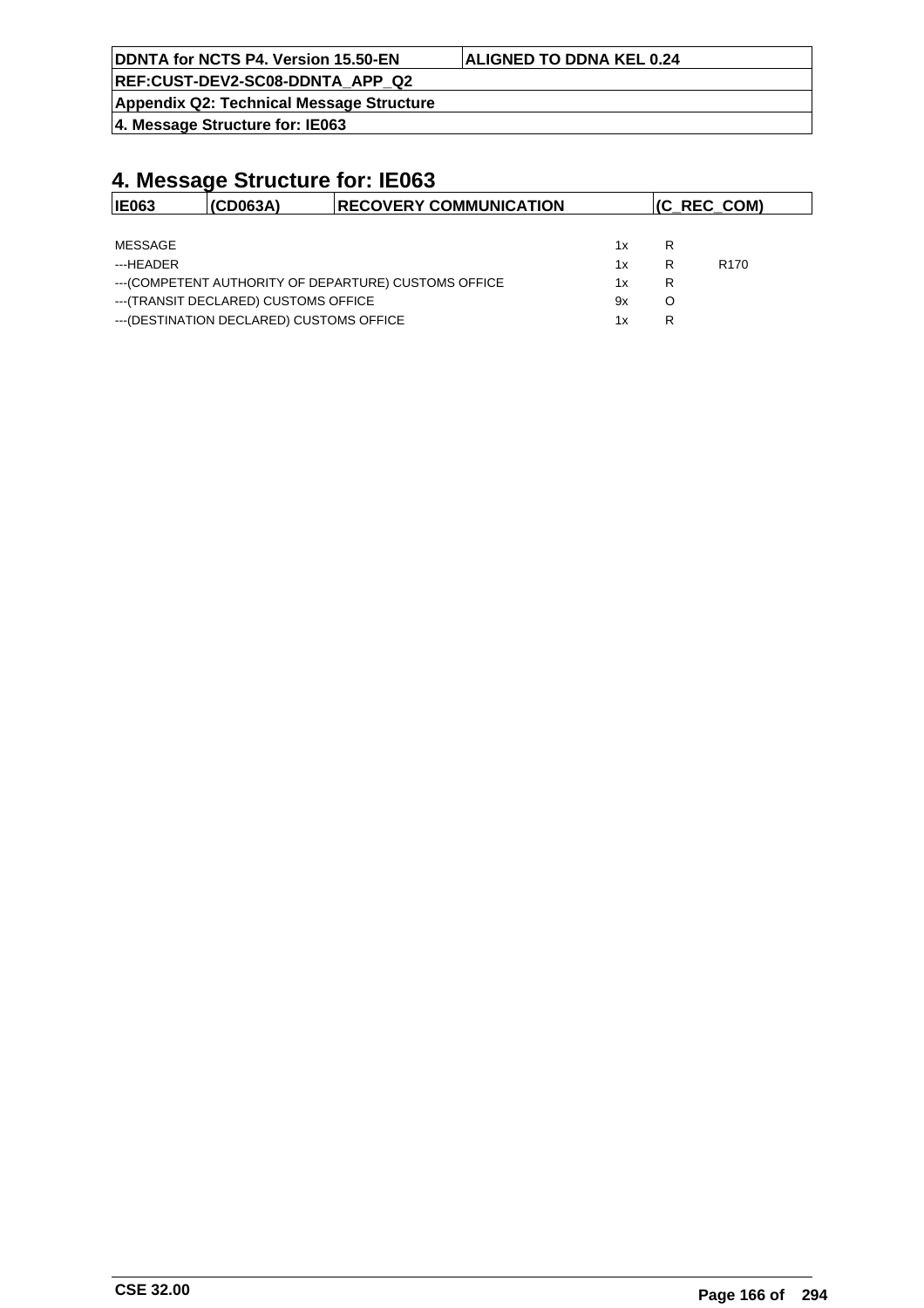### **DDNTA for NCTS P4. Version 15.50-EN ALIGNED TO DDNA KEL 0.24**

#### **REF:CUST-DEV2-SC08-DDNTA\_APP\_Q2 Appendix Q2: Technical Message Structure**

**4. Message Structure for: IE063**

| Syntax identifier                                    | R | a4              | 21 |        |
|------------------------------------------------------|---|-----------------|----|--------|
| Syntax version number                                | R | n1              | 22 |        |
| Message sender                                       | R | an35            |    |        |
| Sender identification code qualifier                 | O | an.4            |    |        |
| Message recipient                                    | R | an35            |    |        |
| Recipient identification code qualifier              | O | an.4            |    |        |
| Date of preparation                                  | R | n <sub>6</sub>  |    |        |
| Time of preparation                                  | R | n4              |    |        |
| Interchange control reference                        | R | an.14           |    |        |
| Recipient's reference/password                       | O | an.14           |    |        |
| Recipient's reference/password qualifier             | O | an2             |    |        |
| Application reference                                | O | an.14           |    |        |
| Priority                                             | O | a1              |    |        |
| Acknowledgement request                              | O | n1              | 27 |        |
| Communications agreement id                          | O | an35            |    |        |
| <b>Test indicator</b>                                | O | n1              | 27 | TR9085 |
| Message identification                               | R | an.14           |    |        |
| Message type                                         | R | an.6            | 60 |        |
| Common access reference                              | O | an35            |    |        |
| ---HEADER                                            |   |                 |    |        |
| Document/reference number                            | R | an.21           |    |        |
| Recovery communication date                          | O | n <sub>8</sub>  |    |        |
| ---(COMPETENT AUTHORITY OF DEPARTURE) CUSTOMS OFFICE |   |                 |    |        |
| Reference number                                     | R | an8             |    |        |
| ---(TRANSIT DECLARED) CUSTOMS OFFICE                 |   |                 |    |        |
| Reference number                                     | R | an <sub>8</sub> |    |        |
|                                                      |   |                 |    |        |
| Reference number                                     | R | an <sub>8</sub> |    |        |
| ---(DESTINATION DECLARED) CUSTOMS OFFICE             |   |                 |    |        |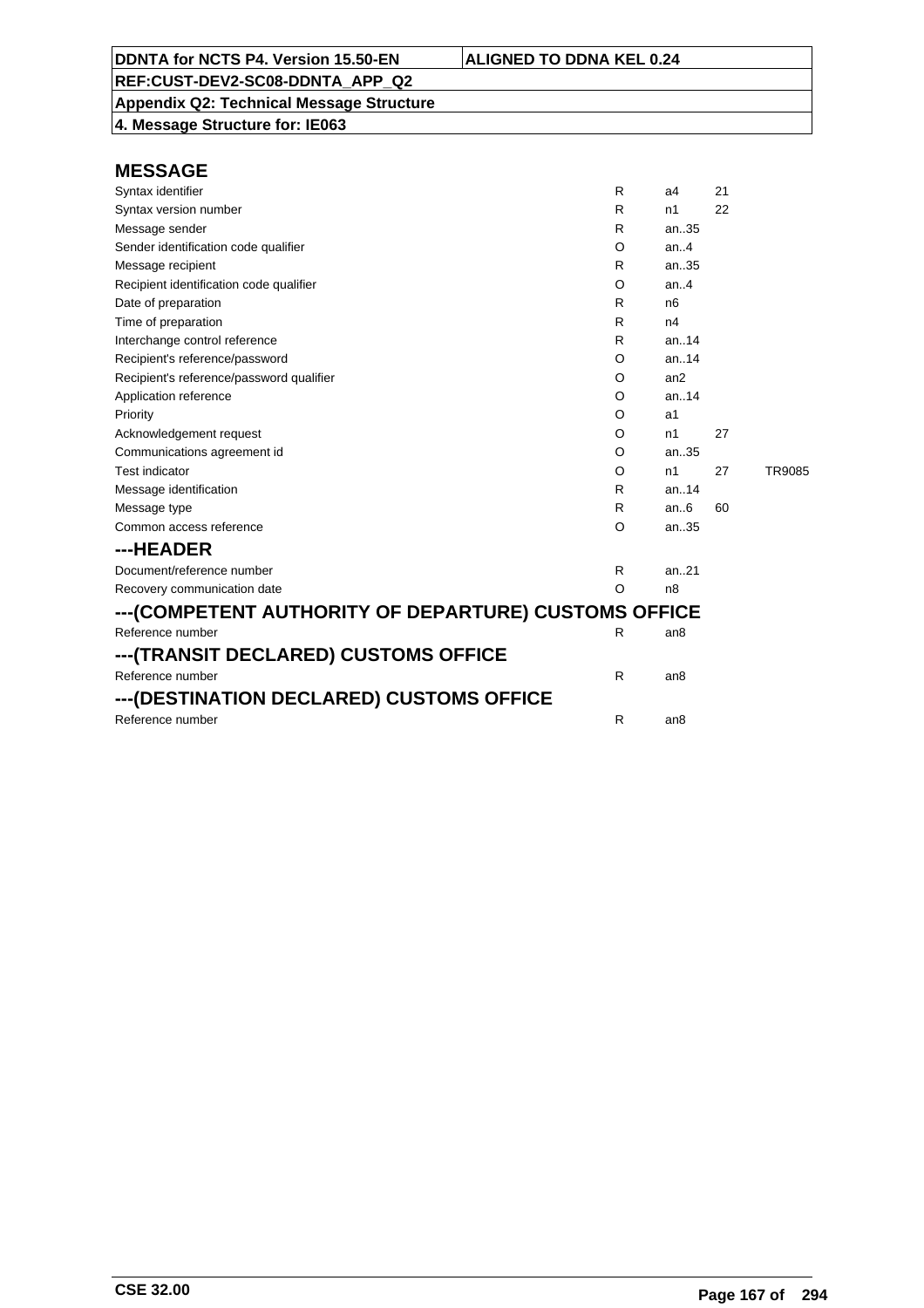| <b>DDNTA for NCTS P4. Version 15.50-EN</b> | <b>ALIGNED TO DDNA KEL 0.24</b> |
|--------------------------------------------|---------------------------------|
| <b>REF:CUST-DEV2-SC08-DDNTA APP Q2</b>     |                                 |

**Appendix Q2: Technical Message Structure**

**4. Message Structure for: IE070**

| <b>IE070</b>                | (CD070A) | <b>INOTIFICATION OF SYSTEM</b><br>UNAVAILABILITY TO CD |     |   | (C_UNA_COM) |
|-----------------------------|----------|--------------------------------------------------------|-----|---|-------------|
|                             |          |                                                        |     |   |             |
| MESSAGE                     |          |                                                        | 1x  | R |             |
| ---COUNTRY                  |          |                                                        | 1x  | R |             |
| ------ACTION                |          |                                                        | 9x  | R |             |
| ------SYSTEM UNAVAILABILITY |          |                                                        | 99x | R | TR0704      |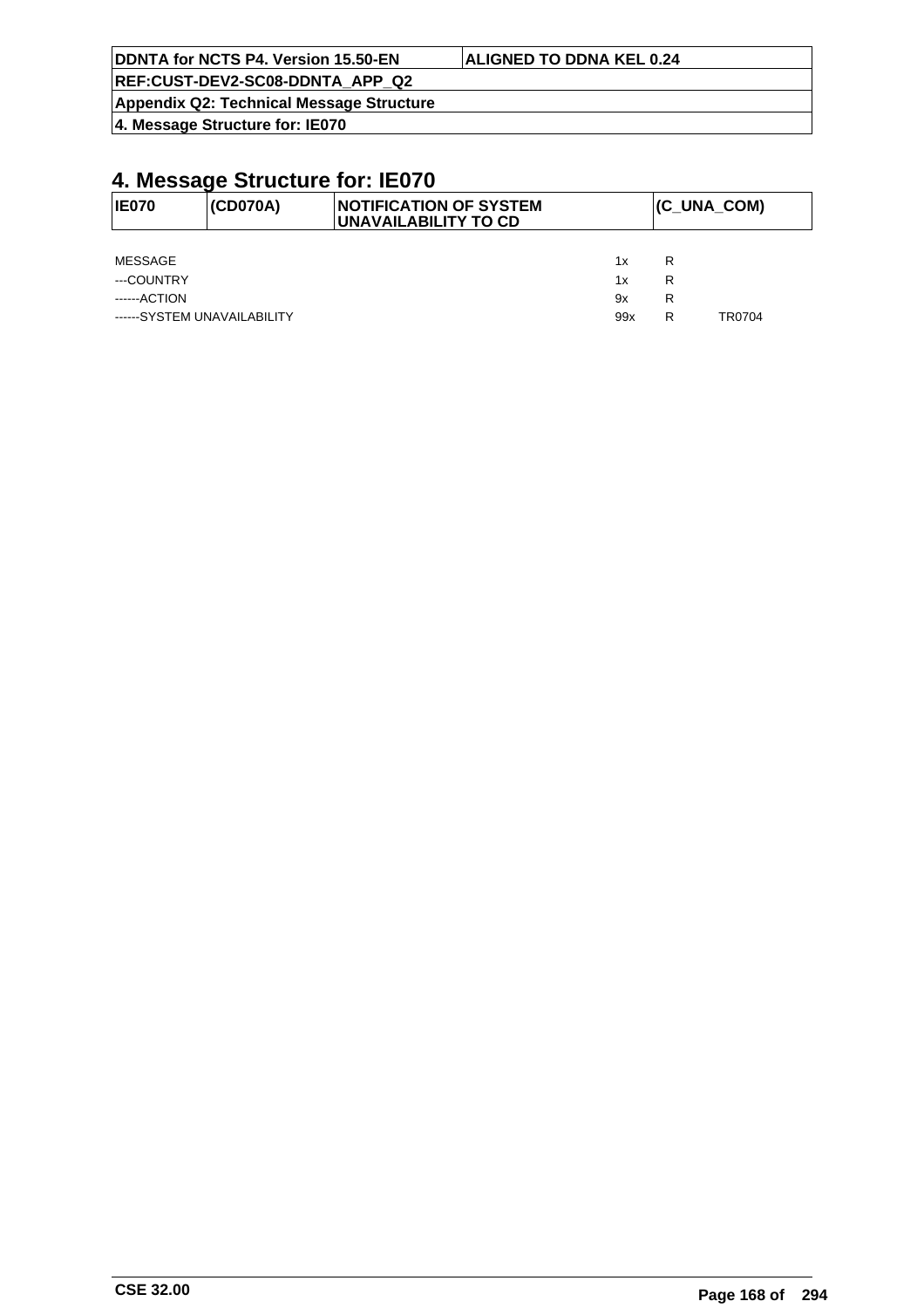## **Appendix Q2: Technical Message Structure**

**4. Message Structure for: IE070**

| Syntax identifier                        | R            | a4              | 21 |                                  |
|------------------------------------------|--------------|-----------------|----|----------------------------------|
| Syntax version number                    | R            | n1              | 22 |                                  |
| Message sender                           | R            | an35            |    |                                  |
| Sender identification code qualifier     | O            | an.4            |    |                                  |
| Message recipient                        | R            | an.35           |    |                                  |
| Recipient identification code qualifier  | O            | an.4            |    |                                  |
| Date of preparation                      | R            | n6              |    |                                  |
| Time of preparation                      | R            | n4              |    |                                  |
| Interchange control reference            | R            | an.14           |    |                                  |
| Recipient's reference/password           | O            | an14            |    |                                  |
| Recipient's reference/password qualifier | O            | an <sub>2</sub> |    |                                  |
| <b>Test indicator</b>                    | O            | n1              | 27 | <b>TR9085</b>                    |
| Message identification                   | R            | an.14           |    |                                  |
| Message type                             | R            | an.6            | 60 |                                  |
| ---COUNTRY                               |              |                 |    |                                  |
| Country code                             | $\mathsf{R}$ | a <sub>2</sub>  | 8  |                                  |
| ------ACTION                             |              |                 |    |                                  |
| Operation                                | R            | a1              | 24 | R411                             |
| ------SYSTEM UNAVAILABILITY              |              |                 |    |                                  |
| <b>Business functionality</b>            | R            | a1              | 68 |                                  |
| Downtime from                            | R            | n12             |    | R660<br>TR0703<br>TR9020         |
| System unavailability type               | R            | a1              | 79 | <b>TR0700</b><br>TR0702          |
| Downtime to                              | D            | n12             |    | C400<br>R660<br>TR0703<br>TR9020 |
| Explanation                              | O            | an350           |    |                                  |
| <b>Explanation LNG</b>                   | $\circ$      | a2              | 12 | <b>TR0099</b>                    |
|                                          |              |                 |    |                                  |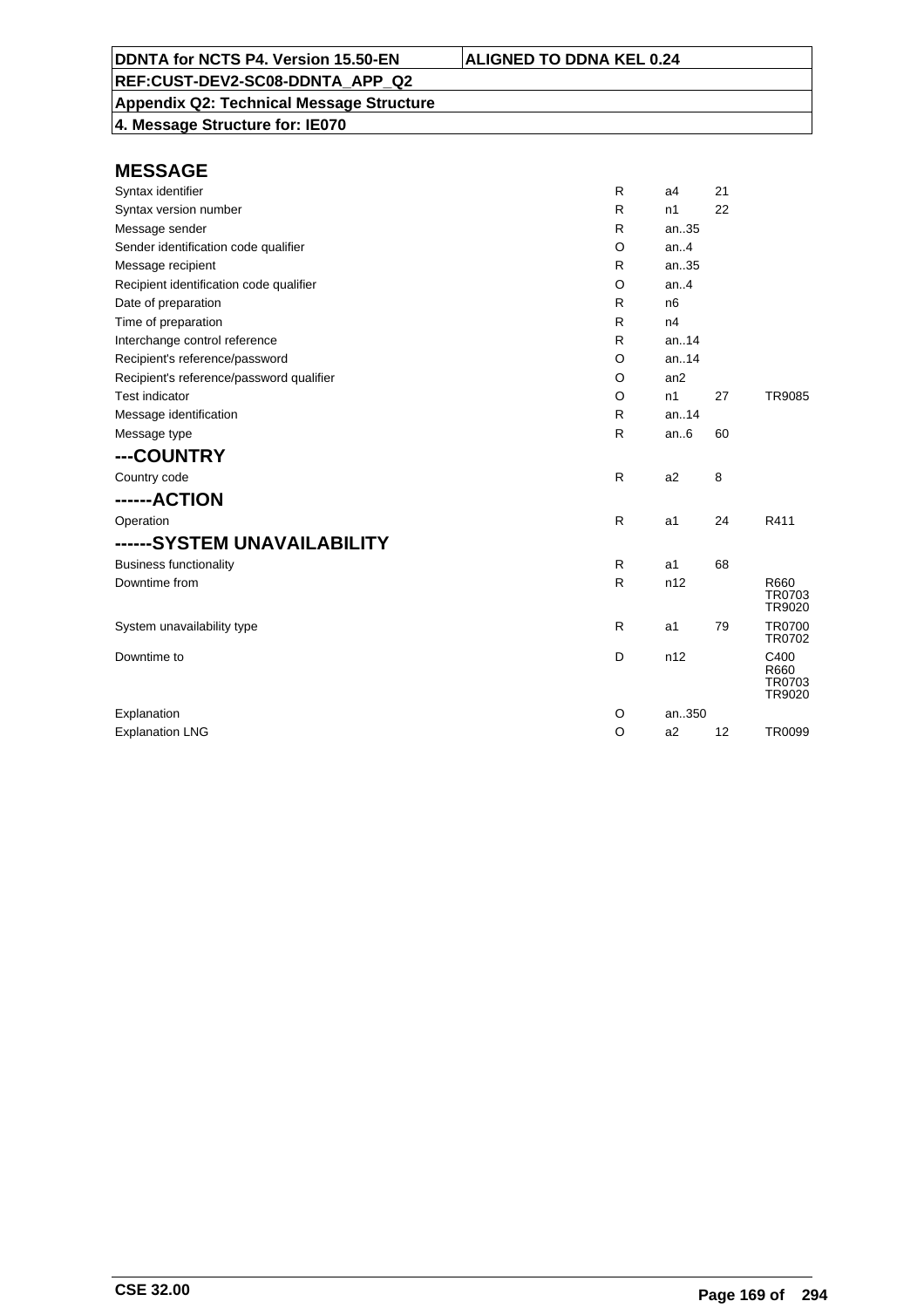| <b>DDNTA for NCTS P4. Version 15.50-EN</b> | <b>ALIGNED TO DDNA KEL 0.24</b> |
|--------------------------------------------|---------------------------------|
| REF:CUST-DEV2-SC08-DDNTA APP Q2            |                                 |

**Appendix Q2: Technical Message Structure**

**4. Message Structure for: IE071**

| <b>IE071</b>                | (CD071A) | <b>INOTIFICATION OF SYSTEM</b><br>UNAVAILABILITY TO ND |     | (C_UNA_NAT) |        |
|-----------------------------|----------|--------------------------------------------------------|-----|-------------|--------|
|                             |          |                                                        |     |             |        |
| MESSAGE                     |          |                                                        | 1x  | R           |        |
| ---COUNTRY                  |          |                                                        | 99x | R           |        |
| ------ACTION                |          |                                                        | 9x  | R           |        |
| ------SYSTEM UNAVAILABILITY |          |                                                        | 99x | R           | TR0704 |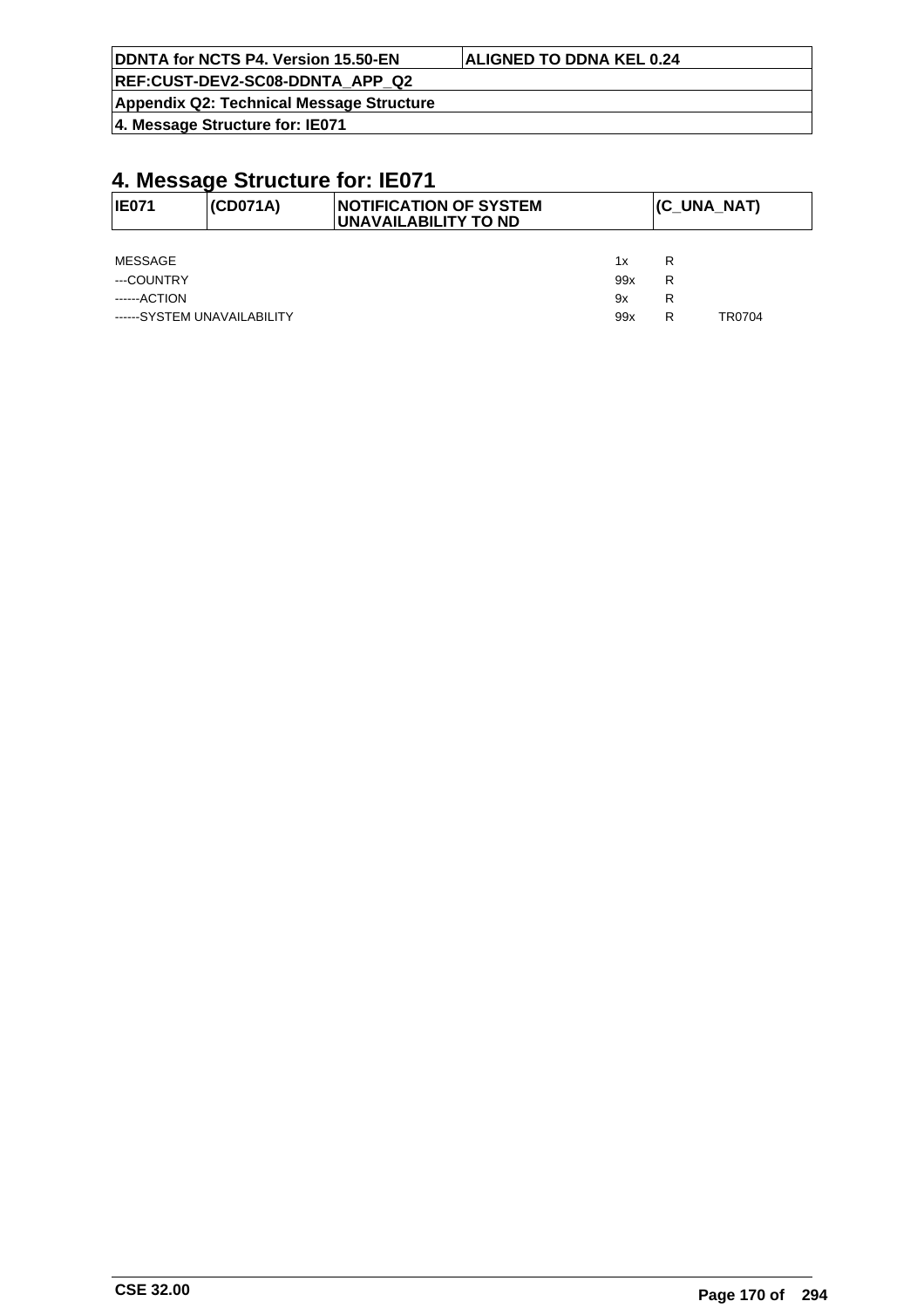**Appendix Q2: Technical Message Structure**

**4. Message Structure for: IE071**

| Syntax identifier                        | R | a4             | 21 |                                  |
|------------------------------------------|---|----------------|----|----------------------------------|
| Syntax version number                    | R | n1             | 22 |                                  |
| Message sender                           | R | an35           |    |                                  |
| Sender identification code qualifier     | O | an.4           |    |                                  |
| Message recipient                        | R | an35           |    |                                  |
| Recipient identification code qualifier  | O | an.4           |    |                                  |
| Date of preparation                      | R | n <sub>6</sub> |    |                                  |
| Time of preparation                      | R | n4             |    |                                  |
| Interchange control reference            | R | an.14          |    |                                  |
| Recipient's reference/password           | O | an14           |    |                                  |
| Recipient's reference/password qualifier | O | an2            |    |                                  |
| <b>Test indicator</b>                    | O | n1             | 27 | <b>TR9085</b>                    |
| Message identification                   | R | an.14          |    |                                  |
| Message type                             | R | an.6           | 60 |                                  |
| ---COUNTRY                               |   |                |    |                                  |
| Country code                             | R | a <sub>2</sub> | 8  |                                  |
| ------ACTION                             |   |                |    |                                  |
| Operation                                | R | a1             | 24 | R411                             |
| ------SYSTEM UNAVAILABILITY              |   |                |    |                                  |
| <b>Business functionality</b>            | R | a1             | 68 |                                  |
| Downtime from                            | R | n12            |    | R660<br>TR0703<br>TR9020         |
| System unavailability type               | R | a1             | 79 | TR0702                           |
| Downtime to                              | D | n12            |    | C400<br>R660<br>TR0703<br>TR9020 |
| Explanation                              | O | an350          |    |                                  |
| <b>Explanation LNG</b>                   | O | a2             | 12 | <b>TR0099</b>                    |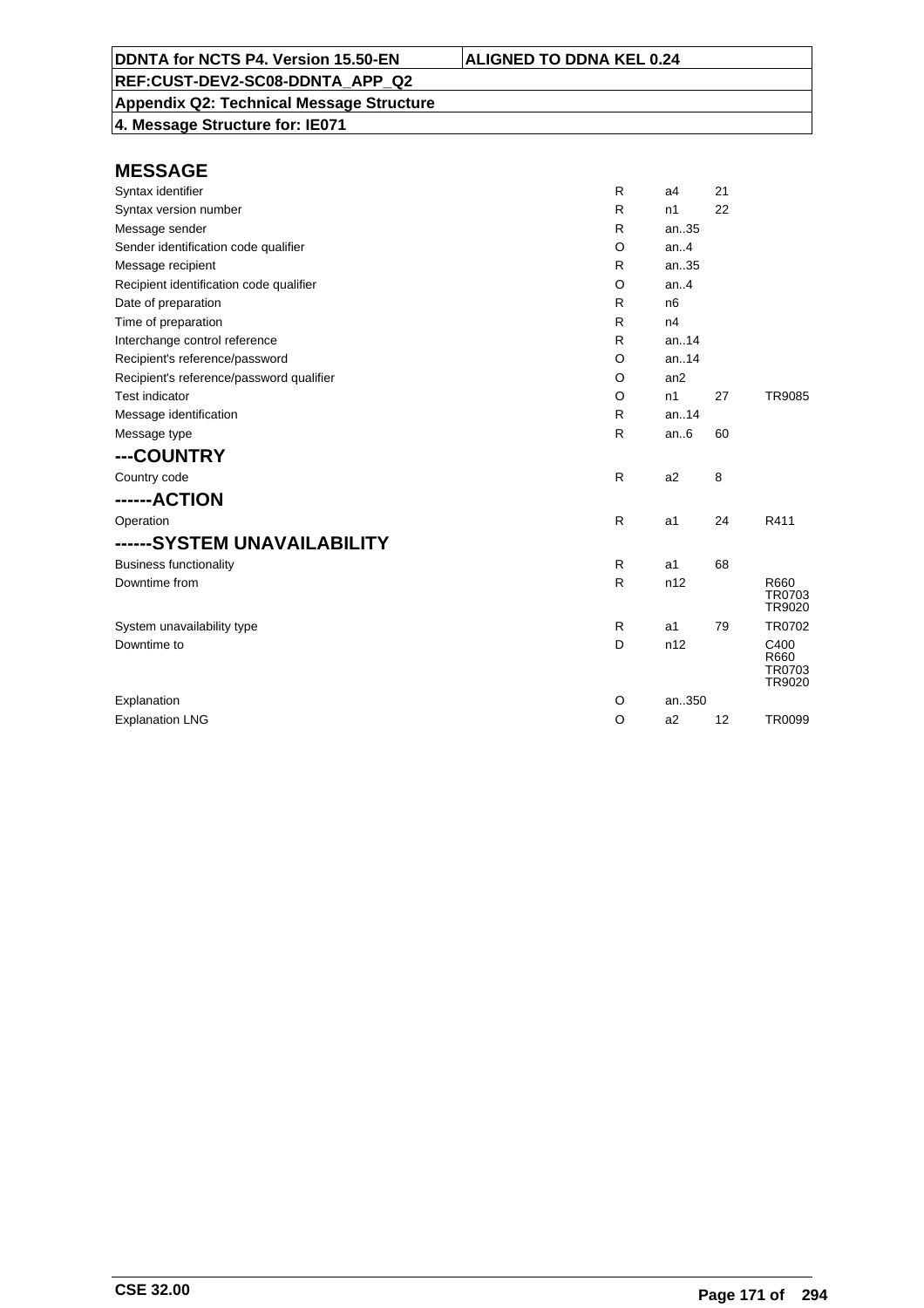| DDNTA for NCTS P4. Version 15.50-EN | <b>ALIGNED TO DDNA KEL 0.24</b> |
|-------------------------------------|---------------------------------|
| REF:CUST-DEV2-SC08-DDNTA APP Q2     |                                 |

**Appendix Q2: Technical Message Structure**

**4. Message Structure for: IE100**

| <b>IE100</b>            | (CC100A)                                 | <b>ASK FOR DOCUMENTS</b> |    | $ E\_ASK\_DOC\rangle$ |
|-------------------------|------------------------------------------|--------------------------|----|-----------------------|
|                         |                                          |                          |    |                       |
| MESSAGE                 |                                          |                          | 1x | R                     |
| ---HEADER               |                                          |                          | 1x | R                     |
| ---(DESTINATION) TRADER |                                          |                          | 1x | R                     |
|                         | --- (PRESENTATION OFFICE) CUSTOMS OFFICE |                          | 1x | R                     |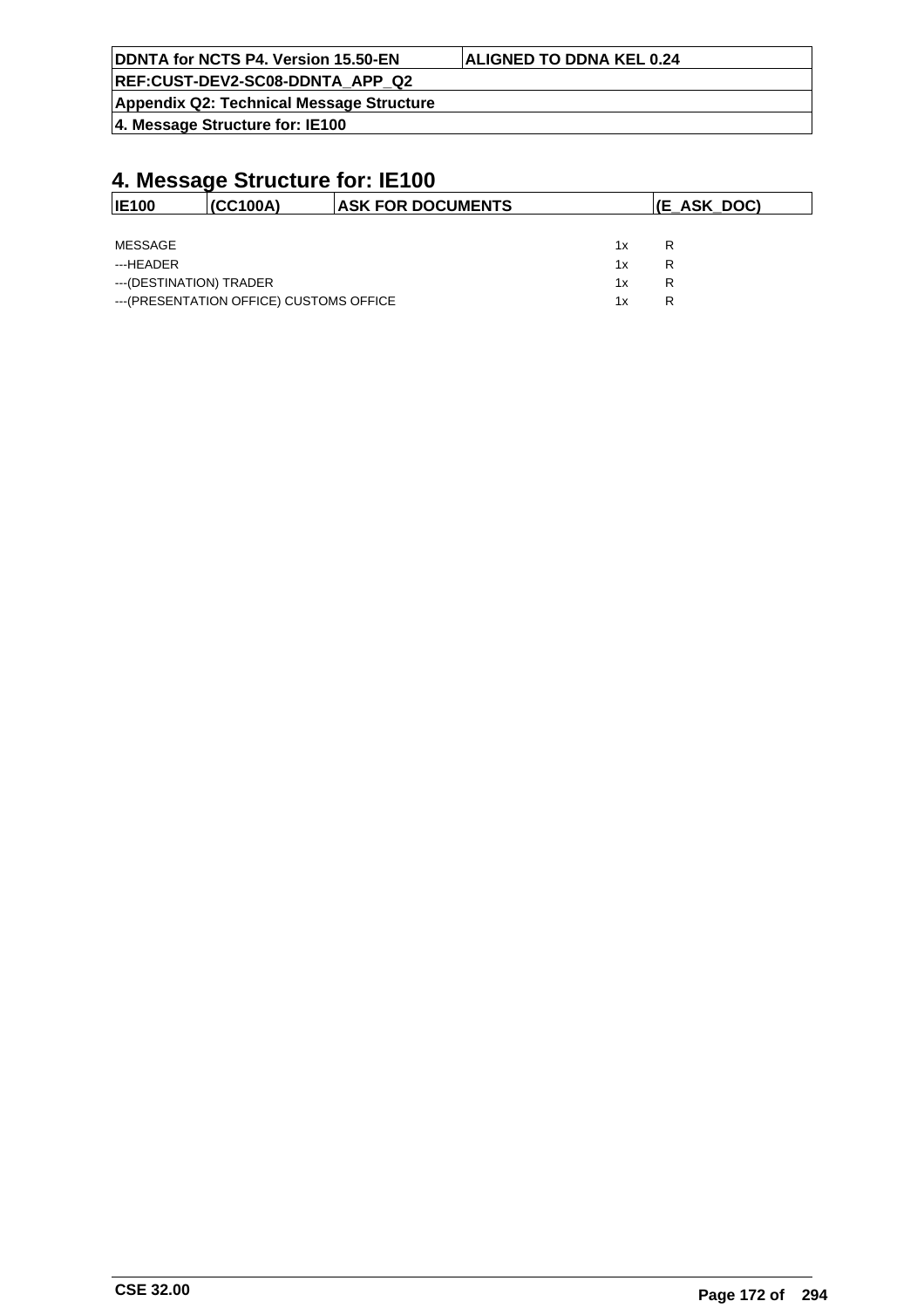**Appendix Q2: Technical Message Structure 4. Message Structure for: IE100**

| Syntax identifier                        | R | a4               | 21 |                          |
|------------------------------------------|---|------------------|----|--------------------------|
| Syntax version number                    | R | n1               | 22 |                          |
| Message sender                           | R | an35             |    |                          |
| Sender identification code qualifier     | O | an.4             |    |                          |
| Message recipient                        | R | an.35            |    |                          |
| Recipient identification code qualifier  | O | an.4             |    |                          |
| Date of preparation                      | R | n <sub>6</sub>   |    |                          |
| Time of preparation                      | R | n4               |    |                          |
| Interchange control reference            | R | an. $.14$        |    |                          |
| Recipient's reference/password           | O | an.14            |    |                          |
| Recipient's reference/password qualifier | O | an2              |    |                          |
| Application reference                    | O | an14             |    |                          |
| Priority                                 | O | a1               |    |                          |
| Acknowledgement request                  | O | n1               | 27 |                          |
| Communications agreement id              | O | an35             |    |                          |
| <b>Test indicator</b>                    | O | n1               | 27 | TR9085                   |
| Message identification                   | R | an.14            |    |                          |
| Message type                             | R | an $6$           | 60 |                          |
| Common access reference                  | O | an35             |    |                          |
| Message sequence number                  | O | n <sub>1</sub> 2 |    |                          |
| First and last transfer                  | O | a1               | 28 |                          |
| ---HEADER                                |   |                  |    |                          |
| Document/reference number                | R | an21             |    |                          |
| Ask for documents text                   | R | an350            |    |                          |
| Ask for documents text LNG               | O | a2               | 12 | TR0099                   |
| ---(DESTINATION) TRADER                  |   |                  |    |                          |
| Name                                     | D | an35             |    | C <sub>160</sub>         |
| Street and number                        | D | an35             |    | C <sub>160</sub>         |
| Postal code                              | D | an.9             |    | C <sub>160</sub>         |
| City                                     | D | an35             |    | C <sub>160</sub>         |
| Country code                             | D | a <sub>2</sub>   | 8  | C <sub>160</sub>         |
| <b>NAD LNG</b>                           | O | a2               | 12 | TR0099                   |
| TIN                                      | O | an17             |    | R012<br>R <sub>174</sub> |
| ---(PRESENTATION OFFICE) CUSTOMS OFFICE  |   |                  |    |                          |
| Reference number                         | R | an <sub>8</sub>  |    |                          |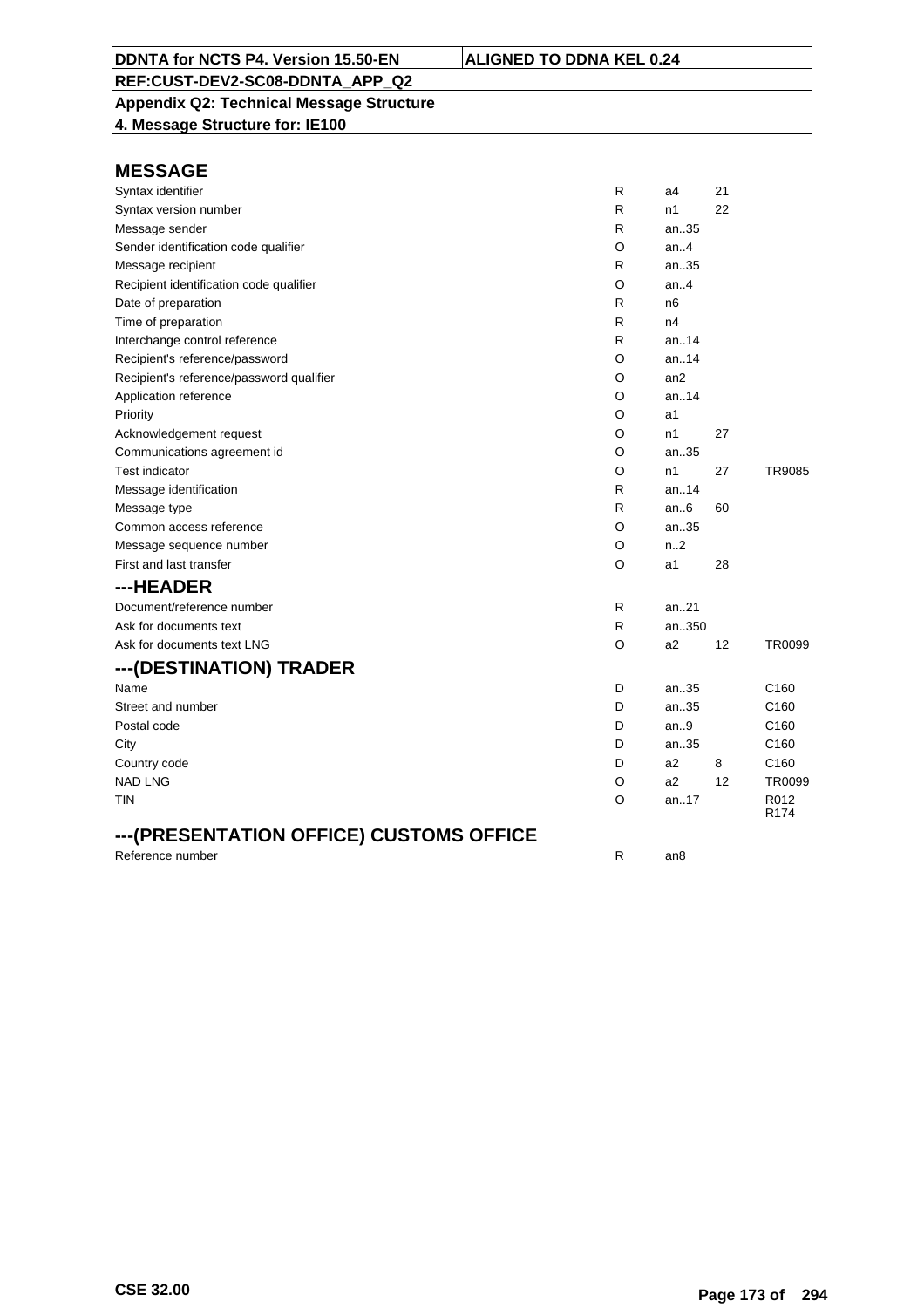**DDNTA for NCTS P4. Version 15.50-EN ALIGNED TO DDNA KEL 0.24**

**REF:CUST-DEV2-SC08-DDNTA\_APP\_Q2**

**Appendix Q2: Technical Message Structure**

**4. Message Structure for: IE111**

| <b>IE111</b>   | (CD111A)                         | <b>AUTHORISED CONSIGNEE QUERY</b> |    | (C_AUT_QUE) |
|----------------|----------------------------------|-----------------------------------|----|-------------|
|                |                                  |                                   |    |             |
| MESSAGE        |                                  |                                   | 1x | R           |
|                | ---(AUTHORISED CONSIGNEE) TRADER |                                   | 1x | R           |
|                | --- (DEPARTURE) CUSTOMS OFFICE   |                                   | 1x | R           |
|                | --- (DESTINATION) CUSTOMS OFFICE |                                   | 1x | R           |
| ---CTL CONTROL |                                  |                                   | 1x | R           |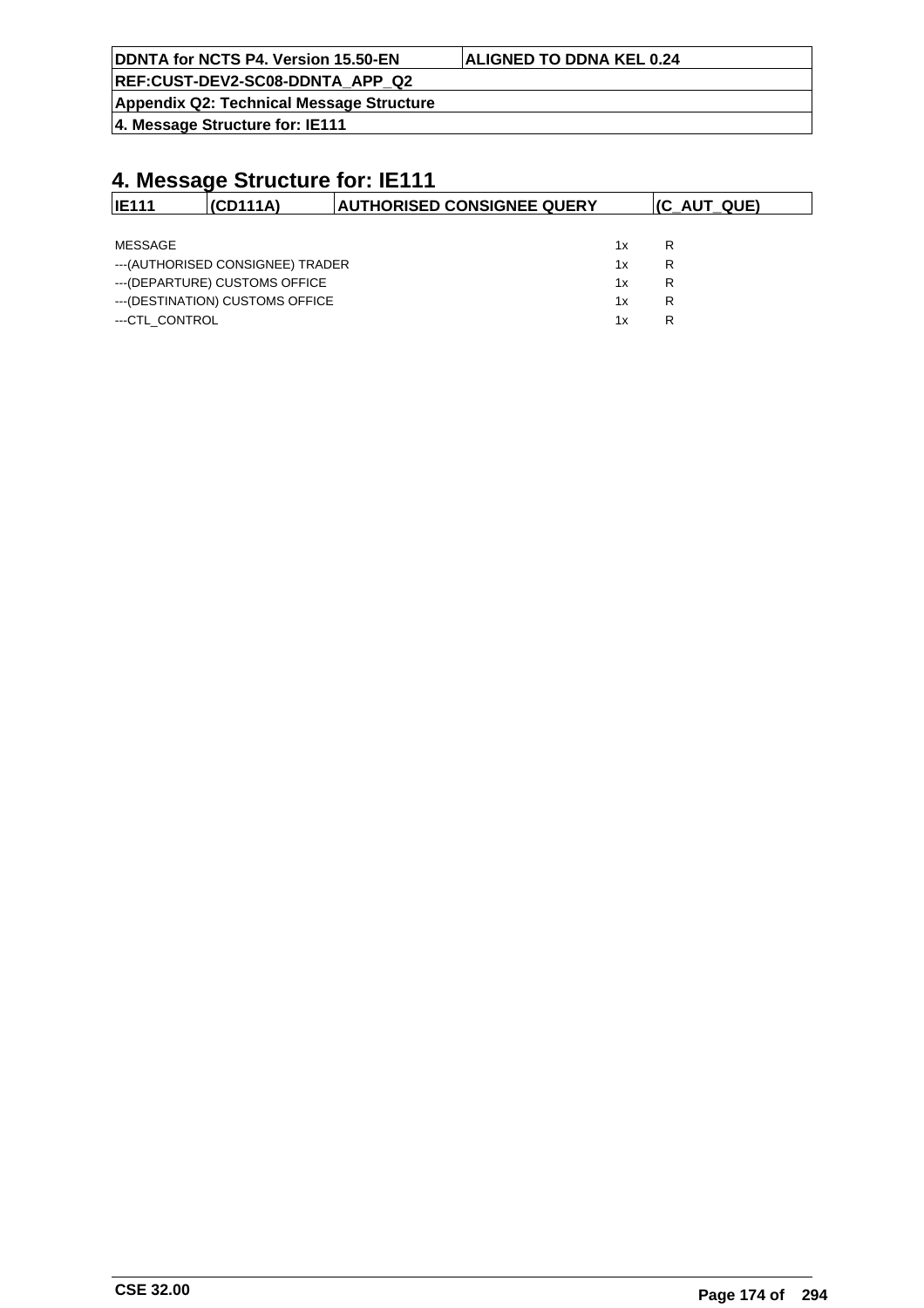## **Appendix Q2: Technical Message Structure**

**4. Message Structure for: IE111**

| Syntax identifier                        | $\mathsf{R}$ | a4             | 21 |                          |
|------------------------------------------|--------------|----------------|----|--------------------------|
| Syntax version number                    | R            | n1             | 22 |                          |
| Message sender                           | R            | an35           |    |                          |
| Sender identification code qualifier     | O            | an.4           |    |                          |
| Message recipient                        | R            | an35           |    |                          |
| Recipient identification code qualifier  | O            | an.4           |    |                          |
| Date of preparation                      | R            | n <sub>6</sub> |    |                          |
| Time of preparation                      | R            | n4             |    |                          |
| Interchange control reference            | R            | an.14          |    |                          |
| Recipient's reference/password           | O            | an14           |    |                          |
| Recipient's reference/password qualifier | O            | an2            |    |                          |
| Application reference                    | O            | an14           |    |                          |
| Priority                                 | O            | a1             |    |                          |
| Acknowledgement request                  | O            | n1             | 27 |                          |
| Communications agreement id              | O            | an35           |    |                          |
| <b>Test indicator</b>                    | O            | n1             | 27 | TR9085                   |
| Message identification                   | R            | an14           |    |                          |
| Message type                             | R            | an $6$         | 60 |                          |
| Common access reference                  | O            | an35           |    |                          |
| ---(AUTHORISED CONSIGNEE) TRADER         |              |                |    |                          |
| Name                                     | O            | an35           |    |                          |
| Street and number                        | O            | an35           |    |                          |
| Postal code                              | O            | an.9           |    |                          |
| City                                     | O            | an35           |    |                          |
| Country code                             | O            | a2             | 8  |                          |
| <b>NAD LNG</b>                           | O            | a2             | 12 | TR0099                   |
| TIN                                      | D            | an17           |    | C037                     |
| Holder ID TIR                            | D            | an17           |    | C037                     |
| ---(DEPARTURE) CUSTOMS OFFICE            |              |                |    |                          |
| Reference number                         | $\mathsf{R}$ | an8            |    |                          |
| ---(DESTINATION) CUSTOMS OFFICE          |              |                |    |                          |
| Reference number                         | R            | an8            |    |                          |
| ---CTL_CONTROL                           |              |                |    |                          |
| <b>Trader authorised NCTS</b>            | R            | n1             | 27 | R017                     |
| Trader authorised TIR                    | R            | n1             | 27 | R <sub>230</sub><br>R017 |
|                                          |              |                |    | R <sub>230</sub>         |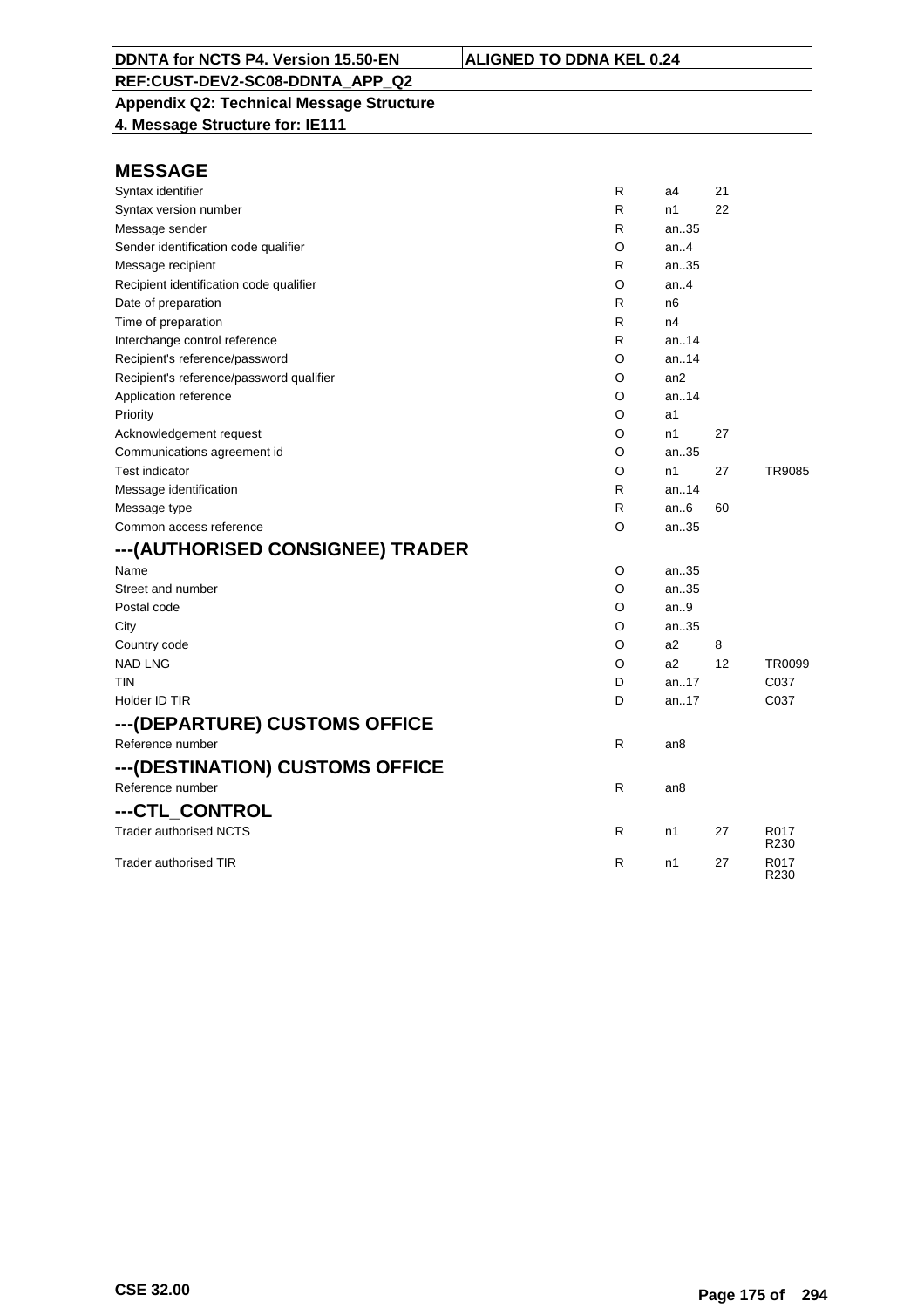**DDNTA for NCTS P4. Version 15.50-EN ALIGNED TO DDNA KEL 0.24**

**REF:CUST-DEV2-SC08-DDNTA\_APP\_Q2**

**Appendix Q2: Technical Message Structure**

**4. Message Structure for: IE112**

| <b>IE112</b>                          | (CD112A) | <b>RESPONSE TO AUTHORISED</b><br><b>CONSIGNEE QUERY</b> |     |   | (C_AUT_RSP)      |
|---------------------------------------|----------|---------------------------------------------------------|-----|---|------------------|
|                                       |          |                                                         |     |   |                  |
| <b>MESSAGE</b>                        |          |                                                         | 1x  | R |                  |
| --- (AUTHORISED CONSIGNEE) TRADER     |          |                                                         | 1x  | R |                  |
| ------AUTHORISED GOODS LOCATION       |          |                                                         | 99x | D | C <sub>290</sub> |
| --------AUTHORISED GOODS LOCATION LSD |          |                                                         | 9x  | R |                  |
| --- (DEPARTURE) CUSTOMS OFFICE        |          |                                                         | 1x  | R |                  |
| --- (DESTINATION) CUSTOMS OFFICE      |          |                                                         | 1x  | R |                  |
| ---CTL CONTROL                        |          |                                                         | 1x  | R |                  |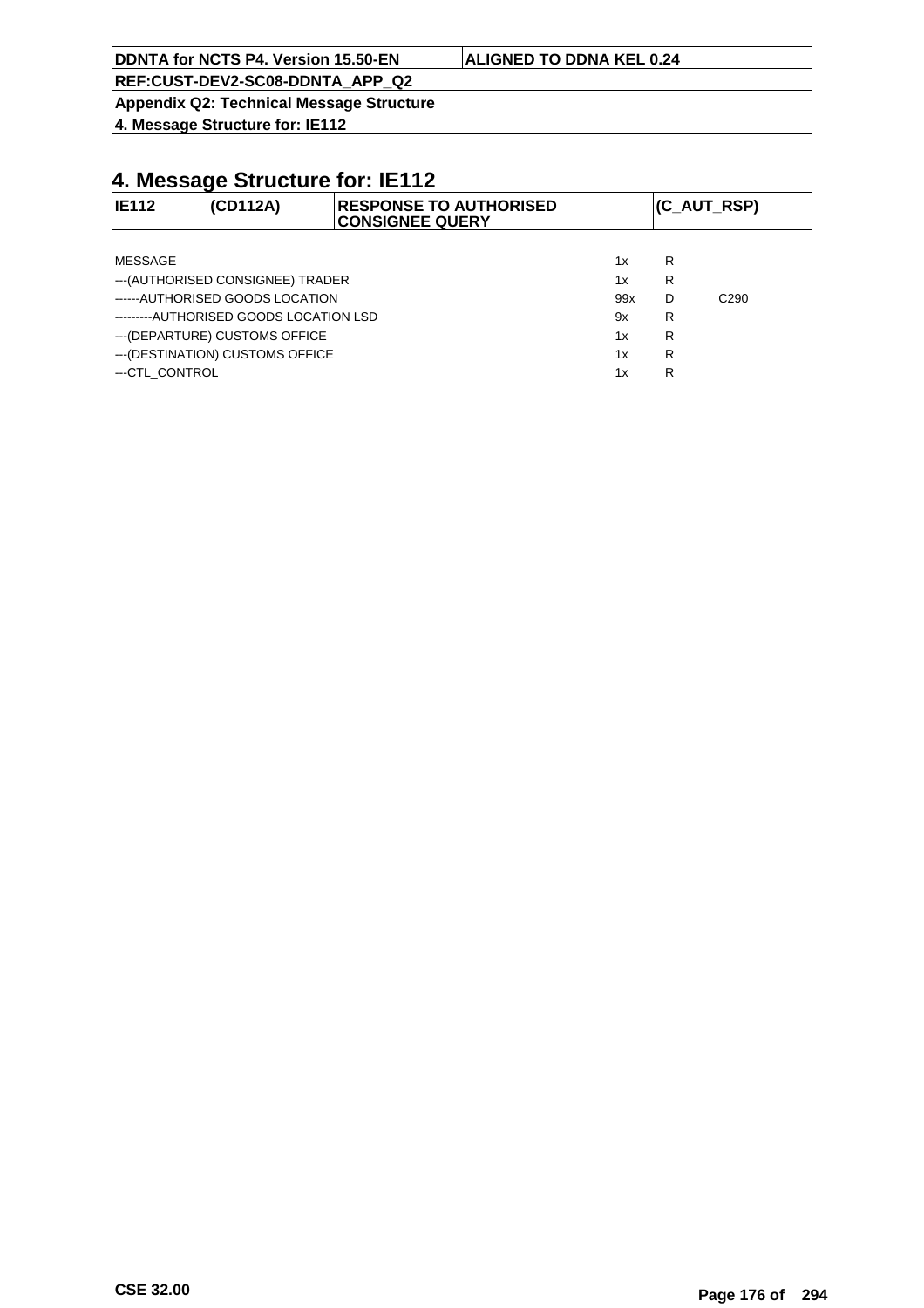## **Appendix Q2: Technical Message Structure**

**4. Message Structure for: IE112**

| Syntax identifier                        | R            | a4              | 21 |        |
|------------------------------------------|--------------|-----------------|----|--------|
| Syntax version number                    | R            | n1              | 22 |        |
| Message sender                           | R            | an35            |    |        |
| Sender identification code qualifier     | O            | an.4            |    |        |
| Message recipient                        | R            | an35            |    |        |
| Recipient identification code qualifier  | O            | an.4            |    |        |
| Date of preparation                      | R            | n6              |    |        |
| Time of preparation                      | R            | n4              |    |        |
| Interchange control reference            | R            | an14            |    |        |
| Recipient's reference/password           | O            | an14            |    |        |
| Recipient's reference/password qualifier | O            | an <sub>2</sub> |    |        |
| Application reference                    | O            | an14            |    |        |
| Priority                                 | O            | a1              |    |        |
| Acknowledgement request                  | O            | n1              | 27 |        |
| Communications agreement id              | O            | an35            |    |        |
| <b>Test indicator</b>                    | O            | n1              | 27 | TR9085 |
| Message identification                   | R            | an14            |    |        |
| Message type                             | $\mathsf{R}$ | an $6$          | 60 |        |
| Common access reference                  | O            | an35            |    |        |
| ---(AUTHORISED CONSIGNEE) TRADER         |              |                 |    |        |
| Name                                     | O            | an35            |    |        |
| Street and number                        | O            | an35            |    |        |
| Postal code                              | O            | an.9            |    |        |
| City                                     | O            | an35            |    |        |
| Country code                             | O            | a <sub>2</sub>  | 8  |        |
| <b>NAD LNG</b>                           | O            | a <sub>2</sub>  | 12 | TR0099 |
| <b>TIN</b>                               | D            | an17            |    | C037   |
| Holder ID TIR                            | D            | an17            |    | C037   |
| ------AUTHORISED GOODS LOCATION          |              |                 |    |        |
| Arrival authorised location of goods     | R            | an17            |    |        |
| ---------AUTHORISED GOODS LOCATION LSD   |              |                 |    |        |
| Language code                            | R            | a <sub>2</sub>  | 12 |        |
| Name                                     | R            | an35            |    |        |
|                                          | R            |                 |    |        |
| Street and number                        | R            | an35            |    |        |
| Postal code                              | R            | an.9<br>an.35   |    |        |
| City                                     |              |                 | 8  |        |
| Country code                             | R            | a <sub>2</sub>  |    |        |
| <b>NAD LNG</b>                           | O            | a2              | 12 | TR0099 |
| ---(DEPARTURE) CUSTOMS OFFICE            |              |                 |    |        |
| Reference number                         | R            | an8             |    |        |
| --- (DESTINATION) CUSTOMS OFFICE         |              |                 |    |        |
| Reference number                         | R            | an8             |    |        |
| ---CTL_CONTROL                           |              |                 |    |        |
| Trader authorised                        | R            | n1              |    | TR9065 |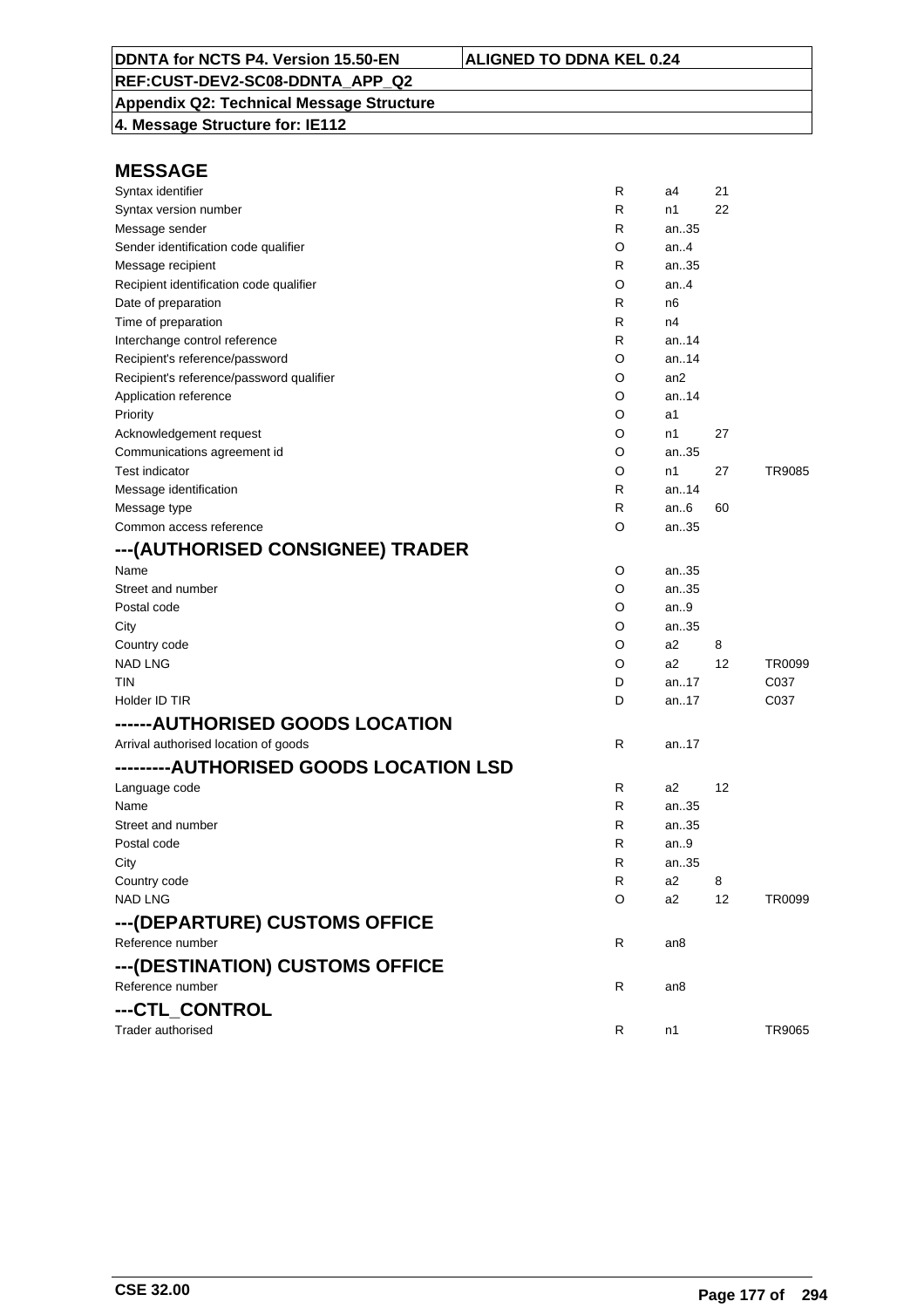| DDNTA for NCTS P4. Version 15.50-EN      | <b>ALIGNED TO DDNA KEL 0.24</b> |
|------------------------------------------|---------------------------------|
| <b>REF:CUST-DEV2-SC08-DDNTA APP Q2</b>   |                                 |
| Appendix Q2: Technical Message Structure |                                 |

**4. Message Structure for: IE114**

| <b>IE114</b> | (CD114A)                                      | <b>ATR REQUEST</b> |    | $ $ (C_ATR_REQ) |
|--------------|-----------------------------------------------|--------------------|----|-----------------|
|              |                                               |                    |    |                 |
| MESSAGE      |                                               |                    | 1x | R               |
| ---HEADER    |                                               |                    | 1x | R               |
|              | --- (ACTUAL OFFICE OF TRANSIT) CUSTOMS OFFICE |                    | 1x | R               |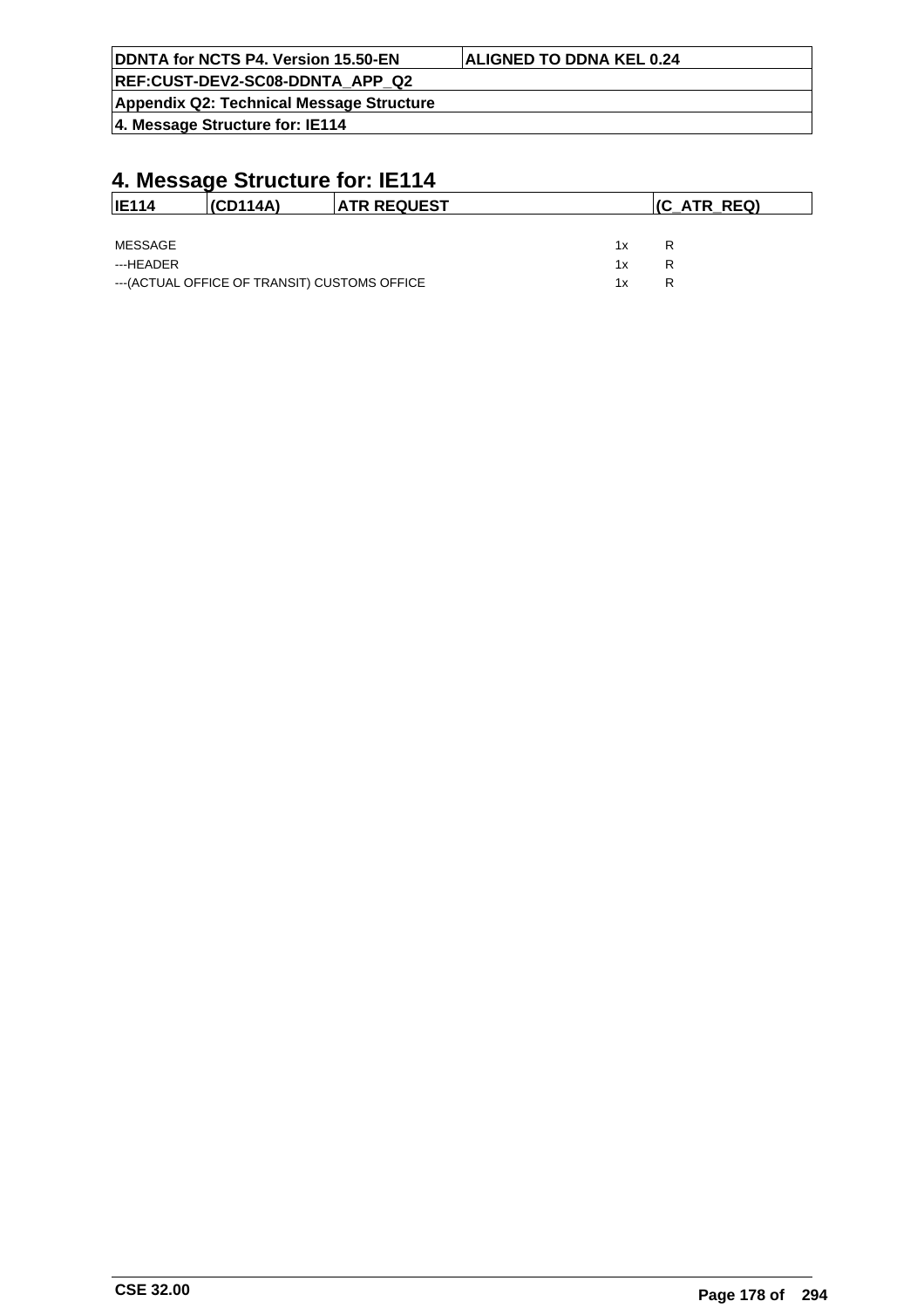#### **DDNTA for NCTS P4. Version 15.50-EN ALIGNED TO DDNA KEL 0.24**

#### **REF:CUST-DEV2-SC08-DDNTA\_APP\_Q2 Appendix Q2: Technical Message Structure**

**4. Message Structure for: IE114**

| Syntax identifier                            | R | a4              | 21 |        |
|----------------------------------------------|---|-----------------|----|--------|
| Syntax version number                        | R | n1              | 22 |        |
| Message sender                               | R | an.35           |    |        |
| Sender identification code qualifier         | O | an.4            |    |        |
| Message recipient                            | R | an35            |    |        |
| Recipient identification code qualifier      | O | an.4            |    |        |
| Date of preparation                          | R | n <sub>6</sub>  |    |        |
| Time of preparation                          | R | n4              |    |        |
| Interchange control reference                | R | an.14           |    |        |
| Recipient's reference/password               | O | an.14           |    |        |
| Recipient's reference/password qualifier     | O | an2             |    |        |
| Application reference                        | O | an.14           |    |        |
| Priority                                     | O | a1              |    |        |
| Acknowledgement request                      | O | n1              | 27 |        |
| Communications agreement id                  | O | an.35           |    |        |
| <b>Test indicator</b>                        | O | n1              | 27 | TR9085 |
| Message identification                       | R | an.14           |    |        |
| Message type                                 | R | an.6            | 60 |        |
| Common access reference                      | O | an35            |    |        |
| ---HEADER                                    |   |                 |    |        |
| Document/reference number                    | R | an.21           |    |        |
| Country of departure code                    | R | a2              | 9  |        |
| ---(ACTUAL OFFICE OF TRANSIT) CUSTOMS OFFICE |   |                 |    |        |
| Reference number                             | R | an <sub>8</sub> |    |        |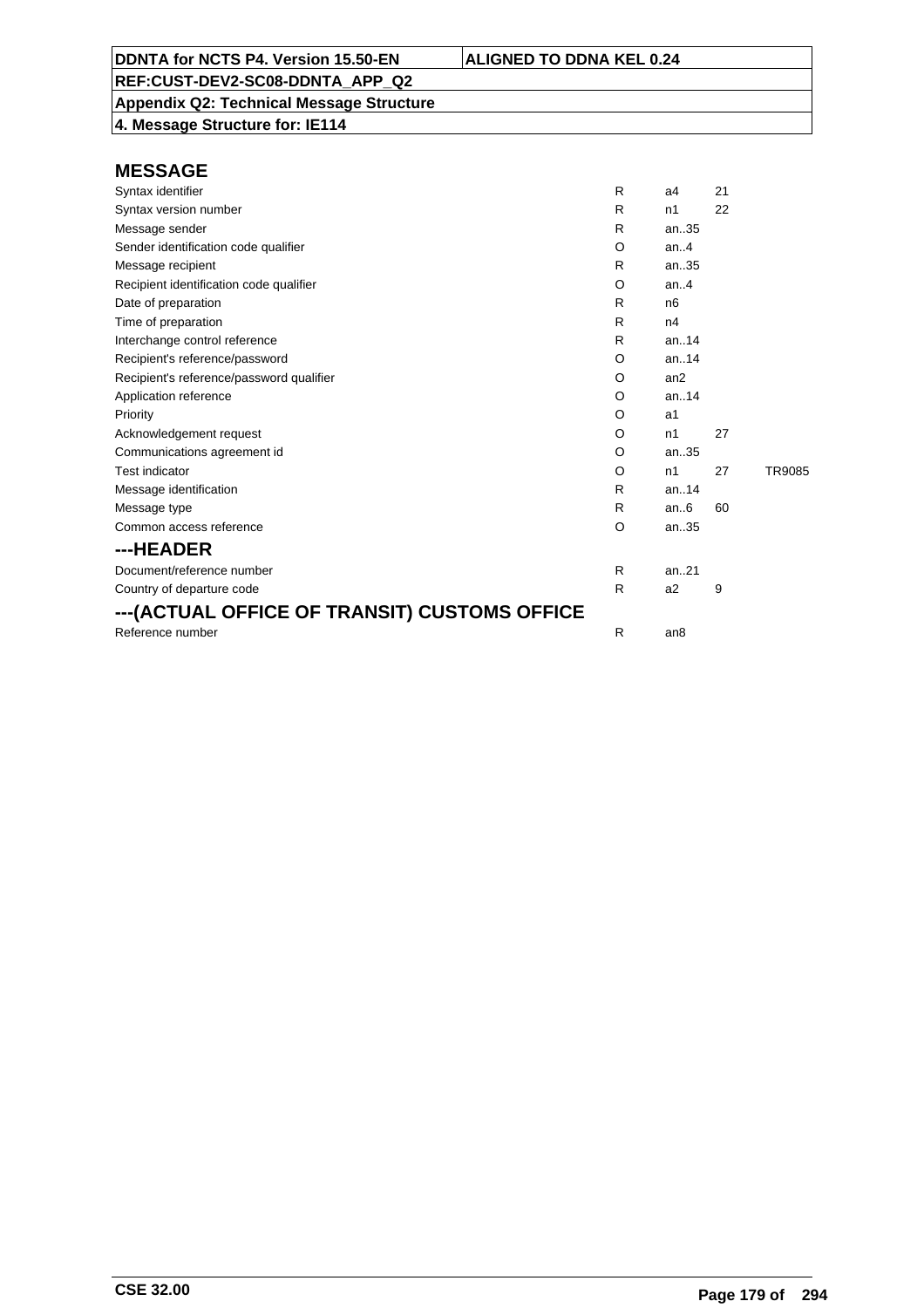**DDNTA for NCTS P4. Version 15.50-EN ALIGNED TO DDNA KEL 0.24**

**REF:CUST-DEV2-SC08-DDNTA\_APP\_Q2**

**Appendix Q2: Technical Message Structure**

**4. Message Structure for: IE115**

| IE115                    | (CD115B)                                      | <b>ATR RESPONSE</b> |      | (C ATR RSP) |                                                  |  |
|--------------------------|-----------------------------------------------|---------------------|------|-------------|--------------------------------------------------|--|
|                          |                                               |                     |      |             |                                                  |  |
| <b>MESSAGE</b>           |                                               |                     | 1x   | R           |                                                  |  |
| ---HEADER                |                                               |                     | 1x   | R           | R <sub>143</sub>                                 |  |
| --- (PRINCIPAL) TRADER   |                                               |                     | 1x   | D           | TR0200                                           |  |
| --- (CONSIGNOR) TRADER   |                                               |                     | 1x   | D           | R010 TR0201                                      |  |
| --- (CONSIGNEE) TRADER   |                                               |                     | 1x   | D           | C001 R011<br>TR0201                              |  |
|                          | --- (AUTHORISED CONSIGNEE) TRADER             |                     | 1x   | D           | R015 TR0201                                      |  |
|                          | --- (DEPARTURE) CUSTOMS OFFICE                |                     | 1x   | D           | TR0216                                           |  |
|                          | --- (TRANSIT) CUSTOMS OFFICE                  |                     | 9x   | D           | C030 TR0201                                      |  |
|                          | --- (DESTINATION) CUSTOMS OFFICE              |                     | 1x   | D           | TR0200                                           |  |
|                          | --- (ACTUAL OFFICE OF TRANSIT) CUSTOMS OFFICE |                     | 1x   | R           |                                                  |  |
| ---CONTROL RESULT        |                                               |                     | 1x   | D           | TR0200                                           |  |
| --- SEALS INFO           |                                               |                     | 1x   | D           | TR0201<br>TR1100                                 |  |
| ------SEALS ID           |                                               |                     | 99x  | R           |                                                  |  |
| ---GOODS ITEM            |                                               |                     | 999x | D           | TR0200                                           |  |
|                          | ------PREVIOUS ADMINISTRATIVE REFERENCES      |                     | 9x   | D           | C035                                             |  |
|                          | ------ PRODUCED DOCUMENTS/CERTIFICATES        |                     | 99x  | D           | C547 C903                                        |  |
| ------SPECIAL MENTIONS   |                                               |                     | 99x  | O           |                                                  |  |
| ------(CONSIGNOR) TRADER |                                               |                     | 1x   | O           | R010                                             |  |
| ------(CONSIGNEE) TRADER |                                               |                     | 1x   | D           | C002 R011                                        |  |
| ------CONTAINERS         |                                               |                     | 99x  | D           | C <sub>055</sub>                                 |  |
| ------PACKAGES           |                                               |                     | 99x  | R           |                                                  |  |
| ------SGI CODES          |                                               |                     | 9x   | O           | R <sub>155</sub>                                 |  |
|                          | ------(CONSIGNOR-SECURITY) TRADER             |                     | 1x   | D           | C186 C187                                        |  |
|                          | ------(CONSIGNEE-SECURITY) TRADER             |                     | 1x   | D           | C186 C188                                        |  |
| --- ITINERARY            |                                               |                     | 99x  | D           | C186 C587<br>TR0201                              |  |
| ---RISK ANALYSIS         |                                               |                     | 999x | D           | C <sub>186</sub> R <sub>821</sub><br>R846 TR0201 |  |
| --- (CARRIER) TRADER     |                                               |                     | 1x   | D           | C186 R181<br>TR0201                              |  |
|                          | --- (CONSIGNOR-SECURITY) TRADER               |                     | 1x   | D           | C186 C187<br>TR0201                              |  |
|                          | --- (CONSIGNEE-SECURITY) TRADER               |                     | 1x   | D           | C186 C188<br>TR0201                              |  |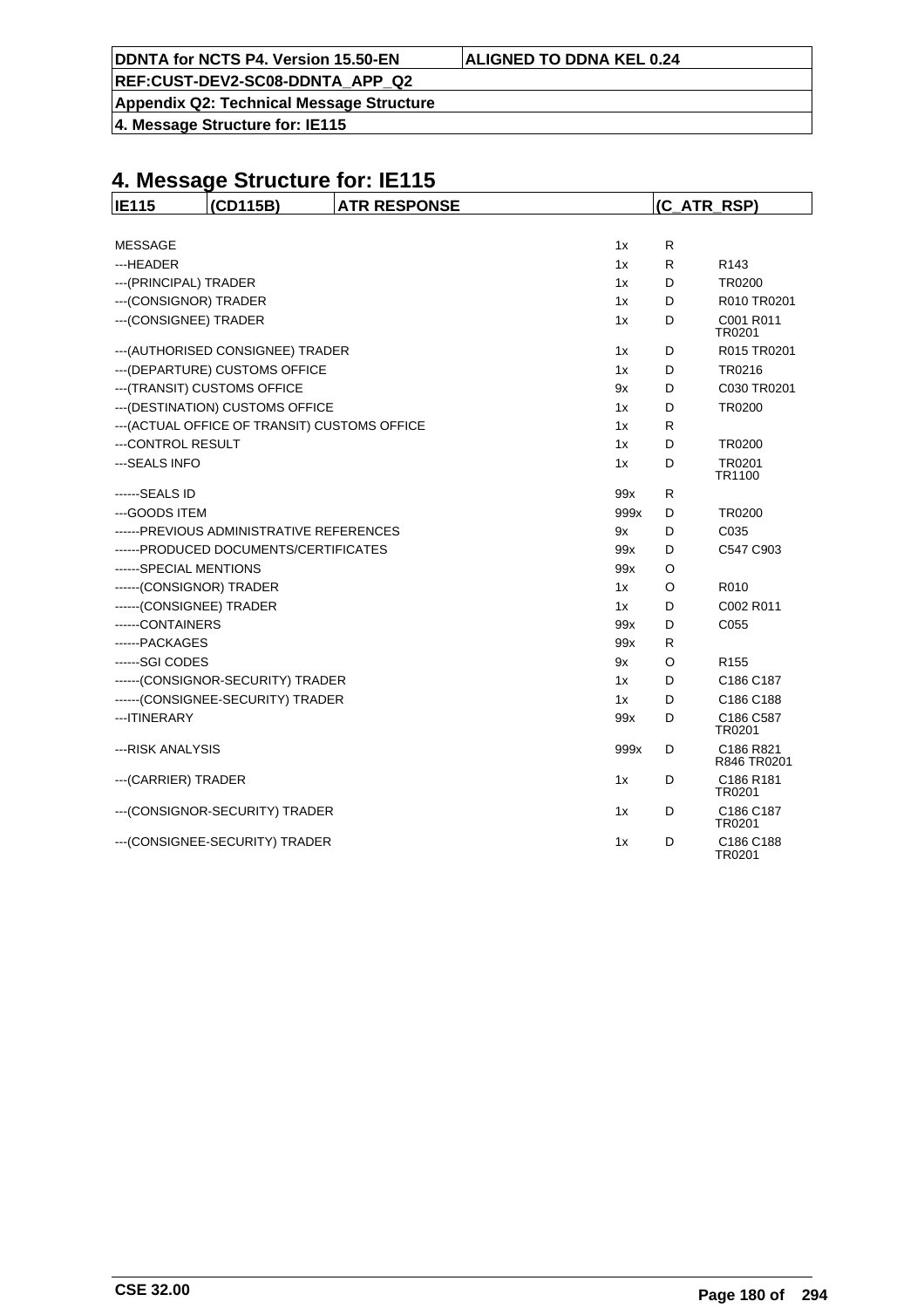**Appendix Q2: Technical Message Structure 4. Message Structure for: IE115**

| Syntax identifier                                       | R            | a4             | 21 |                                      |
|---------------------------------------------------------|--------------|----------------|----|--------------------------------------|
| Syntax version number                                   | R            | n1             | 22 |                                      |
| Message sender                                          | R            | an35           |    |                                      |
| Sender identification code qualifier                    | O            | an.4           |    |                                      |
| Message recipient                                       | R            | an35           |    |                                      |
| Recipient identification code qualifier                 | O            | an.4           |    |                                      |
| Date of preparation                                     | R            | n6             |    |                                      |
| Time of preparation                                     | R            | n4             |    |                                      |
| Interchange control reference                           | R            | an14           |    |                                      |
| Recipient's reference/password                          | O            | an14           |    |                                      |
| Recipient's reference/password qualifier                | O            | an2            |    |                                      |
| Application reference                                   | O            | an14           |    |                                      |
| Priority                                                | O            | a1             |    |                                      |
| Acknowledgement request                                 | O            | n1             | 27 |                                      |
| Communications agreement id                             | O            | an35           |    |                                      |
| <b>Test indicator</b>                                   | O            | n1             | 27 | TR9085                               |
| Message identification                                  | R            | an14           |    |                                      |
| Message type                                            | $\mathsf{R}$ | an.6           | 60 |                                      |
| Common access reference                                 | O            | an35           |    |                                      |
| ---HEADER                                               |              |                |    |                                      |
| Document/reference number                               | R            | an.21          |    |                                      |
| Type of declaration                                     | D            | an.9           | 31 | R909<br>R911                         |
| Country of destination code                             | D            | a2             | 8  | TR0200<br>C <sub>140</sub><br>TR0201 |
| Agreed location of goods, code                          | D            | an17           |    | C186<br>R041<br>TR0201               |
| Agreed location of goods                                | D            | an35           |    | C186<br>R041<br>TR0201               |
| Agreed location of goods LNG                            | O            | a2             | 12 | TR0099                               |
| Authorised location of goods, code                      | D            | an17           |    | C186                                 |
|                                                         |              |                |    | R041<br>TR0201                       |
| Place of loading, code                                  | D            | an17           |    | C191<br>TR0201                       |
| Country of dispatch/export code                         | D            | a2             | 8  | C <sub>135</sub><br>TR0201           |
| Customs sub place                                       | D            | an17           |    | C186<br>R041<br>TR0201               |
| Transport mode at border                                | D            | n2             | 18 | C599<br>TR0201                       |
| Identity of means of transport at departure (exp/trans) | D            | an27           |    | TR0035<br>TR0201<br>TR9090           |
| Identity of means of transport at departure LNG         | O            | a2             | 12 | TR0099                               |
| Nationality of means of transport at departure          | D            | a <sub>2</sub> | 8  | TR0035<br>TR0201<br>TR9095           |
| Identity of means of transport crossing border          | D            | an27           |    | C011<br>TR0201                       |
| Identity of means of transport crossing border LNG      | O            | a2             | 12 | TR0099                               |
| Nationality of means of transport crossing border       | D            | a <sub>2</sub> | 8  | C010<br>R036<br>TR0201               |
| Containerised indicator                                 | D            | n1             | 27 | R230<br>TR0200                       |
| Acceptance date                                         | D            | n8             |    | TR0200                               |
| Issuing date                                            | D            | n8             |    | TR0200                               |
| NCTS accompanying document language code                | D            | a2             | 12 | TR0200                               |
| Total number of items                                   | D            | $n_{.}.5$      |    | TR0200                               |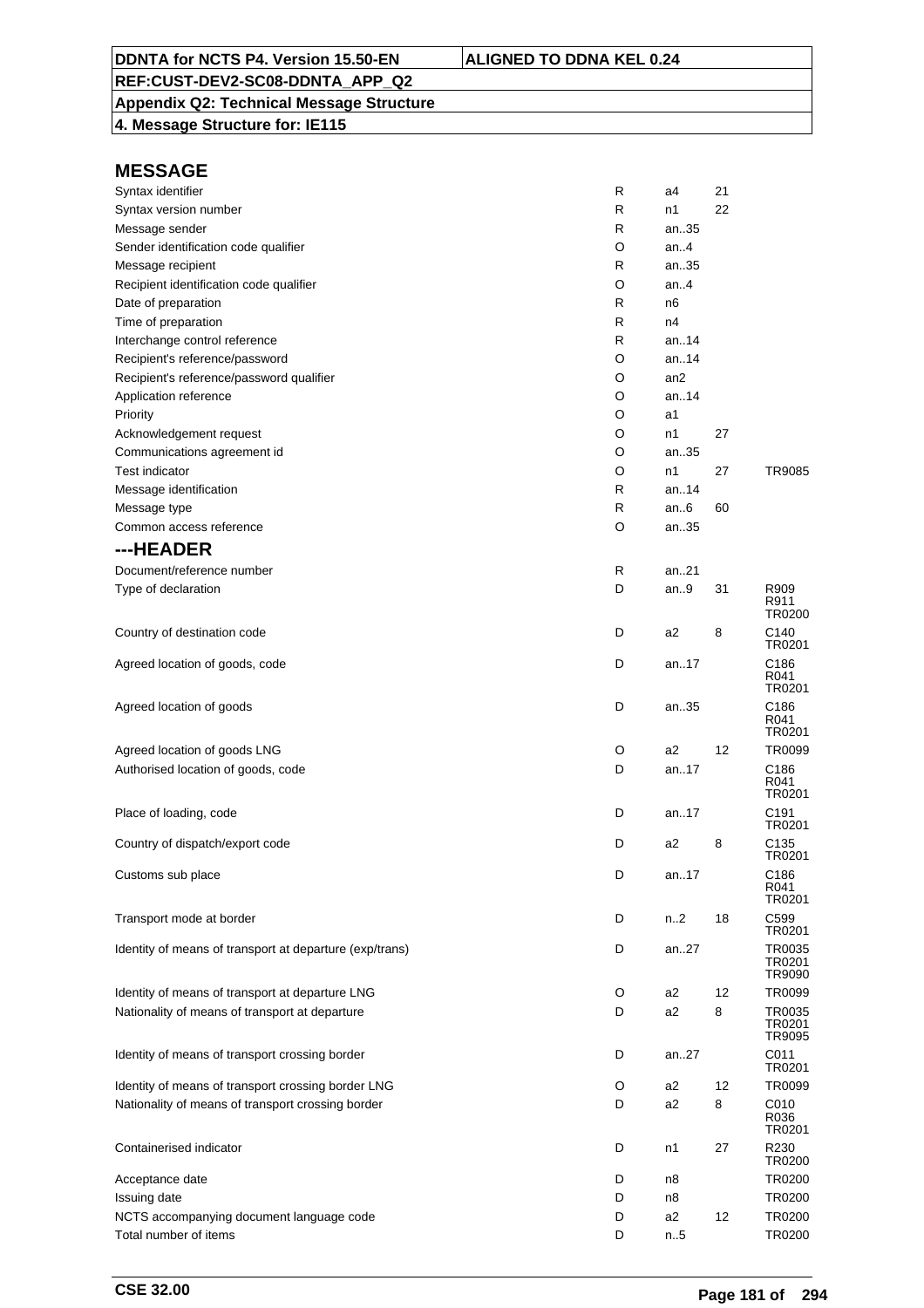| DDNTA for NCTS P4. Version 15.50-EN             | <b>ALIGNED TO DDNA KEL 0.24</b> |     |                                                |
|-------------------------------------------------|---------------------------------|-----|------------------------------------------------|
| REF:CUST-DEV2-SC08-DDNTA APP Q2                 |                                 |     |                                                |
| <b>Appendix Q2: Technical Message Structure</b> |                                 |     |                                                |
| 4. Message Structure for: IE115                 |                                 |     |                                                |
|                                                 |                                 |     |                                                |
| Total number of packages                        | D<br>n7                         |     | R <sub>105</sub><br>TR0201                     |
| Total gross mass                                | D<br>n.11,3                     |     | TR0200                                         |
| <b>Binding itinerary</b>                        | D<br>n1                         | 27  | R230<br>TR0200                                 |
| ATR rejection reason code                       | D<br>n <sub>1</sub> 2           | 44  | TR0202<br>TR0216                               |
| ATR rejection reason                            | D<br>an350                      |     | C340<br>TR0203<br>TR0216                       |
| ATR rejection reason LNG                        | O<br>a2                         | 12  | TR0099                                         |
| Specific Circumstance Indicator                 | D<br>a1                         | 96  | C <sub>186</sub><br>R825<br>TR0201             |
| Transport charges/ Method of Payment            | D<br>a1                         | 116 | C186<br>TR0201                                 |
| <b>Commercial Reference Number</b>              | D<br>an70                       |     | C <sub>186</sub><br>C547<br>R876<br>TR0201     |
| Security                                        | D<br>n1                         | 117 | R229<br>TR0201                                 |
| Conveyance reference number                     | D<br>an35                       |     | C531<br>TR0201                                 |
| Place of unloading, code                        | D<br>an35                       |     | C <sub>186</sub><br>C <sub>589</sub><br>TR0201 |
| Place of unloading LNG                          | O<br>a2                         | 12  | TR0099                                         |
| ---(PRINCIPAL) TRADER                           |                                 |     |                                                |
| Name                                            | R<br>an35                       |     |                                                |
| Street and number                               | R<br>an35                       |     |                                                |
| Postal code                                     | R<br>an.9<br>R<br>an35          |     |                                                |
| City<br>Country code                            | R<br>a2                         | 8   |                                                |
| <b>NAD LNG</b>                                  | O<br>a2                         | 12  | TR0099                                         |
| TIN                                             | O<br>an.17                      |     |                                                |
| Holder ID TIR                                   | D<br>an17                       |     | C904                                           |
| ---(CONSIGNOR) TRADER                           |                                 |     |                                                |
| Name                                            | R<br>an35                       |     |                                                |
| Street and number                               | R<br>an35                       |     |                                                |
| Postal code                                     | R<br>an $9$                     |     |                                                |
| City                                            | R<br>an35                       |     |                                                |
| Country code                                    | R<br>a2                         | 8   |                                                |
| <b>NAD LNG</b>                                  | O<br>a2                         | 12  | TR0099                                         |
| TIN                                             | O<br>an17                       |     |                                                |
| ---(CONSIGNEE) TRADER                           |                                 |     |                                                |
| Name                                            | R<br>an35                       |     |                                                |
| Street and number                               | R<br>an35                       |     |                                                |
| Postal code                                     | R<br>an $9$                     |     |                                                |
| City                                            | R<br>an35                       |     |                                                |
| Country code                                    | R<br>a2                         | 8   |                                                |
| <b>NAD LNG</b>                                  | a2<br>O                         | 12  | TR0099                                         |
| <b>TIN</b>                                      | O<br>an17                       |     |                                                |
| ---(AUTHORISED CONSIGNEE) TRADER<br><b>TIN</b>  | R                               |     |                                                |
| ---(DEPARTURE) CUSTOMS OFFICE                   | an17                            |     |                                                |
| Reference number                                | R<br>an8                        |     | R901                                           |
| ---(TRANSIT) CUSTOMS OFFICE                     |                                 |     |                                                |
| Reference number                                | R<br>an8                        |     | R906<br>R907<br>R908                           |

R910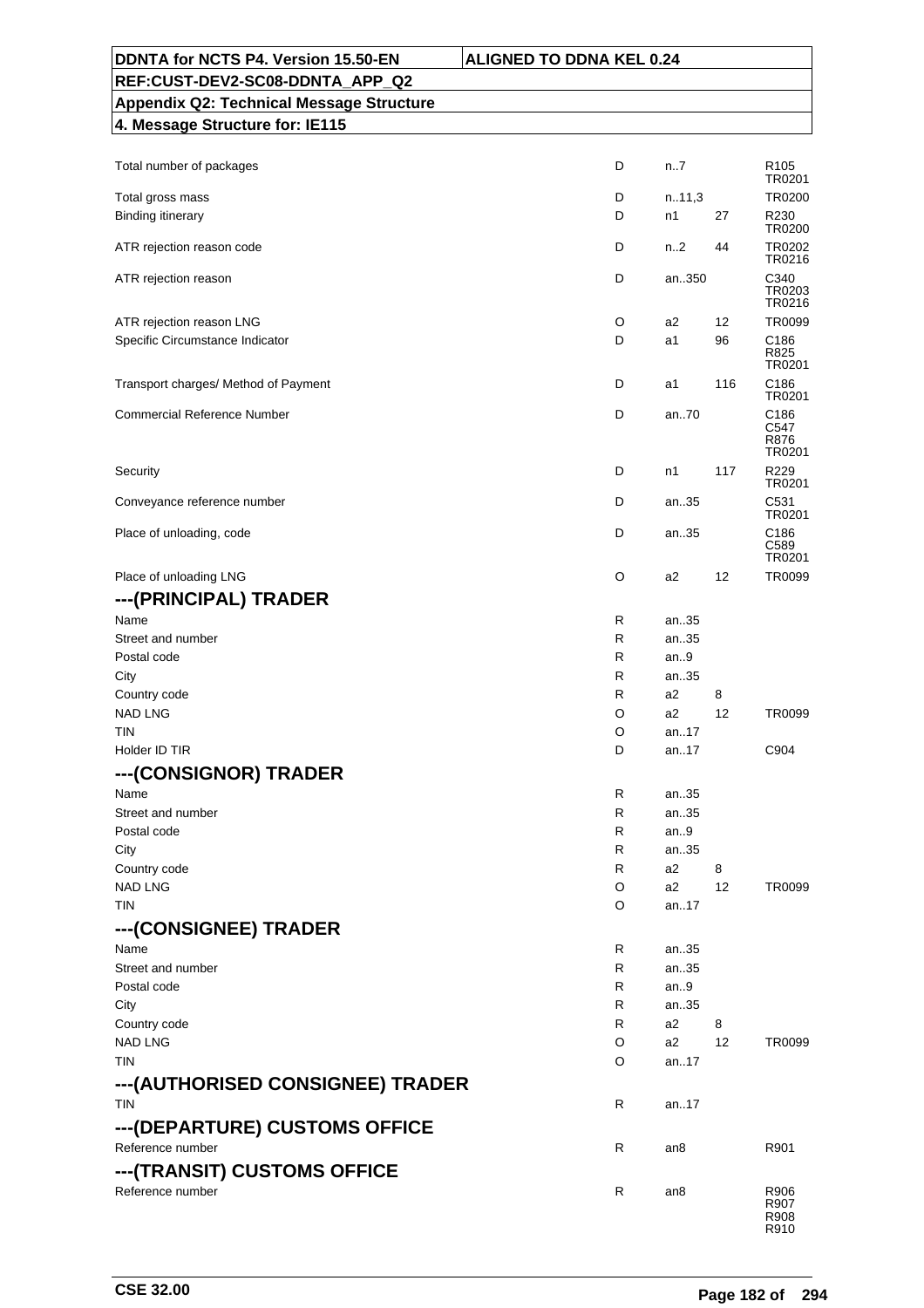| DDNTA for NCTS P4. Version 15.50-EN                              | <b>ALIGNED TO DDNA KEL 0.24</b> |              |           |     |                        |
|------------------------------------------------------------------|---------------------------------|--------------|-----------|-----|------------------------|
| REF:CUST-DEV2-SC08-DDNTA APP Q2                                  |                                 |              |           |     |                        |
| <b>Appendix Q2: Technical Message Structure</b>                  |                                 |              |           |     |                        |
| 4. Message Structure for: IE115                                  |                                 |              |           |     |                        |
|                                                                  |                                 |              |           |     |                        |
| <b>Arrival Time</b>                                              |                                 | D            | n12       |     | C598                   |
|                                                                  |                                 |              |           |     | R660                   |
| ---(DESTINATION) CUSTOMS OFFICE<br>Reference number              |                                 | $\mathsf{R}$ |           |     |                        |
|                                                                  |                                 |              | an8       |     | R901<br>R904           |
|                                                                  |                                 |              |           |     | R905                   |
| ---(ACTUAL OFFICE OF TRANSIT) CUSTOMS OFFICE<br>Reference number |                                 | R            | an8       |     |                        |
| Guarantee not valid for country                                  |                                 | R            | n1        | 27  | R <sub>230</sub>       |
| ---CONTROL RESULT                                                |                                 |              |           |     |                        |
| Control result code                                              |                                 | R            | an2       | 47  | R903                   |
| Date limit                                                       |                                 | R            | n8        |     |                        |
| ---SEALS INFO                                                    |                                 |              |           |     |                        |
| Seals number                                                     |                                 | R            | n.4       |     |                        |
| ------SEALS ID                                                   |                                 |              |           |     |                        |
| Seals identity                                                   |                                 | R            | an20      |     |                        |
| Seals identity LNG                                               |                                 | O            | a2        | 12  | TR0099                 |
| ---GOODS ITEM                                                    |                                 |              |           |     |                        |
| Item number                                                      |                                 | R            | $n_{.}.5$ |     | R005                   |
| Commodity code                                                   |                                 | D            | an22      |     | R007<br>C015           |
|                                                                  |                                 |              |           |     | R470                   |
| Type of declaration                                              |                                 | D            | an.9      | 31  | TR0102<br>C045         |
| Goods description                                                |                                 | R            | an280     |     |                        |
| Goods description LNG                                            |                                 | O            | a2        | 12  | TR0099                 |
| Gross mass                                                       |                                 | O            | n.11,3    |     |                        |
| Net mass                                                         |                                 | O            | n.11,3    |     |                        |
| Country of dispatch/export code                                  |                                 | D            | a2        | 8   | C <sub>135</sub>       |
| Country of destination code                                      |                                 | D            | a2        | 8   | C <sub>140</sub>       |
| Transport charges/ Method of Payment                             |                                 | D            | a1        | 116 | C186<br>C576<br>TR9120 |
| <b>Commercial Reference Number</b>                               |                                 | D            | an70      |     | C186                   |
|                                                                  |                                 |              |           |     | C547<br>R876           |
| UN dangerous goods code                                          |                                 | O            | an4       | 101 | C186                   |
| ------PREVIOUS ADMINISTRATIVE REFERENCES                         |                                 |              |           |     |                        |
| Previous document type                                           |                                 | R            | an6       | 14  | R020                   |
|                                                                  |                                 |              |           |     | R079<br>TR0100         |
| Previous document reference                                      |                                 | R            | an35      |     |                        |
| Previous document reference LNG                                  |                                 | O            | a2        | 12  | TR0099                 |
| Complement of information                                        |                                 | O            | an26      |     |                        |
| Complement of information LNG                                    |                                 | O            | a2        | 12  | TR0099                 |
| ------PRODUCED DOCUMENTS/CERTIFICATES                            |                                 |              |           |     |                        |
| Document type                                                    |                                 | R            | an4       | 13  | C901<br>R079<br>TR0103 |
| Document reference                                               |                                 | D            | an35      |     | C902<br>TR0015         |
| Document reference LNG                                           |                                 | O            | a2        | 12  | TR0099                 |
| Complement of information                                        |                                 | O            | an26      |     |                        |
| Complement of information LNG                                    |                                 | O            | a2        | 12  | TR0099                 |
| ------SPECIAL MENTIONS                                           |                                 |              |           |     |                        |
| Additional information coded                                     |                                 | R            | an.5      | 39  | R080<br>TR0101         |
| Export from EC                                                   |                                 | D            | n1        | 27  | C075<br>R075           |
| Export from country                                              |                                 | D            | a2        | 63  | C075<br>R075           |
| ------(CONSIGNOR) TRADER                                         |                                 |              |           |     |                        |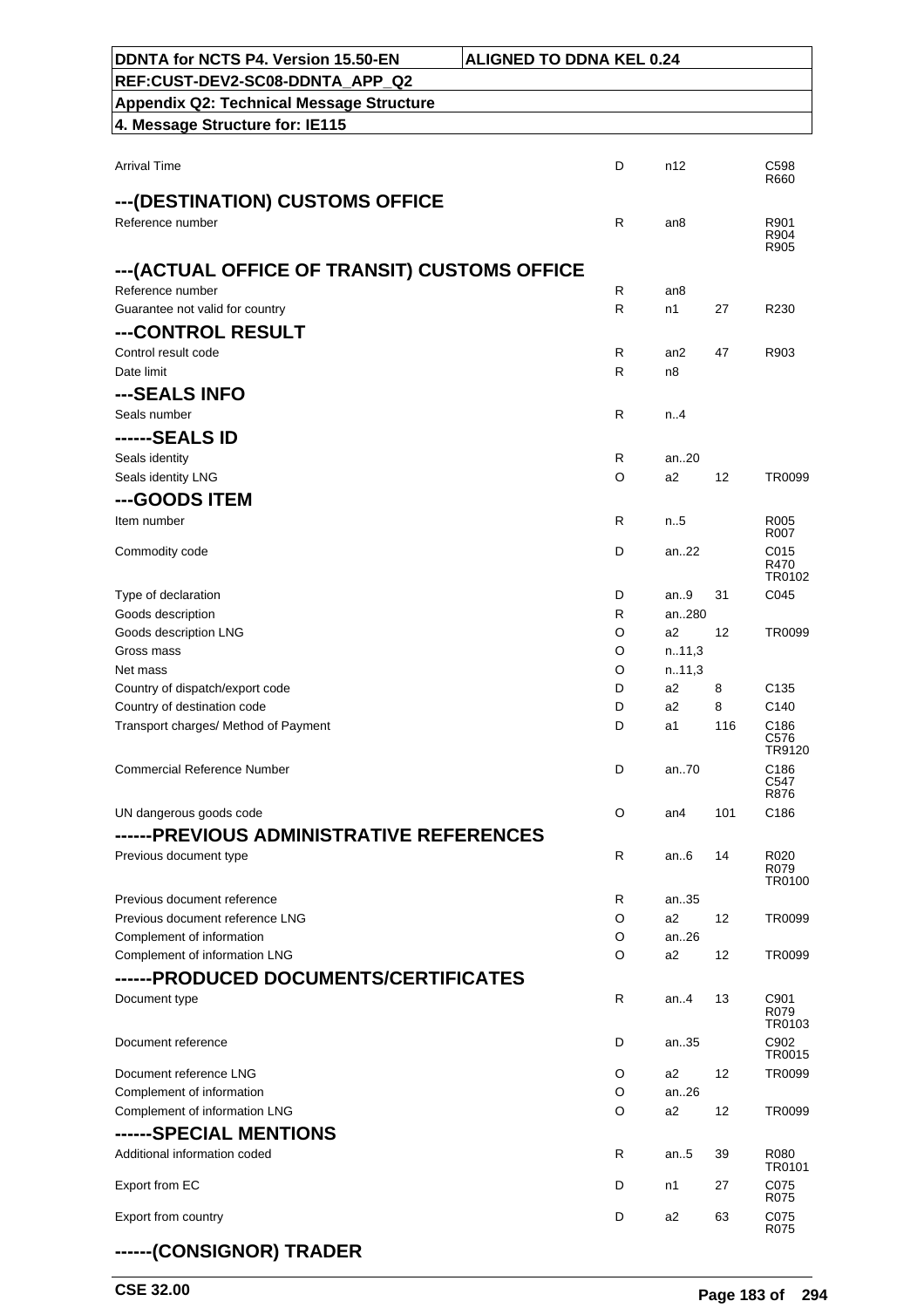| DDNTA for NCTS P4. Version 15.50-EN             | <b>ALIGNED TO DDNA KEL 0.24</b> |                |    |                        |
|-------------------------------------------------|---------------------------------|----------------|----|------------------------|
| REF:CUST-DEV2-SC08-DDNTA_APP_Q2                 |                                 |                |    |                        |
| <b>Appendix Q2: Technical Message Structure</b> |                                 |                |    |                        |
| 4. Message Structure for: IE115                 |                                 |                |    |                        |
|                                                 |                                 |                |    |                        |
| Name                                            | R                               | an35           |    |                        |
| Street and number                               | R                               | an35           |    |                        |
| Postal code                                     | R                               | an.9           |    |                        |
| City                                            | R                               | an35           |    |                        |
| Country code                                    | R                               | a2             | 8  |                        |
| <b>NAD LNG</b>                                  | O                               | a2             | 12 | TR0099                 |
| <b>TIN</b>                                      | O                               | an17           |    |                        |
| ------(CONSIGNEE) TRADER                        |                                 |                |    |                        |
| Name                                            | R                               | an35           |    |                        |
| Street and number                               | R                               | an35           |    |                        |
| Postal code                                     | R                               | an.9           |    |                        |
| City                                            | R                               | an35           |    |                        |
| Country code                                    | R                               | a2             | 8  |                        |
| <b>NAD LNG</b>                                  | O                               | a2             | 12 | TR0099                 |
| <b>TIN</b>                                      | O                               | an17           |    |                        |
| ------CONTAINERS                                |                                 |                |    |                        |
| Container number                                | R                               | an17           |    |                        |
| ------PACKAGES                                  |                                 |                |    |                        |
| Marks & numbers of packages                     | D                               | an42           |    | C060                   |
| Marks & numbers of packages LNG                 | O                               | a2             | 12 | TR0099                 |
| Kind of packages                                | R                               | an.3           | 17 |                        |
| Number of packages                              | D                               | n.5            |    | C060<br>R021<br>TR0022 |
| Number of pieces                                | D                               | $n_{.}.5$      |    | C060                   |
| ------SGI CODES                                 |                                 |                |    |                        |
| Sensitive goods code                            | O                               | n2             | 64 | R <sub>156</sub>       |
| Sensitive quantity                              | R                               | n.11,3         |    |                        |
| ------(CONSIGNOR-SECURITY) TRADER               |                                 |                |    |                        |
| Name                                            | R                               | an35           |    |                        |
| Street and number                               | R                               | an35           |    |                        |
| Postal code                                     | R                               | an $9$         |    |                        |
| City                                            | R                               | an35           |    |                        |
| Country code                                    | R                               | a2             | 8  |                        |
| <b>NAD LNG</b>                                  | O                               | a2             | 12 | TR0099                 |
| <b>TIN</b>                                      | D                               | an17           |    | C572                   |
| ------(CONSIGNEE-SECURITY) TRADER               |                                 |                |    |                        |
| Name                                            | R                               | an35           |    |                        |
| Street and number                               | R                               | an35           |    |                        |
| Postal code                                     | R                               | an.9           |    |                        |
| City                                            | R                               | an35           |    |                        |
| Country code                                    | R                               | a <sub>2</sub> | 8  |                        |
| <b>NAD LNG</b>                                  | O                               | a2             | 12 | TR0099                 |
| <b>TIN</b>                                      | D                               | an17           |    | C596                   |
| ---ITINERARY                                    |                                 |                |    |                        |
| Country of routing code                         | $\mathsf{R}$                    | a2             | 8  |                        |
| ---RISK ANALYSIS                                |                                 |                |    |                        |
| Item Number involved                            | O                               | n.5            |    | R824<br>R875           |
| Risk Analysis result code                       | R                               | an $.5$        |    | TR9175                 |
| Risk Analysis text                              | O                               | an350          |    |                        |
| Risk Analysis LNG                               | O                               | a2             | 12 | TR0099                 |
| ---(CARRIER) TRADER                             |                                 |                |    |                        |
| Name                                            | R                               | an35           |    |                        |
| Street and number                               | R                               | an35           |    |                        |
| Postal code                                     | R                               | an.9           |    |                        |
| City                                            | R                               | an35           |    |                        |
|                                                 |                                 |                |    |                        |

 $\overline{\phantom{a}}$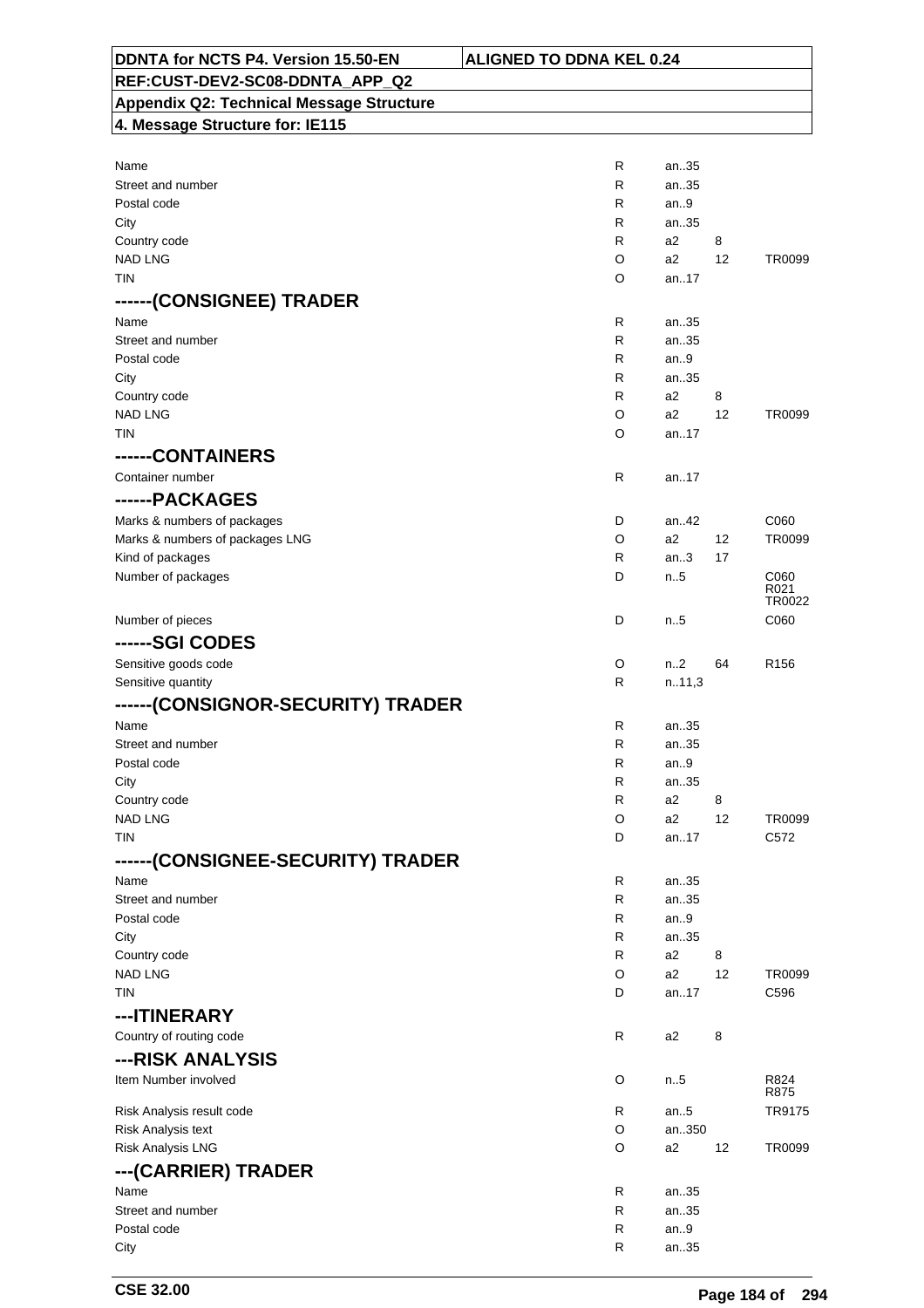| DDNTA for NCTS P4. Version 15.50-EN             | <b>ALIGNED TO DDNA KEL 0.24</b> |       |    |                  |
|-------------------------------------------------|---------------------------------|-------|----|------------------|
| REF:CUST-DEV2-SC08-DDNTA_APP_Q2                 |                                 |       |    |                  |
| <b>Appendix Q2: Technical Message Structure</b> |                                 |       |    |                  |
| 4. Message Structure for: IE115                 |                                 |       |    |                  |
|                                                 |                                 |       |    |                  |
| Country code                                    | R                               | a2    | 8  |                  |
| <b>NAD LNG</b>                                  | O                               | a2    | 12 | TR0099           |
| <b>TIN</b>                                      | O                               | an.17 |    |                  |
| ---(CONSIGNOR-SECURITY) TRADER                  |                                 |       |    |                  |
| Name                                            | R                               | an.35 |    |                  |
| Street and number                               | R                               | an.35 |    |                  |
| Postal code                                     | R                               | an.9  |    |                  |
| City                                            | R                               | an35  |    |                  |
| Country code                                    | R                               | a2    | 8  |                  |
| <b>NAD LNG</b>                                  | O                               | a2    | 12 | TR0099           |
| <b>TIN</b>                                      | D                               | an.17 |    | C <sub>572</sub> |
| ---(CONSIGNEE-SECURITY) TRADER                  |                                 |       |    |                  |
| Name                                            | R                               | an.35 |    |                  |
| Street and number                               | R                               | an35  |    |                  |
| Postal code                                     | R                               | an.9  |    |                  |
| City                                            | R                               | an35  |    |                  |
| Country code                                    | R                               | a2    | 8  |                  |

NAD LNG CONSTRUCTED A REPORT OF THE CONSTRUCTION OF A REPORT OF A REPORT OF A SAMPLING OF A REPORT OF A SAMPLING TIN D an..17 C596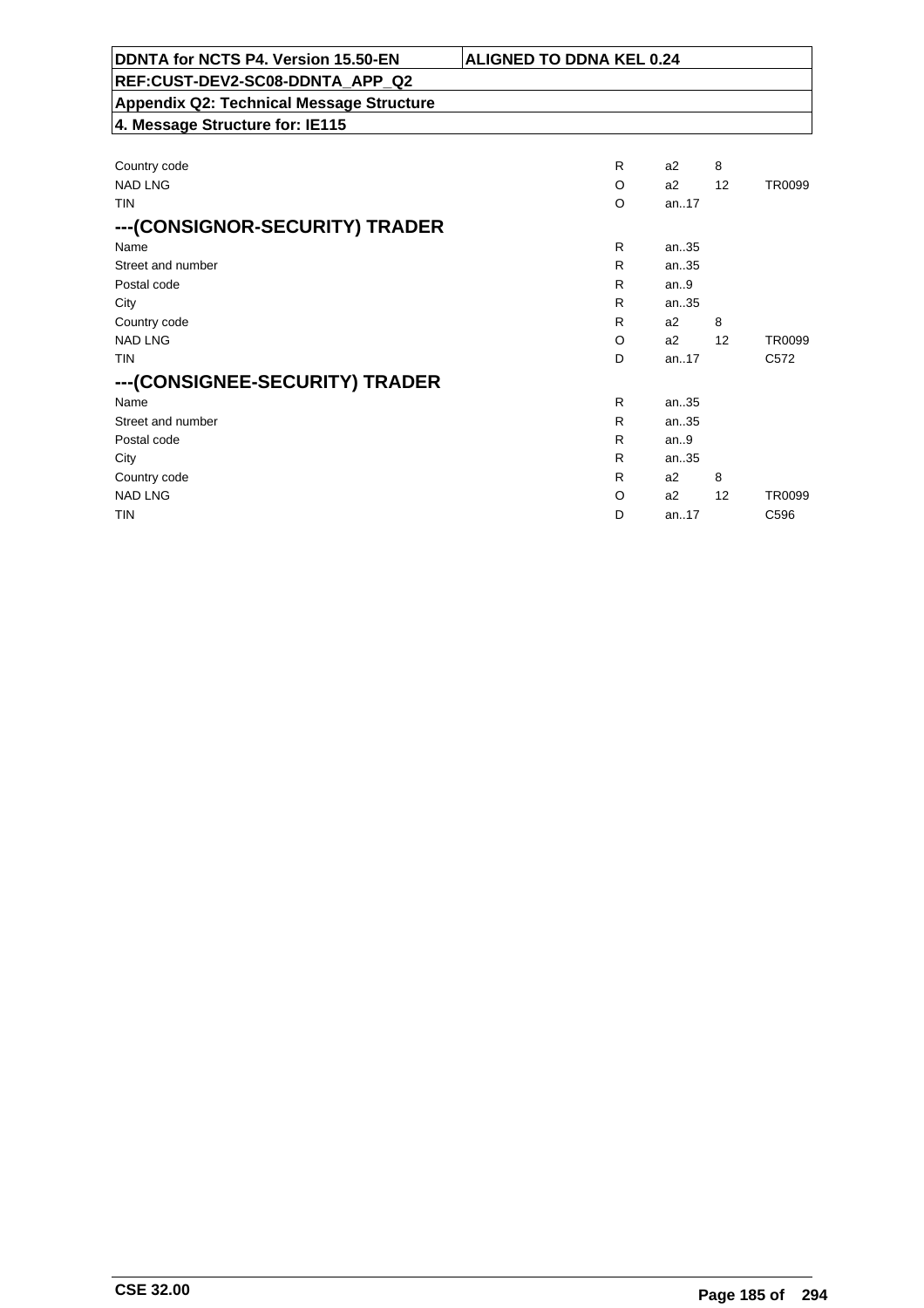**REF:CUST-DEV2-SC08-DDNTA\_APP\_Q2**

**Appendix Q2: Technical Message Structure**

**4. Message Structure for: IE118**

| <b>IE118</b>                                  | (CD118A) | <b>NCF</b> |     |   | (C_NCF_NOT)      |
|-----------------------------------------------|----------|------------|-----|---|------------------|
|                                               |          |            |     |   |                  |
| MESSAGE                                       |          |            | 1x  | R |                  |
| ---HEADER                                     |          |            | 1x  | R |                  |
| --- (DEPARTURE) CUSTOMS OFFICE                |          |            | 1x  | R |                  |
| --- (ACTUAL OFFICE OF TRANSIT) CUSTOMS OFFICE |          |            | 1x  | R |                  |
| ---PASSAGE                                    |          |            | 1x  | R |                  |
| ---EN ROUTE EVENT                             |          |            | 9x  | O | R <sub>240</sub> |
| ------INCIDENT                                |          |            | 1x  | O |                  |
| ------SEALS INFO                              |          |            | 1x  | O |                  |
| ---------SEALS ID                             |          |            | 99x | R |                  |
| ------TRANSHIPMENT                            |          |            | 1x  | O |                  |
| ---CONTAINERS                                 |          |            | 99x | O |                  |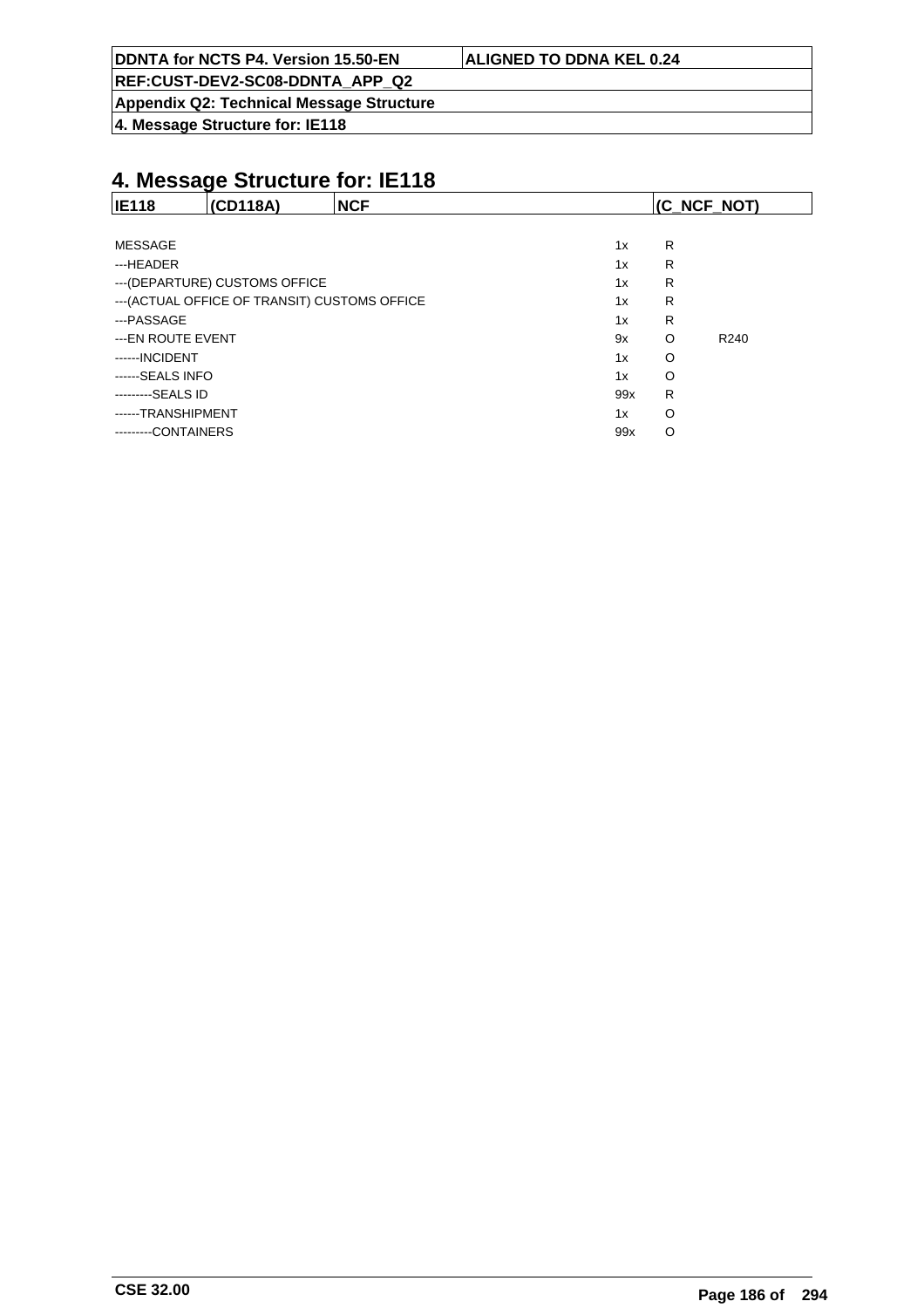### **REF:CUST-DEV2-SC08-DDNTA\_APP\_Q2 Appendix Q2: Technical Message Structure**

**4. Message Structure for: IE118**

| Syntax identifier                            | R | a4              | 21 |                |
|----------------------------------------------|---|-----------------|----|----------------|
| Syntax version number                        | R | n1              | 22 |                |
| Message sender                               | R | an35            |    |                |
| Sender identification code qualifier         | O | an.4            |    |                |
| Message recipient                            | R | an35            |    |                |
| Recipient identification code qualifier      | O | an.4            |    |                |
| Date of preparation                          | R | n6              |    |                |
| Time of preparation                          | R | n4              |    |                |
| Interchange control reference                | R | an14            |    |                |
| Recipient's reference/password               | O | an14            |    |                |
| Recipient's reference/password qualifier     | O | an <sub>2</sub> |    |                |
| Application reference                        | O | an14            |    |                |
| Priority                                     | O | a1              |    |                |
| Acknowledgement request                      | O | n1              | 27 |                |
| Communications agreement id                  | O | an35            |    |                |
| <b>Test indicator</b>                        | O | n1              | 27 | TR9085         |
| Message identification                       | R | an.14           |    |                |
| Message type                                 | R | an $6$          | 60 |                |
| Common access reference                      | O | an35            |    |                |
| ---HEADER                                    |   |                 |    |                |
| Document/reference number                    | R | an21            |    |                |
|                                              |   |                 |    |                |
| ---(DEPARTURE) CUSTOMS OFFICE                |   |                 |    |                |
| Reference number                             | R | an8             |    |                |
| ---(ACTUAL OFFICE OF TRANSIT) CUSTOMS OFFICE |   |                 |    |                |
| Reference number                             | R | an <sub>8</sub> |    |                |
| ---PASSAGE                                   |   |                 |    |                |
| Date of passage                              | R | n8              |    |                |
| ---EN ROUTE EVENT                            |   |                 |    |                |
|                                              |   |                 |    |                |
| Place                                        | R | an35            |    |                |
| Place LNG                                    | O | a2              | 12 | TR0099         |
| Country code                                 | R | a <sub>2</sub>  | 9  |                |
| ------INCIDENT                               |   |                 |    |                |
| Incident flag                                | D | n1              | 27 | R230<br>TR9030 |
| Incident information                         | O | an350           |    |                |
| Incident information LNG                     | O | a2              | 12 | TR0099         |
| Endorsement date                             | O | n8              |    |                |
| Endorsement authority                        | O | an35            |    |                |
| Endorsement authority LNG                    | O | a <sub>2</sub>  | 12 | TR0099         |
| Endorsement place                            | O | an35            |    |                |
| Endorsement place LNG                        | O | a <sub>2</sub>  | 12 | TR0099         |
| Endorsement country                          | O | a2              | 9  |                |
| ------SEALS INFO                             |   |                 |    |                |
| Seals number                                 | R | n.4             |    |                |
| ---------SEALS ID                            |   |                 |    |                |
|                                              | R | an20            |    |                |
| Seals identity<br>Seals identity LNG         | O | a2              | 12 | TR0099         |
|                                              |   |                 |    |                |
| ------TRANSHIPMENT                           |   |                 |    |                |
| New transport means identity                 | O | an27            |    | R190           |
| New transport means identity LNG             | O | a2              | 12 | TR0099         |
| New transport means nationality              | O | a <sub>2</sub>  | 8  | R190           |
| Endorsement date                             | O | n8              |    |                |
| Endorsement authority                        | O | an35            |    |                |
| Endorsement authority LNG                    | O | a2              | 12 | TR0099         |
| Endorsement place                            | O | an35            |    |                |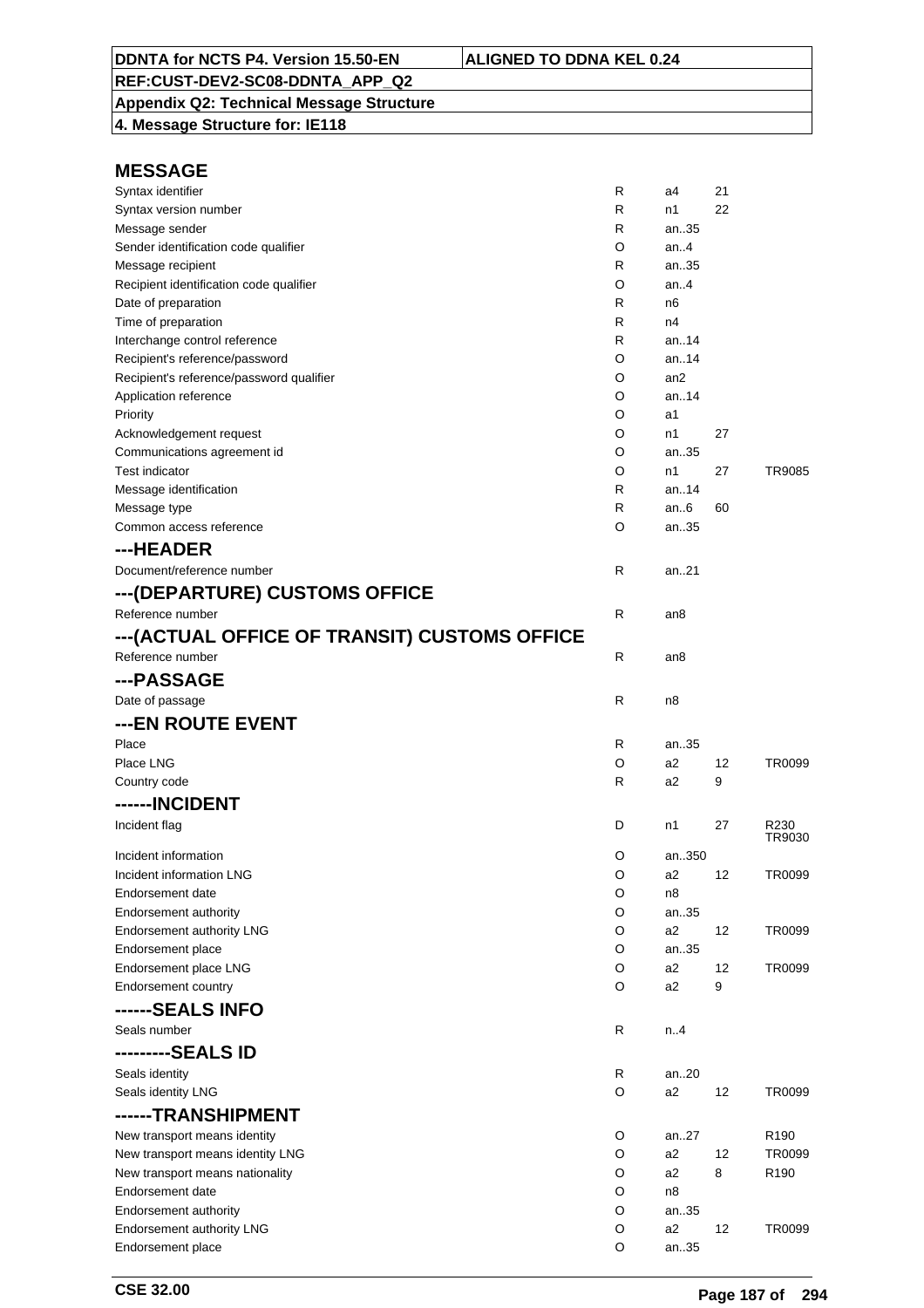| DDNTA for NCTS P4. Version 15.50-EN             | <b>ALIGNED TO DDNA KEL 0.24</b> |   |        |    |                  |
|-------------------------------------------------|---------------------------------|---|--------|----|------------------|
| REF:CUST-DEV2-SC08-DDNTA APP Q2                 |                                 |   |        |    |                  |
| <b>Appendix Q2: Technical Message Structure</b> |                                 |   |        |    |                  |
| 4. Message Structure for: IE118                 |                                 |   |        |    |                  |
|                                                 |                                 |   |        |    |                  |
| Endorsement place LNG                           |                                 | O | a2     | 12 | TR0099           |
| Endorsement country                             |                                 | O | a2     | 9  |                  |
| ---------CONTAINERS                             |                                 |   |        |    |                  |
| Container number                                |                                 | R | an. 17 |    | R <sub>190</sub> |
|                                                 |                                 |   |        |    |                  |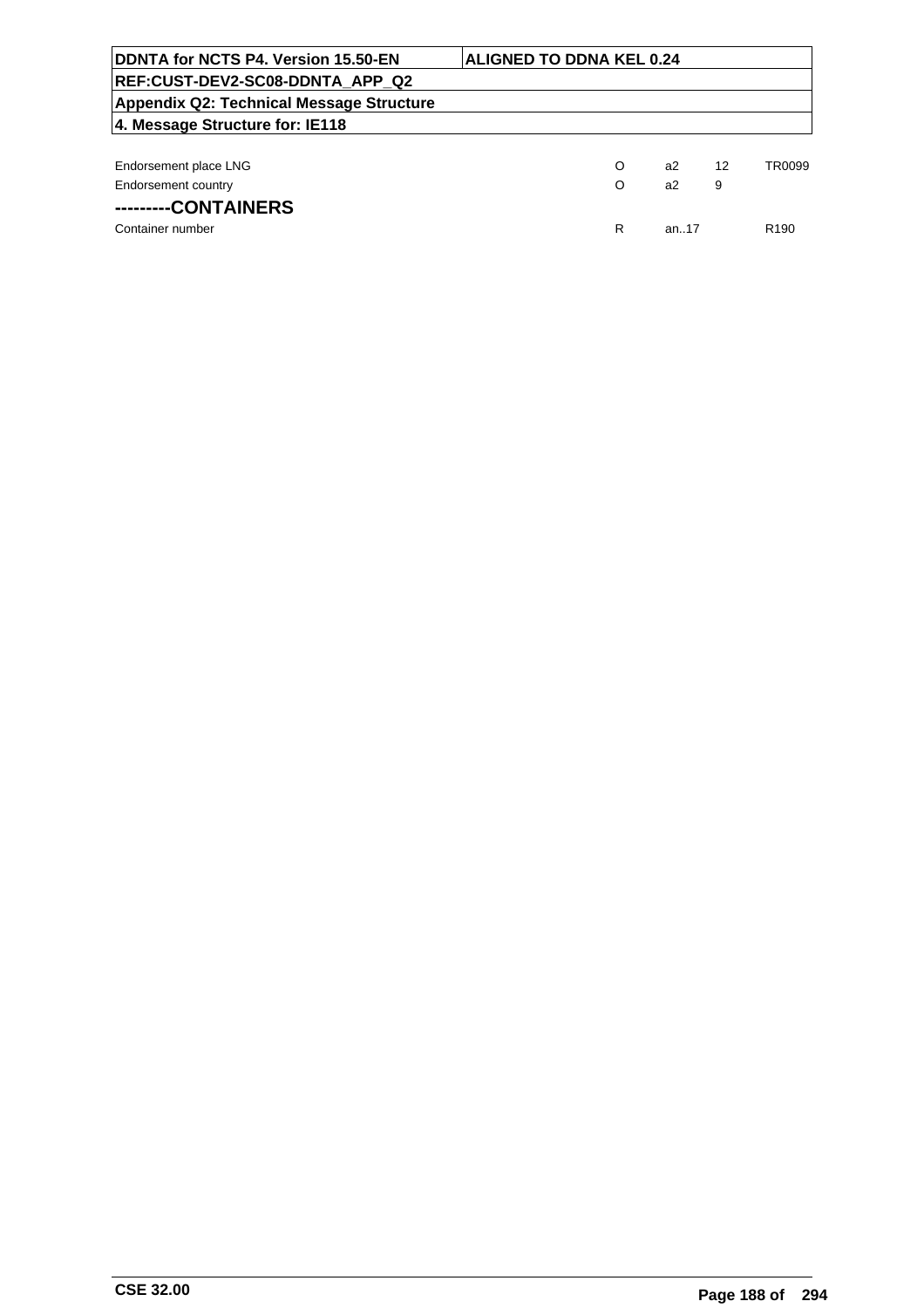**REF:CUST-DEV2-SC08-DDNTA\_APP\_Q2**

**Appendix Q2: Technical Message Structure**

**4. Message Structure for: IE140**

| <b>IE140</b>          | (CC140A)                       | <b>REQUEST ON NON-ARRIVED MOVEMENT (E REQ MOV)</b>    |    |   |  |
|-----------------------|--------------------------------|-------------------------------------------------------|----|---|--|
|                       |                                |                                                       |    |   |  |
| MESSAGE               |                                |                                                       | 1x | R |  |
| ---HEADER             |                                |                                                       | 1x | R |  |
| ---(PRINCIPAL) TRADER |                                |                                                       | 1x | R |  |
|                       | --- (DEPARTURE) CUSTOMS OFFICE |                                                       | 1x | R |  |
|                       |                                | --- (COMPETENT AUTHORITY OF DEPARTURE) CUSTOMS OFFICE | 1x | R |  |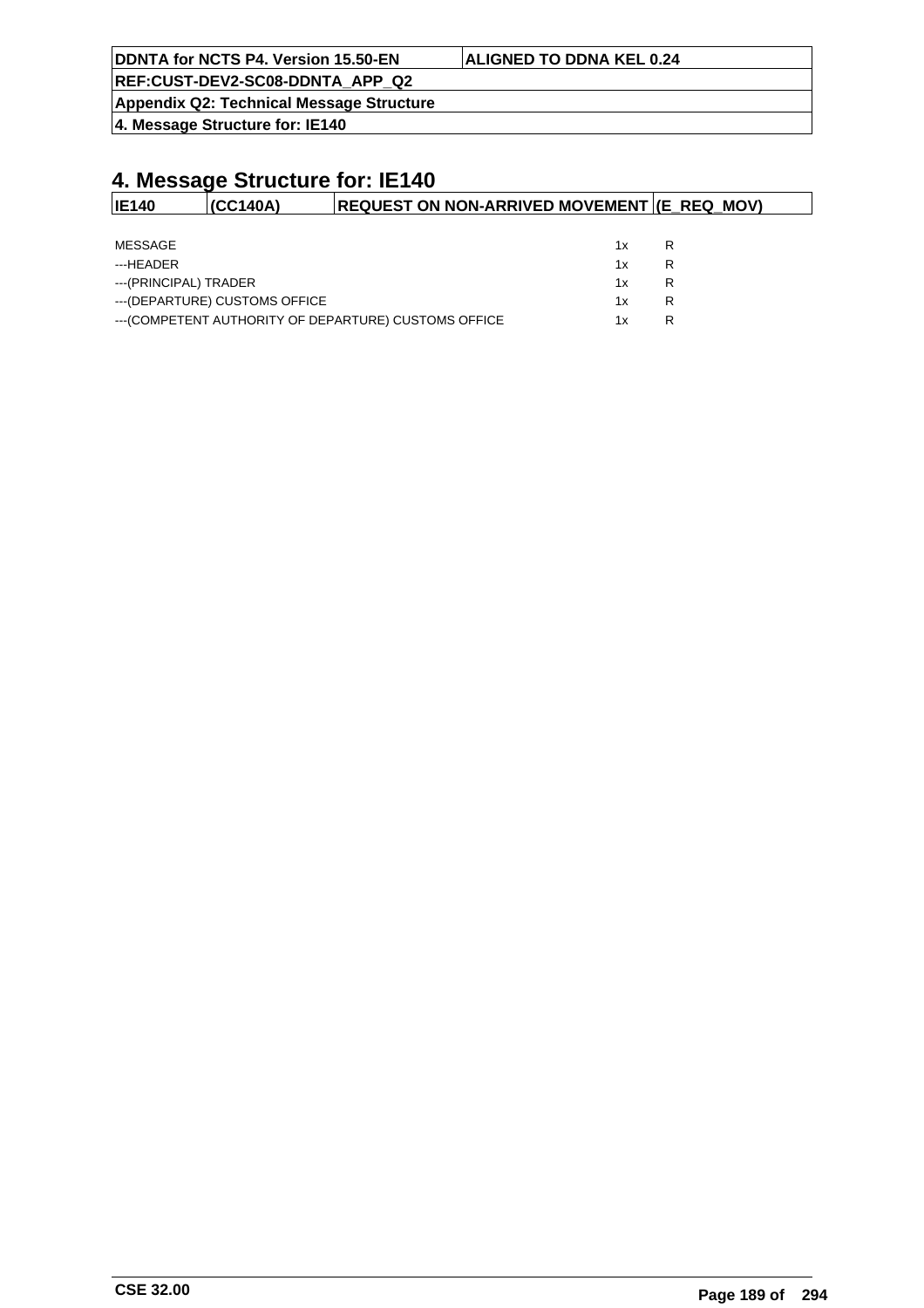# **Appendix Q2: Technical Message Structure**

**4. Message Structure for: IE140**

| Syntax identifier                                    | R | a4              | 21 |                  |
|------------------------------------------------------|---|-----------------|----|------------------|
| Syntax version number                                | R | n1              | 22 |                  |
| Message sender                                       | R | an35            |    |                  |
| Sender identification code qualifier                 | O | an.4            |    |                  |
| Message recipient                                    | R | an35            |    |                  |
| Recipient identification code qualifier              | O | an.4            |    |                  |
| Date of preparation                                  | R | n <sub>6</sub>  |    |                  |
| Time of preparation                                  | R | n4              |    |                  |
| Interchange control reference                        | R | an. $.14$       |    |                  |
| Recipient's reference/password                       | O | an14            |    |                  |
| Recipient's reference/password qualifier             | O | an2             |    |                  |
| Application reference                                | O | an14            |    |                  |
| Priority                                             | O | a1              |    |                  |
| Acknowledgement request                              | O | n1              | 27 |                  |
| Communications agreement id                          | O | an35            |    |                  |
| <b>Test indicator</b>                                | O | n1              | 27 | TR9085           |
| Message identification                               | R | an.14           |    |                  |
| Message type                                         | R | an.6            | 60 |                  |
| Common access reference                              | O | an35            |    |                  |
| Message sequence number                              | O | n <sub>2</sub>  |    |                  |
| First and last transfer                              | O | a1              | 28 |                  |
| ---HEADER                                            |   |                 |    |                  |
| Document/reference number                            | R | an21            |    |                  |
| Date limit for response                              | R | n <sub>8</sub>  |    |                  |
| Date of request on non-arrived movement              | R | n <sub>8</sub>  |    |                  |
| ---(PRINCIPAL) TRADER                                |   |                 |    |                  |
| Name                                                 | D | an35            |    | C <sub>160</sub> |
| Street and number                                    | D | an35            |    | C <sub>160</sub> |
| Postal code                                          | D | an.9            |    | C <sub>160</sub> |
| City                                                 | D | an35            |    | C <sub>160</sub> |
| Country code                                         | D | a2              | 8  | C160             |
| <b>NAD LNG</b>                                       | O | a2              | 12 | TR0099           |
| TIN                                                  | O | an. $.17$       |    | R012<br>R174     |
| Holder ID TIR                                        | D | an.17           |    | C904             |
| ---(DEPARTURE) CUSTOMS OFFICE                        |   |                 |    |                  |
| Reference number                                     | R | an <sub>8</sub> |    |                  |
| ---(COMPETENT AUTHORITY OF DEPARTURE) CUSTOMS OFFICE |   |                 |    |                  |
| Reference number                                     | R | an <sub>8</sub> |    |                  |
|                                                      |   |                 |    |                  |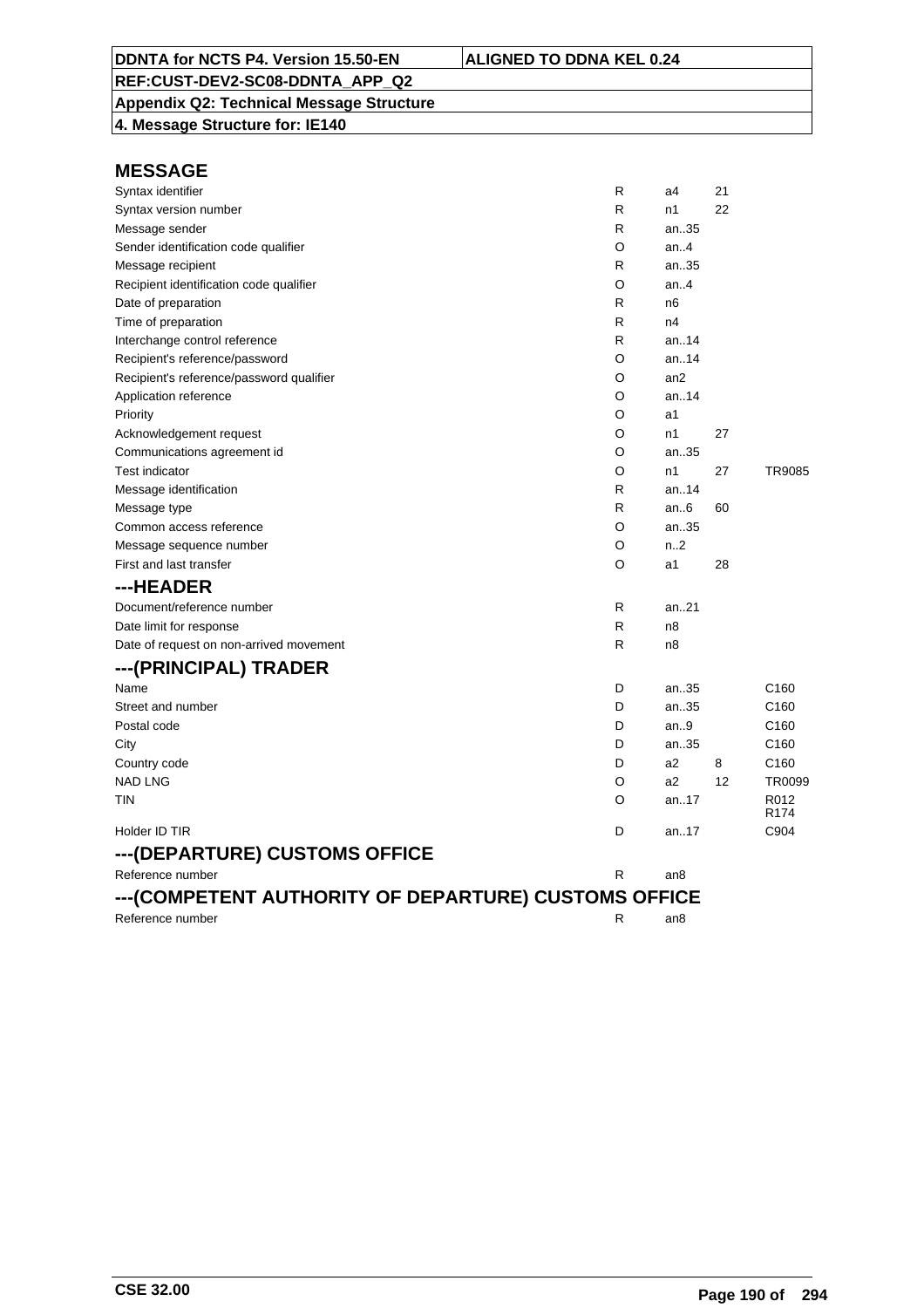**REF:CUST-DEV2-SC08-DDNTA\_APP\_Q2**

**Appendix Q2: Technical Message Structure**

**4. Message Structure for: IE141**

| <b>IE141</b>                                                | (CC141A)                      | <b>INFORMATION ABOUT NON-ARRIVED</b><br><b>MOVEMENT</b> |    | (E_MOV_RSP)                       |                  |
|-------------------------------------------------------------|-------------------------------|---------------------------------------------------------|----|-----------------------------------|------------------|
|                                                             |                               |                                                         |    |                                   |                  |
| MESSAGE                                                     |                               |                                                         | 1x | R                                 |                  |
| ---HEADER                                                   |                               |                                                         | 1x | R                                 |                  |
| ---(PRINCIPAL) TRADER                                       |                               |                                                         | 1x | R                                 |                  |
| --- (COMPETENT AUTHORITY OF DEPARTURE) CUSTOMS OFFICE<br>1x |                               |                                                         | R  |                                   |                  |
| --- (PRESENTATION OFFICE) CUSTOMS OFFICE<br>1x              |                               |                                                         | D  | C <sub>215</sub> C <sub>315</sub> |                  |
| ---ENQUIRY                                                  |                               |                                                         | 1x | R                                 |                  |
|                                                             | --- (ACTUAL CONSIGNEE) TRADER |                                                         | 1x | D                                 | C <sub>215</sub> |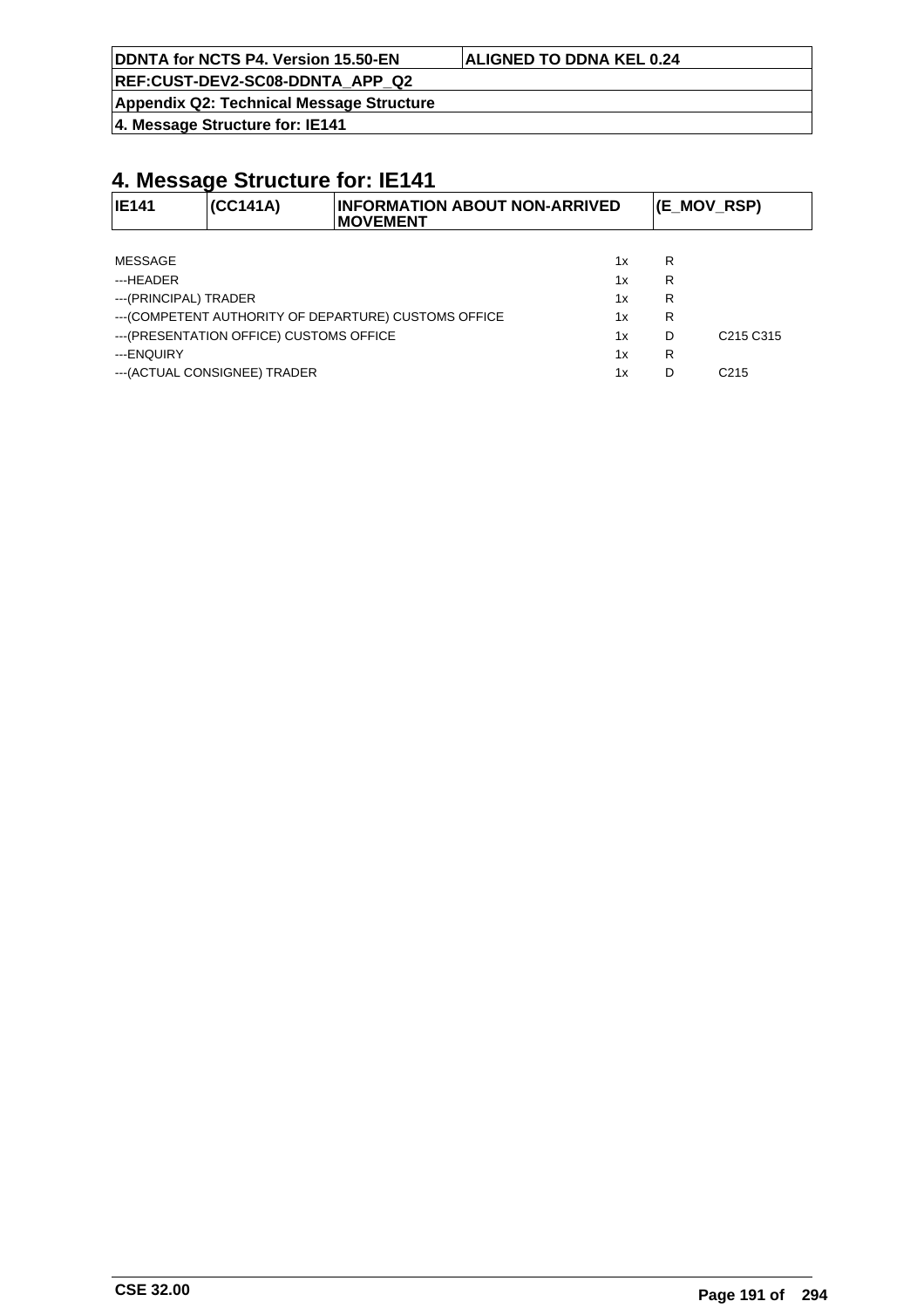## **REF:CUST-DEV2-SC08-DDNTA\_APP\_Q2 Appendix Q2: Technical Message Structure**

**4. Message Structure for: IE141**

| Syntax identifier                                    | R | a4             | 21 |                  |
|------------------------------------------------------|---|----------------|----|------------------|
| Syntax version number                                | R | n1             | 22 |                  |
| Message sender                                       | R | an35           |    |                  |
| Sender identification code qualifier                 | O | an $4$         |    |                  |
| Message recipient                                    | R | an35           |    |                  |
| Recipient identification code qualifier              | O | an $4$         |    |                  |
| Date of preparation                                  | R | n <sub>6</sub> |    |                  |
| Time of preparation                                  | R | n4             |    |                  |
| Interchange control reference                        | R | an14           |    |                  |
| Recipient's reference/password                       | O | an14           |    |                  |
| Recipient's reference/password qualifier             | O | an2            |    |                  |
| Application reference                                | O | an14           |    |                  |
| Priority                                             | O | a1             |    |                  |
| Acknowledgement request                              | O | n1             | 27 |                  |
| Communications agreement id                          | O | an35           |    |                  |
| <b>Test indicator</b>                                | O | n1             | 27 | TR9085           |
| Message identification                               | R | an. $.14$      |    |                  |
| Message type                                         | R | an $6$         | 60 |                  |
| Common access reference                              | O | an35           |    |                  |
| Message sequence number                              | O | n <sub>2</sub> |    |                  |
| First and last transfer                              | O | a1             | 28 |                  |
| ---HEADER                                            |   |                |    |                  |
| Document/reference number                            | R | an21           |    |                  |
| ---(PRINCIPAL) TRADER                                |   |                |    |                  |
| Name                                                 | D | an35           |    | C <sub>160</sub> |
| Street and number                                    | D | an35           |    | C <sub>160</sub> |
| Postal code                                          | D | an.9           |    | C <sub>160</sub> |
| City                                                 | D | an35           |    | C <sub>160</sub> |
| Country code                                         | D | a2             | 8  | C160             |
| <b>NAD LNG</b>                                       | O | a <sub>2</sub> | 12 | TR0099           |
| TIN                                                  | O | an17           |    | R <sub>174</sub> |
| Holder ID TIR                                        | D | an17           |    | C904             |
| ---(COMPETENT AUTHORITY OF DEPARTURE) CUSTOMS OFFICE |   |                |    |                  |
| Reference number                                     | R | an8            |    |                  |
| ---(PRESENTATION OFFICE) CUSTOMS OFFICE              |   |                |    |                  |
| Reference number                                     | R | an8            |    |                  |
|                                                      |   |                |    |                  |
| ---ENQUIRY                                           |   |                |    |                  |
| TC11 delivered by Customs                            | R | n1             | 27 | R228<br>R230     |
| Delivery date TC11                                   | D | n8             |    | C <sub>220</sub> |
| Information text                                     | D | an140          |    | C007             |
| Information text LNG                                 | O | a2             | 12 | TR0099           |
|                                                      | R | n1             | 27 | R230             |
| Information (on paper) available                     |   |                |    |                  |
| ---(ACTUAL CONSIGNEE) TRADER                         |   |                |    |                  |
| Name                                                 | R | an35           |    |                  |
| Street and number                                    | R | an35           |    |                  |
| Postal code                                          | R | an.9           |    |                  |
| City                                                 | R | an35           |    |                  |
| Country code                                         | R | a2             | 8  |                  |
| <b>NAD LNG</b>                                       | O | a2             | 12 | TR0099           |
| <b>TIN</b>                                           | O | an17           |    |                  |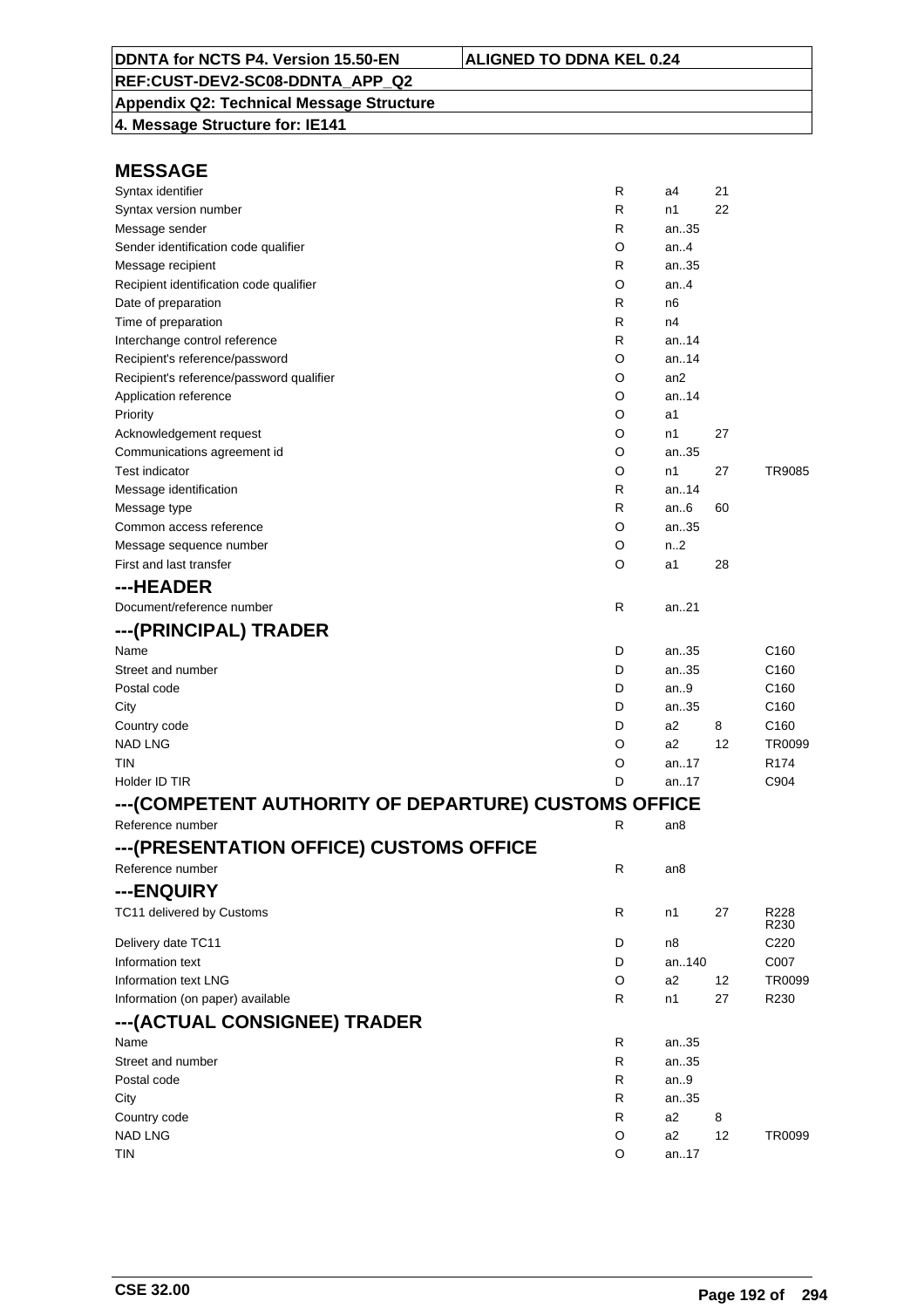**REF:CUST-DEV2-SC08-DDNTA\_APP\_Q2**

**Appendix Q2: Technical Message Structure**

**4. Message Structure for: IE142**

| <b>IE142</b>   | (CD142A)                       | <b>ENQUIRY REQUEST</b>                                |    |   | $ $ (C ENQ REQ)  |
|----------------|--------------------------------|-------------------------------------------------------|----|---|------------------|
|                |                                |                                                       |    |   |                  |
| <b>MESSAGE</b> |                                |                                                       | 1x | R |                  |
| ---HEADER      |                                |                                                       | 1x | R |                  |
|                | --- (DEPARTURE) CUSTOMS OFFICE |                                                       | 1x | R |                  |
|                |                                | --- (COMPETENT AUTHORITY OF DEPARTURE) CUSTOMS OFFICE | 1x | R |                  |
|                | --- (REQUESTED) CUSTOMS OFFICE |                                                       | 1x | R |                  |
| ---ENQUIRY     |                                |                                                       | 1x | R |                  |
|                | ---(ACTUAL CONSIGNEE) TRADER   |                                                       | 1x | D | C <sub>009</sub> |
| ---INFORMATION |                                |                                                       | 1x | R |                  |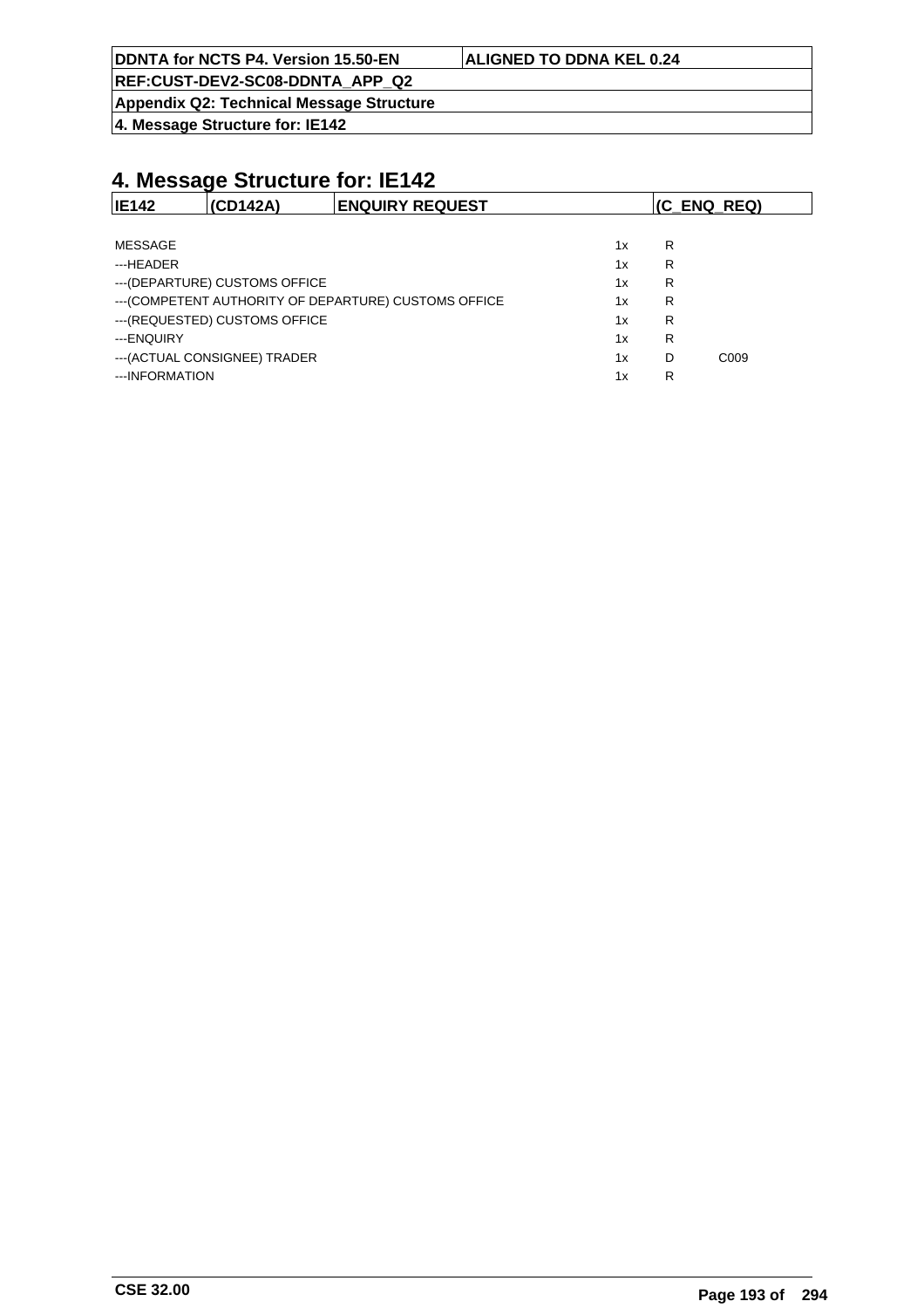## **REF:CUST-DEV2-SC08-DDNTA\_APP\_Q2 Appendix Q2: Technical Message Structure**

**4. Message Structure for: IE142**

| Syntax identifier                                    | R | a4             | 21 |                  |
|------------------------------------------------------|---|----------------|----|------------------|
| Syntax version number                                | R | n1             | 22 |                  |
| Message sender                                       | R | an35           |    |                  |
| Sender identification code qualifier                 | O | an4            |    |                  |
| Message recipient                                    | R | an35           |    |                  |
| Recipient identification code qualifier              | O | an4            |    |                  |
| Date of preparation                                  | R | n6             |    |                  |
| Time of preparation                                  | R | n4             |    |                  |
| Interchange control reference                        | R | an14           |    |                  |
| Recipient's reference/password                       | O | an14           |    |                  |
| Recipient's reference/password qualifier             | O | an2            |    |                  |
| Application reference                                | O | an14           |    |                  |
| Priority                                             | O | a1             |    |                  |
| Acknowledgement request                              | O | n1             | 27 |                  |
| Communications agreement id                          | O | an35           |    |                  |
| <b>Test indicator</b>                                | O | n1             | 27 | TR9085           |
| Message identification                               | R | an14           |    |                  |
| Message type                                         | R | an6            | 60 |                  |
| Common access reference                              | O | an35           |    |                  |
| ---HEADER                                            |   |                |    |                  |
| Document/reference number                            | R | an21           |    |                  |
| ---(DEPARTURE) CUSTOMS OFFICE                        |   |                |    |                  |
| Reference number                                     | R | an8            |    |                  |
|                                                      |   |                |    |                  |
| ---(COMPETENT AUTHORITY OF DEPARTURE) CUSTOMS OFFICE |   |                |    |                  |
| Reference number                                     | R | an8            |    |                  |
| ---(REQUESTED) CUSTOMS OFFICE                        |   |                |    |                  |
| Reference number                                     | R | an8            |    |                  |
| ---ENQUIRY                                           |   |                |    |                  |
| <b>Enquiry date</b>                                  | R | n8             |    |                  |
|                                                      | R | n1             | 27 | R <sub>230</sub> |
| TC11 delivered by Customs<br>Delivery date TC11      | D | n8             |    | C220             |
|                                                      |   |                |    |                  |
| --- (ACTUAL CONSIGNEE) TRADER<br>Name                | R | an35           |    |                  |
| Street and number                                    | R | an35           |    |                  |
| Postal code                                          | R | an9            |    |                  |
| City                                                 | R | an35           |    |                  |
| Country code                                         | R | a <sub>2</sub> | 8  |                  |
| <b>NAD LNG</b>                                       | O | a2             | 12 | TR0099           |
| TIN                                                  | O | an17           |    | R012             |
| ---INFORMATION                                       |   |                |    |                  |
| Information (on paper) available                     | R | n1             | 27 | R230             |
| Information text                                     | D | an140          |    | C007             |
| Information text LNG                                 | O | a <sub>2</sub> | 12 | TR0099           |
| Contact person Details                               | O | an140          |    |                  |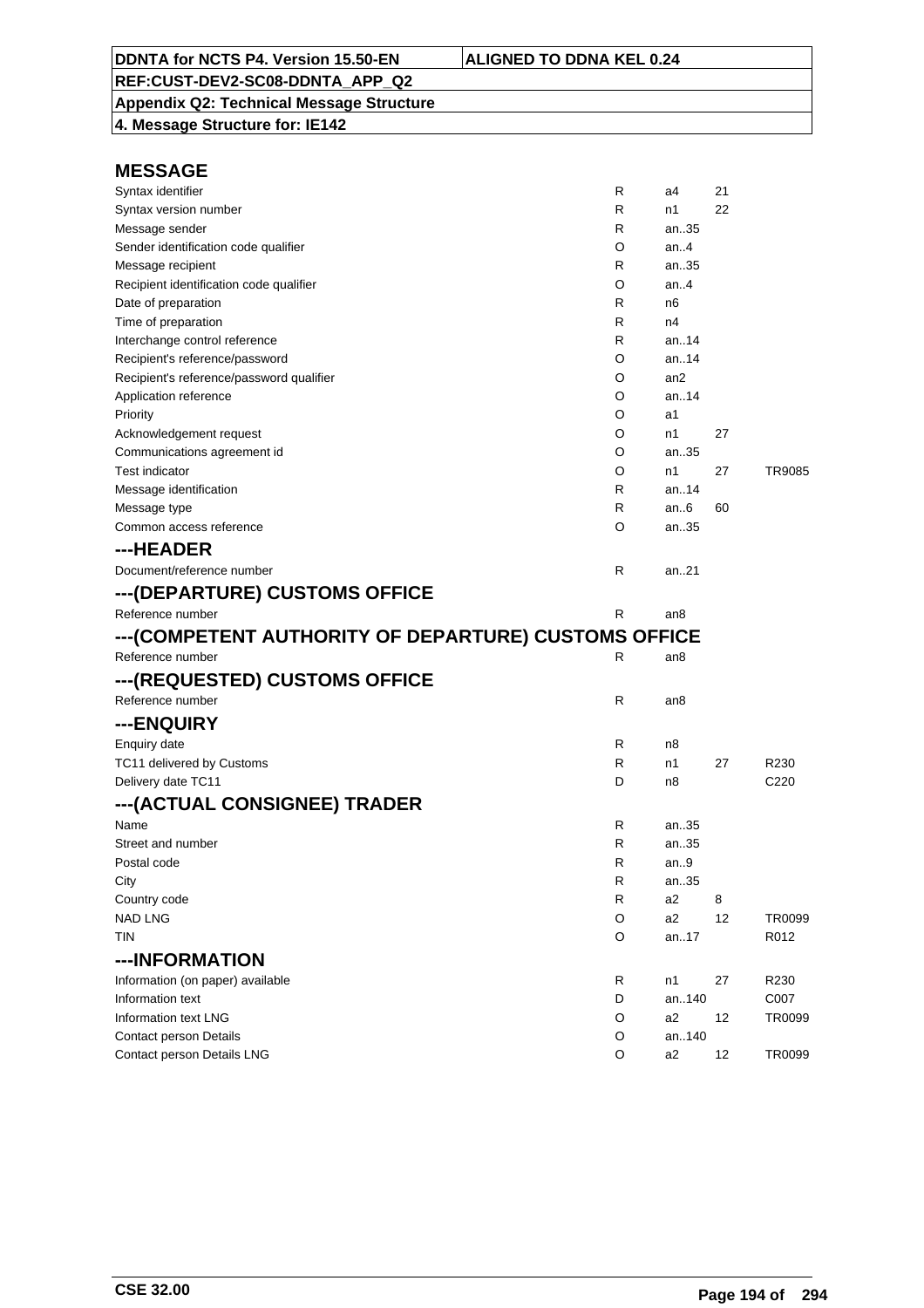**REF:CUST-DEV2-SC08-DDNTA\_APP\_Q2**

**Appendix Q2: Technical Message Structure**

**4. Message Structure for: IE143**

| <b>IE143</b>   | (CD143A)                       | <b>ENQUIRY RESPONSE</b>                               |    | (C ENQ NEG) |
|----------------|--------------------------------|-------------------------------------------------------|----|-------------|
|                |                                |                                                       |    |             |
| MESSAGE        |                                |                                                       | 1x | R           |
| ---HEADER      |                                |                                                       | 1x | R           |
|                |                                | --- (COMPETENT AUTHORITY OF DEPARTURE) CUSTOMS OFFICE | 1x | R           |
|                | --- (REQUESTED) CUSTOMS OFFICE |                                                       | 1x | R           |
| --ENQUIRY      |                                |                                                       | 1x | R           |
| ---INFORMATION |                                |                                                       | 1x | R           |
|                |                                |                                                       |    |             |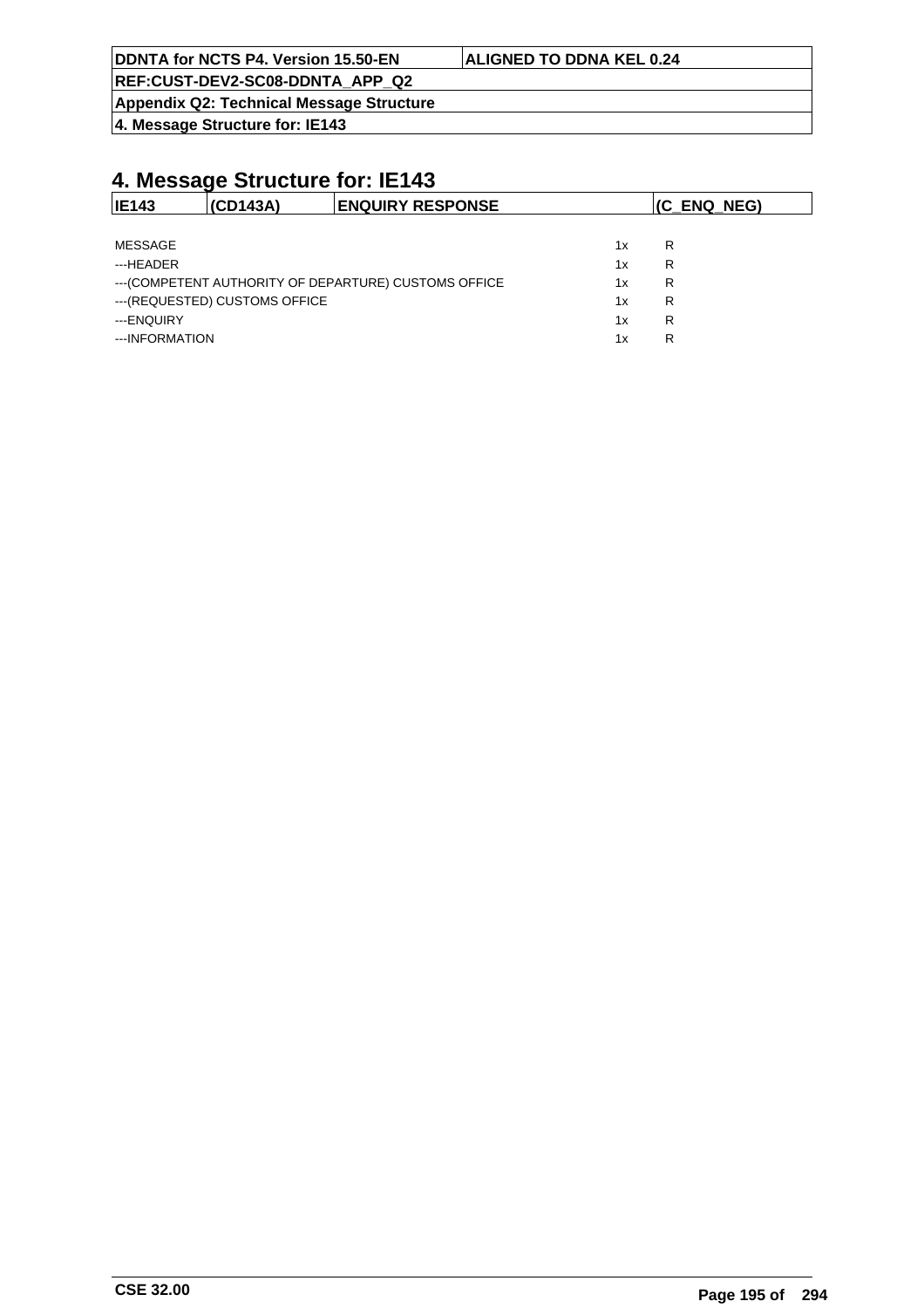## **REF:CUST-DEV2-SC08-DDNTA\_APP\_Q2 Appendix Q2: Technical Message Structure**

**4. Message Structure for: IE143**

| Syntax identifier                                    | R  | a4               | 21 |        |
|------------------------------------------------------|----|------------------|----|--------|
| Syntax version number                                | R  | n1               | 22 |        |
| Message sender                                       | R  | an35             |    |        |
| Sender identification code qualifier                 | O  | an.4             |    |        |
| Message recipient                                    | R  | an35             |    |        |
| Recipient identification code qualifier              | O  | an.4             |    |        |
| Date of preparation                                  | R  | n <sub>6</sub>   |    |        |
| Time of preparation                                  | R  | n4               |    |        |
| Interchange control reference                        | R  | an14             |    |        |
| Recipient's reference/password                       | O  | an14             |    |        |
| Recipient's reference/password qualifier             | O  | an <sub>2</sub>  |    |        |
| Application reference                                | O  | an14             |    |        |
| Priority                                             | O  | a1               |    |        |
| Acknowledgement request                              | O  | n1               | 27 |        |
| Communications agreement id                          | O  | an35             |    |        |
| <b>Test indicator</b>                                | O  | n1               | 27 | TR9085 |
| Message identification                               | R  | an14             |    |        |
| Message type                                         | R  | an.6             | 60 |        |
| Common access reference                              | O  | an35             |    |        |
| ---HEADER                                            |    |                  |    |        |
| Document/reference number                            | R  | an.21            |    |        |
| Date of enquiry response                             | R  | n <sub>8</sub>   |    |        |
| ---(COMPETENT AUTHORITY OF DEPARTURE) CUSTOMS OFFICE |    |                  |    |        |
| Reference number                                     | R  | an <sub>8</sub>  |    |        |
| ---(REQUESTED) CUSTOMS OFFICE                        |    |                  |    |        |
| Reference number                                     | R. | an <sub>8</sub>  |    |        |
| ---ENQUIRY                                           |    |                  |    |        |
| Return Copy returned on                              | D  | n <sub>8</sub>   |    | C012   |
| Response Code                                        | R  | n <sub>1</sub> 2 | 29 |        |
| Response Information                                 | D  | an140            |    | C013   |
| Response Information LNG                             | O  | a2               | 12 | TR0099 |
| ---INFORMATION                                       |    |                  |    |        |
| Information (on paper) available                     | R  | n1               | 27 | R230   |
| Information text                                     | D  | an140            |    | C007   |
| Information text LNG                                 | O  | a2               | 12 | TR0099 |
| <b>Contact Person at Destination</b>                 | O  | an140            |    |        |
| <b>Contact Person at Destination LNG</b>             | O  | a2               | 12 | TR0099 |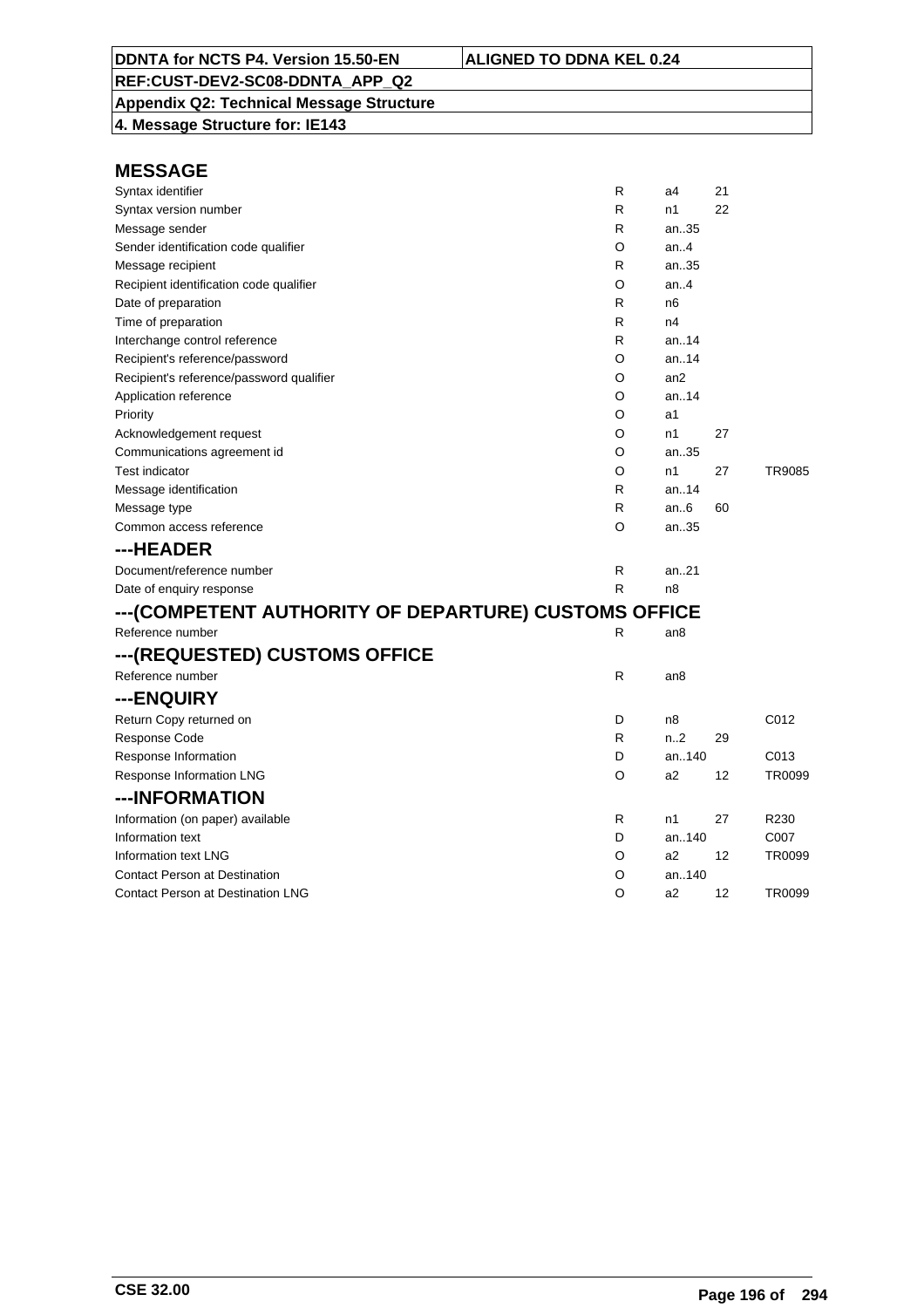**REF:CUST-DEV2-SC08-DDNTA\_APP\_Q2**

**Appendix Q2: Technical Message Structure**

**4. Message Structure for: IE144**

| <b>IE144</b>           | (CD144A)                       | <b>ENQUIRY INFORMATION</b>                              |     | $(C$ ENQ INF) |                  |
|------------------------|--------------------------------|---------------------------------------------------------|-----|---------------|------------------|
|                        |                                |                                                         |     |               |                  |
| MESSAGE                |                                |                                                         | 1x  | R             |                  |
| ---HEADER              |                                |                                                         | 1x  | R             |                  |
|                        | --- (DEPARTURE) CUSTOMS OFFICE |                                                         | 1x  | D             | C <sub>008</sub> |
|                        |                                | --- (COMPETENT AUTHORITY OF DEPARTURE) CUSTOMS OFFICE   | 1x  | R             |                  |
| ---ENQUIRY             |                                |                                                         | 1x  | R             |                  |
| ---ENQUIRY INFORMATION |                                |                                                         | 99x | R             |                  |
|                        |                                | --- (COMPETENT AUTHORITY OF DESTINATION) CUSTOMS OFFICE | 1x  | R             |                  |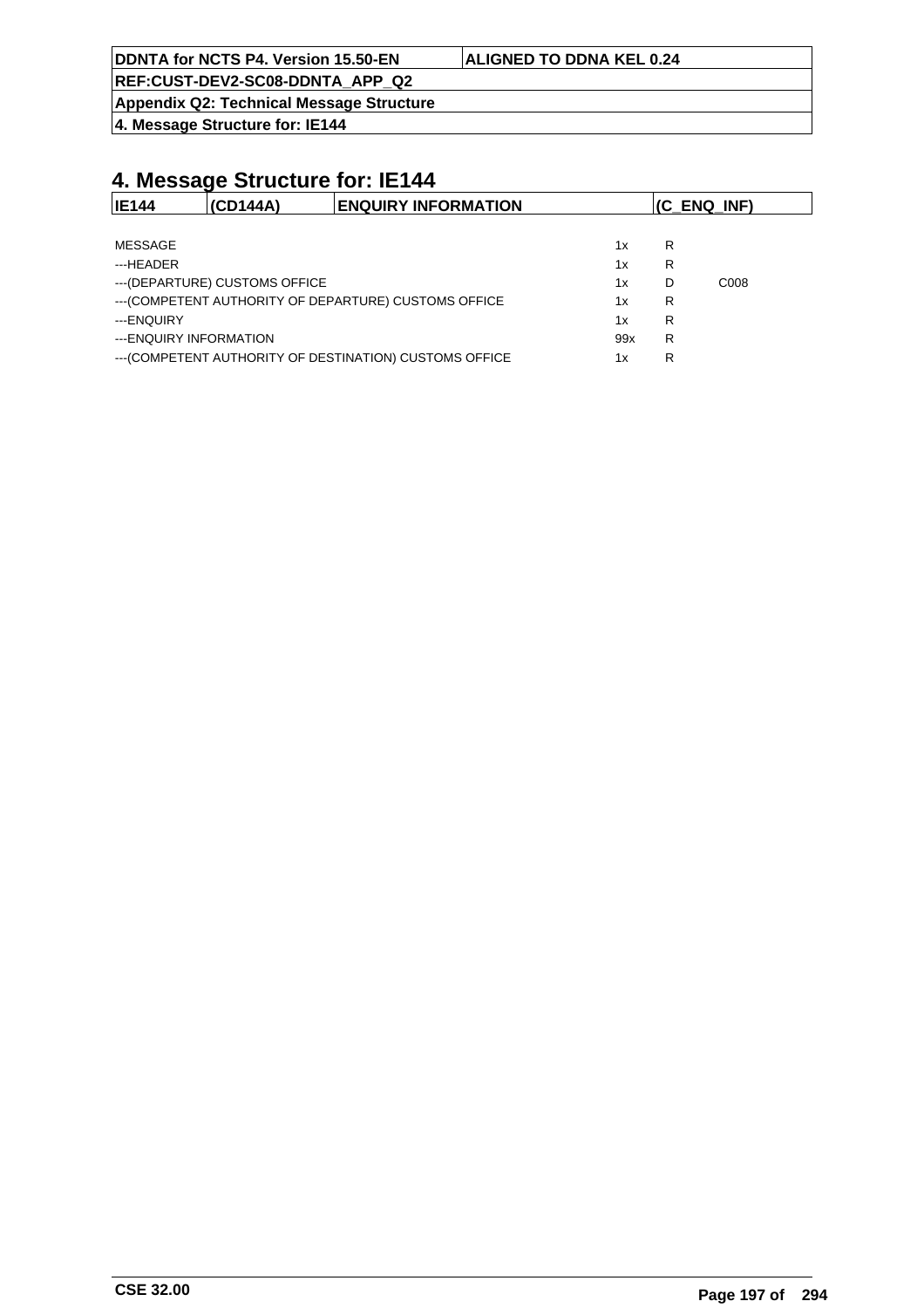## **REF:CUST-DEV2-SC08-DDNTA\_APP\_Q2 Appendix Q2: Technical Message Structure**

| <b>MESSAGE</b> |
|----------------|
|----------------|

| Syntax identifier                                      | R | a4              | 21  |               |
|--------------------------------------------------------|---|-----------------|-----|---------------|
| Syntax version number                                  | R | n1              | 22  |               |
| Message sender                                         | R | an35            |     |               |
| Sender identification code qualifier                   | O | an. $4$         |     |               |
| Message recipient                                      | R | an35            |     |               |
| Recipient identification code qualifier                | O | an.4            |     |               |
| Date of preparation                                    | R | n6              |     |               |
| Time of preparation                                    | R | n4              |     |               |
| Interchange control reference                          | R | an14            |     |               |
| Recipient's reference/password                         | O | an14            |     |               |
| Recipient's reference/password qualifier               | O | an <sub>2</sub> |     |               |
| Application reference                                  | O | an14            |     |               |
| Priority                                               | O | a1              |     |               |
| Acknowledgement request                                | O | n1              | 27  |               |
| Communications agreement id                            | O | an35            |     |               |
| <b>Test indicator</b>                                  | O | n1              | 27  | <b>TR9085</b> |
| Message identification                                 | R | an14            |     |               |
| Message type                                           | R | an.6            | 60  |               |
| Common access reference                                | O | an35            |     |               |
| ---HEADER                                              |   |                 |     |               |
| Document/reference number                              | R | an21            |     |               |
| ---(DEPARTURE) CUSTOMS OFFICE                          |   |                 |     |               |
| Reference number                                       | R | an8             |     |               |
| Address                                                | O | an140           |     |               |
| Address LNG                                            | O | a <sub>2</sub>  | 12  | TR0099        |
| Contact person Details                                 | O | an140           |     |               |
| Contact person Details LNG                             | O | a <sub>2</sub>  | 12  | TR0099        |
| ---(COMPETENT AUTHORITY OF DEPARTURE) CUSTOMS OFFICE   |   |                 |     |               |
| Reference number                                       | R | an <sub>8</sub> |     |               |
| Address                                                | O | an140           |     |               |
| <b>Address LNG</b>                                     | O | a <sub>2</sub>  | 12  | TR0099        |
| Contact person Details                                 | O | an140           |     |               |
| Contact person Details LNG                             | O | a <sub>2</sub>  | 12  | TR0099        |
| ---ENQUIRY                                             |   |                 |     |               |
| Enquiry request date                                   | R | n8              |     |               |
| Information from Principal available                   | R | n1              | 27  | R230          |
| ---ENQUIRY INFORMATION                                 |   |                 |     |               |
| <b>Information Code</b>                                | R | n <sub>2</sub>  | 119 | R001          |
| Information text                                       | D | an140           |     | C320          |
| Information text LNG                                   | O | a2              | 12  | TR0099        |
| ---(COMPETENT AUTHORITY OF DESTINATION) CUSTOMS OFFICE |   |                 |     |               |
| Reference number                                       | R | an8             |     |               |
| Contact person Details                                 | O | an140           |     |               |
| Contact person Details LNG                             | O | a2              | 12  | TR0099        |
|                                                        |   |                 |     |               |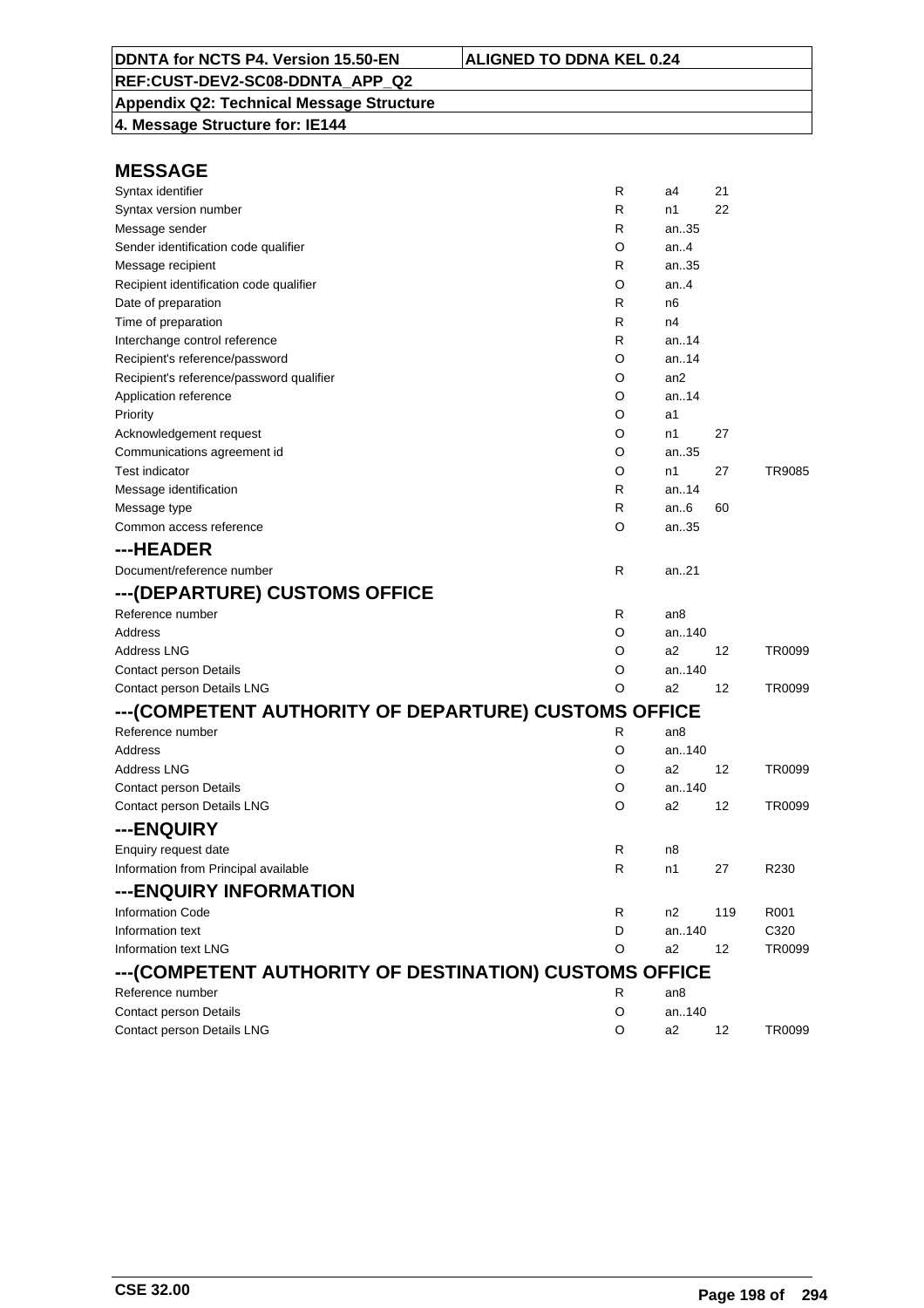**REF:CUST-DEV2-SC08-DDNTA\_APP\_Q2**

**Appendix Q2: Technical Message Structure**

**4. Message Structure for: IE145**

| <b>IE145</b> | (CD145A)                           | <b>ENQUIRY INFORMATION REQUEST</b>                      |     | $ $ (C_INF_REQ) |  |
|--------------|------------------------------------|---------------------------------------------------------|-----|-----------------|--|
|              |                                    |                                                         |     |                 |  |
| MESSAGE      |                                    |                                                         | 1x  | R               |  |
| ---HEADER    |                                    |                                                         | 1x  | R               |  |
|              |                                    | --- (COMPETENT AUTHORITY OF DEPARTURE) CUSTOMS OFFICE   | 1x  | R               |  |
| ---ENQUIRY   |                                    |                                                         | 1x  | R               |  |
|              |                                    | --- (COMPETENT AUTHORITY OF DESTINATION) CUSTOMS OFFICE | 1x  | R               |  |
|              | ---REQUEST FOR ENQUIRY INFORMATION |                                                         | 99x | R               |  |
|              |                                    |                                                         |     |                 |  |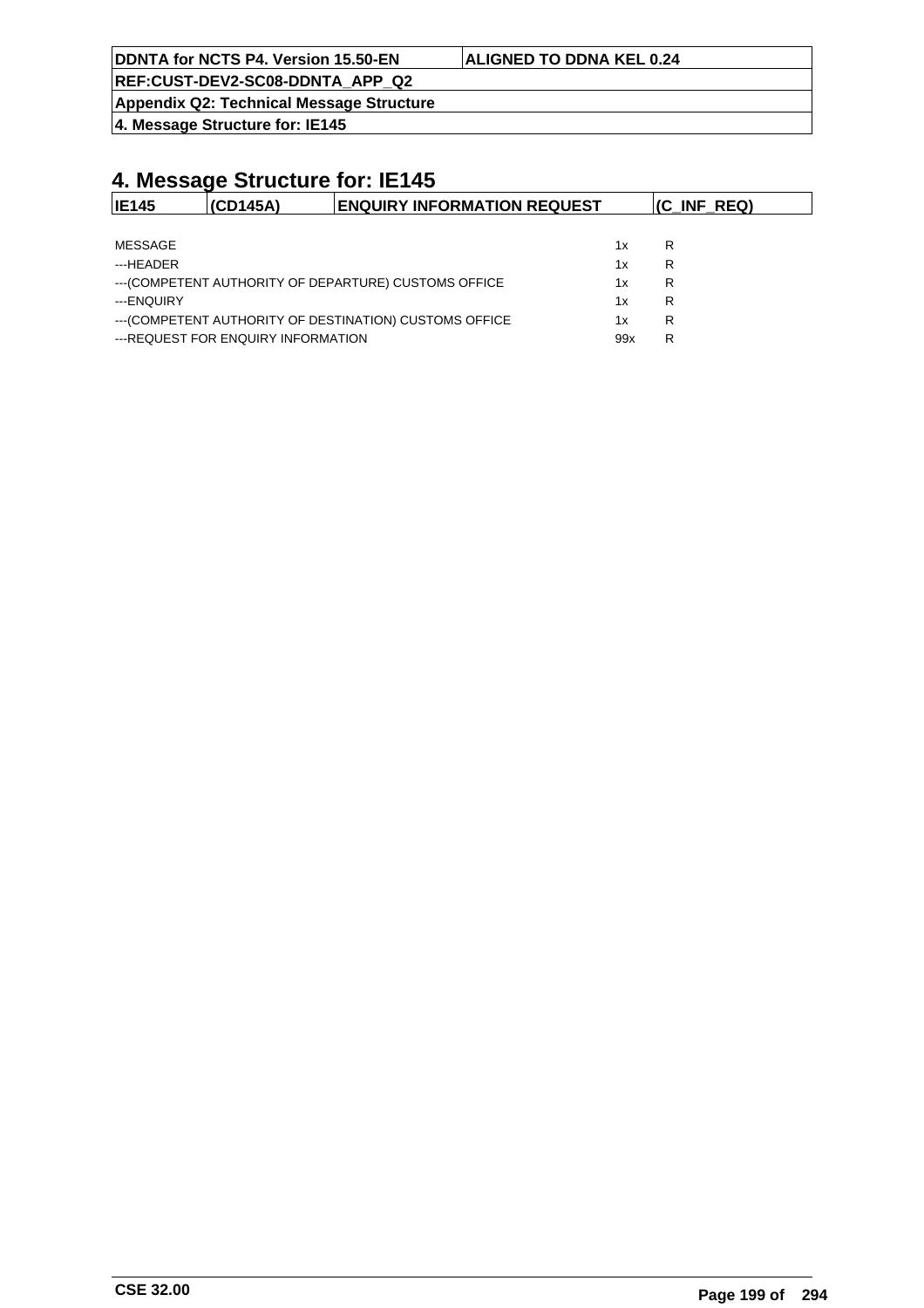**Appendix Q2: Technical Message Structure 4. Message Structure for: IE145**

| Syntax identifier                                      | R | a4              | 21                |        |
|--------------------------------------------------------|---|-----------------|-------------------|--------|
| Syntax version number                                  | R | n1              | 22                |        |
| Message sender                                         | R | an35            |                   |        |
| Sender identification code qualifier                   | O | an $4$          |                   |        |
| Message recipient                                      | R | an35            |                   |        |
| Recipient identification code qualifier                | O | an.4            |                   |        |
| Date of preparation                                    | R | n <sub>6</sub>  |                   |        |
| Time of preparation                                    | R | n4              |                   |        |
| Interchange control reference                          | R | an.14           |                   |        |
| Recipient's reference/password                         | O | an.14           |                   |        |
| Recipient's reference/password qualifier               | O | an2             |                   |        |
| Application reference                                  | O | an. $.14$       |                   |        |
| Priority                                               | O | a1              |                   |        |
| Acknowledgement request                                | O | n1              | 27                |        |
| Communications agreement id                            | O | an35            |                   |        |
| <b>Test indicator</b>                                  | O | n1              | 27                | TR9085 |
| Message identification                                 | R | an.14           |                   |        |
| Message type                                           | R | an. $6$         | 60                |        |
| Common access reference                                | O | an35            |                   |        |
| ---HEADER                                              |   |                 |                   |        |
| Document/reference number                              | R | an21            |                   |        |
| ---(COMPETENT AUTHORITY OF DEPARTURE) CUSTOMS OFFICE   |   |                 |                   |        |
| Reference number                                       | R | an <sub>8</sub> |                   |        |
| <b>Contact person Details</b>                          | O | an140           |                   |        |
| Contact person Details LNG                             | O | a2              | 12                | TR0099 |
| ---ENQUIRY                                             |   |                 |                   |        |
| Enquiry request date                                   | R | n8              |                   |        |
| ---(COMPETENT AUTHORITY OF DESTINATION) CUSTOMS OFFICE |   |                 |                   |        |
| Reference number                                       | R | an <sub>8</sub> |                   |        |
| <b>Contact person Details</b>                          | O | an140           |                   |        |
| Contact person Details LNG                             | O | a2              | 12                | TR0099 |
| <b>Reply Address</b>                                   | O | an140           |                   |        |
| Reply Address LNG                                      | O | a <sub>2</sub>  | $12 \overline{ }$ | TR0099 |
| ---REQUEST FOR ENQUIRY INFORMATION                     |   |                 |                   |        |
| Requested Information Code                             | R | n1              | 118               | R002   |
| <b>Requested Information Text</b>                      | D | an140           |                   | C330   |
| <b>Requested Information Text LNG</b>                  | O | a2              | 12                | TR0099 |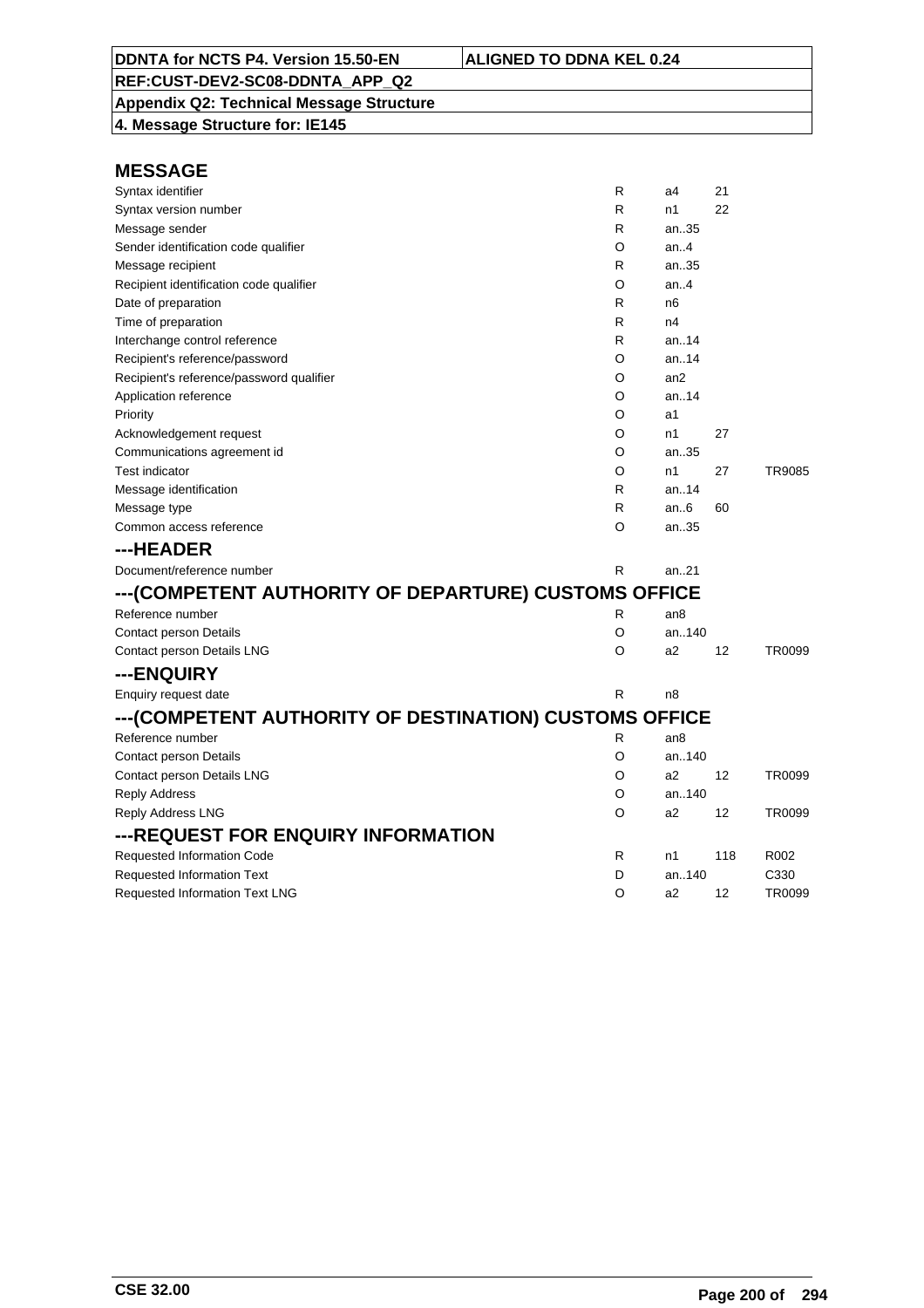**REF:CUST-DEV2-SC08-DDNTA\_APP\_Q2**

**Appendix Q2: Technical Message Structure**

**4. Message Structure for: IE150**

| <b>IE150</b>    | (CD150A)                  | <b>RECOVERY REQUEST</b>                                        |     |   | (C_REC_REQ)       |
|-----------------|---------------------------|----------------------------------------------------------------|-----|---|-------------------|
|                 |                           |                                                                |     |   |                   |
| MESSAGE         |                           |                                                                | 1x  | R |                   |
| ---HEADER       |                           |                                                                | 1x  | R |                   |
| ---INFORMATION  |                           |                                                                | 1x  | R |                   |
|                 | --- GUARANTEE INFORMATION |                                                                | 99x | D | C <sub>004</sub>  |
| ------GUARANTOR |                           |                                                                | 1x  | D | C <sub>0</sub> 14 |
|                 |                           | --- (COMPETENT AUTHORITY OF REQUESTED COUNTRY) CUSTOMS OFFICE  | 1x  | R |                   |
|                 |                           | --- (COMPETENT AUTHORITY OF REQUESTING COUNTRY) CUSTOMS OFFICE | 1x  | R |                   |
| ---RECOVERY     |                           |                                                                | 1x  | R |                   |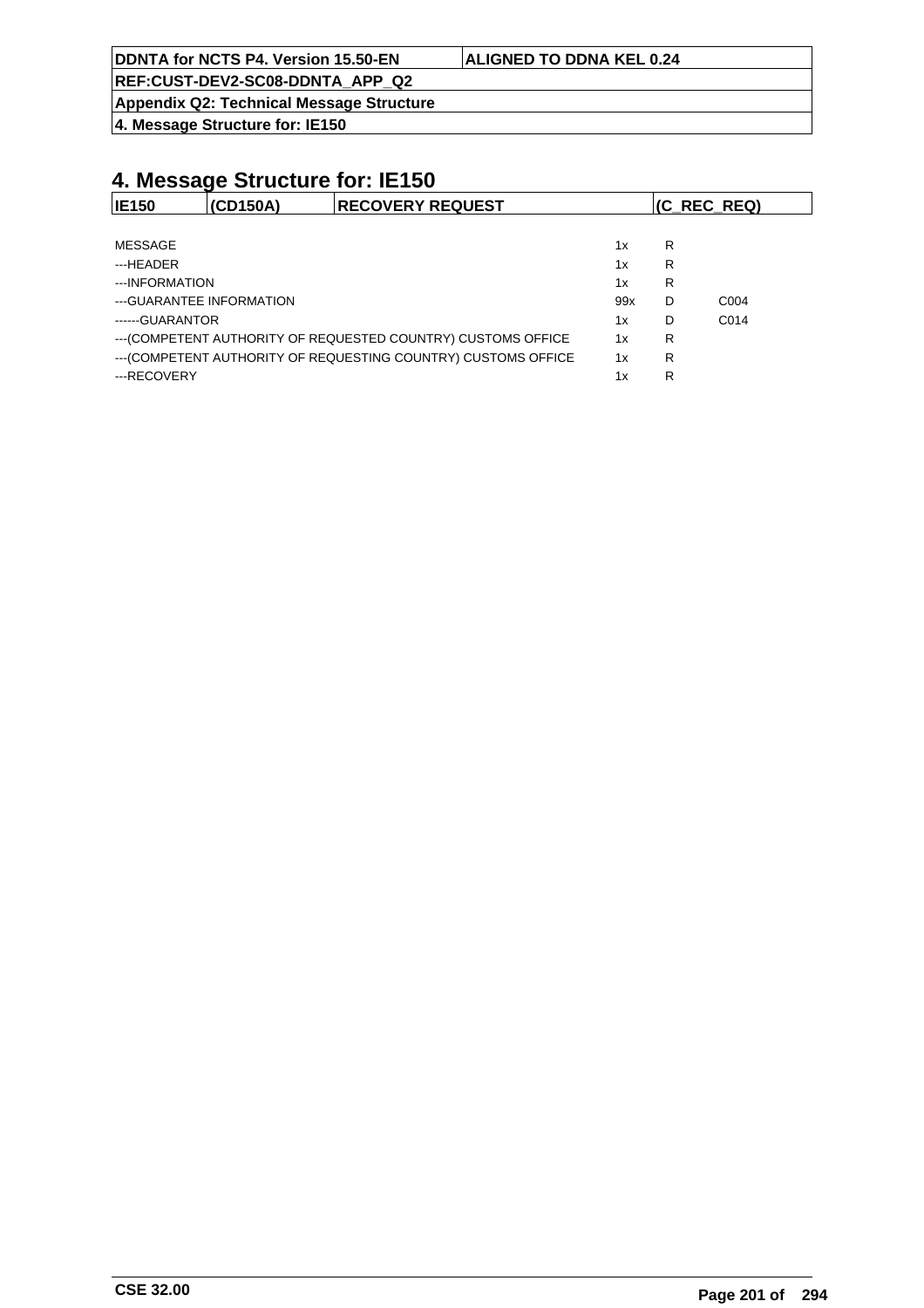**Appendix Q2: Technical Message Structure 4. Message Structure for: IE150**

| Syntax identifier                                             | R | a4              | 21 |        |
|---------------------------------------------------------------|---|-----------------|----|--------|
| Syntax version number                                         | R | n1              | 22 |        |
| Message sender                                                | R | an.35           |    |        |
| Sender identification code qualifier                          | O | an $4$          |    |        |
| Message recipient                                             | R | an35            |    |        |
| Recipient identification code qualifier                       | O | an.4            |    |        |
| Date of preparation                                           | R | n6              |    |        |
| Time of preparation                                           | R | n4              |    |        |
| Interchange control reference                                 | R | an14            |    |        |
| Recipient's reference/password                                | O | an14            |    |        |
| Recipient's reference/password qualifier                      | O | an2             |    |        |
| Application reference                                         | O | an.14           |    |        |
| Priority                                                      | O | a1              |    |        |
| Acknowledgement request                                       | O | n1              | 27 |        |
| Communications agreement id                                   | O | an35            |    |        |
| <b>Test indicator</b>                                         | O | n1              | 27 | TR9085 |
| Message identification                                        | R | an14            |    |        |
| Message type                                                  | R | an.6            | 60 |        |
| Common access reference                                       | O | an35            |    |        |
| ---HEADER                                                     |   |                 |    |        |
| Document/reference number                                     | R | an21            |    |        |
| ---INFORMATION                                                |   |                 |    |        |
| Information text                                              | R | an140           |    |        |
| Information text LNG                                          | O | a2              | 12 | TR0099 |
| Contact person Details                                        | O | an140           |    |        |
| Contact person Details LNG                                    | O | a2              | 12 | TR0099 |
| ---GUARANTEE INFORMATION                                      |   |                 |    |        |
| Guarantee reference number (GRN)                              | R | an24            |    |        |
| ------GUARANTOR                                               |   |                 |    |        |
| Name                                                          | R | an35            |    |        |
| Street and number                                             | R | an35            |    |        |
| Postal code                                                   | R | an $9$          |    |        |
| City                                                          | R | an35            |    |        |
| <b>NAD LNG</b>                                                | O | a2              | 12 | TR0099 |
| Contact details in country of competent authority             | R | an140           |    |        |
| tin                                                           | O | an17            |    |        |
| ---(COMPETENT AUTHORITY OF REQUESTED COUNTRY) CUSTOMS OFFICE  |   |                 |    |        |
| Reference number                                              | R | an <sub>8</sub> |    |        |
| ---(COMPETENT AUTHORITY OF REQUESTING COUNTRY) CUSTOMS OFFICE |   |                 |    |        |
| Reference number                                              | R | an8             |    |        |
| ---RECOVERY                                                   |   |                 |    |        |
| Recovery communication date                                   | R | n8              |    |        |
|                                                               |   |                 |    |        |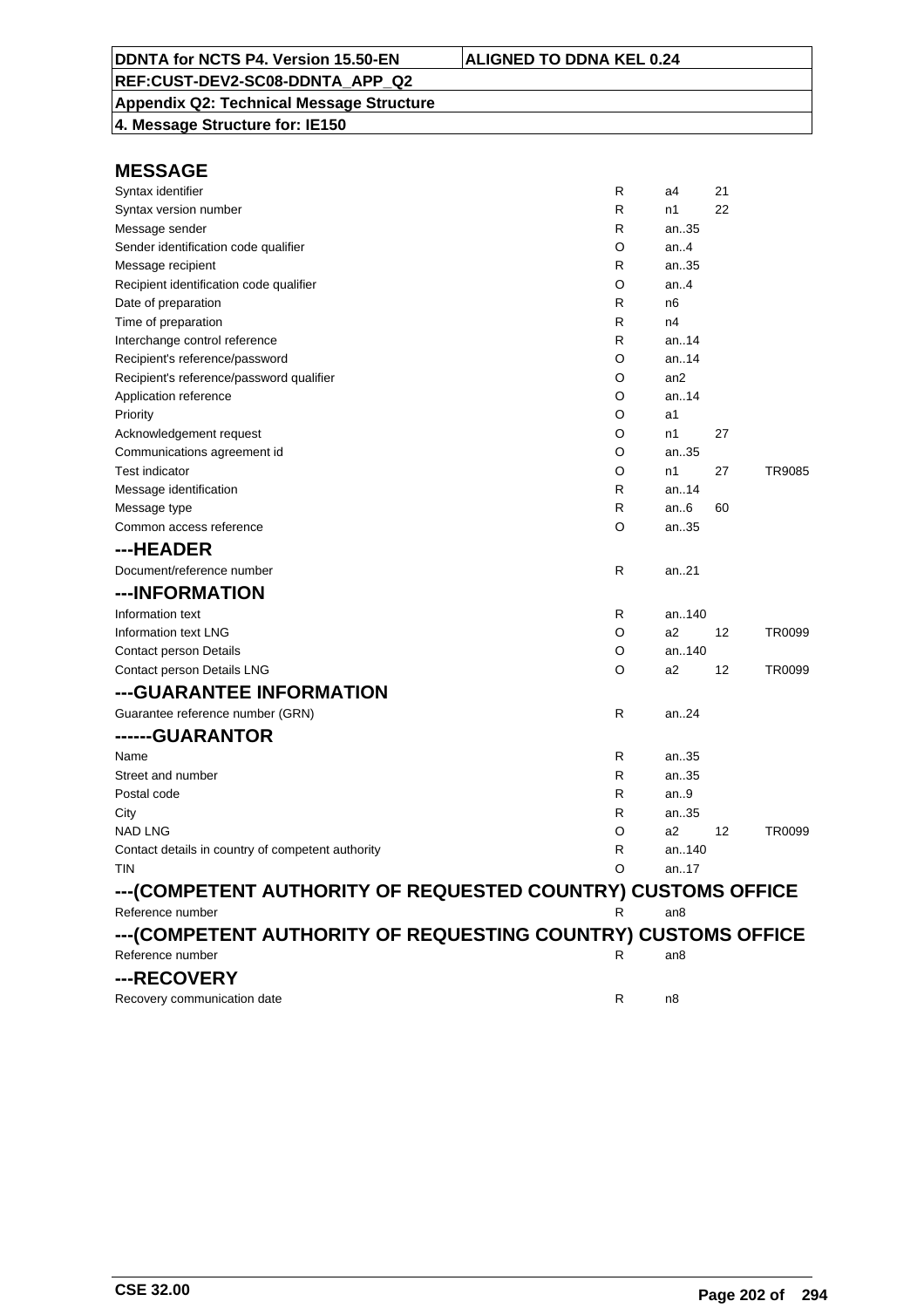**REF:CUST-DEV2-SC08-DDNTA\_APP\_Q2**

**Appendix Q2: Technical Message Structure**

**4. Message Structure for: IE151**

| <b>IE151</b>              | (CD151A) | <b>IRECOVERY ACCEPTANCE</b><br><b>INOTIFICATION</b>            |     |   | (C_REC_ACC)      |  |
|---------------------------|----------|----------------------------------------------------------------|-----|---|------------------|--|
|                           |          |                                                                |     |   |                  |  |
| MESSAGE                   |          |                                                                | 1x  | R |                  |  |
| ---HEADER                 |          |                                                                | 1x  | R |                  |  |
| ---INFORMATION            |          |                                                                | 1x  | O |                  |  |
| --- GUARANTEE INFORMATION |          |                                                                | 99x | D | C <sub>025</sub> |  |
| ------GUARANTOR           |          |                                                                | 1x  | D | C <sub>014</sub> |  |
|                           |          | --- (COMPETENT AUTHORITY OF REQUESTED COUNTRY) CUSTOMS OFFICE  | 1x  | R |                  |  |
|                           |          | --- (COMPETENT AUTHORITY OF REQUESTING COUNTRY) CUSTOMS OFFICE | 1x  | R |                  |  |
| ---RECOVERY               |          |                                                                | 1x  | R |                  |  |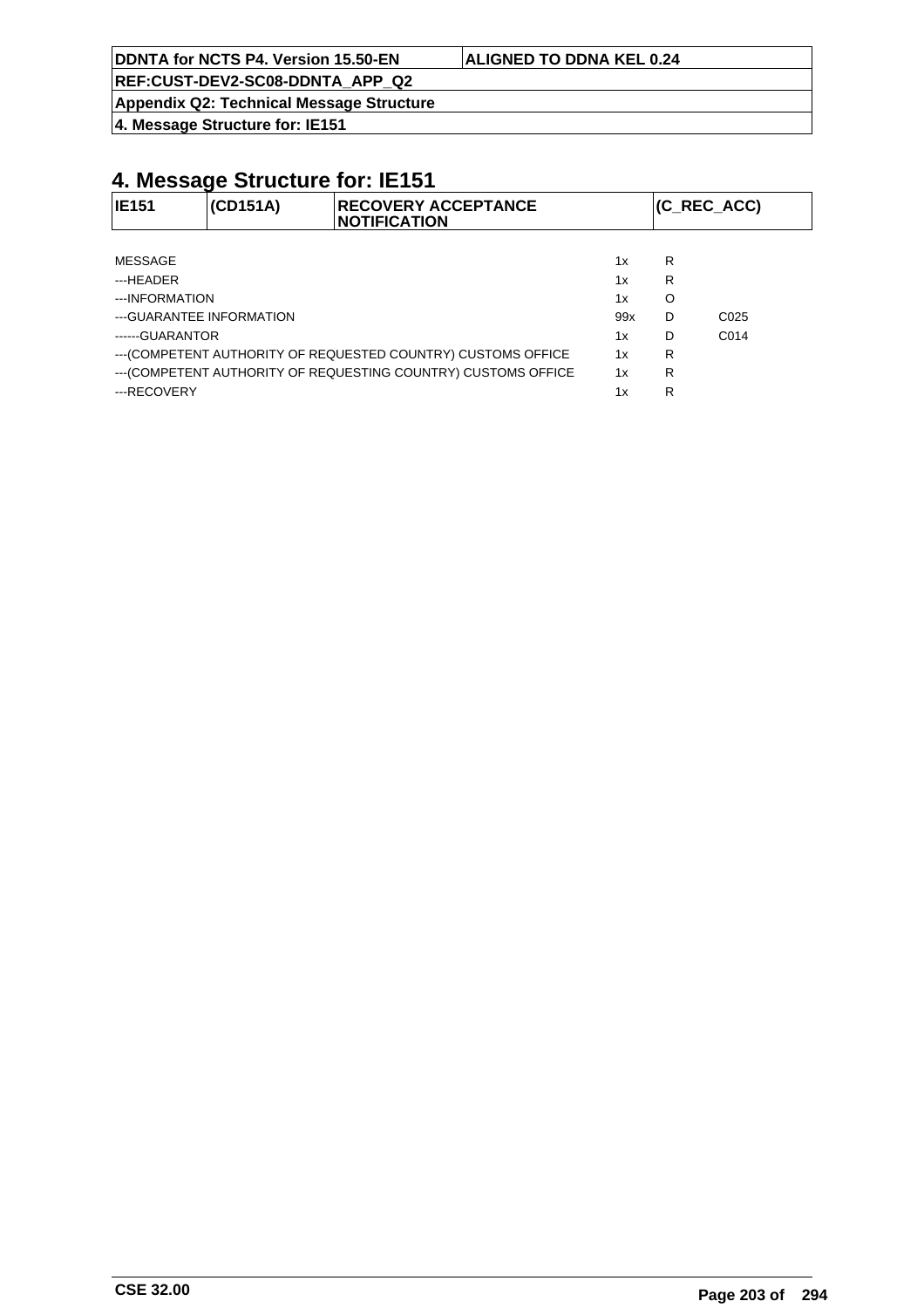**Appendix Q2: Technical Message Structure 4. Message Structure for: IE151**

| Syntax identifier                                             | R | a4             | 21 |                  |
|---------------------------------------------------------------|---|----------------|----|------------------|
| Syntax version number                                         | R | n1             | 22 |                  |
| Message sender                                                | R | an35           |    |                  |
| Sender identification code qualifier                          | O | an.4           |    |                  |
| Message recipient                                             | R | an35           |    |                  |
| Recipient identification code qualifier                       | O | an.4           |    |                  |
| Date of preparation                                           | R | n6             |    |                  |
| Time of preparation                                           | R | n4             |    |                  |
| Interchange control reference                                 | R | an14           |    |                  |
| Recipient's reference/password                                | O | an14           |    |                  |
| Recipient's reference/password qualifier                      | O | an2            |    |                  |
| Application reference                                         | O | an14           |    |                  |
| Priority                                                      | O | a1             |    |                  |
| Acknowledgement request                                       | O | n1             | 27 |                  |
| Communications agreement id                                   | O | an35           |    |                  |
| <b>Test indicator</b>                                         | O | n1             | 27 | TR9085           |
| Message identification                                        | R | an14           |    |                  |
| Message type                                                  | R | an $6$         | 60 |                  |
| Common access reference                                       | O | an35           |    |                  |
| ---HEADER                                                     |   |                |    |                  |
| Document/reference number                                     | R | an21           |    |                  |
| ---INFORMATION                                                |   |                |    |                  |
| Information (on paper) available                              | O | n1             | 27 | R230             |
| Information text                                              | R | an140          |    |                  |
| Information text LNG                                          | O | a <sub>2</sub> | 12 | TR0099           |
| Contact person Details                                        | O | an140          |    |                  |
| Contact person Details LNG                                    | O | a2             | 12 | TR0099           |
| ---GUARANTEE INFORMATION                                      |   |                |    |                  |
| Guarantee reference number (GRN)                              | R | an24           |    |                  |
| ------GUARANTOR                                               |   |                |    |                  |
| Name                                                          | R | an35           |    |                  |
| Street and number                                             | R | an35           |    |                  |
| Postal code                                                   | R | an $9$         |    |                  |
| City                                                          | R | an35           |    |                  |
| NAD LNG                                                       | O | a2             | 12 | TR0099           |
| Contact details in country of competent authority             | R | an140          |    |                  |
| <b>TIN</b>                                                    | O | an17           |    |                  |
| ---(COMPETENT AUTHORITY OF REQUESTED COUNTRY) CUSTOMS OFFICE  |   |                |    |                  |
| Reference number                                              | R | an8            |    |                  |
| ---(COMPETENT AUTHORITY OF REQUESTING COUNTRY) CUSTOMS OFFICE |   |                |    |                  |
| Reference number                                              | R | an8            |    |                  |
| ---RECOVERY                                                   |   |                |    |                  |
| Recovery communication date                                   | R | n8             |    |                  |
| Recovery Acceptance                                           | R | n1             | 27 | R <sub>230</sub> |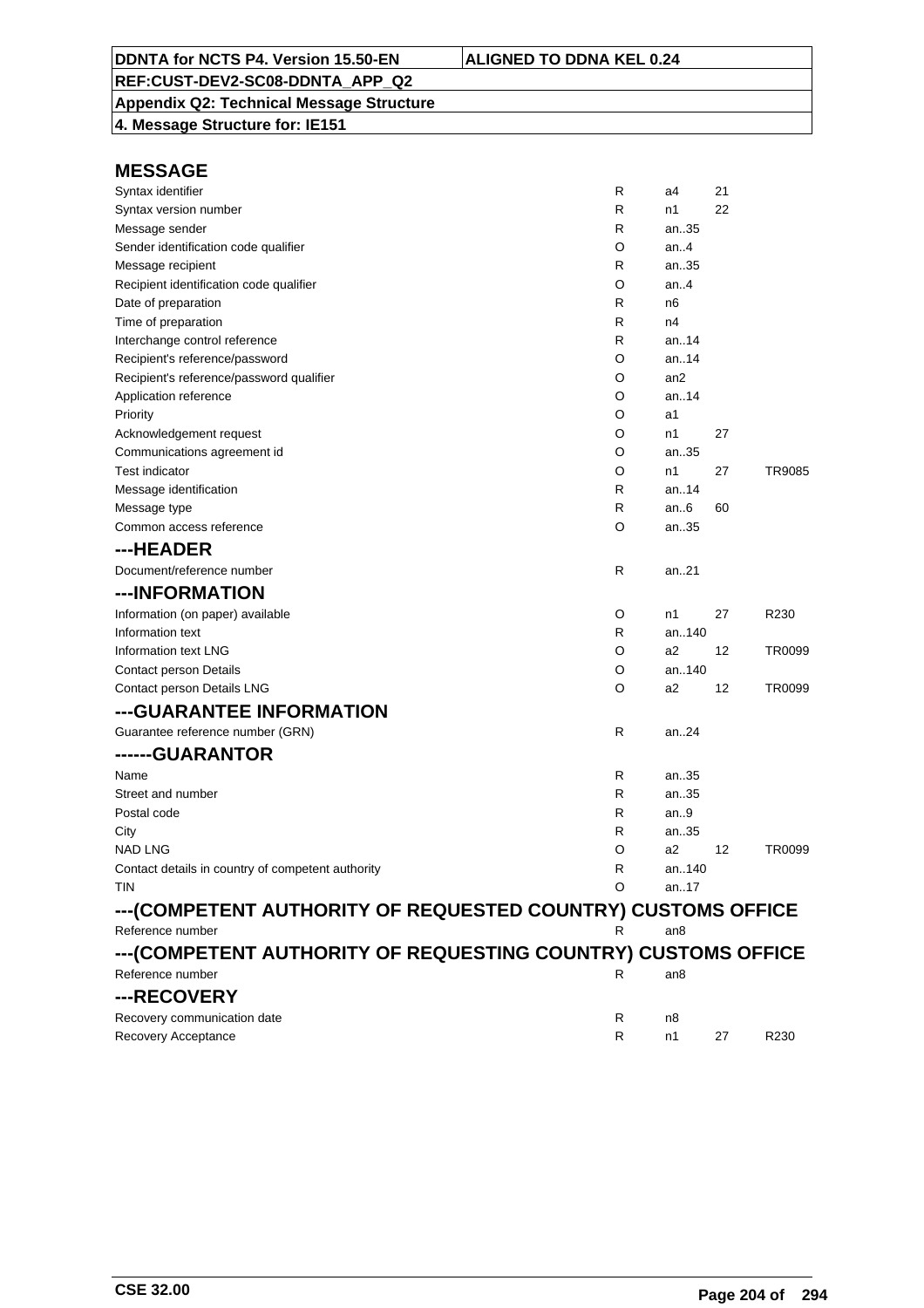**REF:CUST-DEV2-SC08-DDNTA\_APP\_Q2**

**Appendix Q2: Technical Message Structure**

**4. Message Structure for: IE152**

| <b>IE152</b>   | (CD152A) | <b>RECOVERY DISPATCH NOTIFICATION</b>                 |    | (IC REC DIS) |
|----------------|----------|-------------------------------------------------------|----|--------------|
|                |          |                                                       |    |              |
| MESSAGE        |          |                                                       | 1x | R            |
| ---HEADER      |          |                                                       | 1x | R            |
|                |          | --- (COMPETENT AUTHORITY OF DEPARTURE) CUSTOMS OFFICE | 1x | R            |
|                |          | --- (COMPETENT AUTHORITY FOR RECOVERY) CUSTOMS OFFICE | 1x | R            |
| ---INFORMATION |          |                                                       | 1x | O            |
| ---RECOVERY    |          |                                                       | 1x | R            |
|                |          |                                                       |    |              |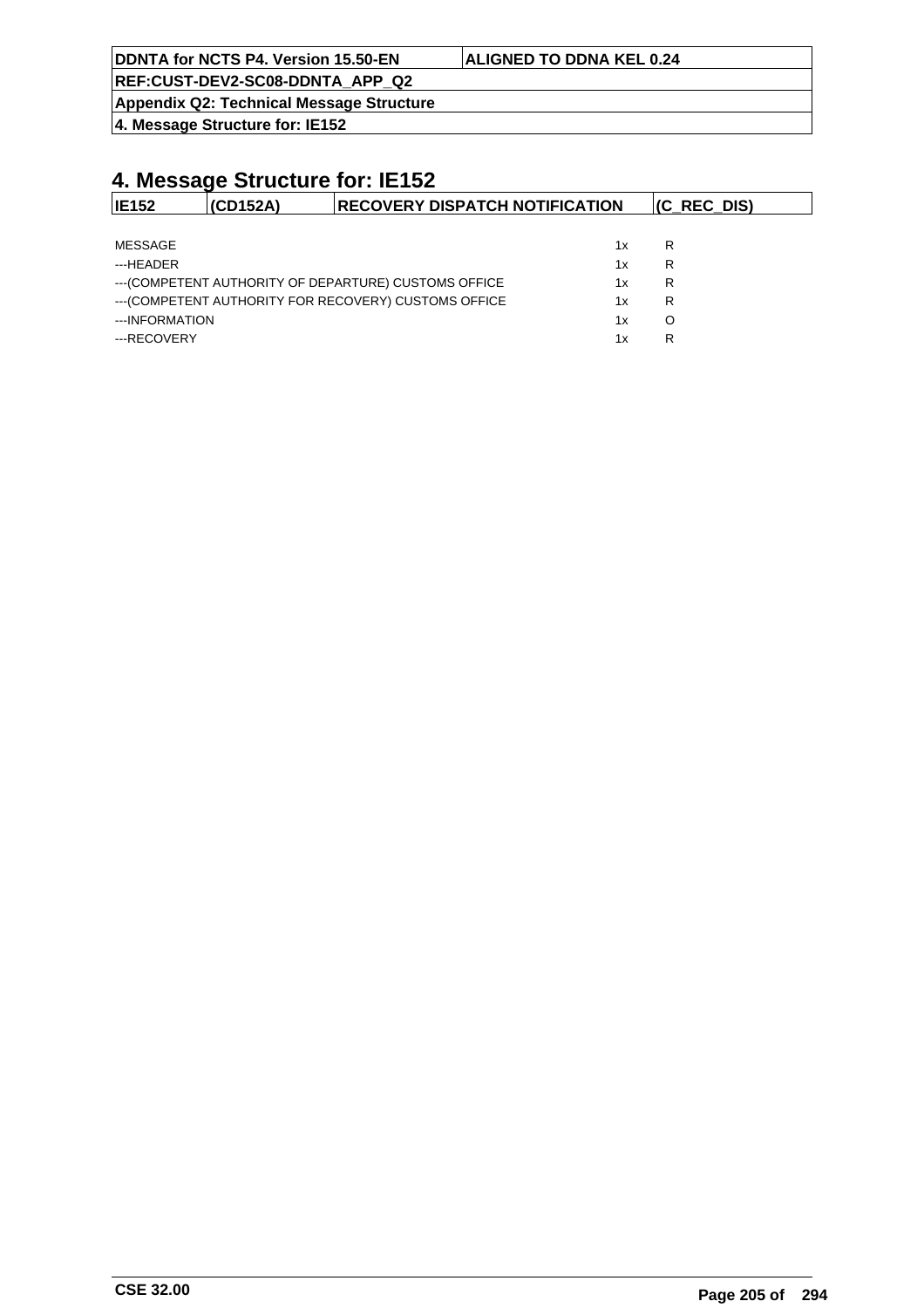**Appendix Q2: Technical Message Structure 4. Message Structure for: IE152**

| Syntax identifier                                    | R  | a4        | 21 |               |
|------------------------------------------------------|----|-----------|----|---------------|
| Syntax version number                                | R  | n1        | 22 |               |
| Message sender                                       | R  | an35      |    |               |
| Sender identification code qualifier                 | O  | an.4      |    |               |
| Message recipient                                    | R  | an35      |    |               |
| Recipient identification code qualifier              | O  | an.4      |    |               |
| Date of preparation                                  | R  | n6        |    |               |
| Time of preparation                                  | R  | n4        |    |               |
| Interchange control reference                        | R  | an. $14$  |    |               |
| Recipient's reference/password                       | O  | an. $.14$ |    |               |
| Recipient's reference/password qualifier             | O  | an2       |    |               |
| Application reference                                | O  | an14      |    |               |
| Priority                                             | O  | a1        |    |               |
| Acknowledgement request                              | O  | n1        | 27 |               |
| Communications agreement id                          | O  | an35      |    |               |
| Test indicator                                       | O  | n1        | 27 | <b>TR9085</b> |
| Message identification                               | R  | an. $.14$ |    |               |
| Message type                                         | R  | an.6      | 60 |               |
| Common access reference                              | O  | an35      |    |               |
| ---HEADER                                            |    |           |    |               |
| Document/reference number                            | R  | an. $.21$ |    |               |
| ---(COMPETENT AUTHORITY OF DEPARTURE) CUSTOMS OFFICE |    |           |    |               |
| Reference number                                     | R  | an8       |    |               |
| ---(COMPETENT AUTHORITY FOR RECOVERY) CUSTOMS OFFICE |    |           |    |               |
| Reference number                                     | R  | an8       |    |               |
| ---INFORMATION                                       |    |           |    |               |
| Information text                                     | R  | an140     |    |               |
| Information text LNG                                 | O  | a2        | 12 | <b>TR0099</b> |
| <b>Contact person Details</b>                        | O  | an140     |    |               |
| Contact person Details LNG                           | O  | a2        | 12 | <b>TR0099</b> |
| ---RECOVERY                                          |    |           |    |               |
| <b>Collection Date</b>                               | R. | n8        |    |               |
|                                                      |    |           |    |               |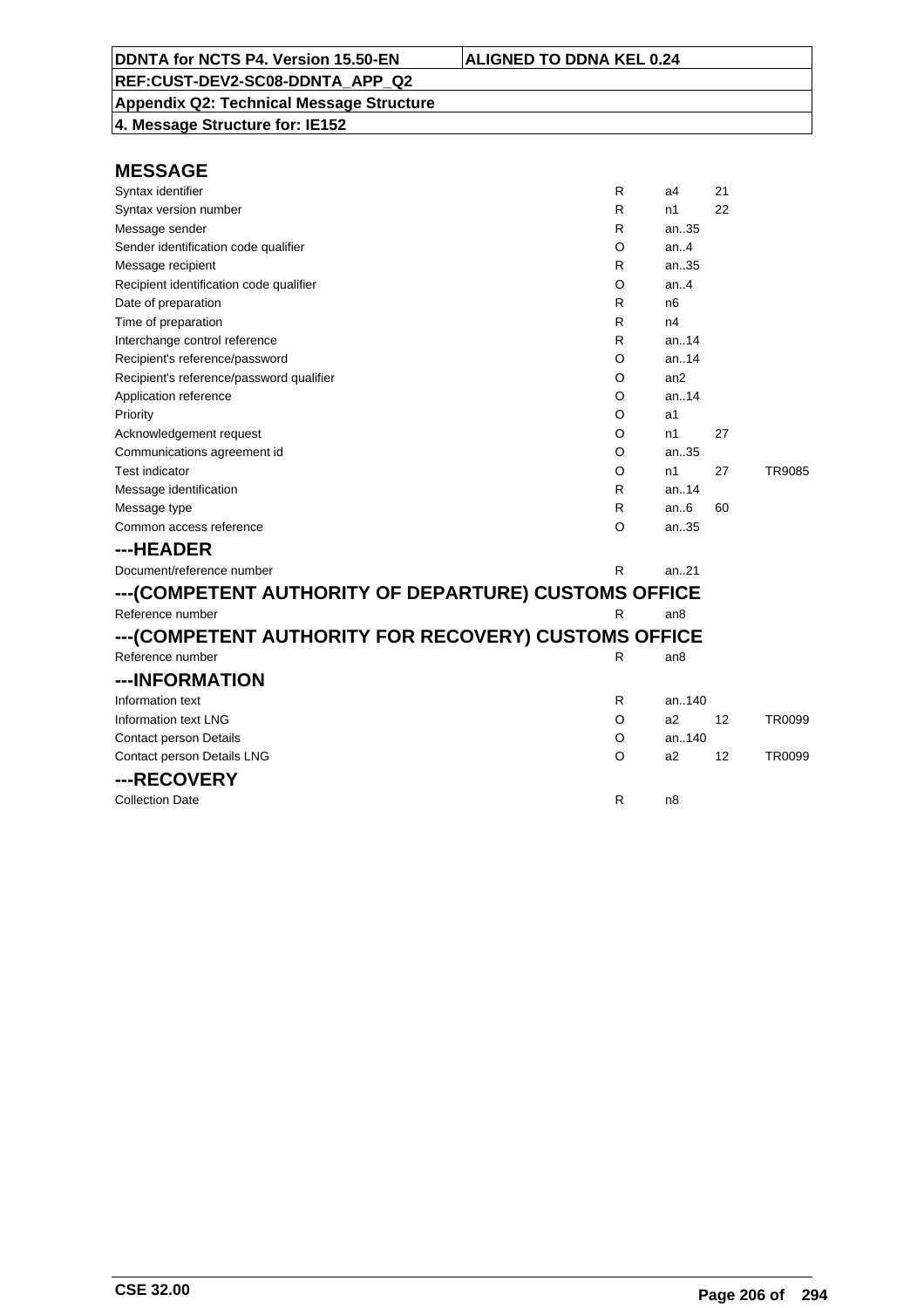|  |  | DDNTA for NCTS P4. Version 15.50-EN |
|--|--|-------------------------------------|
|  |  |                                     |

### **ALIGNED TO DDNA KEL 0.24**

**REF:CUST-DEV2-SC08-DDNTA\_APP\_Q2**

**Appendix Q2: Technical Message Structure**

**4. Message Structure for: IE200**

| <b>IE200</b>                   | (CD200A)                         | <b>GUARANTEE CHECK</b> |     |   | (C_GUA_CHE)      |
|--------------------------------|----------------------------------|------------------------|-----|---|------------------|
|                                |                                  |                        |     |   |                  |
| MESSAGE                        |                                  |                        | 1x  | R |                  |
| ---HEADER                      |                                  |                        | 1x  | R |                  |
| --- (PRINCIPAL) TRADER         |                                  |                        | 1x  | R |                  |
| --- (DEPARTURE) CUSTOMS OFFICE |                                  |                        | 1x  | R |                  |
| ---(INVOLVED) COUNTRY          |                                  |                        | 99x | R |                  |
| --- (GUARANTEE) COUNTRY        |                                  |                        | 1x  | D | C <sub>227</sub> |
|                                | --- (DESTINATION) CUSTOMS OFFICE |                        | 1x  | D | C <sub>233</sub> |
| ---CTL CONTROL                 |                                  |                        | 1x  | O | R <sub>526</sub> |
| ---GUARANTEE                   |                                  |                        | 9x  | R |                  |
|                                | ------ GUARANTEE REFERENCE       |                        | 99x | R |                  |
| ---GOODS ITEM                  |                                  |                        | 99x | D | TR0527           |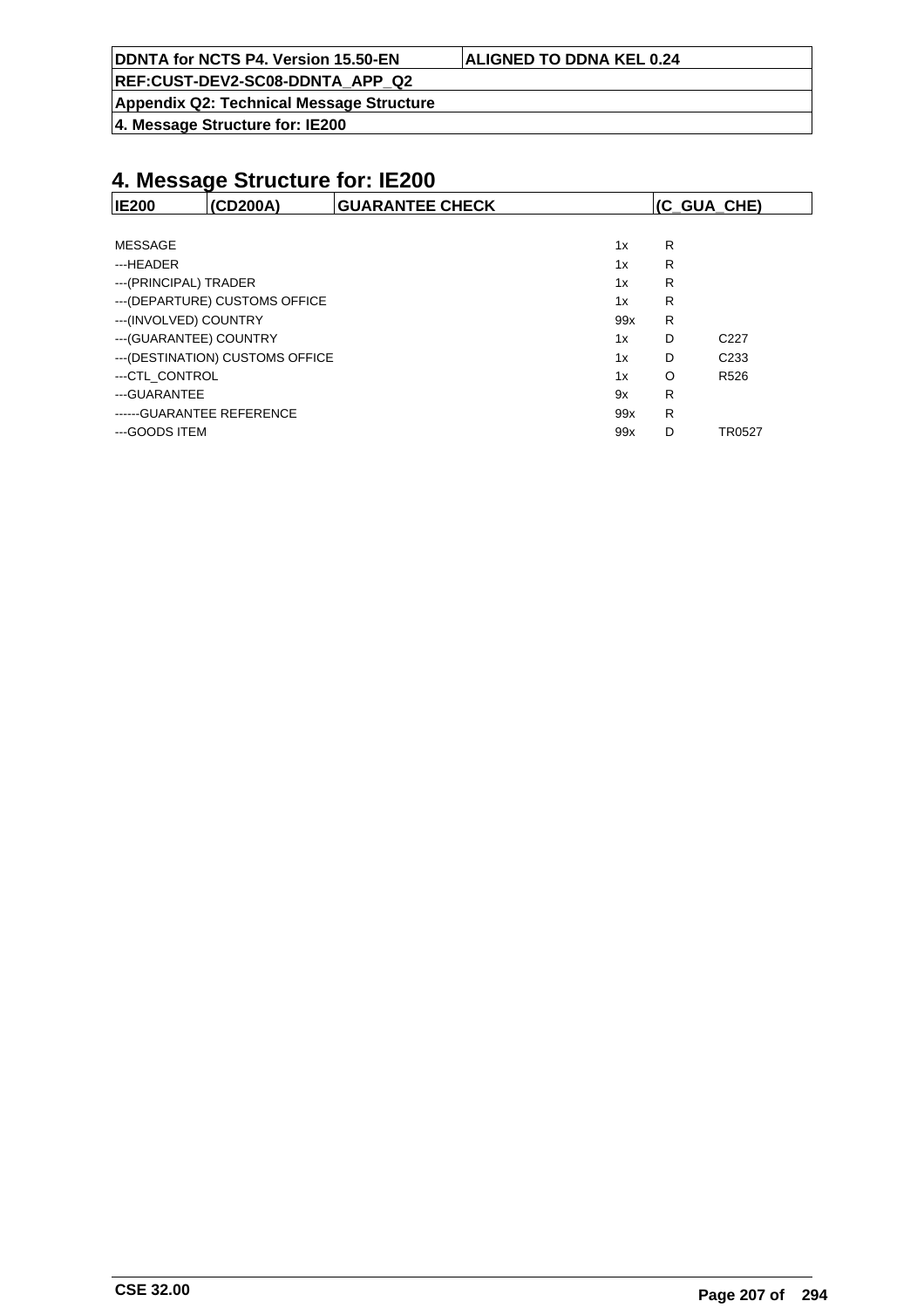### **REF:CUST-DEV2-SC08-DDNTA\_APP\_Q2 Appendix Q2: Technical Message Structure**

**4. Message Structure for: IE200**

| Syntax identifier                        | R            | a4     | 21 |                  |
|------------------------------------------|--------------|--------|----|------------------|
| Syntax version number                    | R            | n1     | 22 |                  |
| Message sender                           | R            | an35   |    |                  |
| Sender identification code qualifier     | O            | an.4   |    |                  |
| Message recipient                        | R            | an35   |    |                  |
| Recipient identification code qualifier  | O            | an.4   |    |                  |
| Date of preparation                      | R            | n6     |    |                  |
| Time of preparation                      | R            | n4     |    |                  |
| Interchange control reference            | R            | an.14  |    |                  |
| Recipient's reference/password           | O            | an14   |    |                  |
| Recipient's reference/password qualifier | O            | an2    |    |                  |
| Application reference                    | O            | an14   |    |                  |
| Priority                                 | O            | a1     |    |                  |
| Acknowledgement request                  | O            | n1     | 27 |                  |
| Communications agreement id              | O            | an35   |    |                  |
| <b>Test indicator</b>                    | O            | n1     | 27 | TR9085           |
| Message identification                   | R            | an14   |    |                  |
| Message type                             | R            | an.6   | 60 |                  |
| Common access reference                  | O            | an35   |    |                  |
| ---HEADER                                |              |        |    |                  |
| Document/reference number                | R            | an21   |    |                  |
| Acceptance date                          | R            | n8     |    |                  |
| ---(PRINCIPAL) TRADER                    |              |        |    |                  |
| <b>TIN</b>                               | $\mathsf{R}$ | an17   |    |                  |
| ---(DEPARTURE) CUSTOMS OFFICE            |              |        |    |                  |
| Reference number                         | R            | an8    |    |                  |
|                                          |              |        |    |                  |
| ---(INVOLVED) COUNTRY                    |              |        |    |                  |
| Country code                             | R            | a2     | 8  |                  |
| ---(GUARANTEE) COUNTRY                   |              |        |    |                  |
| Country code                             | $\mathsf{R}$ | a2     | 70 |                  |
| ---(DESTINATION) CUSTOMS OFFICE          |              |        |    |                  |
| Reference number                         | R            | an8    |    |                  |
| ---CTL_CONTROL                           |              |        |    |                  |
| Sensitive goods flag                     | R            | n1     | 27 | R230             |
| Suspended goods flag                     | R            | n1     | 27 | R230             |
| ---GUARANTEE                             |              |        |    |                  |
| Guarantee type                           | R            | an1    | 51 |                  |
| ------GUARANTEE REFERENCE                |              |        |    |                  |
| Guarantee reference number (GRN)         | R            | an24   |    | TR0301           |
| Access code                              | R            | an4    |    |                  |
| Amount concerned                         | R            | n.15,2 |    | R021             |
| Currency                                 | R            | an3    | 48 | R <sub>267</sub> |
| ---GOODS ITEM                            |              |        |    |                  |
| Commodity code                           | R            | an22   |    | TR0102           |
| Sensitive goods code                     | O            | n.2    | 64 | R <sub>156</sub> |
|                                          |              |        |    |                  |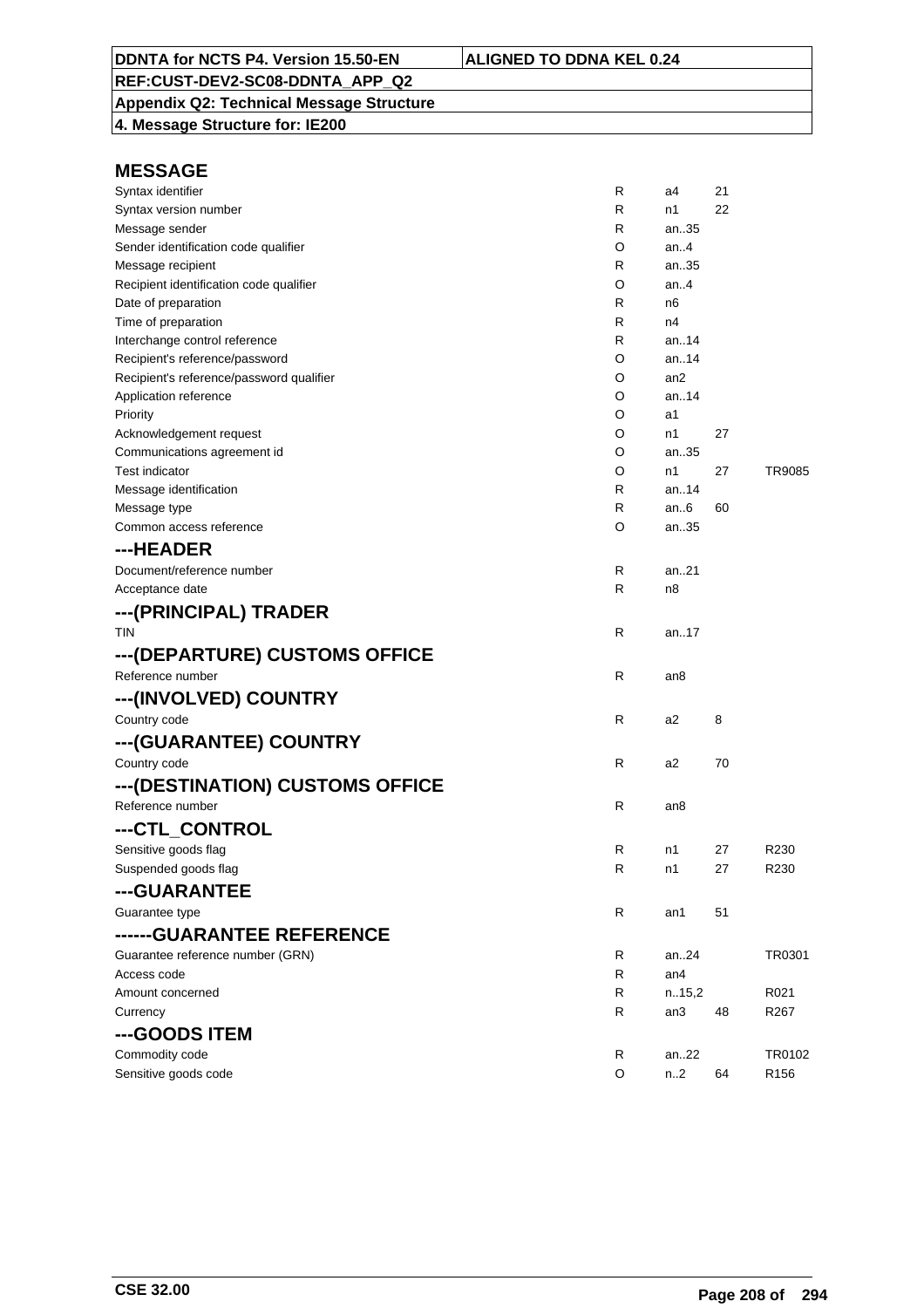| DDNTA for NCTS P4. Version 15.50-EN | <b>ALIGNED TO DDNA KEL 0.24</b> |
|-------------------------------------|---------------------------------|
|                                     |                                 |

**Appendix Q2: Technical Message Structure**

**4. Message Structure for: IE201**

| <b>IE201</b>               | (CD201A)                          | <b>GUARANTEE CHECK RESULT</b> |     | <b>(C GUA RES)</b> |        |
|----------------------------|-----------------------------------|-------------------------------|-----|--------------------|--------|
|                            |                                   |                               |     |                    |        |
| MESSAGE                    |                                   |                               | 1x  | R                  |        |
| ---HEADER                  |                                   |                               | 1x  | R                  |        |
| ---(PRINCIPAL) TRADER      |                                   |                               | 1x  | R                  |        |
|                            | --- (DEPARTURE) CUSTOMS OFFICE    |                               | 1x  | R                  |        |
|                            | --- (GUARANTEE) CUSTOMS OFFICE    |                               | 1x  | D                  | TR9070 |
| ---GUARANTEE               |                                   |                               | 9x  | R                  |        |
| ------ GUARANTEE REFERENCE |                                   |                               | 99x | R                  |        |
|                            | ---------INVALID GUARANTEE REASON |                               | 9x  | O                  |        |
|                            |                                   |                               |     |                    |        |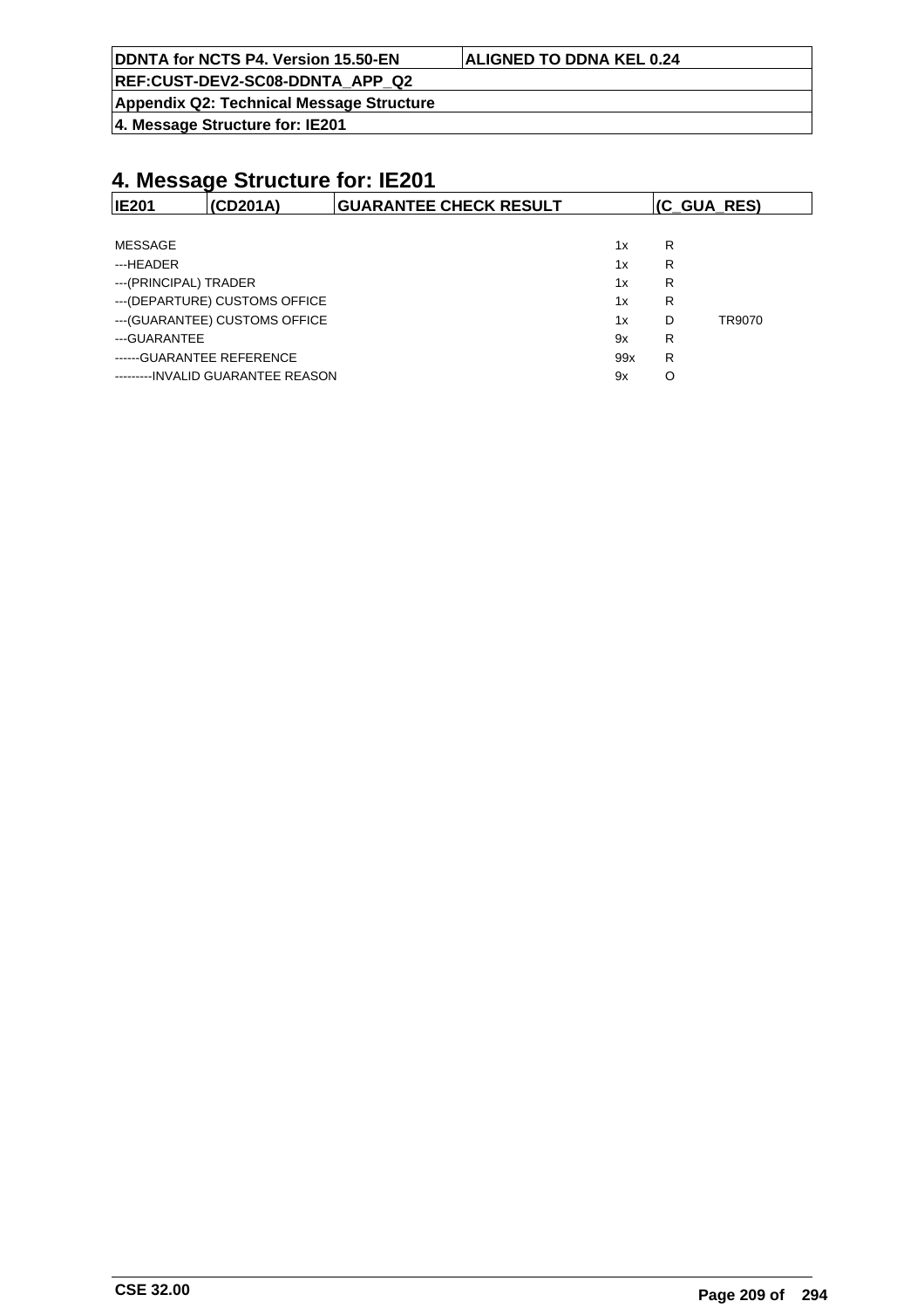# **Appendix Q2: Technical Message Structure**

**4. Message Structure for: IE201**

| Syntax identifier                        | R       | a4              | 21 |        |
|------------------------------------------|---------|-----------------|----|--------|
| Syntax version number                    | R       | n1              | 22 |        |
| Message sender                           | R       | an35            |    |        |
| Sender identification code qualifier     | O       | an4             |    |        |
| Message recipient                        | R       | an35            |    |        |
| Recipient identification code qualifier  | O       | an.4            |    |        |
| Date of preparation                      | R       | n6              |    |        |
| Time of preparation                      | R       | n4              |    |        |
| Interchange control reference            | R       | an14            |    |        |
| Recipient's reference/password           | O       | an14            |    |        |
| Recipient's reference/password qualifier | O       | an <sub>2</sub> |    |        |
| Application reference                    | O       | an14            |    |        |
| Priority                                 | O       | a1              |    |        |
| Acknowledgement request                  | O       | n1              | 27 |        |
| Communications agreement id              | O       | an35            |    |        |
| <b>Test indicator</b>                    | O       | n1              | 27 | TR9085 |
| Message identification                   | R       | an14            |    |        |
| Message type                             | R       | an6             | 60 |        |
| Common access reference                  | $\circ$ | an35            |    |        |
| ---HEADER                                |         |                 |    |        |
| Document/reference number                | R.      | an21            |    |        |
| ---(PRINCIPAL) TRADER                    |         |                 |    |        |
| <b>TIN</b>                               | R       | an17            |    |        |
| ---(DEPARTURE) CUSTOMS OFFICE            |         |                 |    |        |
| Reference number                         | R.      | an8             |    |        |
| ---(GUARANTEE) CUSTOMS OFFICE            |         |                 |    |        |
| Reference number                         | R       | an8             |    |        |
| ---GUARANTEE                             |         |                 |    |        |
| Guarantee type                           | R       | an1             | 51 |        |
| ------GUARANTEE REFERENCE                |         |                 |    |        |
| Guarantee reference number (GRN)         | R       | an24            |    | TR0301 |
| ---------INVALID GUARANTEE REASON        |         |                 |    |        |
| Invalid guarantee reason code            | R       | an3             | 52 |        |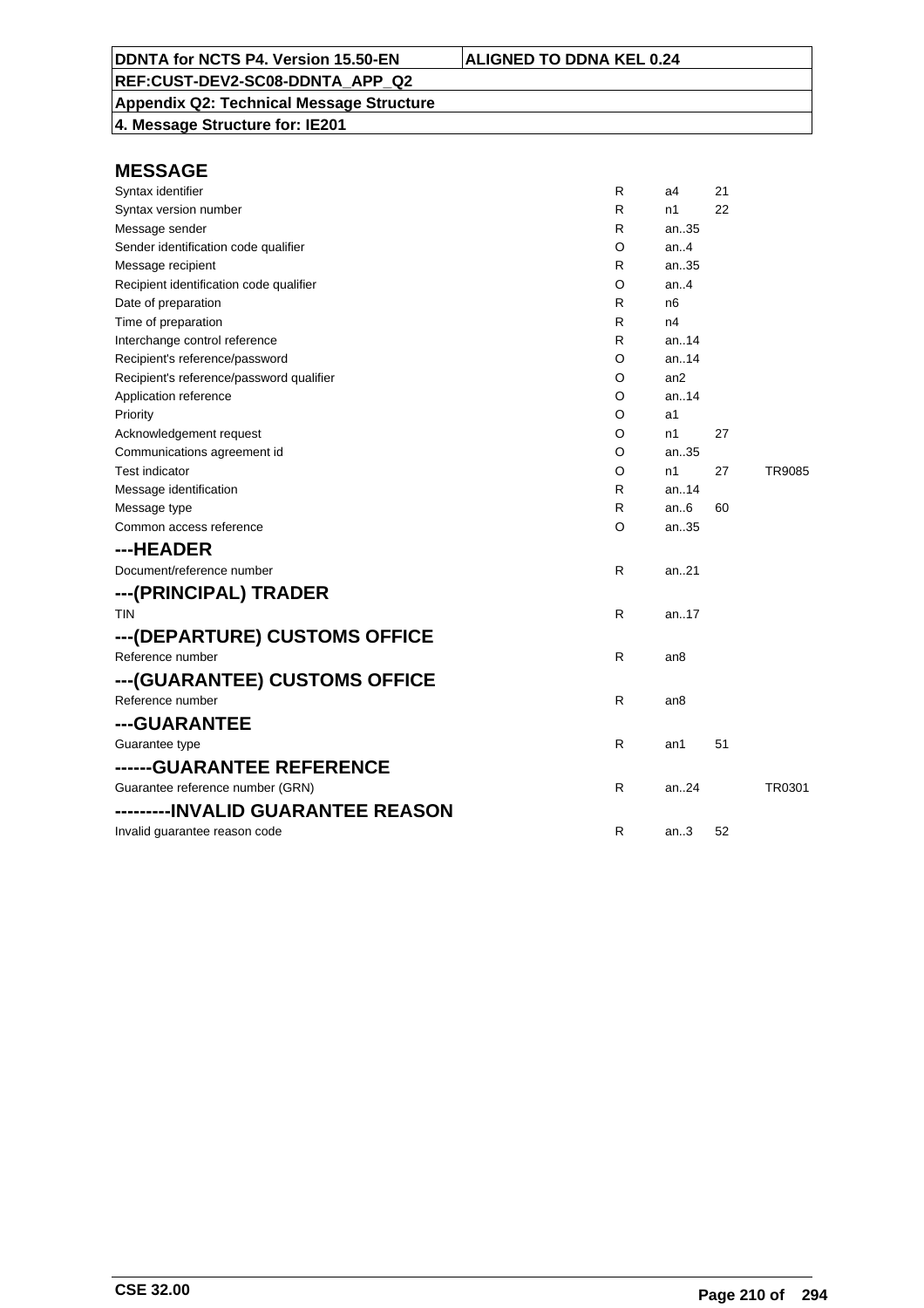| DDNTA for NCTS P4. Version 15.50-EN |  |  |
|-------------------------------------|--|--|
|                                     |  |  |

### **ALIGNED TO DDNA KEL 0.24**

**REF:CUST-DEV2-SC08-DDNTA\_APP\_Q2**

**Appendix Q2: Technical Message Structure**

**4. Message Structure for: IE203**

| <b>IE203</b>                   | (CD203A)                         | <b>GUARANTEE USE</b> |     |   | (C_GUA_USE)      |
|--------------------------------|----------------------------------|----------------------|-----|---|------------------|
|                                |                                  |                      |     |   |                  |
| MESSAGE                        |                                  |                      | 1x  | R |                  |
| ---HEADER                      |                                  |                      | 1x  | R |                  |
| ---(PRINCIPAL) TRADER          |                                  |                      | 1x  | R |                  |
| --- (DEPARTURE) CUSTOMS OFFICE |                                  |                      | 1x  | R |                  |
| ---(INVOLVED) COUNTRY          |                                  |                      | 99x | R |                  |
| --- (GUARANTEE) COUNTRY        |                                  |                      | 1x  | D | C <sub>227</sub> |
|                                | --- (DESTINATION) CUSTOMS OFFICE |                      | 1x  | D | C <sub>233</sub> |
| ---CTL CONTROL                 |                                  |                      | 1x  | O | R <sub>526</sub> |
| ---GUARANTEE                   |                                  |                      | 9x  | R |                  |
|                                | ------ GUARANTEE REFERENCE       |                      | 99x | R |                  |
| ---GOODS ITEM                  |                                  |                      | 99x | D | TR0527           |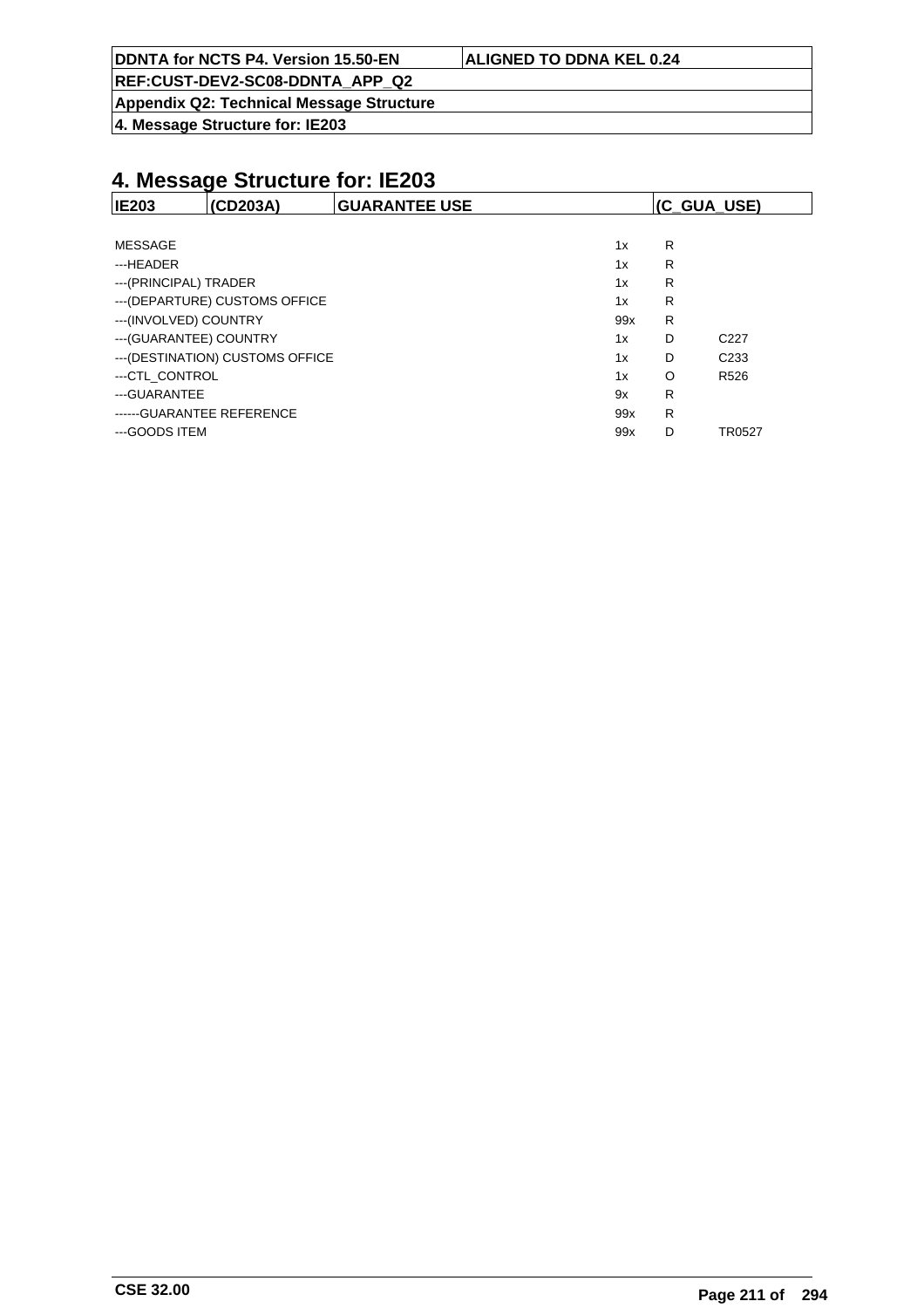## **REF:CUST-DEV2-SC08-DDNTA\_APP\_Q2 Appendix Q2: Technical Message Structure**

**4. Message Structure for: IE203**

| Syntax identifier                        | R            | a4     | 21 |                  |
|------------------------------------------|--------------|--------|----|------------------|
| Syntax version number                    | R            | n1     | 22 |                  |
| Message sender                           | R            | an35   |    |                  |
| Sender identification code qualifier     | O            | an.4   |    |                  |
| Message recipient                        | R            | an35   |    |                  |
| Recipient identification code qualifier  | O            | an.4   |    |                  |
| Date of preparation                      | R            | n6     |    |                  |
| Time of preparation                      | R            | n4     |    |                  |
| Interchange control reference            | R            | an.14  |    |                  |
| Recipient's reference/password           | O            | an14   |    |                  |
| Recipient's reference/password qualifier | O            | an2    |    |                  |
| Application reference                    | O            | an14   |    |                  |
| Priority                                 | O            | a1     |    |                  |
| Acknowledgement request                  | O            | n1     | 27 |                  |
| Communications agreement id              | O            | an35   |    |                  |
| <b>Test indicator</b>                    | O            | n1     | 27 | TR9085           |
| Message identification                   | R            | an14   |    |                  |
| Message type                             | R            | an.6   | 60 |                  |
| Common access reference                  | O            | an35   |    |                  |
| ---HEADER                                |              |        |    |                  |
| Document/reference number                | R            | an21   |    |                  |
| Acceptance date                          | R            | n8     |    |                  |
| ---(PRINCIPAL) TRADER                    |              |        |    |                  |
| <b>TIN</b>                               | $\mathsf{R}$ | an17   |    |                  |
| ---(DEPARTURE) CUSTOMS OFFICE            |              |        |    |                  |
| Reference number                         | $\mathsf{R}$ |        |    |                  |
|                                          |              | an8    |    |                  |
| ---(INVOLVED) COUNTRY                    |              |        |    |                  |
| Country code                             | R            | a2     | 8  |                  |
| ---(GUARANTEE) COUNTRY                   |              |        |    |                  |
| Country code                             | $\mathsf{R}$ | a2     | 70 |                  |
| ---(DESTINATION) CUSTOMS OFFICE          |              |        |    |                  |
| Reference number                         | R            | an8    |    |                  |
| ---CTL_CONTROL                           |              |        |    |                  |
| Sensitive goods flag                     | R            | n1     | 27 | R230             |
| Suspended goods flag                     | R            | n1     | 27 | R230             |
|                                          |              |        |    |                  |
| ---GUARANTEE                             |              |        |    |                  |
| Guarantee type                           | R            | an1    | 51 |                  |
| ------GUARANTEE REFERENCE                |              |        |    |                  |
| Guarantee reference number (GRN)         | R            | an24   |    | TR0301           |
| Access code                              | R            | an4    |    |                  |
| Amount concerned                         | R            | n.15,2 |    | R021             |
| Currency                                 | R            | an3    | 48 | R <sub>267</sub> |
| ---GOODS ITEM                            |              |        |    |                  |
| Commodity code                           | R            | an22   |    | TR0102           |
| Sensitive goods code                     | O            | n.2    | 64 | R <sub>156</sub> |
|                                          |              |        |    |                  |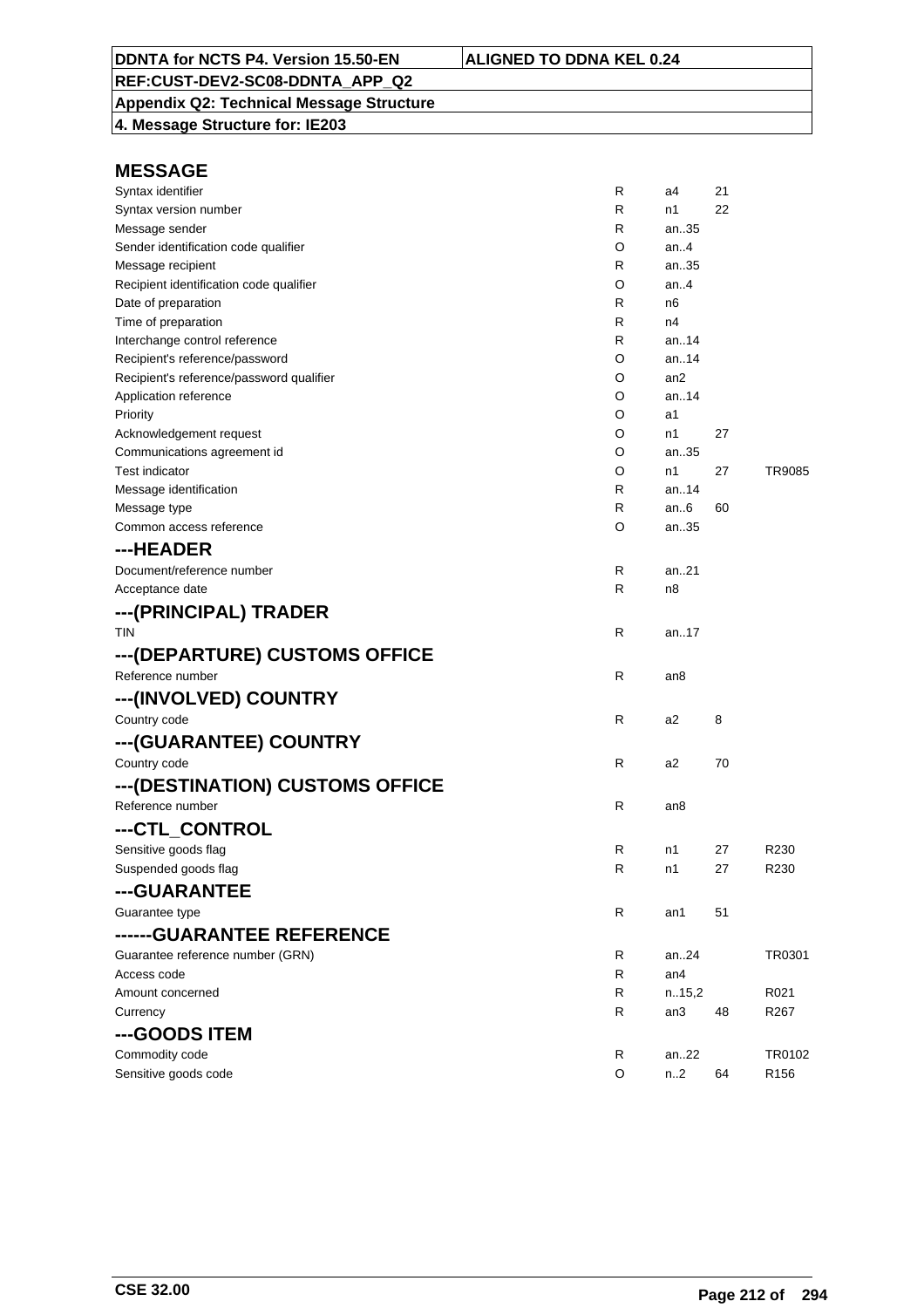| DDNTA for NCTS P4. Version 15.50-EN | <b>ALIGNED TO DDNA KEL 0.24</b> |
|-------------------------------------|---------------------------------|
| ! _ __ _ _ _ _ _ _ _ _ _ _ _ ___ .  |                                 |

**Appendix Q2: Technical Message Structure**

**4. Message Structure for: IE204**

| <b>IE204</b> | (CD204A)                       | <b>GUARANTEE USE CANCELLATION</b> |     | (C_GUA_CAN) |  |
|--------------|--------------------------------|-----------------------------------|-----|-------------|--|
|              |                                |                                   |     |             |  |
| MESSAGE      |                                |                                   | 1x  | R           |  |
| ---HEADER    |                                |                                   | 1x  | R           |  |
|              | --- (DEPARTURE) CUSTOMS OFFICE |                                   | 1x  | R           |  |
|              | --- (GUARANTEE) CUSTOMS OFFICE |                                   | 1x  | R           |  |
| ---GUARANTEE |                                |                                   | 9x  | R           |  |
|              | ------GUARANTEE REFERENCE      |                                   | 99x | R           |  |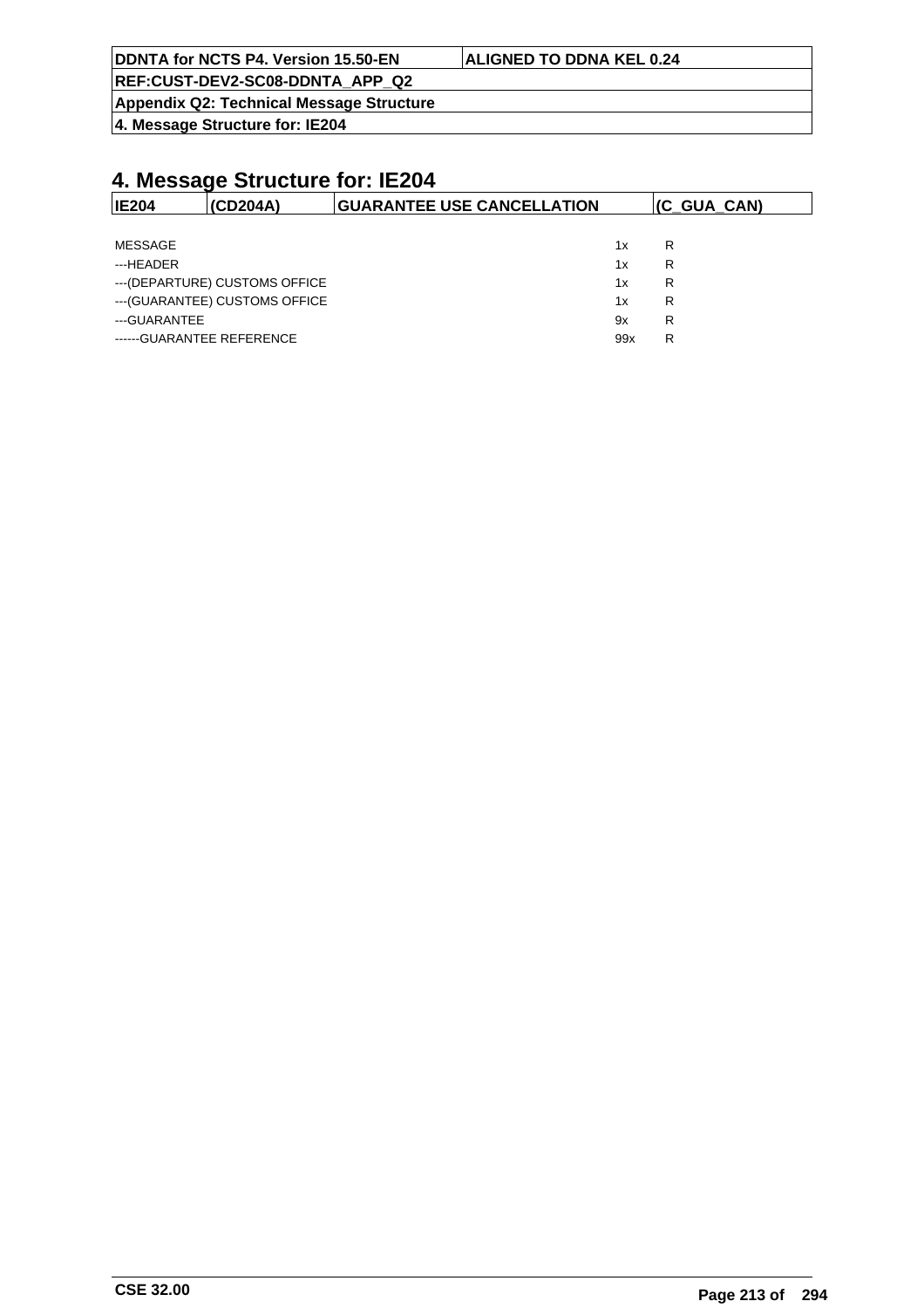## **REF:CUST-DEV2-SC08-DDNTA\_APP\_Q2 Appendix Q2: Technical Message Structure**

**4. Message Structure for: IE204**

| Syntax identifier                        | R | a <sub>4</sub>  | 21 |                  |
|------------------------------------------|---|-----------------|----|------------------|
| Syntax version number                    | R | n1              | 22 |                  |
| Message sender                           | R | an35            |    |                  |
| Sender identification code qualifier     | O | an.4            |    |                  |
| Message recipient                        | R | an35            |    |                  |
| Recipient identification code qualifier  | O | an.4            |    |                  |
| Date of preparation                      | R | n6              |    |                  |
| Time of preparation                      | R | n4              |    |                  |
| Interchange control reference            | R | an.14           |    |                  |
| Recipient's reference/password           | O | an.14           |    |                  |
| Recipient's reference/password qualifier | O | an2             |    |                  |
| Application reference                    | O | an14            |    |                  |
| Priority                                 | O | a1              |    |                  |
| Acknowledgement request                  | O | n1              | 27 |                  |
| Communications agreement id              | O | an35            |    |                  |
| <b>Test indicator</b>                    | O | n1              | 27 | TR9085           |
| Message identification                   | R | an.14           |    |                  |
| Message type                             | R | an.6            | 60 |                  |
| Common access reference                  | O | an35            |    |                  |
| ---HEADER                                |   |                 |    |                  |
| Document/reference number                | R | an.21           |    |                  |
| Date of usage cancellation               | O | n8              |    | R <sub>515</sub> |
| Date of release                          | O | n8              |    | R515             |
| ---(DEPARTURE) CUSTOMS OFFICE            |   |                 |    |                  |
| Reference number                         | R | an <sub>8</sub> |    |                  |
| ---(GUARANTEE) CUSTOMS OFFICE            |   |                 |    |                  |
| Reference number                         | R | an <sub>8</sub> |    |                  |
| ---GUARANTEE                             |   |                 |    |                  |
| Guarantee type                           | R | an1             | 51 |                  |
| ------GUARANTEE REFERENCE                |   |                 |    |                  |
| Guarantee reference number (GRN)         | R | an.24           |    | TR0301           |
|                                          |   |                 |    |                  |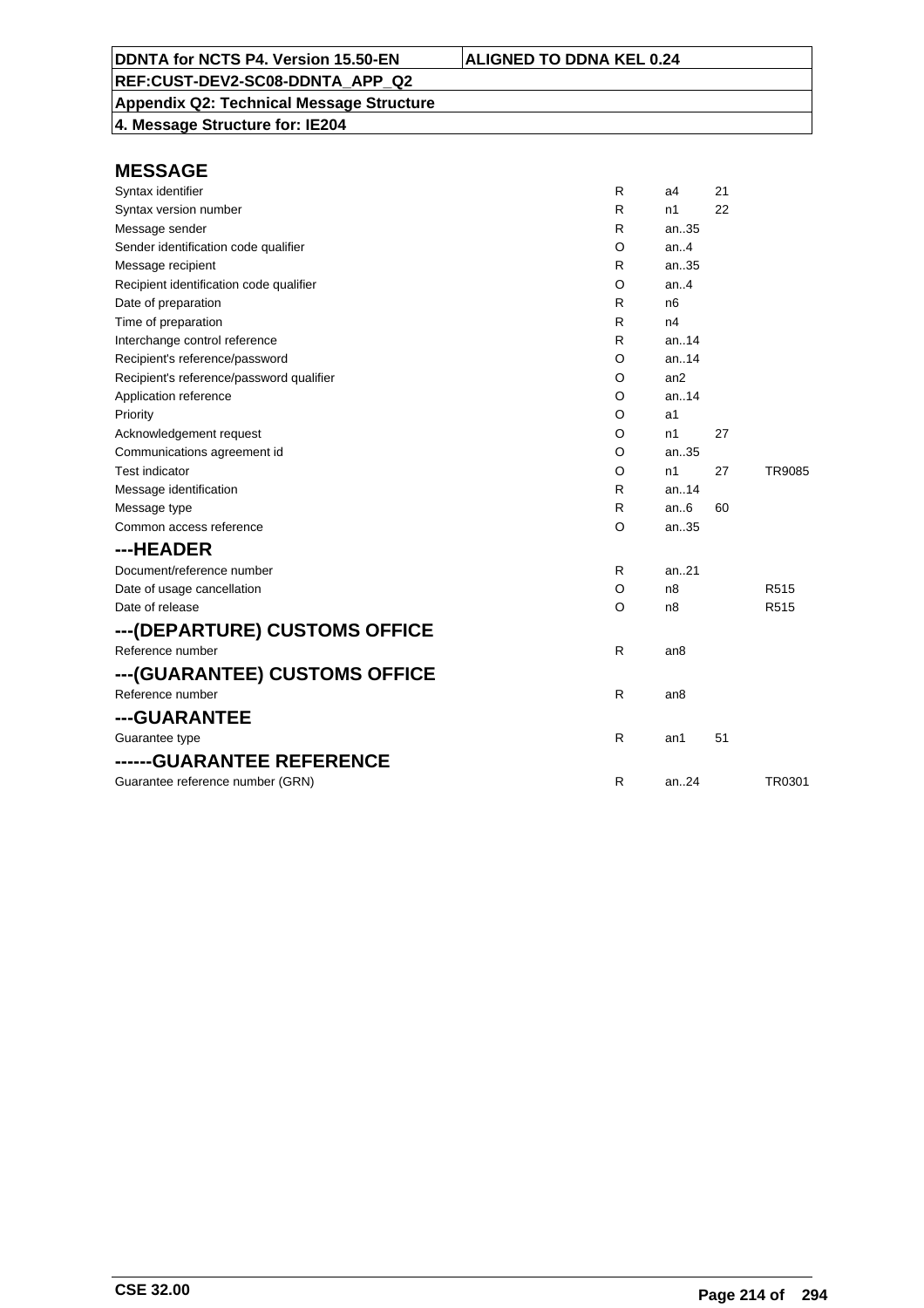| DDNTA for NCTS P4. Version 15.50-EN | <b>ALIGNED TO DDNA KEL 0.24</b> |
|-------------------------------------|---------------------------------|
|                                     |                                 |

**Appendix Q2: Technical Message Structure**

**4. Message Structure for: IE205**

| <b>IE205</b>          | (CD205A)                            | <b>GUARANTEE USE RESULT</b> |     |   | (C_GUA_USR) |
|-----------------------|-------------------------------------|-----------------------------|-----|---|-------------|
|                       |                                     |                             |     |   |             |
| MESSAGE               |                                     |                             | 1x  | R |             |
| ---HEADER             |                                     |                             | 1x  | R |             |
| ---(PRINCIPAL) TRADER |                                     |                             | 1x  | R |             |
|                       | --- (DEPARTURE) CUSTOMS OFFICE      |                             | 1x  | R |             |
|                       | --- (GUARANTEE) CUSTOMS OFFICE      |                             | 1x  | D | TR9070      |
| ---GUARANTEE          |                                     |                             | 9x  | R |             |
|                       | ------ GUARANTEE REFERENCE          |                             | 99x | R |             |
|                       | ---------INVALID GUARANTEE REASON   |                             | 9x  | O |             |
|                       | ---------VALIDITY LIMITATION EC     |                             | 1x  | O |             |
|                       | ---------VALIDITY LIMITATION NON EC |                             | 99x | O |             |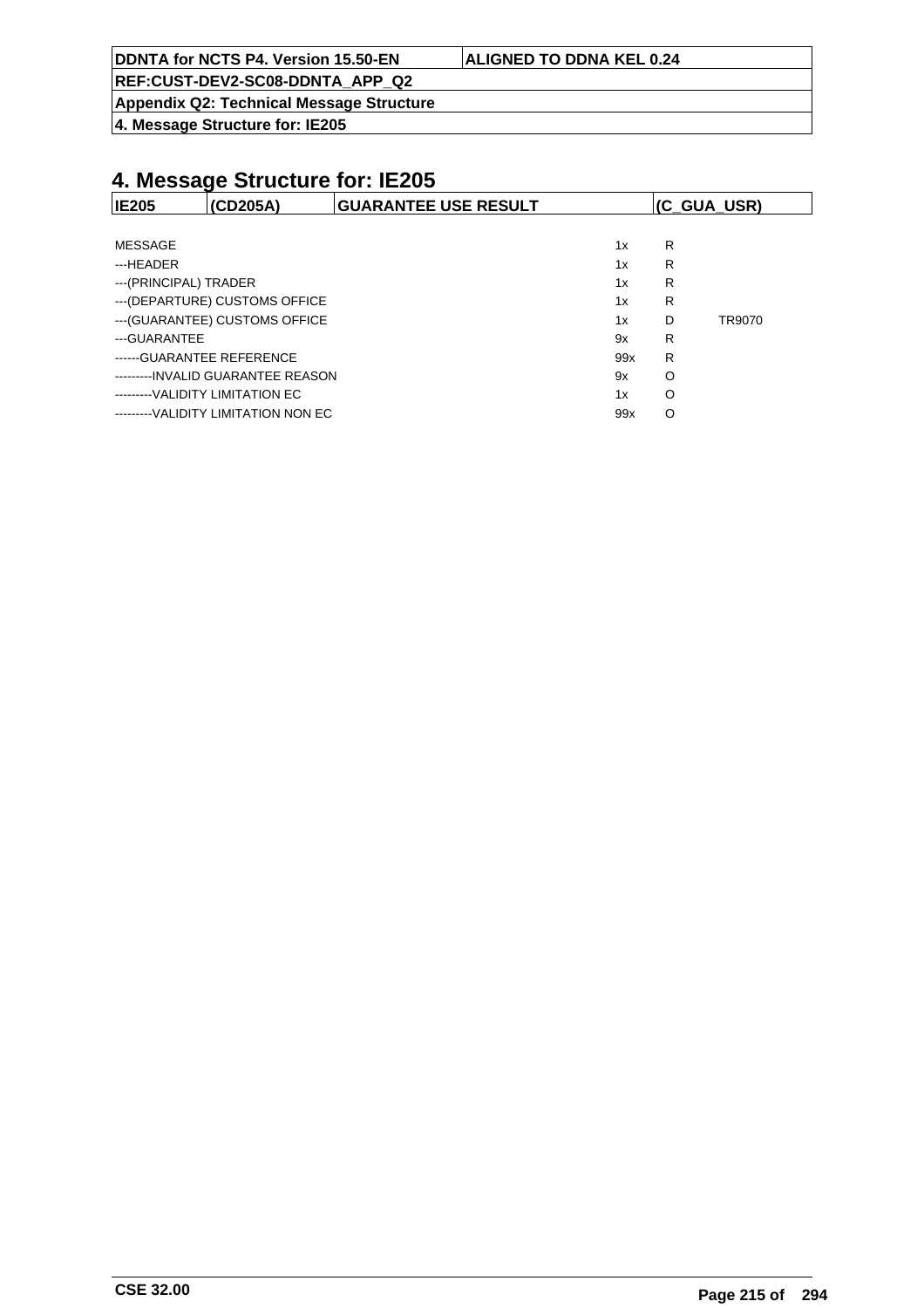### **REF:CUST-DEV2-SC08-DDNTA\_APP\_Q2 Appendix Q2: Technical Message Structure**

**4. Message Structure for: IE205**

| Syntax identifier                        | R | a4              | 21 |        |
|------------------------------------------|---|-----------------|----|--------|
| Syntax version number                    | R | n1              | 22 |        |
| Message sender                           | R | an35            |    |        |
| Sender identification code qualifier     | O | an.4            |    |        |
| Message recipient                        | R | an35            |    |        |
| Recipient identification code qualifier  | O | an.4            |    |        |
| Date of preparation                      | R | n6              |    |        |
| Time of preparation                      | R | n4              |    |        |
| Interchange control reference            | R | an14            |    |        |
| Recipient's reference/password           | O | an.14           |    |        |
| Recipient's reference/password qualifier | O | an2             |    |        |
| Application reference                    | O | an14            |    |        |
| Priority                                 | O | a1              |    |        |
| Acknowledgement request                  | O | n1              | 27 |        |
| Communications agreement id              | O | an35            |    |        |
| <b>Test indicator</b>                    | O | n1              | 27 | TR9085 |
| Message identification                   | R | an14            |    |        |
| Message type                             | R | an $6$          | 60 |        |
| Common access reference                  | O | an35            |    |        |
| ---HEADER                                |   |                 |    |        |
| Document/reference number                | R | an.21           |    |        |
| ---(PRINCIPAL) TRADER                    |   |                 |    |        |
| <b>TIN</b>                               | R | an17            |    |        |
|                                          |   |                 |    |        |
| ---(DEPARTURE) CUSTOMS OFFICE            |   |                 |    |        |
| Reference number                         | R | an8             |    |        |
| ---(GUARANTEE) CUSTOMS OFFICE            |   |                 |    |        |
| Reference number                         | R | an <sub>8</sub> |    |        |
| ---GUARANTEE                             |   |                 |    |        |
| Guarantee type                           | R | an1             | 51 |        |
| ------GUARANTEE REFERENCE                |   |                 |    |        |
| Guarantee reference number (GRN)         | R | an24            |    | TR0301 |
| ---------INVALID GUARANTEE REASON        |   |                 |    |        |
| Invalid guarantee reason code            | R | an.3            | 52 |        |
|                                          |   |                 |    |        |
| ---------VALIDITY LIMITATION EC          |   |                 |    |        |
| Not valid for EC                         | R | n1              | 27 | R230   |
| ---------VALIDITY LIMITATION NON EC      |   |                 |    |        |
| Not valid for other contracting parties  | R | a2              | 71 | R231   |
|                                          |   |                 |    |        |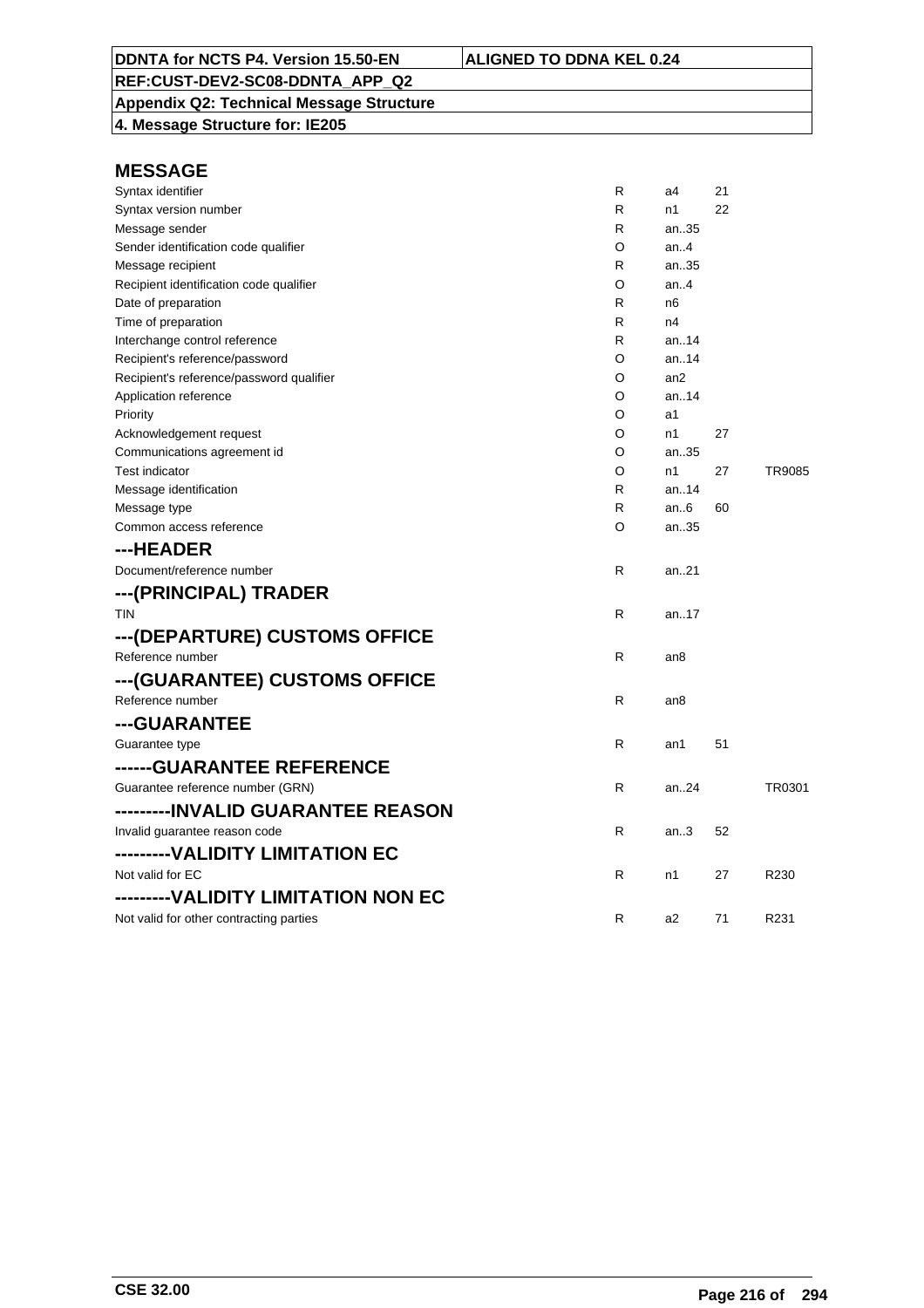| DDNTA for NCTS P4. Version 15.50-EN                                                                                                                                                                                                                                                   | <b>ALIGNED TO DDNA KEL 0.24</b> |
|---------------------------------------------------------------------------------------------------------------------------------------------------------------------------------------------------------------------------------------------------------------------------------------|---------------------------------|
| $F = 0.107 F = 0.000 F = 0.000 F = 0.000 F = 0.000 F = 0.000 F = 0.000 F = 0.000 F = 0.000 F = 0.000 F = 0.000 F = 0.000 F = 0.000 F = 0.000 F = 0.000 F = 0.000 F = 0.000 F = 0.000 F = 0.000 F = 0.000 F = 0.000 F = 0.000 F = 0.000 F = 0.000 F = 0.000 F = 0.000 F = 0.000 F = 0$ |                                 |

**Appendix Q2: Technical Message Structure**

**4. Message Structure for: IE209**

| <b>IE209</b>               | (CD209A)                       | <b>CREDIT REFERENCE AMOUNT</b> |     |   | (C GUA CRE)      |
|----------------------------|--------------------------------|--------------------------------|-----|---|------------------|
|                            |                                |                                |     |   |                  |
| MESSAGE                    |                                |                                | 1x  | R |                  |
| ---HEADER                  |                                |                                | 1x  | R | R <sub>268</sub> |
|                            | --- (DEPARTURE) CUSTOMS OFFICE |                                | 1x  | R |                  |
|                            | --- (GUARANTEE) CUSTOMS OFFICE |                                | 1x  | R |                  |
| ---GUARANTEE               |                                |                                | 9x  | R |                  |
| ------ GUARANTEE REFERENCE |                                |                                | 99x | R |                  |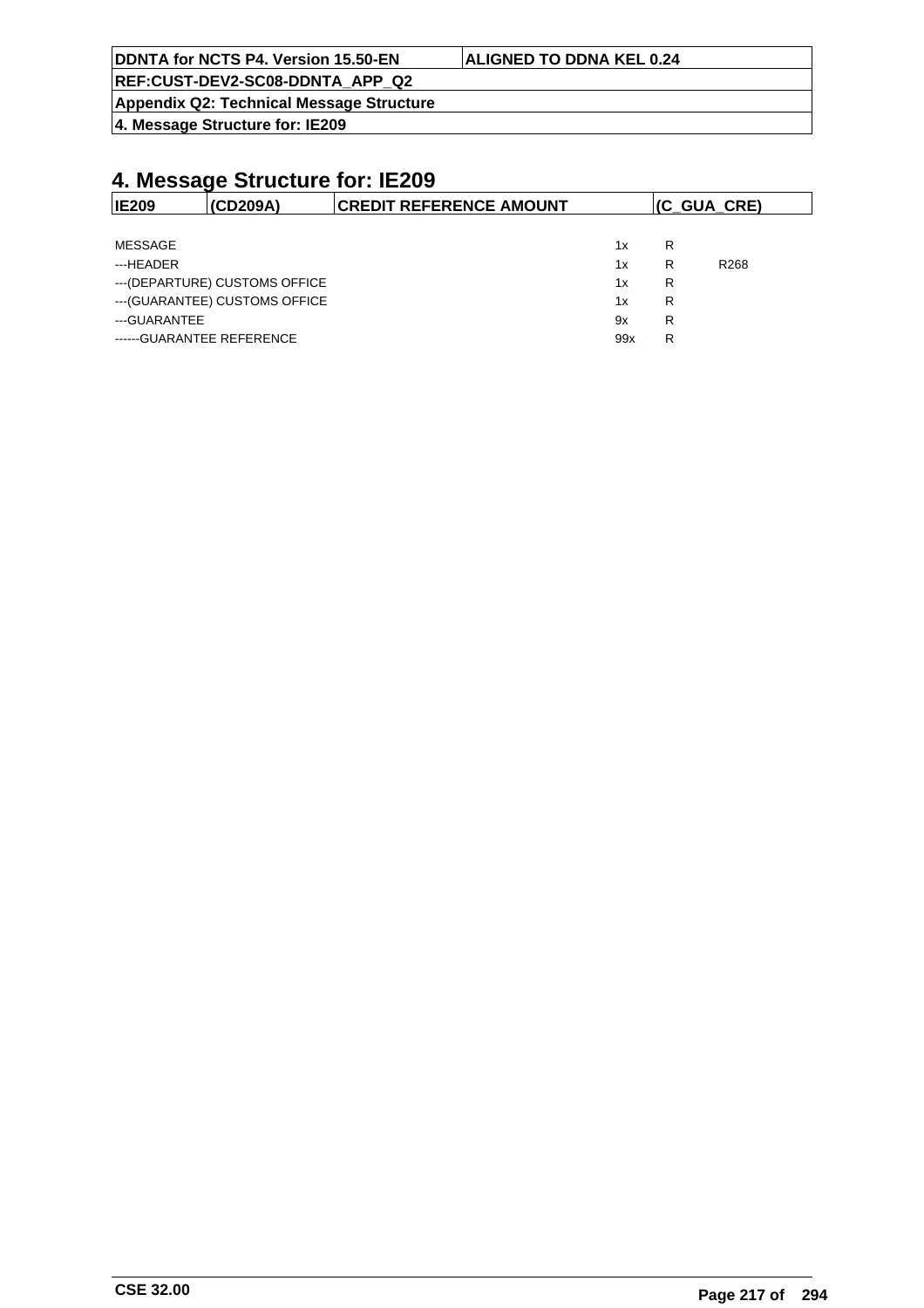### **DDNTA for NCTS P4. Version 15.50-EN ALIGNED TO DDNA KEL 0.24**

### **REF:CUST-DEV2-SC08-DDNTA\_APP\_Q2 Appendix Q2: Technical Message Structure**

**4. Message Structure for: IE209**

| Syntax identifier                        | R  | a <sub>4</sub>  | 21 |               |
|------------------------------------------|----|-----------------|----|---------------|
| Syntax version number                    | R  | n1              | 22 |               |
| Message sender                           | R  | an.35           |    |               |
| Sender identification code qualifier     | O  | an.4            |    |               |
| Message recipient                        | R  | an35            |    |               |
| Recipient identification code qualifier  | O  | an.4            |    |               |
| Date of preparation                      | R  | n6              |    |               |
| Time of preparation                      | R  | n4              |    |               |
| Interchange control reference            | R  | an. $14$        |    |               |
| Recipient's reference/password           | O  | an.14           |    |               |
| Recipient's reference/password qualifier | O  | an2             |    |               |
| Application reference                    | O  | an.14           |    |               |
| Priority                                 | O  | a <sub>1</sub>  |    |               |
| Acknowledgement request                  | O  | n1              | 27 |               |
| Communications agreement id              | O  | an35            |    |               |
| <b>Test indicator</b>                    | O  | n1              | 27 | <b>TR9085</b> |
| Message identification                   | R  | an.14           |    |               |
| Message type                             | R  | an.6            | 60 |               |
| Common access reference                  | O  | an35            |    |               |
| ---HEADER                                |    |                 |    |               |
| Document/reference number                | R. | an.21           |    |               |
| Arrival date                             | R  | n8              |    |               |
| ---(DEPARTURE) CUSTOMS OFFICE            |    |                 |    |               |
| Reference number                         | R  | an <sub>8</sub> |    |               |
| ---(GUARANTEE) CUSTOMS OFFICE            |    |                 |    |               |
| Reference number                         | R  | an8             |    |               |
| ---GUARANTEE                             |    |                 |    |               |
| Guarantee type                           | R  | an1             | 51 |               |
| ------GUARANTEE REFERENCE                |    |                 |    |               |
| Guarantee reference number (GRN)         | R  | an.24           |    | TR0301        |
|                                          |    |                 |    |               |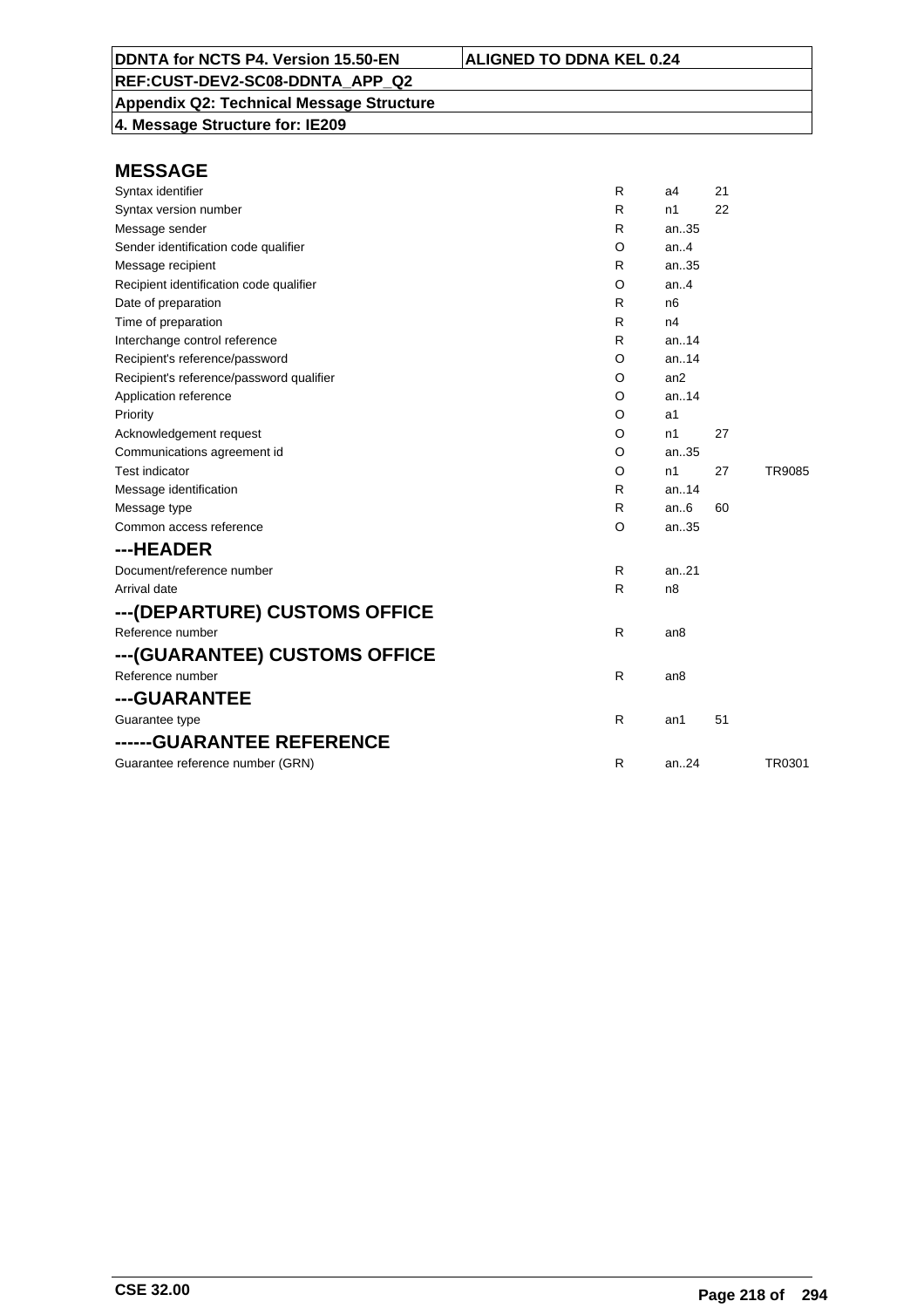**DDNTA for NCTS P4. Version 15.50-EN ALIGNED TO DDNA KEL 0.24**

**REF:CUST-DEV2-SC08-DDNTA\_APP\_Q2**

**Appendix Q2: Technical Message Structure**

**4. Message Structure for: IE224**

| <b>IE224</b>             | (CC224A)                       | <b>INDIVIDUAL GUARANTEE VOUCHER</b><br><b>SOLD</b> |     | (E_IGV_INF) |
|--------------------------|--------------------------------|----------------------------------------------------|-----|-------------|
|                          |                                |                                                    |     |             |
| <b>MESSAGE</b>           |                                |                                                    | 1x  | R           |
| ---GUARANTOR             |                                |                                                    | 1x  | R           |
|                          | --- (GUARANTEE) CUSTOMS OFFICE |                                                    | 1x  | R           |
| --- GUARANTEE REFERENCE  |                                |                                                    | 99x | R           |
| ------(PRINCIPAL) TRADER |                                |                                                    | 1x  | R           |
|                          |                                |                                                    |     |             |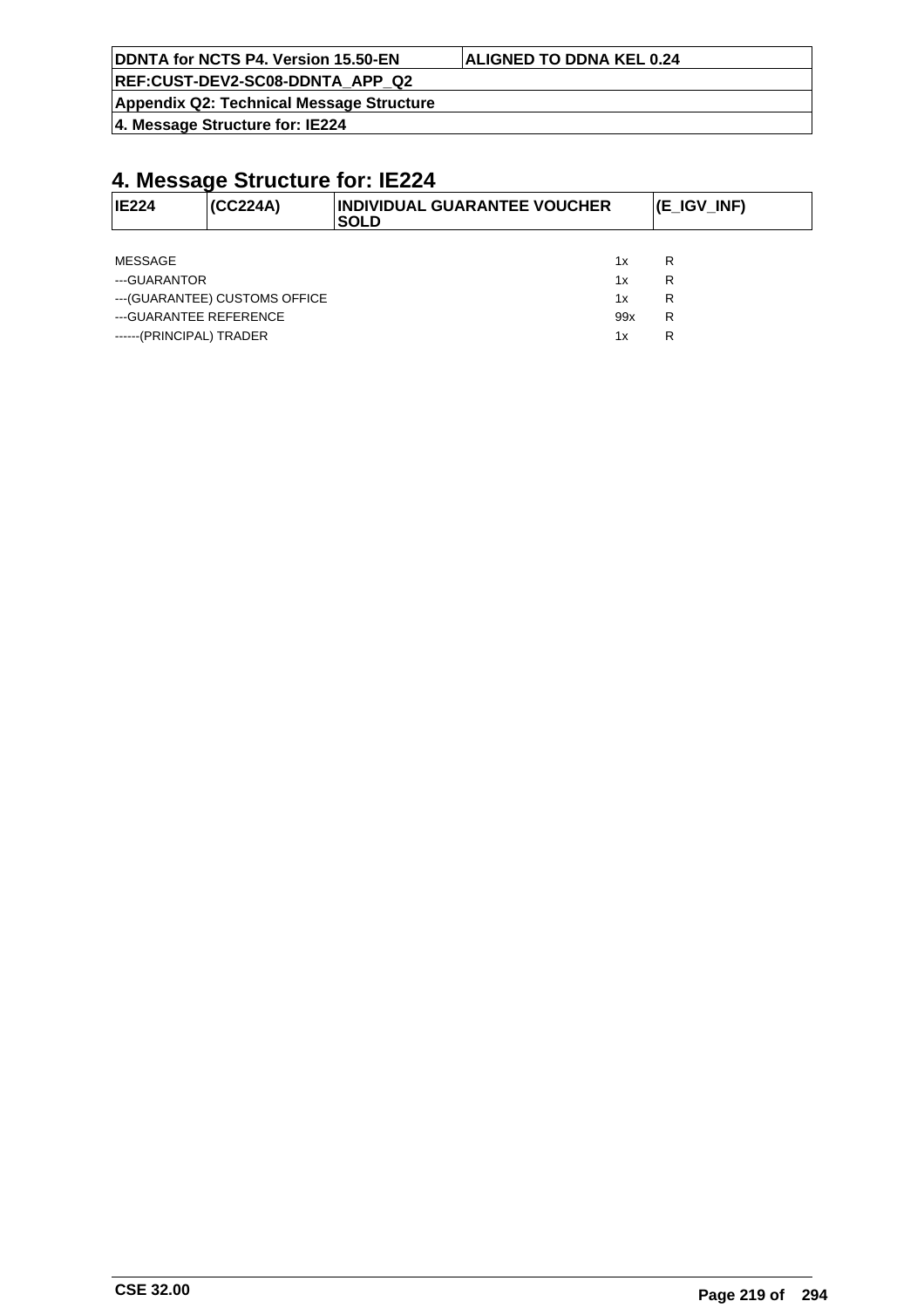## **Appendix Q2: Technical Message Structure**

**4. Message Structure for: IE224**

| Syntax identifier                                 | $\mathsf{R}$ | a4              | 21 |                          |
|---------------------------------------------------|--------------|-----------------|----|--------------------------|
| Syntax version number                             | R            | n1              | 22 |                          |
| Message sender                                    | R            | an35            |    |                          |
| Sender identification code qualifier              | O            | an4             |    |                          |
| Message recipient                                 | R            | an35            |    |                          |
| Recipient identification code qualifier           | O            | an4             |    |                          |
| Date of preparation                               | R            | n6              |    |                          |
| Time of preparation                               | R            | n4              |    |                          |
| Interchange control reference                     | R            | an14            |    |                          |
| Recipient's reference/password                    | O            | an14            |    |                          |
| Recipient's reference/password qualifier          | O            | an <sub>2</sub> |    |                          |
| Application reference                             | O            | an14            |    |                          |
| Priority                                          | O            | a1              |    |                          |
| Acknowledgement request                           | O            | n1              | 27 |                          |
| Communications agreement id                       | O            | an35            |    |                          |
| <b>Test indicator</b>                             | O            | n1              | 27 | <b>TR9085</b>            |
| Message identification                            | R            | an14            |    |                          |
| Message type                                      | R            | an $6$          | 60 |                          |
| Common access reference                           | O            | an35            |    |                          |
| Message sequence number                           | O            | n.2             |    |                          |
| First and last transfer                           | O            | a1              | 28 |                          |
| ---GUARANTOR                                      |              |                 |    |                          |
| Name                                              | R            | an35            |    |                          |
| Street and number                                 | R            | an35            |    |                          |
| Postal code                                       | R            | an.9            |    |                          |
|                                                   | R            | an35            |    |                          |
| City                                              |              |                 |    |                          |
| Country code                                      | R            | a2<br>a2        | 70 | TR0099                   |
| <b>NAD LNG</b><br>TIN                             | O            |                 | 12 |                          |
|                                                   | O            | an17            |    |                          |
| ---(GUARANTEE) CUSTOMS OFFICE<br>Reference number | R            | an8             |    |                          |
| ---GUARANTEE REFERENCE                            |              |                 |    |                          |
| Guarantee reference number (GRN)                  | R            | an24            |    |                          |
|                                                   | D            |                 |    | C <sub>232</sub>         |
| Currency<br>Access code                           | R            | an3             | 48 |                          |
|                                                   | R            | an4             |    |                          |
| Date of issue                                     | R            | n8              |    |                          |
| Expiry date                                       |              | n8              |    |                          |
| Hard copy given to Principal                      | R            | n1              | 27 | R230                     |
| TIR carnet                                        | R            | n1              | 27 | R230                     |
| Voucher amount                                    | D            | n.15,2          |    | C <sub>232</sub><br>R021 |
| Limited validity (sensitive goods)                | R            | n1              | 27 | R230                     |
| ------(PRINCIPAL) TRADER                          |              |                 |    |                          |
| Name                                              | R            | an35            |    |                          |
| Street and number                                 | R            | an35            |    |                          |
| Postal code                                       | R            | an.9            |    |                          |
| City                                              | R            | an35            |    |                          |
| Country code                                      | R            | a2              | 8  |                          |
| <b>NAD LNG</b>                                    | O            | a2              | 12 | TR0099                   |
| <b>TIN</b>                                        | R            | an17            |    |                          |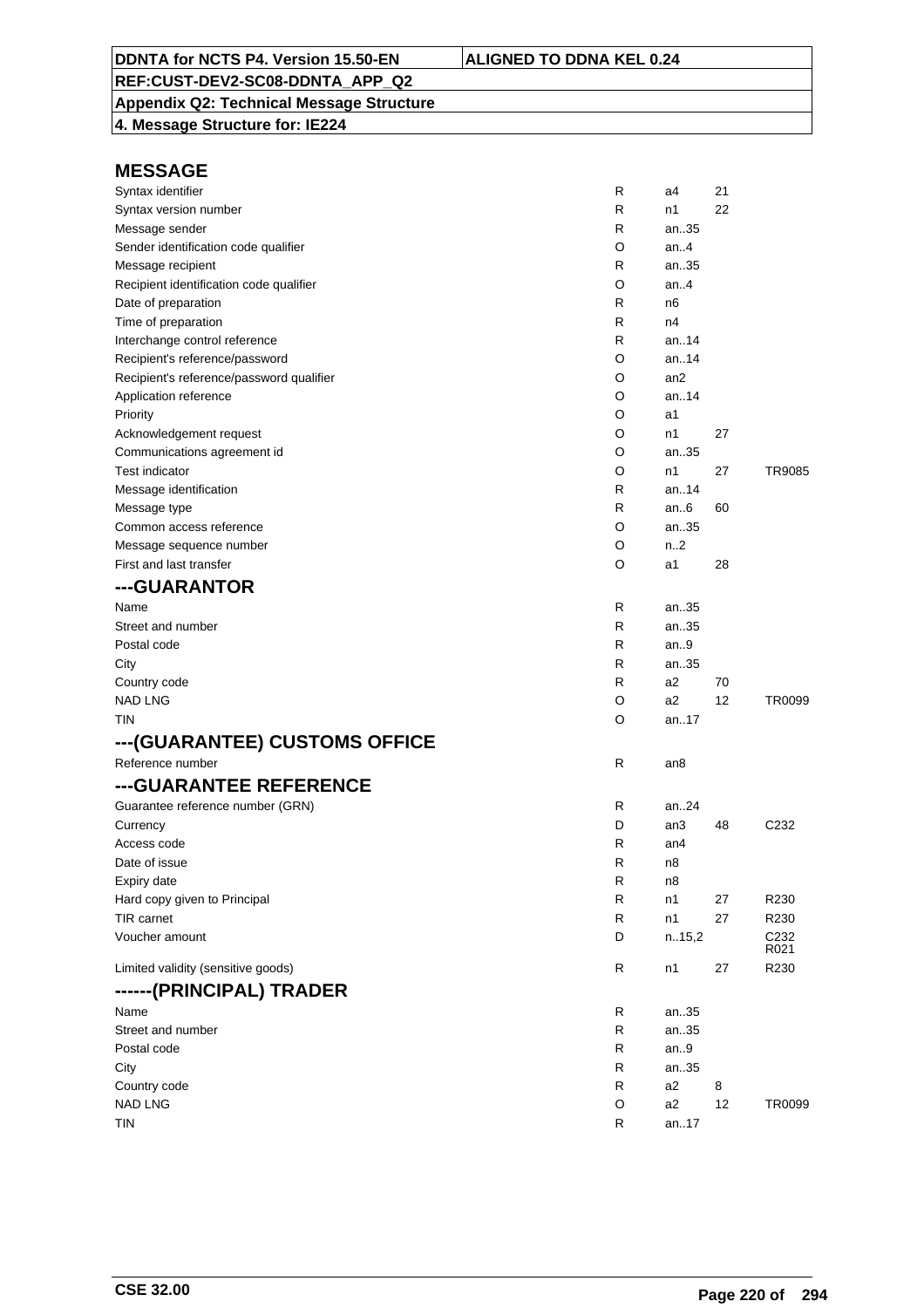| DDNTA for NCTS P4. Version 15.50-EN | <b>ALIGNED TO DDNA KEL 0.24</b> |
|-------------------------------------|---------------------------------|
|                                     |                                 |

**Appendix Q2: Technical Message Structure**

**4. Message Structure for: IE225**

| <b>IE225</b>                 | (CC225A)                         | <b>GUARANTEE UPDATE NOTIFICATION</b> | (E_GUA_WUP) |      |
|------------------------------|----------------------------------|--------------------------------------|-------------|------|
|                              |                                  |                                      |             |      |
| MESSAGE                      |                                  | 1x                                   | R           |      |
| ---(PRINCIPAL) TRADER        |                                  | 1x                                   | R           |      |
|                              | --- (GUARANTEE) CUSTOMS OFFICE   | 1x                                   | R           |      |
| --- GUARANTEE REFERENCE      |                                  | 1x                                   | R           | R650 |
| ------VALIDITY LIMITATION EC |                                  | 1x                                   | O           |      |
|                              | ------VALIDITY LIMITATION NON EC | 99x                                  | O           |      |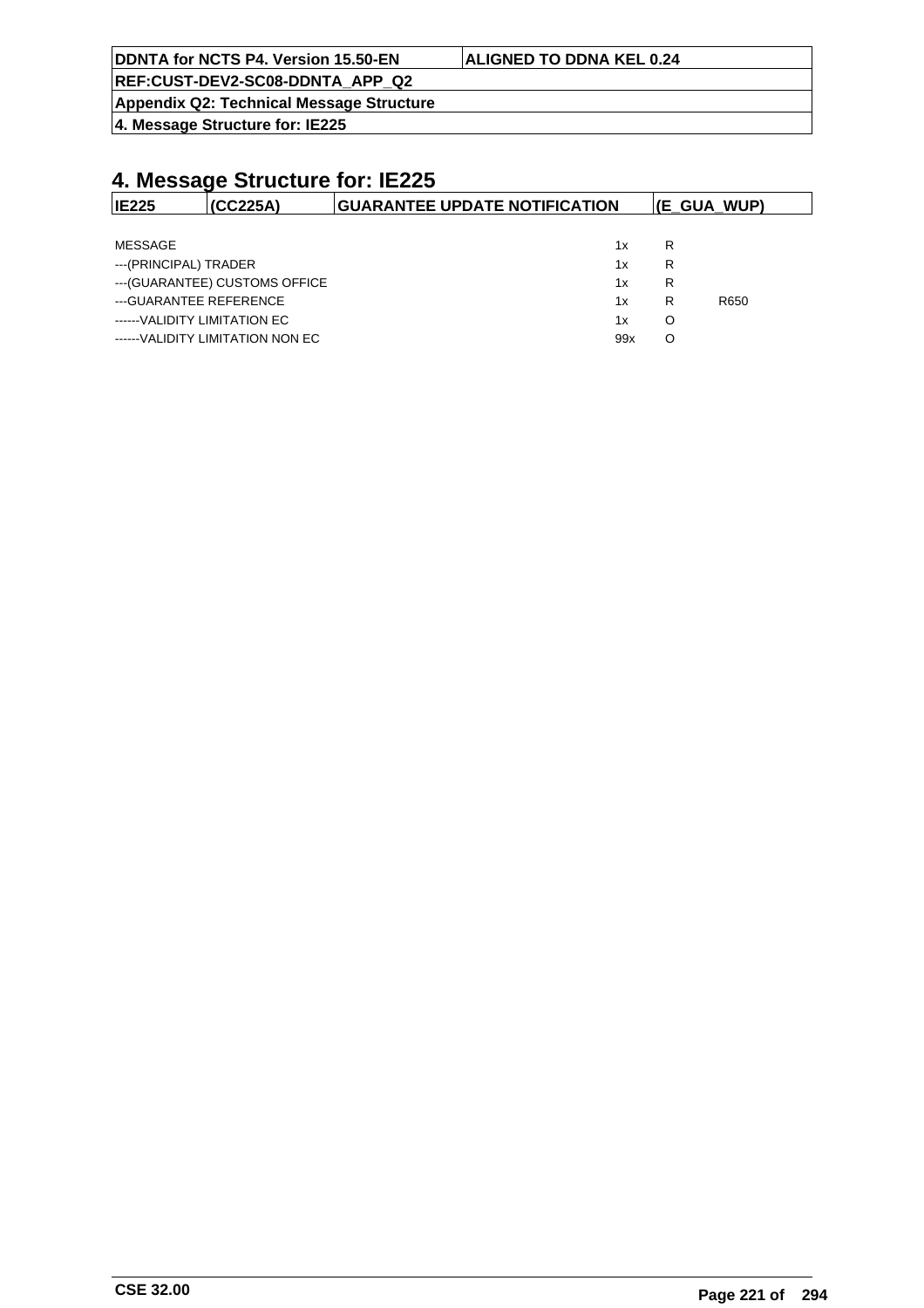## **Appendix Q2: Technical Message Structure**

**4. Message Structure for: IE225**

| Syntax identifier                        | R | a4              | 21 |                  |
|------------------------------------------|---|-----------------|----|------------------|
| Syntax version number                    | R | n1              | 22 |                  |
| Message sender                           | R | an35            |    |                  |
| Sender identification code qualifier     | O | an.4            |    |                  |
| Message recipient                        | R | an35            |    |                  |
| Recipient identification code qualifier  | O | an.4            |    |                  |
| Date of preparation                      | R | n6              |    |                  |
| Time of preparation                      | R | n4              |    |                  |
| Interchange control reference            | R | an14            |    |                  |
| Recipient's reference/password           | O | an14            |    |                  |
| Recipient's reference/password qualifier | O | an <sub>2</sub> |    |                  |
| Application reference                    | O | an14            |    |                  |
| Priority                                 | O | a1              |    |                  |
| Acknowledgement request                  | O | n1              | 27 |                  |
| Communications agreement id              | O | an35            |    |                  |
| <b>Test indicator</b>                    | O | n1              | 27 | TR9085           |
| Message identification                   | R | an14            |    |                  |
| Message type                             | R | an $6$          | 60 |                  |
| Common access reference                  | O | an35            |    |                  |
| Message sequence number                  | O | n2              |    |                  |
| First and last transfer                  | O | a1              | 28 |                  |
| ---(PRINCIPAL) TRADER                    |   |                 |    |                  |
| <b>TIN</b>                               | R | an17            |    |                  |
| ---(GUARANTEE) CUSTOMS OFFICE            |   |                 |    |                  |
| Reference number                         | R | an8             |    |                  |
| ---GUARANTEE REFERENCE                   |   |                 |    |                  |
| Guarantee reference number (GRN)         | R | an24            |    |                  |
| Reference amount                         | O | n.15,2          |    | R021             |
| Percentage of reference amount           | O | n.3             |    | R021             |
| Guarantee amount                         | O | n.15,2          |    | R021             |
| Currency                                 | D | an3             | 48 | C350             |
| Number of certificates                   | O | n.8             |    | R021             |
| Validity date                            | D | n8              |    | R <sub>260</sub> |
| Invalidity date                          | D | n8              |    | R <sub>260</sub> |
| Invalidity reason code                   | O | an3             |    |                  |
| Invalidity reason                        | O | an350           |    |                  |
| Invalidity reason LNG                    | O | a2              | 12 | TR0099           |
| Limited validity (sensitive goods)       | R | n1              | 27 | R230             |
| Restricted use (suspended goods)         | R | n1              | 27 | R230             |
| ------VALIDITY LIMITATION EC             |   |                 |    |                  |
| Not valid for EC                         | R | n1              | 27 | R230             |
| ------VALIDITY LIMITATION NON EC         |   |                 |    |                  |
| Not valid for other contracting parties  | R | a2              | 71 | R231             |
|                                          |   |                 |    |                  |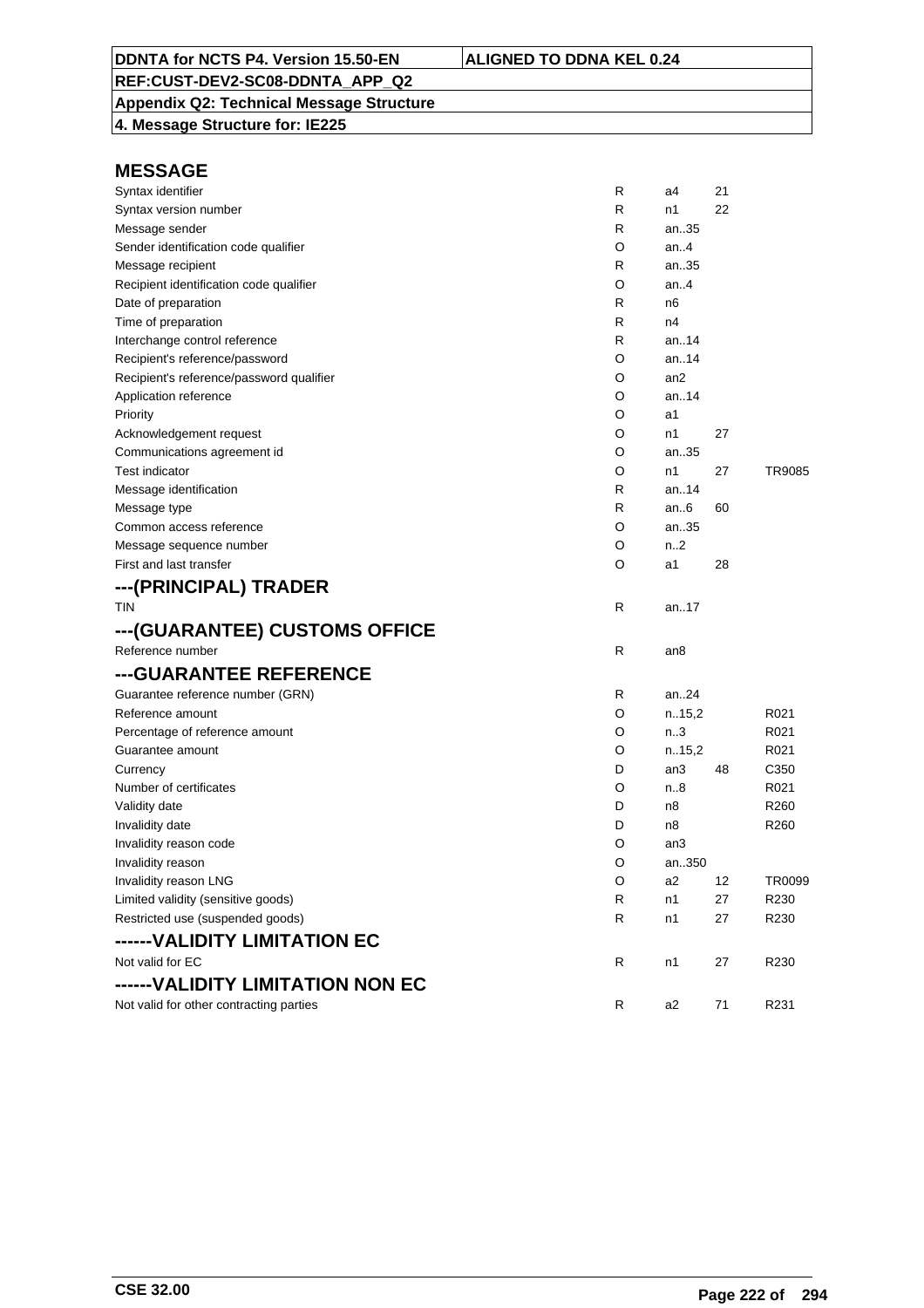**DDNTA for NCTS P4. Version 15.50-EN ALIGNED TO DDNA KEL 0.24**

**REF:CUST-DEV2-SC08-DDNTA\_APP\_Q2**

**Appendix Q2: Technical Message Structure**

**4. Message Structure for: IE228**

| <b>IE228</b>             | (CC228A)                       | <b>COMPREHENSIVE GUARANTEE</b><br><b>CANCELLATION LIABILITY LIBERATION</b> |    | (E_GOG_CNL) |
|--------------------------|--------------------------------|----------------------------------------------------------------------------|----|-------------|
|                          |                                |                                                                            |    |             |
| MESSAGE                  |                                |                                                                            | 1x | R           |
| ---GUARANTOR             |                                |                                                                            | 1x | R           |
|                          | --- (GUARANTEE) CUSTOMS OFFICE |                                                                            | 1x | R           |
| --- GUARANTEE REFERENCE  |                                |                                                                            | 1x | R           |
| ------(PRINCIPAL) TRADER |                                |                                                                            | 1x | R           |
|                          |                                |                                                                            |    |             |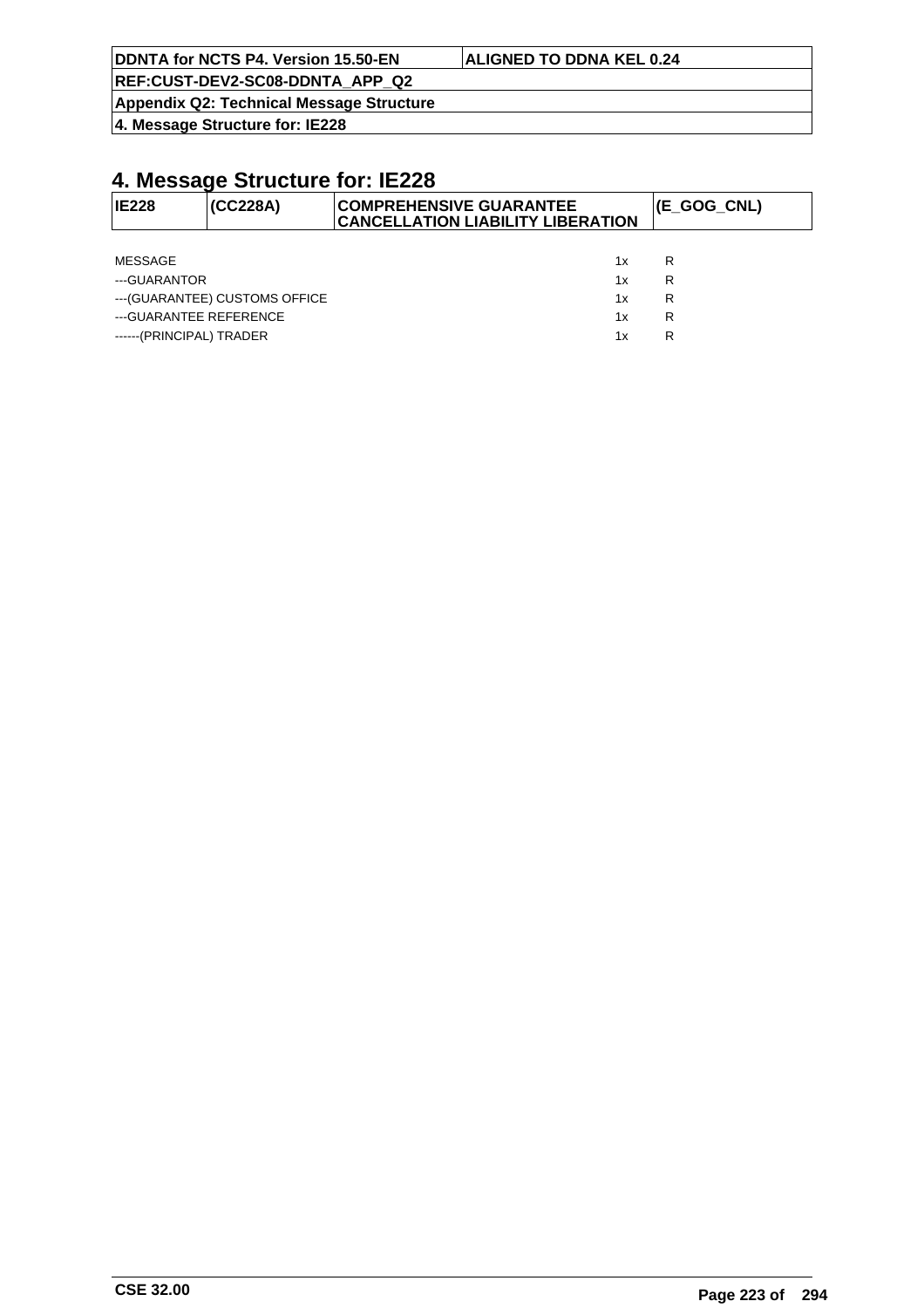**Appendix Q2: Technical Message Structure 4. Message Structure for: IE228**

| Syntax identifier                        | R | a4              | 21 |                  |
|------------------------------------------|---|-----------------|----|------------------|
| Syntax version number                    | R | n1              | 22 |                  |
| Message sender                           | R | an35            |    |                  |
| Sender identification code qualifier     | O | an.4            |    |                  |
| Message recipient                        | R | an35            |    |                  |
| Recipient identification code qualifier  | O | an.4            |    |                  |
| Date of preparation                      | R | n6              |    |                  |
| Time of preparation                      | R | n4              |    |                  |
| Interchange control reference            | R | an14            |    |                  |
| Recipient's reference/password           | O | an14            |    |                  |
| Recipient's reference/password qualifier | O | an <sub>2</sub> |    |                  |
| Application reference                    | O | an14            |    |                  |
| Priority                                 | O | a1              |    |                  |
| Acknowledgement request                  | O | n1              | 27 |                  |
| Communications agreement id              | O | an35            |    |                  |
| <b>Test indicator</b>                    | O | n1              | 27 | TR9085           |
| Message identification                   | R | an14            |    |                  |
| Message type                             | R | an $6$          | 60 |                  |
| Common access reference                  | O | an35            |    |                  |
| Message sequence number                  | O | n2              |    |                  |
| First and last transfer                  | O | a1              | 28 |                  |
| ---GUARANTOR                             |   |                 |    |                  |
| Name                                     | R | an35            |    |                  |
| Street and number                        | R | an35            |    |                  |
| Postal code                              | R | an $9$          |    |                  |
| City                                     | R | an35            |    |                  |
| Country code                             | R | a2              | 70 |                  |
| <b>NAD LNG</b>                           | O | a <sub>2</sub>  | 12 | TR0099           |
| TIN                                      | O | an17            |    |                  |
| ---(GUARANTEE) CUSTOMS OFFICE            |   |                 |    |                  |
| Reference number                         | R | an8             |    |                  |
| ---GUARANTEE REFERENCE                   |   |                 |    |                  |
| Guarantee reference number (GRN)         | R | an24            |    |                  |
| Guarantee amount                         | R | n.15,2          |    | R <sub>021</sub> |
| Currency                                 | R | an3             | 48 |                  |
| Invalidity date                          | R | n8              |    |                  |
| Liability liberation date                | R | n8              |    |                  |
| ------(PRINCIPAL) TRADER                 |   |                 |    |                  |
| Name                                     | R | an35            |    |                  |
| Street and number                        | R | an35            |    |                  |
| Postal code                              | R | an.9            |    |                  |
| City                                     | R | an35            |    |                  |
| Country code                             | R | a2              | 8  |                  |
| <b>NAD LNG</b>                           | O | a2              | 12 | TR0099           |
| <b>TIN</b>                               | O | an17            |    |                  |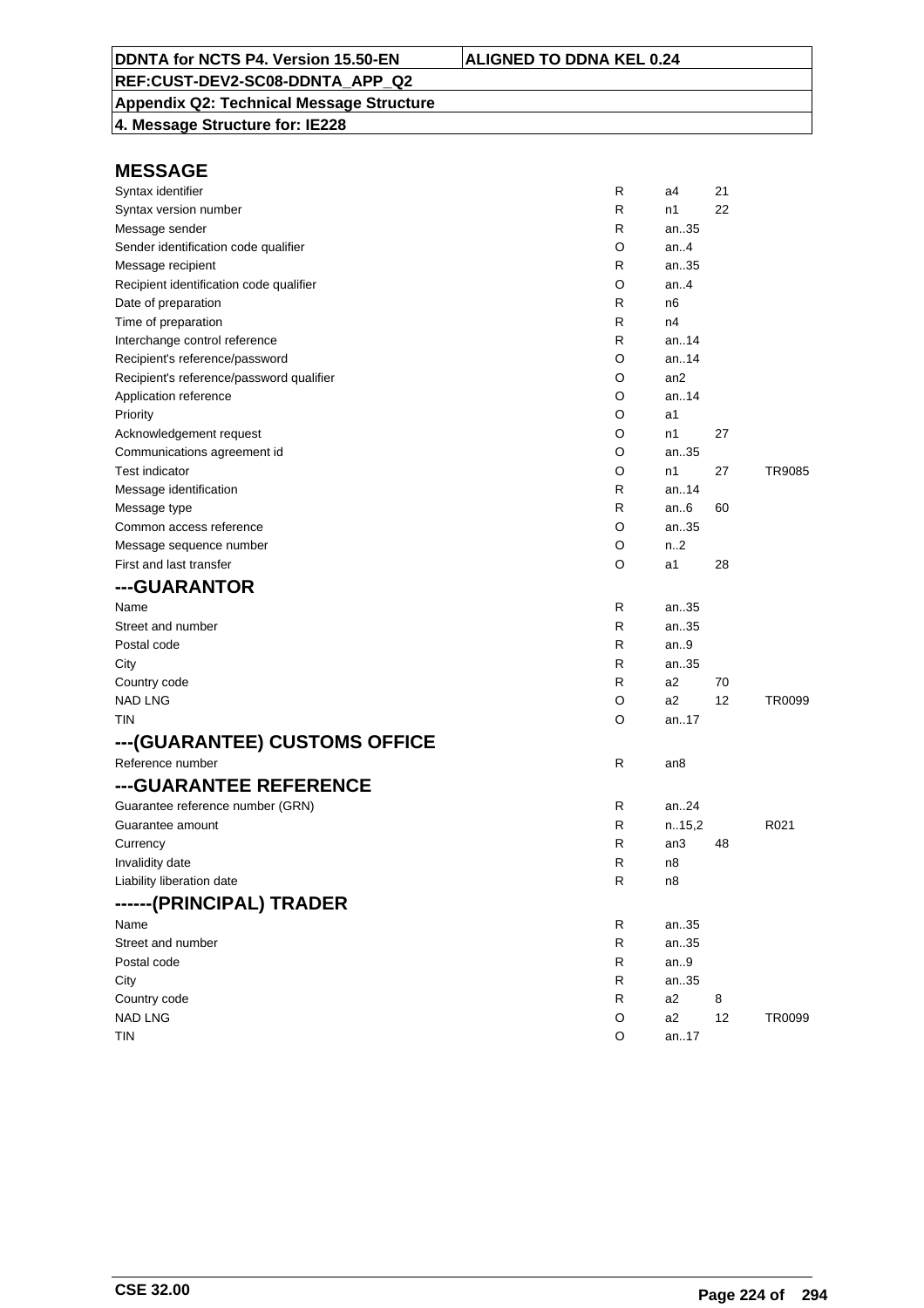| DDNTA for NCTS P4. Version 15.50-EN |  |  |
|-------------------------------------|--|--|
|                                     |  |  |

### **ALIGNED TO DDNA KEL 0.24**

**REF:CUST-DEV2-SC08-DDNTA\_APP\_Q2**

**Appendix Q2: Technical Message Structure**

**4. Message Structure for: IE229**

| IE229                  | (CC229A)                       | <b>INDIVIDUAL GUARANTEE VOUCHER</b><br><b>REVOCATION NOTIFICATION</b> | $ E_{IGV_RNG} $ |
|------------------------|--------------------------------|-----------------------------------------------------------------------|-----------------|
|                        |                                |                                                                       |                 |
| MESSAGE                |                                | 1x                                                                    | R               |
| ---GUARANTOR           |                                | 1x                                                                    | R               |
|                        | --- (GUARANTEE) CUSTOMS OFFICE | 1x                                                                    | R               |
| ---GUARANTEE REFERENCE |                                | 1x                                                                    | R               |
|                        |                                |                                                                       |                 |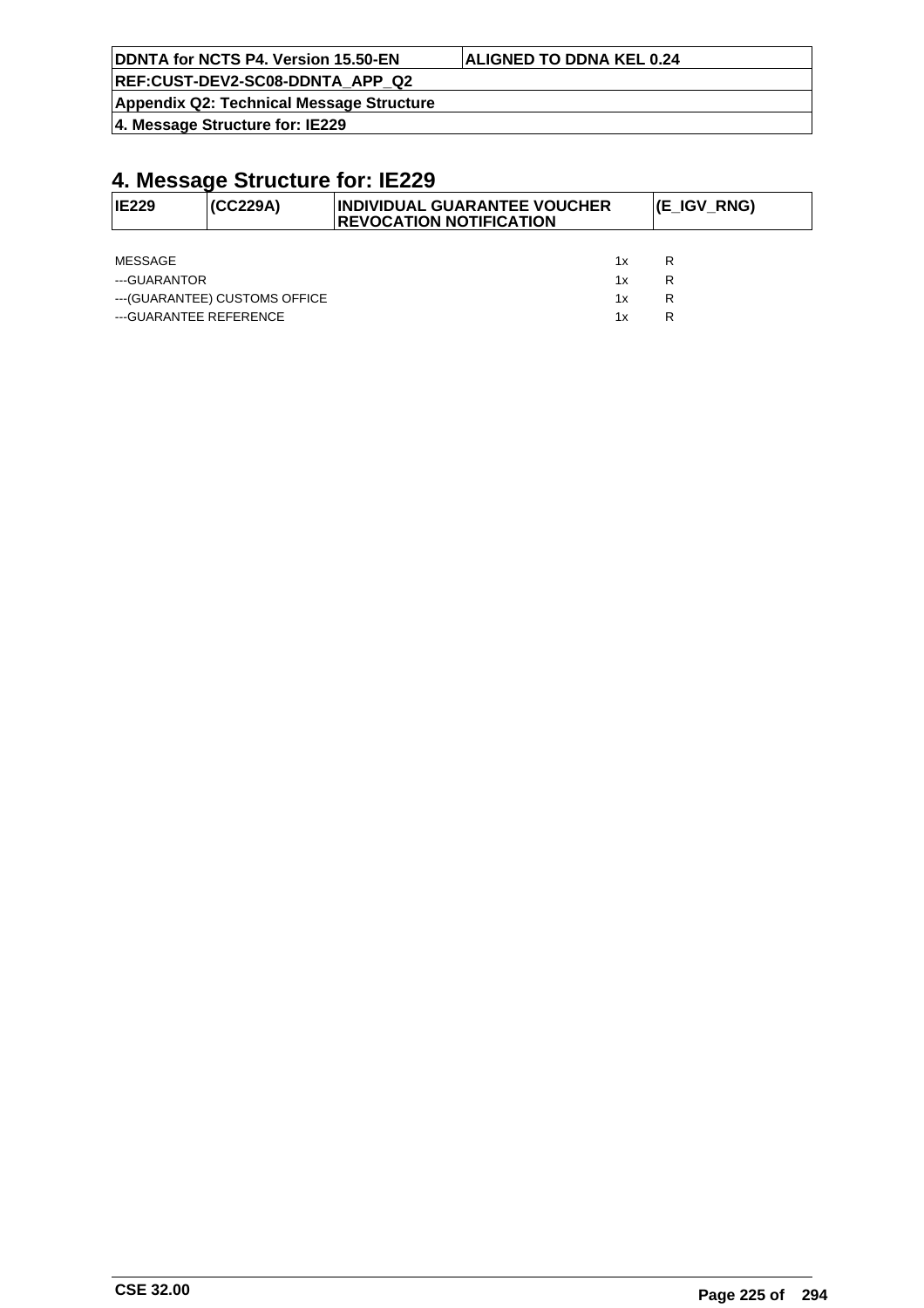**Appendix Q2: Technical Message Structure 4. Message Structure for: IE229**

| Syntax identifier                        | R | a4             | 21 |        |
|------------------------------------------|---|----------------|----|--------|
| Syntax version number                    | R | n1             | 22 |        |
| Message sender                           | R | an35           |    |        |
| Sender identification code qualifier     | O | an4            |    |        |
| Message recipient                        | R | an35           |    |        |
| Recipient identification code qualifier  | O | an.4           |    |        |
| Date of preparation                      | R | n <sub>6</sub> |    |        |
| Time of preparation                      | R | n4             |    |        |
| Interchange control reference            | R | an14           |    |        |
| Recipient's reference/password           | O | an14           |    |        |
| Recipient's reference/password qualifier | O | an2            |    |        |
| Application reference                    | O | an.14          |    |        |
| Priority                                 | O | a1             |    |        |
| Acknowledgement request                  | O | n <sub>1</sub> | 27 |        |
| Communications agreement id              | O | an35           |    |        |
| <b>Test indicator</b>                    | O | n1             | 27 | TR9085 |
| Message identification                   | R | an.14          |    |        |
| Message type                             | R | an.6           | 60 |        |
| Common access reference                  | O | an35           |    |        |
| Message sequence number                  | O | n.2            |    |        |
| First and last transfer                  | O | a1             | 28 |        |
| ---GUARANTOR                             |   |                |    |        |
| Name                                     | R | an35           |    |        |
| Street and number                        | R | an35           |    |        |
| Postal code                              | R | an.9           |    |        |
| City                                     | R | an35           |    |        |
| Country code                             | R | a2             | 70 |        |
| <b>NAD LNG</b>                           | O | a2             | 12 | TR0099 |
| TIN                                      | O | an17           |    |        |
| ---(GUARANTEE) CUSTOMS OFFICE            |   |                |    |        |
| Reference number                         | R | an8            |    |        |
| ---GUARANTEE REFERENCE                   |   |                |    |        |
| Guarantee reference number (GRN)         | R | an24           |    |        |
| Invalidity date                          | R | n8             |    |        |
|                                          |   |                |    |        |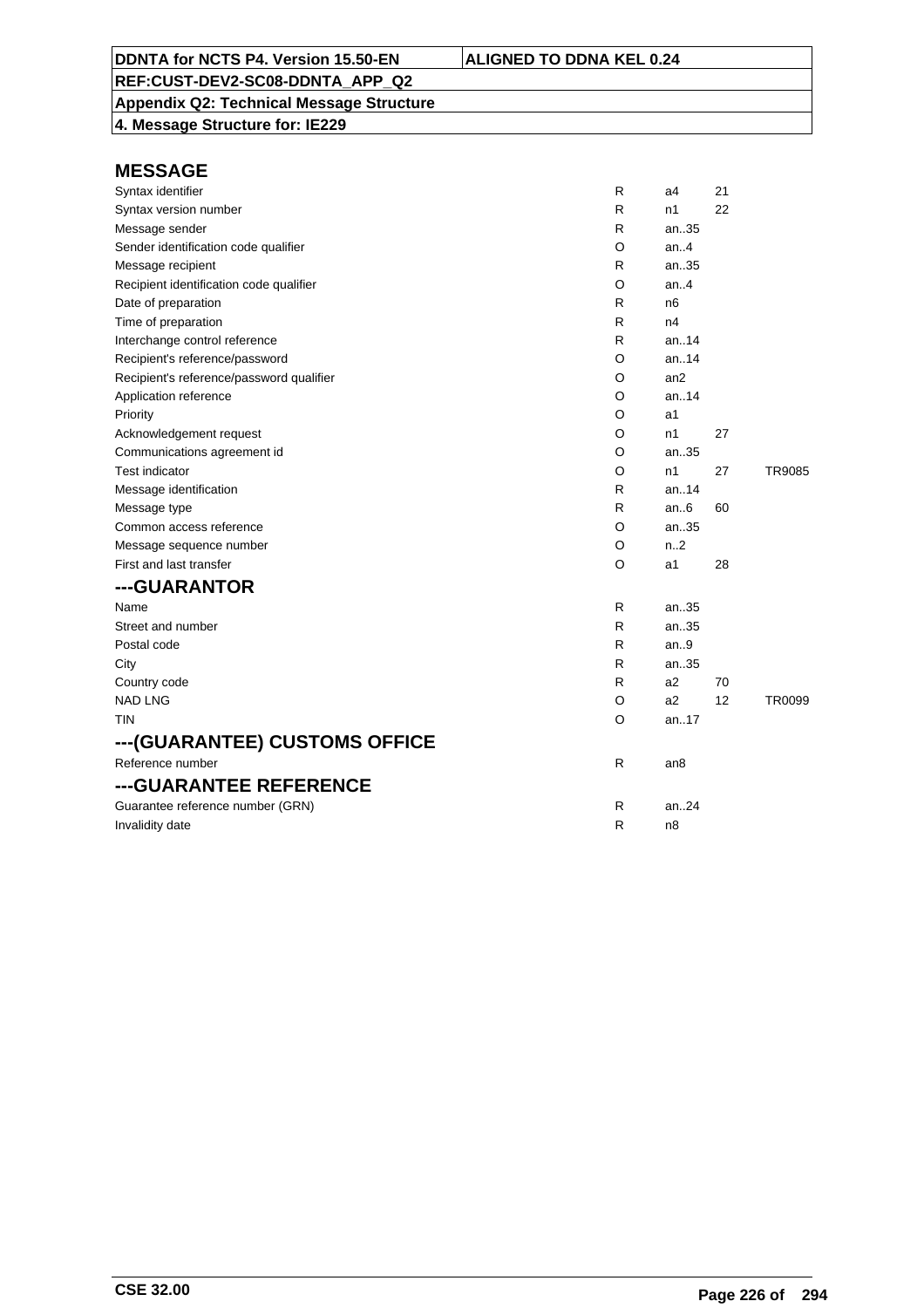| DDNTA for NCTS P4. Version 15.50-EN |  |
|-------------------------------------|--|
|                                     |  |

### **ALIGNED TO DDNA KEL 0.24**

**REF:CUST-DEV2-SC08-DDNTA\_APP\_Q2**

**Appendix Q2: Technical Message Structure**

**4. Message Structure for: IE231**

| IE231                  | (CC231A)                       | <b>COMPREHENSIVE GUARANTEE</b><br><b>CANCELLATION NOTIFICATION</b> |    | $ $ (E_COG_CNP) |
|------------------------|--------------------------------|--------------------------------------------------------------------|----|-----------------|
|                        |                                |                                                                    |    |                 |
| MESSAGE                |                                |                                                                    | 1x | R               |
| ---(PRINCIPAL) TRADER  |                                |                                                                    | 1x | R               |
|                        | --- (GUARANTEE) CUSTOMS OFFICE |                                                                    | 1x | R               |
| ---GUARANTEE REFERENCE |                                |                                                                    | 1х | R               |
|                        |                                |                                                                    |    |                 |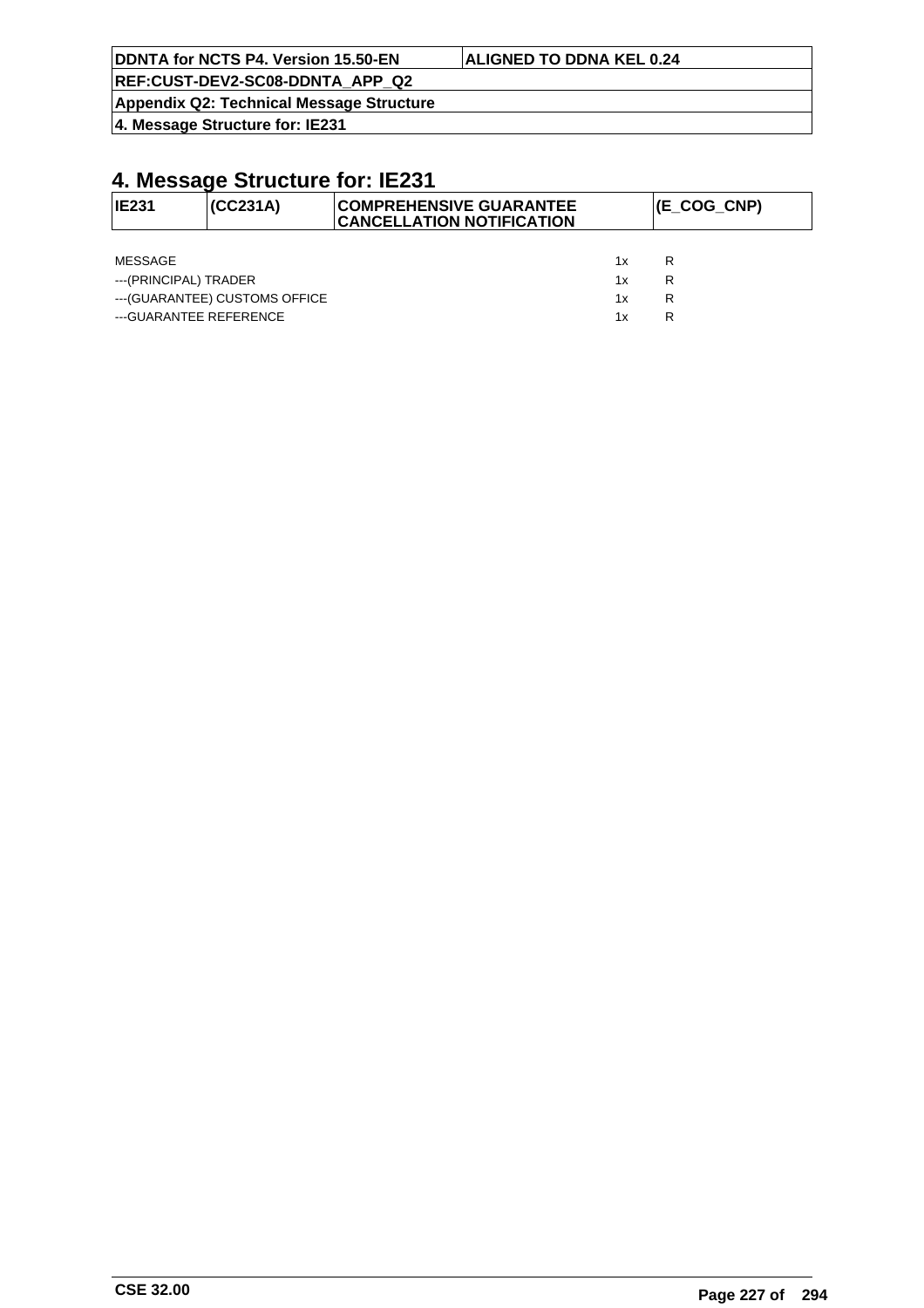**Appendix Q2: Technical Message Structure**

**4. Message Structure for: IE231**

| Syntax identifier                        | R  | a <sub>4</sub>  | 21 |               |
|------------------------------------------|----|-----------------|----|---------------|
| Syntax version number                    | R  | n1              | 22 |               |
| Message sender                           | R  | an35            |    |               |
| Sender identification code qualifier     | O  | an.4            |    |               |
| Message recipient                        | R  | an35            |    |               |
| Recipient identification code qualifier  | O  | an.4            |    |               |
| Date of preparation                      | R  | n <sub>6</sub>  |    |               |
| Time of preparation                      | R. | n4              |    |               |
| Interchange control reference            | R  | an. $.14$       |    |               |
| Recipient's reference/password           | O  | an14            |    |               |
| Recipient's reference/password qualifier | O  | an2             |    |               |
| Application reference                    | O  | an.14           |    |               |
| Priority                                 | O  | a1              |    |               |
| Acknowledgement request                  | O  | n1              | 27 |               |
| Communications agreement id              | O  | an35            |    |               |
| <b>Test indicator</b>                    | O  | n1              | 27 | <b>TR9085</b> |
| Message identification                   | R  | an.14           |    |               |
| Message type                             | R  | an.6            | 60 |               |
| Common access reference                  | O  | an35            |    |               |
| Message sequence number                  | O  | n.2             |    |               |
| First and last transfer                  | O  | a1              | 28 |               |
| ---(PRINCIPAL) TRADER                    |    |                 |    |               |
| <b>TIN</b>                               | R  | an.17           |    |               |
| ---(GUARANTEE) CUSTOMS OFFICE            |    |                 |    |               |
| Reference number                         | R  | an8             |    |               |
| ---GUARANTEE REFERENCE                   |    |                 |    |               |
| Guarantee reference number (GRN)         | R  | an.24           |    |               |
| Invalidity date                          | R  | n <sub>8</sub>  |    |               |
| Invalidity reason code                   | O  | an <sub>3</sub> |    |               |
| Invalidity reason                        | O  | an350           |    |               |
| Invalidity reason LNG                    | O  | a2              | 12 | TR0099        |
|                                          |    |                 |    |               |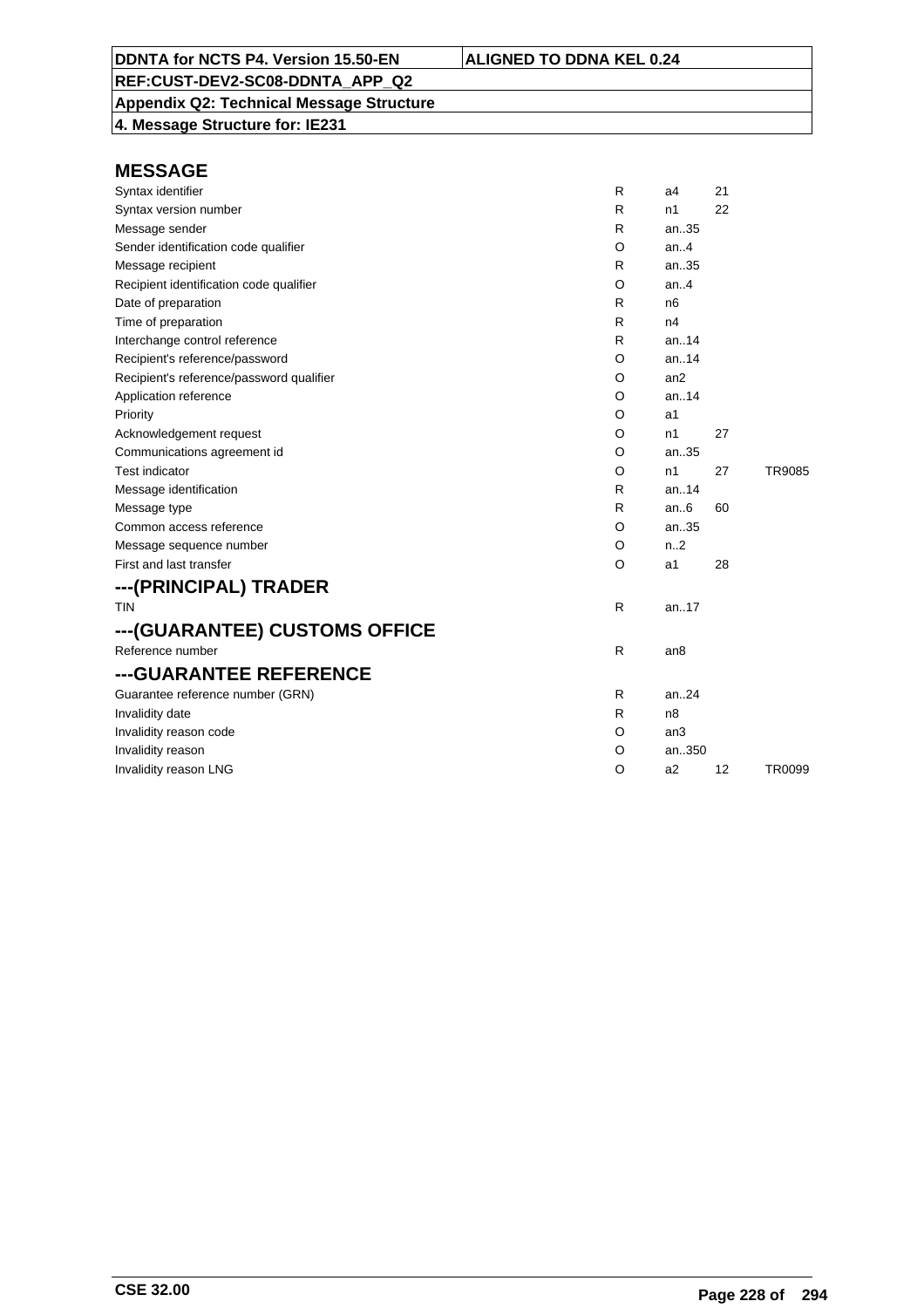| DDNTA for NCTS P4. Version 15.50-EN |  |
|-------------------------------------|--|
|                                     |  |

### **ALIGNED TO DDNA KEL 0.24**

**REF:CUST-DEV2-SC08-DDNTA\_APP\_Q2**

**Appendix Q2: Technical Message Structure**

**4. Message Structure for: IE411**

| <b>IE411</b>                | (CD411B)                            | <b>ISENDING OF STATISTICS DATA</b> |      | $(C_STA_SND)$ |
|-----------------------------|-------------------------------------|------------------------------------|------|---------------|
|                             |                                     |                                    |      |               |
| MESSAGE                     |                                     |                                    | 1x   | R             |
| ---SENDING COUNTRY          |                                     |                                    | 1x   | R             |
| ------SYSTEM APPLICABILITY  |                                     |                                    | 99x  | R             |
|                             | --------STATISTICAL CHARACTERISTICS |                                    | 999x | R             |
| ------------SERIES ELEMENTS |                                     |                                    | 999x | R             |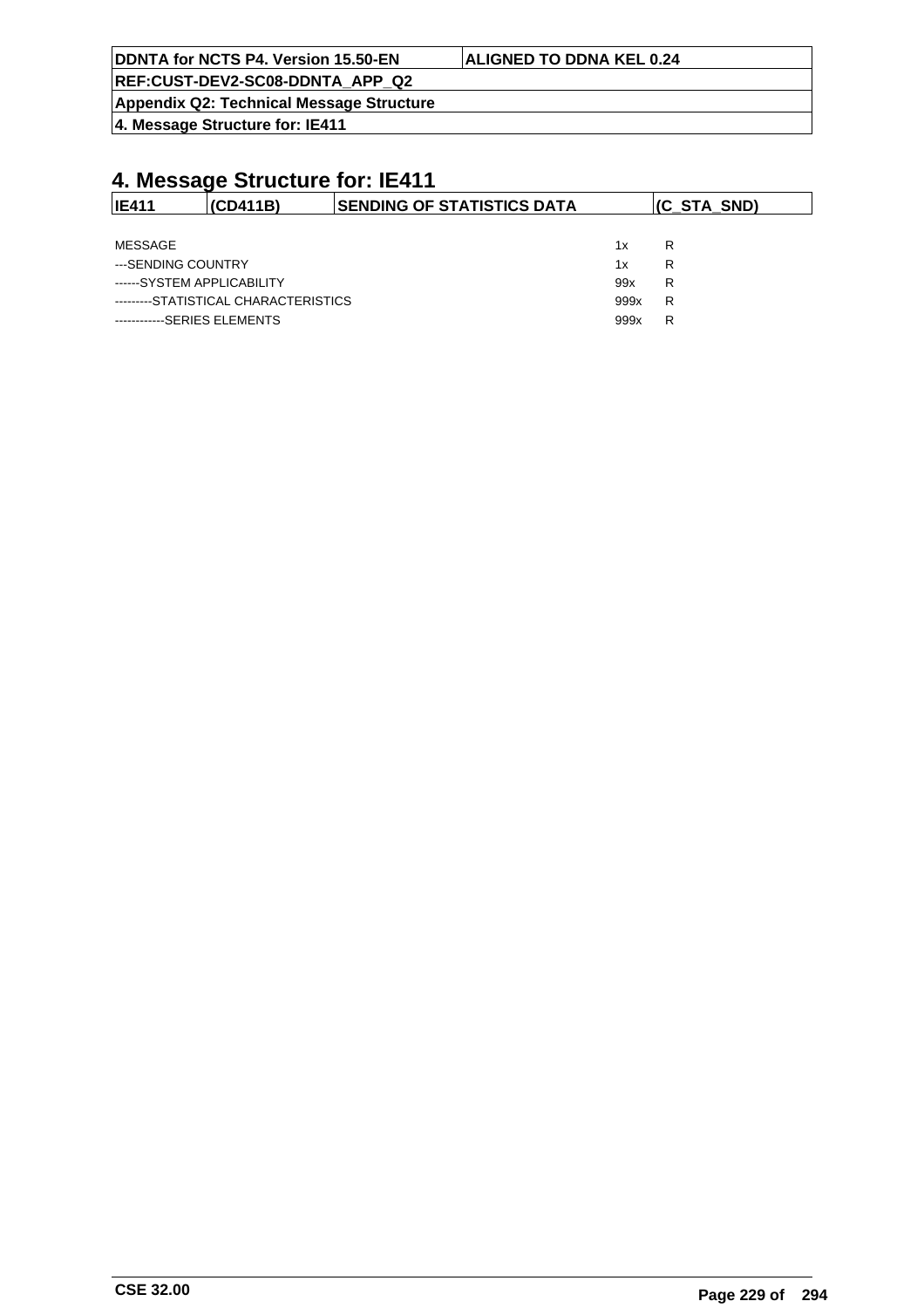# **Appendix Q2: Technical Message Structure**

**4. Message Structure for: IE411**

| Syntax identifier                        | R            | a4               | 21  |               |
|------------------------------------------|--------------|------------------|-----|---------------|
| Syntax version number                    | R            | n1               | 22  |               |
| Message sender                           | R            | an.35            |     |               |
| Sender identification code qualifier     | O            | an.4             |     |               |
| Message recipient                        | R            | an.35            |     |               |
| Recipient identification code qualifier  | O            | an.4             |     |               |
| Date of preparation                      | R            | n <sub>6</sub>   |     |               |
| Time of preparation                      | R            | n4               |     |               |
| Interchange control reference            | R            | an14             |     |               |
| Recipient's reference/password           | O            | an.14            |     |               |
| Recipient's reference/password qualifier | O            | an2              |     |               |
| <b>Test indicator</b>                    | O            | n1               | 27  | <b>TR9085</b> |
| Message identification                   | R            | an14             |     |               |
| Message type                             | R            | an.6             | 60  |               |
| ---SENDING COUNTRY                       |              |                  |     |               |
| Country code                             | R            | a2               | 8   |               |
| Year                                     | $\mathsf{R}$ | n4               |     |               |
| Month                                    | R            | an2              | 26  |               |
| ------SYSTEM APPLICABILITY               |              |                  |     |               |
| System code                              | R            | n <sub>1</sub> 2 | 136 | TR9190        |
| --------STATISTICAL CHARACTERISTICS      |              |                  |     |               |
| Statistics type                          | $\mathsf{R}$ | an <sub>4</sub>  | 57  |               |
|                                          |              |                  |     |               |
| Other country                            | O            | a2               | 8   |               |
| Counter                                  | R            | n.9              |     | R021          |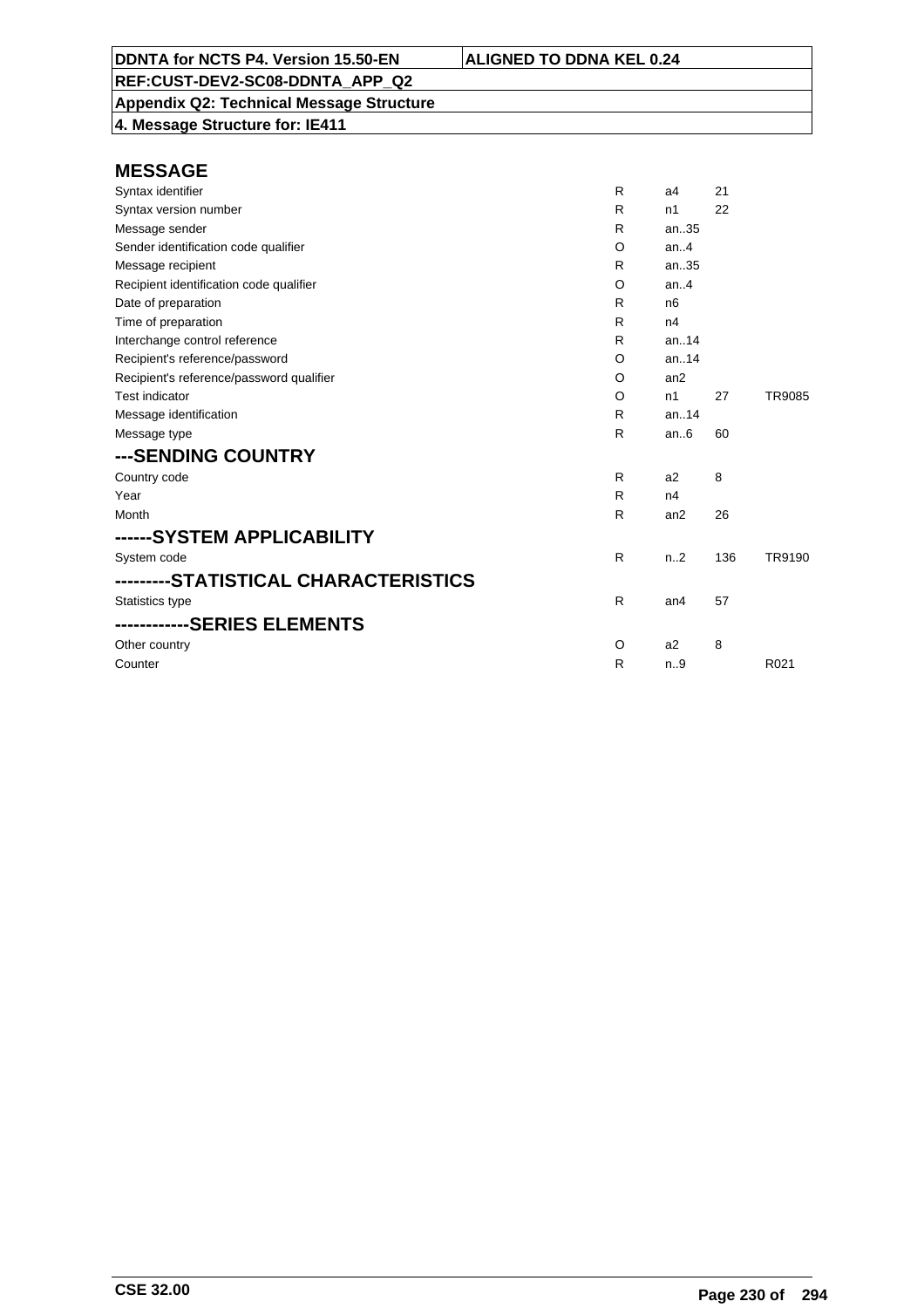| DDNTA for NCTS P4. Version 15.50-EN |  |  |
|-------------------------------------|--|--|
|                                     |  |  |

**ALIGNED TO DDNA KEL 0.24** 

**REF:CUST-DEV2-SC08-DDNTA\_APP\_Q2**

**Appendix Q2: Technical Message Structure**

**4. Message Structure for: IE412**

# **4. Message Structure for: IE412**

| <b>IE412</b> | <b>(CD412B)</b>                   | <b>ISTATISTICS GENERATED SENT TO</b><br><b>INATIONAL DOMAIN</b> | (C_STA_GEN) |   |
|--------------|-----------------------------------|-----------------------------------------------------------------|-------------|---|
|              |                                   |                                                                 |             |   |
| MESSAGE      |                                   |                                                                 | 1x          | R |
|              | ---STATISTICAL CONSOLIDATION      |                                                                 | 1x          | R |
|              | ------STATISTICAL CHARACTERISTICS |                                                                 | 999x        | R |

---------SERIES ELEMENTS 999x R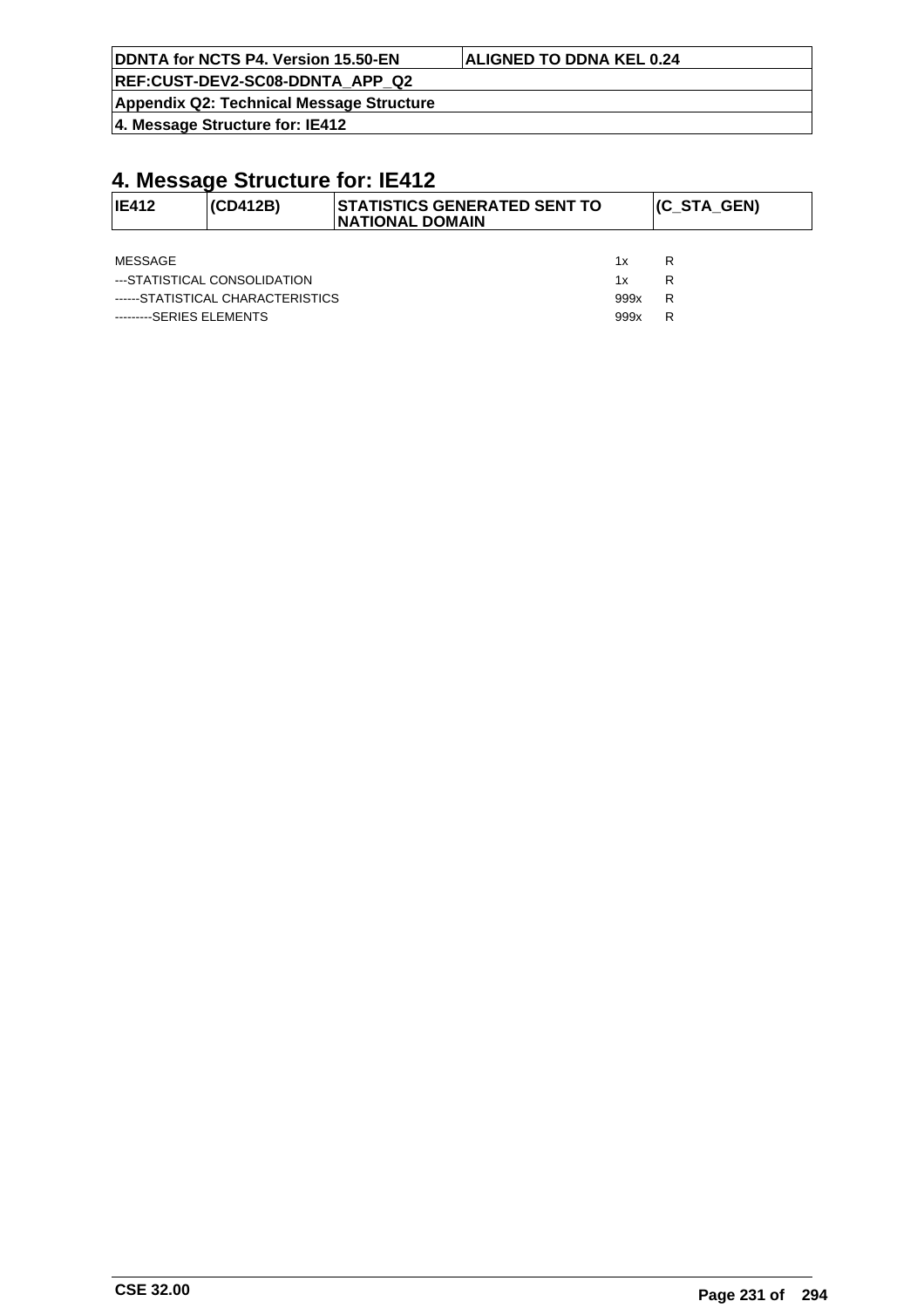## **DDNTA for NCTS P4. Version 15.50-EN ALIGNED TO DDNA KEL 0.24**

### **REF:CUST-DEV2-SC08-DDNTA\_APP\_Q2 Appendix Q2: Technical Message Structure**

**4. Message Structure for: IE412**

| R            | a4               | 21  |                  |
|--------------|------------------|-----|------------------|
| R            | n1               | 22  |                  |
| R            | an35             |     |                  |
| O            | an. $4$          |     |                  |
| R            | an.35            |     |                  |
| O            | an.4             |     |                  |
| R            | n <sub>6</sub>   |     |                  |
| R            | n4               |     |                  |
| R            | an.14            |     |                  |
| O            | an.14            |     |                  |
| O            | an2              |     |                  |
| O            | n1               | 27  | <b>TR9085</b>    |
| R            | an.14            |     |                  |
| $\mathsf{R}$ | an.6             | 60  |                  |
|              |                  |     |                  |
| R            | n4               |     |                  |
| R            | an2              | 26  |                  |
| R            | n <sub>1</sub> 2 | 136 | TR9190           |
|              |                  |     |                  |
| $\mathsf{R}$ | an <sub>4</sub>  | 57  |                  |
|              |                  |     |                  |
| $\circ$      | a2               | 8   |                  |
| O            | a2               | 8   |                  |
| R            | n.9              |     | R <sub>021</sub> |
|              |                  |     |                  |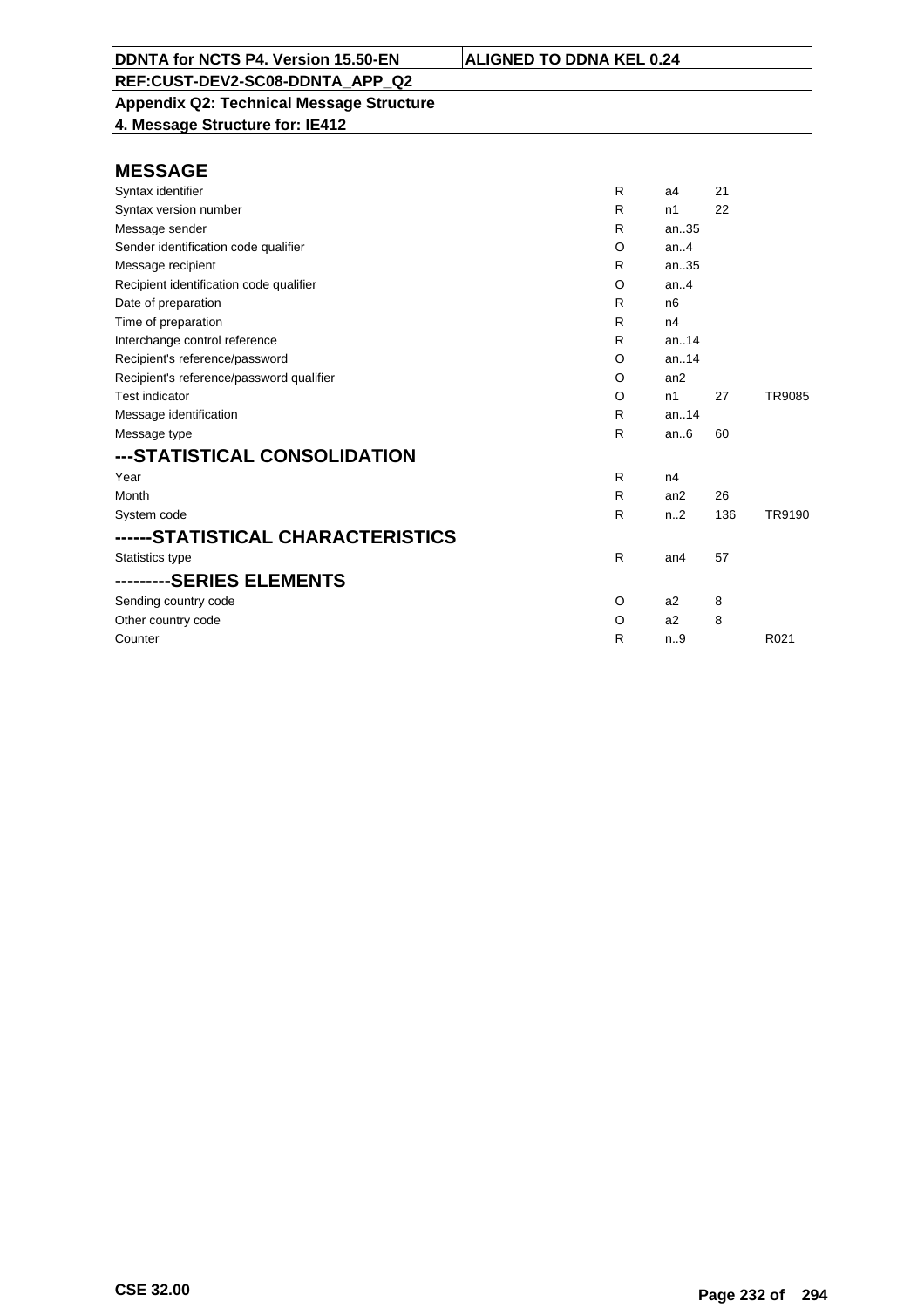**DDNTA for NCTS P4. Version 15.50-EN ALIGNED TO DDNA KEL 0.24**

**REF:CUST-DEV2-SC08-DDNTA\_APP\_Q2**

**Appendix Q2: Technical Message Structure**

**4. Message Structure for: IE413**

## **4. Message Structure for: IE413**

| IE413              | $ $ (CD413B)                   | OTS STATISTICS SENDING TO COMMON (C_STA_OTS)<br><b>IDOMAIN</b> |   |
|--------------------|--------------------------------|----------------------------------------------------------------|---|
|                    |                                |                                                                |   |
| MESSAGE            |                                | 1x                                                             | R |
| ---SENDING COUNTRY |                                | 1х                                                             | R |
|                    | ---STATISTICAL CHARACTERISTICS | 99x                                                            | R |

------SERIES ELEMENTS And the state of the state of the state of the state of the state of the state of the state of the state of the state of the state of the state of the state of the state of the state of the state of t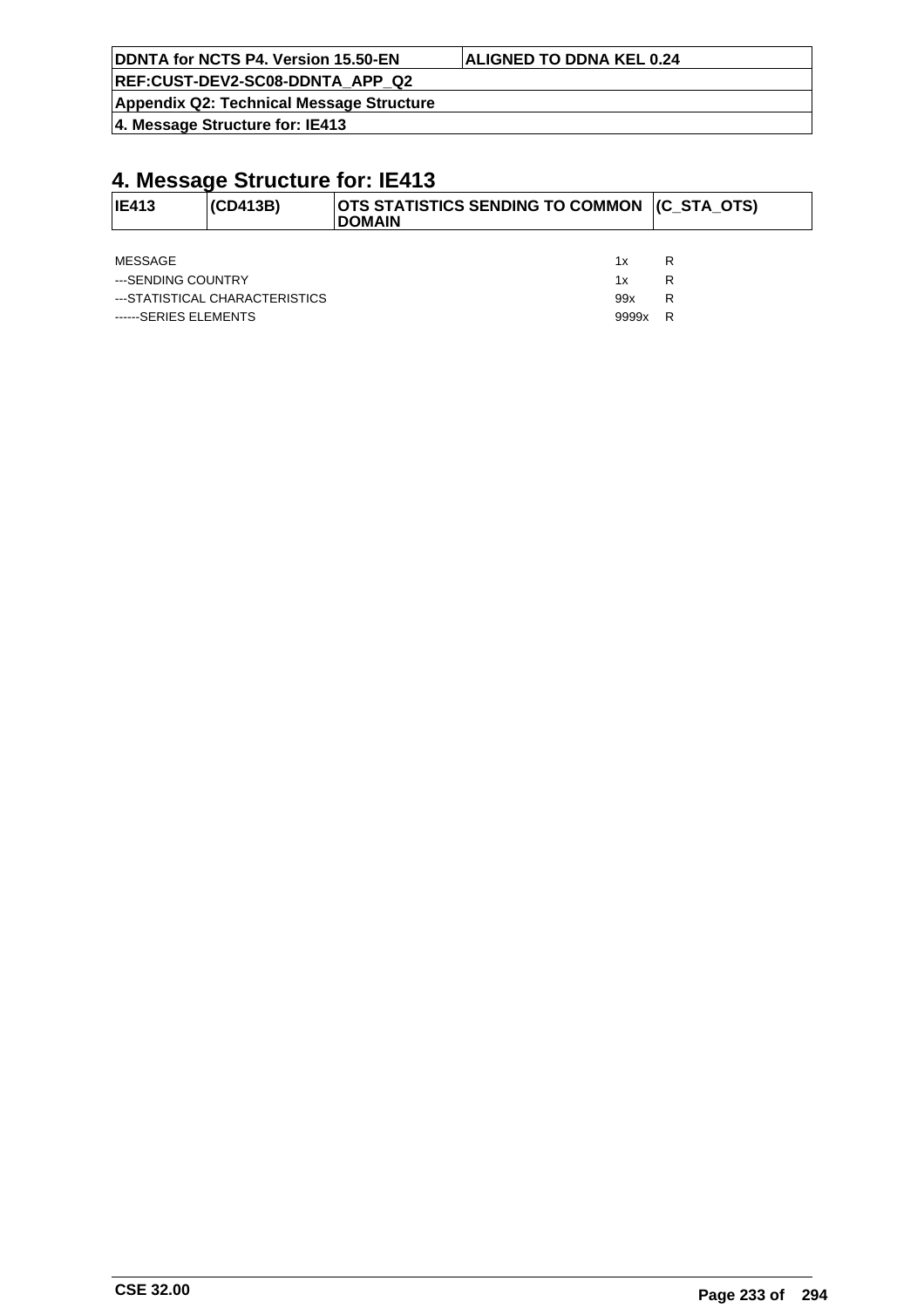# **Appendix Q2: Technical Message Structure**

**4. Message Structure for: IE413**

| R       | a4              | 21 |        |
|---------|-----------------|----|--------|
| R       | n1              | 22 |        |
| R       | an35            |    |        |
| O       | an.4            |    |        |
| R       | an35            |    |        |
| O       | an.4            |    |        |
| R       | n <sub>6</sub>  |    |        |
| R       | n4              |    |        |
| R       | an14            |    |        |
| O       | an.14           |    |        |
| O       | an2             |    |        |
| $\circ$ | n1              | 27 | TR9085 |
| R       | an.14           |    |        |
| R       | an.6            | 60 |        |
|         |                 |    |        |
| R       | a <sub>2</sub>  | 8  |        |
|         |                 |    |        |
| R       | an <sub>4</sub> | 57 |        |
| R       | n <sub>8</sub>  |    | TR9150 |
| R       | n8              |    | TR9150 |
|         |                 |    |        |
| R       | n4              |    |        |
| R       | an2             | 26 |        |
| O       | a2              | 8  |        |
| R       | n.9             |    | R021   |
|         |                 |    |        |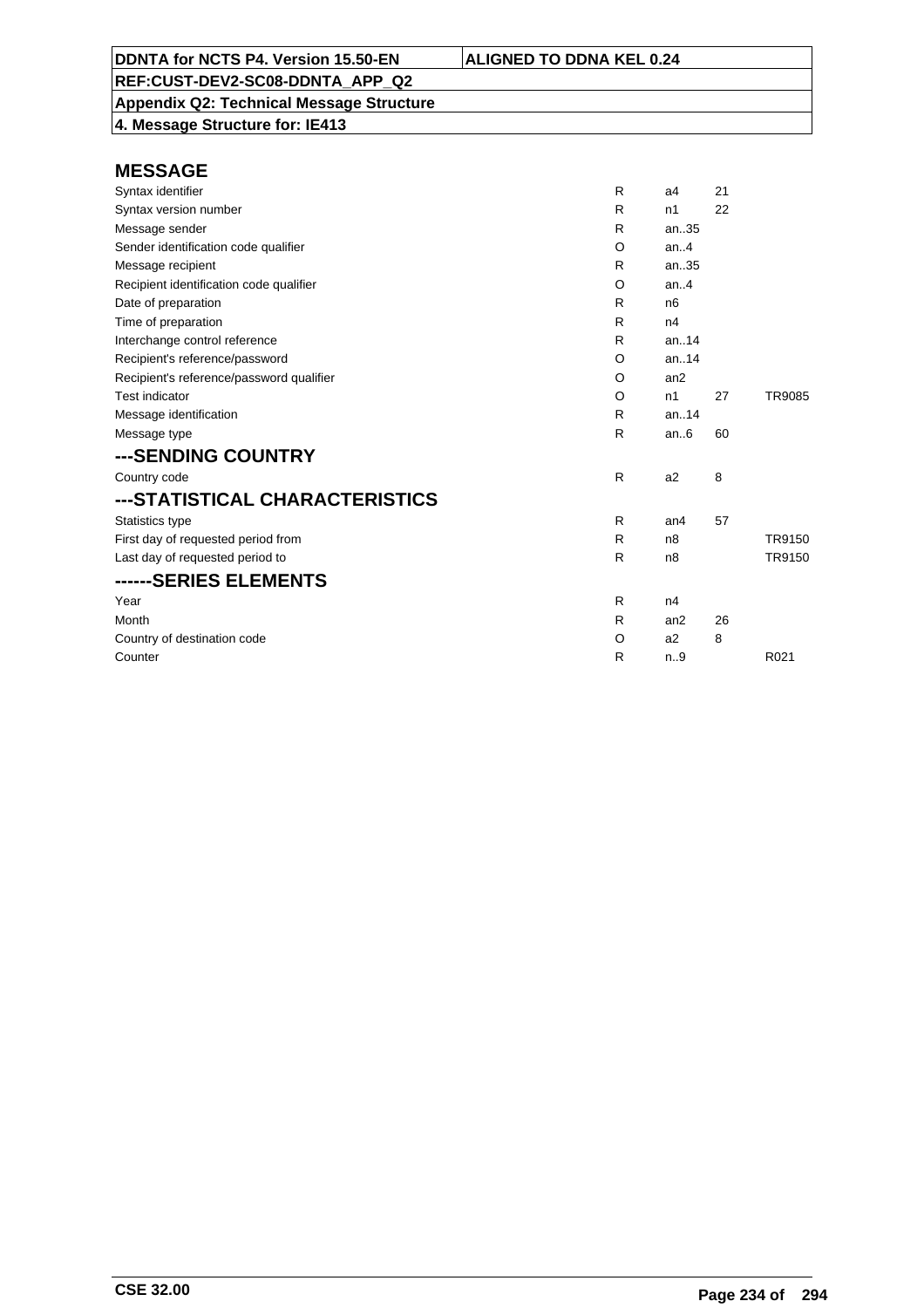**DDNTA for NCTS P4. Version 15.50-EN ALIGNED TO DDNA KEL 0.24**

**REF:CUST-DEV2-SC08-DDNTA\_APP\_Q2**

**Appendix Q2: Technical Message Structure**

**4. Message Structure for: IE901**

| <b>IE901</b> | (CD901B)                                  | <b>CANCELLATION ACKNOWLEDGEMENT</b> |    |   | $ $ (C CAN ACK)    |
|--------------|-------------------------------------------|-------------------------------------|----|---|--------------------|
|              |                                           |                                     |    |   |                    |
| MESSAGE      |                                           |                                     | 1x | R |                    |
| ---HEADER    |                                           |                                     | 1x | R |                    |
|              | --- (DEPARTURE) CUSTOMS OFFICE            |                                     | 1x | D | TR <sub>1011</sub> |
|              | --- (EXPORT) CUSTOMS OFFICE               |                                     | 1x | D | TR <sub>1009</sub> |
|              | --- (TRANSIT DECLARED) CUSTOMS OFFICE     |                                     | 9x | D | TR0904<br>TR1010   |
|              | --- (EXIT DECLARED) CUSTOMS OFFICE        |                                     | 1x | D | TR1009             |
|              | --- (DESTINATION DECLARED) CUSTOMS OFFICE |                                     | 1x | D | TR0904<br>TR1010   |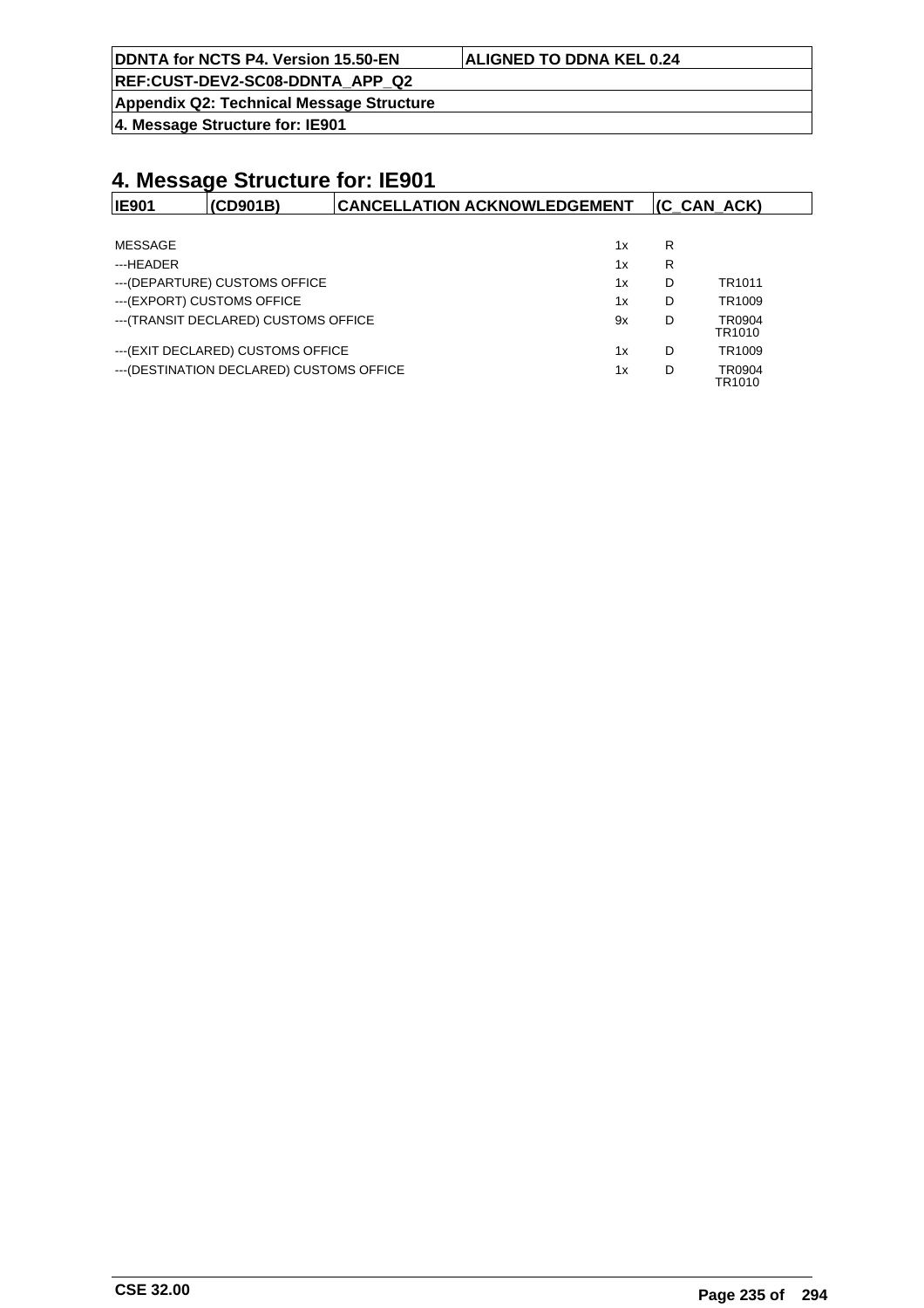### **DDNTA for NCTS P4. Version 15.50-EN ALIGNED TO DDNA KEL 0.24**

### **REF:CUST-DEV2-SC08-DDNTA\_APP\_Q2 Appendix Q2: Technical Message Structure**

**4. Message Structure for: IE901**

| Syntax identifier                        | R | a4              | 21 |        |
|------------------------------------------|---|-----------------|----|--------|
| Syntax version number                    | R | n1              | 22 |        |
| Message sender                           | R | an35            |    |        |
| Sender identification code qualifier     | O | an4             |    |        |
| Message recipient                        | R | an35            |    |        |
| Recipient identification code qualifier  | O | an.4            |    |        |
| Date of preparation                      | R | n6              |    |        |
| Time of preparation                      | R | n4              |    |        |
| Interchange control reference            | R | an14            |    |        |
| Recipient's reference/password           | O | an. $.14$       |    |        |
| Recipient's reference/password qualifier | O | an2             |    |        |
| Application reference                    | O | an.14           |    |        |
| Priority                                 | O | a1              |    |        |
| Acknowledgement request                  | O | n1              | 27 |        |
| Communications agreement id              | O | an35            |    |        |
| Test indicator                           | O | n1              | 27 | TR9085 |
| Message identification                   | R | an14            |    |        |
| Message type                             | R | an.6            | 60 |        |
| Common access reference                  | O | an35            |    |        |
| ---HEADER                                |   |                 |    |        |
| Document/reference number                | R | an21            |    |        |
| Date of cancellation                     | R | n <sub>8</sub>  |    |        |
| ---(DEPARTURE) CUSTOMS OFFICE            |   |                 |    |        |
| Reference number                         | R | an <sub>8</sub> |    |        |
| ---(EXPORT) CUSTOMS OFFICE               |   |                 |    |        |
| Reference number                         | R | an8             |    |        |
| ---(TRANSIT DECLARED) CUSTOMS OFFICE     |   |                 |    |        |
| Reference number                         | R | an8             |    |        |
| ---(EXIT DECLARED) CUSTOMS OFFICE        |   |                 |    |        |
| Reference number                         | R | an <sub>8</sub> |    |        |
| ---(DESTINATION DECLARED) CUSTOMS OFFICE |   |                 |    |        |
| Reference number                         | R | an <sub>8</sub> |    |        |
|                                          |   |                 |    |        |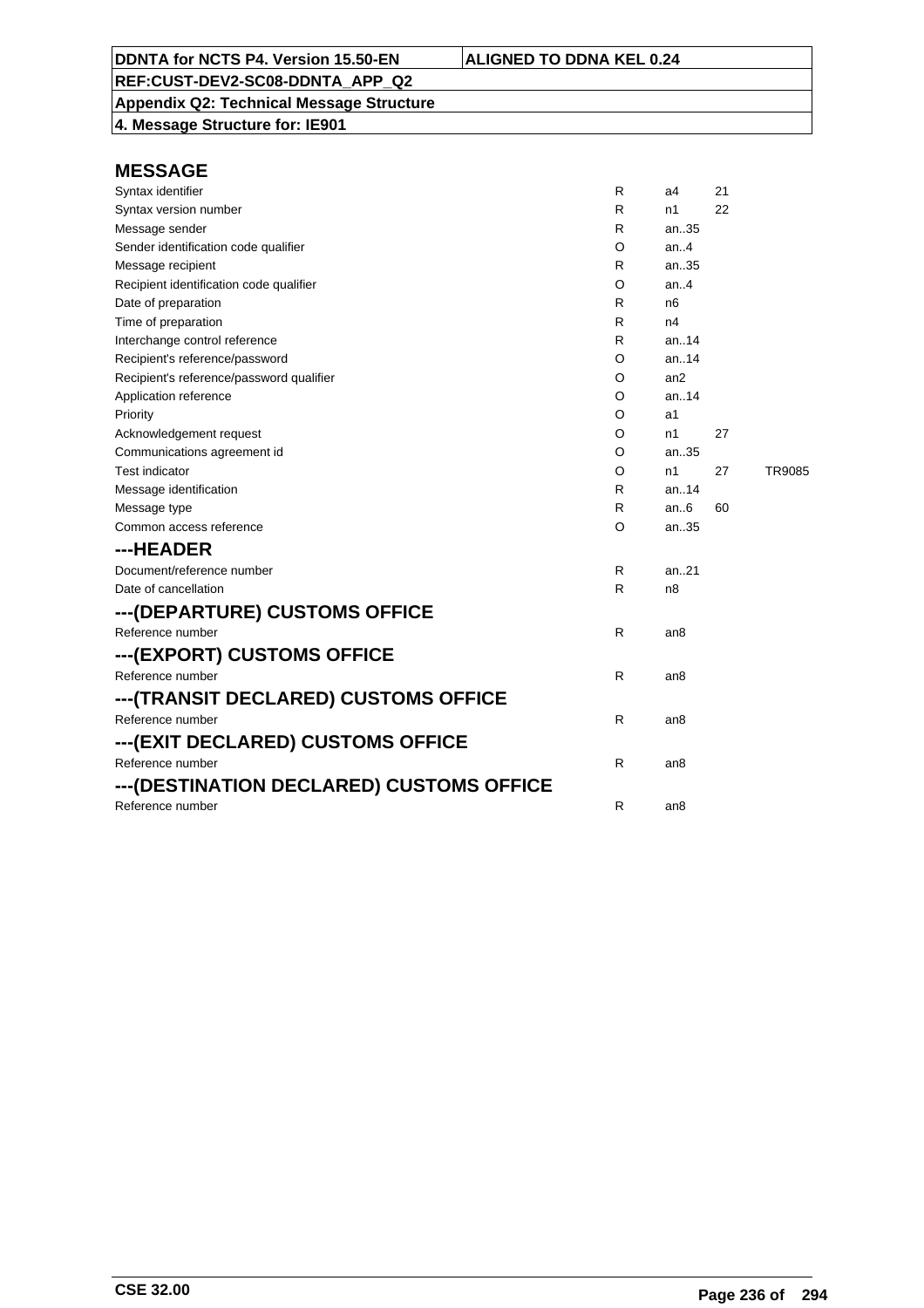| DDNTA for NCTS P4. Version 15.50-EN      | <b>ALIGNED TO DDNA KEL 0.24</b> |
|------------------------------------------|---------------------------------|
| REF:CUST-DEV2-SC08-DDNTA APP Q2          |                                 |
| Appendix Q2: Technical Message Structure |                                 |
| 4. Message Structure for: IE904          |                                 |

|                                            | $ $ (C_STD_REQ) |  |  |
|--------------------------------------------|-----------------|--|--|
| MESSAGE<br>R<br>1x<br>---HEADER<br>R<br>1x |                 |  |  |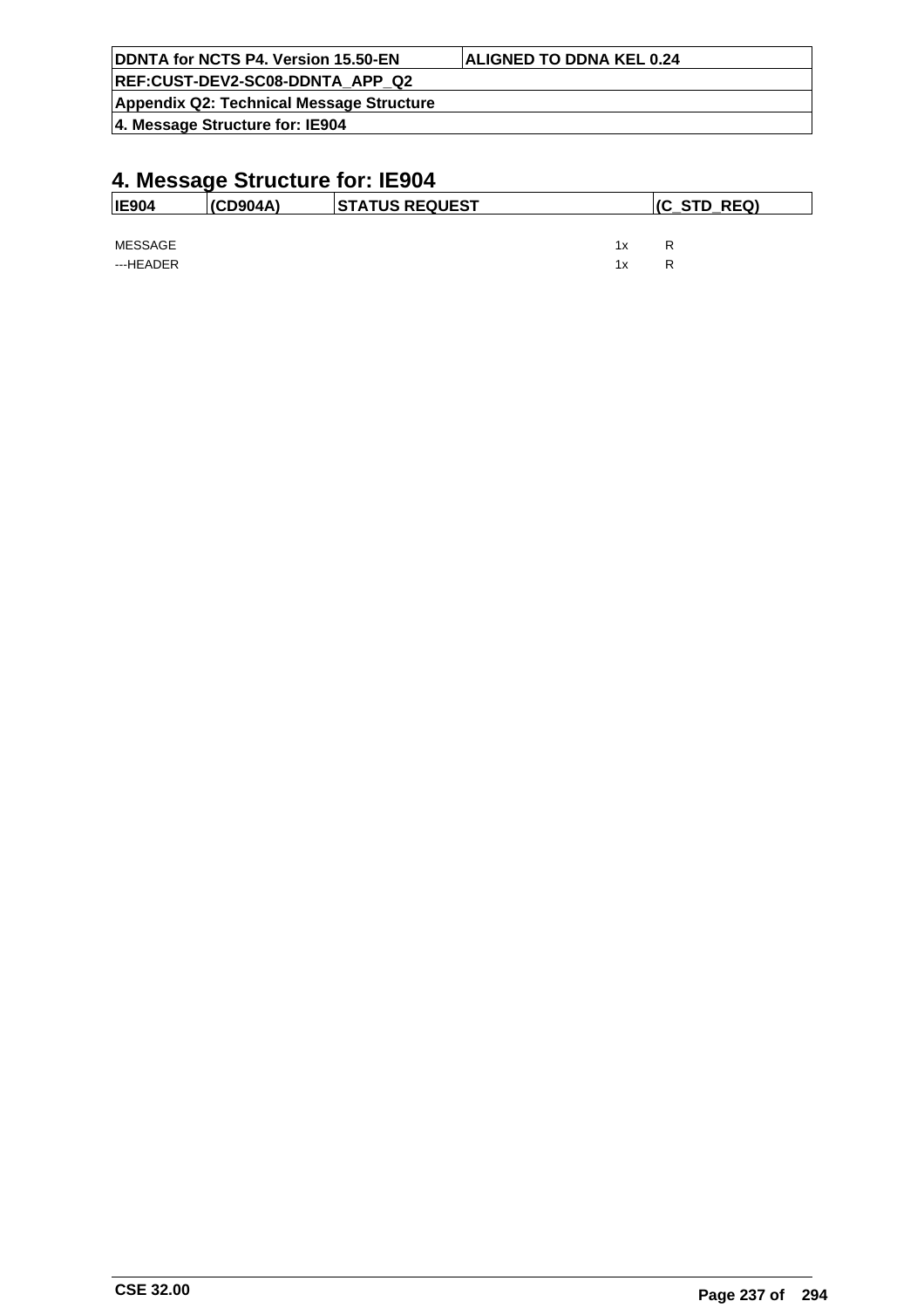**Appendix Q2: Technical Message Structure**

**4. Message Structure for: IE904**

| Syntax identifier                        | R | a4             | 21 |               |
|------------------------------------------|---|----------------|----|---------------|
| Syntax version number                    | R | n <sub>1</sub> | 22 |               |
| Message sender                           | R | an35           |    |               |
| Sender identification code qualifier     | O | an. $4$        |    |               |
| Message recipient                        | R | an35           |    |               |
| Recipient identification code qualifier  | O | an.4           |    |               |
| Date of preparation                      | R | n <sub>6</sub> |    |               |
| Time of preparation                      | R | n4             |    |               |
| Interchange control reference            | R | an.14          |    |               |
| Recipient's reference/password           | O | an.14          |    |               |
| Recipient's reference/password qualifier | O | an2            |    |               |
| Application reference                    | O | an.14          |    |               |
| Priority                                 | O | a1             |    |               |
| Acknowledgement request                  | O | n1             | 27 |               |
| Communications agreement id              | O | an35           |    |               |
| <b>Test indicator</b>                    | O | n1             | 27 | <b>TR9085</b> |
| Message identification                   | R | an14           |    |               |
| Message type                             | R | an.6           | 60 |               |
| Common access reference                  | O | an35           |    |               |
| ---HEADER                                |   |                |    |               |
| Document/reference number                | R | an.21          |    |               |
| <b>Status</b>                            | D | an3            | 58 | TR9180        |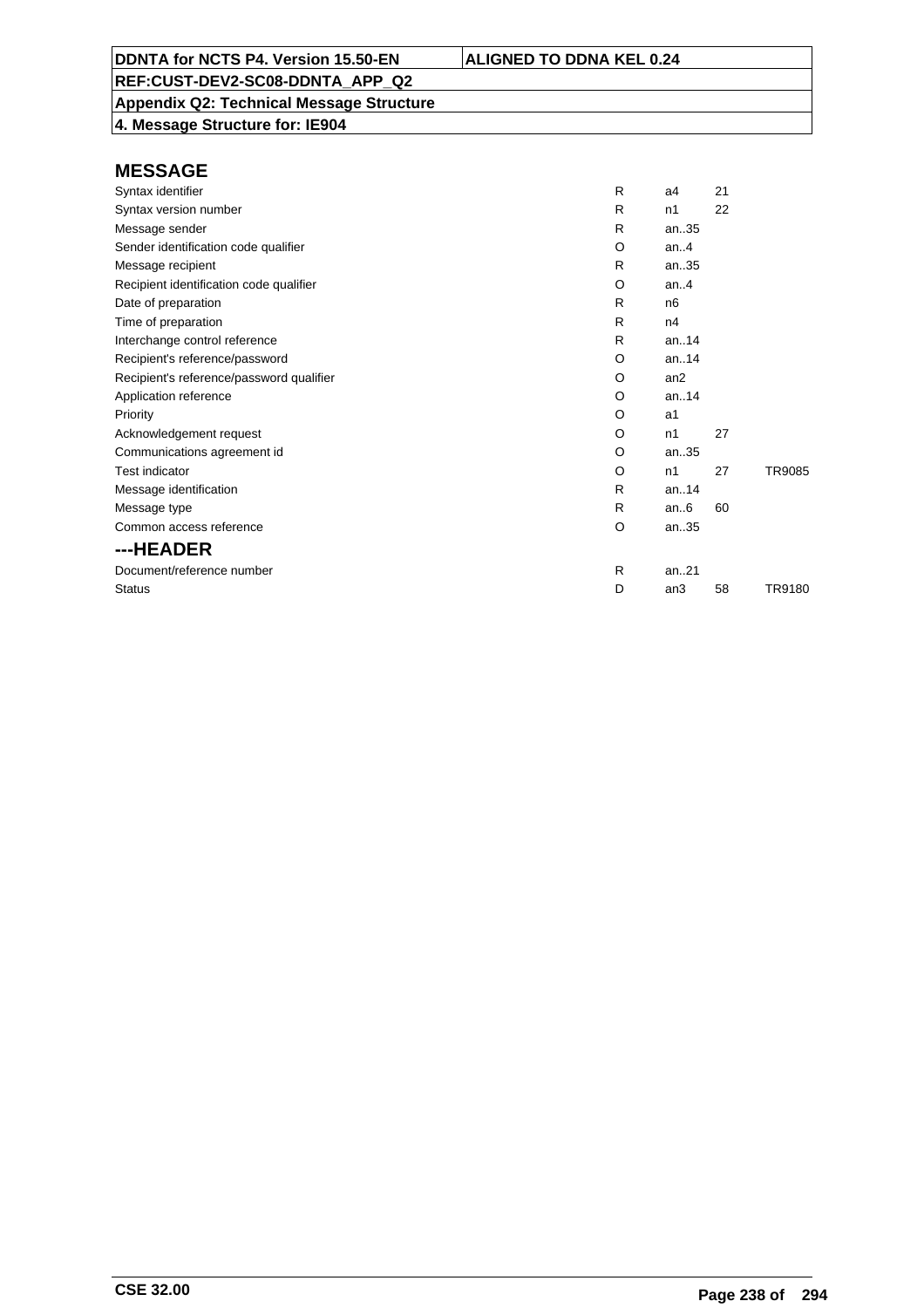| DDNTA for NCTS P4. Version 15.50-EN      | <b>ALIGNED TO DDNA KEL 0.24</b> |
|------------------------------------------|---------------------------------|
| REF:CUST-DEV2-SC08-DDNTA APP Q2          |                                 |
| Appendix Q2: Technical Message Structure |                                 |
| 4. Message Structure for: IE905          |                                 |

| <b>IE905</b> | (CD905A) | <b>STATUS RESPONSE</b> | $ $ (C_STD_RSP) |   |  |
|--------------|----------|------------------------|-----------------|---|--|
| MESSAGE      |          |                        | 1x              | R |  |
| ---HEADER    |          |                        | 1x              | R |  |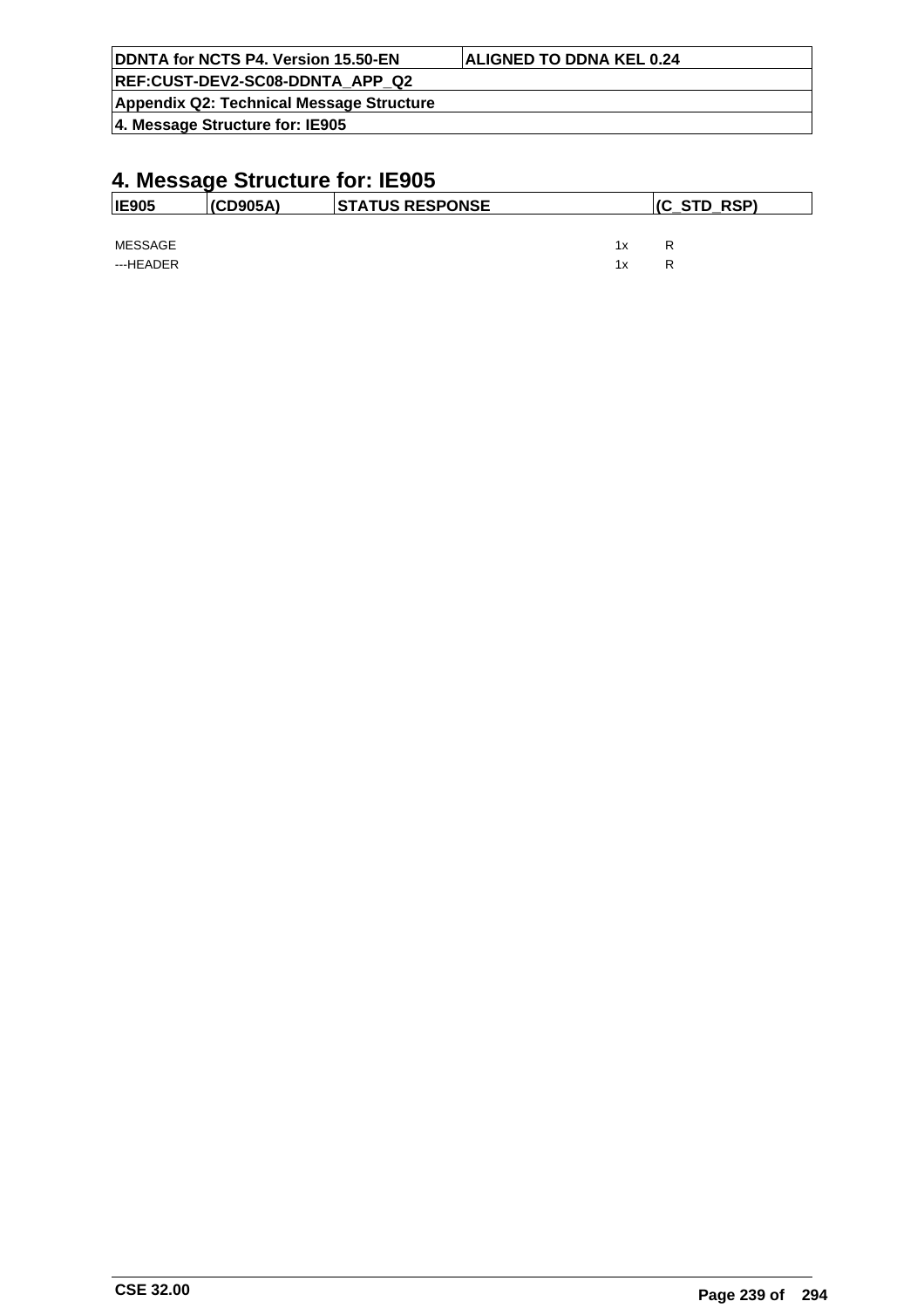**Appendix Q2: Technical Message Structure 4. Message Structure for: IE905**

| Syntax identifier                        | R | a4             | 21 |        |
|------------------------------------------|---|----------------|----|--------|
| Syntax version number                    | R | n1             | 22 |        |
| Message sender                           | R | an.35          |    |        |
| Sender identification code qualifier     | O | an. $4$        |    |        |
| Message recipient                        | R | an.35          |    |        |
| Recipient identification code qualifier  | O | an.4           |    |        |
| Date of preparation                      | R | n <sub>6</sub> |    |        |
| Time of preparation                      | R | n4             |    |        |
| Interchange control reference            | R | an.14          |    |        |
| Recipient's reference/password           | O | an.14          |    |        |
| Recipient's reference/password qualifier | O | an2            |    |        |
| Application reference                    | O | an.14          |    |        |
| Priority                                 | O | a1             |    |        |
| Acknowledgement request                  | O | n1             | 27 |        |
| Communications agreement id              | O | an.35          |    |        |
| <b>Test indicator</b>                    | O | n1             | 27 | TR9085 |
| Message identification                   | R | an.14          |    |        |
| Message type                             | R | an.6           | 60 |        |
| Common access reference                  | O | an35           |    |        |
| ---HEADER                                |   |                |    |        |
| Document/reference number                | R | an21           |    |        |
| <b>Status</b>                            | R | an3            | 58 |        |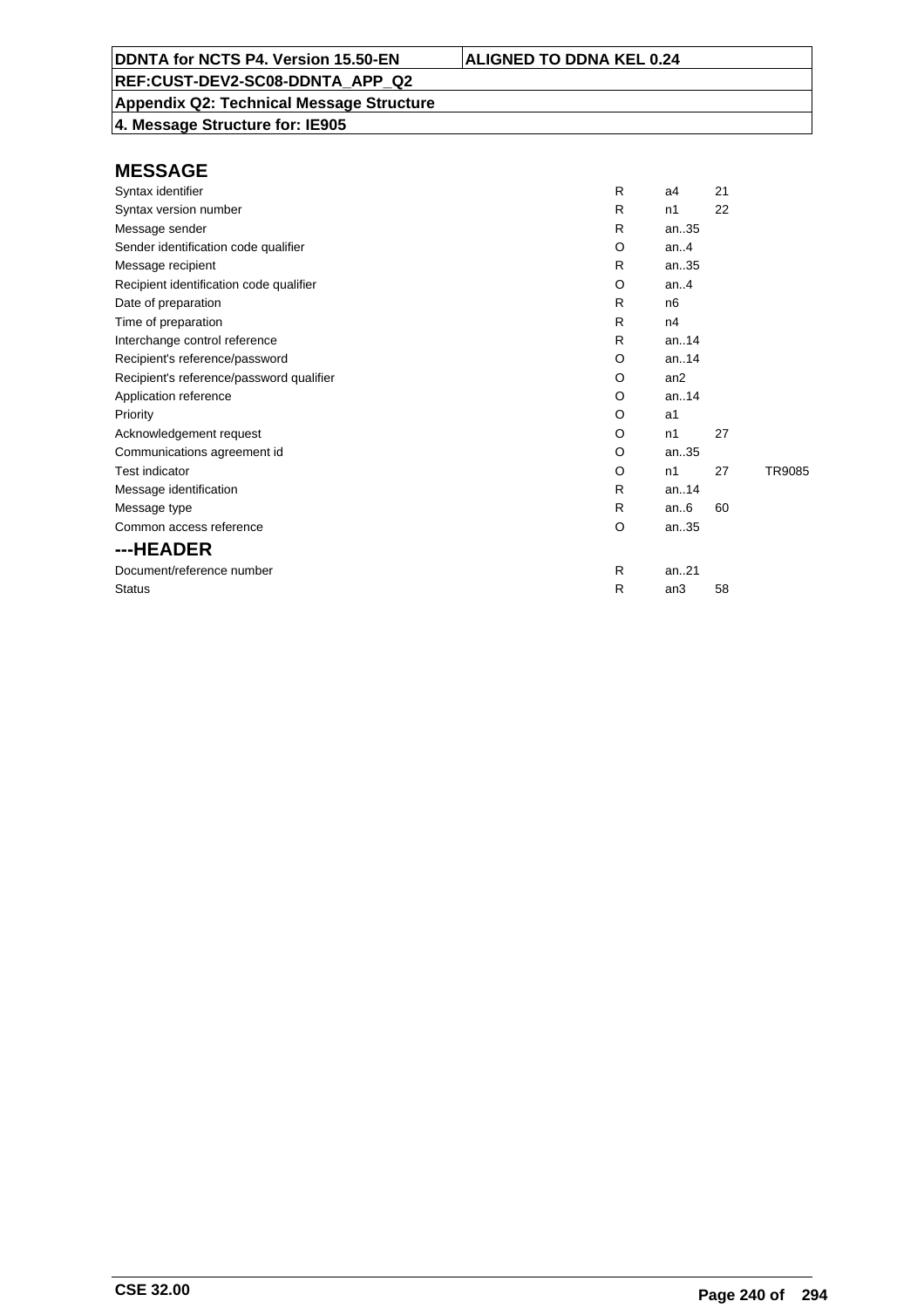| DDNTA for NCTS P4. Version 15.50-EN      | <b>ALIGNED TO DDNA KEL 0.24</b> |
|------------------------------------------|---------------------------------|
| <b>REF:CUST-DEV2-SC08-DDNTA APP Q2</b>   |                                 |
| Appendix Q2: Technical Message Structure |                                 |
| 4. Message Structure for: IE906          |                                 |

| <b>IE906</b>        | (CD906A) | <b>FUNCTIONAL NACK</b> |      |   | (C_FUN_NCK) |  |  |
|---------------------|----------|------------------------|------|---|-------------|--|--|
|                     |          |                        |      |   |             |  |  |
| MESSAGE             |          |                        | 1x   | R |             |  |  |
| ---HEADER           |          |                        | 1x   | D | TR0104      |  |  |
| ---FUNCTIONAL ERROR |          |                        | 999x | R |             |  |  |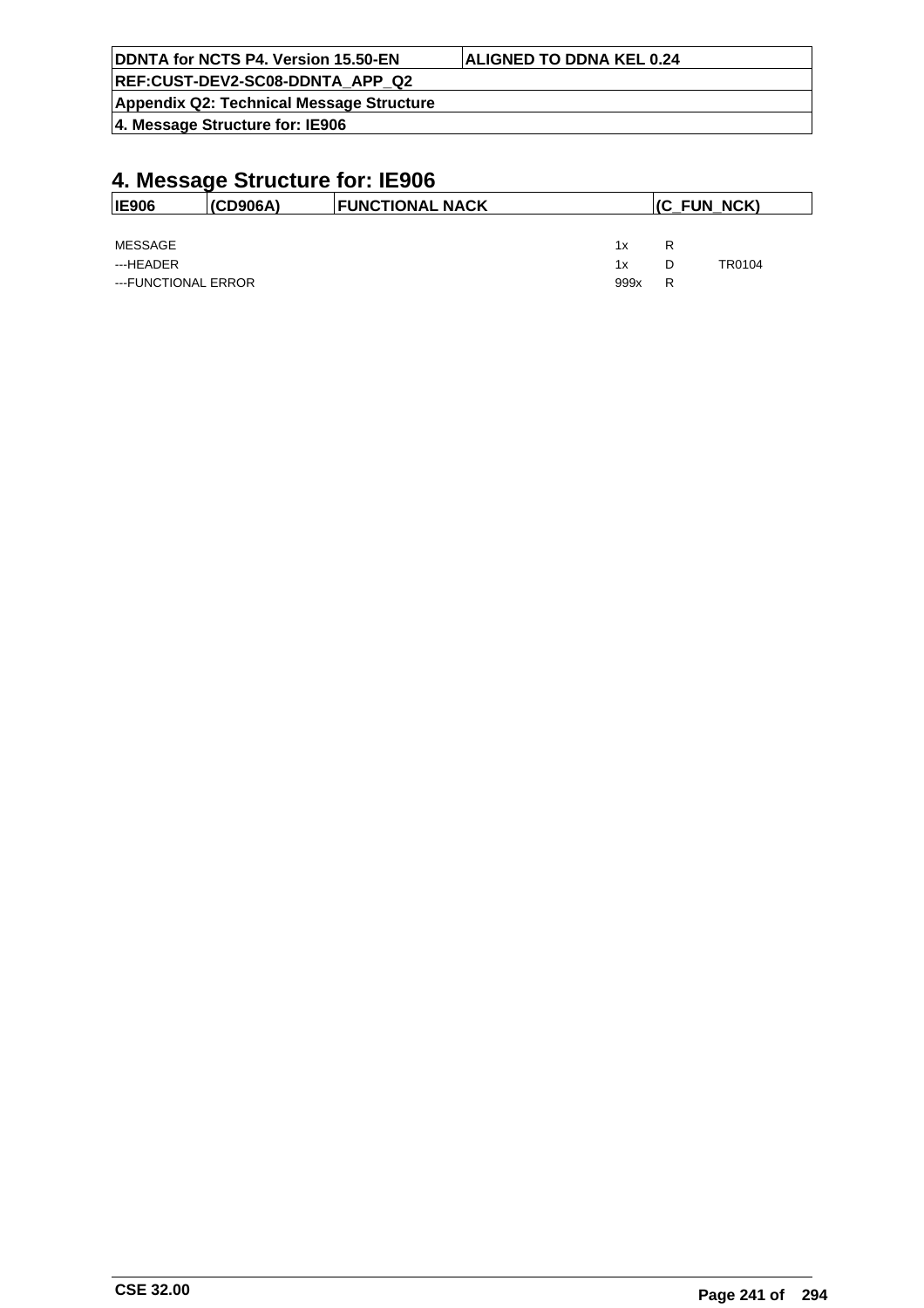**Appendix Q2: Technical Message Structure**

**4. Message Structure for: IE906**

| Syntax identifier                        | R  | a4             | 21 |        |
|------------------------------------------|----|----------------|----|--------|
| Syntax version number                    | R  | n1             | 22 |        |
| Message sender                           | R  | an35           |    |        |
| Sender identification code qualifier     | O  | an.4           |    |        |
| Message recipient                        | R  | an35           |    |        |
| Recipient identification code qualifier  | O  | an.4           |    |        |
| Date of preparation                      | R  | n <sub>6</sub> |    |        |
| Time of preparation                      | R  | n4             |    |        |
| Interchange control reference            | R  | an.14          |    |        |
| Recipient's reference/password           | O  | an.14          |    |        |
| Recipient's reference/password qualifier | O  | an2            |    |        |
| Application reference                    | O  | an.14          |    |        |
| Priority                                 | O  | a1             |    |        |
| Acknowledgement request                  | O  | n1             | 27 |        |
| Communications agreement id              | O  | an35           |    |        |
| <b>Test indicator</b>                    | O  | n1             | 27 | TR9085 |
| Message identification                   | R  | an.14          |    |        |
| Message type                             | R  | an.6           | 60 |        |
| Common access reference                  | O  | an35           |    |        |
| Original message identification          | R  | an14           |    |        |
| ---HEADER                                |    |                |    |        |
| Document/reference number                | R  | an.21          |    | TR9250 |
| ---FUNCTIONAL ERROR                      |    |                |    |        |
| Error type                               | R. | n2             | 49 |        |
| Error pointer                            | R  | an210          |    |        |
| Error reason                             | O  | an.6           |    |        |
| Original attribute value                 | O  | an140          |    | TR9250 |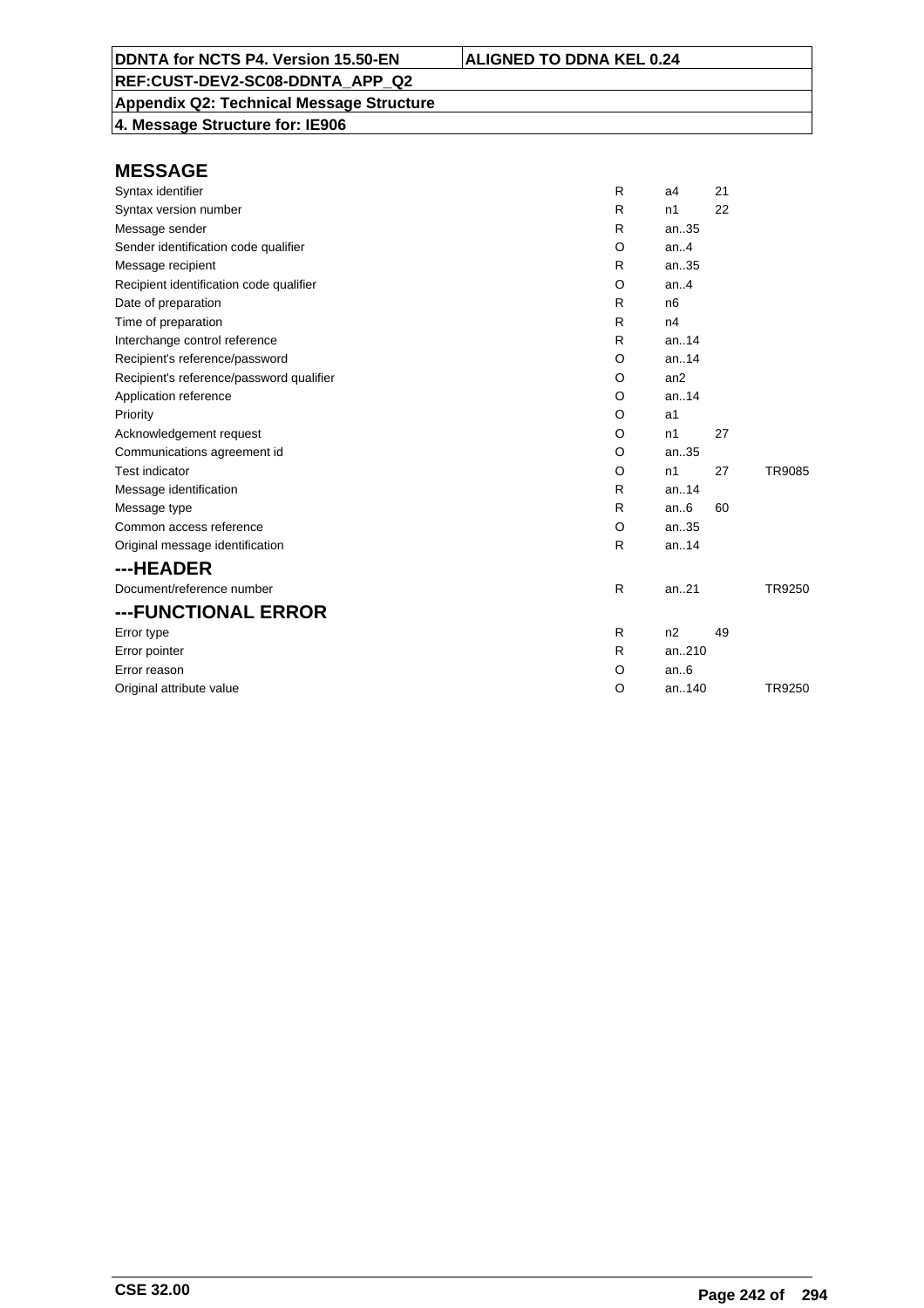| <b>DDNTA for NCTS P4. Version 15.50-EN</b> | <b>ALIGNED TO DDNA KEL 0.24</b> |
|--------------------------------------------|---------------------------------|
| <b>REF:CUST-DEV2-SC08-DDNTA APP Q2</b>     |                                 |

**Appendix Q2: Technical Message Structure**

**4. Message Structure for: IE907**

| <b>IE907</b>          | (CD907A)                     | <b>IEDIFACT NACK</b> |      |   | (C EDI NCK) |
|-----------------------|------------------------------|----------------------|------|---|-------------|
|                       |                              |                      |      |   |             |
| MESSAGE               |                              |                      | 1x   | R |             |
| ---INTERCHANGE ERRORS |                              |                      | 1x   | R |             |
| ---MESSAGE ERRORS     |                              |                      | 99x  | D | TR0902      |
| ------SEGMENT ERRORS  |                              |                      | 999x | D | TR0902      |
|                       | ---------DATA ELEMENT ERRORS |                      | 99x  | D | TR0902      |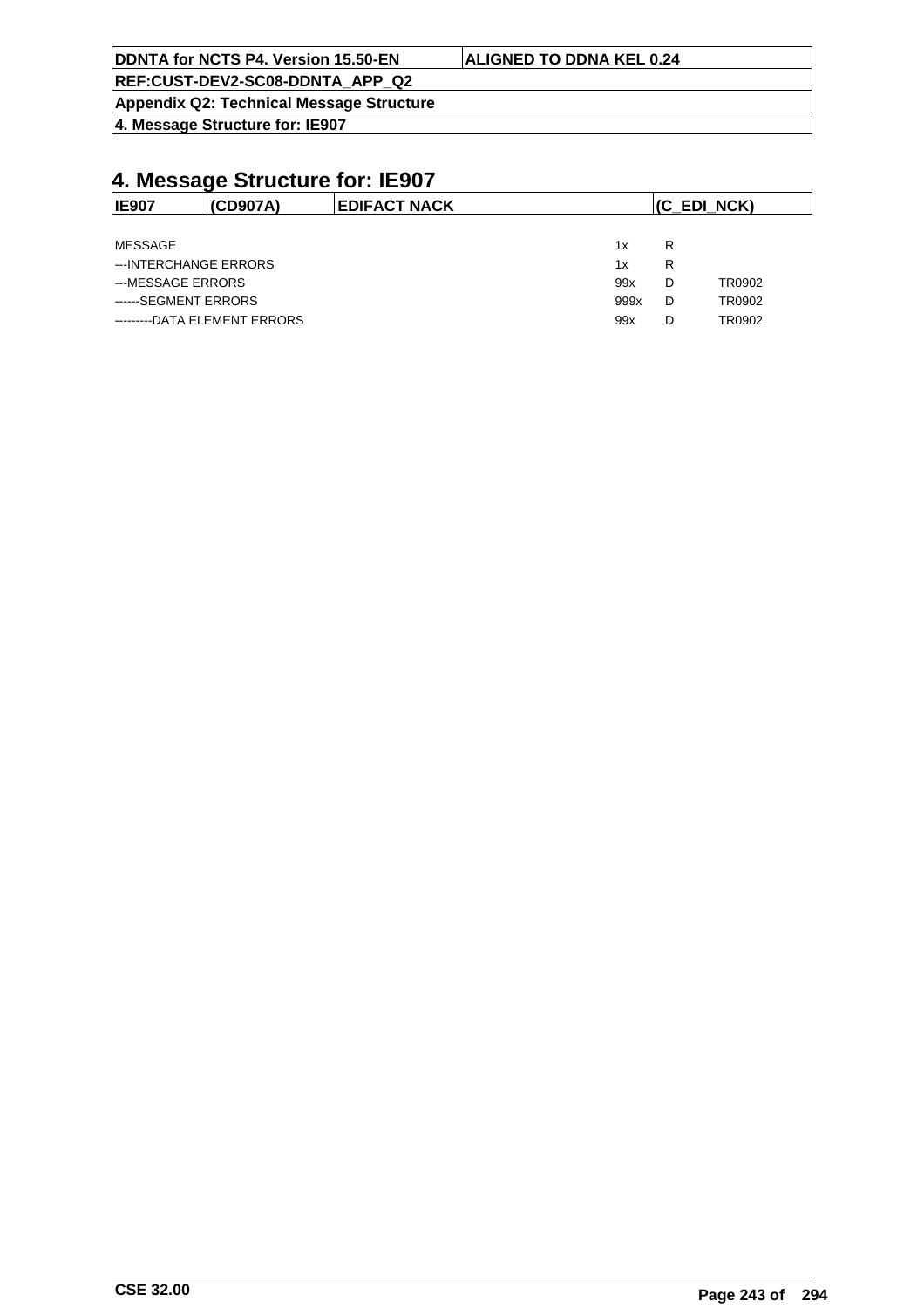## **Appendix Q2: Technical Message Structure**

**4. Message Structure for: IE907**

| Syntax identifier                        | R | a4               | 21 |        |
|------------------------------------------|---|------------------|----|--------|
| Syntax version number                    | R | n1               | 22 |        |
| Message sender                           | R | an35             |    |        |
| Sender identification code qualifier     | O | an.4             |    |        |
| Message recipient                        | R | an35             |    |        |
| Recipient identification code qualifier  | O | an.4             |    |        |
| Date of preparation                      | R | n6               |    |        |
| Time of preparation                      | R | n4               |    |        |
| Interchange control reference            | R | an14             |    |        |
| Recipient's reference/password           | O | an14             |    |        |
| Recipient's reference/password qualifier | O | an <sub>2</sub>  |    |        |
| Application reference                    | O | an14             |    |        |
| Priority                                 | O | a1               |    |        |
| Acknowledgement request                  | O | n1               | 27 |        |
| Communications agreement id              | O | an35             |    |        |
| Test indicator                           | O | n1               | 27 | TR9085 |
| Message identification                   | R | an.14            |    |        |
| Message type                             | R | an $6$           | 60 |        |
| Common access reference                  | O | an35             |    |        |
| ---INTERCHANGE ERRORS                    |   |                  |    |        |
| Interchange control reference            | R | an.14            |    | TR9250 |
| Message sender                           | R | an35             |    | TR9250 |
| Message recipient                        | R | an35             |    | TR9250 |
| Action taken by recipient                | R | an.3             | 32 |        |
| Syntax error                             | D | n2               | 23 | TR0901 |
| Interchange service segment              | D | a3               | 33 | TR0903 |
| Position of erroneous data element       | O | n.3              |    |        |
| Position of erroneous data component     | O | n.3              |    |        |
| ---MESSAGE ERRORS                        |   |                  |    |        |
| Message identification                   | R | an14             |    | TR9250 |
| Message type                             | R | an $6$           | 1  |        |
| Message version                          | R | an.3             | 35 |        |
| Message release number                   | R | an.3             | 36 |        |
| Controlling agency                       | R | an.2             | 37 |        |
| Association assigned code                | R | an6              |    | TR9250 |
| Action taken by recipient                | R | an.3             | 32 |        |
| Error                                    | D | n2               | 23 | TR0901 |
| Message service segment                  | D | a3               | 34 | TR0903 |
| Position of erroneous data element       | O | n <sub>0</sub> 3 |    |        |
| Position of erroneous data component     | O | n.3              |    |        |
| ------SEGMENT ERRORS                     |   |                  |    |        |
| Segment position in message              | R | n.6              |    |        |
| Error                                    | D | n <sub>2</sub>   | 23 | TR0901 |
| ---------DATA ELEMENT ERRORS             |   |                  |    |        |
| Error                                    | R | n <sub>1</sub> 2 | 23 | TR0901 |
| Position of erroneous data element       | R | n.3              |    |        |
| Position of erroneous data component     | O | n.3              |    |        |
|                                          |   |                  |    |        |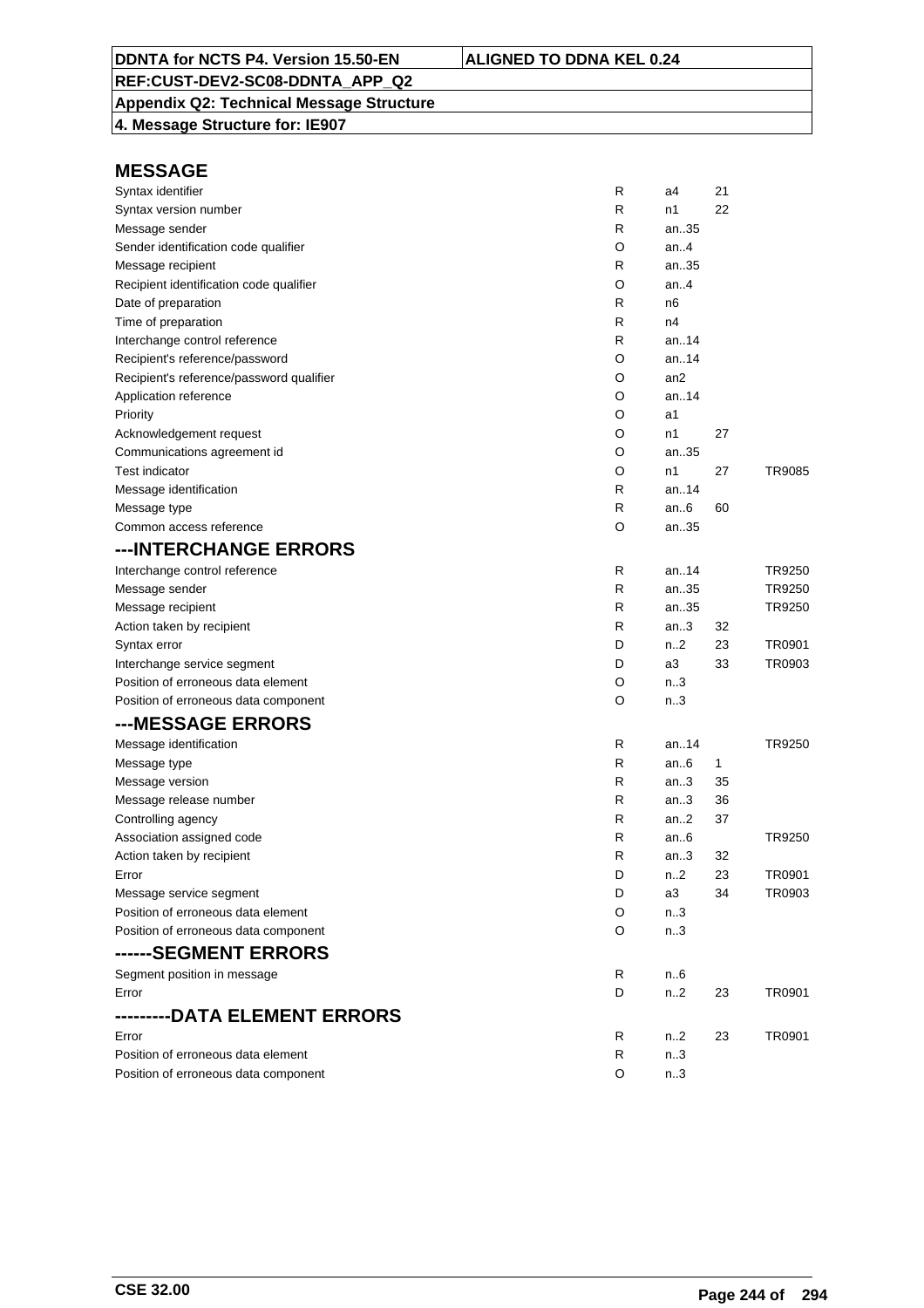| DDNTA for NCTS P4. Version 15.50-EN | <b>ALIGNED TO DDNA KEL 0.24</b> |
|-------------------------------------|---------------------------------|
| DEE.CHRT.DEV2.RCOR.DDNTA ADD O2     |                                 |

**REF:CUST-DEV2-SC08-DDNTA\_APP\_Q2 Appendix Q2: Technical Message Structure**

**4. Message Structure for: IE912**

| <b>IE912</b>                | (CD912A) | AVAILABILITY MATRIX |     | $ $ (C_AVL_MTX) |
|-----------------------------|----------|---------------------|-----|-----------------|
|                             |          |                     |     |                 |
| MESSAGE                     |          |                     | 1x  | R               |
| ---COUNTRY                  |          |                     | 1x  | R               |
| ------UNAVAILABILITY MATRIX |          |                     | 1x  | R               |
| ------SYSTEM UNAVAILABILITY |          |                     | 99x | R               |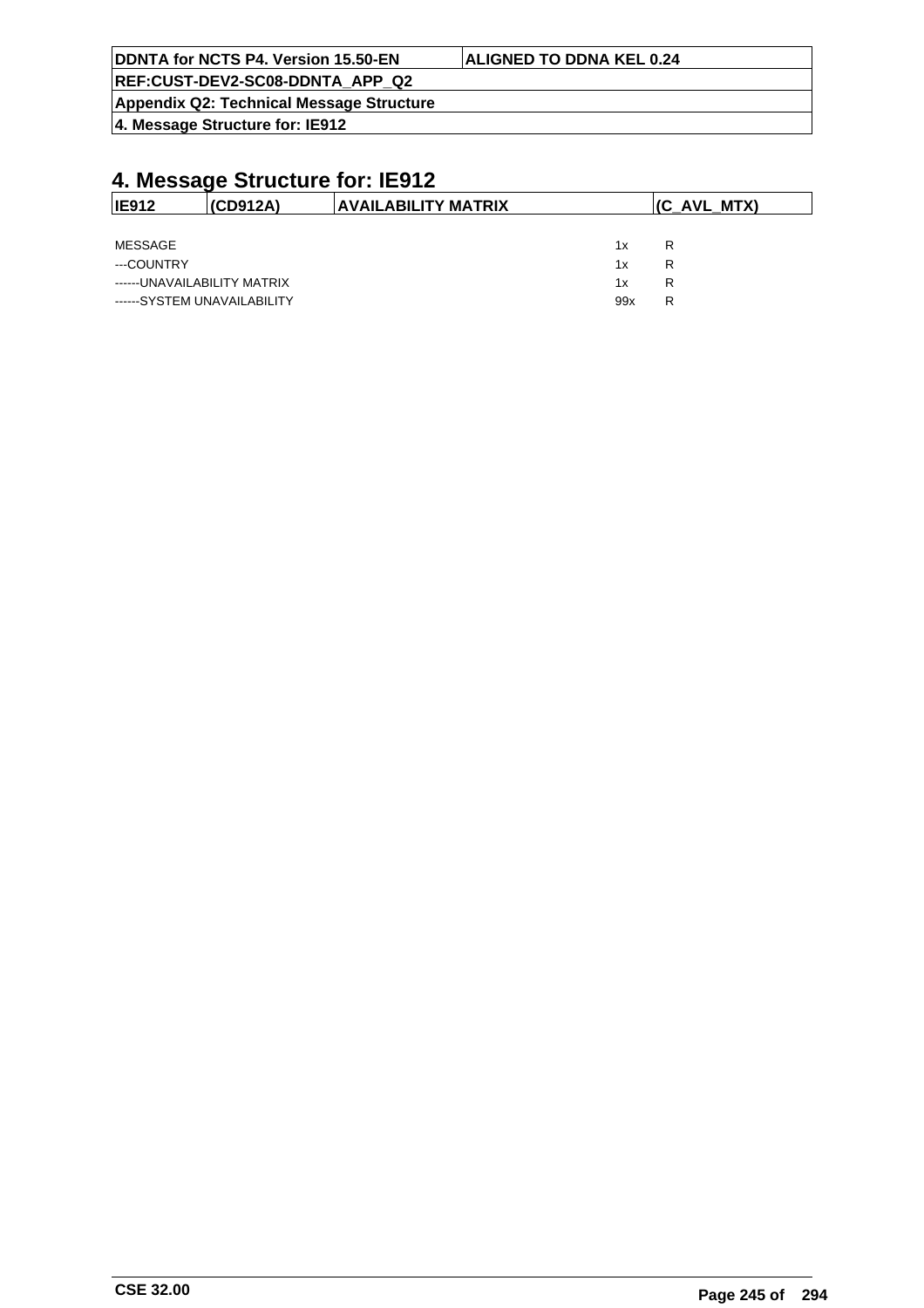# **Appendix Q2: Technical Message Structure**

**4. Message Structure for: IE912**

| Syntax identifier                        | R       | a4             | 21 |                                           |
|------------------------------------------|---------|----------------|----|-------------------------------------------|
| Syntax version number                    | R       | n1             | 22 |                                           |
| Message sender                           | R       | an35           |    |                                           |
| Sender identification code qualifier     | $\circ$ | an.4           |    |                                           |
| Message recipient                        | R       | an35           |    |                                           |
| Recipient identification code qualifier  | O       | an.4           |    |                                           |
| Date of preparation                      | R       | n <sub>6</sub> |    |                                           |
| Time of preparation                      | R       | n4             |    |                                           |
| Interchange control reference            | R       | an14           |    |                                           |
| Recipient's reference/password           | O       | an.14          |    |                                           |
| Recipient's reference/password qualifier | O       | an2            |    |                                           |
| Test indicator                           | O       | n1             | 27 | <b>TR9085</b>                             |
| Message identification                   | R       | an.14          |    |                                           |
| Message type                             | R       | an.6           | 60 |                                           |
| ---COUNTRY                               |         |                |    |                                           |
| Country code                             | R       | a2             | 8  |                                           |
| ------UNAVAILABILITY MATRIX              |         |                |    |                                           |
| Time from                                | R       | n12            |    | R660<br>TR0105<br>TR0107<br>TR9020        |
| Time to                                  | R       | n12            |    | R660<br><b>TR0105</b><br>TR9020           |
| ------SYSTEM UNAVAILABILITY              |         |                |    |                                           |
| <b>Business functionality</b>            | R.      | a <sub>1</sub> | 68 |                                           |
| Downtime from                            | R       | n12            |    | R660<br><b>TR0105</b><br>TR0703<br>TR9020 |
| System unavailability type               | R       | a1             | 79 | TR9025                                    |
| Downtime to                              | D       | n12            |    | C400<br>R660<br>TR0703<br>TR9020          |
| Explanation                              | O       | an350          |    |                                           |
| <b>Explanation LNG</b>                   | $\circ$ | a2             | 12 | <b>TR0099</b>                             |
|                                          |         |                |    |                                           |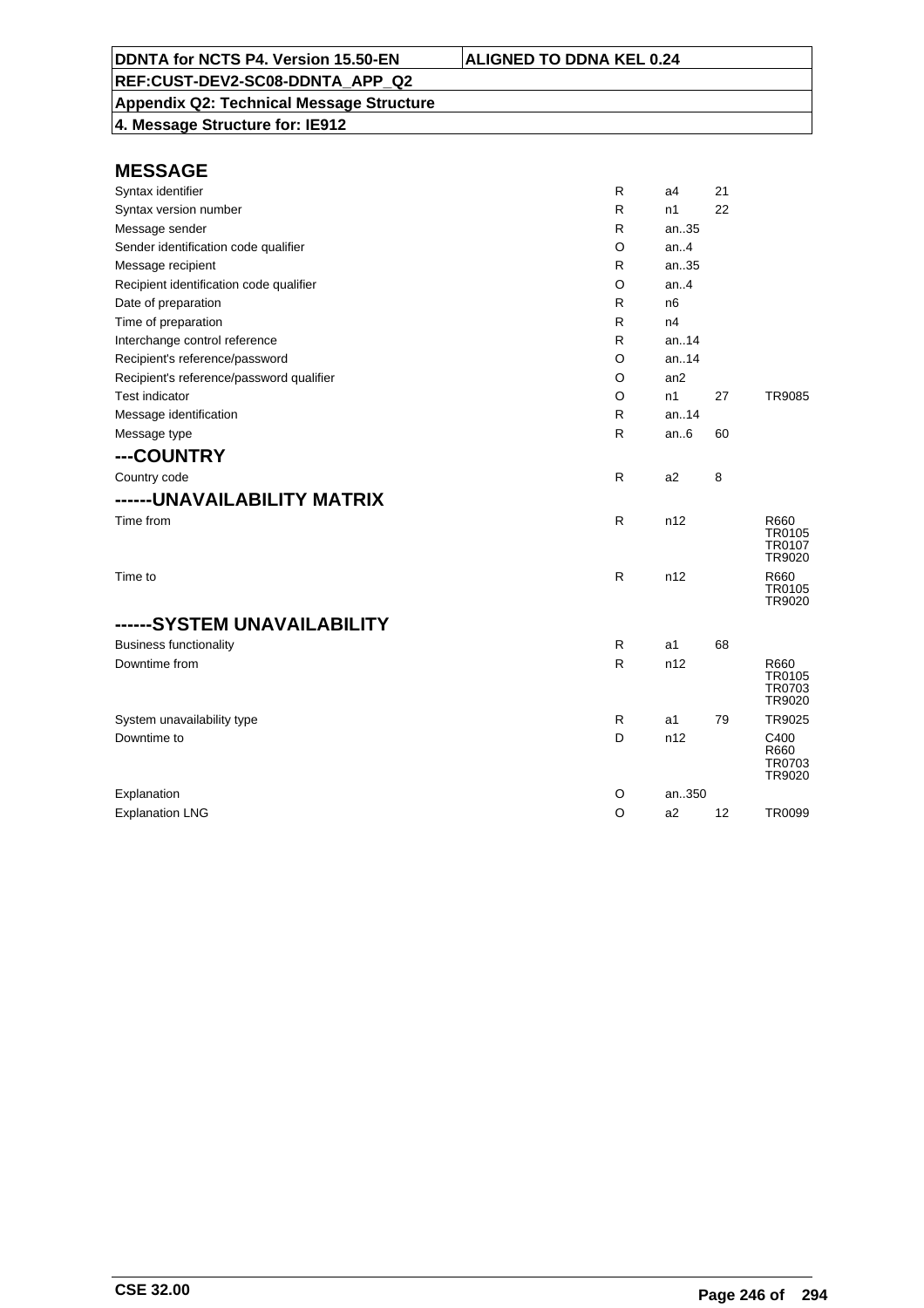| DDNTA for NCTS P4. Version 15.50-EN             | <b>ALIGNED TO DDNA KEL 0.24</b> |
|-------------------------------------------------|---------------------------------|
| REF:CUST-DEV2-SC08-DDNTA APP Q2                 |                                 |
| <b>Appendix Q2: Technical Message Structure</b> |                                 |

**4. Message Structure for: IE913**

| IE913           | (CD913A) | <b>IUPLOAD PARSING RESPONSE</b> |       | $(C_UPL_RSP)$ |  |
|-----------------|----------|---------------------------------|-------|---------------|--|
|                 |          |                                 |       |               |  |
| MESSAGE         |          |                                 | 1x    | R             |  |
| ---UPL RESPONSE |          |                                 | 1x    |               |  |
| ---UPL ERROR    |          |                                 | 9999x | O             |  |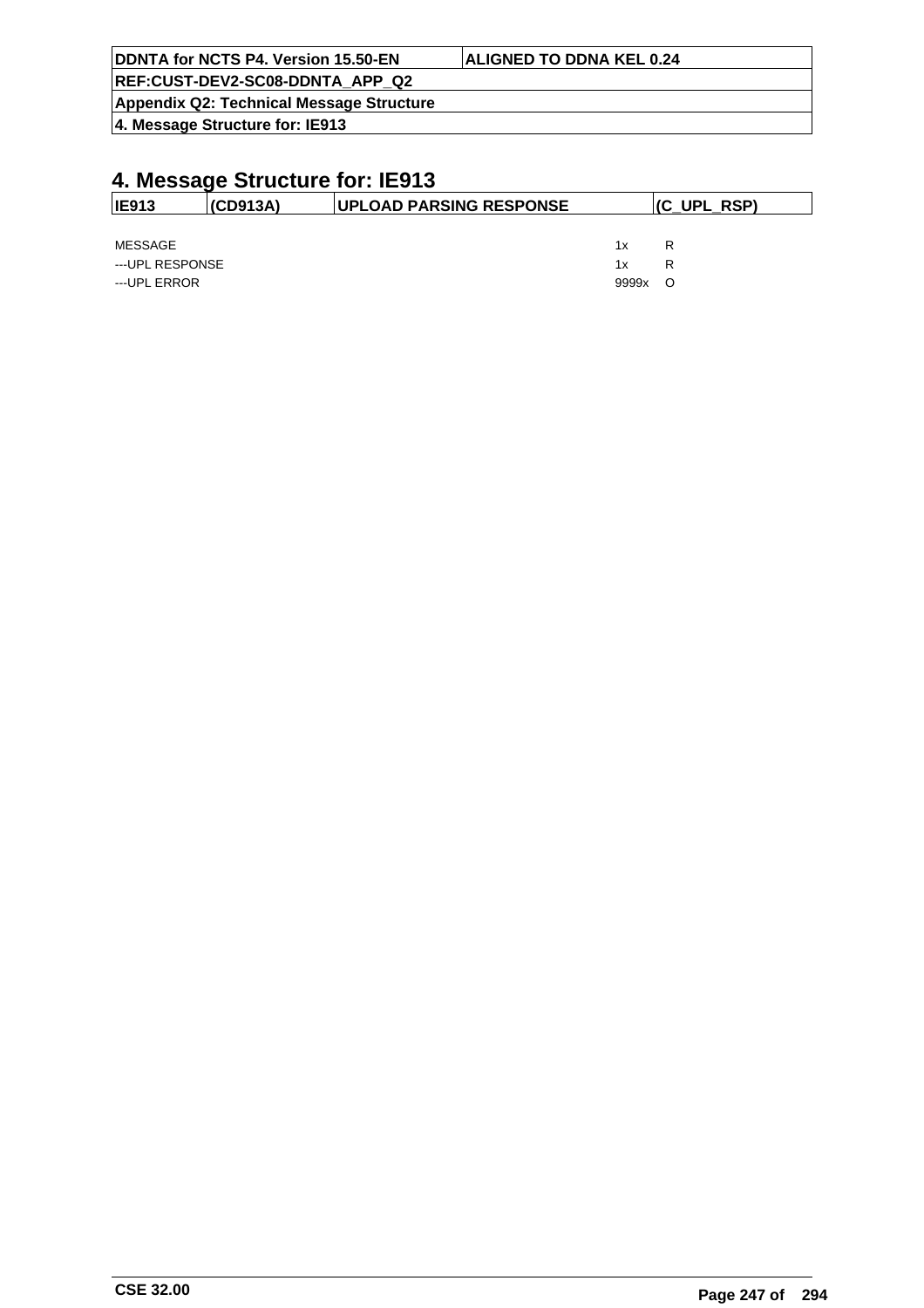**Appendix Q2: Technical Message Structure**

**4. Message Structure for: IE913**

| Syntax identifier                        | R  | a4             | 21 |        |
|------------------------------------------|----|----------------|----|--------|
| Syntax version number                    | R  | n1             | 22 |        |
| Message sender                           | R  | an35           |    |        |
| Sender identification code qualifier     | O  | an. $4$        |    |        |
| Message recipient                        | R  | an.35          |    |        |
| Recipient identification code qualifier  | O  | an.4           |    |        |
| Date of preparation                      | R  | n <sub>6</sub> |    |        |
| Time of preparation                      | R  | n4             |    |        |
| Interchange control reference            | R. | an.14          |    |        |
| Recipient's reference/password           | O  | an.14          |    |        |
| Recipient's reference/password qualifier | O  | an2            |    |        |
| <b>Test indicator</b>                    | O  | n1             | 27 | TR9085 |
| Message identification                   | R  | an.14          |    |        |
| Message type                             | R  | an.6           | 60 |        |
| ---UPL RESPONSE                          |    |                |    |        |
| Original message identification          | R. | an.14          |    | TR9006 |
| <b>Status</b>                            | R  | a.8            |    | TR9007 |
| Description                              | O  | an210          |    |        |
| ---UPL ERROR                             |    |                |    |        |
| Action identification                    | R. | an.20          |    | TR9009 |
| Attribute path                           | O  | an140          |    | TR9010 |
| Code                                     | R  | an.8           |    |        |
| Description                              | O  | an210          |    |        |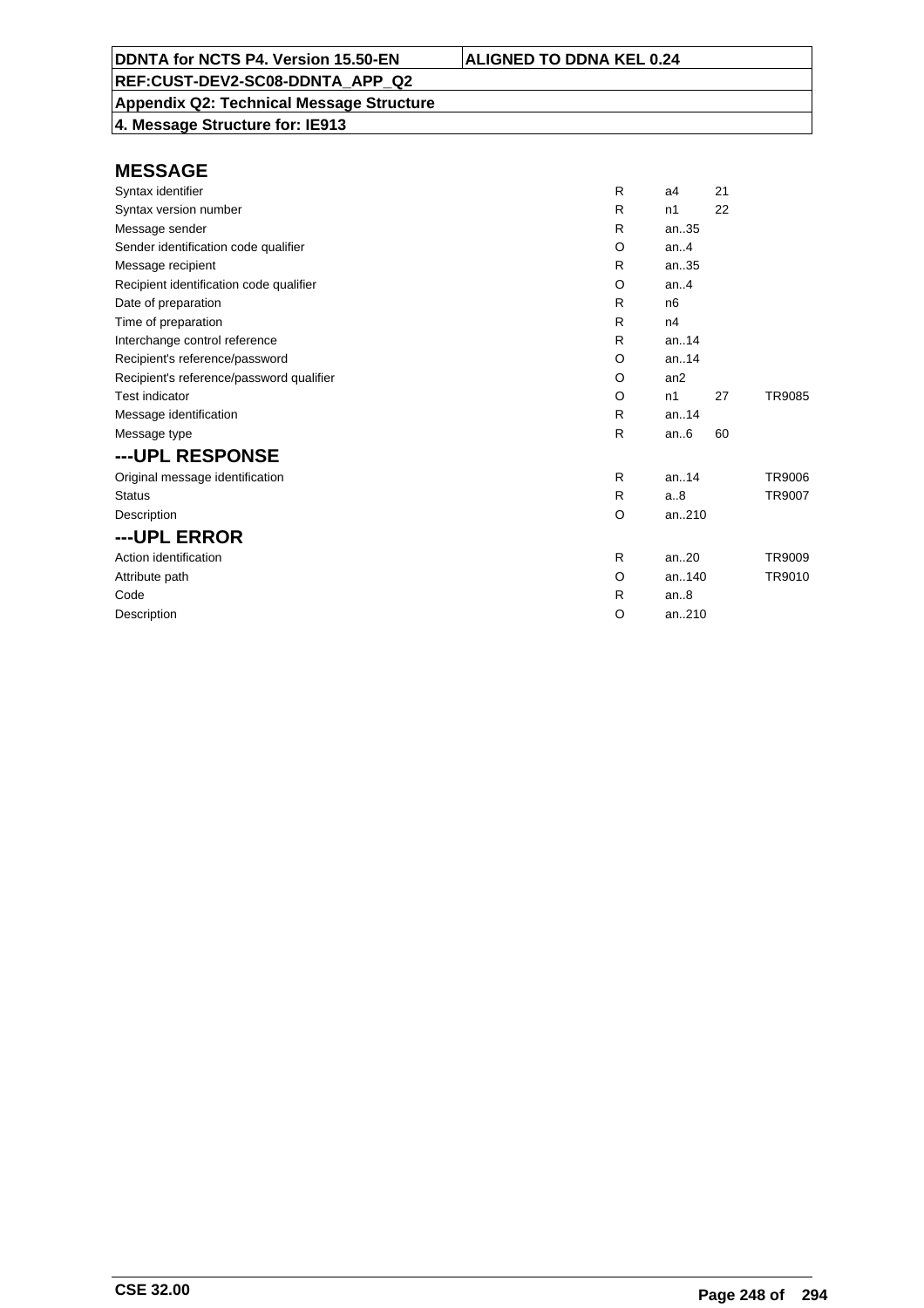| DDNTA for NCTS P4. Version 15.50-EN      | <b>ALIGNED TO DDNA KEL 0.24</b> |
|------------------------------------------|---------------------------------|
| REF:CUST-DEV2-SC08-DDNTA APP Q2          |                                 |
| Appendix Q2: Technical Message Structure |                                 |
| 4. Message Structure for: IE914          |                                 |

| <b>IE914</b> | (CD914A) | <b>COL REQUEST</b> | $ $ (C_COL_REQ) |   |  |
|--------------|----------|--------------------|-----------------|---|--|
|              |          |                    |                 |   |  |
| MESSAGE      |          |                    | 1x              | R |  |
| ---HEADER    |          |                    | 1x              | O |  |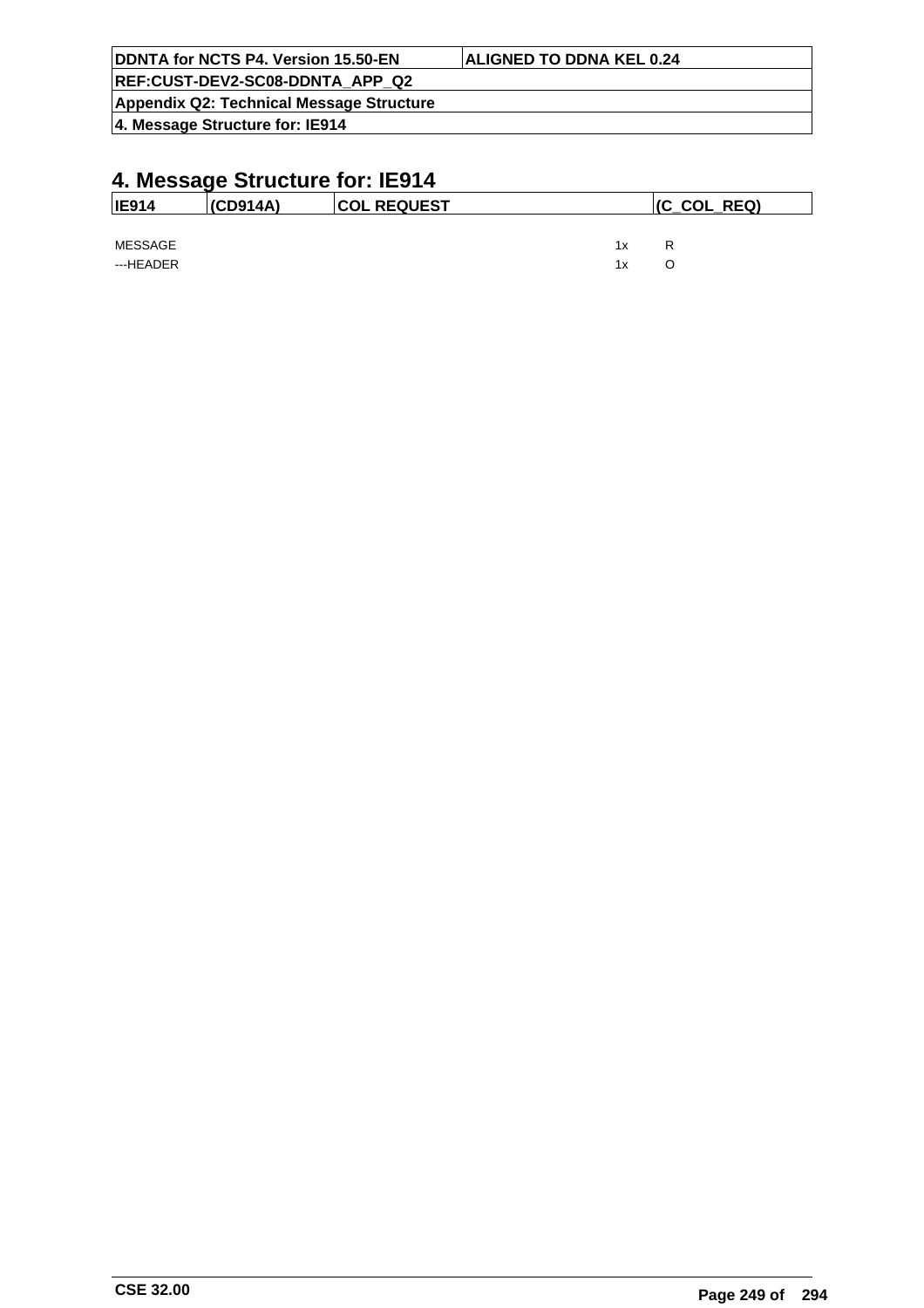### **REF:CUST-DEV2-SC08-DDNTA\_APP\_Q2 Appendix Q2: Technical Message Structure**

**4. Message Structure for: IE914**

| Syntax identifier                        | R | a4              | 21 |                            |
|------------------------------------------|---|-----------------|----|----------------------------|
| Syntax version number                    | R | n1              | 22 |                            |
| Message sender                           | R | an35            |    |                            |
| Sender identification code qualifier     | O | an. $4$         |    |                            |
| Message recipient                        | R | an35            |    |                            |
| Recipient identification code qualifier  | O | an.4            |    |                            |
| Date of preparation                      | R | n <sub>6</sub>  |    |                            |
| Time of preparation                      | R | n4              |    |                            |
| Interchange control reference            | R | an14            |    |                            |
| Recipient's reference/password           | O | an14            |    |                            |
| Recipient's reference/password qualifier | O | an <sub>2</sub> |    |                            |
| <b>Test indicator</b>                    | O | n1              | 27 | TR9085                     |
| Message identification                   | R | an14            |    |                            |
| Message type                             | R | an.6            | 60 |                            |
| ---HEADER                                |   |                 |    |                            |
| Period from date                         | O | n8              |    | TR9080<br>TR9099<br>TR9115 |
| Period to date                           | O | n8              |    | TR9080<br>TR9099<br>TR9115 |
| Extraction                               | O | n1              | 27 | TR9099<br>TR9110           |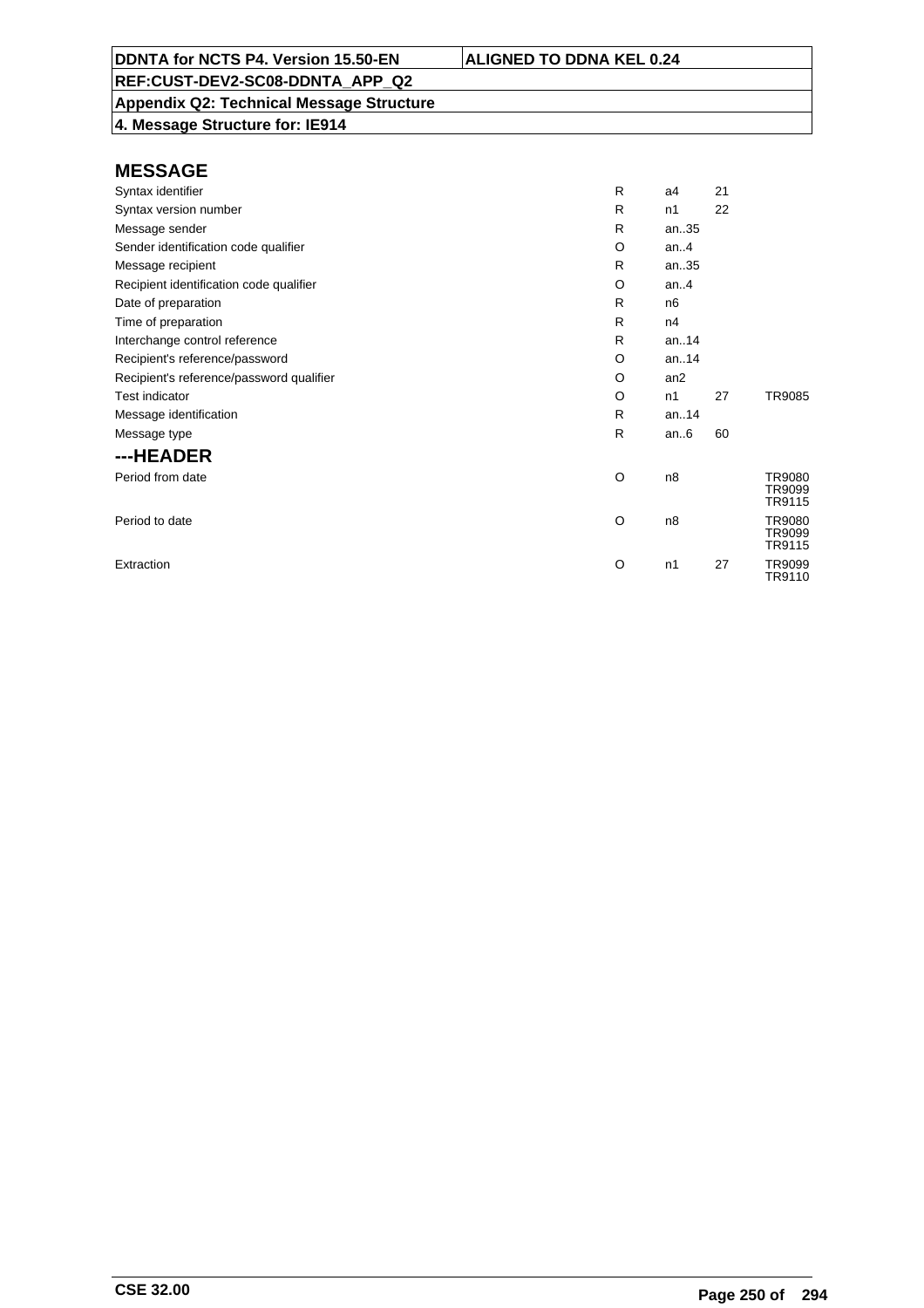| DDNTA for NCTS P4. Version 15.50-EN      | <b>ALIGNED TO DDNA KEL 0.24</b> |
|------------------------------------------|---------------------------------|
| REF:CUST-DEV2-SC08-DDNTA APP Q2          |                                 |
| Appendix Q2: Technical Message Structure |                                 |
| 4. Message Structure for: IE916          |                                 |

| <b>IE916</b> | (CD916A) | <b>COMMON RD REQUEST</b> |    | $ $ (C_REF_REQ) |  |
|--------------|----------|--------------------------|----|-----------------|--|
|              |          |                          |    |                 |  |
| MESSAGE      |          |                          | 1x | R               |  |
| ---HEADER    |          |                          | 1x | O               |  |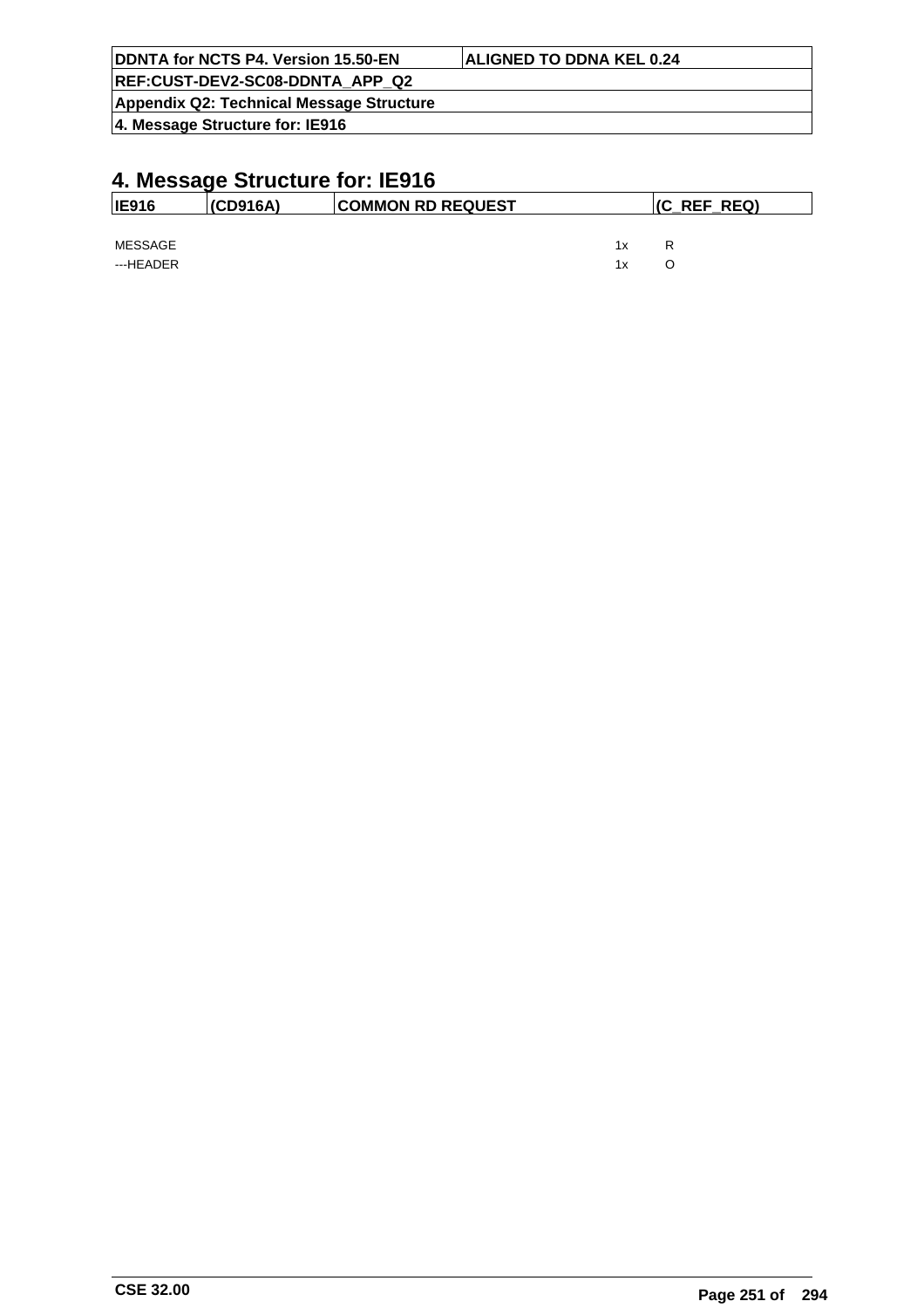# **Appendix Q2: Technical Message Structure**

**4. Message Structure for: IE916**

| Syntax identifier                        | R | a4              | 21 |                            |
|------------------------------------------|---|-----------------|----|----------------------------|
| Syntax version number                    | R | n1              | 22 |                            |
| Message sender                           | R | an35            |    |                            |
| Sender identification code qualifier     | O | an.4            |    |                            |
| Message recipient                        | R | an35            |    |                            |
| Recipient identification code qualifier  | O | an.4            |    |                            |
| Date of preparation                      | R | n <sub>6</sub>  |    |                            |
| Time of preparation                      | R | n4              |    |                            |
| Interchange control reference            | R | an14            |    |                            |
| Recipient's reference/password           | O | an. $.14$       |    |                            |
| Recipient's reference/password qualifier | O | an <sub>2</sub> |    |                            |
| <b>Test indicator</b>                    | O | n1              | 27 | TR9085                     |
| Message identification                   | R | an14            |    |                            |
| Message type                             | R | an.6            | 60 |                            |
| ---HEADER                                |   |                 |    |                            |
| Period from date                         | O | n8              |    | TR9080<br>TR9099<br>TR9115 |
| Period to date                           | O | n8              |    | TR9080<br>TR9099<br>TR9115 |
| Extraction                               | O | n1              | 27 | TR9099<br>TR9110           |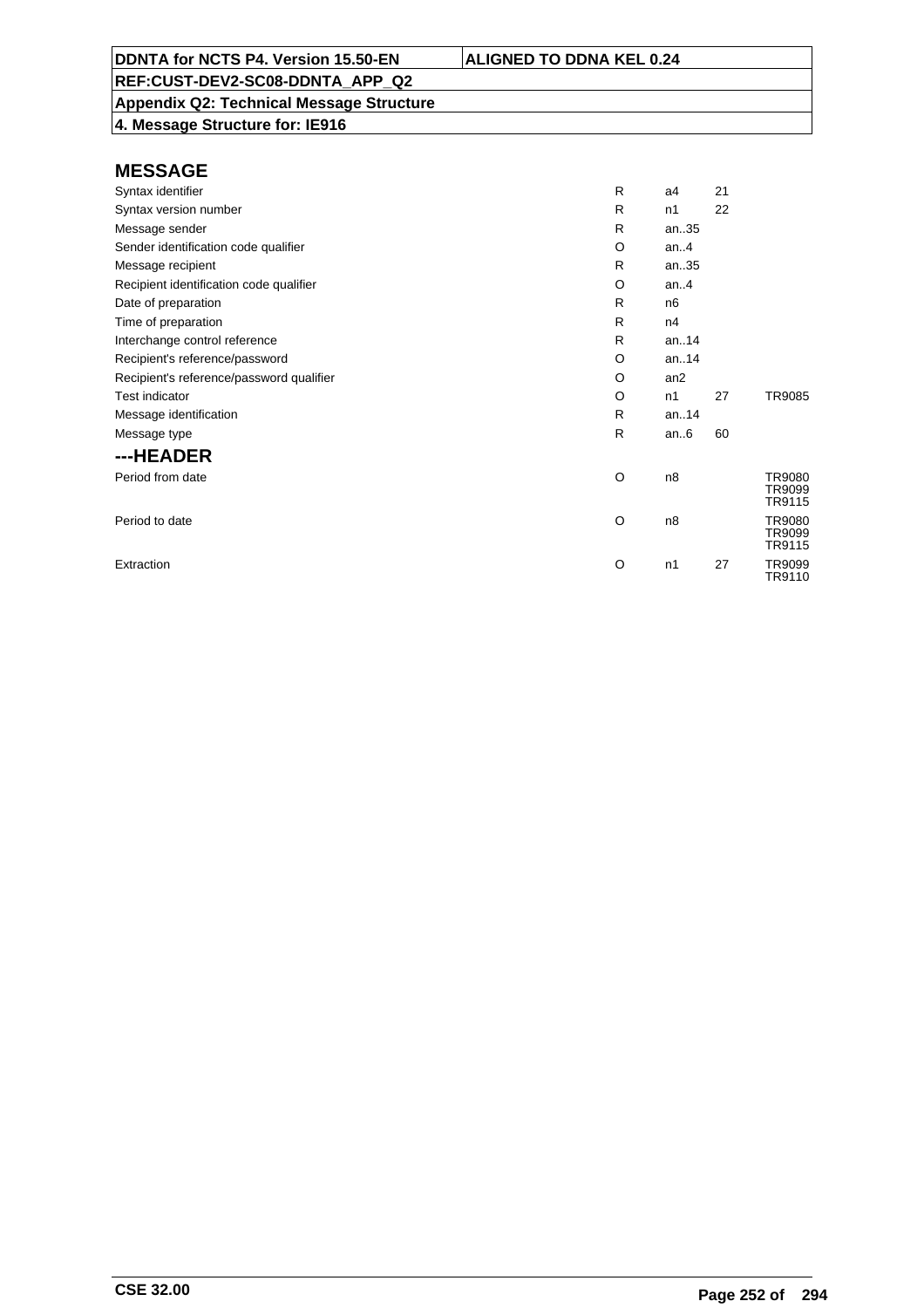| DDNTA for NCTS P4. Version 15.50-EN      | <b>ALIGNED TO DDNA KEL 0.24</b> |
|------------------------------------------|---------------------------------|
| <b>REF:CUST-DEV2-SC08-DDNTA APP Q2</b>   |                                 |
| Appendix Q2: Technical Message Structure |                                 |

**4. Message Structure for: IE918**

| <b>IE918</b>            | (CD918A) | <b>MRN List Query</b> |       | (C MRN QUE) |
|-------------------------|----------|-----------------------|-------|-------------|
|                         |          |                       |       |             |
| MESSAGE                 |          |                       | 1x    | R           |
| ---MRNLIST              |          |                       | 9999x | R           |
| ------MSGTYPE           |          |                       | 99x   | O           |
| ------PERIOD OF REQUEST |          |                       | 1x    | O           |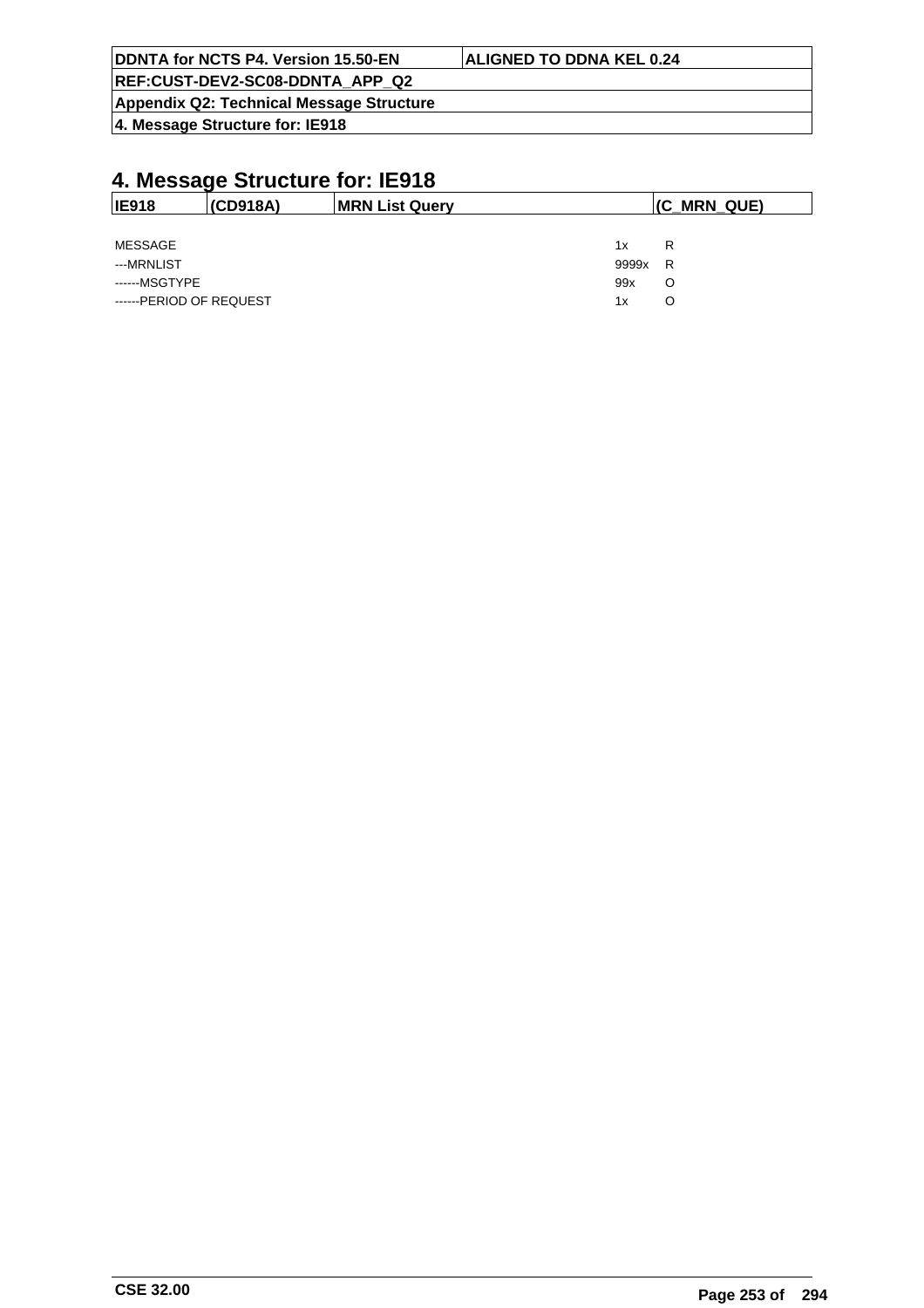## **REF:CUST-DEV2-SC08-DDNTA\_APP\_Q2**

**Appendix Q2: Technical Message Structure 4. Message Structure for: IE918**

| Syntax identifier                        | R       | a4             | 21 |        |
|------------------------------------------|---------|----------------|----|--------|
| Syntax version number                    | R       | n1             | 22 |        |
| Message sender                           | R       | an35           |    |        |
| Sender identification code qualifier     | O       | an.4           |    |        |
| Message recipient                        | R       | an35           |    |        |
| Recipient identification code qualifier  | O       | an.4           |    |        |
| Date of preparation                      | R       | n6             |    |        |
| Time of preparation                      | R       | n4             |    |        |
| Interchange control reference            | R       | an.14          |    |        |
| Recipient's reference/password           | O       | an14           |    |        |
| Recipient's reference/password qualifier | O       | an2            |    |        |
| Application reference                    | O       | an14           |    |        |
| Priority                                 | O       | a <sub>1</sub> |    |        |
| Acknowledgement request                  | O       | n1             | 27 |        |
| Communications agreement id              | O       | an35           |    |        |
| <b>Test indicator</b>                    | O       | n1             | 27 | TR9085 |
| Message identification                   | R       | an.14          |    |        |
| Message type                             | R       | an.6           | 60 |        |
| Common access reference                  | O       | an35           |    |        |
| ---MRNLIST                               |         |                |    |        |
| Document/reference number                | R       | an.21          |    |        |
| Country code A                           | O       | a2             | 70 |        |
| Role A                                   | O       | a2             | 83 |        |
| Country code B                           | O       | a2             | 70 |        |
| Role B                                   | O       | a <sub>2</sub> | 83 |        |
| ------MSGTYPE                            |         |                |    |        |
| Message type                             | R       | an.6           | 60 |        |
| ------PERIOD OF REQUEST                  |         |                |    |        |
| Day period from                          | R       | n <sub>8</sub> |    |        |
| Time period from                         | O       | n <sub>6</sub> |    |        |
| Day period to                            | O       | n <sub>8</sub> |    |        |
| Time period to                           | $\circ$ | n <sub>6</sub> |    |        |
|                                          |         |                |    |        |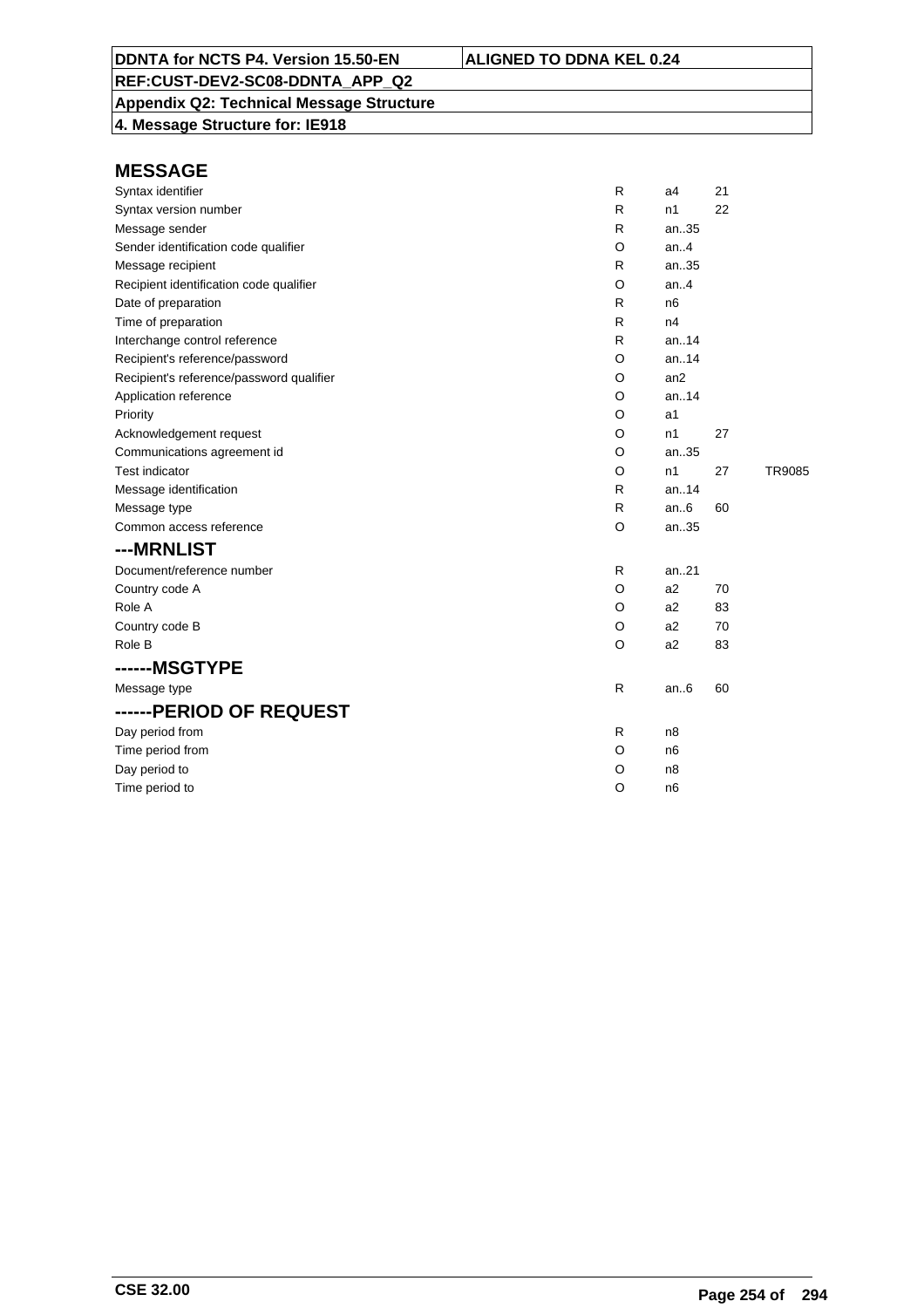| DDNTA for NCTS P4. Version 15.50-EN      | <b>ALIGNED TO DDNA KEL 0.24</b> |
|------------------------------------------|---------------------------------|
| REF:CUST-DEV2-SC08-DDNTA APP Q2          |                                 |
| Appendix Q2: Technical Message Structure |                                 |
| 4. Message Structure for: IE919          |                                 |

| <b>IE919</b>  | (CD919A) | <b>MRN List Response</b> |       | (C_MRN_RSP) |
|---------------|----------|--------------------------|-------|-------------|
|               |          |                          |       |             |
| MESSAGE       |          |                          | 1x    | R           |
| ---MRNINFO    |          |                          | 9999x | R           |
| ------MSGINFO |          |                          | 99x   |             |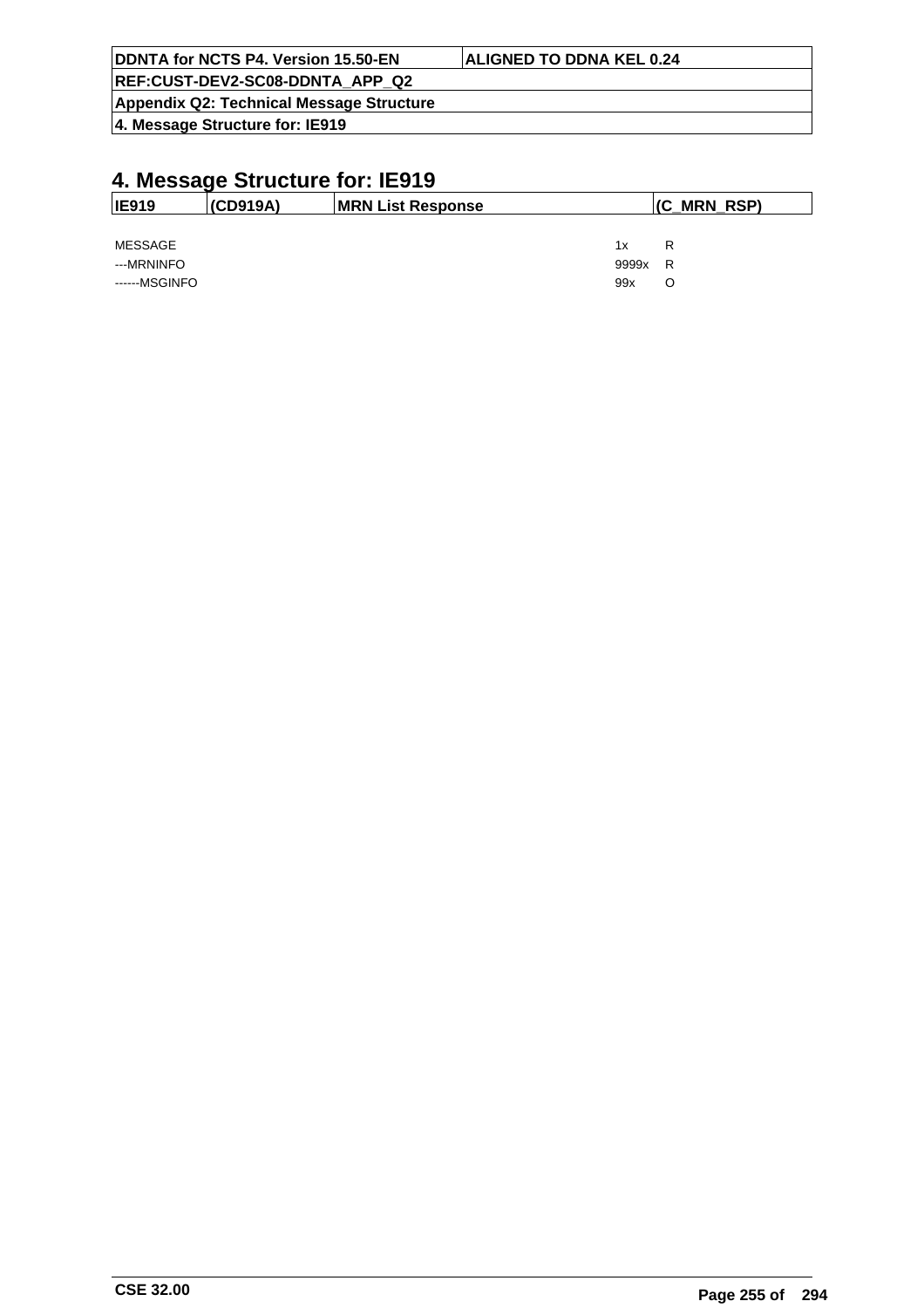## **REF:CUST-DEV2-SC08-DDNTA\_APP\_Q2**

# **Appendix Q2: Technical Message Structure**

**4. Message Structure for: IE919**

| Syntax identifier                        | R            | a4              | 21 |        |
|------------------------------------------|--------------|-----------------|----|--------|
| Syntax version number                    | R            | n1              | 22 |        |
| Message sender                           | R            | an35            |    |        |
| Sender identification code qualifier     | O            | an.4            |    |        |
| Message recipient                        | R            | an35            |    |        |
| Recipient identification code qualifier  | O            | an.4            |    |        |
| Date of preparation                      | R            | n <sub>6</sub>  |    |        |
| Time of preparation                      | R            | n4              |    |        |
| Interchange control reference            | R            | an.14           |    |        |
| Recipient's reference/password           | O            | an14            |    |        |
| Recipient's reference/password qualifier | O            | an <sub>2</sub> |    |        |
| Application reference                    | O            | an14            |    |        |
| Priority                                 | O            | a1              |    |        |
| Acknowledgement request                  | O            | n1              | 27 |        |
| Communications agreement id              | O            | an35            |    |        |
| <b>Test indicator</b>                    | O            | n1              | 27 | TR9085 |
| Message identification                   | R            | an.14           |    |        |
| Message type                             | $\mathsf{R}$ | an.6            | 60 |        |
| Common access reference                  | O            | an35            |    |        |
| Original message identification          | R            | an14            |    |        |
| ---MRNINFO                               |              |                 |    |        |
| Document/reference number                | R            | an21            |    |        |
| <b>CSMIS</b> status                      | R            | an2             | 81 |        |
| CSMIS status explanation code            | D            | n.2             | 84 | TR9040 |
| ------MSGINFO                            |              |                 |    |        |
| Message type                             | R            | an.6            | 60 |        |
| Sequence id                              | R            | n.8             |    |        |
| Reply to                                 | D            | n.8             |    | TR9045 |
| Country code A                           | R            | a2              | 70 |        |
| <b>Sent Date</b>                         | O            | n14             |    | R665   |
| Country code B                           | R            | a2              | 70 |        |
| <b>Received Date</b>                     | O            | n14             |    | R665   |
| Reception return code                    | O            | n1              | 27 |        |
| CoA report                               | O            | n1              | 82 |        |
| CoD report                               | O            | n1              | 82 |        |
| EXP report                               | O            | n1              | 82 |        |
| EXC report                               | O            | n1              | 82 |        |
|                                          |              |                 |    |        |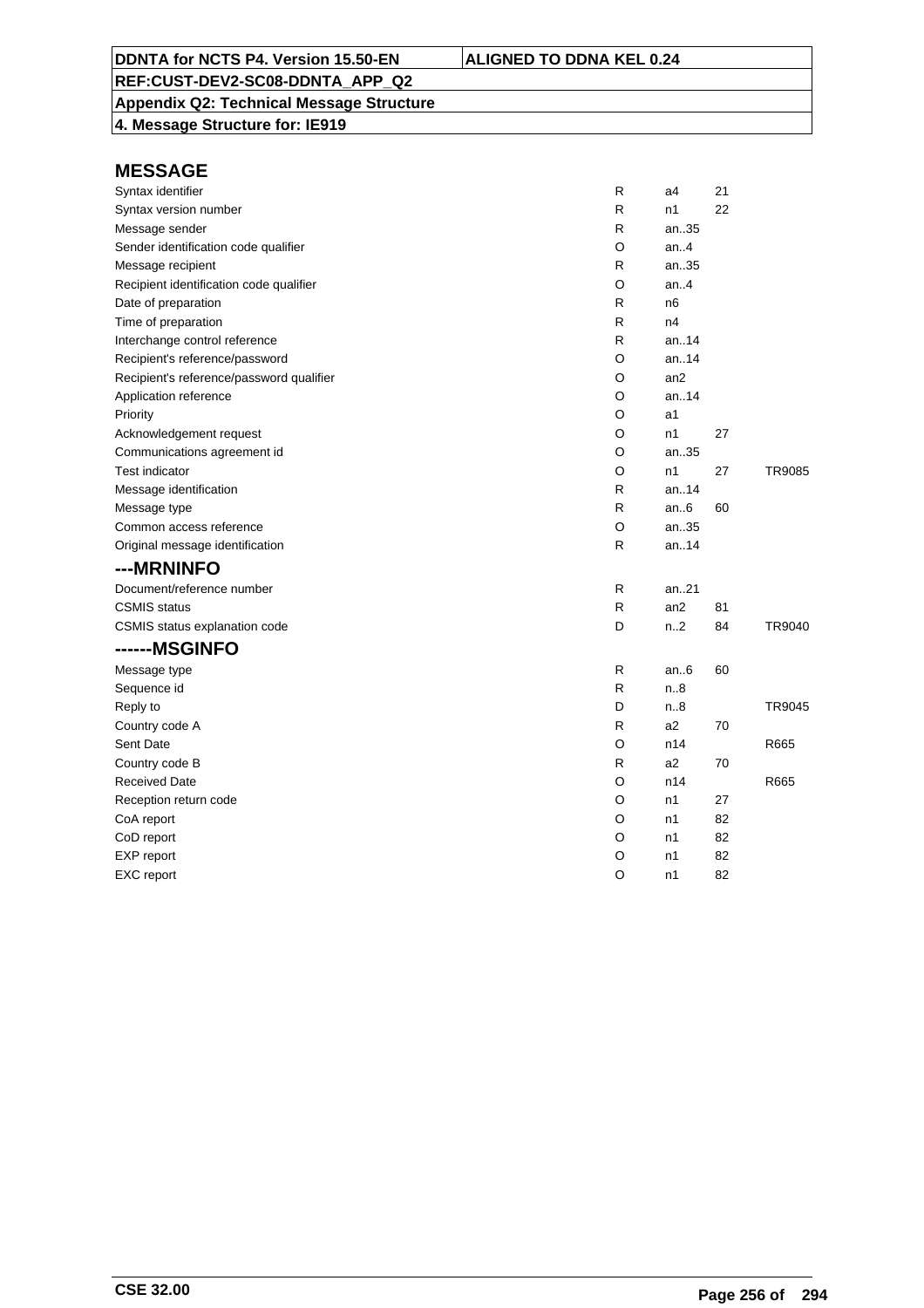| DDNTA for NCTS P4. Version 15.50-EN    | <b>ALIGNED TO DDNA KEL 0.24</b> |
|----------------------------------------|---------------------------------|
| <b>REF:CUST-DEV2-SC08-DDNTA APP Q2</b> |                                 |

**Appendix Q2: Technical Message Structure**

**4. Message Structure for: IE928**

| <b>IE928</b>          | (CC928A)                       | <b>POSITIVE ACKNOWLEDGE</b> |    | (E_POS_ACK) |  |
|-----------------------|--------------------------------|-----------------------------|----|-------------|--|
|                       |                                |                             |    |             |  |
| MESSAGE               |                                |                             | 1x | R           |  |
| ---HEADER             |                                |                             | 1x | R           |  |
| ---(PRINCIPAL) TRADER |                                |                             | 1x | R           |  |
|                       | --- (DEPARTURE) CUSTOMS OFFICE |                             | 1x | R           |  |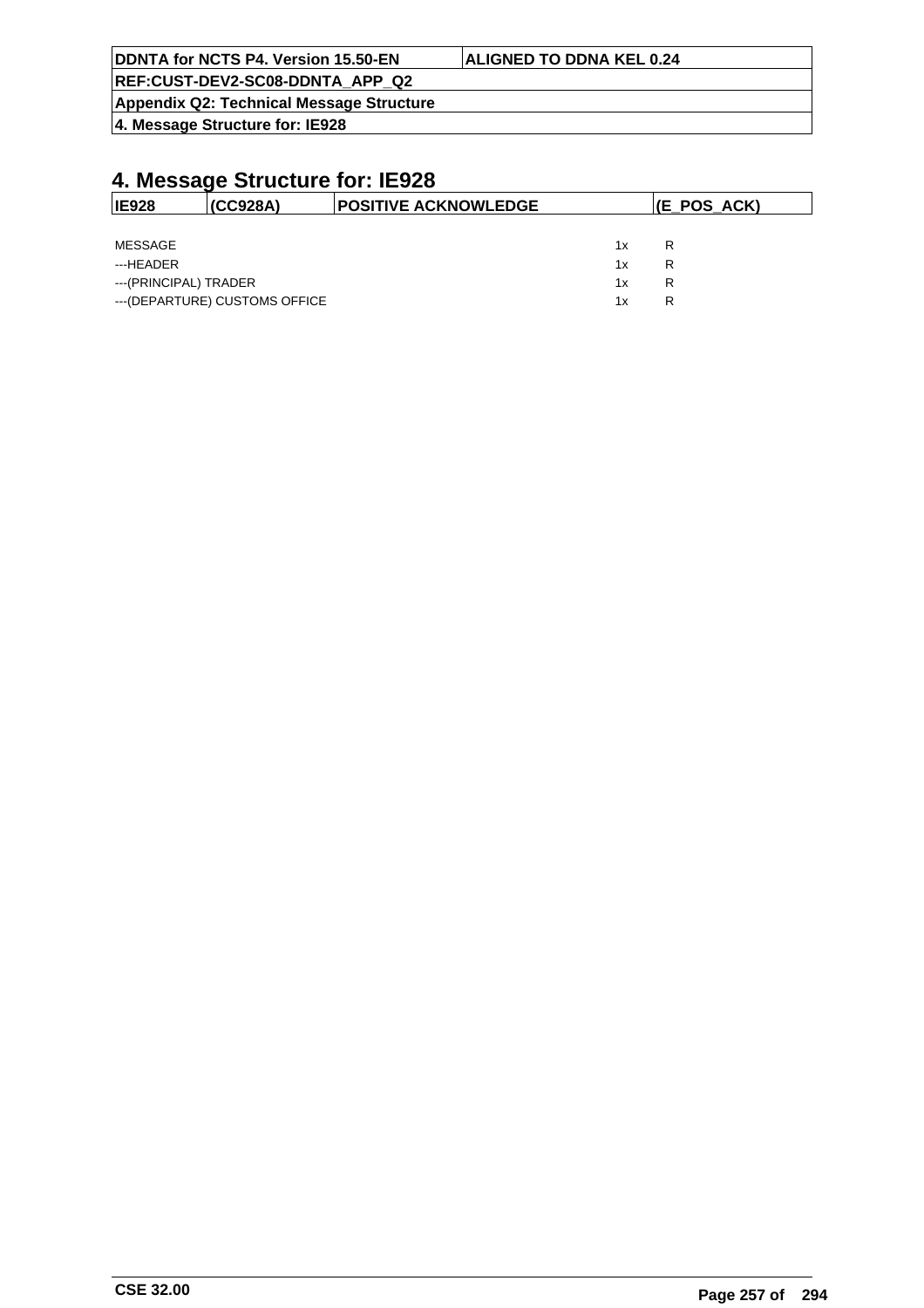# **REF:CUST-DEV2-SC08-DDNTA\_APP\_Q2**

## **Appendix Q2: Technical Message Structure**

**4. Message Structure for: IE928**

| Syntax identifier                        | $\mathsf{R}$ | a4               | 21 |                  |
|------------------------------------------|--------------|------------------|----|------------------|
| Syntax version number                    | R            | n <sub>1</sub>   | 22 |                  |
| Message sender                           | R            | an.35            |    |                  |
| Sender identification code qualifier     | O            | an.4             |    |                  |
| Message recipient                        | R            | an35             |    |                  |
| Recipient identification code qualifier  | O            | an.4             |    |                  |
| Date of preparation                      | R            | n <sub>6</sub>   |    |                  |
| Time of preparation                      | R            | n4               |    |                  |
| Interchange control reference            | R            | an.14            |    |                  |
| Recipient's reference/password           | O            | an.14            |    |                  |
| Recipient's reference/password qualifier | O            | an2              |    |                  |
| Application reference                    | O            | an.14            |    |                  |
| Priority                                 | O            | a1               |    |                  |
| Acknowledgement request                  | O            | n1               | 27 |                  |
| Communications agreement id              | O            | an35             |    |                  |
| <b>Test indicator</b>                    | O            | n <sub>1</sub>   | 27 | TR9085           |
| Message identification                   | R            | an.14            |    |                  |
| Message type                             | R            | an.6             | 60 |                  |
| Common access reference                  | O            | an35             |    |                  |
| Message sequence number                  | O            | n <sub>1</sub> 2 |    |                  |
| First and last transfer                  | $\circ$      | a1               | 28 |                  |
| ---HEADER                                |              |                  |    |                  |
| Reference number                         | $\mathsf{R}$ | an22             |    |                  |
| ---(PRINCIPAL) TRADER                    |              |                  |    |                  |
| Name                                     | D            | an35             |    | C <sub>160</sub> |
| Street and number                        | D            | an35             |    | C160             |
| Postal code                              | D            | an9              |    | C160             |
| City                                     | D            | an35             |    | C160             |
| Country code                             | D            | a2               | 8  | C <sub>160</sub> |
| <b>NAD LNG</b>                           | O            | a2               | 12 | TR0099           |
| TIN                                      | O            | an.17            |    |                  |
| Holder ID TIR                            | D            | an17             |    | C904             |
| ---(DEPARTURE) CUSTOMS OFFICE            |              |                  |    |                  |
| Reference number                         | R            | an <sub>8</sub>  |    |                  |
|                                          |              |                  |    |                  |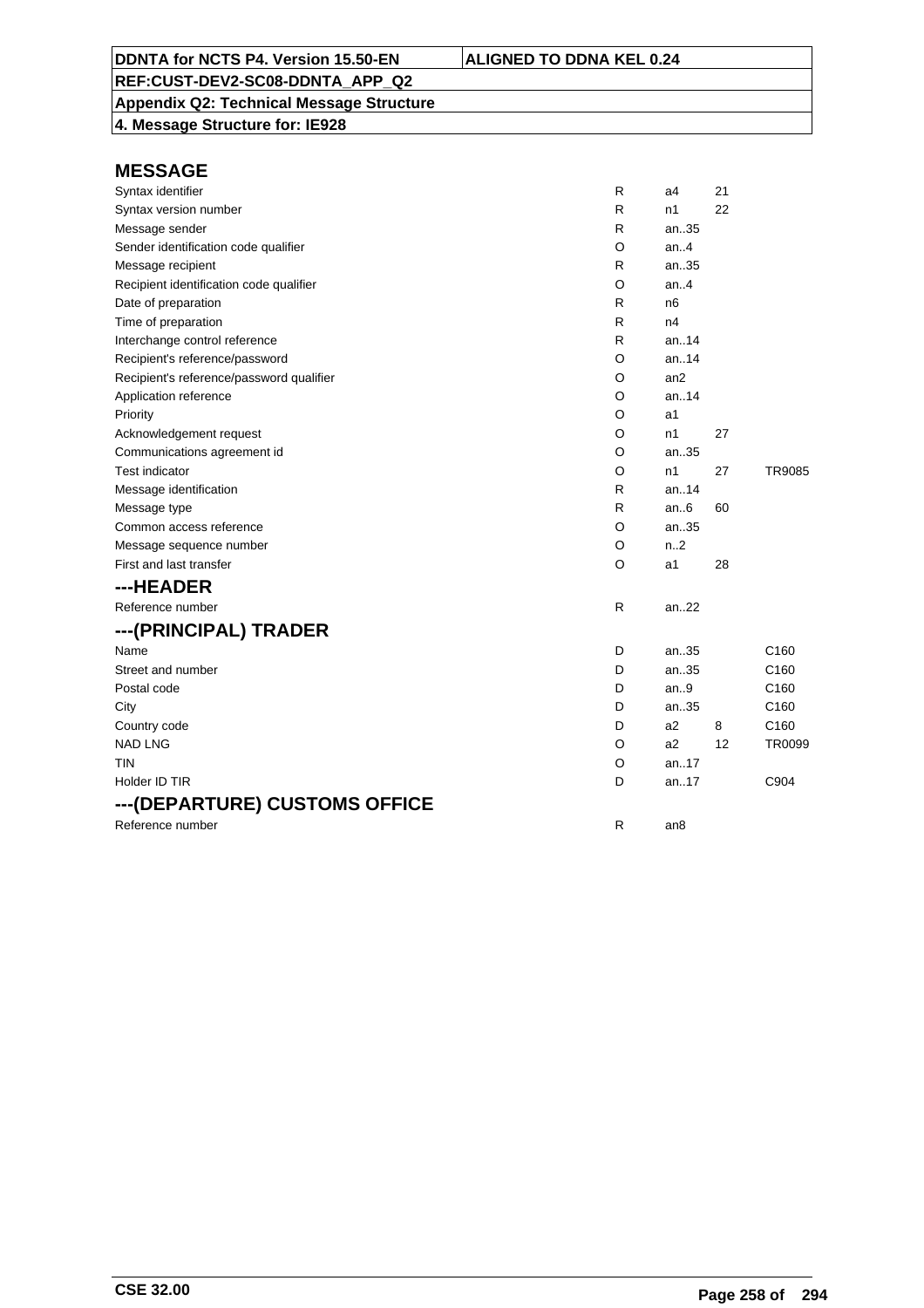**REF:CUST-DEV2-SC08-DDNTA\_APP\_Q2**

**Appendix Q2: Technical Message Structure**

**4. Message Structure for: IE931**

| <b>IE931</b>             | (CD931B)                               | <b>COL DATA</b>                                      |          | (C COL_DAT) |
|--------------------------|----------------------------------------|------------------------------------------------------|----------|-------------|
|                          |                                        |                                                      |          |             |
| <b>MESSAGE</b>           |                                        |                                                      | 1x       | R           |
|                          | ---CUSTOMS OFFICE INFORMATION          |                                                      | 99999x O |             |
| ------ACTION             |                                        |                                                      | 1x       | R           |
| ------(DEDICATED) TRADER |                                        |                                                      | 99x      | O           |
|                          | ------CUSTOMS OFFICE SPECIFIC NOTES    |                                                      | 99x      | O           |
| ------CUSTOMS OFFICE LSD |                                        |                                                      | 9x       | R           |
|                          | ------CUSTOMS OFFICE TIMETABLE         |                                                      | 9x       | O           |
|                          | ---------CUSTOMS OFFICE TIMETABLE LINE |                                                      | 99x      | R           |
|                          |                                        | ------------CUSTOMS OFFICE ROLE / TRAFFIC COMPETENCE | 99x      | R           |
| ---COUNTRY/REGION        |                                        |                                                      | 9999x    | O           |
| ------ACTION             |                                        |                                                      | 1x       | R           |
| ------COUNTRY/REGION LSD |                                        |                                                      | 9x       | R           |
|                          | ------COUNTRY/REGION HOLIDAYS          |                                                      | 99x      | O           |
|                          | --------COUNTRY/REGION HOLIDAYS LSD    |                                                      | 9x       | R           |
| ---COUNTRY HOLIDAYS      |                                        |                                                      | 9999x    | O           |
| ------ACTION             |                                        |                                                      | 1x       | R           |
|                          | ------COUNTRY HOLIDAYS DATA            |                                                      | 99x      | R           |
|                          | --------COUNTRY HOLIDAYS DATA LSD      |                                                      | 9x       | R.          |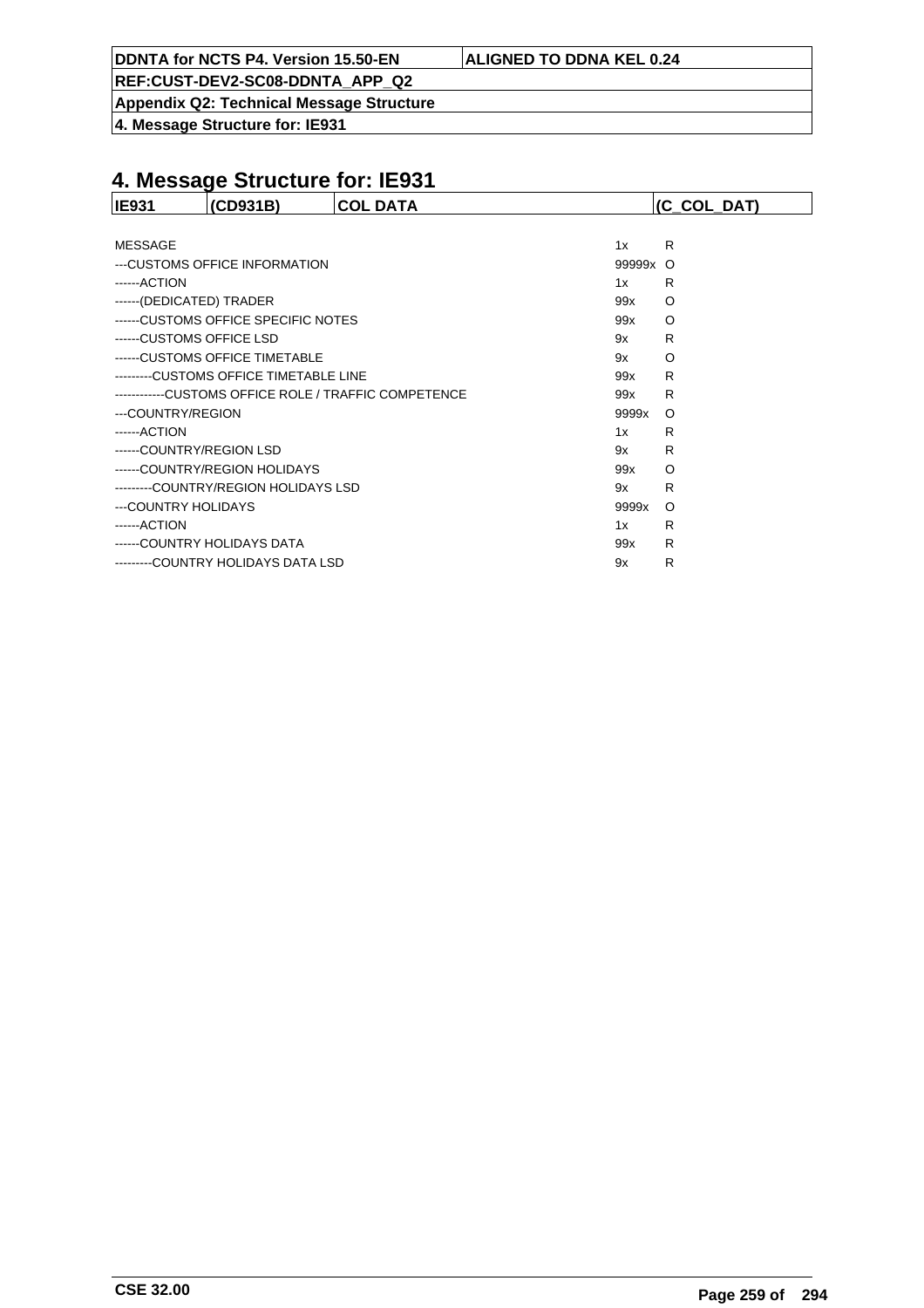# **REF:CUST-DEV2-SC08-DDNTA\_APP\_Q2**

**Appendix Q2: Technical Message Structure 4. Message Structure for: IE931**

| Syntax identifier                                | R | a4              | 21 |                  |
|--------------------------------------------------|---|-----------------|----|------------------|
| Syntax version number                            | R | n1              | 22 |                  |
| Message sender                                   | R | an35            |    |                  |
| Sender identification code qualifier             | O | an.4            |    |                  |
| Message recipient                                | R | an35            |    |                  |
| Recipient identification code qualifier          | O | an.4            |    |                  |
| Date of preparation                              | R | n6              |    |                  |
| Time of preparation                              | R | n4              |    |                  |
| Interchange control reference                    | R | an.14           |    |                  |
| Recipient's reference/password                   | O | an14            |    |                  |
| Recipient's reference/password qualifier         | O | an <sub>2</sub> |    |                  |
| <b>Test indicator</b>                            | O | n1              | 27 | TR9085           |
| Message identification                           | R | an.14           |    |                  |
| Message type                                     | R | an.6            | 60 |                  |
| ---CUSTOMS OFFICE INFORMATION                    |   |                 |    |                  |
| Reference number                                 | R | an8             |    |                  |
| Reference number main office                     | O | an8             |    | R489             |
| Reference number higher authority                | O | an8             |    | R490             |
| Reference number take-over                       | D | an8             |    | R495             |
|                                                  |   |                 |    | TR9201           |
| Reference number Competent Authority of Enquiry  | O | an8             |    | TR9160           |
| Reference number Competent Authority of Recovery | O | an8             |    | TR9170           |
| Country code                                     | R | a2              | 70 |                  |
| UN/LOCODE id                                     | O | a3              |    | R460             |
| Region code                                      | O | an.3            |    |                  |
| NCTS entry date                                  | O | n <sub>8</sub>  |    |                  |
| Nearest office                                   | D | an175           |    | C410             |
| Nearest office LNG                               | O | a2              | 12 | TR0099           |
| Postal code                                      | R | an.9            |    |                  |
| Phone number                                     | O | an35            |    | R <sub>500</sub> |
| Fax number                                       | O | an35            |    | R500             |
| Telex number                                     | O | an35            |    | R500             |
| E-mail address                                   | O | an70            |    | R500             |
| Geo info code                                    | O | an.6            | 15 |                  |
| Trader dedicated                                 | R | n1              | 27 |                  |
| ------ACTION                                     |   |                 |    |                  |
| Operation                                        | R | a1              | 24 | R410             |
| Validity date                                    | D | n8              |    | C300             |
|                                                  |   |                 |    | R410             |
| Modification subtype                             | D | n1              |    | C300<br>R410     |
| Action identification                            | R | an20            |    | TR9001           |
| ------(DEDICATED) TRADER                         |   |                 |    |                  |
|                                                  |   |                 |    |                  |
| Name                                             | R | an35            |    |                  |
| Language code                                    | R | a2              | 12 |                  |
| <b>TIN</b>                                       | O | an17            |    |                  |
| ------CUSTOMS OFFICE SPECIFIC NOTES              |   |                 |    |                  |
| Specific notes code                              | R | an6             | 67 | R486             |
| ------CUSTOMS OFFICE LSD                         |   |                 |    |                  |
| Language code                                    | R | a2              | 12 |                  |
| Customs office usual name                        | R | an35            |    |                  |
| Customs office usual name LNG                    | O | a2              | 12 | TR0099           |
| Street and number                                | R | an35            |    |                  |
| Street and number LNG                            | O | a2              | 12 | TR0099           |
| City                                             | R | an35            |    | R422             |
| <b>City LNG</b>                                  | O | a2              | 12 | TR0099           |
| Prefix-suffix level                              | O | an1             | 53 |                  |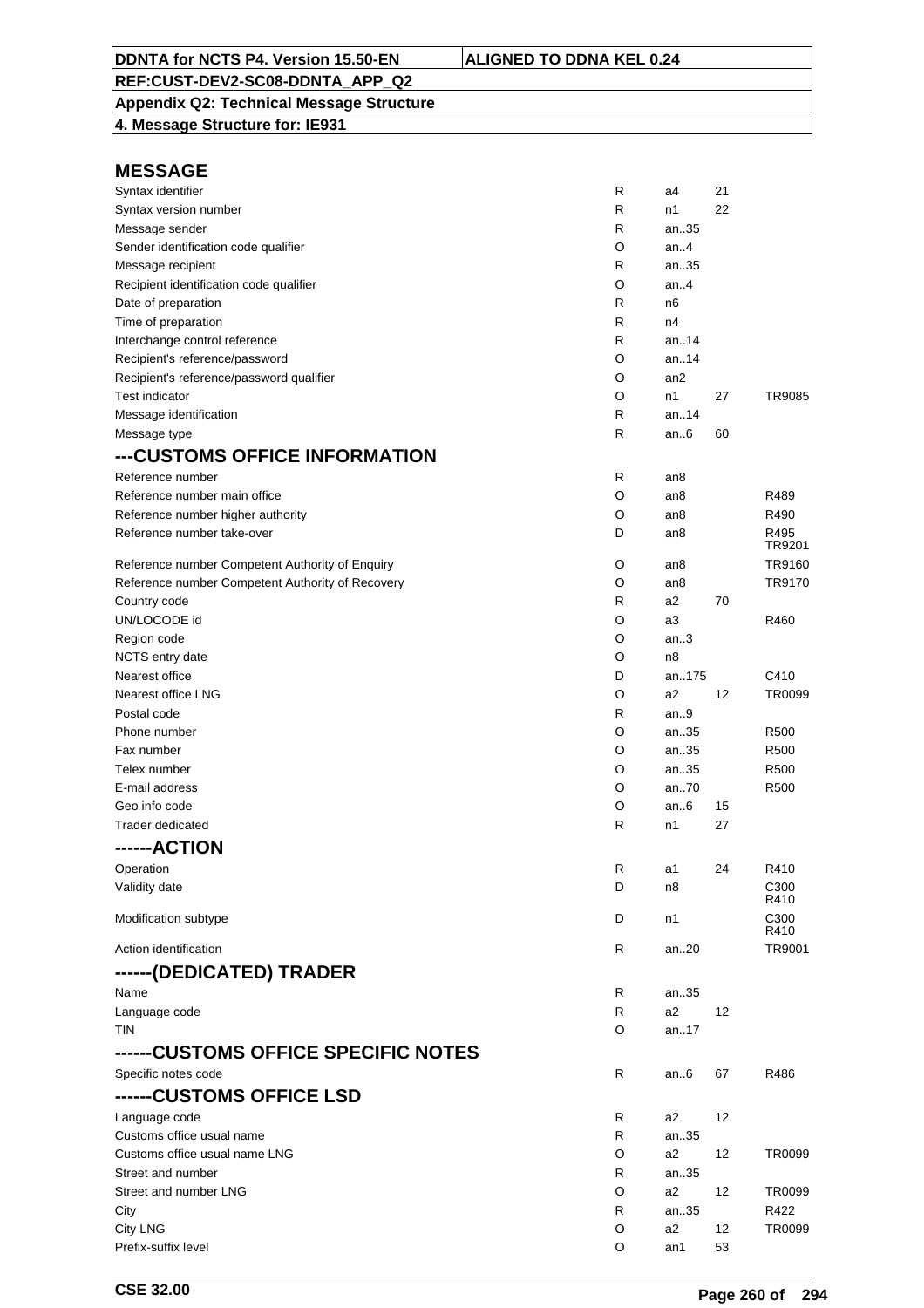| DDNTA for NCTS P4. Version 15.50-EN                                          | <b>ALIGNED TO DDNA KEL 0.24</b> |                                    |     |                          |
|------------------------------------------------------------------------------|---------------------------------|------------------------------------|-----|--------------------------|
| REF:CUST-DEV2-SC08-DDNTA APP Q2                                              |                                 |                                    |     |                          |
| <b>Appendix Q2: Technical Message Structure</b>                              |                                 |                                    |     |                          |
| 4. Message Structure for: IE931                                              |                                 |                                    |     |                          |
|                                                                              |                                 |                                    |     |                          |
| Prefix-suffix flag                                                           | R                               | n1                                 | 27  |                          |
| Prefix-suffix name                                                           | O                               | an35                               |     |                          |
| Prefix-suffix name LNG                                                       | O                               | a <sub>2</sub>                     | 12  | TR0099                   |
| Space to add                                                                 | R                               | n1                                 | 27  |                          |
| ------CUSTOMS OFFICE TIMETABLE                                               |                                 |                                    |     |                          |
| Season code                                                                  | R                               | n1                                 |     | R425                     |
| Season name                                                                  | O                               | an35                               |     |                          |
| Season name LNG                                                              | O                               | a2                                 | 12  | TR0099                   |
| Season start date                                                            | R                               | n <sub>8</sub>                     |     | TR0403                   |
| Season end date                                                              | R                               | n8                                 |     | TR0403                   |
| ---------CUSTOMS OFFICE TIMETABLE LINE                                       |                                 |                                    |     |                          |
| Day in the week (begin day)                                                  | R                               | n1                                 | 105 | R430                     |
| Opening hours time first period from                                         | R                               | n4                                 |     |                          |
| Opening hours time first period to                                           | R                               | n4                                 |     |                          |
| Day in the week (end day)                                                    | R                               | n1                                 | 105 |                          |
| Opening hours time second period from<br>Opening hours time second period to | O<br>O                          | n4<br>n4                           |     |                          |
|                                                                              |                                 |                                    |     |                          |
|                                                                              |                                 |                                    |     |                          |
| Role                                                                         | R                               | an.3                               | 56  |                          |
| Traffic type                                                                 | R                               | an.3                               | 20  |                          |
| ---COUNTRY/REGION                                                            |                                 |                                    |     |                          |
| Country code                                                                 | R                               | a2                                 | 70  |                          |
| Country/region code                                                          | R                               | an.3                               |     |                          |
| ------ACTION                                                                 |                                 |                                    |     |                          |
| Operation                                                                    | R                               | a1                                 | 24  | R410                     |
| Validity date                                                                | D                               | n8                                 |     | C <sub>300</sub><br>R410 |
| Modification subtype                                                         | D                               | n1                                 |     | C <sub>300</sub>         |
|                                                                              |                                 |                                    |     | R410                     |
| Action identification                                                        | R                               | an20                               |     | TR9001                   |
| <b>COUNTRY/REGION LSD</b>                                                    |                                 |                                    |     |                          |
| Language code                                                                | R                               | a <sub>2</sub>                     | 12  |                          |
| Country/region name                                                          | R<br>O                          | an35                               | 12  | TR0099                   |
| Country/region name LNG                                                      |                                 | a2                                 |     |                          |
| ------COUNTRY/REGION HOLIDAYS                                                |                                 |                                    |     |                          |
| Variable holiday date                                                        | R                               | n1                                 | 27  | R232                     |
| Day<br>Month                                                                 | R<br>R                          | an <sub>2</sub><br>an <sub>2</sub> | 26  |                          |
| Year                                                                         | D                               | n4                                 |     | C <sub>295</sub>         |
|                                                                              |                                 |                                    |     |                          |
| --------COUNTRY/REGION HOLIDAYS LSD                                          |                                 |                                    |     |                          |
| Language code                                                                | R<br>R                          | a <sub>2</sub><br>an35             | 12  |                          |
| Public holiday name<br>Public holiday name LNG                               | O                               | a <sub>2</sub>                     | 12  | TR0099                   |
|                                                                              |                                 |                                    |     |                          |
| ---COUNTRY HOLIDAYS                                                          |                                 |                                    | 70  |                          |
| Country code                                                                 | R                               | a <sub>2</sub>                     |     |                          |
| ------ACTION                                                                 |                                 |                                    |     |                          |
| Operation                                                                    | R                               | a1                                 | 24  | R410                     |
| Validity date                                                                | D                               | n8                                 |     | C <sub>300</sub><br>R410 |
| Modification subtype                                                         | D                               | n1                                 |     | C300                     |
|                                                                              |                                 |                                    |     | R410                     |
| Action identification                                                        | R                               | an20                               |     | TR9001                   |
| ------COUNTRY HOLIDAYS DATA                                                  |                                 |                                    |     |                          |
| Variable holiday date                                                        | R                               | n1                                 | 27  | R232                     |
| Day                                                                          | R                               | an <sub>2</sub>                    |     |                          |
| Month<br>Year                                                                | R<br>D                          | an <sub>2</sub><br>n4              | 26  | C295                     |
|                                                                              |                                 |                                    |     |                          |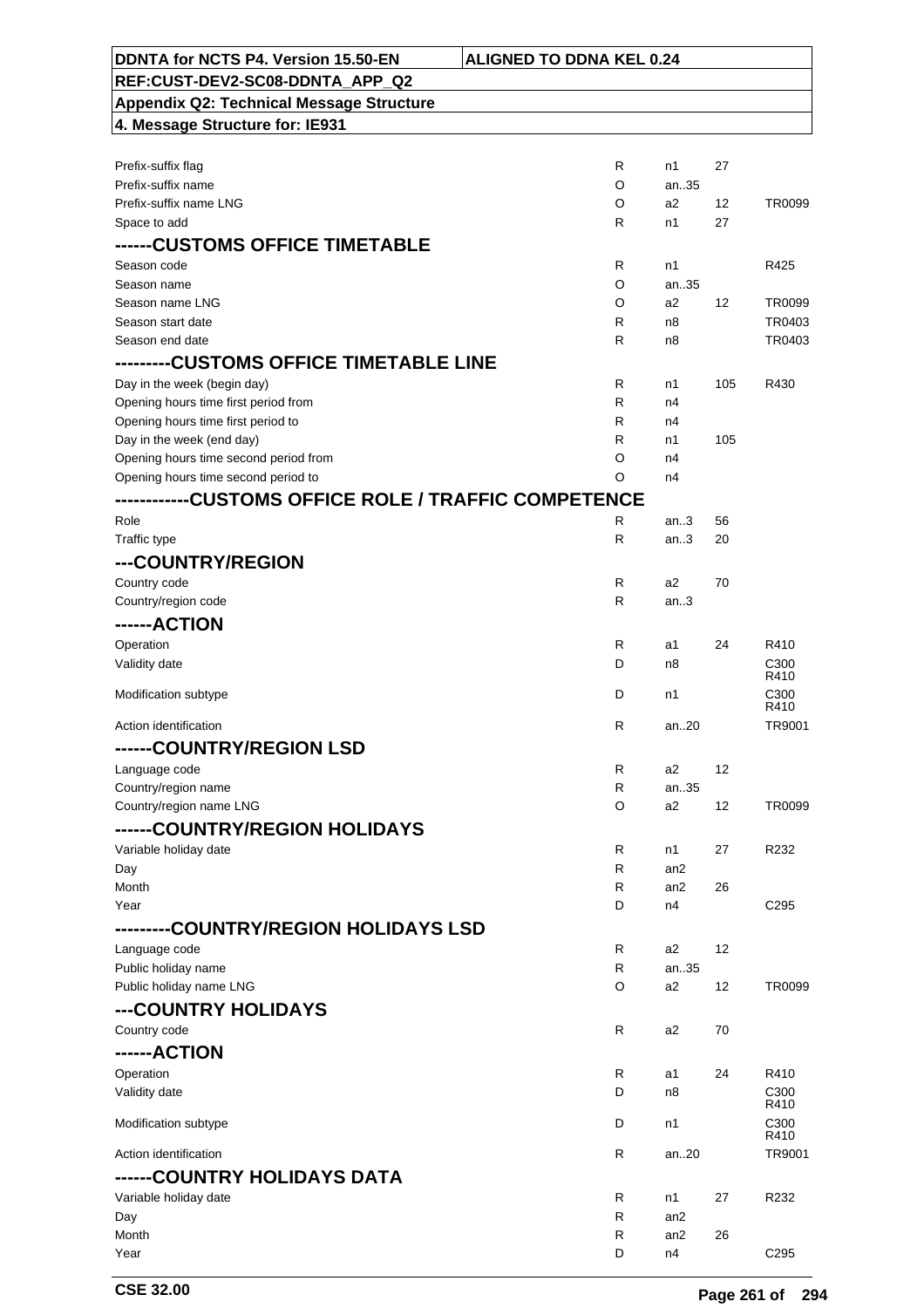| <b>DDNTA for NCTS P4. Version 15.50-EN</b> | <b>ALIGNED TO DDNA KEL 0.24</b> |
|--------------------------------------------|---------------------------------|
| <b>REF:CUST-DEV2-SC08-DDNTA APP Q2</b>     |                                 |
| Appendix Q2: Technical Message Structure   |                                 |
| 4. Message Structure for: IE931            |                                 |
|                                            |                                 |

## **---------COUNTRY HOLIDAYS DATA LSD**

| Language code           | a2   |    |        |
|-------------------------|------|----|--------|
| Public holiday name     | an35 |    |        |
| Public holiday name LNG | а2   | 12 | TR0099 |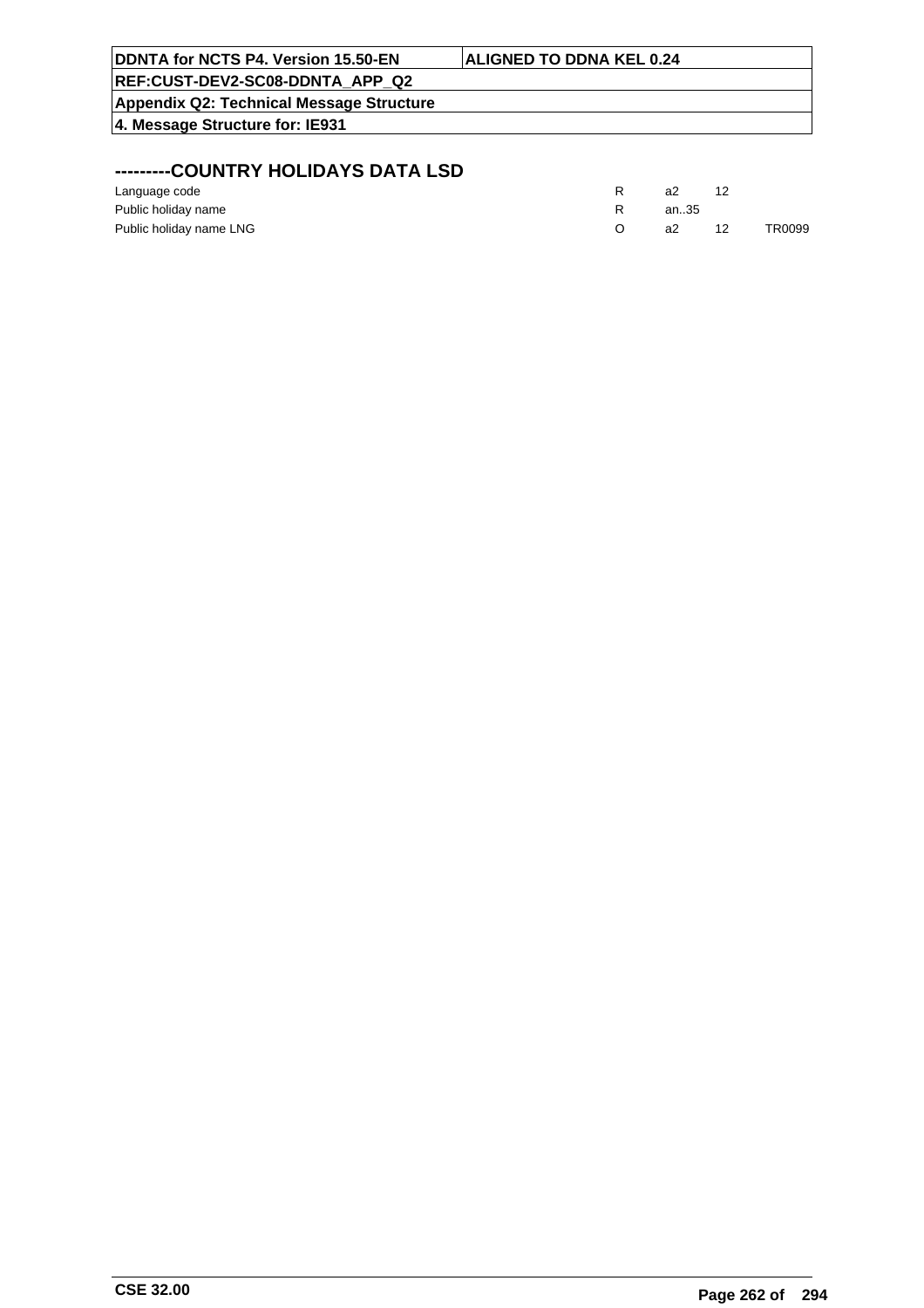**REF:CUST-DEV2-SC08-DDNTA\_APP\_Q2**

**Appendix Q2: Technical Message Structure**

**4. Message Structure for: IE932**

| <b>IE932</b>             | (CD932B)                             | <b>COMMON RD DATA</b> |          | (C_REF_DAT) |                    |
|--------------------------|--------------------------------------|-----------------------|----------|-------------|--------------------|
|                          |                                      |                       |          |             |                    |
| <b>MESSAGE</b>           |                                      |                       | 1x       | R           |                    |
| --- RESULTS OF CONTROL   |                                      |                       | 99999x O |             | TR <sub>1012</sub> |
|                          | ------LANGUAGE SPECIFIC DATA         |                       | 99x      | R           |                    |
| ------ACTION             |                                      |                       | 1x       | R           |                    |
|                          | --- AMENDMENT REJECTION MOTIVATION   |                       | 99999x O |             |                    |
|                          | ------LANGUAGE SPECIFIC DATA         |                       | 99x      | R           |                    |
| ------ACTION             |                                      |                       | 1x       | R           |                    |
|                          | --- AAR/AER REJECTION REASON         |                       | 99999x O |             | TR <sub>1012</sub> |
|                          | ------LANGUAGE SPECIFIC DATA         |                       | 99x      | R           |                    |
| ------ACTION             |                                      |                       | 1x       | R           |                    |
| ---ATR REJECTION REASON  |                                      |                       | 99999x O |             |                    |
|                          |                                      |                       | 99x      |             | TR1002             |
|                          | ------LANGUAGE SPECIFIC DATA         |                       |          | R           |                    |
| ------ACTION             |                                      |                       | 1x       | R           |                    |
| ---CONTROL RESULT CODE   |                                      |                       | 99999x O |             | TR1012             |
| ------ACTION             |                                      |                       | 1x       | R           |                    |
|                          | ------LANGUAGE SPECIFIC DATA         |                       | 99x      | R           |                    |
| ---COUNTRY               |                                      |                       | 99999x O |             |                    |
| ------ACTION             |                                      |                       | 1x       | R           |                    |
|                          | ------LANGUAGE SPECIFIC DATA         |                       | 99x      | R           |                    |
| ---COUNTRY REGIME        |                                      |                       | 99999x O |             |                    |
| ------ACTION             |                                      |                       | 1x       | R           |                    |
|                          | ------LANGUAGE SPECIFIC DATA         |                       | 99x      | R           |                    |
|                          | ---CUSTOMS OFFICE GEO INFO           |                       | 99999x O |             |                    |
| ------ACTION             |                                      |                       | 1x       | R           |                    |
|                          | ------LANGUAGE SPECIFIC DATA         |                       | 99x      | R           |                    |
| ---CURRENCY CODE         |                                      |                       | 99999x O |             | TR1012             |
| ------ACTION             |                                      |                       | 1x       | R           |                    |
|                          | ------LANGUAGE SPECIFIC DATA         |                       | 99x      | R           |                    |
|                          | ---DISCREPANCIES SOLVED NOTIFICATION |                       | 99999x O |             | TR1002             |
|                          | ------LANGUAGE SPECIFIC DATA         |                       | 99x      | R           |                    |
| ------ACTION             |                                      |                       | 1x       | R           |                    |
|                          | ---DIVERSION REJECTION REASON        |                       | 99999x O |             | TR1012             |
|                          | ------LANGUAGE SPECIFIC DATA         |                       | 99x      | R           |                    |
| ------ACTION             |                                      |                       | 1x       | R           |                    |
| ---DOCUMENT TYPE         |                                      |                       | 99999x O |             |                    |
| ------ACTION             |                                      |                       | 1x       | R           |                    |
|                          | ------LANGUAGE SPECIFIC DATA         |                       | 99x      | R           |                    |
| --- GUARANTEE TYPE       |                                      |                       | 99999x O |             | TR1002             |
| ------ACTION             |                                      |                       | 1x       | R           |                    |
|                          | ------LANGUAGE SPECIFIC DATA         |                       | 99x      | R           |                    |
| --- GUARANTEE MONITORING |                                      |                       | 99999x O |             | TR <sub>1002</sub> |
| ------ACTION             |                                      |                       | 1x       | R           |                    |
|                          | ------LANGUAGE SPECIFIC DATA         |                       | 99x      | R           |                    |
|                          | --- INVALID GUARANTEE REASON         |                       | 99999x O |             | TR1002             |
| ------ACTION             |                                      |                       | 1x       | R           |                    |
|                          | ------LANGUAGE SPECIFIC DATA         |                       | 99x      | R           |                    |
| ---LANGUAGE CODE         |                                      |                       | 99999x O |             |                    |
| ------ACTION             |                                      |                       | 1x       | R           |                    |
|                          | ------LANGUAGE SPECIFIC DATA         |                       | 99x      | R           |                    |
| ---PACKAGING CODE        |                                      |                       | 99999x O |             |                    |
| ------ACTION             |                                      |                       | 1x       | R           |                    |
|                          | ------LANGUAGE SPECIFIC DATA         |                       | 99x      | R           |                    |
| ---ROLE                  |                                      |                       | 99999x O |             |                    |
| ------ ACTION            |                                      |                       | 1x       | R           |                    |
|                          | ------LANGUAGE SPECIFIC DATA         |                       | 99x      | R           |                    |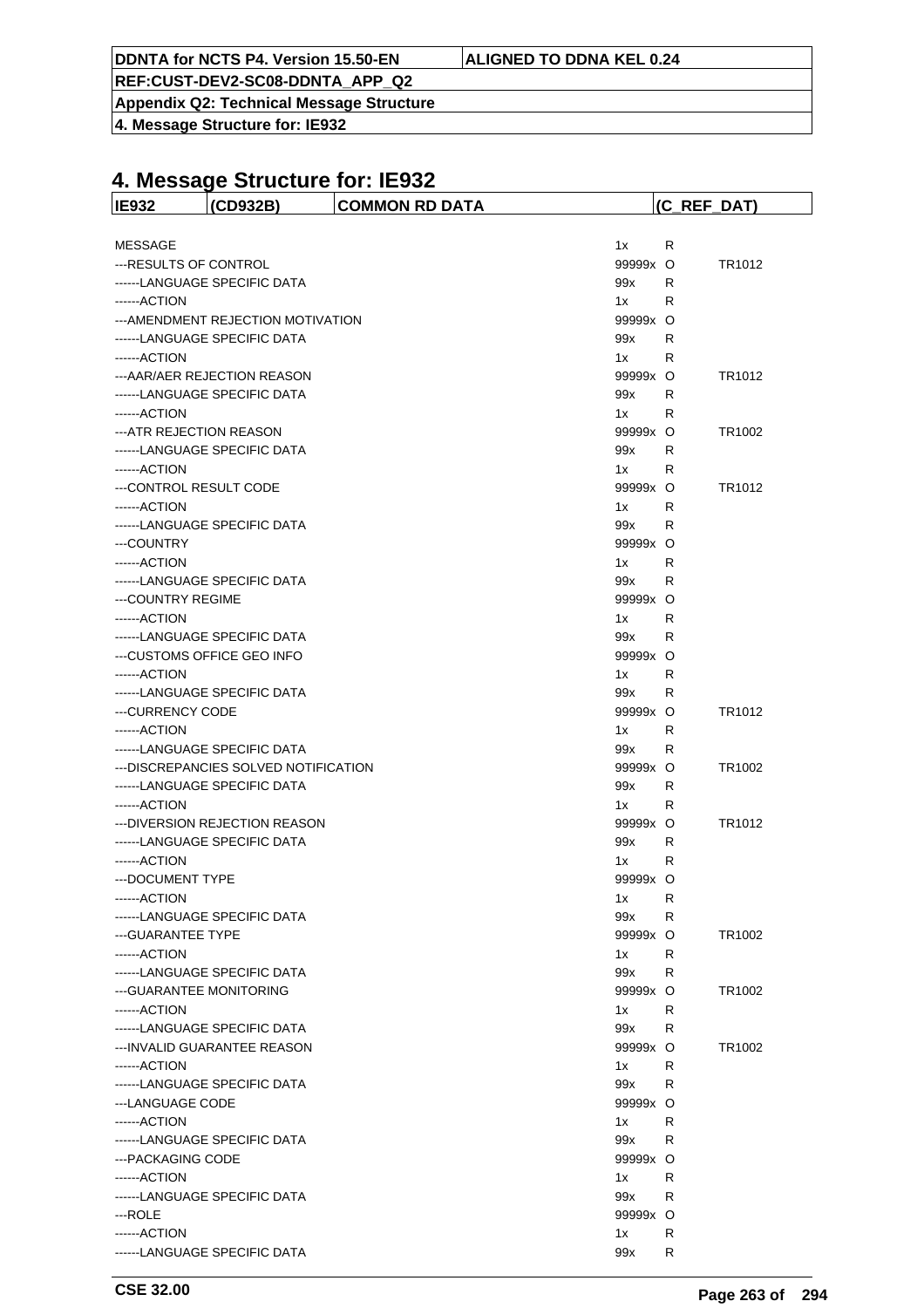### **REF:CUST-DEV2-SC08-DDNTA\_APP\_Q2 Appendix Q2: Technical Message Structure 4. Message Structure for: IE932**

| ---SENSITIVE GOODS CODE                       | 99999x O                                                                                                                                                                                                                                   |    | TR <sub>1002</sub> |
|-----------------------------------------------|--------------------------------------------------------------------------------------------------------------------------------------------------------------------------------------------------------------------------------------------|----|--------------------|
| ------ACTION                                  | 1x                                                                                                                                                                                                                                         | R. |                    |
| ------LANGUAGE SPECIFIC DATA                  | 99x                                                                                                                                                                                                                                        | R  |                    |
| ---SPECIAL MENTION CODE                       | 99999x O                                                                                                                                                                                                                                   |    |                    |
| ------ACTION                                  | 1x                                                                                                                                                                                                                                         | R  |                    |
| ------LANGUAGE SPECIFIC DATA                  | 99x<br><b>R</b>                                                                                                                                                                                                                            |    |                    |
| ---STATISTICS TYPE                            | 99999x O                                                                                                                                                                                                                                   |    |                    |
| ------ACTION                                  | 1x                                                                                                                                                                                                                                         | R  |                    |
| ------LANGUAGE SPECIFIC DATA                  | 99x R                                                                                                                                                                                                                                      |    |                    |
| ---TRAFFIC TYPE                               | 99999x O                                                                                                                                                                                                                                   |    |                    |
| ------ACTION                                  | 1x                                                                                                                                                                                                                                         | R  |                    |
| ------LANGUAGE SPECIFIC DATA                  | 99x R                                                                                                                                                                                                                                      |    |                    |
| ---CUSTOMS OPERATION STATE TYPE               | 99999x O                                                                                                                                                                                                                                   |    |                    |
| ------ACTION                                  | 1x                                                                                                                                                                                                                                         | R  |                    |
| ------LANGUAGE SPECIFIC DATA                  | 99x and the set of the set of the set of the set of the set of the set of the set of the set of the set of the<br>Set of the set of the set of the set of the set of the set of the set of the set of the set of the set of the<br>S       | R  |                    |
| ---UNIT OF MEASURE                            | 99999x O                                                                                                                                                                                                                                   |    | TR <sub>1012</sub> |
| ------ACTION                                  | 1x                                                                                                                                                                                                                                         | R  |                    |
| ------LANGUAGE SPECIFIC DATA                  | 99x and the set of the set of the set of the set of the set of the set of the set of the set of the set of the<br>Set of the set of the set of the set of the set of the set of the set of the set of the set of the set of the<br>S       | R  |                    |
| ---UN/LOCODE                                  | 99999x O                                                                                                                                                                                                                                   |    |                    |
| ------ACTION                                  | <b>R</b><br>1x                                                                                                                                                                                                                             |    |                    |
| ---TRANSPORT MODE                             | 99999x O                                                                                                                                                                                                                                   |    |                    |
| ------ACTION                                  | 1x                                                                                                                                                                                                                                         | R  |                    |
| ------LANGUAGE SPECIFIC DATA                  | 99x and the set of the set of the set of the set of the set of the set of the set of the set of the set of the<br>Set of the set of the set of the set of the set of the set of the set of the set of the set of the set of the<br>S       | R  |                    |
| --- QUERY ON GUARANTEE TYPE                   | 99999x O                                                                                                                                                                                                                                   |    | TR1002             |
| ------ACTION                                  |                                                                                                                                                                                                                                            | R  |                    |
| ------LANGUAGE SPECIFIC DATA                  | 1x<br>99x and the set of the set of the set of the set of the set of the set of the set of the set of the set of the<br>Set of the set of the set of the set of the set of the set of the set of the set of the set of the set of the<br>S | R  |                    |
| ---SPECIFIC NOTES CODE                        |                                                                                                                                                                                                                                            |    |                    |
|                                               | 99999x O                                                                                                                                                                                                                                   |    |                    |
| ------ACTION                                  | 1x                                                                                                                                                                                                                                         | R  |                    |
| ------LANGUAGE SPECIFIC DATA                  | 99x and the set of the set of the set of the set of the set of the set of the set of the set of the set of the<br>Set of the set of the set of the set of the set of the set of the set of the set of the set of the set of the<br>S       | R  |                    |
| ---COMPLEMENTARY CODE                         | 99999x O                                                                                                                                                                                                                                   |    | TR <sub>1003</sub> |
| ------LANGUAGE SPECIFIC DATA                  | 99x                                                                                                                                                                                                                                        | R  |                    |
| ------ACTION                                  | 1x                                                                                                                                                                                                                                         | R  |                    |
| ---EXPORT QUERY REASON CODE                   | 99999x O                                                                                                                                                                                                                                   |    | TR1003             |
| ------LANGUAGE SPECIFIC DATA                  | 99x                                                                                                                                                                                                                                        | R  |                    |
| ------ACTION                                  | 1x                                                                                                                                                                                                                                         | R  |                    |
| ---INCOTERM CODE                              | 99999x O                                                                                                                                                                                                                                   |    | TR <sub>1003</sub> |
| ------LANGUAGE SPECIFIC DATA                  | 99x                                                                                                                                                                                                                                        | R  |                    |
| ------ ACTION                                 | 1x                                                                                                                                                                                                                                         | R  |                    |
| --- NATURE OF TRANSACTION CODE                | 99999x O                                                                                                                                                                                                                                   |    | TR <sub>1003</sub> |
| ------LANGUAGE SPECIFIC DATA                  | 99x                                                                                                                                                                                                                                        | R  |                    |
| ------ACTION                                  | 1x                                                                                                                                                                                                                                         | R  |                    |
| ---PROCEDURE REQUESTED                        | 99999x O                                                                                                                                                                                                                                   |    | TR <sub>1003</sub> |
| ------LANGUAGE SPECIFIC DATA                  | 99x                                                                                                                                                                                                                                        | R  |                    |
| ------ACTION                                  | 1x                                                                                                                                                                                                                                         | R  |                    |
| --- PREVIOUS PROCEDURE                        | 99999x O                                                                                                                                                                                                                                   |    | TR <sub>1003</sub> |
| ------LANGUAGE SPECIFIC DATA                  | 99x                                                                                                                                                                                                                                        | R  |                    |
| ------ACTION                                  | 1x                                                                                                                                                                                                                                         | R  |                    |
| --- REPRESENTATIVE STATUS CODE                | 99999x O                                                                                                                                                                                                                                   |    | TR1003             |
| ------LANGUAGE SPECIFIC DATA                  | 99x                                                                                                                                                                                                                                        | R  |                    |
| ------ACTION                                  | 1x                                                                                                                                                                                                                                         | R  |                    |
| ---RISK ANALYSIS RESULT CODE                  | 99999x O                                                                                                                                                                                                                                   |    |                    |
| ------ACTION                                  | 1x                                                                                                                                                                                                                                         | R  |                    |
| ------LANGUAGE SPECIFIC DATA                  | 99x                                                                                                                                                                                                                                        | R  |                    |
| ---SPECIFIC CIRCUMSTANCE INDICATOR            | 99999x O                                                                                                                                                                                                                                   |    |                    |
| ------LANGUAGE SPECIFIC DATA                  | 99x                                                                                                                                                                                                                                        | R  |                    |
| ------ACTION                                  | 1x                                                                                                                                                                                                                                         | R  |                    |
| --- SUMMARY DECLARATION REJECTION REASON CODE | 99999x O                                                                                                                                                                                                                                   |    | TR <sub>1013</sub> |
| ------ACTION                                  | 1x                                                                                                                                                                                                                                         | R  |                    |
| ------LANGUAGE SPECIFIC DATA                  | 99x                                                                                                                                                                                                                                        | R  |                    |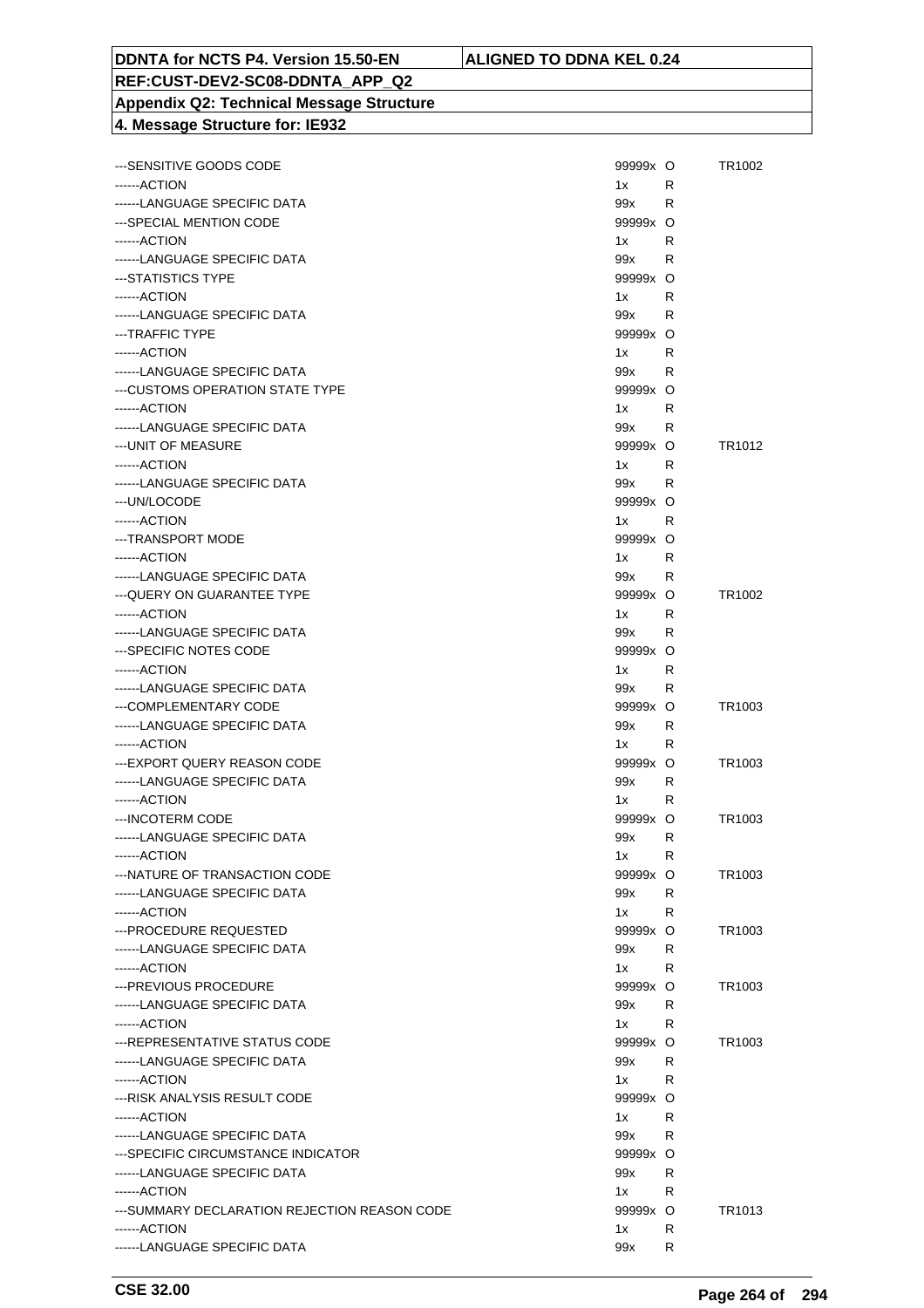### **REF:CUST-DEV2-SC08-DDNTA\_APP\_Q2 Appendix Q2: Technical Message Structure 4. Message Structure for: IE932**

| ---TYPE OF TAX                         | 99999x O |   | TR1003             |
|----------------------------------------|----------|---|--------------------|
| ------LANGUAGE SPECIFIC DATA           | 99x      | R |                    |
| ------ ACTION                          | 1x       | R |                    |
| ---WAREHOUSE TYPE                      | 99999x O |   | TR1003             |
| ------ACTION                           | 1x       | R |                    |
| ------LANGUAGE SPECIFIC DATA           | 99x      | R |                    |
| --- UN DANGEROUS GOODS CODE            | 99999x O |   |                    |
| ------LANGUAGE SPECIFIC DATA           | 99x      | R |                    |
| ------ACTION                           | 1x       | R |                    |
| ---COMMUNITY NATIONAL PROCEDURE        | 99999x O |   | TR <sub>1003</sub> |
| ------LANGUAGE SPECIFIC DATA           | 99x      | R |                    |
| ------ACTION                           | 1x       | R |                    |
| ---PREVIOUS DOCUMENT CATEGORY          | 99999x O |   | TR <sub>1003</sub> |
| ------LANGUAGE SPECIFIC DATA           | 99x      | R |                    |
| ------ACTION                           | 1x       | R |                    |
| --- METHOD OF PAYMENT                  | 99999x O |   | TR <sub>1003</sub> |
| ------ACTION                           | 1x       | R |                    |
| ------LANGUAGE SPECIFIC DATA           | 99x      | R |                    |
| ---TRANSPORT CHARGES METHOD OF PAYMENT | 99999x O |   |                    |
| ------ACTION                           | 1x       | R |                    |
| ------LANGUAGE SPECIFIC DATA           | 99x      | R |                    |
| --- DECLARATION TYPE                   | 99999x O |   | TR1012             |
| ------ACTION                           | 1x       | R |                    |
| ------LANGUAGE SPECIFIC DATA           | 99x      | R |                    |
| --- DECLARATION TYPE (BOX 1.2)         | 99999x O |   | TR <sub>1003</sub> |
| ------ACTION                           | 1x       | R |                    |
| ------LANGUAGE SPECIFIC DATA           | 99x      | R |                    |
| ---INFORMATION                         | 99999x O |   | TR <sub>1002</sub> |
| ------ACTION                           | 1x       | R |                    |
| ------LANGUAGE SPECIFIC DATA           | 99x      | R |                    |
| --- PREVIOUS DOCUMENT TYPE             | 99999x O |   | TR1012             |
| ------ACTION                           | 1x       | R |                    |
| ------LANGUAGE SPECIFIC DATA           | 99x      | R |                    |
| --- REQUESTED INFORMATION              | 99999x O |   | TR1002             |
| ------LANGUAGE SPECIFIC DATA           | 99x      | R |                    |
| ------ACTION                           | 1x       | R |                    |
| --- ITEM NUMBER REJECTION REASON CODE  | 99999x O |   | TR1006             |
| ------ ACTION                          | 1x       | R |                    |
| ------LANGUAGE SPECIFIC DATA           | 99x      | R |                    |
| ---CUSTOMS INTERVENTION                | 99999x O |   | TR1006             |
| ------ACTION                           | 1x       | R |                    |
| ------LANGUAGE SPECIFIC DATA           | 99x      | R |                    |
| --- INFORMATION TYPE                   | 99999x O |   | TR1006             |
| ------ACTION                           | 1x       | R |                    |
| ------LANGUAGE SPECIFIC DATA           | 99x      | R |                    |
| --- RESPONSE CODE                      | 99999x O |   | TR1002             |
| ------LANGUAGE SPECIFIC DATA           | 99x      | R |                    |
| ------ACTION                           | 1x       | R |                    |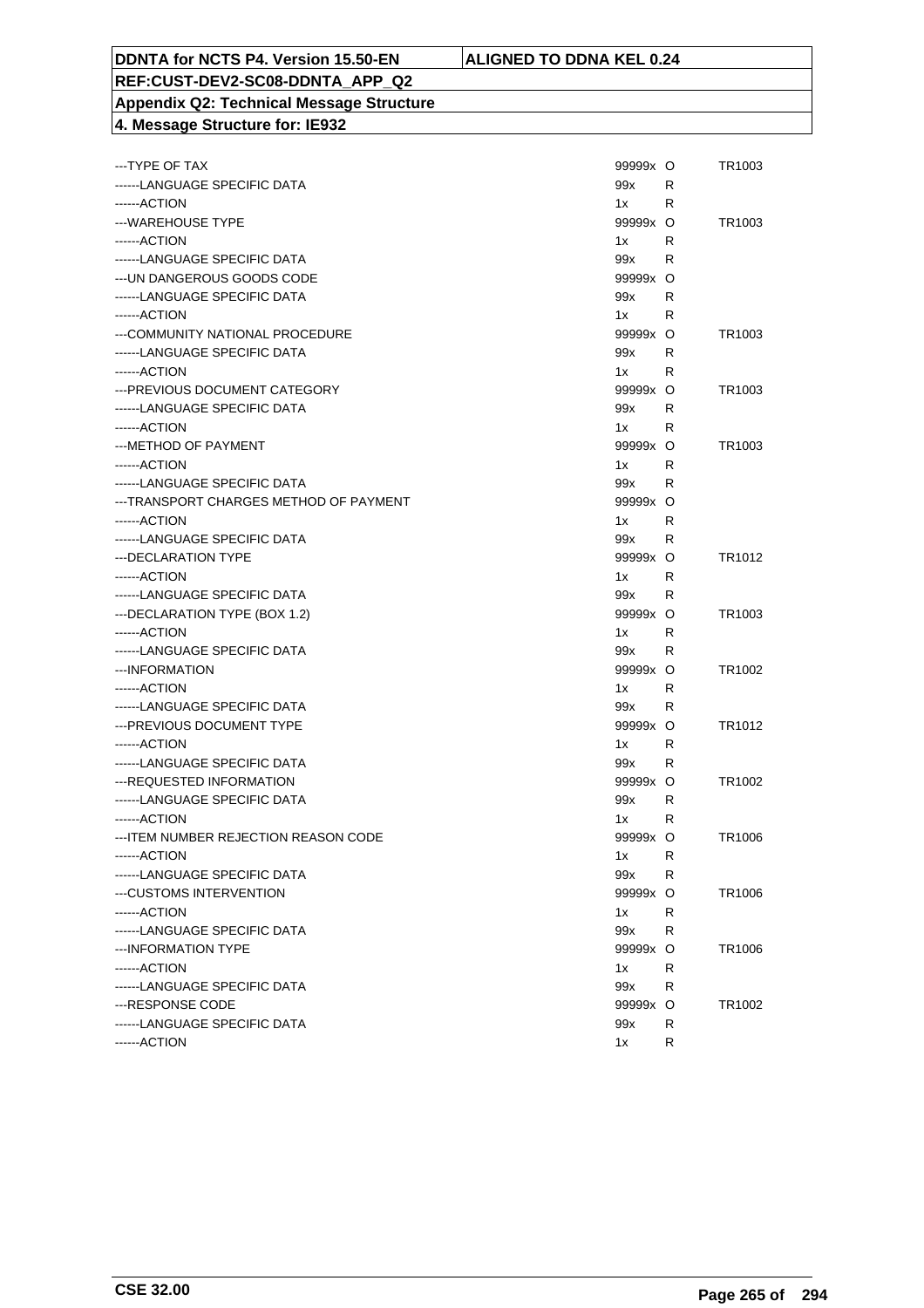#### **REF:CUST-DEV2-SC08-DDNTA\_APP\_Q2 Appendix Q2: Technical Message Structure**

**4. Message Structure for: IE932**

| Syntax identifier                        | R | a4              | 21 |                  |
|------------------------------------------|---|-----------------|----|------------------|
| Syntax version number                    | R | n1              | 22 |                  |
| Message sender                           | R | an35            |    |                  |
| Sender identification code qualifier     | O | an4             |    |                  |
| Message recipient                        | R | an35            |    |                  |
| Recipient identification code qualifier  | O | an4             |    |                  |
| Date of preparation                      | R | n <sub>6</sub>  |    |                  |
| Time of preparation                      | R | n4              |    |                  |
| Interchange control reference            | R | an.14           |    |                  |
| Recipient's reference/password           | O | an.14           |    |                  |
| Recipient's reference/password qualifier | O | an <sub>2</sub> |    |                  |
| <b>Test indicator</b>                    | O | n1              | 27 | TR9085           |
| Message identification                   | R | an.14           |    |                  |
| Message type                             | R | an $6$          | 60 |                  |
| ---RESULTS OF CONTROL                    |   |                 |    |                  |
| Control indicator                        | R | an <sub>2</sub> | 41 |                  |
|                                          |   |                 |    |                  |
| ------LANGUAGE SPECIFIC DATA             |   |                 |    |                  |
| Language code                            | R | a2              | 12 |                  |
| Description                              | R | an140           |    |                  |
| Language specific data LNG               | O | a2              | 12 | TR0099           |
| ------ACTION                             |   |                 |    |                  |
| Operation                                | R | a1              | 24 | R410             |
| Validity date                            | D | n8              |    | C <sub>300</sub> |
|                                          |   |                 |    | R410             |
| Modification subtype                     | D | n1              |    | C300             |
|                                          |   |                 |    | R410             |
| Legal references                         | O | an.70           |    |                  |
| Responsible data manager                 | O | an35            |    |                  |
| Action identification                    | R | an20            |    | TR9001           |
| --- AMENDMENT REJECTION MOTIVATION       |   |                 |    |                  |
| Amendment rejection motivation code      | R | n1              | 45 |                  |
| ------LANGUAGE SPECIFIC DATA             |   |                 |    |                  |
|                                          |   |                 |    |                  |
| Language code                            | R | a2              | 12 |                  |
| Description                              | R | an140           |    |                  |
| Language specific data LNG               | O | a2              | 12 | TR0099           |
| ------ACTION                             |   |                 |    |                  |
| Operation                                | R | a1              | 24 | R410             |
| Validity date                            | D | n8              |    | C300             |
|                                          |   |                 |    | R410             |
| Modification subtype                     | D | n1              |    | C300<br>R410     |
| Legal references                         | O | an70            |    |                  |
| Responsible data manager                 | O | an35            |    |                  |
| Action identification                    | R | an20            |    | TR9001           |
|                                          |   |                 |    |                  |
| ---AAR/AER REJECTION REASON              |   |                 |    |                  |
| AAR/AER rejection reason code            | R | n2              | 43 |                  |
| ------LANGUAGE SPECIFIC DATA             |   |                 |    |                  |
| Language code                            | R | a2              | 12 |                  |
| Description                              | R | an140           |    |                  |
| Language specific data LNG               | O | a2              | 12 | TR0099           |
| ------ACTION                             |   |                 |    |                  |
|                                          |   |                 |    |                  |
| Operation                                | R | a1              | 24 | R410             |
| Validity date                            | D | n8              |    | C300<br>R410     |
| Modification subtype                     | D | n1              |    | C300             |
|                                          |   |                 |    | R410             |
| Legal references                         | O | an70            |    |                  |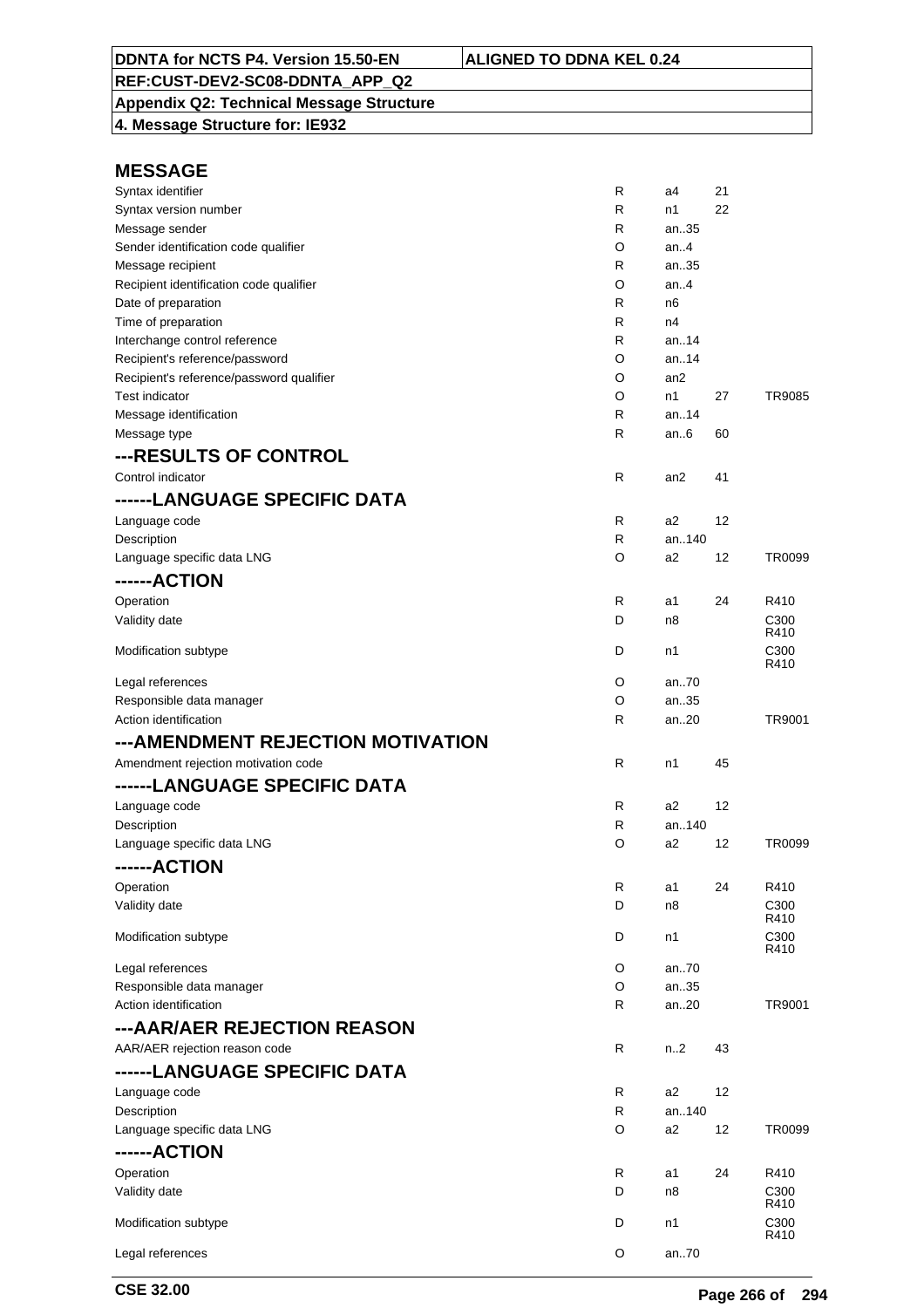| DDNTA for NCTS P4. Version 15.50-EN               | <b>ALIGNED TO DDNA KEL 0.24</b> |              |                          |
|---------------------------------------------------|---------------------------------|--------------|--------------------------|
| REF:CUST-DEV2-SC08-DDNTA_APP_Q2                   |                                 |              |                          |
| <b>Appendix Q2: Technical Message Structure</b>   |                                 |              |                          |
| 4. Message Structure for: IE932                   |                                 |              |                          |
|                                                   |                                 |              |                          |
| Responsible data manager                          | O                               | an35         |                          |
| Action identification                             | R                               | an20         | TR9001                   |
| ---ATR REJECTION REASON                           |                                 |              |                          |
| ATR rejection reason code                         | R<br>n <sub>1</sub> 2           | 44           |                          |
| ------LANGUAGE SPECIFIC DATA                      |                                 |              |                          |
| Language code<br>Description                      | R<br>a2<br>R                    | 12<br>an140  |                          |
| Language specific data LNG                        | O<br>a2                         | 12           | TR0099                   |
| ------ACTION                                      |                                 |              |                          |
| Operation                                         | R<br>a1                         | 24           | R410                     |
| Validity date                                     | D<br>n8                         |              | C <sub>300</sub>         |
| Modification subtype                              | D<br>n1                         |              | R410<br>C <sub>300</sub> |
|                                                   |                                 |              | R410                     |
| Legal references                                  | O                               | an.70        |                          |
| Responsible data manager<br>Action identification | O<br>R                          | an35<br>an20 | TR9001                   |
|                                                   |                                 |              |                          |
| ---CONTROL RESULT CODE<br>Control result code     | R<br>an2                        | 47           |                          |
| ------ACTION                                      |                                 |              |                          |
| Operation                                         | R<br>a1                         | 24           | R410                     |
| Validity date                                     | D<br>n8                         |              | C300                     |
|                                                   |                                 |              | R410                     |
| Modification subtype                              | D<br>n1                         |              | C <sub>300</sub><br>R410 |
| Legal references                                  | O                               | an.70        |                          |
| Responsible data manager                          | O                               | an35         |                          |
| Action identification                             | R                               | an20         | TR9001                   |
| ------LANGUAGE SPECIFIC DATA                      |                                 |              |                          |
| Language code                                     | R<br>a2                         | 12           |                          |
| Description<br>Language specific data LNG         | R<br>O<br>a2                    | an140<br>12  | TR0099                   |
| ---COUNTRY                                        |                                 |              |                          |
| Country code                                      | R<br>a2                         | 8            |                          |
| TCC entry date                                    | R<br>n8                         |              |                          |
| NCTS entry date                                   | R<br>n8                         |              |                          |
| Geo-nomenclature code                             | O<br>n3                         | 16           |                          |
| Country regime code                               | R<br>an3                        | 11           |                          |
| ------ACTION                                      |                                 |              |                          |
| Operation                                         | R<br>a1                         | 24           | R410                     |
| Validity date                                     | D<br>n8                         |              | C <sub>300</sub><br>R410 |
| Modification subtype                              | D<br>n1                         |              | C300                     |
| Legal references                                  | O                               | an70         | R410                     |
| Responsible data manager                          | O                               | an35         |                          |
| Action identification                             | R                               | an20         | TR9001                   |
| ------LANGUAGE SPECIFIC DATA                      |                                 |              |                          |
| Language code                                     | R<br>a <sub>2</sub>             | 12           |                          |
| Description                                       | R                               | an140        |                          |
| Language specific data LNG                        | O<br>a <sub>2</sub>             | 12           | TR0099                   |
| ---COUNTRY REGIME                                 |                                 |              |                          |
| Country regime code                               | R<br>an3                        | 11           |                          |
| ------ACTION                                      |                                 |              |                          |
| Operation<br>Validity date                        | R<br>a1<br>D<br>n8              | 24           | R410<br>C300             |
|                                                   |                                 |              | R410                     |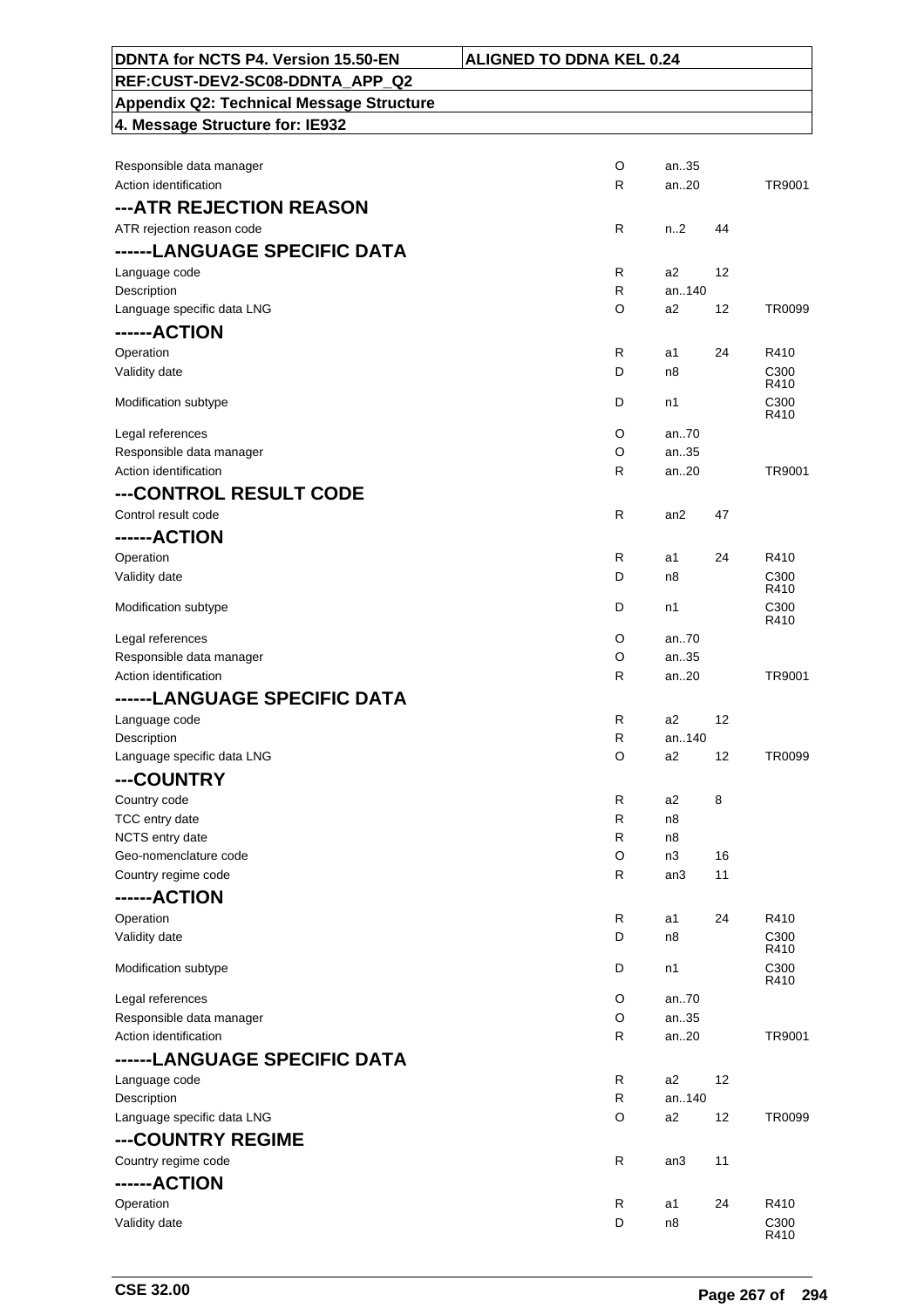| DDNTA for NCTS P4. Version 15.50-EN             | <b>ALIGNED TO DDNA KEL 0.24</b> |                |    |                  |
|-------------------------------------------------|---------------------------------|----------------|----|------------------|
| REF:CUST-DEV2-SC08-DDNTA APP Q2                 |                                 |                |    |                  |
| <b>Appendix Q2: Technical Message Structure</b> |                                 |                |    |                  |
| 4. Message Structure for: IE932                 |                                 |                |    |                  |
|                                                 |                                 |                |    |                  |
| Modification subtype                            | D                               | n1             |    | C300             |
| Legal references                                | O                               | an70           |    | R410             |
| Responsible data manager                        | O                               | an35           |    |                  |
| Action identification                           | R                               | an20           |    | TR9001           |
| ------LANGUAGE SPECIFIC DATA                    |                                 |                |    |                  |
| Language code                                   | R                               | a2             | 12 |                  |
| Description                                     | R                               | an140          |    |                  |
| Language specific data LNG                      | O                               | a <sub>2</sub> | 12 | TR0099           |
| ---CUSTOMS OFFICE GEO INFO                      |                                 |                |    |                  |
| Geo info code                                   | R                               | an.6           | 15 |                  |
| ------ACTION                                    |                                 |                |    |                  |
| Operation                                       | R                               | a1             | 24 | R410             |
| Validity date                                   | D                               | n8             |    | C300             |
|                                                 |                                 |                |    | R410             |
| Modification subtype                            | D                               | n1             |    | C300<br>R410     |
| Legal references                                | O                               | an70           |    |                  |
| Responsible data manager                        | O                               | an35           |    |                  |
| Action identification                           | $\mathsf{R}$                    | an20           |    | TR9001           |
| ------LANGUAGE SPECIFIC DATA                    |                                 |                |    |                  |
| Language code                                   | R                               | a2             | 12 |                  |
| Description                                     | R                               | an140          |    |                  |
| Language specific data LNG                      | O                               | a2             | 12 | TR0099           |
| ---CURRENCY CODE                                |                                 |                |    |                  |
| Currency                                        | R                               | an3            | 48 |                  |
| Rate value                                      | R                               | n.8,6          |    |                  |
| ------ACTION                                    |                                 |                |    |                  |
| Operation                                       | R                               | a1             | 24 | R410             |
| Validity date                                   | D                               | n8             |    | C <sub>300</sub> |
| Modification subtype                            | D                               | n1             |    | R410<br>C300     |
|                                                 |                                 |                |    | R410             |
| Legal references                                | O                               | an70           |    |                  |
| Responsible data manager                        | O                               | an35           |    |                  |
| Action identification                           | R                               | an20           |    | TR9001           |
| ------LANGUAGE SPECIFIC DATA                    |                                 |                |    |                  |
| Language code                                   | R                               | a2             | 12 |                  |
| Description                                     | R                               | an140          |    |                  |
| Language specific data LNG                      | O                               | a2             | 12 | TR0099           |
| ---DISCREPANCIES SOLVED NOTIFICATION            |                                 |                |    |                  |
| Discrepancies solved notification code          | R                               | an2            | 69 |                  |
| ------LANGUAGE SPECIFIC DATA                    |                                 |                |    |                  |
| Language code                                   | R                               | a2             | 12 |                  |
| Description                                     | R                               | an140          |    |                  |
| Language specific data LNG                      | O                               | a2             | 12 | TR0099           |
| ------ACTION                                    |                                 |                |    |                  |
| Operation                                       | R                               | a1             | 24 | R410             |
| Validity date                                   | D                               | n8             |    | C300<br>R410     |
| Modification subtype                            | D                               | n1             |    | C300             |
|                                                 |                                 |                |    | R410             |
| Legal references                                | O                               | an70           |    |                  |
| Responsible data manager                        | O                               | an35           |    |                  |
| Action identification                           | R                               | an20           |    | TR9001           |
| --- DIVERSION REJECTION REASON                  |                                 |                |    |                  |
| Diversion rejection reason code                 | R                               | n.2            | 46 |                  |

h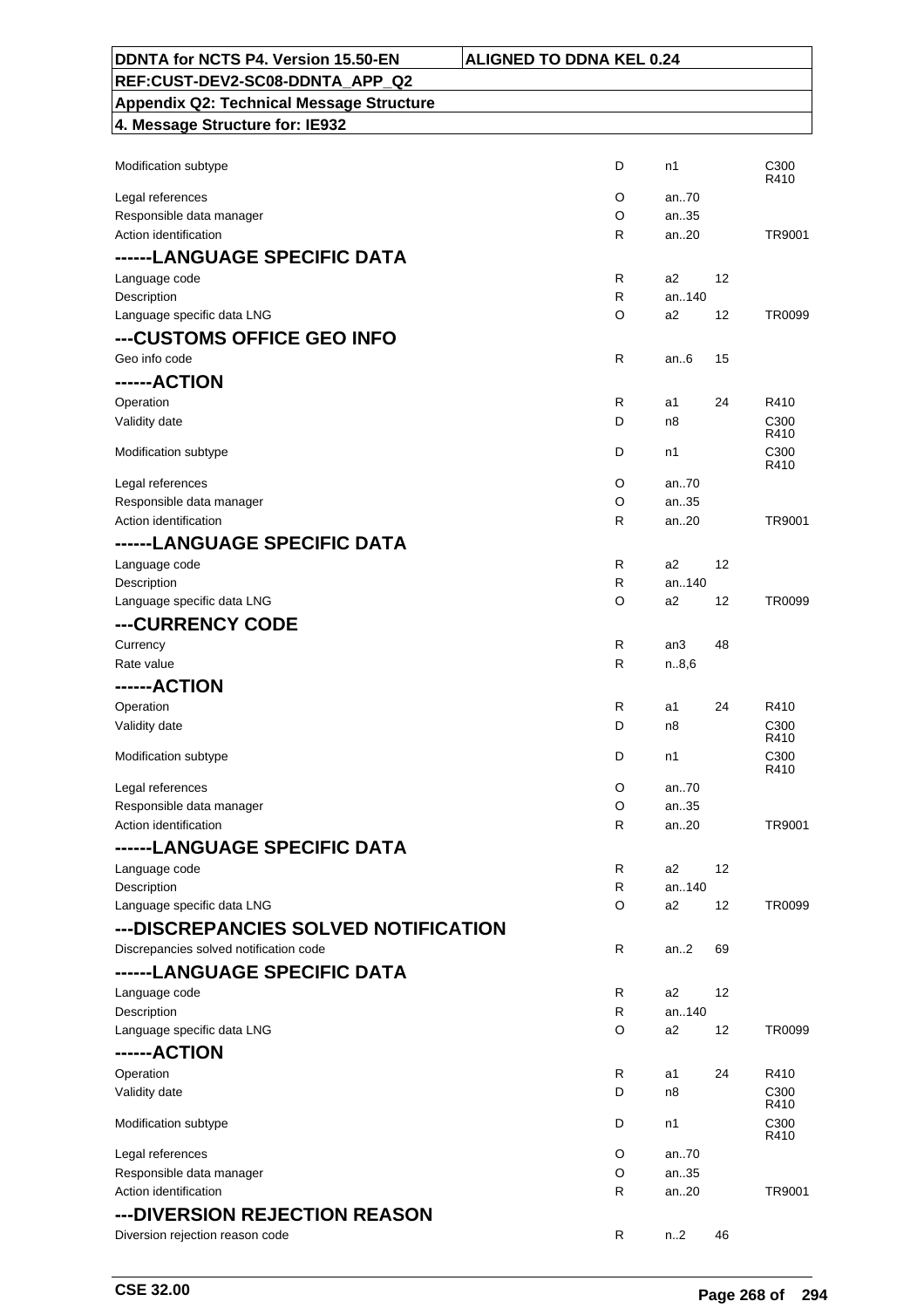|--|

## **DDNTA for NCTS P4. Version 15.50-EN**

#### **REF:CUST-DEV2-SC08-DDNTA\_APP\_Q2 Appendix Q2: Technical Message Structure**

**4. Message Structure for: IE932**

## **------LANGUAGE SPECIFIC DATA**

| $\mathsf{R}$<br>an140<br>Description<br>O<br>a2<br>12<br>Language specific data LNG<br>------ACTION<br>$\mathsf{R}$<br>Operation<br>24<br>a1<br>D<br>Validity date<br>n8<br>D<br>Modification subtype<br>n1<br>O<br>Legal references<br>an70<br>Responsible data manager<br>O<br>an35<br>Action identification<br>R<br>an20<br>---DOCUMENT TYPE<br>R<br>Document type<br>13<br>an.4<br>$\mathsf{R}$<br>27<br>Transport document<br>n1<br>------ACTION<br>Operation<br>R<br>24<br>a1<br>Validity date<br>D<br>n8<br>D<br>Modification subtype<br>n1<br>R410<br>O<br>Legal references<br>an70<br>Responsible data manager<br>O<br>an35<br>an.20<br>Action identification<br>R<br>------LANGUAGE SPECIFIC DATA<br>R<br>12<br>Language code<br>a2<br>$\mathsf{R}$<br>an350<br>Description<br>O<br>12<br>Language specific data LNG<br>a2<br>---GUARANTEE TYPE<br>$\mathsf{R}$<br>Guarantee type<br>51<br>an1<br>------ACTION<br>Operation<br>R<br>24<br>a1<br>D<br>Validity date<br>n8<br>D<br>Modification subtype<br>n1<br>R410<br>O<br>an70<br>Legal references<br>$\Omega$<br>an35<br>Responsible data manager<br>Action identification<br>R<br>an20<br>------LANGUAGE SPECIFIC DATA<br>R<br>12<br>Language code<br>a2<br>Description<br>R<br>an140<br>Language specific data LNG<br>O<br>a <sub>2</sub><br>12<br>---GUARANTEE MONITORING<br>Guarantee monitoring code<br>R<br>50<br>n1<br>------ACTION<br>Operation<br>R<br>24<br>R410<br>a1<br>C300<br>Validity date<br>D<br>n8<br>D<br>Modification subtype<br>n1<br>Legal references<br>O<br>an70<br>Responsible data manager<br>O<br>an35<br>Action identification<br>R<br>an20<br>------LANGUAGE SPECIFIC DATA<br>Language code<br>R<br>a <sub>2</sub><br>12 | Language code | R            | a2    | 12 |                  |
|--------------------------------------------------------------------------------------------------------------------------------------------------------------------------------------------------------------------------------------------------------------------------------------------------------------------------------------------------------------------------------------------------------------------------------------------------------------------------------------------------------------------------------------------------------------------------------------------------------------------------------------------------------------------------------------------------------------------------------------------------------------------------------------------------------------------------------------------------------------------------------------------------------------------------------------------------------------------------------------------------------------------------------------------------------------------------------------------------------------------------------------------------------------------------------------------------------------------------------------------------------------------------------------------------------------------------------------------------------------------------------------------------------------------------------------------------------------------------------------------------------------------------------------------------------------------------------------------------------------------------------------------------------------------------------------------------------------------|---------------|--------------|-------|----|------------------|
|                                                                                                                                                                                                                                                                                                                                                                                                                                                                                                                                                                                                                                                                                                                                                                                                                                                                                                                                                                                                                                                                                                                                                                                                                                                                                                                                                                                                                                                                                                                                                                                                                                                                                                                    |               |              |       |    |                  |
|                                                                                                                                                                                                                                                                                                                                                                                                                                                                                                                                                                                                                                                                                                                                                                                                                                                                                                                                                                                                                                                                                                                                                                                                                                                                                                                                                                                                                                                                                                                                                                                                                                                                                                                    |               |              |       |    | <b>TR0099</b>    |
|                                                                                                                                                                                                                                                                                                                                                                                                                                                                                                                                                                                                                                                                                                                                                                                                                                                                                                                                                                                                                                                                                                                                                                                                                                                                                                                                                                                                                                                                                                                                                                                                                                                                                                                    |               |              |       |    |                  |
|                                                                                                                                                                                                                                                                                                                                                                                                                                                                                                                                                                                                                                                                                                                                                                                                                                                                                                                                                                                                                                                                                                                                                                                                                                                                                                                                                                                                                                                                                                                                                                                                                                                                                                                    |               |              |       |    | R410             |
|                                                                                                                                                                                                                                                                                                                                                                                                                                                                                                                                                                                                                                                                                                                                                                                                                                                                                                                                                                                                                                                                                                                                                                                                                                                                                                                                                                                                                                                                                                                                                                                                                                                                                                                    |               |              |       |    | C300             |
|                                                                                                                                                                                                                                                                                                                                                                                                                                                                                                                                                                                                                                                                                                                                                                                                                                                                                                                                                                                                                                                                                                                                                                                                                                                                                                                                                                                                                                                                                                                                                                                                                                                                                                                    |               |              |       |    | R410             |
|                                                                                                                                                                                                                                                                                                                                                                                                                                                                                                                                                                                                                                                                                                                                                                                                                                                                                                                                                                                                                                                                                                                                                                                                                                                                                                                                                                                                                                                                                                                                                                                                                                                                                                                    |               |              |       |    | C300             |
|                                                                                                                                                                                                                                                                                                                                                                                                                                                                                                                                                                                                                                                                                                                                                                                                                                                                                                                                                                                                                                                                                                                                                                                                                                                                                                                                                                                                                                                                                                                                                                                                                                                                                                                    |               |              |       |    | R410             |
|                                                                                                                                                                                                                                                                                                                                                                                                                                                                                                                                                                                                                                                                                                                                                                                                                                                                                                                                                                                                                                                                                                                                                                                                                                                                                                                                                                                                                                                                                                                                                                                                                                                                                                                    |               |              |       |    |                  |
|                                                                                                                                                                                                                                                                                                                                                                                                                                                                                                                                                                                                                                                                                                                                                                                                                                                                                                                                                                                                                                                                                                                                                                                                                                                                                                                                                                                                                                                                                                                                                                                                                                                                                                                    |               |              |       |    |                  |
|                                                                                                                                                                                                                                                                                                                                                                                                                                                                                                                                                                                                                                                                                                                                                                                                                                                                                                                                                                                                                                                                                                                                                                                                                                                                                                                                                                                                                                                                                                                                                                                                                                                                                                                    |               |              |       |    | TR9001           |
|                                                                                                                                                                                                                                                                                                                                                                                                                                                                                                                                                                                                                                                                                                                                                                                                                                                                                                                                                                                                                                                                                                                                                                                                                                                                                                                                                                                                                                                                                                                                                                                                                                                                                                                    |               |              |       |    |                  |
|                                                                                                                                                                                                                                                                                                                                                                                                                                                                                                                                                                                                                                                                                                                                                                                                                                                                                                                                                                                                                                                                                                                                                                                                                                                                                                                                                                                                                                                                                                                                                                                                                                                                                                                    |               |              |       |    |                  |
|                                                                                                                                                                                                                                                                                                                                                                                                                                                                                                                                                                                                                                                                                                                                                                                                                                                                                                                                                                                                                                                                                                                                                                                                                                                                                                                                                                                                                                                                                                                                                                                                                                                                                                                    |               |              |       |    | R230             |
|                                                                                                                                                                                                                                                                                                                                                                                                                                                                                                                                                                                                                                                                                                                                                                                                                                                                                                                                                                                                                                                                                                                                                                                                                                                                                                                                                                                                                                                                                                                                                                                                                                                                                                                    |               |              |       |    |                  |
|                                                                                                                                                                                                                                                                                                                                                                                                                                                                                                                                                                                                                                                                                                                                                                                                                                                                                                                                                                                                                                                                                                                                                                                                                                                                                                                                                                                                                                                                                                                                                                                                                                                                                                                    |               |              |       |    | R410             |
|                                                                                                                                                                                                                                                                                                                                                                                                                                                                                                                                                                                                                                                                                                                                                                                                                                                                                                                                                                                                                                                                                                                                                                                                                                                                                                                                                                                                                                                                                                                                                                                                                                                                                                                    |               |              |       |    | C300             |
|                                                                                                                                                                                                                                                                                                                                                                                                                                                                                                                                                                                                                                                                                                                                                                                                                                                                                                                                                                                                                                                                                                                                                                                                                                                                                                                                                                                                                                                                                                                                                                                                                                                                                                                    |               |              |       |    | R410             |
|                                                                                                                                                                                                                                                                                                                                                                                                                                                                                                                                                                                                                                                                                                                                                                                                                                                                                                                                                                                                                                                                                                                                                                                                                                                                                                                                                                                                                                                                                                                                                                                                                                                                                                                    |               |              |       |    | C300             |
|                                                                                                                                                                                                                                                                                                                                                                                                                                                                                                                                                                                                                                                                                                                                                                                                                                                                                                                                                                                                                                                                                                                                                                                                                                                                                                                                                                                                                                                                                                                                                                                                                                                                                                                    |               |              |       |    |                  |
|                                                                                                                                                                                                                                                                                                                                                                                                                                                                                                                                                                                                                                                                                                                                                                                                                                                                                                                                                                                                                                                                                                                                                                                                                                                                                                                                                                                                                                                                                                                                                                                                                                                                                                                    |               |              |       |    |                  |
|                                                                                                                                                                                                                                                                                                                                                                                                                                                                                                                                                                                                                                                                                                                                                                                                                                                                                                                                                                                                                                                                                                                                                                                                                                                                                                                                                                                                                                                                                                                                                                                                                                                                                                                    |               |              |       |    |                  |
|                                                                                                                                                                                                                                                                                                                                                                                                                                                                                                                                                                                                                                                                                                                                                                                                                                                                                                                                                                                                                                                                                                                                                                                                                                                                                                                                                                                                                                                                                                                                                                                                                                                                                                                    |               |              |       |    | TR9001           |
|                                                                                                                                                                                                                                                                                                                                                                                                                                                                                                                                                                                                                                                                                                                                                                                                                                                                                                                                                                                                                                                                                                                                                                                                                                                                                                                                                                                                                                                                                                                                                                                                                                                                                                                    |               |              |       |    |                  |
|                                                                                                                                                                                                                                                                                                                                                                                                                                                                                                                                                                                                                                                                                                                                                                                                                                                                                                                                                                                                                                                                                                                                                                                                                                                                                                                                                                                                                                                                                                                                                                                                                                                                                                                    |               |              |       |    |                  |
|                                                                                                                                                                                                                                                                                                                                                                                                                                                                                                                                                                                                                                                                                                                                                                                                                                                                                                                                                                                                                                                                                                                                                                                                                                                                                                                                                                                                                                                                                                                                                                                                                                                                                                                    |               |              |       |    |                  |
|                                                                                                                                                                                                                                                                                                                                                                                                                                                                                                                                                                                                                                                                                                                                                                                                                                                                                                                                                                                                                                                                                                                                                                                                                                                                                                                                                                                                                                                                                                                                                                                                                                                                                                                    |               |              |       |    | TR0099           |
|                                                                                                                                                                                                                                                                                                                                                                                                                                                                                                                                                                                                                                                                                                                                                                                                                                                                                                                                                                                                                                                                                                                                                                                                                                                                                                                                                                                                                                                                                                                                                                                                                                                                                                                    |               |              |       |    |                  |
|                                                                                                                                                                                                                                                                                                                                                                                                                                                                                                                                                                                                                                                                                                                                                                                                                                                                                                                                                                                                                                                                                                                                                                                                                                                                                                                                                                                                                                                                                                                                                                                                                                                                                                                    |               |              |       |    |                  |
|                                                                                                                                                                                                                                                                                                                                                                                                                                                                                                                                                                                                                                                                                                                                                                                                                                                                                                                                                                                                                                                                                                                                                                                                                                                                                                                                                                                                                                                                                                                                                                                                                                                                                                                    |               |              |       |    |                  |
|                                                                                                                                                                                                                                                                                                                                                                                                                                                                                                                                                                                                                                                                                                                                                                                                                                                                                                                                                                                                                                                                                                                                                                                                                                                                                                                                                                                                                                                                                                                                                                                                                                                                                                                    |               |              |       |    | R410             |
|                                                                                                                                                                                                                                                                                                                                                                                                                                                                                                                                                                                                                                                                                                                                                                                                                                                                                                                                                                                                                                                                                                                                                                                                                                                                                                                                                                                                                                                                                                                                                                                                                                                                                                                    |               |              |       |    | C300             |
|                                                                                                                                                                                                                                                                                                                                                                                                                                                                                                                                                                                                                                                                                                                                                                                                                                                                                                                                                                                                                                                                                                                                                                                                                                                                                                                                                                                                                                                                                                                                                                                                                                                                                                                    |               |              |       |    | R410             |
|                                                                                                                                                                                                                                                                                                                                                                                                                                                                                                                                                                                                                                                                                                                                                                                                                                                                                                                                                                                                                                                                                                                                                                                                                                                                                                                                                                                                                                                                                                                                                                                                                                                                                                                    |               |              |       |    | C <sub>300</sub> |
|                                                                                                                                                                                                                                                                                                                                                                                                                                                                                                                                                                                                                                                                                                                                                                                                                                                                                                                                                                                                                                                                                                                                                                                                                                                                                                                                                                                                                                                                                                                                                                                                                                                                                                                    |               |              |       |    |                  |
|                                                                                                                                                                                                                                                                                                                                                                                                                                                                                                                                                                                                                                                                                                                                                                                                                                                                                                                                                                                                                                                                                                                                                                                                                                                                                                                                                                                                                                                                                                                                                                                                                                                                                                                    |               |              |       |    |                  |
|                                                                                                                                                                                                                                                                                                                                                                                                                                                                                                                                                                                                                                                                                                                                                                                                                                                                                                                                                                                                                                                                                                                                                                                                                                                                                                                                                                                                                                                                                                                                                                                                                                                                                                                    |               |              |       |    |                  |
|                                                                                                                                                                                                                                                                                                                                                                                                                                                                                                                                                                                                                                                                                                                                                                                                                                                                                                                                                                                                                                                                                                                                                                                                                                                                                                                                                                                                                                                                                                                                                                                                                                                                                                                    |               |              |       |    | TR9001           |
|                                                                                                                                                                                                                                                                                                                                                                                                                                                                                                                                                                                                                                                                                                                                                                                                                                                                                                                                                                                                                                                                                                                                                                                                                                                                                                                                                                                                                                                                                                                                                                                                                                                                                                                    |               |              |       |    |                  |
|                                                                                                                                                                                                                                                                                                                                                                                                                                                                                                                                                                                                                                                                                                                                                                                                                                                                                                                                                                                                                                                                                                                                                                                                                                                                                                                                                                                                                                                                                                                                                                                                                                                                                                                    |               |              |       |    |                  |
|                                                                                                                                                                                                                                                                                                                                                                                                                                                                                                                                                                                                                                                                                                                                                                                                                                                                                                                                                                                                                                                                                                                                                                                                                                                                                                                                                                                                                                                                                                                                                                                                                                                                                                                    |               |              |       |    |                  |
|                                                                                                                                                                                                                                                                                                                                                                                                                                                                                                                                                                                                                                                                                                                                                                                                                                                                                                                                                                                                                                                                                                                                                                                                                                                                                                                                                                                                                                                                                                                                                                                                                                                                                                                    |               |              |       |    | TR0099           |
|                                                                                                                                                                                                                                                                                                                                                                                                                                                                                                                                                                                                                                                                                                                                                                                                                                                                                                                                                                                                                                                                                                                                                                                                                                                                                                                                                                                                                                                                                                                                                                                                                                                                                                                    |               |              |       |    |                  |
|                                                                                                                                                                                                                                                                                                                                                                                                                                                                                                                                                                                                                                                                                                                                                                                                                                                                                                                                                                                                                                                                                                                                                                                                                                                                                                                                                                                                                                                                                                                                                                                                                                                                                                                    |               |              |       |    |                  |
|                                                                                                                                                                                                                                                                                                                                                                                                                                                                                                                                                                                                                                                                                                                                                                                                                                                                                                                                                                                                                                                                                                                                                                                                                                                                                                                                                                                                                                                                                                                                                                                                                                                                                                                    |               |              |       |    |                  |
|                                                                                                                                                                                                                                                                                                                                                                                                                                                                                                                                                                                                                                                                                                                                                                                                                                                                                                                                                                                                                                                                                                                                                                                                                                                                                                                                                                                                                                                                                                                                                                                                                                                                                                                    |               |              |       |    |                  |
|                                                                                                                                                                                                                                                                                                                                                                                                                                                                                                                                                                                                                                                                                                                                                                                                                                                                                                                                                                                                                                                                                                                                                                                                                                                                                                                                                                                                                                                                                                                                                                                                                                                                                                                    |               |              |       |    |                  |
|                                                                                                                                                                                                                                                                                                                                                                                                                                                                                                                                                                                                                                                                                                                                                                                                                                                                                                                                                                                                                                                                                                                                                                                                                                                                                                                                                                                                                                                                                                                                                                                                                                                                                                                    |               |              |       |    | R410             |
|                                                                                                                                                                                                                                                                                                                                                                                                                                                                                                                                                                                                                                                                                                                                                                                                                                                                                                                                                                                                                                                                                                                                                                                                                                                                                                                                                                                                                                                                                                                                                                                                                                                                                                                    |               |              |       |    | C300             |
|                                                                                                                                                                                                                                                                                                                                                                                                                                                                                                                                                                                                                                                                                                                                                                                                                                                                                                                                                                                                                                                                                                                                                                                                                                                                                                                                                                                                                                                                                                                                                                                                                                                                                                                    |               |              |       |    | R410             |
|                                                                                                                                                                                                                                                                                                                                                                                                                                                                                                                                                                                                                                                                                                                                                                                                                                                                                                                                                                                                                                                                                                                                                                                                                                                                                                                                                                                                                                                                                                                                                                                                                                                                                                                    |               |              |       |    |                  |
|                                                                                                                                                                                                                                                                                                                                                                                                                                                                                                                                                                                                                                                                                                                                                                                                                                                                                                                                                                                                                                                                                                                                                                                                                                                                                                                                                                                                                                                                                                                                                                                                                                                                                                                    |               |              |       |    |                  |
|                                                                                                                                                                                                                                                                                                                                                                                                                                                                                                                                                                                                                                                                                                                                                                                                                                                                                                                                                                                                                                                                                                                                                                                                                                                                                                                                                                                                                                                                                                                                                                                                                                                                                                                    |               |              |       |    | TR9001           |
|                                                                                                                                                                                                                                                                                                                                                                                                                                                                                                                                                                                                                                                                                                                                                                                                                                                                                                                                                                                                                                                                                                                                                                                                                                                                                                                                                                                                                                                                                                                                                                                                                                                                                                                    |               |              |       |    |                  |
|                                                                                                                                                                                                                                                                                                                                                                                                                                                                                                                                                                                                                                                                                                                                                                                                                                                                                                                                                                                                                                                                                                                                                                                                                                                                                                                                                                                                                                                                                                                                                                                                                                                                                                                    |               |              |       |    |                  |
|                                                                                                                                                                                                                                                                                                                                                                                                                                                                                                                                                                                                                                                                                                                                                                                                                                                                                                                                                                                                                                                                                                                                                                                                                                                                                                                                                                                                                                                                                                                                                                                                                                                                                                                    | Description   | $\mathsf{R}$ | an140 |    |                  |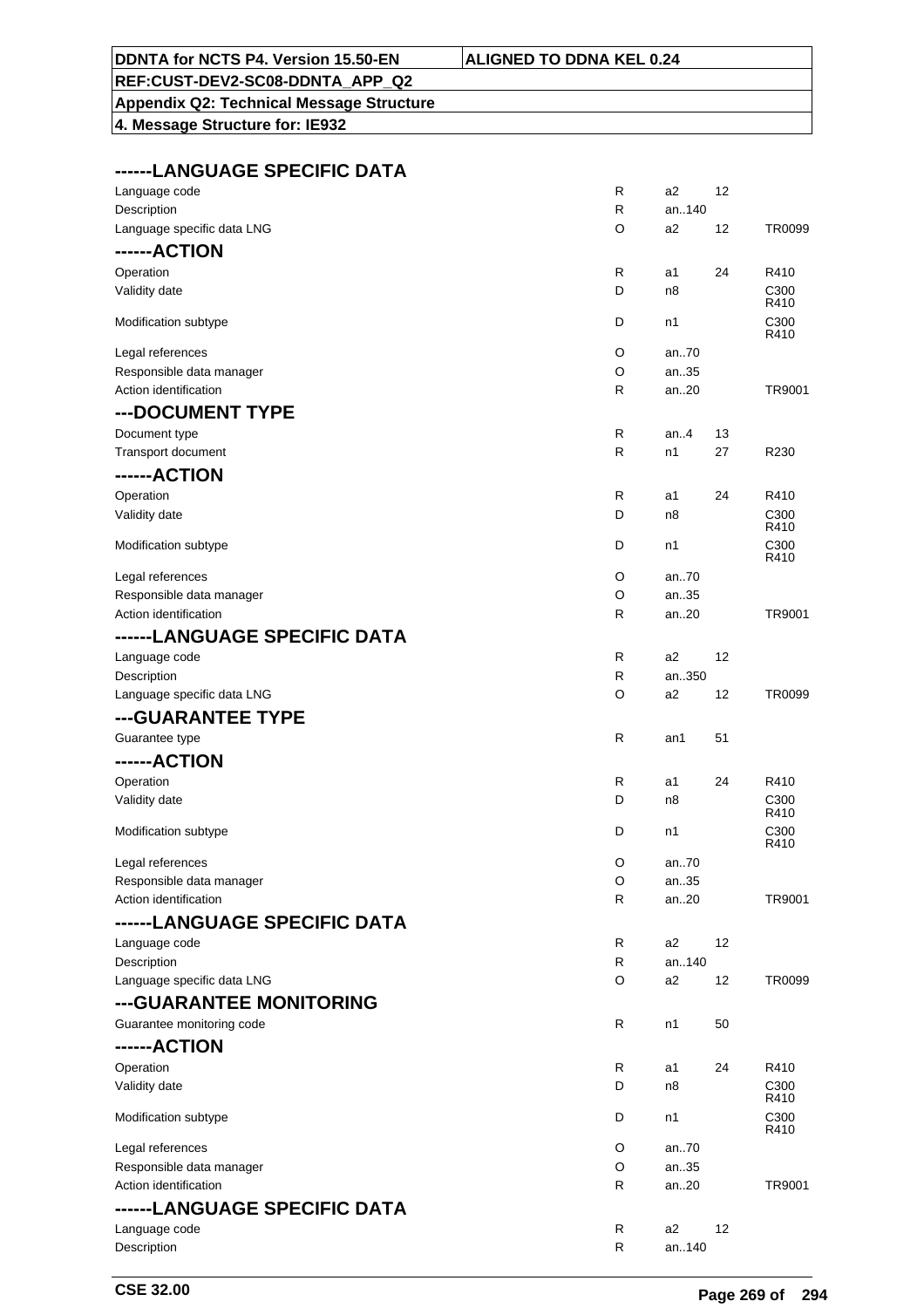| DDNTA for NCTS P4. Version 15.50-EN             | <b>ALIGNED TO DDNA KEL 0.24</b> |    |                          |
|-------------------------------------------------|---------------------------------|----|--------------------------|
| REF:CUST-DEV2-SC08-DDNTA APP Q2                 |                                 |    |                          |
| <b>Appendix Q2: Technical Message Structure</b> |                                 |    |                          |
| 4. Message Structure for: IE932                 |                                 |    |                          |
|                                                 |                                 |    |                          |
| Language specific data LNG                      | O<br>a2                         | 12 | TR0099                   |
| ---INVALID GUARANTEE REASON                     |                                 |    |                          |
| Invalid guarantee reason code                   | R<br>an.3                       | 52 |                          |
| ------ACTION                                    |                                 |    |                          |
| Operation                                       | R<br>a1                         | 24 | R410                     |
| Validity date                                   | D<br>n8                         |    | C <sub>300</sub><br>R410 |
| Modification subtype                            | D<br>n1                         |    | C <sub>300</sub><br>R410 |
| Legal references                                | O<br>an70                       |    |                          |
| Responsible data manager                        | O<br>an35                       |    |                          |
| Action identification                           | an20<br>R                       |    | TR9001                   |
| ------LANGUAGE SPECIFIC DATA                    |                                 |    |                          |
| Language code                                   | R<br>a2                         | 12 |                          |
| Description                                     | an140<br>R                      |    |                          |
| Language specific data LNG                      | O<br>a2                         | 12 | TR0099                   |
| ---LANGUAGE CODE                                |                                 |    |                          |
| Language code                                   | R<br>a2                         | 12 |                          |
| ------ACTION                                    |                                 |    |                          |
| Operation                                       | R<br>a1                         | 24 | R410                     |
| Validity date                                   | D<br>n8                         |    | C <sub>300</sub><br>R410 |
| Modification subtype                            | D<br>n1                         |    | C <sub>300</sub><br>R410 |
| Legal references                                | O<br>an70                       |    |                          |
| Responsible data manager                        | O<br>an35                       |    |                          |
| Action identification                           | R<br>an20                       |    | TR9001                   |
| ------LANGUAGE SPECIFIC DATA                    |                                 |    |                          |
| Language code                                   | R<br>a2                         | 12 |                          |
| Description                                     | R<br>an140                      |    | TR0099                   |
| Language specific data LNG                      | O<br>a2                         | 12 |                          |
| ---PACKAGING CODE                               |                                 |    |                          |
| Kind of packages                                | R<br>an.3                       | 17 | R456                     |
| ------ACTION                                    |                                 |    |                          |
| Operation<br>Validity date                      | R<br>a1<br>D<br>n8              | 24 | R410<br>C <sub>300</sub> |
|                                                 |                                 |    | R410                     |
| Modification subtype                            | D<br>n1                         |    | C300<br>R410             |
| Legal references                                | O<br>an.70                      |    |                          |
| Responsible data manager                        | O<br>an35                       |    |                          |
| Action identification                           | R<br>an20                       |    | TR9001                   |
| ------LANGUAGE SPECIFIC DATA                    |                                 |    |                          |
| Language code                                   | R<br>a2                         | 12 |                          |
| Description                                     | R<br>an140                      |    |                          |
| Language specific data LNG                      | O<br>a2                         | 12 | TR0099                   |
| ---ROLE                                         |                                 |    |                          |
| Role                                            | R<br>an.3                       | 56 |                          |
| ------ACTION                                    |                                 |    |                          |
| Operation                                       | R<br>a1                         | 24 | R410                     |
| Validity date                                   | D<br>n8                         |    | C <sub>300</sub><br>R410 |
| Modification subtype                            | D<br>n1                         |    | C300<br>R410             |
| Legal references                                | O<br>an70                       |    |                          |
| Responsible data manager                        | O<br>an35                       |    |                          |
| Action identification                           | R<br>an20                       |    | TR9001                   |
| ------LANGUAGE SPECIFIC DATA                    |                                 |    |                          |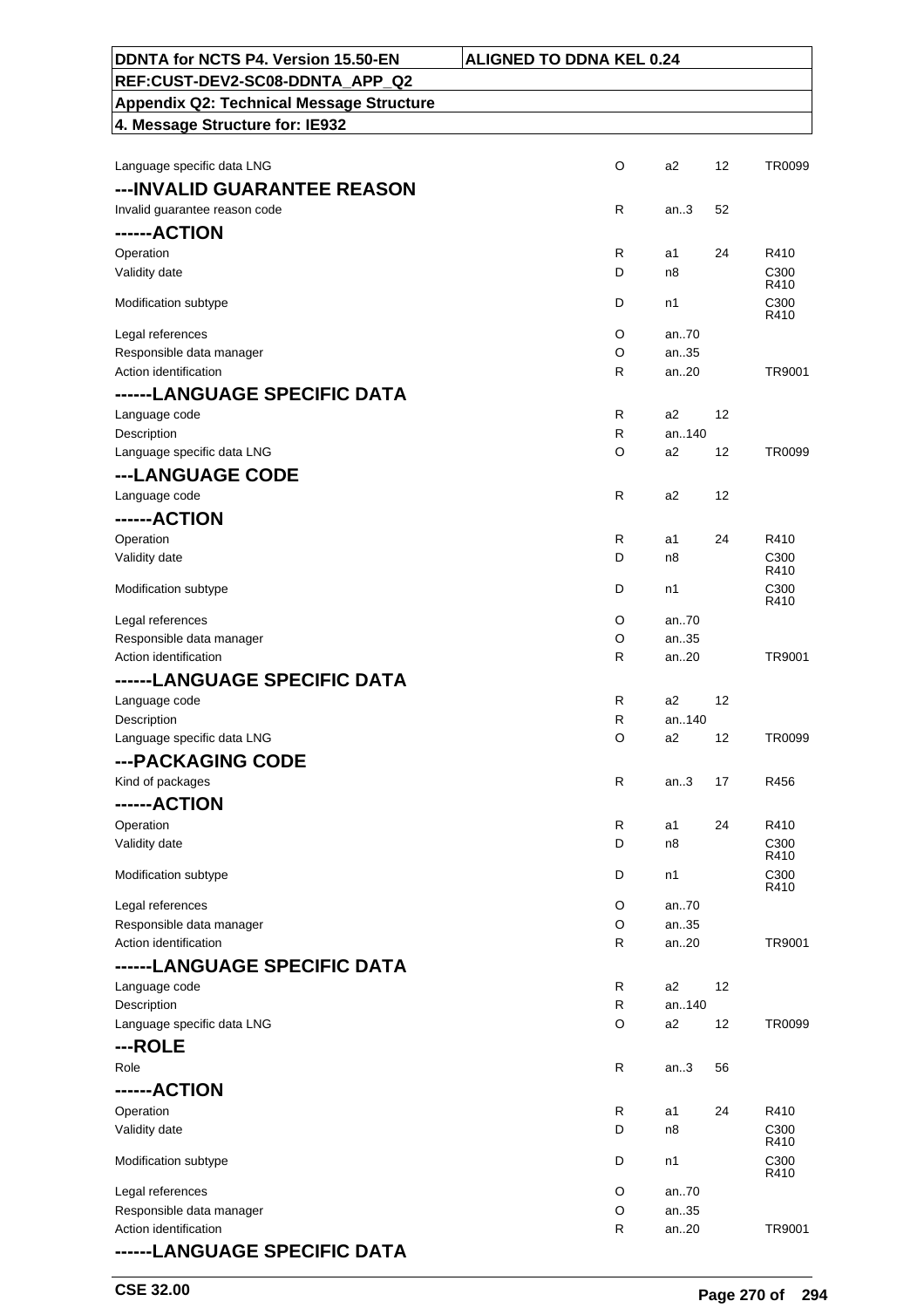| DDNTA for NCTS P4. Version 15.50-EN               | <b>ALIGNED TO DDNA KEL 0.24</b> |          |    |                  |
|---------------------------------------------------|---------------------------------|----------|----|------------------|
| REF:CUST-DEV2-SC08-DDNTA_APP_Q2                   |                                 |          |    |                  |
| <b>Appendix Q2: Technical Message Structure</b>   |                                 |          |    |                  |
| 4. Message Structure for: IE932                   |                                 |          |    |                  |
|                                                   |                                 |          |    |                  |
| Language code                                     | R                               | a2       | 12 |                  |
| Description                                       | $\mathsf{R}$                    | an140    |    |                  |
| Language specific data LNG                        | O                               | a2       | 12 | TR0099           |
| ---SENSITIVE GOODS CODE                           |                                 |          |    |                  |
| Commodity code (taric code)                       | $\mathsf{R}$                    | an6      | 62 | R445             |
| Sensitive goods code                              | O                               | n.2      | 64 | R445             |
| Reference quantity                                | O                               | n.6      |    |                  |
| Unit of measure code                              | O                               | an.3     | 59 |                  |
| <b>EEC</b> territory limitation                   | $\mathsf{R}$                    | n1       | 27 | R230             |
| ------ACTION                                      |                                 |          |    |                  |
|                                                   | R                               | a1       | 24 | R410             |
| Operation<br>Validity date                        | D                               | n8       |    | C300             |
|                                                   |                                 |          |    | R410             |
| Modification subtype                              | D                               | n1       |    | C300             |
|                                                   |                                 |          |    | R410             |
| Legal references                                  | O                               | an70     |    |                  |
| Responsible data manager<br>Action identification | O                               | an35     |    | TR9001           |
|                                                   | R                               | an20     |    |                  |
| ------LANGUAGE SPECIFIC DATA                      |                                 |          |    |                  |
| Language code                                     | $\mathsf{R}$                    | a2       | 12 |                  |
| Description                                       | $\mathsf{R}$                    | an140    |    |                  |
| Language specific data LNG                        | O                               | a2       | 12 | <b>TR0099</b>    |
| ---SPECIAL MENTION CODE                           |                                 |          |    |                  |
| Additional information coded                      | $\mathsf{R}$                    | an.5     | 39 |                  |
| ------ACTION                                      |                                 |          |    |                  |
| Operation                                         | R                               | a1       | 24 | R410             |
| Validity date                                     | D                               | n8       |    | C <sub>300</sub> |
|                                                   |                                 |          |    | R410             |
| Modification subtype                              | D                               | n1       |    | C300<br>R410     |
| Legal references                                  | O                               | an.70    |    |                  |
| Responsible data manager                          | O                               | an35     |    |                  |
| Action identification                             | $\mathsf{R}$                    | an20     |    | TR9001           |
| ------LANGUAGE SPECIFIC DATA                      |                                 |          |    |                  |
| Language code                                     | R                               | a2       | 12 |                  |
| Description                                       | R                               | an140    |    |                  |
| Language specific data LNG                        | O                               | a2       | 12 | <b>TR0099</b>    |
| ---STATISTICS TYPE                                |                                 |          |    |                  |
| Statistics type                                   | R                               | an.4     | 57 |                  |
| ------ACTION                                      |                                 |          |    |                  |
|                                                   |                                 |          |    |                  |
| Operation                                         | $\mathsf{R}$<br>D               | a1<br>n8 | 24 | R410<br>C300     |
| Validity date                                     |                                 |          |    | R410             |
| Modification subtype                              | D                               | n1       |    | C300             |
|                                                   |                                 |          |    | R410             |
| Legal references                                  | O                               | an70     |    |                  |
| Responsible data manager                          | O                               | an35     |    |                  |
| Action identification                             | R                               | an20     |    | TR9001           |
| ------LANGUAGE SPECIFIC DATA                      |                                 |          |    |                  |
| Language code                                     | R                               | a2       | 12 |                  |
| Description                                       | R                               | an140    |    |                  |
| Language specific data LNG                        | O                               | a2       | 12 | TR0099           |
| ---TRAFFIC TYPE                                   |                                 |          |    |                  |
| Traffic type                                      | $\mathsf{R}$                    | an.3     | 20 |                  |
| ------ACTION                                      |                                 |          |    |                  |
| Operation                                         | R                               | a1       | 24 | R410             |
| Validity date                                     | D                               | n8       |    | C300             |
|                                                   |                                 |          |    | R410             |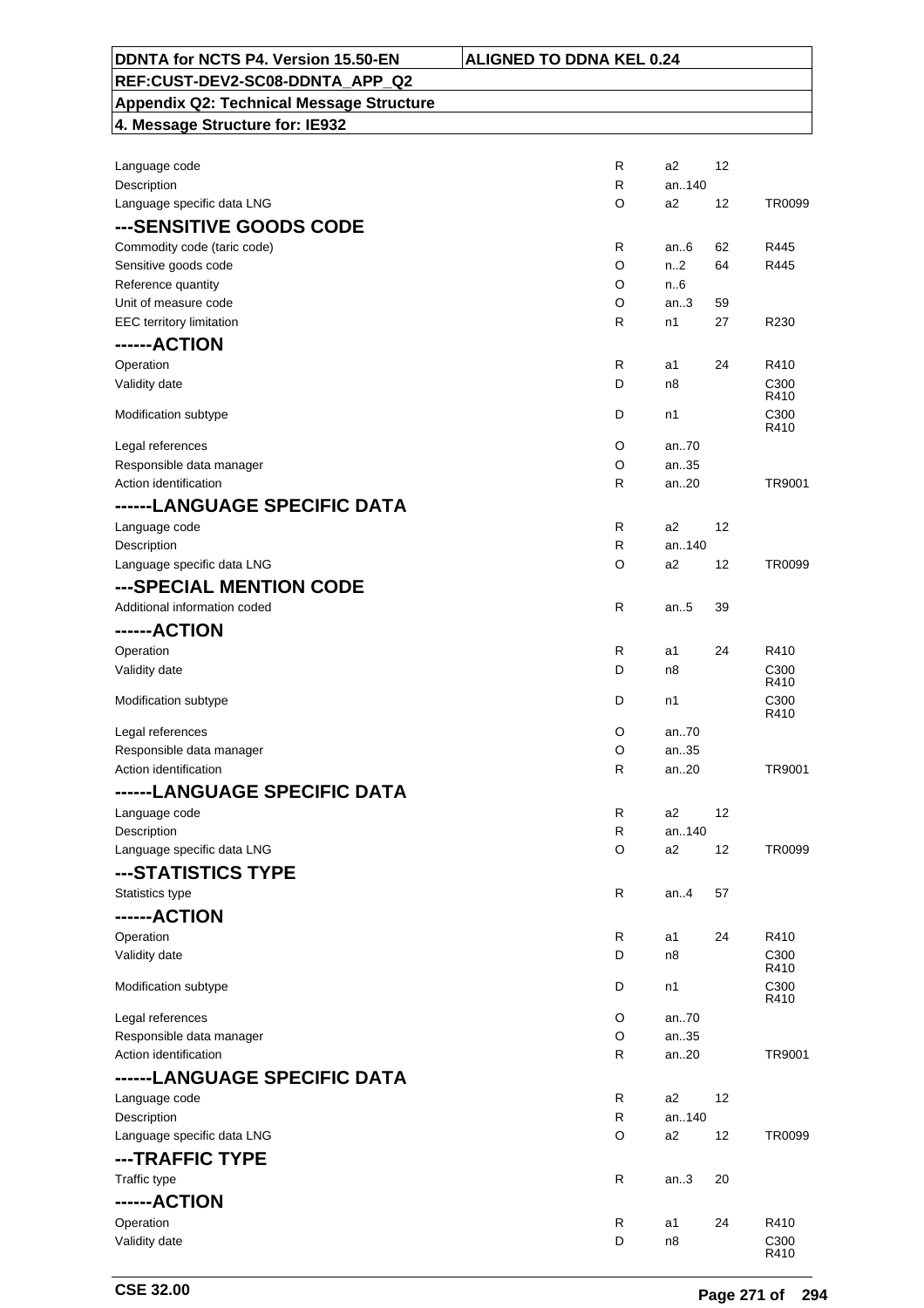| DDNTA for NCTS P4. Version 15.50-EN             | <b>ALIGNED TO DDNA KEL 0.24</b> |                           |                   |                          |
|-------------------------------------------------|---------------------------------|---------------------------|-------------------|--------------------------|
| REF:CUST-DEV2-SC08-DDNTA APP Q2                 |                                 |                           |                   |                          |
| <b>Appendix Q2: Technical Message Structure</b> |                                 |                           |                   |                          |
| 4. Message Structure for: IE932                 |                                 |                           |                   |                          |
|                                                 |                                 |                           |                   |                          |
| Modification subtype                            | D                               | n1                        |                   | C300<br>R410             |
| Legal references                                | O                               | an70                      |                   |                          |
| Responsible data manager                        | O                               | an35                      |                   |                          |
| Action identification                           | R                               | an20                      |                   | TR9001                   |
| ------LANGUAGE SPECIFIC DATA                    |                                 |                           |                   |                          |
| Language code                                   | R                               | a2                        | 12                |                          |
| Description                                     | R                               | an140                     |                   |                          |
| Language specific data LNG                      | O                               | a2                        | $12 \overline{ }$ | TR0099                   |
| ---CUSTOMS OPERATION STATE TYPE                 |                                 |                           |                   |                          |
| <b>Customs Operation State Types</b>            | $\mathsf{R}$                    | an.3                      | 58                |                          |
| ------ACTION                                    |                                 |                           |                   |                          |
| Operation                                       | R                               | a1                        | 24                | R410                     |
| Validity date                                   | D                               | n8                        |                   | C300                     |
|                                                 |                                 |                           |                   | R410                     |
| Modification subtype                            | D                               | n1                        |                   | C300<br>R410             |
| Legal references                                | O                               | an70                      |                   |                          |
| Responsible data manager                        | O                               | an35                      |                   |                          |
| Action identification                           | $\mathsf{R}$                    | an20                      |                   | TR9001                   |
| ------LANGUAGE SPECIFIC DATA                    |                                 |                           |                   |                          |
| Language code                                   | R                               | a2                        | 12                |                          |
| Description                                     | R                               | an140                     |                   |                          |
| Language specific data LNG                      | O                               | a2                        | 12                | TR0099                   |
| ---UNIT OF MEASURE                              |                                 |                           |                   |                          |
| Unit of measure code                            | R                               | an.3                      | 59                |                          |
| ------ACTION                                    |                                 |                           |                   |                          |
| Operation                                       | R                               | a1                        | 24                | R410                     |
| Validity date                                   | D                               | n8                        |                   | C <sub>300</sub><br>R410 |
| Modification subtype                            | D                               | n1                        |                   | C <sub>300</sub>         |
|                                                 |                                 |                           |                   | R410                     |
| Legal references                                | O                               | an70                      |                   |                          |
| Responsible data manager                        | O                               | an35                      |                   |                          |
| Action identification                           | R                               | an20                      |                   | TR9001                   |
| ------LANGUAGE SPECIFIC DATA                    |                                 |                           |                   |                          |
| Language code                                   | R                               | a2                        | 12                |                          |
| Description                                     | R<br>O                          | an140<br>a2               |                   |                          |
| Language specific data LNG                      |                                 |                           | 12                | TR0099                   |
| ---UN/LOCODE                                    |                                 |                           |                   |                          |
| Country code<br>UN/LOCODE id                    | $\mathsf{R}$<br>R               | a2<br>8<br>a <sub>3</sub> |                   | R460                     |
| UN/LOCODE name                                  | R                               | an29                      |                   | R422                     |
| ------ACTION                                    |                                 |                           |                   |                          |
| Operation                                       | $\mathsf{R}$                    | a1                        | 24                | R410                     |
| Validity date                                   | D                               | n8                        |                   | C <sub>300</sub>         |
|                                                 |                                 |                           |                   | R410                     |
| Modification subtype                            | D                               | n1                        |                   | C300<br>R410             |
| Legal references                                | O                               | an70                      |                   |                          |
| Responsible data manager                        | O                               | an35                      |                   |                          |
| Action identification                           | R                               | an20                      |                   | TR9001                   |
| ---TRANSPORT MODE                               |                                 |                           |                   |                          |
| Transport mode                                  | $\mathsf{R}$                    | n.2                       | 18                |                          |
| ------ACTION                                    |                                 |                           |                   |                          |
| Operation                                       | R                               | a1                        | 24                | R410                     |
| Validity date                                   | D                               | n8                        |                   | C300                     |
|                                                 |                                 |                           |                   | R410                     |

**r**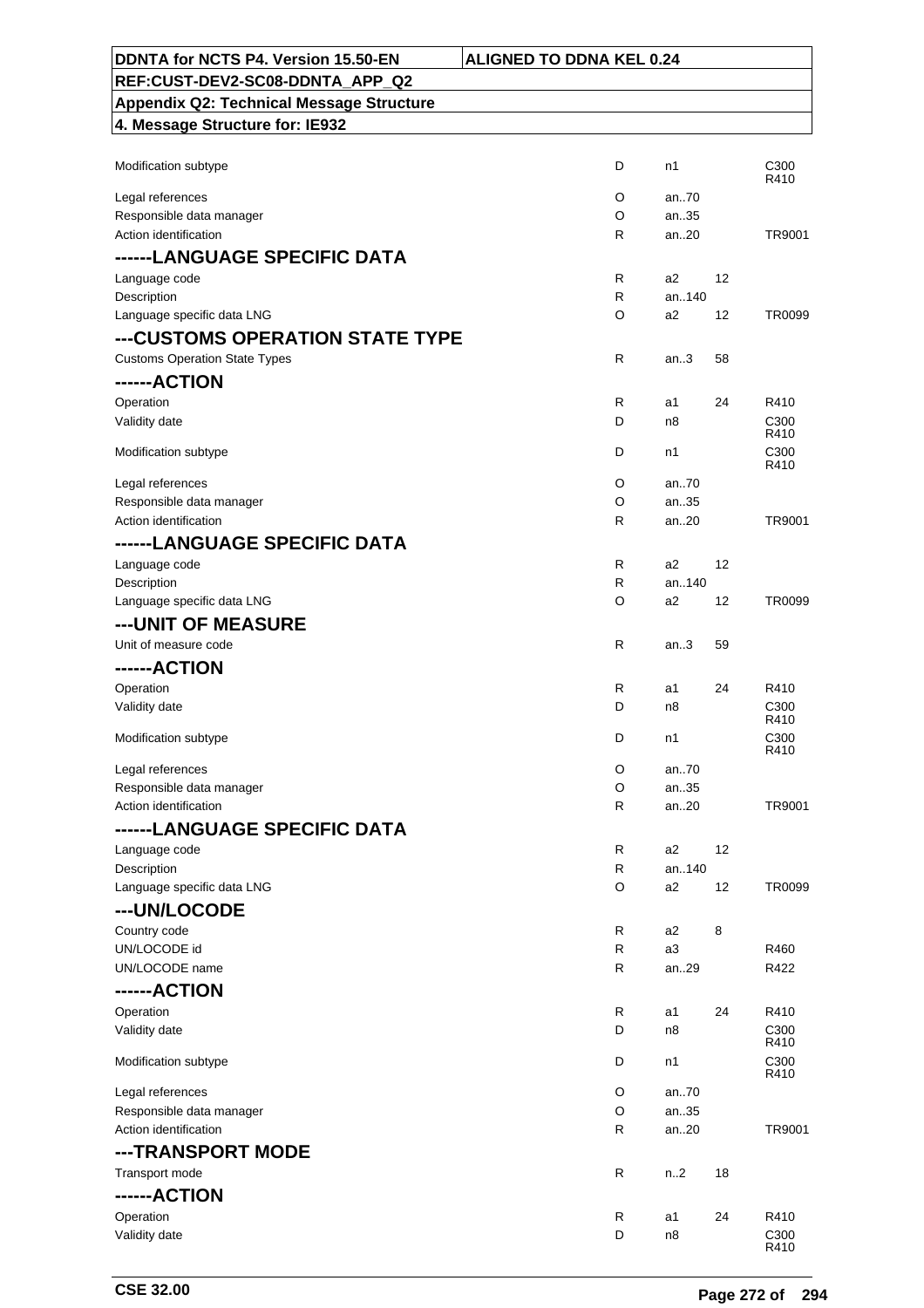| DDNTA for NCTS P4. Version 15.50-EN             | <b>ALIGNED TO DDNA KEL 0.24</b> |    |                          |
|-------------------------------------------------|---------------------------------|----|--------------------------|
| REF:CUST-DEV2-SC08-DDNTA APP Q2                 |                                 |    |                          |
| <b>Appendix Q2: Technical Message Structure</b> |                                 |    |                          |
| 4. Message Structure for: IE932                 |                                 |    |                          |
|                                                 |                                 |    |                          |
| Modification subtype                            | D<br>n1                         |    | C <sub>300</sub><br>R410 |
| Legal references                                | O<br>an70                       |    |                          |
| Responsible data manager                        | O<br>an35                       |    |                          |
| Action identification                           | an.20<br>R                      |    | TR9001                   |
| ------LANGUAGE SPECIFIC DATA                    |                                 |    |                          |
| Language code                                   | R<br>a2                         | 12 |                          |
| Description                                     | an140<br>R                      |    |                          |
| Language specific data LNG                      | a2<br>O                         | 12 | TR0099                   |
| --- QUERY ON GUARANTEE TYPE                     |                                 |    |                          |
| Query identifier                                | R<br>n1                         | 54 |                          |
|                                                 |                                 |    |                          |
| ------ACTION                                    |                                 |    |                          |
| Operation                                       | R<br>a1                         | 24 | R410                     |
| Validity date                                   | D<br>n8                         |    | C <sub>300</sub><br>R410 |
| Modification subtype                            | D<br>n1                         |    | C <sub>300</sub>         |
|                                                 |                                 |    | R410                     |
| Legal references                                | O<br>an70                       |    |                          |
| Responsible data manager                        | O<br>an35                       |    |                          |
| Action identification                           | R<br>an20                       |    | TR9001                   |
| ------LANGUAGE SPECIFIC DATA                    |                                 |    |                          |
| Language code                                   | R<br>a2                         | 12 |                          |
| Description                                     | an140<br>R                      |    |                          |
| Language specific data LNG                      | O<br>a2                         | 12 | TR0099                   |
| ---SPECIFIC NOTES CODE                          |                                 |    |                          |
| Specific notes code                             | R<br>an.6                       | 67 |                          |
| ------ACTION                                    |                                 |    |                          |
| Operation                                       | R<br>a1                         | 24 | R410                     |
| Validity date                                   | D<br>n8                         |    | C <sub>300</sub>         |
|                                                 |                                 |    | R410                     |
| Modification subtype                            | D<br>n1                         |    | C <sub>300</sub>         |
|                                                 |                                 |    | R410                     |
| Legal references<br>Responsible data manager    | O<br>an70<br>O<br>an35          |    |                          |
| Action identification                           | R<br>an20                       |    | TR9001                   |
|                                                 |                                 |    |                          |
| ------LANGUAGE SPECIFIC DATA                    |                                 |    |                          |
| Language code                                   | R<br>a2                         | 12 |                          |
| Description                                     | R<br>an350                      |    |                          |
| Language specific data LNG                      | O<br>a2                         | 12 | TR0099                   |
| ---COMPLEMENTARY CODE                           |                                 |    |                          |
| Complementary code                              | R<br>n1                         | 86 |                          |
| ------LANGUAGE SPECIFIC DATA                    |                                 |    |                          |
| Language code                                   | R<br>a2                         | 12 |                          |
| Description                                     | R<br>an140                      |    |                          |
| Language specific data LNG                      | O<br>a2                         | 12 | TR0099                   |
| ------ACTION                                    |                                 |    |                          |
| Operation                                       | R<br>a1                         | 24 | R410                     |
| Validity date                                   | D<br>n8                         |    | C <sub>300</sub>         |
|                                                 |                                 |    | R410                     |
| Modification subtype                            | D<br>n1                         |    | C <sub>300</sub><br>R410 |
| Legal references                                | O<br>an70                       |    |                          |
| Responsible data manager                        | O<br>an35                       |    |                          |
| Action identification                           | R<br>an20                       |    | TR9001                   |
| ---EXPORT QUERY REASON CODE                     |                                 |    |                          |
|                                                 | R<br>an.3                       | 89 |                          |
| Export_Query Reason Code                        |                                 |    |                          |
| ------LANGUAGE SPECIFIC DATA                    |                                 |    |                          |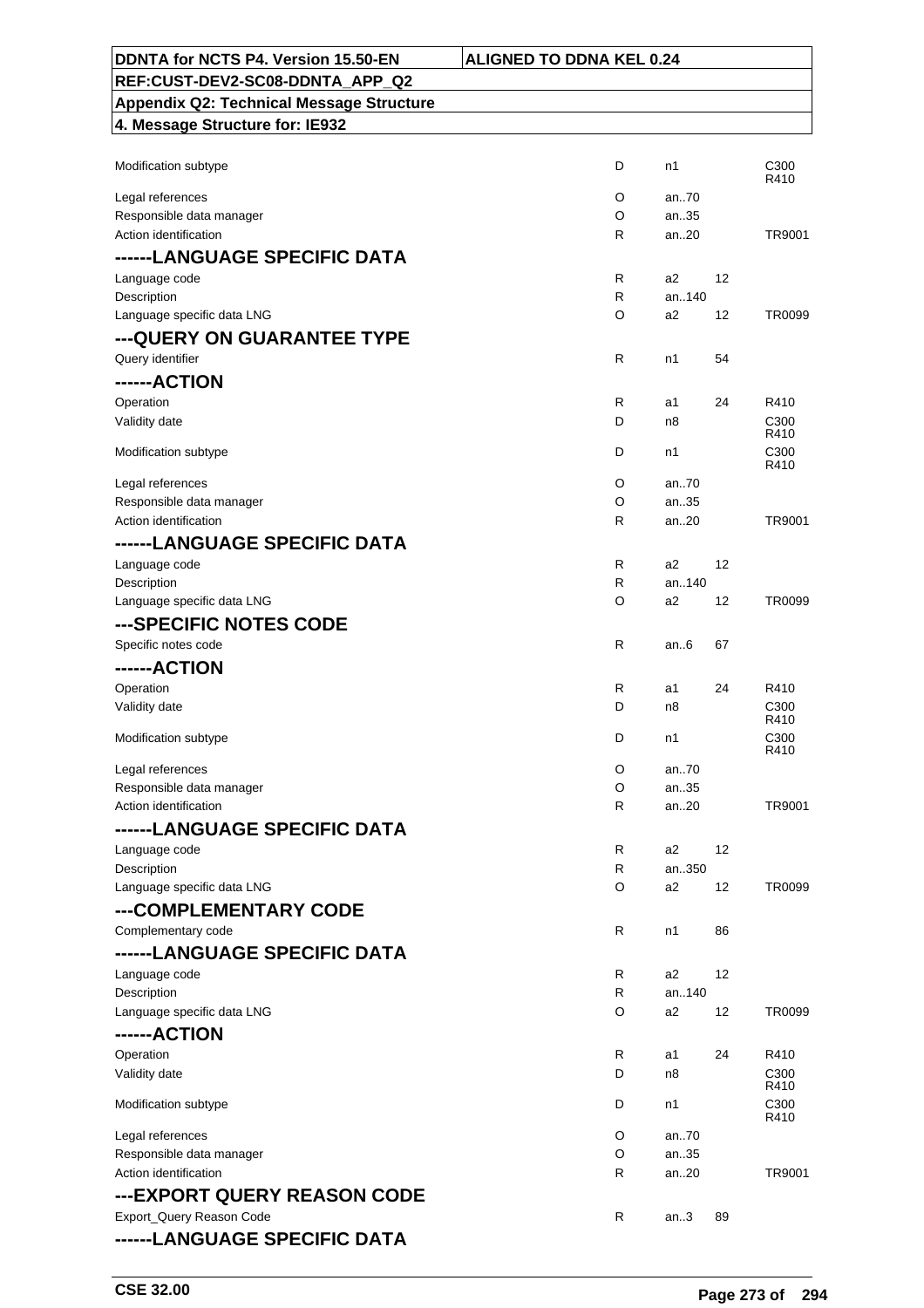| DDNTA for NCTS P4. Version 15.50-EN             | <b>ALIGNED TO DDNA KEL 0.24</b> |                               |                          |
|-------------------------------------------------|---------------------------------|-------------------------------|--------------------------|
| REF:CUST-DEV2-SC08-DDNTA_APP_Q2                 |                                 |                               |                          |
| <b>Appendix Q2: Technical Message Structure</b> |                                 |                               |                          |
| 4. Message Structure for: IE932                 |                                 |                               |                          |
|                                                 |                                 |                               |                          |
| Language code                                   | R                               | a2<br>12                      |                          |
| Description                                     | $\mathsf{R}$                    | an140                         |                          |
| Language specific data LNG                      | O                               | a2<br>$12 \overline{ }$       | TR0099                   |
| ------ACTION                                    |                                 |                               |                          |
| Operation                                       | $\mathsf{R}$                    | 24<br>a1                      | R410                     |
| Validity date                                   | D                               | n <sub>8</sub>                | C300                     |
| Modification subtype                            | D                               | n1                            | R410<br>C300<br>R410     |
| Legal references                                | O                               | an.70                         |                          |
| Responsible data manager                        | O                               | an35                          |                          |
| Action identification                           | R                               | an.20                         | TR9001                   |
| --- INCOTERM CODE                               |                                 |                               |                          |
| <b>Incoterm Code</b>                            | R                               | a <sub>3</sub><br>90          |                          |
| ------LANGUAGE SPECIFIC DATA                    |                                 |                               |                          |
|                                                 |                                 |                               |                          |
| Language code<br>Description                    | R<br>$\mathsf{R}$               | 12<br>a <sub>2</sub><br>an140 |                          |
| Language specific data LNG                      | O                               | a2<br>12                      | TR0099                   |
|                                                 |                                 |                               |                          |
| ------ACTION                                    |                                 |                               |                          |
| Operation                                       | R                               | a1<br>24                      | R410                     |
| Validity date                                   | D                               | n8                            | C <sub>300</sub><br>R410 |
| Modification subtype                            | D                               | n1                            | C <sub>300</sub><br>R410 |
| Legal references                                | O                               | an.70                         |                          |
| Responsible data manager                        | O                               | an35                          |                          |
| Action identification                           | R                               | an.20                         | TR9001                   |
| ---NATURE OF TRANSACTION CODE                   |                                 |                               |                          |
| Nature of transaction code                      | R                               | n <sub>1</sub> 2<br>91        |                          |
| ------LANGUAGE SPECIFIC DATA                    |                                 |                               |                          |
|                                                 | R                               | a2<br>12                      |                          |
| Language code<br>Description                    | R                               | an350                         |                          |
| Language specific data LNG                      | O                               | a2<br>12                      | TR0099                   |
| ------ACTION                                    |                                 |                               |                          |
| Operation                                       | R                               | 24<br>a1                      | R410                     |
| Validity date                                   | D                               | n <sub>8</sub>                | C300                     |
|                                                 |                                 |                               | R410                     |
| Modification subtype                            | D                               | n1                            | C300<br>R410             |
| Legal references                                | O                               | an70                          |                          |
| Responsible data manager                        | O                               | an35                          |                          |
| Action identification                           | R                               | an20                          | TR9001                   |
| ---PROCEDURE REQUESTED                          |                                 |                               |                          |
| Procedure requested                             | R                               | 92<br>an2                     |                          |
|                                                 |                                 |                               |                          |
| ------LANGUAGE SPECIFIC DATA                    |                                 |                               |                          |
| Language code                                   | R                               | a <sub>2</sub><br>12          |                          |
| Description<br>Language specific data LNG       | R<br>O                          | an350<br>a2<br>12             | TR0099                   |
|                                                 |                                 |                               |                          |
| ------ACTION                                    |                                 |                               |                          |
| Operation                                       | R                               | 24<br>a1                      | R410                     |
| Validity date                                   | D                               | n8                            | C <sub>300</sub><br>R410 |
| Modification subtype                            | D                               | n1                            | C300<br>R410             |
| Legal references                                | O                               | an70                          |                          |
| Responsible data manager                        | O                               | an35                          |                          |
| Action identification                           | R                               | an20                          | TR9001                   |
| --- PREVIOUS PROCEDURE                          |                                 |                               |                          |

T.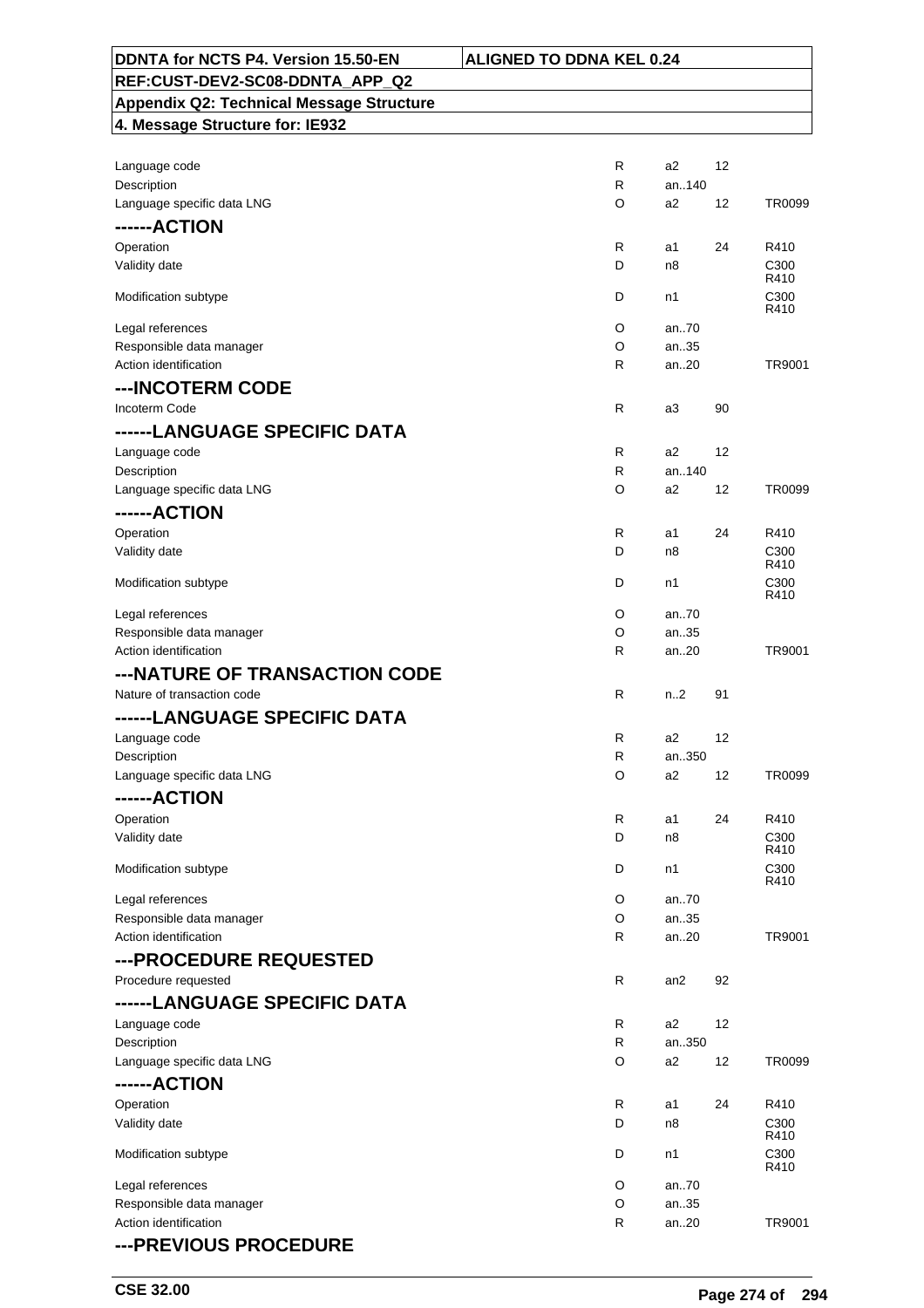## **DDNTA for NCTS P4. Version 15.50-EN REF:CUST-DEV2-SC08-DDNTA\_APP\_Q2 Appendix Q2: Technical Message Structure**

| Previous Procedure                 | R            | an2   | 93                |                          |
|------------------------------------|--------------|-------|-------------------|--------------------------|
| ------LANGUAGE SPECIFIC DATA       |              |       |                   |                          |
| Language code                      | R            | a2    | 12                |                          |
| Description                        | R            | an350 |                   |                          |
| Language specific data LNG         | O            | a2    | 12                | TR0099                   |
| ------ACTION                       |              |       |                   |                          |
| Operation                          | $\mathsf{R}$ | a1    | 24                | R410                     |
| Validity date                      | D            | n8    |                   | C300                     |
|                                    |              |       |                   | R410                     |
| Modification subtype               | D            | n1    |                   | C300<br>R410             |
| Legal references                   | O            | an70  |                   |                          |
| Responsible data manager           | O            | an35  |                   |                          |
| Action identification              | R            | an.20 |                   | TR9001                   |
| ---REPRESENTATIVE STATUS CODE      |              |       |                   |                          |
| Representative status code         | R            | n1    | 94                |                          |
|                                    |              |       |                   |                          |
| ------LANGUAGE SPECIFIC DATA       |              |       |                   |                          |
| Language code                      | $\mathsf{R}$ | a2    | 12                |                          |
| Description                        | $\mathsf{R}$ | an140 |                   |                          |
| Language specific data LNG         | $\circ$      | a2    | 12                | TR0099                   |
| ------ACTION                       |              |       |                   |                          |
| Operation                          | $\mathsf{R}$ | a1    | 24                | R410                     |
| Validity date                      | D            | n8    |                   | C <sub>300</sub><br>R410 |
| Modification subtype               | D            | n1    |                   | C300                     |
|                                    |              |       |                   | R410                     |
| Legal references                   | O            | an70  |                   |                          |
| Responsible data manager           | O            | an35  |                   |                          |
| Action identification              | R            | an20  |                   | TR9001                   |
| ---RISK ANALYSIS RESULT CODE       |              |       |                   |                          |
| Risk Analysis result code          | $\mathsf{R}$ | an1   | 95                |                          |
| ------ACTION                       |              |       |                   |                          |
| Operation                          | R            | a1    | 24                | R410                     |
| Validity date                      | D            | n8    |                   | C <sub>300</sub>         |
|                                    |              |       |                   | R410                     |
| Modification subtype               | D            | n1    |                   | C <sub>300</sub><br>R410 |
| Legal references                   | O            | an70  |                   |                          |
| Responsible data manager           | O            | an35  |                   |                          |
| Action identification              | R            | an20  |                   | TR9001                   |
| ------LANGUAGE SPECIFIC DATA       |              |       |                   |                          |
| Language code                      | $\mathsf{R}$ | a2    | $12 \overline{ }$ |                          |
| Description                        | $\mathsf{R}$ | an140 |                   |                          |
| Language specific data LNG         | O            | a2    | 12                | TR0099                   |
| ---SPECIFIC CIRCUMSTANCE INDICATOR |              |       |                   |                          |
|                                    | R            | a1    | 96                |                          |
| Specific Circumstance Indicator    |              |       |                   |                          |
| ------LANGUAGE SPECIFIC DATA       |              |       |                   |                          |
| Language code                      | R            | a2    | 12                |                          |
| Description                        | R            | an140 |                   |                          |
| Language specific data LNG         | O            | a2    | $12 \overline{ }$ | TR0099                   |
| ------ACTION                       |              |       |                   |                          |
| Operation                          | R            | a1    | 24                | R410                     |
| Validity date                      | D            | n8    |                   | C300<br>R410             |
| Modification subtype               | D            | n1    |                   | C300                     |
|                                    |              |       |                   | R410                     |
| Legal references                   | O            | an70  |                   |                          |
| Responsible data manager           | O            | an35  |                   |                          |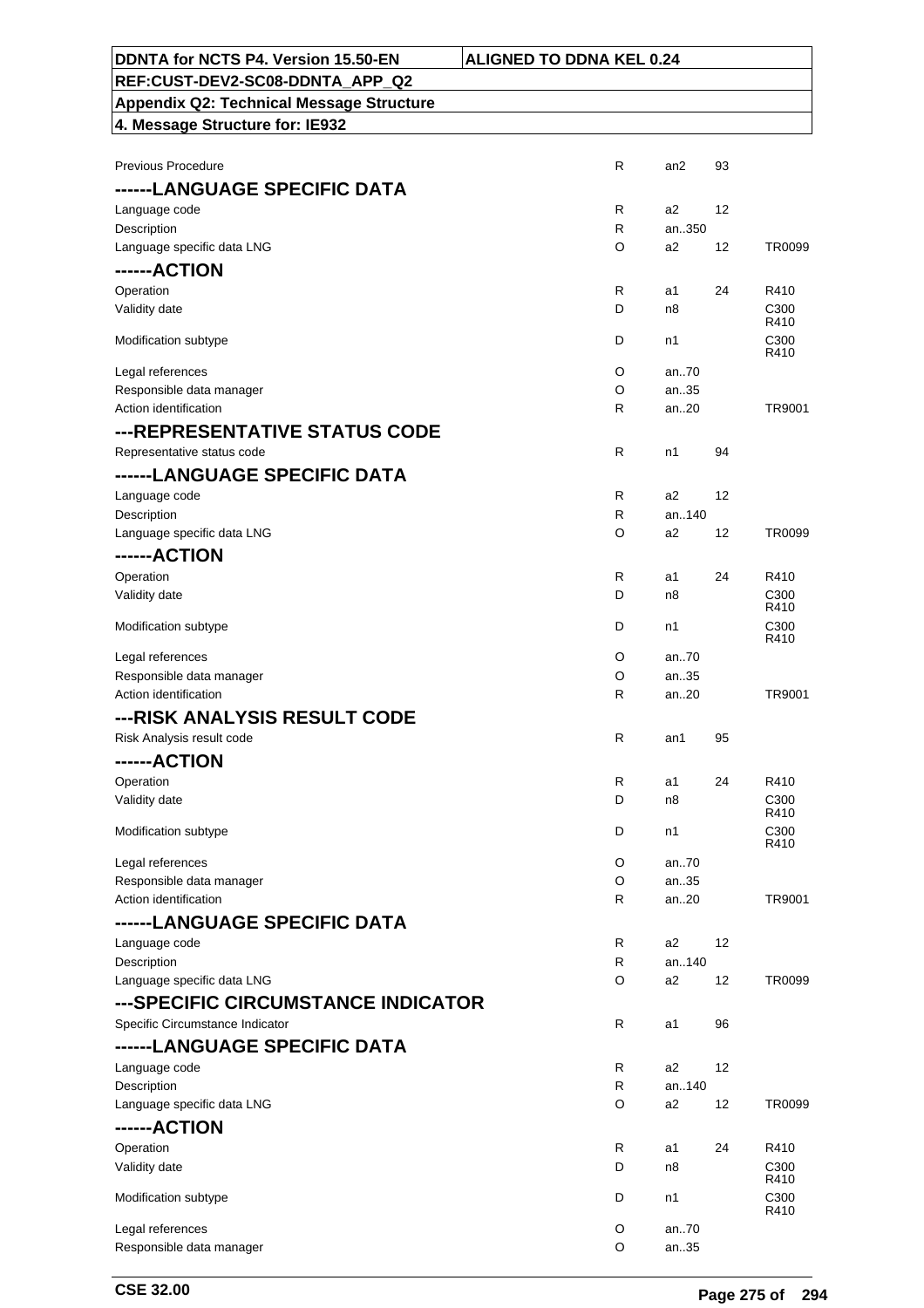| <b>Appendix Q2: Technical Message Structure</b>   |         |                |    |                          |
|---------------------------------------------------|---------|----------------|----|--------------------------|
| 4. Message Structure for: IE932                   |         |                |    |                          |
| Action identification                             | R       | an20           |    | TR9001                   |
| ---SUMMARY DECLARATION REJECTION REASON CODE      |         |                |    |                          |
| Summary Declaration rejection reason code         | R       | n2             | 97 |                          |
| ------ACTION                                      |         |                |    |                          |
| Operation                                         | R       | a1             | 24 | R410                     |
| Validity date                                     | D       | n8             |    | C300                     |
|                                                   |         |                |    | R410                     |
| Modification subtype                              | D       | n1             |    | C300<br>R410             |
| Legal references                                  | O       | an.70          |    |                          |
| Responsible data manager                          | O       | an35           |    |                          |
| Action identification                             | R       | an.20          |    | TR9001                   |
| ------LANGUAGE SPECIFIC DATA                      |         |                |    |                          |
| Language code                                     | R       | a <sub>2</sub> | 12 |                          |
| Description                                       | R       | an140          |    |                          |
| Language specific data LNG                        | O       | a2             | 12 | <b>TR0099</b>            |
| ---TYPE OF TAX                                    |         |                |    |                          |
| Type of tax                                       | R       | an3            | 98 |                          |
| ------LANGUAGE SPECIFIC DATA                      |         |                |    |                          |
| Language code                                     | R       | a2             | 12 |                          |
| Description                                       | R.      | an140          |    |                          |
| Language specific data LNG                        | O       | a2             | 12 | TR0099                   |
| ------ACTION                                      |         |                |    |                          |
| Operation                                         | R       | a1             | 24 | R410                     |
| Validity date                                     | D       | n8             |    | C <sub>300</sub>         |
|                                                   |         |                |    | R410                     |
| Modification subtype                              | D       | n1             |    | C <sub>300</sub><br>R410 |
| Legal references                                  | O       | an70           |    |                          |
| Responsible data manager                          | O       | an35           |    |                          |
| Action identification                             | R.      | an20           |    | TR9001                   |
| ---WAREHOUSE TYPE                                 |         |                |    |                          |
| Warehouse type                                    | R       | a1             | 99 |                          |
| ------ACTION                                      |         |                |    |                          |
|                                                   |         |                |    |                          |
| Operation                                         | R<br>D  | a1             | 24 | R410                     |
| Validity date                                     |         | n <sub>8</sub> |    | C300<br>R410             |
| Modification subtype                              | D       | n1             |    | C300                     |
|                                                   |         |                |    | R410                     |
| Legal references                                  | O       | an70           |    |                          |
| Responsible data manager<br>Action identification | O<br>R. | an35           |    | TR9001                   |
|                                                   |         | an20           |    |                          |
| ------LANGUAGE SPECIFIC DATA                      |         |                |    |                          |
| Language code                                     | R       | a <sub>2</sub> | 12 |                          |
| Description                                       | R       | an140          |    |                          |

Language specific data LNG and the control of the control of the control of the control of the control of the control of the control of the control of the control of the control of the control of the control of the control

Language specific data LNG and the Control of the Control of the Control of the Control of the Control of the TR0099

Operation **Contract Contract Contract Contract Contract Contract Contract Contract Contract Contract Contract Contract Contract Contract Contract Contract Contract Contract Contract Contract Contract Contract Contract Cont** 

UN dangerous goods code and the state of the R and the R and the R and the R and the R and the R and the R and the R and the R and the R and the R and the R and the R and the R and the R and the R and the R and the R and t

Language code **R** a 2 12 Description R an..350

Validity date **D** n8

Modification subtype natural control of the Modification subtype natural control of the Modification of the Mo

**------ACTION**

**---UN DANGEROUS GOODS CODE**

**------LANGUAGE SPECIFIC DATA**

C300<br>R410

C300<br>R410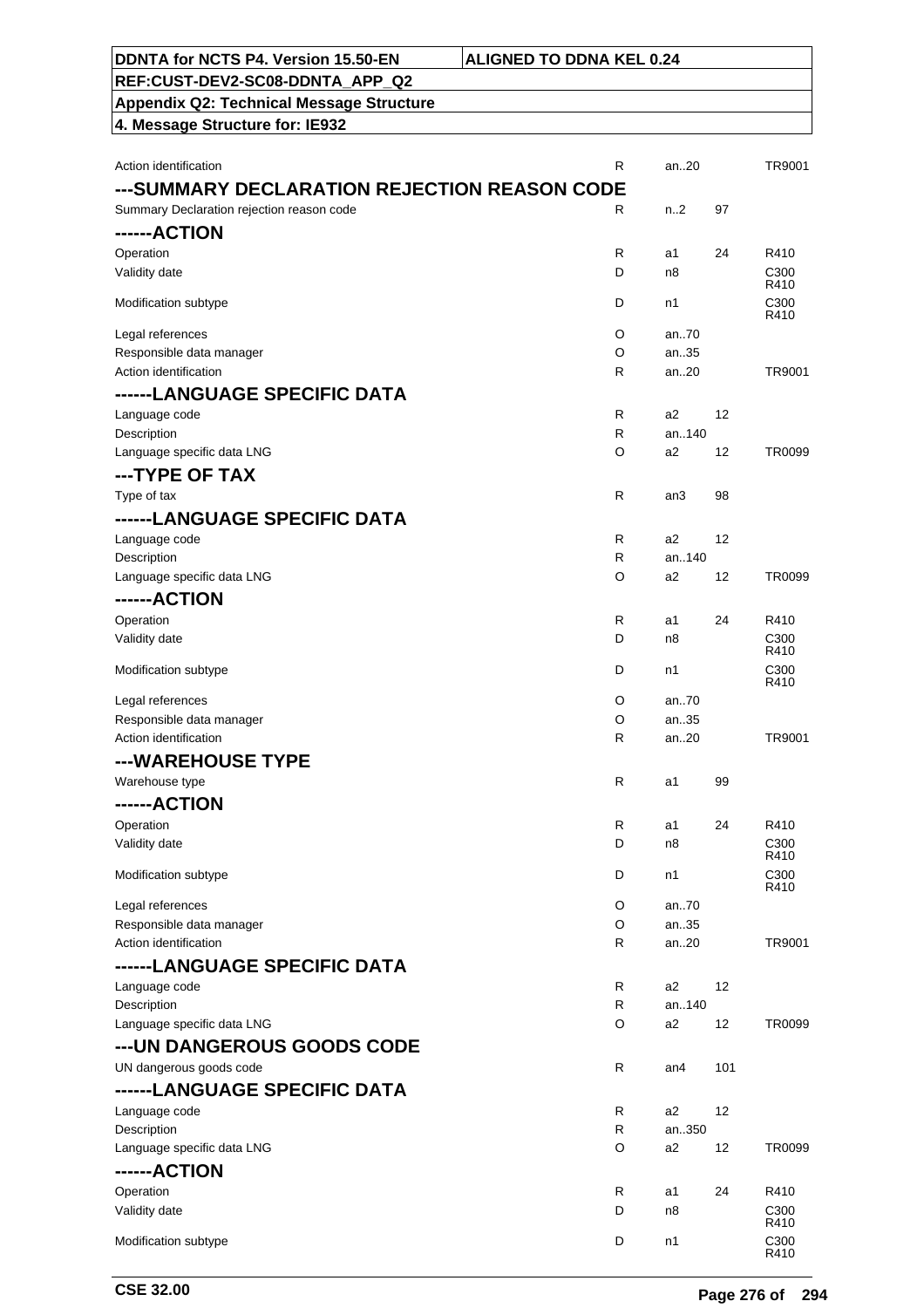| DDNTA for NCTS P4. Version 15.50-EN<br><b>ALIGNED TO DDNA KEL 0.24</b> |              |                         |     |              |
|------------------------------------------------------------------------|--------------|-------------------------|-----|--------------|
| REF:CUST-DEV2-SC08-DDNTA_APP_Q2                                        |              |                         |     |              |
| <b>Appendix Q2: Technical Message Structure</b>                        |              |                         |     |              |
| 4. Message Structure for: IE932                                        |              |                         |     |              |
|                                                                        |              |                         |     |              |
| Legal references                                                       | O            | an70                    |     |              |
| Responsible data manager                                               | O            | an35                    |     |              |
| Action identification                                                  | $\mathsf{R}$ | an20                    |     | TR9001       |
| ---COMMUNITY NATIONAL PROCEDURE                                        |              |                         |     |              |
| Community / National Procedure                                         | R            | an3                     | 102 |              |
| ------LANGUAGE SPECIFIC DATA                                           |              |                         |     |              |
| Language code                                                          | R            | a2                      | 12  |              |
| Description                                                            | R            | an350                   |     |              |
| Language specific data LNG                                             | O            | a2                      | 12  | TR0099       |
| ------ACTION                                                           |              |                         |     |              |
| Operation                                                              | R            | a1                      | 24  | R410         |
| Validity date                                                          | D            | n8                      |     | C300<br>R410 |
| Modification subtype                                                   | D            | n1                      |     | C300         |
|                                                                        |              |                         |     | R410         |
| Legal references                                                       | O            | an.70                   |     |              |
| Responsible data manager                                               | O            | an35                    |     |              |
| Action identification                                                  | R            | an20                    |     | TR9001       |
| --- PREVIOUS DOCUMENT CATEGORY                                         |              |                         |     |              |
| <b>Previous Document Category</b>                                      | R            | a1                      | 103 |              |
| ------LANGUAGE SPECIFIC DATA                                           |              |                         |     |              |
| Language code                                                          | R            | a <sub>2</sub>          | 12  |              |
| Description                                                            | R            | an140                   |     |              |
| Language specific data LNG                                             | O            | a <sub>2</sub>          | 12  | TR0099       |
| ------ACTION                                                           |              |                         |     |              |
| Operation                                                              | $\mathsf{R}$ | a1                      | 24  | R410         |
| Validity date                                                          | D            | n8                      |     | C300<br>R410 |
| Modification subtype                                                   | D            | n1                      |     | C300         |
|                                                                        |              |                         |     | R410         |
| Legal references                                                       | O            | an.70                   |     |              |
| Responsible data manager                                               | O            | an35                    |     |              |
| Action identification                                                  | R            | an20                    |     | TR9001       |
| ---METHOD OF PAYMENT                                                   |              |                         |     |              |
| Method of payment                                                      | R            | a1                      | 104 |              |
| ------ACTION                                                           |              |                         |     |              |
| Operation                                                              | R            | a1                      | 24  | R410         |
| Validity date                                                          | D            | n8                      |     | C300<br>R410 |
| Modification subtype                                                   | D            | n1                      |     | C300         |
|                                                                        |              |                         |     | R410         |
| Legal references                                                       | O            | an.70                   |     |              |
| Responsible data manager<br>Action identification                      | O            | an35                    |     |              |
|                                                                        | R            | an20                    |     | TR9001       |
| ------LANGUAGE SPECIFIC DATA                                           |              |                         |     |              |
| Language code                                                          | R            | a <sub>2</sub>          | 12  |              |
| Description<br>Language specific data LNG                              | R<br>O       | an140<br>a <sub>2</sub> | 12  | TR0099       |
|                                                                        |              |                         |     |              |
| ---TRANSPORT CHARGES METHOD OF PAYMENT                                 |              |                         |     |              |
| Transport charges/ Method of Payment                                   | R            | a1                      | 116 |              |
| ------ACTION                                                           |              |                         |     |              |
| Operation                                                              | R            | a1                      | 24  | R410         |
| Validity date                                                          | D            | n8                      |     | C300<br>R410 |
| Modification subtype                                                   | D            | n1                      |     | C300         |
|                                                                        |              |                         |     | R410         |
| Legal references                                                       | O<br>O       | an70                    |     |              |
| Responsible data manager                                               |              | an35                    |     |              |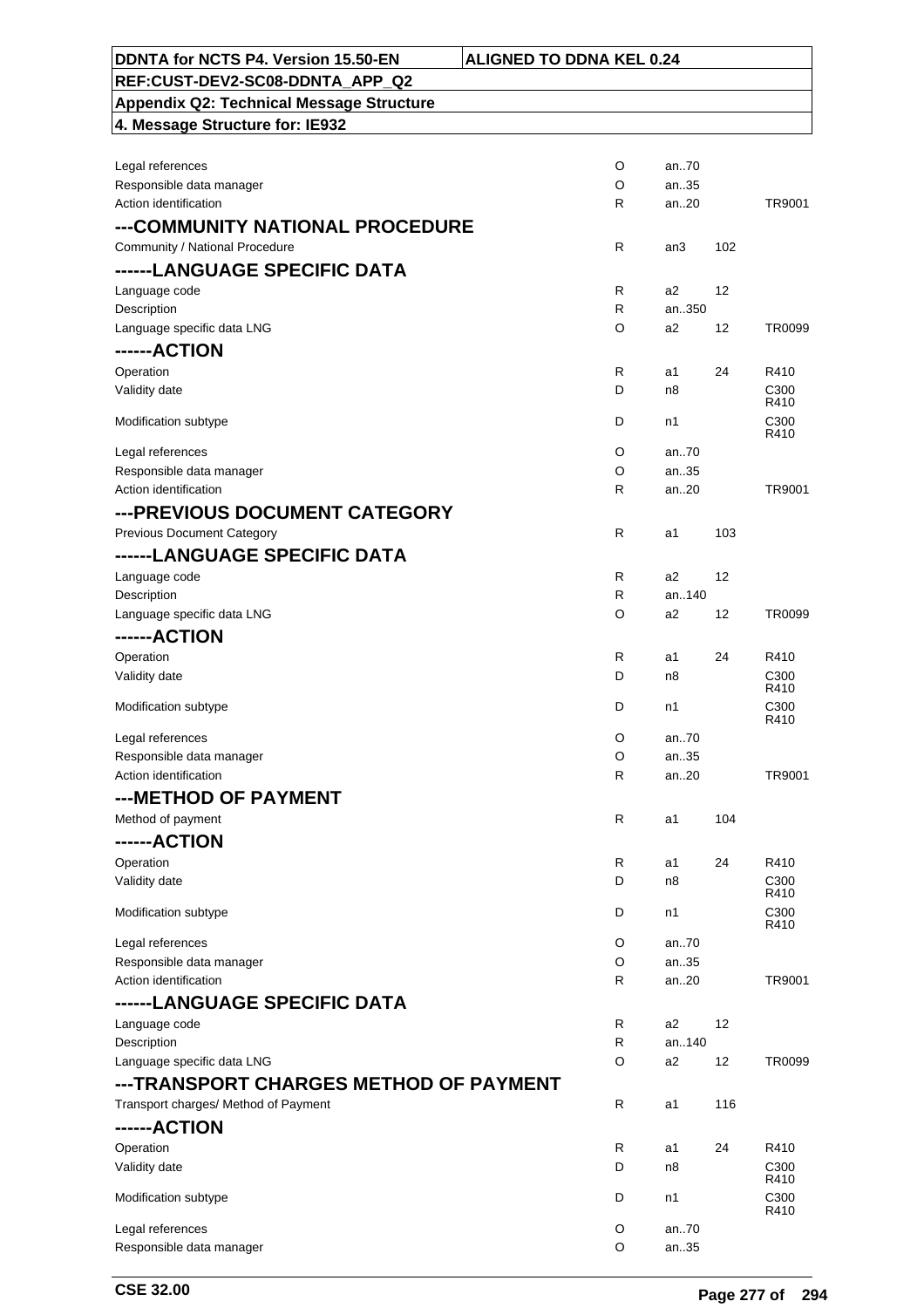| DDNTA for NCTS P4. Version 15.50-EN               | <b>ALIGNED TO DDNA KEL 0.24</b>   |     |                          |
|---------------------------------------------------|-----------------------------------|-----|--------------------------|
| REF:CUST-DEV2-SC08-DDNTA_APP_Q2                   |                                   |     |                          |
| <b>Appendix Q2: Technical Message Structure</b>   |                                   |     |                          |
| 4. Message Structure for: IE932                   |                                   |     |                          |
|                                                   |                                   |     |                          |
| Action identification                             | R<br>an20                         |     | TR9001                   |
| ------LANGUAGE SPECIFIC DATA                      |                                   |     |                          |
| Language code                                     | R<br>a <sub>2</sub>               | 12  |                          |
| Description                                       | R<br>an140                        |     |                          |
| Language specific data LNG                        | O<br>a2                           | 12  | TR0099                   |
| ---DECLARATION TYPE                               |                                   |     |                          |
| Type of declaration                               | R<br>an.9                         | 31  |                          |
| ------ACTION                                      |                                   |     |                          |
| Operation                                         | R<br>a1                           | 24  | R410                     |
| Validity date                                     | D<br>n8                           |     | C <sub>300</sub>         |
| Modification subtype                              | D<br>n1                           |     | R410<br>C <sub>300</sub> |
|                                                   |                                   |     | R410                     |
| Legal references                                  | O<br>an.70                        |     |                          |
| Responsible data manager                          | O<br>an.35                        |     |                          |
| Action identification                             | an20<br>R                         |     | TR9001                   |
| ------LANGUAGE SPECIFIC DATA                      |                                   |     |                          |
| Language code                                     | $\mathsf{R}$<br>a <sub>2</sub>    | 12  |                          |
| Description                                       | R<br>an140<br>O<br>a <sub>2</sub> | 12  | TR0099                   |
| Language specific data LNG                        |                                   |     |                          |
| ---DECLARATION TYPE (BOX 1.2)                     |                                   |     |                          |
| Type of declaration (Box 1.2)                     | $\mathsf{R}$<br>a1                | 87  |                          |
| ------ACTION                                      |                                   |     |                          |
| Operation<br>Validity date                        | R<br>a1<br>D<br>n8                | 24  | R410<br>C <sub>300</sub> |
|                                                   |                                   |     | R410                     |
| Modification subtype                              | D<br>n1                           |     | C300<br>R410             |
| Legal references                                  | O<br>an70                         |     |                          |
| Responsible data manager                          | O<br>an35                         |     |                          |
| Action identification                             | R<br>an20                         |     | TR9001                   |
| ------LANGUAGE SPECIFIC DATA                      |                                   |     |                          |
| Language code                                     | R<br>a2                           | 12  |                          |
| Description                                       | R<br>an140                        |     |                          |
| Language specific data LNG                        | O<br>a2                           | 12  | TR0099                   |
| ---INFORMATION                                    |                                   |     |                          |
| <b>Information Code</b>                           | R<br>n <sub>2</sub>               | 119 |                          |
| ------ACTION                                      |                                   |     |                          |
| Operation                                         | $\mathsf{R}$<br>a1                | 24  | R410                     |
| Validity date                                     | D<br>n8                           |     | C <sub>300</sub><br>R410 |
| Modification subtype                              | D<br>n1                           |     | C300                     |
|                                                   |                                   |     | R410                     |
| Legal references                                  | O<br>an70                         |     |                          |
| Responsible data manager<br>Action identification | O<br>an35<br>R<br>an20            |     | TR9001                   |
|                                                   |                                   |     |                          |
| ------LANGUAGE SPECIFIC DATA                      |                                   |     |                          |
| Language code<br>Description                      | R<br>a2<br>R<br>an140             | 12  |                          |
| Language specific data LNG                        | O<br>a2                           | 12  | TR0099                   |
| --- PREVIOUS DOCUMENT TYPE                        |                                   |     |                          |
| Previous document type                            | $\mathsf{R}$<br>an $6$            | 14  |                          |
| ------ACTION                                      |                                   |     |                          |
| Operation                                         | $\mathsf{R}$<br>a1                | 24  | R410                     |
| Validity date                                     | D<br>n8                           |     | C300                     |
|                                                   |                                   |     | R410                     |
| Modification subtype                              | D<br>n1                           |     | C300<br>R410             |

I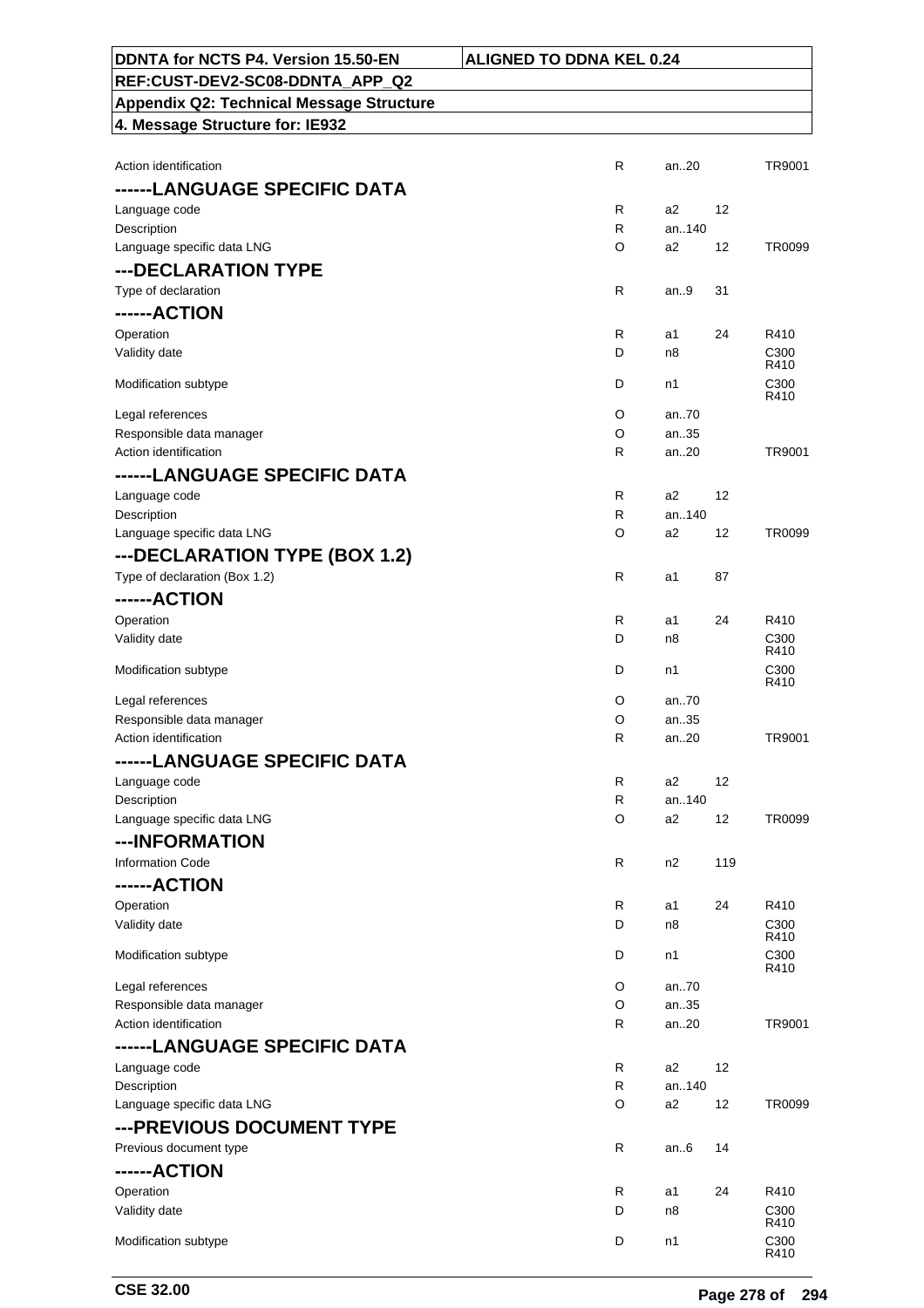| DDNTA for NCTS P4. Version 15.50-EN             | <b>ALIGNED TO DDNA KEL 0.24</b> |                |     |                          |
|-------------------------------------------------|---------------------------------|----------------|-----|--------------------------|
| REF:CUST-DEV2-SC08-DDNTA APP Q2                 |                                 |                |     |                          |
| <b>Appendix Q2: Technical Message Structure</b> |                                 |                |     |                          |
| 4. Message Structure for: IE932                 |                                 |                |     |                          |
|                                                 |                                 |                |     |                          |
| Legal references                                | O                               | an70           |     |                          |
| Responsible data manager                        | O                               | an35           |     |                          |
| Action identification                           | R                               | an20           |     | TR9001                   |
| ------LANGUAGE SPECIFIC DATA                    |                                 |                |     |                          |
| Language code                                   | R                               | a <sub>2</sub> | 12  |                          |
| Description                                     | R                               | an140          |     |                          |
| Language specific data LNG                      | O                               | a2             | 12  | TR0099                   |
| ---REQUESTED INFORMATION                        |                                 |                |     |                          |
| Requested Information Code                      | R                               | n1             | 118 |                          |
|                                                 |                                 |                |     |                          |
| ------LANGUAGE SPECIFIC DATA                    |                                 |                |     |                          |
| Language code                                   | $\mathsf{R}$                    | a <sub>2</sub> | 12  |                          |
| Description                                     | $\mathsf{R}$                    | an140          |     | TR0099                   |
| Language specific data LNG                      | O                               | a <sub>2</sub> | 12  |                          |
| ------ACTION                                    |                                 |                |     |                          |
| Operation                                       | R                               | a1             | 24  | R410                     |
| Validity date                                   | D                               | n <sub>8</sub> |     | C <sub>300</sub><br>R410 |
| Modification subtype                            | D                               | n1             |     | C300                     |
|                                                 |                                 |                |     | R410                     |
| Legal references                                | O                               | an.70          |     |                          |
| Responsible data manager                        | O                               | an35           |     |                          |
| Action identification                           | R                               | an20           |     | TR9001                   |
| --- ITEM NUMBER REJECTION REASON CODE           |                                 |                |     |                          |
| Item number rejection reason code               | $\mathsf{R}$                    | n2             | 106 |                          |
| ------ACTION                                    |                                 |                |     |                          |
| Operation                                       | R                               | a1             | 24  | R410                     |
| Validity date                                   | D                               | n <sub>8</sub> |     | C <sub>300</sub>         |
| Modification subtype                            | D                               | n1             |     | R410<br>C300             |
|                                                 |                                 |                |     | R410                     |
| Legal references                                | O                               | an.70          |     |                          |
| Responsible data manager                        | O                               | an35           |     |                          |
| Action identification                           | R                               | an20           |     | TR9001                   |
| ------LANGUAGE SPECIFIC DATA                    |                                 |                |     |                          |
| Language code                                   | $\mathsf{R}$                    | a2             | 12  |                          |
| Description                                     | $\mathsf{R}$                    | an140          |     |                          |
| Language specific data LNG                      | O                               | a2             | 12  | <b>TR0099</b>            |
| ---CUSTOMS INTERVENTION                         |                                 |                |     |                          |
| Customs Intervention code                       | R                               | an $4$         | 108 |                          |
| ------ACTION                                    |                                 |                |     |                          |
| Operation                                       | R                               | a1             | 24  | R410                     |
| Validity date                                   | D                               | n8             |     | C <sub>300</sub>         |
|                                                 |                                 |                |     | R410                     |
| Modification subtype                            | D                               | n1             |     | C <sub>300</sub><br>R410 |
| Legal references                                | O                               | an70           |     |                          |
| Responsible data manager                        | O                               | an35           |     |                          |
| Action identification                           | R                               | an20           |     | TR9001                   |
| ------LANGUAGE SPECIFIC DATA                    |                                 |                |     |                          |
| Language code                                   | R                               | a <sub>2</sub> | 12  |                          |
| Description                                     | R                               | an140          |     |                          |
| Language specific data LNG                      | O                               | a2             | 12  | TR0099                   |
| ---INFORMATION TYPE                             |                                 |                |     |                          |
| Information type                                | R                               | n <sub>2</sub> | 109 |                          |
| ------ACTION                                    |                                 |                |     |                          |
| Operation                                       | R                               | a1             | 24  | R410                     |
|                                                 |                                 |                |     |                          |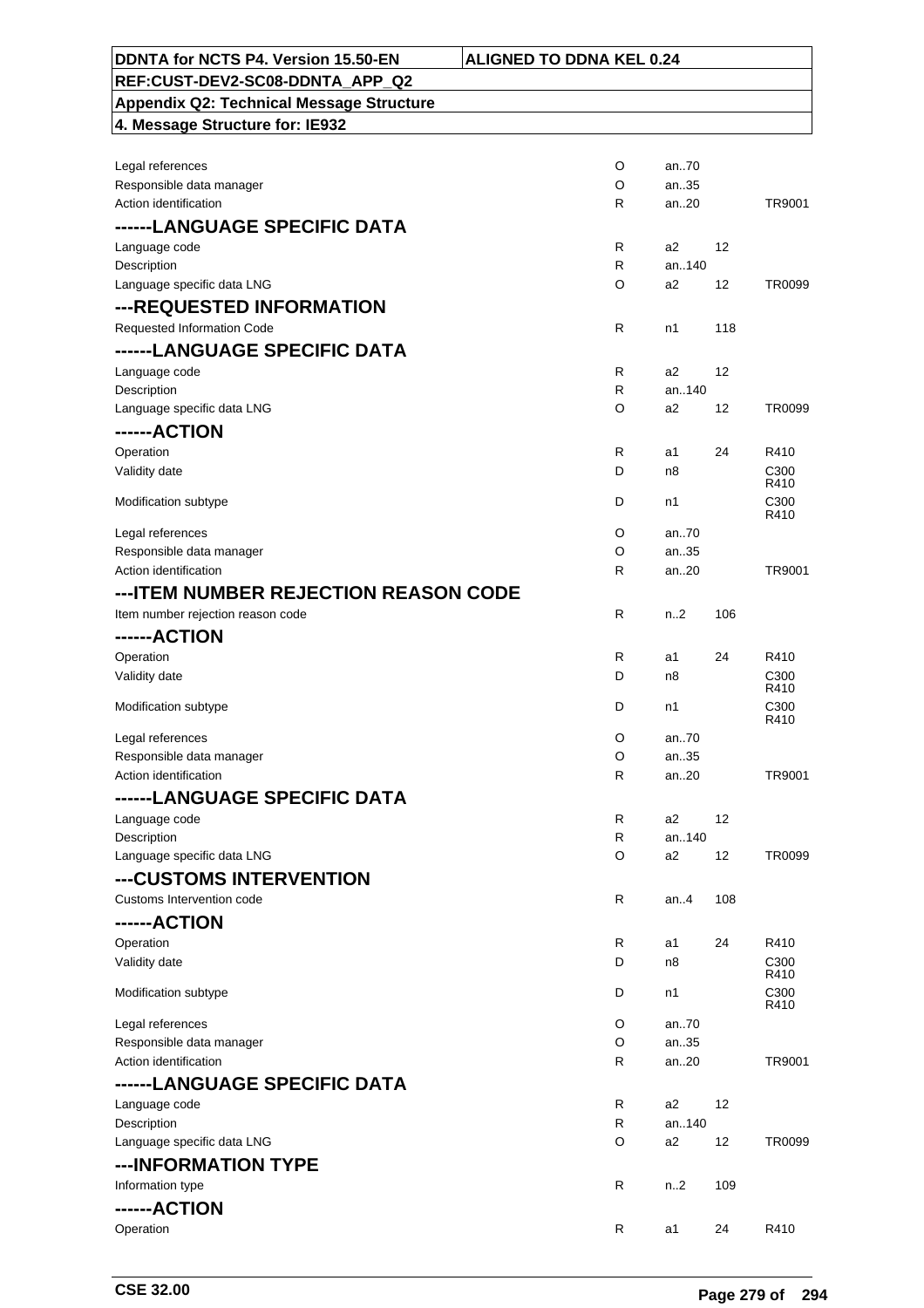| DDNTA for NCTS P4. Version 15.50-EN             | <b>ALIGNED TO DDNA KEL 0.24</b> |                  |    |                          |
|-------------------------------------------------|---------------------------------|------------------|----|--------------------------|
| REF:CUST-DEV2-SC08-DDNTA APP Q2                 |                                 |                  |    |                          |
| <b>Appendix Q2: Technical Message Structure</b> |                                 |                  |    |                          |
| 4. Message Structure for: IE932                 |                                 |                  |    |                          |
|                                                 |                                 |                  |    |                          |
| Validity date                                   | D                               | n8               |    | C <sub>300</sub><br>R410 |
| Modification subtype                            | D                               | n1               |    | C300<br>R410             |
| Legal references                                | O                               | an.70            |    |                          |
| Responsible data manager                        | O                               | an.35            |    |                          |
| Action identification                           | R                               | an.20            |    | TR9001                   |
| ------LANGUAGE SPECIFIC DATA                    |                                 |                  |    |                          |
| Language code                                   | R                               | a2               | 12 |                          |
| Description                                     | R                               | an140            |    |                          |
| Language specific data LNG                      | $\circ$                         | a2               | 12 | TR0099                   |
| <b>---RESPONSE CODE</b>                         |                                 |                  |    |                          |
| <b>Response Code</b>                            | R                               | n <sub>1</sub> 2 | 29 |                          |
| ------LANGUAGE SPECIFIC DATA                    |                                 |                  |    |                          |
| Language code                                   | R                               | a2               | 12 |                          |
| Description                                     | R                               | an140            |    |                          |
| Language specific data LNG                      | O                               | a2               | 12 | TR0099                   |
| ------ACTION                                    |                                 |                  |    |                          |
| Operation                                       | R                               | a1               | 24 | R410                     |
| Validity date                                   | D                               | n <sub>8</sub>   |    | C300<br>R410             |
| Modification subtype                            | D                               | n1               |    | C300<br>R410             |
| Legal references                                | O                               | an.70            |    |                          |
| Responsible data manager                        | $\circ$                         | an35             |    |                          |
| Action identification                           | R                               | an.20            |    | TR9001                   |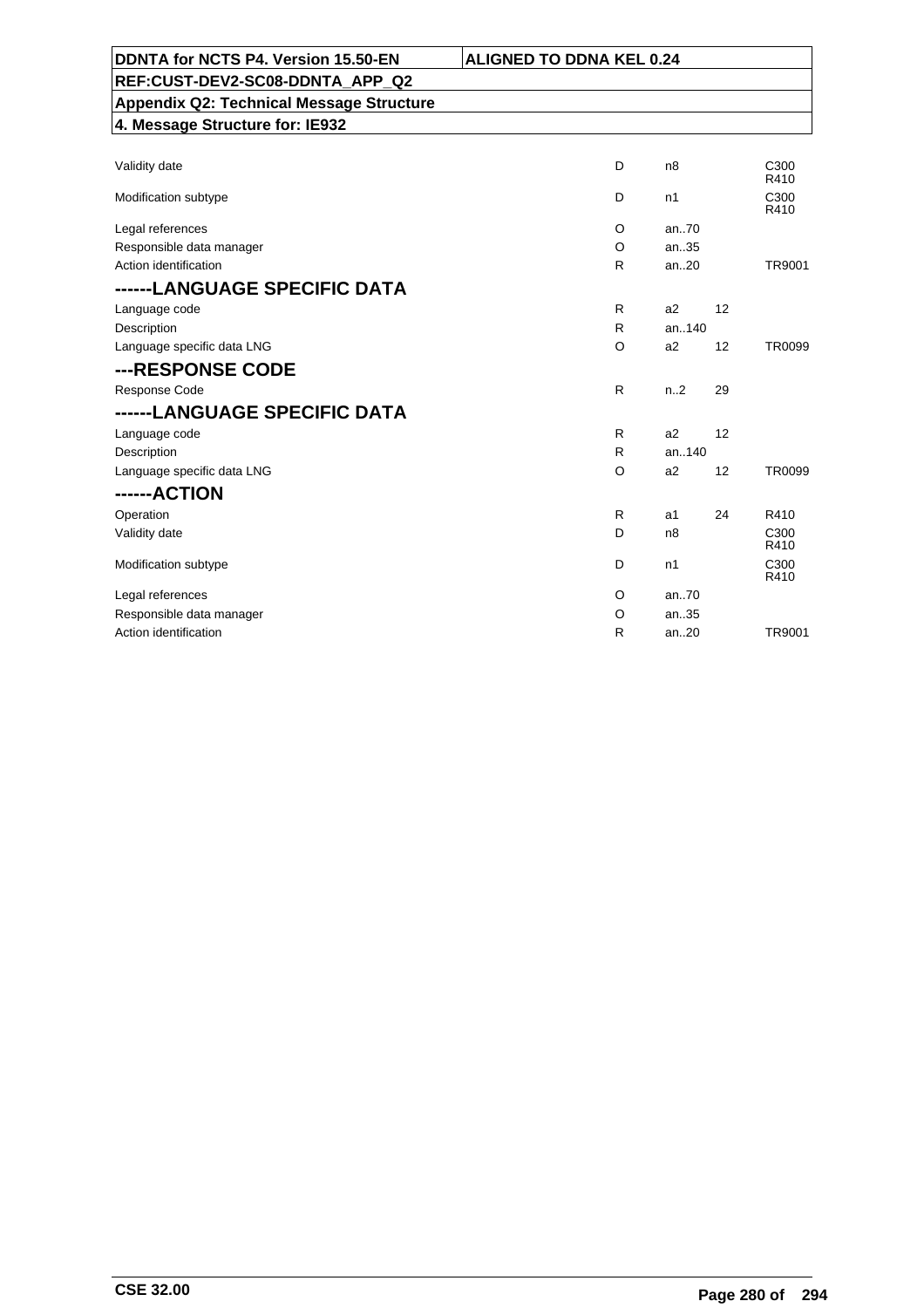| DDNTA for NCTS P4. Version 15.50-EN    | <b>ALIGNED TO DDNA KEL 0.24</b> |
|----------------------------------------|---------------------------------|
| <b>REF:CUST-DEV2-SC08-DDNTA APP Q2</b> |                                 |

**Appendix Q2: Technical Message Structure**

**4. Message Structure for: IE971**

| <b>IE971</b>                | (CD971A) | <b>FULL UNAVAILABILITY SCHEDULE</b> |     |   | (C UNA DAT) |
|-----------------------------|----------|-------------------------------------|-----|---|-------------|
|                             |          |                                     |     |   |             |
| MESSAGE                     |          |                                     | 1x  | R |             |
| ---COUNTRY                  |          |                                     | 99x | O |             |
| ------ACTION                |          |                                     | 9x  | R |             |
| ------SYSTEM UNAVAILABILITY |          |                                     | 99x | R | TR0704      |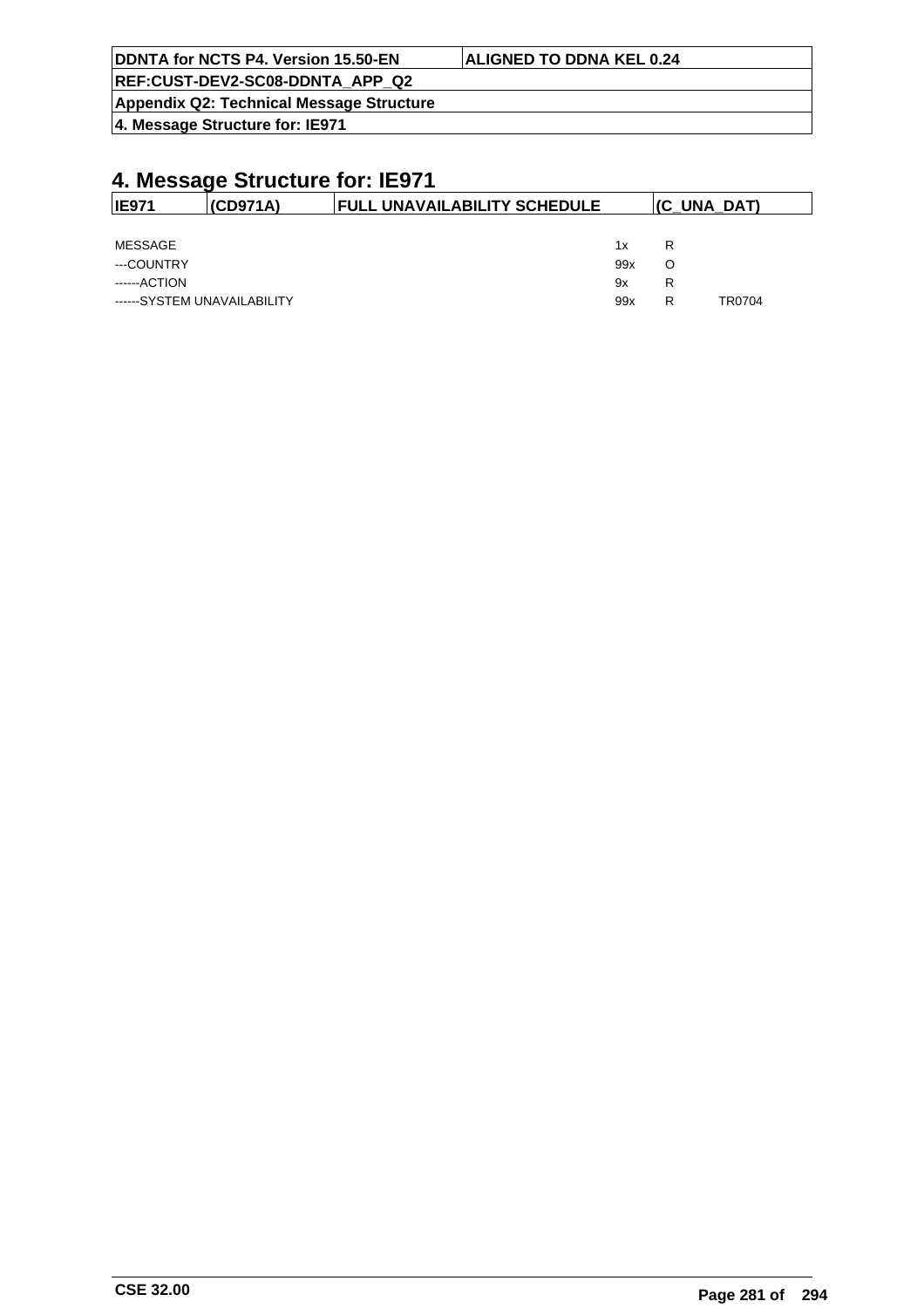# **REF:CUST-DEV2-SC08-DDNTA\_APP\_Q2**

**Appendix Q2: Technical Message Structure**

**4. Message Structure for: IE971**

| Syntax identifier                        | R | a4             | 21 |                                  |
|------------------------------------------|---|----------------|----|----------------------------------|
| Syntax version number                    | R | n1             | 22 |                                  |
| Message sender                           | R | an35           |    |                                  |
| Sender identification code qualifier     | O | an.4           |    |                                  |
| Message recipient                        | R | an35           |    |                                  |
| Recipient identification code qualifier  | O | an.4           |    |                                  |
| Date of preparation                      | R | n <sub>6</sub> |    |                                  |
| Time of preparation                      | R | n4             |    |                                  |
| Interchange control reference            | R | an.14          |    |                                  |
| Recipient's reference/password           | O | an.14          |    |                                  |
| Recipient's reference/password qualifier | O | an2            |    |                                  |
| <b>Test indicator</b>                    | O | n1             | 27 | <b>TR9085</b>                    |
| Message identification                   | R | an.14          |    |                                  |
| Message type                             | R | an.6           | 60 |                                  |
| ---COUNTRY                               |   |                |    |                                  |
| Country code                             | R | a2             | 8  |                                  |
| ------ACTION                             |   |                |    |                                  |
| Operation                                | R | a1             | 24 | R411                             |
| ------SYSTEM UNAVAILABILITY              |   |                |    |                                  |
| <b>Business functionality</b>            | R | a1             | 68 |                                  |
| Downtime from                            | R | n12            |    | R660<br>TR0703<br>TR9020         |
| System unavailability type               | R | a1             | 79 | TR0702                           |
| Downtime to                              | D | n12            |    | C400<br>R660<br>TR0703<br>TR9020 |
| Explanation                              | O | an350          |    |                                  |
| <b>Explanation LNG</b>                   | O | a <sub>2</sub> | 12 | TR0099                           |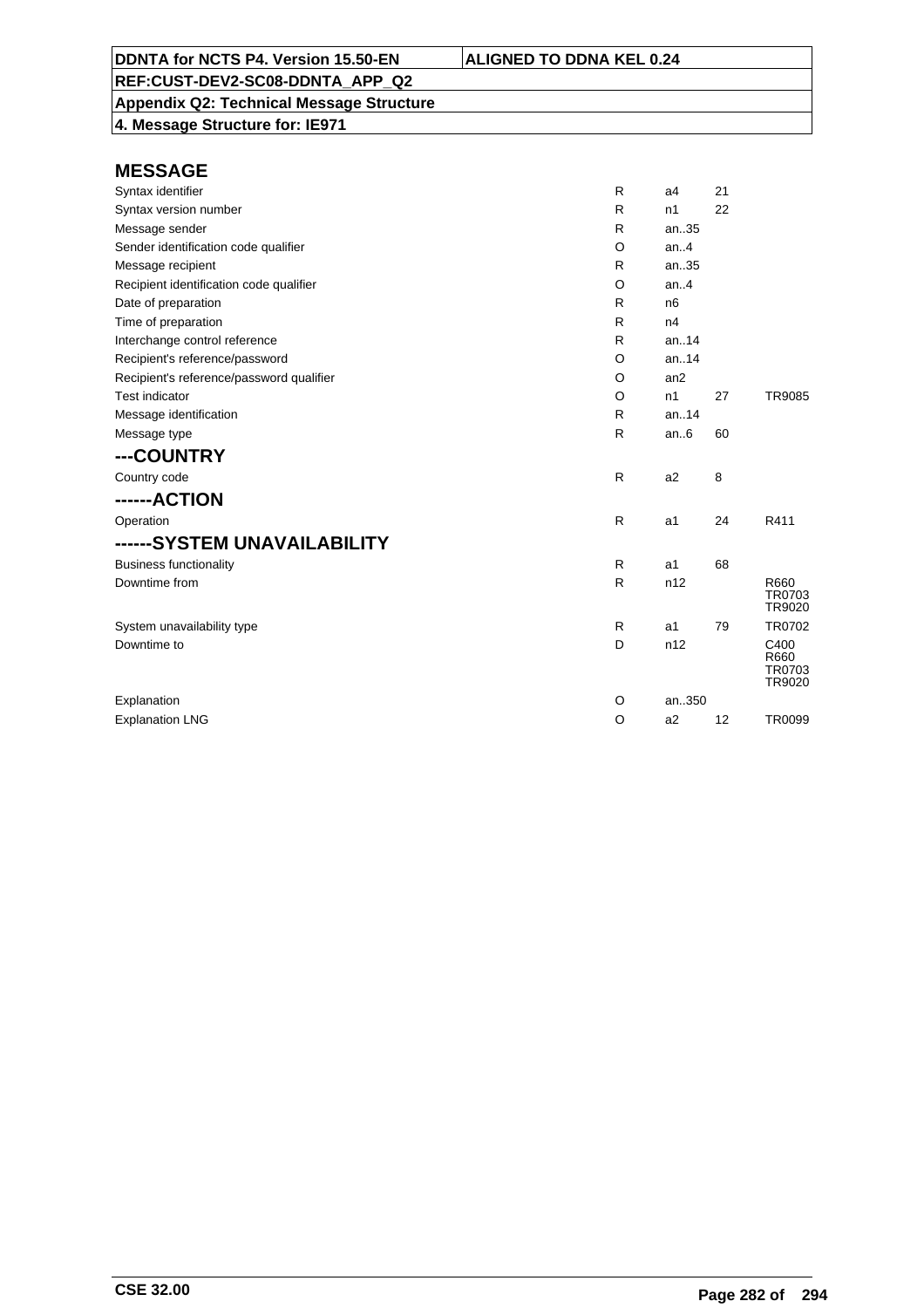**REF:CUST-DEV2-SC08-DDNTA\_APP\_Q2**

**Appendix Q2: Technical Message Structure**

**5. Rules/Conditions index**

| C001 | IF "Country of Destination" (box 17a) on HEADER level contains one of the Contracting Parties, or is AD or SM<br>THEN TRADER Consignee (box $8$ ) = "R"<br>ELSE TRADER Consignee (box $8$ ) = "O"<br>Contracting parties are:<br>the individual countries of EFTA, HR, TR, or EU as a group.                                                                                                                                   |
|------|--------------------------------------------------------------------------------------------------------------------------------------------------------------------------------------------------------------------------------------------------------------------------------------------------------------------------------------------------------------------------------------------------------------------------------|
| C002 | IF "Country of Destination" (ex box 17a) on GOODS ITEM level contains one of the Contracting Parties (see<br>definition in C001), or is AD or SM<br>THEN TRADER Consignee (ex box 8) = "R"<br>ELSE TRADER Consignee (ex box 8) = "O"                                                                                                                                                                                           |
| C004 | IF Recovery Request is performed by the country of departure and the "Guarantee type" is "1", "2", "4" or "9"<br>THEN<br>"GUARANTEE INFORMATION" = "R"                                                                                                                                                                                                                                                                         |
|      | <b>ELSE</b><br>"GUARANTEE INFORMATION" = "O"                                                                                                                                                                                                                                                                                                                                                                                   |
| C007 | If 'Information (on paper) available' is '1' ('yes')<br>THEN 'Information text' = $'R'$<br>$E LSE$ 'Information text' = can not be used                                                                                                                                                                                                                                                                                        |
| C008 | IF the Competent Authority of the Country of Departure is equal to the Customs Office of Departure<br>THEN 'CUSTOMS OFFICE of Departure = "O"<br>ELSE 'CUSTOMS OFFICE of Departure = "R"                                                                                                                                                                                                                                       |
| C009 | If TRADER Actual Consignee in IE141 is used<br>THEN TRADER Actual Consignee = 'R'<br>ELSE TRADER Actual Consignee= can not be used.                                                                                                                                                                                                                                                                                            |
| C010 | IF first digit of "Transport mode at border" (box 25) = "2", "5" or "7"<br>THEN "Nationality crossing border" (box $21$ ) = "O"<br>ELSE "Nationality crossing border" (box $21$ ) = "R"                                                                                                                                                                                                                                        |
| C011 | IF 'Nationality of means of transport crossing border ' is present or if ' Specific Circumstance Indicator ' is = 'D'<br>THEN the attribute $=$ 'R'<br>$ELSE$ the attribute = 'O'                                                                                                                                                                                                                                              |
| C012 | If 'Response Code' = '3'<br>THEN 'Return Copy returned on' = 'R'<br>$E LSE$ 'Return Copy returned on' = can not be used                                                                                                                                                                                                                                                                                                        |
| C013 | If 'Response Code' = '2' or '4' (to be checked including impact on IE150))<br>THEN 'Response Information' = 'R'<br>$E LSE$ 'Response Information' = can not be used                                                                                                                                                                                                                                                            |
| C014 | IF Recovery Request is performed by the Country of Guarantee and if 'Guarantee type' is '1', '2', '4', or '9' THEN<br>"GUARANTOR" = "R" ELSE "GUARANTOR" = "O"                                                                                                                                                                                                                                                                 |
| C015 | IF SGI-CODES is used<br>"Commodity Code" (box 33) = "R"<br>"Commodity Code" (box 33) = "O"<br>THEN<br>ELSE                                                                                                                                                                                                                                                                                                                     |
| C025 | IF the recovery acceptance notification is sent by the country of departure AND 'ACCEPTANCE' flag is set to '1'<br>(yes) AND Guarantee type is '1', '2', '4' or '9'<br>THEN 'GUARANTEE INFORMATION' = "R"<br>'GUARANTEE INFORMATION' = "O"<br>ELSE                                                                                                                                                                             |
| C026 | IF the data group 'CTL_CONTROL' is present<br>THEN this data group/attribute cannot be used<br>ELSE IF this data group/attribute is conditional based on other conditions<br>THEN these other conditions apply<br>ELSE this data group/attribute = $'O'$                                                                                                                                                                       |
| C027 | IF the data group 'CTL_CONTROL' is present<br>THEN this data group/attribute cannot be used<br>$E LSE$ this data group/attribute ='R'                                                                                                                                                                                                                                                                                          |
| C030 | IF there are different Contracting parties (see definition in C001) declared for Departure (identified by the Office of<br>Departure, box C) and Destination (identified by the Office of Destination, box 53) or the country code of either<br>Office of Departure or Destination is AD or SM<br>at least one "CUSTOMS OFFICE of Transit" (box 53) = "R"<br>THEN<br>"CUSTOMS OFFICE of Transit" (box 53) = "O"<br><b>ELSE</b> |
| C035 | IF 'Declaration type' (box 1) or 'Declaration type' (ex box 1) = 'T2', 'T2F' and<br>if the Country of the Office of Departure, identified by the first 2 digits of the 'CUSTOMS OFFICE of Departure<br>Reference Number' (Box C) = is an EFTA country, HR or TR<br>THEN 'PREVIOUS ADMINISTRATIVE REFERENCES' = 'R'<br>ELSE 'PREVIOUS ADMINISTRATIVE REFERENCES' = 'O'                                                          |
| C037 | IF request / response concerns NCTS authorised consignee<br>THEN 'TRADER Authorised Consignee.TIN ='R',<br>'TRADER Authorised Consignee.Holder ID TIR' cannot be used<br>ELSE 'TRADER Authorised Consignee.Holder ID TIR'='R'<br>'TRADER Authorised Consignee.TIN can not be used.                                                                                                                                             |
| C045 | IF "Declaration type" (box 1) = "T-"<br>THEN "Declaration type" (ex box 1) = "R" (T1, T2, T2F or T2SM)<br>"Declaration type" (ex box 1) can not be used<br>ELSE                                                                                                                                                                                                                                                                |
| C050 | IF "TIN" (box 50) is used<br>all attributes of name and address (NAD) (box50) = " $O$ " if already known by NCTS<br>THEN<br>ELSE<br>all attributes of name and address (NAD) (box50) = "R"                                                                                                                                                                                                                                     |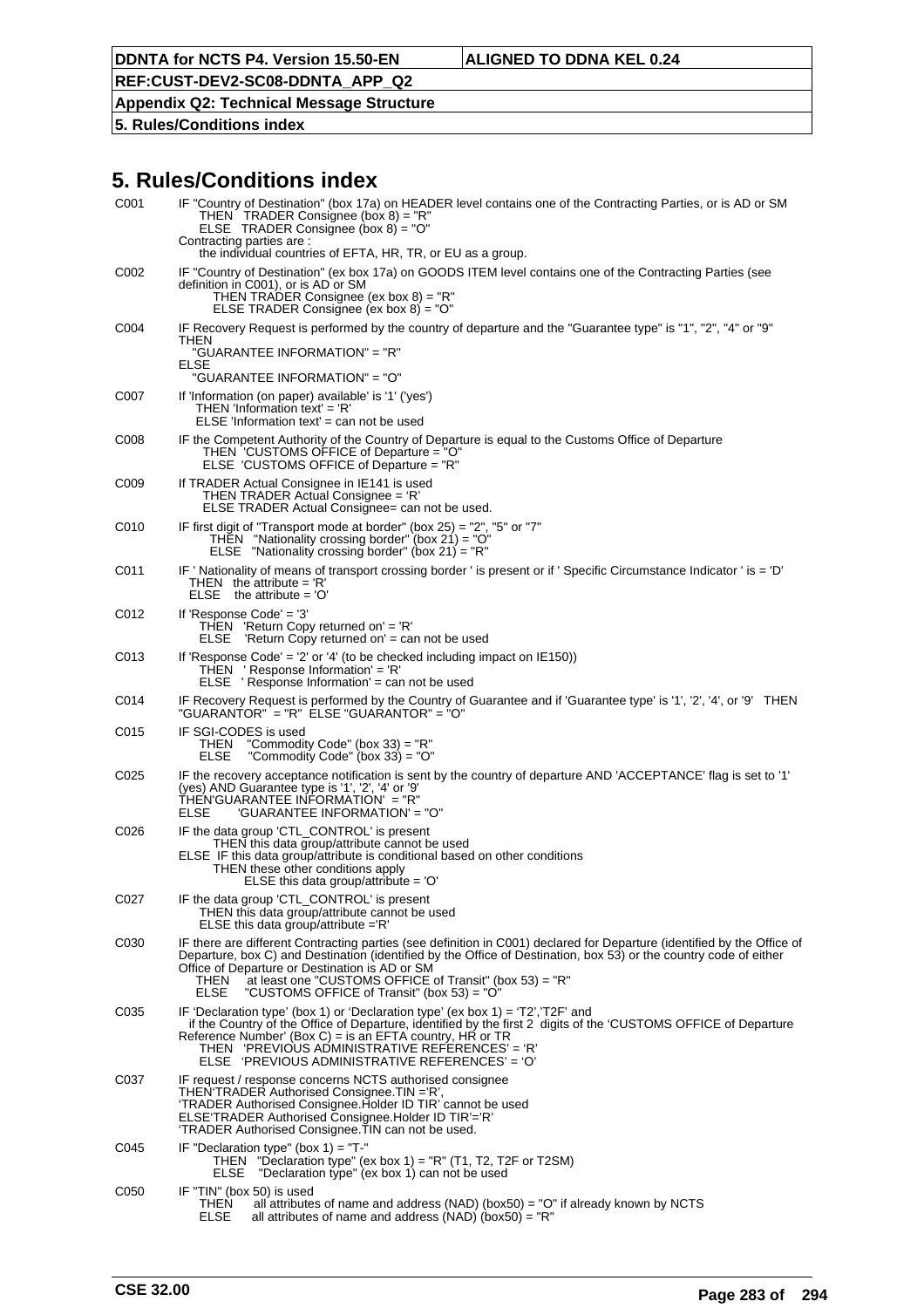**REF:CUST-DEV2-SC08-DDNTA\_APP\_Q2**

## **Appendix Q2: Technical Message Structure**

| C055 | IF "Container" (box $19$ ) = "1"<br>"CONTAINERS (box 31)" must be present in at least one data group "GOODS ITEM".<br>THEN<br><b>ELSE</b><br>"CONTAINERS (box 31)" cannot be used.                                                                                                                                                                                                                                                     |
|------|----------------------------------------------------------------------------------------------------------------------------------------------------------------------------------------------------------------------------------------------------------------------------------------------------------------------------------------------------------------------------------------------------------------------------------------|
| C060 | IF "Kind of packages" (Box 31) indicates "BULK" (UNECE rec 21: "VQ", "VG", "VL", "VY","VR" or "VO")<br>THEN "Marks & numbers of packages" (Box 31) = "O"<br>"Number of packages" (box 31) can not be used<br>"Number of Pieces" (box 31) can not be used                                                                                                                                                                               |
|      | <b>ELSE</b><br>IF "Kind of packages" (Box 31) indicates "UNPACKED" (UNECE rec 21 : = "NE"; "NF" or "NG")<br>THEN "Marks & numbers of packages" (Box 31) = "O"<br>"Number of packages" can not be used<br>"Number of Pieces" (box $31$ ) = "R"<br>ELSE "Marks & numbers of packages" (Box 31) = "R"<br>"Number of packages" (box $31$ ) = "R"<br>"Number of Pieces" (box 31) can not be used                                            |
| C075 | IF "Additional Information id" (Box 44) = "DG0" or "DG1"<br>"Export from EC" or "Export from country" (Box 44) = "R"<br>THEN<br><b>ELSE</b><br>"Export from EC" and "Export from country" (Box 44) can not be used.                                                                                                                                                                                                                    |
| C085 | IF 'Guarantee type' = '0', '1', '2', '4', '9' or 'B'<br>THEN 'GUARANTEE REFERENCE'= 'R'<br>ELSE 'GUARANTEE REFERENCE' = 'O'.                                                                                                                                                                                                                                                                                                           |
| C086 | IF 'Guarantee Type' = '0', '1', '2', '4', '9'<br>$THEN$ 'Access code' = 'R'<br>$ELSE$ 'Access code' = 'O'                                                                                                                                                                                                                                                                                                                              |
| C090 | IF first digit of "Control result code" $=$ "B"<br>THEN<br>"Waiting for discrepancies resolution" = "R"<br><b>ELSE</b><br>"Waiting for discrepancies resolution" = "O".                                                                                                                                                                                                                                                                |
| C100 | IF "CONTROL RESULT" (Box D) is used<br>THEN "Authorised location of goods" = "O"<br>"Customs sub place" can not be used<br>"Agreed location code" can not be used<br>"Agreed location of goods" can not be used<br>"Authorised location of goods" can not be used<br>ELSE<br>"Agreed location code" = "O"<br>"Agreed location of goods" = "O"<br>"Customs sub place" = "O".                                                            |
| C111 | IF 'CONTROL RESULT' is present (Simplified procedure) or<br>IF 'Specific circumstance indicator 'E' is present and the first two digits of CUSTOMS OFFICE. Office of<br>Departure consist of an EU Member State country code<br>"TIN' = 'R'<br>THEN<br>$ELSE$ 'TIN' = 'O'.                                                                                                                                                             |
| C112 | IF 'CONTROL RESULT' is present (Simplified procedure) or<br>IF the first two digits of 'CUSTOMS OFFICE of Destination. Reference number' consist of an EU Member<br>State country code<br>THEN<br>$TIN' = 'R'$<br><b>ELSE</b><br>$'TIN' = 'O'.$                                                                                                                                                                                        |
| C113 | IF the first two digits of 'CUSTOMS OFFICE of Destination.Reference number' consist of an EU Member State                                                                                                                                                                                                                                                                                                                              |
|      | country code<br>THEN $'TIN' = 'R'$<br>ELSE<br>'TIN' = 'O'                                                                                                                                                                                                                                                                                                                                                                              |
| C125 | IF 'Guarantee Type' = '0', '1', '2', '4', '9'<br>THEN 'GRN'='R'<br>ELSE 'GRN' can not be used.                                                                                                                                                                                                                                                                                                                                         |
| C130 | IF "GRN" is NOT used<br>"Other guarantee reference" = "R"<br>THEN<br>ELSE<br>"Other guarantee reference" can not be used.                                                                                                                                                                                                                                                                                                              |
| C135 | IF only 1 Country of dispatch is declared<br>THEN "Country of dispatch (box 15a)" on Header level = "R"<br>"Country of dispatch (ex box 15a)" on GOODS ITEM level can not be used<br>"Country of dispatch (box 15a)" on Header level can not be used<br>ELSE<br>"Country of dispatch (ex box 15a)" on GOODS ITEM level = "R".                                                                                                          |
| C140 | IF only 1 Country of destination is declared<br>THEN "Destination country (box 17a)" on Header level = "R"<br>"Destination country (ex box 17a)" on GOODS ITEM level can not be used<br>ELSE<br>"Destination country (box 17a)" on Header level can not be used<br>"Destination country (ex box 17a) GOODS ITEM level = "R".                                                                                                           |
| C155 | IF "Simplified procedure flag" = "YES"<br>THEN "Arrival agreed location of goods" can not be used<br>"Arrival agreed location code" can not be used<br>"Customs sub place" can not be used<br>"Arrival authorised location of goods" = "O"<br><b>ELSE</b><br>"Arrival authorised location of goods" can not be used<br>"Customs sub place" = "O"<br>"Arrival agreed location of goods" = "O".<br>"Arrival agreed location code" = 'O'. |
| C160 | IF TIN of Trader is used<br>all attributes marked with this condition $=$ "O" if already known by NCTS<br>THEN<br>all attributes marked with this condition $=$ "R".<br><b>ELSE</b>                                                                                                                                                                                                                                                    |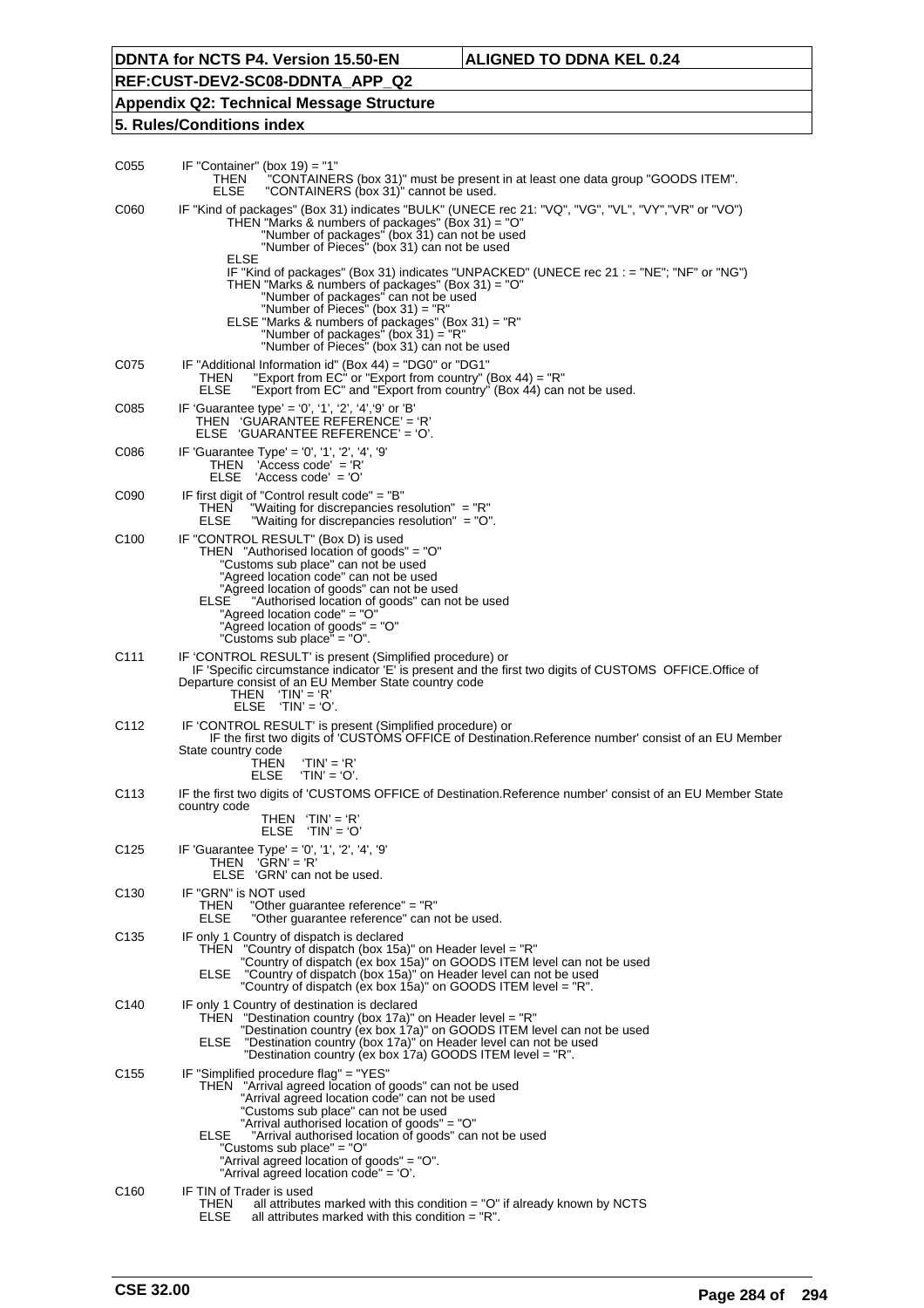## **REF:CUST-DEV2-SC08-DDNTA\_APP\_Q2**

## **Appendix Q2: Technical Message Structure**

| C <sub>170</sub> | IF 'Cancellation initiated by Customs' = 'Yes'<br>THEN<br>'Cancellation Decision' can not be used<br>ELSE<br>'Cancellation Decision' = 'R'.                                                                                                                                                                                                                                                                                                                        |
|------------------|--------------------------------------------------------------------------------------------------------------------------------------------------------------------------------------------------------------------------------------------------------------------------------------------------------------------------------------------------------------------------------------------------------------------------------------------------------------------|
| C175             | IF ("Cancellation initiated by Customs" = "No"<br>AND "Cancellation Decision" = "0" $(=N0)$ )<br>OR.                                                                                                                                                                                                                                                                                                                                                               |
|                  | ( "Cancellation initiated by Customs" = "Yes" )<br>"Cancellation Justification" = "R"<br>THEN<br>ELSE<br>"Cancellation Justification" = "O".                                                                                                                                                                                                                                                                                                                       |
| C <sub>180</sub> | IF "Cancellation initiated by Customs" = "Yes"<br>THEN<br>"Date of cancellation request" can not be used<br>ELSE<br>"Date of cancellation request" = "R".                                                                                                                                                                                                                                                                                                          |
| C <sub>186</sub> | IF the attribute 'Security' on HEADER level is not present<br>THEN the data group/attribute can not be used<br>ELSE the data group/attribute is by default = 'O', except where additional conditions or rules for the same<br>data group/attribute imply something else                                                                                                                                                                                            |
| C187             | IF the attribute 'Security' on HEADER level is set to '1'<br>THEN the data group 'TRADER Consignor – security' on TRANSIT OPERATION level or TRADER Consignor –<br>security' on GOODS ITEM level must be present                                                                                                                                                                                                                                                   |
| C <sub>188</sub> | IF the attribute 'Security' on HEADER level is set to '1' and the attribute 'SPECIAL MENTION.Additional<br>information_id' = '10600' is used for at least one GOODS ITEM<br>THEN the data group 'TRADER Consignee - security' and the data group 'GOODS ITEM.TRADER<br>Consignee - security' can not be used<br>ELSE the data group 'TRADER Consignee - security' on TRANSIT OPERATION level or TRADER<br>Consignee – security on GOODS ITEM level must be present |
| C <sub>191</sub> | IF the attribute 'Security' on HEADER level is set to '1'<br>THEN the data group/attribute must be present<br>ELSE the data group/attribute = $'O'$                                                                                                                                                                                                                                                                                                                |
| C <sub>200</sub> | IF "State of seals ok" = "NO"<br>THEN SEALS INFO = $"R"$<br>ELSE SEALS $INFO = "O".$                                                                                                                                                                                                                                                                                                                                                                               |
| C <sub>210</sub> | IF UNLOADING RESULT, "Conform" = "YES" (NO remarks)<br>THEN<br>All data groups and attributes marked with "Cond 210" can not be used<br>ELSE<br>All data groups and attributes marked with "Cond $210" = "R"$ when relevant.                                                                                                                                                                                                                                       |
| C <sub>215</sub> | IF ENQUIRY.Information available = $"1" (= yes)$<br>THEN<br>At least one of the data groups becomes "R"<br>ELSE<br>the 2 data groups can not be used.                                                                                                                                                                                                                                                                                                              |
| C <sub>220</sub> | IF ENQUIRY.TC11 delivered by Customs = "1" (= yes)<br>THEN "Delivery date information/ TC11" = "R"<br>ELSE "Delivery date information/TC11 can not be used.                                                                                                                                                                                                                                                                                                        |
| C <sub>226</sub> | IF "Query identifier" = "1" or "3" and Guarantee type "0", "1" or "9"<br>THEN "Period from date" and "Period to date" = "R"<br>ELSE "Period from date" and "Period to date" can not be used                                                                                                                                                                                                                                                                        |
| C227             | IF 'COUNTRY of guarantee' is different from the country of the 'requester'<br>THEN $^{\circ}$ COUNTRY of guarantee' = R<br>ELSE 'COUNTRY of guarantee' = $O$                                                                                                                                                                                                                                                                                                       |
| C <sub>230</sub> | IF 'Guarantee type' = '9' (Individual guarantee with multiple usage)<br>THEN the attribute $=$ R<br>ELSE the attribute $=$ O                                                                                                                                                                                                                                                                                                                                       |
| C231             | IF 'Guarantee type' = '0' or '1'<br>THEN the attribute $= R$<br>ELSE<br>can not be used                                                                                                                                                                                                                                                                                                                                                                            |
| C <sub>232</sub> | IF 'TIR Carnet' ='1'<br>THEN 'Voucher amount' and 'Currency' = $R$<br>ELSE can not be used                                                                                                                                                                                                                                                                                                                                                                         |
| C <sub>233</sub> | IF in at least one occurrence of "GUARANTEE", the Guarantee type = 2<br>THEN 'CUSTOMS OFFICE of Destination' = R<br>ELSE<br>can not be used                                                                                                                                                                                                                                                                                                                        |
| C234             | IF 'Guarantee type = 1, 2, 4 or 9<br>THEN the data group is required<br>ELSE can not be used                                                                                                                                                                                                                                                                                                                                                                       |
| C <sub>235</sub> | IF Guarantee type $= 9$<br>the data group is required<br>THEN<br>ELSE<br>can not be used                                                                                                                                                                                                                                                                                                                                                                           |
| C <sub>236</sub> | If GRN is present<br>Then attribute is "R"<br>Else<br>is optional                                                                                                                                                                                                                                                                                                                                                                                                  |
| C <sub>270</sub> | IF "Query identifier" = "4"<br>THEN<br>data groups marked with this condition $=$ "R"<br>ELSE<br>data groups marked with this condition can not be used                                                                                                                                                                                                                                                                                                            |
| C <sub>285</sub> | IF "Query identifier" = "1" or "4" or "Guarantee type" = "4"<br>THEN<br>EXPOSURE can not be used<br>ELSE<br>$EXPOSURE = "R"$                                                                                                                                                                                                                                                                                                                                       |
| C <sub>286</sub> | IF "Guarantee Monitoring code" = "3"<br>THEN "Balance" = $\text{F}R$ "<br>ELSE "Balance" can not be used                                                                                                                                                                                                                                                                                                                                                           |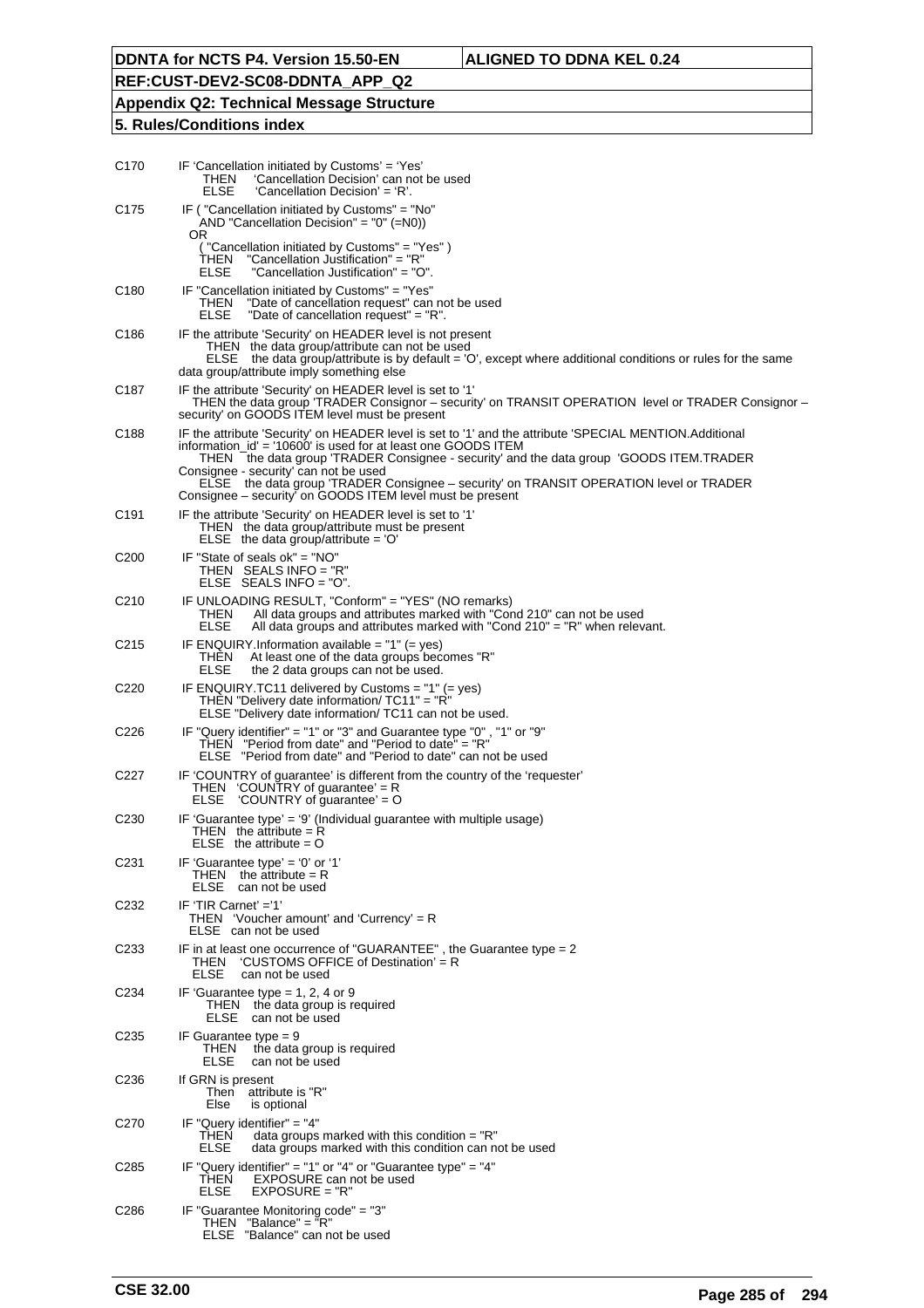## **REF:CUST-DEV2-SC08-DDNTA\_APP\_Q2**

**Appendix Q2: Technical Message Structure**

| C <sub>290</sub> | If "Trader authorised"= "1" (authorised)<br>THEN<br>AUTHORISED GOODS LOCATION = "R"<br>ELSE<br>AUTHORISED GOODS LOCATION cannot be used.                                                                                                                                                                                                                                                                                                                                                                                                                                                                                                                                                                                                                                                             |
|------------------|------------------------------------------------------------------------------------------------------------------------------------------------------------------------------------------------------------------------------------------------------------------------------------------------------------------------------------------------------------------------------------------------------------------------------------------------------------------------------------------------------------------------------------------------------------------------------------------------------------------------------------------------------------------------------------------------------------------------------------------------------------------------------------------------------|
| C <sub>295</sub> | If 'Variable Holiday Date' = '1'<br>THEN 'Year'='R'<br>ELSE 'Year' can not be used (it will be automatically updated on 01/01 each year to be the current year)                                                                                                                                                                                                                                                                                                                                                                                                                                                                                                                                                                                                                                      |
| C <sub>300</sub> | IF "Operation" = "C" OR "U"<br>All attributes marked with this condition $=$ "R"<br>THEN<br><b>ELSE</b><br>All attributes marked with this condition $=$ "O"                                                                                                                                                                                                                                                                                                                                                                                                                                                                                                                                                                                                                                         |
| C <sub>305</sub> | IF 'AAR-/AER-/Summary Declaration rejection reason code/Pre-Arrival item rejection reason code' = '4' (other)<br>THEN 'AAR/AER/Summary Declaration rejection reason' = 'R'<br>ELSE 'AAR/AER/Summary Declaration rejection reason' = 'O'                                                                                                                                                                                                                                                                                                                                                                                                                                                                                                                                                              |
| C <sub>310</sub> | IF 'Amendment rejection motivation code' = '?' (other) $*$<br>THEN 'Amendment rejection motivation text' = 'R'<br>ELSE 'Amendment rejection motivation text' = 'O'<br>* (To be defined at national level).                                                                                                                                                                                                                                                                                                                                                                                                                                                                                                                                                                                           |
| C312             | IF 'Diversion Rejection Code'/'Entry Rejection Motivation Code' = '4' (Other)<br>THEN 'Diversion Rejection Text' = 'R'<br>ELSE 'Diversion Rejection Text' = 'O'                                                                                                                                                                                                                                                                                                                                                                                                                                                                                                                                                                                                                                      |
| C315             | IF "TC11 delivered by Customs" = "1" (Yes)<br>THEN "CUSTOMS OFFICE Presentation Office" = "R"<br>ELSE "CUSTOMS OFFICE Presentation Office" = "O"                                                                                                                                                                                                                                                                                                                                                                                                                                                                                                                                                                                                                                                     |
| C320             | IF 'Information Code' = '10', '40' or '50'<br>THEN lnformation Text' = 'R'<br>ELSE 'Information Text' can not be used                                                                                                                                                                                                                                                                                                                                                                                                                                                                                                                                                                                                                                                                                |
| C <sub>330</sub> | IF "Requested Information Code" = "5" or "6"<br>THEN "Requested Information Text" = "R"<br>ELSE "Requested Information Text" can not be used                                                                                                                                                                                                                                                                                                                                                                                                                                                                                                                                                                                                                                                         |
| C340             | IF "ATR rejection reason code" = "4" (other)<br>THEN $\sqrt{\ }$ "ATR rejection reason" = $\sqrt{\ }$ R"<br>ELSE "ATR rejection reason" = "O"                                                                                                                                                                                                                                                                                                                                                                                                                                                                                                                                                                                                                                                        |
| C <sub>350</sub> | IF "Guarantee amount" is used<br>"Currency" = " $R$ "<br>THEN<br>ELSE<br>"Currency" can not be used                                                                                                                                                                                                                                                                                                                                                                                                                                                                                                                                                                                                                                                                                                  |
| C400             | IF 'Type' = 'S' (Scheduled)<br>THEN<br>'Downtime $TO' = 'R'$<br>'Downtime $TO' = 'O'$<br>ELSE                                                                                                                                                                                                                                                                                                                                                                                                                                                                                                                                                                                                                                                                                                        |
| C410             | IF <<'Geo-info code' contains "/" (I.e. the Customs Office is situated at the frontier)>> THEN<br>Attribute 'Nearest office'="R"<br><b>ELSE</b><br>Attribute 'Nearest office' can not be used.                                                                                                                                                                                                                                                                                                                                                                                                                                                                                                                                                                                                       |
| C <sub>501</sub> | IF the attribute 'TIN' is present in the data group<br>THEN this attribute = $'O'$<br>$ELSE$ this attribute = $'R'$                                                                                                                                                                                                                                                                                                                                                                                                                                                                                                                                                                                                                                                                                  |
| C <sub>531</sub> | IF 'Security' = '1' and Transport mode at border' = '4' or '40'<br>THEN the attribute is 'R' and consists of the (IATA/ICAO) flight number and has format an8:<br>- an3: mandatory prefix identifying the airline/operator<br>- n4: mandatory number of the flight<br>- a1: optional suffix<br>ELSE the attribute is 'O' and the format of the attribute has no restrictions                                                                                                                                                                                                                                                                                                                                                                                                                         |
| C547             | IF the attribute 'TRANSIT OPERATION. Security' is not present or if the 'Specific circumstance indicator' = 'A'<br>('TRANSIT OPERATION.Security' is present)<br>THEN the attributes 'Commercial Reference Number (box 7)',<br>'Commercial Reference Number (ex box 7)' and the data group<br>'PRODUCED DOCUMENTS/CERTIFICATES' = 'O'<br>ELSE ('Security' is present and 'Specific circumstance indicator' not present<br>or other than 'A')<br>IF the attribute 'Commercial Reference Number (box 7)' and 'Commercial Reference Number (ex box 7)' is not<br>used<br>THEN at least one attribute 'PRODUCED DOCUMENTS/<br>CERTIFICATES.Document type' for the first GOODS ITEM<br>pointing to a transport document must be present<br>ELSE the data group 'PRODUCED DOCUMENTS/<br>CERTIFICATES' = 'O' |
| C572             | IF the attribute 'Specific circumstance indicator' = $E'$<br>IF the first two digits of 'CUSTOMS OFFICE. Office of Departure consist of an Member State country<br>code                                                                                                                                                                                                                                                                                                                                                                                                                                                                                                                                                                                                                              |
|                  | the attribute $=$ 'R'<br>THEN<br>ELSE<br>the attribute = $'O'$<br>ELSE the attribute = $'O'$ .                                                                                                                                                                                                                                                                                                                                                                                                                                                                                                                                                                                                                                                                                                       |
| C <sub>576</sub> | IF the attribute 'EXPORT OPERATION/ IMPORT OPERATION / TRANSIT OPERATION. Transport charges -<br>Method of payment' is used<br>THEN this attribute cannot be used<br>$ELSE$ this attribute = 'O'                                                                                                                                                                                                                                                                                                                                                                                                                                                                                                                                                                                                     |
| C587             | IF the attribute 'Specific Circumstance Indicator' = 'B'<br>THEN the datagroup/attribute $= 'O'$<br>ELSE the datagroup/attribute = $'R'$                                                                                                                                                                                                                                                                                                                                                                                                                                                                                                                                                                                                                                                             |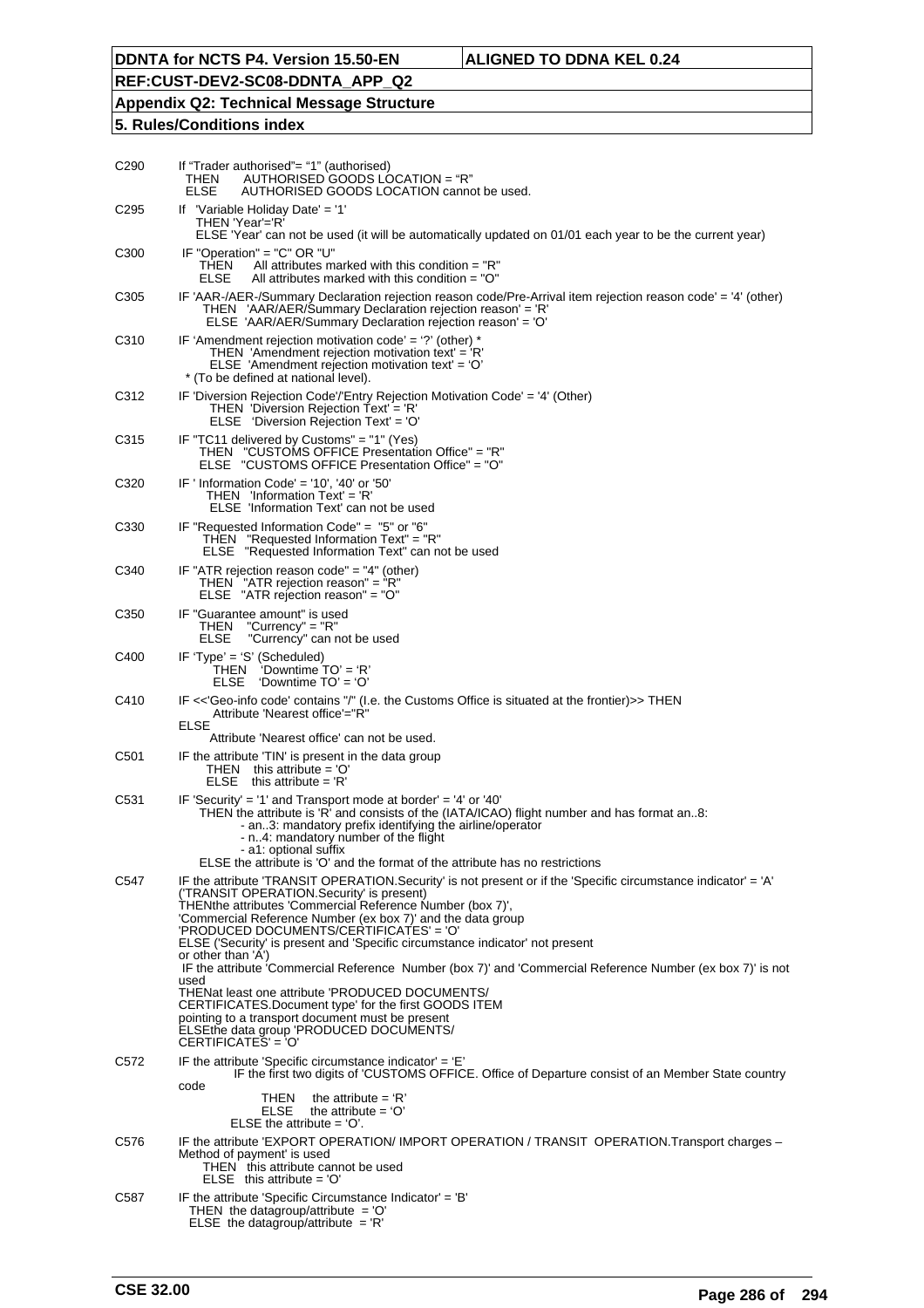## **REF:CUST-DEV2-SC08-DDNTA\_APP\_Q2**

## **Appendix Q2: Technical Message Structure**

| C589             | IF the attribute 'Specific Circumstance Indicator' = $B'$ or $E'$<br>THEN the attribute 'Unloading place' = 'O'<br>ELSE the attribute 'Unloading place' = $'R'$                                                                                                                                                                                           |
|------------------|-----------------------------------------------------------------------------------------------------------------------------------------------------------------------------------------------------------------------------------------------------------------------------------------------------------------------------------------------------------|
| C <sub>596</sub> | IF the attribute 'Specific circumstance indicator' = $E'$<br>IF the first two digits of 'CUSTOMS OFFICE of Departure. Reference number' do not consist of an EU<br>Member State country code<br>THEN the attribute = $R$<br>ELSE the attribute = $'O'$<br>ELSE the attribute $= 'O'.$                                                                     |
| C598             | IF the attribute 'TRANSIT OPERATION. Security' = '1'<br>and the first two digits of 'CUSTOMS OFFICE of Transit. Reference number' consists of a Member State<br>country code                                                                                                                                                                              |
|                  | and the first two digits of 'CUSTOMS OFFICE of Departure. Reference number' does not consist of an Member<br>State country code<br>THEN<br>the attribute = $R'$<br><b>ELSE</b><br>the attribute $= 'O'.$                                                                                                                                                  |
| C <sub>599</sub> | IF the attribute ' TRANSIT OPERATION. Security ' = '1'<br>and the first two digits of 'CUSTOMS OFFICE of Departure. Reference number' do not consist of an Member<br>State country code<br>THEN<br>the attribute $=$ 'R'<br><b>ELSE</b><br>the attribute $= 'O'.$                                                                                         |
| C900             | IF "Declaration Type (box $1$ )" = 'TIR',<br>THEN "Type of Guarantee" type 'B' = 'R'<br>ELSE "Type of Guarantee" type 'B' cannot be used                                                                                                                                                                                                                  |
| C901             | IF "Declaration $Type$ " = 'TIR',<br>THEN one occurrence of the value '952' of "Document Type (Box 44)" - irrespective of other document types<br>declared - must be entered within one operation and it must be present in the first goods item,<br>ELSE value '952' of "Document Type (box 44)" can not be used.                                        |
| C902             | IF "Document Type (box $44$ )" = '952',<br>THEN "Document Reference (box 44)" = 'R'<br>ELSE "Document Reference (box $44$ )" = 'O'<br>The document reference in case of Document Type '952' has to have the format an10 and must follow the<br>algorithm used by IRU.                                                                                     |
| C903             | IF "Declaration Type" = 'TIR',<br>THEN the data group 'PRODUCED DOCUMENTS/CERTIFICATES' for the first Goods Item = 'R'<br>ELSE the data group 'PRODUCED DOCUMENTS/CERTIFICATES' = 'O'.                                                                                                                                                                    |
| C904             | IF 'Declaration Type' = 'TIR',<br>THEN "Holder ID TIR" = 'R',<br>ELSE "Holder ID TIR" cannot be used.                                                                                                                                                                                                                                                     |
| R001             | Each Enquiry Information Code can only be used once per message.                                                                                                                                                                                                                                                                                          |
| R002             | Each "Requested Information Code" can only be used once per message.                                                                                                                                                                                                                                                                                      |
| R005             | "Item no" (box 32) is always used even if "Items" (box 5) = "1", "Item no" (box 32) is also "1".                                                                                                                                                                                                                                                          |
| R <sub>007</sub> | Each 'Item no' (box 32) is unique throughout the declaration The items shall be numbered in a sequential fashion,<br>starting from '1' for the first item and incrementing the numbering by '1' for each following item".                                                                                                                                 |
| R010             | If the same Consignor/Exporter is declared for all goods items, the data group 'TRADER Consignor (box<br>2)'/'TRADER Exporter (box 2)' on TRANSIT OPERATION/EXPORT OPERATION/IMPORT OPERATION level is<br>used. The data group 'TRADER Consignor (ex box 2)'/TRADER Exporter (box 2)' on GOODS ITEM level can not<br>be used.                             |
| R011             | When the same Consignee is declared for all goods items, the data group 'TRADER Consignee (box 8)' on<br>TRANSIT OPERATION/EXPORT OPERATION level is used. The data group 'TRADER Consignee (ex box 8)' on<br>GOODS ITEM level cannot be used.                                                                                                            |
| R012             | The attribute is sent if it was provided in the corresponding message that was received from the Trader.                                                                                                                                                                                                                                                  |
| R015             | The data group "TRADER Authorised Consignee (box 53)" can be used to indicate that simplified procedure will be<br>used at destination.                                                                                                                                                                                                                   |
| R017             | Only one of the data attributes 'CTL_CONTROL.Trader authorised NCTS' and 'CTL_CONTROL.Trader<br>authorised TIR' can be set to '1' (yes).                                                                                                                                                                                                                  |
| R020             | When the declaration type (box 1 or ex box 1) = " $T2$ " and the movement is issued in a non-EU country<br>(identified by the Office of Departure), the Principal must declare at least one "Previous document type" (box 40) =<br>"T2", "T2L", "T2F", "T2LF", "T2CIM", "T2TIR" or "T2ATA" followed by its reference in "Previous document<br>reference". |
| R021             | A zero '0' is to be considered as a valid number in this field.                                                                                                                                                                                                                                                                                           |
| R027             | Either "Additional information id" or "Text" of the data group "SPECIAL MENTIONS" (Box 44) is required in case<br>"SPECIAL MENTIONS" is used.                                                                                                                                                                                                             |
| R036             | Condition "C010" can not be checked in case the "Transport mode at border" (box 25) is not used.                                                                                                                                                                                                                                                          |
| R041             | "Agreed Location Of Goods" / "Agreed location of goods, code", "'Authorised location of goods" and "Customs sub<br>place" (box 30) can not be used at the same time.                                                                                                                                                                                      |
| R060             | When the Trader uses Commodity codes then he must declare at least 4 and up to 8 digits of the commodity code.                                                                                                                                                                                                                                            |
| R075             | 'Export from EC' and 'Export from country' can not be used at the same time. When 'Export from EC' is used, the<br>value of this attribute is set to '1'.                                                                                                                                                                                                 |
| R079             | The datagroups PREVIOUS ADMINISTRATIVE REFERENCES and PRODUCED DOCUMENTS/CERTIFICATES<br>will be sent to Destination/Exit by means of IE01/501 only in case the declared attributes 'Previous Document Type<br>(Box 40)'and/or 'Document Type (Box 44)'contain codes which are considered as 'common'.                                                    |
| R080             | Only the SPECIAL MENTIONS that are marked as 'Common' in the reference data shall be included in common<br>domain messages.                                                                                                                                                                                                                               |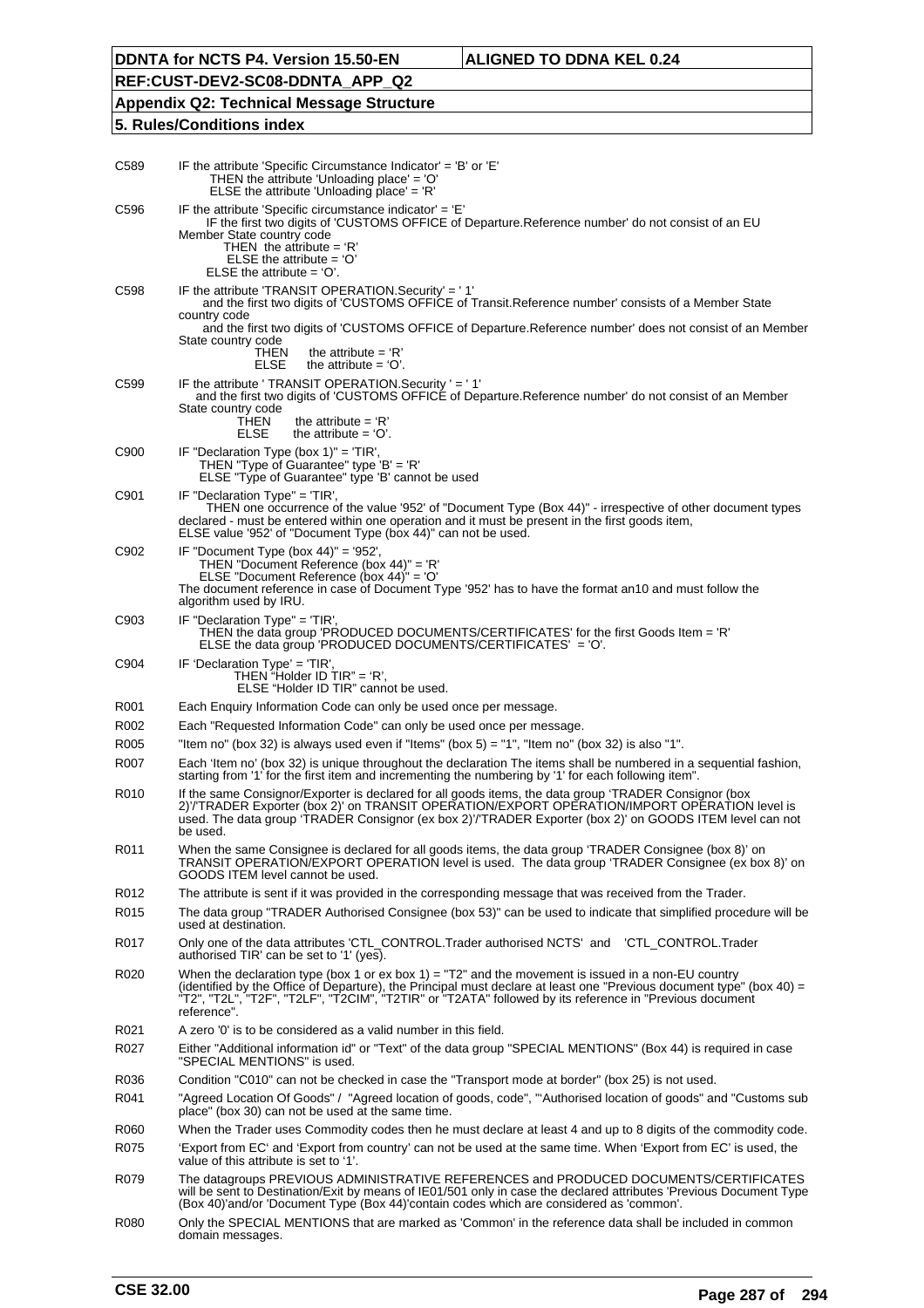## **REF:CUST-DEV2-SC08-DDNTA\_APP\_Q2**

## **Appendix Q2: Technical Message Structure**

### **5. Rules/Conditions index**

| R <sub>100</sub>  | The attribute is used as the basic language to be used in any further communication between the Trader and the<br>Customs system. If the Trader does not use this attribute then the Customs system will use the default language of<br>the Office concerned.                                                                                                                                                                                                                                                                                      |
|-------------------|----------------------------------------------------------------------------------------------------------------------------------------------------------------------------------------------------------------------------------------------------------------------------------------------------------------------------------------------------------------------------------------------------------------------------------------------------------------------------------------------------------------------------------------------------|
| R <sub>105</sub>  | The total number of packages is equal to the sum of all 'Number of packages' + all 'Number of pieces' + a value of<br>'1' for each declared 'bulk'.                                                                                                                                                                                                                                                                                                                                                                                                |
| R <sub>115</sub>  | The IE structure used for the amendment is the same as E_DEC_DAT/E_EXP_DAT/E_EXS_DAT /E_ENS_DAT<br>with some changes:<br>replace LRN by MRN<br>R an18,<br>replace 'Declaration date' by 'Date of amendment'<br>R n8, (NCTS /ECS)<br>replace 'Declaration date and time' by 'Date and time of amendment' R n12 (ICS),<br>replace 'Declaration place' by 'Amendment place'<br>R an35<br>The IE transmits a complete amended declaration data, this means that all data groups and attributes are<br>transmitted and not only those that are amended. |
| R <sub>123</sub>  | From the originally received IE, only the attributes in error are transmitted back to the Trader, indicating whether<br>the attribute(s) in question is (are) missing or incorrect.                                                                                                                                                                                                                                                                                                                                                                |
| R <sub>130</sub>  | When two or more Offices of Transit belong to the same National Administration and the IE50 is transmitted via<br>EDI, then only one IE50 (ATR) is sent to the National Administration in question.                                                                                                                                                                                                                                                                                                                                                |
| R <sub>135</sub>  | The IE retransmits back to the Trader the whole E_DEC_DAT received associating to each single attribute, when<br>the case occurs, the data group "RESULTS OF CONTROL".                                                                                                                                                                                                                                                                                                                                                                             |
| R <sub>143</sub>  | The data in the IE corresponds always to the current (latest) version of the Transit/Export/Summary declaration<br>operation data. This means that it contains the amended declaration data (if any) and/or the revised declaration<br>data after a control (if any) and completed with the departure/export control results and entry/exit control results.                                                                                                                                                                                       |
| R <sub>145</sub>  | At least one occurrence of this data group must be present in the message.                                                                                                                                                                                                                                                                                                                                                                                                                                                                         |
| R <sub>150</sub>  | The attribute "Corrected value" of the data group "RESULTS OF CONTROL" is linked with each single attribute<br>that can be subject of a control and therefore it must reflect the same characteristics of the original message<br>attribute.                                                                                                                                                                                                                                                                                                       |
| R <sub>155</sub>  | The data group SGI-CODES must be present in case the declaration contains Sensitive Goods.                                                                                                                                                                                                                                                                                                                                                                                                                                                         |
| R <sub>156</sub>  | A "Sensitive Quantity" is always required when the movement contains sensitive goods (see also Rule 155). The<br>"Sensitive Goods Code" is not always required when the movement contains sensitive goods. If the HS6<br>commodity code (Box 33) is enough to uniquely identify a sensitive good then the "Sensitive Goods Code" is not<br>required. If the HS6 commodity code (Box 33) is not enough to uniquely identify a sensitive good then the<br>"Sensitive Goods Code" becomes required.                                                   |
| R <sub>157</sub>  | If the data group is present in the IE then at least one of the optional attributes must be filled in. When it concerns<br>a data group containing a name/address then the attributes of the name/address are treated as one.                                                                                                                                                                                                                                                                                                                      |
| R <sub>160</sub>  | The data group CONTROL RESULTS must be present in case the declaration is submitted under simplified<br>procedure.                                                                                                                                                                                                                                                                                                                                                                                                                                 |
| R <sub>165</sub>  | The data group SEALS INFO must be present if the declaration is submitted under simplified procedure and if the<br>authorisation foresees to use seals.                                                                                                                                                                                                                                                                                                                                                                                            |
| R <sub>170</sub>  | This IE is only sent to the Offices of transit which have not notified that the consignment has crossed the frontier.<br>When the IE is transmitted via EDI and when two or more Offices of Transit belong to the same National<br>Administration, or an (some) Office(s) of Transit and the Office of Destination belong to the same National<br>Administration, then only one IE is sent to the National Administration in question.                                                                                                             |
| R <sub>173</sub>  | When the IE10 is transmitted via EDI and two or more Offices of Transit belong to the same National<br>Administration, or an (some) Office(s) of Transit and the Office of Destination belong to the same National<br>Administration, then only one IE10 is sent to the National Administration in question.                                                                                                                                                                                                                                       |
| R <sub>174</sub>  | When simplified procedure is used then the TIN becomes "R" else the TIN is "O".                                                                                                                                                                                                                                                                                                                                                                                                                                                                    |
| R175              | Two possible values : "0" = "No" : Request to cancel initiated by Trader<br>"1" = "Yes" : Request to cancel initiated by Customs                                                                                                                                                                                                                                                                                                                                                                                                                   |
| R <sub>180</sub>  | Two possible values : Cancellation refused by Customs : Decision = $"0"$ (=NO)<br>Cancellation accepted by Customs : Decision = "1" (= $YES$ )                                                                                                                                                                                                                                                                                                                                                                                                     |
| R <sub>181</sub>  | The data group is required if different from the 'TRADER Principal' (otherwise it is optional).                                                                                                                                                                                                                                                                                                                                                                                                                                                    |
| R <sub>186</sub>  | "Unloading completion" is used as a flag, it can contain 2 possible values;<br>"0" = "NO" This means that the unloading of the goods is not yet completed;<br>"1" = "YES" This means that the goods are completely unloaded.                                                                                                                                                                                                                                                                                                                       |
| R <sub>190</sub>  | Either "New transport means identity" and "New transport means nationality" OR "New container number" OR both<br>must be used when "TRANSHIPMENT" occurred.                                                                                                                                                                                                                                                                                                                                                                                        |
| R <sub>195</sub>  | The purpose of this IE is to communicate the permission to start unload the goods (or to go on with the unloading)<br>to the Authorised Consignee.                                                                                                                                                                                                                                                                                                                                                                                                 |
| R200              | "State of seals ok" is used as a flag and can contain 2 values:<br>"State of seals ok" = "0" (NO)<br>"State of seals ok" = "1" (YES).                                                                                                                                                                                                                                                                                                                                                                                                              |
| R <sub>205</sub>  | "Conform" is used as a flag, it can contain 2 possible values;<br>"0" = "NO" there are unloading remarks;<br>"1" = "YES" no unloading remarks present.                                                                                                                                                                                                                                                                                                                                                                                             |
| R <sub>206</sub>  | When no seals are found attached to the consignment and the information brought in by the AAR indicated the use<br>of seals then SEALS ID can not be used, also, the attribute "Seals Number" is set to zero and an explanation must<br>be given in "Unloading Remark" (="R"). In all other cases the data group SEALS ID is required.                                                                                                                                                                                                             |
| R <sub>212</sub>  | The IE transmits to the Office of Departure/Export the relevant controlled declaration data associating to each<br>single attribute, when the case occurs, the data group "RESULTS OF CONTROL".                                                                                                                                                                                                                                                                                                                                                    |
| R <sub>2</sub> 13 | The IE is used to communicate the controlled items and minor or major discrepancies (if any).                                                                                                                                                                                                                                                                                                                                                                                                                                                      |

R217 All "Incidents" occurred are transmitted to the Office of Departure. Only those "Transhipments" marked "not yet sent" (i.e. flag "Already in NCTS" in the message "Arrival notification or a new box created for this purpose on the NCTS ACCOMPANYING DOCUMENT) are transmitted to the Office of Departure.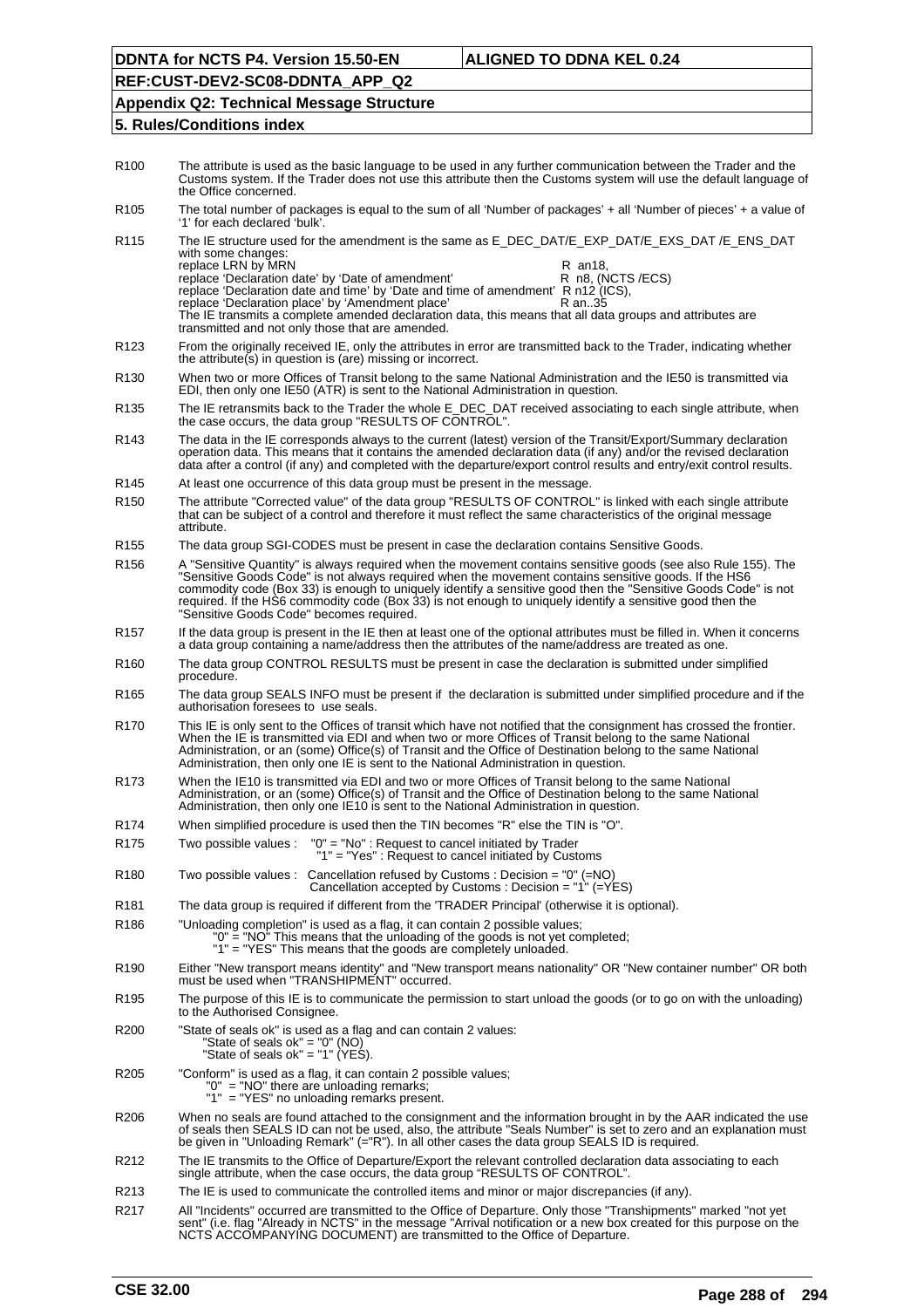## **REF:CUST-DEV2-SC08-DDNTA\_APP\_Q2**

## **Appendix Q2: Technical Message Structure**

## **5. Rules/Conditions index**

R228 When the attribute "Information available" is "0", the attribute "TC11 delivered by Customs" must have the same value. R229 The attribute is used to distinguish between cases where the NCTS is used (Security = '1') and not used (Security = not present) for safety and security purposes. R230 This attribute is used as a flag, its value can be either "0" ("no") or "1" ("yes"). R231 The value of this attribute must be a country with the country regime 'TOC', with the exclusion of LI and SJ. R232 "Variable Holiday Date" is used as a flag and can contain 2 possible values: '0 ': the holiday date is fixed and thus the year doesn't have to be specified (e.g. Christmas = 25 December '1 ': the holiday date is variable and therefore the year will need to be specified together with the date (e.g. Easter Monday) R240 When the data group "EN ROUTE EVENT" is present then the data groups "INCIDENT" or "TRANSHIPMENT" or both must be present, complemented, where relevant, with the data group "NEW SEALS INFO". R241 The data group "EN ROUTE EVENT" is always required when information on "Incidents" and/or "Transhipment" are registered at OoDep. R245 "Customs sub place", "Arrival authorised location of goods" and "Arrival Agreed Location Of Goods / Arrival Agreed Location Code" can not be used at the same time. R260 Either the guarantee is rendered invalid or it becomes again valid from a given date. "Invalidity date" and "Validity date" can not be used at the same time. R261 Query Identifier '2' (exposure only) and '3' (usage and exposure) can not be used for guarantee types '2' (individual guarantee by Guarantor) and '4' (individual guarantee in the form of voucher). R262 The data group can be used only when the query identifier code '4' (general information only) is used. R263 The attribute can be used only with guarantee types '0' (guarantee waiver), '1' (comprehensive guarantee) or '9' (Individual guarantee with multiple usage), with either Query Identifier '1' (usage only) or '3' (usage and exposure). R264 The attribute can be used only with guarantee types '0' (guarantee waiver) and '1' (comprehensive guarantee). R265 One of these data groups is the requester of the query. As a consequence one and only one data group must be present in the IE. R266 For international IEs, the data group can be used only when the query identifier code '4' (general information only) is used. R267 For international IEs, the value of the attribute is always in EUR. R268 This IE can be used only with guarantee types '0' (guarantee waiver) and '1' (comprehensive guarantee). R269 This attribute is optional for international IEs. R270 When a Principal is requesting the information then the Access code (of the Principal) becomes required. R271 This attribute becomes optional for international IEs when guarantee type is '0' or '1', and is required in all other cases. R275 When the Principal requests information about the guarantee then data group "TRADER Principal (owner)" and data group "TRADER Principal (requester)" must have the same content. R280 One and only one of the identified data groups must be present (required) in the IE. R325 If there are already seals identified in the AAR/AER and/or Arrival Notification/Arrival at Exit (IE507) then 'State of seals' is required. R330 The use of paper loading lists having been suppressed and all offices being NCTS offices, this datagroup/attribute can no longer be used. R335 The data groups "CONTROL RESULT" and where necessary "SEALS INFO" become required only when a control by Customs took place at premises of the Authorised Consignor /Trader Exporter. R340 When the messages 43 E\_ULD\_PER and/or 7 E\_ARR\_NOT contain SEALS INFO then the "State of seals ok" must be communicated. R350 The "old" access code can be the same as the "new" access code in case the Principal does not want to change his access code. R355 Only "GOODS ITEMS" showing discrepancies are sent back to the Office of Departure/Export. R410 The IE consist of top level data groups. Each top level data group has its own data group ACTION which attributes apply to the top level data group and its subsequent sub data groups. The sender of the IE will always (in case of Create, Update and Delete) send all values of the occurrence. The "Operation" attribute is used to indicate what action is applied to the occurrence in the IE. Its value can be: "C" (create) ,"U" (update), "D"(delete). The "Validity date" together with the attribute "Modification Subtype" allow the following mechanism; An occurrence becomes invalid as of the specified "Validity date" when the value of "Modification Subtype" is set to "0" (implies an implicit end date). An occurrence and all values of the attributes become valid as of the specified "Validity date" when the value of "Modification Subtype" is set to "1". The values of the attributes become applicable as of the "Validity date" when the value of "Modification Subtype" is set to "2" (this is when the value of the attribute(s) change). "C" (create) : The create operation is used to create a new occurrence of an entity; "U" (update): The update operation is used to change an existing occurrence. It can render an existing occurrence invalid or it can modify existing values of attribute(s) of an occurrence; "D" (delete): The delete operation is used to physically delete an occurrence. This operation must only be used when data has been created erroneously. R411 The 'Operation' attribute is used to indicate what action is applied: 'C' (create), 'D' (delete). In case of "updates", the data group 'SYSTEM UNAVAILABILITY' to be updated will be first deleted and then (re)-

created.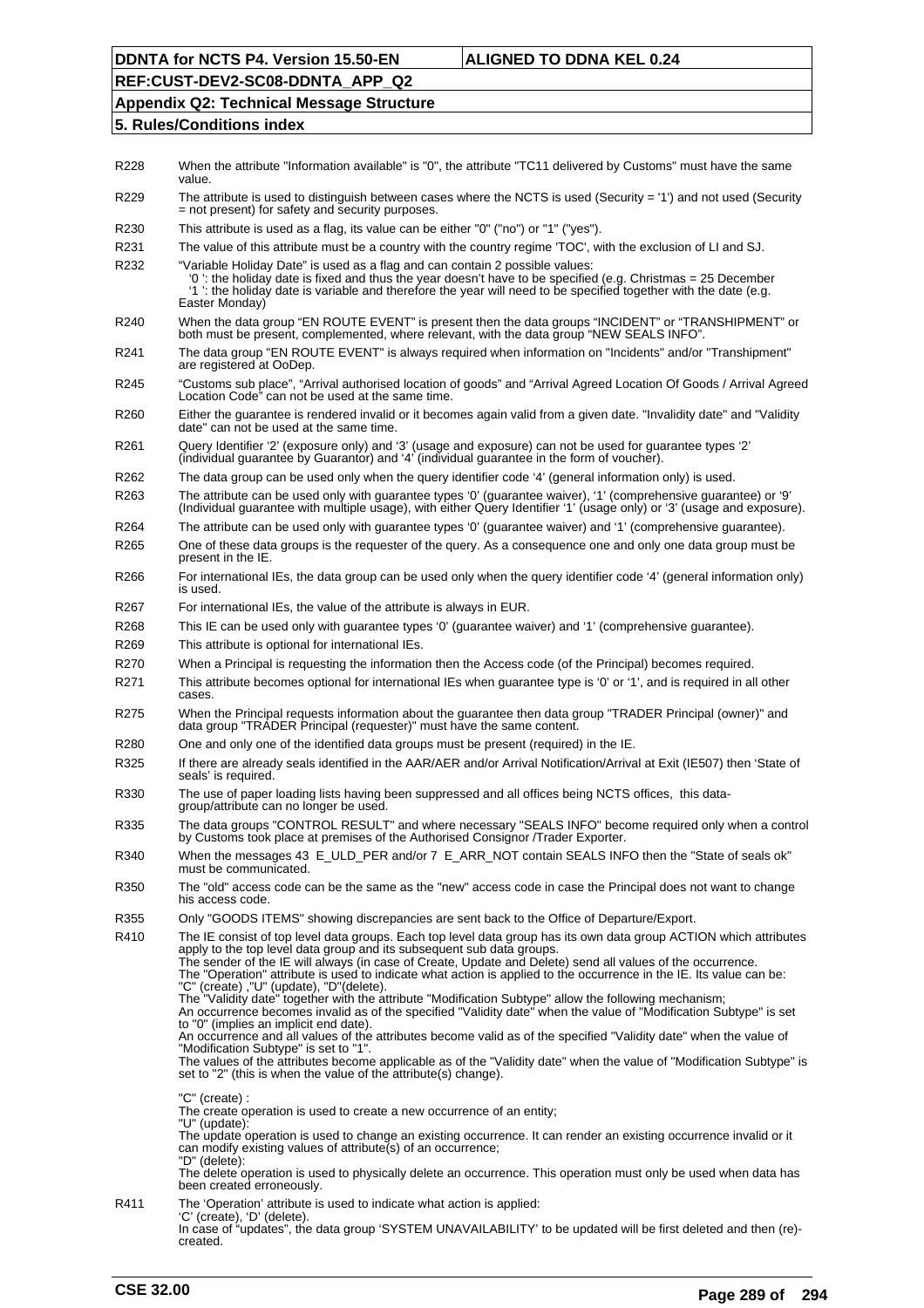# **REF:CUST-DEV2-SC08-DDNTA\_APP\_Q2**

## **Appendix Q2: Technical Message Structure**

| R422 | This attribute refers to the content of Column 2 in the UN/LOCODE. Column 2 shows the names of the locations<br>(city names) which have been accepted for inclusion in UN/LOCODE, in accordance with the provisions of<br>Recommendation n° 16 (see Rule 460).                                                                                                                                                                                                                                                                                                                                                                                                                                                                                                                                                        |
|------|-----------------------------------------------------------------------------------------------------------------------------------------------------------------------------------------------------------------------------------------------------------------------------------------------------------------------------------------------------------------------------------------------------------------------------------------------------------------------------------------------------------------------------------------------------------------------------------------------------------------------------------------------------------------------------------------------------------------------------------------------------------------------------------------------------------------------|
| R425 | The attribute "Season Code" is NOT used as a flag. It is possible to have up to 9 different "seasons" in a year,<br>depending on a defined time period, which is completely covering the year-period.                                                                                                                                                                                                                                                                                                                                                                                                                                                                                                                                                                                                                 |
| R430 | The "Day in the week (end)" must be equal or greater then the "Day in the week (begin)".                                                                                                                                                                                                                                                                                                                                                                                                                                                                                                                                                                                                                                                                                                                              |
| R445 | The SENSITIVE GOODS CODE consists of two parts: the first part represents the HS6 six digit commodity code of<br>the TARIC system, the second part represents the "Sensitive Goods Code" which is a two numeric digit code, to<br>be defined by DG TAXUD.<br>This two digit numeric "Sensitive Goods Code" is only used when the 6 digit HS6 code is not specific enough to<br>identify the concerned goods (example: the codes "0405xx" and "2208xx" in the TARIC system cover both<br>sensitive and non sensitive goods, or more than one sensitive good, and must be extended to 0405xx.01 and<br>2208xx.01 in order to uniquely identify the sensitive goods).<br>These codes are used in the ""List of Goods which when transported give rise to an increase in the Flat-rate<br>Guarantee" (see proper domain). |
| R456 | For "Package Code" use the alphabetic two-digit UN-code going from "AE"= "aerosol" to "WB" = "Wickerbottle".                                                                                                                                                                                                                                                                                                                                                                                                                                                                                                                                                                                                                                                                                                          |
| R460 | - This UN/LOCODE refers to the 3 digit alphabetical code of the second part of Column 1 in the UN/LOCODE<br>Code for Ports and other Locations . Column 1 shows in a first part the ISO 3166 alpha-2 Country Code, which is<br>followed by a space and a 3-alpha code for the city (location) name: XX XXX. This combination is invariably<br>identifying the "City Name". This UN/LOCODE city name is used as an attribute in the "CUSTOMS OFFICE LSD"<br>entity.                                                                                                                                                                                                                                                                                                                                                    |
| R470 | The IE15 allows the usage of commodity codes up to 8 digits (national), however only the first six digits are sent to<br>destination with the AAR (international) and to the Office(s) of Transit with the ATR (international).                                                                                                                                                                                                                                                                                                                                                                                                                                                                                                                                                                                       |
| R486 | This attribute can be used to indicate potential specific characteristics of the Customs Office, namely regarding<br>variation of opening hours (e.g. during public holidays, etc.), operational and/or procedural restrictions (e.g.<br>competent only for simplified procedures, competent only for certain goods, the only office authorised to accept<br>flat-rate guarantees, etc.). This attribute will be coded by DG TAXUD after clear definition of the need of the NAs.                                                                                                                                                                                                                                                                                                                                     |
| R489 | Reference Number Main Office is used to indicate the Customs Office (local) to which the Customs Office in<br>question is subordinate. The use of this attribute is left up to the NAs.                                                                                                                                                                                                                                                                                                                                                                                                                                                                                                                                                                                                                               |
| R490 | Reference Number Higher Authority is used to indicate that the Customs Office in question has a higher authority.<br>As a consequence this attribute becomes required when the Office in question has a higher authority.                                                                                                                                                                                                                                                                                                                                                                                                                                                                                                                                                                                             |
| R495 | Reference Number Take-over is used to indicate another Customs Office that replaces (take-over) the Customs<br>Office in question when the latter is no longer able to perform NCTS operations.                                                                                                                                                                                                                                                                                                                                                                                                                                                                                                                                                                                                                       |
| R500 | At least 1 of the 4 attributes must be present.                                                                                                                                                                                                                                                                                                                                                                                                                                                                                                                                                                                                                                                                                                                                                                       |
| R510 | The attribute 'Continue unloading' of the data group CTL-CONTROL indicates with its progressive numbering,<br>starting from 1, that the IE043 is transmitted to give the first or further permission to continue the unloading.<br>Where the IE brings the permission to start the unloading the data group CTL_CONTROL can not be<br>used.                                                                                                                                                                                                                                                                                                                                                                                                                                                                           |
|      | Where the IE communicates the permission to continue the unloading then only the attribute MRN of the<br>data group TRANSIT OPERATION and the data groups CTL_CONTROL, CUSTOMS OFFICE Presentation Office<br>and TRADER At Destination are used, all the other data groups and attributes can not be used.                                                                                                                                                                                                                                                                                                                                                                                                                                                                                                            |
| R515 | Only one of the attributes "Date of usage cancellation" and "Date of release" must be present.                                                                                                                                                                                                                                                                                                                                                                                                                                                                                                                                                                                                                                                                                                                        |
| R520 | The IE is used for 2 different types of amendment:<br>IF the 'Amendment Type Flag' is '0', then it is allowed to amend all items of the original declaration data.<br>IF the 'Amendment Type Flag' is '1', then it is only allowed to amend the original declared guarantee, i.e. the data<br>groups                                                                                                                                                                                                                                                                                                                                                                                                                                                                                                                  |
|      | GUARANTEE, GUARANTEE REFERENCE, VALIDITY LIMITATION EC, and VALIDITY LIMITATION NON EC.<br>In both cases it is not allowed to amend the data groups TRADER Principal (Box 50) and CUSTOMS OFFICE of<br>Departure (Box C).                                                                                                                                                                                                                                                                                                                                                                                                                                                                                                                                                                                             |
| R526 | This data group becomes mandatory when the declaration contains sensitive goods/suspended goods.                                                                                                                                                                                                                                                                                                                                                                                                                                                                                                                                                                                                                                                                                                                      |
| R605 | For an international IE38 / IE538 the values of this attribute must be amongst those defined by the common<br>domain (see IE32, data group TRANSIT OPERATION STATE TYPE / EXPORT OPERATION STATE TYPE).                                                                                                                                                                                                                                                                                                                                                                                                                                                                                                                                                                                                               |
| R650 | At least one of the optional data sub groups or attributes must be filled in.                                                                                                                                                                                                                                                                                                                                                                                                                                                                                                                                                                                                                                                                                                                                         |
| R660 | The time has to be given in the format YYYYMMDDHHMM where:<br>YYYY = Year<br>$MM = Month$<br>$DD = Day$<br>$HH = Hour$<br>$MM =$ Minute                                                                                                                                                                                                                                                                                                                                                                                                                                                                                                                                                                                                                                                                               |
| R665 | The timestamp has to be given in the format YYYYMMDDHHMMSS where:<br>YYYY = Year<br>$MM = Month$<br>$DD = Day$<br>$HH = Hour$<br>$MM = Minute$<br>$SS =$ Seconds                                                                                                                                                                                                                                                                                                                                                                                                                                                                                                                                                                                                                                                      |
| R700 | This information is not required when goods of different type covered by the same declaration are packed together<br>in such a way that it is impossible to determine the gross mass of each type of goods.                                                                                                                                                                                                                                                                                                                                                                                                                                                                                                                                                                                                           |
| R821 | Only those occurrences of the data group shall be included in the message for which the last digit of the attribute<br>"Risk Analysis result code" has one of the following values: D, E and Z.                                                                                                                                                                                                                                                                                                                                                                                                                                                                                                                                                                                                                       |
| R824 | The 'Item Number (box 32) involved' shall be indicated if the risk analysis result relates to an item of an Entry<br>summary declaration (ICS), Exit summary declaration or Export declaration (ECS) or Transit declaration (NCTS).<br>In any other case the attribute 'Item Number (box 32) involved' shall not be used.                                                                                                                                                                                                                                                                                                                                                                                                                                                                                             |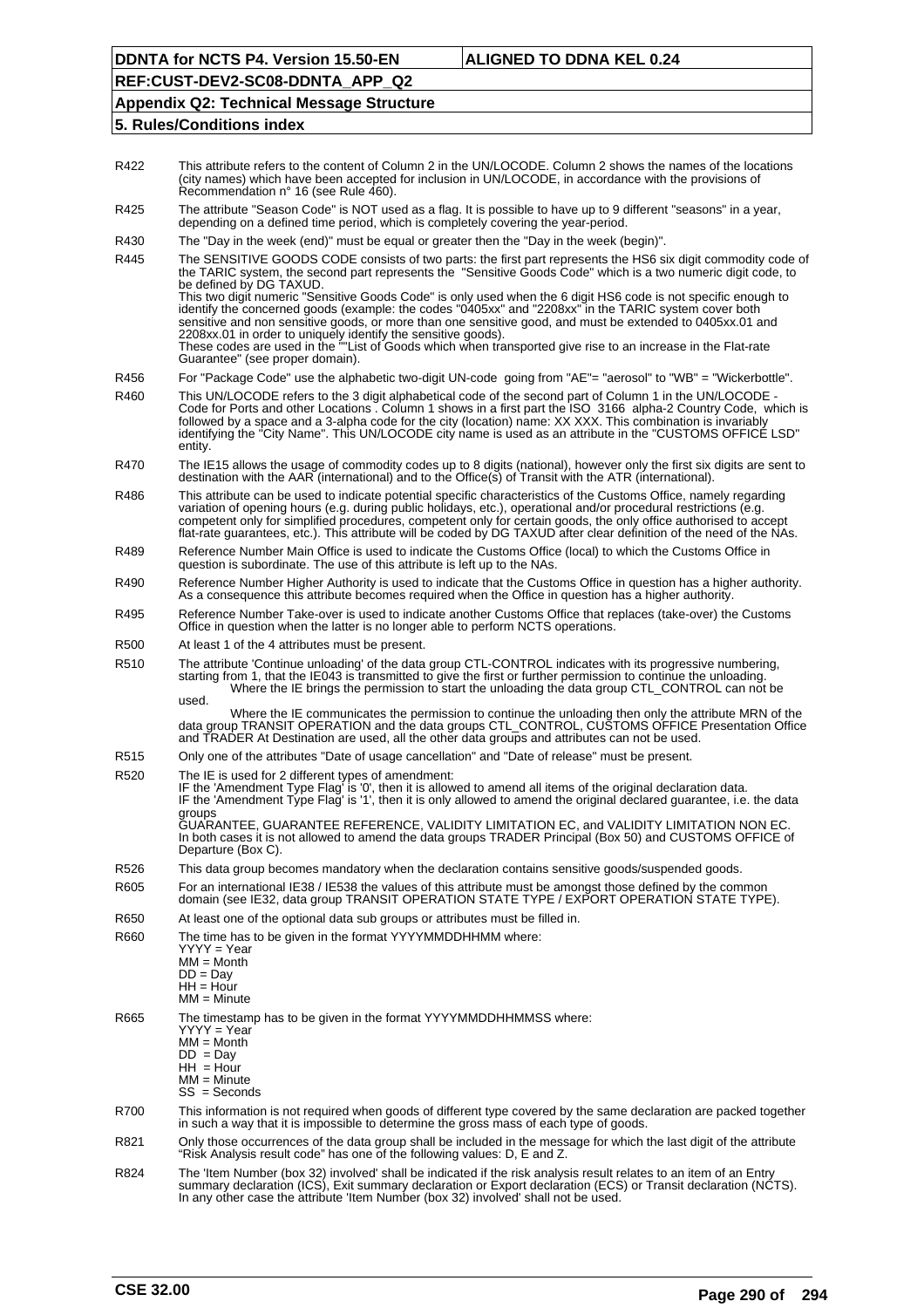| REF:CUST-DEV2-SC08-DDNTA APP Q2 |  |
|---------------------------------|--|
|                                 |  |

# **Appendix Q2: Technical Message Structure**

| R825   | The 'Specific circumstance indicator' with value 'E' (AEO) can be used only under following condition:<br>The Office of Departure is located in the Community: the 'Principal' and all declared 'Consignors-security' have a<br>valid AEO certificate of type 'AEOF' or 'AEOS'.<br>The Office of Departure is not located in the Community: the 'Principal' and all declared 'Consignees-security' have<br>a valid AEO certificate of type 'AEOF' or 'AEOS'.                                                                                                                                                                                                                   |
|--------|--------------------------------------------------------------------------------------------------------------------------------------------------------------------------------------------------------------------------------------------------------------------------------------------------------------------------------------------------------------------------------------------------------------------------------------------------------------------------------------------------------------------------------------------------------------------------------------------------------------------------------------------------------------------------------|
| R846   | The content of the data group 'RISK ANALYSIS' shall only be sent if the requesting Customs Office is in the                                                                                                                                                                                                                                                                                                                                                                                                                                                                                                                                                                    |
|        | Community:<br><b>IE002.CUSTOMS OFFICE Presentation Office.Reference number</b><br>IE003:<br>IE027.CUSTOMS OFFICE requester.Reference number,<br>IE038:<br>IE114. CUSTOMS Office Actual Office of Transit. Reference number.<br>IE115:                                                                                                                                                                                                                                                                                                                                                                                                                                          |
| R875   | The attribute 'Item Number' refers to corresponding 'Item number' of the E_EXS_DAT (IE 615)/E_ENS_DAT<br>(IE315) /E_EXP_DAT (IE515)/ E_DEC_DAT (IE15).                                                                                                                                                                                                                                                                                                                                                                                                                                                                                                                         |
| R876   | If the same 'Commercial reference number' is declared for all goods items, the attribute 'Commercial reference<br>number' (box 7) on HEADER level is used. The attribute 'Commercial reference number' (ex box 7) on GOODS<br>ITEM level can not be used.                                                                                                                                                                                                                                                                                                                                                                                                                      |
| R900   | When "Declaration Type (box 1)" = 'TIR', the TIR Carnet Number must be used here, that shall correspond to the<br>Document Reference of Document Type '952' in PRODUCED DOCUMENTS/CERTIFICATES.                                                                                                                                                                                                                                                                                                                                                                                                                                                                                |
| R901   | When "Declaration Type (box 1)" = 'TIR', the country code (first two digits) in the code of OoDep/Des must have<br>the country regime 'EEC'.                                                                                                                                                                                                                                                                                                                                                                                                                                                                                                                                   |
| R902   | When "Declaration Type (box 1)" = 'TIR', CUSTOMS OFFICE of Transit cannot be used.                                                                                                                                                                                                                                                                                                                                                                                                                                                                                                                                                                                             |
| R903   | When "Declaration Type (box 1)" = 'TIR', Control Result Code 'A3' can not be used.                                                                                                                                                                                                                                                                                                                                                                                                                                                                                                                                                                                             |
| R904   | When the country code of Office of Departure (box C) is AD or SM, the country regime of the country of Office of<br>Destination (box 53) can only be 'EEC'.                                                                                                                                                                                                                                                                                                                                                                                                                                                                                                                    |
| R905   | When the country of Office of Departure (box C) is EFTA, HR or TR, the country code of Office of Destination (box<br>53) can not be 'AD' or 'SM'.                                                                                                                                                                                                                                                                                                                                                                                                                                                                                                                              |
| R906   | When the country code of Office of Destination (box 53) is 'AD', the country code of Office of Transit can only be<br>'AD'.                                                                                                                                                                                                                                                                                                                                                                                                                                                                                                                                                    |
| R907   | When the country code of Office of Destination (box 53) is 'SM', the country regime of the country of Office of<br>Transit can only be 'EEC'.                                                                                                                                                                                                                                                                                                                                                                                                                                                                                                                                  |
| R908   | When the country of Office of Departure (box C) is EFTA, HR or TR, the country code of Office of Transit can not<br>be 'AD' or 'SM'.                                                                                                                                                                                                                                                                                                                                                                                                                                                                                                                                           |
| R909   | When the country code of Office of Destination (box 53) is 'SM' and the country code of Office of Departure (box<br>C) is 'IT', declaration type (box 1) can only be 'T2SM'. When the country code of Office of Destination (box 53) is<br>'SM' and the country code of Office of Departure (box C) is not 'IT', declaration type (box 1) can only be 'T2' or<br>T2F.                                                                                                                                                                                                                                                                                                          |
| R910   | When the country code of Office of Departure (box C) is 'AD' or 'SM', the country regime of the country of Office of<br>Transit can only be 'EEC'.                                                                                                                                                                                                                                                                                                                                                                                                                                                                                                                             |
| R911   | When the country code of the Office of Departure is 'SM' and the country code of the Office of Destination is an<br>EU country, 'Declaration type (box 1)' can only be 'T2' or 'T2F'.                                                                                                                                                                                                                                                                                                                                                                                                                                                                                          |
| TR0002 | The Control Message (IE17/IE18/IE44/IE51/IE517/IE518) always reports back the following fields at the HEADER<br>level only if they are available in the relevant declaration message (IE15/IE515 {IE01/IE501 or IE03/IE503}/IE43<br>respectively):<br>- Identity of means of transport at departure (exp/trans)<br>- Nationality of means of transport at departure<br>- Total number of packages<br>- Total gross mass<br>- Specific Circumstance Indicator<br>- Transport Charges – Method of Payment<br>- Commercial Reference Number<br>These fields are returned for the information of Customs Officers and are NOT verified on receipt against the<br>original values." |
| TR0003 | If errors are found at the HEADER level, then RoC-Control Indicator is set to:<br>- DI (Different values found) or<br>- OT (any OTher things to report)<br>If errors are found at the level of GI then GI-RoC-Control Indicator can be set to:<br>- OR (ORiginal values of the Goods item),<br>- DI (Differences in values for a Goods Item),<br>- NE (values of a New Goods item) – this value will not occur in the ECS domain,<br>- NP (Not Presented document) or<br>- OT (OTher)                                                                                                                                                                                          |
| TR0004 | The RoC group at the HEADER level is repeated for each of the differences found in the data items at the<br>HEADER level. The concerned data items, if present, are:<br>- Identity of means of transport at departure (exp/trans)<br>- Nationality of means of transport at departure<br>- Total number of items<br>- Total number of packages<br>- Total gross mass<br>- Transport charges - Method of Payment<br>- Commercial Reference Number                                                                                                                                                                                                                               |
| TR0005 | When the RoC-Control Indicator is equal to DI, this data item is Required.<br>When the RoC-Control Indicator is equal to OT, this data item cannot be used.                                                                                                                                                                                                                                                                                                                                                                                                                                                                                                                    |
| TR0006 | When the RoC-Control Indicator is equal to OT, this data item is Required.<br>When the RoC-Control Indicator is equal to DI, this data item is Optional.                                                                                                                                                                                                                                                                                                                                                                                                                                                                                                                       |
| TR0007 | The GI data group is Required only when discrepancies have been found in one or more GI or when a new goods<br>item has been found during the control.                                                                                                                                                                                                                                                                                                                                                                                                                                                                                                                         |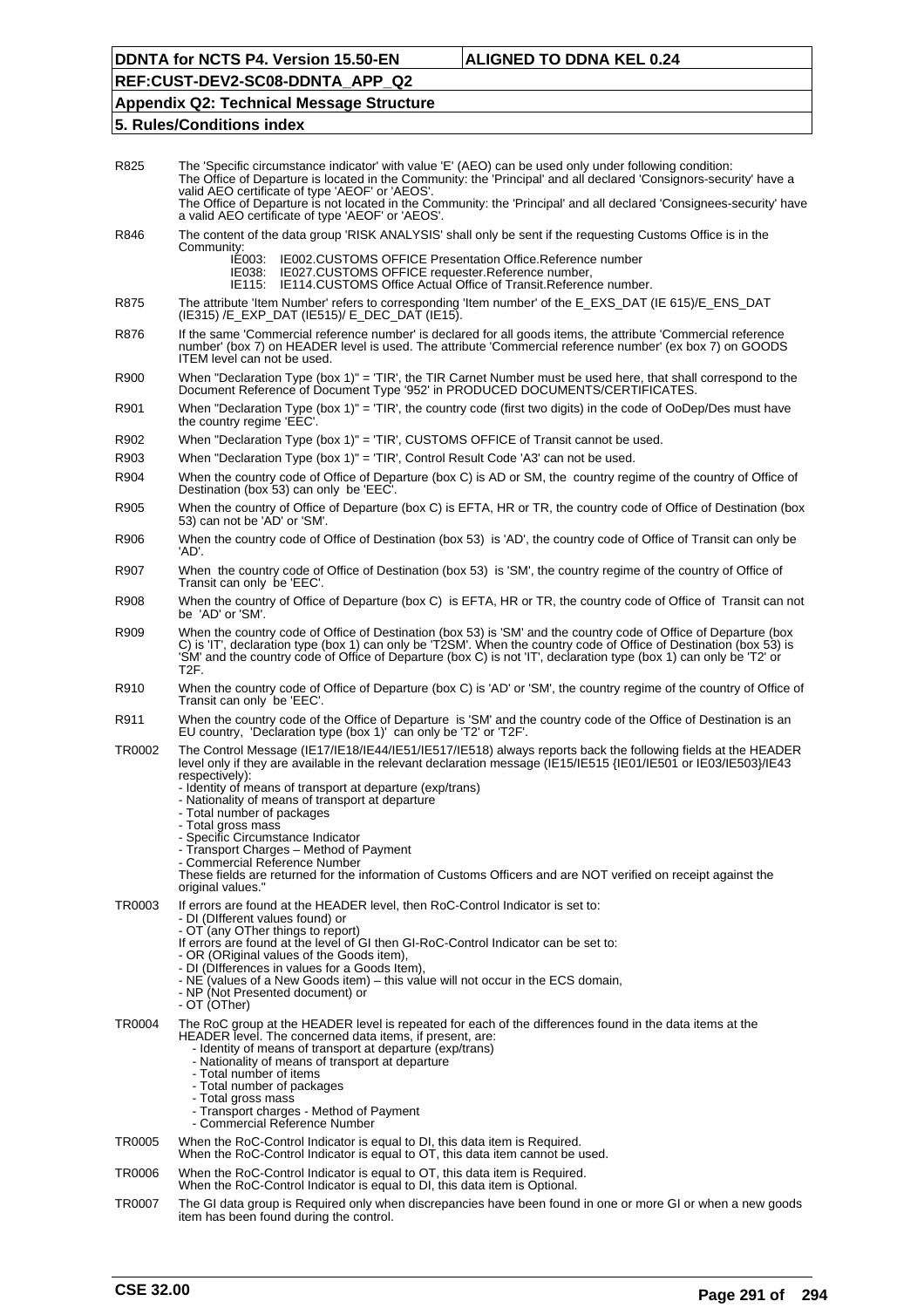| REF:CUST-DEV2-SC08-DDNTA APP Q2 |  |
|---------------------------------|--|
|                                 |  |

# **Appendix Q2: Technical Message Structure**

| TR0008 | This data group shall be used in the following cases:<br>- when the Control Indicator in the accompanying RoC-group is equal to 'DI' or 'NE', the group will list the<br>information found, if available. For the case where the goods item is missing, the goods item is filled in as TR0011                                                                                                                                                                                                                                                                                                                                                                                                                                                           |
|--------|---------------------------------------------------------------------------------------------------------------------------------------------------------------------------------------------------------------------------------------------------------------------------------------------------------------------------------------------------------------------------------------------------------------------------------------------------------------------------------------------------------------------------------------------------------------------------------------------------------------------------------------------------------------------------------------------------------------------------------------------------------|
|        | suggests.<br>- when the Control Indicator in the accompanying RoC-group is equal to 'OR', the group will list the information<br>received with the declaration, if present.                                                                                                                                                                                                                                                                                                                                                                                                                                                                                                                                                                             |
| TR0009 | This data item is Required only when the value of the accompanying Control Indicator is equal to OT. For other<br>values of the Control Indicator, it is Optional.                                                                                                                                                                                                                                                                                                                                                                                                                                                                                                                                                                                      |
| TR0010 | This data item is Required when the accompanying Control Indicator is equal to NP. In all other cases, this data<br>item must not be used.                                                                                                                                                                                                                                                                                                                                                                                                                                                                                                                                                                                                              |
| TR0011 | (Unsatisfactory -> Discrepancies at the level of a GI are found – Control Indicator=DI).<br>One or two GI groups are specified: One for the Original GI (GI-OR), and optionally another one for the Found GI                                                                                                                                                                                                                                                                                                                                                                                                                                                                                                                                            |
|        | (GI-DI).<br>- GI-OR specifies all the data-groups and data-items present in Goods item of the original IE001/IE501 and also<br>includes a RoC - Control Indicator with the value OR.<br>- GI-DI specifies the information for the goods item as found.<br>It contains at least the RoC - Control Indicator with the value DI. Eventually, other Results of Control groups with<br>value NP can be added, specifying not presented documents.<br>Additionally, RoC OT can be added to GI-OR and/or GI-DI groups, specifying any other things to report on the<br>goods item.<br>A missing Goods Item should be treated like a discrepancy. The found 'Goods Item' group should then be empty<br>apart from the 'Item number' field and the 'RoC' groups. |
| TR0012 | (Unsatisfactory -> Missing document - Control Indicator=NP)<br>For each document missing, a RoC-group with Control Indicator=NP will be added.                                                                                                                                                                                                                                                                                                                                                                                                                                                                                                                                                                                                          |
| TR0013 | (Unsatisfactory -> New GI found during the control - Control Indicator=NE).<br>For each new GI found during the control, an extra GI group is specified, containing all information as found<br>and one Results of Control group with Control Indicator=NE.                                                                                                                                                                                                                                                                                                                                                                                                                                                                                             |
| TR0014 | (Unsatisfactory -> Document Not Presented - Control Indicator=NP)<br>GI - RoC - Control Indicator is set to NP. The Pointer to the attribute contains a reference to the missing document<br>in the format 44#n (n being the number of the document).                                                                                                                                                                                                                                                                                                                                                                                                                                                                                                   |
| TR0015 | If present then 'PRODUCED DOCUMENTS/CERTIFICATES.DOCUMENT TYPE' is required.                                                                                                                                                                                                                                                                                                                                                                                                                                                                                                                                                                                                                                                                            |
| TR0018 | The hash symbol ('#') is used to indicate the numbering of subdivision or occurrence (i.e. 'box number #<br>subdivision/occurrence').                                                                                                                                                                                                                                                                                                                                                                                                                                                                                                                                                                                                                   |
| TR0019 | The numbering of items:<br>In case of any difference being found in a Goods Item, the item numbering is equal to numbering defined in<br>the declaration.<br>In case of a new Goods Item, the item number is equal to the number of the last Goods Item in the                                                                                                                                                                                                                                                                                                                                                                                                                                                                                          |
| TR0022 | $declaration + 1.$<br>In case the value of a MESSAGE.GOODS ITEM.PACKAGES.Number of Packages is '0' then there should exist at                                                                                                                                                                                                                                                                                                                                                                                                                                                                                                                                                                                                                           |
|        | least one GOODS ITEM with the same 'Marks and Numbers of Packages', and 'Number of Packages' with value<br>greater than '0'.                                                                                                                                                                                                                                                                                                                                                                                                                                                                                                                                                                                                                            |
| TR0035 | Technical Rules "TR9090" and "TR9095" can not be checked in case "Inland mode of transport" (box 26) is not<br>used.                                                                                                                                                                                                                                                                                                                                                                                                                                                                                                                                                                                                                                    |
| TR0051 | In case of unsatisfactory control results (Control Result Code is equal either to 'B1' or 'A4' in case of Export or to<br>'B1' or 'A5' in case of Transit), then at least one discrepancy will be reported either at Header or Goods Item level.<br>This means that a Results of Control group with Control Indicator DI will exist either at Header or at Goods Item<br>level. Otherwise, no Results of Control data groups with Control Indicator DI will be used.                                                                                                                                                                                                                                                                                    |
| TR0099 | This data item must be entered if the message is encoded in EDIFACT and the corresponding free text field is not<br>in the UNOC character set. It is otherwise optional.<br>If the data item is filled in, it must contain the language code of the language used in the corresponding free text<br>field.                                                                                                                                                                                                                                                                                                                                                                                                                                              |
| TR0100 | This field is to be validated against Codelist 14 (Previous document type) if used in a Common Domain message.<br>This field is to be validated against the Previous document types valid in the NA if used in an External Domain<br>message.                                                                                                                                                                                                                                                                                                                                                                                                                                                                                                           |
| TR0101 | This field is to be validated against Codelist 39 (Additional information coded codes) if used in a Common Domain<br>message. This field is to be validated against the Additional information coded valid in the NA if used in an<br>External Domain message.                                                                                                                                                                                                                                                                                                                                                                                                                                                                                          |
| TR0102 | In NCTS only 4 or 6 characters can be used in this data item.                                                                                                                                                                                                                                                                                                                                                                                                                                                                                                                                                                                                                                                                                           |
| TR0103 | This field is to be validated against Codelist 13 (Document Type) if used in a Common Domain message.<br>This field is to be validated against the Document Type valid in the NA if used in an External Domain message.                                                                                                                                                                                                                                                                                                                                                                                                                                                                                                                                 |
| TR0104 | Document/reference number is not needed for IE906 related to IE111, IE112, IE411, IE30, IE31, IE32, IE34, IE37,<br>IE912, IE913, IE914, IE916, IE931, IE932, IE70, IE71, IE971 and also for IE302 and IE303 when no<br>Document/Reference number is provided.<br>It must be present in IE906 related to all other messages.                                                                                                                                                                                                                                                                                                                                                                                                                             |
| TR0105 | The value of the "Downtime FROM" in the MESSAGE - COUNTRY - SYSTEM UNAVAILABILITY Data Group<br>must be within the time range ["Time FROM", "Time TO"] specified in the MESSAGE - COUNTRY -<br>UNAVAILABILITY MATRIX Data Group.                                                                                                                                                                                                                                                                                                                                                                                                                                                                                                                        |
| TR0107 | This time cannot be in the past.                                                                                                                                                                                                                                                                                                                                                                                                                                                                                                                                                                                                                                                                                                                        |
| TR0200 | This data group or item is Required when NTA/NECA sends AAR/AER/ATR/EXS in response to the request;<br>otherwise not used.                                                                                                                                                                                                                                                                                                                                                                                                                                                                                                                                                                                                                              |
| TR0201 | This data group or item is Optional/Dependent when NTA/NECA/NICA sends AAR/AER/ATR/EXS/ENS in<br>response to the request; otherwise not used.                                                                                                                                                                                                                                                                                                                                                                                                                                                                                                                                                                                                           |
| TR0202 | This data item is Required when NTA/NECA/NICA does not send AAR/AER/ATR/EXS/ENS in response to the<br>request; otherwise not used.                                                                                                                                                                                                                                                                                                                                                                                                                                                                                                                                                                                                                      |
| TR0203 | This data item is Optional/Dependent when NTA/NECA/NICA does not send AAR/AER/ATR/EXS/ENS in response<br>to the request; otherwise not used.                                                                                                                                                                                                                                                                                                                                                                                                                                                                                                                                                                                                            |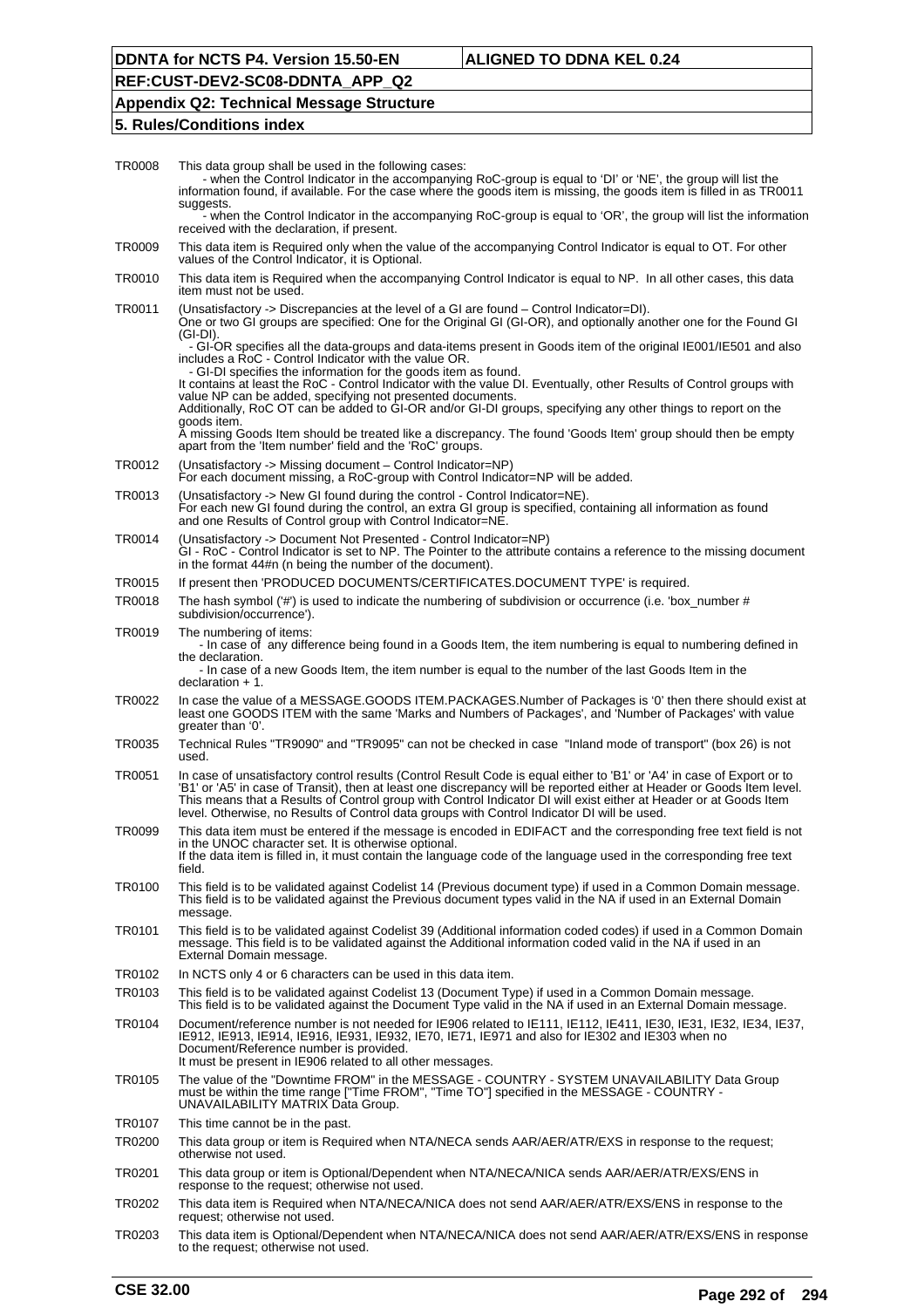# **REF:CUST-DEV2-SC08-DDNTA\_APP\_Q2**

## **Appendix Q2: Technical Message Structure**

| TR0215           | When Customs can agree with the request for an AAR, the complete C_AAR_SND is sent to destination. When<br>they disagree, only the MRN, the AAR rejection reason code, the CUSTOMS OFFICE of Departure (only if the<br>rejection reason code is other than "3") and the AAR rejection reason (only if the rejection reason code is "4") are<br>sent to Destination.                                                                                                                                                                 |
|------------------|-------------------------------------------------------------------------------------------------------------------------------------------------------------------------------------------------------------------------------------------------------------------------------------------------------------------------------------------------------------------------------------------------------------------------------------------------------------------------------------------------------------------------------------|
| TR0216           | When Customs can agree with the request for an ATR, the complete C_ATR_SND is sent to Office of Transit.<br>When they disagree, only the MRN and ATR rejection reason code and, if necessary, the CUSTOMS OFFICE of<br>Departure (only if the rejection reason code is other than "5") and the ATR rejection reason (only if the rejection<br>reason code is "4") are sent to destination.                                                                                                                                          |
| TR0280           | IF "Query identifier" = "2" or "4"<br>THEN<br>USAGE can not be used<br>ELSE<br>$USAGE = "O"$                                                                                                                                                                                                                                                                                                                                                                                                                                        |
| TR0301           | If GRN is used THEN<br>If 'Guarantee type' = $4$ THEN<br>GRN field type = $an24$<br>ELSE<br>GRN field type $=$ an17                                                                                                                                                                                                                                                                                                                                                                                                                 |
| TR0403           | The maximum time period covered by the seasons is one year. There must be no overlap of seasons, meaning<br>that the starting day of one season must not be before the finishing day of any other season.                                                                                                                                                                                                                                                                                                                           |
| TR0527           | This data group is mandatory when the declaration contains commodity codes and when the guarantee type is '2'<br>(Individual guarantee by guarantor) or '9'<br>(Individual guarantee with multiple usage). In any other case, the data group cannot be used for the messages<br>IE200/IE203.                                                                                                                                                                                                                                        |
| TR0700           | Values of field 'type' must be identical throughout the message (i.e.: same value in all the repetitions of the<br>"System Unavailability" group).                                                                                                                                                                                                                                                                                                                                                                                  |
| TR0702           | Note that the IE71 is a replica of the IE70 and so the same conditions and rules can be applied. In case of<br>unscheduled unavailability the 'down time to' of the IE70 is optional.<br>For the purpose of consolidation, IE70 with Type 'U' or 'N' that have no value for 'downtime to' are considered as<br>being ongoing. This means that when a IE70 is received by the system with an empty 'down time to'-field, the timer<br>will keep on running until a new IE70 is received containing a filled in 'down time to'-field. |
| TR0703           | Within a single "SYSTEM UNAVAILABILITY" data-group, the "Downtime from" must be prior to the "Downtime to".                                                                                                                                                                                                                                                                                                                                                                                                                         |
| TR0704           | The conjunction of the following data items uniquely identifies a system unavailability:<br>- COUNTRY.Country code<br>- SYSTEM UNAVAILABILITY. Business functionality<br>- SYSTEM UNAVAILABILITY.Downtime from<br>- SYSTEM UNAVAILABILITY.Type                                                                                                                                                                                                                                                                                      |
| TR0705           | Within a single "GUARANTEE QUERY" data-group, the "Period from date" must be prior or equal to the "Period to<br>date".                                                                                                                                                                                                                                                                                                                                                                                                             |
| TR0901           | Only the 'Error' data item attached to the level at which the error has been detected, will be used in the CONTRL<br>message.                                                                                                                                                                                                                                                                                                                                                                                                       |
| TR0902           | The data groups below the one indicating the error in the CONTRL message will not be used.                                                                                                                                                                                                                                                                                                                                                                                                                                          |
| TR0903           | When there is no error at INTERCHANGE (UNB or UNZ segment) or MESSAGE (UNH or UNT segment) level, the<br>data items INTERCHANGE ERRORS.Interchange service segment and MESSAGE ERRORS.Message service<br>segment should not be used.                                                                                                                                                                                                                                                                                                |
| TR0904           | The only offices included are those Transit Offices and/or Office of Destination, that are in the NA producing the<br>acknowledgement.                                                                                                                                                                                                                                                                                                                                                                                              |
| TR0911           | The pointer in 'RESULTS OF CONTROL' refers to the box number of the Export Accompanying<br>Documents/Transit Accompanying Documents of a particular data item. Where the data item is a further<br>subdivision or if a particular occurrence of a document needs to be identified, this is denoted by: 'box number' #<br>'subdivision/occurrence'.                                                                                                                                                                                  |
| TR1002           | This data group is applicable to NCTS Phase 4 only.                                                                                                                                                                                                                                                                                                                                                                                                                                                                                 |
| TR1003           | This data group is applicable to ECS Phase 2 only.                                                                                                                                                                                                                                                                                                                                                                                                                                                                                  |
| TR1005           | This data group is applicable to EORI-AEO only.                                                                                                                                                                                                                                                                                                                                                                                                                                                                                     |
| TR1006           | This data group/ item is applicable to ICS Phase 1 only.                                                                                                                                                                                                                                                                                                                                                                                                                                                                            |
| TR1009           | This data group is required if the domain is ECS Phase 2 only. Otherwise, it is not used.                                                                                                                                                                                                                                                                                                                                                                                                                                           |
| TR1010           | This data group is optional if the domain is NCTS Phase 4 only. Otherwise, it is not used.                                                                                                                                                                                                                                                                                                                                                                                                                                          |
| TR1011           | This data group is required if the domain is NCTS Phase 4 only. Otherwise, it is not used.                                                                                                                                                                                                                                                                                                                                                                                                                                          |
| TR1012           | This data group is applicable to ECS Phase 2 and NCTS Phase 4 only.                                                                                                                                                                                                                                                                                                                                                                                                                                                                 |
| TR1013<br>TR1015 | This Data group is applicable to ECS Phase 2 and ICS Phase only.                                                                                                                                                                                                                                                                                                                                                                                                                                                                    |
| TR1100           | This data group is applicable to ECS Phase 2, NCTS Phase 4 and ICS Phase 1 only.<br>When the declared Seals number is non-zero, this data group is Required.                                                                                                                                                                                                                                                                                                                                                                        |
| TR9001           | When the declared Seals number is zero, this data group cannot be used.<br>The content and the format of the ACTION.Action identification attribute is free to be chosen by the producer of the<br>message. The content must be unique in the context of the enclosing Original message identification.                                                                                                                                                                                                                             |
| TR9006           | The UPL RESPONSE Original message identification is equal to the Interchange control reference of the<br>corresponding IE30 transmitted.                                                                                                                                                                                                                                                                                                                                                                                            |
| TR9007           | The value of this attribute can be: "OK", "REJECTED", "ERRORS" or "NOAUTH".                                                                                                                                                                                                                                                                                                                                                                                                                                                         |
| TR9009           | The value of the UPL ERROR. Action identification is equal to the Action identification of the corresponding<br>transmission.                                                                                                                                                                                                                                                                                                                                                                                                       |
| TR9010           | The attribute path is a hierarchical path from the root of the modifying occurrence down to the attribute in the<br>message using indexed data group names and attribute names.                                                                                                                                                                                                                                                                                                                                                     |
| TR9020           | The values of a date and time attribute must be specified by NAs using GMT time reference.                                                                                                                                                                                                                                                                                                                                                                                                                                          |
| TR9025           | Only System Unavailability Type "S" is acceptable for this field in the IE912 message.                                                                                                                                                                                                                                                                                                                                                                                                                                              |